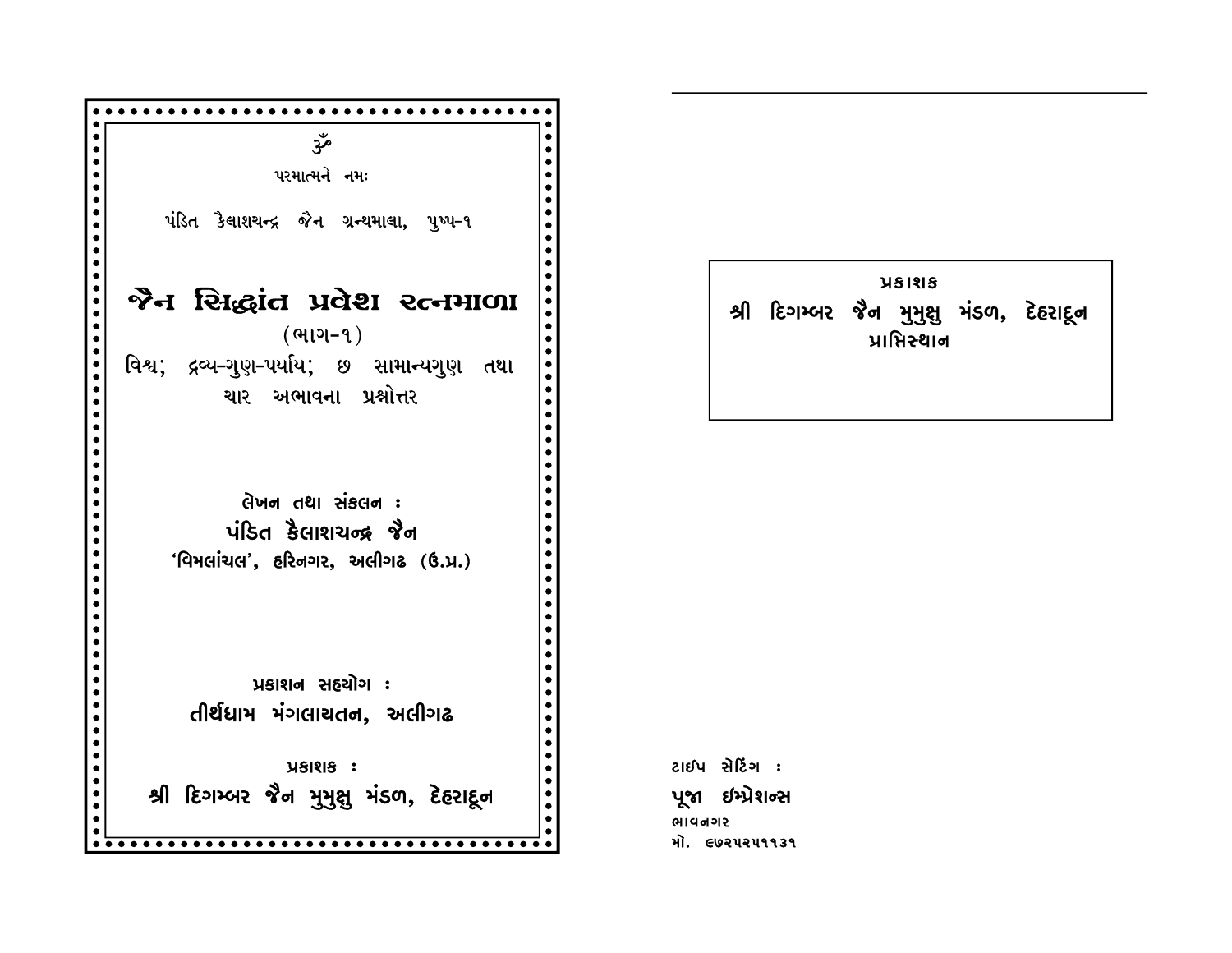દ્રવ્ય, ગુણ, પર્યાયનું વિશદ વર્ણન પ્રશ્નોત્તરાત્મક શૈલી તેમજ આત્મહિતના પ્રયોજનની દષ્ટિથી કરવામાં આવ્યું છે. દ્રવ્યના પ્રકરણ અતંર્ગત છએ દ્રવ્યો; ગુણના પ્રકરણના અંતર્ગત છ સામાન્ય ગુણો તેમજ પર્યાયના પ્રકરણને અંતર્ગત તેના અર્થ તેમજ વ્યંજનપર્યય; સમાનજાતીય તેમજ અસમાનજાતીય–દ્રવ્યપર્યાય તેમજ ઉત્પાદ– વ્યય-ઘ્રૌવ્યને સમજાવામાં આવ્યા છે. તે સિવાય જિનાગમમાં વર્ણિત ચાર અભાવ ––પ્રાગ્ભાવ, પ્રદવંસાભાવ, અન્યોન્યાભાવ, અત્યન્તાભાવને સ્પષ્ટ કરતા અભ્યાસ માટે અનેક પ્રશ્નોત્તર સમાયોજિત કરવામાં આવ્યા છે. સાથે જ આત્મહિતને માટે આવશ્યક જાણવાયોચ્ય વિષયોનું સ્પષ્ટીકરણ કરવામાં આવ્યું છે.

અમારા ઉપકારી આદરણીય પંડિત કૈલાશચંદ્રજીના જન્મ-શતાબ્દી વર્ષના અનુસંધાને, તીર્થધામ મંગલાયતનમાં આયોજિત મંગલ સમર્પણ સમારોહના અવસરે આ સંપાદિત સંસ્કરણ પ્રકાશિત થઈ રહ્યું છે, તેનો અમને અત્યંત ગર્વ છે. તીર્થધામ મંગલાયતન પરિવારના પૂર્ણ સહયોથી આ કાર્ય સંપન્ન થયું છે, જેનો અમને હર્ષ છે. પ્રસ્તુત ગ્રંથને સૂવ્યવસ્થિત સંપાદિતરૂપમાં ઉપલબ્ધ કરવાનો શ્રેય પંડિતજીના સુપત્ર શ્રી પવન જૈન, અલીગઢ તેમજ પંડિત દેવેન્દ્રકુમાર જૈન, બિજોલિયાને છે. તેનો મંડળ તરફથી આભાર વ્યક્ત કરીએ છીએ. દરેક જીવ આ ભાગમાં સમાહિત આધારભુત સિદ્ધાંતોને સમ્પકુસ્વરૂપ સમજીને સ્વરૂપાનુભૂતિ પ્રાપ્ત કરે - એજ ભાવના છે.

१० જૂન २०१२ મંગલ સંપર્ણ સમારોહ પંડિત કૈલાશચંદ્ર જૈન જન્મ શતાબ્દી વર્ષ

निवेद्द દિગંબર જૈન મુમુક્ષુ મંડળ દેહરાદૂન

 $\mathbf{3}$ 

જગતના સર્વ જીવો સુખ ઇચ્છે છે અને દૃઃખથી ભયભીત છે. સુખ મેળવવા આ જીવ, સર્વ પદાર્થોને પોતાના ભાવો અનુસાર પલટવા ચાહે છે, પરંતુ અન્ય પદાર્થોને બદલવાનો ભાવ મિથ્યા છે, કેમકે પદાર્થ તો પોતાની મેળે પલટે છે અને આ જીવનું કાર્ય માત્ર જ્ઞાતા-દર્શા છે.

સુખી થવા માટે જિનવચનોને સમજવા અત્યંત આવશ્યક છે. વર્તમાનમાં જિનધર્મના રહસ્યને બતાવનારા અધ્યાત્મપુરૂષ પૂજ્ય ગુરૃદેવશ્રી કાનજીસ્વામી છે. એવા સત્પુર્**ષના ચરણોમાં રહીને** અમે જે કાંઈ શીખ્યા છીએ, તે અનુસાર પંડિત કૈલાશચંદ્રજી જૈન (બુલંદશહેર) દ્વારા ગુંથિત જૈન સિદ્ધાંત પ્રવેશ રત્નમાળાના સાત ભાગ. જિનધર્મના રહસ્યને અત્યંત સ્પષ્ટ કરનારા હોવાથી ચોથીવાર પ્રકાશિત થઈ રહ્યા છે.

આ પ્રકાશન કાર્યમાં અમે લોકો અમારા મંડળના વિવેકી અને સાચા દેવ–ગુરૂ-શાસ્રને ઓળખનાર સ્વર્ગીય શ્રી રૂપચંદજી, માજરાવાલોને યાદ કરીએ છીએ, જેની શુભ પ્રેરણાથી આ ગ્રંથોનું પ્રકાશનકાર્ય શરૂ થયું છે.

અમે ઘણા ભક્તિભાવથી અને વિનયપૂર્વક એવી ભાવના કરીએ છીએ કે સાચા સુખના અર્થી જીવ, જીનવચનને સમજીનેને સમ્યગ્દર્શન પ્રાપ્ત કરે. એવી ભાવનાથી આ પુસ્તકોનું ચોથું પ્રકાશન આપના હાથમાં છે

આ પહેલા ભાગમાં જૈનદર્શનના આધારભૂત સિદ્ધાંતો-વિશ્વ,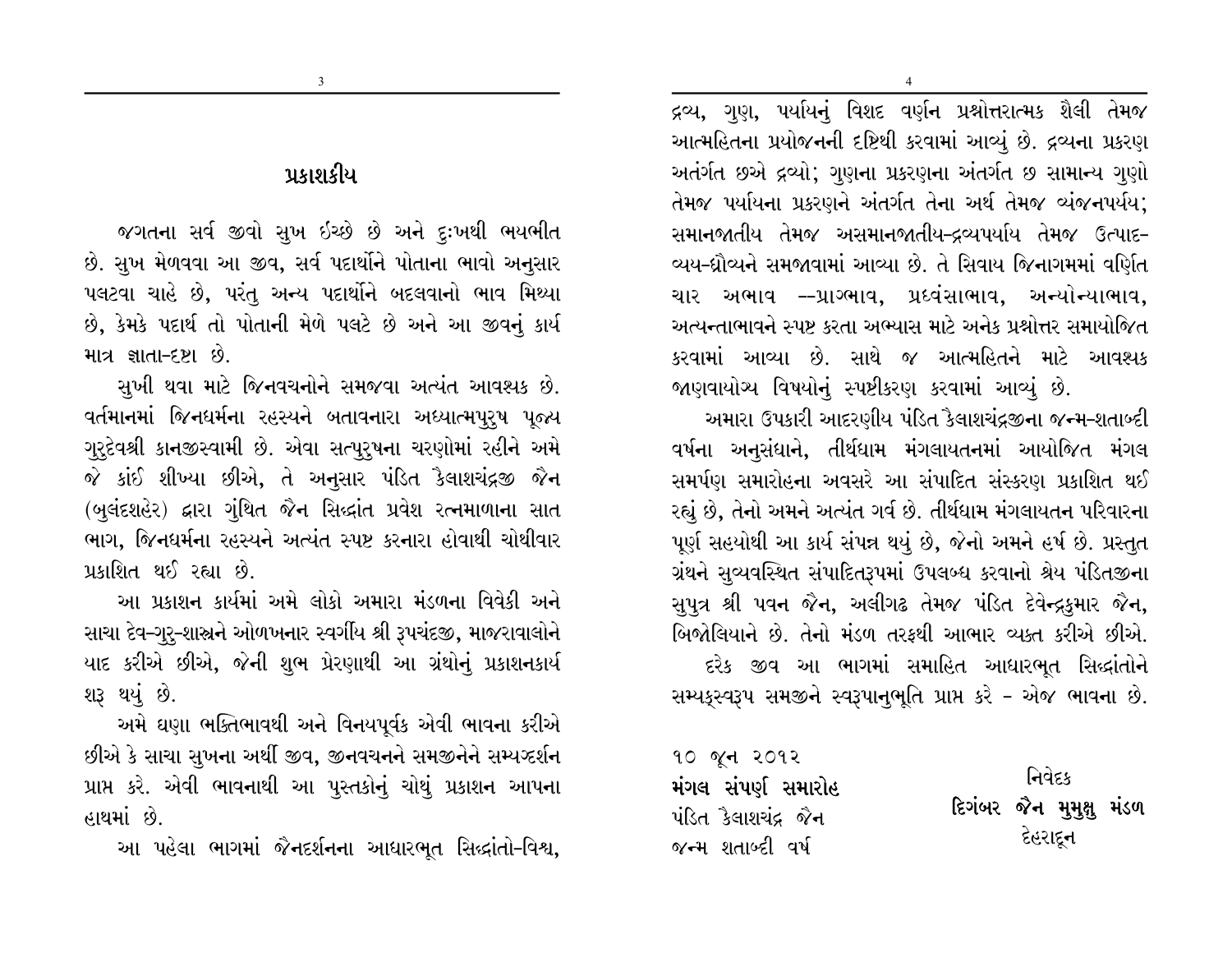જિનવર અને જિનવવૃષભોના કથન સાંભળીને દીર્ઘસંસારી મિથ્યાદષ્ટિ શું જાણે છે અને શું કરે છે?

6

પ્રશ્ન-૨ :- જિન-જિનવર અને જિનવવૃષભોએ પદાર્થનું સ્વરૂપ કેવું અને શું બતાવ્યું છે? જેના શ્રઘ્દાનથી સર્વ દુઃખ દર થઈ જાય છે?

ઉત્તર :- 'અનાદિ-નિધન વસ્તુઓ ભિન્ન-ભિન્ન પોતપોતાની મર્યાદાસહિત પરિણમે છે, કોઈ કોઈને આધીન નથી, કોઈ કોઈને પરિણમિત કરાવવાથી પરિણમિત થતી નથી.' જિન-જિનવર અને જિનવરવૃષભોએ એ બતાવ્યું છે કે પદાર્થોનું આવું શ્રદ્ધાન કરવાથી સર્વ દઃખ દર થઈ જાય છે.

પ્રશ્ન-૩ :- જિન-જિનવર અને જિનવરવૃષભોના આવા કથન સાંભળી જ્ઞાની શું જાણે છે અને શું કરે છે?

ઉત્તર :- કેવળીની સમાન દરેક પદાર્થોના સ્વરૂપનું જ્ઞાન થઈ ગયું છે, માત્ર પ્રત્યક્ષ અને પરોક્ષનું અંતર રહે છે. જ્ઞાની પોતાના ત્રિકાળી જ્ઞાયકસ્વભાવમાં વિશેષ સ્થિરતા કરીને, શ્રેણી માંડીને સિદ્ધદશાની પ્રાપ્તિ કરે છે.

પ્રશ્ન–૪ :– જિન–જિનવર અને જિનવરવૃષભોના કથન સાંભળીને, સમ્યકૃત્વની સન્મુખ મિથ્યાદષ્ટિ પાત્ર ભવ્યજીવ શું જાણે છે અને શું કરે છે?

ઉત્તર :- અહો-અહો! જિન-જિનવર અને જિનવરવૃષભોનું કથન મહાન ઉપકારી છે!! એને દરેક પદાર્થની સ્વતંત્રતા ધ્યાનમાં આવી જાય છે. પોતાના ત્રિકાળી જ્ઞાયકસ્વભાવનો આશ્રય કરીને. જ્ઞાની બની, જ્ઞાનીની જેમ નિજ–સ્વભાવમાં વિશેષ એકાગ્રતા કરીને, શ્રેણી માંડીને સિદ્ધદશાને પ્રાપ્ત કરે છે.

પ્રશ્ન–૫ ઃ– જિન–જિનવર અને જિનવરવૃષભના કથન

# લેખકની ભમિકા

અનાદિકાળથી પરમગુરૂ સર્વજ્ઞદેવ, અપરગુરૂ ગણધરાદિએ જે વસ્તુસ્વરૂપનું વર્ણન કર્યું છે, તે જ વસ્તુસ્વરૂપ પૂજ્ય શ્રી કાનજીસ્વામીએ બતાવ્યું છે. તે વસ્તુસ્વરૂપનું જ્ઞાન જે મારા જ્ઞાનમાં આવ્યું, તેને હં સદાય પ્રશ્નોત્તરોના રૂપમાં લેખબલ્દ કરતો રહ્યો છું. ધીરે-ધીરે સરળ પ્રશ્નોત્તરના રૂપમાં સમસ્ત જૈન-શાસનનો સાર લેખબદ્ધ થઈ ગયો. મારા વિચારમાં સત્ય વાત સમજવામાં ન આવવાનું મુખ્ય કારણ, જિનેન્દ્રદેવની આજ્ઞા ન જાણતા તથા જિનાગમના રહસ્ય દષ્ટિમાં આવવાથી, પોતાની મિથ્યા માન્યતાઓ અનુસાર શાસ્રનો અભ્યાસ કરવો એ છે. જેના ફળસ્વરૂપ અજ્ઞાની જીવ પોતાની મિથ્યાબુદ્ધિથી સંસારમાર્ગનું શ્રદ્ધા-જ્ઞાન-આચરણ કરે છે. વસ્તૃતઃ કોઈપણ અનુયોગના જૈનશાસ્ત્રનો સ્વાધ્યાય કરવાથી પૂર્વે જો નીચેના પ્રશ્નોત્તરોંનું મનન કરવામાં આવે, તો શાસ્રોના સાચા અર્થ સમજવામાં સરળતા રહેશે તથા સંસારમાર્ગથી બચવાનો અવકાશ રહેશે.

પ્રશ્ન-૧ :- પ્રત્યેક વાક્યમાંથી કઈ ચાર વાતોં કાઢવાથી રહસ્ય સ્પષ્ટ સમજવામાં આવે છે?

ઉત્તર :- (૧) જિન, જિનવર અને જિનવરવૃષભ શું કહે છે? (૨) જિન-જિનવર અને જિનવરવૃષભોના કથનો સાંભળી, જ્ઞાની શું જાણે છે અને શું કરે છે? (૩) જિન-જિનવર ઔર જિનવરવૃષભોના કથનને સાંભળીને, સમ્યકૃત્વની સન્મુખ મિથ્યાદષ્ટિપાત્ર ભવ્યજીવ શું જાણે છે અને શું કરે છે? (૪) જિન-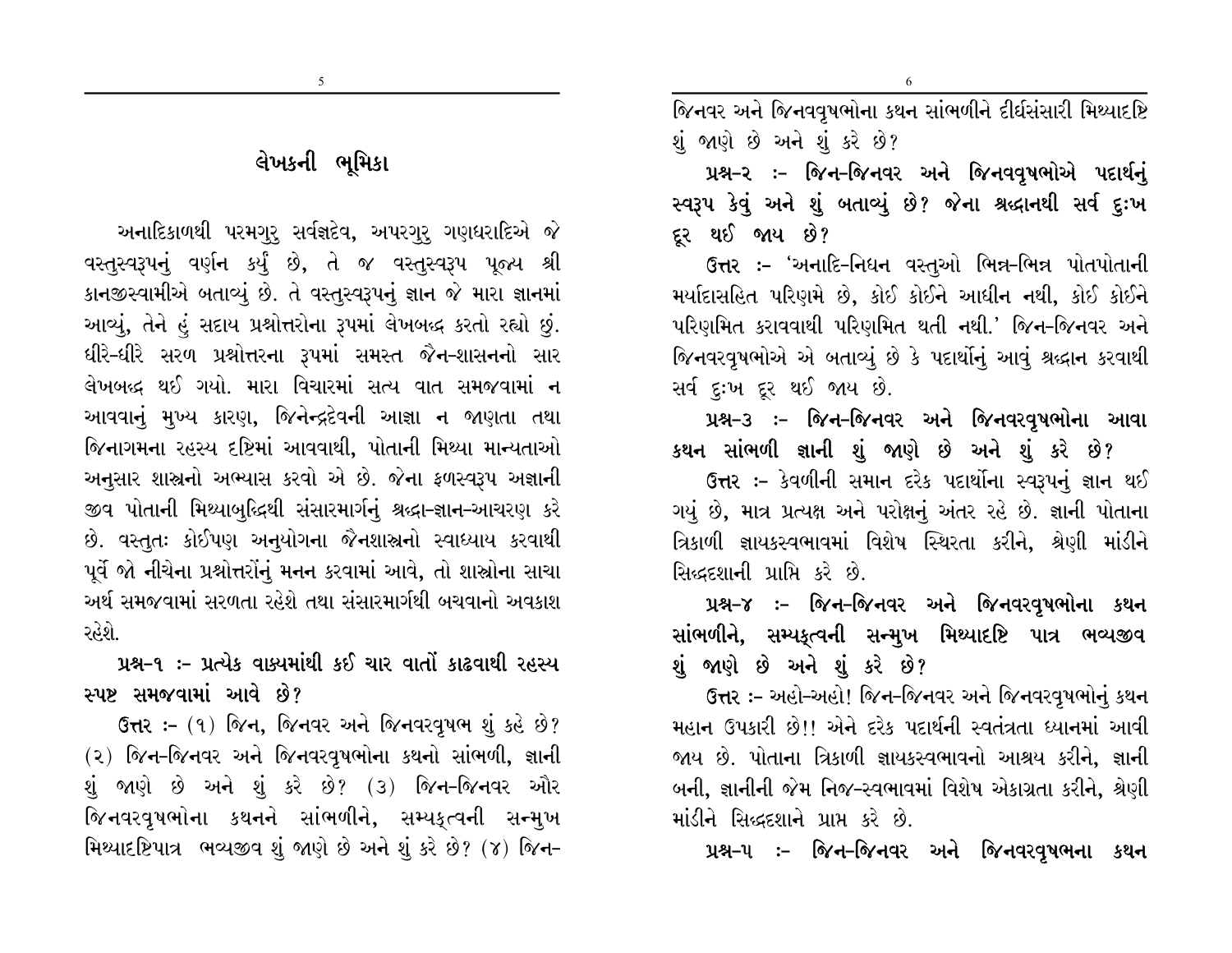સાંભળીને દીર્ઘસંસારી મિથ્યાદષ્ટિ શું જાણે છે અને શું કરે  $59^{\circ}$  ?

ઉત્તર :- જિન-જિનવર અને જિનવરવૃષભનોના કથનનો વિરોધ કરે છે તથા મિથ્યાત્વની પુષ્ટિ કરીને ચારેય ગતિમાં રખડતા થકા નિગોદમાં ચાલ્યા જાય છે.

પ્રશ્ન-૬ :- પહેલી કઈ પાંચ વાતોનો નિર્ણય કરીને શાસ્રનો અભ્યાસ કરે તો કલ્યાણનો અવકાશ રહે?

ઉત્તર :- (૧) વ્યાપ્ય-વ્યાપકસંબંધ, એક દ્રવ્યનું એની પર્યાયમાં જ થાય છે; બે દ્રવ્યોમાં વ્યાપ્ય-વ્યાપકસંબંધ કદી પણ હોતો નથી. (૨) અજ્ઞાનીનો વ્યાપ્ય-વ્યાપકસંબંધ, શુભાશુભ વિકારીભાવોની સાથે કહો તો કહો, પરંતુ પરદ્રવ્યોની સાથે તથા દ્રવ્યકર્મોની સાથે તો વ્યાપ્ય-વ્યાપકસંબંધ કોઈ અપેક્ષાએ નથી. (૩) જ્ઞાનીનો શુદ્ધભાવોની સાથે વ્યાપ્ય-વ્યાપકસંબંધ છે. (૪) હં આત્મા વ્યાપક અને શુદ્ધભાવમાં વ્યાપ્ય છું-એવા વિકલ્પોમાં પણ રહેશે તો પણ ધર્મની પ્રાપ્તિ નહિ થાય. (૫) હું અનાદિ-અનંત જ્ઞાયક એકરૂપ ભગવાન છું અને મારી પર્યાયમાં મારી મૂર્ખતાને કારણે એક-એક સમયનું બહિરાત્મપણું ચાલ્યું આવે છે—એવું જાણે–માને તો તરત બહિરાત્મપણાનો અભાવ થઈને, અંતરાત્મા બની જાય છે. આ પાંચ વાતોનો નિર્ણય કરીને શાસ્ર અભ્યાસ કરે તો કલ્યાણનો અવકાશ  $\hat{8}$ .

પ્રશ્ન-૭ :- આગમના દરેક વાક્યનો મર્મ જાણવા માટે શું જાણીને સ્વાધ્યાય કરવો?

ઉત્તર: – ચારેય અનુયોગના દરેક વાક્યમાં (૧) શબ્દાર્થ, (૨) નયાર્થ, (3) મતાર્થ, (૪) આગમાર્થ, અને (૫) ભાવાર્થ કાઢીને સ્વાઘ્યાય કરવાથી જૈનધર્મના રહસ્યનો મર્મી બની જાય છે.

પ્રશ્ન-૮ :- શબ્દાર્થ શું છે?

ઉત્તર :- પ્રકરણ અનુસાર વાક્ય કે શબ્દનો યોગ્ય અર્થ સમજવો તે શબ્દાર્થ છે.

#### પ્રશ્ન–૯ :- નયાર્થ શું છે?

ઉત્તર :- ક્યા નયનું વાક્ય છે? તેમાં ભેદ-નિમિત્તાદિનો ઉપચાર બતાવનારા વ્યવહારનયું કથન છે કે વસ્તુસ્વરૂપ બતાવનારા નિશ્ચયનયનું કથન છે, તેનો નિર્ણય કરીને અર્થ કરવો તે નયાર્થ  $\hat{Q}$ 

#### પ્રશ્ન-૧૦ ઃ- મતાર્થ શું છે?

ઉત્તર :- વસ્તુસ્વરૂપથી વિરૂદ્ધ ક્યા મતનું (સાંખ્ય-બૌદ્ધાદિક)નું ખંડન કરે છે તથા સ્યાદ્દાદમતનું મંડન કરે છે; એ પ્રકારે શાસ્ત્રનું કથન સમજવું તે મતાર્થ છે.

#### પ્રશ્ન-૧૧ :- આગમાર્થ શું છે?

ઉત્તર :- સિદ્ધાંત અનુસાર જે અર્થ પ્રસિદ્ધ હોય, તે અનુસાર અર્થ કરવો તે આગમાર્થ છે.

#### પ્રશ્ન-૧૨ :- ભાવાર્થ શું છે?

ઉત્તર :- શાસ્રકથનનું તાત્પર્ય - સારાંશ, હેય-ઉપાદેયરૂપ પ્રયોજન શું છે? તેને જે બતાવે તે ભાવાર્થ છે. જેમકે નિરંજન જ્ઞાનમયી નિજ પરમાત્મદ્રવ્ય જ ઉપાદેય છે, એ સિવાય નિમિત્ત અથવા કોઈપણ પ્રકારના રાગ ઉપાદેય નથી. એ કથનનો ભાવાર્થ છે.

# પ્રશ્ન-૧૩ ઃ- પદાર્થોનું સ્વરૂપ સીધા શબ્દોમાં શું છે, જેના શ્રદ્ધાન–જ્ઞાનથી સંપૂર્ણ દુઃખનો અભાવ થાય છે?

ઉત્તર :- 'જીવ અનંત, પુદૃગલ અનંતા અનંત, ધર્મ-અધર્મ-આકાશ એક-એક અને લોકપ્રમાણ અસંખ્યાત્ કાળદ્રવ્ય છે. દરેક દ્રવ્યમાં અનંત-અનંત ગુણ છે. દરેક દ્રવ્યના, દરેક ગુણમાં, એક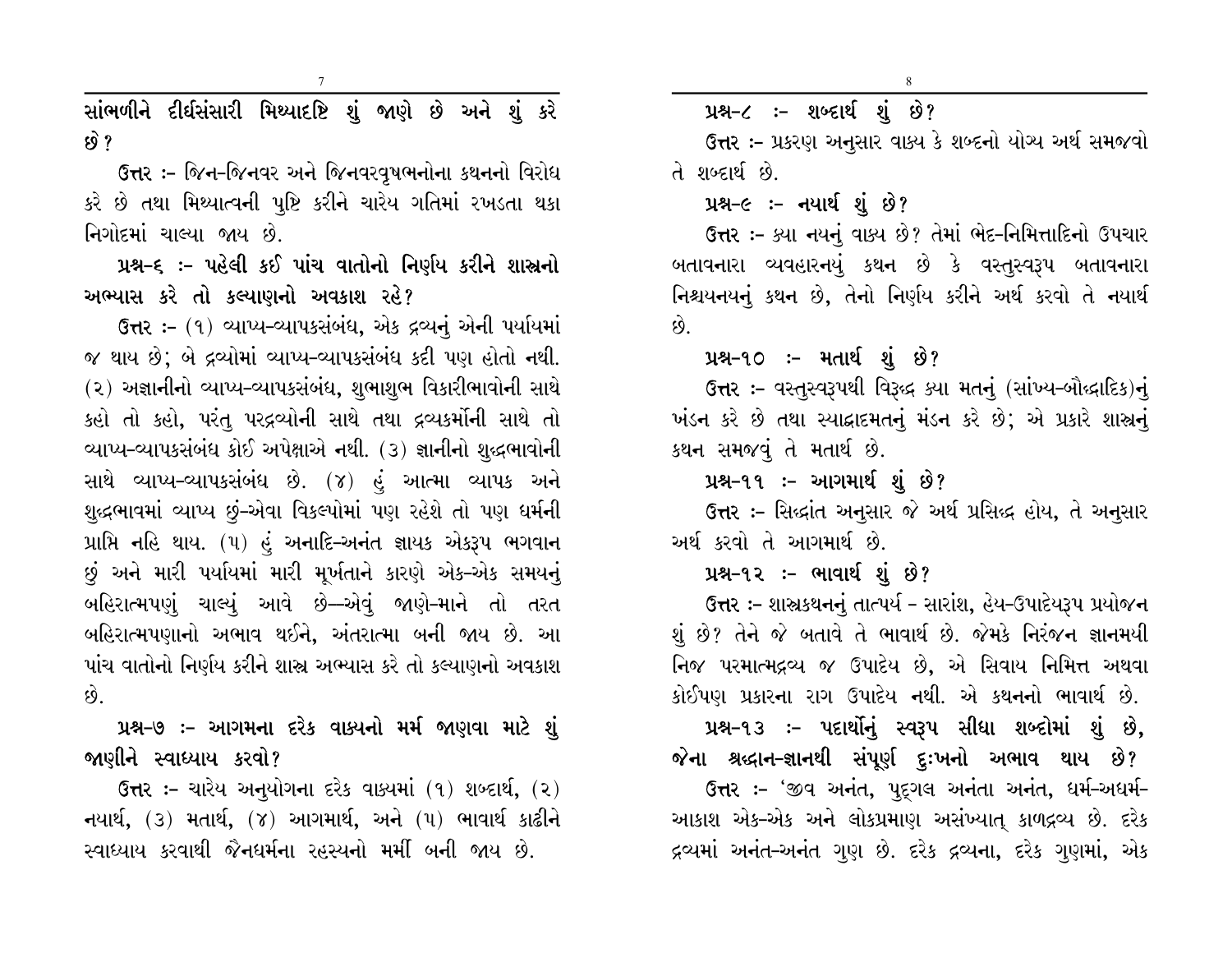$\overline{9}$ 

જ સમયમાં એક પર્યાયનો વ્યય, એક પર્યાયનો ઉત્પાદ અને ગુણ ઘ્રૌવ્ય રહે છે. એવા દરેક દ્રવ્યના, દરેક ગુણમાં થઈ ગયા છે, થાય છે અને થતા રહેશે.' એના શ્રદ્ધાન-જ્ઞાનથી સંપૂર્ણ દુઃખનો અભાવ જિનાગમમાં બતાવ્યો છે.

પ્રશ્ન-૧૪ :- કોના સમાગમમાં રહીને તત્ત્વનો અભ્યાસ કરવો જોઈએ અને કોના સમાગમમાં રહીને તત્ત્વનો અભ્યાસ કદી પણ ન કરવો જોઈએ?

ઉત્તર :- જ્ઞાનીઓના સમાગમમાં રહીને જ તત્ત્વ-અભ્યાસ કરવો જોઈએ અને અજ્ઞાનીઓના સમાગમમાં રહીને તત્ત્વ-અભ્યાસ ક્યારે પણ ન કરવો જોઈએ.

પ્રશ્ન-૧૫ :- શ્રી મોક્ષમાર્ગપ્રકાશકમાં 'જ્ઞાનીના સમાગમમાં તત્ત્વ અભ્યાસ કરવો અથવા અજ્ઞાનીઓના સમાગમમાં રહીને તત્ત્વ– અભ્યાસ ન કરવો' એવું ક્યાંય લખ્યું છે?

ઉત્તર :- પ્રથમ અધ્યાય, પૃષ્ઠ-૧૭માં લખ્યું છે કે 'વિશેષ ગુણને ધરનારા વક્તાનો સંયોગ મળે તો ઘણું ભલું જ છે અને ન મળે તો શ્રદ્ધાનાદિક ગુણોના ધારી વક્તાઓના મુખથી શાસ્ર સાંભળવા. એવા પ્રકારના ગુણોના ધારક મુનિ અથવા શ્રાવક, સમ્પગ્દષ્ટિ એના મુખથી તો શાસ્ર સાંભળવા યોગ્ય છે અથવા પદ્ધતિબુદ્ધથી અથવા શાસ્ર સાંભળવાના લોભથી, શ્રદ્ધાન આદિ ગુણરહિત પાપી પુરૂષોના મુખથી શાસ્ર સાંભળવા યોગ્ય નથી.'

પ્રશ્ન-૧૬ :- પાહુડ-દોહામાં, 'કોનો સહવાસ ન કરવો જોઈએ' એવું ક્યાંય લખ્યું છે?

ઉત્તર :- પાહડ-દોહા, ૨૦માં લખ્યું છે કે 'વિષ ભલું, વિષઘર સર્પ ભલો, અગ્નિ કે વનવાસનું સેવન પણ ભલું, પણ જિનધર્મથી વિમુખ મિથ્યાત્વીઓનો સહવાસ ભલો નથી.'

પ્રશ્ન-૧૭ :- પોતાનું ભલું ઇચ્છનારે કઈ કઈ વાતોનો નિર્ણય કરવો જોઈએ?

ઉત્તર: - (૧) સમ્યગ્દર્શનથી જ ધર્મની શરૂઆત થાય છે. (૨) સમ્યગ્દર્શન પ્રાપ્ત કર્યા વિના કોઈપણ જીવને સાચા વ્રત, સામાયિક પ્રતિક્રમણ, તપ, પ્રત્યાખ્યાનાદિ હોતા નથી, કેમકે તે ક્રિયા પહેલા પાંચ ગુણસ્થાનમાં શુભભાવરૂપથી હોય છે. (3) શુભભાવ, જ્ઞાની અને અજ્ઞાની બંનેને હોય છે, પરંતુ અજ્ઞાની એનાથી ધર્મ થાશે, હિત થાશે એમ માને છે; જ્ઞાનીની દષ્ટિમાં હેય થવાથી તે તેને કદીપણ હિતરૂપ ધર્મ થાય એમ માનતો નથી. (૪) એમ ન સમજવું કે ઘર્મીને શુભભાવ થતો જ નથી, પરંતુ તે શુભભાવને ઘર્મ અથવા તેનાથી ક્રમશઃ ધર્મ થાય—એમ માનતો નથી, કારણ કે અનંત વીતરાગદેવોએ એને બંધનું કારણ કહ્યું છે. (૫) એક દ્રવ્ય બીજા દ્રવ્યનું કાંઈ કરી શકતો નથી, એને પરિણમિત નથી કરી શકતો, પ્રેરણા નથી કરી શકતો; લાભ-નુકસાન નથી કરી શકતો; એના ઉપર પ્રભાવ નથી પાડી શકતો. તેની સહાયતા કે ઉપકાર નથી કરી શકતો; તેને મારી-બાળી નથી શકતો—એવા પ્રત્યેક દ્રવ્ય-ગુણ-પર્યાયની સંપૂર્ણ સ્વતંત્રતા અનંતજ્ઞાનીઓની પોકારી-પોકારીને કરી રહી છે. (૬) જિનમતમાં તો એવી પરિપાટી છે કે પહેલાં સમ્યકૃત્વ અને પછી વ્રતાદિ હોય છે. તે સમ્યકૃત્વ, સ્વ-પરના શ્રદ્ધાન થવાથી થાય છે તથા તે શ્રદ્ધાન, દ્રવ્યાન્યોગના અભ્યાસ કરવાથી થાય છે; માટે પહેલાં દ્રવ્યાનુયોગ અનુસાર શ્રદ્ધાન કરી સમ્યગ્દષ્ટિ થવું જોઈએ. (૭) પહેલા ગુણસ્થાનમાં જિજ્ઞાસું જીવોને શાસ્ર અભ્યાસ, અધ્યયન-મનન, જ્ઞાની પુરૂષોનો ધર્મ ઉપદેશ-શ્રવણ નિરંતર તેનો સમાગમ, દેવદર્શન, પૂજા, ભક્તિ, દાન આદિ શુભભાવ હોય છે, પણ પહેલાં ગુણસ્થાનમાં સાચા વ્રત, તપ આદિ હોતા નથી.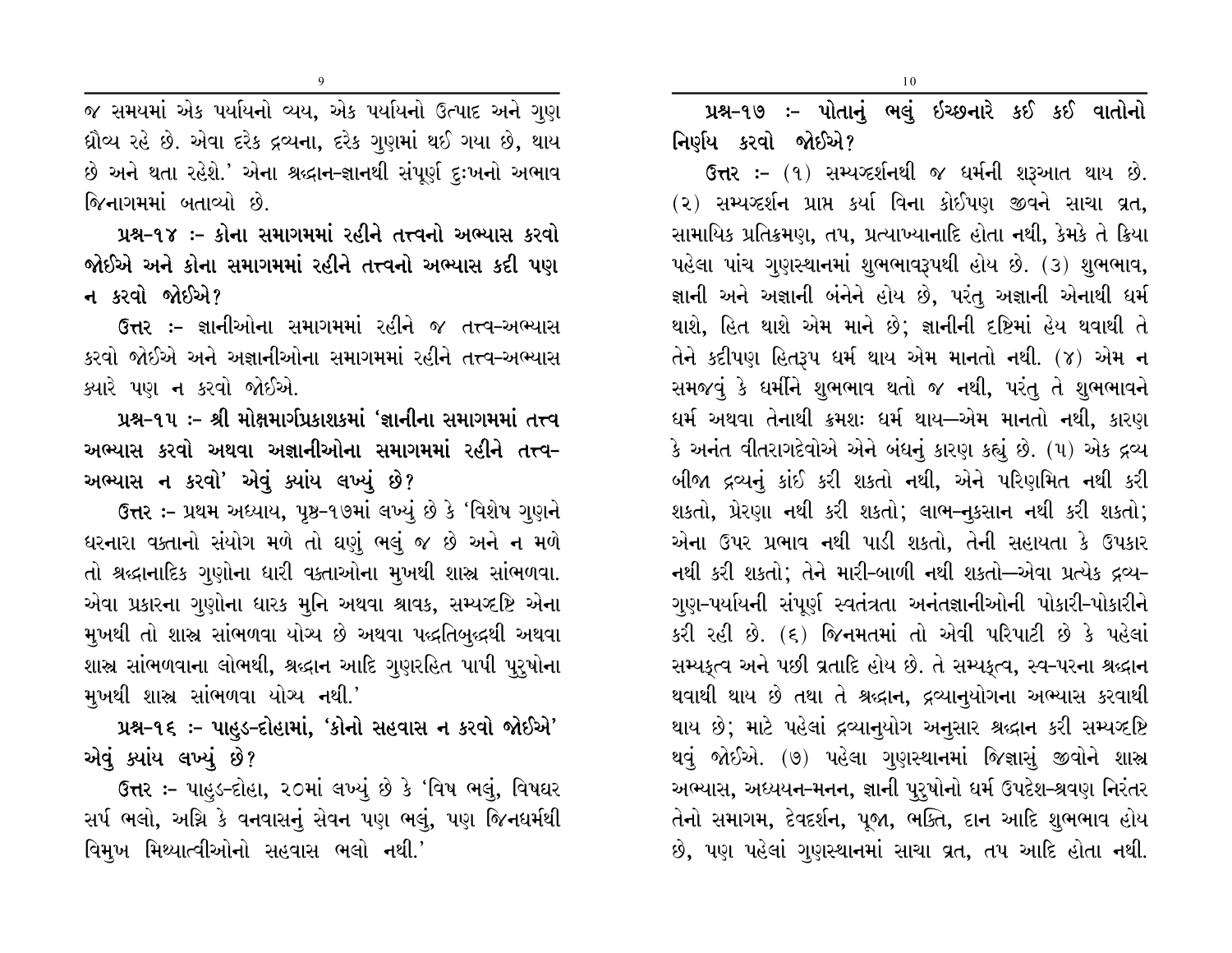ભાવોને (૩) કારણ-કાર્યાદિને; કોઈને કોઈ સાથે મેળવીને નિરૂપણ કરે છે, તો એવા શ્રદ્ધાનથી મિથ્યાત્વ થાય છે; માટે તેનો ત્યાગ કરવો જોઈએ અને **નિશ્ચયનય** તેનું જ યથાવત નિરૂપણ કરે છે. કોઈને કોઈનામાં મેળવતું નથી અને તેવા જ શ્રદ્ધાનથી સમ્યકત્વ થાય છે; માટે તેનું શ્રદ્ધાન કરવું જોઈએ.

પ્રશ્ન-૨૨ :- આપ કહો છો કે વ્યવહારનયના શ્રદ્ધાનથી મિથ્યાત્વ થાય છે: માટે તેનો ત્યાગ કરવો અને નિશ્ચયનયના શ્રલ્દાનથી સમ્પકૃત્વ થાય છે; માટે તેનું શ્રલ્દાન કરવું, પરંતુ જિનમાર્ગમાં તો બંને નયોનું ગ્રહણ કરવું કહ્યું છે, તેનું શું કારણ છે?

ઉત્તર :- જિનમાર્ગમાં ક્યાંક તો નિશ્ચયનયની મુખ્યતાથી વ્યાખ્યાન છે, તેને તો સત્યાર્થ 'એમ જ છે'- એમ જાણવું તથા ક્યાંક વ્યવહારનયની મુખ્યતાથી વ્યાખ્યાન છે, તેમાં 'એમ છે નહિ, નિમિત્તાદિની અપેક્ષાએ ઉપચાર કર્યો છે'- એમ જાણવું; એ પ્રકારે જાણવું એનું નામ જ બંને નયોનું ગ્રહણ છે.

પ્રશ્ન-૨૩ :- કોઈ મનીષી એમ કહે છે કે 'આમ પણ છે અને આમ પણ છે' એ પ્રકારે બંને નયોનું ગ્રહણ કરવું જોઈએ; શું એ મહાનભાવોનું કહેવું જૂઠું છે?

ઉત્તર :- હા, બિલકુલ જૂઠું છું. કેમકે તેને જિનેન્દ્ર ભગવાનની આજ્ઞાની ખબર નથી, તથા બંને નયોના વ્યાખ્યાનને સમાન સત્યાર્થ જાણીને 'આમ પણ છે અને આમ પણ છે'- એ પ્રકારે ભ્રમરૂપ પ્રવર્તનથી તો બંને નયોનું ગ્રહણ કરવું નહિ એમ કહ્યું છે.

પ્રશ્ન-૨૪ :- જો વ્યવહારનય અસત્યાર્થ છે તો તેનો ઉપદેશ જિનમાર્ગમાં શા માટે આપ્યો? એક માત્ર નિશ્ચયનયનું જ નિરૂપણ કરવું જોઈએ.

11

પ્રશ્ન-૧૮ :- ઉભયાભાસીના બંને નયોના ગ્રહણને પણ મિથ્યા કહ્યા તો એ શું કરે? (બંને નયોને ક્યા પ્રકારે સમજે?) ઉત્તર :- નિશ્ચયથી જે નિરૂપણ કર્યું હોય, તેને તો સત્યાર્થ માનીને તેનું શ્રદ્ધાન અંગીકાર કરવું અથવા વ્યવહારથી જે નિરૂપણ કર્યું હોય તેને અસત્યાર્થ માનીને તેનું શ્રદ્ધાન છોડવું.

પ્રશ્ન-૧૯ :- વ્યવહારનો ત્યાગ કરીને. નિશ્ચયનયને અંગીકાર કરવાનો આદેશ શું ભગવાન અમૃતચંદ્રાચાર્યે આપ્યો છે?

ઉત્તર :- હા, આપ્યો છે. શ્રી સમયસાર, કળશ-૧૭૩ માં આદેશ આપ્યો છે કે 'બધા જ હિંસાદિ કે અહિંસાદિમાં અધ્યવસાય છે, તે દરેકને છોડવા-એવું જિનદેવોએ કહ્યું છે. અમૃતચંદ્રાચાર્ય કહે છે કે-માટે હં એમ માનું છું કે જે પરાશ્રિત વ્યવહાર છે, તે દરેક છોડાવ્યા છે, તો પછી સત્પુરૂષ એક પરમ ત્રિકાળી જ્ઞાયક નિશ્ચયને જ અંગીકાર કરીને શુદ્ધજ્ઞાનઘનરૂપ નિજ મહિમામાં જ સ્થિતિ કેમ નથી કરતા? એમ કહીને આચાર્ય ભગવાને ખેદ પ્રગટ કર્યો છે.'

પ્રશ્ન–૨૦ :– નિશ્ચયનયને અંગીકાર કરીને અને વ્યવહારનયના ત્યાગના વિષયમાં ભગવાન કુંદકુંદાચાર્યે શ્રી મોક્ષપ્રાભુત, ગાથા– ૩૧માં શું કહ્યું છે?

ઉત્તર :- જે વ્યવહારની શ્રદ્ધા છોડે છે, તે યોગી પોતાના આત્મકાર્યમાં જાગે છે તથા જે વ્યવહારમાં જાગે છે, તે પોતાના કાર્યમાં સૂતો છે; માટે વ્યવહારનયનું શ્રદ્ધાન છોડીને, નિશ્ચનયનું શ્રદ્ધાન કરવા યોગ્ય છે. એ જ વાત શ્રી સમાધિતંત્ર, ગાથા-૭૮માં ભગવાન પુજ્યપાદ આચાર્યે બતાવી છે.

પ્રશ્ન-૨૧ :- વ્યવહારનયનું શ્રદ્ધાન છોડીને, નિશ્ચયનયનું શ્રઘ્દાન કરવું કેમ યોગ્ય છે?

ઉત્તર :- વ્યવહારનય (૧) સ્વદ્રવ્ય, પરદ્રવ્યને (૨) તેના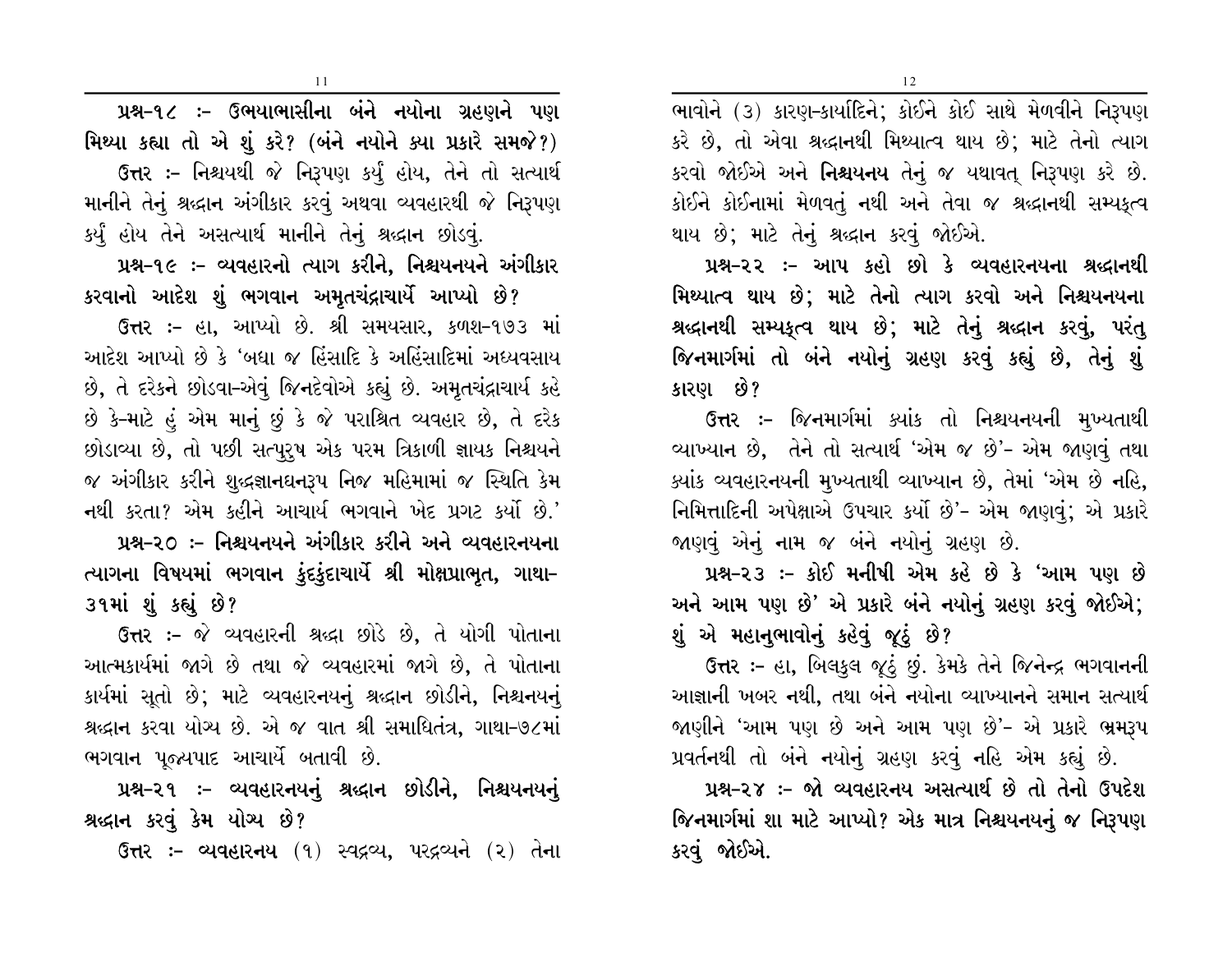13

ઉત્તર :- એવો જ તર્ક શ્રી સમયસારમાં કર્યો છે. ત્યાં એમ ઉત્તર આપ્યો છે કે – જેમ મ્લેચ્છને મ્લેચ્છની ભાષા વિના અર્થ સમજાવા કોઈ સમર્થ નથી: તેમ વ્યવહાર વિના (સંસારીને સંસારી ભાષા વિના) પરમાર્થનો ઉપદેશ અશક્ય છે. માટે વ્યવહારનો ઉપદેશ છે. એ પ્રકારે નિશ્ચયનું જ્ઞાન કરાવવા વ્યવહાર દ્વારા ઉપદેશ આપે છે. વ્યવહારનય છે, એનો વિષય પણ છે, પરંતુ તે અંગીકાર કરવા યોચ્ય નથી.

# પ્રશ્ન-૨૫ :- વ્યવહાર વિના નિશ્ચયનો ઉપદેશ કેમ નથી થતો, તેનો પહેલો પ્રકાર સમજાવો.

ઉત્તર :- નિશ્ચયથી આત્મા, પરદ્રવ્યોથી ભિન્ન, સ્વભાવથી અભિન્ન સ્વયંસિદ્ધ વસ્તુ છે. તેને જે નથી ઓળખતા, તેને એ પ્રકારે કહેતા રહ્યાં, ત્યારે તો તે સમજી ન શક્યા; માટે તેને વ્યવહારનયથી શરીરાદિક પરદ્રવ્યોની સાપેક્ષતા દ્વારા નર-નારક-પૃથ્વીકાયાદિરૂપ જીવના વિશેષ કર્યા, ત્યારે મનુષ્ય જીવ છે, નારકી જીવ છે - વગેરે પ્રકારસહિત તેને જીવની ઓળખાણ થઈ. એ પ્રકારે વ્યવહાર વિના (શરીરના સંયોગ વિના) નિશ્ચયના (આત્માના) ઉપદેશનું ન થવું જાણવું.

# પ્રશ્ન–૨૬ :– આગળના પ્રશ્નમાં વ્યવહારનયથી શરીરાદિક સહિત જીવની ઓળખાણ કરાવી, ત્યારે એવા વ્યવહારનયને કઈ રીતે અંગીકાર નહિ કરવો જોઈએ? તે સમજાવો.

ઉત્તર :- વ્યવહારનયથી નર-નારક વગેરે પર્યાયને જ જીવ કહ્યો. તે પર્યાયને જ જીવ ન માની લેવો. વર્તમાન પર્યાય તો જીવ– પદુગલના સંયોગરૂપ છે. ત્યાં નિશ્ચયથી જીવદ્રવ્ય ભિન્ન છે- તેને જ જીવ માનવો. જીવના સંયોગે શરીરાદિકને પણ ઉપચારથી જીવ કહ્યો, તે કથનમાત્ર જ છે; પરમાર્થથી શરીરાદિક જીવ હોતા નથી - એવું શ્રદ્ધાન કરવું. એ પ્રકારે વ્યવહારનય (શરીરાદિવાળો જીવ) અંગીકાર કરવા યોગ્ય નથી.

પ્રશ્ન-૨૭ :- વ્યવહાર વિના (ભેદ વિના) નિશ્ચયનો (અભેદ આત્માનો) ઉપદેશ કેમ નથી થતો? એ બીજા પ્રકારને સમજાવો.

ઉત્તર :- નિશ્ચયથી આત્મા અભેદ વસ્તુ છે. તેને જે નથી ઓળખતા, તેને આ પ્રકારે કહેતા રહે તો તે કાંઈ સમજશે નહિ. ત્યારે તેને અભેદવસ્તુમાં ભેદ ઉત્પન્ન કરીને જ્ઞાન-દર્શનાદિ, ગુણ-પર્યાયરૂપ જીવના વિશેષ કર્યા. ત્યારે જાણનાર જીવ છે, દેખનાર જીવ છે - વગેરે પ્રકારસહિત જીવની ઓળખાણ થઈ. એ પ્રકારે ભેદ વિના, અભેદના ઉપદેશનું ન હોવું જાણવું.

પ્રશ્ન–૨૮ :– આગળના પ્રશ્નમાં વ્યવહારનયથી જ્ઞાન– દર્શન–ભેદ દ્વારા જીવની ઓળખાણ કરાવી, ત્યારે એવા ભેદરૂપ વ્યવહારનયને કેમ અંગીકાર ન કરવો જોઈએ? તે સમજાવો

ઉત્તર :- અભેદ આત્મામાં જ્ઞાન-દર્શનાદિ ભેદ કર્યા, માટે તેને ભેદરૂપ ન માની લેવા, કેમકે ભેદ તો સમજાવવા માટે કર્યા છે; નિશ્ચયથી તો આત્મા અભેદ જ છે, તેને જ જીવવસ્તુ માનવી. સંજ્ઞા-સંખ્યા-લક્ષણ વગેરે ભેદ કહ્યા, તે કથનમાત્ર જ છે; પરમાર્થથી દ્રવ્યગુણ ભિન્ન-ભિન્ન નથી – એવું જ શ્રદ્ધાન કરવું. એ પ્રકારે ભેદરૂપ વ્યવહારનય અંગીકાર કરવા યોગ્ય નથી.

# પ્રશ્ન-૨૯ :- વ્યવહાર વિના, નિશ્ચયનો ઉપદેશ કેમ નથી થતો? તેના ત્રીજા પ્રકારને સમજાવો.

ઉત્તર :- નિશ્ચયથી વીતરાગભાવ મોક્ષમાર્ગ છે. તેને જે નથી ઓળખતા, તેને એમ કહેતા રહીએ તો તે સમજી નહિ શકે. ત્યારે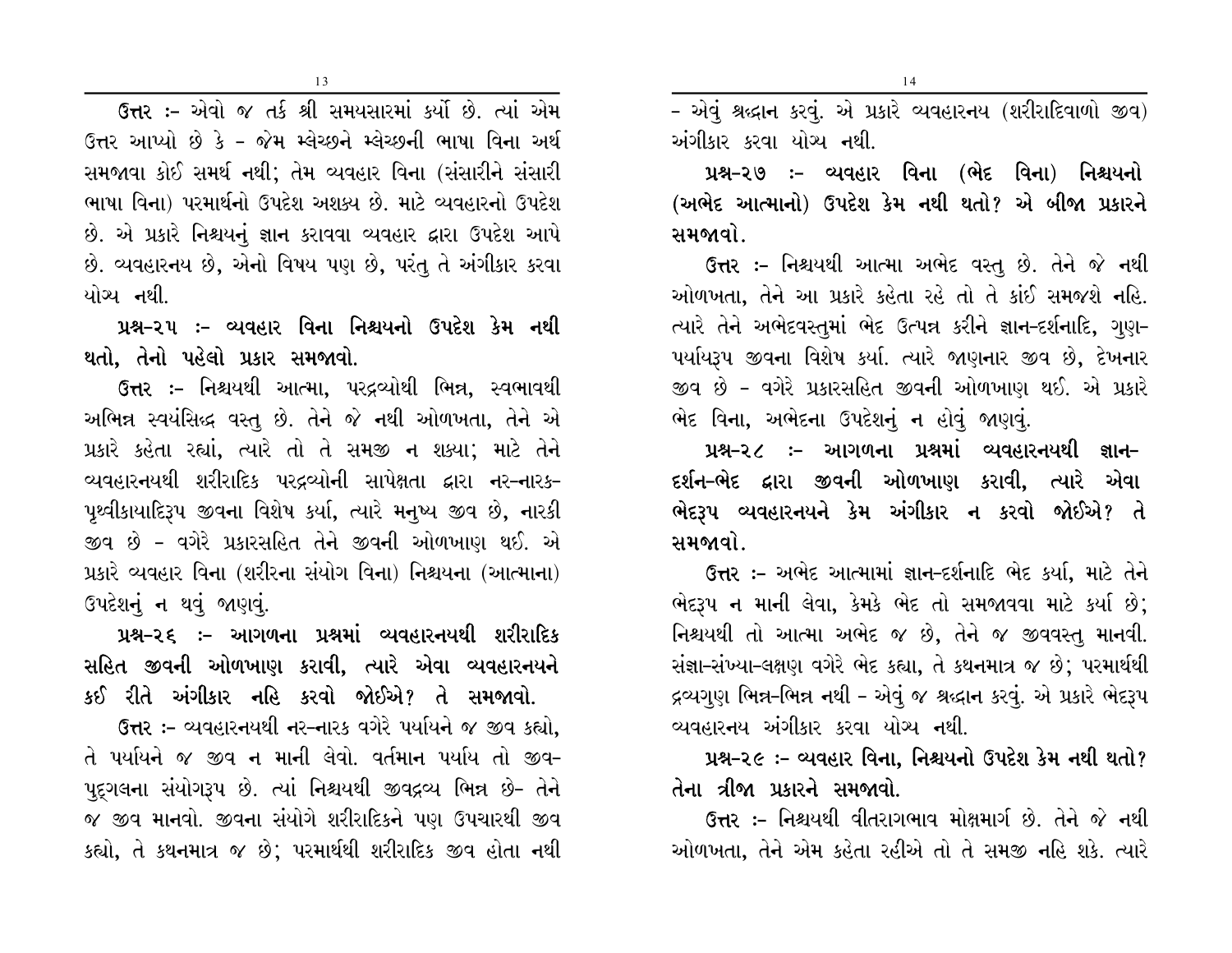15

તેને તત્ત્વશ્રદ્ધાન-જ્ઞાનપૂર્વક, પરદ્રવ્યના નિમિત્ત મટવાની સાપેક્ષતા દ્વારા, વ્યવહારનયથી વ્રત-શીલ-સંયમાદિને વીતરાગભાવના વિશેષ બતાવ્યા, ત્યારે તેને વીતરાગભાવની ઓળખાણ થઈ. તે પ્રકારે વ્યવહાર વિના, નિશ્ચય મોક્ષમાર્ગનો ઉપદેશનું ન હોવું જાણવું. પ્રશ્ન–૩૦ :– આગળના પ્રશ્નમાં વ્યવહારનયથી મોક્ષમાર્ગની ઓળખાણ કરાવી, ત્યારે એવા વ્યવહારનયને કેમ અંગીકાર ન કરવો જોઈએ? તે સમજાવો.

ઉત્તર :- પરદ્રવ્યનું નિમિત્ત મટવાની અપેક્ષાથી વ્રત-શીલ-સંયમાદિકને મોક્ષમાર્ગ કહ્યો, તો તેને જ મોક્ષમાર્ગ ન માની લેવો જોઈએ, કેમકે (૧) પરદ્રવ્યનું ગ્રહણ-ત્યાગ આત્માના હોય તો આત્મા પરદ્રવ્યનો કર્તા-હર્તા થઈ જાય, પરંતુ કોઈ દ્રવ્ય કોઈ દ્રવ્યને આધીન નથી. (૨) માટે આત્મા, પોતાના જે રાગાદિક ભાવ છે, તેને છોડીને વીતરાગી થાય છે. (૩) તેથી નિશ્ચયથી વીતરાગભાવ જ મોક્ષમાર્ગ છે. (૪) વીતરાગભાવોના અને વ્રતાદિકના કદાચિત કાર્યકારણપણું (નિમિત્ત-નૈમિત્તિકપણું) છે; માટે, વ્રતાદિને મોક્ષમાર્ગ કહ્યો, તે કથનમાત્ર જ છે; પરમાર્થથી બાહ્યક્રિયા મોક્ષમાર્ગ નથી - એમ શ્રદ્ધાન કરવું. એ પ્રકારે વ્યવહારનય અંગીકાર કરવા યોગ્ય નથી - એમ જાણવું.

પ્રશ્ન-૩૧ :- જે જીવ, વ્યવહારનયના કથનને જ સાચું માની લે છે, તેને જિનવાણીમાં ક્યા–ક્યા નામથી સંબોધન કર્યું છે? ઉત્તર :- (૧) શ્રી પુરુષાર્થસિદ્ધિ ઉપાયમાં, ગાથા-દમાં કહ્યું કે 'તસ્ય દેશના નાસ્તિ' (૨) શ્રી સમયસાર, કળશ-૫૫માં કહ્યું છે કે 'અજ્ઞાન-મોહ અંધકાર છે, એનું સૂલટવું દુર્નિવાર છે'. (3) શ્રી પ્રવચનસાર, ગાથા-૫૫માં કહ્યું છે કે 'તે ડગલે ને પગલે છેતરાય છે.' (૪) શ્રી આત્માવલોકનમાં કહ્યું છે કે 'આ તેનું હરામજાદીપણું છે.' વગેરે બધા શાસ્ત્રોમાં મૂર્ખ આદિ નામોથી સંબોધન કર્યું છે. પ્રશ્ન-૩૨ :- પરમાગમના અમૂલ્ય અગ્યાર સિદ્ધાંત ક્યા ક્યા છે, જે મોક્ષાર્થીને સદા યાદ રાખવા જોઈએ અને તે જિનવાણીમાં ક્યાં ક્યાં કહ્યા છે?

ઉત્તર :- (૧) એક દ્રવ્ય, બીજા દ્રવ્યને અડતો નથી. (શ્રી સમયસાર ગાથા ૩) (૨) દરેક દ્રવ્યની દરેક પર્યાય, ક્રમબદ્ધ જ થાય છે. (શ્રી સમયસાર, ગાથા-૩૦૮ થી ૩૧૧ સુધી) (૩) ઉત્પાદ, ઉત્પાદથીત છે, વ્યય કે ધ્રુવથી નથી. (શ્રી પ્રવચનસાર, ગાથા-૧૦૧) (૪) દરેક પર્યાય પોતાના જન્મક્ષણમાં જ થાય છે. (શ્રી પ્રવચનસાર, ગાથા–૧૦૨) (૫) ઉત્પાદ પોતાના ષટ્કારના પરિણમનથી જ થાય છે. (શ્રી પંચાસ્તિકાય, ગાથા-૬૨) (૬) પર્યાય અને ધ્રુવના પ્રદેશ ભિન્ન-ભિન્ન છે. (શ્રી સમયસાર, ગાથા ૧૮૧ થી ૧૮૩) (૭) ભાવશક્તિને કારણે, પર્યાય થાય જ છે; કરવી પડતી નથી. (શ્રી સમયસાર, ૩૩મી શક્તિ) (૮) નિજ ભુતાર્થસ્વભાવના આશ્રયે જ સમ્યગ્દર્શન થાય છે. (શ્રી સમયસાર, ગાથા-૧૧) (૯) ચારેય અન્યોગનું તાત્પર્ય માત્ર વીતરાગતા છે. (શ્રી પંચાસ્તિકાય, ગાથા-૧૭૨) (૧૦) સ્વદ્રવ્યમાં પણ દ્રવ્ય ગુણ-પર્યાયનો ભેદ વિચારવો, તે અન્યવશપણું છે. (શ્રી નિયમસાર, ૧૪૫) (૧૧) ધ્રવનું આલંબન છે, વેદન નથી અને પર્યાયનું વેદન છે, પણ આલંબન નથી. (શ્રી વચનામૃત, 392).

પ્રશ્ન-૩૩ :- પર્યાયનું સાચું કારણ કોણ છે અને કોણ નથી?

ઉત્તર :- પર્યાયનું કારણ તે સમયની પર્યાયની યોગ્યતા છે. ખરેખર તો પર્યાયની એક સમયની સત્તા જ પર્યાયનું સાચું કારણ છે. (અ) પર્યાયનું કારણ, પર તો હોઈ જ ન શકે, કેમકે પરનું તો દ્રવ્ય-ક્ષેત્ર-કાળ-ભાવ પૃથક્-પૃથક્ છે. (આ) પર્યાયનું કારણ,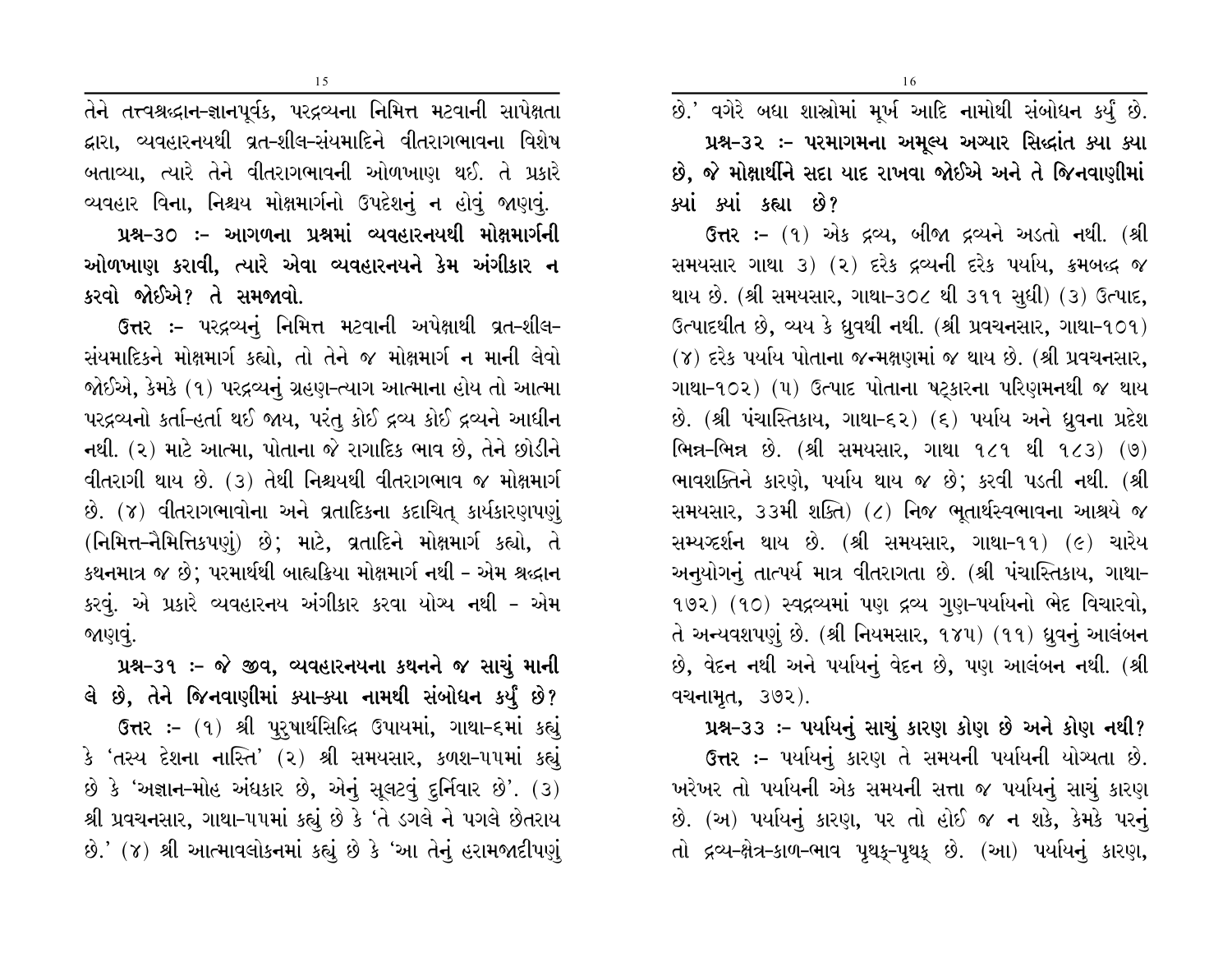ત્રિકાળી દ્રવ્ય પણ ન હોઈ શકે, કેમકે પર્યાય એક સમયની છે, જો ત્રિકાળી કારણ હોય તો પર્યાય પણ ત્રિકાળી હોવી જોઈએ, તે તો છે નહિ. (ઈ) પર્યાયનું કારણ, અનંતરપૂર્વક્ષણવર્તી-પર્યાય પણ ન હોઈ શકે; કેમકે અભાવમાંથી ભાવની ઉત્પત્તિ નથી થઈ શકતી; માટે એમ સિદ્ધ થાય છે કે પર્યાયનું સાચું કારણ તે સમયની પર્યાયની યોગ્યતા જ છે.

પ્રશ્ન-૩૪ :- મારા નિજ આત્માનું સ્વદ્રવ્ય-પરદ્રવ્ય ક્યું-ક્યું છે, જેને જાણવા–માનવાથી ચારેય ગતિનો અભાવ થઈ જાય? ઉત્તર: - (૧) સ્વદ્રવ્ય, એટલે કે નિર્વિકલ્પમાત્ર વસ્તુ; પરદ્રવ્ય, એટલે કે સવિકલ્પ ભેદ કલ્પના; (૨) **સ્વક્ષેત્ર,** એટલે કે આધારમાત્ર વસ્તુનો પ્રદેશ; **પરક્ષેત્ર,** એટલે કે પ્રદેશોમાં ભેદ પડવો. (૩) **સ્વકાળ,** એટલે કે વસ્તુમાત્રની મુળ અવસ્થા; પરકાળ, એટલે કે એક સમયની પર્યાય; (૪) **સ્વભાવ,** એટલે કે વસ્તુની મૂળ સહજશક્તિ; **પરભાવ,** એટલે કે ગુણભેદ કરવો. (શ્રી સમયસાર, કળશ–૧૫૨) પ્રશ્ન-૩૫ :- ક્યા કારણથી સમ્યકૃત્વનો અધિકારી થઈ શકે છે અને ક્યા કારણથી સમ્યકૃત્વનો અધિકારી નથી થઈ શકતો?

ઉત્તર :- જૂઓ! તત્ત્વવિચારની મહિમા! તત્ત્વવિચારરહિત, દેવાદિકની પ્રતીતિ કરે, ઘણા શાસ્રોનો અભ્યાસ કરે, વ્રતાદિ પાળે, તપશ્ચરણાદિ કરે; તેને તો સમ્યકૃત્વ થવાનો અધિકાર નથી અને તત્ત્વવિચારવાળો એના વિના પણ સમ્યકૃત્વનો અધિકારી છે.

### (શ્રી મોક્ષમાર્ગપ્રકાશક, ૨૬૦)

પ્રશ્ન-૩૬ :- જીવનું કર્તવ્ય શું છે?

ઉત્તર :- જીવનું કર્તવ્ય તો તત્ત્વનિર્ણયનો અભ્યાસ જ છે. તેનાથી જ દર્શનમોહનું ઉપશમવું સ્વયં થાય છે, તેમાં (દર્શનમોહના ઉપશમમાં) જીવનું કર્તવ્ય કાંઈ નથી.

(શ્રી મોક્ષમાર્ગપ્રકાશક, પૃષ્ઠ ૩૧૪)

પ્રશ્ન-૩૭ :- જિનધર્મની પરિપાટી શું છે?

ઉત્તર :- જિનમતમાં તો એવી પરિપાટી છે કે પહેલાં સમ્યકત્વ થાય છે, પછી વ્રતાદિ હોય છે. સમ્યકૃત્વ તો સ્વ-પરનું શ્રદ્ધાન હોવાથી થાય છે, તથા તે શ્રદ્ધાન દ્રવ્યાનુયોગનો અભ્યાસ કરવાથી થાય છે. માટે પ્રથમ દ્રવ્ય-ગુણ-પર્યાયનો અભ્યાસ કરીને સમ્યવ્દષ્ટિ બનવં પ્રત્યેક જીવનં પરમ કર્તવ્ય છે.

(શ્રી મોક્ષમાર્ગપ્રકાશક, પૃષ્ઠ ૨૯૩)

પ્રશ્ન-૩૮ :- ક્યા ક્યા ગ્રંથોનો અભ્યાસ કરીએ તો એક ભુતાર્થ સ્વભાવનો આશ્રય થઈ શકે?

ઉત્તર :- શ્રી મોક્ષમાર્ગપ્રકાશક તેમજ જૈન સિદ્ધાંત પ્રવેશ રત્નમાળાના સાત ભાગોનો સુક્ષ્મ રીતે અભ્યાસ કરે તો ભૂતાર્થસ્વભાવનો આશ્રય લેવાનું થઈ શકે.

# પ્રશ્ન-૩૯ :- શ્રી મોક્ષમાર્ગપ્રકાશક તથા જૈન સિદ્ધાંત પ્રવેશ રત્નમાળામાં ક્યા ક્યા વિષયો બતાવ્યા છે?

ઉત્તર :- છ દ્રવ્ય; સાત તત્ત્વ; છ સામાન્યગુણ; ચાર અભાવ; છ કારક; દ્રવ્ય-ગુણ, પર્યાયની સ્વતંત્રતા; ઉપાદાન-ઉપાદેય; નિમિત્ત-નૈમિત્તિક; યોગ્યતા; નિમિત્ત; સમયસાર સોમી ગાથાના ચાર બોલ; ઔપશમાદિક પાંચ ભાવ; ત્યાગપણા યોગ્ય મિથ્યાદર્શન આદિનું સ્વરૂપ; પ્રગટ કરવા યોગ્ય સમ્યગ્દર્શનાદિનું સ્વરૂપ; એક નિજ ભૂતાર્થના આશ્રયે જ ધર્મની પ્રાપ્તિ થઈ શકે છે, વગેરે વિષયોનું સુક્ષ્મ રીતે વર્ણન કર્યું છે, જેથી જીવ નિજસ્વભાવનો આશ્રય કરીને મોક્ષનો પથિક બને.

પ્રશ્ન-૪૦ :- શું જૈન સિદ્ધાંત પ્રવેશ રત્નમાળાના સાત ભાગ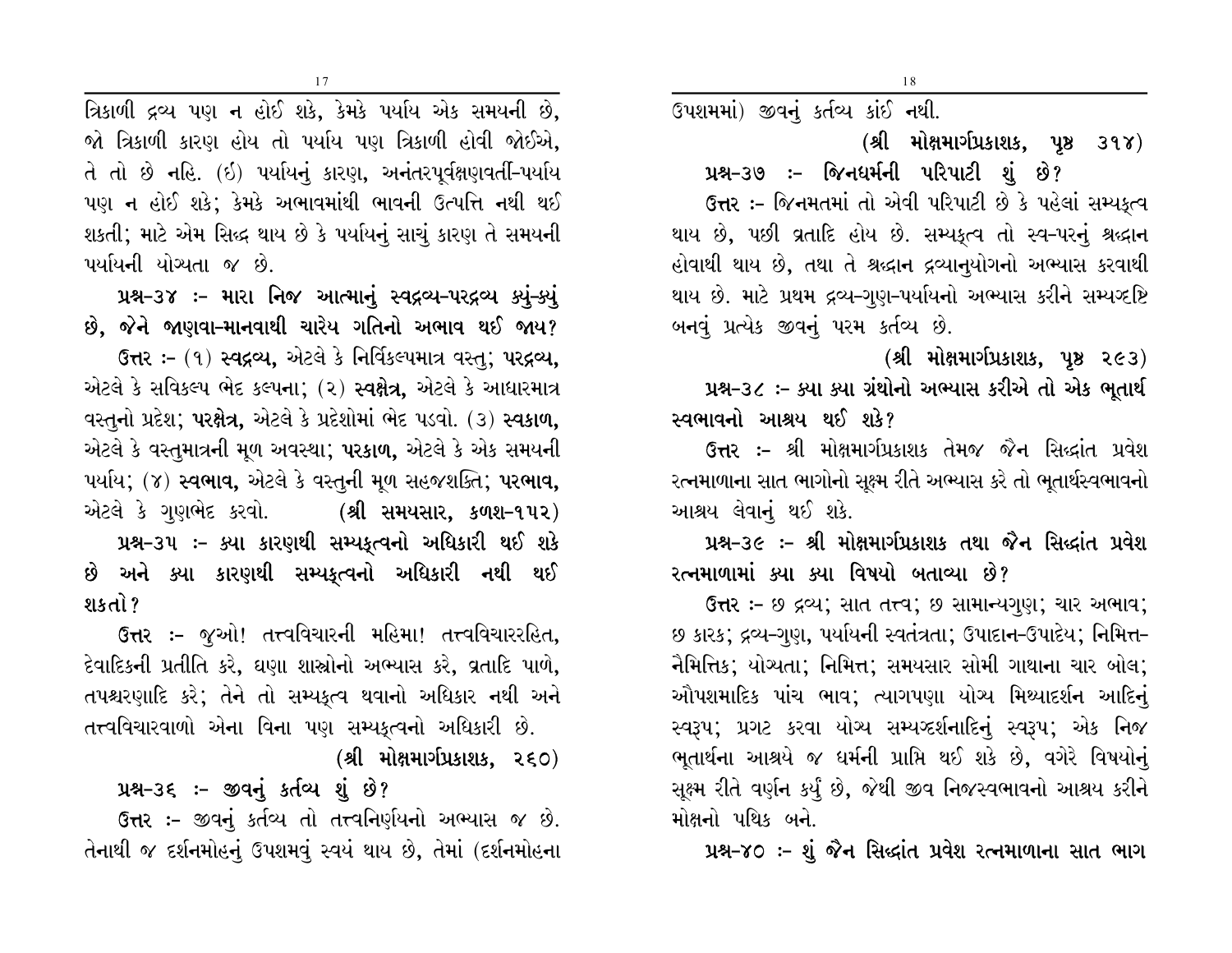આપે બનાવ્યા છે?

ઉત્તર :- જૈન સિદ્ધાંત પ્રવેશ રત્નમાળાના સાત ભાગ તો આહાર વર્ગણાનું કાર્ય છે. વ્યવહારનયથી નિરૂપણ કરવામાં આવે છે, કે મેં બનાવ્યું છે. અરે ભાઈ! ચારેય અનુયોગના ગ્રંથમાંથી પરમાગમનું મૂળ કાઢીને થોડામાં સંગ્રહ કરી દીધો છે, જેમાં પાત્ર ભવ્ય જીવ સુગમતાથી ધર્મની પ્રાપ્તિને યોગ્ય થઈ શકે. આ સાત ભાગોનો એક માત્ર ઉપદેશ મિથ્યાત્વાદિનો અભાવ કરીને. સમ્પગ્દર્શનાદિની પ્રાપ્તિ કરી ક્રમશઃ મોક્ષમાર્ગના પથિક બનવાનં જ  $\hat{g}$ .

19

ભવદીય પંડિત કૈલાશચંદ જૈન અલીગઢ (ઉત્તરપ્રદેશ)

# અધ્યાત્મયુગસૃષ્ટા પૂજ્ય ગુરુદેવશ્રી કાનજીસ્વામી (સંક્ષિપ્ત જીવનવૃત્ત)

ભારતની વસંઘરા, અનાદિથી જ તીર્થંકર ભગવંતો, વીતરાગી સંતો. જ્ઞાની-ધર્માત્માઓ તથા દાર્શનિક/આધ્યાત્મિક ચિંતકોની જન્મદાત્રી રહી છે. આ જ દેશમાં વર્તમાનકાળમાં ભગવાન ઋષભદેવથી લઈને ભગવાન મહાવીર સુધીના ચોવીસ તીર્થંકરો થયા છે. વર્તમાનમાં ભગવાન મહાવીરના શાસનકાળમાં ઘરસેન આદિ મહાન દિગંબર સંત. શ્રીમદ્ કુંદકુંદાચાર્ય વગેરે મહાન આધ્યાત્મિક સંત, આ પવિત્ર જિનશાસનની ધજાને દિગદિગંતમાં કરકાવતા રહ્યા છે.

વર્તમાન શતાબ્દીમાં જિનેન્દ્ર ભગવંતો. વીતરાગી સંતો તથા જ્ઞાની ઘર્માત્માઓ દ્વારા ઉદ્ઘાટિત આ શાશ્વત સત્યને, જેમણે પોતાના પ્રચંડ પુરુષાર્થથી સ્વયં આત્મસાધ કરતા થકા ૪૫ વર્ષો સુધી અવિરલ પ્રવાહિત કર્યો છે. તેમની દિવ્યવાણીથી આ વિશ્વમાં અધ્યાત્મક ક્રાંતિનો શંખનાદ ફંક્યો – એવા પરમોપકારી પૂજ્ય ગુરૂદેવશ્રી કાનજીસ્વામીથી આજે કોણ અપરિચિત છે! પૂજ્ય ગુરૂદેવશ્રીએ ક્રિયાકાંડની કાલીકારામાં કેદ, આ વિશુદ્ધ જિનશાનને પોતાના આઘ્યાત્મિક આભામંડળ દ્વારા નતો મૂક્ત કર્યો, પરંતુ એનો એવો પ્રચાર-પ્રસાર કે માનો આ વિષમ પંચમકાળમાં તીર્થંકરોનો વિરહ ભુલાવી, ભરતક્ષેત્રને, વિદેહક્ષેત્ર અને પંચમકાળને ચોથો કાળ જ બનાવી દીધો.

ભારતદેશના ગુજરાત રાજ્યમાં ભાવનગર જનપદના 'ઉમરાળા' ગામમાં સ્થાનકવાસી સંપ્રદાયના દશાશ્રીમાળી વણિક પરિવારના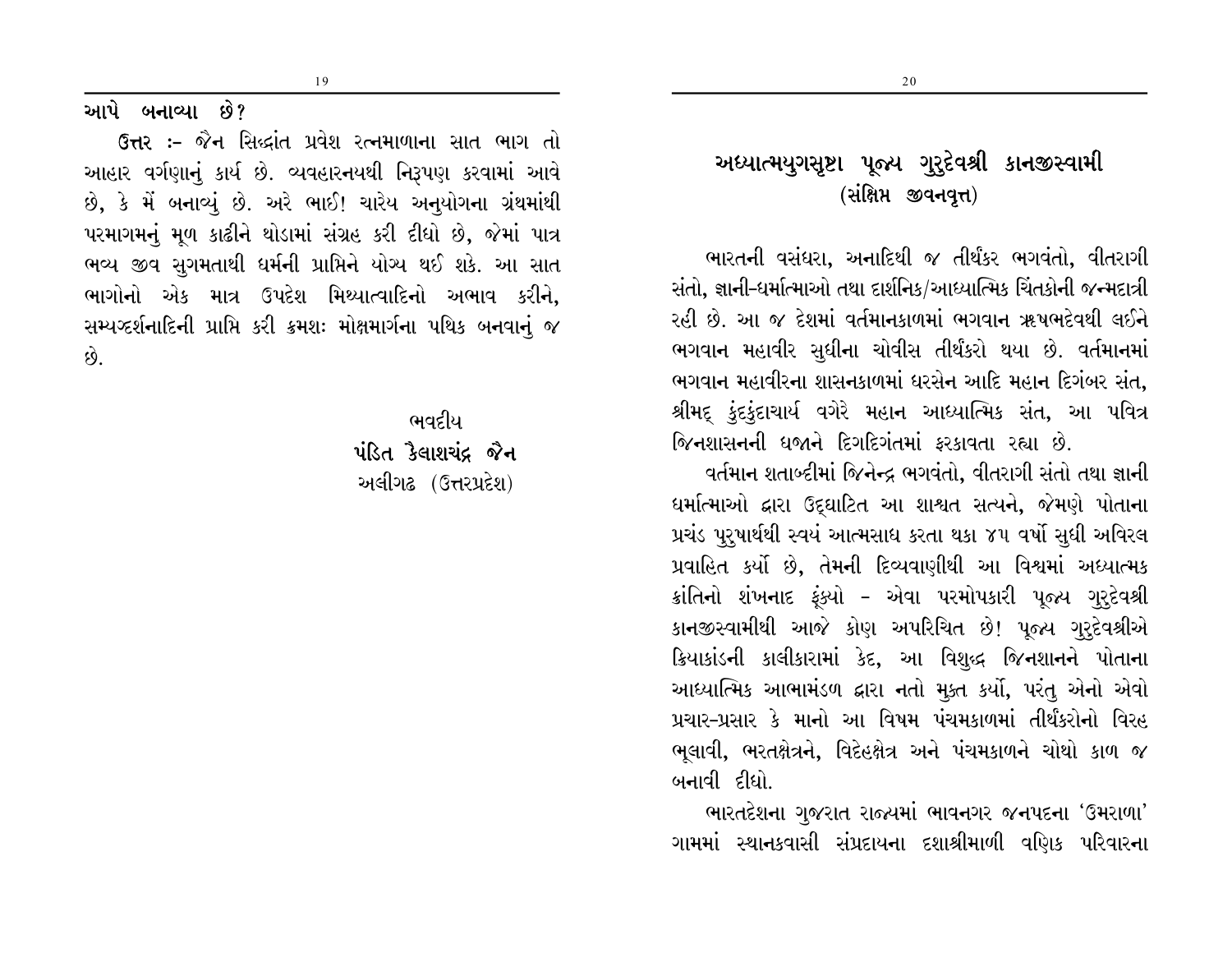શ્રેષ્ઠીવીર્ધ શ્રી મોતીચંભાઈને ઘરે, માતા ઉજમબાની કૂખે વિક્રમ સંવત્ ૧૯૪૬ના વૈશાખ સદ બીજ, રવિવાર (તા.૨૧ એપ્રિલ, સન્ ૧૮૯૦ ઇ.સ.) પ્રાતઃકાળ આ બાળ મહાત્માનો જન્મ થયો.

સાત વર્ષની વયમાં લૌકિક શિક્ષા લેવાનો પ્રારંભ કર્યો. પ્રત્યેક વસ્તુના હૃદય સુધી પહોંચવાની તેજસ્વી બુદ્ધિપ્રતિભા, મુઘુરભાષીપણું, શાંત સ્વભાવ, સૌમ્ય તથા ગંભીર મુખમુદ્રા, તથા નિઃસ્પૃહ સ્વભાવવાળા હોવાથી બાળ 'કાનજી' શિક્ષકો તથા વિદ્યાર્થીઓમાં પ્રિય થઈ ગયા. વિદ્યાલય અને જૈન પાઠશાળાના અભ્યાસમાં હંમેશા પ્રથમ નંબર આવતો, પરંતુ વિદ્યાલયની લૌકિક શિક્ષાથી એમને સંતોષ નહોતો થતો. અંદર ને અંદર એવું લાગતું કે હું જેની શોધમાં છું તે આ નથી.

તેર વર્ષની ઉંમરમાં માતાના અવસાનથી, પિતાજીની સાથે પાલેજ જવાનું થયું. ચાર વર્ષ પછી પિતાજીના સ્વર્ગવાસને કારણે, સત્તર વર્ષની ઉંમરમાં ભાગીદારની સાથે વ્યવસાયિક પ્રવૃત્તિમાં જોડાવાનું થયું. દુકાન ઉપર પણ ધાર્મિક પુસ્તકોં વાંચતા હતા. વૈરાગી ચિત્તવાળા કહાનકુંવર રાત્રીના સમયે રામલીલા કે નાટક જોવા જતાં, તો તેમાં પણ વૈરાગ્યરસનું ઘોલન કરતા હતા. જેના ફળસ્વરૂપ પહેલીવાર સત્તર વર્ષની ઉંમરમાં ઉજ્વળ ભવિષ્યની અભિવ્યક્તિ કરતું એવું, બાર લાઈનની એક કાવ્યની રચના કરે છે. – **શિવરમણી રમનાર** તું, તું હી દેવનો દેવ.

સત્યની શોધ માટે દીક્ષા લેવાના ભાવથી ૨૨ વર્ષની યુવા અવસ્થામાં દુકાનનો પરિત્યાગ કરે છે, અને ગુરૂની સમક્ષ આજીવન બ્રહ્મચર્ય વ્રત અંગીકાર કરે છે, પછી ૨૪ વર્ષની ઉમરમાં (વિક્રમ સંવત્ ૧૯૭૦)માં જન્મનગરી ઉમરાળામાં ૨૦૦૦ સાધર્મીઓના વિશાળ જનસમુદાયની ઉપસ્થિતિમાં સ્થાનકવાસી સંપ્રદાયની દીક્ષા અંગીકાર કરે છે. દીક્ષા સમયે હાથી પર ચઢતી વખતે ધોતી ફાટી જાય છે, તીક્ષ્ણ બુદ્ધિધારક કાનજીને શંકા થાય છે કે કાંઈક ખોટું થઈ રહ્યં છે.

વિક્રમ સંવત્ ૧૯૭૮માં મહાવીરપ્રભુના શાસન-ઉદ્ધારનો અને હજારો મુમુક્ષુઓના મહાન પુણ્યોદયના સુચક એક મંગલકારી પવિત્ર પ્રસંગ બને છે :

વિધિની કોઈ ધન્ય ક્ષણમાં શ્રીમદ્ ભગવત્ ફંદફંદાચાર્યદેવ રચિત 'સમયસાર' નામનું મહાન પરમાગમ, ગુરૂદેવશ્રીના હસ્તકમળમાં આવે છે અને પવિત્ર પુરૂષના અંતરમાંથી સહજ જ ઉદ્ગાર નીકળે છે-—'આ તો અશરીરી થવાનું શાસ્ર છે.' સમયસારનું અદ્યયન અને ચિંતન કરતા અંતરમાં આનંદ અને ઉલ્રાસ પ્રસ્ફટિત થાય છે તથા અંતરંગ જીવનમાં પણ પરમ પવિત્ર પરિવર્તન થાય છે. ભુલી પડી પરિણતિ નિજ ઘર દેખે છે. ત્યારબાદ શ્રી પ્રવચનસાર, અષ્ટપાહડ, મોક્ષમાર્ગપ્રકાશક, દ્રવ્યસંગ્રહ, સમ્યગ્જ્ઞાનદિપીકા વગેરે દિગંબર શાસ્રના અભ્યાસથી તેમને નિઃશંક નિર્ણય થઈ જાય છે કે દિગંબર જૈનઘર્મ જ મૂળમાર્ગ છે અને એ જ સાચો ધર્મ છે. એ માટે અંતરંગ શ્રઘ્દા કંઈક જુદી અને બહારમાં વેષ કંઈક જુદો – આ સ્થિતિ તેમને અસહ્ય લાગવા લાગે છે. તેથી અંતરંગમાં અત્યંત મનોમંથન પછી સંપ્રદાયનો પરિત્યાગનો નિર્ણય કરે છે.

પરિવર્તન માટે યોગ્ય સ્થળની શોધ કરતા કરતા સોનગઢ આવીને 'સ્ટાર ઓફ ઇન્ડિયા' નામના એકાંત મકાનમાં મહાવીર જન્મકલ્યાણકને દિવસે, (ચૈત્ર સદ ૧૩, સંવત્ ૧૯૯૧) બપોરે સવા બે વાચ્યે સંપ્રદાયનું ચિહ્ન મૂહપતિનો ત્યાગ કરે છે અને પોતે સ્વયં ઘોષિત કરે છે કે 'હવે હું સ્થાનકવાસી સાધુ નથી; હું સનાતન દિગંબર જૈનધર્મનો શ્રાવક છું.' સિંહવૃત્તિના ધારક આ મહાપુરુષે ૪૫ વર્ષની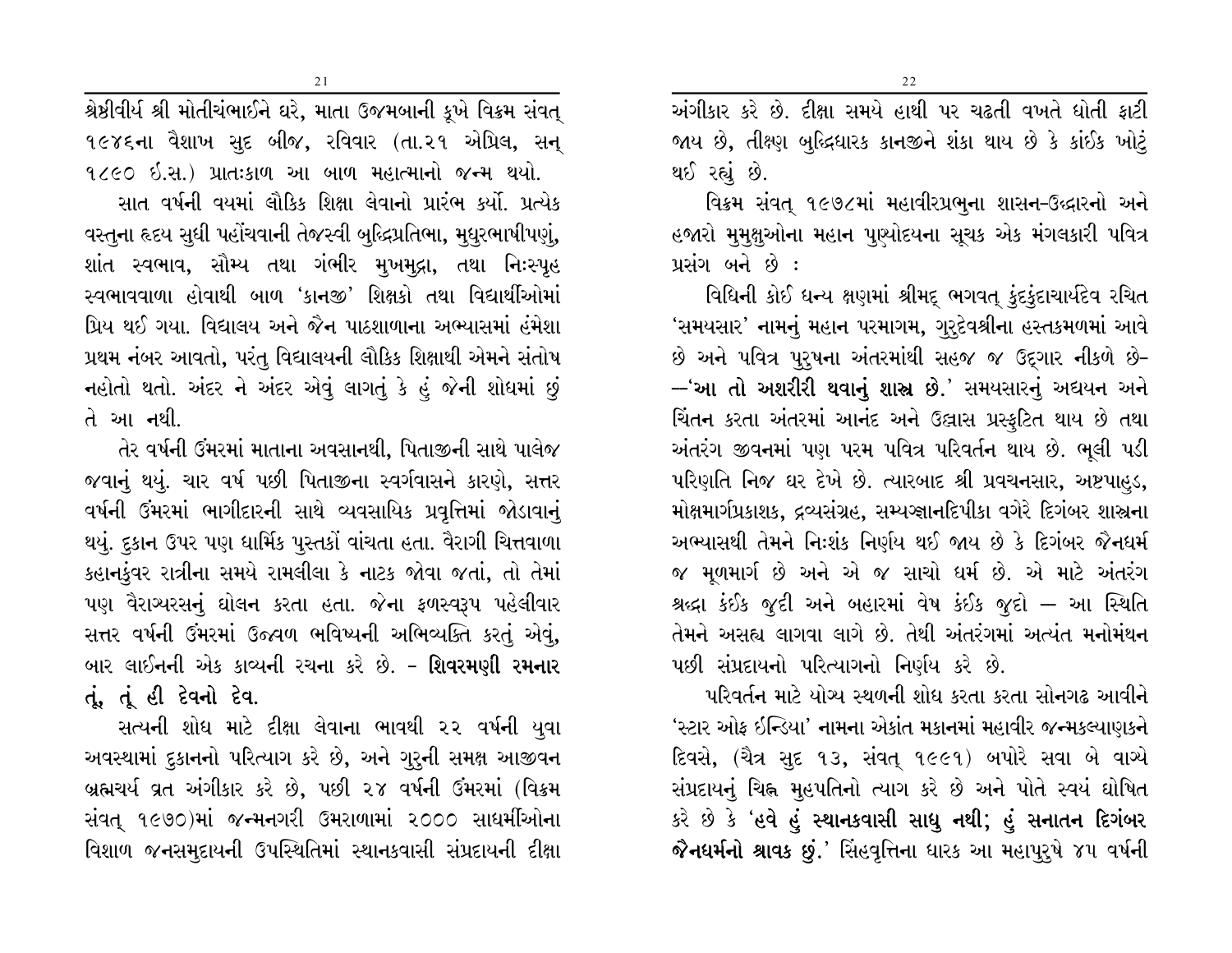નિયમિત ઉપલબ્ધ થતો રહે, એ હેતુથી વિક્રમ સંવત્ ૨૦૦૦ના માગશર મહિનાથી (ડિસેમ્બર ૧૯૪૩થી) 'આત્મધર્મ' નામનું માસિક આધ્યાત્મિક પત્રિકાનું પ્રકાશન સોનગઢથી મુરબ્બી શ્રી રામજીભાઈ માણિકચંદ દોશીના સંપાદકત્વથી પ્રારંભ થયું છે, જે વર્તમાનમાં ગુજરાતી તથા હિન્દી ભાષામાં નિયમિત પ્રકાશિત થઈ રહ્યું છે.

સોનગઢમાં વિક્રમ સંવત્ ૧૯૯૭-ફાગણ સુદ બીજના દિને નૂતન દિગંબર જિનમંદિરમાં કહાનગુરૂના મંગલ હસ્તે શ્રી સીમંઘર આદિ ભગવંતોની પંચકલ્યાણક વિધિપૂર્વક પ્રતિષ્ઠા થઈ. ઇ.સ. ૧૯૪૧થી ઈ.સ. ૧૯૮૦ સુધી સૌરાષ્ટ્ર-ગુજરાત ઉપરાંત સમ્ગ્ર ભારતદેશના અનેક શહેરોમાં તથા આક્રીકાના નાઈરોબીમાં કુલ ૬૬ પંચ કલ્યાણક તથા વેદી પ્રતિષ્ઠા આ વીતરાગમાર્ગ પ્રવર્તક સત્પુરૂષના પાવન કર-કમળોથી થઈ.

શ્રી સમ્મેદશિખરજીની યાત્રાનું નિમિત્ત સમગ્ર ઉત્તર અને પૂર્વ ભારતમાં મંગલ વિહાર ઇ.સ. ૧૯૫૭ અને ઇ.સ. ૧૯૬૭માં એમ બે વાર થયું. આ જ પ્રકરો સમગ્ર દક્ષિણ અને મધ્ય ભારતમાં ઇ.સ.૧૯૫૯ અને ઇ.સ.૧૯૬૯માં, એમ બે વાર વિહાર થયો. તા.૨૮ નવેમ્બર ૧૯૮૦ શુક્રવાર (કાર્તક વદ ૭, સંવત્ ૨૦૩૭)ના દિને આ પ્રબળ પુરૂષાર્થી આત્મજ્ઞ સંત પુરૂષ દેહાદિનું લક્ષ્ય છોડીને, પોતાના જ્ઞાયક ભગવાનના અંતરધ્યાનમાં એકાગ્ર થયા, અતીન્દ્રિય આનંદકંદ નિજ પરમાત્મતત્ત્વમાં લીન થયા. સાયંકાળ આકાશનો સૂર્ય અસ્ત થયો, ત્યારે સર્વજ્ઞપદના સાધક સંતે ભરતક્ષેત્રથી સ્વર્ગપુરીમાં પ્રયાણ કર્યું. વીરશાસનને પ્રાણવંત કરીને અહીંથી અધ્યાત્મયુગ સુજન કરી ગયા.

ઉમરમાં મહાવીર્ય ઉછાળીને આ અદ્ભુત પરાક્રમી કાર્ય કર્યું. 'સ્ટાર ઓફ ઇન્ડિયા'માં નિવાસ કરતા માત્ર ત્રણ વર્ષમાં જ જિજ્ઞાસ ભક્તજનોનો પ્રવાહ દિન-પ્રતિદિન વધતો જ ગયો. જેને કારણે આ મકાન એકદમ નાનું પડવા લાગ્યું. તેથી ભક્તોએ આ પરમ પ્રતાપી સતૃપુરૂષના નિવાસસ્થાન અને પ્રવચન સ્થળ 'શ્રી જૈન સ્વાઘ્યાય મંદિર'નું નિર્માણ કર્યું. ગુરૃદેવશ્રીએ જેઠ વદ ૮, સંવત્ ૧૯૯૪ના દિવસે આ નિવાસસ્થાનમાં મંગળ પદાર્પણ કર્યં. આ 'સ્વાધ્યાયમંદિર' જીવનપર્યંત આ મહાપુરૂષની આત્મસાધના અને વીરશાસનની પ્રભાવનાનું કેન્દ્ર બની ગયું.

અહીં દિગંબરધર્મના ચારેય અનુયોગના નાના-મોટા ૧૮૩ ગ્રંથોનું ગહનતાથી અધ્યયન કર્યું. એમાંથી ૩૮ ગ્રંથો પર સભામાં પ્રવચનો કર્યા. જેમાં શ્રી સમયસાર ગ્રંથ ઉપર તો ૧૯ વાર અઘ્યાત્મ વર્ષા કરી. પ્રવચનસાર, અષ્ટપાહડ, પરમાત્મપ્રકાશ, નિયમસાર, પંચાસ્તિકાયસંગ્રહ, સમયસાર કળશ-ટીકા વગેરે ગ્રંથો ઉપર પણ ઘણીવાર પ્રવચનો કર્યા છે.

દિવ્યધ્વનિનું રહસ્ય સમજાવનારા અને કુંદુકુંદાદિ આચાર્યોના ગુઢ શાસ્ત્રોનું રહસ્યોદ્ઘાટક આ મહાપુરુષના ભવતાપ વિનાશક અમૃતવાણીને ઇ.સ. ૧૯૬૧થી નિયમિતરૂપથી ટેપમાં ઉત્કીર્ણ કરવામાં આવ્યા. જેના પ્રતાપથી આજે આપણી પાસે નવ હજારથી વધારે પ્રવચનો સુરક્ષિત ઉપલબ્ધ છે. આ મંગલ ગુરુવાણી દેશ-વિદેશના સમસ્ત મુમુક્ષ મંડળોમાં તથા લોખો જિજ્ઞાસુ મુમુક્ષુઓના ઘર–ઘરમાં ગુંજાયમાન થઈ રહી છે. એનાથી એટલું તો નિશ્ચિત છે કે ભરતક્ષેત્રના ભવ્ય જીવોને પંચમકાળના અંત સુધી આ દિવ્યવાણી જ ભવના અભાવમાં પ્રબળ નિમિત્ત થશે.

આ મહાપુરૂષનો ધર્મ સંદેશ, દેશ-વિદેશના સમસ્ત મુમુક્ષુઓને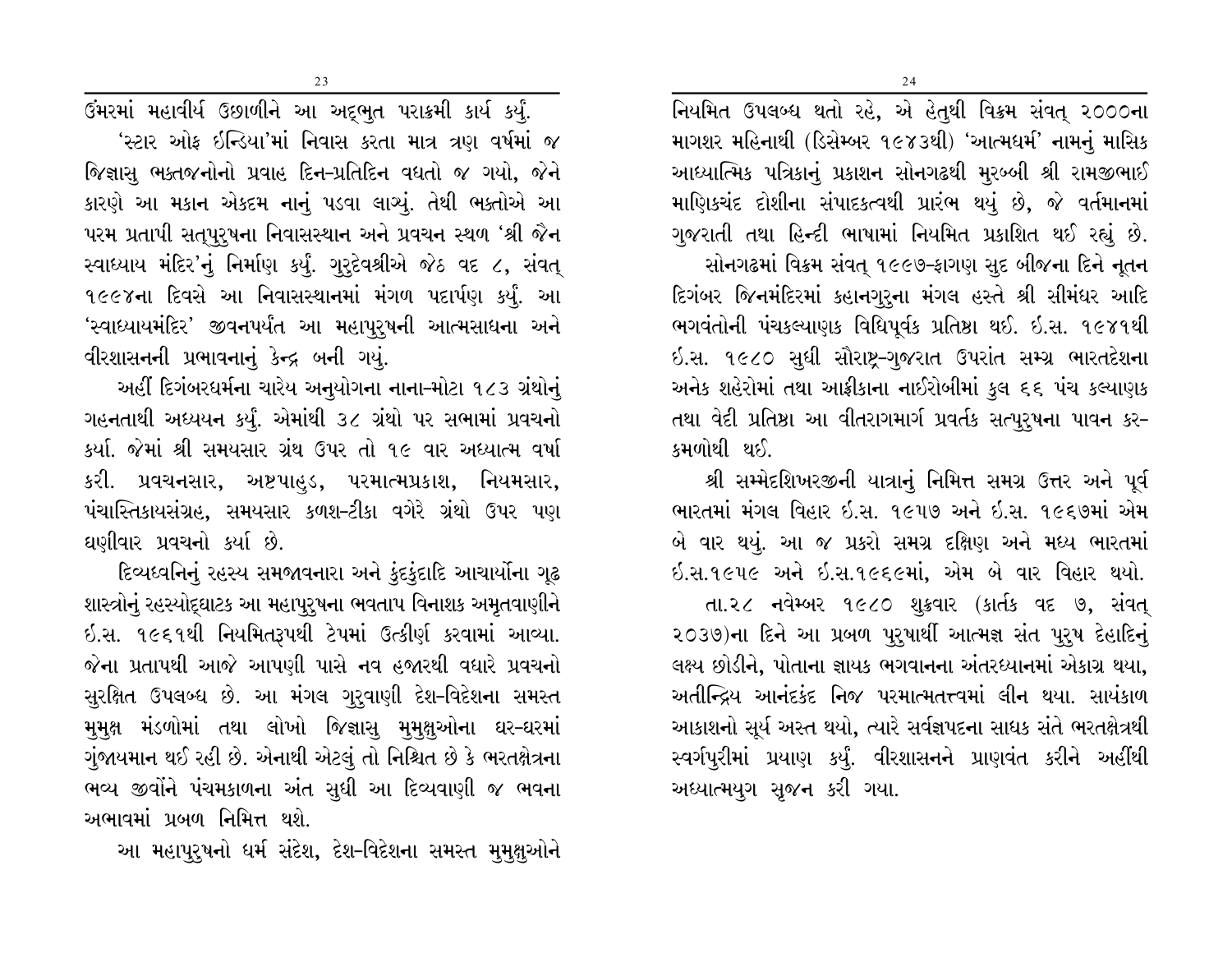25

# અધ્યાત્મ મનીષી પંડિત કૈલાશચંદ્ર જૈન (સંક્ષિપ્ત જીવનવૃત્ત)

પૂજ્ય ગુરૃદેવશ્રી કાનજીસ્વામીના અનન્ય ભક્ત પંડિત કૈલાશચંદ્ર જૈનનો જન્મ, આજથી લગભગ ૯૯ વર્ષ પૂર્વ ગ્રામ ટીકરી, જિલ્રો મેરઠમાં પિતા મિટ્ઠનલાલ જૈનના ઘરે, માતા શ્રીમતિ ભરતોદેવીની કૂખે થયો છે. એ સિવાય એમને બે ભાઈ તથા બે બહેનોં સહિત પોતે પાંચ ભાઈ-બહેન હતા.

તેમની પ્રારંભિક શિક્ષા મથુરા–ચૌરાસી તથા તે પછી જંબ્ વિદ્યાલય, સરદારપુરમાં થઈ. શરૂથી જ સ્વાભિમાની વૃત્તિના ઘણી હોવાની સાથે નિર્ભીકતા, નિસ્પૃહતા, સિદ્ધાંતો પર અડગતા વગેરે એમના વ્યક્તિત્વની ઉદ્યેખનીય વિશેષતા છે.

નાનપણમાં જ લાહોરમાં સ્વતંત્ર વ્યવસાય તેમજ સ્વાધીનતા આંદોલન પછી સ્વદેશ વાપસી ઉપરાંત બલંદશહેરમાં આજાદ ટ્રેડિંગ કંપની નામથી સ્ટેશનરીનો વ્યવસાય કરતા થકા, પોતાની સહધર્મિણી શ્રીમતિ વિમલાદેવી તેમજ ચાર પુત્રિઓ તથા એક પુત્રની સાથે પૂરા પરિવારની જવાબદારીનું નિર્વહન કરતા થકા ધર્મમાર્ગમાં નિરંતર ગતિશીલ રહ્યા

આપના જીવનની ધારામાં અમૂલચૂલ પરિવર્તન ત્યારે થયું, જ્યારે ગિરનારયાત્રા દરમ્યાન સોનગઢની દિવ્યવિભૂતિ પૂજ્ય ગુરૂદેવશ્રી કાનજીસ્વામીનો સાક્ષાત્કાર થયો. ત્યારબાદ નિરંતર તત્ત્વ આરાધના તથા તત્ત્વ પ્રચાર જ આપના જીવનનું અંગ બની ગયું અને સંપૂર્ણ દેશમાં તત્ત્વજ્ઞાનની ધજા કરકાવા એકલા નીકળી પડ્યા.

યુવાવયમાં જ આજીવન બ્રહ્મચર્યની પ્રતિજ્ઞા ધારણ કરી, એકમાત્ર

આત્મસાધનાને જ જીવનનો ઉદ્દેશ બનાવીને તેમાં સકળતા અર્જિત કરી

પોતાના જીવન આધાર પૂજ્ય ગુરૂદેવશ્રી તેમ જ માનનીય શ્રી રામજીભાઈ દોશી તથા શ્રી ખેમચંદભાઈ સેઠ પાસેથી જે કાંઈ શીખ્યા. તેનું જ સાકારરૂપ છે 'જૈન સિદ્ધાંત પ્રવેશ રત્નમાળા'ના આઠ ભાગ, જેનું અનવરત પ્રકાશન શ્રી દિગંબર જૈન મુમુક્ષુમંડળ, દેહરાદૂનથી થતું રહ્યું છે. આજ ગ્રંથોના આધાર પર આપની પ્રેરણાથી આપના સુપુત્ર શ્રી પવન જૈનને 'જિનાગમસાર'ની રચના/સંકલન કરી આપની પરંપરામાં વૃદ્ધિ કરી છે.

વિશ્વના પ્રાણીમાત્ર પ્રતિ કરણાથી ઓતપ્રોત આપના હૃદયની પાવન ભાવનાઓંનું સાકારરૂપ 'તીર્થધામ મંગલાયતન' આજે જિનેન્દ્રદેશના તેમજ ગુરૂવાણીના પ્રચાર-પ્રસારની દશામાં ઉલ્રેખનીય ગતિથી કાર્ય કરી રહ્યું છે. અહીંથી પ્રકાશિત માસિક 'મંગલાયતન' પત્રિકા, 'મંગલાયતન-ટાઈમ્સ' તેમજ અનેક સાહિત્ય પણ પંડિતજીની પ્રેરણાથી તેમજ આશીર્વાદનું સૂફળ છે.

વર્તમાનમાં શારીરિક શિથિલતા ઉપરાંત પણ તત્ત્વજ્ઞાનની જાગૃતિ આપના આત્મસાધનામય જીવનનું જીવંત પ્રતિબિંબ છે.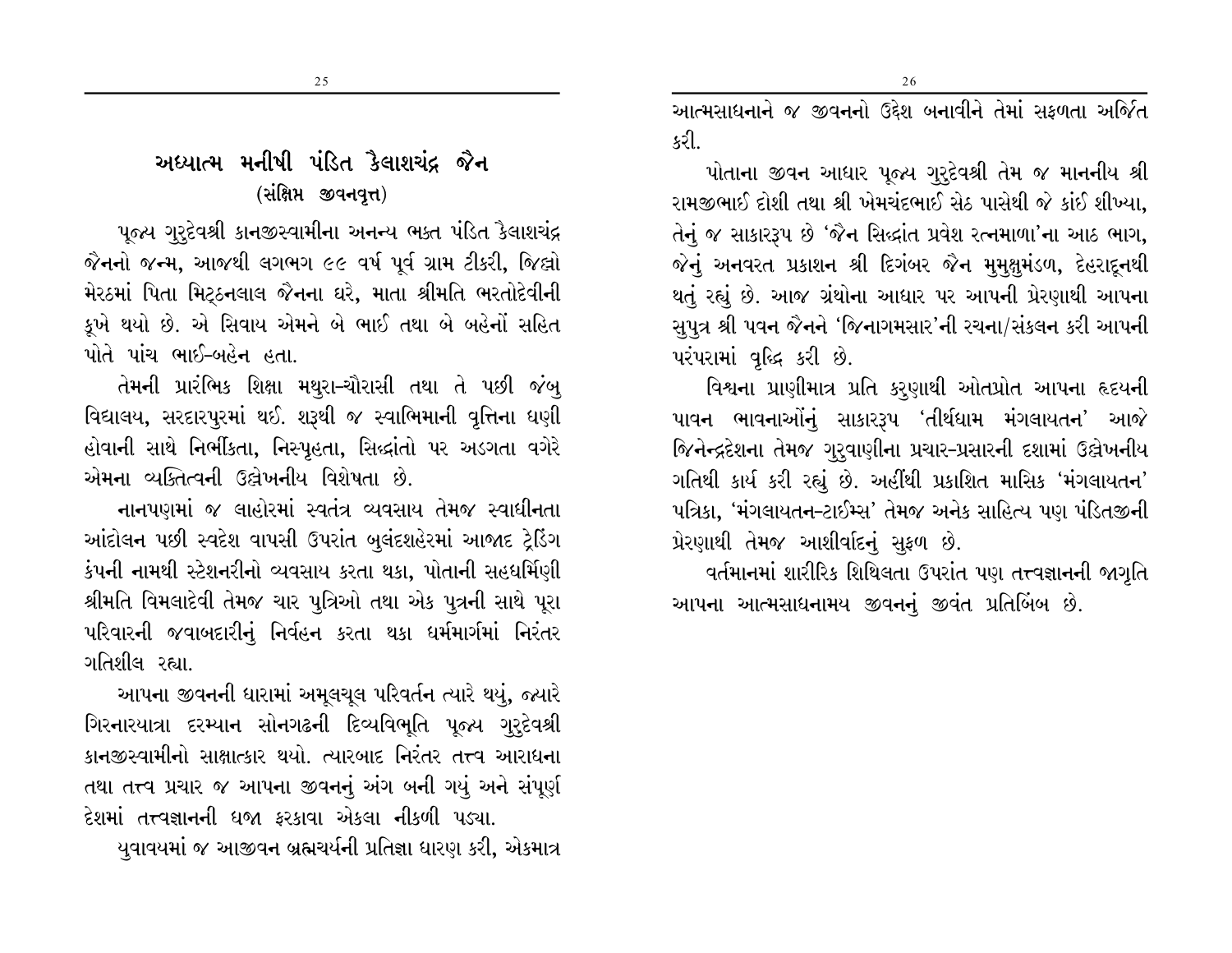શ્રી વીતરાગાય નમઃ

# જૈન સિદ્ધાંત પ્રવેશ રત્નમાળા ભાગ-૧

ણમો અરહંતાણું, ણમો સિદ્ધાણું, ણમો આયરિયાણું, ણમો ઉજ્ઝાયાણં, ણમો લોએ સવ્વસાહૂણં. ૧.

મંગલં ભગવાન વીરો, મંગલં ગૌતમો ગણી, મંગલં કુંદકુંદાર્યો, જૈન ધર્મોસ્તુ મંગલમ્. ૨.

આત્મા જ્ઞાનં સ્વયં જ્ઞાનં, જ્ઞાનાદન્યત્કરોતિ કિમુ, પરભાવસ્ય કર્તાત્મા, મોહોઙયં વ્યવહારિણામ. ૩.

અજ્ઞાન તિમિરાન્ધાનાં, જ્ઞાનાંજન શલાકયા, ચક્ષુર્ન્મીલિતં યેન તસ્મૈ શ્રી ગુરવે નમઃ. ૪.

દેવ ગુરુ દોનોં ખડે, કિસકે લાગૂ પાંવ, બલિહારી ગુરુદેવ કી, ભગવન દિયો બતાય. ૫.

કરુણાનિધિ ગુરુદેવ શ્રી, દિયા સત્ય ઉપદેશ, જ્ઞાની માને પરખ કર, કરે મૂઢ સંક્લેશ. ૬.

# અનુક્રમણિકા

| કમાંક        | વિષય                                   | પૃષ્ઠ સંખ્યા |
|--------------|----------------------------------------|--------------|
| ঀ.           | ભેદજ્ઞાન                               | 9.           |
| ર.           | વિશ્વ : સ્વરૂપ તેમજ પરિજ્ઞાનથી લાભ     | 90           |
| 3.           | દ્રવ્ય : સ્વરૂપ તેમજ પરિજ્ઞાનથી લાભ    | २८           |
| γ.           | જીવદ્રવ્ય                              | ७२           |
| ૫.           | પુદ્ગલદ્રવ્ય                           | 25           |
| ξ.           | ધર્મદ્રવ્ય અને અધર્મદ્રવ્ય             | 998          |
| ७.           | આકાશદ્રવ્ય                             | १२१          |
| $\zeta$ .    | કાળદ્રવ્ય                              | १२६          |
| $\epsilon$ . | અભ્યાસ : દ્રવ્ય શબ્દથી દ્રવ્યની ઓળખાણ  | 930          |
| 90.          | ગુણ : સ્વરૂપ, ભેદ તથા પરિજ્ઞાનથી લાભ   | 933          |
| 99.          | અસ્તિત્વગુણ                            | 985          |
| १२.          | વસ્તુત્વગુણ                            | १६६          |
| 93.          | દ્રવ્યત્વગુણ                           | 920          |
| qx.          | પ્રમેયત્વગુણ                           | १૯७          |
| 9 U.         | અગુરુલઘુત્વગુણ                         | २१६          |
| 9٤.          | પ્રદેશત્વગુણ                           | 535          |
| 99.          | પર્યાય : સ્વરૂપ, ભેદ તથા લાભ           | २४४          |
| 96.          | ચાર અભાવ : સ્વરૂપ તથા પરિજ્ઞાનથી લાભ   | २૯१          |
| qE.          | અભ્યાસ : છ સામાન્યગુણ, ચાર અભાવ        | 399          |
| २०.          | સંયુક્ત પ્રશ્નોત્તર : વિશ્વ; છ દ્રવ્ય; | ૩૧૫          |
| २१.          | આત્મહિતના આઠ સૂત્ર                     | 336          |
| २२.          | માનચિત્રથી વસ્તુસ્વરૂપ                 | <b>346</b>   |
|              |                                        |              |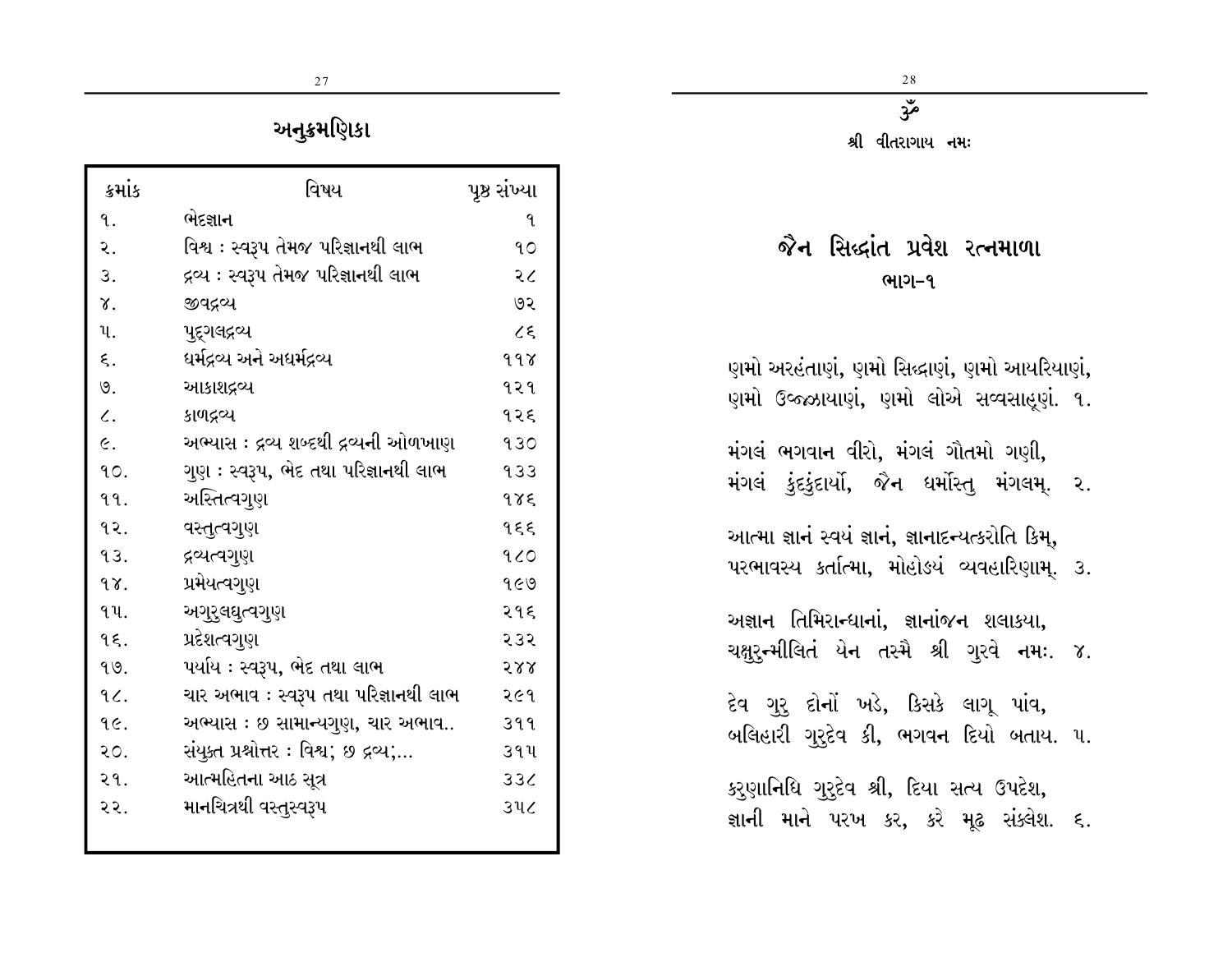# ભેદજ્ઞાન

પ્રશ્ન-૧:-  $\dot{d}$  કોણ છો? ઉત્તર :- હું દર્શન-જ્ઞાન-ચારિત્ર આદિ અનંતગુણનો અભેદ પિંડ આત્મા છું.

#### પ્રશ્ન-૨ :- તું કોણ નથી?

ઉત્તર :- અત્યંત ભિન્ન પરપદાર્થ; આંખ, નાક, કાનરૂપ, શરીર; મન, વાણી, આઠ કર્મ; શુભાશુભ વિકારીભાવ, હું નથી.

## 

ઉત્તર :- હું તો જન્મ-મરણરહિત અનાદિ-અનંત અનાદિકાળથી છું.

# પ્રશ્ન-૪ :- જન્મ-મરણ તો થાય છે, શું એ વાત અસત્ય છે ?

ઉત્તર :- શરીરનો સંયોગ-વિયોગ થાય છે, મારા આત્માનો નહિ.  $\mu$ શ્વ-૫ :-  $\dot{d}$  દુ:ખી કેમ છો?

ઉત્તર :- જ્ઞાન-દર્શનાદિ અભેદ એક નિજ આત્માને ભૂલીને, મોહરૂપી દારૂ પીવાને કારણે, અનાદિકાળથી એક-એક સમય કરીને, પોતાની મૂર્ખતાથી જ દૃઃખી થઈ રહ્યો છું.

#### પ્રશ્ન-૬ :- પોતાની મૂર્ખતા શું છે? **ઉત્તર :-** પરપદાર્થમાં પોતાપણાની માન્યતા, એટલે કે મિથ્યાત્વ

# નિરંતર સ્મરણ કરવા યોગ્ય...

- અનાદિકાળથી આજ સુધી કોઈપણ પરદ્રવ્યે માર્ ৭. ભલું-બુરૂં કર્યું જ નથી.
- અનાદિકાળથી આજ સુધી મેં પણ કોઈપણ  $\mathcal{L}$ . પરદ્રવ્યનું ભલું-બુરું કર્યું જ નથી.
- અનાદિકાળથી આજ સુધી નુકસાનીનો જ ધંધો  $3.$ કર્યો છે; જો નૂકસાનીનો ધંધો ન કર્યો હોત તો સંસાર-પરિભ્રમણ મટી ગયું હોત, એમ થયું નથી.
- તે નુકસાની, માત્ર એક સમયની પર્યાયમાં છે,  $\chi$ . દ્રવ્ય–ગુણમાં નથી.
- જો પર્યાયની નૂકસાની મટાડવી હોય અને  $\mathfrak{u}$ . પર્યાયમાં શાંતિ લાવવી હોય તો એકમાત્ર પોતાના અનંતગણોના અભેદપિંડ તરફ દષ્ટિ કર.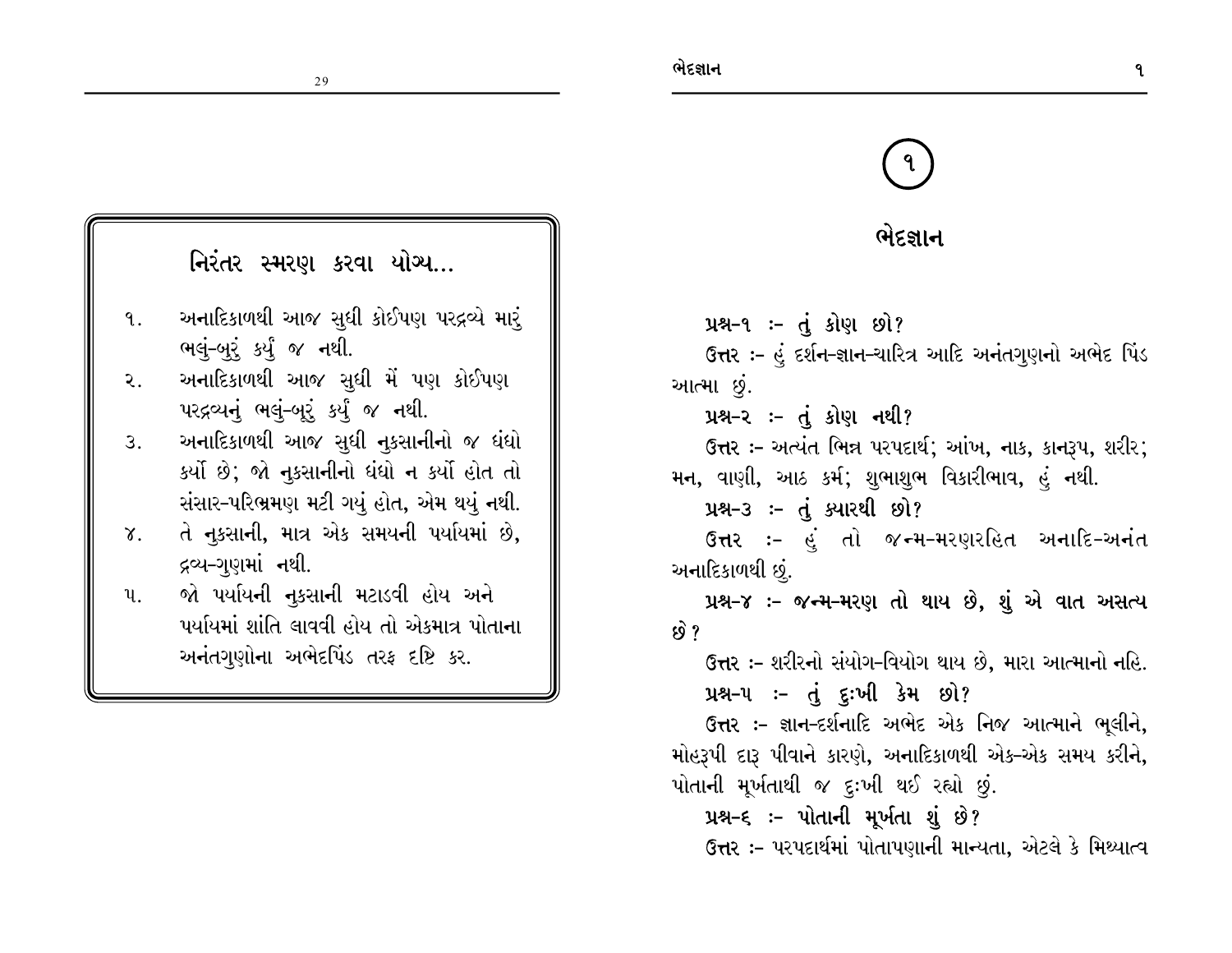જ પોતાની મૂર્ખતા છે.

પ્રશ્ન-૭ :- મિથ્યાત્વ કેવું પાપ છે?

ઉત્તર :- મિથ્યાત્વ, જગાર, માંસભક્ષણ વગેરે સાત વ્યસનોથી પણ મોટું પાપ છે.

પ્રશ્ન-૮ :- મિથ્યાત્વ સાત વ્યસનોથી પણ મોટું પાપ છે, એવું ક્યાં આવ્યું છે?

ઉત્તર :- શ્રી મોક્ષમાર્ગપ્રકાશક, પાનું-૧૯૧માં લખ્યું છે કે 'જિનધર્મમાં તો આ આમ્નાય છે કે પહેલાં મોટું પાપ છોડાવીને, પછી નાના પાપ છોડાવ્યા છે; માટે આ મિથ્યાત્વને સાત વ્યસનોથી પણ મોટું પાપ જાણી પહેલા છોડાવ્યું છે. માટે જે પાપના ફળથી ડરે છે; પોતાના આત્માને દુઃખ સમુદ્રમાં ડુબાડવા નથી માગતા, તે જીવ આ મિથ્યાત્વને જરૂર છોડે, દરેક પ્રકારના મિથ્યાત્વભાવને છોડીને, સમ્યગ્દષ્ટિ થવું યોગ્ય છે, કેમકે સંસારનું મૂળ, મિથ્યાત્વ છે અને મોક્ષનું મૂળ, સમ્પક્ત્વ છે.'

પ્રશ્ન-૯ :- મિથ્યાત્વ કેટલા પ્રકારનું છે?

ઉત્તર :- બે પ્રકારનું છે. (૧) અગૃહીત મિથ્યાદર્શન-જ્ઞાન-ચારિત્ર, જે અનાદિકાળથી એક–એક સમય કરીને ચાલ્યું આવે છે, અને (૨) ગૃહીતમિથ્યાદર્શન-જ્ઞાન-ચારિત્ર, જે વિશેષરૂપથી મનુષ્યજન્મ પામવાથી કુદેવ, કગુર, કુઘર્મથી સમયે-સમયે નવું-નવું ગ્રહણ કરાતું જાય છે.

# પ્રશ્ન-૧૦ ઃ– અગૃહીતમિથ્યાદર્શન-જ્ઞાન-ચારિત્ર કોને કહે છે અને સમ્યગ્દર્શન-જ્ઞાન-ચારિત્ર કોને કહે છે?

ઉત્તર :- જ્ઞાન-દર્શન-ચારિત્ર વગેરે અનંતગુણોના અભેદ પિંડ નિજઆત્મા સિવાય, અનંત આત્માઓ, જેમાં ચોવીસ તીર્થંકર, દેવ, ગુર, સ્રી, પુત્રાદિ; તથા અનંતાનંત પુદુગલ, જેમાં-સોનું, ચાંદી,

મકાન; દુકાન, શરીર, મન, વાણી વગેરે નોકર્મ, આઠ કર્મ; ધર્મ, અદ્યર્મ, આકાશ એક-એક અને લોકપ્રમાણ અસંખ્યાત કાળદ્રવ્યોમાં; ચારેય ગતિના શરીરમાં, અને શુભાશુભ વિકારીભાવોમાં-આ બધામાં એકત્વબુદ્ધિ અગૃહીતમિથ્યાદર્શન છે. આ બધામાં એકત્વરૂપ આચરણ, અગૃહીત મિથ્યાચારિત્ર છે. - એ બધાથી ભિન્નપણું જાણીને નિજ આત્માની શ્રદ્ધા, સમ્યગ્દર્શન છે. - એ બધાથી ભિન્નપણું જાણીને નિજ જ્ઞાનમયી આત્માનું જ્ઞાન, સમ્યગ્જ્ઞાન છે. આ બધાથી ભિન્નપણું જાણીને નિજ આત્મામાં આચરણ—લીન થવું સમ્પકુચારિત્ર છે.

#### પ્રશ્ન-૧૧ :- તે અત્યાર સુધી શું કર્યું?

ઉત્તર :- પરપદાર્થોને પોતાના માનીને, માત્ર મોહ-રાગ-દ્વેષ કર્યા છે.

#### પ્રશ્ન-૧૨ :- હવે સુખી થવા માટે શું કરવું?

ઉત્તર :- જ્ઞાન-દર્શન-ચારિત્ર વગેરે અનંતગુણનો પિંડ જે પોતે આત્મા છે, એની ઓળખાણ કરવી.

#### પ્રશ્ન-૧૩ :- હું મારી ઓળખાણ કઈ રીતે કરૂં?

ઉત્તર :- મિથ્યાદષ્ટિના કાર્યક્ષેત્રની મર્યાદા વિકારીભાવો સુધી છે; જ્ઞાનીઓની મર્યાદા, શુદ્ધભાવો સુધી છે, પણ પરપદાર્થોમાં જ્ઞાની-અજ્ઞાની કાંઈ પણ કરી શકતો નથી. એમ જાણીને પોતાના આત્માનો આશ્રય કરે પોતાની ઓળખાણ થાય છે.

#### પ્રશ્ન-૧૪ :- સંસાર અને મોક્ષ શું છે?

ઉત્તર: - (૧) આત્મા, પોતાના જ્ઞાતા-દષ્ટાના ઉપયોગનું જ્યારે પરપદાર્થ તરફ લક્ષ કરે છે, પરમાં દઢતા કરી લે છે કે આ 'હું' એનું નામ સંસાર છે. (૨) આત્મા પોતાના જ્ઞાતા-દષ્ટાના ઉપયોગનું જ્યારે સ્વતરફ લક્ષ કરીને, સ્વમાં દઢતા કરે છે આ 'હં' એનું નામ મોક્ષ છે.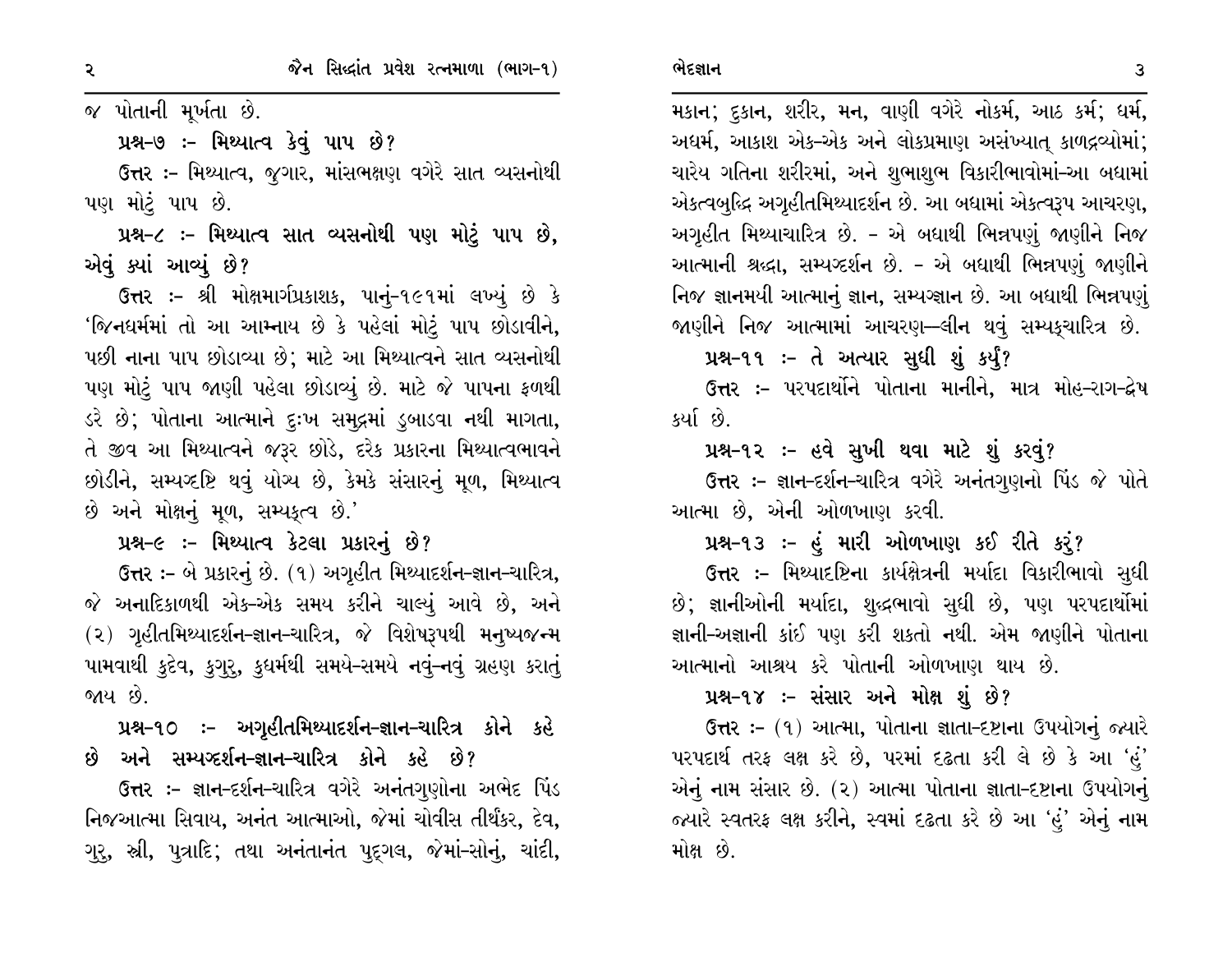$\gamma$ 

ભેદજ્ઞાન

પ્રશ્ન-૧૫ ઃ- સંસારનો અભાવ અને મોક્ષની પ્રાપ્તિ માટે શંકરવં?

**ઉત્તર :-** પોતાના આત્માનો આશ્રય લીધા વિના સંસારનો અભાવ અને મોક્ષની પ્રાપ્તિ થઈ શકતી નથી; માટે પોતાના નિજ જ્ઞાયકસ્વભાવનો આશ્રય કરે તો સંસારનો અભાવ અને મોક્ષની પ્રાપ્તિ થાય છે.

પદાર્થોને જાણવાનો ઉપાય

પ્રશ્ન-૧૬ ઃ- કોઈપણ વસ્તુને જાણવા માટે શું-શું જાણવું જરૂરી છે?

**ઉત્તર :-** તેનું લક્ષણ જાણવું જરૂરી છે.

પ્રશ્ન-૧૭ :- લક્ષણ કોને કહે છે?

ઉત્તર :- અનેક મળેલા પદાર્થોમાંથી કોઈ એક પદાર્થને પુથક કરનાર હેતૂને લક્ષણ કહે છે; જેમકે જીવનું લક્ષણ, ચૈતન્ય.

પ્રશ્ન-૧૮ :- લક્ષ કોને કહે છે?

ઉત્તર :- જેનું લક્ષણ કરવામાં આવે તેને લક્ષ કહે છે; જેમકે જીવનું લક્ષણ ચૈતન્ય કહ્યું, તો તેમાં જીવ, લક્ષ્ય છે અને ચૈતન્ય લક્ષણ છે.

પ્રશ્ન-૧૯ :- લક્ષણાભાસ કોને કહે છે?

ઉત્તર :- જે લક્ષણ સદોષ હોય તેને લક્ષણાભાસ કહે છે. પ્રશ્ન-૨૦ :- લક્ષણના કેટલા દોષ છે?

ઉત્તર :- ત્રણ છે. અવ્યાપ્તિદોષ, અતિવ્યાપ્તિદોષ, અસંભવદોષ.

પ્રશ્ન–૨૧ ઃ– અવ્યાપ્તિદોષ કોને કહે છે?

ઉત્તર :- લક્ષના એક ભાગમાં લક્ષણ રહેવું (એટલે કે થોડામાં જોવા મળતું), તેને અવ્યાપ્તિદોષ કહે છે; જેમકે પશુનું લક્ષણ, શીંગડા.

પ્રશ્ન-૨૨ :- અતિવ્યાપ્તિદોષ કોને કહે છે?

ઉત્તર :- લક્ષ અને અલક્ષમાં લક્ષણનું રહેવું (એટલે કે વધારેમાં જોવા મળતું) તેને અતિવ્યાપ્તિદોષ કહે છે; જેમકે-ગાયનું લક્ષણ, શીંગડં. પ્રશ્ન–૨૩ :– અલક્ષ કોને કહે છે? ઉત્તર :- લક્ષથી વિરૂદ્ધ અન્ય પદાર્થોને અલક્ષ કહે છે. પ્રશ્ન–૨૪ :– અસંભવદોષ કોને કહે છે? ઉત્તર :- લક્ષમાં લક્ષણની અસંભાવનાને (એટલે કે જોવા જ ન મળે), અસંભવદોષ કહે છે; જેમકે-જીવનું લક્ષણ, જડ. પ્રશ્ન–૨૫ ઃ– સાચા લક્ષણની ઓળખાણ શું છે? ઉત્તર :- જે લક્ષણ, લક્ષમાં તો દરેક સ્થાનમાં હોય અને અલક્ષમાં કોઈપણ સ્થાનમાં ન હોય, તે જ સાચા લક્ષણની ઓળખાણ છે; જેમકે-જીવનું લક્ષણ, ચૈતન્ય. પ્રશ્ન–૨૬ :– નયના કેટલા ભેદ છે? ઉત્તર: – બે ભેદ છે (૧) નિશ્ચયનય અને (૨) વ્યવહારનય. પ્રશ્ન-૨૭ :- નિશ્ચયનય કોને કહે છે? **ઉત્તર :-** વસ્તુના કોઈ સાચા (મૂળ) અંશને ગ્રહણ કરનાર જ્ઞાનને નિશ્ચયનય કહે છે; જેમકે માટીના ઘડાને માટીનો ઘડો કહેવું. પ્રશ્ન–૨૮ :– વ્યવહારનય કોને કહે છે? ઉત્તર :- કોઈ નિમિત્તથી એક પદાર્થને, બીજા પદાર્થરૂપ જાણનાર જ્ઞાનને વ્યવહારનય કહે છે; જેમકે માટીના ઘડાને, ઘી રાખવાના નિમિત્તે ઘીનો ઘડો કહેવો. પ્રશ્ન-૨૯ :- વ્યવહારનયના કેટલા ભેદ છે? **ઉત્તર :-** બે ભેદ છે –- સદ્દભુતવ્યવહારનય અને અસદ્દભુતવ્યવહારનય.

પ્રશ્ન-૩૦ :- સદ્દભૂતવ્યવહારનય કોને કહે છે?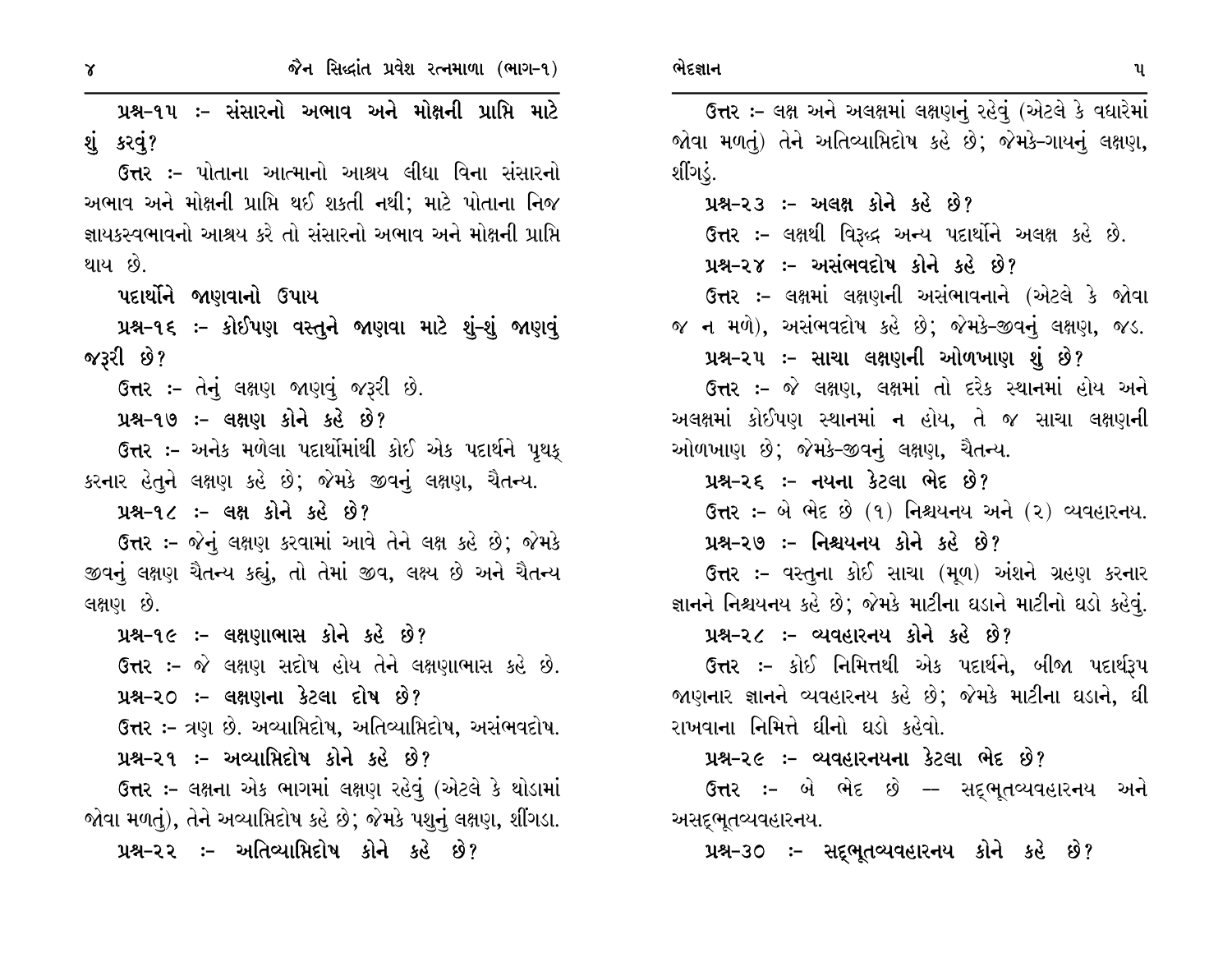જૈન સિદ્ધાંત પ્રવેશ રત્નમાળા (ભાગ-૧)

ઉત્તર :- જે એક પદાર્થમાં ગુણ-ગુણીને ભેદરૂપે ગ્રહણ કરે, તેને સદ્દભતવ્યવહારનય કહે છે.

પ્રશ્ન-૩૧ :- સદ્દભૂતવ્યવહારનયના કેટલા ભેદ છે?

ઉત્તર :- બે ભેદ છે. ઉપચરિતસદ્ભૂતવ્યવહારનય અને અન્૫ચરિતસદ્ભૂતવ્યવહારનય.

પ્રશ્ન-૩૨ :- ઉપચરિતસદ્દભૂતવ્યવહારનય કોને કહે છે?

ઉત્તર :- જે ઉપાધિસહિત ગુણ-ગુણીને ભેદરૂપે ગ્રહણ કરે, તેને ઉપચરિતસદ્દભુતવ્યવહારનય કહે છે; જેમકે-સંસારીજીવના મતિજ્ઞાનાદિ પર્યાય અને નર-નારકાદિ પર્યાયો.

42-33 :- અનુપચરિતસદ્ભુતવ્યવહારનય કોને કહે છે? ઉત્તર :- જે નય, નિરૂપાધિક ગુણ-ગુણીને ભેદરૂપે ગ્રહણ કરે, તેને અનુપચરિતસદ્દભુતવ્યવહારનય કહે છે; જેમ કે જીવના કેવળજ્ઞાન–કેવળદર્શન

પ્રશ્ન-૩૪ :- અસદ્ભૂતવ્યવહારનય કોને કહે છે? ઉત્તર :- જે મળેલા ભિન્ન પદાર્થોનું અભેદરૂપ કથન કરે, તેને અસદ્દભૂતવ્યવહારનય કહે છે; જેમ કે–આ શરીર મારૂં છે.

પ્રશ્ન-૩૫ :- અસદ્ભૂતવ્યવહારનયના કેટલા ભેદ છે?

ઉત્તર:- બે ભેદ છે. ઉપચરિતઅસદ્ભૂતવ્યવહારનય અને અન્૫ચરિતઅસદ્ભૂતવ્યવહારનય.

પ્રશ્ન-૩૬ :- ઉપચરિતઅસદ્ભૂતવ્યવહારનય કોને કહે છે? ઉત્તર :- અત્યંત ભિન્ન પદાર્થોને જે અભેદરૂપથી ગ્રહણ કરે, તેને ઉપચરિતસદ્ભૂતવ્યવહારનય કહે છે; જેમ કે - જીવના મહેલ, ઘોડા, વસ્રો આદિ કહેવું.

42-39: - અનુપચરિતસદ્દભૂતવ્યવહારનય કોને કહે છે? ઉત્તર :- જે નય, સંયોગસંબંધથી યુક્ત બે પદાર્થોના સંબંધને વિષય બનાવે; જેમ કે જીવનું શરીર, જીવના કર્મ કહેવું.

પ્રશ્ન–૩૮ :– આ ચાર પ્રકારના વ્યવહાર કોને હોય છે અને કોને નથી હોતા?

ઉત્તર :- સાધક છદ્મસ્થજીવોને લાગુ પડે છે; મિથ્યાદષ્ટિ અને કેવળીને લાગૂ નથી પડતા.

પ્રશ્ન-૩૯ :- ઉપચરિતઅસદ્ભૂતવ્યવહારને સ્પષ્ટ કરો.

ઉત્તર :- મારો દીકરો, મારા ગુરૂ, મારા ભગવાન વગેરે અત્યંત ભિન્ન પદાર્થોને પોતાના કહેવા, પરંતુ માનવા નહિ.

પ્રશ્ન-૪૦ :- અનુપચરિતઅસદ્ભૂતવ્યવહારનયને સ્પષ્ટ કરો.

ઉત્તર :- આંખ-નાક-કાન-દાંત વગેરે નોકર્મ તથા આઠ કર્મોને પોતાના કહેવા, પરંતુ માનવા નહિ.

પ્રશ્ન-૪૧ :- ઉપચરિતસદ્ભૂતવ્યવહારનયને સ્પષ્ટ કરો.

ઉત્તર :- શુભાશુભવિકારીભાવોને પોતાના કહેવા, પરંતુ માનવા નહિ

પ્રશ્ન–૪૨ :– અનુપચરિતસદ્દભૂવ્યવહારનયને સ્પષ્ટ કરો. ઉત્તર :- શુદ્ધપર્યાયને પોતાની કહેવી, પરંતુ ત્રિકાળી સ્વભાવની જેમ પોતાની ન માનવી  $\overline{a}$ 

પ્રશ્ન–૪૩ :– (૧) મારો સોનાનો હાર છે; (૨) મારા ૩૨ દાંત છે; (૩) હું પૂજાનો ભાવ કરું છું; (૪) હું સમ્યવ્દષ્ટિ છું, વગેરે કથનો ક્યા ક્યા વ્યવહારનયના છે?

 $G$ ત્તર:-  $(9)$  ઉપચરિતઅસદ્ભૂયવ્યવહારનય;  $(2)$ અનુપચરિતઅસદ્દભૂતવ્યવહારનય (૩) ઉપચરિતસદ્દભૂતવ્યવહારનય;  $(8)$  અન્ $1$ યરિતસદ્ભૃતવ્યવહારનયના છે.

પ્રશ્ન–૪૪ :– ચાર પ્રકારના અધ્યાત્મવ્યવહાર ક્યા પ્રકારે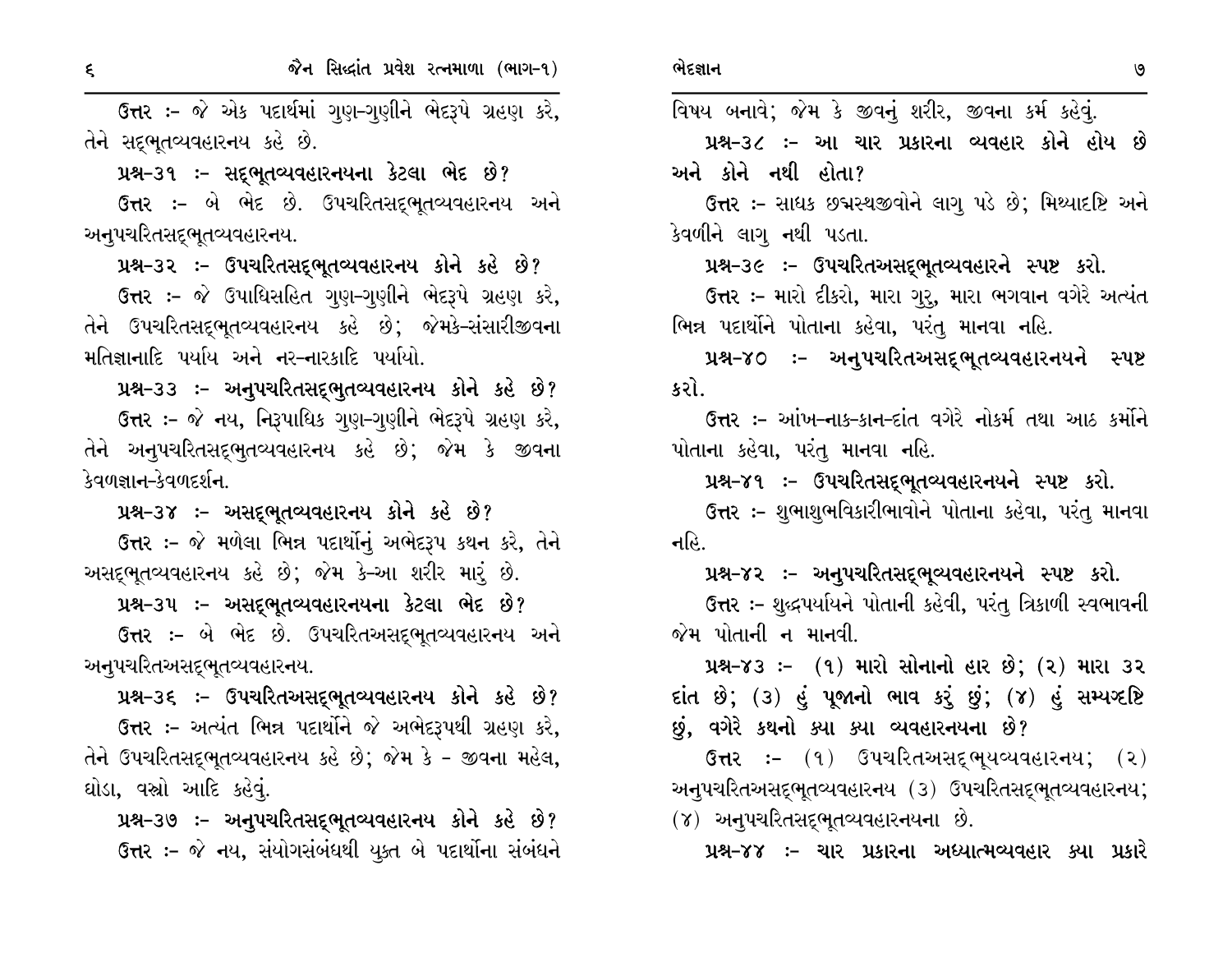# $69.2$

ઉત્તર: – (૧) ઉપચરિતઅસદ્ભૂતવ્યવહારનય: – સાધક એમ જાણે છે કે મારી પર્યાયમાં વિકાર થાય છે; એમાં જે વ્યક્ત રાગ, એટલે કે બુદ્ધિપૂર્વકનો રાગ જે પ્રગટ જણાય છે તેવા રાગને આત્મા કહેવો. (૨) અનુપચરિતઅસદ્ભૂતવ્યવહારનય :- જે સમયે બુદ્ધિપૂર્વકનો રાગ છે, તે જ સમયે પોતાના ખ્યાલમાં આવી શકતો નથી, એવો અબુદ્ધિપૂર્કવકનો રાગ પણ છે, તેને જાણવો. (૩) ઉપચરિતસદ્દભૂતવ્યવહારનય :- 'જ્ઞાન, પરને જાણે છે' અથવા જ્ઞાનમાં રાગ, જ્ઞાતા હોવાથી 'રાગનું જ્ઞાન છે'–એમ કહેવું. અથવા જ્ઞાતાસ્વભાવના ભાનપૂર્વક જ્ઞાની 'વિકારને પણ જાણે છે'–એમ કહેવું. (૪) અનુપચરિતસદ્ભુતવ્યવહારનય :- જ્ઞાન અને આત્મા વગેરે ગણ–ગણીનો ભેદ કરવો.

#### પ્રશ્ન–૪૫ :– અધ્યાત્મનયના સ્વરૂપ થોડામાં સમજાવો.

ઉત્તર :- (૧) બુદ્ધિપૂર્વકના રાગને આત્માનો કહેવો તે ઉપચરિતઅસદ્ભૂતવ્યવહારન છે. (૨) તે જ સમયે અબુદ્ધિપૂર્વક રાગ પણ છે, તેને આત્માનો કહેવો તે અનૂપચરિતઅસદ્ભૂતવ્યવહારનય છે. (3) બુદ્ધિપૂર્વક-અબુદ્ધિપૂર્વક બંને પ્રકારના રાગનું જ્ઞાન-એમ કહેવું તે ઉપચરિતસદ્દભૂતવ્યવહારનય છે. (૪) જ્ઞાન તે આત્મા અટલે કે જ્ઞાનવાળો આત્મા, દર્શનવાળો આત્મા, — એમ કહેવું તે અન્૫ચરિતસદ્ભૂતવ્યવહારનય છે.

## પ્રશ્ન–૪૬ :– પાંચમાં ગુણસ્થાનની અપેક્ષાએ ચારેય પ્રકારના આધ્યાત્મિક વ્યવહારનય ક્યા પ્રકારના છે?

ઉત્તર: – (૧) બાર અણુવ્રતાદિનો રાગ મારી પર્યાયમાં છે એમ જાણવું ઉપચરિતઅસદ્ભૂતવ્યવહારનય છે; (૨) બાર અણુવ્રતાદિના રાગના સમયે અબુદ્ધિપૂર્વકનો રાગ પણ છે; એ રાગ મારી પર્યાયમાં

 $\dot{8}$  એમ જાણવો તે અનુપચરિતઅસદ્ભૂતવ્યવહારનય છે;  $(3)$ બુદ્ધિપૂર્વક-અબુદ્ધિપૂર્વક બંને પ્રકારના રાગનું જ્ઞાન એમ કહેવું, પણ એમ માનવું નહિ તે ઉપચરિતસદ્દભૂતવ્યવહારનય છે. (૪) જ્ઞાન તો જ્ઞાનનું છે એમ જાણવું તે અનુપચરિતસદ્ભૂતવ્યવહારનય છે.

# પ્રશ્ન-૪૭ :- પ્રમાણજ્ઞાન કોને કહે છે?

ઉત્તર :- દરેક વસ્તુ સામાન્ય-વિશેષાત્મક હોય છે; માટે વસ્તુના સાચા જ્ઞાનને પ્રમાણજ્ઞાન કહે છે.

#### પ્રશ્ન–૪૮ :– નય કોને કહે છે?

ઉત્તર :- પ્રમાણ દ્વારા નિશ્ચિત થયેલી અનંત ધર્માત્મક વસ્તુના એક એક અંગનું જ્ઞાન મુખ્યપણે કરે તેને નય કહે છે. નય સાપેક્ષરૂપ છે.

### પ્રશ્ન-૪૯ :- નયનું તાત્પર્ય શું છે?

ઉત્તર :- વસ્તુ અનંત ધર્માત્મક છે. વસ્તુમાં કોઈ ધર્મની મુખ્યતા કરીને અવિરોધરૂપે સાધ્ય પદાર્થોને જાણવું તે નયનું તાત્પર્ય છે.

# પ્રશ્ન-૫૦ :- જેને કાંઈપણ ખબર નથી તે શું કરે, કે

જેથી સંસારનો અભાવ થઈને મોક્ષની પ્રાપ્તિ થાય? ઉત્તર :- (૧) વિશ્વ શું છે? (૨) જીવ-પદુગલ-ધર્મ-અધર્મ-

આકાશ અને કાળ; આ દ્રવ્યોની બધા દોષોથી રહિત ઓળખાણ; (3) ગણનું સ્વરૂપ; (૪) પર્યાયનું સ્વરૂપ; (૫) અસ્તિત્વ, વસ્તુત્વ, દ્રવ્યત્વ, પ્રમેયત્વ, અગુરૂલઘુત્વ, પ્રદેશત્વ- આ સામાન્યગુણોનું રહસ્ય; (૬) ચાર અભાવનું રહસ્ય; (૭) હળતા-મળતા પ્રશ્નોત્તર.-- આ બધા પ્રકારો જાણે તો કલ્યાણનો અવકાશ છે. માટે આ પહેલા ભાગમાં દરેકના ક્રમસર પ્રશ્નોત્તરનું વર્ણન કરવામાં આવ્યું છે. જેમાં ભવ્યજીવ તેને સમજીને. સંસારનો અભાવ કરીને મોક્ષની પ્રાપ્તિ કરી શકે.

 $\epsilon$ 

 $\mathcal{L}$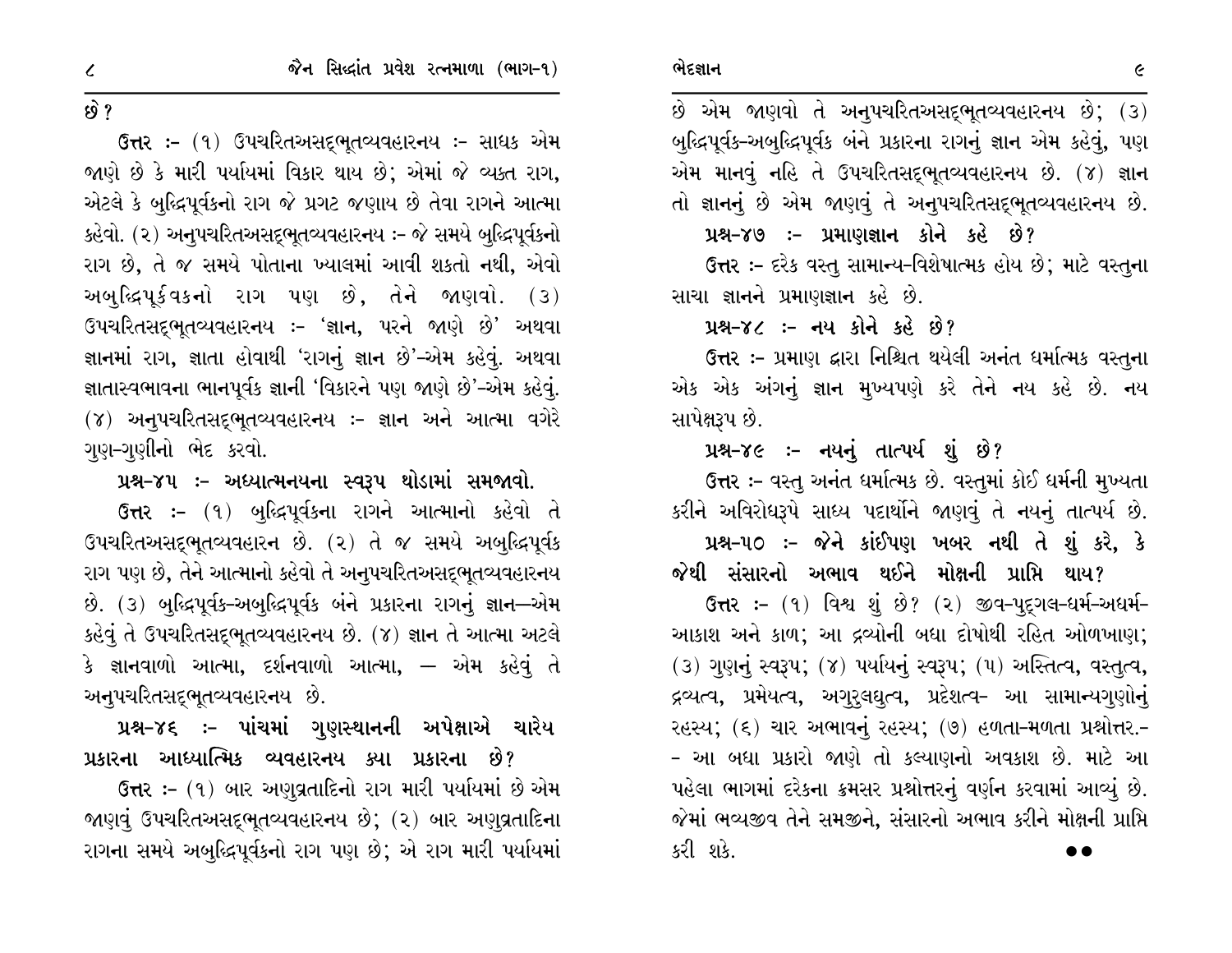વિશ્વ : સ્વરૂપ તેમજ પરિજ્ઞાનથી લાભ

પ્રશ્ન-૧ :- વિશ્વ કોને કહે છે?

ઉત્તર :- છ દ્રવ્યોના સમૂહને વિશ્વ કહે છે.

પ્રશ્ન-૨ :- વિશ્વના પર્યાયવાચી શબ્દો ક્યા-ક્યા છે?

**ઉત્તર :-** જગત, લોક, દુનિયા, બ્રહ્માંડ, સંસાર, વર્લ્ડ વગેરે વિશ્વના પર્યાયવાચી શબ્દો છે.

પ્રશ્ન-૩ :- વિશ્વમાં કેટલા દ્રવ્યો છે?

**ઉત્તર :-** વિશ્વમાં છ દ્રવ્યો છે.

પ્રશ્ન-૪ :- અમને તો વિશ્વમાં ઘણાં દ્રવ્યો દેખાય છે. આપ છ જ કેમ કહી છો?

ઉત્તર :- જાતિ અપેક્ષાએ છ દ્રવ્યો છે; સંખ્યા અપેક્ષાએ अनंतानंत छे

પ્રશ્ન-૫ :- જાતિ તેમજ સંખ્યા અપેક્ષાએ છ દ્રવ્યો ક્યા-ક્યા છે? $*$ 

ઉત્તર :- જાતિ અપેક્ષાએ—જીવ, પદ્ગલ, ધર્મ, અધર્મ, આકાશ, કાળ. સંખ્યા અપેક્ષાએ–જીવદ્રવ્ય, અનંત; પદુગલદ્રવ્ય, અનંતાનંત; ઘર્મ–અઘર્મ–આકાશદ્રવ્ય, એક–એક અને લોકપ્રમાણ અસંખ્યાત કાળદ્રવ્ય છે.

\* છએ દ્રવ્યોનું સ્વરૂપ તેમજ તેના પરિજ્ઞાનથી થનારા લાભનું વર્ણન 'દ્રવ્ય' નામના પાઠમાં આપવામાં આવ્યું છે.

પ્રશ્ન-૬ :- જીવદ્રવ્ય કેટલા છે અને ક્યાં રહે છે? ઉત્તર :- જીવદ્રવ્ય અનંત છે અને તે સંપૂર્ણ લોકાકાશમાં રહેલાં  $\hat{p}$ 

પ્રશ્ન-૭ :- પુદ્ગલદ્રવ્ય કેટલા છે અને ક્યાં રહે છે? ઉત્તર :- જીવદ્ગવ્યથી અનંતગુણા અધિક પુદગલદ્ગવ્ય છે અને તે સંપૂર્ણ લોકાકાશમાં રહેલાં છે.

પ્રશ્ન-૮ :- ધર્મ, અધર્મ, દ્રવ્ય કેટલા-કેટલા છે અને ક્યાં રહે છે?

ઉત્તર :- ધર્મ અને અધર્મદ્રવ્ય એક-એક છે અને તે સંપૂર્ણ લોકાકાશમાં વ્યાપેલા છે

પ્રશ્ન-૯ :- આકાશદ્રવ્ય કેટલા છે અને ક્યાં રહે છે? ઉત્તર :- આકાશદ્રવ્ય એક છે તે લોકાકાશ તથા અલોકાકાશરૂપમાં વ્યાપેલા છે.

પ્રશ્ન-૧૦ :- કાળદ્રવ્ય કેટલા છે અને ક્યાં રહે છે? ઉત્તર :- લોકપ્રમાણ અસંખ્યાત્ કાળદ્રવ્ય છે; તે લોકાકાશના એક-એક પ્રદેશમાં રત્નોની માકક જડેલા છે.

પ્રશ્ન-૧૧ :- વિશ્વમાં છ જાતિના દ્રવ્યો છે. એને જાણવાથી અમને શો લાભ છે?

ઉત્તર :- આપણે કેવળી ભગવાનના લઘુનંદન બની જઈએ છીએ

પ્રશ્ન-૧૨ ઃ- વિશ્વમાં છ જાતિના દ્રવ્યોને જાણવાથી આપણે

કેવળી ભગવાનના લઘુનંદન કેવી રીતે બની જઈએ? ઉત્તર :- જેમ આપણી તિજોરીમાં છ રૂપિયા છે, આપણા જ્ઞાનમાં પણ છ રૂપિયા છે અને આપણા ખાતામાં પણ છ રૂપિયા લખ્યા છે. જ્યારે ત્રણે જગ્યાએ બરાબર જ છે તો હિસાબ ઠીક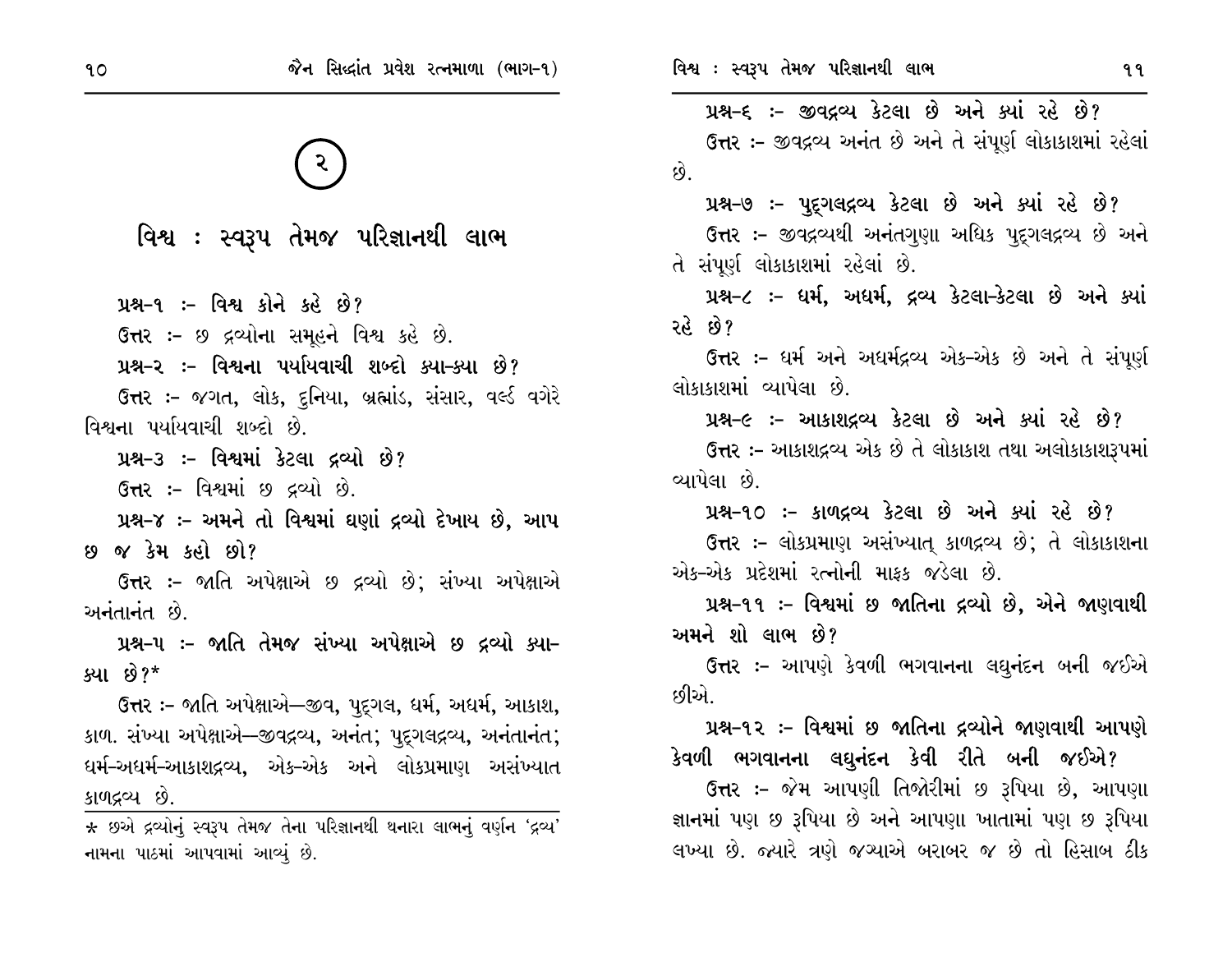૧૨

છે; તેવી રીતે કેવળીભગવાનની દિવ્યધ્વનિરૂપી તિજોરીમાં જાતિ અપેક્ષાએ છ દ્રવ્ય આવ્યા, શાસ્રોમાં પણ જાતિ અપેક્ષાએ છ દ્રવ્યો આવ્યા અને અમારા જ્ઞાનમાં પણ જાતિ અપેક્ષાએ છ દ્રવ્યો આવ્યા. તે પ્રમાણે જેટલું કેવળી ભગવાન જાણે છે, તેટલું આપણે જાણી લીધું. એ અપેક્ષાએ આપણે પણ કેવળી ભગવાનના સાચા લઘુનંદન બની ગયા.

પ્રશ્ન-૧૩ :- જેટલું કેવળીભગવાન જાણે છે, એટલું જ આપણે જાણીએ છીએ, તો એમના અને આપણા જાણવામાં શં ફેર છે?

ઉત્તર :- જાણવામાં કોઈ અંતર નથી; માત્ર પ્રત્યક્ષ-પરોક્ષનો જ ભેદ છે. એમ સમયસાર, ગાથા-૧૪૩ની ટીકા-ભાવાર્થમાં, અષ્ટસહસ્રીમાં તથા રહસ્યપૂર્ણ ચિટ્ઠીમાં પણ આવ્યું છે.

પ્રશ્ન-૧૪ :- જેટલું કેવળી જાણે છે, તેટલું જ સાધક જ્ઞાની જાણે છે, માત્ર પ્રત્યક્ષ–પરોક્ષનો ભેદ છે – આ વાત શાસ્રોમાં ક્યાં ક્યાં આવી છે?

ઉત્તર :- (૧) અષ્ટસહસ્રી, દશમ પરિચ્છેદ-૧૦૫ માં આવ્યું છે કે 'શ્રુતજ્ઞાન અને કેવળજ્ઞાન સર્વ તત્ત્વોનું પ્રકાશન કરનારું છે. માત્ર પ્રત્યક્ષ-પરોક્ષનો ભેદ છે.' (૨) મોક્ષમાર્ગપ્રકાશક, આઠમો અધિકાર, પૃષ્ઠ-૨૭૦માં એમ આવ્યું છે કે 'પ્રત્યક્ષ-અપ્રત્યક્ષનો જ ભેદ છે, ભાસવામાં વિરૂદ્ધતા નથી.' (૩) આચાર્યકલ્પ પંડિત ટોડરમલજીની રહસ્યપૂર્ણ ચિઠ્ઠીમાં આવ્યું છે કે 'જેમ કેવળી યુગપત્ પ્રત્યક્ષ-પરોક્ષનું વિશેષ જાણવું.' (૪) શ્રી સમયસાર, ગાથા-૧૪૩ની ટીકા તથા ભાવાર્થમાં આવ્યું છે કે 'શ્રુતજ્ઞાની પણ કેવળીની જેમ વીતરાગ જેવા જ હોય છે-એમ જાણવું.' (૫) શ્રી સમયસાર, કળશ-૧૧૨માં આવ્યું છે કે 'જ્યાં સુધી સમ્યવ્દષ્ટિ છદ્મસ્થ છે, ત્યાં સુધી કેવળજ્ઞાનની સાથે શુદ્ધનયના બળે પરોક્ષ ક્રીડા કરે છે, કેવળજ્ઞાન થવાથી સાક્ષાત્ ક્રીડા કરે છે.'

પ્રશ્ન-૧૫ :- જ્યારે કેવળીના જ્ઞાનમાં વિશ્વના સર્વ દ્રવ્યોના ગુણ-પર્યાય આવે છે અને વિશ્વના દ્રવ્યો પણ એવા જ થતા હોય છે, થઈ રહ્યા છે, અને થતા રહેશે-તેને જાણવાથી અમને શો લાભ?

ઉત્તર :- અનાદિથી જે પરમાં કર્તા-ભોક્તાની મિથ્યાબુદ્ધિ હતી તેનો અભાવ થઈ જાય છે. મિથ્યાત્વનો અભાવ થઈને, સમ્યગ્દર્શન આદિને પ્રાપ્ત કરીને ક્રમથી મોક્ષ તરક ગમન થઈ જાય છે.

પ્રશ્ન-૧૬ :- કેવળી ભગવાન સર્વ દ્રવ્યોને ભૂત-ભવિષ્ય-વર્તમાન પર્યાયોને એક સમયમાં યુગપત જાણે છે – એવું શાસ્રોમાં ક્યાં ક્યાં આવ્યું છે?

ઉત્તર :- ચારેય અનુયોગના શાસ્ત્રોમાં આવ્યું છે. (૧) સર્વ દ્રવ્ય પર્યાયેષ્ કેવલસ્ય (મોક્ષશાસ્ત્ર, અધ્યાય ૧ સૂત્ર ૨૯) (૨) પ્રવચનસાર, ગાથા ૩૭, ૩૮, ૪૭, ૪૮, ૨૦૦માં આવ્યું છે. (૩) ઘવલા, પુસ્તક ૧૩ પૃષ્ઠ-૩૪૬ થી ૩૫૩ સુધીમાં આવ્યું છે. (४) છ ઢાળામાં - 'સકલ દ્રવ્ય કે ગુણ અનંત, પરજાય અનંતા, જાને એકે કાલ, પ્રગટ કેવલિ ભગવંતા.' (૫) રત્નકરંડશ્રાવકાચારમાં શ્લોક-૧૩૭ના ભાવાર્થમાં લખ્યું છે કે 'જે જીવના જે દેશમાં, જે કાળમાં, જે વિધાનમાં જન્મ-મરણ, લાભ-અલાભ, સુખ-દૃઃખનું થવું, જિનેન્દ્ર ભગવાને દિવ્યજ્ઞાન કરીને જાણ્યું છે, તે જીવના, તે દેશમાં, તે કાળમાં, તે વિદ્યાનથી, જન્મ-મરણ, લાભ નિયમથી હોય છે. તેને દૂર કરવા માટે કોઈ ઇન્દ્ર અહંમિન્દ્ર જિનેન્દ્ર સમર્થ નથી. એવા સમસ્ત દ્રવ્યની સમસ્ત પર્યાયને જાણે છે, શ્રદ્ધાન કરે છે, તે સમ્પગ્દષ્ટિ શ્રાવક, પ્રથમપદના ધારક જાણવા.' એ જ વાત શ્રી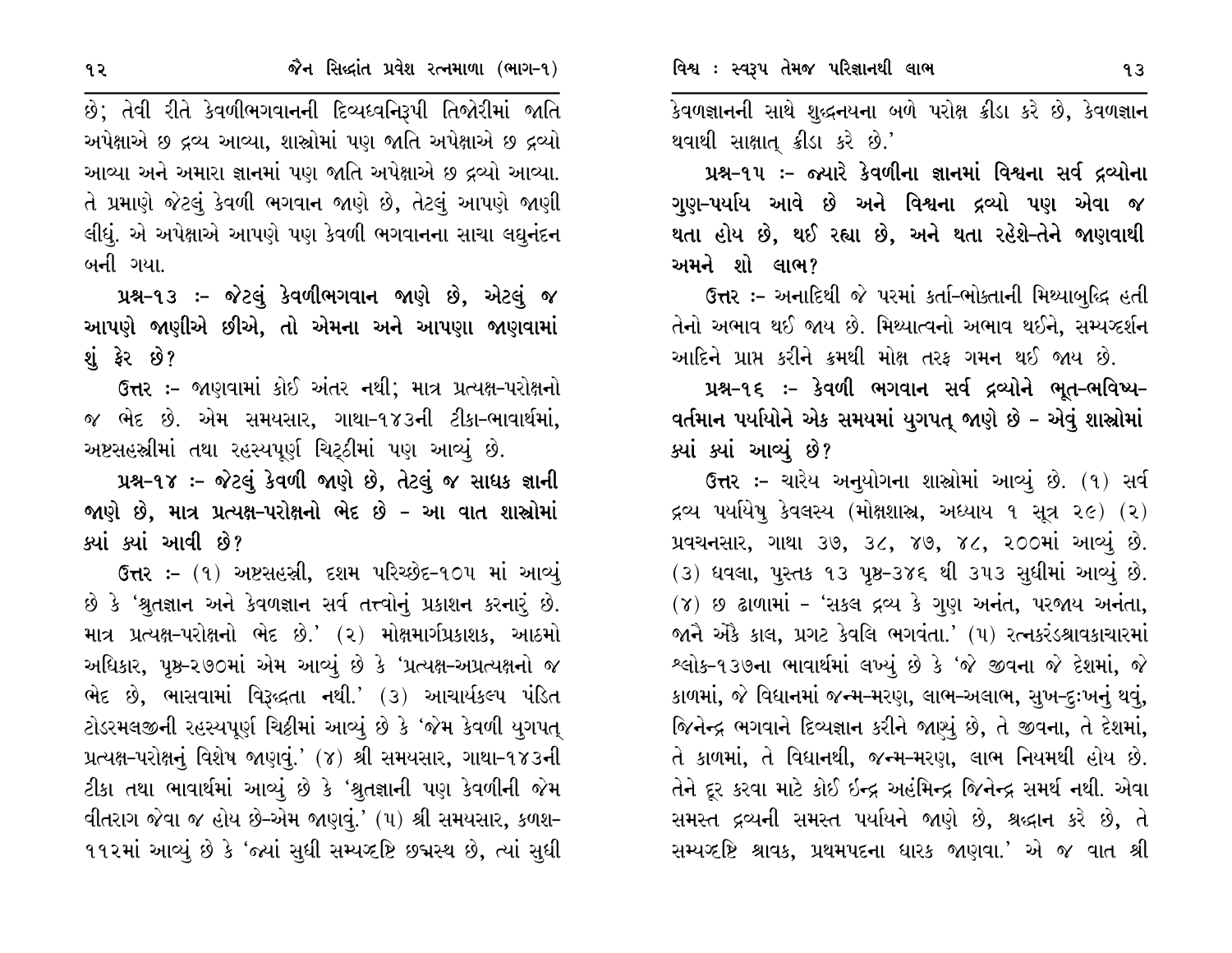દ્નારિકાનું ભવિષ્ય પૂછ્યું હતું. એમણે કહ્યું કે ૧૨ વર્ષ પછી આગ લાગશે. મિથ્યા માન્યતાવાળાએ એ પણ ન માન્યું; માટે નિગોદને પાત્ર છે. (૩) દિગંબર શાસ્ર પંચમકાળના આચાર્યોએ લખેલા છે. તેમાં જીવોના દસ-દસ ભવોનું વર્ણન આવે છે, તેમને પણ ન માન્યું માટે નિગોદને પાત્ર છે. (૪) ભરતજીએ કૈલાસપર્વત ઉપર ભુત-ભવિષ્ય-વિર્તમાન ચોવીસીની સ્થાપના કરી હતી. તે ક્યાંથી આવી? અજ્ઞાનીઓને જરા પણ વિચાર નથી આવતો. (૫) ઉત્સર્પિણી, અવસર્પિણી વગેરે છ-છ કાળ હોય છે અને ચોથા કાળમાં ચોવીસ તીર્થંકર થશે એ વગેરે ન માનવાથી ઊંઘી માન્યતાવાળો કોઈપણ હોય તે દરેક નિગોદને પાત્ર છે.

# પ્રશ્ન-૧૯ :- સર્વજ્ઞદેવના વિષયમાં પણ શ્રી ભગવાન કાર્તિકેયસ્વામીએ ધર્મઅન્પ્રેક્ષા ભાવનામાં શું કહ્યું છે?

ઉત્તર :- ખરેખર સ્વામી કાર્તિકેય આચાર્યે ગાથા-૩૨૧-૩૨૨-૩૨૩માં જૈનધર્મનું ગૃઢ રહસ્ય ખોલ્યું છે. ગાથા ૩૨૧ તથા ૩૨૨માં કહ્યું કે 'જે જીવને, જે દેશમાં, જે કાળે, જે વિધિએ જન્મ-મરણ, સુખ-દૃઃખ તથા રોગ અને દારિદ્ર વગેરે જે સર્વજ્ઞદેવે જે પ્રકારે જાણ્યું; તે પ્રકારે બધા નિયમથી થશે. સર્વજ્ઞદેવે જે પ્રકારે જાણ્યું; તે જ પ્રકારે તે જીવના, તે જ દેશમાં, તે જ કાળમાં અને તે જ વિધિએ નિયમપૂર્વક બધું થાય છે. તેનું નિવારણ કરવા માટે ઇન્દ્ર કે જિનેન્દ્ર તીર્થંકરદેવ કોઈ પણ સમર્થ નથી. તથા ગાથા ૩૨૩માં કહ્યું છે. એ પ્રકારે નિશ્ચયથી સર્વ દ્રવ્યો (જીવ, પુદ્ગલ, ધર્મ, અધર્મ, આકાશ. કાલ) તથા તે દ્રવ્યોની સમસ્ત પર્યાયને સર્વજ્ઞના આગમ અનુસાર જાણે છે—શ્રદ્ધા કરે છે, તે શુદ્ધ સમ્પગ્દષ્ટિ છે અને જે એવી શ્રદ્ધા નથી કરતો, શંકા કરે છે, તે સર્વજ્ઞના આગમની પ્રતિકૂળ છે, તે પ્રગટરૂપથી મિથ્યાદષ્ટિ છે.'

કાર્તિકેયાનુપ્રેક્ષામાં ગાથા-૩૨૧ સે ૩૨૩માં કહેવામાં આવ્યું છે. પ્રશ્ન-૧૭ :- જ્યારે કેવળીના જ્ઞાનમાં જેવું આવ્યું તેવું જ પ્રત્યેક દ્રવ્યનું સ્વતંત્ર પરિણમન થઈ રહ્યું છે, ત્યારે આ અજ્ઞાની જીવ કેમ નથી માનતા?

ઉત્તર :- અજ્ઞાની જીવને ચારેય ગતિમાં ફરીને નિગોદમાં જવું સારં લાગે છે; માટે માનતો નથી.

પ્રશ્ન-૧૮ :- જ્યારે કેવળી અને સાધકજ્ઞાની બધું જાણે છે તો કહેવાતા પંડિતો એમ કેમ કહે છે કે (૧) કેવળી ભગવાન ભૂત અને વર્તમાન કાળવર્તી પર્યાયોને જ જાણે છે અને ભવિષ્યની ૫યધિને તે થાય ત્યારે જાણે છે. (૨) સર્વજ્ઞ ભગવાન અપેક્ષિત ધર્મોને નથી જાણતા. (૩) કેવળી ભગવાન ભૂત-ભવિષ્યની પર્યાયોને સામાન્યરૂપથી જાણે છે, પરંતુ વિશેષરૂપથી નથી જાણતા. (૪) કેવળી ભગવાન ભવિષ્યની પર્યાયને સમગ્રપણે જાણે છે, ભિન્ન–ભિન્નપણે નથી જાણતા. (૫) જ્ઞાન માત્ર જ્ઞાનને જ જાણે છે. (૬) સર્વજ્ઞના જ્ઞાનમાં પદાર્થ ઝળકે છે, પરંતુ ભૂતકાળ અને ભવિષ્યકાળની પર્યાય સ્પષ્ટપણે ઝળકતી નથી; વગેરે ખોટી માન્યતાઓ કેમ જોવા મળે છે?

ઉત્તર :- કહેવાતા વિદ્વાન પંડિતોની મિથ્યા માન્યતા એમ બતાવે છે કે તેમની જલ્દી નિગોદમાં જવાની તૈયારી છે. કેમકે આદિનાથ ભગવાનને ભરતજીએ પૂછ્યું હતું—ભગવાન ભવિષ્યમાં આપની સમાન તીર્થંકર થનાર કોઈ જીવ અહીં છે તો, ભગવાને કહ્યું હતું કે, આ મારીચ અંતિમ ૨૪માં તીર્થંકર મહાવીર થશે. તો વિચારો! સમવસરણમાં કેટલા જીવો હતા, ભગવાનને તે બધા જીવોનું ભૂત-ભવિષ્ય-વર્તમાન પર્યાયનું જ્ઞાન હતું. ખોટી માન્યતાવાળાઓએ એ ન માન્યું માટે તે નિગોદને પાત્ર છે. (૨) ભગવાન નેમિનાથને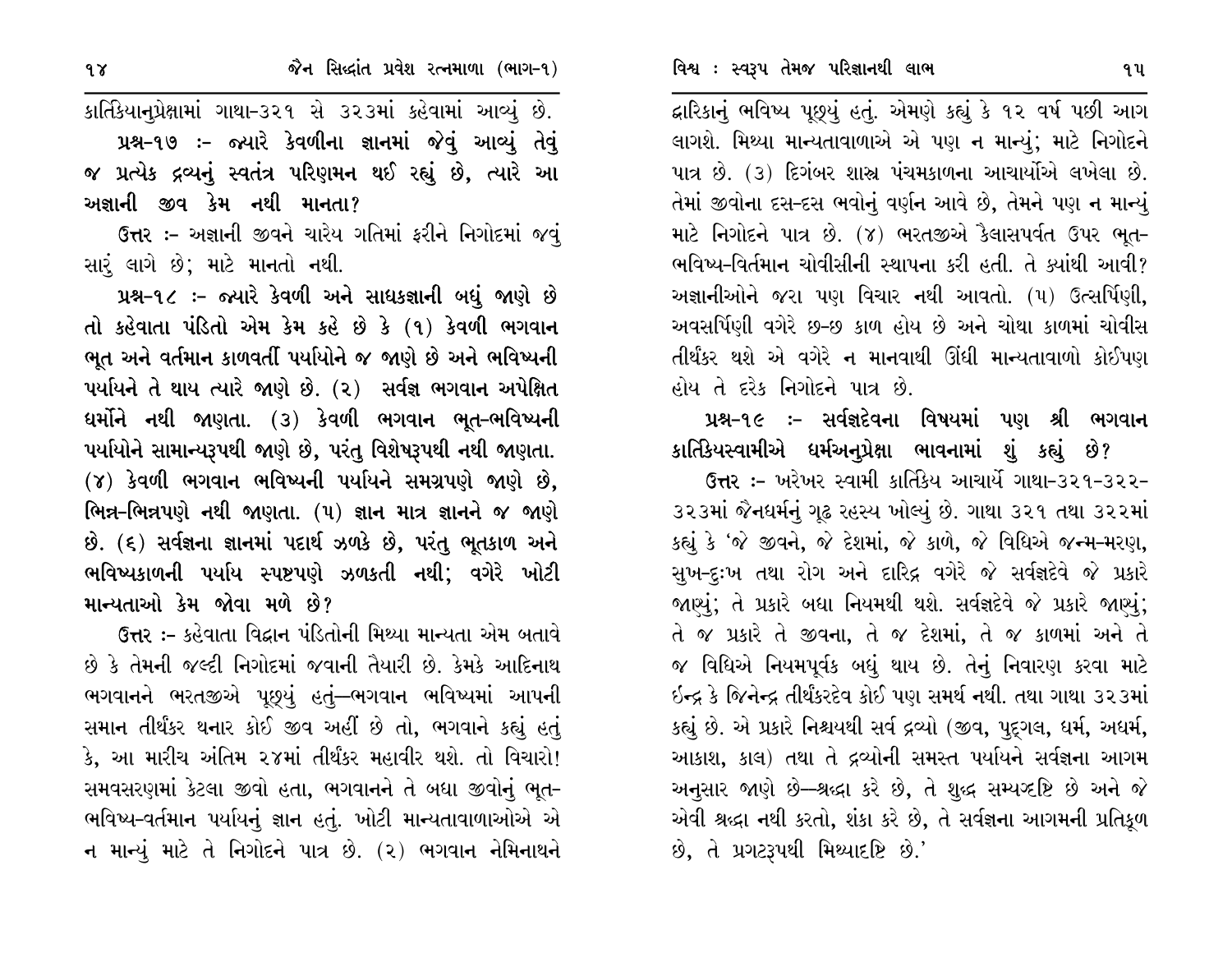અનુકૂલ કહેં, પ્રતિકૂલ કહેં, યહ જૂઠી મનકી વૃત્તિ હૈ.' (દેવ-શાસ્ત્ર-ગુરૂ પૂજા)

પ્રશ્ન-૨૪ :- દરેક દ્રવ્ય પોતપોતાનું કાર્ય કરે છે - શું શ્રી સમયસારજીમાં ક્યાંય આવ્યું છે?

ઉત્તર :- શ્રી સમયસાર, ગાથા ૩માં આવે છે કે - 'લોકમાં સર્વત્ર જેટલા કોઈ પદાર્થો છે, તે બધા નિશ્રયથી એકત્વનિશ્ચયને મળેલા હોવાથી જ સુંદરતા પામે છે….. તે બધા પદાર્થ પોતાના દ્રવ્યમાં અંતર્મગ્ન રહેનારા પોતાના અનંત ધર્મોના ચક્રને ચુંબે છે-સ્પર્શે છે, તોપણ તે પરસ્પર એકબીજાને સ્પર્શ કરતા નથી. અત્યંત નજીક એક ક્ષેત્રાવગાહરૂપ રહે છે, તોપણ તે સદાકાળ પોતાના સ્વરૂપમાં ચ્યુત નથી થતા. પરરૂપ પરિણમન ન કરવાથી પોતાની અનંતવ્યક્તિતા નષ્ટ નથી થાતી, માટે તે ટંકોત્કીર્ણની માફક સ્થિર રહે છે અને બધા વિરૂદ્ધકાર્ય તથા અવિરૂદ્ધકાર્ય—બંનેની હેતુતાએ તે વિશ્વ ઉપર સદા ઉપકાર કરે છે, એટલે કે ટકાવી રાખે છે.'

પ્રશ્ન-૨૫ :- દરેક દ્રવ્ય પોતપોતાનું સ્વતંત્ર કાર્ય કરે છે -

શું એવું આચાર્યકલ્પ પંડિત ટોડરમલજીએ પણ કહ્યું છે? ઉત્તર :- હા, મોક્ષમાર્ગપ્રકાશક, પૃષ્ઠ ૫૨માં લખ્યું છે 'અનાદિનિધન વસ્તુઓ ભિન્ન–ભિન્ન, પોતપોતાની મર્યાદાસહિત પરિણમે છે. કોઈ કોઈને આધીન નથી; કોઈ કોઈને પરિણમાવવાથી પરિણમિત નથી થતી અને પરને પરિણમાવવાનો ભાવ મિથ્યાદર્શન  $\omega$ .

#### પ્રશ્ન-૨૬ :- વિશ્વને જાણવાનો છઠ્ઠો લાભ શું છે?

ઉત્તર :- ક્રમબદ્ધ, ક્રમનિયમિત પર્યાયની સિદ્ધિ.

પ્રશ્ન-૨૭ :- વિશ્વને જાણવાથી ક્રમબદ્ધ, ક્રમનિયમિત પર્યાયની સિલ્દિ કઈ રીતે થઈ?

પ્રશ્ન-૨૦ ઃ- વિશ્વને જાણવાથી બીજા શું લાભ થાય ક્વે ?

ઉત્તર :- જેમ તમારા ખિસ્સામાં છ રૂપિયા છે, તેના બદલે કોઈ એમ કહે કે આ તો એક રૂપિયો છે, તો આપ શું કહેશો? આ જૂઠો છે; તેવી જ રીતે વિશ્વમાં એકમાત્ર ભગવાન આત્મા છે; અન્ય કોઈ નથી, એવી માન્યતાવાળાનો એક મત છે; અને અમે જાતિ અપેક્ષાએ છ દ્રવ્ય જાણ્યા તો તે મત મિથ્યાત્વ છે-એવું જ્ઞાન થયું તે લાભ થયો.

પ્રશ્ન-૨૧ ઃ- વિશ્વને જાણવાથી બીજા શું લાભ થાય છે? ઉત્તર :- જેમ તમારા ખિસ્સામાં છ રૂપિયા છે, તેના બદલે કોઈ પાંચ રૂપિયા કહે, તો તમે શું કહેશો? આ જૂઠો છે. એ પ્રમાણે અમે જાતિ અપેક્ષાએ છ દ્રવ્ય જાણ્યા, એના બદલે એક મત એવો છે કે તે કાળદ્રવ્યને છોડીને, પાંચ જ દ્રવ્ય છે-એમ માને તો આપણે એવું જાણ્યું કે તે પણ મિથ્યા છે-એ લાભ થયો.

પ્રશ્ન–૨૨ ઃ- વિશ્વને જાણવાથી બીજા શું લાભ છે?

**ઉત્તર :-** જેમ તમારી પાસે છ રૂપિયા છે, તેને કોઈ વધારે કે ઓછા કહે તો તમને ખ્યાલ આવી જાય કે આ બધા જુઠા છે; તે પ્રમાણે તમે વિશ્વમાં છ જાતિના દ્રવ્ય જાણ્યા, કોઈ વધારે, ઓછા કહે છે તે બધા જુઠા છે; એકમાત્ર તમે જ સાચા છો-એ લાભ થયો.

પ્રશ્ન-૨૩ :- જાતિ અપેક્ષાએ છ દ્રવ્યોના સમૂહને વિશ્વ કહ્યું છે, શું તે બધા દ્રવ્યો એકબીજામાં મળેલા છે?

ઉત્તર :- દરેક દ્રવ્ય પુથક-પુથક રહીને પોતપોતાનું કાર્ય કરે છે. તે એકબીજામાં ભળેલા નથી. જુઓ પૂજામાં પણ કહ્યું છે. <u>'જડ-ચેતન કી સબ પરિણતિ પ્રભુ, અપને-અપને મેં હોતી હૈ.</u>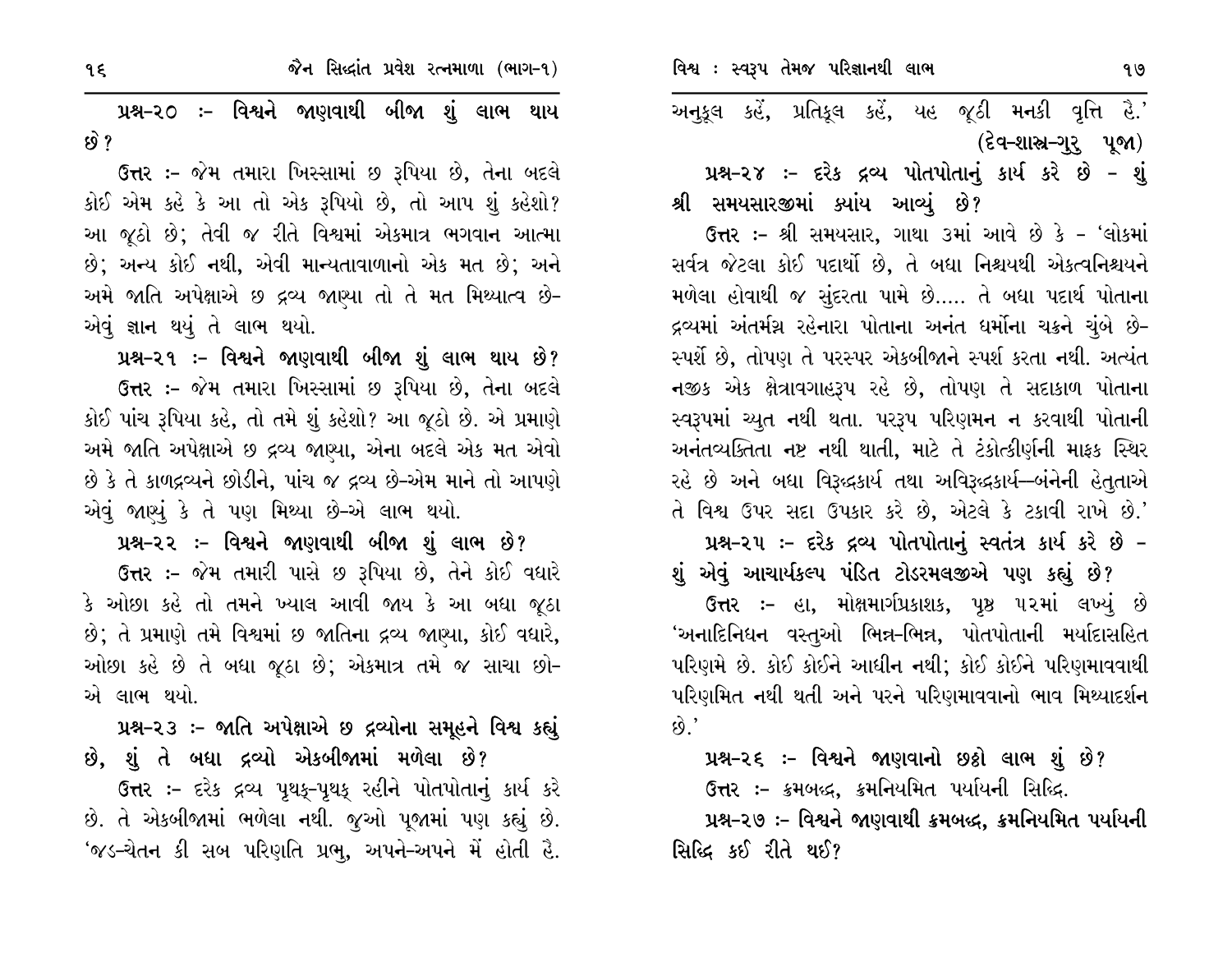ઉત્તર :- જિનેન્દ્રકથિત વિશ્વવ્યવસ્થાને જાણવાથી ક્રમબદ્ધ, ક્રમનિયમિતપર્યાયની સિદ્ધિ થઈ જાય છે.

જૈન સિલ્દાંત પ્રવેશ રત્નમાળા (ભાગ-૧)

પ્રશ્ન-૨૮ :- જિનેન્દ્રકથિત વિશ્વવ્યવસ્થા શું છે? ઉત્તર :- જીવ અનંત, પદગલ અનંતાઅનંત, ધર્મ-અધર્મ-આકાશ એક-એક, લોકપ્રમાણ અસંખ્યાત્ કાળદ્રવ્ય છે. દરેક દ્રવ્યમાં અનંત-અનંતગુણ છે. દરેક ગુણમાં એક જ સમયે એક પર્યાનો વ્યય, એક પર્યાયનો ઉત્પાદ અને ગુણ ઘ્રૌવ્ય રહે છે. એવું દરેક દ્રવ્યના ગુણમાં થઈ ચુક્યું છે, થઈ રહ્યું છે અને ભવિષ્યમાં થતું રહેશે. આ જિનેન્દ્રકથિત વિશ્વ વ્યવસ્થા છે. આ જ વાત પ્રવચનસાર ગાથા-૮૬માં કહી છે.

પ્રશ્ન-૨૯ :- ક્રમબદ્ધ પર્યાયના વિષયમાં ભૈયા ભગવતીદાસે શું કહ્યું છે?

 $G<sub>π</sub>$ :-

જો – જો દેખી વીતરાગ ને, સો–સો હોસી વીરા રે, બિન દેખ્યો હોસી નહિં કબહું, કાહે હોત અધીરા રે. સમયો એક બઢે નહિં ઘટસી, જો સુખ-દુઃખ કી પીરા રે, તુ ક્યોં સોચ કરૈ મન કૂડો, હો વજ જ્યોં હીરા રે. પ્રશ્ન-૩૦ :- ક્રમબદ્ધપર્યાયના વિષયમાં ભૈયા બુધજનજીએ શું કહ્યું છે?

 $G<sub>tl</sub>$  :-

જાકિર જૈસે જાહિ સમય મેં, જો હો તબ જા દ્વાર, સો બનિ હૈ ટરિ હૈ કછ્ નાહિં, કરિ લીનૌં નિરધાર. હમકો કછુ ભય ના રે, જાન લિયો સંસાર. પ્રશ્ન–૩૧ ઃ– ક્રમબલ્દ્દપર્યાયના વિષયમાં મોક્ષપાહ્ડ, ગાથા– ૮૬ના ભાવાર્થમાં શું કહ્યું છે?

ઉત્તર:- સમ્પષ્ટષ્ટિને એ પ્રકારે વિચાર આવે છે કે-જેવસ્તુનું સ્વરૂપ સર્વજ્ઞે જેવું જાણ્યું છે, તેવું જ નિરંતર પરિણમે છે,-તેમ જ થાય છે. ઇષ્ટ-અનિષ્ટ માની દુઃખી-સુખી થવું નિષ્ફળ છે. આવા વિચારથી દુઃખ મટે છે, આ પ્રત્યક્ષ અનુભવગોચર છે.

પ્રશ્ન–૩૨ :– રત્નકરંડશ્રાવકાચાર, શ્લોક ૧૩૭માં પંડિત સદાસુખ દાસજીએ ક્રમબદ્ધપર્યાયના વિષયમાં શું કહ્યું છે?

ઉત્તર :- વળી સમ્પગ્દષ્ટિને એવો નિશ્ચય હોય છે કે જે જીવના જે દેશમાં, જે કાળમાં, જે વિદ્યાનથી, જન્મ-મરણ, લાભ કે અલાભ, સુખ-દુઃખ થવા, તે જિનેન્દ્ર ભગવાનના દિવ્ય જ્ઞાન થકી જણાયા છે; તે જીવના તે કાળમાં, તે વિદ્યાનથી જન્મ-મરણ, લાભ યા અલાભ નિયમથી હોય છે, તેને દૂર કરવાને કોઈ ઇન્દ્ર-અહમિન્દ્ર, જિનેન્દ્ર સમર્થ નથી.

પ્રશ્ન–૩૩ :– ક્રમબદ્ધપર્યાયના વિષયમાં પ્રવચનસાર, ગાથા– ૨૦૦ની ટીકામાં શું કહે છે?

ઉત્તર :– 'શું જ્ઞાયકભાવનો સર્વ જ્ઞેયોને જાણવાનો સ્વભાવ હોવાથી ક્રમે પ્રવર્તતા સમહવાળા, અગાદ્યસ્વભાવ અને ગંભીર એવા સમસ્ત દ્રવ્યમાત્રને—જાણે કે તે દ્રવ્ય, જ્ઞાયકમાં કોતરાઈ ગયા હોય, ચીતરાઈ ગયા હોય, દટાઈ ગયા હોય, ખોડાઈ ગયા હોય, ડૂબી ગયા હોય, સમાઈ ગયા હોય, પ્રતિબિંબિત થયા હોય એમ એક ક્ષણમાં જ જે (શુદ્ધાત્મા) પ્રત્યક્ષ કરે છે'—એમ કહ્યું છે.

પ્રશ્ન–૩૪ :– ક્રમબદ્ધપર્યાયના વિષયમાં પ્રવચનસાર, ગાથા– ૯૯ થી ૧૦૨ સુધીનો સાર શું છે?

ઉત્તર:- 'જન્મ-ક્ષણ' અને 'સ્વ-અવસર'ની વાત આવે છે. ત્યાં આકાશના પ્રદેશોનું ઉદાહરણ દઈને કાળક્રમ સમજાવ્યો છે. જેમ જે પ્રદેશ જ્યાં જ્યાં છે, તે ત્યાં ત્યાં રહે છે, તેમાં આગળ-પાછળ

 $9<sub>c</sub>$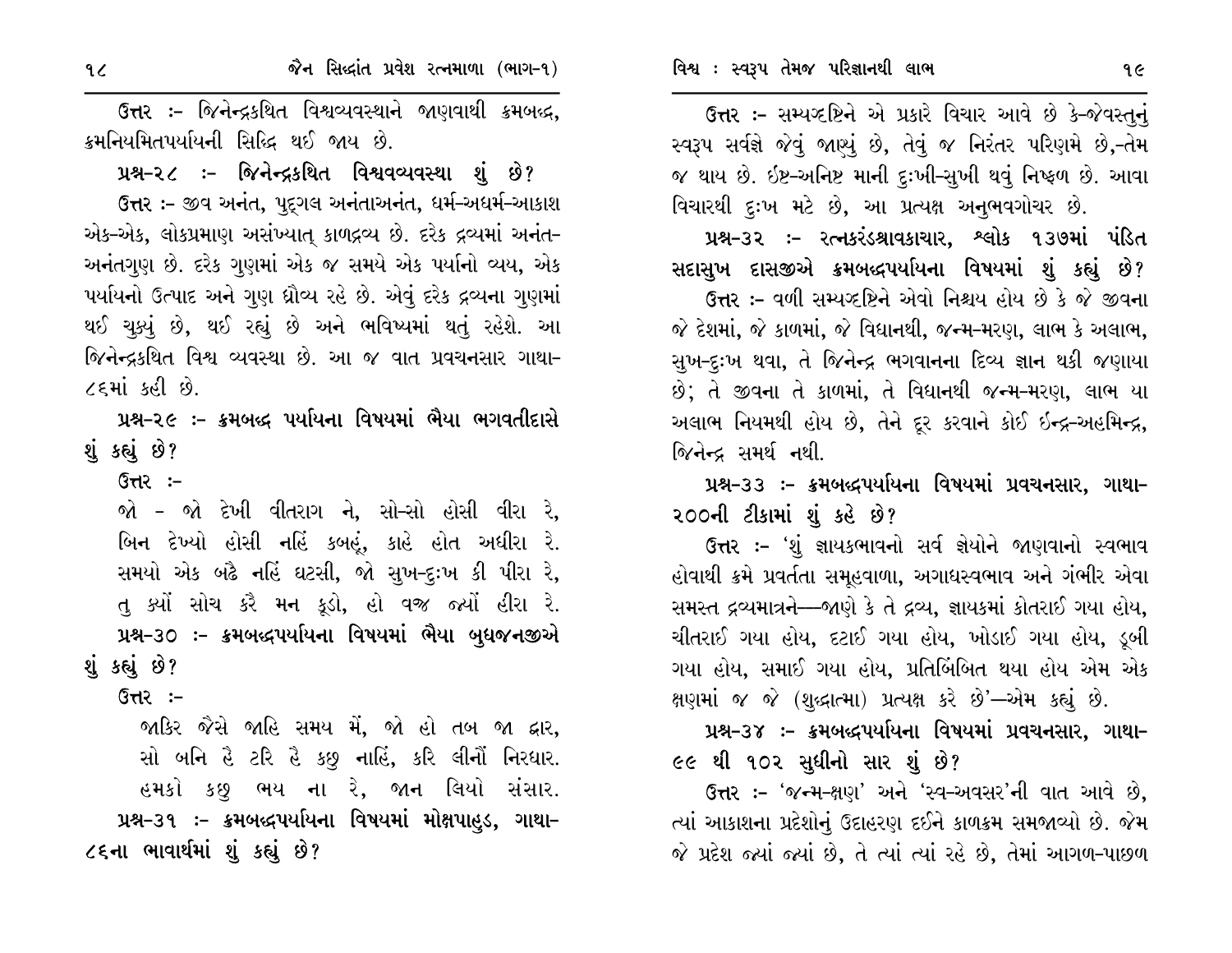$50<sub>o</sub>$ 

થવું સંભવ નથી; એ પ્રમાણે જે જે પર્યાય, જે જે કાળમાં થવાની છે, તે તે પર્યાય તે તે કાળમાં થશે, એમાં પણ આગળ-પાછળ થવું સંભવ નથી. જુઓ આમાં ક્રમબદ્ધ-ક્રમનિયમિતની વાત સ્પષ્ટપણે આવી જાય છે.

પ્રશ્ન-૩૫ :- કેવળી પોતાને નિશ્ચયથી જાણે છે અને પરને વ્યવહારથી જાણે છે, ત્યારે કોઈનું એમ કહેવું છે કે વ્યવહાર જૂઠો છે - તો તે જાણતો જ નથી; શું એ ઠીક છે?

ઉત્તર :- એવા મહાનુભાવોને જિનધર્મના રહસ્યની ખબર જ નથી. કેમકે કેવળી ભગવાન સ્વયં તન્મય થઈને જાણે છે પણ પરને જાણે તો છે, પણ તેમાં તે તન્મય થઈને નથી જાણતા - તે કારણે તેમનું પરનું જાણવું વ્યવહાર કહ્યો છે.

પ્રશ્ન–૩૬ ઃ– સમયસાર, ગાથા–૨ ક્રમબદ્ધપર્યાયના વિષયમાં શું કહે છે?

ઉત્તર :- જીવ-પદાર્થ કેવો છે? 'ક્રમરૂપ અને અક્રમરૂપ વર્તતો થકો એનેક ભાવો જેનો સ્વભાવ હોવાથી જેને ગુણ–પર્યાયો અંગીકાર કરી છે' પર્યાય, ક્રમવર્તી અને ગુણ, સહવર્તી હોય છે. અહીંયાં જીવની ક્રમબદ્ધપર્યાયની વાતનું જ્ઞાન કરાવ્યું છે.

# પ્રશ્ન-૩૭ :- સમયસાર, ગાથા-૬૨માં ક્રમબદ્ધપર્યાયનો વિષય શંકહ્યું છે?

**ઉત્તર :- '**વર્ણાદિક ભાવ અનૂક્રમે આવિર્ભાવ અને તિરોભાવને પ્રાપ્ત થયી થકી, એવી તે-તે વ્યક્તિઓ (પર્યાયો) દ્વારા પુદ્ગલ દ્રવ્યની સાથે રહેતી પુદ્ગલનું વર્ણાદિકની સાથે તાદાત્મ્ય પ્રગટ કરે છે.' અહીંયાં 'અનુક્રમથી આવિર્ભાવ અને તિરોભાવ' જાણીને અજીવની ક્રમબદ્ધપર્યાયની વાતનું જ્ઞાન કરાવ્યું છે.

પ્રશ્ન-૩૮ :- સમયસાર, કર્તા-કર્મની ૭૬-૭૭-૭૮ ગાથામાં

ક્રમબલ્દ્દપર્યાયના વિષયમાં શું કહ્યું છે?

ઉત્તર :- પ્રાપ્ય, વિકાર્ય અને નિર્વૃત્ય, એવા ત્રણ પ્રકારે કાર્યની વાત કરીને ક્રમબદ્ધપર્યાયનું જ્ઞાન કરાવ્યું છે. એક જ કાર્યને ત્રણ નામથી સંબોધન કરીને ક્રમબદ્ધપણું સિદ્ધ કર્યું છે.

પ્રશ્ન–૩૯ :- ક્રમબદ્ધ–ક્રમનિયમિતપર્યાયની સિદ્ધિથી શું લાભ છે?

ઉત્તર :- કેવળીની સમાન જ્ઞાતા-દષ્ટા બુદ્ધિ પ્રગટ થઈ ગઈ. પ્રશ્ન-૪૦ :- વિશ્વ વ્યવસ્થાના વિષયમાં આચાર્યકલ્પ પંડિત ટોડરમલજીએ શું કહ્યું છે?

ઉત્તર :- 'જેવું પદાર્થનું સ્વરૂપ છે, તેવું જ શ્રદ્ધાન થઈ જાય તો સર્વ દુઃખો મટી જાય.' (**શ્રી મોક્ષમાર્ગપ્રકાશક, પૃષ્ઠ–૫૨**) પ્રશ્ન–૪૧ ઃ– મોક્ષમાર્ગપ્રકાશકમાં પદાર્થોનું સ્વરૂપ કેવું બતાવ્યું ક્વે ?

ઉત્તર :- 'અનાદિ-નિધન વસ્તુઓ ભિન્ન-ભિન્ન પોતપોતાની મર્યાદાસહિત પરિણમે છે. કોઈ કોઈને આધિન નથી. કોઈ પદાર્થ કોઈનું પરિણમાવ્યું પરિણમતું નથી.'

#### પ્રશ્ન-૪૨ :- અજ્ઞાની શું કરે છે?

ઉત્તર :- અજ્ઞાની પરદ્રવ્યને પોતાની ઇચ્છા અનુસાર પરિણમાવા માગે છે. એનો કોઈ ઉપાય નથી, એ તો મિથ્યાદર્શન છે. અજ્ઞાની, પદાર્થોને જૂઠા માનીને જૂઠા પરિણમાવા માગે છે. તેનાથી જીવ પોતે દૃઃખી થાય છે.'

#### પ્રશ્ન-૪૩ :- ભ્રમ દૂર કરવાનો સાચો ઉપાય શું છે?

ઉત્તર :- પદાર્થોને યથાર્થ માનવા અને આ પદાર્થો મારા પરિણમાવ્યા પરિણમશે નહિ એમ માનવું, એ જ દુઃખ દૂર કરવાનો ઉપાય છે. ભ્રમજનિત દુઃખનો ઉપાય ભ્રમ દૂર કરવો એ જ છે.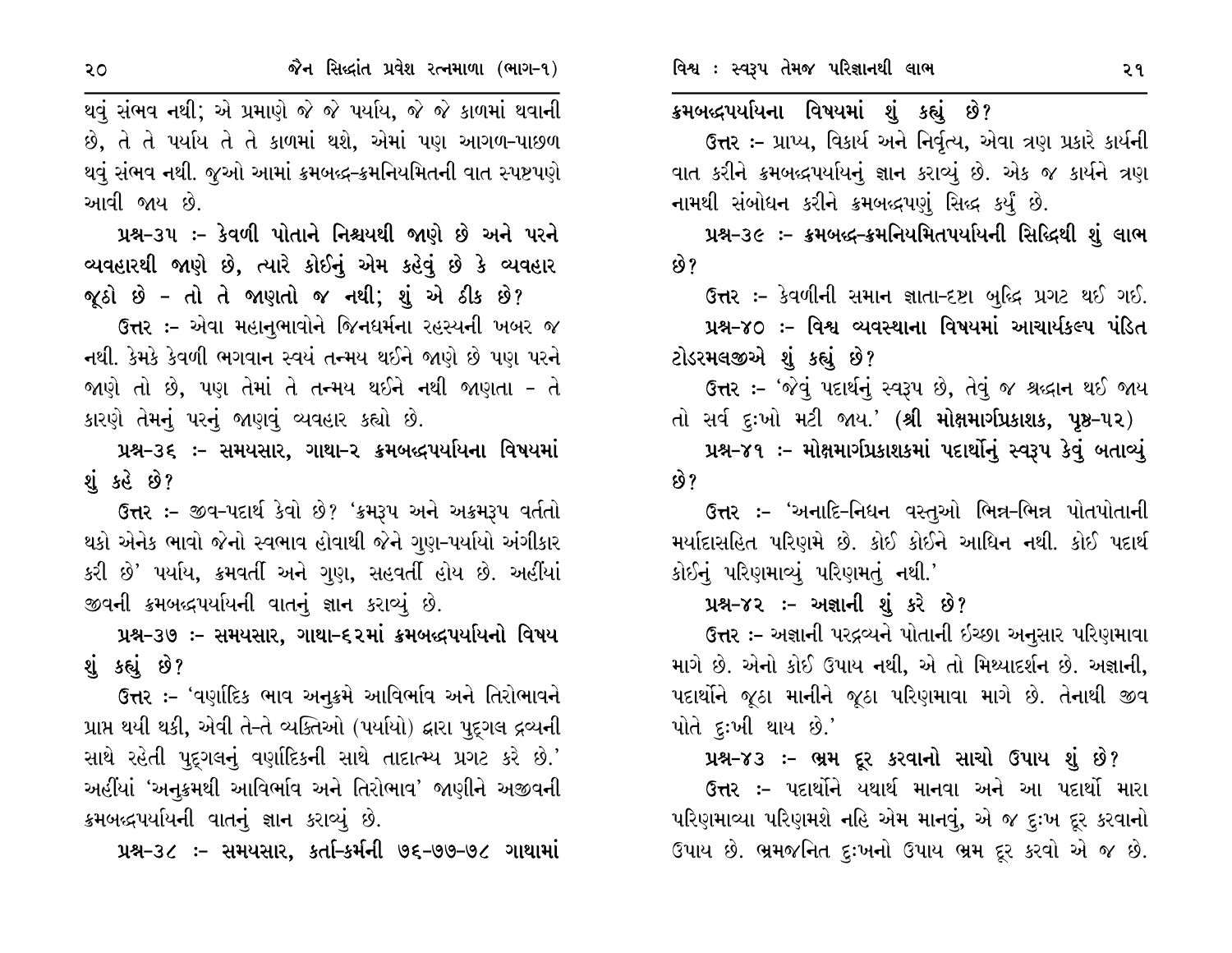રર

ભ્રમ દૂર થવાથી સમ્યક્ શ્રદ્ધા થાય છે. એ જ સાચો ઉપાય જાણવો. સાતમો લાભ છે. પ્રશ્ન-૪૪ :- શું દરેક દ્રવ્ય પોતપોતાનું સ્વતંત્ર પરિણમન પ્રશ્ન-૪૮ ઃ- વિશ્વને જાણવાથી જ્ઞેય-જ્ઞાયકના સાચા કરે છે, એવું શું સમયસારમાં પણ આવ્યું છે? જ્ઞાનનો લાભ કઈ રીતે થાય? ઉત્તર :- શ્રી સમયસાર, ગાથા-૩માં આવ્યું છે કે 'તે દરેક ઉત્તર :- શાસ્રમાં આવે છે 'લોક્યન્તે દશ્યન્તે જીવાદિ પદાર્થ પોતાના દ્રવ્યમાં અંતર્મગ્ર રહેનારા પોતાના અનંત ધર્મના ચક્રને પદાર્થો તત્રઃ સ લોકઃ' એટલે કે, જ્યાં જીવાદિ પદાર્થો દેખાય (સમૂહને) ચુંબે છે, સ્પર્શે છે અને તે પરસ્પર એકબીજાને સ્પર્શતા છે તે લોક છે. નથી. $^{\prime}$ પ્રશ્ન-૪૯ :- જેવું છ દ્રવ્યનું પરિણમન હોય છે, તેવું જ થાશે, એમાં જરા પણ હેર-ફેર ન થઈ શકે, એમ ભગવાને પ્રશ્ન–૪૫ ઃ- વિશ્વના દરેક દ્રવ્યના સ્વતંત્ર પરિણમનને કહ્યું છે અને એવું જ વસ્તુનું સ્વરૂપ છે, તો અજ્ઞાની શું જાણવા–માનવાથી શું લાભ થવો જોઈએ? ઉત્તર :- ક્રમબદ્ધ ક્રમનિયમિતપર્યાયની સિદ્ધિ થઈ ગઈ. કામ નથી માનતો? પ્રશ્ન-૪૬ :- 'દરેક દ્રવ્ય સ્વતંત્રરૂપે પરિણમન કરે છે, ઉત્તર :- ચારેય ગતિમાંથી ફરીને નિગોદમાં જવાનું ઠીક લાગે કોઈ કોઈનું પરિણમાવ્યું પરિણમતું નથી અને બીજાને છે; માટે અજ્ઞાની માનતો નથી. (જૂઓ કાર્તિકેયાનૂપ્રેક્ષા, શ્લોક ૩૨૩. પરિણમાવવાનો ભાવ મિથ્યાદર્શન છે' – તો કર્મ ચક્કર કાપે આ પાઠના પ્રશ્ન-૨૩નો ઉત્તર જૂઓ). છે, જ્ઞાનાવરણીય, જ્ઞાનને રોકે છે; અઘાતિયાકર્મ, પ્રશ્ન-૫૦ :- છ દ્રવ્યોના સમૂહને વિશ્વ કહ્યું, તો શું એ બધા એકબીજામાં મળેલાં છે? અર્હંતભગવાનને મોક્ષમાં નથી જવા દેતા, આંખ, કાન, નાકથી જ્ઞાન થાય છે, ગુરૂથી જ્ઞાન થાય છે – વગેરે કથન **ઉત્તર :-** એકબીજામાં બિલકુલ મળેલા નથી, કેમકે આપણે શાસ્ત્રોમાં કેમ આવે છે? છ દ્રવ્યના પિંડને વિશ્વ નથી કહ્યું પરંતું છ દ્રવ્યોના સમૂહને વિશ્વ ઉત્તર :- જિનવાણીમાં બે નયથી નિરૂપણ કર્યું છે. જ્યાં કહ્યું છે. માટે દરેક દ્રવ્ય પોતપોતાના કાર્ય કરે છે, કોઈ દ્રવ્યનો નિશ્ચયથી કથન કર્યું છે, ત્યાં તો યથાર્થ છે અને જ્યાં વ્યવહારથી બીજા દ્રવ્યની સાથે કોઈપણ પ્રકારનો સંબંધ છે નહિ. કથન કર્યું છે, તે 'ઘીના ઘડા' સમાન જાણવું. વ્યવહારનો અર્થ પ્રશ્ન–૫૧ ઃ– વિશ્વના આ છ દ્રવ્યોનો પરસ્પર કેવો સંબંધ 'એમ છે નહિ, નિમિત્તાદિની અપેક્ષાએ ઉપચાર કર્યો છે.'–એમ છે? જાણવું. એ પ્રકારે જાણવું એનું નામ જ બંને નયને ગ્રહણ કરવો ઉત્તર :- એકક્ષેત્રાવગાહી સંબંધ છે.  $\hat{g}$ પ્રશ્ન–૫૨ ઃ– સંબંધ કેટલા પ્રકારના છે? પ્રશ્ન-૪૭ :- વિશ્વને જાણવાથી સાતમો લાભ ક્યો છે? **ઉત્તર:-** ત્રણ પ્રકારના છે. (૧) એકક્ષેત્રાવગાહસંબંધ, (૨) ઉત્તર :- 'જ્ઞેય-જ્ઞાયક સંબંધનું સાચું જ્ઞાન'-વિશ્વને જાણવાનો અનિત્યતાદાત્મ્યસંબંધ, અને (૩) નિત્યતાદાત્મ્યસંબંધ.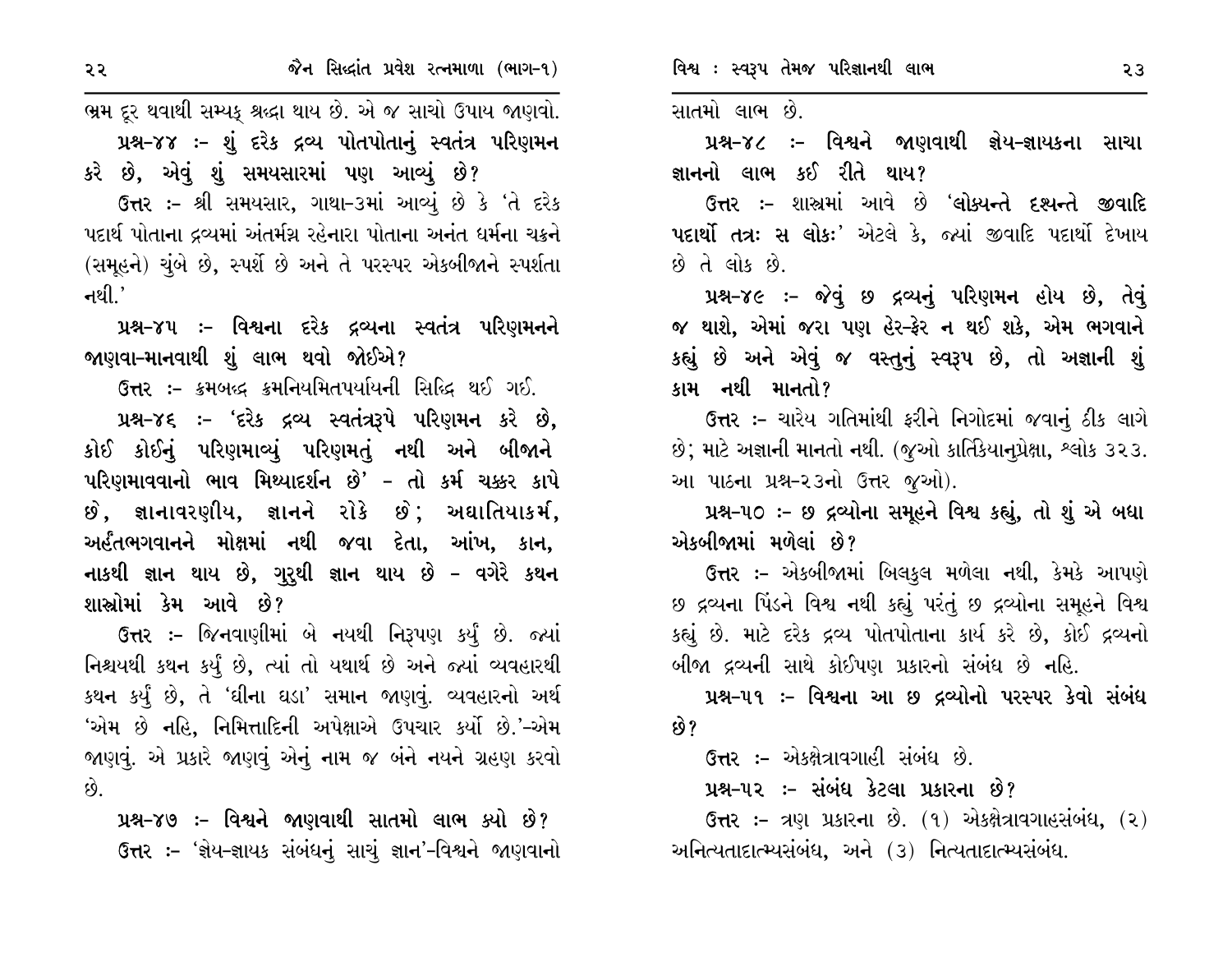ઉત્તર :- શુભાશુભવિકારીભાવોની સાથે, એટલે કે પોતાની મૂર્ખતાનો આત્માની સાથે અનિત્યતાદાત્મ્યસંબંધ છે.

પ્રશ્ન-૫૮ :- જો જીવ, અનિત્યાદાત્મ્યસંબંધરૂપ દયા, દાન, પૂજા, વ્રત વગેરે ભાવોથી મોક્ષમાર્ગને તો શું થાય?

ઉત્તર :- જેમ—કારેલા કડવા, ઉપરથી લીમડો ચઢેલો; તેમ દિગંબર ધર્મ ધારણ કરવા છતાં આ વિકારીભાવોથી મોક્ષમાર્ગ માને તો મિથ્યાત્વાદિની પૃષ્ટિ થઈને નિગોદમાં ચાલ્યો જશે અને શુભભાવને પૂણ્યબંધનું કારણ માનીને તેનો અભાવ કરીને મોક્ષમાર્ગી બનીને મોક્ષ પ્રાપ્ત કરશે.

પ્રશ્ન-૫૯ :- જેનો આત્માથી અભાવ ક્યારેય ન થયો હોય, શું એવો કોઈ સંબંધ છે?

ઉત્તર :- આત્મા અને જ્ઞાન-દર્શન-ચારિત્ર વગેરે અનંત ગુણોનો આત્મા સાથે નિત્યાતાદાત્મ્યસંબંધ છે; એમ માનીને નિજ આત્માનો આશ્રય લે તો સમ્યગ્દર્શનાદિની પ્રાપ્તિ થાય છે.

પ્રશ્ન–૬૦ ઃ– ત્રણે પ્રકારના સંબંધ જાણવાથી શો લાભ છે?

ઉત્તર :- (૧) જે અત્યંત ભિન્ન પરપદાર્થ છે, એની સાથે મારે કોઈ સંબંધ નથી. (૨) કદાચ કર્મોનો એકક્ષેત્રાવગાહી સંબંધ છે, તોપણ અત્યંતાભાવ છે. (૩) શુભાશુભવિકારીભાવોની સાથે અનિત્યતાદાત્મ્યસંબંધ છે; એના આશ્રયે જીવને દુઃખ થાય છે. (૪) નિત્યતાદાત્મ્યસંબંધ, જે આત્માનો પોતાના ગુણોની સાથે તેનો આશ્રય કરે તો મોક્ષમાર્ગની પ્રાપ્તિ થઈને, ક્રમથી મોક્ષની પ્રાપ્તિ થશે.

પ્રશ્ન-૬૧ :- એવી વસ્તુઓનું નામ કહો કે જેનો આત્માથી કદિ અભાવ ન થયો હોય અને એનું ફળ શું? ઉત્તર :- ગુણોનો કદી અભાવ નથી થતો - એ ગુણોના અભેદરૂપ

પોતાના આત્માનો આશ્રય લે તો નિર્વાણીની પ્રાપ્તિ થાય છે.

પ્રશ્ન-૫૩ :- એકક્ષેત્રાવગાહીસંબંધ કોનો, કોની સાથે છે? **ઉત્તર :-** જાતિ અપેક્ષાએ છ દ્રવ્યનો એકક્ષેત્રાવગાહીસંબંધ છે. અને મારા આત્માના સંસાર અવસ્થામાં આઠ કર્મોની સાથે એકક્ષેત્રાવગાહીસંબંધ છે.

પ્રશ્ન-૫૪ :- સ્રી, પુત્ર, ધન, દુકાન, મકાન, સોના, ચાંદીનો આ ત્રણે સંબંધોમાંથી શો સંબંધ છે?

ઉત્તર :- આ પદાર્થોનો તો કોઈપણ પ્રકારનો કોઈ પણ સાથે સંબંધ નથી. જેમકે—વુક્ષ ઉપર પક્ષી આવીને બેસે છે; કોઈ એક કલાકમાં, કોઈ બે કલાકમાં ઊડી જાય છે; તે પ્રમાણે સ્ત્રી-પુત્ર-મકાન વગેરે અત્યંત ભિન્ન પરપદાર્થોનો મારા આત્માની સાથે કોઈપણ પ્રકારનો સંબંધ નથી.

પ્રશ્ન-૫૫ :- જ્યારે સ્રી-૫ત્ર વગેરે અત્યંત ભિન્ન પદાર્થોનો આત્માની સાથે કોઈપણ પ્રકારનો સંબંધ નથી તો આ મૂર્ખ જીવ કેમ પાગલ થઈ રહ્યો છે?

ઉત્તર :- પરપદાર્થોનો એની સાથે કોઈપણ પ્રકારનો સંબંધ ન હોવા છતાં સ્વયં પોતાને પોતાની ખબર ન હોવાથી પોતાની મૂર્ખાઈથી જ મિથ્યા સંબંધ માની પાગલ થઈ રહ્યો છે.

પ્રશ્ન–૫૬ ઃ– આ પાગલપણું કેમ મટે?

ઉત્તર :- વિશ્વમાં જાતિ અપેક્ષાએ છ જાતિના દ્રવ્ય છે; એક દ્રવ્યનું બીજા દ્રવ્ય સાથે કર્તા-ભોક્તા વગેરે કોઈપણ પ્રકારનો સંબંધ નથી; દરેક દ્રવ્ય, ક્રમબદ્ધ–ક્રમનિયમિત કાયમ રહેતો થકો સ્વયં બદલાય છે. હું તેમાં કાંઈપણ હેર-ફેર કરી શકતો નથી. –એમ જાણીને પોતાના ત્રિકાળી ભગવાનનો આશ્રય કરે તો પાગલપણું મટે.

પ્રશ્ન-૫૭ :- જે પોતાની મૂર્ખતા છે, એની સાથે આત્માને કેવો સંબંધ છે?

 $58<sub>o</sub>$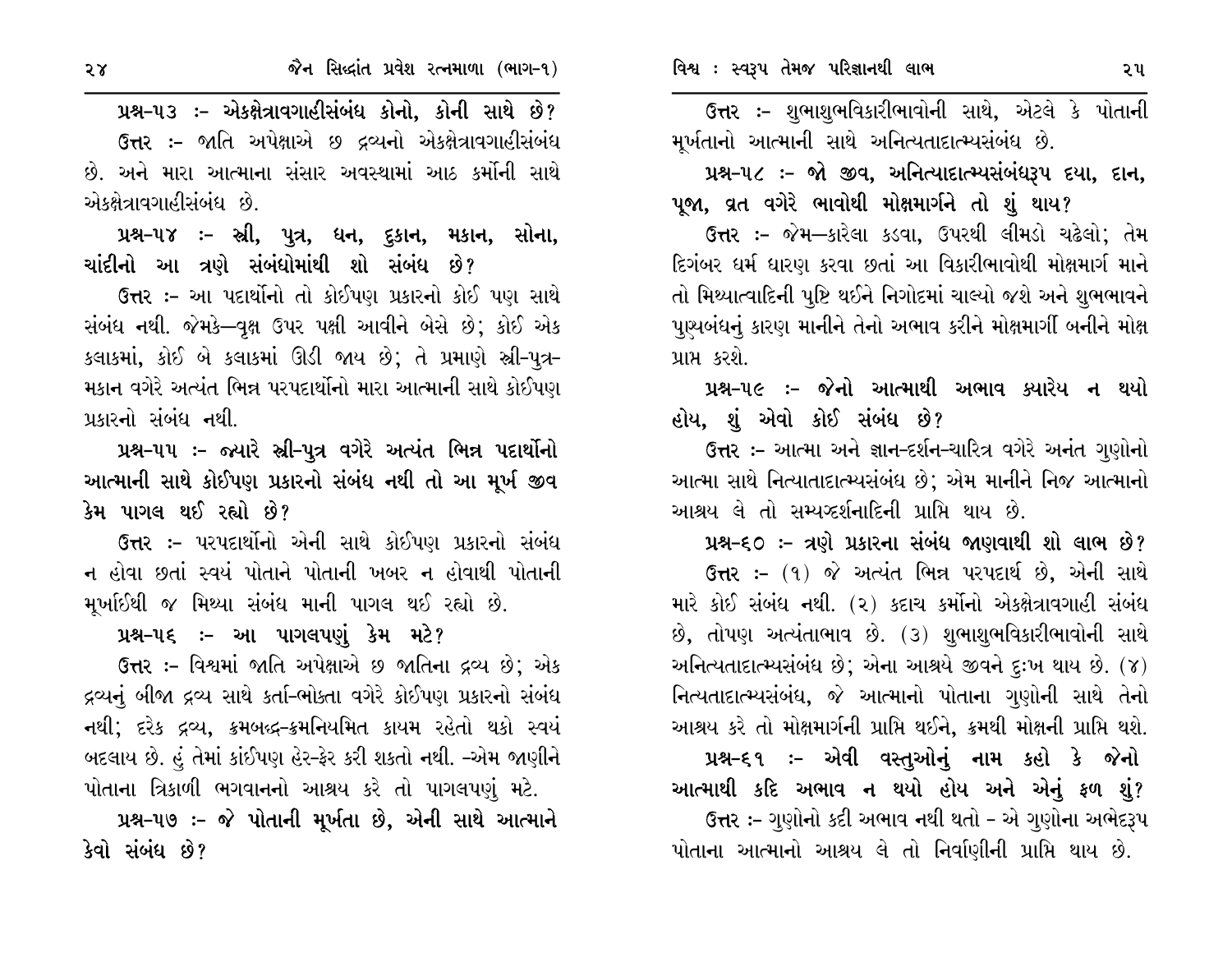પ્રશ્ન-૬૨ :- જાતિ અપેક્ષાએ છ દ્રવ્યોના સમૂહને એક નામથી શું કહે છે? ઉત્તર:- વિશ્વ કહે છે. પ્રશ્ન-૬૩ :- વિશ્વમાં જાતિ અપેક્ષાએ છ દ્રવ્ય છે, આ કથન  $3q$   $8$ ? ઉત્તર :- આ વ્યવહારનયનું કથન છે. પ્રશ્ન-૬૪ :- એનું નિશ્ચયનયનું કથન શું છે? ઉત્તર :- દરેક દ્રવ્ય પોતપોતાના સ્વચતૃષ્ટયમાં છે, એટલે કે પોતપોતાના દ્રવ્ય, ક્ષેત્ર, કાળ, ભાવમાં છે, એ નિશ્ચયનયનું કથન  $\hat{g}$ પ્રશ્ન-૬૫ ઃ- વિશ્વને એવું કોણ જાણે છે અને કોણ નથી જાણતું? **ઉત્તર :-** જ્ઞાની જાણે છે અને અજ્ઞાની નથી જાણતા. પ્રશ્ન-૬૬ ઃ- વિશ્વને જાણનારને ક્યા-ક્યા નામથી કહેવામાં આવે છે? ઉત્તર :- (૧) જિન, (૨) જિનવર, (૩) જિનવરવૃષભ કહેવામાં આવે છે. પ્રશ્ન–૬૭ :– જિન કોને કહે છે? ઉત્તર :- મિથ્યાત્વ અને રાગાદિને જિતનાર ચોથા-પાંચમા-છઠ્ઠા ગણસ્થાનવર્તી જ્ઞાનીઓને જિન કહે છે. પ્રશ્ન-૬૮ :- જિનવર કોને કહે છે? ઉત્તર :- જે 'જિનો'માં શ્રેષ્ઠ હોય છે, તે જિનવર છે. શ્રી ગણધરદેવ પણ જિનવર છે. પ્રશ્ન-૬૯ :- જિનવરવૃષભ કોને કહે છે? ઉત્તર :- જે જિનવરોમાં પણ શ્રેષ્ઠ હોય છે, તેને જિનવરવૃષભ

કહે છે. પ્રત્યેક તીર્થંકર ભગવાનને ભાવ અપેક્ષાએ જિનવરવૃષભ  $30^3$   $59^5$ 

પ્રશ્ન–૭૦ ઃ– વિશ્વને જાણવાથી કેટલા સંબંધોનું જ્ઞાન થાય છે?

ઉત્તર :- ત્રણ પ્રકારના સંબંધોનું જ્ઞાન થઈ જાય છે.

પ્રશ્ન–૭૧ :– મારા આત્માનો વિશ્વ સાથે કેવો સંબંધ છે ?

ઉત્તર :- વ્યવહારથી વિશ્વ, જ્ઞેય અને હું, જ્ઞાયક; એ પ્રકારે જ્ઞેય-જ્ઞાયકસંબંધ છે-એવું જ્ઞાન થઈ જાય છે.

#### પ્રશ્ન-૭૨ :- છ દ્રવ્યોના સમૂહને વિશ્વ કહે છે, તેને જાણવાથી

આ પાઠમાં કેટલા લાભ બતાવ્યા છે, થોડામાં કહો.

ઉત્તર :- (૧) કેવળી ભગવાનના લઘુનંદન બની જાય છે. (૨) કોઈ માત્ર એક દ્રવ્ય કહે તો તે જૂઠું છે. (3) કોઈ માત્ર પાંચ દ્રવ્ય કહે તો તે જૂઠું છે. (૪) છ દ્રવ્યોથી ઓછા કે વધારે કહે તે પણ જૂઠું છે. (૫) પરમાં કર્તા-ભોક્તાની ખોટી બુદ્ધિનો અભાવ, સમ્યકૃત્વની પ્રાપ્તિ. (૬) ક્રમબદ્ધ, ક્રમનિયમિતપર્યાયની સિદ્ધિ. (૭) જ્ઞેય-જ્ઞાયકસંબંધની જાણ થવી. એ પ્રકારે જાતિ અપેક્ષાએ છ દ્રવ્યોના સમૂહને વિશ્વ કહે છે, તેને જાણવામાં થોડામાં આ સાત લાભો બતાવ્યા છે.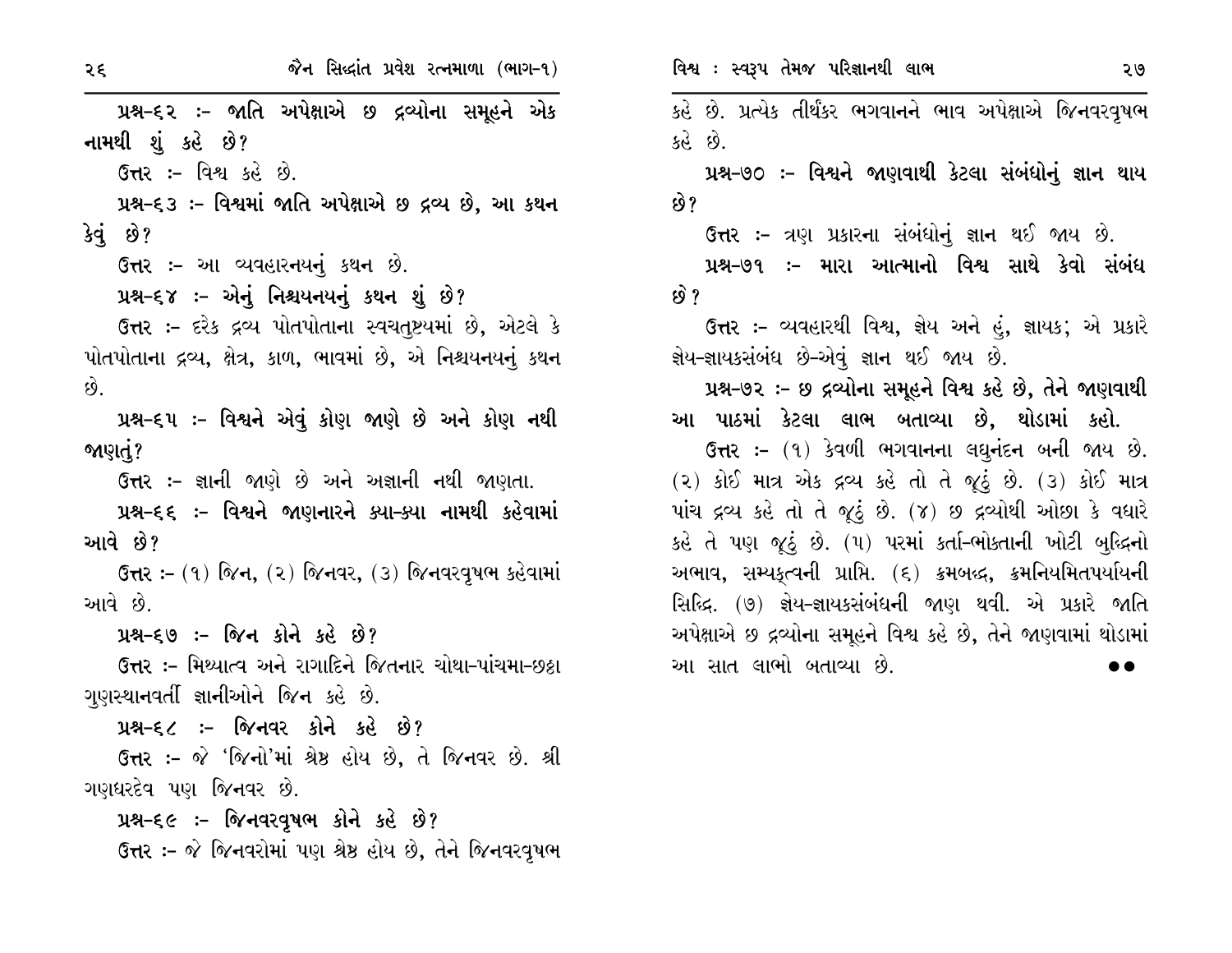| જૈન સિલ્દાંત પ્રવેશ રત્નમાળા (ભાગ-૧)                     | દ્રવ્ય : સ્વરૂપ તેમજ પરિજ્ઞાનથી લાભ<br>૨૯                                                                                                                  |
|----------------------------------------------------------|------------------------------------------------------------------------------------------------------------------------------------------------------------|
| $\frac{1}{3}$                                            | ઉત્તર :- રૂપિયા, સોનું, ચાંદિ વગેરેમાં જેટલા પરમાણુ છે,<br>તે દરેક પરમાણુ, ગુણોનો સમૂહ દ્રવ્ય છે.<br>પ્રશ્ન-૯ :- ભગવાને દ્રવ્ય કોને કહ્યું છે?             |
| વ્ય : સ્વરૂપ તેમજ પરિજ્ઞાનથી લાભ                         | ઉત્તર :- ગણોના સમૂહને દ્રવ્ય કહ્યું છે.<br>પ્રશ્ન-૧૦ :- દ્રવ્યના પર્યાયવાચી શબ્દો ક્યા ક્યા છે?<br>ઉત્તર :- વસ્તુ, સત્, સત્તા, તત્ત્વ, અન્વય, અર્થ, પદાર્થ |
| ૧ :- દ્રવ્ય કોને કહે છે?<br>ં – ગાગોના સમયને ૮૦૫ કરે છે. | વગેરે દ્રવ્યના પર્યાયવાચી શબ્દો છે.<br>પ્રશ્ન-૧૧ :- શું હું પણ ગુણોનો સમૂહ છું?                                                                            |

ઉત્તર :- હા, હું પણ ગુણોનો સમૂહ છું, કેમકે હું એક જીવદ્રવ્ય છું.

પ્રશ્ન-૧૨ :- શું દરેક સિદ્ધ ભગવાન પણ ગુણોનો સમૂહ છે?

ઉત્તર :- હા, દરેક સિદ્ધ ભગવાન પણ ગુણોનો સમૂહ છે, કેમકે તે પૃથક્-પૃથક્ જીવદ્રવ્ય છે.

પ્રશ્ન-૧૩ :- શું એક શ્વાસમાં અઢારવાર જન્મ-મરણ કરનારા નિગોદના જીવો પણ ગુણોનો સમૂહ છે?

**ઉત્તર :-** દરેક નિગોદના જીવો પણ ગુણોનો સમૂહ છે, કેમકે તે પણ દ્રવ્ય છે.

પ્રશ્ન-૧૪ :- શું માખી, જુ, વૃક્ષનો જીવ, માછલી, વગેરે તિર્યંચ પણ ગણોનો સમૂહ છે?

**ઉત્તર :-** અરે ભાઈ! નિગોદથી માંડીને બે ઇન્દ્રિય જીવ, ત્રણ ઇન્દ્રિય જીવ, ચાર ઇન્દ્રિય જીવ, પાંચ ઇન્દ્રિય અસૈની અને ચારેય ગતિના સૈની જીવ તથા પાંચ પરમેષ્ઠી, બધા ગુણોનો સમૂહ છે, કારણ કે તે બધા જીવદ્રવ્ય છે.

પ્રશ્ન-૧૫ :- શું બે ઇન્દ્રિયવાળા જીવો અને સિદ્ધ ભગવાનમાં

 $\mathbf{R}^{\mathbf{c}}$ 

 $14-$ **ઉત્તર :-** ગુણોના સમૂહને દ્રવ્ય કહે છે.

પ્રશ્ન-૨ :- ગુણોના સમૂહને શું કહે છે?

**ઉત્તર :-** દ્રવ્ય કહે છે.

પ્રશ્ન-૩ :- શું ગુણોના સમૂહને વિશ્વ કહે છે?

ઉત્તર :- નહિ, ગુણોના સમૂહને દ્રવ્ય કહે છે, વિશ્વ નથી કહેતા.

પ્રશ્ન–૪ :– ગુણોનો સમૂહ કોણ છે?  $G$ ત્તર :- દ્રવ્ય છે. પ્રશ્ન-૫ :- ગુણોનો સમૂહ ક્યું દ્રવ્ય છે? ઉત્તર :- દરેક દ્રવ્ય, ગુણોનો સમૂહ છે. પ્રશ્ન-૬ :- દરેક દ્રવ્ય, એટલે ક્યા ક્યા? ઉત્તર :- (૧) જીવ, અનન્ત; (૨) પૂદ્ગલ, અનંતાઅનંત;  $(3)$  ધર્મ, અધર્મ, આકાશ એક-એક;  $(8)$  કાળ લોકપ્રમાણ અસંખ્યાત; એ બધા દ્રવ્યો, ગુણોનો સમૂહ છે.

પ્રશ્ન-૭ :- સંસારી લોકો દ્રવ્ય કોને કહે છે? ઉત્તર :- તે રૂપિયા, સોનું, ચાંદી વગેરેને દ્રવ્ય કહે છે. પ્રશ્ન-૮ :- શું રૂપિયા, સોનું, ચાંદી વગેરે દ્રવ્ય નથી?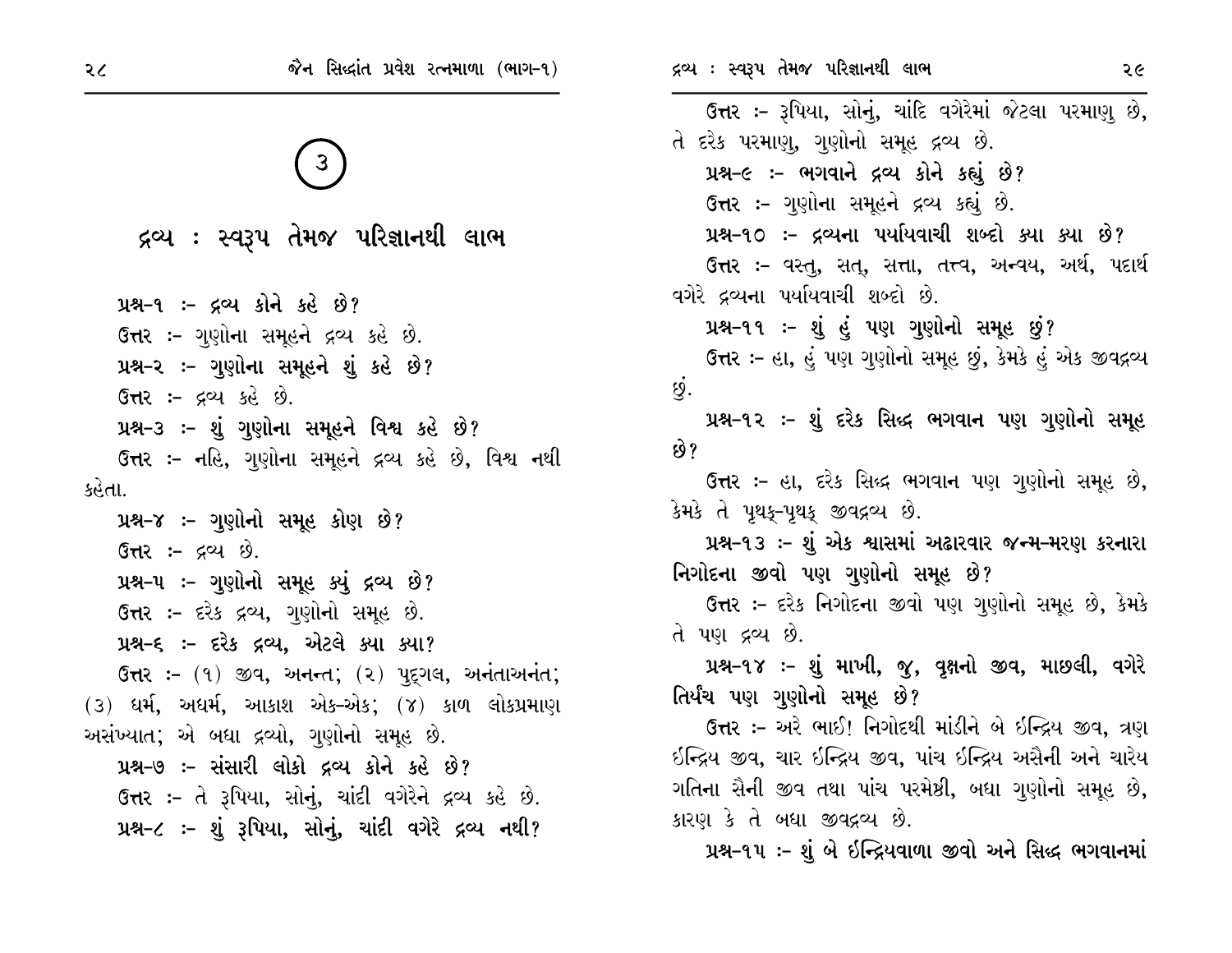સમાન ગુણો છે?

ઉત્તર :- હા ભાઈ! ચાહે કોઈપણ જીવ હોય, ચાહે નિગોદના હોય, બે ઇન્દ્રિયોવાળા હોય કે સિદ્ધ હોય, તે બધાના ગુણો સમાન જ છે. ગુણોની સંખ્યામાં જરાપણ હેર-ફેર નથી.

પ્રશ્ન-૧૬ :- એ ક્યાં લખ્યું છે કે નિગોદના જીવમાં અને સિદ્ધ જીવોમાં ગુણ સમાન છે?

ઉત્તર: - (૧) શ્રી નિયમસારજી, ગાથા-૪૭-૪૮ માં લખ્યું  $-5$   $63$ 

हैं सिद्ध जैसे जीव, त्यों भवलीन संसारी वही। गुण आठ से जो हैं अलंकृत जन्म-मरण जरा नहीं।। बिनदेह अविनाशी, अतीन्द्रिय, शुद्ध निर्मल सिद्ध ज्यों। लोकाग्र में जैसे विराजे, जीव हैं भवलीन त्यों।।

(૧) આ બે ગાથાઓમાં શુદ્ધ દ્રવ્યાર્થિકનયથી સંસારી જીવોમાં અને મુક્તજીવોમાં કોઈ અંતર નથી. માટે પોતાના સ્વભાવનો આશ્રય લઈને સિદ્ધદશા પ્રગટ કરવી પાત્ર જીવનું લક્ષણ છે. (૨) શ્રી द्रव्यसंग्र, ગાથા ૧૩માં 'सव्वे सुद्धा हु सुद्धणया' शुद्धनयथी પણ ખરેખર જીવ શુદ્ધ છે. અહીંયાં પણ શુદ્ધપારિણામિકભાવ જે દ્રવ્યરૂપ છે, તે અવિનાશી છે; માટે એ જ આશ્રય કરવા યોગ્ય છે. એના જ આશ્રયે ધર્મની શરૂઆત, વૃદ્ધિ અને પૂર્ણતા થાય છે; પર અને વિકારના આશ્રયે નહિ.

પ્રશ્ન-૧૭ ઃ- સિદ્ધ જીવોમાં અને સંસારી જીવોમાં ગુણોની અપેક્ષાએ ભેદ નથી – શું એવું ક્યાંય બુધજનજી તથા ધ્યાનતરાયજીએ કહ્યું છે?

ઉત્તર :- (૧) બુધજનજીએ કહ્યું છે કે 'જો નિગોદ મેં સો હી મૂઝમેં, સો હી મોક્ષ મંઝાર, નિશ્ચય ભેદ કછૂ ભી નાહીં, ભેદ

ગિને સંસાર.' (૨) ધ્યાનતરાયજીએ કહ્યું છે કે 'જૈસા સિદ્ધક્ષેત્ર મેં રાજત, તૈસા ઘટ મેં જાનાજી.'

પ્રશ્ન-૧૮ :- શું નિગોદથી લઈને ચારેય ગતિના જીવોમાં અને સિદ્ધ ભગવાનમાં ગુણ સમાન છે?

ઉત્તર :- હા, દરેક જીવોમાં ગુણ સમાન છે, કોઈમાં પણ ઓછા-વધારે ગુણ નથી.

પ્રશ્ન-૧૯ :- શું એક પરમાણુમાં પણ ગુણ સમાન છે અને તે પણ ગુણોનો સમૂહ છે?

ઉત્તર :- હા, પરમાણુમાં પણ સિદ્ધ ભગવાન જેટલા ગુણ છે અને પરમાણુ પણ ગુણોનો સમૂહ છે, કેમકે પરમાણુ પણ દ્રવ્ય  $\hat{8}$ .

પ્રશ્ન-૨૦ :- શું ધર્મ, અધર્મ, આકાશ અને કાળદ્રવ્ય પણ ગુણોનો સમૂહ છે અને એ બધામાં સિદ્ધ સમાન ગુણ છે?

ઉત્તર :- હા, ધર્માદિ, બધા દ્રવ્ય છે. જે-જે દ્રવ્ય હોય છે તે દરેક ગુણોનો સમૂહ હોય છે અને તેમાં સમાન ગુણો જ હોય છે, ઓછા-વધારે હોતા નથી; માટે ધર્મ, અધર્મ, આકાશ, કાળ પણ દ્રવ્ય છે અને ગુણોનો સમૂહ છે. સિદ્ધ ભગવાન જેટલા જ પ્રત્યેક દ્રવ્યમાં ગુણ છે.

પ્રશ્ન-૨૧ :- કાળદ્રવ્ય તો સંખ્યામાં અસંખ્યાત છે અને પ્રત્યેક કાળાણુ એક પ્રદેશી છે. શું પ્રત્યેક કાળાણું, ગુણોનો સમૂહ અને કાળાણુમાં પણ સિદ્ધ ભગવાન જેટલા જ ગુણ છે?

ઉત્તર :- પ્રત્યેક કાળાણ, ગણોનો સમૂહ છે અને સિદ્ધ ભગવાનમાં જેટલા ગુણો છે તેટલા જ કાળાણુમાં પણ છે, કેમકે કાળાણું પણ દ્રવ્ય છે.

પ્રશ્ન-૨૨ :- ધર્માદિ દ્રવ્ય તો અચેતન છે અને જીવ ચેતન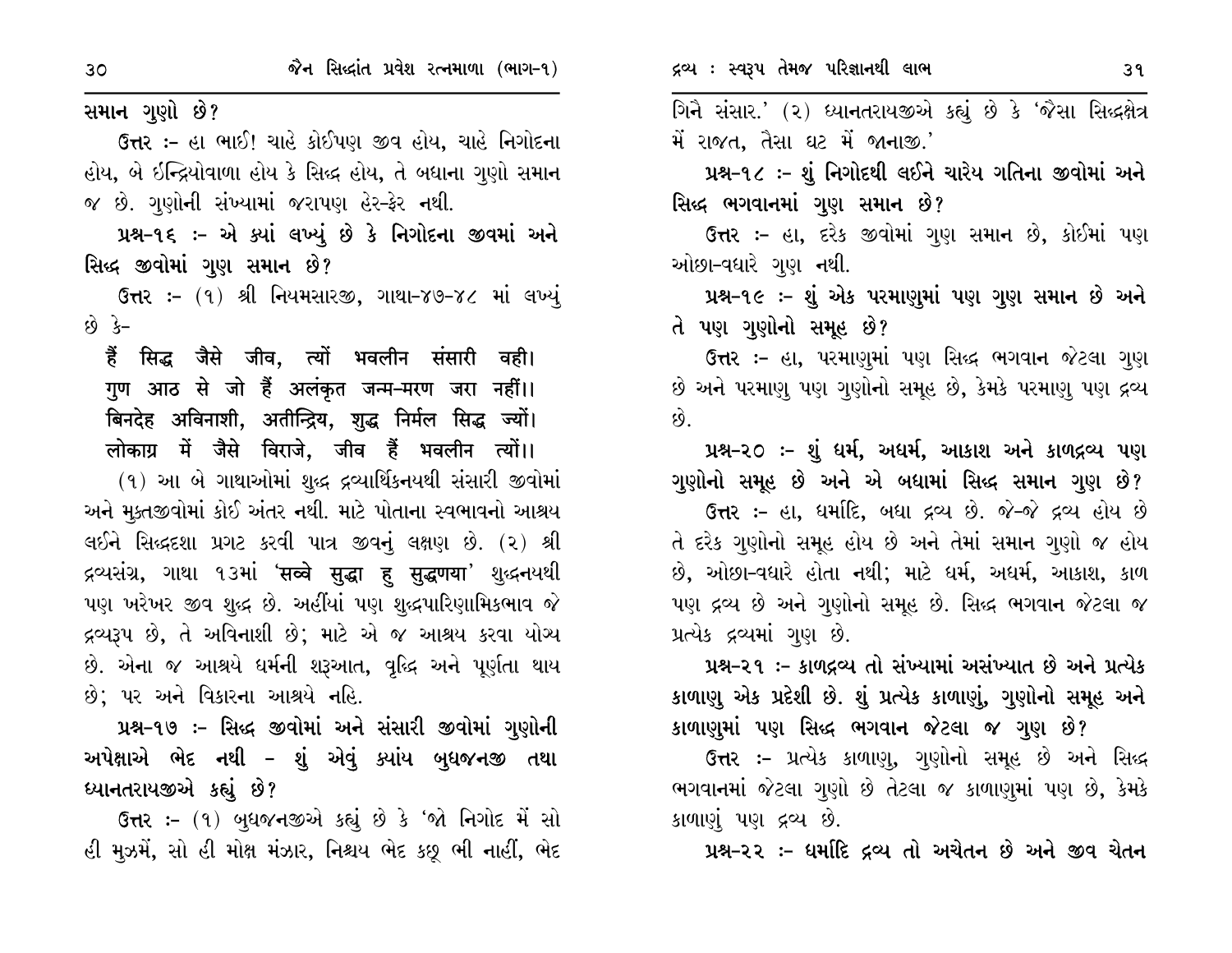છે. એના ગુણો એક સમાન કેમ હોઈ શકે? ઉત્તર :- અમે સંખ્યા અપેક્ષાએ ગુણો સમાન કહ્યા છે. પ્રશ્ન-૨૩ :- એક દ્રવ્યમાં કેટલા ગુણ છે? ઉત્તર :- અનંત ગણ છે. પ્રશ્ન-૨૪ :- 'ગુણોના સમૂહને દ્રવ્ય કહે છે'- એને જાણવાથી શો લાભ છે? ઉત્તર :- પોતાના નિજ ભગવાનની મહિમા આવે છે. પ્રશ્ન-૨૫ :- દ્રવ્યને જાણવાથી પોતાના નિજ ભગવાનની મહિમા કેવી રીતે આવે? **ઉત્તર:-** (૧) જીવ અનંત છે. (૨) જીવથી અનંતગુણા અધિક પુદ્ગલદ્રવ્ય છે. (૩) પુદ્ગલદ્રવ્યથી અનંતગુણા અધિક, ત્રણ કાળનો સમય છે (૪) ત્રણ કાળના અનંત સમયથી અનંતગણા અધિક, આકાશના પ્રદેશ છે. (૫) આકાશના પ્રદેશોથી અનંતગુણા અધિક, એક દ્રવ્યમાં ગુણો છે. (૬) એક દ્રવ્યના ગુણથી અનંતગુણા અધિક, બધા દ્રવ્યના ગુણો છે. (૭) દરેક દ્રવ્યના અનંતગુણોથી અધિક, બધા દ્રવ્યની પર્યાય છે. (૮) બધા દ્રવ્યોના ગુણોની પર્યાયોથી અનંતગણા અધિક, અવિભાગ પ્રતિચ્છેદ છે. એ પ્રમાણે વિશ્વમાં આઠ નંબર સુધી જ જ્ઞેય છે. (૯) મારા આત્મામાં કેવળજ્ઞાનની શક્તિ છે. મારા કેવળજ્ઞાનની શક્તિમાં આઠ નંબર સુધી વિશ્વ એક સમયમાં જ્ઞેયરૂપ થાય છે. એવા-એવા અનંત વિશ્વો હોય તોપણ મારા કેવળજ્ઞાનની પર્યાયમાં જ્ઞેય થઈ શકે છે. એક સમયની પર્યાયની કેટલી તાકાત છે અને કેવળજ્ઞાન જેટલી અનંત પર્યાયો છે. (૧૦) કેવળજ્ઞાન મારા જ્ઞાનગૃણમાંથી આવે છે, ત્યારે મારા જ્ઞાનગૃણની તાકાતનું શું કહેવું! (૧૧) જ્ઞાન જેવા અનંતગણ, મારામાં જ છે અને હું તે અનંતગુણોનો સ્વામી છું - એમ જાણે તો પોતાની દ્રવ્ય : સ્વરૂપ તેમજ પરિજ્ઞાનથી લાભ

મહિમા આવે છે.

પ્રશ્ન-૨૬ :- ગુણોના સમૂહને દ્રવ્ય કહે છે - એને જાણવાથી બીજો શો લાભ છે?

ઉત્તર :- નવ પ્રકારના સમૂહથી દષ્ટિ ખસી જાય છે.

પ્રશ્ન-૨૭ :- નવ પ્રકારના સમૂહ ક્યા-ક્યા છે?

ઉત્તર: – (૧) અત્યંત ભિન્ન પરપદાર્થનો સમૂહ; (૨) આંખ, નાક, કાન વગેરેરૂપ ઔદારિક શરીરનો સમૂહ; (૩) તેજસ, કાર્મણ શરીરનો સમૂહ (૪) ભાષા-મનનો સમૂહ; (૫) શુભાશુભવિકારીભાવોનો સમૂહ; (૬) અપૂર્ણ-પૂર્ણ શુદ્ધપર્યાયોનો પક્ષ સમૂહ; (૭) ભેદનયના ૫ક્ષનો સમૂહ; (૮) અભેદનયના પક્ષનો સમૂહ; (૯) ભેદાભેદનયના પક્ષનો સમૂહ.

પ્રશ્ન-૨૮ :- ગુણોના સમૂહને દ્રવ્ય કહે છે - એને જાણવાથી ત્રીજો લાભ શું છે?

ઉત્તર :- સમ્યગ્દર્શનથી લઈને સિદ્ધદશા સુધીની પ્રાપ્તિ કોના આશ્રયે થાય છે, એની જાણ થઈ જાય છે.

પ્રશ્ન-૨૯ :- સિદ્ધ ભગવાનમાં અને મારામાં કઈ અપેક્ષાએ અંતર નથી?

ઉત્તર :- ગુણોની અપેક્ષાએ અંતર નથી.

પ્રશ્ન-૩૦ :- જ્યારે સિદ્ધ ભગવાનમાં અને અમારા ગુણોમાં અંતર નથી તો અંતર શેમાં છે?

ઉત્તર :- માત્ર પર્યાયમાં અંતર છે.

પ્રશ્ન-૩૧ :- સિદ્ધ બનવા માટે પર્યાય અંતરને દૂર કઈ રીતે કરાય?

ઉત્તર :- જેમ સિદ્ધ ભગવાને કર્યું, તેમ જ કરીએ તો પર્યાયનું અંતર દર થાય.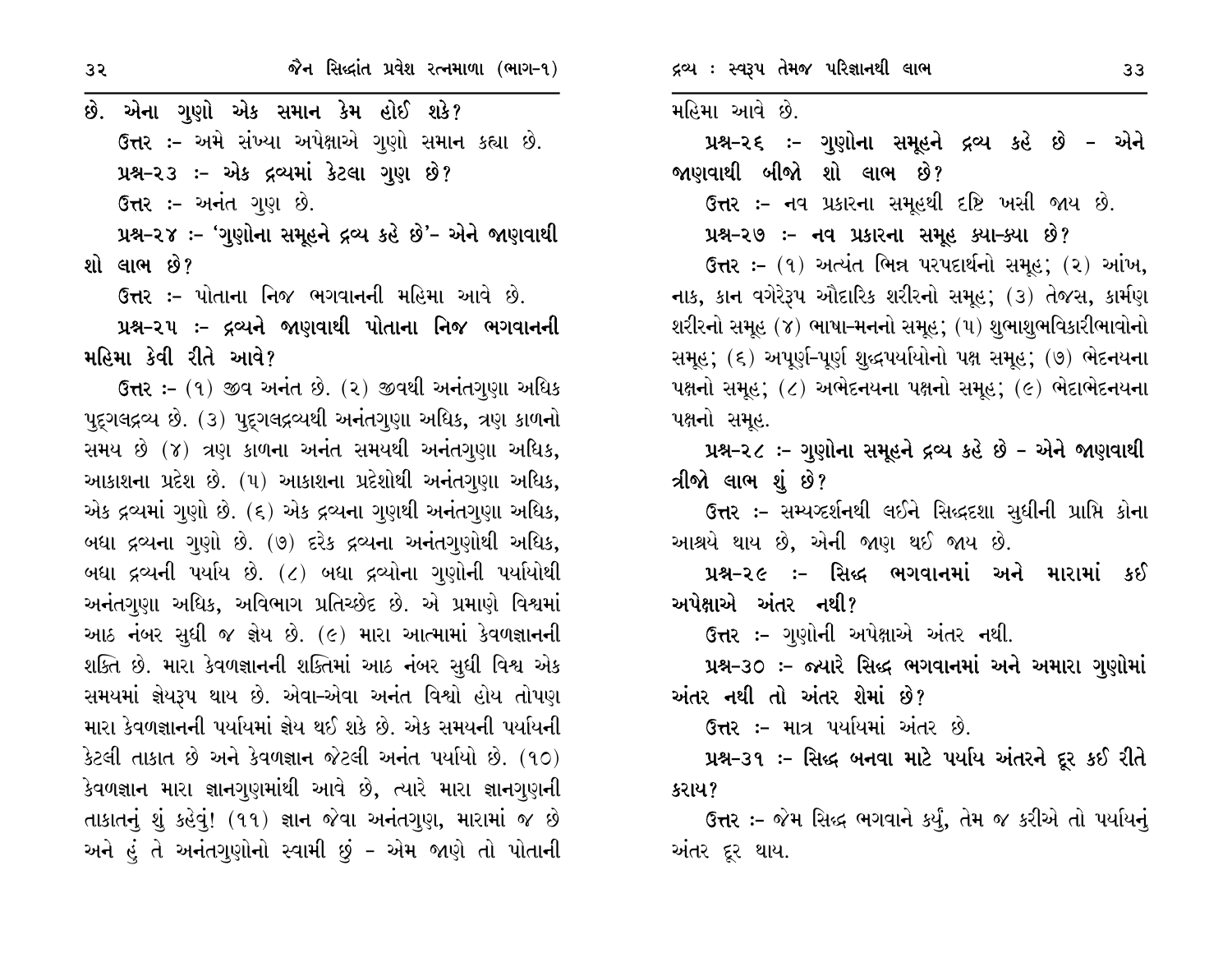પ્રશ્ન-૩૨ ઃ- સિદ્ધ બન્યા પહેલા સિદ્ધ આત્માએ પર્યાયમાંથી વિકારને દૂર કરવા શું કર્યું?

ઉત્તર :- પોતાના અનંતગણોના અભેદ પિંડ ભૂતાર્થસ્વભાવનું શ્રદ્ધાન આદિ કર્યું તો પર્યાયમાંથી વિકારનો અભાવ થયો અને અંતર મટી ગયું.

પ્રશ્ન-૩૩ :- અમે પર્યાયના અંતરને દૂર કરવા માટે શું કરીએ?

**ઉત્તર :-** આપણે પોતાના અનંત ગુણોના અભેદ પિંડ ભૂતાર્થસ્વભાવનું શ્રદ્ધાન આદિ કરીએ તો પર્યાયનું અંતર દૂર થઈને, આપણે પણ પર્યાયમાં સિદ્ધ જેવા થઈએ.

પ્રશ્ન-3૪ :- ગુણોના સમૂહને દ્રવ્ય કહે છે - એને ઉદાહરણ આપીને સમજાવો.

ઉત્તર :- જેમ આપણા ઘરમાં છ પૂરૂષ છે. દરેકની પાસે અખૂટ-અખૂટ ધન છે. કોઈની પાસે કોઈપણ પ્રકારના ધનની ઓછપ કે અધિકતા નથી. સમાન જ છે; એ જ પ્રમાણે જાતિ અપેક્ષાએ છ દ્રવ્ય છે. પ્રત્યેક દ્રવ્ય અનંતા અનંત ગુણોનો પિંડ છે. કોઈની પાસે ગુણ ઓછા કે વધારે નથી. સમાન જ છે.

પ્રશ્ન-૩૫ :- પ્રત્યેક દ્રવ્ય પાસે અનંતા અનંતગુણ છે. એને જાણવાથી અમને શો લાભ?

ઉત્તર :- જ્યારે દરેક પાસે અનંતા અનંતગુણો છે; કોઈની પાસે ઓછા કે વધારે નથી તો પછી પરની સામે જોવાનું રહ્યું જ નહિ, માત્ર પોતાના અનંત ગુણોના અભેદ પિંડ ભગવાનની સામે જ જોવાનું રહ્યું.

પ્રશ્ન-૩૬ :- ભૂતાર્થના આશ્રયે જ ધર્મ પ્રાપ્તિ થાય છે -એવું ક્યાંય શ્રી સમયસારમાં બતાવ્યું છે?

ઉત્તર :- શ્રી સમયસાર, ગાથા-૧૧માં કહ્યું છે કે 'વ્યવહારનય

અભૂતાર્થ અને શુદ્ધનય ભૂતાર્થ છે.'—એવું ૠષિશ્વરોએ બતાવ્યું છે. જે જીવ ભૂતાર્થનો એટલે કે પોતાના અનંતગુણોના અભેદ ત્રિકાળી દ્રવ્યનો આશ્રય લે છે તે જીવ નિશ્ચયથી (ખરેખર) સમ્પગ્દષ્ટિ છે. પ્રશ્ન-૩૭ :- શ્રી મોક્ષમાર્ગપ્રકાશકમાં સ્વદ્રવ્ય કોને કહ્યો છે અને શા માટે કહ્યો છે?

ઉત્તર :- (૧) અમૂર્તિક પ્રદેશોનો પુંજ (ક્ષેત્ર); (૨) પ્રસિદ્ધ જ્ઞાનાદિ ગુણોના ધારક (ભાવ); (3) અનાદિ-નિધન (કાળ); (૪) વસ્તુ તે છે (દ્રવ્ય). એવા ત્રિકાળી દ્રવ્યના આશ્રયે જ ધર્મની પ્રાપ્તિ, વૃદ્ધિ અને પૂર્ણતા થાય છે; માટે ત્રિકાળી દ્રવ્યને સ્વ કહ્યું છે. પ્રશ્ન-3૮:- ગુણોના સમૂહને દ્રવ્ય કહે છે, તેને સ્પષ્ટ કરવા માટે સદષ્ટિતરંગિણીમાં ક્યું દષ્ટાંત આપ્યું છે?

ઉત્તર :- જેમ એક ગુફામાં છ મુનિ બેઠા છે. એક ધ્યાનમાં લીન છે; બીજા આહારના નિમિત્તે જાય છે; ત્રીજાને સિંહ ખાઈ રહ્યો છે; ચોથા સામાયિક કરે છે; તેવી જ રીતે લોકાકાશરૂપી ગુફામાં જાતિ અપેક્ષાએ છ દ્રવ્ય છે. તે બધા પોતપોતાના કાર્યમાં લીન છે. ત્યારે પરની સામું જોવાનું ન રહ્યું; માત્ર પોતાની સામું જોવાનું રહ્યું.

પ્રશ્ન-૩૯ :- જ્યારે બધા દ્રવ્યોની પાસે અનંત-અનંત ગુણો છે અને સ્વયં ભગવાન છે, ત્યારે અજ્ઞાની જીવ પરની સામું કેમ જોવે છે?

ઉત્તર :- (૧) અજ્ઞાની નહિ જોવે તો શું જ્ઞાની જોશે? અરે ભાઈ! અજ્ઞાનીનો સ્વભાવ જ એવો હોય છે. (૨) અજ્ઞાનીને જિનેન્દ્ર ભગવાનની આજ્ઞાની ખબર નહિ હોવાથી તે પરની સામું જોવે છે.

પ્રશ્ન-૪૦ :- જિનેન્દ્ર ભગવાનની આજ્ઞા શું છે? ઉત્તર :- અનાદિ-નિધન વસ્તુઓ ભિન્ન-ભિન્ન, પોતપોતાની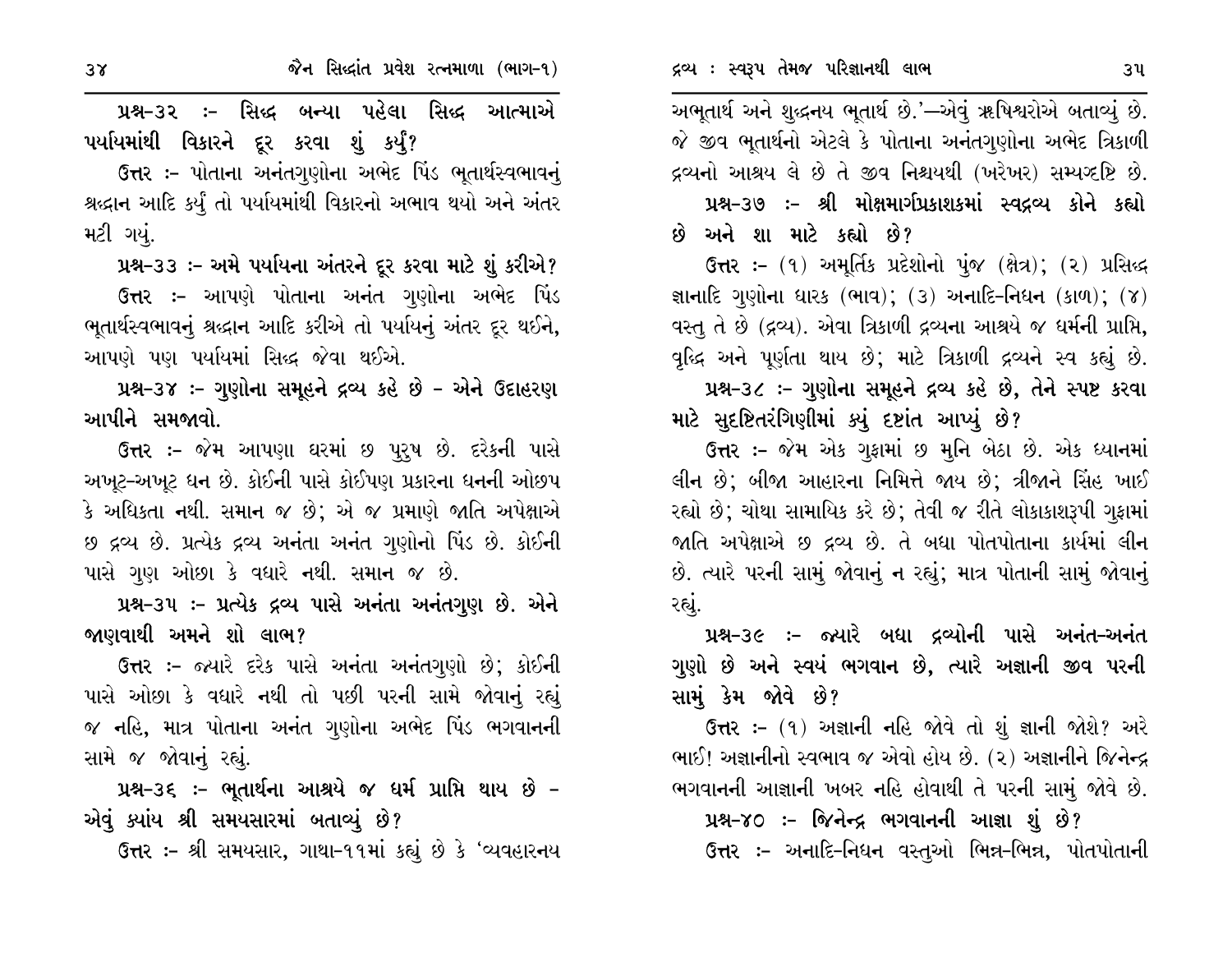પરતત્ત્વ; આત્મા અંતરંગ સ્વતત્ત્વ - વગેરે દરેકમાં એક પ્રકારની શ્રદ્ધા, એક પ્રકારનું જ્ઞાન અને એક પ્રકારનું આચરણ હોવાથી અજ્ઞાનીને આજ સુધી ધર્મની પ્રાપ્તિ નથી થઈ અને જો આત્મા અને શરીરને ભિન્ન જાણે તો ધર્મની પ્રાપ્તિ થઈ જાય.

પ્રશ્ન-૪૬ :- અજ્ઞાની પોતાને કોનું અભેદ પિંડ માને તો મિથ્યાત્વનો અભાવ તઈને સમ્યકૃત્વની પ્રાપ્તિ થાય?

ઉત્તર :– અનંતગુણનો અભેદ પિંડ ભુતાર્થ ભગવાન પોતાને માને તો મિથ્યાત્વનો અભાવ થઈને સમ્યકુત્વની પ્રાપ્તિ થાય.

પ્રશ્ન-૪૭ :- ભૂતકાળમાં જે મોક્ષે ગયા છે, તે ક્યા ઉપાયથી ગયા છે?

ઉત્તર :– પોતાના અનંતગુણનો અભેદ પિંડ ભૂતાર્થસ્વભાવી ભગવાન આત્માનું શ્રદ્ધાન આદિ કરીને જ ભૂતકાળના મોક્ષે ગયા  $\hat{p}$ 

પ્રશ્ન-૪૮ :- વિદેહક્ષેત્રથી જે નિરંતર મોક્ષે જઈ રહ્યા છે, તે ક્યા ઉપાયથી જાય છે?

ઉત્તર :– પોતાના અનંતગુણનો અભેદ પિંડ ભૂતાર્થસ્વભાવી ભગવાન આત્માનું શ્રદ્ધાન કરવાથી જ વિદેહક્ષેત્રથી નિરંતર મોક્ષે જાય છે.

પ્રશ્ન-૪૯ :- ભવિષ્યમાં જે જીવ, મોક્ષ જશે તે ક્યા ઉપાયે જશે ?

ઉત્તર :- પોતાના અનંતગુણના અભેદ પિંડ ભૂતાર્થસ્વભાવી ભગવાન આત્માનું શ્રદ્ધાન કરવાથી જ ભવિષ્યમાં મોક્ષે જશે.

પ્રશ્ન-૫૦ ઃ- શું ત્રણ કાળ, ત્રણ લોકમાં મોક્ષનો એક જ ઉપાય છે?

**ઉત્તર :-** હા ભાઈ! ત્રણ કાળ, ત્રણ લોકમાં મોક્ષનો એક

મર્યાદામાં પરિણમે છે. કોઈ કોઈના પરિણમાવવાથી પરિણમતા નથી-આ જિનેન્દ્ર ભગવાનની આજ્ઞા છે.

(શ્રી મોક્ષમાર્ગપ્રકાશક પૃષ્ઠ–૫૨)

પ્રશ્ન-૪૧ :- તત્ત્વાર્થસૂત્રમાં ભગવાનની શું આજ્ઞા છે? ઉત્તર: - સત્ દ્રવ્ય લક્ષણમ્. ઉત્પાદ વ્યય-ઘ્રૌવ્ય યૂક્ત સત્. પ્રશ્ન-૪૨ :- જિનેન્દ્ર ભગવાનની આજ્ઞા પાળવા શું કરીએ તો ધર્મની શરૂઆત થાય?

ઉત્તર :- હું અનંતગુણનો અભેદ પિંડ ભૂતાર્થસ્વભાવી ભગવાન આત્મા છું—એમ જાણીને એનું શ્રદ્ધાન, જ્ઞાન, આચરણ કરે તો ધર્મની શરૂઆત થાય.

પ્રશ્ન-૪૩ :- ચારેય ગતિનો અભાવ કરવા માટે શું કરીએ તો પંચમ ગતિ મોક્ષની પ્રાપ્તિ થાય?

ઉત્તર :- હં અનંતગુણનો અભેદ પિંડ ભૂતાર્થસ્વભાવી ભગવાન આત્મા છું — એમ જાણીને એમાં પરિપૂર્ણ લીનતા કરે તો પંચમગતિ મોક્ષની પ્રાપ્તિ થાય.

પ્રશ્ન-૪૪ :- દ્રવ્યલિંગિ મુનિને ધર્મની પ્રાપ્તિ કેમ નથી થતી? ઉત્તર :- દ્રવ્યલિંગી મુનિએ પોતાને અનંતગુણનો અભેદ પિંડ ભૂતાર્થસ્વભાવી ભગવાન ન માનતા, પરપદાર્થનો પિંડ માન્યો અને જાણ્યો છે, માટે તેને ધર્મની પ્રાપ્તિ નથી થતી.

પ્રશ્ન-૪૫ :- અજ્ઞાનીને આજ સુધી ધર્મની પ્રાપ્તિ કેમ નથી થઈ?

 $G$ ત્તર: – (૧) શરીર રૂપી, આત્મા અરૂપી (૨) શરીર જડ; આત્મા ચેતન (૩) શરીર સંયોગી; આત્મા અસંયોગી, (૪) શરીર વિનાશી; આત્મા અવિનાશી, (૫) શરીર આંધળું, આત્મા દેખનાર,  $(5)$  શરીર ઇન્દ્રિયગ્રાહ્ય; આત્મા અતિન્દ્રિયગ્રાહ્ય, (૭) શરીર બાહ્ય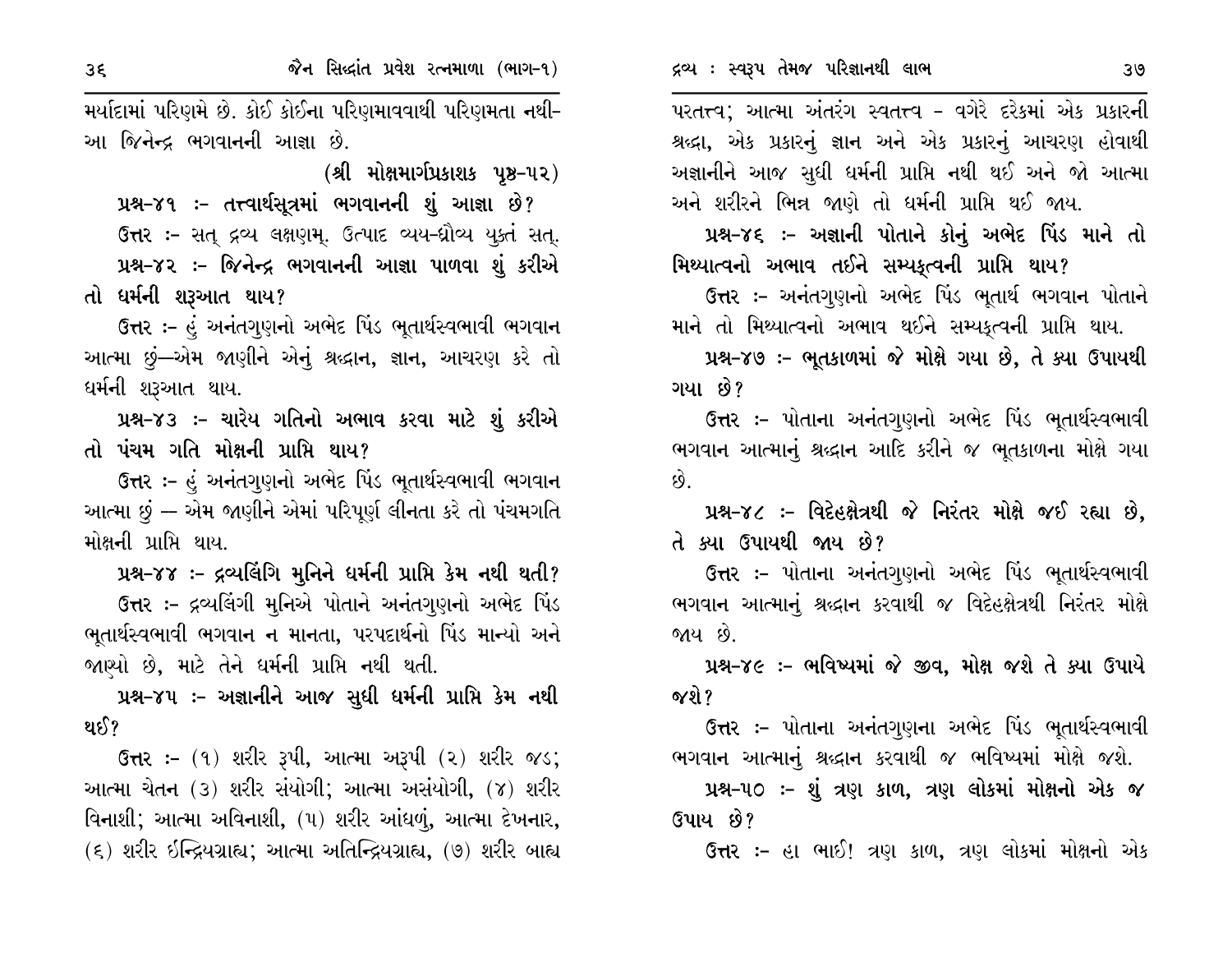જૈન સિલ્દાંત પ્રવેશ રત્નમાળા (ભાગ-૧)

જ ઉપાય છે, કેમકે ત્રણ કાળ, ત્રણ લોકમાં પરમાર્થનો એક જ પંથ છે, બીજો નથી.

# પ્રશ્ન-૫૧ :- ત્રણ કાળ અને ત્રણ લોકમાં મોક્ષનો એક જ ઉપાય છે – એવું ક્યાંય શાસ્રમાં આવ્યું છે?

ઉત્તર :- ચારેય અન્દયોગમાં આવ્યું છે. (૧) 'સમ્યગ્દર્શનજ્ઞાનચારિત્રાણિ મોક્ષમાર્ગ' (તત્ત્વાર્થસૂત્ર, પહલો અધ્યા., પ્રથમ સૂત્ર); (૨) શ્રી પ્રવચનસાર, ગાતા-૮૨-૧૯૯-૨૪૨ માં લખ્યું છે કે 'નિર્વાણનો અન્ય કોઈ માર્ગ નથી.' (૩) શ્રી નિયમસાર, ગાથા-૨, ૩, ૯૦ તથા કળશ ૧૨૧માં આવ્યું છે 'દર્શન-જ્ઞાન-ચારિત્રસ્વરૂપ, નિયમથી નિર્વાણનું કારણ છે;' (૪) શ્રી સમયસાર, ગાથા-૧૫૬માં 'માત્ર પરમાર્થ, મોક્ષ હેતુ જ એક દ્રવ્યસ્વભાવવાળો છે; માટે જીવના સ્વભાવ વડે જ જ્ઞાનનું ભવન બને છે;  $(4)$ શ્રી રત્નકરંડશ્રાવકાચાર. ગાથા-૨-૩માં ' ઘર્મના ઈશ્વર ભગવાન તીર્થંકર, પરમદેવ, સમ્યગ્દર્શન-જ્ઞાન-ચારિત્રને ધર્મ કહે છે;' (૬) છ ઢાળા, ત્રીજી ઢાળમાં 'સમ્યગ્દર્શન-જ્ઞાન-ચરણ—આ ત્રણની એકતા જ મોક્ષમાર્ગ છે.' એમ કહ્યું છે.

પ્રશ્ન-૫૨ :- શું કરવાથી મૂક્ત થશે?

ઉત્તર :- 'હું અનંત ગુણનો અભેદ પિંડ ભૂતાર્થસ્વભાવી ભગવાન આત્મા છું'—એવું શ્રદ્ધાદિ કરવાથી જ મુક્ત થશે.

પ્રશ્ન-૫૩ :- શું કરવાથી કદી પણ મુક્ત નહિ થાય? ઉત્તર :- નવ પ્રકારના પક્ષમાં પડવાથી કદી મુક્ત નહિ થાય. પ્રશ્ન-૫૪ :- શું જિનવરે કહેલા વ્રત, સમિતિને પાળવા માત્રથી મૂક્તિ નથી થતી?

ઉત્તર :- કદી પણ નહિ થાય, કેમકે શ્રી સમયસાર, ગાથા-૨૭૩માં લખ્યું છે કે જિનવરકથિત વ્રત, સમિતિનું પાલન કરનાર પણ મિથ્યાદષ્ટિ–અભવ્ય અજ્ઞાની છે તથા ગાથા–૧૫૪માં એને નપુંસક કહ્યો છે.

પ્રશ્ન-૫૫ :- શું અગ્યાર અંગ અને નવ પૂર્વના અભ્યાસથી પણ મુક્તિ નથી થતી?

ઉત્તર :- ક્યારેય નથી થતી, કેમકે શ્રી ફંદફંદ ભગવાને શ્રી સમયસાર, ગાથા-૨૭૪માં લખ્યું છે કે—આત્મ અનુભવ થયા વિના શાસ્ર અભ્યાસ ગુણકારી નથી. તથા શ્રી સમયસાર, ગાથા-૩૧૭માં જેમ સાંપને દૂધ પીવડાવે તો ઝેર ચઢે છે, તે પ્રકારે મિથ્યાદષ્ટિને વિશેષ જ્ઞાનની ચતુરાઈ નિગોદનું કારણ બને છે.

પ્રશ્ન-૫૬ ઃ- સમ્યષ્ટર્શન પ્રાપ્ત કરવા માટે કોનો આશ્રય કરવો ?

ઉત્તર :- અનંતગણના અભેદ પિંડ પોતાના દ્રવ્યનો આશ્રય કરે તો સમ્યગ્દર્શનની પ્રાપ્તિ થાય છે.

પ્રશ્ન-૫૭ :- કોનો આશ્રય કરે તો ક્યારે પણ સમ્યવ્દર્શનની પ્રાપ્તિ નથી થતી?

**ઉત્તર :-** દર્શનમોહનીયના ક્ષયાદિકનો આશ્રય કરે તથા દેવ-ગુરૂ-શાસ્ર અને પરદ્રવ્યોનો આશ્રય કરે તોપણ ક્યારેય સમ્યવ્દર્શનની પ્રાપ્તિ નથી થતી.

પ્રશ્ન-૫૮ :- જે જીવ, સમ્યગ્દર્શન માટે માત્ર દેવ-ગુરૂ-શાસ્રનો જ આશ્રય કરે, એનું ફળ શું છે?

**ઉત્તર :-** ચારેય ગતિમાં રખડતો રખડતો નિગોદમાં ચાલ્યો જશે. કહ્યું છે કે 'જો વિમાનવાસી હું થાય, સમ્યગ્દર્શન બિન દુઃખ પાય.'

પ્રશ્ન-૫૯ :- શું માત્ર દેવ-ગુરૂ-શાસ્રનો જ આશ્રય કાર્યકાર નથી?

**ઉત્તર :-** સંસાર પરિભ્રમણ માટે કાર્યકારી છે.

 $3<sub>4</sub>$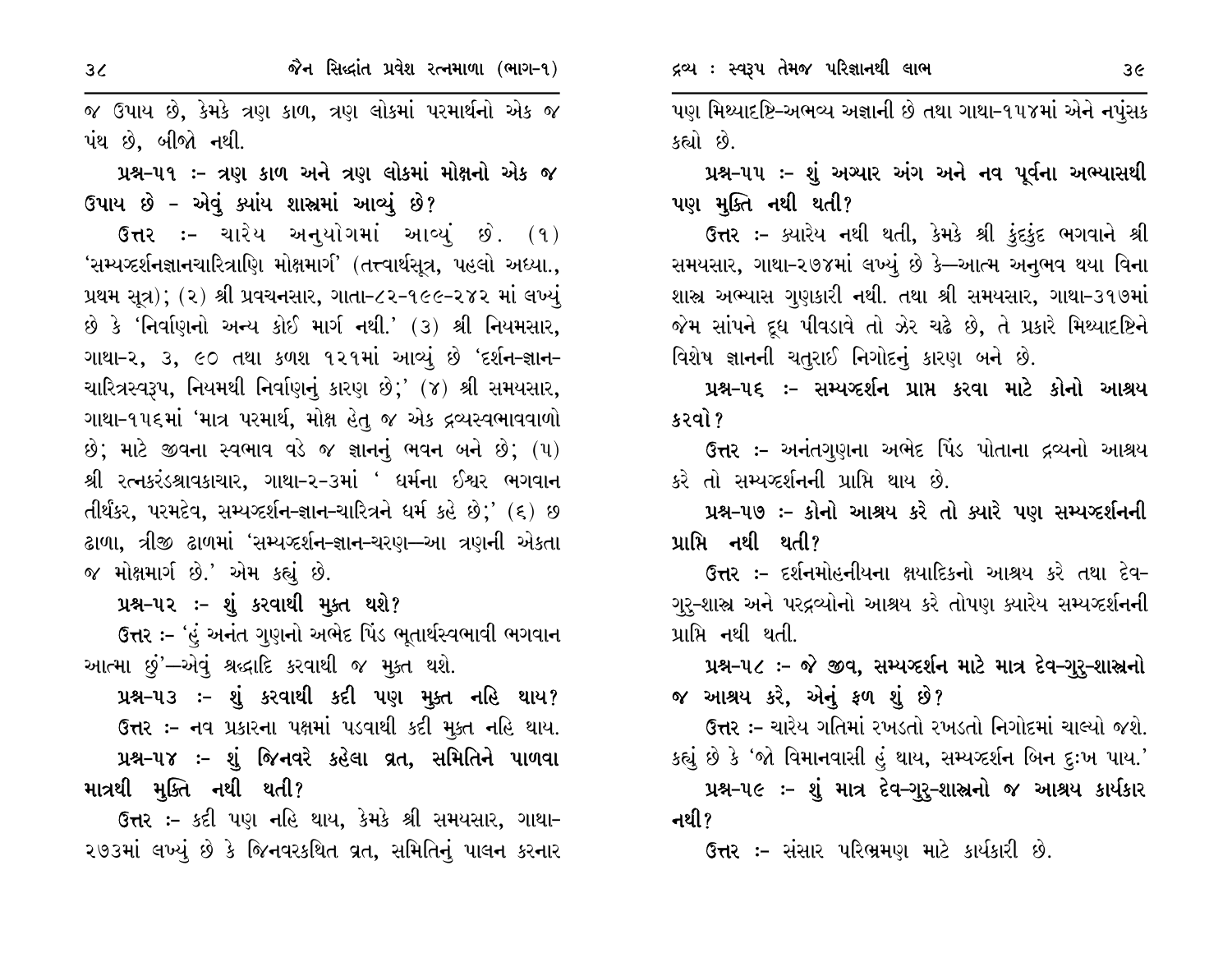પ્રશ્ન-૬૦ ઃ- સમ્યગ્જ્ઞાન પ્રાપ્ત કરવા માટે કોનો આશ્રય કરવો ?

ઉત્તર :- એકમાત્ર અનંતગુણનો અભેદ પિંડ પોતાના જ્ઞાયક દ્રવ્યનો આશ્રય કરીને જ સમ્યગ્જ્ઞાનની પ્રાપ્તિ થાય છે.

પ્રશ્ન-૬૧ :- ગુરૂ અને શાસ્ત્રની તરફ જોવે તો શું સમ્યગ્જ્ઞાનની પ્રાપ્તિ નથી થતી?

ઉત્તર :- સમ્યગ્જ્ઞાનની પ્રાપ્તિ, દેવ-ગુરૂ-શાસ્રની તરફ જોતા કદી પણ નથી થથી, કેમકે જેમાં જે ચીજ હોય એમાંથી જ એ આવે છે, જેમાં ન હોય એમાંથી કઈ રીતે આવે? ક્યારેય નહિ.

પ્રશ્ન–દર :– સમ્યગ્જ્ઞાન મેળવવા માટે અગ્યાર અંગ અને નવ પૂર્વનો અભ્યાસ કરે તો એની પ્રાપ્તિ નથી થતી?

ઉત્તર :- કદી પણ નથી થતી. કેમકે શ્રી સમયસાર, ગાથા-૨૭૪માં કહ્યું છે કે 'મોક્ષ કી શ્રદ્ધા વિહીન-અભવ્ય જીવ, શાસ્રો પઢે; પર જ્ઞાન કી શ્રદ્ધા રહિત કો, પઠન યે નહિ ગુણ કરૈ'. ગાથા-૩૧૭માં લખ્યું છે કે 'સદ્રીત પઢકર શાસ્ર ભી પ્રકૃતિ અભવ્ય નહીં તજે; જ્યોં દૂધ ગુડ પીતા હુઆ ભી, સર્પ નાહિં નિર્વિષ બને'. જ્યાં સુધી જીવને આત્મજ્ઞાન નથી ત્યાં સુધી બધા શાસ્રોનું પઠન મિથ્યાજ્ઞાન છે, જરા પણ કાર્યકારી નથી.

પ્રશ્ન-૬૩ :- કોનો આશ્રય કરે તો સમ્યક્ર્યારિત્રની પ્રાપ્તિ થાય? ઉત્તર :- અનંતગુણનો અભેદ પિંડ પોતાના જ્ઞાયક ભગવાનનો આશ્રય કરવાથી જ સમ્પકુચારિત્રની પ્રાપ્તિ થાય છે.

પ્રશ્ન-૬૪ :- શું શરીરની ક્રિયાથી સમ્પકુચારિત્રની પ્રાપ્તિ નથી થતી?

ઉત્તર :- શરીરની ક્રિયા હું કર્ં છું - એવી માન્યતાથી તો મિથ્યાત્વનું મહાન પાપ થાય છે; સમ્યક્શારિત્રની તો વાત જ નથી.

પ્રશ્ન–૬૫ ઃ- શું જિનેન્દ્ર ભગવાનના કહેલા સમિતિ, ગુપ્તિના શુભભાવાથો ચારિત્રની પ્રાપ્તિ થાય છે?

ઉત્તર :- બિલકુલ નહિ, કેમકે જિનેન્દ્ર ભગવાને સમિતિ, ગુપ્તિના ભાવોને તો પુણ્યબંધનું કારણ કહ્યું છે; ચારિત્રની પ્રાપ્તિ નથી કહી.

પ્રશ્ન-૬૬ ઃ- જે જીવ શુભભાવોથી ચારિત્ર માને છે, તેને શ્રી સમયસારમાં શં–શં કહ્યું છે?

ઉત્તર :- શ્રી કુંદકુંદ ભગવાને શ્રી સમયસાર, ગાથા-૨૭૩માં કહ્યું છે - જિનવર પ્રરૂપિત વ્રત, સમિતિ, ગુપ્તિ, અરૂ તપ શીલને કરતો થકો પણ અભવ્ય જીવ, અજ્ઞાની મિથ્યાદષ્ટિ છે. શ્રી સમયસાર, ગાથા-૧૪૫માં લખ્યું છે કે 'હૈ કર્મ અશુભ કુશીલ, અરુ જાનો સુશીલ શુભકર્મ કો | કિસ રીત હોય સુશીલ, જો સંસાર મેં દાખિલ કરેં<sup>'</sup> તથા ૧૫૪માં લખ્યું છે કે 'પરમાર્થ બાહિર જીવગણ, જાને ન હેતુ મોક્ષ કા, અજ્ઞાન સે વે પૂણ્ય ઇચ્છે, હેતુ જો સંસાર કા'. જેમ લસણ ખાવાથી કસ્તુરીનો ઓડકાર નથી આવતો તેમ શુભભાવોથી કદી પણ ધર્મની પ્રાપ્તિ નથી થતી; એકમાત્ર પોતાના સ્વદ્રવ્ય સ્વભાવનો આશ્રય કરવાથી જ ચારિત્રની પ્રાપ્તિ થાય છે.

પ્રશ્ન–દ૭ :– મિથ્યાત્વનો અભાવ કેમ થાય છે?

ઉત્તર :– એકમાત્ર પોતાના અનંતગુણોનો અભેદ પિંડ જ્ઞાયક ભગવાન સ્વદ્રવ્યનો આશ્રય લેવાથી જ મિથ્યાત્વનો અભાવ થાય  $\hat{8}$ .

પ્રશ્ન–દ૮ :– મિથ્યાત્વનો અભાવ કરવા માટે આત્માનો આશ્રય ન લે પણ વ્રત કરે, ઘણા શાસ્રો ભણે, તપશ્ચરણ કરે તો શું થાય?

ઉત્તર :- ક્યારેય પણ મિથ્યાત્વનો અભાવ નહિ થાય, પણ

 $\gamma$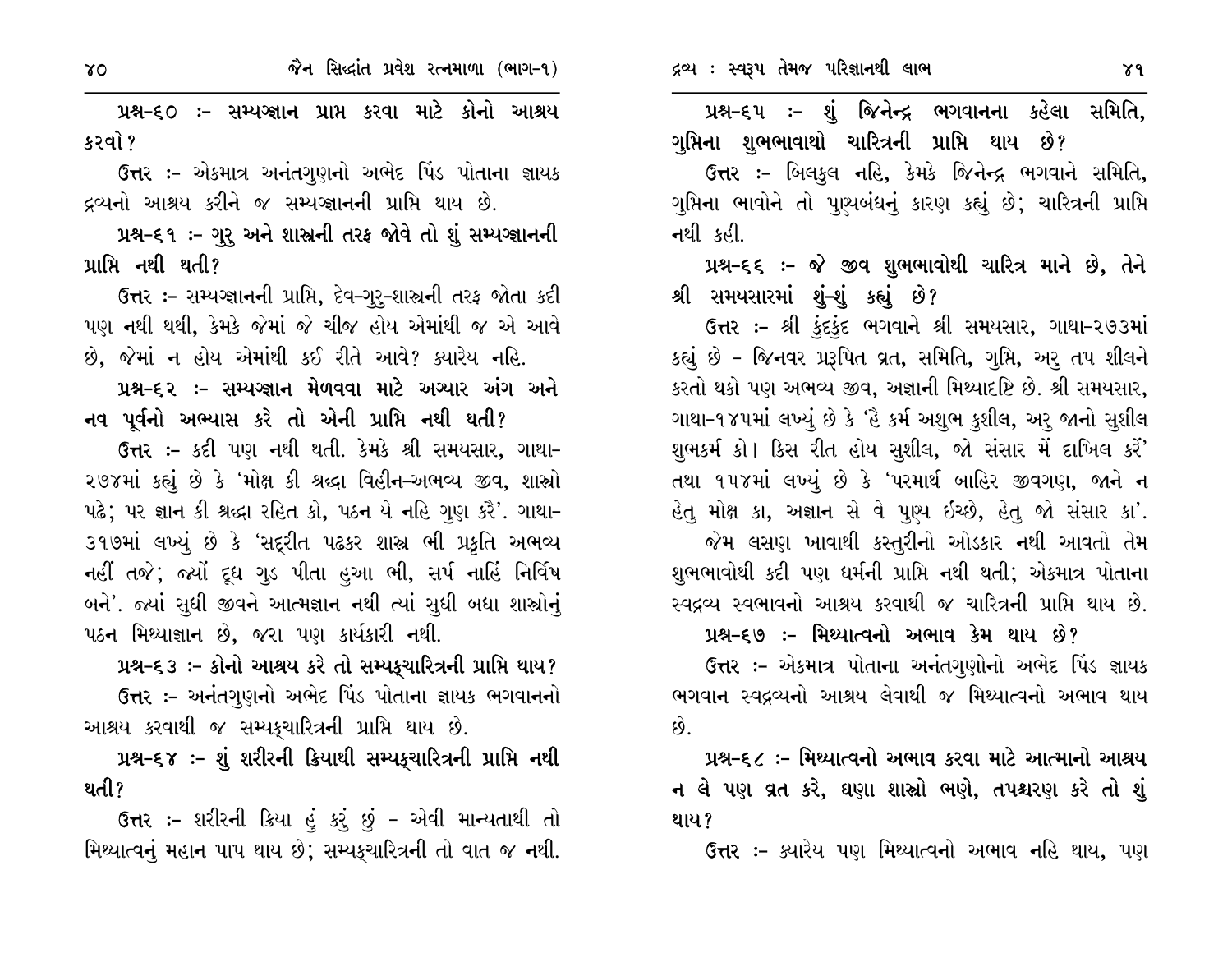પ્રશ્ન-૭૩ :- કોનો આશ્રય કરે તો શાંતિની પ્રાપ્તિ થાય? ઉત્તર :- એકમાત્ર અનંતગુણનો અભેદ પિંડ નિજ જ્ઞાયકસ્વભાવનો જ આશ્રય કરે તો શાંતિની પ્રાપ્તિ થાય છે.

પ્રશ્ન–૭૪ :– અજ્ઞાની શાંતિ માટે કોનો આશ્રય માને છે અને એનું ફળ શું છે?

ઉત્તર :- નવ પ્રકારના પક્ષોથી શાંતિ માને છે અને એનું ફળ ચાર ગતિનું ભ્રમણ છે.

પ્રશ્ન-૭૫ :- જ્યારે 'અનંત ગુણનો અભેદ જ્ઞાયક પિંડ પોતાના ભગવાન આત્માના આશ્રયે જ સમ્યગ્દર્શન, સમ્યગ્જ્ઞાન, સમ્યકચારિત્ર, શ્રેણી, અર્હંત અને સિદ્ધદશાની પ્રાપ્તિ થાય છે; વિકારના આશ્રયે નહિ તો પછી (૧) ભગવાનની પૂજા કરો; (૨) દર્શન કરો;  $(3)$  દાન કરો;  $(7)$  યાત્રા કરો;  $(4)$  અણુવ્રત પાળો;  $(5)$ મહાવ્રત પાળો વગેરેનો ઉપદેશ શા માટે આપ્યો છે?

ઉત્તર :- પાત્ર ભવ્ય જીવે પોતાના અનંતગણનો અભેદ પિંડ જ્ઞાયક ભગવાન આત્માનો પરિપૂર્ણ આશ્રય લેવાનો પ્રયત્ન કર્યો, પરંતું પરિપૂર્ણ આશ્રય ન લઈ શક્યો, એટલે કે મોક્ષ ન થયો, મોક્ષમાર્ગની પ્રાપ્તિ થઈ – તો મોક્ષમાર્ગમાં ચારિત્રગુણની એક સમયની પર્યાયમાં બે અંશ પડે છે. તેમાં જે શુદ્ધિ અંશ છે, તે સાચો મોક્ષમાર્ગ છે અને જે ભૂમિકાનુસાર રાગ છે, તે જ્ઞાનીઓને હેયબુદ્ધિએ થાય છે. તેનું જ્ઞાન કરાવવા ભગવાનની પૂજા કરો, યાત્રા કરો વગેરેનો ઉપદેશ આપે છે.

પ્રશ્ન-૭૬ :- ચોથા ગુણસ્થાને સમ્પગ્દષ્ટિની દષ્ટિ ક્યાં રહે છે અને અનંતાનુબંધી ક્રોધાદિના અભાવરૂપ સ્વરૂપાચરણચારિત્રની સાથે કેવો રાગ હોય છે અને કેવો નથી હોતો?

**ઉત્તર :-** ચોથા ગુણસ્થાનીની દષ્ટિ, એકમાત્ર પોતાના

મિથ્યાત્વ દઢ થઈને નિગોદમાં ચાલ્યો જશે. આચાર્યકલ્પ પંડિત ટોડરમલજીએ કહ્યું છે કે 'તત્ત્વવિચાર રહિત (એટલે કે આત્માનો આશ્રય કર્યા વિના) દેવાદિની પ્રતીતિ કરે; ઘણા શાસ્રોનો અભ્યાસ કરે; વ્રતાદિ પાળે; તપશ્ચરણ વગેરે કરે; તેને તો સમ્યકત્વ થવાનો અધિકાર નથી.' (એટલે કે મિથ્યાત્વનો અભાવ થવાનો અવકાશ જ નથી) અને તત્ત્વવિચારવાળા, અર્થાત્ આત્માનો આશ્રય લેનારને વ્રતાદિ વિના પણ સમ્યકત્વની પ્રાપ્તિ થાય છે.

(શ્રી મોક્ષમાર્ગપ્રકાશક પૃષ્ઠ–૨૬૦)

પ્રશ્ન-૬૯ ઃ- શ્રેણી માંડવા કોનો આશ્રય કરે? ઉત્તર :- એકમાત્ર અનંતગુણનો અભેદ પિંડ પોતાના જ્ઞાયકસ્વભાવના આશ્રયથી જ શ્રેણીની પ્રાપ્તિ થાય છે; કોઈ દ્રવ્યકર્મ, નોકર્મ, ભાવકર્મ તથા પરલક્ષી જ્ઞાનથી કદિ પણ શ્રેણી મંડાતી નથી.

પ્રશ્ન-૭૦ :- અર્હંત ભગવાનને કોનો આશ્રય છે?

ઉત્તર :- એકમાત્ર અનંતગુણનો અભેદ પિંડ જ્ઞાયક ભગવાનરૂપ પોતાના દ્રવ્યનો જ આશ્રય છે.

પ્રશ્ન–૭૧ :– પાત્ર જીવ સામાયિક માટે કોનો આશ્રય કરે છે?

**ઉત્તર :-** એકમાત્ર અનંતગુણનો અભેદ પિંડ પોતાના જ્ઞાયકસ્વભાવનો આશ્રય કરે છે.

પ્રશ્ન–૭૨ :– અપાત્ર જીવ સામાયિક માટે કોનો આશ્રય કરે છે અને એનું ફળ શું છે?

**ઉત્તર :-** શરીરની ક્રિયા અને પાઠ બોલવા આદિનો આશ્રય કરે છે; એનું ફળ અનંત સંસાર છે. છ ઢાળામાં કહ્યું છે કે 'મુનિવ્રત ધાર અનંતબાર ગ્રીવક ઉપજાયો, પૈ નિજ આતમજ્ઞાન બિના, સુખ લેશ ન પાયો.'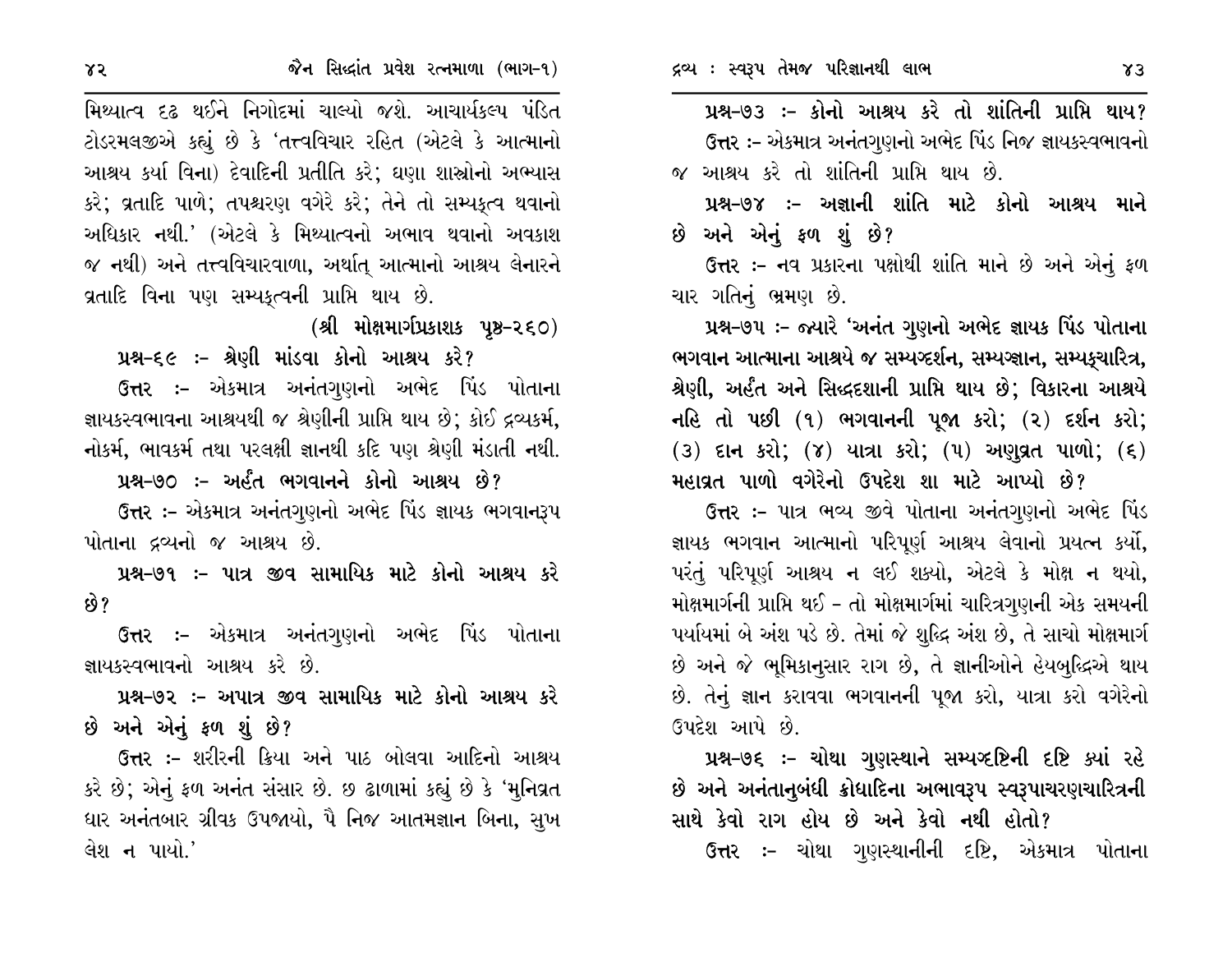પ્રશ્ન-૮૧ :- આપ કહો છો કે અનંતગુણનો અભેદ પિંડ જ્ઞાયકસ્વભાવથી જ એકમાત્ર ધર્મની શરૂઆત, વૃદ્ધિ અને પૂર્ણતા થાય છે-તો શું અમે પૂજા-પાઠ-વ્રત-નિયમ વગેરે ન કરીએ ?

ઉત્તર :- પહેલા ગુણસ્થાને જિજ્ઞાસુ જીવને શાસ્રાભ્યાસ, અધ્યયન-મનન, જ્ઞાની પુરૂષોને ધર્મ ઉપદેશ-શ્રવણ, નિરંતર તેમનો સમાગમ, દેવદર્શન, પુજા, ભક્તિ, દાન વગેરે શુભભાવ હોય છે, પરંતુ સાચા વ્રત-તપ વગેરે નથી હોતા, કેમકે સાચા વ્રતાદિ તો સમ્પગ્દર્શન પછી પાંચમા ગુણસ્થાનમાં શુભભાવરૂપે હોય છે.

પ્રશ્ન-૮૨ :- વ્રત, દાન, અણુવ્રતાદિથી ધર્મ નથી થતો-એવું કથન સાંભળવાથી અથવા વાંચવાથી લોકોને અત્યંત હાનિ થવી સંભવ છે. આ સમયે લોકો કંઈક વ્રત, પ્રત્યાખ્યાનાદિકની ક્રિયાઓ

કરે છે, એને પણ છોડી દે, શું એનું કહેવું ઠીક છે? ઉત્તર :- (૧) બિલકુલ જૂદું છે. કેમકે શું સત્યથી પણ કદી કોઈ જીવની હાનિ થઈ શકે છે? ક્યારેય નહિ. માટે સતનું શ્રવણ કે અધ્યયન કરવાથી જીવોને કદી પણ હાનિ નથી થતી. (૨) વ્રત કરનારા જ્ઞાની છે કે અજ્ઞાની? એ જાણવું આવશ્યક છે. જો તે અજ્ઞાની છે તો તેને સાચા વ્રતાદિ કદી હોતા નથી; માટે એને છોડવાનો પ્રશ્ન જ નથી રહેતો. જો વ્રત કરનારા જ્ઞાની છે, તો  $\hat{d}$  વ્રત છોડીને અશુભમાં જાય, એ વાત બની શકે નહિ. (3) પણ એવું બને છે કે જ્ઞાની, શુભભાવોને ક્રમશઃ દૂર કરીને શુદ્ધભાવની વૃદ્ધિ કરે, તે લાભનું કારણ છે, હાનિનું નહિ. માટે સત્ય કથનથી કોઈને હાનિ થઈ શકતી નથી.

પ્રશ્ન-૮૩ :- હું અનંતગુણનો અભેદ પિંડ જ્ઞાયક ભગવાન આત્મા છું, જ્યાં સુધી એવો અનુભવ ન થાય, ત્યાં સુધી

અનંતગુણના અભેદ પિંડ પર રહે છે. જેમકે મહાવીર સ્વામીના જીવને સિંહની પર્યાયમાં સમ્યગ્દર્શન થયું તો માંસ એનું ભોજન હોવા છતાં પણ, માંસનો વિકલ્પ પણ ન આવ્યો; તે પ્રમાણે જેને પ્રત્યક્ષ મદ્ય, માંસ મધુ કહે છે; તેને ખાવાનો વિકલ્પ પણ નથી આવતો. ગળું કપાય તો ભલે કપાય, પણ કગૂર, કુદેવ, કુશાસ્ત્રને નમન આદિનો વિકલ્પ પણ ન આવે; સાચા દેવ–ગુરૂ-શાસ્રને જ નમનનો વિકલ્પ હેયબુદ્ધિએ આવે છે. યાદ રહે કરતા નથી પણ થાય છે.

પ્રશ્ન–૭૭ :– સાચી શ્રાવકદશા થવાથી કેવો રાગ થાય છે? ઉત્તર :- બે ચોકડી કષાયના અભાવરૂપ દેશચારિત્રદશા થવાથી બાર અણુવ્રત આદિનો વિકલ્પ હેયબુદ્ધિએ હોય છે.

પ્રશ્ન-૭૮ :- મુનિદશા થવાથી કેવો રાગ થાય છે?

ઉત્તર :- ત્રણ ચોકડી કષાયના અભાવરૂપ શુદ્ધિ તો નિરંતર વર્તે છે, પણ છઠ્ઠા ગુણસ્થાને અઠ્યાવીશ મૂળગુણનો વિકલ્પ હેયબુદ્ધિએ હોય છે.

પ્રશ્ન-૭૯ :- જ્ઞાનીને જે ભૂમિકા અનુસાર રાગ થાય છે -શું જ્ઞાની તેને પોતાનો માને છે?

ઉત્તર :- બિલકુલ નહિ, તે તો જ્ઞાનનું જ્ઞેય છે, હેય છે. પ્રશ્ન-૮૦ ઃ- સાચા દેવ-ગુરૂ-શાસ્ત્રનું નિમિત્ત મળ્યું, એવા સમયે પણ ભૂતાર્થસ્વભાવનો આશ્રય ન લે તો શું થાય?

ઉત્તર :- શ્રી મોક્ષમાર્ગપ્રકાશકમાં લખ્યું છે કે 'મનુષ્યભવમાં મોક્ષમાર્ગમાં પ્રવર્તન ન કરે તો કિંચિત્ વિશુદ્ધતા થઈને પછી તીવ્ર ઉદય આવતાં નિગોદ આદિની પર્યાયને પ્રાપ્ત કરે છે.' છ ઢાળામાં કહ્યું છે કે 'જો વિમાનવાસી હું થાય, સમ્યગ્દર્શન બિન દુઃખ પાય. તહતેં ચય થાવર તન ધરૈ, યોં પરિવર્તન પૂરે કરેં.'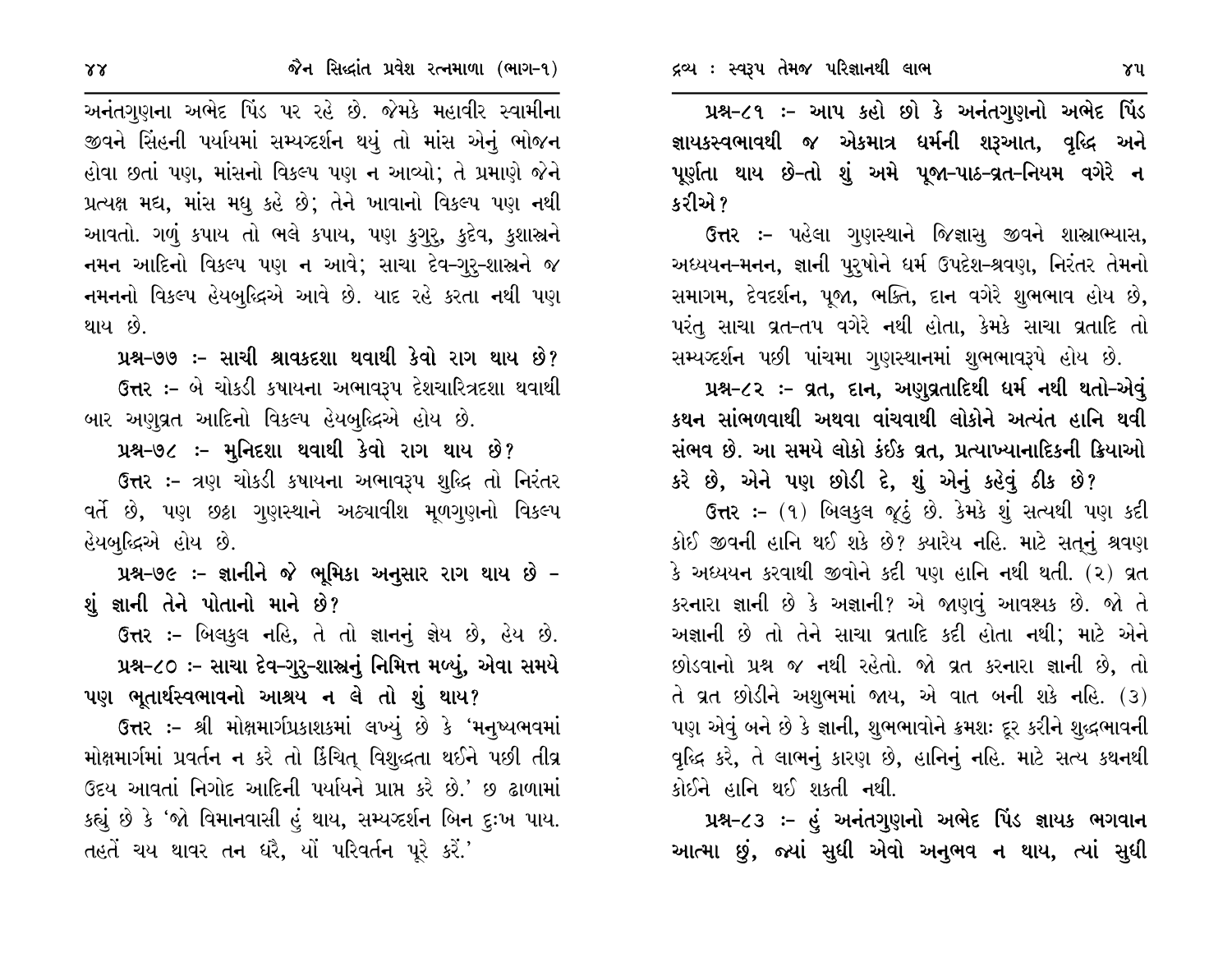તો વ્રતાદિ કરવા જોઈએ ને?

ઉત્તર :- જેમ કોઈને અમેરિકા જવું છે અને કોઈ કારણસર અમેરિકા જવાનું ન બને તો શું અમેરિકાની બદલે રૂસ જઈ આવે? ના. પણ અમેરિકા જવાનો પ્રયત્ન કરે, તે પ્રમાણે જ્યાં સુધી પોતાના જ્ઞાયકસ્વભાવનો અનુભવ ન થાય તો શું વ્રતાદિમાં લાગી જવું જોઈએ? નહિ; પરંતુ અનંતગુણનો અભેદ પિંડ જ્ઞાયકસ્વભાવના અનુભવનો અભ્યાસ કરવો. આત્મ-અનુભવના અભ્યાસને છોડીને વ્રતાદિમાં લાગી જાય, એ તો અમેરિકાને બદલે રૂસ જવા સમાન છે. માટે પાત્ર જીવોએ પ્રથમ અનંતગુણના અભેદ પિંડ પોતાના ભગવાનનો અનુભવ કરવો જ કાર્યકારી છે.

પ્રશ્ન-૮૪ :- હું અનંતગુણનો અભેદ પિંડ જ્ઞાયક ભગવાન આત્મા છું – એવો અનુભવ થયા વિના, બાર અણુવ્રત આદિ કાર્યકારી છે કે નહિ?

ઉત્તર :- ચારેય ગતિમાં રખડવામાં કાર્યકારી છે. શ્રાવકપણામાં કાર્યકારી નથી.

પ્રશ્ન-૮૫ :- હું અનંત ગુણનો અભેદ પિંડ ભગવાન આત્મા છું, એવો અનુભવ થયા વિના અઠ્યાવીશ મૂળગુણનું પાલન આદિ મુનિપણા માટે કાર્યકારી છે કે નહિ?

ઉત્તર :- કાર્યકારી નથી; પણ અનર્થકારી છે, કેમકે 'શ્રી મોક્ષમાર્ગપ્રકાશક'માં તેને મહાવ્રતાદિ પાળતો અભવ્ય, મિથ્યાદષ્ટિ પાપી કહ્યો છે.

પ્રશ્ન-૮૬ :- પોતાનો અનુભવ થયા વિના અણુવ્રત મહાવ્રતાદિ કાર્યકારી નથી, એવું ક્યાંય સમયસાર, પ્રવચનસારમાં કહ્યું છે?

ઉત્તર :- (૧) શ્રી પ્રવચનસાર, ગાથા-૨૭૧માં દ્રવ્યલિંગી મુનિને 'સંસારતત્ત્વ' કહ્યું છે. (૨) શ્રી સમયસારમાં, સ્વયં પોતાનો અનુભવ થયા વિના નપુંસક, કુશીલ, અભવ્ય, મિથ્યાદષ્ટિ, પાપી વગેરે કહ્યા  $\hat{g}$ .

પ્રશ્ન-૮૭ :- પોતાના આત્માનો આશ્રય લીધા વિના. શુભભાવ કાર્યકારી નથી – એવું ક્યાંય સમયસાર, કળશ ટીકામાં લખ્યું છે?

ઉત્તર :- કળશ-૧૪૨માં લખ્યું છે કે... વિશુદ્ધ શુભોપયોગરૂપ પરિણામ, જૈનોક્ત સૂત્રનું અધ્યયન, જીવાદિ દ્રવ્યોના સ્વરૂપનું વારંવાર સ્મરણ, પંચ પરમેષ્ઠીની ભક્તિ વગેરે છે જે અનેક ક્રિયાભેદ, એના દ્વારા બહુ ઘટાટોપ કરે છે તો કરો, તોપણ શુદ્ધસ્વરૂપની પ્રાપ્તિ થશે, તે તો શુદ્ધજ્ઞાન દ્વારા થશે. અજ્ઞાનીને પરંપરાએ આગળ જતા મોક્ષનું કારણ થશે, એવો ભ્રમ પેદા થાય છે, તે જૂઠું છે. અહિંસા મહાવ્રતનું પાલન, મહા પરિષહોને સહન કરવા, ઘણા કાળપર્યંત મરીને ચૂરો થતો થકો ઘણા કષ્ટો કરે તો કરો, તોપણ એમ કરવાથી કર્મક્ષય તો નથી થતો. કળશ-૧૪૩માં કહ્યું છે કે 'શુભ-અશુભરૂપ જેટલી ક્રિયા છે, તેનું મમત્વ છોડીને, એક શુદ્ધસ્વરૂપ-અનુભવકારણ છે.'

પ્રશ્ન-૮૮ :- સમ્યગ્દર્શનરહિત શુભરાગરૂપ વ્યવહારક્રિયા છે એના વિષયમાં પંડિત બુધજનજીએ છ ઢાળામાં શું કહ્યું છે?

ઉત્તર :- 'સમ્યક્ સહજ સ્વભાવ આપકા અનુભવ કરના યા બિન જપ-તપ વ્યર્થ કષ્ટ કે માહી પડના. કોટિ બાત કી બાત અરે! બુધજન ઉર ધરના! મન વચ તન શુચિ હોય, ગ્રહો જિન વૃષ કા શરના; અર્થાત્ સમ્યગ્દર્શનાદિ રહિત વ્યવહારશ્રદ્ધા જીવે અનંતવાર કરી છે, તે બધું મિથ્યા છે. મિથ્યાત્વપૂર્વક જીવ જે ભાવ કરે છે તે બધા દુઃખદાયક જ છે. કરોડો વાતનો આ જ સાર છે કે આત્માના સહજ સ્વભાવનો અનુભવ કરવો; એના વિના બધું (દયા, દાન,

 $\gamma \xi$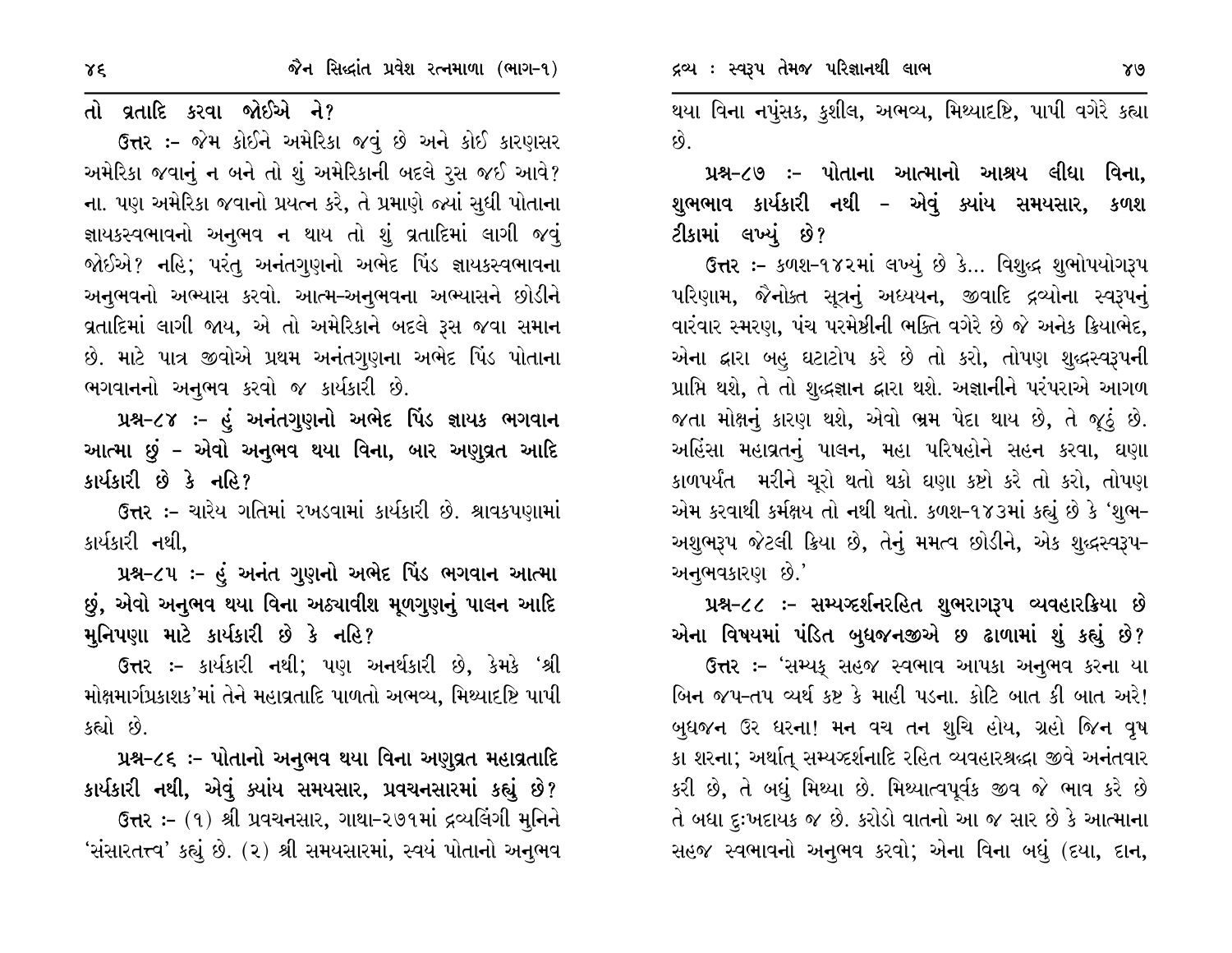આત્માને છોડાવીને, ઉત્તમ આત્મિક અવિનાશી અતીન્દ્રિય મોક્ષસુખને ધારણ કરે. એવો ધર્મ વેચાતો નથી, જે ધન દઈને કે દાન-સમ્માન વગેરેથી મેળવી લેવાય; તથા કોઈનાથી દઈ શકાતો નથી, જે કોઈની ઉપાસનાથી પ્રસન્ન કરીને લઈ શકે; તથા મંદિર, પર્વત, જળ, અગ્નિ, દેવમૂર્તિ, તીર્થ આદિમાં ધર્મને રાખવામાં નથી આવ્યો કે ત્યાંથી લઈ આવે. ઉપવાસ, વ્રત, કાય-ક્લેશાદિ તપમાં શરીરાદિ કુશ કરવાથી પણ મળતો નથી. એવું પણ નથી કે જે દેવાધિદેવ તીર્થંકરના મંદિરોથી કે તેમાં ઉપકરણ દાન, મંડલ વિધાન, પૂજા આદિથી પણ આત્માનો ઘર્મ મળી શકે, કારણ કે ઘર્મ તો આત્માનો સ્વભાવ છે. તેથી પરમાં આત્મબુદ્ધિ છોડીને, પોતાના જ્ઞાતા-દષ્ટાસ્વભાવ દ્વારા જ્ઞાયકસ્વભાવમાં જ પ્રવર્તનરૂપ જે આચરણ તે 'ધર્મ' છે. … જો આત્મા ઉત્તમ ક્ષમાદિ વીતરાગ-સમ્યગ્દર્શનરૂપ ન થયો, તો ક્યાંય પણ કિંચિંત ઘર્મ નથી થતો. શ્લોક-૩૩ માં લખ્યું છે કે જેને મિથ્યાત્વ નથી એવા અવ્રતી મિથ્યાદષ્ટિ મોક્ષમાર્ગી છે અને જેને મિથ્યાત્વ છે, તે મુનિ વ્રતધારી સાધુ હોવા છતાં પણ મરીને ભવનત્રિકાદિકમાં ઉપજી સંસારમાં જ પરિભ્રમણ કરશે.

પ્રશ્ન–૯૧ :– અજ્ઞાનીને વિશ્વમાં કેટલા દ્રવ્યો દેખાય છે?

ઉત્તર :- અજ્ઞાનીને વિશ્વમાં એક પણ દ્રવ્ય નથી દેખાતું, કેમકે પોતાનો અનુભવ થયા વિના એકપણ દ્રવ્યની જાણકારી સાચી નથી. આ જ વાત સમયસાર કળશ ટીકા કળશ એકમાં તથા સમયસાર ગાથા ૨૦૧માં કહી છે.

પ્રશ્ન-૯૨ :- અજ્ઞાનીને સાત તત્ત્વોમાંથી કેટલા તત્ત્વોનું જ્ઞાન છે?

**ઉત્તર :-** એકનું પણ નહિ. કેમકે પોતાનો અનુભવ થયા વિના એક તત્ત્વની પણ જાણકારી સાચી નથી.

પૂજા, અણુવ્રત, મહાવ્રતાદિ) નકામું છે. જેમ એકડા વિના મીંડાની કોઈ કિંમત નથી હોતી; તેમ સમ્યગ્દર્શન વિના વ્રતાદિની શુભ ક્રિયાઓ પર ઉપચારથી પણ સંભવ નથી.'

પ્રશ્ન-૮૯:- પોતાનો અનુભવ થયા વિના મહાવ્રતાદિ કાર્યકારી નથી – એવું ક્યાંય દૌલતરામજીએ છ ઢાળામાં લખ્યું છે?

ઉત્તર:- બધી જગ્યાએ લખ્યું છે - (૧) પહેલી ઢાળમાં 'જો વિમાનવાસૂ હૂં થાય, સમ્યગ્દર્શન બિન દુઃખ પાય. તહતૈં ચય થાવર તન ધરે, યોં પરિવર્તન પૂરે કરે.' આ જીવ વિમાનવાસી દેવોમાં પણ ઉત્પન્ન થયો પણ ત્યાં તેણે સમ્યગ્દર્શન વિના દુઃખ વેઠ્યા અને ત્યાંથી પણ મરીને પૃથ્વીકાય આદિ સ્થાવરનું શરીર ધારણ કર્યું. (૨) ત્રીજી ઢાળમાં લખ્યું છે કે - સમ્યગ્દર્શન પ્રાપ્ત કર્યા વિના, ચાહે ગમે તેટલો જ્ઞાનનો ઉઘાડ હોય, તે બધું મિથ્યાજ્ઞાન છે અને સમ્યગ્દર્શન પ્રાપ્ત કર્યા વિના, ગમે તેટલા વ્રત તપાદિ હોય, તે બધું મિથ્યાચારિત્ર છે. (૩) ચોથી ઢાળમાં 'મુનિવ્રત ધાર અનંતવાર ગ્રીવક ઉપજાયૌ, પૈ નિજ આતમ જ્ઞાન બિન સુખ લેશ ન પાયો. એટલે કે આ જીવે મુનિના મહાવ્રતને ધારણ કરીને એના પ્રભાવથી નવમી ગ્રૈવેયક સુધીના વિમાનમાં અનંતવાર ઉત્પન્ન થયો, પણ આત્માના ભેદજ્ઞાન વિના લેશમાત્ર સુખ પ્રાપ્ત ન કર્યું. માટે (૪) લાખ બાત કી બાત યહી નિશ્ચય ઉર લાઓ, તોરિ સકલ જગ દન્દ ફન્દ, નિત આતમ ધ્યાઓ.'

પ્રશ્ન-૯૦ :- શું આ જ વાત રત્નકરંડશ્રાવકાચારમાં પણ કહી છે?

ઉત્તર :- બીજા શ્લોકના ભાવાર્થમાં લખ્યું છે કે સંસારમાં 'ઘર્મ' એમ તો બધા કહે છે, પરંતુ ઘર્મ શબ્દનો અર્થ તો એમ છે કે જે નરક, તિર્યંચ આદિ ગતિઓમાં પરિભ્રમણરૂપ દુઃખોથી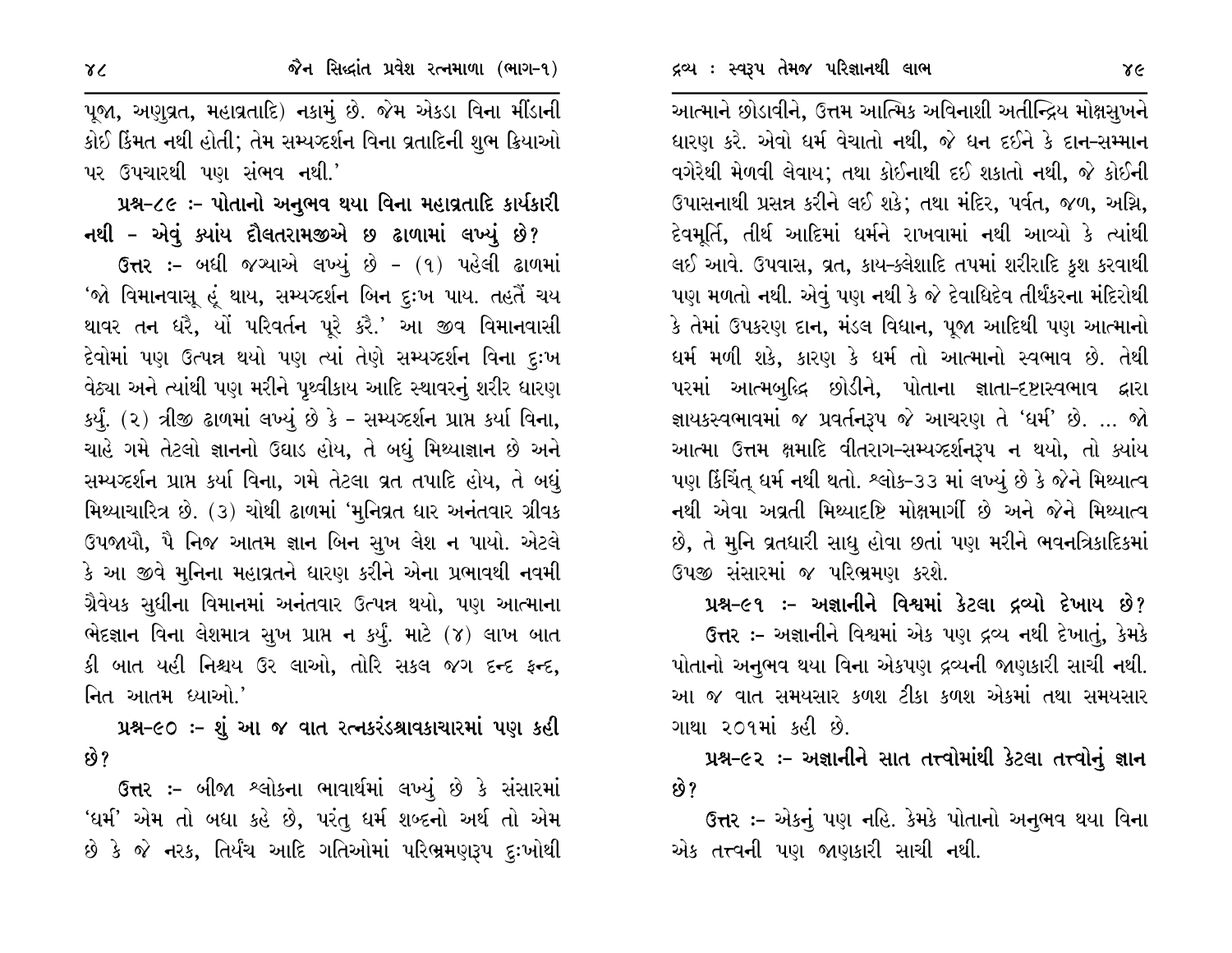પ્રશ્ન-૯૩ :- ભગવાને પહેલા દ્રવ્યનું સ્વરૂપ કેમ બતાવ્યું? ઉત્તર :- અજ્ઞાનીને અનાદિકાળથી એક-એક સમય કરીને, હં અનાદિ-અનંત અનંત ગુણોનો અભેદ પિંડ દ્રવ્ય છું-એના સંબંધમાં ભુલ હોવાથી, ભગવાને પહેલાં દ્રવ્યનું સ્વરૂપ બતાવ્યું.

પ્રશ્ન-૯૪ :- આપ કહો છો કે ભગવાને દ્રવ્યનું લક્ષણ 'ગુણોના સમૂહને દ્રવ્ય કહ્યું છે,' પરંતુ અન્ય શાસ્રોમાં દ્રવ્યની પરિભાષા બીજા પ્રકારે કેમ બતાવી છે? જેમકે–તત્ત્વાર્થસૂત્રમાં 'ગુણ– ૫યયિવત્ દ્રવ્યમ્'; 'ગુણપર્યય સમુદાયોં દ્રવ્ય' તથા 'ગુણ સમુદાયો દ્રવ્યમ્' – એમ કેમ છે?

ઉત્તર :- આમાંથી કોઈપણ એકને મુખ્ય કરવાનું કહેવામાં આવે છે, ત્યારે શેષ લક્ષણ પણ તેમાં ગર્ભિતરૂપે આવી જાય છે. માટે આચાર્યોએ બીજા પ્રકારથી દ્રવ્યનું લક્ષણ સ્પષ્ટ ધ્યાનમાં આવે એ અપેક્ષાએ કથન કર્યું છે અને ભાવ બધાનો એક જ છે; વિરોધ નથી—એમ જાણવું.

પ્રશ્ન–૯૫ :– ભગવાને દ્રવ્યની મહિમા કોનાથી બતાવી? ઉત્તર :– એના ગુણોથી જ દરેક દ્રવ્યની મહિમા બતાવી છે. પ્રશ્ન-૯૬ :- મિથ્યાદષ્ટિ લોકો પોતાની મહિમા કોના-કોનાથી માને છે અને કોનાથી નથી માનતા?

 $G$ ત્તર: – (૧) હું પુત્રવાળો છું; (૨) હું સ્રીવાળો છું; (૩) હું રૂપિયા પૈસાવાળો છું; (૪) હું સુંદર રૂપવાળો છું; (૫) હું ક્ષમાવાળો છું; (૬) હું અણુવ્રતવાળો છું; (૭) હું મહાવ્રતવાળો છું;  $($ ) મેં સ્રી-પુત્રાદિનો ત્યાગ કર્યો છે;  $($ ૯ $)$  હું મુનિ, આચાર્ય છું; (૧૦) હું મહિનાના ઉપવાસ કરનારો છું; (૧૧) હું પરિષહ સહનારો છું; વગેરે અપ્રયોજનભૂત વાતોથી પોતાની મહિમા માને છે, પણ હું અનંતગણનો અભેદ પિંડ જ્ઞાયક ભગવાન છું, તેનાથી પોતાની મહિમા નથી માનતો.

પ્રશ્ન-૯૭ :- રૂપિયા-પૈસા વગેરેથી પોતાની મહિમા માનનારનું ફળ શંછે?

ઉત્તર :- ચારેય ગતિમાં ફરીને નિગોદ એનું ફળ છે.

પ્રશ્ન–૯૮ ઃ– નવ પ્રકારના પક્ષોથી પોતાની મહિમા માનનારો કોણ છે?

ઉત્તર :- સંસારનો ભક્ત છે, એટલે કે ચારેય ગતિમાં રખડતો નિગોદને પાત્ર છે.

પ્રશ્ન–૯૯ :– ભગવાને અનંતગુણનો અભેદ પિંડનો અનુભવ કરવાથી જ આત્માની મહિમા બતાવી છે?

ઉત્તર :– અનંતગુણનો અભેદ પિંડ હું છું – એવો અનુભવ કરતા જ સંપૂર્ણ દુઃખનો અભાવ થઈને સંપૂર્ણ સુખની પ્રાપ્રિ થઈ જાય છે; તેથી ભગવાને અનંતગુણનો અભેદ પિંડનો અનુભવ કરવાથી આત્માની મહિમા બતાવી છે. અનુભવ કરતા જ 'સ હિ મુક્ત એવ' - એવું શ્રી સમયસાર કળશ ૧૯૮માં બતાવ્યું છે.

પ્રશ્ન-૧૦૦ ઃ- ગુણોના સમૂહને દ્રવ્ય કહે છે, એને જાણવાથી ચોથો લાભ શું છે?

ઉત્તર :- ગુણોની સંખ્યાનું સાચું માપ દષ્ટિમાં આવી જાય છે. પ્રશ્ન-૧૦૧ ઃ- દ્રવ્યમાં ગુણોની સંખ્યાનું શું કોઈ માપ છે?

ઉત્તર: - હા છે. (૧) જીવ, અનંત છે. (૨) જીવદ્રવ્યથી અનંતગણા અધિક પુદ્ગલદ્રવ્ય છે. (૩) પુદ્ગલદ્રવ્યથી અનંતગણા અધિક ત્રણકાળનો સમય છે. (૪) ત્રણ કાળના સમયથી અનંતગણા અધિક, આકાશના પ્રદેશ છે. (૫) આકાશદ્રવ્યના પ્રદેશોથી અનંતગુણા અધિક એક દ્રવ્યમાં ગણ છે.

પ્રશ્ન-૧૦૨ :- ગુણોના સમૂહને દ્રવ્ય કહ છે, એને જાણવાનો

 $\mathbf{u}\circ$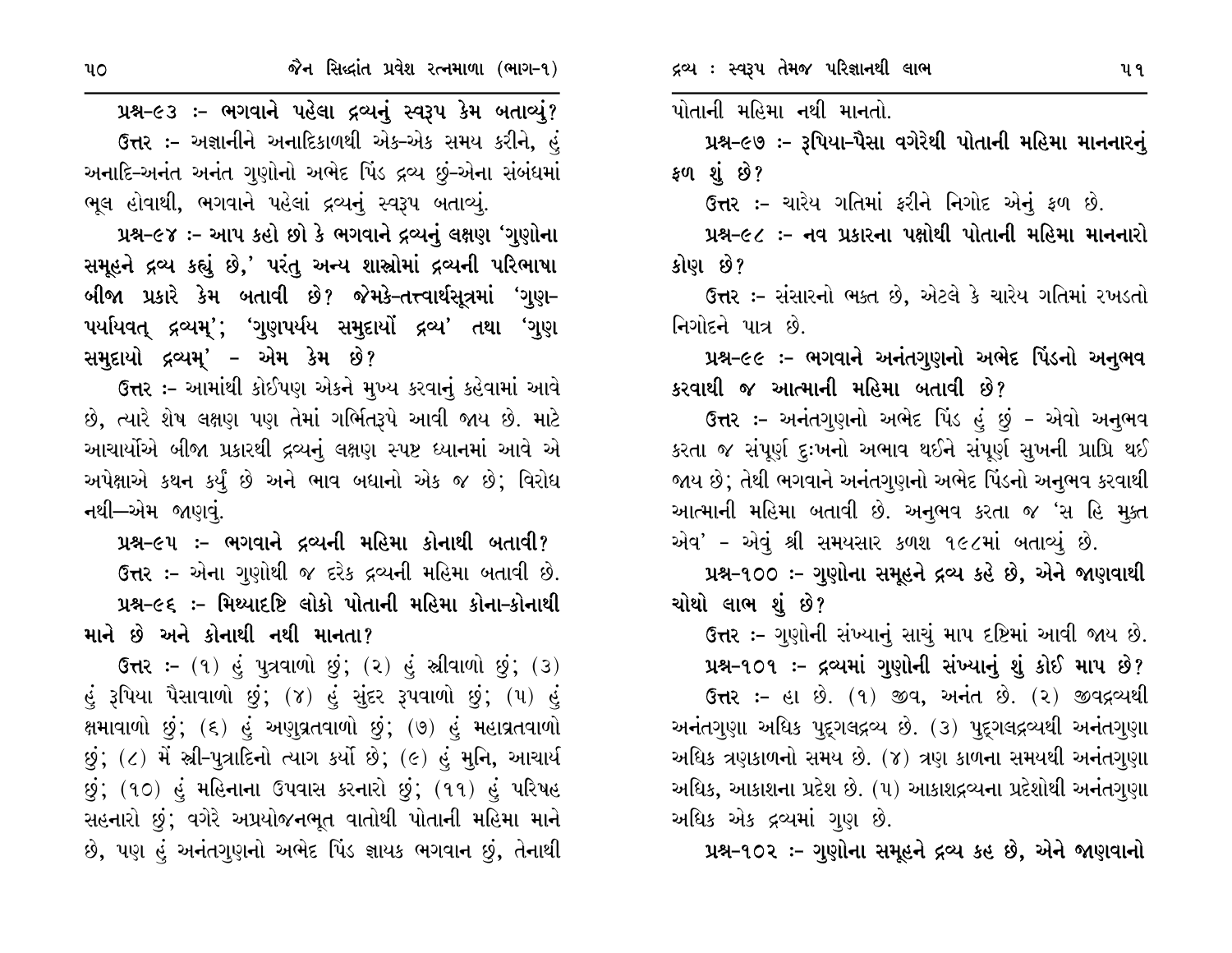ઉત્તર :- હાં એમ જ છે. કેમકે - (૧) જેમ - પુદ્ગલમાં સ્પર્શ, રસ ગુણ અનાદિથી છે; એને જે રીતે કાઢી કે નાખી શકાતા નથી; તે રીતે દ્રવ્યમાં ગુણ અનાદિથી છે, જેને કાઢી કે નાખી શકાતા નથી; (૨) જેમ પુદગલમાં સ્પર્શ-રસાદિ ગુણ દરેક ભાગોમાં છે; એ પ્રકારે જ દ્રવ્યમાં ગુણ દરેક ભાગોમાં છે; (3) જેમ પુદ્ગલમાં સ્પર્શ-રસાદિ ગુણ દરેક અવસ્થાઓમાં છે; તેમ તે પ્રકારે દરેક દ્રવ્યમાં ગણ દરેક અવસ્થાઓમાં છે; (૪) જેમ પુદગલમાંથી સ્પર્શ, રસાદિ ગુણ કદી નીકળીને વીખેરાઈ નથી જતાં, કેમકે એના દ્રવ્ય, ક્ષેત્ર, કાળ એક જ છે; તે પ્રકારે દરેક દ્રવ્યમાં ગુણ કદી નીકળીને વિખેરાઈ નથી જતાં; કેમ કે દરેક દ્રવ્ય-ગુણનું દ્રવ્ય, ક્ષેત્ર, કાળ એક જ  $\hat{8}$ .

પ્રશ્ન-૧૦૮ :- (૧) શું એક થેલીમાં ચોખા ભરવામાં આવે; (૨) શું જેમ જીવમાં જ્ઞાન-દર્શનાદિ છે; (૩) શું એક પુસ્તકમાં પાંચસો પાના છે; (૪) શું જેમ આ ખુરશીમાં અનંત પરમાણુ છે; (૫) શું જેમ કાળદ્રવ્યમાં પરિણમનહેતુત્વ ગુણ છે; (૬) શું જેમ આ શર્ટમાં અનંત પરમાણુ છે;  $(9)$  શું જેમ આત્માને શરીર સાથે સંબંધ છે;  $(2)$  શું જેમ આત્માની સાથે આઠ કર્મોનો સંબંધ છે; $(e)$  શું જેમ ઓરડામાં રાઈ ભરી દીધી; (૧૦) શું જેમ રસગુલ્રામાં અનંત પરમાણુ છે; (૧૧) શું જેમ આકાશમાં અવગાહનત્વ ગુણ છે; (૧૨) શું જેમ જીવ–પુદગલમાં ક્રિયાવતીશક્તિ અને વૈભાવિકશક્તિ છે; (૧૩) શું જેમ એક છતમાં હજારો માખીઓ છે, તે પ્રકારે દરેક દ્રવ્યમાં ગુણ છે?

ઉત્તર :- પૂર્વ પ્રશ્ન અનુસાર ઉત્તર શોધો.

પ્રશ્ન-૧૦૯ :- પોતાના અનંતગુણનો અભેદ પિંડ જ્ઞાયક

પાંચમો લાભ શો છે?

ઉત્તર :- દ્રવ્યમાં ગુણ ક્યા પ્રકારે રહે છે, તેનો ખ્યાલ આવે  $\hat{g}$ 

પ્રશ્ન-૧૦૩ :- દરેક દ્રવ્યમાં ગુણ ક્યા પ્રકારે છે?

ઉત્તર: – (૧) જેમ – સાકરમાં મીઠાશ છે, તેમ દ્રવ્યમાં ગુણ  $\hat{B}$ ,  $(2)$  જેમ અગ્નિમાં ઉષ્ણતા છે, તેમ દ્રવ્યમાં ગણ છે;  $(3)$ જેમ સોનામાં પીળાશ છે, તેમ દ્રવ્યમાં ગુણ છે; (૪) જેમ પુદગલમાં સ્પર્શાદિ છે, તેમ દ્રવ્યમાં ગુણ છે; (૫) જેમ કોયલનું કાળાપણું છે, તેમ દ્રવ્યમાં ગણ છે.;

પ્રશ્ન-૧૦૪ :- ગુણોના સમૂહને દ્રવ્ય કહે છે, તેને જાણવાથી છઠો લાભ શો થાય છે?

ઉત્તર :- દ્રવ્યમાં ગણ ક્યા પ્રકારે છે તેનો ખ્યાલ આવે છે. પ્રશ્ન-૧૦૫ :- દ્રવ્યની સાથે ગુણોનો કેવો સંબંધ છે?

ઉત્તર :- નિત્યતાદાત્મયસિદ્ધસંબંધ છે, એટલે કે ક્યારેય ત્રણ કાળ, ત્રણ લોકમાં અલગ નહિ થનારો સંબંધ છે.

પ્રશ્ન-૧૦૬ :- દ્રવ્યમાં ગુણ ક્યા પ્રકારે નથી?

ઉત્તર :- જેમ ઘડામાં બોર છે, તે પ્રકારે દ્રવ્યમાં ગણ નથી કેમકે (૧) ઘડામાં બોર ભરી શકાય છે અને કાઢી પણ શકાય છે; જ્યારે દ્રવ્યમાં ગુણ ભરી કે કાઢી શકાતા નથી; (૨) બોર ઘડાના સંપૂર્ણ ભાગમાં નથી; જ્યારે ગુણ, દ્રવ્યનાં દરેક ભાગોમાં છે; (૩) બોર ઘડાની સંપૂર્ણ અવસ્થાઓમાં નથી, જ્યારે ગુણ દ્રવ્યની સંપૂર્ણ અવસ્થાઓમાં છે; (૫) ઘડો ફટી જાય તો બોર નીકળી શકે છે; જ્યારે ગુણ દ્રવ્યમાંથી કદી નીકળી શકતા નથી. પ્રશ્ન-૧૦૭ :- શું જેમ પુદ્ગલમાં સ્પર્શાદિ ગુણ છે; તે પ્રકારે જ દ્રવ્યમાં ગુણ છે?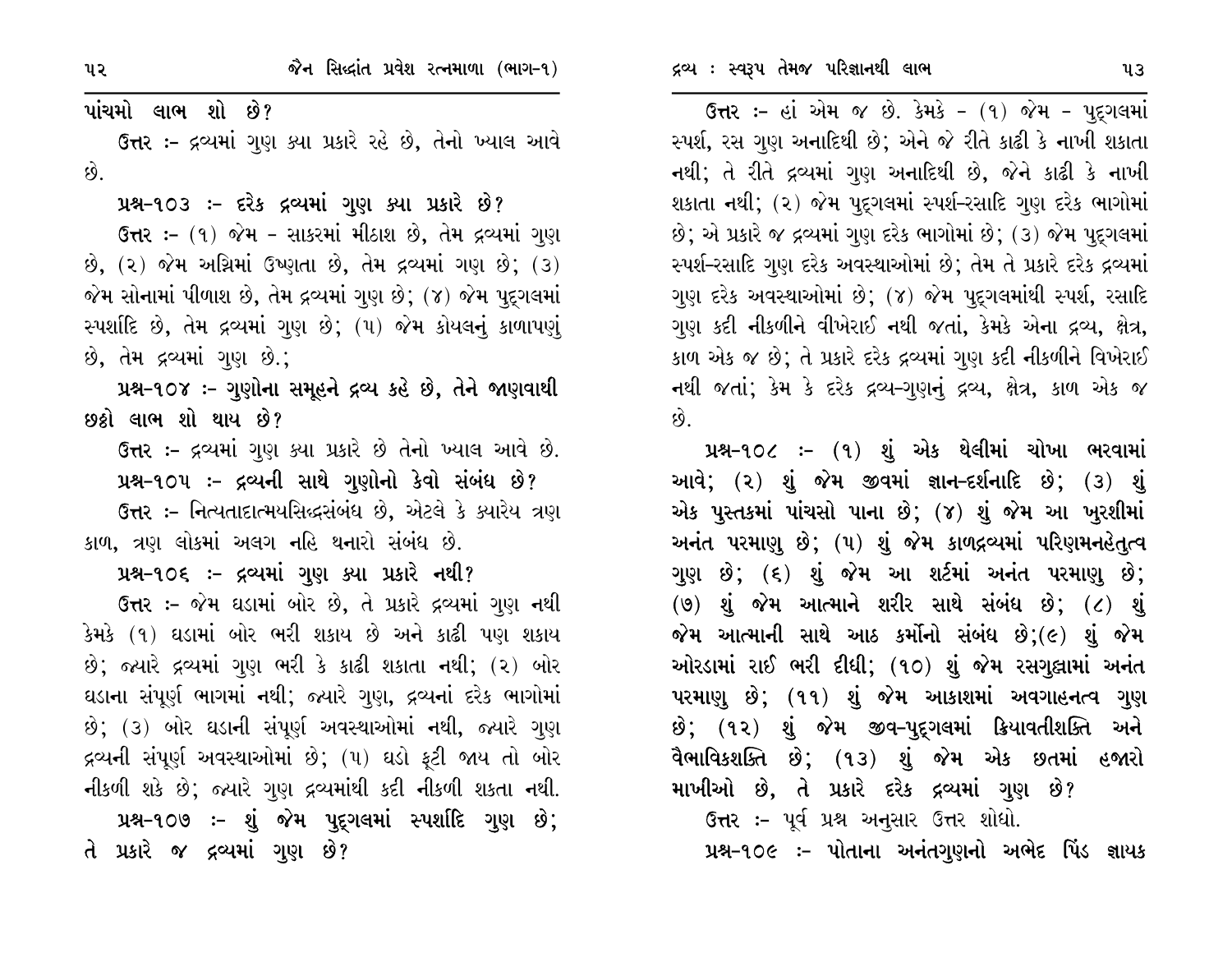| છે?       | ઉત્તર :- મિથ્યાદર્શન આદિ દઢ થઈને નિગોદમાં ચાલ્યો જશે.         |  |
|-----------|---------------------------------------------------------------|--|
| અભાવ      | પ્રશ્ન–૧૧૬ ઃ– સંયોગસિલ્દસંબંધ અને નિજ કારણપરમાત્મા            |  |
| ાવર્તનનો  | અલગ છે – એવો અનુભવ કરે તો શું થશે?                            |  |
| પાંચમી    | <b>ઉત્તર :-</b> (૧) આસ્રવોનો અભાવ થઈ જાય; (૨) કર્મનો બંધ      |  |
| ા આવી     | નથી થતો; (૩) સાચા સુખની પ્રાપ્તિ થઈ જાય છે; અને $(8)$         |  |
| ્રજ્ઞાતા- | ક્રમથી નિર્વાણની પ્રાપ્તિ થશે.                                |  |
| ાસરહિત    | પ્રશ્ન-૧૧૭ :- વિકારીભાવોની સાથે અજ્ઞાની કેવો સંબંધ માને       |  |
|           | છે અને એનું ફળ શું છે?                                        |  |
| માત્માને  | ઉત્તર :- કર્તા-કર્મ સંબંધ માને છે અને તેનું ફળ પરંપરા નિગોદ   |  |
|           | છે.                                                           |  |
|           | પ્રશ્ન-૧૧૮ :- એવા દ્રવ્યોના નામ કહો કે જેમાં ગુણ              |  |
| ા કર્તા–  | ન હોય?                                                        |  |
|           | <b>ઉત્તર ઃ-</b> એવું કોઈ પણ દ્રવ્ય નથી, કેમકે ગુણોના સમૂહને   |  |
|           | જ દ્રવ્ય કહે છે.                                              |  |
| શું ફળ    | પ્રશ્ન-૧૧૯ :- ગુણોને કોણ નથી માનતું?                          |  |
|           | ઉત્તર :- શ્વેતાંબર નથી માનતા.                                 |  |
| ં છે.     | પ્રશ્ન-૧૨૦ :- દ્રવ્ય-ગુણ, ભેદરૂપ છે કે અભેદરૂપ છે?            |  |
| ધનું શું  | ઉત્તર :- દ્રવ્ય-ગુણ, ભેદ-અભેદ બંનેરૂપ છે.                     |  |
|           | પ્રશ્ન-૧૨૧ ઃ- દ્રવ્ય અને ગુણ, ભેદરૂપ કેવી રીતે છે?            |  |
|           | <b>ઉત્તર :-</b> સંજ્ઞા, સંખ્યા, લક્ષણ, પ્રયોજનની અપેક્ષાએ ભેદ |  |
| ા કર્તા–  | છે.                                                           |  |
|           | પ્રશ્ન-૧૨૨ ઃ- દ્રવ્ય અને ગુણ અભેદરૂપ કેવી રીતે છે?            |  |
|           | ઉત્તર :- (૧) પ્રદેશોની અપેક્ષાએ; (૨) ક્ષેત્રની અપેક્ષાએ;      |  |
| ધ માને    | અને (૩) કાળની અપેક્ષાએ દ્રવ્ય-ગુણ અભેદરૂપ છે.                 |  |
|           | પ્રશ્ન-૧૨૩ ઃ- દ્રવ્ય અને ગણના 'સંજ્ઞા' અપેક્ષાએ કેવી          |  |

ભગવાન તરફ દષ્ટિ કરતા સાતમો લાભ શું થાય ઉત્તર :- (૧) મિથ્યાત્વાદિ સંસારના પાંચ કારણોનો થઈ જાય છે: (૨) દ્રવ્ય-ક્ષેત્ર-કાળ-ભવ-ભાવરૂપ પાંચ પરા અભાવ થઈ જાય છે; (૩) ચાર ગતિઓના અભાવરૂપ ગતિની પ્રાપ્તિ થાય છે; (૪) પાંચ પારિણામિકભાવનું મહત્ત્વ જાય છે; (૫) પાંચ પરમેષ્ઠિમાં ગણતરી થવા લાગે છે; (૬) દષ્ટા બુદ્ધિ પ્રગટે છે; (૭) માર્ગણા–ગુણસ્થાન જીવસમા પોતાનો આત્મા દષ્ટિમાં આવી જાય છે.

જૈન સિલ્દાંત પ્રવેશ રત્નમાળા (ભાગ–૧)

પ્રશ્ન-૧૧૦ ઃ- જ્ઞાન-દર્શન-ચારિત્ર વગેરે ગુણો સાથે ૨ કેવો સંબંધ છે?

ઉત્તર :- નિત્યતાદાત્મ્યસંબંધ છે.

પ્રશ્ન-૧૧૧ :- નિત્યતાદાત્મ્યસંબંધને શ્રી સમયસારના કર્મ અધિકરામાં ક્યા નામથી કહ્યો છે?

ઉત્તર :- તાદાત્મ્યસિદ્ધસંબંધ નામથી કહ્યો છે.

પ્રશ્ન-૧૧૨ :- તાદાત્મ્યસિદ્ધસંબંધ માનવા-જાણવાનું છે?

ઉત્તર :- સમ્યગ્દર્શન-જ્ઞાન-ચારિત્રની પ્રાપ્તિ, તેનું ફળ પ્રશ્ન-૧૧૩ :- શુભાશુભ વિકારીભાવોની સાથે સંબં નામ છે?

 $G<sub>t</sub>$ ર :- અનિત્યતાદાત્મ્યસંબંધ છે.

પ્રશ્ન-૧૧૪ :- અનિત્યતાદાત્મ્યસંબંધને શ્રી સમયસારન કર્મ અધિકારમાં ક્યા નામથી કહ્યું છે? ઉત્તર :- સંયોગસિદ્ધસંબંધ નામથી કહ્યું છે. પ્રશ્ન-૧૧૫ :- સંયોગસિદ્ધસંબંધને તાદાત્મ્યસિદ્ધ સંબંધ તો શું થાય?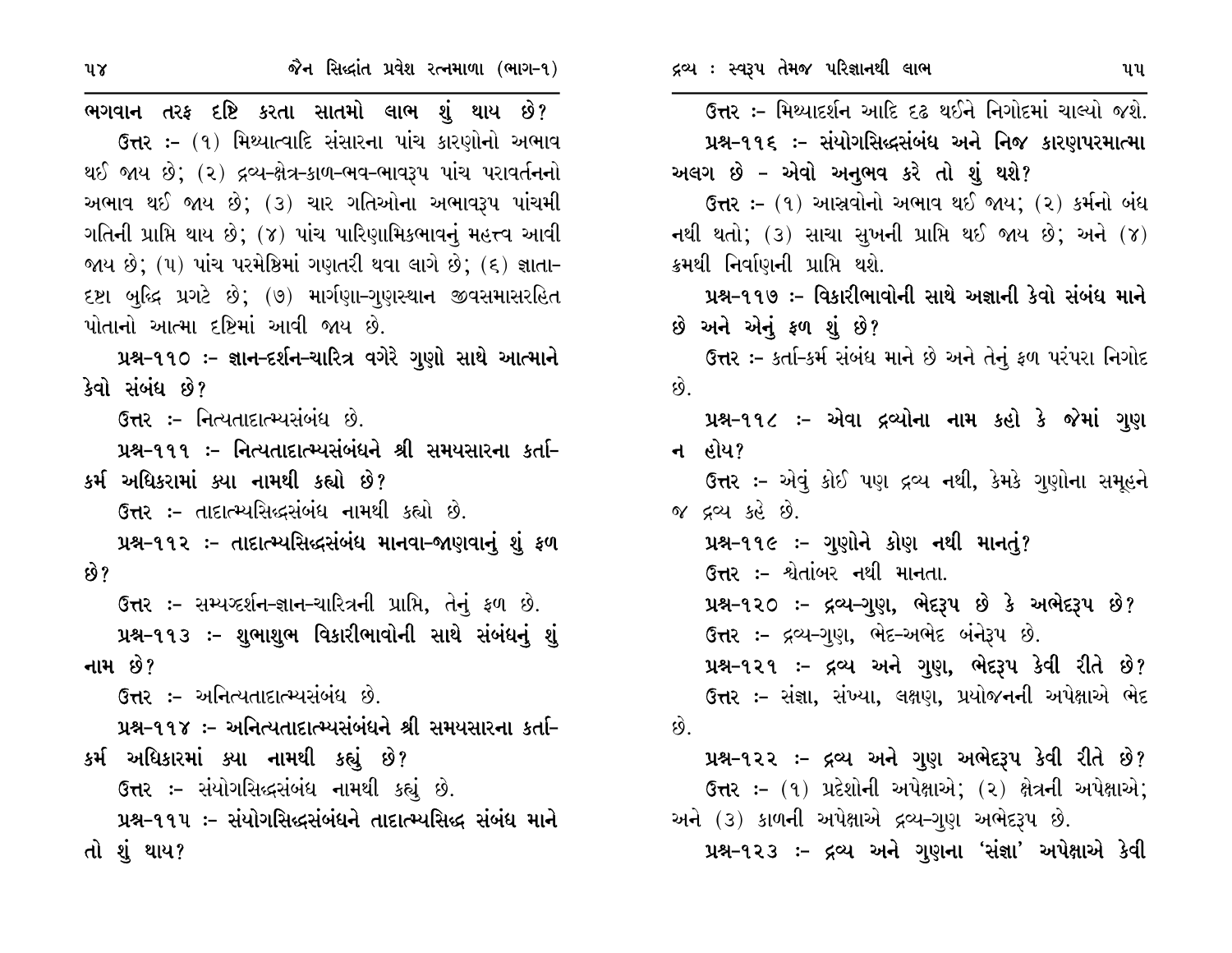| પદ્                                                      | જૈન સિદ્ધાંત પ્રવેશ રત્નમાળા (ભાગ-૧)                          | દ્રવ્ય : સ્વરૂપ તેમજ પરિજ્ઞાનથી લાભ<br>૫૭                       |
|----------------------------------------------------------|---------------------------------------------------------------|-----------------------------------------------------------------|
| રીતે ભેદ છે?                                             |                                                               | પ્રશ્ન-૧૩૨ :- ક્રિયાવતીશક્તિવાળા ક્યા-ક્યા દ્રવ્ય છે?           |
|                                                          | ઉત્તર :- એકનું નામ દ્રવ્ય છે, બીજાનું નામ ગુણ છે -            | <b>ઉત્તર :-</b> જીવ અને પુદ્દગલદ્રવ્ય, ક્રિયાવતીશક્તિસહિત છે.   |
| આ સંજ્ઞા અપેક્ષાએ ભેદ છે.                                |                                                               | પ્રશ્ન-૧૩૩ :- ક્રિયાવતીસક્તિરહિત ક્યા-ક્યા દ્રવ્ય છે?           |
|                                                          | પ્રશ્ન−૧૨૪ ઃ- દ્રવ્ય અને ગુણના 'સંખ્યા' અપેક્ષાએ કેવી         | <b>ઉત્તર :-</b> ધર્મ, અધર્મ, આકાશ અને કાળ આ ચાર દ્રવ્ય          |
| રીતે ભેદ છે?                                             |                                                               | ક્રિયાવતીશક્તિરહિત છે.                                          |
|                                                          | ઉત્તર :- દ્રવ્ય, એક છે અને ગુણ, અનેક છે - આ સંખ્યા            | પ્રશ્ન-૧૩૪ :- છ દ્રવ્યોને ચોથી રીતે બે ભેદરૂપે વહેંચો?          |
| અપેક્ષાએ ભેદ છ.                                          |                                                               | ઉત્તર :- વૈભાવિકશક્તિસહિત અને વૈભાવિકશક્તિરહિત.                 |
|                                                          | પ્રશ્ન-૧૨૫ ઃ- દ્રવ્ય અને ગુણના 'લક્ષણ'ની અપેક્ષાએ             | પ્રશ્ન-૧૩૫ ઃ- વૈભાવિકશક્તિસહિત ક્યા-ક્યા દ્રવ્ય છે?             |
| ુંભેદ્દપ કેવી રીતે છે?                                   |                                                               | ઉત્તર :- જીવ અને પુદ્ગલ, વૈભાવિકશક્તિસહિત દ્રવ્ય છે.            |
|                                                          | ઉત્તર: - (૧) દ્રવ્યનું લક્ષણ - ગુણોનો સમૂહ છે; (૨) ગુણનું     | પ્રશ્ન-૧૩૬ :- વૈભાવિકશક્તિરહિત ક્યા-ક્યા દ્રવ્ય છે?             |
| લક્ષણ - જે દ્રવ્યના દરેક ભાગોમાં અને દરેક અવસ્થાઓમાં રહે |                                                               | <b>ઉત્તર :-</b> ધર્મ, અધર્મ, આકાશ અને કાળ, વૈભાવિકશક્તિથી       |
| છે તેને ગુણ કહે છે - આ લક્ષણ અપેક્ષાએ ભેદ છે.            |                                                               | રહિત દ્રવ્ય છે.                                                 |
|                                                          | પ્રશ્ન-૧૨૬ :- છ દ્રવ્યોને બેમાં વહેંચો?                       | પ્રશ્ન-૧૩૭ :- છ દ્રવ્યોને પાંચમી રીતે બે ભેદરૂપે વહેંચો?        |
| ઉત્તર :- જીવ અને અજીવ.                                   |                                                               | ઉત્તર :- બહુપ્રદેશી અને એક પ્રદેશી.                             |
|                                                          | પ્રશ્ન-૧૨૭ :- જીવ કોણ છે અને અજીવ કોણ છે?                     | પ્રશ્ન-૧૩૮ :- બહુપ્રદેશી દ્રવ્ય ક્યા-ક્યા છે?                   |
|                                                          | <b>ઉત્તર :-</b> જ્ઞાન-દર્શનવાળો જીવ છે, બાકી પાંચ દ્રવ્ય અજીવ | <b>ઉત્તર :-</b> જીવ, ધર્મ, અધર્મ અને આકાશદ્રવ્ય, બહુપ્રદેશી છે. |
| છે.                                                      |                                                               | પ્રશ્ન-૧૩૯ :- એક પ્રદેશી દ્રવ્ય ક્યા-ક્યા છે?                   |
|                                                          | પ્રશ્ન-૧૨૮ :- છ દ્રવ્યોને બીજી રીતે બે ભેદરૂપ વહેંચો.         | <b>ઉત્તર :-</b> પુદ્ગલ પરમાણુ અને કાળદ્રવ્ય, એ બંને દ્રવ્ય એક   |
| <b>ઉત્તર :-</b> રૂપી અને અરૂપી.                          |                                                               | પ્રદેશી છે.                                                     |
|                                                          | પ્રશ્ન-૧૨૯ :- રૂપી કોણ છે?                                    | પ્રશ્ન-૧૪૦ :- છ દ્રવ્યોને છઠ્ઠી રીતે બે ભેદરૂપે વહેંચો?         |
|                                                          | <b>ઉત્તર :-</b> સ્પર્શ-રસ-ગંધ-વર્ણવાળા પુદ્દગલ રૂપી છે.       | ઉત્તર :- એક અને અનેક.                                           |
| પ્રશ્ન-૧૩૦ ઃ- અરૂપી કોણ છે?                              |                                                               | પ્રશ્ન-૧૪૧ :- એક-એક ક્યા-ક્યા દ્રવ્યો છે?                       |
| <b>ઉત્તર :-</b> જીવ, ધર્મ, અધર્મ, આકાશ અને કાળ અરૂપી છે. |                                                               | <b>ઉત્તર :-</b> ધર્મ, અધર્મ અને આકાશ, એક-એક દ્રવ્ય છે.          |
|                                                          | પ્રશ્ન-૧૩૧ ઃ- છ દ્રવ્યોને ત્રીજી રીતે બે ભેદરૂપે વહેંચો.      | પ્રશ્ન-૧૪૨ :- અનેક દ્રવ્ય ક્યા-ક્યા છે?                         |
|                                                          | <b>ઉત્તર :-</b> ક્રિયાવતીશક્તિસહિત અને ક્રિયાવતીશક્તિરહિત.    | <b>ઉત્તર :-</b> જીવ, પુદ્દગલ અને કાળદ્રવ્ય અનેક છે.             |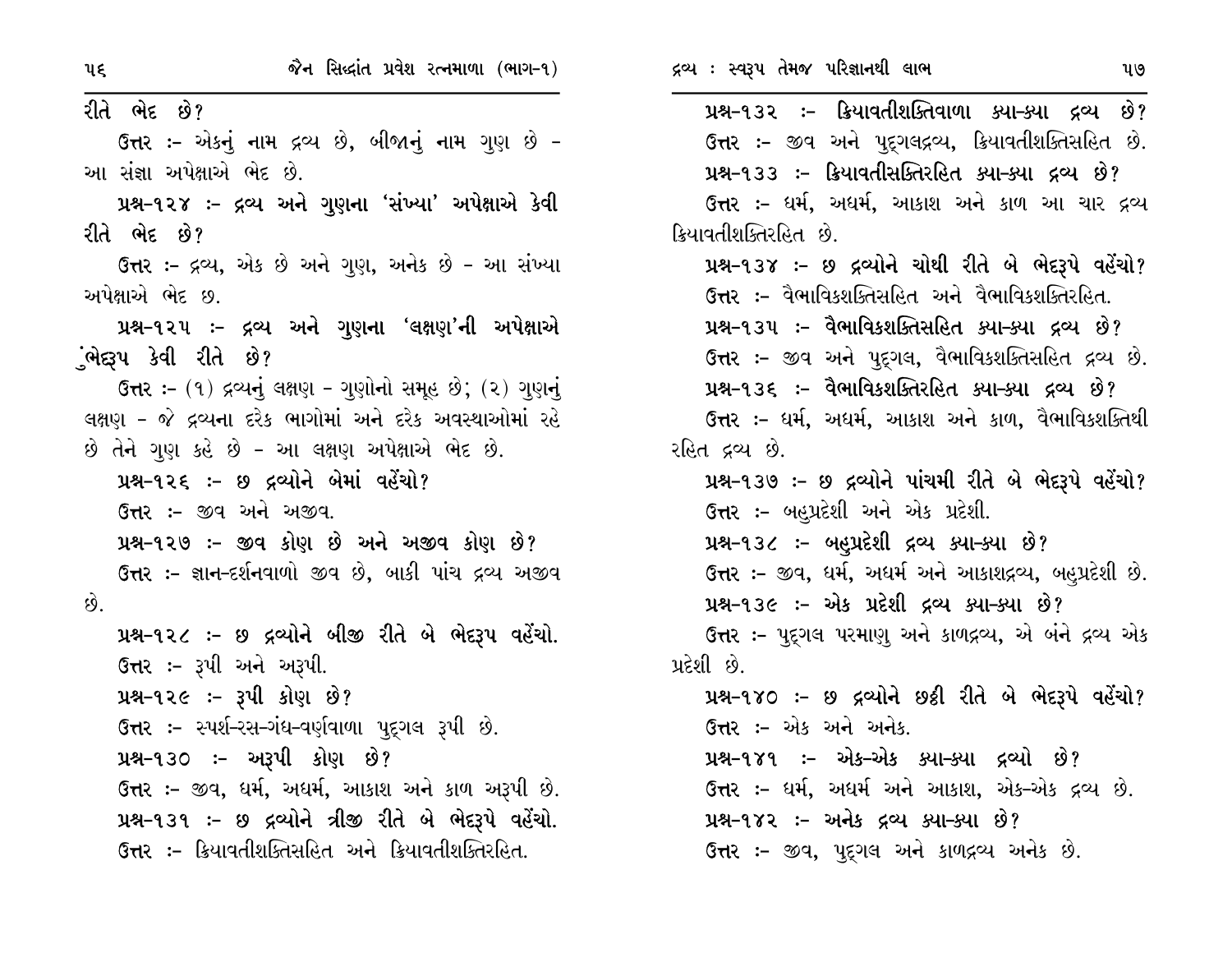જૈન સિદ્ધાંત પ્રવેશ રત્નમાળા (ભાગ-૧) પ્રશ્ન-૧૪૩ :- છ દ્રવ્યોને સાતમી રીતે બે ભેદરૂપે વહેંચો? **ઉત્તર :-** જડ અને ચેતન. પ્રશ્ન–૧૪૪ :– જડદ્રવ્ય ક્યા–ક્યા છે? ઉત્તર :- પુદગલ, ધર્મ, અધર્મ, આકાશ અને કાળ જડદ્રવ્ય  $\hat{g}$ . પ્રશ્ન-૧૪૫ :- ચેતન ક્યા ક્યા દ્રવ્ય છે? ઉત્તર :- એકમાત્ર જીવદ્રવ્ય ચેતન છે. પ્રશ્ન-૧૪૬ :- જીવને બે ભેદરૂપ વહેંચો? ઉત્તર :- (૧) સંસારી અને સિદ્ધ; (૨) જ્ઞાની અને અજ્ઞાની;  $(3)$  કેવળજ્ઞાની અને અલ્પજ્ઞાની. પ્રશ્ન-૧૪૭ :- સંસારી કોણ-કોણ છે? **ઉત્તર :-** ચૌદ ગુણસ્થાન સુધી બધા જીવ સંસારી કહેવાય  $\hat{p}$ પ્રશ્ન-૧૪૮ :- સિદ્ધ કોણ-કોણ છે? ઉત્તર :- ચૌદ ગુણસ્થાનની પાર દરેક જીવ સિદ્ધ છે. પ્રશ્ન-૧૪૯ :- જ્ઞાની કોણ-કોણ છે? ઉત્તર :- 'સમ્યગ્દષ્ટિ તે જ્ઞાની' એ અપેક્ષાએ ચોથા ગુણસ્થાનથી સિદ્ધદશા સુધીના બધા જ્ઞાની છે. પ્રશ્ન-૧૫૦ :- અજ્ઞાની કોણ-કોણ છે? ઉત્તર :- નિગોદથી લઈને ત્રીજા ગુણસ્થાન સુધી ચારેય ગતિના જીવ અજ્ઞાની છે, 'કેમકે મિથ્યાદષ્ટિ તે અજ્ઞાની'. પ્રશ્ન-૧૫૧ :- 'કેવળજ્ઞાની તે જ્ઞાની'માં ક્યા-ક્યા જીવ આવે છે? **ઉત્તર :-** તેરમા, ચૌદમા ગુણસ્થાન તથા સિદ્ધદશાવાળા કેવળજ્ઞાની જીવ આવે છે.

પ્રશ્ન-૧૫૨ :- અજ્ઞાની (અલ્પજ્ઞાની) કોણ-કોણ છે? ઉત્તર :- 'અલ્પજ્ઞાની તે અજ્ઞાની અને કેવળજ્ઞાની તે જ્ઞાની' એ અપેક્ષાએ નિગોદથી લઈને બારમા ગણસ્થાન સધીના અજ્ઞાની (અલ્પજ્ઞાની) છે. પ્રશ્ન-૧૫૩ :- જીવોમાં ભવ્ય-અભવ્યનો વ્યવહાર ક્યાં સુધી છે? ઉત્તર :- ચૌદ ગુણસ્થાન સુધી છે; સિદ્ધ ભગવાનમાં ભવ્ય-અભવ્યનો ભેદ નથી, એટલે કે સિદ્ધ, ભવ્ય-અભવ્યથી રહિત છે. પ્રશ્ન-૧૫૪ :- સંસારીના બે ભેદ ક્યા ક્યા છે? ઉત્તર :- ભવ્ય અને અભવ્ય છે. પ્રશ્ન-૧૫૫ :- ભવ્યનો કોઈ ભેદ છે? ઉત્તર :- એક દરાનુદર ભવ્ય, બીજો નિકટ ભવ્ય. પ્રશ્ન-૧૫૬ :- અભવ્યનો કોઈ ભેદ છે? ઉત્તર :- જે કદી સુલટશે નહિ (નિગોદથી કદી નીકળશે જ નહિ) તે અભવ્ય છે. નિગોદમાંથી નીકળીને સુલટવાની શક્તિ હોવા છતાં પણ નહિ સુલટે તે અભવ્ય છે. પ્રશ્ન-૧૫૭ :- છદ્મસ્થનો શો અર્થ છે? ઉત્તર:- જ્ઞાન-દર્શનનું આચરણ રહે, ત્યાં સુધી છદ્મસ્થ છે. પ્રશ્ન-૧૫૮ :- છદ્મસ્થના કેટલા ભેદ છે? ઉત્તર :- સાધક અને બાધક. પ્રશ્ન-૧૫૯ :- સાઘક કોણ-કોણ છે? ઉત્તર :- ચોથા ગુણસ્થાનથી બારમા ગુણસ્થાન સુધીના સાધક  $\hat{\mathcal{O}}$ . પ્રશ્ન-૧૬૦ ઃ- બાઘક કોણ-કોણ છે? ઉત્તર :- નિગોદથી લઈને ચાર ગતિના જીવ જ્યાં સુધી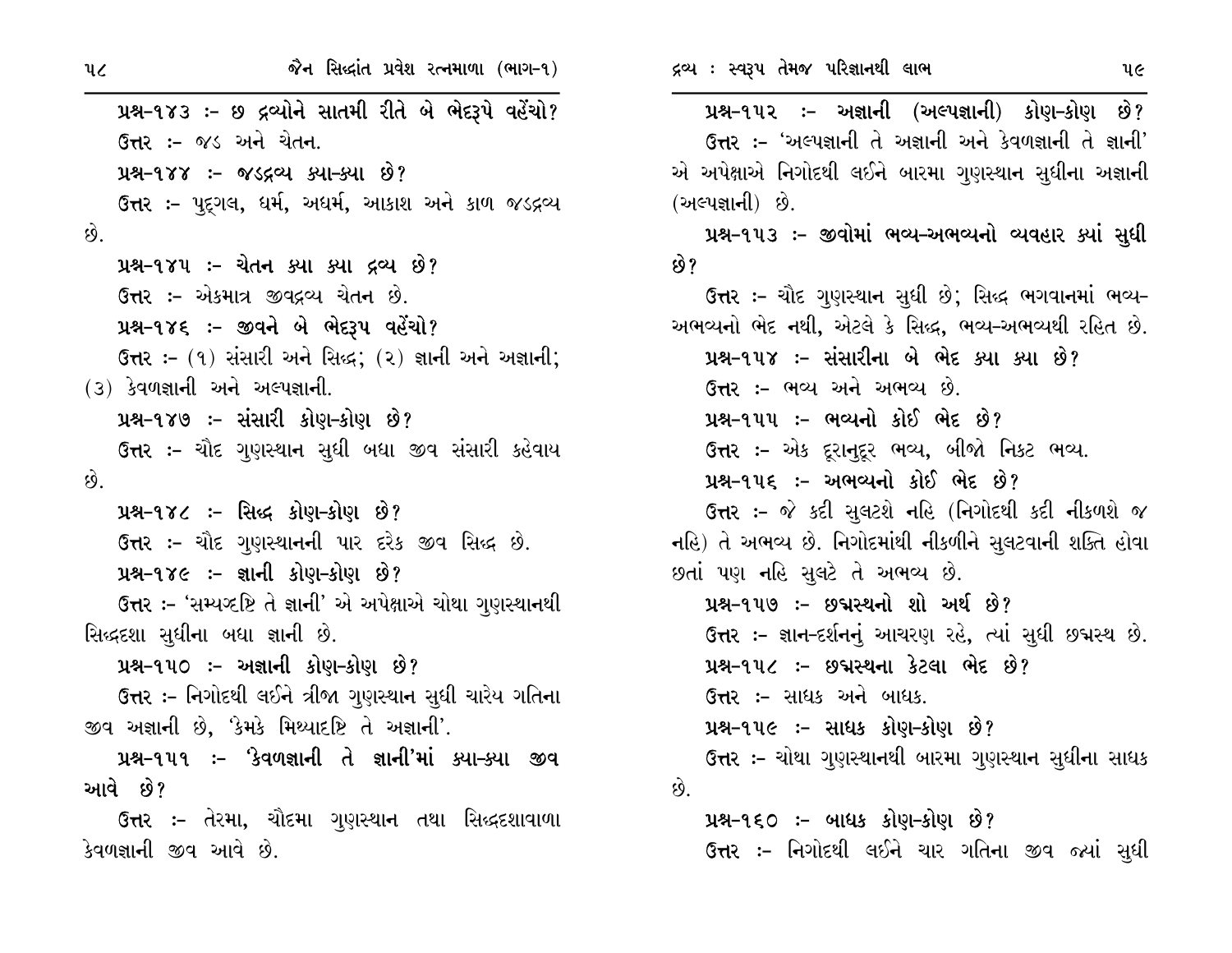સમ્યક્ત્વની પ્રાપ્તિ ન કરે ત્યાં સુધી બાધક છે. પ્રશ્ન-૧૬૧ :- પુદ્ગલદ્રવ્યના કેટલા ભેદ છે? ઉત્તર :- પરમાણુ અને સ્કંધ આ બે ભેદ છે. પ્રશ્ન-૧૬૨ :- સ્કંધના કેટલા ભેદ છે? ઉત્તર :- છ ભેદ છે, (૧) અતિસ્થૂળ સ્થૂળ, (૨) સ્થૂળ, (3) સ્થૂળ-સૂક્ષ્મ, (૪) સૂક્ષ્મસ્થૂળ, (૫) સૂક્ષ્મ, (૬) અતિસૂક્ષ્મ (સૂક્ષ્મસૂક્ષ્મ). પ્રશ્ન-૧૬૩ :- અતિ સ્થૂળ-સ્થૂળ સ્કંધ કોને કહે છે? ઉત્તર :- કાષ્ઠ પાષાણાદિક જે સ્કંધ જેને છેદન કરવાથી સ્વયં પોતાની જાતે જોડાતા નથી તે સ્કંધ અતિસ્થૂળ-સ્થૂળ સ્કંધ છે. પ્રશ્ન-૧૬૪ :- સ્થળ સ્કંધ કોને કહે છે? ઉત્તર :- દૂધ, પાણી વગેરે જે સ્કંધને છેદન કરવાથી પાછા જોડાઈ જાય છે તે સ્કંધ સ્થળ છે. પ્રશ્ન-૧૬૫ :- સ્થૂળ સૂક્ષ્મ સ્કંધ કોને કહે છે? ઉત્તર :- આંખથી ન દેખાય તેવા ચાર ઇન્દ્રિયોના વિષયભૂત સ્કંધ હોવા છતાં સ્થુળ જણાય છે. સ્પર્શ ઇન્દ્રિયથી સ્પર્શ કરી શકાય છે; જીભથી સ્વાદ લઈ શકાય છે, નાકથી સુંઘી શકાય છે, કાનથી સાંભળી શકાય છે, તે સ્કંધ સ્થળ-સૂક્ષ્મ છે. પ્રશ્ન-૧૬૬ :- સૂક્ષ્મ સ્કંધ કોને કહે છે? ઉત્તર :- ઇન્દ્રિયજ્ઞાનથી અગોચર એવા જે કર્મવર્ગણારૂપ સ્કંધ છે, તે સૂક્ષ્મ સ્કંધ છે. પ્રશ્ન-૧૬૭ :- અતિસૂક્ષ્મ સ્કંધ કોને કહે છે?

ઉત્તર :- કાર્મણવર્ગણાથી અતીત જે અત્યંત સુક્ષ્મ દ્વિ-અણુકપર્યંત સ્કંધ છે, તે સ્કંધ અતિસૂક્ષ્મ છે.

પ્રશ્ન-૧૬૮ ઃ- પુદ્ગલ પરમાણુ અને સ્કંઘોના આ ભેદ

#### જાણવાથી શો લાભ છે?

ઉત્તર :- અનાદિથી જીવ અજ્ઞાની છે. એને કહે છે કે, ભાઈ! આત્મા ચૈતન્યમૂર્તિ છે, તેના પુદ્ગલ પરમાણુ અને સ્કંધોના ભેદોથી તો કોઈપણ પ્રકારના (નિશ્ચય-વ્યવહારથી) સંબંધ નથી. પરંતુ સ્કંધોના નિમિત્તે જે ભાવ થાય છે, તે પણ પદુગલ છે—એમ જાણીને, પોતાના અનંતગુણના અભેદ પિંડ જ્ઞાયક ભગવાનનો આશ્રય લે, તો ધર્મની શરૂઆત થઈને, વૃદ્ધિ થઈને પૂર્ણ શાંતિનો પથિક બને છે. એ પદ્ગલોને જાણવાથી લાભ થાય છે.

પ્રશ્ન-૧૬૯ :- દ્રવ્યના મૂળ કેટલા ભેદ છે?

ઉત્તર :- જીવ અને અજીવ બે ભેદ છે.

પ્રશ્ન-૧૭૦ :- જીવ-અજીવ દ્રવ્યના બે ભેદ બતાવવા પાછળનું રહસ્ય શું છે?

**ઉત્તર :-** તું શુદ્ધ-બુદ્ધ અવિનાશી જીવ છો. તારો પરજીવો સાથે કે અજીવો સાથે કોઈ પણ અપેક્ષાએ કોઈ સંબંધ નથી-એમ જાણીને પોતાના શુદ્ધ-બુદ્ધ અવિનાશી જીવની દષ્ટિ કરીને ઘર્મ પ્રાપ્ત કરી લેવો એ જીવ-અજીવ પાછળનું રહસ્ય છે. આ જ વાત બુહદ દ્રવ્યસંગ્રહમાં કહી છે કે 'જોકે શુદ્ધ-બુદ્ધ એક સ્વભાવ પરમાત્મદ્રવ્ય ઉપાદેય છે, તોપણ હેયરૂપ અજીવ દ્રવ્યોનું પણ કથન કરવામાં આવે છે, કેમકે હેયતત્ત્વનું પરિજ્ઞાન કર્યા વિના, ઉપાદેયત્વનો આશ્રય કરાતો નથી.'

પ્રશ્ન–૧૭૧ :– સંખ્યાની અપેક્ષાએ સૌથી વધારે ક્યો દ્રવ્ય છે?

ઉત્તર ઃ- પુદુગલદ્રવ્ય છે, કેમકે પુદુગલ પરમાણુ દ્રવ્યોની સંખ્યા સૌથી વધારે છે અને અનંત જીવરાશિથી અનંતા અનંતગુણી અધિક છે.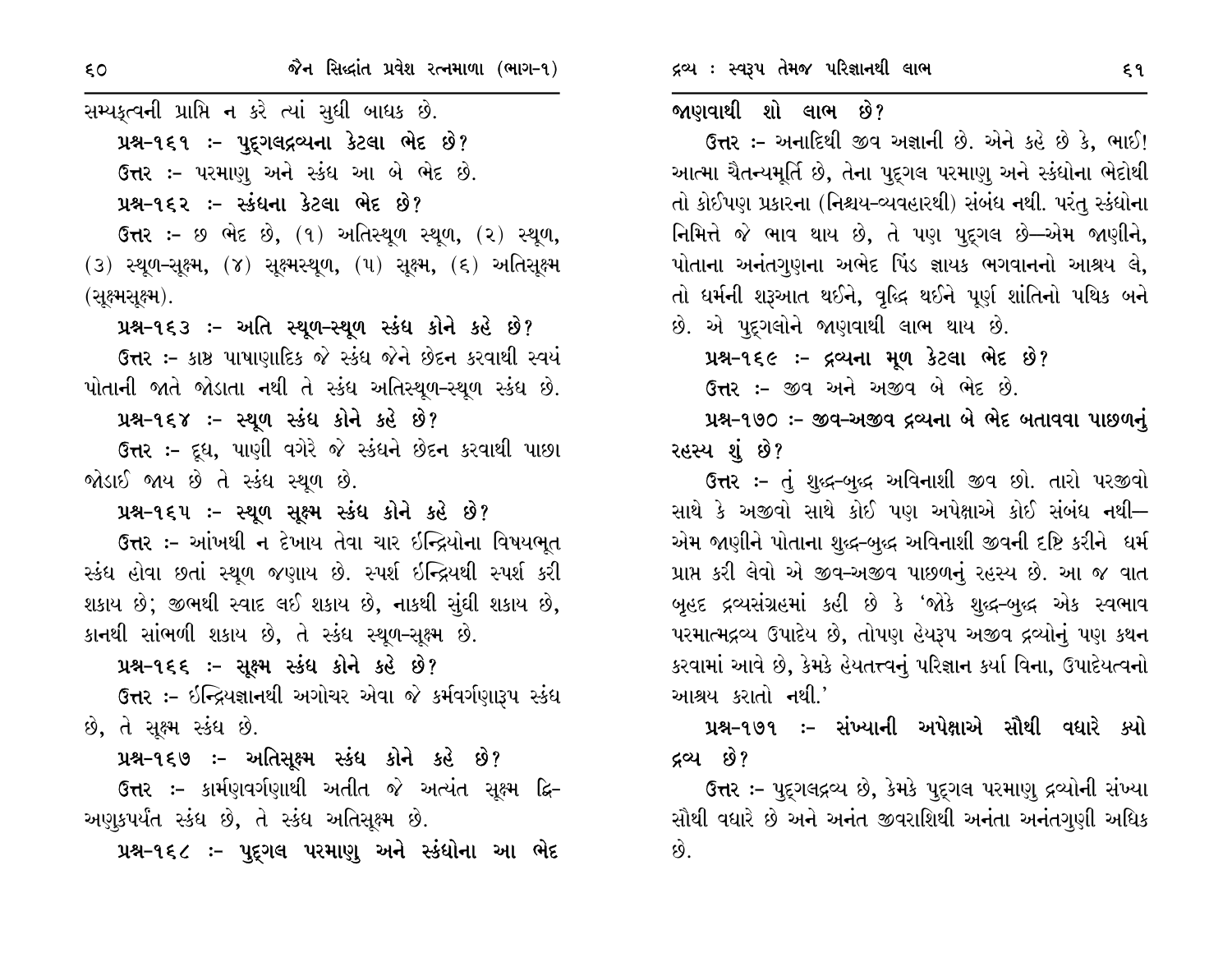ઉત્તર :- દરેક દ્રવ્ય પોતપોતાના ગુણો અને પર્યાયોના માલિક હોય છે; બીજા દ્રવ્યોના ગુણો અને પર્યાયોના માલિક નથી થાતા. એ છ દ્રવ્યોમાં સમાનરૂપે જોવા મળતો ત્રીજો પ્રકાર છે.

પ્રશ્ન-૧૭૮ :- છ દ્રવ્યોમાં સમાનરૂપે જોવા મળતો ચોથો પ્રકાર કર્યો છે?

ઉત્તર :- ગુણ દ્રવ્યને આશ્રયે રહે છે; ગુણ ગુણને આશ્રયે નથી રહેતા, એ છ દ્રવ્યોમાં સમાનરૂપે જોવા મળતો ચોથો પ્રકાર  $\hat{g}$ 

પ્રશ્ન-૧૭૯ :- છ દ્રવ્યોમાં સમાનરૂપે જોવા મળતો પાંચમો પ્રકાર ક્યો છે?

ઉત્તર :- 'નિત્ય-અનિત્યપણું' એ છ દ્રવ્યોમાં સમાનરૂપે જોવા મળતો પાંચમો પ્રકાર છે.

પ્રશ્ન-૧૮૦ :- છ દ્રવ્યોમાં સમાનરૂપે જોવા મળતો છઠ્ઠો પ્રકાર ક્યો છે?

ઉત્તર :– 'સામાન્ય અને વિશેષપણું' એ છ દ્રવ્યોમાં સમાનરૂપે જોવા મળતો છઠ્ઠો પ્રકાર છે.

પ્રશ્ન-૧૮૧ :- છ દ્રવ્યોમાં સમાનરૂપે જોવા મળતો સાતમો પ્રકાર ક્યો છે?

ઉત્તર :- 'સ્યાદ્રાદ-અનેકાંતપણું' એ છ દ્રવ્યોમાં સમાનરૂપે જોવા મળતો સાતમો પ્રકાર છે.

પ્રશ્ન-૧૮૨ :- છ દ્રવ્યોમાં સમાનરૂપે જોવા મળતો આઠમો પ્રકાર ક્યો છે?

ઉત્તર :- પોતાના દ્રવ્યમાં અંતર્મગ્ન રહેનારા પોતાના અનંત ઘર્મોના ચક્રોને (સમૂહોને) ચુંબે છે, સ્પર્શે છે; તે પરસ્પર એકબીજાને સ્પર્શતા નથી - તે છ દ્રવ્યોમાં સમાનરૂપે જોવા મળતો આઠમો

પ્રશ્ન-૧૭૨ :- ક્ષેત્રની અપેક્ષાએ સૌથી વધારે કોણ છે? ઉત્તર :- ક્ષેત્ર અપેક્ષાએ ત્રિકાળવર્થી સમયની સંખ્યાથી અનંતગણી સંખ્યા આકાશદ્રવ્યના પ્રદેશોની છે. માટે ક્ષેત્ર અપેક્ષાએ આકાશદ્રવ્ય સૌથી વધારે છે.

પ્રશ્ન-૧૭૩ :- કાળની અપેક્ષાએ કોની સંખ્યા વધારે છે? ઉત્તર: – (૧) કાળ અપેક્ષાએ પ્રત્યેક દ્રવ્યના સ્વકાળરૂપ અનાદિ-અનંત પર્યાયો પદ્ગલદ્રવ્યની સંખ્યાથી અનંતગુણી છે, તે પર્યાયો કાળ અપેક્ષાએ અનંત છે. (૨) ભૂતકાળના અનંત સમયોની અપેક્ષાએ ભવિષ્યકાળના સમયોની સંખ્યા અનંતગણી અધિક છે.

પ્રશ્ન-૧૭૪ :- ભાવ અપેક્ષાએ અનંતરૂપ કોની સંખ્યા અધિક છે?

ઉત્તર :- ભાવ અપેક્ષાએ જીવદ્રવ્યની જ્ઞાનગુણની એક સમયની કેવળજ્ઞાન પર્યાયના અવિભાગપ્રતિચ્છેદોની સંખ્યા સૌથી વધારે છે. તે ભાવ અપેક્ષાએ અનંત છે.

પ્રશ્ન-૧૭૫ :- છ દ્રવ્યોમાં સમાનરૂપે જોવા મળતો પહેલો પ્રકાર ક્યો છે?

ઉત્તર :- સતૃપણું (સદ્દદ્રવ્યલક્ષણમ્) છે.

પ્રશ્ન-૧૭૬ :- છ દ્રવ્યોમાં સમાનરૂપે જોવા મળતો બીજો પ્રકાર ક્યો છે?

ઉત્તર: - 'ઉત્પાદ-વ્યય-ધ્રૌવ્ય-યુક્તં સત્' એટલે કે ત્રિકાળ કાયમ રહીને પ્રત્યેક સમયની જૂની અવસ્થાનો વ્યય અને નવી અવસ્થાનો ઉત્પાદ થાય છે, તે છ દ્રવ્યોમાં સમાનરૂપ જોવા મળતો બીજો પ્રકાર છે.

પ્રશ્ન-૧૭૭ :- છ દ્રવ્યોમાં સમાનરૂપે જોવા મળતો ત્રીજો પ્રકાર કર્યો છે?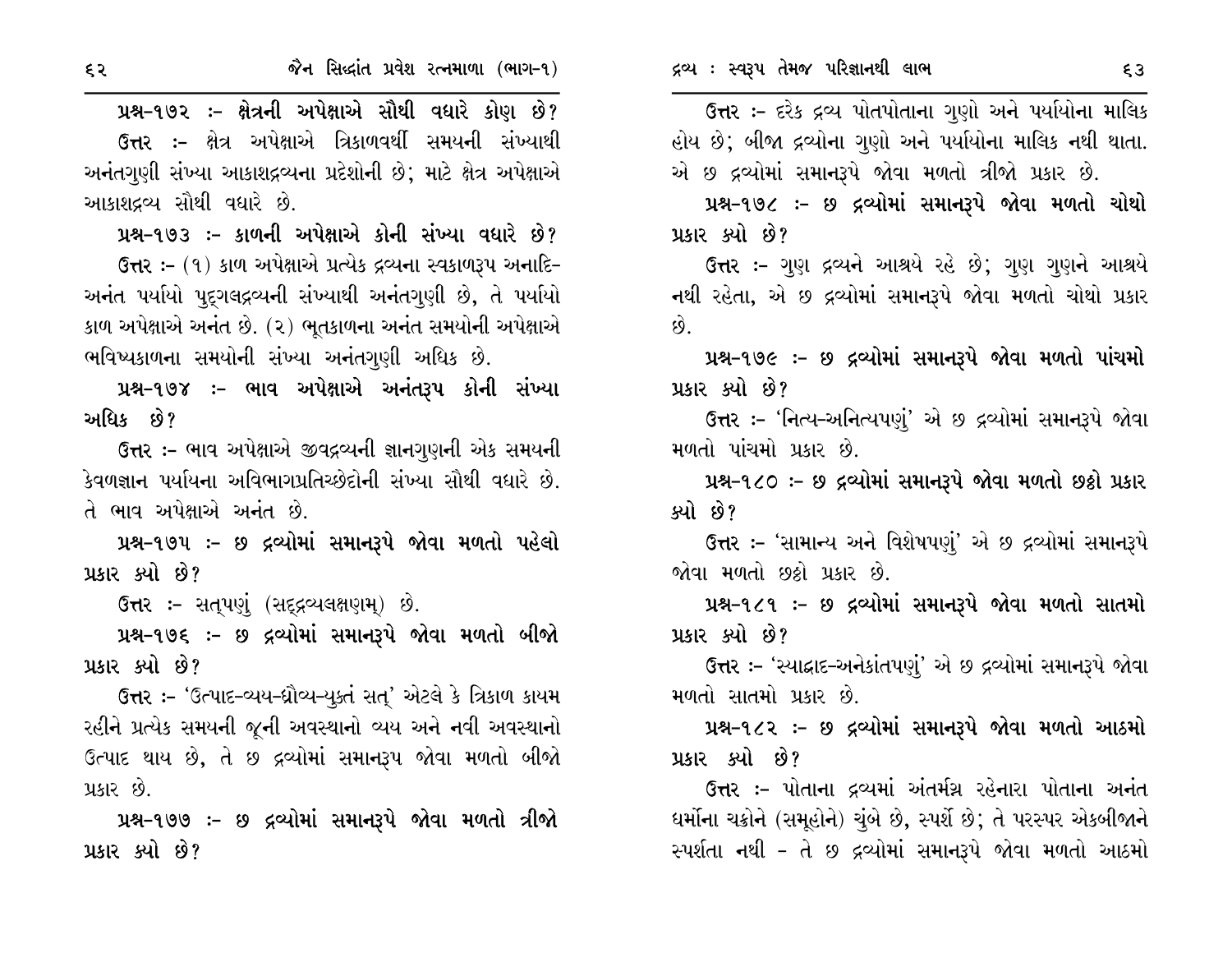પ્રકાર છે.

પ્રશ્ન-૧૮૩ :- છ દ્રવ્યોમાં સમાનરૂપે જોવા મળતો નવમો પ્રકાર કર્યો છે?

ઉત્તર :- અનાદિનિધન વસ્તુઓ ભિન્ન-ભિન્ન, પોતપોતાની મર્યાદામાં પરિણમે છે, કોઈ કોઈની પરિણમાવ્યું પરિણમતું નથી. તે છ દ્રવ્યોમાં સમાનરૂપે જોવા મળતો નવમો પ્રકાર છે.

પ્રશ્ન-૧૮૪ :- છ દ્રવ્યોમાં સમાનરૂપે જોવા મળતો એવો દસમો પ્રકાર ક્યો છે?

ઉત્તર :- એક દ્રવ્ય, બીજા દ્રવ્યનું કાંઈ પણ નથી કરી શકતું; તેને પરિણમાવતું નથી; પ્રેરણા નથી કરી શકતું; લાભ-હાનિ નથી કરી શકતું; તેના પર પ્રભાવ નથી પાડી શકતો; કોઈ કોઈની સહાયતા કે ઉપકાર કે અપકાર નથી કરી શકતું, એવા દરેક દ્રવ્ય-ગુણ-પર્યાયની સંપૂર્ણ સ્વતંત્રતા અનંત જ્ઞાનીઓએ એટલે કે (જિન-જિનવર-જિનવરવૃષભોએ) પોકારી પોકારીને કહી છે. - તે છ દ્રવ્યોમાં સમાનરૂપે જોવા મળતો દસમો પ્રકાર છે.

પ્રશ્ન-૧૮૫: - છ દ્રવ્યોને સમાનરૂપ જોવા મળતા દસ પ્રકારને જાણવાનો શો લાભ છે?

ઉત્તર :- છ દ્રવ્યને જાણે, તેમાં સમાનરૂપે જોવા મળતા દસ પ્રકારોને જાણે, તેનાથી મારા નિજ આત્માને છોડીને કોઈ બીજા જીવોથી તથા બાકી પાંચ દ્રવ્યોના દ્રવ્ય–ગુણ–પર્યાયો સાથે મારે કોઈપણ પ્રકારનો કોઈ સંબંધ નથી. મારે તો માત્ર મારા અનંતગુણનો અભેદ પિંડ જ્ઞાયક ભગવાનના ગુણ-પર્યાયોની સાથે જ પ્રયોજન છે, બીજાથી નહિ. એમ જાણીને પોતામાં લીન થવું, એ દસ પ્રકારને જાણવાનો લાભ છે.

પ્રશ્ન-૧૮૬ :- મારા આત્માનું તો પોતાના ગુણ-પર્યાયો

સાથે પ્રયોજન છે, બીજાથી નહિ, એનાથી શો લાભ છે? ઉત્તર :- હું (જીવ) સદાય અરૂપી હોવાથી મારા અવયવો પણ સદાય અરૂપી જ છે; માટે કોઈ કાળમાં નિશ્ચયથી કે વ્યવહારથી હાથ, પગ વગેરે ચલાવવા, સ્થિર રાખવા વગેરે પરદ્રવ્યની કોઈપણ અવસ્થા, હું (જીવ) નથી કરી શકતો – એવો નિર્ણય થવો તે પોતાના ગુણ-પર્યાયોને જાણવાનો લાભ છે.

પ્રશ્ન-૧૮૭ :- છ ઢાળામાં જીવનું સ્વરૂપ (અર્થાતુ મારું સ્વરૂપ) શું બતાવ્યું છે અને શું નથી બતાવ્યું તે સ્પષ્ટ સમજાવો?

ઉત્તર :- 'ચેતન કો હૈ ઉપયોગરૂપ બિનમૂરત ચિન્મૂરત અનૂપ, પદુગલ નભ-ધર્મ અધર્મ-કાલ, ઇનતૈં ન્યારી હૈ જીવચાલ.'

ભાવાર્થ :- (૧) હં જ્ઞાન-દર્શન ઉપયોગમયી જીવતત્ત્વ છું. (૨) મારૂં કાર્ય જ્ઞાતા-દષ્ટા (રહેવાનું) છે. (3) આંખ-નાક-કાન ઔદારિક વગેરે શરીરરૂપ મારી મૂર્તિ નથી. (૪) ચૈતન્ય અરૂપી અસંખ્યાત પ્રદેશી મારો એક આકાર છે. (૫) સર્વજ્ઞસ્વભાવી જ્ઞાનપદાર્થ હોવાથી મારો આત્મા જ અનૂપમ છે. (૬) મારા નિજ આત્મા સિવાય, અનંત જીવ, અનંતા અનંત પુદ્ગલ, ધર્મ-અધર્મ, આકાશ એક-એક, લોકપ્રમાણ અસંખ્યાત્ કાળદ્રવ્ય છે. એ પ્રત્યેક દ્રવ્યોથી મારા નિજ આત્માને કોઈપણ અપેક્ષાએ કોઈપણ પ્રકારના કર્તા-ભોક્તાનો સંબંધ નથી, કેમકે એ બધા દ્રવ્યોના અને મારા નિજ આત્માના દ્રવ્ય-ક્ષેત્ર-કાળ-ભાવ અલગ-અલગ છે. એમ છ ઢાળામાં કહ્યું છે.

પ્રશ્ન-૧૮૮ :- આપ કહો છો કે એક દ્રવ્યનો બીજા દ્રવ્ય સાથે સંબંધ નથી તો શાસ્રોમાં કેમ લખ્યું છે કે (૧) કર્મ રખડાવે છે. (૨) જીવ, પુદ્દગલનો અને પુદ્દગલ જીવનો ઉપકાર કરે છે. (૩) ધર્મદ્રવ્ય, જીવ-પુદ્ગલને ચલાવે છે. શું આ બધી વાતો જૂઠી લખી છે?

 $58$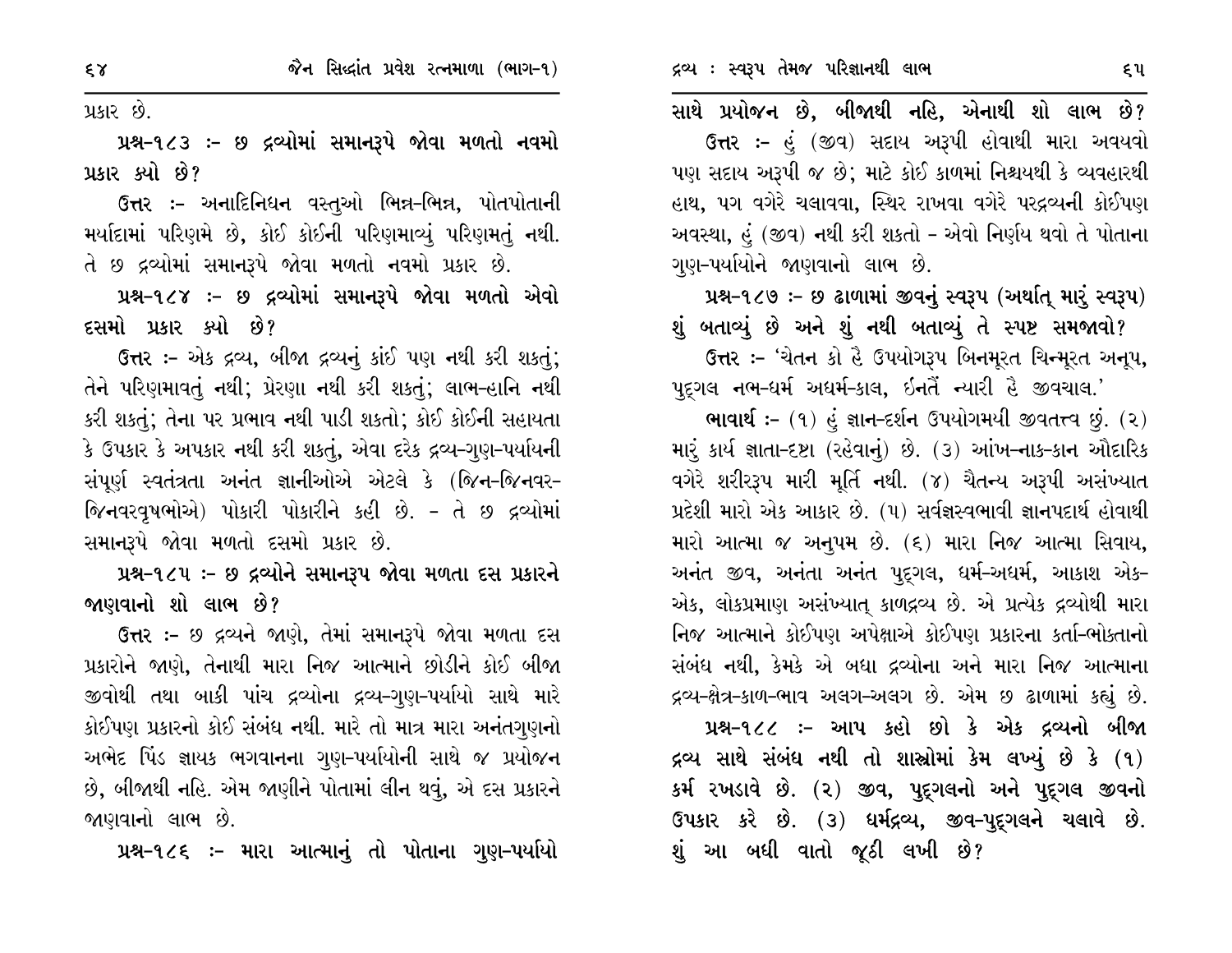ઉત્તર :- જ્યાં વ્યવહારનું કથન હોય એનો અર્થ કે 'આમ છે નહિ પણ નિમિત્તાદિની અપેક્ષાએ કથન કર્યું છે'—એમ જાણવું જોઈએ. નિમિત્તની મુખ્યતાથી કથન હોય છે, પરંતુ નિમિત્તની મુખ્યતાથી કાર્ય નથી થતું, એવો વ્યવહારનયના કથનનો અભિપ્રાય સમજવો જોઈએ.

# પ્રશ્ન-૧૯૨ :- સર્વજ્ઞદેવનું વીતરાગી ભેદજ્ઞાન શું છે?

ઉત્તર :- જગતમાં છએ દ્રવ્યો એક જ ક્ષેત્રે વિદ્યમાન હોવા છતાં કોઈ દ્રવ્ય બીજા દ્રવ્યના સ્વભાવને સ્પર્શતો નથી. દરેક દ્રવ્ય પોતપોતાના ઉત્પાદ-વ્યય-ધ્રવરૂપ ત્રિસ્વભાવમાં જ વર્તે છે; એટલે પ્રત્યેક દ્રવ્ય પોતાના સ્વભાવને જ સ્પર્શે છે -એ છે સર્વજ્ઞદેવ કથિત વીતરાગી ભેદવિજ્ઞાન.

# પ્રશ્ન-૧૯૩ :- સર્વજ્ઞદેવ કથિત વીતરાગી ભેદવિજ્ઞાનને માનવાથી શો લાભ થાય છે?

ઉત્તર :- (૧) નિમિત્ત-ઉપાદાનનું સાચું સ્પષ્ટીકરણ એમાં આવી જાય છે. ઉપાદાન અને નિમિત્ત એ બંને પદાર્થો એક સાથે પ્રવર્તતા હોવા છતાં પણ, ઉપાદાનરૂપ પદાર્થ પોતાના ઉત્પાદ-વ્યય-ધ્રુવરૂપ સ્વભાવને જ સ્પર્શે છે; નિમિત્તને જરાપણ સ્પર્શતા નથી. (૨) નિમિત્તભૂત પદાર્થ પણ તેના પોતાના ઉત્પાદ-વ્યય ધ્રુવરૂપ સ્વભાવને જ સ્પર્શે છે; ઉપાદાનને તે જરાપણ સ્પર્શતા નથી. (૩) નિમિત્ત-ઉપાદાન બંને અલગ-અલગ પોતપોતાના સ્વભાવમાં જ પ્રવર્તે છે, પરિણમન કરે છે.

પ્રશ્ન-૧૯૪ :- નિમિત્ત-ઉપાદાન અલગ-અલગ કાર્ય કરે છે; એકબીજાને કોઈ સંબંધ નથી, એમ જાણવાથી શો લાભ છે ?

**ઉત્તર :-** પૂજ્ય ગુરૃદેવ કહે છે—અહો! પદાર્થોનો આ સ્વભાવ

ઉત્તર :- યથાર્થ વાત કહેવામાં નથી આવતી; માટે જેમ પુસ્તકોનો કબાટ એમ બોલવામાં આવે છે, પણ ખરેખર તે કબાટ લાકડાનો છે, પણ તેમાં પુસ્તકો રાખે છે માટે તેને પુસ્તકોનો કબાટ એમ બોલવામાં આવે છે. તે પ્રકારે કર્મ રખડાવે છે વગેરે વ્યવહારકથન  $\hat{g}$ .

# પ્રશ્ન-૧૮૯ :- વ્યવહારકથનને જેમ છે તેમ એટલે કે સત્ય કથન માને તો શું થાય?

ઉત્તર :- (૧) પુરુષાર્થસિલ્દિ ઉપાયમાં 'તસ્ય દેશના નાસ્તિ' કહ્યું છે. (૨) સમયસાર કળશમાં 'યહ અજ્ઞાન મોહ અંઘકાર હૈ, ઉસકા સુલટના દુર્નિવાર હૈ'. (૩) પ્રવચનસારમાં 'પદ-પદ પર ધોખા ખાતા હૈ'. (૪) તેના ધર્મના અંગ અન્યથારૂપ થઈને મિથ્યાભાવને પામે છે - એમ મોક્ષમાર્ગપ્રકાશકમાં કહ્યું છે.

# પ્રશ્ન-૧૯૦ :- વ્યવહારના કથનને સાચું માનનારાને 'તસ્ય દેશના નાસ્તિ' વગેરે કેમ કહે છે?

ઉત્તર :- 'વ્યવહારનય, સ્વ-સ્વદ્રવ્ય અને પરદ્રવ્યને, સ્વદ્રવ્યના ભાવો અને પરદ્રવ્યોના ભાવોને તથા કારણ-કાર્યાદિને કોઈને કોઈનામાં મેળવીને નિરૂપણ કરે છે; તેથી વ્યવહારના કથનનું જેમ છે તેમ શ્રદ્ધાન કરવાથી મિથ્યાત્વ દઢ થાય છે; માટે તે શ્રદ્ધાનનો ત્યાગ કરવો અને નિશ્ચયનય, સ્વદ્રવ્ય અને પરદ્રવ્યનો, સ્વદ્રવ્યના ભાવો અને પરદ્રવ્યના ભાવોને તથા કારણ-કાર્યાદિકને કોઈને કોઈમાં મેળવીને નિરૂપણ નથી કરતા. તેના શ્રદ્ધાનથી સમ્યગ્દર્શનાદિની પ્રાપ્ત થાય છે; માટે વ્યવહારના કથનને સાચું માનનારાને 'તસ્ય દેશના નાસ્તિ' વગેરે શબ્દોથી આચાર્યે સંબોધન કર્યું છે.'

પ્રશ્ન-૧૯૧ :- જ્યાં વ્યવહારનું કથન હોય ત્યાં શું અર્થ કરવો જોઈએ ?

 $\xi \xi$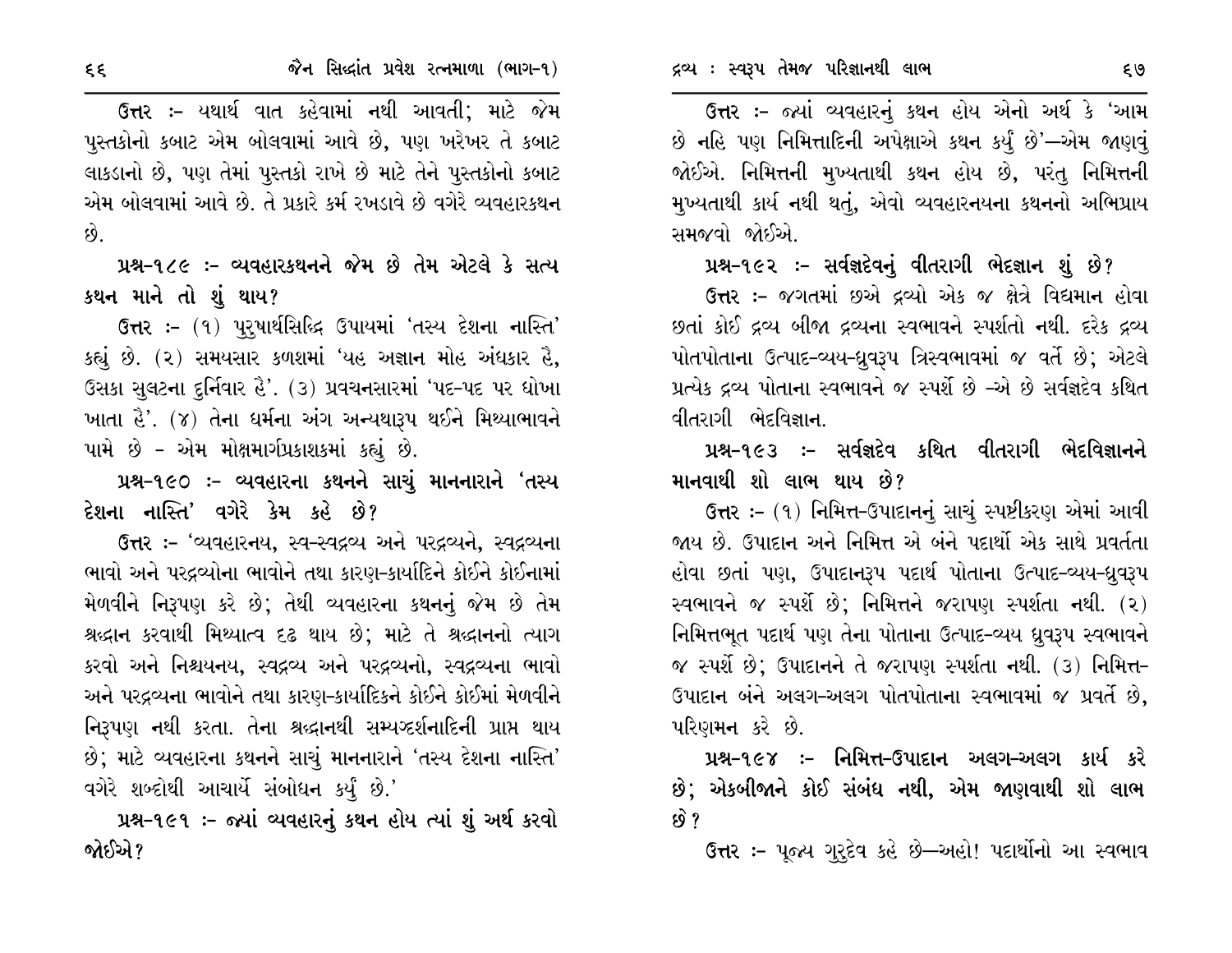બરાબર ઓળખી લે, તો ભેદજ્ઞાન થઈને સ્વદ્રવ્યના આશ્રયે નિર્મળપર્યાયનો ઉત્પાદ અને મલિનતાનો વ્યય થાય, તેનું નામ ધર્મ છે. એ સર્વજ્ઞના સર્વ ઉપદેશનું તાત્પર્ય છે.

પ્રશ્ન-૧૯૫ :- શુદ્ધ દ્રવ્યાર્થિકનયથી દ્રવ્યનું લક્ષણ પંચાધ્યાયમાં શંબતાવ્યં છે?

 $6\pi$  :-  $(9)$  જે સત્સ્વરૂપ,  $(2)$  સ્વત:સિદ્ધ,  $(3)$  અનાદિ-અનંત, (૪) સ્વસહાય, (૫) નિર્વિકલ્પ એટલે કે અખંડિત, તે દ્રવ્ય છે - એમ બતાવ્યું છે.

પ્રશ્ન-૧૯૬ :- પંચાધ્યાયીમાં પર્યાયાર્થિકનયથી દ્રવ્યનું લક્ષણ શું બતાવ્યું છે?

ઉત્તર :- (૧) ગુણ-પર્યાયવત્ દ્રવ્યમ્ (૨) ગુણપર્યાય સમુદાયો દ્રવ્યમ્ (૩) ગુણ સમુદાયોં દ્રવ્યમ્ (૪) સમગુણ પર્યાયોં દ્રવ્યમ્ (૫) ઉત્પાદ-વ્યય-ઘ્રૌવ્ય યુક્તં સતુ- એ બધા પર્યાયાર્થિકનયથી દ્રવ્યના લક્ષણ છે.

પ્રશ્ન-૧૯૭ :- પંચાધ્યાયીમાં પ્રમાણથી દ્રવ્યનું લક્ષણ શું બતાવ્યું છે?

ઉત્તર :- જે દ્રવ્ય ગુણ-પર્યાયવાળું છે, તે જ દ્રવ્ય ઉત્પાદ-વ્યય-ધ્રુવયૂક્ત છે અને તે જ દ્રવ્ય અખંડ સતુ અનિર્વચનીય છે.

પ્રશ્ન-૧૯૮ :- સ્વતઃસિદ્ધથી શું તાત્પર્ય છે?

ઉત્તર :- વસ્તુ, પરથી સિદ્ધ નથી, ઈશ્વરાદિની બનાવેલી નથી, સ્વતઃ સ્વભાવથી સ્વયંસિદ્ધ છે. એ તાત્પર્ય સ્વતઃસિદ્ધથી છે.

પ્રશ્ન-૧૯૯ :- અનાદિ-અનંતનું શું તાત્પર્ય છે?

ઉત્તર :- વસ્તુ, ક્ષણિક નથી. સત્ની ઉત્પત્તિ નથી કે ન તો સતુનો નાશ થાય છે, તે અનાદિથી છે અને અનંતકાળ રહેશે-આ અનાદિ-અનંતનું તાત્પર્ય છે.

ઉત્તર :- (૧) પદાર્થ, અન્ય પદાર્થોથી નથી. નિમિત્ત કે અન્ય પદાર્થોથી ન ટકે છે અને તો પરિણમન કરે છે. (૨) અનાદિ-અનંત સવભાવ, વિભાવ કે શુદ્ધ સ્વયં પોતાના પરિણમનને કારણે પરિણમે છે. (૩) ક્યારેય કોઈપણ પદાર્થનો અંશ ન તો કદી પોતામાં લે છે અને ન તો પોતાનો કોઈ અંશ બીજાને દે છે. એ સ્વસહાયનું તાત્પર્ય છે.

પ્રશ્ન-૨૦૧ ઃ- અનાદિ-અનંત અને સ્વસહાયમાં શું અંતર છે?

ઉત્તર :- અનાદિ-અનંતમાં ઉત્પત્તિ અને નાશથી રહિત બતાવવું છે અને સ્વસહાયમાં તેની સ્વતંત્રની સ્થિતિ તથા સ્વતંત્ર પરિણમન બતાવવું છે, એટલું અંતર છે.

પ્રશ્ન-૨૦૨ :- નિર્વિકલ્પ (અખંડિત) કોને કહે છે?

ઉત્તર :- જેના દ્રવ્યથી, ક્ષેત્રથી, કાળથી અને ભાવથી કોઈ પ્રકારે સર્વથા ખંડ ન થઈ શકે, તેને નિર્વિકલ્પ (અખંડિત) કહે છે.

પ્રશ્ન-૨૦૩ :- મહાસત્તા કોને કહે છે?

ઉત્તર :- સામાન્યને, અખંડને, અભેદને મહાસત્તા કહે છે. પ્રશ્ન-૨૦૪ :- અવાંતરસત્તા કોને કહે છે?

ઉત્તર :- વિશેષને, ખંડને, ભેદને અવાંતર સત્તા કહે છે.

પ્રશ્ન-૨૦૫ :- શું મહાસત્તા અને અવાંતરસત્તાના પ્રદેશો ભિન્ન-ભિન્ન છે?

**ઉત્તર :- ના,** પ્રદેશ એક જ છે; માત્ર અપેક્ષાકૃત ભેદ છે કેમકે વસ્તુ સામાન્ય-વિશેષાત્મક છે.

પ્રશ્ન-૨૦૬ :- દરેક દ્રવ્યનું સ્વચત્રષ્ટય શું છે? ઉત્તર :- (૧) દ્રવ્ય - તે દ્રવ્ય છે. (૨) તેનું ક્ષેત્ર, તે ક્ષેત્ર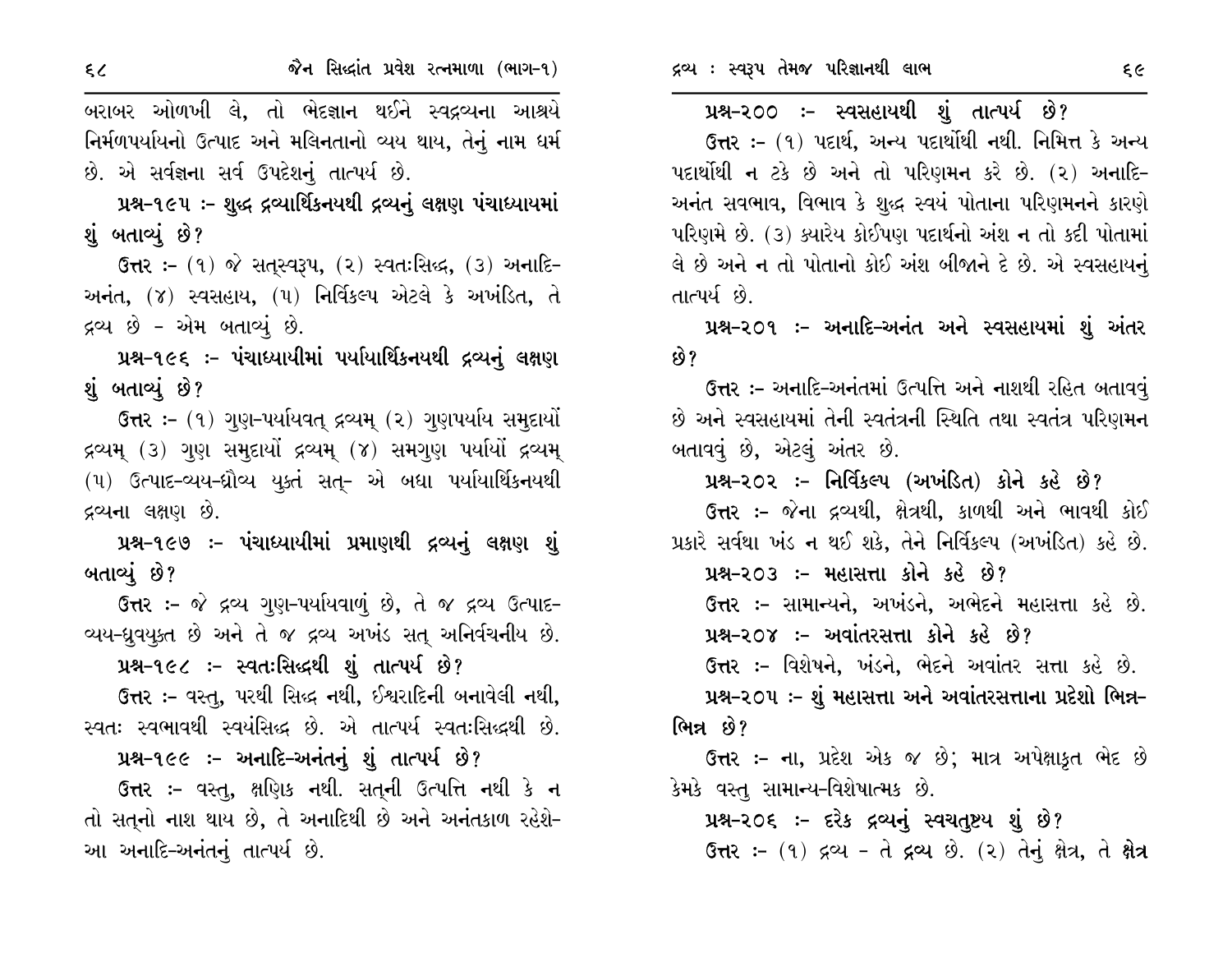જૈન સિદ્ધાંત પ્રવેશ રત્નમાળા (ભાગ-૧)  $90<sub>o</sub>$ છે. (3) તેનો કાળ, તે **કાળ** છે. (૪) તેનો ભાવ, તે **ભાવ**  $\hat{g}$ . પ્રશ્ન-૨૦૭ :- દરેક દ્રવ્યનું ચતુષ્ટય તે તે દ્રવ્યની અંદર છે કે બહાર છે? ઉત્તર :- તેની અંદર છે, બહાર નથી. પ્રશ્ન-૨૦૮ :- કોઈ સામાન્યને ન માને તો શું નૂકસાન છે? ઉત્તર :- મોક્ષનો પુરુષાર્થ નહિ થઈ શકે. પ્રશ્ન-૨૦૯ :- કોઈ વિશેષને ન માને તો શું નુકસાન છે? ઉત્તર :- સંસાર અને મોક્ષ જ નહિ રહે. પ્રશ્ન-૨૧૦ ઃ- સામાન્ય-વિશેષથી શું જાણવું જોઈએ? ઉત્તર :- પોતાના સામાન્ય અને વિશેષને બંનેને જાણી, પોતાના સામાન્ય તરક દષ્ટિ કરવાથી પર્યાયમાંથી વિકારનો અભાવ અને ધર્મનો ઉત્પાદ થાય છે. પછી જેમ-જેમ પોતાના સામાન્યમાં એકાગ્રતા કરતો જાય છે; (તેમ-તેમ) ક્રમથી વૃદ્ધિ કરીને મોક્ષને પ્રાપ્ત કરે છે. પ્રશ્ન-૨૧૧ :- ગુણોના સમૂહને દ્રવ્ય કહે છે, તેને જાણવાથી શો–શો લાભ થાય છે?

ઉત્તર: - (૧) પોતાની મહિમા આવે છે; (૨) નવ પ્રકારના સમહથી દષ્ટિ હટી જાય છે; (૩) સમ્યવ્દર્શનથી લઈને સિદ્ધદશા સુધીની પ્રાપ્તિ કોના આશ્રયે થાય છે તેની જાણ થાય છે; (૪) ગણોની સંખ્યાનું માપ શું છે તેની ખબર પડે છે; (૫) દ્રવ્યમાં ગુણ ક્યા પ્રકારે છે, તેની જાણ થાય છે; (૬) દ્રવ્યમાં ગુણ ક્યા પ્રકારે નથી તેની જાણ થાય છે; (૭) મિથ્યાત્વાદિ સંસારના પાંચ કારણો અને પંચ પરાવર્તન વગેરેનો અભાવ થઈ જાય છે.

પ્રશ્ન-૨૧૨ :- ગુણોના સમૂહને દ્રવ્ય કહે છે તો પ્રત્યેક

દ્રવ્ય: સ્વરૂપ તેમજ પરિજ્ઞાનથી લાભ

#### દ્રવ્ય કેવું છે?

ઉત્તર: - (૧) પ્રત્યેક દ્રવ્ય 'સતુ' છે. (૨) (૧) પ્રત્યેક દ્રવ્ય 'ઉત્પાદ-વ્યય-ઘ્રૌવ્ય'વાળું છે. (3) (૧) પ્રત્યેક દ્રવ્ય પોતાના ગુણ-૫યધિનો માલિક છે. (૪) દરેક દ્રવ્યના ગુણ, દ્રવ્યને આશ્રયે રહે  $\dot{\vartheta}$ . (4) પ્રત્યેક દ્રવ્ય, નિત્ય-અનિત્યરૂપ છે. (૬) પ્રત્યેક દ્રવ્ય, સામાન્ય-વિશેષરૂપ છે. (૭) પ્રત્યેક દ્રવ્ય, સ્યાદ્રાદ-અનેકાંતસ્વરૂપ છે.  $($ ) પ્રત્યેક દ્રવ્ય, પોતપોતાના ગુણ પર્યાયોને સ્પર્શે છે.  $($ e) પ્રત્યેક દ્રવ્ય, અનાદિ નિધન છે. (૧૦) પ્રત્યેક દ્રવ્ય, સ્વતંત્ર છે. (૧૧) પ્રત્યેક દ્રવ્ય, એક-અનેકરૂપ છે. (૧૨) પ્રત્યેક દ્રવ્ય, તત્-અતત્રરૂપ છે. (૧૩) પ્રત્યેક દ્રવ્ય, સત્-અસત્રુપ છે. (૧૪) પ્રત્યેક દ્રવ્ય, સામાન્ય-વિશેષગુણવાળું છે.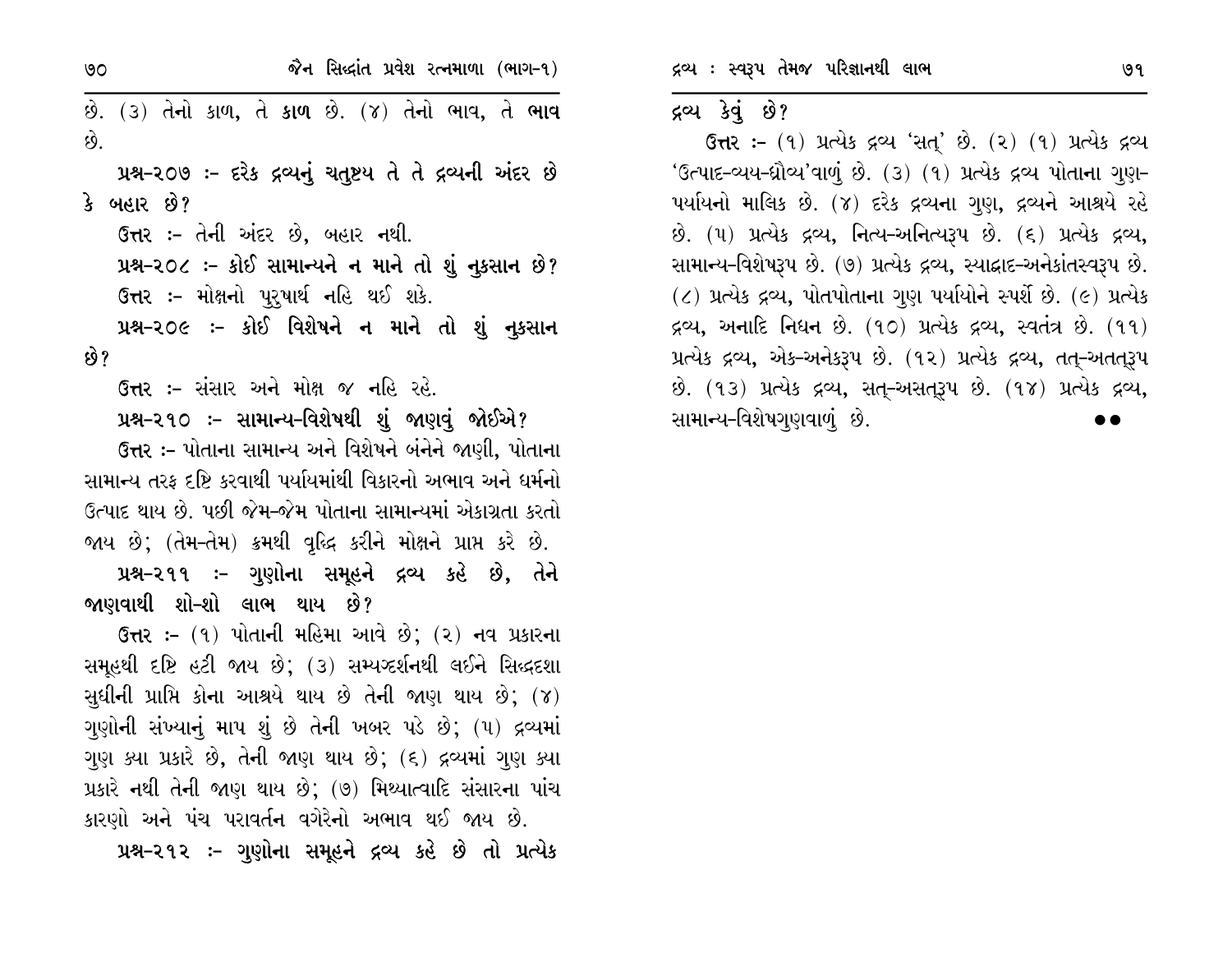γ

જીવદ્રવ્ય

પ્રશ્ન-૧ :- જીવદ્રવ્ય કોને કહે છે? ઉત્તર :- જેમાં ચેતના એટલે કે જ્ઞાન-દર્શનરૂપ શક્તિ હોય, તેને જીવદ્રવ્ય કહે છે. પ્રશ્ન-૨ :- ચૈતન્ય કોનું લક્ષણ છે? ઉત્તર :- જીવદ્રવ્યનું. પ્રશ્ન-૩ :- ચૈતન્યથી શું તાત્પર્ય છે? ઉત્તર :- ચૈતન્યથી જ્ઞાન-દર્શનગુણોનું ગ્રહણ થાય છે. પ્રશ્ન-૪ :- ચૈતન્ય જ આત્માનું લક્ષણ છે, તો તેના અન્ય ગણોનું શું થયું? ઉત્તર :- ચૈતન્યગુણ, જાણવા-દેખવાનું કાર્ય કરે છે; અન્ય ગણ જાણવા-દેખવાનું કાર્ય નથી કરતા. ચૈતન્ય કહેતા જ એના બધા ગુણો સાથે આવી જાય છે - એવું પાત્ર જીવ જાણે છે. પ્રશ્ન–૫ ઃ– શ્રી સમયસારજીમાં આત્માને 'જ્ઞાન' જ કેમ કહ્યું છે?

ઉત્તર :- 'જ્ઞાન' કહેતા જ આત્મા ગ્રહણ થઈ જાય છે: માટે આત્માને જ્ઞાન કહે છે. જ્ઞાન કહેતા જ અન્યગુણ પણ સાથે આવી જાય છે.

પ્રશ્ન-૬ ઃ- જ્ઞાન શબ્દ, કેટલા અર્થોમાં પ્રયુક્ત થાય છે? ઉત્તર: - (૧) જ્ઞાન શબ્દ, આત્મા માટે; (૨) જ્ઞાનગણ માટે અને (3) સમ્યગ્જ્ઞાન માટે. આ ત્રણ પ્રકારે ત્રણ અર્થોમાં પ્રયુક્ત થાય છે.

પ્રશ્ન-૭ :- જીવદ્રવ્યમાં સામાન્યગુણ કેટલા અને ક્યા-ક્યા છે?

ઉત્તર :- જીવદ્ગવ્યમાં, અસ્તિત્વ, વસ્તુત્વ વગેરે અનંત સામન્યગુણો છે.

પ્રશ્ન-૮ :- જીવદ્રવ્યમાં વિશેષગુણ કેટલા અને ક્યા-ક્યા છે?

ઉત્તર :- જીવદ્રવ્યમાં, ચૈતન્ય (જ્ઞાન-દર્શન) શ્રદ્ધા, ચારિત્ર, સુખ, ક્રિયાવતીશક્તિ વગેરે અનંત વિશેષગુણ છે.

પ્રશ્ન-૯ :- જ્યારે જીવદ્રવ્યમાં સામાન્ય અને વિશેષગુણ અનંત

છે, તો બધાના નામ કેમ નથી જણાવ્યા?

ઉત્તર :- અમારૂં પ્રયોજન મોક્ષમાર્ગની સિદ્ધિ કરવાનું છે; માટે જે સામાન્ય-વિશેષગુણનું શ્રદ્ધાન કરવાથી મોક્ષ થાય અને જેનું શ્રદ્ધાન કર્યા વિના મોક્ષ ન થાય, તેનું જ અહીંયાં અમે વર્ણન કર્યું છે.

પ્રશ્ન-૧૦ :- જીવદ્રવ્ય કેટલા છે?

ઉત્તર :- વિશ્વમાં જીવદ્રવ્ય અનંત છે.

પ્રશ્ન-૧૧ :- જીવદ્રવ્ય અનંત છે, એ ક્યારે માન્યું?

ઉત્તર :- હું એક જીવ છું, બીજા પણ અલગ-અલગ અનંત જીવો છે, દરેક જીવ પોતપોતાના ગુણ-પર્યાયો સહિત, પોતપોતાના દ્રવ્ય-ક્ષેત્ર-કાળ-ભાવમાં વર્તી રહ્યા છે, વર્તશે અને વર્તતા રહેશે. એ પ્રમાણે અનંત જીવોના દ્રવ્ય-ગુણ-પર્યાય, જુદા-જુદા જ્ઞાનમાં આવે ત્યારે જીવદ્રવ્ય અનંત છે એમ માન્યું.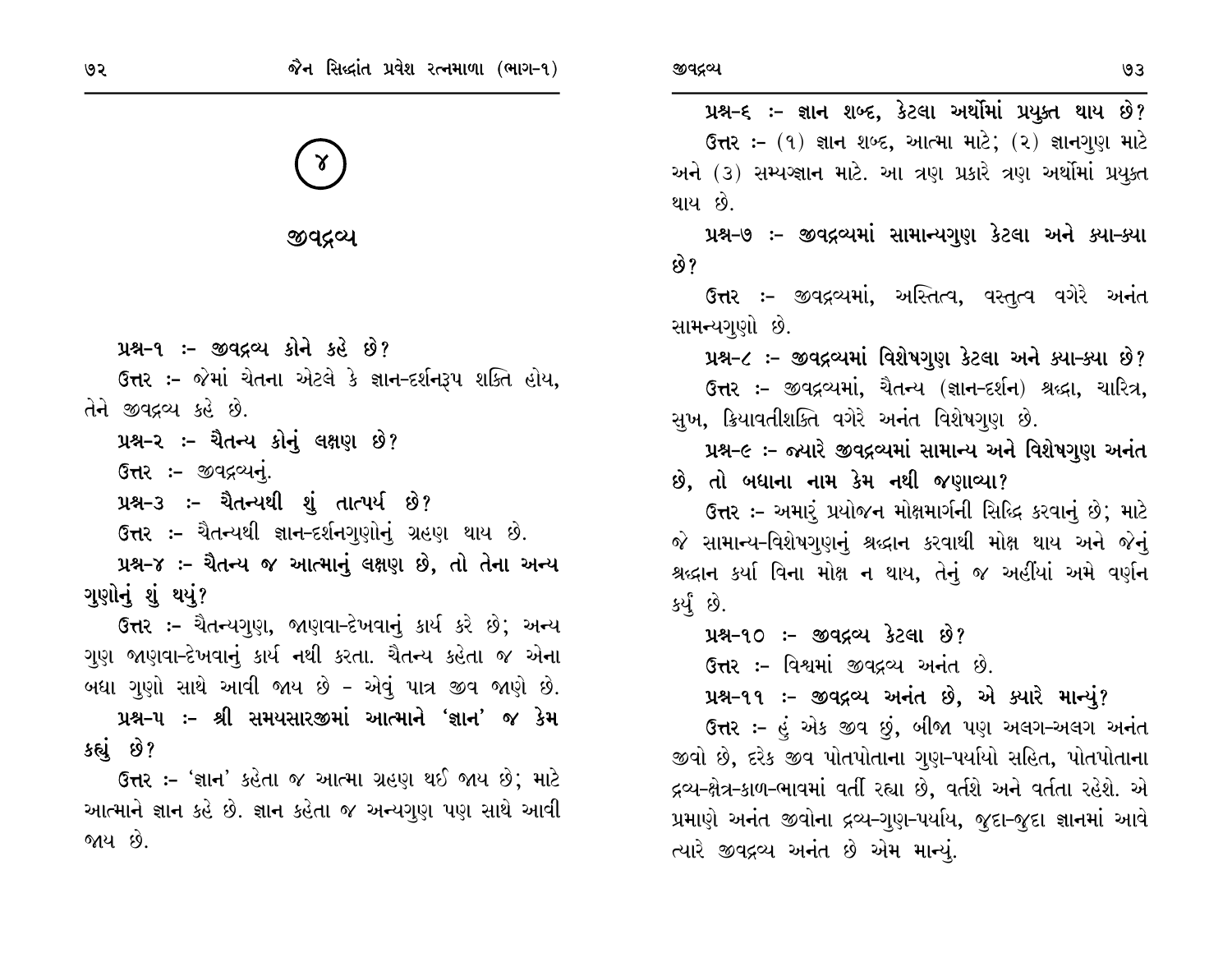$98$ 

પ્રશ્ન-૧૨ :- જીવદ્રવ્ય અનંત છે-એમ માનનારને ક્યા-ક્યા પ્રશ્નો નથી થતા?

ઉત્તર :- (૧) હું બીજા જીવોનું ભલું કે બૂરું કરું; (૨) બીજા જીવો મારું ભલું કે બૂરું કરે; (૩) ભગવાન-દેવ-શાસ્ર-ગુરુ મારું ભલું કરી દે, કોઈ દૂશ્મન મારૂં બૂરું કરે - વગેરે પ્રશ્નો ઉઠતા નથી, કેમકે જીવ અનંત છે અને પ્રત્યેક જીવદ્રવ્યનું સ્વચત્&ય જુદું-જુદું છે. પ્રશ્ન-૧૩ :- જીવદ્રવ્ય અનંત છે - એને જાણવાથી બીજો

શો લાભ છે?

**ઉત્તર :-** વેદાંતી માને છે કે આત્મા એક છે અને અમે જાણ્યું કે જીવ અનંત છે - તો એકમાત્ર આત્મા કહેનાર મિથ્યા છે, એમ જાણવામાં આવે છે.

પ્રશ્ન-૧૪ :- મારં લક્ષણ, જ્ઞાન-દર્શનાદિ અનંતગુણસ્વરૂપ છે, એને જાણવાથી શો લાભ થાય છે?

ઉત્તર :- હું આત્મા, શરીર-આંખ-નાક-કાન વગેરેરૂપ; આઠ કર્મોરૂપ; વિકારરૂપ; પરદ્રવ્યોરૂપ નથી - એમ જણાય છે.

પ્રશ્ન-૧૫ :- હું આત્મા, શરીર, આઠ કર્મ, પરદ્રવ્યરૂપ અને વિકારરૂપ નથી – એમ જાણવાથી શો લાભ છે?

ઉત્તર :- અનાદિકાળથી જીવને એવી મિથ્યાબુદ્ધિ છે કે હું શરીર–આંખ–નાક–કાનરૂપ છું અને શરીર હલાવી–ચલાવી શકું છું; કર્મ મને સુખી-દૃઃખી કરે છે; અશુભભાવ ખરાબ, શુભભાવ સારા છે. એવી ખોટી માન્યતાનો અભાવ થઈ જાય છે, કેમકે હું જ્યારે એરૂપ નથી તો એમાં કરવા-ધરવાની બુદ્ધિનો પ્રશ્ન જ ઉત્પન્ન નથી થતો.

પ્રશ્ન-૧૬ :- જે જીવ એમ કહે છે કે અમને તો 'ઉપયોગ લક્ષણવાળો જીવ' દેખાતો નથી; અમને તો શરીર વગેરેરૂપ

જીવ દેખાય છે, તેને આચાર્ય ભગવાને શું કહ્યું?

ઉત્તર :- શ્રી સમયસાર, ગાથા-૨૪માં કહ્યું છે કે 'નિત્યઉપયોગ લક્ષણવાળા જીવદ્રવ્ય, કદી શરીર-આંખ-નાક-કાન-મન-વાણી, કર્મ, વિકારરૂપ થતા જોવામાં નથી આવતા અને નિત્ય જડલક્ષણવાળા શરીર આદિ પુદ્ગલદ્રવ્ય, કદી જીવદ્રવ્ય થતા જોવામાં નથી આવતા, કેમકે ઉપયોગ અને જડત્વના એકરૂપ થવામાં, પ્રકાશ અને અંધકારની માફક વિરોધ છે. જડ-ચેતન પણ એક નથી થઈ શકતા, તે સર્વથા ભિન્ન જ છે, માટે હે ભવ્ય, તું સર્વ પ્રકારે પ્રસન્ન થા. પોતાનું ચિત્ત ઉક્ષ્ઠવળ કરવા માટે સાવધાન થા અને સ્વદ્રવ્યને જ 'આ મારે.' એવો અનુભવ કર.'

પ્રશ્ન-૧૭ :- 'જીવનું લક્ષણ, ઉપયોગ છે' એવું ક્યાં-ક્યાં આવ્યું ક્વે ?

ઉત્તર :- બધા જ શાસ્રોમાં આવ્યું છે. (૧) 'ઉપયોગો લક્ષણમુ' (તત્ત્વાર્થસૂત્ર, અધ્યાય બીજો, સૂત્ર-૮) (૨) 'ઉપયોગ લક્ષણ જીવ ેર્ડ' (શ્રી સમયસાર, ગાથા-૨૪માં) (૩) 'ચેતન કો હૈ ઉપયોગરૂપ' (શ્રી છ ઢાળામાં)

પ્રશ્ન-૧૮ :- જીવદ્રવ્યના કેટલા પ્રદેશ છે?

ઉત્તર :- લોકપ્રમાણ અસંખ્યાત પ્રદેશ છે.

પ્રશ્ન-૧૯ :- સંકોચ-વિસ્તાર ક્યા દ્રવ્યમાં થાય છે?

ઉત્તર :- જીવદ્રવ્યના પ્રદેશમાં સંકોચ અને વિસ્તાર થાય છે; માટે લોકના અસંખ્યાતમાં ભાગથી લઈને, સમસ્ત લોકના અવગાહરૂપે છે.

પ્રશ્ન-૨૦ ઃ- જીવદ્રવ્યની જેમ શું અન્ય કોઈ દ્રવ્યને પણ અસંખ્યાત પ્રદેશ છે?

**ઉત્તર :-** હા; ધર્મદ્રવ્ય, અધર્મદ્રવ્ય અને લોકાકાશના પણ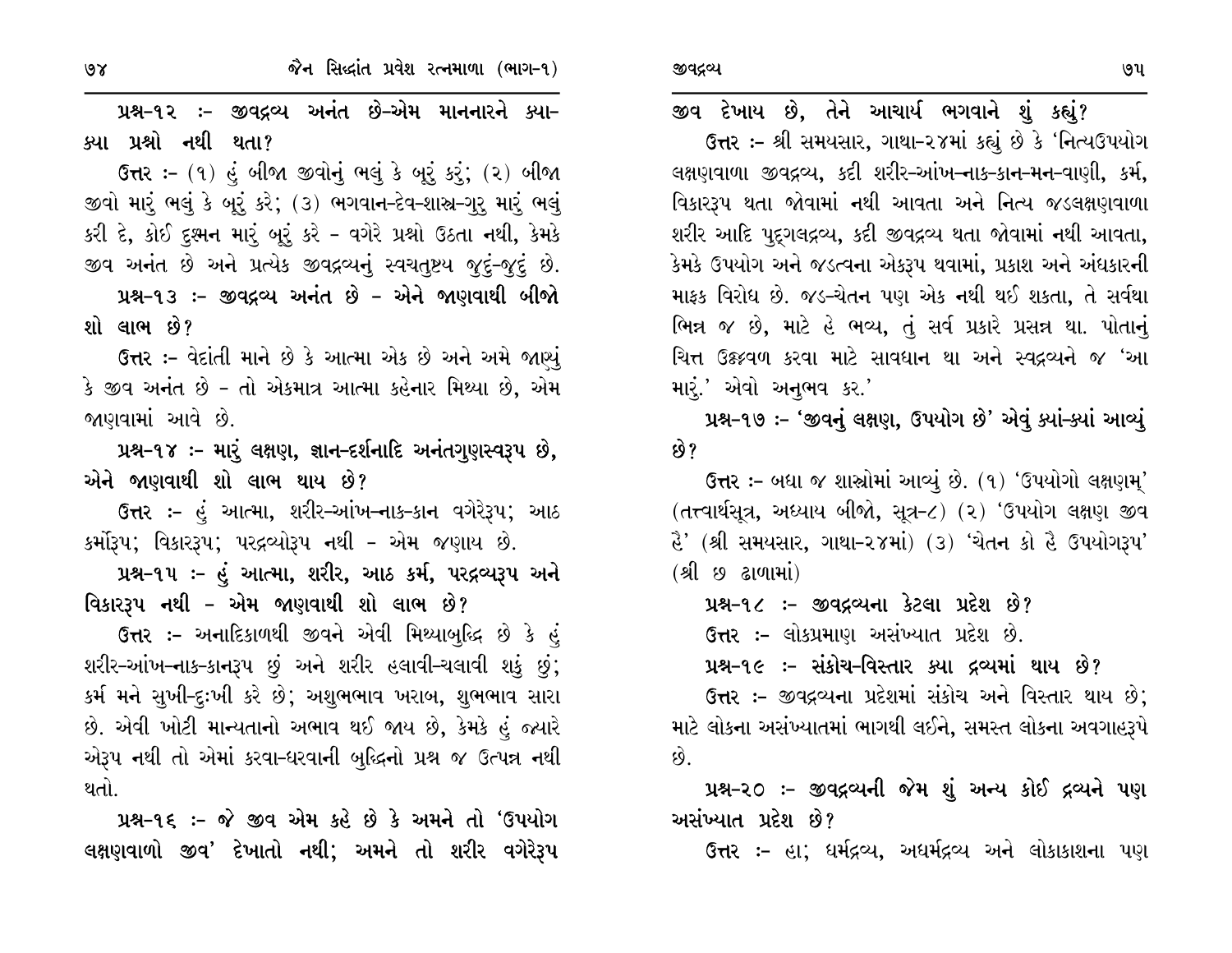અસંખ્યાત પ્રદેશ છે.

પ્રશ્ન-૨૧ :- શું જીવ તથા ધર્મ-અધર્મના અસંખ્યાત પ્રદેશોમાં  $\dot{\mathcal{S}}$ ઈ અંતર છે?

ઉત્તર :- ધર્મ, અધર્મદ્રવ્ય આખા લોકાકાશમાં વ્યાપ્ત છે, જ્યારે જીવના પ્રદેશ, સંકોચ-વિસ્તારને પામે છે; એ પ્રકારે અવગાહમાં અંતર છે.

પ્રશ્ન-૨૨ :- જીવમાં ક્રિયાવતીશક્તિ છે, એનું કામ શું  $\hat{8}$  ?

ઉત્તર :- જીવમાં ક્રિયાવતીશક્તિ નામના ગુણનું ગતિરૂપ અને સ્થિતિરૂપ બે પ્રકારે પરિણમન છે.

પ્રશ્ન-૨૩ :- જીવનું લક્ષણ શરીર કહીએ તો ક્યો દોષ આવે છે?

ઉત્તર :- અસંભવદોષ આવે છે.

પ્રશ્ન-૨૪ :- જીવનું લક્ષણ ભાવકર્મ કહીએ તો ક્યો દોષ આવે છે?

**ઉત્તર :-** (૧) અધ્યાત્મની અપેક્ષાએ અસંભવદોષ આવે છે. (૨) આગમની અપેક્ષાએ અવ્યામિદોષ આવે છે, કેમકે દસમા ગુણસ્થાન સુધી ભાવકર્મ છે; એ પછીના જીવોમાં નથી.

પ્રશ્ન-૨૫ ઃ- જીવનું લક્ષણ મતિ-શ્રુતજ્ઞાની કહીએ તો ક્યો દોષ આવે?

ઉત્તર :- અવ્યાપ્તિદોષ આવે છે.

પ્રશ્ન-૨૬ :- જીવનું લક્ષણ કેવળજ્ઞાન કહીએ તો ક્યો દોષ આવે?

**ઉત્તર :-** અવ્યાપ્તિદોષ આવે છે.

પ્રશ્ન-૨૭ :- જીવનું લક્ષણ કાન-નાકથી જ્ઞાન કરવું એમ કહીએ

તો ક્યો દોષ આવે? **ઉત્તર :-** અસંભવદોષ આવે છે. પ્રશ્ન-૨૮ :- જીવનું લક્ષણ, શ્રેણી માંડવી એમ કહીએ તો ક્યો દોષ આવે? **ઉત્તર :-** અવ્યાપ્તિદોષ આવે છે. પ્રશ્ન-૨૯ :- જીવનું લક્ષણ, ઇન્દ્રિય અને મન કહીએ તો ક્યો દોષ આવે છે? ઉત્તર :- અસંભવદોષ આવે છે. પ્રશ્ન-૩૦ :- જીવનું લક્ષણ, અરૂપી કહીએ તો ક્યો દોષ આવે છે? **ઉત્તર :-** અતિવ્યાપ્તિદોષ આવે છે. પ્રશ્ન-૩૧ :- જીવનું લક્ષણ, બહારની તપસ્યા અને નગ્ન રહેવું કહીએ તો ક્યો દોષ આવે છે? ઉત્તર :- અસંભવદોષ આવે છે. પ્રશ્ન-૩૨ :- જીવનું લક્ષણ, ક્રિયાવતીશક્તિવાળો કહીએ તો ક્યો દોષ આવે છે? **ઉત્તર :-** અતિવ્યામિદોષ આવે છે. પ્રશ્ન-૩૩ :- જીવનું લક્ષણ, પરનું ભલું-બૂરું કરવું; સત્ય બોલવું; દેશનો ઉપકાર કરવો; બાળકો અને સ્રીનું પાલન– પોષણ કરવું; રૂપિયા કમાવા કહીએ તો ક્યો દોષ આવે  $\mathcal{B}$  ? ઉત્તર :- અસંભવદોષ આવે છે. પ્રશ્ન-૩૪ :- આત્માનું લક્ષણ દયા, દાન, પૂજા, અણુવ્રત, મહાવ્રતાદિનો ભાવ કહીએ તો ક્યો દોષ આવે છે? **ઉત્તર :-** અવ્યાપ્તિદોષ આવે છે. અધ્યાત્મની અપેક્ષાએ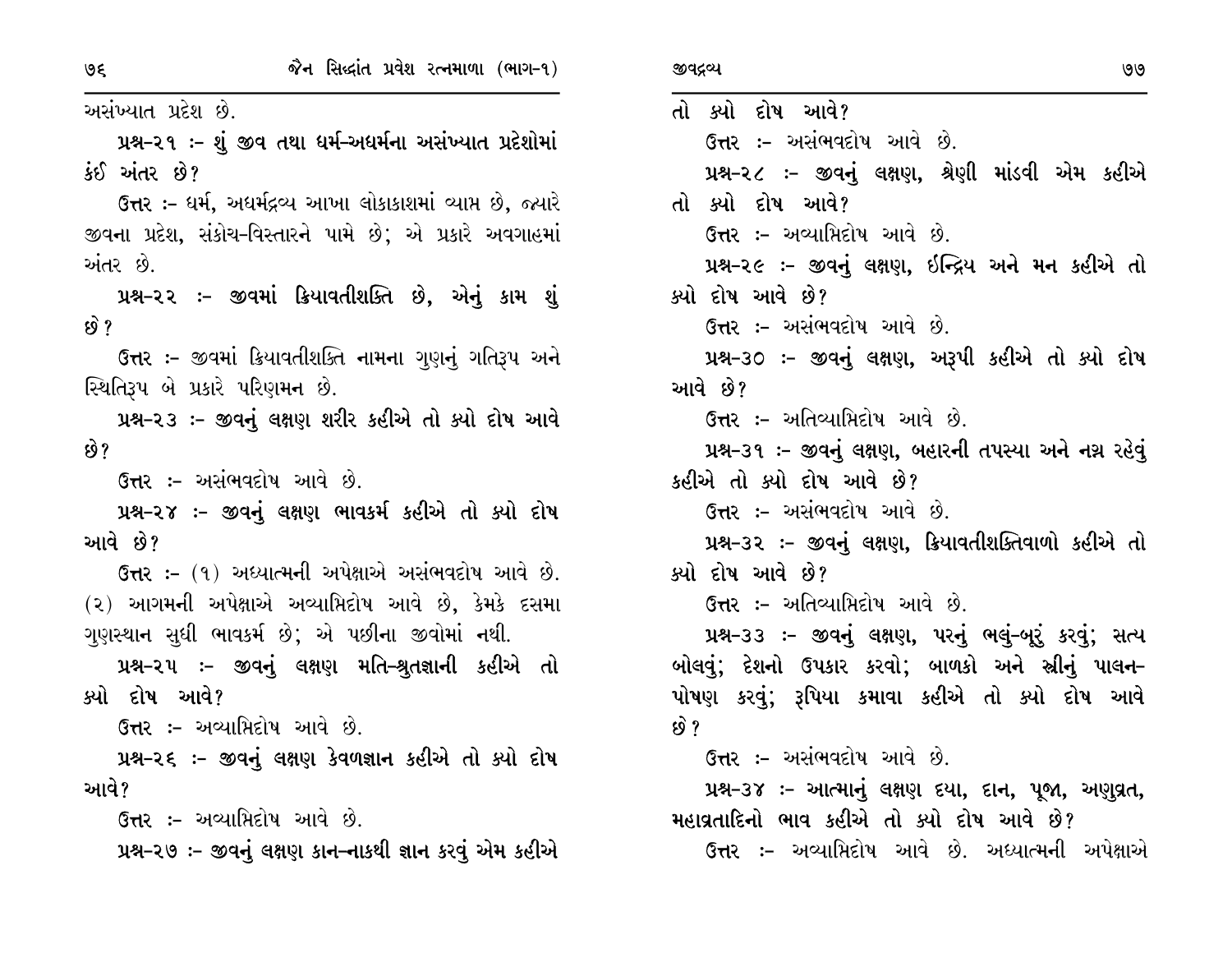$9<sub>6</sub>$ 

અસંભવદોષ આવે છે.

પ્રશ્ન-૩૫ :- આત્માનું લક્ષણ, સમ્યગ્દર્શન કહીએ તો ક્યો દોષ આવે છે?

**ઉત્તર :- અવ્યામિદોષ આવે છે.** 

પ્રશ્ન-૩૬ :- સાચા લક્ષણની શું ઓળખાણ છે?

ઉત્તર :- લક્ષમાં જે સર્વત્ર જોવા મળે અને અલક્ષમાં ક્યાંય પણ જોવા ન મળે તે જ સાચા લક્ષણની ઓળખાણ છે.

પ્રશ્ન-૩૭ :- આત્માનું લક્ષણ 'ચૈતન્ય' કહીએ તો ક્યો દોષ આવે છે?

ઉત્તર :- કોઈપણ દોષ નથી આવતો, કેમકે નિગોદથી માંડીને સિદ્ધદશા સુધી બધા જીવોમાં 'ચૈતન્ય' લક્ષણ નિરંતર જોવા મળે છે અને અનાત્મામાં જોવા મળતું નથી; માટે 'ચૈતન્ય' લક્ષણ આત્માનું છે, તેમાં કોઈ દોષ નથી આવતો.

પ્રશ્ન–૩૮ :– તારી સત્તા કોનામાં છે?

ઉત્તર :- મારી સત્તા આત્માના ગુણ અને પર્યાયમાં છે.

પ્રશ્ન-૩૯ :- મારી સત્તા આત્માના ગુણ અને પર્યાયમાં છે, એને જાણવાથી શો લાભ થાય?

ઉત્તર ઃ- શરીરની સત્તા; આઠ કર્મોની સત્તા; વિકારીભાવોની સત્તા; મારી સત્તા નથી - એમ જાણતા પોતાની સત્તા ઉપર દષ્ટિ દે તો ધર્મની શરૂઆત, વૃદ્ધિ અને પૂર્ણતા થાય.

પ્રશ્ન-૪૦ :- અસંખ્યાત પ્રદેશી આત્મા - એમ કહીએ તો શું કોઈ દોષ આવે છે?

**ઉત્તર :-** અતિવ્યાપ્તિદોષ આવે છે.

પ્રશ્ન-૪૧ :- તારું પરથી થાય છે, તારું તારાથી નહિ - એમ માનવાથી કોઈ દોષ આવે છે?

ઉત્તર :– અસંભવદોષ આવે છે. પ્રશ્ન-૪૨ :- લોકવ્યાપક, તે આત્મા-એમ માનવાથી ક્યો દોષ આવે છે? **ઉત્તર :-** અતિવ્યાપ્તિદોષ અને અવ્યાપ્તિદોષ આવે છે. પ્રશ્ન–૪૩ :– લોકમાં રહે તે આત્મા – એમ માનવાથી ક્યો દોષ આવે છે? **ઉત્તર :-** અતિવ્યામિદોષ આવે છે. પ્રશ્ન–૪૪ :– નિત્ય તે આત્મા – એમ માનવાથી ક્યો દોષ આવે છે? ઉત્તર :- અતિવ્યામિદોષ આવે છે. પ્રશ્ન–૪૫ :– ગમન કરે તે જીવ – એમ માનવાથી ક્યો દોષ આવે છે? ઉત્તર :- અતિવ્યામિદોષ આવે છે. પ્રશ્ન–૪૬ ઃ– જીવના ગમનમાં; સ્થિર થવામાં; અવગાહનમાં અને પરિણમનમાં કોણ નિમિત્ત છે? ઉત્તર ઃ- આ કાર્યોમાં ક્રમશઃ ધર્મદ્રવ્ય; અધર્મદ્રવ્ય; આકાશદ્રવ્ય,; કાળદ્રવ્ય નિમિત્ત છે. પ્રશ્ન-૪૭ :- જે નિયમ જીવને લાગૂ થાય, એ બધા દ્રવ્યો

ઉપર પણ લાગુ થાય છે તેના નામ કહો?

**ઉત્તર :-** (૧) દ્રવ્યનું લક્ષણ 'અસ્તિત્વ' છે. (૨) 'ત્રિકાળ કાયમ રહીને પ્રત્યેક સમયે જૂની અવસ્થાનો વ્યય અને નવી અવસ્થા  $G<sub>c</sub>$ પત્ર કરવું છે.' (3) 'દ્રવ્ય પોતાની ગુણ-અવસ્થાવાળી છે.' (૪) 'દ્રવ્યના નિજભાવનો નાશ નથી થતો; માટે નિત્ય છે અને પરિણમન કરે છે; માટે અનિત્ય છે.' એ બધા દ્રવ્યો પર લાગૂ થાય છે. પ્રશ્ન-૪૮ :- જીવનું લક્ષણ સામાન્ય-વિશેષગુણવાળો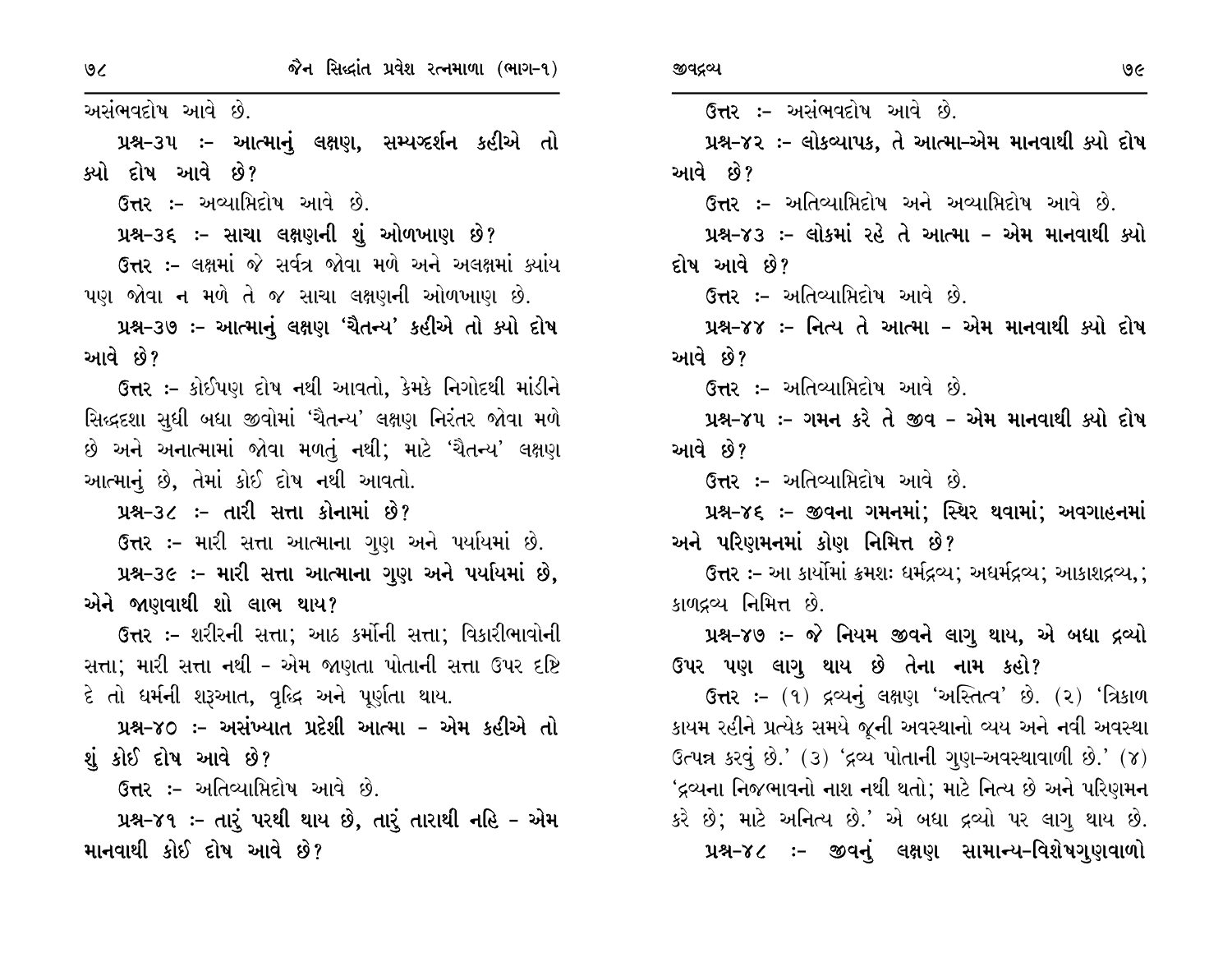$\overline{3}$ 

કહીએ તો ક્યો દોષ આવે? ઉત્તર :- અતિવ્યાપ્તિદોષ આવે છે. પ્રશ્ન-૪૯ :- જીવનું લક્ષણ, ઉત્પાદ-વ્યય-ધ્રુવવાળું કહીએ તો ક્યો દોષ આવે? **ઉત્તર :-** અતિવ્યામિદોષ આવે છે. પ્રશ્ન-૫૦ :- છ ઢાળામાં જીવના લક્ષણ ક્યા-ક્યા છે? ઉત્તર :- જીવનું લક્ષણ જ્ઞાતા-દષ્ટા છે. આંખ, નાક, કાન શરીર આદિ મર્તિકરૂપ નથી. ચૈતન્ય, અરૂપી, અસંખ્યાત પ્રદેશી, જીવની મૂર્તિ છે. ઉપમારહિત છે. પુદગલ, આકાશ, ઘર્મ-અઘર્મ, કાળની સાથે જીવનો કોઈ સંબંધ નથી - એમ કહ્યું છે. પ્રશ્ન-૫૧ :- પોતાનું લક્ષણ ચૈતન્ય માને તો શું થાય? ઉત્તર :- ચૈતન્ય લક્ષણવાળો 'હં છું'–એમ માનતા જ સમ્યવ્દર્શનાદિની પ્રાપ્ત થાય છે, સુખની જાણ થઈ જાય છે. પ્રશ્ન–૫૨ :– જીવની શોભા કોનાથી છે? ઉત્તર :- પોતામાં સમ્યગ્દર્શન આદિને પ્રાપ્ત કરવું એ જ જીવની શોભા છે. પ્રશ્ન-૫૩ ઃ- જીવની શોભા. લૌકિકમાં ઊંચા પદોથી માને તો ક્યો દોષ આવે? ઉત્તર :- અસંભવદોષ આવે છે. પ્રશ્ન-૫૪ :- જીવની શોભા, શૂક્લલેશ્યાના ભાવોથી માને તો ક્યો દોષ આવે? ઉત્તર :- આગમની અપેક્ષાએ અવ્યાપ્તિદોષ અને અધ્યાત્મની અપેક્ષાએ અસંભવદોષ આવે છે. પ્રશ્ન–૫૫ ઃ– જીવની શોભા. હીરા–ઝવેરાતોથી માને તો ક્યો દોષ આવે?

ઉત્તર :- અસંભવદોષ આવે છે. પ્રશ્ન–૫૬ ઃ– જીવની શોભા, સુંદર શરીરથી માને તો ક્યો દોષ આવે? ઉત્તર :- અસંભવદોષ આવે છે. પ્રશ્ન-૫૭ :- જીવની શોભા, દીકરા-દીકરીઓથી માને તો ક્યો દોષ આવે? ઉત્તર :- અસંભવદોષ આવે છે. પ્રશ્ન-૫૮ ઃ- જીવની શોભા, સુંદર મહેલોમાં રહેવાથી માને તો ક્યો દોષ આવે? ઉત્તર :- અસંભવદોષ આવે છે. પ્રશ્ન-૫૯ :- જીવનું ગમન કોનાથી થાય છે? ઉત્તર :- જીવનું ગમન, ક્રિયાવતીશક્તિના ગમનરૂપ પરિણમનથી થાય છે. પ્રશ્ન–૬૦ ઃ– જીવનું ગમન, ધર્મદ્રવ્યથી અથવા શરીરના કારણે માને તો ક્યો દોષ આવે છે? ઉત્તર :- અસંભવદોષ આવે છે. પ્રશ્ન–૬૧ ઃ– જીવનું ગમન, દ્રવ્યકર્મના કારણથી માને તો ક્યો દોષ આવે છે? ઉત્તર :- અસંભવદોષ આવે છે. પ્રશ્ન–૬૨ :– જીવનું સ્થિર થવું કોનાથી થાય છે? **ઉત્તર :-** જીવનું સ્થિર થવું, ક્રિયાવતીશક્તિના સ્થિરરૂપ પરિણમનના કારણે થાય છે. પ્રશ્ન–૬૩ :– જીવનું સ્થિર થવું અધર્મદ્રવ્યથી અથવા શરીરને કારણે માને તો ક્યો દોષ આવે છે? ઉત્તર :- અસંભવદોષ આવે છે.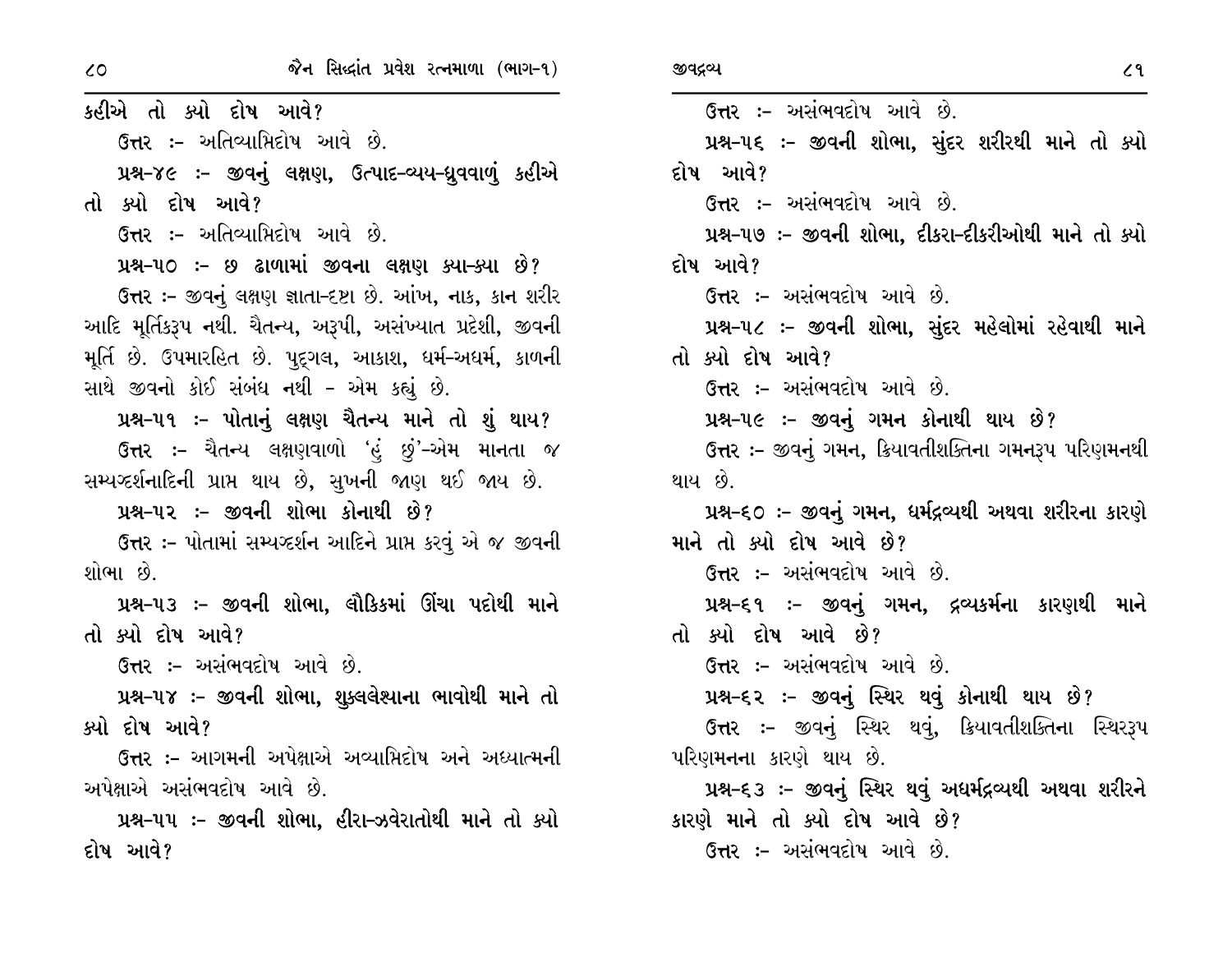પ્રશ્ન-૬૪ :- જીવનું સ્થિર થવું દ્રવ્યકર્મને કારણે માને તો ક્યો દોષ આવે છે? ઉત્તર :- અસંભવદોષ આવે છે. પ્રશ્ન–દ્દપ :– જીવનું સ્થાન ક્યા છે? ઉત્તર :- પોતાના અસંખ્યાત પ્રદેશોમાં જીવનું સ્થાન છે. પ્રશ્ન-૬૬ :- જીવનું સ્થાન, આકાશદ્રવ્ય અથવા શરીરથી માને તો ક્યો દોષ આવે છે? ઉત્તર :- અસંભવદોષ આવે છે. પ્રશ્ન-૬૭ :- જીવનું સ્થાન, દ્રવ્યકર્મનું કારણ માને તો ક્યો દોષ આવે છે? ઉત્તર :- અસંભવદોષ આવે છે. પ્રશ્ન-૬૮ :- જીવનું સ્થાન, ગામ-શહેરમાં રહેવું માને તો ક્યો દોષ આવે છે? ઉત્તર :- અસંભવદોષ આવે છે. પ્રશ્ન-૬૯ :- જીવનું પરિણમન ક્યા કારણે થાય છે? ઉત્તર :- જીવનું પરિણમન પોતાની યોગ્યતાથી થાય છે. પ્રશ્ન-૭૦ :- જીવનું પરિણમન કાળદ્રવ્યથી માને તો ક્યો દોષ આવે છે? ઉત્તર :- અસંભવદોષ આવે છે. પ્રશ્ન–૭૧ ઃ– જીવનું પરિણમન શરીરને કારણે માને તો ક્યો દોષ આવે છે? ઉત્તર :- અસંભવદોષ આવે છે. પ્રશ્ન-૭૨ :- જીવનું પરિણમન દ્રવ્યકર્મને કારણ માને તો ક્યો દોષ આવે છે? ઉત્તર :– અસંભવદોષ આવે છે.

 $\mathcal{L}3$ પ્રશ્ન-૭૩ :- જીવમાં વૈભાવિકશક્તિ છે કે નહિ? ઉત્તર :- જીવમાં વૈભાવિકશક્તિ છે. પ્રશ્ન-૭૪ :- જીવનું લક્ષણ, વૈભાવિકશક્તિવાળું માને તો ક્યો દોષ આવે? ઉત્તર :- અતિવ્યાપ્તિદોષ આવે છે, કેમકે પદ્ગલમાં પણ વૈભાવિકશક્તિ છે. પ્રશ્ન-૭૫ :- જીવમાં ક્રિયાવતીશક્તિ છે કે નહિ? ઉત્તર :- જીવમાં ક્રિયાવતીશક્તિ છે. પ્રશ્ન-૭૬ :- જીવનું લક્ષણ, ક્રિયાવતીશક્તિવાળું માને તો ક્યો દોષ આવે છે? **ઉત્તર :-** અતિવ્યાપ્તિદોષ આવે છે, કેમકે પુદ્દગલમાં પણ ક્રિયાવતીશક્તિ છે. પ્રશ્ન-૭૭ :- જીવમાં સમ્યગ્દર્શન ક્યાંથી ક્યાં સુધી હોય છે? ઉત્તર :- ચોથા ગુણસ્થાનથી લઈને સિદ્ધદશા સુધી જીવોમાં સમ્યગ્દર્શન હોય છે. પ્રશ્ન-૭૮ :- જીવનું લક્ષણ, સમ્યગ્દર્શન માને તો ક્યો દોષ આવે છે? ઉત્તર :- અતિવ્યામિદોષ આવે છે. પ્રશ્ન-૭૯ :- જીવનું લક્ષણ, દેશચારિત્ર-સકલચારિત્ર માને તો ક્યો દોષ આવે છે? **ઉત્તર :-** અતિવ્યાપ્તિદોષ આવે છે. પ્રશ્ન-૮૦ :- સિદ્ધદશા શું છે? **ઉત્તર :-** સંપૂર્ણ ગુણમાં ક્ષાયિકરૂપ પરિણમન સિદ્ધદશા છે. પ્રશ્ન-૮૧ :- જીવનું લક્ષણ, સિદ્ધદશા માને તો ક્યો દોષ આવે છે?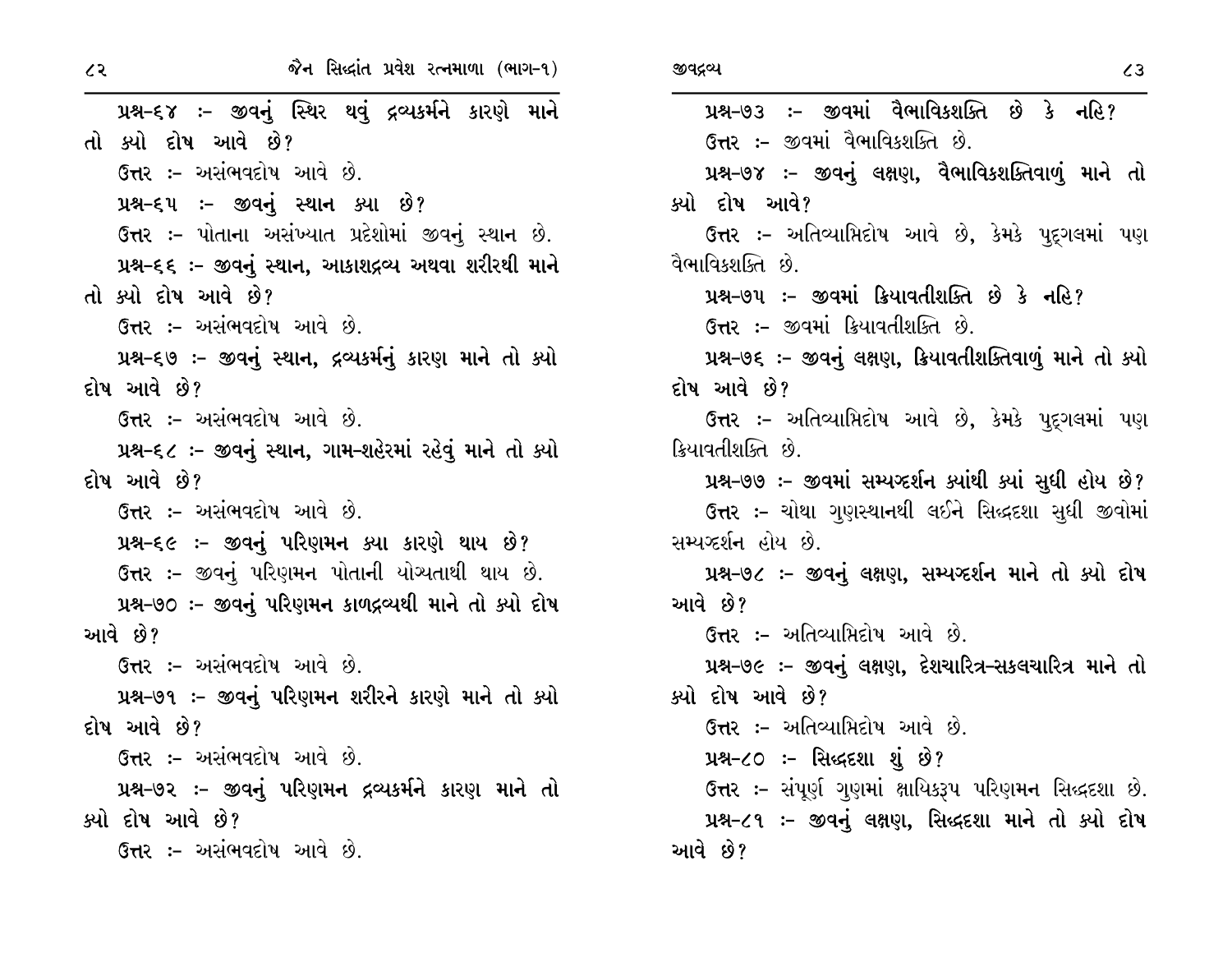ઉત્તર :- અતિવ્યાપ્તિદોષ આવે છે. પ્રશ્ન-૮૨ :- જીવમાં સત્પણું છે કે નહિ? ઉત્તર :- જીવમાં સતપણું છે. પ્રશ્ન-૮૩ :- જીવનું લક્ષણ સતપણું માને તો ક્યો દોષ આવે છે? **ઉત્તર :-** અતિવ્યાપ્તિદોષ આવે છે. પ્રશ્ન-૮૪ :- જીવ, નિત્ય-અનિત્યરૂપ છે કે નહિ? ઉત્તર :- જીવ, દ્રવ્ય-ગણની અપેક્ષાએ નિત્ય છે અને પર્યાયની અપેક્ષાએ અનિત્ય છે. પ્રશ્ન-૮૫ :- જીવનું લક્ષણ, નિત્ય-અનિત્યરૂપ માને તો ક્યો દોષ આવે છે? **ઉત્તર :-** અતિવ્યાપ્તિદોષ આવે છે. પ્રશ્ન-૮૬ :- જીવ, એક-અનેકરૂપ છે કે નહિ? ઉત્તર :- જીવ, દ્રવ્યની અપેક્ષાએ એક છે અને ગુણ-પર્યાયની અપેક્ષાએ અનેક છે. પ્રશ્ન-૮૭ :- જીવનું લક્ષણ, એક-અનેકપણું માને તો ક્યો દોષ આવે છે? ઉત્તર :- અતિવ્યામિદોષ આવે છે. પ્રશ્ન-૮૮ :- જીવનું કાર્ય શું છે? ઉત્તર: - જ્ઞાતા-દષ્ટા જીવનું કાર્ય છે. પ્રશ્ન-૮૯ :- જીવનું કાર્ય બી.એ. પાસ થવું; વહેલી સવારે ચાર વાગે ઉઠવું; ણમોકારમંત્ર બોલવો; કસરત કરવી; રોટલી ખાવી; વેપાર કરવો; પદ્માસનમાં બેઠવું; ડોક્ટરી કરવી; કેસ લડવો; ભક્તાંબર સ્રોતનો પાઠ કરવો; માળા જપવી; ન્હાવું– ધોવું; અષ્ટ–દ્રવ્ય પૂજન કરવું; દસ ઉપવાસ કરવા, માને તો

જીવદ્રવ્ય

ક્યો દોષ આવે છે? ઉત્તર :- આ દરેકમાં અસંભવદોષ આવે છે. પ્રશ્ન-૯૦ :- જીવમાં કઈ બિમારી છે? **ઉત્તર :-** મિથ્યાત્વ એ જીવની પર્યાયમાં બિમારી છે. પ્રશ્ન-૯૧ :- જીવનો રોગ બ્લડપ્રેશર; ઉધરસ થવી; લંગડ્ થવું; માને તો ક્યો દોષ આવે છે? ઉત્તર :- અસંભવદોષ આવે છે. પ્રશ્ન-૯૨ :- જીવનું ક્ષેત્ર, એક પ્રદેશી માને તો ક્યો દોષ આવે છે? **ઉત્તર :-** અસંભવદોષ આવે છે. પ્રશ્ન-૯૩ :- જીવનું ક્ષેત્ર, અનંત પ્રદેશી માને તો ક્યો દોષ આવે છે? ઉત્તર :- અસંભવદોષ આવે છે. પ્રશ્ન-૯૪ :- જીવનું ક્ષેત્ર ક્યું છે? ઉત્તર :- ચૈતન્ય અરૂપી અસંખ્યાતપ્રદેશી, જીવનું ક્ષેત્ર છે. પ્રશ્ન-૯૫ :- અસંખ્યાતપ્રદેશી હોય તે જીવ છે, એમ માને તો ક્યો દોષ આવે છે? ઉત્તર :- અતિવ્યાપ્તિદોષ આવે છે. પ્રશ્ન-૯૬ :- જેમાં કોઈપણ પ્રકારનો દોષ ન હોય એવા જીવના લક્ષણ ક્યા છે? ઉત્તર :- ચૈતન્ય જીવનું સાચું લક્ષણ છે. કારણ કે નિગોદથી માંડીને સિદ્ધ ભગવાન સુધી બધામાં ચૈતન્ય લક્ષણ જોવા મળે છે

અને જીવ સિવાય અન્ય કોઈમાં જોવા મળતું નથી.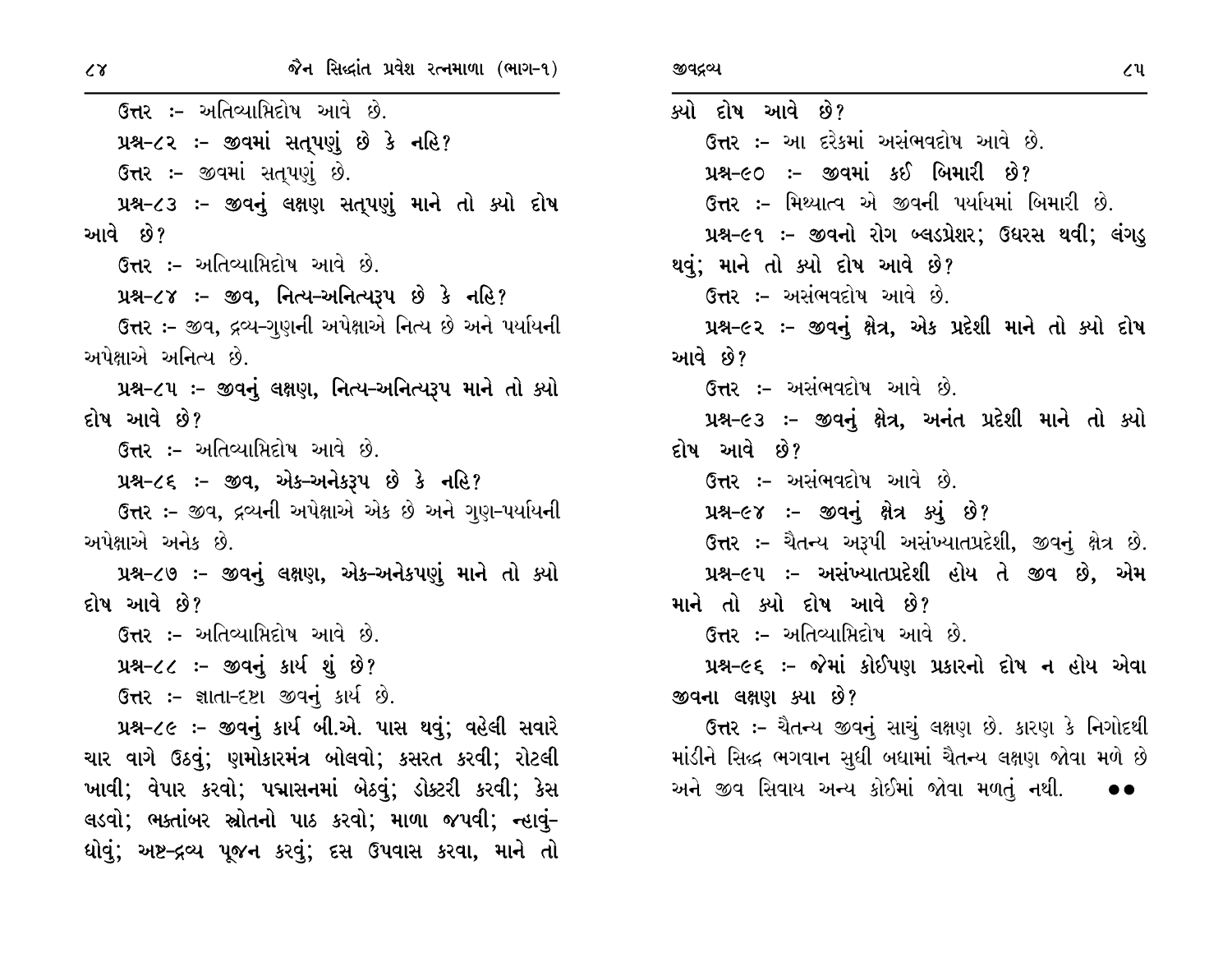

## પૂદ્ગલદ્રવ્ય

પ્રશ્ન-૧ :- પુદ્ગલ કોને કહે છે?

ઉત્તર :- જેમાં સ્પર્શ, રસ, ગંધ, વર્ણ જોવા મળે છે તેને પુદ્ગલ કહે છે.

પ્રશ્ન-૨ :- પૂદ્ગલના કેટલા ભેદો છે?

ઉત્તર :- બે ભેદ છે, પરમાણુ અને સ્કંધ.

પ્રશ્ન-3 :- પરમાણુ કોને કહે છે?

ઉત્તર :- જેના બે વિભાગ નથી થઈ શકતા એવા સૌથી નાના પુદ્ગલને પરમાણુ કહે છે.

પ્રશ્ન-૪ :- સ્કંધ કોને કહે છે?

**ઉત્તર :-** બે કે બેથી વધારે પરમાણુઓના બંધને સ્કંધ કહે છે.

પ્રશ્ન–૫ ઃ– સ્કંધના કેટલા ભેદ છે?

**ઉત્તર :-** આહારવર્ગણા, તૈજસવર્ગણા, ભાષાવર્ગણા, મનોવર્ગણા, કાર્મણવર્ગણા વગેરે ૨૨ ભેદ છે.

પ્રશ્ન-૬ :- આહારવર્ગણા કોને કહે છે?

ઉત્તર :- જે પુદ્ગલસ્કંધ, ઔદારિક, વૈક્રયિક અને આહારક આ શરીરરૂપે પરિણન કરે તેને આહારવર્ગણા કહે છે.

પ્રશ્ન–૭ :– આહારવર્ગણા આ ત્રણ શરીરરૂપ જ પરિણમન કરે છે કે બીજા કોઈ પ્રકારે પણ પરિણમન કરે છે? **ઉત્તર :-** આહારવર્ગણા માત્ર ઔદારિક, વૈક્રયિક અને આહારક શરીરરૂપ જ પરિણમન કરે છે; બીજો કોઈ પ્રકારે પરિણમન કરતું નથી. પ્રશ્ન-૮ :- તૈજસવર્ગણા કોને કહે છે? ઉત્તર :- જે વર્ગણાથી તૈજસશરીર બને છે, તેને તૈજસવર્ગણા  $\hat{g}$   $\hat{g}$ પ્રશ્ન-૯ :- ભાષાવર્ગણા કોને કહે છે? ઉત્તર :- જે પુદ્ગલસ્કંધ શબ્દરૂપે પરિણમે છે તેને ભાષાવર્ગણા  $36.8$ પ્રશ્ન-૧૦ :- મનોવર્ગણા કોને કહે છે? ઉત્તર :- જે પુદુગલસ્કંધથી અષ્ટદલ કમળના આકારે દ્રવ્યમનની રચના થાય છે તેને મનોવર્ગણા કહે છે. પ્રશ્ન-૧૧ :- કાર્મણવર્ગણા કોને કહે છે? **ઉત્તર :-** જે પુદ્ગલસ્કંધથી કાર્મણશરીર બને છે, તેને કાર્મણવર્ગણા કહે છે. પ્રશ્ન-૧૨ :- કેટલાક ઔદારિક શરીરના નામ કહો? ઉત્તર: – (૧) ભગવાનની પ્રતિમા, (૨) રોટલી, (૩) પરાત  $(8)$  પુસ્તક,  $(4)$  મકાન,  $(5)$  સોન,  $(9)$  ચાંદી,  $(2)$  રૂપિયા,  $(e)$  પલંગ, (૧૦) કપડા, (૧૧) ફોટો, (૧૨) ટેબલ વગેરે જે સ્થૂળરૂપે જોવામાં આવે છે તે બધા ઔદારિકશરીર છે. પ્રશ્ન-૧૩ ઃ- પ્રતિમા આદિ ઔદારિકશરીર કેવી રીતે  $59^{\circ}$ **ઉત્તર ઃ- મન્**ષ્ય અને તિર્યંચના શરીરને ઔદારિક શરીર કહે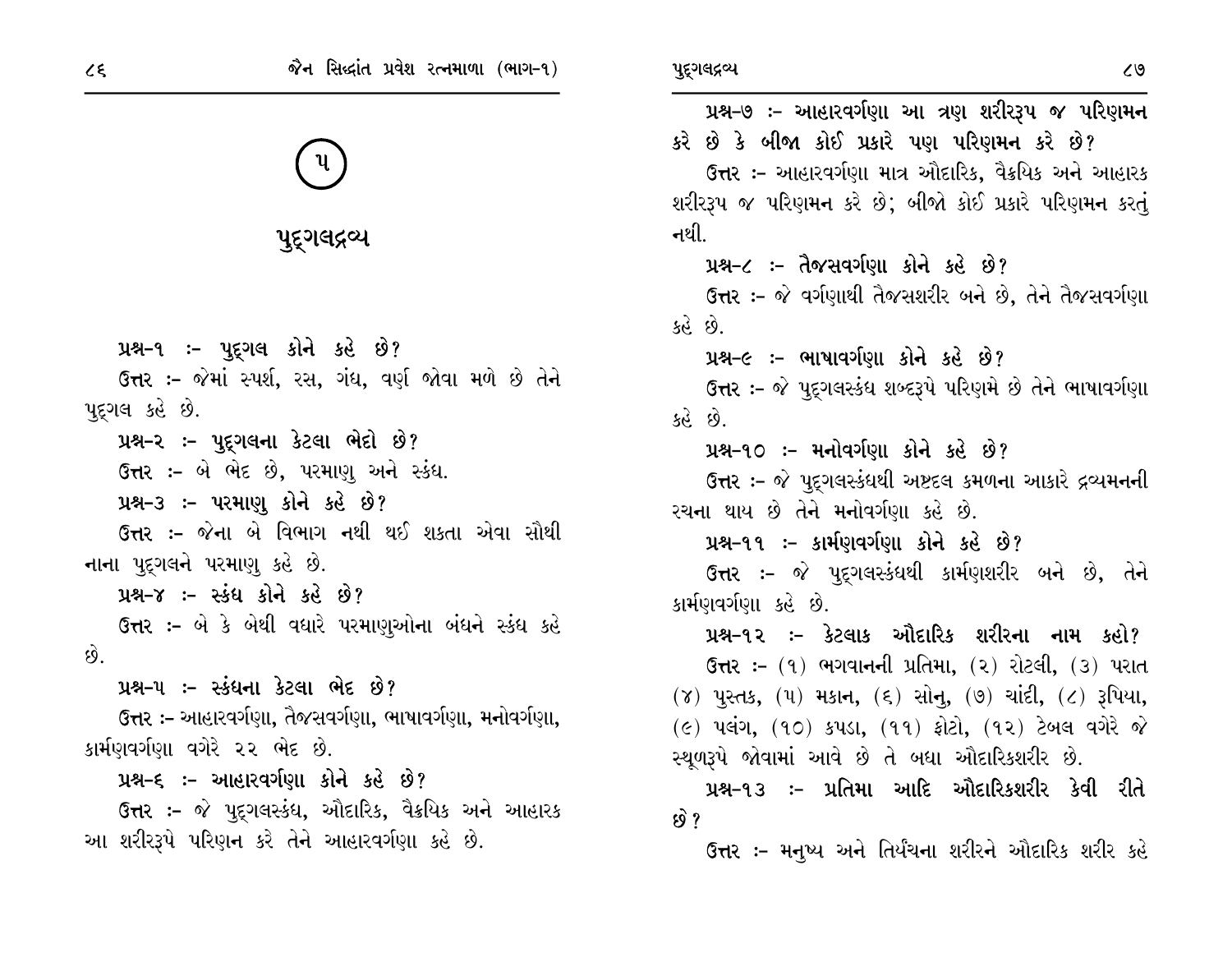પ્રશ્ન-૧૯ :- વૈક્રિયકશરીરનો કર્તા, દેવ-નારકીઓના આત્માને માનવારૂપ નિગોદબુદ્ધિનો અભાવ કેમ થાય? ઉત્તર :- વૈક્રિયકશરીરનો કર્તા આહારવર્ગણા જ છે: દેવ-નારકીઓના આત્માથી સર્વથા એને સંબંધ નથી - તેમ જાણીને અશરીરી જ્ઞાન-દર્શન ઉપયોગમયી નિજ જીવ તત્ત્વનો આશ્રય કરે તો નિગોદબુદ્ધિનો અભાવ થઈને, સમ્યગ્દર્શનાદિ પ્રાપ્ત થાય છે, ત્યારે અનુપચરિત અસદ્દભુતવ્યવહારનયથી દેવ–નારકીઓના વૈક્રિયક શરીર હોય છે, એમ કહી શકાય, પરંતું એમ છે નહિ. પ્રશ્ન-૨૦ ઃ- આહારકૠલ્દિદ્યારી મહામુનિના સંયોગરૂપ શરીરના શા નામો છે; એના કર્તા કોણ અને કોણ નથી?

ઉત્તર :- આહારકશરીર છે; એનો કર્તા આહારવર્ગણા જ છે. આહારકૠદ્ધિધારી મુનિનો આત્મા કે અન્ય વર્ગણાઓ નથી. પ્રશ્ન-૨૧ :- કોઈ આહારાકશરીરનો કર્તા મુનિના આત્માને

જ માને તો આ ખોટી માન્યતાનું ફળ શું છે? ઉત્તર :- ચારેય ગતિમાં રખડીને નિગોદ તે ખોટી માન્યતાનું  $\mathcal{S}$  or  $\mathcal{S}$ 

પ્રશ્ન-૨૨ ઃ- આહારકશરીરનો કર્તા, મુનિના આત્માને માનવારૂપ નિગોદબુદ્ધિનો અભાવ કેમ થાય?

ઉત્તર :- આહારકશરીરનો કર્તા આહારવર્ગણા જ છે; મુનિના આત્મા સાથે એને સર્વથા સંબંધ નથી – એમ જાણી, અશરીરી જ્ઞાન-દર્શન ઉપયોગમયી નિજ જીવતત્ત્વનો આશ્રય લે તો નિગોદબુદ્ધિનો અભાવ થઈને સમ્યગ્દર્શન આદિ પ્રાપ્ત થાય છે; ત્યારે અનુપચરિત અસદ્ભુતવ્યવહારનયથી એમ કહેવામાં આવે છે કે ૠદ્ધિધારીમુનિને આહારકશરીર હોય છે પણ એમ છે નહિ.

પ્રશ્ન-૨૩ :- નિગોદથી લઈને ચૌદમા ગુણસ્થાન સુધી જીવોને

છે, તેથી પ્રતિમા આદિ એકેન્દ્રિય જીવનું શરીર છે. પ્રશ્ન-૧૪ ઃ- મનુષ્ય-તિર્યંચોના સંયોગરૂપ શરીરનું શું નામ છે, એનો કર્તા કોણ છે અને કોણ નથી? ઉત્તર :- ઔદારિક શરીર છે, તેનો કર્તા આહારવર્ગણા છે; જીવ તથા અન્ય વર્ગણાઓ મનુષ્ય-તિર્યંચોની આત્મા નથી. પ્રશ્ન-૧૫ ઃ- કોઈ ઔદારિકશરીરનો કર્તા મનુષ્ય અને તિર્યંચોની આત્માને જ માને તો તેનું ફળ શું છે? ઉત્તર :- ચારેય ગતિમાં રખડીને નિગોદ આ ખોટી માન્યતાનું  $50\%$ 

પ્રશ્ન-૧૬ :- ઔદારિકશરીરનો કર્તા જીવને માનવારૂપ નિગોદબુદ્ધિનો અભાવ કેમ થાય?

ઉત્તર :- ઔદારિકશરીરનો કર્તા આહારવર્ગણા જ છે; જીવથી સર્વથા સંબંધ નથી- એમ જાણીને અશરીરી જ્ઞાન-દર્શન ઉપયોગમયી નિજ જીવતત્ત્વ ઉપર દષ્ટિ કરે તો નિગોદબુદ્ધિનો અભાવ થઈને સમ્યગ્દર્શન આદિ પ્રાપ્ત થાય છે. ત્યારે અનુપચરિત અસદ્દભૂત વ્યવહારનયથી મનુષ્ય તિર્યંચોના ઔદારિકશરીર છે-એમ કહી શકાય, પરંત એમ નથી.

પ્રશ્ન-૧૭ :– દેવ-નારકીઓના સંયોગરૂપ શરીરના શા નામો છે? એના કર્તા કોણ છે અને કોણ નથી?

**ઉત્તર :-** વૈક્રિયકશરીર છે; તેના કર્તા આહારવર્ગણા જ છે; દેવ–નારકીઓનો આત્મા તથા અન્ય વર્ગણા નથી.

પ્રશ્ન-૧૮ :- કોઈ વૈક્રિયકશરીરનો કર્તા દેવ–નારકીઓના આત્માને જ માને તો એનું ફળ શું છે?

ઉત્તર :- ચારેય ગતિમાં ફરીને નિગોદ, એ ખોટી માન્યતાનું ફળ છે.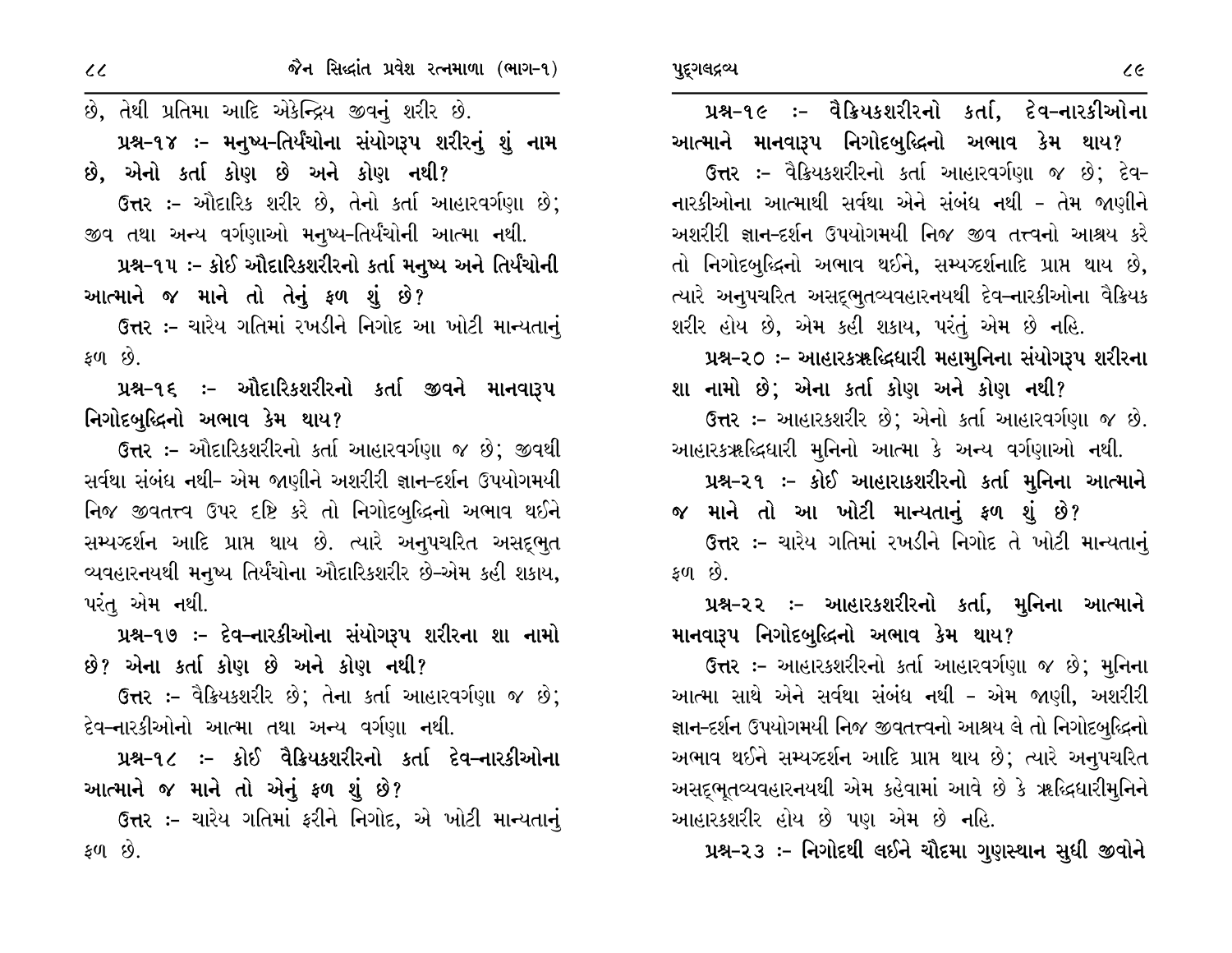સંયોગરૂપ શરીરોની કાંતિમાં નિમિત્ત શરીરના નામ ક્યા છે? તેના કર્તા કોણ અને કોણ નથી?

ઉત્તર :- તૈજસશરીર છે; તેનો કર્તા તૈજસવર્ગણા જ છે; કોઈ જીવ કે અન્ય વર્ગણાઓ નથી.

પ્રશ્ન-૨૪ :- કોઈ તૈજસશરીરનો કર્તા, જીવને જ માને તો તેનું ફળ શું છે?

ઉત્તર :- ચારેય ગતિમાં રખડીને નિગોદ તે ખોટી માન્યતાનું  $50^{\circ}$  છે.

પ્રશ્ન-૨૫ ઃ- તૈજસશરીરનો કર્તા જીવને માનવારૂપ નિગોદ બુદ્ધિનનો અભયાવ કેમ થાય?

ઉત્તર :- તૈજસશરીરનો કર્તા તૈજસવર્ગણા જ છે; કોઈ જીવને તથા અન્ય વર્ગણાઓને તેની સાથે સંબંધ નથી – એમ માની અશરીરી જ્ઞાન-દર્શન ઉપયોગમયી નિજ જીવતત્ત્વનો આશ્રય લે તો નિગોદબુદ્ધિનો અભાવ થઈને, સમ્યગ્દર્શનાદિની પ્રાપ્તિ થાય છે; ત્યારે અનુપચરિત અશદ્ભૂતવ્યવહારયથી જીવોને સંયોગરૂપ શરીરમાં કાંતિમાં નિમિત્તરૂપ તૈજસશરીર હોય છે - એમ કહી શકાય છે, પરંતું એમ છે નહિ. પ્રશ્ન-૨૬ :- જ્ઞાનાવરણાદિ આઠ કર્મો તથા એકસો

અડતાલીસ ઉત્તર પ્રકૃતિઓના નામ શું છે? તેના કર્તા કોણ અને કોણ નથી?

ઉત્તર :- કાર્મણશરીર છે; તેનો કર્તા કાર્મણવર્ગણા જ છે; કોઈપણ જીવ તથા અન્ય વર્ગણા નથી.

પ્રશ્ન-૨૭ :- કોઈ કાર્મણશરીરનો કર્તા, આત્માને જ માને તો આ ખોટી માન્યતાનું ફળ શું છે?

ઉત્તર :- ચારેય ગતિમાં રખડીને નિગોદ તે ખોટી માન્યતાનું ફળ છે.

પ્રશ્ન-૨૮ :- કાર્મણશરીરનો કર્તા, જીવને માનવારૂપ નિગોદબુદ્ધિનો અભાવ કેમ થાય?

ઉત્તર :- કાર્મણશરીરનો કર્તા કાર્મણવર્ગણા જ છે: કોઈપણ જીવને કાર્મણશરીર સાથે કર્તા-ભોક્તાનો સંબંધ નથી - એમ જાણીને અશરીરી જ્ઞાન-દર્શન ઉપયોગમયી નિજ જીવતત્ત્વનો આશ્રય લે તો નિગોદબુદ્ધિનો અભાવ થઈને, સમ્યગ્દર્શન આદિ પ્રાપ્ત થાય છે, ત્યારે અનૃપચરિતઅસદ્દભુતવ્યવહારનયથી આઠ કર્મોનો તથા એક સો અડતાલીસ ઉત્તર કર્મપ્રકૃતિઓનો કર્તા-ભોક્તા જીવ છે - એમ કહી શકાય, પણ એમ છે નહિ.

પ્રશ્ન-૨૯ :- દિવ્યધ્વનિ, ગુરૂનું વચન શું છે; તેના કર્તા કોણ છે અને કોણ નથી?

ઉત્તર :- દિવ્યધ્વનિ તથા ગુરૂનું વચન સ્કંધરૂપ પર્યાય છે; તેના કર્તા ભાષાવર્ગણા જ છે; કોઈ ભગવાન કે ગુરૂની આત્મા તથા બીજી વર્ગણાઓ નથી.

પ્રશ્ન-૩૦ :- કોઈ દિવ્યધ્વનિનો કર્તા, ભગવાનની આત્મા તથા ગુરૂના વચનના કર્તા ગુરૂની આત્માને માને તો આ ખોટી માન્યતાનું ફળ શું છે?

ઉત્તર :- ચારેય ગતિમાં રખડીને નિગોદ તે ખોટી માન્યતાનં  $50\%$ 

પ્રશ્ન–૩૧ :– દિવ્યધ્વનિ અને ગુરૂના વચનના કર્તા આત્માને માનવારૂપ નિગોદબુદ્ધિનો અભાવ કેમ થાય?

ઉત્તર :- દિવ્યધ્વનિ તથા ગુરૂના વચનના કર્તા ભાષાવર્ગણા જ છે; કોઈપણ આત્માને શબ્દની સાથે સર્વથા સંબંધ નથી -એમ જાણીને અશબ્દસ્વભાવી જ્ઞાન-દર્શન ઉપયોગમયી નિજ જીવતત્ત્વનો આશ્રય લે તો નિગોદબુદ્ધિનો અભાવ થઈને, સમ્યગ્દર્શન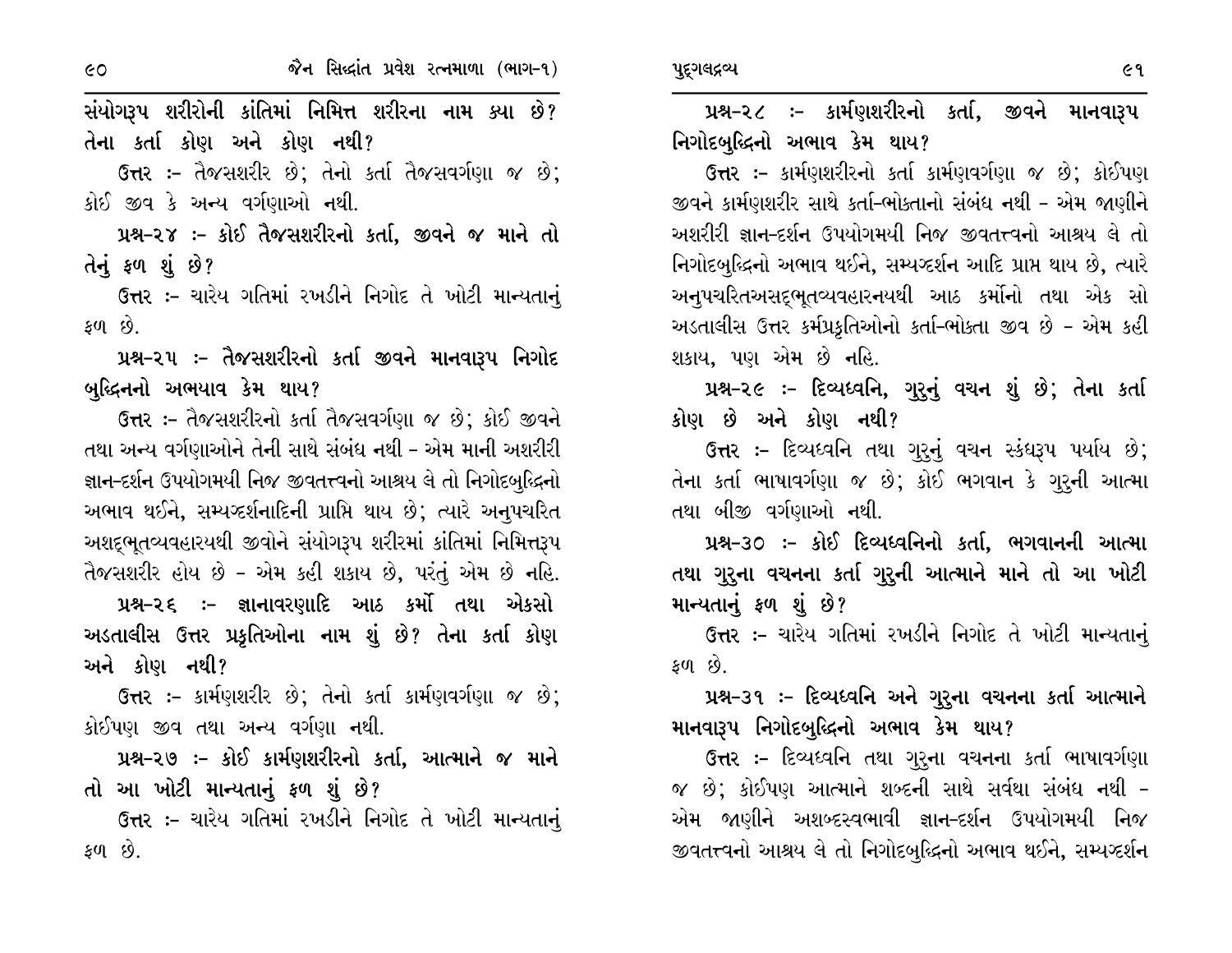પ્રાપ્ત થાય છે, ત્યારે અનુપચરિતઅસદ્દભૂત વ્યવહારથી, ભગવાનની દિવ્યધ્વનિ છે, ગુરૂનું વચન છે એમ કહી શકાય છે, પણ એમ  $\hat{g}$  નહિ.

પ્રશ્ન–૩૨ :– મન શું છે? તેનો કર્તા કોણ છે? અને કોણ નથી?

ઉત્તર :– મન સ્કંઘરૂપ પર્યાય છે; મનનો કર્તા મનોવર્ગણા જ છે; કોઈ જીવ કે બીજી વર્ગણા મનનો કર્તા નથી.

પ્રશ્ન-૩૩ :- મનનો કર્તા જીવને માનવારૂપ નિગોદબુદ્ધિનો અભાવ કેમ થાય?

ઉત્તર :- મનનો કર્તા મનોવર્ગણા છે; કોઈપણ જીવને મનના કર્તા-ભોક્તાની સાથે સંબંધ નથી - એમ જાણીને જ્ઞાન-દર્શન ઉપયોગમયી નિજ જીવતત્ત્વનો આશ્રય લે તો નિગોદબુદ્ધિનો અભાવ થઈને, સમ્યગ્દર્શન પ્રાપ્ત થાય છે, ત્યારે અનુપચરિત અસદ્દભુતવ્યવહારનયથી ભગવાનની દિવ્યધ્વનિ છે, ગુરૂનું વચન છે-એમ કહી શકાય, પરંતું એમ છે નહિ.

પ્રશ્ન-૩૪ :- બંધ કોને કહે છે?

ઉત્તર :- જે સંબંધવિશેષથી અનેક વસ્તુઓમાં એકપણાનું જ્ઞાન થાય છે. તે સંબંધવિશેષને બંધ કહે છે.

પ્રશ્ન–૩૫ :– બંધની વ્યાખ્યામાં કઈ–કઈ વાત આવી જરા સ્પષ્ટ કરો?

ઉત્તર :- (૧) સંબંધવિશેષ હોવો જોઈએ. (૨) અનેક વસ્તુઓ હોવી જોઈએ (૩) કહેવા અને દેખવામાં એક આવે, પરંતુ (૪) જ્ઞાનમાં જેવી હોય તેવી જ આવે ત્યારે બંધનું સાચું જ્ઞાન થાય  $\hat{g}$ .

પ્રશ્ન-૩૬ :- સ્પર્શ શું છે અને સ્પર્શની કેટલી પર્યાયો છે?

ઉત્તર :- સ્પર્શ પુદ્ગલદ્રવ્યનો વિશેષગુણ છે અને સ્પર્શની આઠ પર્યાયો છે — હલ્કી-ભારે, ઠંડું-ગરમ, લુખ્ખું-ચિકાશ, કઠણ-નરમ.

પ્રશ્ન-૩૭ :- રસ શું છે અને રસની કેટલી પર્યાયો છે? ઉત્તર :- રસ પદ્ગલદ્રવ્યનો વિશેષ ગુણ છે અને ખાટો, મીઠો, કડવો, તીખો, કષાયેલો એ રસની પાંચ પર્યાયો છે.

પ્રશ્ન-૩૮ :- ગંધ શું છે અને ગંધની કેટલી પર્યાયો છે? ઉત્તર:- ગંધ પદ્ગલદ્રવ્યનો વિશેષ ગુણ છે અને સુગંધ-દુર્ગંધ ગંધની બે પર્યાયો છે.

પ્રશ્ન-૩૯ :- વર્ણ શું છે અને તેની કેટલી પર્યાયો છે? ઉત્તર :- વર્ણ પુદ્ગલદ્રવ્યનો વિશેષ ગુણ છે અને કાળો, પીળો, લીલો, લાલ, સફેદ—તે વર્ણની પાંચ પર્યાયો છે.

પ્રશ્ન-૪૦ :- પુદુગલની આ ૨૦ પર્યાયોને જાણવાથી શો લાભ છે?

ઉત્તર ઃ- અનાદિકાળથી અજ્ઞાની એક-એક સમય કરીને પદુગલની જે ૨૦ પર્યાયો છે, તેને પોતાની માનીને પાગલ થઈ રહ્યો છે. તેનું પાગલપણું મટાડવા માટે વીસ પર્યાયોનો માલિક પદુગલ છે; જીવ નથી એમ જાણવું જોઈએ. હે આત્મા! તારો એની સાથે કોઈ પણ પ્રકારનો સંબંધ નથી - એમ જાણીને તારી સામે દષ્ટિ કર તો પુદ્ગલની વીસ પર્યાયોનું સાચું જ્ઞાન થયું કહેવાશે.

પ્રશ્ન–૪૧ :– પુદ્ગલનો જીવ સાથે સંબંધ નથી એમ ક્યાં આવ્યું છે?

ઉત્તર :- ઇષ્ટોપદેશની ૫૦મી ગાથામાં કહ્યું છે કે 'જીવ જુદા પદુગલ જુદા, યહી તત્ત્વ કા સાર; અન્ય કછુ વ્યાખ્યાન જો, સબ યાહી કા વિસ્તાર.'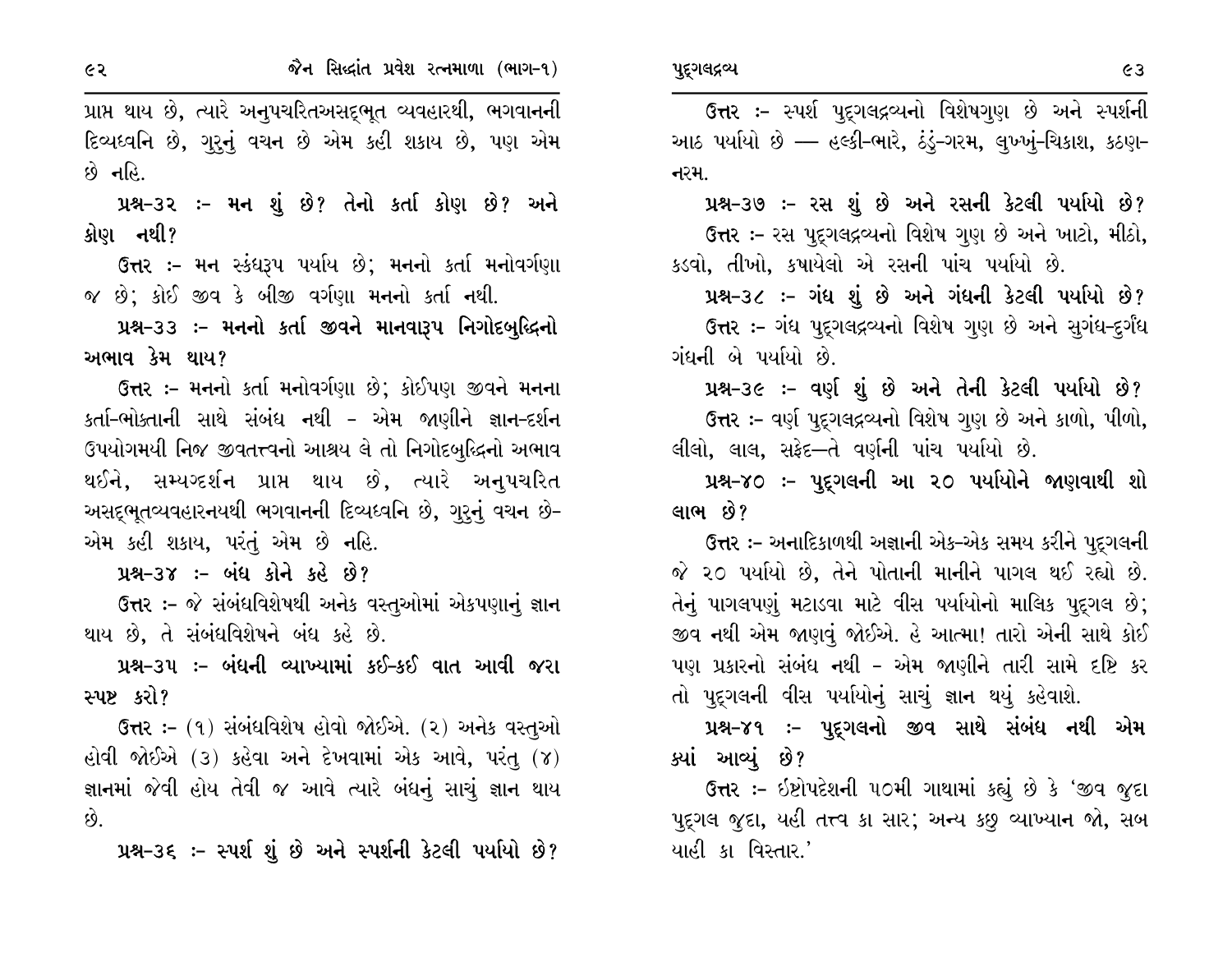પ્રશ્ન–૪૨ ઃ– પુદ્ગલદ્રવ્ય કેટલા પ્રદેશી છે?

ઉત્તર :- ખરેખર પદગલ દ્રવ્ય એક પ્રદેશી છે, પરંતુ સ્કંધરૂપ હોવાની યોગ્યતાથી વ્યવહારથી સંખ્યાત, અસંખ્યાત અને અનંત પ્રદેશી કહેવાય છે.

પ્રશ્ન-૪૩ :- પુદ્રગલાસ્તિકાયનો શાબ્દિક અર્થ શું છે? **ઉત્તર:-** (૧) પુદ્ = જોડવું, (૨) ગલ = જુદા થવું, વિખેરાઈ જવું (3) અસ્તિ = હોવું, (૪) કાય = સમૂહ એટલે કે એકઠા થવું.

પ્રશ્ન–૪૪ :– પુદ્ગલદ્રવ્યનું પૂરું નામ શું છે?

ઉત્તર :- પદ્ગલાસ્તિકાય.

પ્રશ્ન-૪૫ :- પુદ્ એટલે કે જોડાવાનું તાત્પર્ય શું છે? ઉત્તર :- (૧) જેમ ચારસો પાનાનું પુસ્તક મેં જોડી દીધું. તેમાં પુસ્તક જોડાયું, 'પુદ્'ને કારણ; માન્યું મેં જોડ્યું; તો તેણે પદુગલાસ્તિકાયના 'પદુ' ને ઉડાડી દીધો; (૨) હું રૂપિયા કમાણો, રૂપિયા આવ્યા, 'પુદ્'ને કારણે, માન્યું કે હું કમાણો; તો પુદ્ગલાસ્તિકાયના 'પુદ્'ને ન માન્યું.

પ્રશ્ન-૪૬ :- 'પૂદ્'ને ક્યારે માન્યું?

ઉત્તર :- (૧) મેં જાડુ આપ્યું; (૨) મેં દાણા ભેગા કર્યા, (૩) મેં કમીજના ટ્રકડાને જોડ્યા વગેરે કથનોમાં જાડૂ દેવું, દાણા ભેગા કરવા, ટ્રકડા જોડવા વગેરે 'પદ્ર'થી થયા; મારાથી નહિ, ત્યારે 'પદ્' માન્યું.

પ્રશ્ન-૪૭ :- 'ગલ' એટલે કે વીખેરાઈ જવનું તાત્પર્ય શં છે?

**ઉત્તર :-** જેમકે બાળકના હાથમાં કાચનો આલ હતો, તેમાં દૂધ હતું તે ઢોળાઈ ગયું. અજ્ઞાનીને લાગે છે કે બાળકે સાવધાની

ન રાખી માટે દૂધ ઢોળાઈ ગયું, પરંતું દૂધ જે ઢોળાયું તે પદુગલાસ્તિકાયના 'ગલ'ને કારણે છે. એમ ન માનીને, દૂધ ઢોળાવામાં બાળકની અસાવધાન ગોતે તો તેણે 'ગલ'ને નથી માન્યું.

#### પ્રશ્ન–૪૮ :- 'ગલ'ને ક્યારે માન્યું?

ઉત્તર :- જેમકે મેં લાડવાના બે ટ્રકડા કર્યા; મેં કલમના બે ટ્રકડા કર્યા; મેં સાવધાની ન રાખી તો દૂધ ઢોળાયું વગેરે કથનોમાં લાડવા અને કલમના ટ્રકડા કરવા, દૂધ ઢોળાવું તે 'ગલ'ને કારણે થયું છે; મારે કારણે નહિ - એવું જ્ઞાન વર્તે તો પુદુગલાસ્તિકાયના 'ગલ'ને માન્યું.

પ્રશ્ન-૪૯ :- 'અસ્તિ' અર્થાત્ હોવું, એનું તાત્પર્ય શું છે?

ઉત્તર :- જેમકે, (૧) હું છું તો શરીર છે, (૨) હું છું તો શરીરનું કામ થાય છે. (3) જ્ઞાન છે તો આંખ છે - વગેરે કથનોમાં અજ્ઞાની એમ માને છે કે શરીર છે; શરીરના કાર્યો છે, એ બધું આત્માને કારણે છે; તો તેણે પુદ્ગલાસ્તિકાયમાં 'અસ્તિ'પણું માન્યું નથી.

#### પ્રશ્ન–૫૦ ઃ– 'અસ્તિ'ને ક્યારે માની?

**ઉત્તર :-** શરીર—આંખ, કાન, મન, વાણી વગેરે બધા પદ્ગલાસ્તિકાયના અસ્તિપણાના કારણ છે; મારા કારણ નથી, ત્યારે 'અસ્તિ'ને માની.

પ્રશ્ન-૫૧ :- કાય, એટલે કે સમૂહ/ ભેગા થવું, તેનું તાત્પર્ય શું છે?

**ઉત્તર :-** જેમ, દીકરીના લગ્નમાં રસોયો બુંદી બનાવી દે છે અને ભાઈ જાય છે તો બુંદીના લાડુ બનાવીને રાખી દે છે. તેમાં ખરેખર લાડુ પુદ્ગલાસ્તિકાયના 'કાય'ને કારણે બન્યા. અજ્ઞાની માને છે કે મેં બનાવ્યા, તો તેણે 'કાય'ને માની નથી.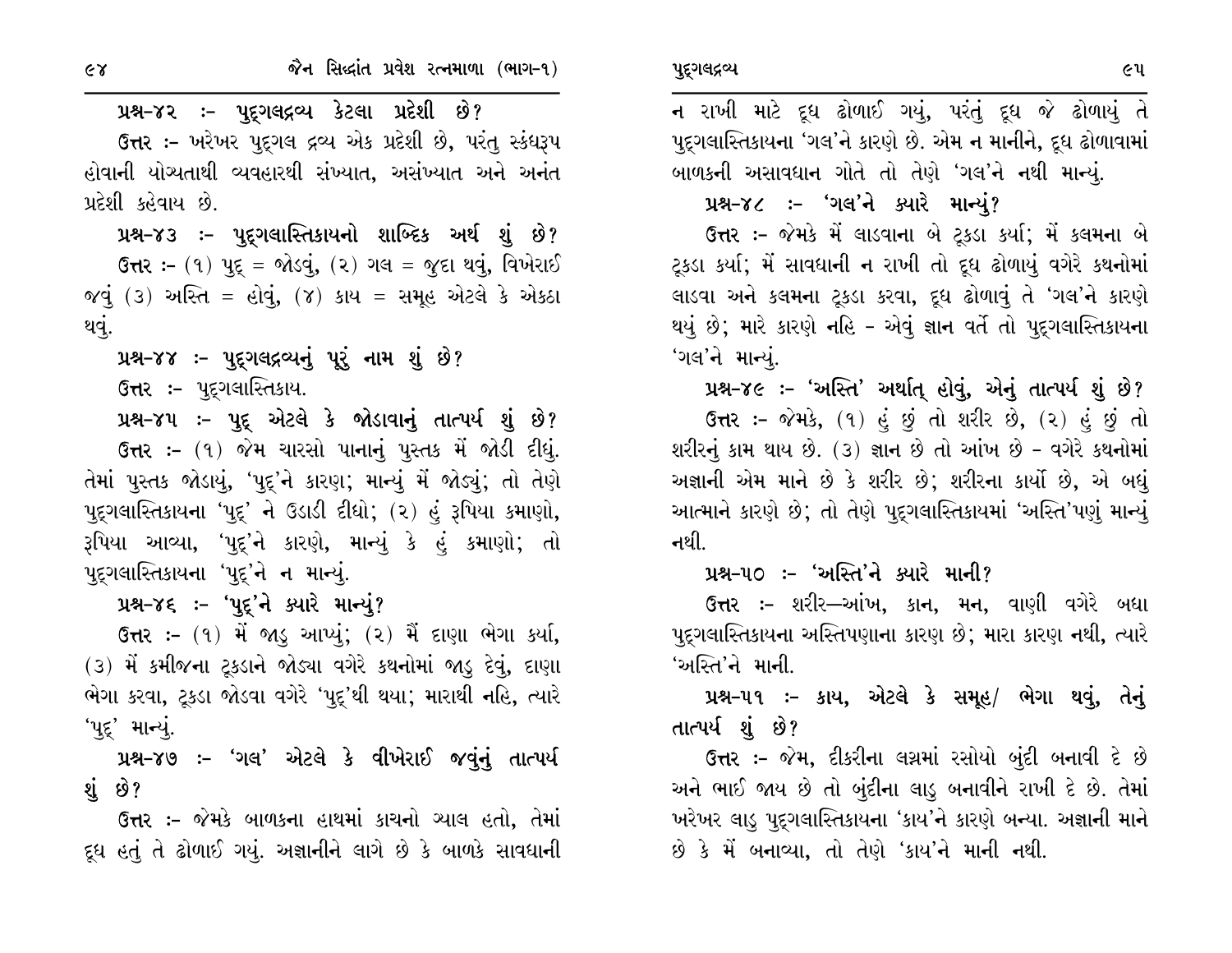$\epsilon$ 

## પ્રશ્ન-૫૨ :- 'કાય'ને ક્યારે માની કહેવાય?

ઉત્તર: - (૧) દસ દવાઓ ભેળવીને મેં ચૂર્ણ બનાવ્યું, (૨) ઘી-સાકરથી મેં હલવો બનાવ્યો વગેરે કથનોમાં ચૂર્ણ, હલવો પદુગલાસ્તિકાયના 'કાય'ના કારણ બન્યા છે; મારે કારણે નહિ, ત્યારે પદ્ગલાસ્તિકાયમાં 'કાય'ને માની.

## પ્રશ્ન-૫૩ ઃ- પુદ્દગલાસ્તિકાયથી શું સમજવું જોઈએ?

ઉત્તર: - (૧) પદ્, (૨) ગલ, (૩) અસ્તિ, (૪) કાય, તે બધા પુદ્ગલના સ્વભાવ છે; તેનો મારા સાથે કોઈપણ પ્રકારનો સંબંધ નથી, પણ અજ્ઞાની પુદ્ગલનું કાર્ય પુદ્ગલથી ન માનતા, પુદ્ગલાસ્તિકાયને ઉડાડી દે છે. આપણે એવી ભૂલ ન કરીએ અને પુદ્ગલનું કાર્ય પુદ્ગલથી જ માનીએ તો મિથ્યાત્વનો અભાવ થઈને ઘર્મની પ્રાપ્તિ થાય છે—એમ સમજવું જોઈએ.

## પ્રશ્ન-૫૪ :- પુદૃગલદ્ગવ્ય કેટલા છે?

ઉત્તર :- પદ્ગલદ્રવ્ય અનંતાનંત છે.

### પ્રશ્ન-૫૫ :- પુદુગલદ્રવ્ય અનંતાઅનંત છે એમ ક્યારે માન્યું?

ઉત્તર :- એક-એક પરમાણુ અનંતગુણ પર્યાયનો પિંડ છે. એક પરમાણુના દ્રવ્ય-ક્ષેત્ર-કાળ-ભાવ, બીજા પરમાણથી જૂદાં છે. જેમકે એક પુસ્તક છે, ઘડિયાળ છે; લાડુ છે; તે સ્કંધ છે. તેમાં એક-એક પરમાણુ પોતપોતાના અનંત ગુણ-પર્યાયોસહિત વર્તે છે, એવું જ્ઞાન થાય અને જ્યારે એક પરમાણુ, બીજા પરમાણુનું કાંઈ કરતો નથી, તો મારે કરવા-ધરવાનો પ્રશ્ન જ નથી, ત્યારે પુદ્ગલદ્રવ્ય અનંતાઅનંત છે એમ માન્યું.

# પ્રશ્ન-૫૬ :- પુદ્ગલદ્રવ્ય રૂપી છે કે અરૂપી અને રૂપી કોને  $303.69?$

ઉત્તર :- પદ્ગલદ્રવ્ય રૂપી છે; અરૂપી નથી. જેમાં સ્પર્શ-રસ-

# ગંધ-વર્ણ જોવા મળે તે રૂપી છે.

## પ્રશ્ન–૫૭ ઃ– પદ્ગલોમાં બંધ કેમ થાય છે?

ઉત્તર :- પુદૃગલના સ્પર્શ-રસ-ગંધ-વર્ણાદિ વિશેષગુણોમાંથી સ્પર્શગણના બે અંશો જ વધારે હોય ત્યારે ત્યાં સ્નિગ્ધનું સ્નિગ્ધની સાથે; રૂક્ષનું રૂક્ષ સાથે તથા સ્નિગ્ધ-રૂક્ષનો પરસ્પર બંધ થઈ જાય છે. અને જેમાં વધારે ગુણો હોય, તેરૂપ દરેક સ્કંધ થઈ જાય છે. તે પ્રકારે પુદગલોના બંધની વાત છે. પુદગલના બંધમાં જીવની સાથે કોઈપણ પ્રકારનો કર્તા-કર્મ: ભોક્તા-ભોગ્ય સંબંધ નથી, ત્યારે તેણે પદ્ગલના બંધને જાણ્યો.

## પ્રશ્ન-૫૮ :- પુદ્ગલનો બંધ ક્યારે નથી થતો?

ઉત્તર :- જે પુદ્ગલને સ્નિગ્ધતા કે રૂક્ષતા જઘન્યરૂપે હોય તે બંધને યોગ્ય નથી, અને એક સમાન ગુણવાળા પુદગલોનો બંધ નથી થાતો.

### પ્રશ્ન–૫૯:– તું પરમાણુ છો કે સ્કંધ?

ઉત્તર :- પરમાણ અને સ્કંધ તો પદ્ગલના ભેદ છે; હું તો જીવદ્રવ્ય છે.

#### પ્રશ્ન–૬૦ ઃ– શરીરના કેટલા ભેદ છે?

ઉત્તર :- પાંચ છે. ઔદારિક, વૈક્રિયક, આહારક, તૈજસ અને કાર્મણ.

#### પ્રશ્ન–૬૧ :– ઔદારિકશરીર કોને કહે છે?

**ઉત્તર :- મનુષ્ય અને તિર્યંચોના સ્થ્**ળ શરીરને ઔદારિકશરીર કહે છે.

#### પ્રશ્ન–દ૨ :– વૈક્રિયકશરીર કોને કહે છે?

ઉત્તર :- જે નાના-મોટા, પુથક-અપૃથક્ વગેરે અનેક ક્રિયાઓને કરે છે-એવા દેવ અને નારકીઓના શરીરને વૈક્રિયકશરીર કહે છે.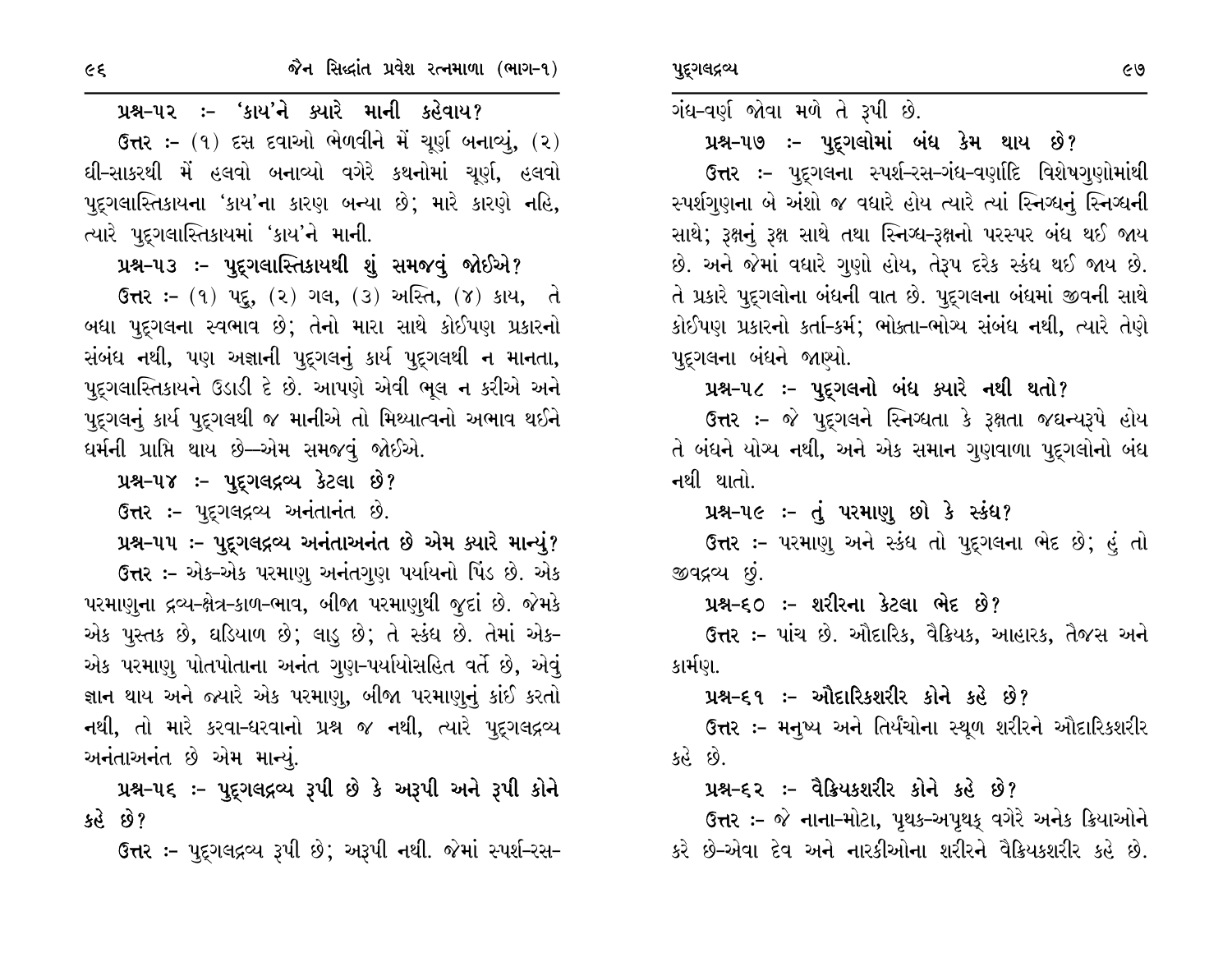પ્રશ્ન-૬૩ :- આહારકશરીર કોને કહે છે? ઉત્તર :- આહારકૠદ્ધિધારી છઠ્ઠા ગુણસ્થાનવર્તી મુનિને, તત્ત્વોમાં કોઈ શંકા થવાથી અથવા જિનાલય આદિને વંદન કરવા માટે મસ્તકથી એક હાથ પ્રમાણ, સ્વચ્છ અને સફેદ, સાત ધાતુરહિત, પુરૂષાકાર જે પુતળું નીકળે છે, તેને આહારકશરીર કહે છે. પ્રશ્ન–૬૪ :- તૈજસશરીર કોને કહે છે? ઉત્તર :- ઔદારિક, વૈક્રિયક અને આહારક આ ત્રણે શરીરમાં કાંતિ ઉત્પન્ન કરનાર શરીરને તૈજસશરીર કહે છે. પ્રશ્ન–દ્દપ :– કાર્મણશરીર કોને કહે છે? ઉત્તર :- જ્ઞાનાવરણાદિ આઠ કર્મોના સમૂહને કાર્મણશરીર કહે છે. પ્રશ્ન–૬૬ :– એક જીવને એક સાથે કેટલા શરીરનો સંયોગ થઈ શકે છે? ઉત્તર :- એક સાથે ઓછામાં ઓછા બે અને વધારેમાં વધારે ચાર શરીરનો સંયોગ થઈ શકે છે - સ્પષ્ટીકરણ આ પ્રમાણે છે (૧) વિગ્રહ ગતિમાં તૈજસ અને કાર્મણ, આ બે શરીરનો સંયોગ હોય છે. (૨) મનુષ્ય અને તિર્યંચોને ઔદારિક, તૈજસ અને કાર્મણ, આ ત્રણ શરીરનો સંયોગ હોય છે. (3) ૠદ્ધિધારી મુનિને ઔદારિક, આહારક, તૈજસ અને કાર્મણ—એમ ચાર શરીરોનો સંયોગ હોાય છે. (૪) દેવ અને નારકીઓને વૈક્રિયક, તૈજસ અને કાર્મણ - આ ત્રણ શરીરનો સંયોગ હોય છે.

પ્રશ્ન-૬૭ :- ઔદારિકશરીરનો કર્તા કોણ છે અને કોણ નથી?

**ઉત્તર :-** ઔદારિકશરીરનો કર્તા, આહારવર્ગણા છે; જીવ નથી. પ્રશ્ન–૬૮ :– વૈક્રિયકશરીરનો કર્તા કોણ છે અને કોણ પુદ્ગલદ્રવ્ય

#### નથી ?

ઉત્તર :- વૈક્રિયકશરીરનો કર્તા, આહારવર્ગણા છે; દેવ અને નારકીનો આત્મા નહિ.

પ્રશ્ન-૬૯ :- શું આહારકશરીરના કર્તા આહારક ૠહ્લિધારી મનિ છે?

**ઉત્તર :-** બિલકુલ નહિ, કેમકે આહારકશરીરનો કર્તા આહારવર્ગણા છે, મૂનિ નથી.

પ્રશ્ન-૭૦ :- તૈજસશરીરના કર્તા કોણ છે અને કોણ નથી?

ઉત્તર :- તૈજસશરીરનો કર્તા તૈજસવર્ગણા છે; જીવ અને બીજી વર્ગણાઓ નહિ.

પ્રશ્ન–૭૧ :– જ્ઞાનાવરણીય, દર્શનાવરણીય વગેરે કર્મોના કર્તા કોણ છે અને કોણ નથી?

ઉત્તર :- જ્ઞાનાવરણીય આદિ આઠ કર્મોના કર્તા, કાર્મણવર્ગણા છે: જીવ અને અન્ય વર્ગણાઓ નહિ.

પ્રશ્ન–૭૨ :– તમારે કેટલા શરીર છે? ઉત્તર :- હં તો આત્મા છું; મને કોઈ શરીર નથી. પ્રશ્ન–૭૩ :- દેવ–નારકીઓને કેટલા–કેટલા શરીર છે? ઉત્તર :- દેવ-નારકી પણ આત્મા છે: તેને પણ કોઈ શરીર નથી

પ્રશ્ન–૭૪ :– શું જીવ ભાષા બોલે છે?

ઉત્તર :- ભાષાનો કર્તા ભાષાવર્ગણા છે, જીવ નથી.

પ્રશ્ન–૭૫ :– રોટલી બનાવવા અને રોટલી ખાવાનો કર્તા આત્મા છે?

**ઉત્તર ઃ-** રોટલી બનાવવા અને ખાવાનો કર્તા. આહારવર્ગણા છે: આત્મા નથી.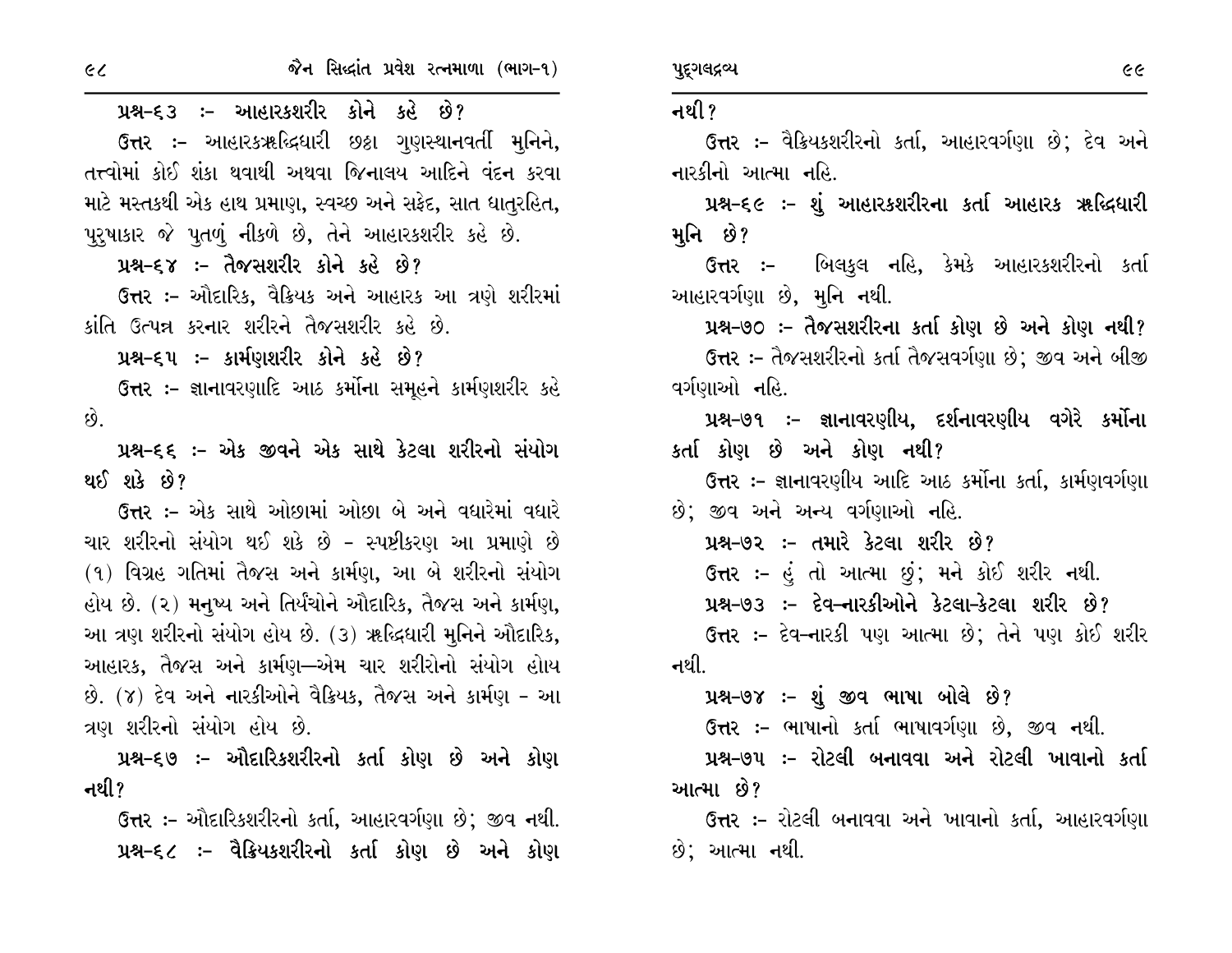પ્રશ્ન-૭૬ :- મોહનીયકર્મનો ક્ષય ક્યા જીવે કર્યો? ઉત્તર :- મોહનીયકર્મના ક્ષયનો કર્તા, કાર્મણવર્ગણા છે; કોઈપણ જીવ નથી.

પ્રશ્ન-૭૭ :- શું પુસ્તકો ઉઠાવવા-મુકવાનો કર્તા જીવ છે ?

ઉત્તર :- પુસ્તકો ઉઠાવવા અને મૂકવાનો કર્તા આહારવર્ગણા છે; જીવ અને બીજી વર્ગણાઓ નથી.

પ્રશ્ન-૭૮: - સવારે ઉઠવું; શૌચ જવું; ન્હાવું; કપડા પહેરવા-ઉતારવા; પથારી કરવી; એકઠી કરવી; દુકાનને સજાવવી; સોનાનો હાર બનાવવો; રથ બનાવવો વગેરે કાર્યનો કર્તા કોણ છે અને કોણ નથી?

ઉત્તર :- આ બધા કાર્યનો કર્તા એકમાત્ર આહારવર્ગણા છે; કોઈ જીવ અને બીજી વર્ગણાઓ નથી.

પ્રશ્ન-૭૯ :- શું ઘઉંનો લોટ બાઈએ દળ્યો?

ઉત્તર :- ઘઉંનો લોટ આહારવર્ગણાએ કર્યો છે; આત્મા બાઈ અને ઘંટીએ નહિ.

પ્રશ્ન-૮૦ :- દિવ્યધ્વનિના કર્તા ક્યા-ક્યા ભગવાન છે?

ઉત્તર :- દિવ્યધ્વનિના કર્તા, ભાષાવર્ગણા છે; કોઈ ભગવાન અને બીજી વર્ગણાઓ નથી.

પ્રશ્ન-૮૧ :- મનનો કર્તા, સંજ્ઞી જીવ છે કે અસંજ્ઞી?

ઉત્તર :- મનનો કર્તા, મનોવર્ગણા છે; કોઈ જીવ કે કોઈ બીજી વર્ગણાઓ નથી.

પ્રશ્ન-૮૨ :- પુદ્ગલના સામાન્યગુણ ક્યા-ક્યા છે અને કેટલા છે?

**ઉત્તર :-** અસ્તિત્વ, વસ્તુત્વ વગેરે પુદ્ગલના સામાન્યગુણ

પુદ્ગલદ્રવ્ય

અનેક છે.

પ્રશ્ન-૮૩ :- પૂદ્ગલની પર્યાયના નામ બતાવો.

**ઉત્તર:** (૧) શબ્દ, (૨) બંધ, (૩) સૂક્ષ્મ, (૪) સ્થૂળ, (૫) આકાર, (૬) ખંડ, (૭) અંધકાર, (૮) છાયા, (૯) ઉદ્યોત, (૧૦) આતાપ આ બધી પદ્ગલની પર્યાયો છે. તેનો કર્તા પદ્ગલ જ છે; જીવ નથી.

પ્રશ્ન-૮૪ :- તું હલકો છો કે ભારે?

ઉત્તર:- હં તો આત્મા છું; હલકું-ભારે તો પુદુગલદ્ગવ્યવી સ્પર્શગણની પર્યાય છે.

પ્રશ્ન-૮૫ :- અજ્ઞાની, હલકું-ભારે જાણીને શું કરે છે? **ઉત્તર :-** રાગ-દ્વેષ કરે છે.

પ્રશ્ન-૮૬ ઃ- અજ્ઞાની, હલકું-ભારે જાણીને રાગ-દ્વેષ કેમ કરે છે?

ઉત્તર :- પોતાને પોતાનું ભાન ન હોવાથી અજ્ઞાની, સ્પર્શગૃણની હલકી-ભારે પર્યાયને હું હલકો છું તો દ્રેષ કરે છે અને ભારે થવા માટે પિસ્તા, બદામ વગેરે ખાય છે તો રાગ કરે છે. જો પોતાને ભારે માને છે તો ચલાતું નથી માટે દ્રેષ કરે છે અને હલકો હોવાથી રાગ કરે છે.

પ્રશ્ન-૮૭ :- આ હલકા-ભારેમાં જે રાગ-દ્વેષ થાય છે. તેનો અભાવ કેમ થાય?

**ઉત્તર :-** હલકા-ભારે સ્પર્શરહિત હું અસ્પર્શસ્વભાવી ભગવાન આત્મા છું – એવું જાણે-માને તો રાગ-દ્વેષનો અભાવ થાય.

પ્રશ્ન-૮૮ :- ઠંડૂ-ગરમ શું છે?

ઉત્તર :- ઠંડુ-ગરમ પુદ્ગલદ્રવ્યના સ્પર્શગુણની પર્યાય છે.

પ્રશ્ન-૮૯ :- અજ્ઞાની, ઠંડુ-ગરમ જાણીને શું કરે છે?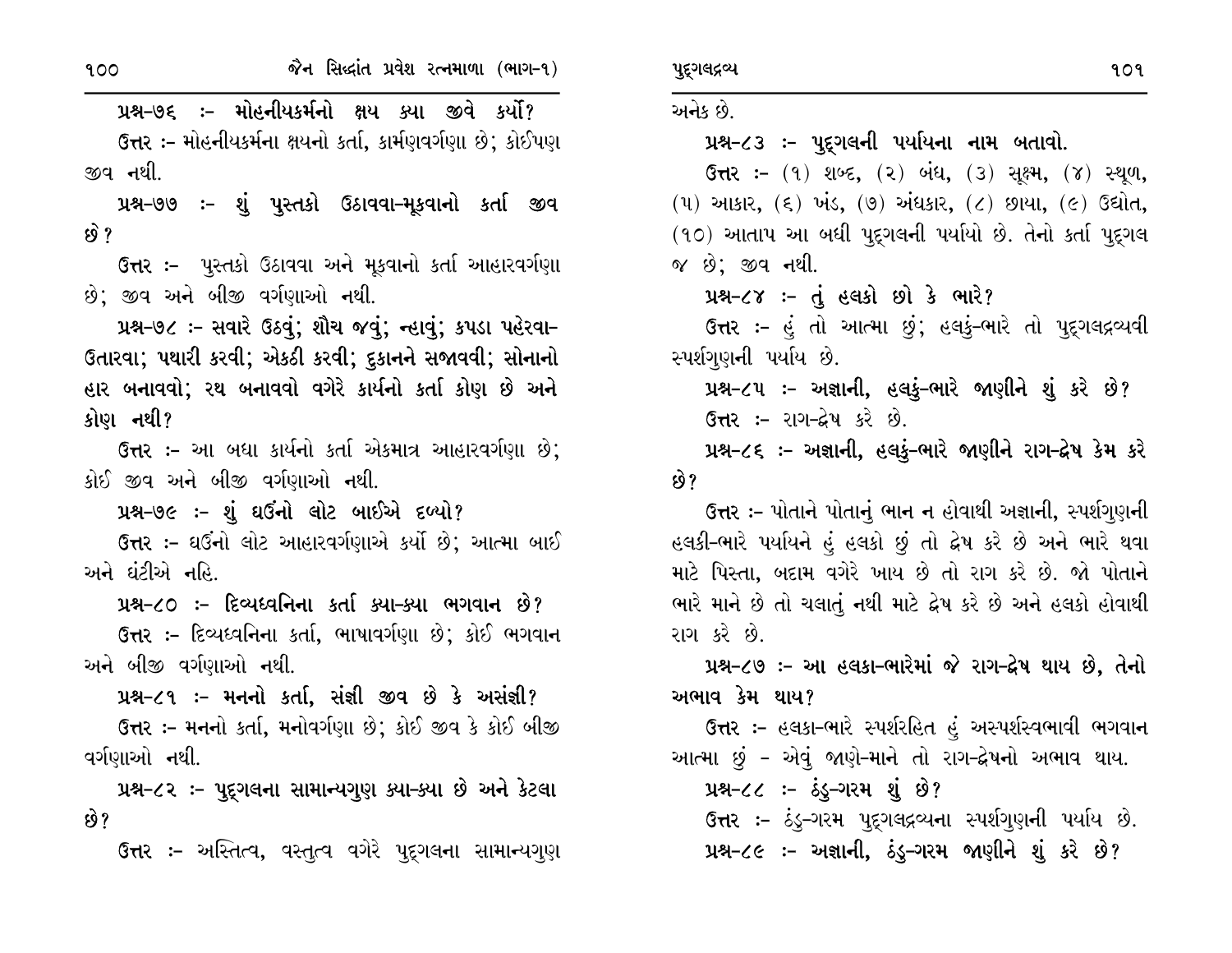**ઉત્તર :-** રાગ-દ્વેષ કરે છે.

પ્રશ્ન-૯૦ :- અજ્ઞાની જીવ ઠંડા–ગરમને જાણીને રાગ– દ્વેષ કેમ કરે છે?

ઉત્તર :- (૧) મને ઠંડીનો તાવ છે, મને ગર્મીનો તાવ છે, એમ જાણીને દ્રેષ કરે છે. (૨) તાવ ઠીક થઈ જાય તો રાગ કરે છે.

પ્રશ્ન–૯૧ ઃ– ઠંડા–ગરમ સંબંધી રાગ–દ્રેષનો અભાવ કેમ થાય? ઉત્તર :- ઠંડુ-ગરમ સ્પર્શ ગુણરહિત હું અસ્પર્શસ્વભાવી ભગવાન આત્મા છું - એમ જાણે-માને તો રાગ-દ્વેષનો અભાવ થઈ જાય.

પ્રશ્ન–૯૨ :– રૂશ્ક–ચીકર્ણુ, કઠણ–નરમ શું છે? તેને જાણીને અજ્ઞાની શું કરે છે?

ઉત્તર :- પદુગલના સ્પર્શગુણની પર્યાયો છે. તેને જાણીને અજ્ઞાની જીવ રાગ-દ્રેષ કરે છે.

પ્રશ્ન–૯૩ :– અજ્ઞાની જીવ, રૂશ્ક–ચીકણું, કઠણ–નરમને જાણીને રાગ–દ્રેષ કેમ કરે છે?

ઉત્તર :- મારૂં શરીર રૂક્ષ્ક છે, કઠણ છે - એમ જાણીને દ્વેષ કરે છે અને ચીકર્ણુ-નરમથી રાગ કરે છે.

પ્રશ્ન–૯૪ :– રૂશ્ક–ચીકર્ણુ, કઠણ–નરમ સંબંધી રાગ–દ્રેષનો અભાવ કેમ થાય?

**ઉત્તર ઃ-** રૂશ્ક-ચીકર્ણુ, કઠણ-નરમ સ્પર્શગુણરહિત હું અસ્પર્શસ્વભાવી ભગવાન આત્મા છું - એમ જાણે-માને તો રાગ-દ્વેષનો અભાવ થઈ જાય.

પ્રશ્ન–૯૫ ઃ– ખાટો–મીઠો, કડવો, કષાયેલો, તીખો શું છે? ઉત્તર :- પુદ્ગલદ્રવ્યના રસગુણની પર્યાયો છે.

પ્રશ્ન-૯૬ :- અજ્ઞાની, ખાટો, મીઠો, કડવો, તીખો,

કશાયલાને જાણીને શું કરે છે? **ઉત્તર :- રાગ-द्वेष કરે છે.** 

પ્રશ્ન-૯૭ :- અજ્ઞાની, ખાટો, મીઠો, કડવો, તીખો, કષાયલાને જાણીને રાગ–દ્વેષ કેમ કરે છે?

ઉત્તર :- મને લીંબુ ખાટું લાગે છે; પેંડા મીઠા લાગે છે; લીંબડાના પાંદડા કડવા લાગે છે વગેરે જેમાં રુચિ છે તેમાં રાગ કરે છે અને જેમાં અરૂચિ છે તેમાં દ્રેષ કરે છે.

પ્રશ્ન–૯૮ :– રસની પર્યાયોથી રાગ–દ્વેષનો અભાવ કઈ રીતે થાય?

**ઉત્તર :-** ખાટો, મીઠો, કડવો, તીખો, કષાયલા રસગુણની પર્યાયથી રહિત હું અરસસ્વભાવી ભગવાન આત્મા છું—એવો અનુભવજ્ઞાન કરે તો રાગ-દ્વેષનો અભાવ થાય છે.

પ્રશ્ન-૯૯ :- સુગંધ-દુર્ગંધ શું છે અને તેને જાણીને અજ્ઞાની શંકરે છે?

**ઉત્તર :-** સુગંધ-દ્રગંધ, પુદ્દગલના ગંધગુણની પર્યાયો છે. અજ્ઞાની તેને જાણીને રાગ-દ્વેષ કરે છે.

પ્રશ્ન-૧૦૦ ઃ- સુગંધ અને દુર્ગંધ, ગંધગુણની પર્યાયોથી અજ્ઞાની રાગ–દ્રેષ કેમ કરે છે?

ઉત્તર :- (૧) વિષ્ટા આદિ દુર્ગંધમાં દ્રેષ કરે છે. (૨) ફુલ આદિ સુગંધમાં રાગ કરે છે.

પ્રશ્ન-૧૦૧ ઃ- સુગંધ-દુર્ગંધ વગેરેમાં રાગ-દ્વેષનો અભાવ કેમ થાય?

ઉત્તર :– હું આત્મા અગંધસ્વભાવી છું. મારે સુગંધ–દુર્ગંધરૂપ પદુગલના ગંધગુણની પર્યાય સાથે કોઈપણ પ્રકારનો સંબંધ નથી. એમ જાણે-માને તો રાગ-દ્વેષનો અભાવ થાય છે.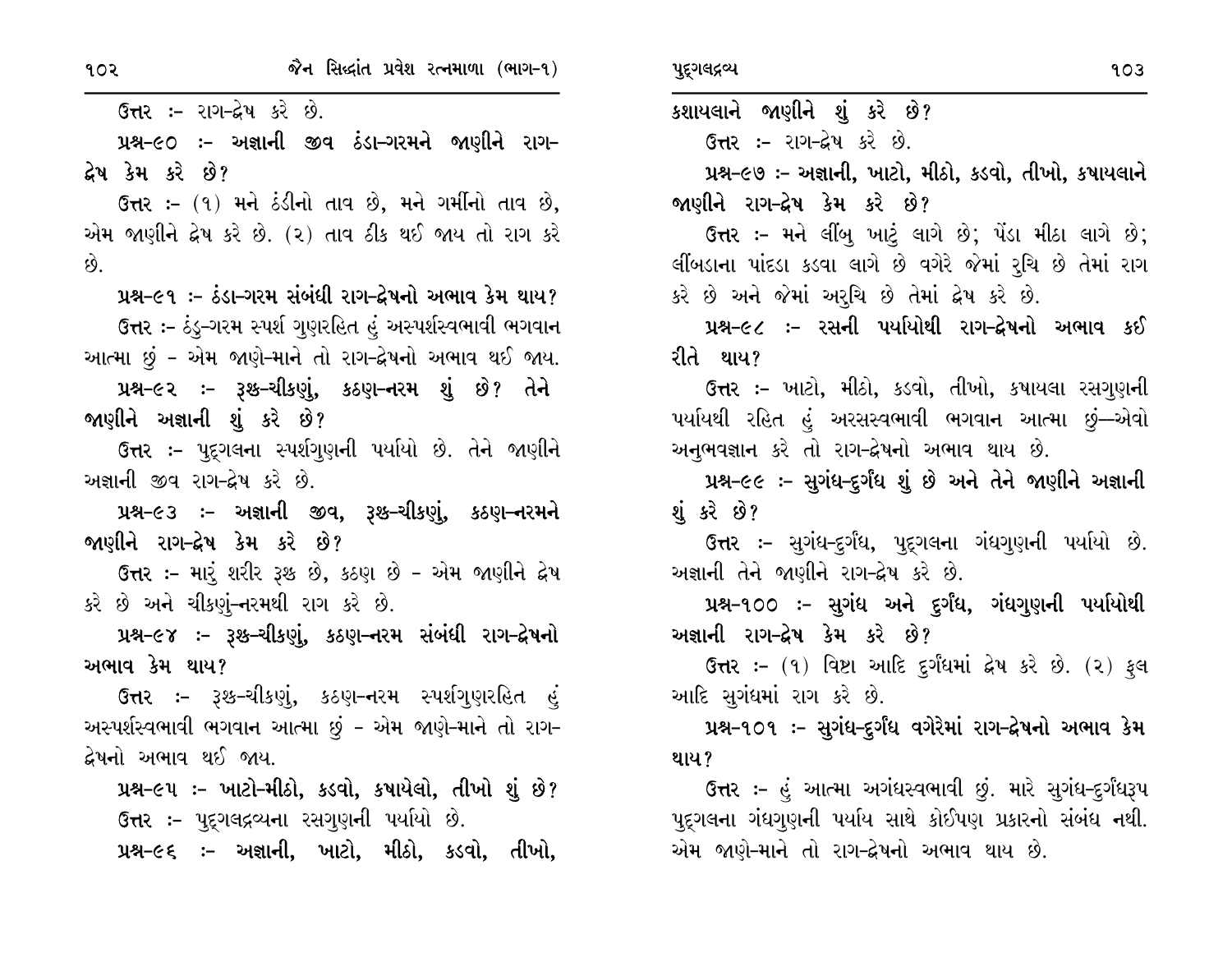ઉત્તર :- પદુગલના વર્ણગુણની પર્યાય છે, અજ્ઞાની તેને જાણીને રાગ-દ્વેષ કરે છે.

પ્રશ્ન-૧૦૩ :- કાળો, પીળો, વગેરે વર્ણગુણની પર્યાયોને જાણીને અજ્ઞાની, રાગ-દ્વેષ કેમ કરે છે?

ઉત્તર :- હું કાળો છું તો દ્રેષ કરે છે; ગોરા હોવાથી રાગ કરે છે. મને ગોરી ઘરવાળી જોઈએ, કાળી ન જોઈએ વગેરે ભાવોમાં પાગલ બને છે.

પ્રશ્ન-૧૦૪ :- કાળા-ગોરાપણામાં રાગ-દ્રેષનો અભાવ કેમ થાય?

ઉત્તર :- હું આત્મા અવર્ણસ્વભાવી ભગવાન છું; કાળા-ગોરા આદિ પુદ્ગલોના વર્ણગુણની પર્યાયોથી મારે કોઈ સંબંધ નથી. એમ જાણે-માને તો રાગ-દ્વેષનો અભાવ થાય.

પ્રશ્ન-૧૦૫: – પદ્ગલ જડ છે કે નહિ?

ઉત્તર :- પુદ્ગલ જડ છે.

પ્રશ્ન-૧૦૬ :- જો પુદ્ગલનું લક્ષણ જડ કહીએ તો ક્યો દોષ આવે છે?

ઉત્તર :- અતિવ્યાપ્તિદોષ આવે છે.

પ્રશ્ન-૧૦૭ :- પુદ્ગલનું લક્ષણ ક્ષેત્ર-ક્ષેત્રાંતર, એટલે કે ગતિ-સ્થિતિરૂપ કહીએ તો ક્યો દોષ આવે છે?

ઉત્તર :- અતિવ્યાપ્તિદોષ આવે છે.

પ્રશ્ન-૧૦૮ :- પુદ્ગલનું લક્ષણ એક પ્રદેશી કહીએ તો ક્યો દોષ આવે છે?

**ઉત્તર :-** અતિવ્યાપ્તિદોષ આવે છે.

 $90\n$ પ્રશ્ન-૧૦૯ :- પુદ્ગલનું લક્ષણ ચેતન કહીએ તો ક્યો દોષ આવે છે? ઉત્તર :- અસંભવદોષ આવે છે. પ્રશ્ન-૧૧૦ ઃ- પુદ્ગલનું લક્ષણ ગતિહેતૃત્વગુણ કહીએ તો ક્યો દોષ આવે છે? ઉત્તર :- અસંભવદોષ આવે છે. પ્રશ્ન-૧૧૧ :- જેમાં સ્પર્શ હોય, પણ ગંધ, રસ, વર્ણ ન હોય તેવા પુદ્ગલના નામ બતાવો. ઉત્તર :- જ્યાં સ્પર્શ હોય ત્યાં નિયમથી ગંધ, વર્ણ, રસ હોય જ; માટે જેમાં સ્પર્શ હોય પણ ગંધ આદિ નહોય એવા પુદ્ગલ હોતા જ નથી. પ્રશ્ન-૧૧૨ :- પુદ્રગલની શુદ્ધદશાનું શું નામ છે? ઉત્તર :- પરમાણ. પ્રશ્ન-૧૧૩ :- પુદ્ગલની અશુદ્ધદશાનું શું નામ છે? ઉત્તર :- સ્કંધ. પ્રશ્ન-૧૧૪ :- પુદુગલની જેમ અન્ય દ્રવ્યોમાં પણ જોવા મળતી કઈ-કઈ વાતો છે? ઉત્તર: –  $(9)$  દ્રવ્યનું લક્ષણ અસ્તિત્વ છે;  $(2)$  'ત્રિકાળ કાયમ રહીને, જૂની અવસ્થાનો વ્યય અને નવી અવસ્થાનો ઉત્પાદ' કરવો;  $(3)$  પોતાના ગુણ-પર્યાયવાળો છે;  $(8)$  પૂદ્ગલનો નાશ નથી થતો; માટે નિત્ય છે અને પરિણમન કરે છે; માટે અનિત્ય છે - આ વાતો બધા દ્રવ્યો પર લાગૂ થાય છે. પ્રશ્ન-૧૧૫ :- સંખ્યામાં સૌથી વધારે ક્યું દ્રવ્ય છે? **ઉત્તર :-** પુદ્ગલદ્રવ્ય છે. પ્રશ્ન-૧૧૬ :- પુદ્રગલ, ગમન કરે છે કે નહિ? અને જો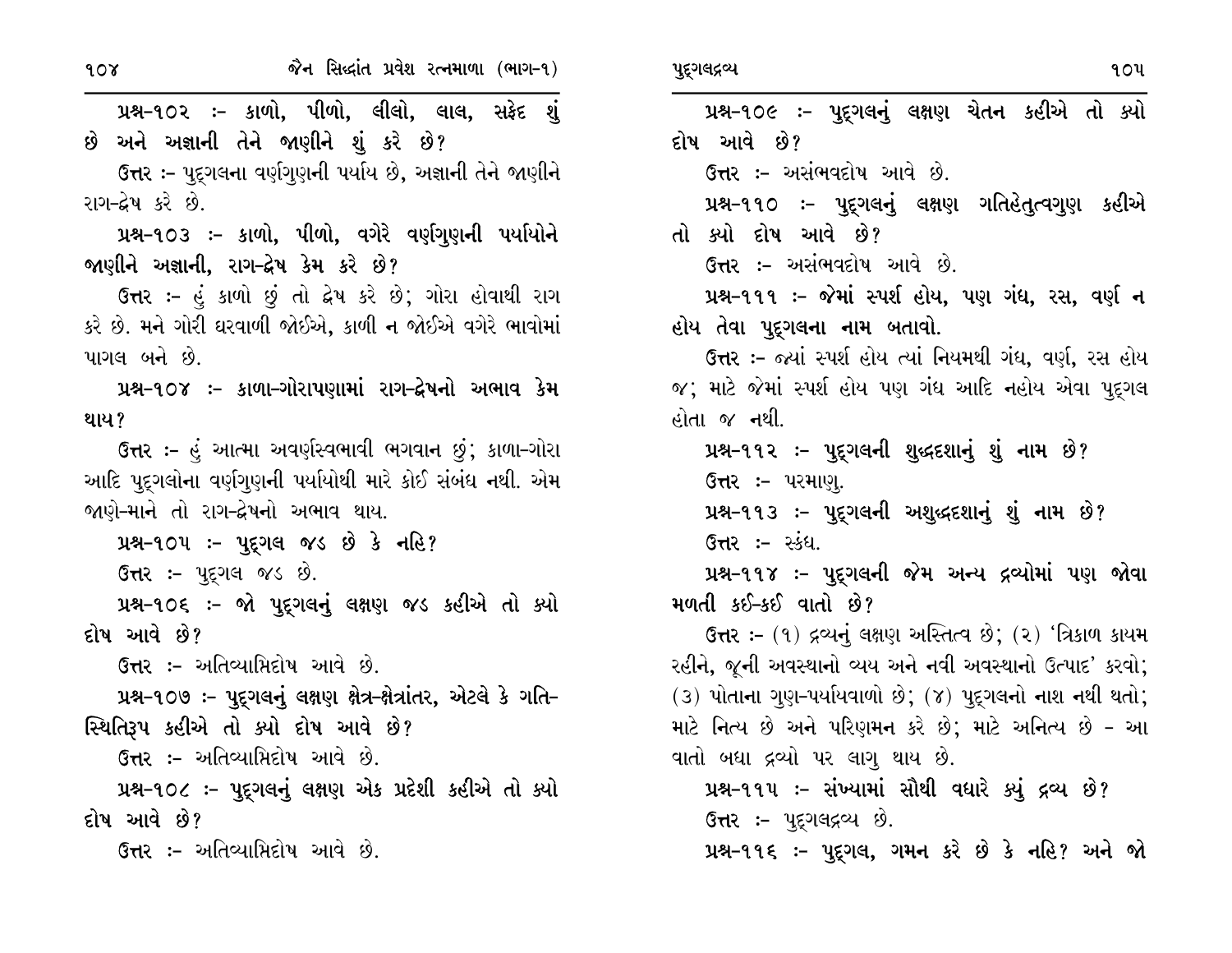ગમન કરે છે તો તેમાં નિમિત્ત કોણ છે? ઉત્તર :- પુદગલમાં ક્રિયાવતીશક્તિ હોવાથી ગમન કરે છે અને તેમાં ધર્મદ્રવ્ય નિમિત્ત છે. પ્રશ્ન-૧૧૭ :- પુદ્ગલના સ્થિરપણામાં નિમિત્ત કોણ છે? ઉત્તર :- અદ્યર્મદ્રવ્ય નિમિત્ત છે. પ્રશ્ન-૧૧૮ :- પુદૃગલને અવકાશ/અવગાહ દેવામાં કોણ નિમિત્ત છે? ઉત્તર:- આકાશદ્રવ્ય નિમિત્ત છે. પ્રશ્ન-૧૧૯ :- પુદ્ગલના પરિણમનમાં કોણ નિમિત્ત છે? ઉત્તર :- કાળદ્રવ્ય નિમિત્ત છે. પ્રશ્ન-૧૨૦ :- પુદુગલના કાર્યને પોતાનું કાર્ય માનનાર કોણ છે? ઉત્તર :- મિથ્યાદષ્ટિ, પાપી, જિનમતથી બહાર દ્વિક્રિયાવાદી  $\hat{g}$ . પ્રશ્ન-૧૨૧ :- સ્કંધની શું વિશેષતા છે? ઉત્તર :- (૧) એક પ્રદેશમાં અનેક રહે છે. (૨) લોકાકાશના એક પ્રદેશમાં બધા પરમાણુ અને સૂક્ષ્મ સ્કંધ સમાઈ શકે છે. (3) એક મહાસ્કંઘ, લોકપ્રમાણ-અસંખ્યાત લોકાકાશના પ્રદેશો રોકે છે. પ્રશ્ન-૧૨૨ :- રૂપી કોણ છે અને રૂપી કોણ નથી? ઉત્તર :- પદુગલદ્રવ્ય રૂપી છે; અન્યદ્રવ્ય, રૂપી નથી એટલે કે અરૂપી છે. પ્રશ્ન-૧૨૩ :- પદ્ગલનું સાચું લક્ષણ કર્યુ છે? ઉત્તર :- જેમાં સ્પર્શ-રસ-ગંધ-વર્ણ જોવા મળે તે પદુગલનું સાચું લક્ષણ છે. પ્રશ્ન-૧૨૪ :- પુદ્રગલનું લક્ષણ ચેતનપણું માને તો ક્યો દોષ આવે? ઉત્તર :- અસંભવદોષ આવે છે. પ્રશ્ન-૧૨૫ ઃ- પુદ્રગલનું લક્ષણ, ગતિહેતુત્વપણું માને તો ક્યો દોષ આવે? ઉત્તર :- અસંભવદોષ આવે છે. પ્રશ્ન-૧૨૬ :- પુદ્ગલનું ક્ષેત્ર કેટલું છે? ઉત્તર: – એક પ્રદેશી છે. પ્રશ્ન-૧૨૭ :- હલકું-ભારે વગેરે કોનું કાર્ય છે? ઉત્તર :- પદ્ગલના સ્પર્શગણનું કાર્ય છે. પ્રશ્ન-૧૨૮ :- હલકું-ભારે, જીવને માને તો ક્યો દોષ આવે? ઉત્તર :- અસંભવદોષ આવે છે. પ્રશ્ન-૧૨૯ :- ઠંડું-ગરમ, જીવને માને તો ક્યો દોષ આવે? ઉત્તર :- અસંભવદોષ આવે છે. પ્રશ્ન-૧૩૦ :- ખાટું-મીઠું, જીવને માને તો ક્યો દોષ આવે? ઉત્તર :- અસંભવદોષ આવે છે. પ્રશ્ન-૧૩૧ ઃ- સુગંધ-દુર્ગંધ, જીવથી માને તો ક્યો દોષ આવે? ઉત્તર :- અસંભવદોષ આવે છે. પ્રશ્ન-૧૩૨ :- કાળો-પીળો, જીવને માને તો ક્યો દોષ આવે? ઉત્તર :- અસંભવદોષ આવે છે. પ્રશ્ન-૧૩૩ :- સાત પ્રકારના સ્વર કોનું કાર્ય છે? ઉત્તર :- ભાષાવર્ગણાનું કાર્ય છે. પ્રશ્ન-૧૩૪ :- ભાષા/શબ્દ, જીવથી માને તો ક્યો દોષ આવે? **ઉત્તર :-** અસંભવદોષ આવે છે. પ્રશ્ન-૧૩૫ :- આઠ કર્મ અને એકસો અડતાલીસ પ્રકૃતિઓ કોનું કાર્ય છે?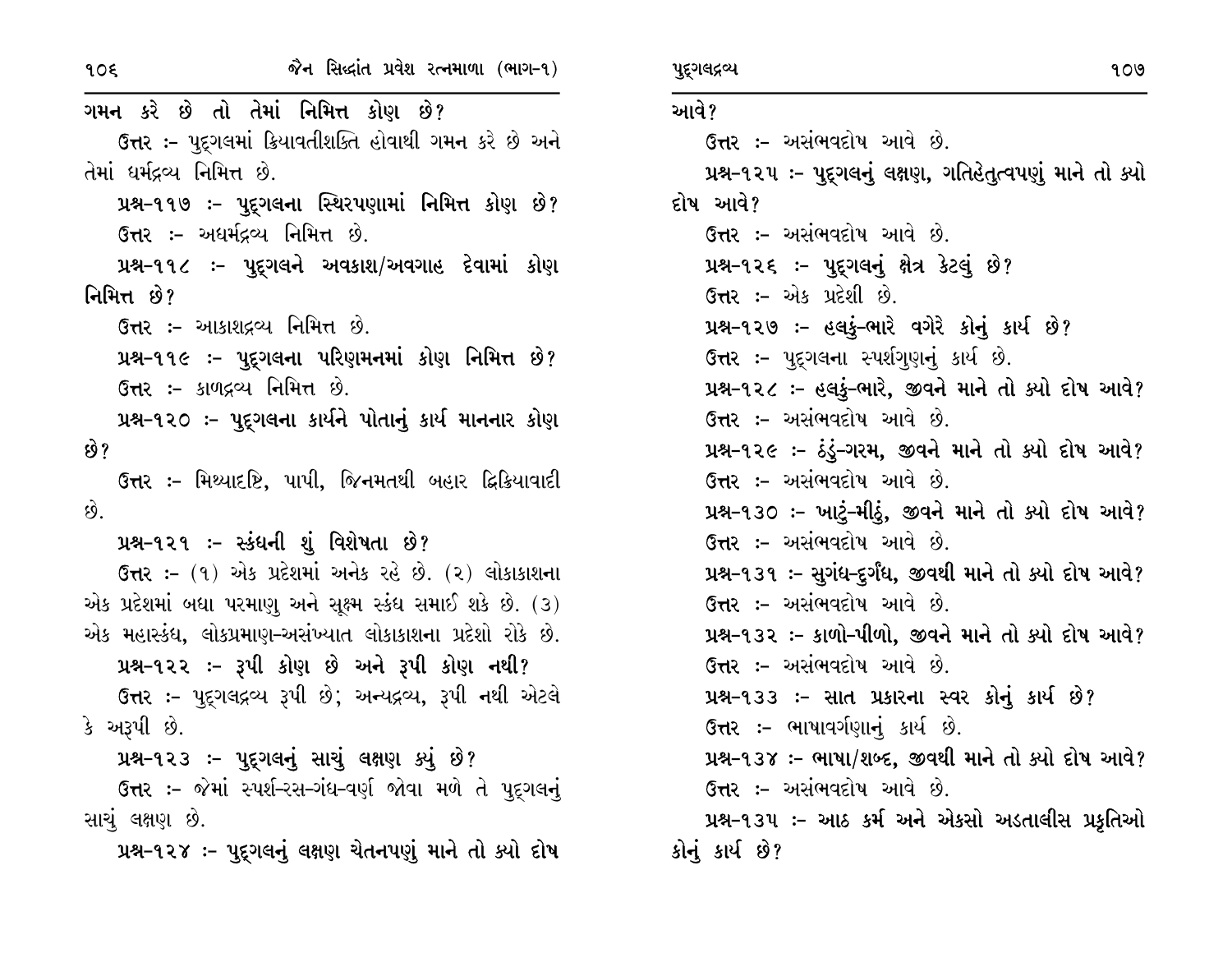ઉત્તર :- કાર્મણવર્ગણાનું કાર્ય છે. પ્રશ્ન-૧૩૬ :- આઠ કર્મ અને એકસો અડતાલીસ પ્રકૃતિનું હોવું જીવથી માને તો ક્યો દોષ આવે છે? ઉત્તર :- અસંભવદોષ આવે છે. પ્રશ્ન-૧૩૭ :- ટેબલ-ખુરશી કોનું કાર્ય છે? ઉત્તર: – આહારવર્ગણાનું કાર્ય છે. પ્રશ્ન-૧૩૮ :- ટેબલ-ખુરશી સુથારના આત્માના માને તો ક્યો દોષ આવે છે? ઉત્તર :- અસંભવદોષ આવે છે. પ્રશ્ન-૧૩૯ :- મનુષ્ય-તિર્યંચનો સંયોગરૂપ ઔદારિકશરીર કોનું કાર્ય છે? ઉત્તર :- આહારવર્ગણાનું કાર્ય છે. પ્રશ્ન-૧૪૦ ઃ- ઔદારિકશરીરનો કર્તા, મનુષ્ય-તિર્યંચના આત્માને માને તો ક્યો દોષ આવે છે? ઉત્તર :- અસંભવદોષ આવે છે. પ્રશ્ન-૧૪૧ ઃ- વૈક્રિયકશરીરનો કર્તા. દેવ–નારકીની આત્માને માને તો ક્યો દોષ આવે છે? ઉત્તર :- અસંભવદોષ આવે છે. પ્રશ્ન-૧૪૨ :- આહારકશરીર કોનું કાર્ય છે? ઉત્તર :- આહારવર્ગણાનું કાર્ય છે. પ્રશ્ન-૧૪૩ :- આહારકશરીરને ૠલ્દિઘારી મુનિનું કાર્ય માને તો ક્યો દોષ આવે છે? ઉત્તર :- અસંભવદોષ આવે છે. પ્રશ્ન-૧૪૪ :- તૈજસશરીર કોનું કાર્ય છે? ઉત્તર :- તૈજસવર્ગણાનું કાર્ય છે.

પ્રશ્ન-૧૪૫ :- તૈજસશરીરનો કર્તા સંસારી જીવોને માને તો ક્યો દોષ આવે છે? ઉત્તર :- અસંભવદોષ આવે છે. પ્રશ્ન-૧૪૬ :- પુદગલોમાં ગમન, જીવથી માને તો ક્યો દોષ આવે છે? **ઉત્તર :-** અસંભવદોષ આવે છે. પ્રશ્ન-૧૪૭ :- પુદ્ગલમાં ગમન થવું કોનું કાર્ય છે? ઉત્તર :- પુદ્ગલોની ક્રિયાવતીશક્તિનું કાર્ય છે. પ્રશ્ન-૧૪૮ :- પુદગલોમાં ગમન, ધર્મદ્રવ્યથી માને તો ક્યો દોષ આવે છે? ઉત્તર :- અસંભવદોષ આવે છે. પ્રશ્ન-૧૪૯ :- પુદ્ગલોમાં સ્થિર થવું, જીવથી માને તો ક્યો દોષ આવે છે? **ઉત્તર :- અસંભવદોષ આવે છે.** પ્રશ્ન-૧૫૦ :- પુદ્ગલોમાં સ્થિર થવું, અદ્યર્મદ્રવ્ય માને તો ક્યો દોષ આવે છે? ઉત્તર :- અસંભવદોષ આવે છે. પ્રશ્ન-૧૫૧ :- સ્પર્શન, રસના આદિ ઇન્દ્રિયો કોનું કાર્ય છે? ઉત્તર :- આહારવર્ગણાનું કાર્ય છે. પ્રશ્ન-૧૫૨ :- સ્પર્શન, રસના આદિને જીવના કાર્ય માને તો ક્યો દોષ આવે છે? ઉત્તર :- અસંભવદોષ આવે છે. પ્રશ્ન-૧૫૩ :- દ્રવ્યમન કોનું કાર્ય છે? ઉત્તર :- મનોવર્ગણાનું કાર્ય છે. પ્રશ્ન-૧૫૪ :- દ્રવ્યમનને સંજ્ઞી પંચેન્દ્રિય જીવનું કાર્ય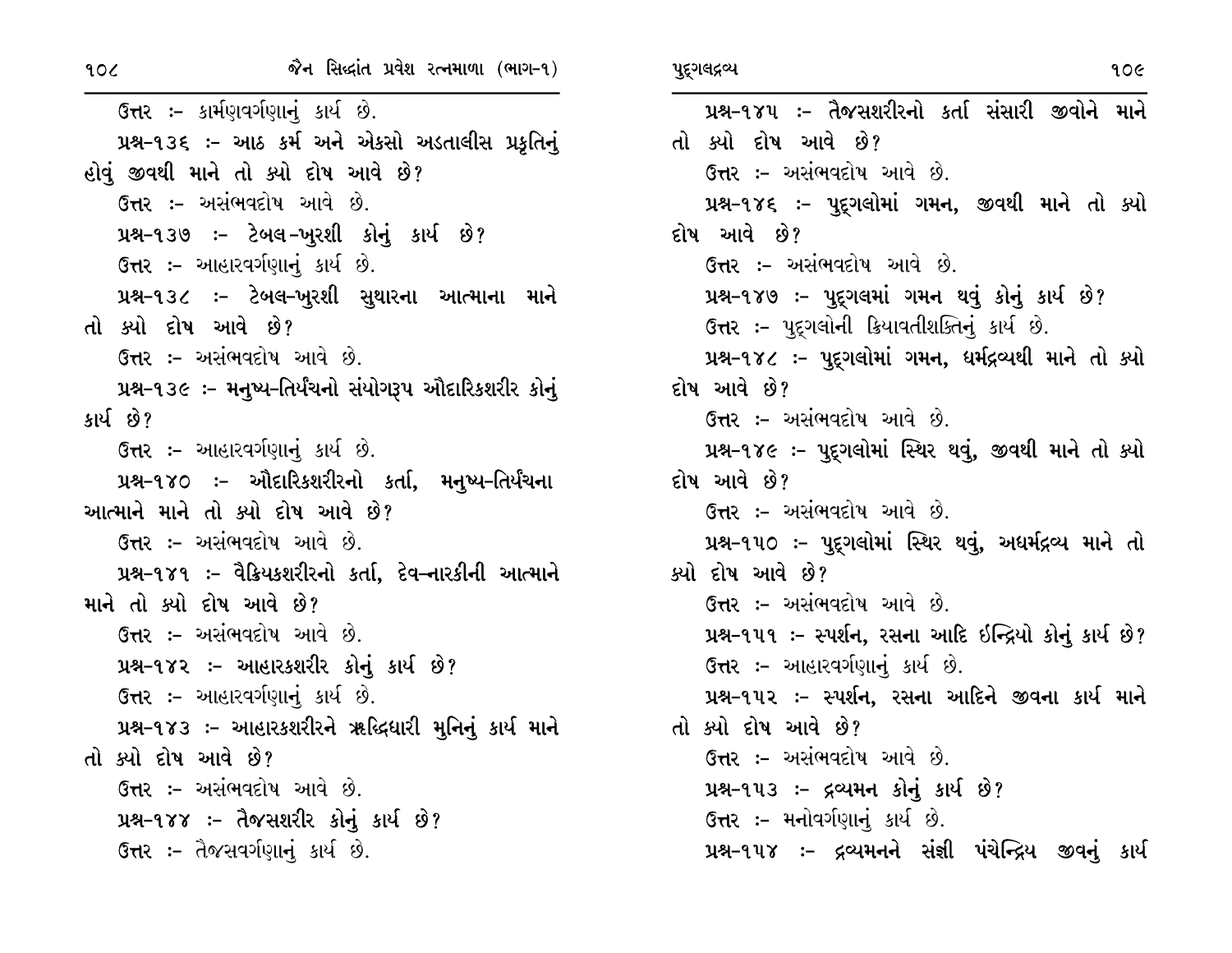માને તો ક્યો દોષ આવે છે? ઉત્તર :- અસંભવદોષ આવે છે. પ્રશ્ન-૧૫૫ :- દિવ્યધ્વનિ, ગુરુનું વચન, કોનું કાર્ય છે? ઉત્તર :- ભાષાવર્ગણાનું કાર્ય છે. પ્રશ્ન-૧૫૬ :- દિવ્યધ્વનિ, ગુરુનું વચન ભગવાનનો આત્મા માને તો ક્યો દોષ આવે છે? ઉત્તર :- અસંભવદોષ આવે છે. પ્રશ્ન-૧૫૭ :- જેટલા શાસ્રો છે, તે કોનું કાર્ય છે? ઉત્તર :- આહારવર્ગણાનું કાર્ય છે. પ્રશ્ન-૧૫૮ :- શાસ્ત્રોનો કર્તા, મુનિઓના આત્માને માને તો ક્યો દોષ આવે છે? ઉત્તર :- અસંભવદોષ આવે છે. પ્રશ્ન-૧૫૯ :- ભગવાનની પ્રતિમા કોનું કાર્ય છે? ઉત્તર :- આહારવર્ગણાનું કાર્ય છે. પ્રશ્ન-૧૬૦ :- ભગવાનની પ્રતિમાનો કર્તા કારીગરનો આત્મા માને તો ક્યો દોષ આવે છે? ઉત્તર :- અસંભવદોષ આવે છે. પ્રશ્ન-૧૬૧ :- પુસ્તકો લેવા-મૂકવા કોનું કાર્ય છે? ઉત્તર :- આહારવર્ગણાનું કાર્ય છે. પ્રશ્ન-૧૬૨ :- પુસ્તકો લેવા-મૂકવાને જીવનું કાર્ય માને તો ક્યો દોષ આવે? ઉત્તર :- અસંભવદોષ આવે છે. પ્રશ્ન-૧૬૩ :- ખાવું-પીવું કોનું કાર્ય છે? ઉત્તર :- આહારવર્ગણાનું કાર્ય છે. પ્રશ્ન-૧૬૪ :- ખાવું-પીવું જીવનું માને તો ક્યો દોષ આવે છે? ઉત્તર :- અસંભવદોષ આવે છે. પ્રશ્ન-૧૬૫ :- બાળપણ, જુવાની, બુઢાપો કોનું છે? ઉત્તર :- આહારવર્ગણાનું કાર્ય છે. પ્રશ્ન-૧૬૬ :- બાળપણ-જુવાની-બુઢાપો જીવનું કાર્ય માને તો ક્યો દોષ આવે છે? ઉત્તર :- અસંભવદોષ આવે છે. પ્રશ્ન-૧૬૭ :- દીકરી-માતા-પત્ની, કોનું કાર્ય છે? ઉત્તર :- આહારવર્ગણાનું કાર્ય છે. પ્રશ્ન-૧૬૮ :- દીકરી-માતા-પત્ની, જીવથી માને તો ક્યો દોષ આવે છે? ઉત્તર :- અસંભવદોષ આવે છે. પ્રશ્ન-૧૬૯ :- જ્ઞાનાવરણીયકર્મનો ક્ષયોપશમ અને ક્ષય કોનું કાર્ય છે? ઉત્તર :- કાર્મણવર્ગણાનું કાર્ય છે. પ્રશ્ન-૧૭૦ :- જ્ઞાનાવરણીયકર્મના ક્ષયોપશમ-ક્ષયનો કર્તા જીવને માને તો ક્યો દોષ આવે છે? ઉત્તર :- અસંભવદોષ આવે છે. પ્રશ્ન-૧૭૧ :- આઠેય કર્મનો ક્ષય, કોનું કાર્ય છે? ઉત્તર :- કાર્મણવર્ગણાનું કાર્ય છે. પ્રશ્ન-૧૭૨ :- આઠેય કર્મનો ક્ષય, જીવથી માને તો ક્યો દોષ આવે છે? **ઉત્તર :-** અસંભવદોષ આવે છે. પ્રશ્ન-૧૭૩ :- શું પુદ્ગલ સ્વયં ચાલીને સ્થિર થાય છે? **ઉત્તર :-** હા, પુદ્ગલ સ્વયં ચાલીને ક્રિયાવતીશક્તિથી સ્થિર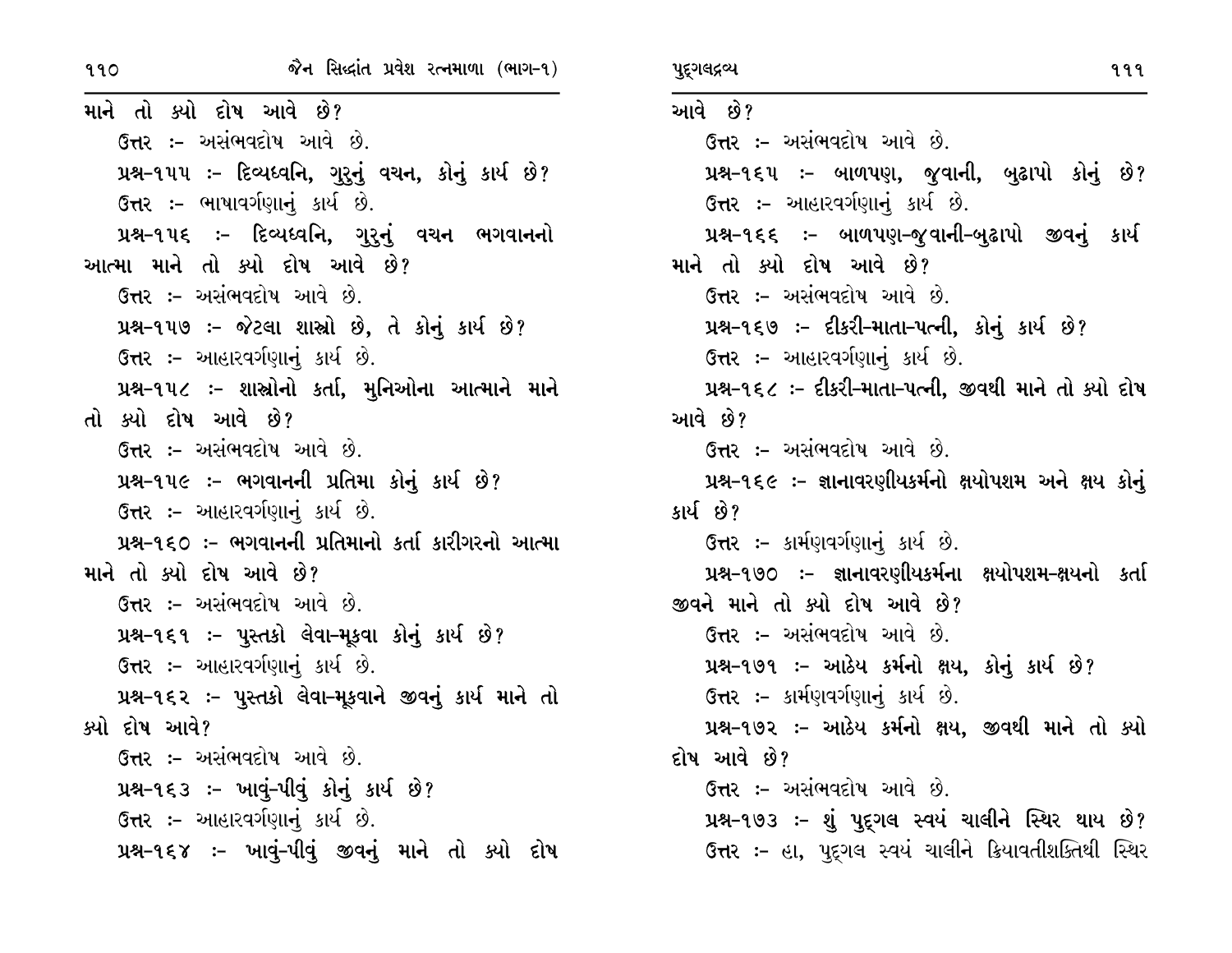થાય છે. પ્રશ્ન-૧૭૪ :- પુદ્ગલોનું લક્ષણ, સ્વયં ચાલીને સ્થિર થાય તેમ માને તો ક્યો દોષ આવે છે? **ઉત્તર :-** અતિવ્યાપ્તિ દોષ આવે છે. પ્રશ્ન-૧૭૫ :- પુદ્ગલ સત્ છે કે નહિ? ઉત્તર :- હા, પદ્ગલ સત છે. પ્રશ્ન-૧૭૬ :- પૂદ્ગલનું લક્ષણ સતુ માને તો ક્યો દોષ આવે છે? **ઉત્તર :-** અતિવ્યામિદોષ આવે છે. પ્રશ્ન-૧૭૭ :- પુદ્ગલમાં ઉત્પાદ-વ્યય-ઘ્રૌવ્યપણું હોય છે કે નહિ? ઉત્તર :- પદ્ગલમાં ઉત્પાદ-વ્યય-ઘ્રૌવ્યપણું હોય છે. પ્રશ્ન-૧૭૮ :- પુદૃગલનું લક્ષણ, ઉત્પાદ-વ્યય-ઘ્રૌવ્યપણું માને તો ક્યો દોષ આવે છે? ઉત્તર :- અતિવ્યાપ્તિદોષ આવે છે. પ્રશ્ન-૧૭૯ :- શું પુદૃગલદ્ગવ્યમાં નિત્ય-અનિત્યપણું છે? ઉત્તર :- પદ્ગલમાં નિત્ય-અનિત્યપણું છે. પ્રશ્ન-૧૮૦ :- પદુગલનું લક્ષણ, નિત્ય-અનિત્યપણું માને તો ક્યો દોષ આવે છે? ઉત્તર :- અતિવ્યાપ્તિદોષ આવે છે. પ્રશ્ન-૧૮૧ ઃ- પુદગલોમાં જોડાવું-વિખેરાવું કોનું કાર્ય છે? ઉત્તર :- પુદગલમાં પુદને કારણે, જોડાવું અને ગલને કારણે વીખેરાવું થાય છે. પ્રશ્ન-૧૮૨ ઃ- પુદ્ગલમાં પુદ્-ગલપણું, જીવથી માને તો ક્યો દોષ આવે છે?

ઉત્તર :- અસંભવદોષ આવે છે. પ્રશ્ન-૧૮૩ :- મોટર-સાઈકલનું ચાલવું કોનું કાર્ય છે? ઉત્તર :- આહારવર્ગણાની ક્રિયાવતીશક્તિનું કાર્ય છે. પ્રશ્ન-૧૮૪ :- પુદ્ગલનું લક્ષણ, એક પ્રદેશી કહીએ તો ક્યો દોષ આવે છે? **ઉત્તર :-** અતિવ્યાપ્તિદોષ આવે છે. પ્રશ્ન-૧૮૫ ઃ- પુદ્ગલનું લક્ષણ, અનંત પ્રદેશી માને તો ક્યો દોષ આવે છે?

ઉત્તર :- અસંભવદોષ આવે છે.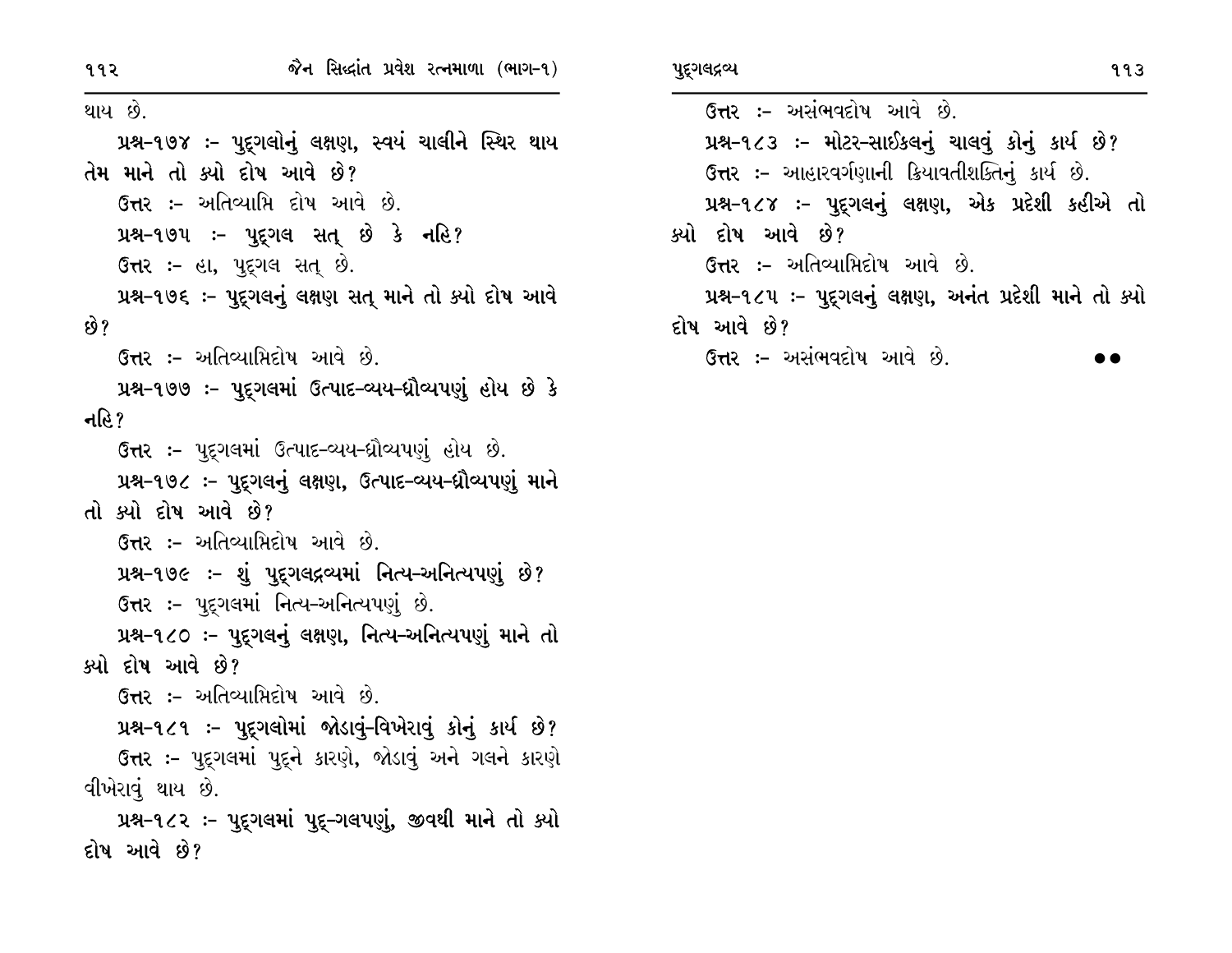ધર્મદ્રવ્ય અને અધર્મદ્રવ્ય

પ્રશ્ન-૧ :- ધર્મદ્રવ્ય કોને કહે છે?

ઉત્તર :- જે સ્વયં સ્વતઃ ગમન કરતા થકા જીવ અને પદુગલોને ગમન કરવામાં નિમિત્ત થાય છે તેને ધર્મદ્રવ્ય કહે છે; જેમકે–ગમન કરતી માછલીને ગમન કરવારૂપ પાણી છે.

પ્રશ્ન-૨ :- અધર્મદ્રવ્ય કોને કહે છે?

ઉત્તર :- પોતે સ્વતઃ ગતિપૂર્વક સ્થિતિરૂપ પરિણમે, એવા જીવ અને પૂદ્ગલોને જે રોકાવામાં નિમિત્ત થાય તેને અધર્મદ્રવ્ય કહે છે; જેમકે પથિકને રોકાવા માટે વૃક્ષની છાયા.

પ્રશ્ન-૩ ઃ- અધર્મદ્રવ્યની વ્યાખ્યામાં 'ગતિપૂર્વક સ્થિતિ કરે' તેને અધર્મદ્રવ્ય નિમિત્ત છે. જો 'ગતિપૂર્વક શબ્દ' કાઢી નાખવામાં આવે તો શું હાનિ થાય?

**ઉત્તર :-** જો આપણે 'ગતિપૂર્વક' શબ્દ કાઢી નાખીએ તો સદાય સ્થિર રહેનારા ધર્મ, આકાશ, કાળ અને અધર્મદ્રવ્ય પોતાને પણ સ્થિતિમાં અધર્મદ્રવ્યના નિમિત્તપણાનો પ્રસંગ ઉપસ્થિત થાય છે, જે ખોટ<u>ં</u> છે.

પ્રશ્ન-૪ :- શું ધર્મ એટલે કે પુણ્ય; અને અધર્મ એટલે કે પાપ એમ છે?

ઉત્તર :- અહીં પુણ્ય-પાપથી તાત્પર્ય નથી; અહીંયાં તો ધર્મ

અને અદ્યર્મદ્રવ્ય નામનું સ્વતંત્ર દ્રવ્ય છે, તેનાથી તાત્પર્ય છે.

પ્રશ્ન-૫ :- શું ધર્મદ્રવ્ય, જીવ પુદ્ગલને ચલાવે છે? ઉત્તર :- બિલકુલ નહિ; જીવ-પદ્ગલ પોતપોતાની ક્રિયાવતી શક્તિના ગમનરૂપ પરિણમનને કારણે ચાલે છે; ધર્મદ્રવ્યને કારણે નહિ; ધર્મદ્રવ્ય તો નિમિત્તમાત્ર છે.

પ્રશ્ન-૬ :- શું અધર્મદ્રવ્ય, જીવ અને પુદ્દગલોને રોકે છે? ઉત્તર :- બિલકુલ નહિ; જીવ-પદ્ગલ પોતપોતાની ક્રિયાવતી શક્તિના સ્થિરરૂપ પરિણમનને કારણે રોકાય છે, અદ્યર્મદ્રવ્યને કારણે નહિ; અધર્મદ્રવ્ય તો નિમિત્તમાત્ર છે.

પ્રશ્ન-૭ :- ચાલવાની અને સ્થિર રહેવાની શક્તિ કેટલા દ્રવ્યોમાં છે?

ઉત્તર :- માત્ર પદ્ગલ અને જીવમાં જ છે; અન્ય દ્રવ્યોમાં નથી.

#### પ્રશ્ન-૮:- ક્રિયાવતીશક્તિ કોને કહે છે?

ઉત્તર :- જીવ અને પુદ્ગલમાં પોતપોતાની ક્રિયાવતીશક્તિ નામનો ગુણ છે, તે નિત્ય છે. તેની પોતાની યોગ્યતાથી ક્યારેક ગતિરૂપ, ક્યારેક સ્થિતિરૂપ પર્યાયો થાય છે.

પ્રશ્ન-૯ :- જ્યારે જીવ અને પુદુગલોમાં સ્વયં સ્વતઃ ચાલવાની અને સ્થિર રહેવાની શક્તિ છે, ત્યારે શાસ્રોમાં ધર્મ-અધર્મદ્રવ્યનું વર્ણન કેમ કર્યું?

ઉત્તર :- વસ્તુસ્વરૂપનું જ્ઞાન કરાવવા માટે :- જ્યાં ઉપાદાન હોાય છે ત્યાં નિમિત્ત હોય જ છે. (૧) ઉપાદાન નિજ ગુણ જહાં, તહાં નિમિત્ત પર હોય; ભેદજ્ઞાન પ્રમાણ વિધિ, બિરલા બૂજે કોય. (૨) પ્રવચનસાર ગાથા ૯૫માં પણ લખ્યું છે કે 'જેણે પૂર્વ અવસ્થા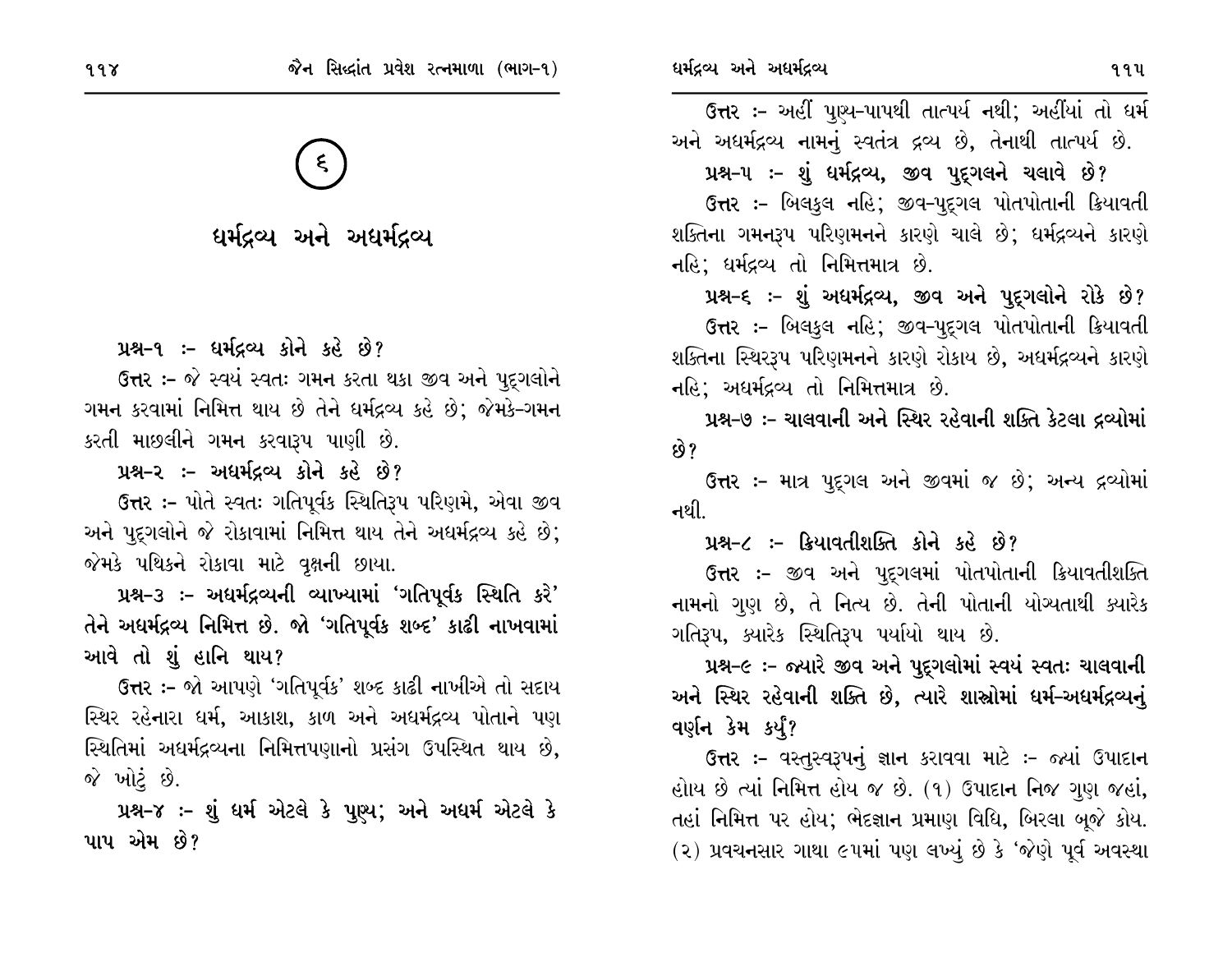| રી છે, એવું (ઉપાદાન) દ્રવ્ય પણ, જોકે ઉચિત બહિરંગ                | પ્રશ્ન-૧૬ :- ધર્મદ્રવ્યનું ક્ષેત્ર કેટલું મોટું છે?              |
|-----------------------------------------------------------------|------------------------------------------------------------------|
| ના સાનિધ્ય (નિકટ, હાજરી)ના સદ્ભાવમાં અનેક પ્રકારની              | ઉત્તર :- લોક વ્યાપક અસંખ્યાત પ્રદેશી ક્ષેત્ર ધર્મદ્રવ્યનું છે.   |
| અવસ્થાઓ કરે છે.'                                                | પ્રશ્ન-૧૭ :- ધર્મ-અધર્મના કેટલા-કેટલા ભાગ થઈ શકે છે?             |
| ય્ર−૧૧ ઃ- હું મુંબઈથી દિલ્હી આવ્યો, તેમાં શરીર તો               | ઉત્તર :- જે દ્રવ્ય છે તે અખંડ જ હોય છે; તેના ભાગ                 |
| <b>! ક્રિયાવતીશક્તિના ગતિરૂપ પરિણમનથી આવ્યું, પણ મા</b> રો      | ન થઈ શકે; માટે ધર્મ–અધર્મના ભાગ ન થઈ શકે.                        |
| નિમિત્ત તો છે ને?                                               | પ્રશ્ન-૧૮ ઃ- શું  ધર્મ-અધર્મદ્રવ્યમાં પણ ઉત્પાદ-વ્યય-ઘ્રૌવ્યપણું |
| <b>તર ઃ-</b> એવી માન્યતાવાળાએ ધર્મદ્રવ્યને ઉડાડી દીધું.         | હોય છે?                                                          |
| <b>ક્ષ−૧૨ ઃ- હું ધ્યાન કરવા બેઠો, શરીર તો પોતાની</b>            | <b>ઉત્તર :-</b> હા હોય છે, કેમકે દ્રવ્યનું લક્ષણ સત્ છે અને જે   |
| ાીશક્તિના સ્થિરરૂપ પરિણમનને કારણે સ્થિર થયું,                   | સત્ હોય છે, તેમાં ઉત્પાદ-વ્યય-ઘ્રૌવ્યપણું હોય છે.                |
| તેમાં નિમિત્ત તો હું ને?                                        | પ્રશ્ન-૧૯ :- શું ધર્મદ્રવ્ય ગમન કરે છે?                          |
| તર ઃ- એવી માન્યતાવાળાએ અધર્મદ્રવ્યને ઉડાવી દીધું.               | ઉત્તર :- નથી કરતું; કેમકે ધર્મદ્રવ્યમાં ક્રિયાવતીશક્તિ નથી અને   |
| <b>ક્ષ−૧૩ ઃ– 'ઉપકાર' શબ્દનો શો અર્થ છે</b> ?                    | તે અનાદિ-અનંત સ્થિર છે.                                          |
| <b>તર ઃ- ઉપકાર, નિમિત્ત,</b> સહાયક વગેરે પર્યાયવાચી શબ્દ        | પ્રશ્ન-૨૦ ઃ- ધર્મદ્રવ્ય પોતે ગમન નથી કરતું, પરંતુ જીવ-           |
|                                                                 | પુદ્દગલોને તો ગમન કરાવે છે ને?                                   |
| <b>ક્ષ−૧૪ ઃ− કોઈ કહે − ધર્મદ્રવ્ય</b> −અધર્મદ્રવ્ય અમને દેખાતા  | <b>ઉત્તર :- ન</b> થી કરાવતું; કેમકે જે પોતે ગમન નથી કરતું, તે    |
| માટે અમે નથી માનતા.                                             | બીજાને ગમન કેવી રીતે કરાવી શકે? ક્યારેય નહિ.                     |
| <del>ત</del> ર ઃ- અરે ભાઈ! તમારા પરદાદા, દાદા વર્તમાનમાં તમને   | પ્રશ્ન-૨૧ ઃ- શું અધર્મદ્રવ્ય, જીવ-પુદ્ગલોને સ્થિર કરાવે છે?      |
| નથી તો શું એ હતા કે નહિ? તો કહે છે કે એ તો                      | ઉત્તર :- બિલકુલ નહિ; પરંતુ જીવ-પુદ્ગલ પોતે પોતાની                |
| એ પ્રમાણે સર્વજ્ઞ ભગવાનના જ્ઞાનમાં દ્રવ્ય પ્રત્યક્ષ આવ્યું      | ક્રિયાવતીશક્તિના સ્થિરરૂપ પરિણમનને કારણે સ્થિર થાય છે, ત્યારે    |
| ા અનુમાન તર્ક વગેરેથી એ છે–એવું પાત્ર જીવ પણ જાણે               | અધર્મદ્રવ્યને નિમિત્ત કહેવામાં આવે છે.                           |
| ાટે આપણને દેખાતા નથી; તેથી અમે નથી માનતા–એમ                     | પ્રશ્ન–૨૨ :– શું અધર્મદ્રવ્ય ગમનપૂર્વક સ્થિર થયું છે?            |
| મોટું છે.                                                       | ઉત્તર :- બિલકુલ નહિ; અધર્મદ્રવ્ય તો અનાદિ અનંત સ્થિર             |
| <b>ક્ષ−૧૫ ઃ- ધર્મ–અધર્મદ્રવ્યને અમૂર્તસ્વભાવી કેમ</b> કહ્યા છે? | જ છે.                                                            |

ધર્મદ્રવ્ય અને અધર્મદ્રવ્ય

પ્રશ્ન-૨૩ :- ધર્મદ્રવ્યની ઓળખાણ શું છે? ઉત્તર:- ગતિહેતુત્વ વગેરે.

છે.

११६

પ્રાપ્ત ક સાધનોન ઘણી ર

પ્રશ્ પોતાની ભાવ શિ

 $\Im$ र પ્રશ્ ક્રિયાવત પરંતું

ઉત્ પ્રશ્

 $\Im$ र છે.

પ્રશ નથી,

 $\Im$ र દેખાતા હતા. ર છે અને છે; મા કહેવું ખ

પ્રશ્ ઉત્તર :- સ્પર્શ-રસ-ગંધ-વર્ણ ન હોવાથી અમૂર્તસ્વભાવી કહ્યા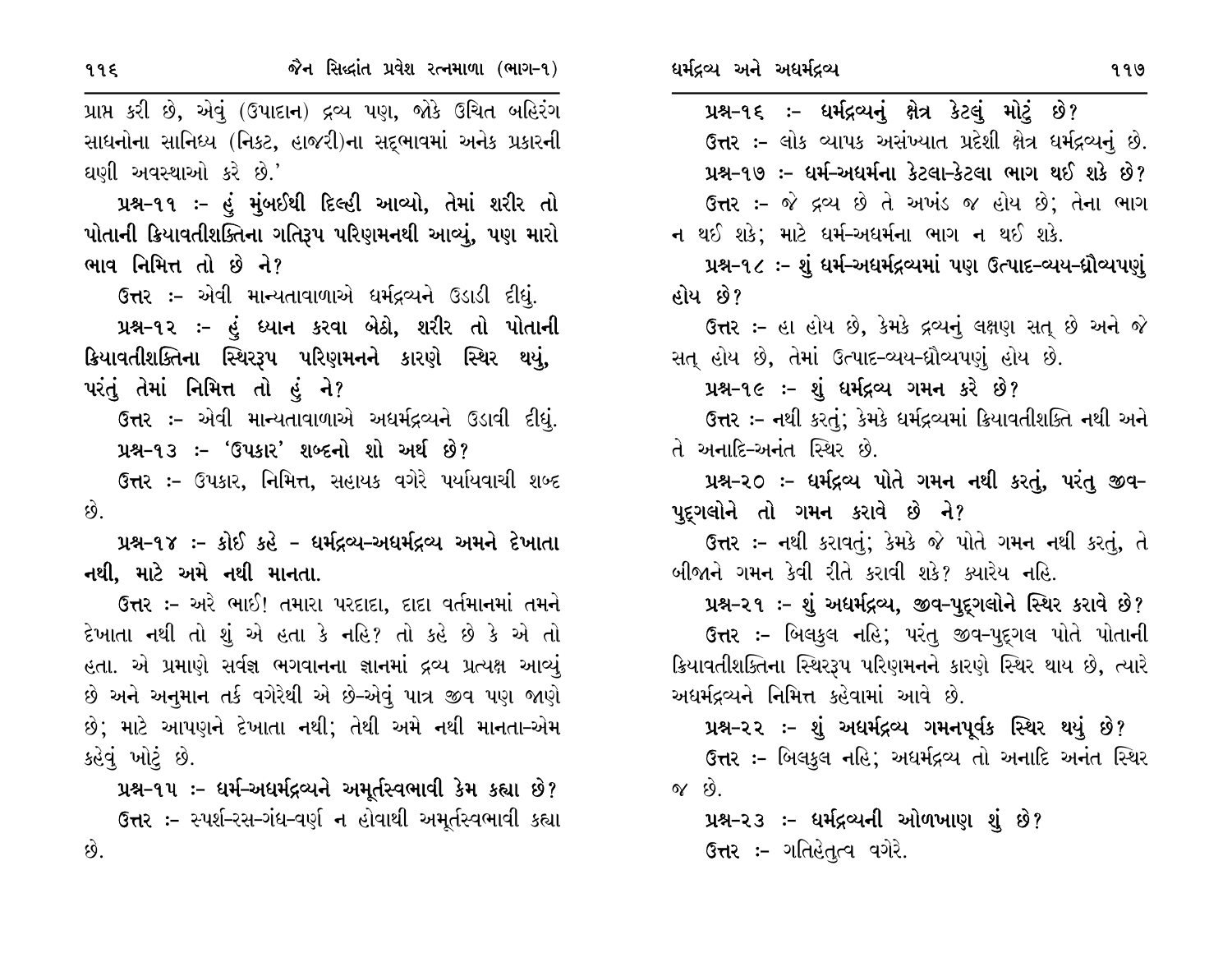પ્રશ્ન-૨૪ :- અદ્યર્મદ્રવ્યની ઓળખાણ શું છે? **ઉત્તર :-** સ્થિતિહેતૃત્વ વગેરે. પ્રશ્ન-૨૫ :- ધર્મ અને અધર્મદ્રવ્યમાં શું અંતર છે? ઉત્તર :- ધર્મદ્રવ્ય ગતિમાં નિમિત્ત છે, જ્યારે અધર્મદ્રવ્ય સ્થિતિમાં નિમિત્ત છે. પ્રશ્ન-૨૬ :- લોક-અલોકનો વિભાગ કોનાથી થાય છે? ઉત્તર :- ધર્મ-અધર્મદ્રવ્યોથી લોક-અલોકનો વિભાગ થાય છે. પ્રશ્ન-૨૭ :- ધર્મ-અધર્મદ્રવ્યનું લક્ષણ, જડ કહીએ તો શું દોષ આવે છે? **ઉત્તર :-** અતિવ્યાપ્તિદોષ આવે છે. પ્રશ્ન-૨૮ ઃ- ધર્મ-અધર્મદ્રવ્યનું લક્ષણ, ચેતન કહીએ તો શું દોષ આવે છે? ઉત્તર :- અસંભદોષ આવે છે. પ્રશ્ન-૨૯ :- ધર્મ-અધર્મદ્રવ્યનું લક્ષણ, બહપ્રદેશી કહીએ તો શું દોષ આવે છે? **ઉત્તર :-** અતિવ્યાપ્તિદોષ આવે છે. પ્રશ્ન-૩૦ ઃ- ધર્મ–અધર્મની વિશેષતા શું છે? ઉત્તર: – તે (૧) નિત્ય છે; (૨) અવસ્થિત છે; (૩) અરૂપી છે; અને (૪) હલન–ચલન રહિત છે. પ્રશ્ન-૩૧ :- ધર્મ-અધર્મદ્રવ્યનું લક્ષણ, નિત્ય, અવસ્થિત, અરૂપી અને હલન–ચલનરહિત કહીએ તો શું દોષ આવે છે? **ઉત્તર :-** અતિવ્યાપ્તિદોષ આવે છે. પ્રશ્ન–૩૨ ઃ– ધર્મદ્રવ્યના ગમનમાં કોણ નિમિત્ત છે? **ઉત્તર :-** ધર્મદ્રવ્ય ગમન કરતું જ નથી, ત્યારે નિમિત્ત કોણ છે એ પ્રશ્ન જ મિથ્યા છે.

પ્રશ્ન-૩૩ :- ધર્મ-અધર્મદ્રવ્યને સ્થિર થવામાં કોણ નિમિત્ત ક્વે ? ઉત્તર :- એ તો અનાદિ-અનંત સ્થિર જ છે. માટે સ્થિર થવામાં કોણ નિમિત્ત છે એ પ્રશ્ન જ અવિવેકપૂર્ણ છે. પ્રશ્ન–૩૪ :– ધર્મ–અધર્મને જગ્યા આપવામાં કોણ નિમિત્ત છે? ઉત્તર :- આકાશદ્રવ્ય પ્રશ્ન-૩૫ :- ધર્મ-અધર્મદ્રવ્યના પરિણમનમાં કોણ નિમિત્ત છે? ઉત્તર :- કાળદ્રવ્ય છે. પ્રશ્ન-૩૬ :- સિદ્ધજીવ લોકની આગળ કેમ નથી જતા? તો કહ્યું કે 'ધર્મદ્રવ્યનો અભાવ હોવાથી'. આપ કહો છો કે એક દ્રવ્ય બીજા દ્રવ્યનું કાંઈ કરતું નથી તો શું તત્ત્વાર્થસૂત્રમાં ખોટું લખ્યું છે? ઉત્તર :- જે જીવ, ધર્મદ્રવ્યને માનતા જ નથી, તેની અપેક્ષાએ આ કથન કર્યું છે અને તે વ્યવહારકથન છે. પ્રશ્ન-૩૭ ઃ- તો પછી સિદ્ધજીવ, અલોકમાં કેમ નથી  $\alpha$ dl? **ઉત્તર ઃ-** સિદ્ધજીવ, લોકના દ્રવ્ય છે: માટે અલોકમાં નથી  $N$ dl પ્રશ્ન-૩૮ :- ધર્મ-અધર્મદ્રવ્યને જાણવાથી શું લાભ છે? ઉત્તર :- (૧) શાસ્રોને વાંચ્યા પહેલા અજ્ઞાની એમ માનતો હતો કે શરીરને હું ચલાવું છું અથવા શરીર મને ચલાવે છે; હું શરીરને રોકું કે શરીર મને રોકે છે. (૨) શાસ્ર વાંચીને અજ્ઞાનીએ કાઢ્યું કે ધર્મદ્રવ્ય મને ચલાવે છે અને અધર્મદ્રવ્ય રોકે છે. સાચું

જ્ઞાન થતાં આ ખોટી બુદ્ધિનો અભાવ થઈ જાય છે. (૩) હું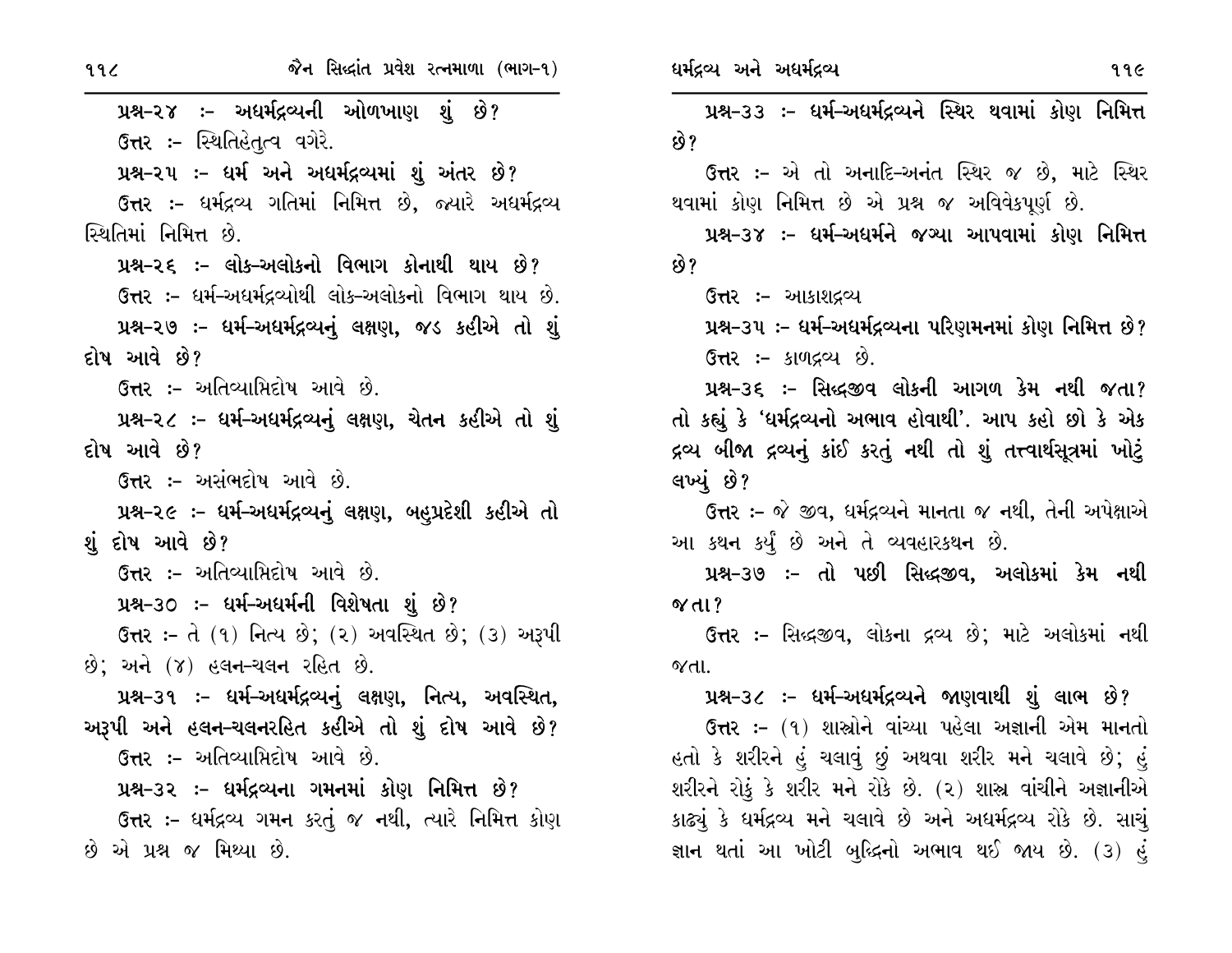આત્મા છું; ધર્મ, અધર્મદ્રવ્યની સાથે મારે કોઈપણ પ્રકારનો સંબંધ નથી—એમ જાણીને પોતામાં સ્થિર થાય તો ધર્મ-અધર્મદ્રવ્યને જાણ્યં સાચં કહેવાય.

પ્રશ્ન-૩૯ :- ધર્મદ્રવ્ય, જીવ-પુદ્ગલને ગમન કરાવે છે-–એમ માને તો શું દોષ આવે છે? ઉત્તર:- અસંભવદોષ આવે છે.

4-70 :- અદ્યર્મદ્રવ્ય, જીવ-પુદ્દગલને સ્થિર કરાવે છે-એમ માને તો શું દોષ આવે છે?

ઉત્તર :- અસંભવદોષ આવે છે.

આકાશદ્રવ્ય



| આકાશદ્રવ્ય |  |  |  |  |  |
|------------|--|--|--|--|--|
|------------|--|--|--|--|--|

પ્રશ્ન-૧ :- આકાશદ્રવ્ય કોને કહે છે? ઉત્તર :- જે જીવાદિક પાંચ દ્રવ્યોને રહેવા માટે સ્થાન આપે છે તેને આકાશદ્રવ્ય કહે છે. આકાશદ્રવ્ય સર્વવ્યાપક છે. પ્રશ્ન-૨ :- આકાશદ્રવ્ય જગ્યા આપે છે - એ કથન કેવું છે? ઉત્તર :- એ વ્યવહારનયનું કથન છે. એનો અર્થ 'એમ છે નહિ, નિમિત્તાદિની અપેક્ષાએ કથન કર્યું છે.' પ્રશ્ન–૩ :– આકાશના કેટલા ભેદ છે? ઉત્તર :- આકાશ એક જ અખંડ દ્રવ્ય છે. પ્રશ્ન–૪ :– તો શાસ્ત્રોમાં લોકાકાશ અને અલોકાકાશ એવા બે ભેદ કેમ કર્યા? ઉત્તર :- આકાશના જેટલા ભાગમાં જીવ-પદુગલ-ધર્મ-અધર્મ અને કાળદ્રવ્ય રહે છે, તેને લોકાકાશ કહે છે. બાકી લોકાકાશથી અમર્યાદિત અલોકાકાશ છે; માટે આકાશના બે ભેદ કર્યા છે. પ્રશ્ન-૫ :- લોકાકાશ મોટો છે કે અલોકાકાશ? ઉત્તર :- લોકાકાશથી અમર્યાદિત મોટું અલોકાકાશ છે. પ્રશ્ન-૬ ઃ- લોકાકાશ અને અલોકાકાશના રંગમાં શું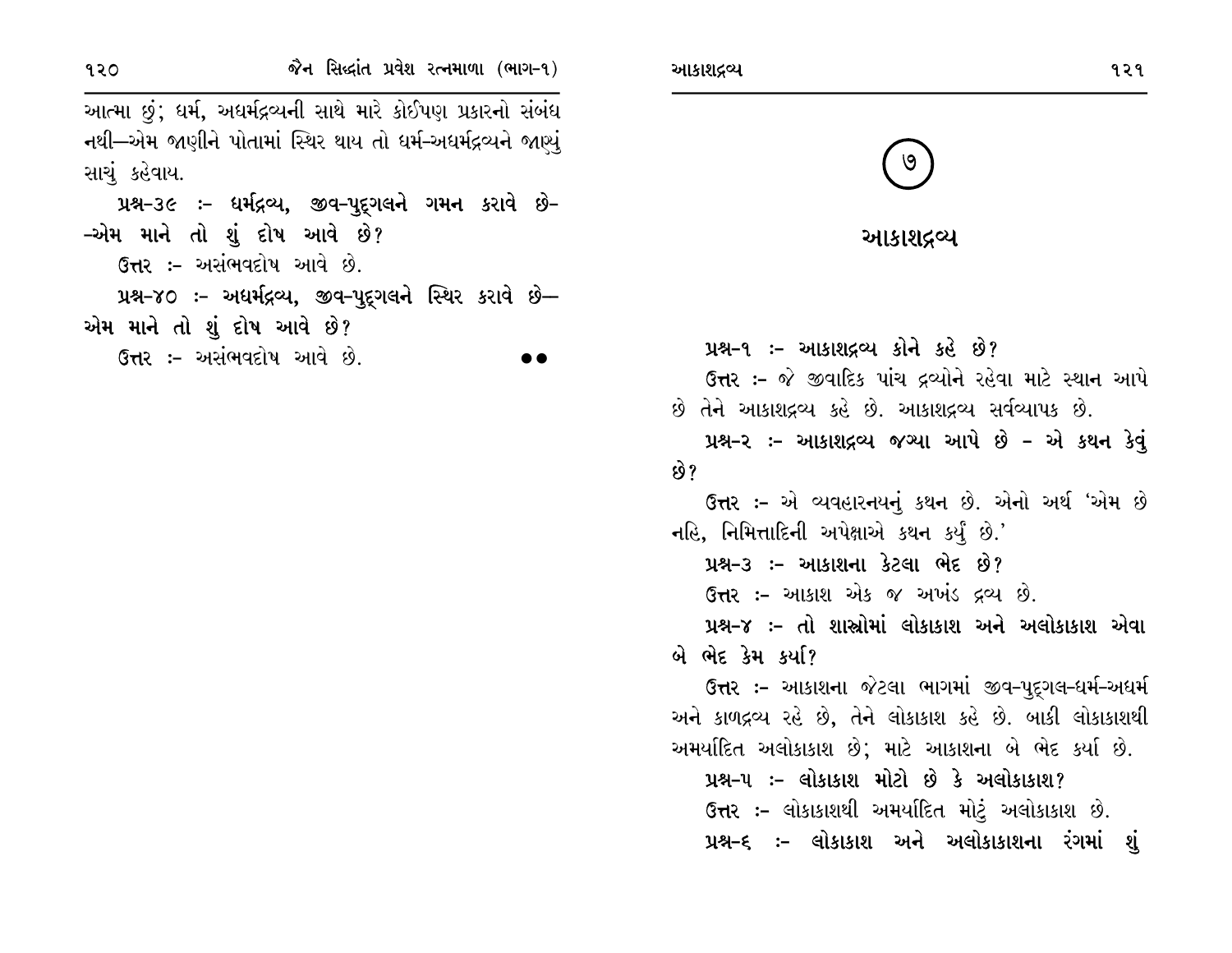# અંતર છે?

ઉત્તર :- આકાશદ્રવ્ય અરૂપી છે. લોકાકાશ અને અલોકાકાશમાં રંગ જ હોતો નથી, કેમકે રંગ તો પદ્ગલનો વિશેષગુણ છે.

પ્રશ્ન-૭ :- લોકાકાશ-અલોકાકાશના દ્રવ્ય-ક્ષેત્ર-કાળ-ભાવમાં શું અંતર છે?

ઉત્તર :- બંનેના દ્રવ્ય-ક્ષેત્ર-કાળ-ભાવ એક જ છે, કેમકે તે એક દ્રવ્ય છે.

પ્રશ્ન-૮ :- અલોકાકાશમાં કેટલા દ્રવ્ય છે?

**ઉત્તર :-** એકમાત્ર શુદ્ધઆકાશ જ દ્રવ્ય છે અને બીજું કોઈ પણ દ્રવ્ય નથી.

પ્રશ્ન-૯ :- અલોકાકાશમાં કેટલા દ્રવ્ય છે?

ઉત્તર :- એકમાત્ર આકાશદ્રવ્ય જ છે; બીજું કોઈ પણ દ્રવ્ય નથી

પ્રશ્ન-૧૦ ઃ- અલોકાકાશમાં પરિણમન થાય છે કે નહિ? જો થાય છે તો તેના પરિણમનમાં કોણ નિમિત્ત છે?

**ઉત્તર :-** અલોકાકાશમાં પરિણમન થાય છે અને તેના પરિણમનમાં કાળદ્રવ્ય નિમિત્ત છે.

પ્રશ્ન-૧૧ :- જ્યારે અલોકાકાશમાં કાળદ્રવ્ય છે જ નહિ. ત્યારે તે નિમિત્ત થાય છે, એ વાત ક્યાં આવી?

ઉત્તર :- લોકાકાશમાં વિદ્યમાન કાળાણુ નિમિત્ત છે.

પ્રશ્ન-૧૨ :- લોકાકાશના પ્રદેશોમાં એક જ પ્રકારના બે દ્રવ્યો ક્યારે પણ સાથે નથી રહેતા, તે દ્રવ્યનું નામ શું છે?

ઉત્તર :- કાળદ્રવ્ય છે, કેમકે કાળદ્રવ્ય, લોકાકાશના એક-એક પ્રદેશમાં રત્નોની રાશિ સમાન અનાદિ-અનંત સ્થિર છે.

પ્રશ્ન-૧૩ :- કોઈ કહે છે કે જુઓ, અમે તમને જગ્યા

આપી, નહિતર તમે ગાડીમાં ચઢવાથી રહી ગયા હોત. શું એ વાત ઠીક છે?

ઉત્તર :- બિલકુલ ઠીક નથી; જેમ એક માણસ ફર્સ્ટક્લાસના ડબ્બામાં બેઠો હોય છે. એક માણસ આવ્યો-બાબુજી! મને જરા જગ્યા આપો. તેણે કહ્યું ચાલ-ચાલ. થોડીવારમાં વરસાદ આવ્યો અને ગાડીએ સીટી મારી; ત્યારે પેલા માણસે હાથ જોડીને કહ્યું, બાબુજી! બહુ જરૂરી કામ છે, જરા જચ્યા આપો ને. તેણે કહ્યું, ઠીક છે આવો બેસો. જુઓ, મેં તમને જગ્યા આપી ને!--એવી માન્યતાવાળાએ આકાશદ્રવ્યને ઉડાડી દીધું, કેમકે જગ્યા દેવામાં નિમિત્ત આકાશદ્રવ્ય છે.

પ્રશ્ન-૧૪ :- આકાશદ્રવ્યની ઓળખાણ શું છે?

ઉત્તર :- અવગાહનહેતૃત્વ વગેરે.

પ્રશ્ન-૧૫:- આકાશનું દ્રવ્ય-ક્ષેત્ર-કાળ-ભાવ શું છે?

ઉત્તર: – (૧) આકાશ નામનું દ્રવ્ય છે. (૨) અનંત પ્રદેશી ક્ષેત્ર છે. (૩) તેનું પરિણમન તે કાળ છે, અને (૪) તેના અનંતગણ તે તેના ભાવ છે.

પ્રશ્ન-૧૬ :- આકાશદ્રવ્યને મૂર્તિક કહીએ તો ક્યો દોષ આવે ?

ઉત્તર :- અસંભવદોષ આવે છે.

પ્રશ્ન-૧૭ :- આકાશદ્રવ્યનું લક્ષણ, અમૂર્તિક કહીએ તો ક્યો દોષ આવે છે?

**ઉત્તર :-** અતિવ્યાપ્તિદોષ આવે છે.

પ્રશ્ન-૧૮ ઃ- આકાશદ્રવ્યને જગ્યા દેવામાં કોણ નિમિત્ત છે? ઉત્તર :- પોતે જ પોતાને નિમિત્ત છે.

પ્રશ્ન-૧૯ :- આકાશને ગમન કરવામાં કોણ નિમિત્ત છે?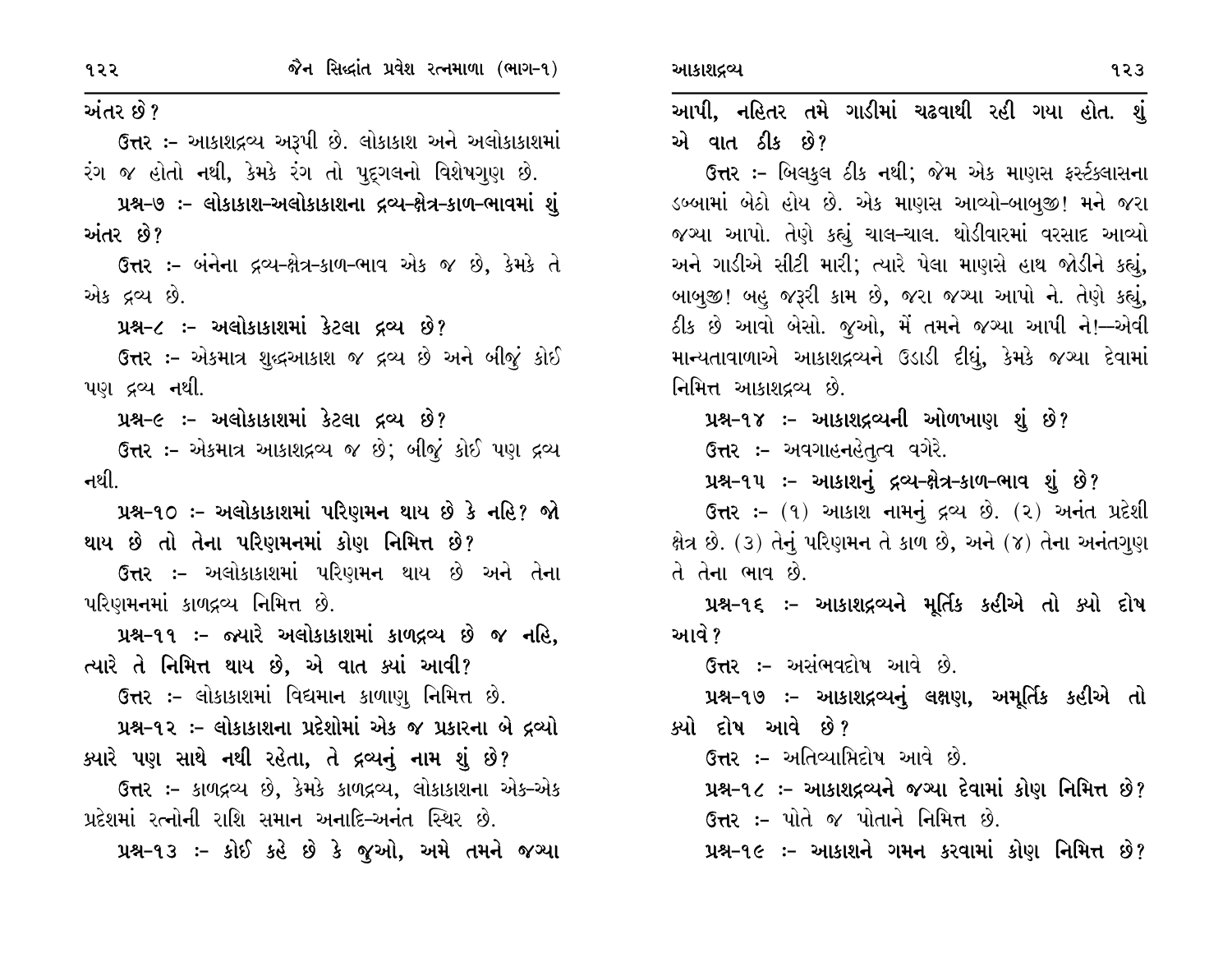$928$ 

ઉત્તર :- આકાશ દ્રવ્ય ગમન કરતું જ નથી, ત્યાકે કોણ નિમિત્ત છે એ પ્રશ્ન જ ખોટો.

પ્રશ્ન-૨૦ ઃ- શું આકાશના સ્થિર થવામાં અધર્મદ્રવ્ય નિમિત્ત છે?

ઉત્તર :- બિલકુલ નહિ, કેમકે જે ચાલીને સ્થિર થાય, એવા જીવ અને પદુગલને જ અધર્મદ્રવ્ય સ્થિર થવામાં નિમિત્ત છે. જે અનાદિ-અનંત સ્થિર છે, એમાં નિમિત્તનો પ્રશ્ન જ જુઠો છે.

પ્રશ્ન-૨૧ :- આકાશના પરિણમનમાં કોણ નિમિત્ત છે? ઉત્તર :- કાળદ્રવ્ય નિમિત્ત છે.

પ્રશ્ન-૨૨ :- પ્રદેશ કોને કહે છે?

ઉત્તર :- આકાશના સૌથી નાના ભાગને પ્રદેશ કહે છે.

પ્રશ્ન-૨૩ :- આકાશ દ્રવ્યને ચેતન કહીએ તો ક્યો દોષ આવે છે?

ઉત્તર :- અસંભવદોષ આવે છે.

પ્રશ્ન-૨૪ :- આકાશની વિશેષતા કઈ-કઈ છે?

ઉત્તર: - (૧) નિત્ય, (૨) અવસ્થિત, (૩) અરૂપી, (૪) હલન-ચલનરહિત, (૫) અનંતપ્રદેશી.

પ્રશ્ન–૨૫ ઃ– આકાશને કોણે બનાવ્યું?

ઉત્તર :- આકાશ અનાદિ-અનંત છે અને જે અનાદિ-અનંત છે, તેને કોણે બનાવ્યું એ પ્રશ્ન મૂર્ખતા ભરેલો છે.

પ્રશ્ન-૨૬ ઃ- લોકાકાશના અસંખ્યાત પ્રદેશ છે, તેમાં (લોકાકાશમાં) અનંત જીવ; જીવથી અનંતગુણા પુદ્ગલદ્રવ્ય; એક-એક ધર્મ–અધર્મદ્રવ્ય અને અસંખ્ય કાળદ્રવ્ય રહે છે; કેવી રીતે રહી શકે છે?

ઉત્તર: – (૧) જેમ, એક દીવાના પ્રકાશમાં અનંત દીવાઓનો

પ્રકાશ સમાઈ જાય છે; (૨) .. રસથી ભરેલા કાચના વાસણમાં ઘણું સોનું રહી શકે છે; (3) દૂધથી ભરેલા ઘડામાં તેટલા જ પ્રમાણમાં રાખ અને સોઈ સમાઈ જાય છે; તેવી રીતે લોકાકાશના વિશિષ્ટ અવકાશદાનશક્તિને કારણે, અનંત દ્રવ્યો પણ લોકાકાશમાં સમાઈ જાય છે, તેમાં કોઈ બાધા નથી આવતી. પ્રશ્ન-૨૭ :- લોકાકાશનું લક્ષણ, અસંખ્યાત પ્રદેશી કહીએ તો ક્યો દોશ આવે છે? **ઉત્તર :-** અતિવ્યાપ્તિદોષ આવે છે. પ્રશ્ન-૨૮ ઃ- લોકાકાશનું લક્ષણ, હલન-ચલન રહિત કહીએ

તો ક્યો દોશ આવે છે?

**ઉત્તર :-** અતિવ્યાપ્તિદોષ આવે છે.

પ્રશ્ન-૨૯ :- આકાશદ્રવ્યને જાણવાનો શો લાભ છે? ઉત્તર :- આકાશ નામનું એક સ્વતંત્ર દ્રવ્ય છે. આકાશ દ્રવ્યની સાથે મારે કોઈપણ પ્રકારનો સંબંધ નથી-એમ જાણી પોતાની સન્મુખ થાય, ધર્મની પ્રાપ્તિ થાય, એ જ આકાશદ્રવ્યને જાણવાનો લાભ  $\hat{8}$ .

પ્રશ્ન-૩૦ :- આકાશદ્રવ્ય બધા દ્રવ્યોને જગ્યા આપે છે-એમ માનવામાં ક્યો દોષ આવે છે?

ઉત્તર :- અસંભવદોષ આવે છે.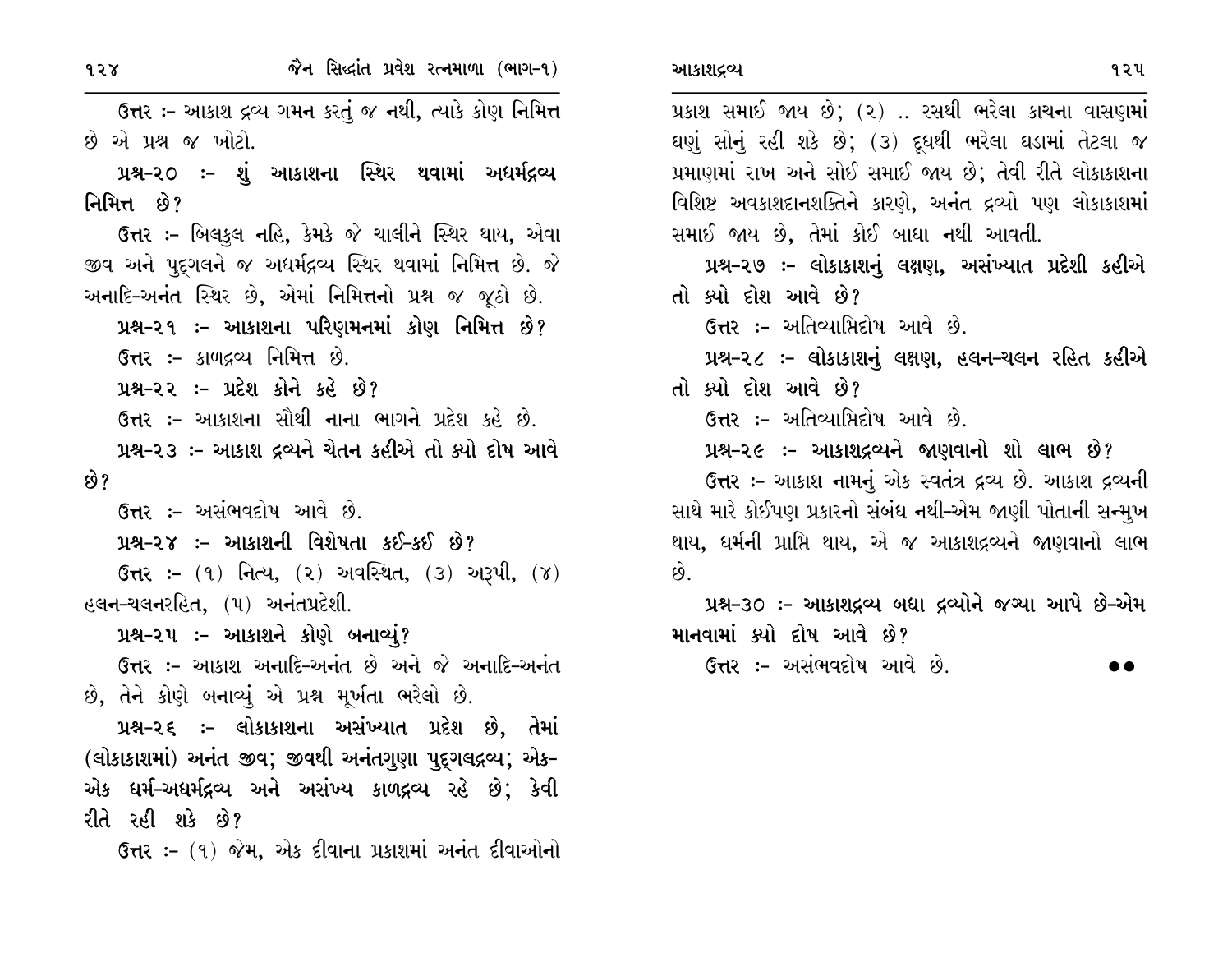કાળદ્રવ્ય

# પ્રશ્ન-૧ :- કાળદ્રવ્ય કોને કહે છે?

ઉત્તર :- પોતપોતાની અવસ્થારૂપે સ્વયં પોતે પરિણમતા થકા જીવાદિક દ્રવ્યોના પરિણમનમાં જે નિમિત્ત થાય છે તેને કાળદ્રવ્ય કહ છે; જેમ કે કુંભારના ચાકડાને ફેરવવામાં આવતી લોઢાની ખીલી. પ્રશ્ન-૨ :- શું કાળદ્રવ્ય દરેક દ્રવ્યોને પરિણમાવે છે? ઉત્તર :- બિલકુલ નહિ; દરેક દ્રવ્યો પોતપોતાની અવસ્થારૂપ સ્વયં પોતે બદેલ છે તેમાં કાળદ્રવ્ય નિમિત્ છે.

પ્રશ્ન-3 :- જ્યારે બધા દ્રવ્યો પોતપોતાની અવસ્થારૂપ સ્વયં પરિણમે છે, ત્યારે કાળદ્રવ્ય નિમિત્ત છે, એમ કહેવાની શું જરૂર છે?

ઉત્તર :- જ્યાં ઉપાદાન હોય છે ત્યાં નિમિત્ત હોય જ છે-–એવો વસ્તુનો સ્વભાવ છે – એ જ્ઞાન કરાવવા માટે નિમિત્તને બતાવવાની આવશ્યકતા છે.

પ્રશ્ન-૪ ઃ- કાળદ્રવ્યને સમજાવવા માટે ખીલ્રીનું દષ્ટાંત કેમ આપ્યં?

**ઉત્તર :-** જેમ ખીલ્રી સ્થિર છે; તે પ્રમાણે લોકાકાશના એક-એક પ્રદેશપર એક-એક કાળદ્રવ્ય અનાદિ-અનંત સ્થિર છે, એ જ્ઞાન કરાવવા માટે ખીલીનું દષ્ટાંત દીધું છે. પ્રશ્ન-૫ :- કાળદ્રવ્ય કેટલા પ્રદેશી છે? ઉત્તર :- કાળદ્રવ્ય, એક પ્રદેશી છે, બહપ્રદેશી નથી. પ્રશ્ન-૬ :- શાસ્રોમાં કાળદ્રવ્યને 'અપ્રદેશી' કેમ કહ્યો છે? ઉત્તર :- એક પ્રદેશ, ગણતરીમાં ન આવવાથી કાળદ્રવ્યને અપ્રદેશી કહ્યો છે. પ્રશ્ન-૭ :- કાળદ્રવ્યનું લક્ષણ, સત્ કહીએ તો ક્યો દોષ આવે છે? ઉત્તર :- અતિવ્યાપ્તિ દોષ આવે છે. પ્રશ્ન-૮ :- કાળદ્રવ્યમાં ઉત્પાદ-વ્યય-ધ્રૌવ્યપણું છે કે નહિ? ઉત્તર :- ચોક્કસ છે, કેમકે દરેક દ્રવ્યમાં ઉત્પાદ-વ્યય-ઘ્રૌવ્યપણું હોય છે અને કાળદ્રવ્ય પણ એક દ્રવ્ય છે. પ્રશ્ન-૯ :- કાળદ્રવ્યના કેટલા ભેદ છે? ઉત્તર :- નિશ્ચયકાળ અને વ્યવહારકાળ - એવા બે ભેદ છે. પ્રશ્ન-૧૦ :- નિશ્ચયકાળ કોને કહે છે? ઉત્તર:- કાળદ્રવ્યને નિશ્ચયકાળ કહે છે. પ્રશ્ન-૧૧ :- વ્યવહારકાળ કોને કહે છે? ઉત્તર :- સમય, પળ, ઘડી, દિવસ, મહિનો, વર્ષ વગેરેને વ્યવહારકાળ કહે છે. પ્રશ્ન-૧૨ :- કાળદ્રવ્ય, અસ્તિકાય કેમ નથી? ઉત્તર :- બહુપ્રદેશી ન હોવાથી કાળદ્રવ્ય અસ્તિકાય નથી. કાળદ્રવ્યની અસ્તિ છે પણ કાયપણું નથી. પ્રશ્ન-૧૩ :- શું એક કાળદ્રવ્ય અને બીજા કાળદ્રવ્યનું દ્રવ્ય-ક્ષેત્ર-કાળ-ભાવ એક જ છે?

**ઉત્તર :-** બિલકુલ નહિ; બધા કાળદ્રવ્યો દ્રવ્ય-ક્ષેત્ર-કાળભાવથી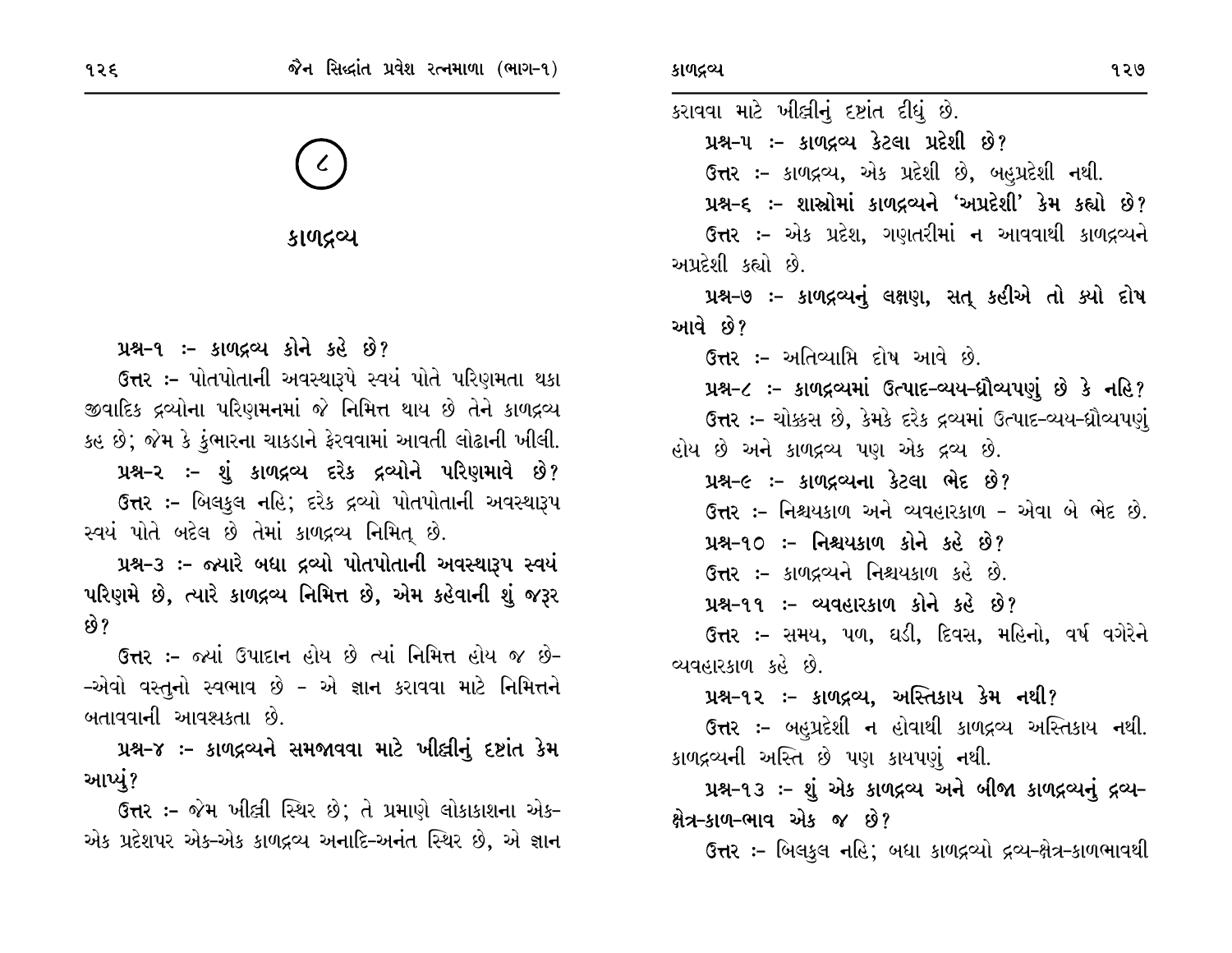$\hat{g}$ .

 $\hat{g}$ .

જુદાં-જુદાં છે. પ્રશ્ન-૧૪ :- કાળદ્રવ્યની વિશેષતા કઈ-કઈ છે? ઉત્તર: - (૧) પ્રત્યેક કાળદ્રવ્ય, એક પ્રદેશી છે. (૨) અરૂપી છે, (3) અસ્તિ છે; કાય નથી, (૪) નિત્ય છે, (૫) અવસ્થિત પ્રશ્ન-૧૫ ઃ- કાળદ્રવ્યને સ્થાન દેવામાં કોણ નિમિત્ત છે? **ઉત્તર :-** લોકાકાશ નિમિત્ત છે. 42-95 :- કાળદ્રવ્ય કોને નિમિત્ત છે? ઉત્તર :- સ્વયં પોતે પરિણમતા ઘણાં બધા દ્રવ્યોને નિમિત્ત પ્રશ્ન-૧૭ :- લોકાકાશના એક પ્રદેશમાં રહેનારા અનંત દ્રવ્યોના પરિણમનમાં કોણ નિમિત્ત છે? ઉત્તર:- ત્યાં કાળદ્રવ્ય જ નિમિત્ત છે. પ્રશ્ન-૧૮ :- કાળદ્રવ્યને ગમનમાં અને સ્થિર થવામાં કોણ નિમિત્ત છે?

**ઉત્તર :-** કાળદ્રવ્ય, અનાદિ-અનંત સ્થિર છે. તે ગમન કરે કે ગમનપૂર્વક સ્થિર થાય—એમ બનતું જ નથી.

પ્રશ્ન-૧૯ :- પંચમકાળમાં મુક્તિ નથી થતી—એમ કેમ કહ્યું? ઉત્તર :- (૧) પંચમકાળમાં દષ્ટિમક્તિ હોય છે અને મોહમૂક્તમુક્તિ, વિદેહમુક્તિ, જીવનમુક્તિ નથી હોતી, કેમકે પંચમકાળમાં ઉત્પન્ન થનારા જીવ એટલો તીવ્ર પુરૂષાર્થ નહિ કરી શકે—એવું ભગવાનની વાણીમાં આવ્યું છે. (૨) જંબુકુમાર વગેરે પંચમકાળમાં જ મોક્ષે ગયા છે અને વિદેહક્ષેત્રના મુનિને કોઈ પૂર્વ ભવના વેરી ઉઠાવી લાવે, તે અહીં મૂક્તિ મેળવી શકે છે.

પ્રશ્ન-૨૦ :- કાળદ્રવ્ય, બધા દ્રવ્યોને પરિણમન કરાવે

છે એમ માને તો ક્યો દોષ આવે છે? **ઉત્તર :-** અસંભવદોષ આવે છે. પ્રશ્ન-૨૧ :- કાળદ્રવ્યનું લક્ષણ એક પ્રદેશી કહીએ તો ક્યો દોષ આવે? **ઉત્તર :-** અતિવ્યામિદોષ આવે છે. પ્રશ્ન-૨૨ :- કાળદ્રવ્યનું લક્ષણ અનંત પ્રદેશી કહીએ તો ક્યો દોષ આવે? ઉત્તર :- અસંભવદોષ આવે છે. પ્રશ્ન-૨૩ :- કાળદ્રવ્યનું લક્ષણ અસંખ્યાત પ્રદેશી કહીએ તો ક્યો દોષ આવે? ઉત્તર :- અસંભવદોષ આવે છે. પ્રશ્ન-૨૪ :- કાળદ્રવ્યની ઓળખાણ, વર્ષ-મહિના આદિથી માને તો ક્યો દોષ આવે છે? ઉત્તર :- અસંભવદોષ આવે છે. પ્રશ્ન-૨૫ :- કાળદ્રવ્યને જાણવાનો લાભ શો છે? ઉત્તર :- કાળદ્રવ્ય સ્વતંત્ર દ્રવ્ય છે, તેની સાથે મારે કોઈ સંબંધ નથી—એમ જાણીને પોતાનો આશ્રય કરે તો કાળદ્રવ્યને જાણવાનો લાભ છે.

 $\bullet$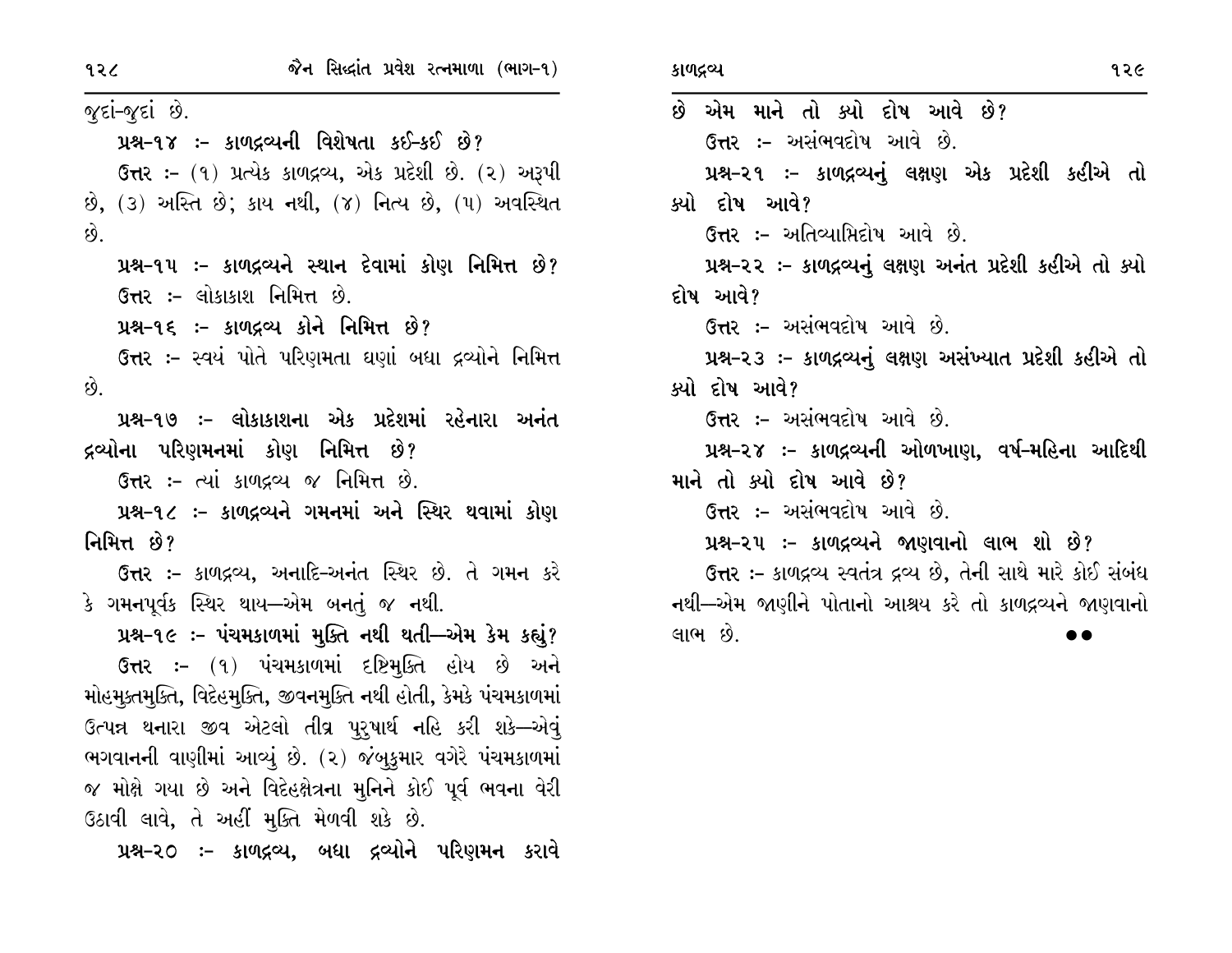E

અભ્યાસ : દ્રવ્ય શબ્દથી દ્રવ્યની ઓળખાણ

પ્રશ્ન-૧ ઃ- ગિરનાર પર્વત ઉપરથી નેમિનાથ ભગવાન મોક્ષ પદ્યાર્યા—તેનાથી ક્યા–ક્યા દ્રવ્ય પ્રમાણિત થાય છે?

ઉત્તર :- આકાશદ્રવ્ય; જીવદ્રવ્ય; ધર્માસ્તિકાય, પ્રમાણિત થાય  $\hat{g}$ .

પ્રશ્ન-૨ ઃ– બાહુબલીસ્વામી, ચંદ્રગિરી પહાડ પર, ખડગાસને બિરાજે છે, તેનાથી ક્યા ક્યા દ્રવ્ય પ્રમાણિત થાય છે?

**ઉત્તર ઃ-** જીવદ્રવ્ય; આકાશ; અદ્યમસ્તિકાય પ્રમાણિત થાય છે.

પ્રશ્ન-૩ :- હું સમ્મેદશિખરની યાત્રાએ જાવ છું; તેમાં ક્યા ક્યા દ્રવ્ય પ્રમાણિત થાય છે?

**ઉત્તર :-** જીવદ્રવ્ય; આકાશદ્રવ્ય; ધર્માસ્તિકાય પ્રમાણિત થાય  $\hat{g}$ .

પ્રશ્ન-૪ :- પ્રભાત સમયમાં શ્રી મંદિરજી જઈને આવો. તેમાંથી ક્યા ક્યા દ્રવ્ય પ્રમાણિત થાય છે?

ઉત્તર :- કાળદ્રવ્ય; આકાશ; ધર્માસ્તિકાય પ્રમાણિત થાય છે. પ્રશ્ન-૫ :- સુવર્ણપુરીમાં સુંદર માનસ્તંભ સ્થિત છે—તેનાથી ક્યા ક્યા દ્રવ્યો પ્રમાણિત થાય છે?

ઉત્તર :- આકાશદ્રવ્ય; પુદ્ગલદ્રવ્ય; અધર્મદ્રવ્ય પ્રમાણિત થાય  $\hat{g}$ . પ્રશ્ન-૬ ઃ- આત્માનું હિત તરત કરો; તેનાથી ક્યા-ક્યા દ્રવ્યો પ્રમાણિત થાય છે? ઉત્તર :- જીવ; કાળદ્રવ્ય; પ્રમાણિત થાય છે. પ્રશ્ન-૭ :- આઠ વર્ષનો બાળક મહાવિદેહક્ષેત્રમાં મોક્ષે જાય છે. તેનાથી ક્યા–ક્યા દ્રવ્યો પ્રમાણિત થાય છે? ઉત્તર :- કાળદ્રવ્ય: જીવદ્રવ્ય: આકાશદ્રવ્ય: ધર્માસ્તિકાય પ્રમાણિત થાય છે. પ્રશ્ન-૮ :- ભગવાન સિદ્ધાલયમાં સાદિ-અનંત સ્થિર રહે છે: તેનાથી ક્યા-ક્યા દ્રવ્યો પ્રમાણિત થાય છે? **ઉત્તર ઃ-** જીવ; આકાશ; કાળ; અધર્માસ્તિકાય પ્રમાણિત થાય  $\hat{p}$ પ્રશ્ન-૯ :- મહાવીરપ્રભ, પાવાપુરીમાં ચોથા કાળમાં મોક્ષે પદ્યાર્યા: તેનાથી ક્યા-ક્યા દ્રવ્યો પ્રમાણિત થાય છે? **ઉત્તર :-** જીવદ્રવ્ય; આકાશ; કાળ; અધર્માસ્તિકાય પ્રમાણિત થાય છે પ્રશ્ન-૧૦ :- સીમંઘરપ્રભૂ સમવસરણમાં છ-છ ઘડી ઉપદેશ દે છે; તેનાથી ક્યા-ક્યા દ્રવ્યો પ્રમાણિત થાય છે? ઉત્તર :- જીવ; આકાશ; કાળ; પદુગલ, પ્રમાણિત થાય છે. પ્રશ્ન-૧૧ :- ગૌતમસ્વામી, માનસ્તંભ પાસે આવ્યા તો હૃદય પલટી ગયું; તેનાથી ક્યા–ક્યા દ્રવ્યો પ્રમાણિત થાય છે? ઉત્તર :- જીવ; પદુગલ; ધર્માસ્તિકાય; કાળદ્રવ્ય, પ્રમાણિત

થાય છે.

પ્રશ્ન-૧૨ :- ઇન્દ્ર સદાય સુરાલયમાંથી તીર્થંકરદેવના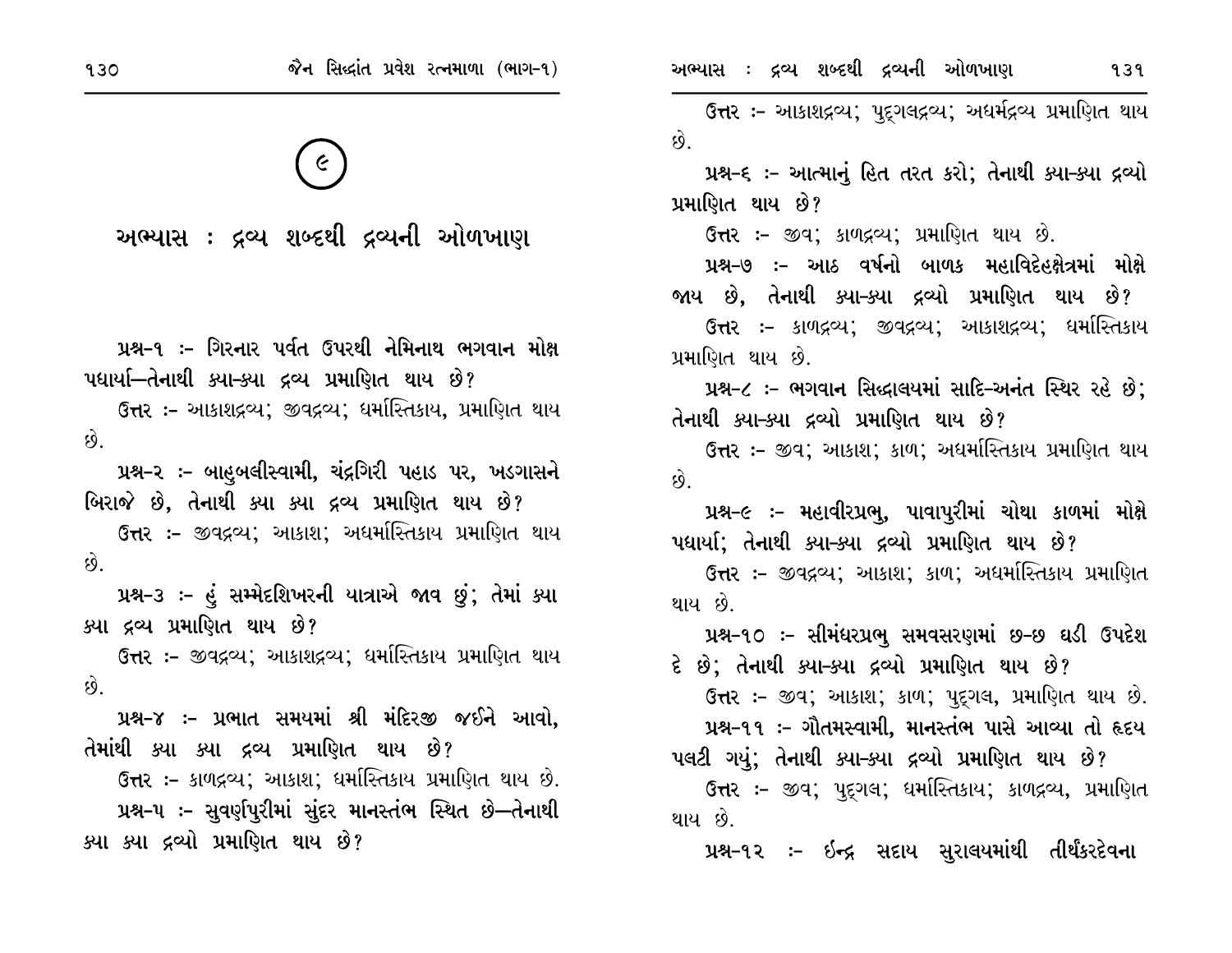| 932                                                                                                                                          | જૈન સિલ્દાંત પ્રવેશ રત્નમાળા (ભાગ-૧)                                                                                                                                                                                                                                                                                                                                                                                                                                                                   | ગુણ : સ્વરૂપ, ભેદ તથા પરિજ્ઞાનથી લાભ<br>933                                                                                                                                                                                                                                                                                                                                                                                                                                                                                                                                                                                                                                                                                                                                                                     |
|----------------------------------------------------------------------------------------------------------------------------------------------|--------------------------------------------------------------------------------------------------------------------------------------------------------------------------------------------------------------------------------------------------------------------------------------------------------------------------------------------------------------------------------------------------------------------------------------------------------------------------------------------------------|-----------------------------------------------------------------------------------------------------------------------------------------------------------------------------------------------------------------------------------------------------------------------------------------------------------------------------------------------------------------------------------------------------------------------------------------------------------------------------------------------------------------------------------------------------------------------------------------------------------------------------------------------------------------------------------------------------------------------------------------------------------------------------------------------------------------|
| પ્રમાણિત થાય છે.                                                                                                                             | દર્શને આવે છે; તેનાથી ક્યા-ક્યા દ્રવ્ય પ્રમાણિત થાય છે?<br><b>ઉત્તર :-</b> જીવ; કાળ; આકાશ; જીવ-પુદ્દગલ; ધર્મદ્રવ્ય <b>,</b><br>પ્રશ્ન-૧૩ ઃ- કુંદકુંદાચાર્ય કુંદનગિરી પર નિજધ્યાનમાં<br>સ્થિત છે; તેનાથી ક્યા–ક્યા દ્રવ્ય પ્રમાણિત થાય છે?<br>ઉત્તર :- જીવ; આકાશ; અદ્યમસ્તિકાય, પ્રમાણિત થાય છે.<br>પ્રશ્ન-૧૪ :- મુનિવર ગરમીમાં પહાડ ઉપર ધ્યાનમાં બેઠા                                                                                                                                                  | ગુણ : સ્વરૂપ, ભેદ તથા પરિજ્ઞાનથી લાભ                                                                                                                                                                                                                                                                                                                                                                                                                                                                                                                                                                                                                                                                                                                                                                            |
| છે; તેનાથી ક્યા–ક્યા દ્રવ્ય પ્રમાણિત થાય છે?<br>છે.<br>તેનાથી ક્યા–ક્યા દ્રવ્ય પ્રમાણિત થાય છે?<br>થાય છે.<br>છે.<br>દ્રવ્ય પ્રમાણિત થાય છે? | <b>ઉત્તર ઃ-</b> જીવ; કાળ; આકાશ; અધર્માસ્તિકાય, પ્રમાણિત થાય<br>પ્રશ્ન-૧૫ ઃ- નંદીશ્વરધામમાં શાશ્વત જિનમંદિર સ્થિત છે;<br>ઉત્તર :- આકાશ; કાળ; પુદ્ગલ; અદ્યર્માસ્તિકાય, પ્રમાણિત<br>પ્રશ્ન-૧૬ ઃ- સમવસરણમાં બેઠા હોય ત્યારે જીવોને તીવ્ર<br>કષાય નથી થતો; તેનાથી ક્યા–ક્યા દ્રવ્ય પ્રમાણિત થાય છે?<br><b>ઉત્તર :-</b> આકાશ; અધર્મદ્રવ્ય; કાળ; જીવ, પ્રમાણિત થાય<br>પ્રશ્ન-૧૭ :- જીવ, સંસારથી મોક્ષ પધારે; તેનાથી ક્યા-ક્યા<br><b>ઉત્તર :-</b> જીવદ્રવ્ય; આકાશ; ધર્માસ્તિકાય, પ્રમાણિત થાય છે.<br>$\bullet$ | પ્રશ્ન-૧ :- ગુણ કોને કહે છે?<br><b>ઉત્તર :-</b> જે દ્રવ્યના સંપૂર્ણ ભાગમાં અને તેની સંપૂર્ણ<br>અવસ્થાઓમાં રહે છે તેને ગુણ કહે છે.<br>પ્રશ્ન-૨ ઃ- ગુણના પર્યાયવાચી શબ્દો ક્યા-ક્યા છે?<br><b>ઉત્તર ઃ-</b> શક્તિ, લક્ષણ, વિશેષ, ધર્મ, ધ્રુવ, અર્થ, અન્વયી,<br>સહભ્, નિત્ય, અવસ્થિત ગુણના પર્યાયવાચી શબ્દ છે.<br>પ્રશ્ન-૩ ઃ- ગુણની વ્યાખ્યામાં 'દ્રવ્યવાચક' શબ્દ શું છે?<br>ઉત્તર :- દ્રવ્યના.<br>પ્રશ્ન-૪ ઃ- ગુણની વ્યાખ્યામાં 'ક્ષેત્રવાચક' શબ્દ શું છે?<br><b>ઉત્તર :-</b> સંપૂર્ણ ભાગમાં.<br>પ્રશ્ન-૫ :- ગુણની વ્યાખ્યામાં 'કાળવાચક' શબ્દ શું છે?<br><b>ઉત્તર :-</b> સંપૂર્ણ અવસ્થાઓમાં.<br>પ્રશ્ન-૬ :- ગુણની વ્યાખ્યામાં 'ભાવવાચક' શબ્દ શું છે?<br><b>ઉત્તર :-</b> ગુણ કહે છે.<br>પ્રશ્ન–૭ :– ગુણની વ્યાખ્યામાં 'સંપૂર્ણ ભાગોમાં' શું–શું સૂચવે<br>છે?<br>ઉત્તર :- (૧) ગુણ, દ્રવ્યના પૂરા ભાગમાં હોય છે; ઓછા- |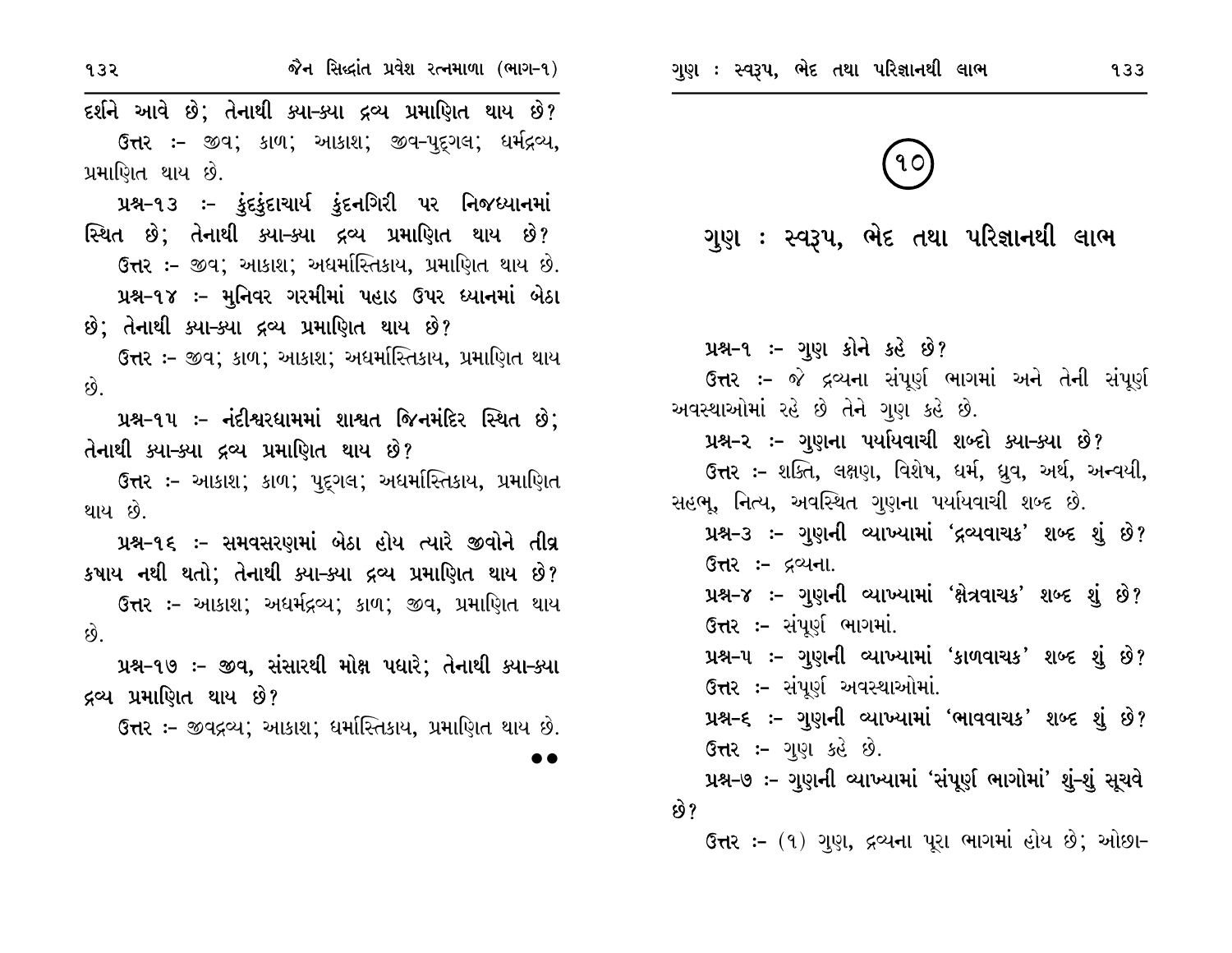| 938                     | જૈન સિલ્દાંત પ્રવેશ રત્નમાળા (ભાગ-૧)                            | ગુણ : સ્વરૂપ, ભેદ તથા પરિજ્ઞાનથી લાભ<br>934                   |
|-------------------------|-----------------------------------------------------------------|---------------------------------------------------------------|
|                         | વધારે (ભાગમાં) નથી હોતા; (૨) જેટલું મોટું દ્રવ્યનું ક્ષેત્ર છે, | પ્રશ્ન-૧૫ ઃ- દ્રવ્યના એક પ્રદેશમાં કેટલા ગુણ છે?              |
|                         | એટલું જ મોટું ગુણનું ક્ષેત્ર છે.                                | ઉત્તર :- સંપૂર્ણ (અનંત) ગુણ છે.                               |
|                         | પ્રશ્ન-૮ :– ગુણની વ્યાખ્યામાં 'સંપૂર્ણ અવસ્થાઓમાં' શું–         | પ્રશ્ન-૧૬ :- ગુણ કેટલા પ્રકારના છે?                           |
| શું સૂચવે છે?           |                                                                 | ઉત્તર :- બે પ્રકારના છે - સામાન્ય અને વિશેષ.                  |
|                         | ઉત્તર :- (૧) ગુણષ દ્રવ્યથી ક્યારે પણ, કોઈપણ હાલતમાં             | પ્રશ્ન-૧૭ :- સામાન્યગુણ કોને કહે છે?                          |
|                         | જુદા નથી હોતા; (૨) દ્રવ્ય અનાદિ-અનંત છે તો તેના ગુણ પણ          | ઉત્તર :- જે સર્વ દ્રવ્યોમાં હોય તેને સામાન્યગુણ કહે છે.       |
| અનાદિ અનંત છે.          |                                                                 | પ્રશ્ન-૧૮ :- વિશેષગુણ કોન કહે છે?                             |
|                         | પ્રશ્ન-૯ :- દ્રવ્ય પહેલા કે ગુણ પહેલાં?                         | ઉત્તર :- જે સર્વ દ્રવ્યોમાં ન હોય પણ પોતપોતાના દ્રવ્યોમાં     |
|                         | ઉત્તર :- દ્રવ્ય અને ગુણ બંને અનાદિ-અનંત છે; માટે પહેલા-         | હોય તેને વિશેષગુણ કહે છે.                                     |
| પછીનો પ્રશ્ન જ નથી.     |                                                                 | પ્રશ્ન-૧૯ ઃ- સામાન્યગુણોનું ક્ષેત્ર મોટું છે કે વિશેષગુણોનું? |
|                         | પ્રશ્ન-૧૦ ઃ- દ્રવ્યમાં ગુણ ક્યા પ્રકારે છે, ઉદાહરણ આપીને        | ઉત્તર :- દરેક દ્રવ્યમાં સામાન્યગુણો અને વિશેષગુણોનું ક્ષેત્ર  |
| સમજાવો?                 |                                                                 | એક જ હોય છે કારણ કે ગુણ, દ્રવ્યના સંપૂર્ણ ભાગમાં રહે છે.      |
|                         | ઉત્તર :- (૧) જેમ-ગોળમાં મીઠાશ છે, તેવી રીતે દ્રવ્યમાં ગુણ       | પ્રશ્ન-૨૦ ઃ- દરેક દ્રવ્યમાં રહેનારા ગુણોને ભિન્ન-ભિન્ન કોના   |
|                         | છે. (૨) જેમ—અગ્નિમાં ઉષ્ણતા છે, તેમ દ્રવ્યમાં ગુણ છે. (૩)       | આધારે કરશો?                                                   |
|                         | જેમ પાણીમાં ઠંડાપણું છે, તેમ દ્રવ્યમાં ગુણ છે. (૪) જેમ—સોનામાં  | ઉત્તર :- દરેક ગુણના ભિન્ન-ભિન્ન લક્ષણોથી જુદાં કરશે.          |
|                         | પીળાશ છે તેમ દ્રવ્યમાં ગુણ છે.                                  | પ્રશ્ન-૨૧ ઃ- કઈ અપેક્ષાએ દ્રવ્યથી ગુણ જુદાં છે?               |
|                         | પ્રશ્ન-૧૧ ઃ- દ્રવ્યના પૂરા ભાગમાં કોણ રહે છે?                   | ઉત્તર :- દ્રવ્યથી ગુણ કોઈ પણ અપેક્ષાએ જુદા નથી, કારણ          |
| <b>ઉત્તર :-</b> ગુણ છે. |                                                                 | કે ગુણ અને દ્રવ્યોનું ક્ષેત્ર અને કાળ એક જ છે.                |
|                         | પ્રશ્ન-૧૨ :- દ્રવ્યની બધી અવસ્થાઓમાં રહેનાર કોણ છે?             | પ્રશ્ન–૨૨ ઃ– એક દ્રવ્યનું નામ બતાવો કે જેમાં સામાન્ય          |
| <b>ઉત્તર :-</b> ગુણ છે. |                                                                 | ગુણ તો હોય પરંતુ વિશેષગુણ ન હોય.                              |
|                         | પ્રશ્ન-૧૩ :- એક ગુણ, દ્રવ્યના કેટલા ભાગમાં છે?                  | ઉત્તર ઃ- એવું કોઈ દ્રવ્ય નથી, કેમકે સામાન્ય અને વિશેષગુણોના   |
|                         | ઉત્તર :- સંપૂર્ણ ભાગમાં છે, કેમકે ગુણ, દ્રવ્યના સંપૂર્ણ ભાગમાં  | સમૂહને જ દ્રવ્ય કહે છે.                                       |
| છે.                     |                                                                 | પ્રશ્ન-૨૩ :- દ્રવ્યમાં સામાન્યગુણ ન હોય તો ક્યો દોષ           |
|                         | પ્રશ્ન-૧૪ :- એક ગુણ, દ્રવ્યના કેટલા પ્રદેશોમાં છે?              | આવે છે?                                                       |
|                         | ઉત્તર :- સંપૂર્ણ પ્રદેશોમાં છે.                                 | ઉત્તર :- જો દ્રવ્યમાં સામાન્યગુણ ન હોય તો દ્રવ્યપણું જ        |
|                         |                                                                 |                                                               |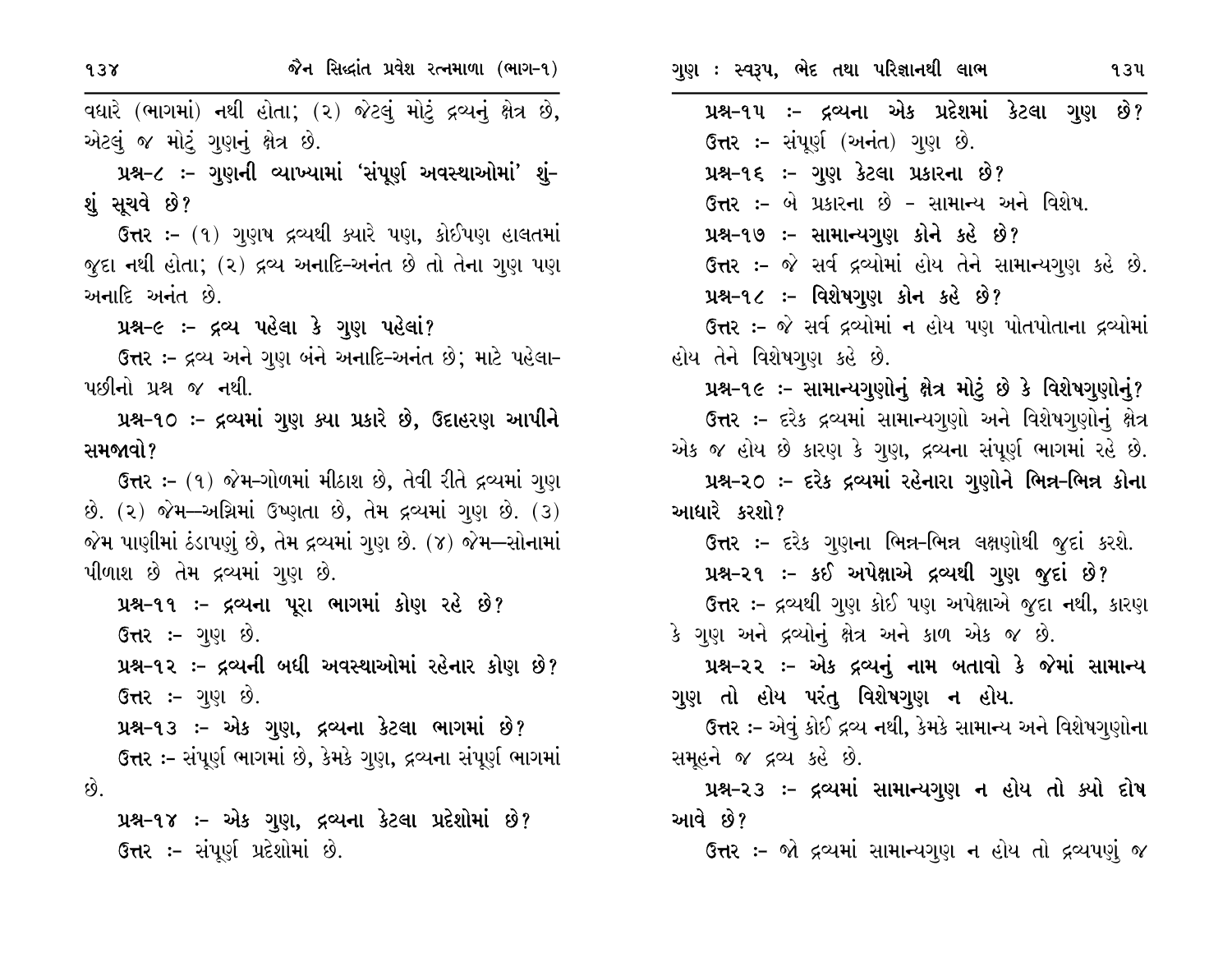ન રહે.

પ્રશ્ન-૨૪ :- દ્રવ્યમાં વિશેષગુણ ન હોય તો ક્યો દોષ આવે છે?

ઉત્તર :- દ્રવ્યમાં વિશેષગુણ ન હોય તો એક દ્રવ્ય બીજા દ્રવ્યથી જુદા જણાતા નથી એટલે કે વિશેષગુણ ન હોય તો કોઈ દ્રવ્યને બીજા દ્રવ્યથી ભિન્ન કરી શકાતું નથી.

પ્રશ્ન-૨૫ :- દ્રવ્ય અને ગુણમાં સંખ્યાભેદ છે કે નહિ? ઉત્તર :- છે. દ્રવ્ય એક છે: ગણ અનેક છે, તે સંખ્યાભેદ  $\hat{g}$ 

પ્રશ્ન-૨૬ :- એક દ્રવ્ય અને તેના ગુણોમાં દ્રવ્ય-ક્ષેત્ર-કાળ-ભાવની તુલના કરો.

ઉત્તર :- એક દ્રવ્ય અને તેના ગુણોના દ્રવ્ય-ક્ષેત્ર-કાળ એક જ છે, પરંતુ ભાવોમાં અંતર છે.

પ્રશ્ન-૨૭ :- પ્રત્યેક ગુણના કાર્યક્ષેત્રની મર્યાદા શું છે? ઉત્તર :- પ્રત્યેગ ગુણ પોતાના સ્વદ્રવ્યના ક્ષેત્રમાં નિરંતર પોતાનું જ કાર્ય કરે છે; ક્યારે પણ પરનું કે પરગુણનું કાર્ય નથી કરતા-એવા પ્રત્યેક ગુણને કાર્યક્ષેત્રની મર્યાદા છે.

પ્રશ્ન-૨૮ :- જ્ઞાનગુણને ગુણની પરિભાષામાં લગાવો. ઉત્તર :- જ્ઞાનગુણ, જીવદ્રવ્યના સંપૂર્ણ ભાગોમાં અને સંપૂર્ણ અવસ્થાઓમાં ત્રિકાળ રહે છે.

પ્રશ્ન-૨૯ :- શું રસગુણ, જીવદ્રવ્યના સંપૂર્ણ ભાગમાં અને સંપૂર્ણ અવસ્થામાં ત્રિકાળ રહે છે?

ઉત્તર :- બિલકુલ નહિ! કેમકે રસગુણ, પુદ્ગલનો ગુણ છે, પદ્ગલ જીવનો નથી; માટે રસગુણ, જીવદ્રવ્યના સંપૂર્ણ ભાગમાં અને સંપૂર્ણ અવસ્થાઓમાં ત્રિકાળ રહે છે; જીવમાં નહિ.

પ્રશ્ન-૩૦ :- ચારિત્રગુણને ગુણની પરિભાષામાં લગાવો? ઉત્તર :- ચારિત્રગણ, જીવદ્રવ્યનાં સંપૂર્ણ ભાગમાં અને તેની સંપૂર્ણ અવસ્થાઓમાં રહે છે.

પ્રશ્ન–૩૧ ઃ– ગતિહેત્ત્ત્વગુણને ગુણની પરિભાષામાં લગાવો.

ઉત્તર :- ગતિહેતુત્વગુણ, ધર્મદ્રવ્યના સંપૂર્ણ ભાગમાં અને તેની સંપૂર્ણ અવસ્થાઓમાં રહે છે.

પ્રશ્ન–૩૨ ઃ– પરિણમનહેતુત્વગુણને ગુણની પરિભાષામાં લગાવો.

ઉત્તર :- પરિણમનહેતુત્વગુણ, કાળદ્રવ્યના સંપૂર્ણ ભાગમાં અને તેની સંપૂર્ણ અવસ્થાઓમાં રહે છે.

પ્રશ્ન–૩૩ :– ગંધગુણને, ગુણની પરિભાષામાં લગાવો. ઉત્તર :- ગંધગણ, પદ્ગદ્રવ્યના સંપૂર્ણ ભાગમાં અને તેની સંપૂર્ણ અવસ્થાઓમાં રહે છે.

પ્રશ્ન-૩૪ :- વૈભાવિકશક્તિને, ગુણની પરિભાષામાં લગાવો.

ઉત્તર :- વૈભાવિકશક્તિ, જીવ તથા પદુગલના સંપૂર્ણ ભાગમાં અને તેની સંપૂર્ણ અવસ્થાઓમાં રહે છે.

પ્રશ્ન–૩૫ :– અસ્પર્શગુણને, ગુણની પરિભાષામાં લગાવો.

ઉત્તર :- અસ્પર્શગુણ, પદ્ગલ દ્રવ્યને છોડીને શેષ જીવાદિક પાંચ દ્રવ્યોના સંપૂર્ણ ભાગમાં અને તેની સંપૂર્ણ અવસ્થાઓમાં રહે છે.

પ્રશ્ન-૩૬ :- શું શ્રદ્ધાગુણ સંપૂર્ણ દ્રવ્યોના સંપૂર્ણ ભાગોમાં અને સંપૂર્ણ અવસ્થાઓમાં ત્રિકાળ રહે છે?

ઉત્તર :- ના ભાઈ! શ્રદ્ધાગુણ, માત્ર જીવદ્રવ્યમાં જોવા મળે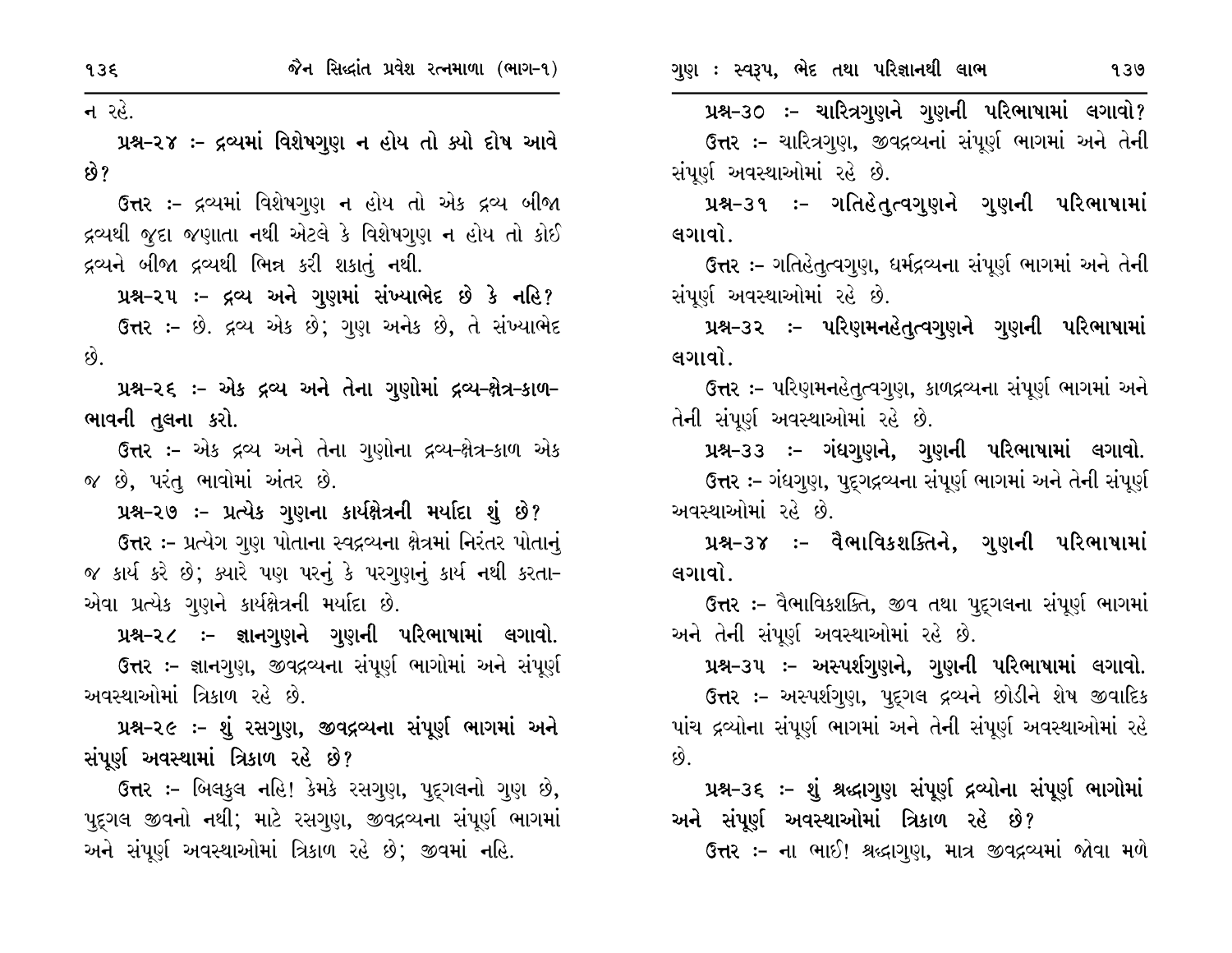$93<sub>6</sub>$ 

જૈન સિલ્દાંત પ્રવેશ રત્નમાળા (ભાગ-૧)

છે, બધા દ્રવ્યોમાં જોવામાં આવતો નથી. શ્રદ્ધાગુણ, જીવદ્રવ્યના સંપૂર્ણ ભાગોમાં અને સંપૂર્ણ અવસ્થાઓમાં ત્રિકાળ રહે છે; બાકી દ્રવ્યોમાં નથી રહેતા - એમ જાણવં જોઈએ.

પ્રશ્ન-૩૭ :- શું ક્રિયાવતીશક્તિગુણ, ધર્મદ્રવ્યના સંપૂર્ણ ભાગોમાં અને સંપૂર્ણ અવસ્થાઓમાં ત્રિકાળ રહે છે?

ઉત્તર :- ધર્મદ્રવ્યમાં નહિ, પરંતુ ક્રિયાવતીશક્તિ, જીવ તથા પદગલના સંપૂર્ણ ભાગોમાં અને તેની સંપૂર્ણ અવસ્થાઓમાં ત્રિકાળ  $26.89.$ 

પ્રશ્ન-૩૮ ઃ- શું ગતિહેત્ત્વગુણ, ધર્મદ્રવ્યના સંપૂર્ણ ભાગોમાં અને સંપૂર્ણ અવસ્થાઓમાં ત્રિકાળ રહે છે?

ઉત્તર :- હા, એકદમ ઠીક છે.

પ્રશ્ન–૩૯ :– આનંદગુણને ગુણની પરિભાષામાં લગાવો. ઉત્તર :- આનંદગણ, જીવદ્રવ્યના સંપૂર્ણ ભાગોમાં અને તેની સંપૂર્ણ અવસ્થાઓમાં ત્રિકાળ રહે છે.

પ્રશ્ન-૪૦ :- વર્ણગુણને ગુણની પરિભાષામાં લગાવો. ઉત્તર :- વર્ણગણ, પદ્ગલદ્રવ્યના સંપૂર્ણ ભાગોમાં અને તેની સંપૂર્ણ અવસ્થાઓમાં ત્રિકાળ રહે છે.

પ્રશ્ન-૪૧ :- અવગાહનહેતુત્વગુણને ગુણની પરિભાષામાં લગાવો.

ઉત્તર :– અવગાહનહેત્ત્વગુણ, આકાશદ્રવ્યના સંપૂર્ણ ભાગોમાં અને તેની સંપૂર્ણ અવસ્થાઓમાં રહે છે.

પ્રશ્ન-૪૨ :- અગંધગુણને ગુણની પરિભાષામાં લગાવો.

ઉત્તર :- અગંધગુણ, પુદ્ગલદ્રવ્યને છોડીને શેષ જીવાદિક પાંચેય દ્રવ્યોના સંપૂર્ણ ભાગોમાં અને તેની સંપૂર્ણ અવસ્થાઓમાં રહે છે. પ્રશ્ન-૪૩ :- દર્શનગુણને ગુણની પરિભાષામાં લગાવો.

ઉત્તર :- દર્શનગુણ જીવદ્રવ્યના સંપૂર્ણ ભાગોમાં અને તેની સંપૂર્ણ અવસ્થાઓમાં રહે છે.

પ્રશ્ન-૪૪ :- વસ્તુત્વગુણને ગુણની પરિભાષામાં લગાવો.

ઉત્તર :- વસ્તુત્વગુણ, બધા દ્રવ્યોના સંપૂર્ણ ભાગોમાં અને તેની સંપૂર્ણ અવસ્થાઓમાં ત્રિકાળ રહે છે.

પ્રશ્ન-૪૫ :- પ્રદેશત્વગુણને ગુણની પરિભાષામાં લગાવો. ઉત્તર :- પ્રદેશત્વગુણ, પ્રત્યેક દ્રવ્યના સંપૂર્ણ ભાગોમાં અને તેની સંપર્ણ અવસ્થાઓમાં રહે છે.

પ્રશ્ન-૪૬ ઃ- અગુર્લઘુત્વગુણને ગુણની પરિભાષામાં લગાવો.

ઉત્તર :- અગુરૂલઘુત્વગુણ, પ્રત્યેક દ્રવ્યના સંપૂર્ણ ભાગોમાં અને તેની સંપૂર્ણ અવસ્થાઓમાં રહે છે.

પ્રશ્ન-૪૭ :- ભોક્તૃત્વ-અભોક્તૃત્વગુણને ગુણની પરિભાષા લગાવો.

ઉત્તર ઃ- ભોક્તૃત્વ-અભોક્તૃત્વગુણ, દરેક દ્રવ્યના સંપૂર્ણ ભાગોમાં અને તેની સંપૂર્ણ અવસ્થાઓમાં ત્રિકાળ રહે છે.

પ્રશ્ન-૪૮ :- કર્તૃત્વ અને અકર્તૃત્વગુણને ગુણની પરિભાષા લગાવો.

**ઉત્તર :-** કર્તૃત્વગુણ અને અકર્તૃત્વગુણ, દરેક દ્રવ્યના સંપૂર્ણ ભાગોમાં અને તેની સંપૂર્ણ અવસ્થાઓમાં ત્રિકાળ રહે છે.

પ્રશ્ન-૪૯ :- ગુણની વિશેષતાઓ કઈ-કઈ છે?

ઉત્તર: - (૧) ગણ, દ્રવ્યના આશ્રયે રહે છે; (૨) ગણ, દ્રવ્યના વિશેષ છે; (૩) ગુણ પોતે નિર્વિશેષ છે, (પોતે બધા ગુણોથી રહિત છે;) (૪) સર્વ ગુણો, દ્રવ્યના પ્રદેશોમાં ભેગા રહે છે; (૫) ગુણ, કથંચિત્ પરિણમનશીલ છે; (૬) ગુણ, કથંચિત્ પરિણમનશીલ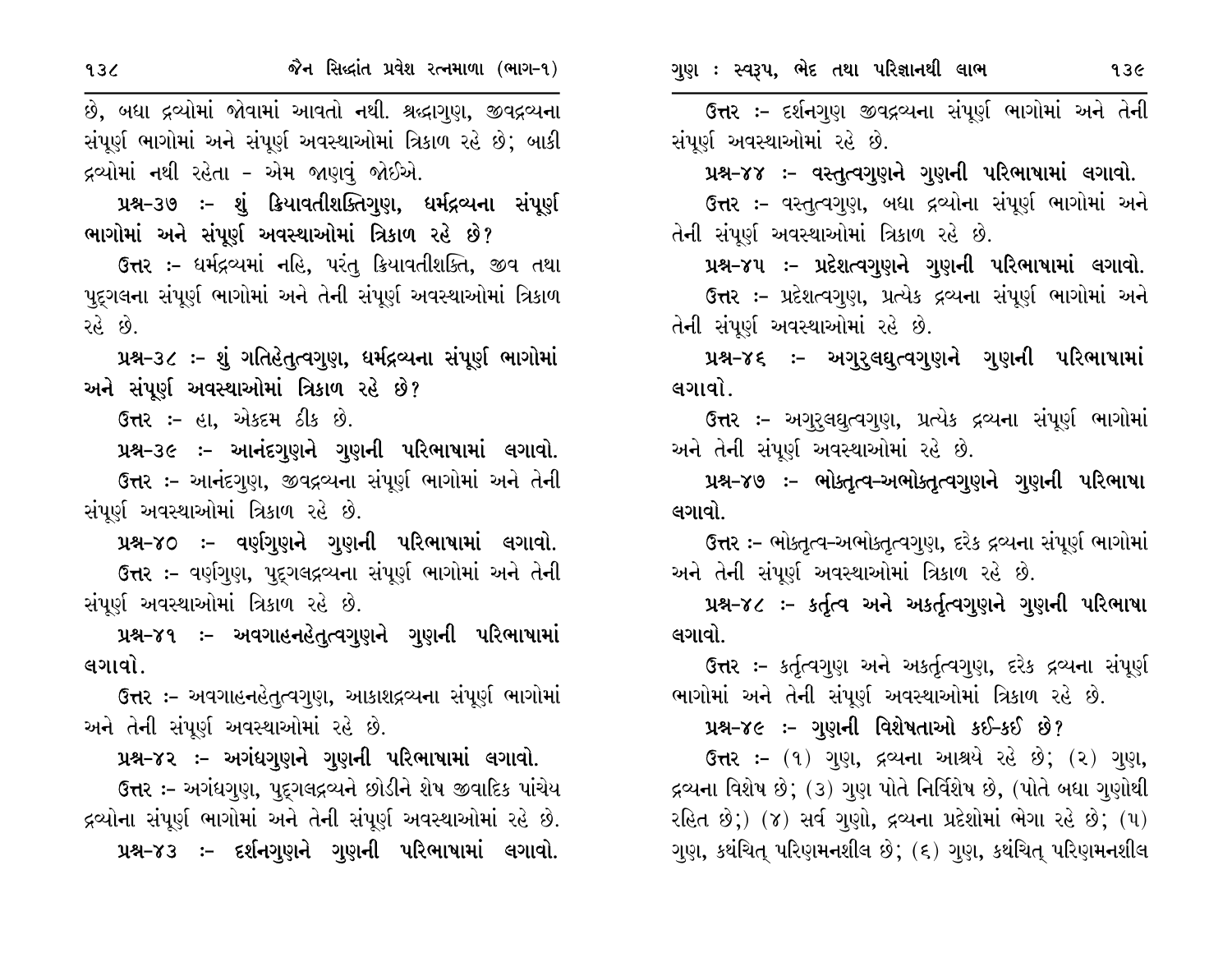નથી.

## પ્રશ્ન-૫૦ ઃ- ગુણોને જાણવાથી શો લાભ છે?

ઉત્તર :- ગુણો દ્વારા દરેક વસ્તુ ભિન્ન-ભિન્ન હાથ ઉપર રાખેલ આંબળાની જેમ દષ્ટિમાં આવી જાય, જેનાથી ભેદવિજ્ઞાનની પ્રાપ્તિ થઈ જાય છે. અને અનાદિથી એક–એક સમય કરીને પરમાં કર્તાપણાની અને ભોક્તાપણાની બુદ્ધિનો અભાવ થઈને, ધર્મની પ્રાપ્તિ થઈ જાય  $\hat{g}$ 

પ્રશ્ન-૫૧ ઃ- એક દ્રવ્યમાં કેટલા ગુણ હોય છે? ઉત્તર :- દરેક દ્રવ્યમાં અનંત-અનંત ગણ છે. પ્રશ્ન-૫૨ :- પ્રત્યેક દ્રવ્યમાં અનંત-અનંત ગુણ છે, તેનું કોઈ માપ છે?

ઉત્તર: - (૧) જીવદ્રવ્ય અનંત છે; (૨) જીવથી અનંતા અનંત ગણા અધિક પદ્ગલદ્રવ્ય છે; (૩) પદ્ગલદ્રવ્યથી અનંતા અનંતગણા ત્રણ કાળના સમય છે; (૪) ત્રણ કાળના સમયથી અનંતગુણા, આકાશદ્રવ્યના પ્રદેશો છે; (૫) આકાશદ્રવ્યના પ્રદેશોથી અનંતગુણા અધિક એક દ્રવ્યમાં ગુણ છે.

પ્રશ્ન-૫૩ :- ગુણોને 'સહભૂ' કેમ કહે છે?

ઉત્તર :- બધા ગુણો મળીને સાથે રહે છે; પર્યાયોની જેમ ક્રમથી નથી થતાં; માટે ભગવાને ગુણને 'સહભ્' કહ્યા છે.

પ્રશ્ન-૫૪ :- ભગવાન ઉમાસ્વામીએ તત્ત્વાર્થસૂત્રમાં ગુણનું લક્ષણ શું બતાવ્યું છે?

ઉત્તર :- તત્ત્વાર્થસૂત્રના પાંચમા અધ્યાયના ૪૧માં સૂત્રમાં 'द्रव्याश्रयानिर्गुणाः गुणाः' એટલે કે જે દ્રવ્યના આશ્રયથી છે અને પોતે બીજા ગણોથી રહિત છે તે ગણ છે—એમ કહ્યું છે.

પ્રશ્ન-૫૫ :- જેમ ગુણ દ્રવ્યને આશ્રયે છે, તેમ પર્યાય પણ

દ્રવ્યને આશ્રયે રહે છે; માટે પર્યાયમાં પણ ગુણનું લક્ષણ હોવાથી અતિવ્યાપ્તિનો દોષ આવે છે?

ઉત્તર :- બિલકુલ નથી આવતો, કારણ કે 'द्रव्याश्रयः' પદ હોવાથી, એટલે કે જે નિત્ય દ્રવ્યને આશ્રયે રહે છે, તે ગુણની વાત છે; પર્યાયની વાત નથી. માટે 'द्रव्याश्रयः' પદથી પર્યાય એમાં નથી આવતી કેમકે પર્યાય એક સમયવર્તી જ હોય છે; માટે ગુણના લક્ષણમાં અતિવ્યાપ્તિનો દોષ નથી આવતો.

## પ્રશ્ન-૫૬ :- ગુણોને સમજવાથી શો લાભ છે?

ઉત્તર :- (૧) દરેક ગુણ પોતપોતાના દ્રવ્યના આશ્રયે જ રહે છે; (૨) એક દ્રવ્યનો ગુણ બીજા દ્રવ્યને કે ગુણને કાંઈ નથી કરી શકતો; (૩) એક દ્રવ્યનો ગુણ, બીજા દ્રવ્યને કે ગુણને પ્રેરણા, અસર, મદદ નથી કરી શકતા; (૪) એક દ્રવ્યનો ગુણ તે જ દ્રવ્યના બીજા ગુણને પણ કઈ નથી કરી શકતું, કેમકે ભાવ જુદા-જુદા  $\hat{Q}$ .

પ્રશ્ન–૫૭ :– ગુણોનું સ્વરૂપ સમજવાથી શો લાભ છે?

ઉત્તર :- હું જીવદ્રવ્ય છું અને મારા અનંતગુણોથી ભરપુર છું. હું ત્રણે કાળ શ્રીમંત છું, ગરીબ નથી - એમ જાણીને પોતાના ગુણોના પિંડ ભગવાનમાં લીન થાય, એ ગુણના સ્વરૂપને સમજવાથી લાભ થાય છે.

### પ્રશ્ન–૫૮ :- ગુણોને અન્વયી કેમ કહ્યા છે?

ઉત્તર :- (૧) દરેક ગુણોનું અન્વય દ્રવ્ય એક છે; બધા સાથે મળીને રહે છે. (૨) બધા અનેક હોવા છતાં પણ એકરૂપ થઈને પ્રગટે છે. માટે ગુણોને અન્વયી કહ્યા છે.

# પ્રશ્ન-૫૯ :- ગુણને 'અર્થ' કેમ કહ્યું છે?

ઉત્તર :- (૧) ગુણ સ્વતઃસિદ્ધ પરિણામી છે; (૨) ઉત્પાદ-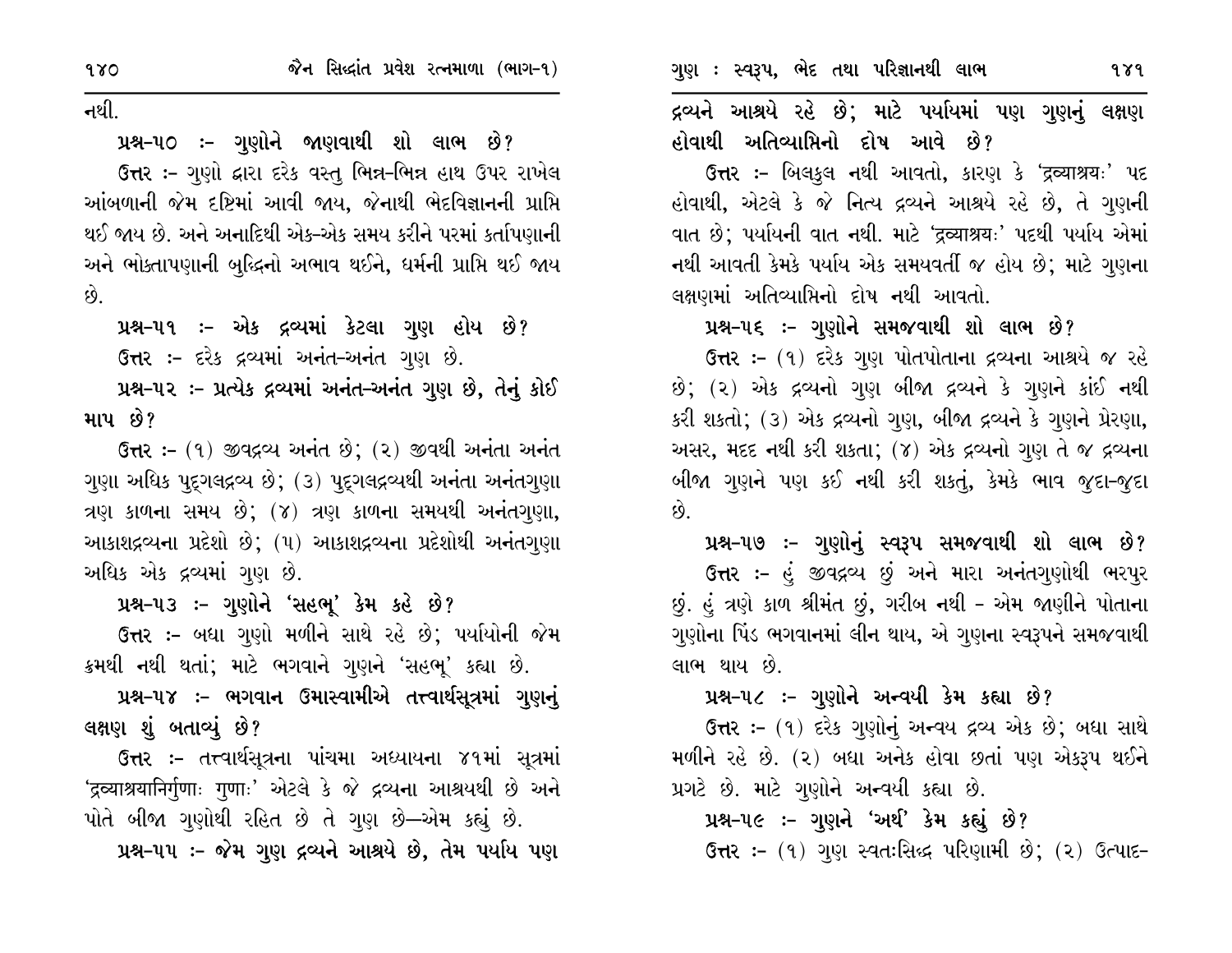વ્યય-ઘ્રૌવ્યયુક્ત છે; માટે ગુણને 'અર્થ' કહ્યું છે. પ્રશ્ન-૬૦ :- છ દ્રવ્યોમાં જોવા મળે છે તેને શું કહે છે? ઉત્તર :- સામાન્યગુણ કહે છે. પ્રશ્ન-૬૧ ઃ- સામાન્યગુણ કેટલા છે? ઉત્તર:- અનેક છે પણ મુખ્ય છ છે. પ્રશ્ન-૬૨ :- જ્યારે સામાન્યગુણ અનેક છે તો તેમાંથી છ મુખ્ય ગુણ કેમ કહ્યા? ઉત્તર :- અહીં આપણે મોક્ષમાર્ગની સિદ્ધિ કરવી છે. માટે જેને જાણવાથી મોક્ષમાર્ગની સિદ્ધિ થાય અને જેને જાણ્યા વિના મોક્ષમાર્ગની સિદ્ધિ ન થાય; તેને અહીંયાં મુખ્ય કર્યા છે. પ્રશ્ન-૬૩ :- મુખ્ય છ સામાન્યગુણ ક્યા-ક્યા છે?\*  $\delta$ त्तर:- (१) અસ્તિત્વગુણ, (२) વસ્તૃત્વગુણ, (३)  $55$   $\frac{1}{2}$   $\frac{1}{2}$   $\frac{1}{2}$   $\frac{1}{2}$   $\frac{1}{2}$   $\frac{1}{2}$   $\frac{1}{2}$   $\frac{1}{2}$   $\frac{1}{2}$   $\frac{1}{2}$   $\frac{1}{2}$   $\frac{1}{2}$   $\frac{1}{2}$   $\frac{1}{2}$   $\frac{1}{2}$   $\frac{1}{2}$   $\frac{1}{2}$   $\frac{1}{2}$   $\frac{1}{2}$   $\frac{1}{2}$   $\frac{1}{2}$   $\frac{1$ પ્રદેશત્વગુણ. પ્રશ્ન-૬૪ :- જીવદ્રવ્યના વિશેષગુણ કેટલા અને ક્યા-ક્યા છે? ઉત્તર :- જીવદ્રવ્યના વિશેષગુણ પણ અનેક છે, પરંતું મુખ્ય

જ્ઞાન, દર્શન, ચારિત્ર, સુખ, ક્રિયાવતીશક્તિ, વૈભાવિકશક્તિ વગેરે  $\hat{g}$ 

પ્રશ્ન-૬૫ ઃ- પૂદુગલદ્રવ્યના વિશેષગુણ કેટલા અને ક્યા-ક્યા છે?

**ઉત્તર :-** પદુગલના વિશેષગુણ અનેક છે, પરંતુ મુખ્ય સ્પર્શ,

\* આવનારા પ્રકરણોમાં પ્રત્યેક સામાન્યગુણો પર વિસ્તારથી પ્રશ્નોત્તર દેવામાં આવ્યા છે.

983

રસ, ગંધ, વર્ણ, ક્રિયાવતીશક્તિ, વૈભાવિકશક્તિ વગેરે છે.

પ્રશ્ન–૬૬ ઃ– ધર્મદ્રવ્યના વિશેષગુણ કેટલા અને ક્યા– ક્યા છે?

ઉત્તર :- ધર્મદ્રવ્યના વિશેષગુણો પણ અનેક છે પરંતુ મુખ્ય ગતિહેતૃત્વ વગેરે છે.

પ્રશ્ન–૬૭ :– અધર્મદ્રવ્યના વિશેષગુણ કેટલા અને ક્યા–ક્યા છે?

ઉત્તર :- અઘર્મદ્રવ્યના વિશેષગુણો પણ અનેક છે પણ મુખ્ય સ્થિતિહેતૃત્વ વગેરે છે.

પ્રશ્ન–૬૮ :– આકાશદ્રવ્યના વિશેષગુણ કેટલા અને ક્યા– ક્યા છે?

ઉત્તર :- આકાશદ્રવ્યના વિશેષગુણ પણ અનેક છે પણ મુખ્ય અવગાહનહેતૃત્વ વગેરે છે.

પ્રશ્ન-૬૯ :- કાળદ્રવ્યના વિશેષગુણ કેટલા અને ક્યા-ક્યા છે? ઉત્તર :- કાળદ્રવ્યના વિશેષગુણો પણ અનેક છે પરંતુ મુખ્ય પરિણમનહેતૃત્વ વગેરે છે.

પ્રશ્ન-૭૦ :- વિશેષગુણોમાં 'વગેરે' શબ્દ શું સૂચવે છે? ઉત્તર :- 'વગેરે' શબ્દ એનાથી પણ વધારે વિશેષગણો છે —એમ સચવે છે.

પ્રશ્ન-૭૧ :- પ્રત્યેક ગુણના કાર્યક્ષેત્રની મર્યાદા તેની અંદર છે, તેનાથી બહાર નથી, તેને સ્પષ્ટ કરીને સમજાવો?

ઉત્તર: - (૧) જ્ઞાનગણનું કાર્ય જ્ઞાનગણથી જ થશે; શ્રદ્ધા, ચારિત્ર વગેરેથી નહિ થાય; (૨) શ્રદ્ધાગુણનું કાર્ય શ્રદ્ધાગુણથી જ થશે, જ્ઞાન-ચારિત્રાદિથી નહિ થાય; (૩) ચારિત્રગણનું કાર્ય, ચારિત્રગણથી જ થશે, જ્ઞાન-શ્રદ્ધા આદિથી નહિ થાય; એ જ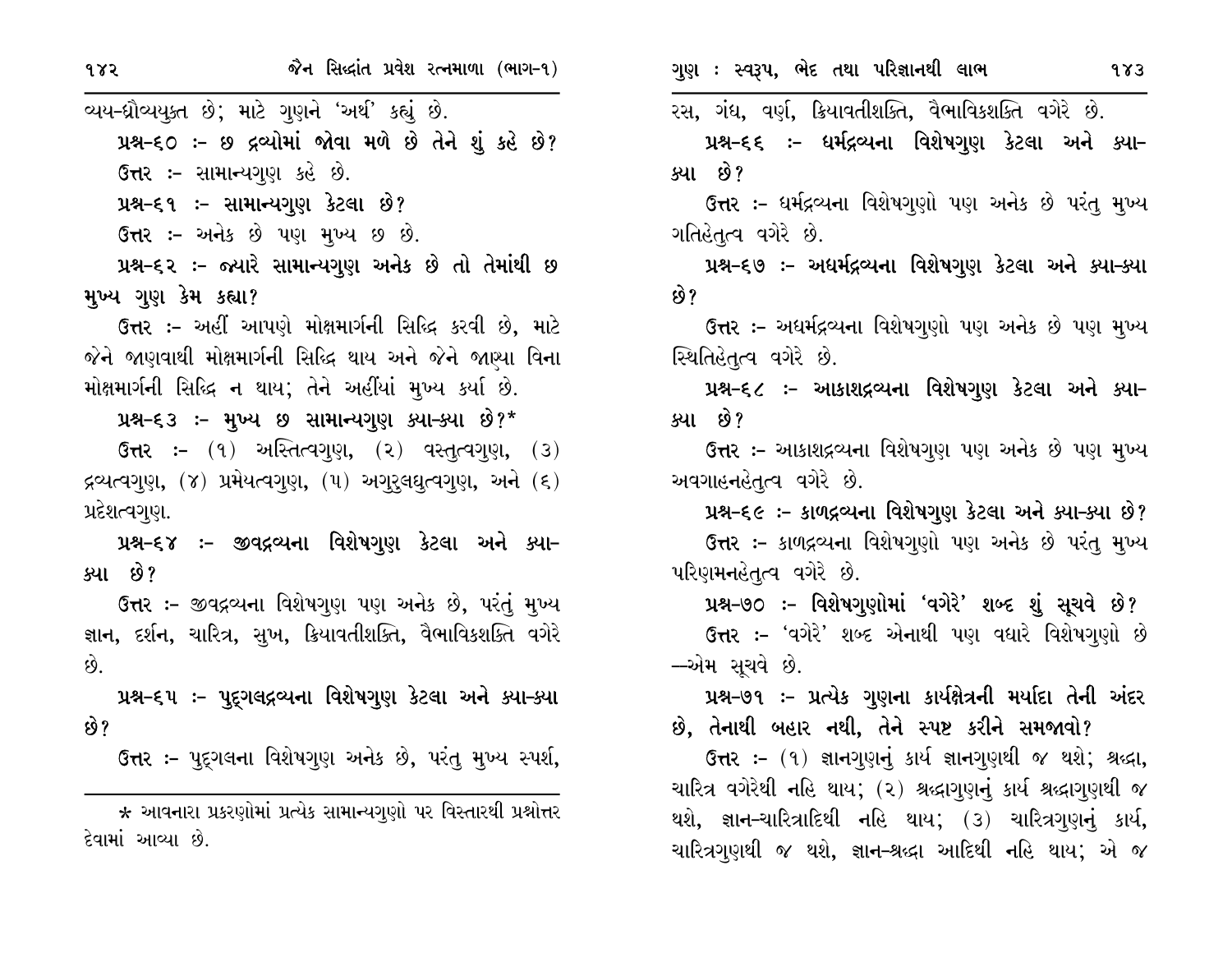ગુણ : સ્વરૂપ, ભેદ તથા પરિજ્ઞાનથી લાભ

પ્રશ્ન-૭૬ :- છ દ્રવ્ય અને તેના ગુણોને જાણવાનું ફળ શં?

ઉત્તર: – (૧) સ્વ-પરનું ભેદવિજ્ઞાન, એનું ફળ છે. (૨) પરમાં કર્તા-ભોક્તાની બુદ્ધિનો અભાવ થઈને ધર્મની પ્રાપ્તિ એનું ફળ છે. પ્રશ્ન-૭૭ :- દ્રવ્યના સામાન્ય અને વિશેષગુણથી દ્રવ્યની

પરિભાષા બતાવો?

ઉત્તર :- સામાન્ય અને વિશેષગુણના સમૂહને દ્રવ્ય કહે છે.

પ્રશ્ન-૭૮ :- હું ગુણસ્વરૂપ છું, નવ પક્ષસ્વરૂપ નથી, એનું ફળ શું થાશે?

ઉત્તર :- હું ગુણ સામાન્ય છું એવો અનુભવ જ્ઞાન-આચરણ, ક્રમથી મોક્ષનું કારણ છે અને નવ પક્ષરૂપ માનનારો, ક્રમથી નિગોદની પ્રાપ્તિ કરે છે.

અનાદિ અનંતકાળથી જિન–જિનવર અને જિનવરવૃષભોએ ગણનું સ્વરૂપ બતાવ્યું છે, બતાવે છે અને બતાવશે, તે સર્વેના ચરણોમાં નમસ્કાર.

પ્રકારે, પુદ્ગલમાં સ્પર્શ, રસ, ગંધ, વર્ણાદિક છે, પણ (૪) સ્પર્શગણનું કાર્ય સ્પર્શગણથી જ થશે; રસ–ગંધ આદિથી નહિ થાય; (૫) રસગણનું કાર્ય રસગણથી જ થશે, સ્પર્શ, વર્ણાદિથી નહિ થાય; (૬) ધર્મદ્રવ્યમાં ગતિહેતૃત્વગૃણનું કાર્ય, ગતિહેતૃત્વથી જ થશે; બાકી ગુણોથી નહિ થાય. તાત્પર્ય એ છે કે દરેક ગુણનું કાર્ય, એનાથી બહાર નથી થતું.

પ્રશ્ન–૭૨ :– એક ગુણનું બીજા ગુણના કાર્ય સાથે કેમ સંબંધ નથી?

ઉત્તર :- પ્રત્યેક ગુણનું કાર્ય અલગ-અલગ છે, એટલે કે ભાવમાં અંતર હોવાથી સંબંધ નથી.

પ્રશ્ન-૭૩ :- શું એક ગુણની વર્તમાન પર્યાયનું, તે જ ગુણની ભૂત-ભવિષ્યની પર્યાય સાથે સંબંધ છે?

ઉત્તર :- ના, નથી. કેમકે દરેક સમયનું કાર્ય ભિન્ન-ભિન્ન છે; કાર્ય એક સમયનું છે.

પ્રશ્ન-૭૪ :- જ્યારે એક ગુણની પર્યાયનું, તે જ ગુણની ભૂત-ભવિષ્યની પર્યાય સાથે સંબંધ નથી તો એક દ્રવ્યનું બીજા દ્રવ્ય સાથે સંબંધનનો પ્રશ્ન જ નથી. ત્યારે લોકો એક દ્રવ્યથી બીજા દ્રવ્યનો સંબંધ કેમ માને છે?

ઉત્તર :- ચારેય ગતિમાંથી ફરીને નિગોદમાં જવું સારં લાગે છે; માટે લોકો એક દ્રવ્યને બીજા દ્રવ્યની સાથે સંબંધ માને છે. પ્રશ્ન-૭૫ :- એક દ્રવ્યથી, બીજા દ્રવ્યને કોઈ સંબંધ નથી, શું જિનેન્દ્રભગવાને એવું ક્યાંય કહ્યું છે?

ઉત્તર :- શ્રી સમયસાર, ગાથા ૮૪ તથા ૮૬માં, તે સર્વજ્ઞના મતથી બહાર છે અને દ્વિક્રિયાવાદી કહ્યા છે તથા કળશ ૨૦૦માં स्पष्ट sह्यं છે કે 'नास्ति सरवोऽपि सम्बन्ध'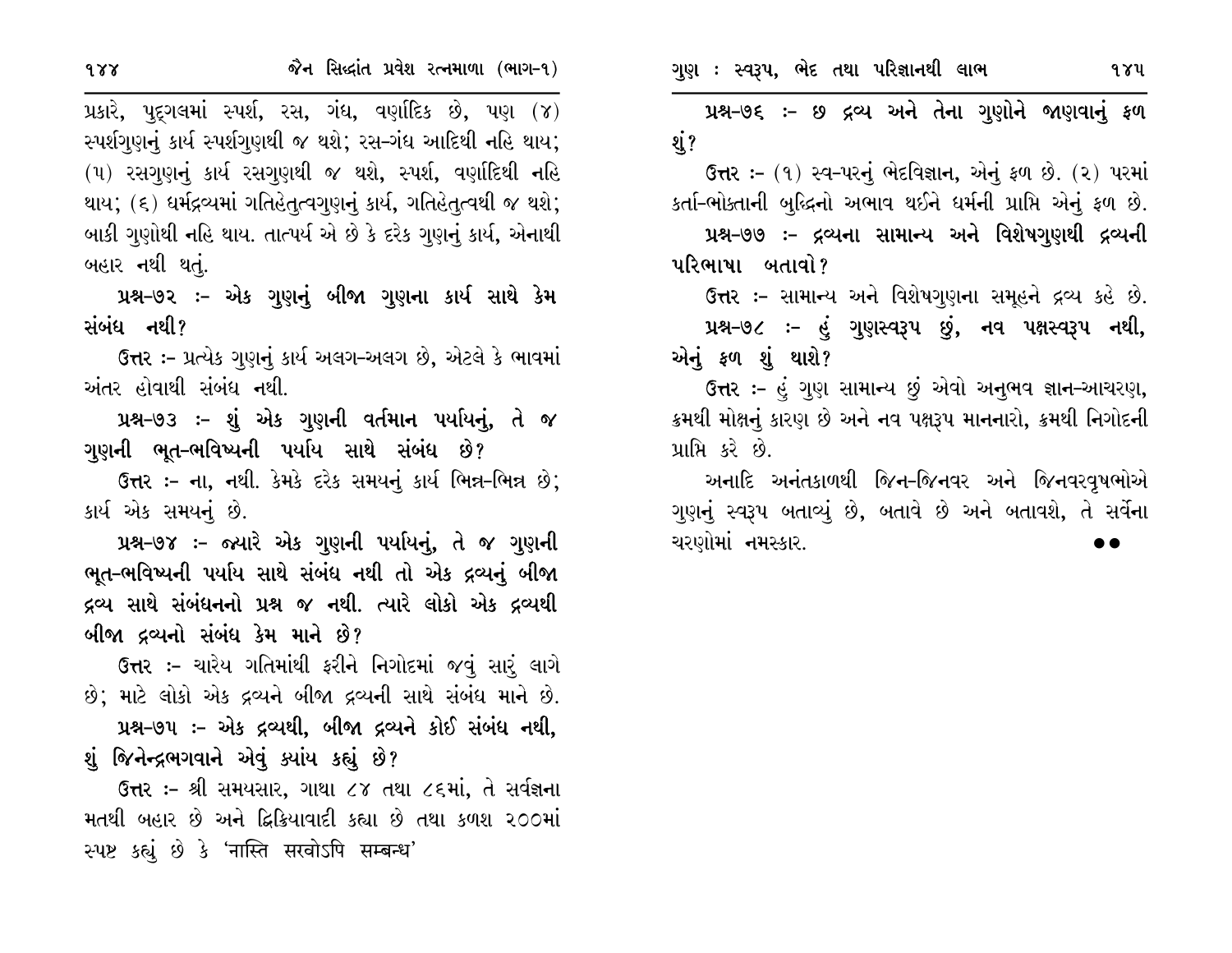# અસ્તિત્વગુણ

કર્તા જગત કા માનતા જો કર્મ યા ભગવાન કો, વહ ભૂલતા હૈ લોક મેં, અસ્તિત્વગૃણ કે જ્ઞાન કો; ઉત્પાદ-વ્યયયુત વસ્તુ હૈ, ફિર ભી સદા ધ્રુવતા ધરે, અસ્તિત્વગુણ કે યોગ સે, કોઈ નહી જગ મેં મરે.

પ્રશ્ન-૧ :- અસ્તિત્વગુણ શું છે?

ઉત્તર :- પ્રત્યેક દ્રવ્યનો સામાન્યગુણ છે.

પ્રશ્ન-૨ :- અસ્તિત્વગુણ કોને કહે છે?

ઉત્તર :- જે શક્તિને કારણે, દ્રવ્યનો કદી નાશ ન થાય અને કોઈનાથી ઉત્પન્ન ન થાય તે શક્તિને અસ્તિત્વગુણ કહે છે.

પ્રશ્ન-૩ :- અસ્તિત્વગૃણને ગૃણની પરિભાષામાં લગાવો?

ઉત્તર :- અસ્તિત્વગુણ છએ દ્રવ્યોના સંપૂર્ણ ભાગોમાં અને સંપૂર્ણ અવસ્થાઓમાં ત્રિકાળ રહે છે.

પ્રશ્ન-૪ :- તેને જાણવાથી અમને શો લાભ છે? ઉત્તર:- કોઈપણ દ્રવ્યનું, ચાહે તો જડ હોય કે ચેતન, કદી પણ નાશ નથી થતો અને કદી ઉત્પન્ન નથી થતા, એટલે કે  $(9)$ દરેક દ્રવ્ય, અનાદિ-અનંત છે. (૨) દરેક દ્રવ્ય અજર-અમર છે-–એ જણાય છે.

પ્રશ્ન-૫ :- કોઈપણ દ્રવ્યનો નાશ અને ઉત્પન્ન થવાનું

નથી, દરેક દ્રવ્યો અનાદિ–અનંત અને અજર–અમર છે. તેનાથી અમને શો લાભ? ઉત્તર :- દરેક દ્રવ્યો, અનાદિ-અનંત અને અજર-અમર છે તો મારો પણ કદી નાશ નથી થતો અને હં પણ કદી ઉત્પન્ન નથી થતો, આ પ્રકારે હું અનાદિ-અનંત અને અજર-અમર ભગવાન છું – એમ જાણવામાં આવે છે. પ્રશ્ન-૬ :- અસ્તિત્વગુણને જાણવાથી બીજો શો લાભ થાય છે? ઉત્તર :- સાત પ્રકારના ભયનો અભાવ થઈ જાય છે. પ્રશ્ન–૭ :– સાત પ્રકારના ભય ક્યા–ક્યા છે? **ઉત્તર:-** (૧) આ લોકનો ભય, (૨) પરલોકનો ભય, (૩) વેદનાભય,  $(8)$  અરક્ષાભય,  $(4)$  અગુપ્તિભય,  $(6)$  મરણભય,  $(9)$ આકસ્મિકભય. પ્રશ્ન-૮ ઃ– અસ્તિત્વગુણને જાણવાથી બીજા શા લાભ થાય છે? ઉત્તર :- અનાદિકાળથી મિથ્યાદષ્ટિની એવી બુદ્ધિ હતી કે આ જગતને ઈશ્વર બનાવે છે, રક્ષા કરે છે અને નાશ કરે છે. અસ્તિત્વગુણને જાણવાથી માલમ પડ્યું કે કોઈનો નાશ કે ઉત્પન્ન થવું નથી હોતું; બધા દ્રવ્યો અનાદિ-અનંત છે, ત્યારે ઈશ્વર બનાવે છે, રક્ષા કરે છે અને નાશ કરે છે-એવી મિથ્યાબુદ્ધિનો અભાવ થઈ જાય છે.

પ્રશ્ન-૯ :- અસ્તિત્વગુણને જાણવાથી બીજા ક્યા લાભ થાય છે?

ઉત્તર :- અનાદિકાળથી દિગંબર ધર્મ ધારણ કરવા છતા પણ. કર્મ બનાવે છે, કર્મ રક્ષા કરે છે, કર્મ નાશ કરે છે — એવી મિથ્યાબુદ્ધિ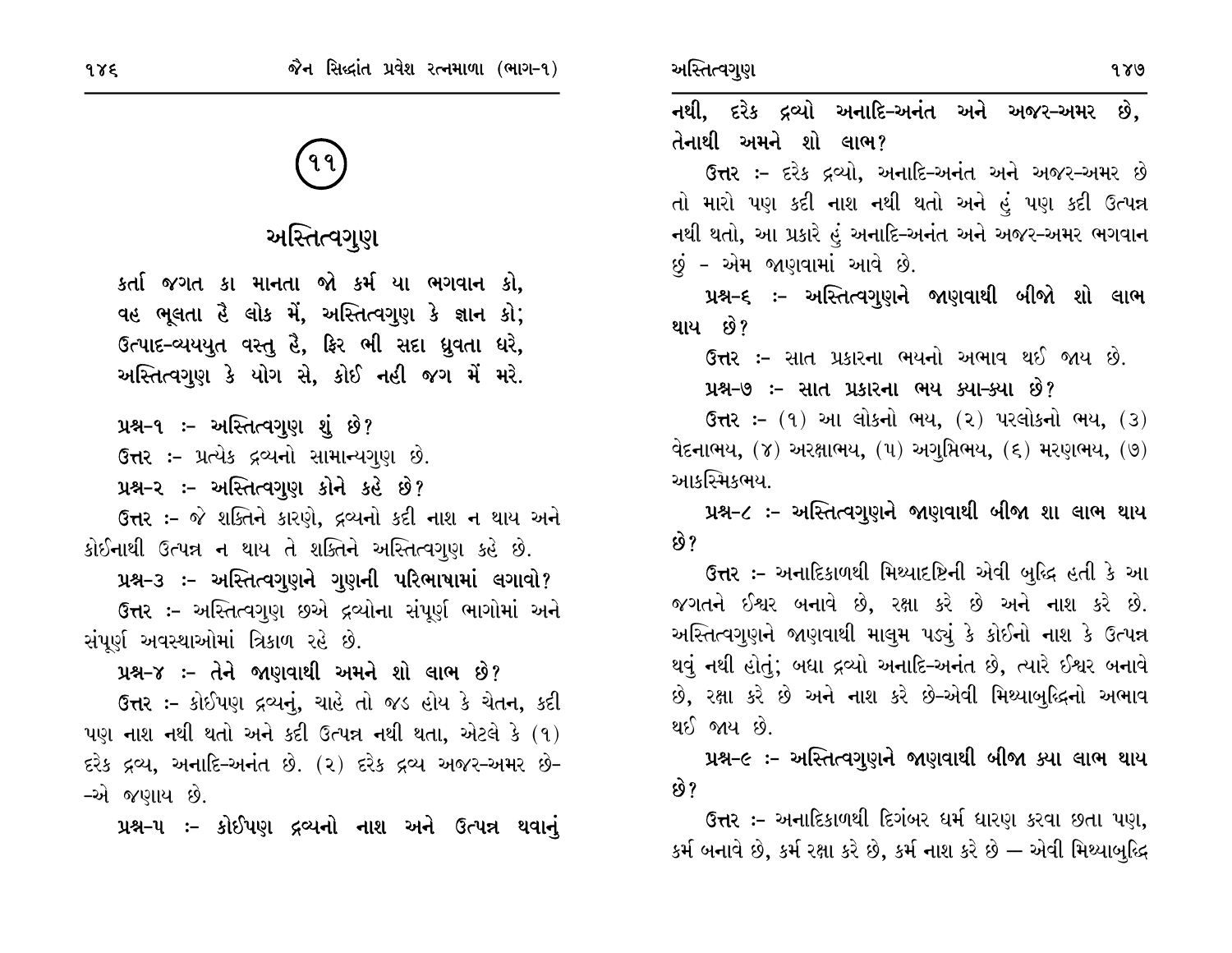હતી. અસ્તિત્વગુણને જાણવાથી જ્યારે કોઈનું બનવું, રક્ષા, નાશ થતો જ નથી અને બધા અનાદિ-અનંત છે, ત્યારે કર્મ બનાવે છે, રક્ષા કરે છે અને નાશ કરે છે એવી ખોટી બુદ્ધિનો અભાવ થઈ જાય છે.

પ્રશ્ન-૧૦ :- જે સમયે આદિનાથ ભગવાન હતા, તે સમયે તું હતો કે નહિ?

**ઉત્તર :-** અસ્તિત્વગુણને કારણે અમને માલુમ પડ્યું કે તે કાળે હં કોઈને કોઈ ક્ષેત્રમાં હતો.

પ્રશ્ન-૧૧ :- શું ઈશ્વર જગતના કર્તા છે?

ઉત્તર :- બિલકુલ નહિ. કેમકે અસ્તિત્વગુણને કારણે છએ દ્રવ્ય સ્વયં-સિદ્ધ અનાદિ-અનંત છે, ત્યારે ઈશ્વર, જગતના કર્તા છે, એ વાત અસત્ય છે.

પ્રશ્ન-૧૨ ઃ- શું ઈશ્વર જગતની રક્ષા કરે છે?

ઉત્તર :- બિલકુલ નહિ. કારણ કે પ્રત્યેક વસ્તુ પોતાની અનંત શક્તિથી સ્વયં રક્ષિત છે, ત્યારે ઈશ્વર, જગતની રક્ષા કરે છે, એ વાત અસત્ય છે.

પ્રશ્ન-૧૩ :- શું ઈશ્વર જગતનો નાશ કરે છે?

ઉત્તર :- બિલકુલ નહિ, કારણ કે અસ્તિત્વગુણને કારણે કોઈપણ દ્રવ્યનો નાશ નથી થતો તો ઈશ્વર જગતને નાશ કરે છે એ વાત અસત્ય છે.

પ્રશ્ન-૧૪ :- શું કર્મ જગતનો કર્તા છે?

ઉત્તર :- બિલકુલ નહિ, કેમકે અસ્તિત્વગુણને કારણે છએ દ્રવ્ય સ્વયં સિદ્ધ અનાદિ-અનંત છે, ત્યારે કર્મ જગતનો કર્તા છે એ વાત અસત્ય છે.

પ્રશ્ન-૧૫ ઃ- શું કર્મ, જગતની રક્ષા કરે છે?

ઉત્તર :- બિલકુલ નહિ, કેમકે પ્રત્યેક વસ્તુ પોતાની અનંત શક્તિઓથી સ્વયં રક્ષિત છે, ત્યારે કર્મ, જગતની રક્ષા કરે છે એ વાત અસત્ય છે.

પ્રશ્ન-૧૬ :- શું કર્મ, જગતનો નાશ કરે છે?

ઉત્તર :- બિલકુલ નહિ, કેમકે અસ્તિત્વગુણને કારણે કોઈપણ દ્રવ્યનો નાશ થતો નથી તો કર્મ, જગતનો નાશ કરે છે એ વાત અસત્ય છે.

પ્રશ્ન-૧૭ :- અસ્તિત્વગુણને જાણવાના બીજા શા લાભ છે?

ઉત્તર :- અનાદિકાળની પરમાં કરવા-કરાવવાની. ભોક્તા-ભોચ્યની બુદ્ધિનો અભાવ થઈને, સમ્યગ્દર્શનની પ્રાપ્તિ થાય છે, તે લાભ છે.

પ્રશ્ન-૧૮ ઃ- અસ્તિત્વગુણને જાણવાથી પરમાં કરવા-કરાવવાની, ભોક્તા-ભોચ્યની બુદ્ધિનો અભાવ અને સમ્પકૃત્વની પ્રાપ્તિ કેવી રીતે થઈ જાય છે?

ઉત્તર :- જ્યારે દરેક વસ્તુ અનાદિ-અનંત અને અજર-અમર  $\dot{\vartheta}$  ત્યારે (૧) હં બીજાને અથવા બીજા મને ઉત્પન્ન કરે છે; (૨) હું બીજાની અથવા બીજા મારી રક્ષા કરે છે; (૩) હું બીજાનો કે બીજા મારો નાશ કરે છે, આ ત્રણેય માન્યતાનો અભાવ થઈને પરમાં કરવા-કરાવવાની, ભોક્તા-ભોચ્યની મિથ્યાબુદ્ધિનો અભાવ થઈને સમ્યકૃત્વની પ્રાપ્તિ તત્કાળ થઈ જાય છે.

પ્રશ્ન-૧૯ :- અસ્તિત્વગુણ કેટલા છે અને કેમ?

ઉત્તર :- જેટલા દ્રવ્ય છે તેટલા જ અસ્તિત્વગુણ છે કેમકે સામાન્યગુણ હોવાને લીધે દરેક દ્રવ્યમાં એક-એક અસ્તિત્વગુણ છે.

પ્રશ્ન-૨૦ :- દ્રવ્યનું લક્ષણ 'સત્' કેમ કહ્યું? ઉત્તર :- અસ્તિત્વગુણને કારણે, દ્રવ્યનું લક્ષણ સતુ કહ્યું છે.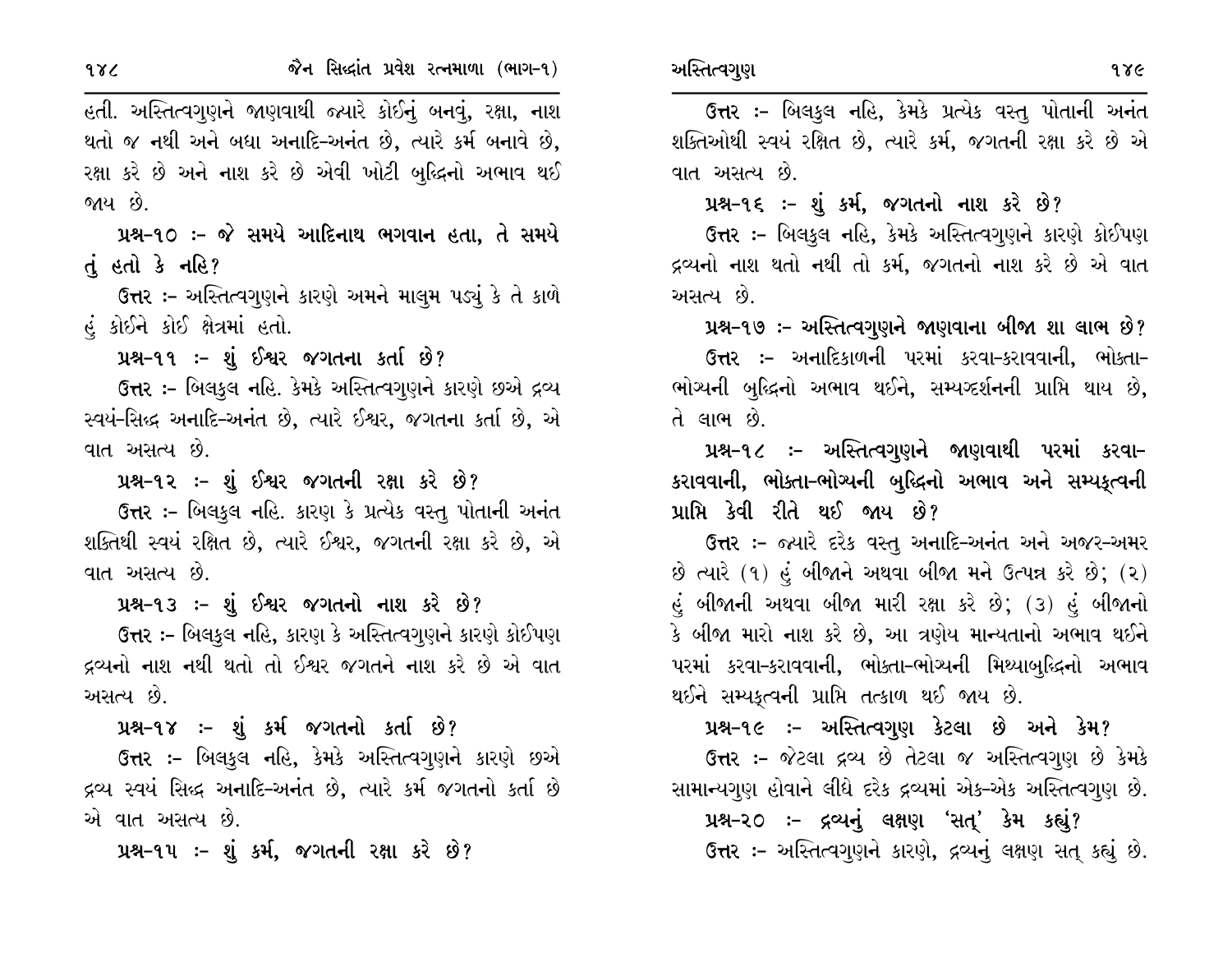જૈન સિલ્દાંત પ્રવેશ રત્નમાળા (ભાગ-૧) ૧૫૦ પ્રશ્ન–૨૧ :- હું હંમેશા રહીશ કે નહિ–એવી શંકાવાળો શંભલે છે? ઉત્તર:- અસ્તિત્વગુણને ભૂલે છે. પ્રશ્ન-૨૨ :- અસ્તિત્વગુણની અપેક્ષાએ છએ દ્રવ્યોને શું કહે છે? **ઉત્તર :-** સત્ કહે છે.  $14 - 23$  :- સતુ શું છે? ઉત્તર :- દ્રવ્યનું લક્ષણ છે. પ્રશ્ન-૨૪ :- સત્ કોને કહે છે? ઉત્તર:- જે ઉત્પાદ-વ્યય-ધ્રૌવ્ય રહિત છે, તેને સત્ કહે છે. દરેક દ્રવ્ય સત્ છે; માટે દરેક દ્રવ્યમાં પોતાને જ કારણે, પર્યાય અપેક્ષાએ નવી અવસ્થાની ઉત્પત્તિ, પૂર્વ પર્યાયનો વ્યય અને દ્રવ્યની અપેક્ષાએ ઘ્રૌવ્ય રહેવું-એવી સ્થિતિ દરેક દ્રવ્ય અને ગુણમાં ત્રિકાળ થતી રહી છે, થતી રહે છે અને થતી રહેશે. પ્રશ્ન-૨૫ :- શું ઉત્પાદ, વ્યય, ધ્રૌવ્યનો સમય અલગ-અલગ છે? ઉત્તર :- ત્રણેનો સમય એક જ છે; આગળ-પાછળ નથી. પ્રશ્ન-૨૬ :- શું દરેક દ્રવ્યમાં અને ગુણમાં ઉત્પાદ-વ્યય-ઘ્રૌવ્ય ત્રિકાળ થતું રહે છે? ઉત્તર :- હા, પ્રત્યેક દ્રવ્ય અને ગુણમાં ઉત્પાદ-વ્યય-ઘ્રૌવ્ય ત્રિકાળ થતું રહે છે. પ્રશ્ન-૨૭ :- દ્રવ્યના ઉત્પાદ-વ્યય-ધ્રુવને સમજાવો? ઉત્તર: - (૧) મનુષ્યપર્યાયનો વ્યય, દેવપણાનો ઉત્પાદ, આત્મા ધ્રુવ. (૨) અયોગીદશાનો વ્યય, સિદ્ધદશાનો ઉત્પાદ, આત્મા ધ્રુવ. (3) કેરીમાં ખાટાપણાનો વ્યય, મીઠાપણાનો ઉત્પાદ, કેરી ધ્રવ.

અસ્તિત્વગુણ

એ પ્રમાણે દરેક જગ્યાએ સમજી લેવું.

પ્રશ્ન-૨૮ :- ગુણમાં ઉત્પાદ-વ્યય-ધ્રુવ એક સમયમાં ક્યા પ્રકારે છે?

ઉત્તર: – (૧) મિથ્યાત્વનો વ્યય, સમ્યકૃત્વનો ઉત્પાદ, શ્રદ્ધાગુણ ધ્રુવ. (૨) ઠંડાનો વ્યય, ગરમનો ઉત્પાદ, સ્પર્શગુણ ધ્રુવ. (૩) શ્રુતજ્ઞાનનો વ્યય, કેવળજ્ઞાનનો ઉત્પાદ, જ્ઞાનગુણ ધ્રુવ. દરેક ગુણમાં એક સમયમાં ઉત્પાદ-વ્યય-ધ્રુવ થાય છે, થતા રહે છે, અને થતા રહેશે - એવો વસ્તુનો સ્વભાવ છે.

પ્રશ્ન-૨૯ :-  $(9)$  ચારિત્રગુણ,  $(2)$  જ્ઞાનગુણ,  $(3)$  ક્ષાયિક-સમ્પકૃત્વ, (૪) ગતિહેતુત્વગુણ, (૫) ગંધ, (૬) વર્ણ, (૭) મીઠો,  $(2)$  ઠંડો,  $(6)$  ચારિત્રમોહનીયનો અભાવ,  $(90)$  જ્ઞાનાવરણીયનો અભાવ, (૧૧) શ્રુતજ્ઞાનની પ્રાપ્તિ વગેરેમાં ઉત્પાદ-વ્યય-ધ્રુવ લગાવીને બતાવો?

ઉત્તર: – (૧) પહેલી પર્યાયનો વ્યય, નવી પર્યાયનો ઉત્પાદ, ચારિત્રગણ ધ્રુવ. (૨) જ્ઞાનની પહેલી પર્યાયનો વ્યય, નવીન પર્યાયનો ઉત્પાદ, જ્ઞાનગુણ ધ્રુવ. (૩) ક્ષયોપશમસમ્યકૃત્વનો વ્યય, ક્ષાયિકસમ્યકૃત્વનો ઉત્પાદ, શ્રદ્ધાગુણ ધ્રવ. (૪) પહેલી પર્યાયનો વ્યય, બીજી પર્યાયનો ઉત્પાદ, ગતિહેતુત્વગુણ ધ્રુવ. (૫) સુગંધનો વ્યય, દુર્ગંધનો ઉત્પાદ, ગંધગુણ ધ્રુવ. (૬) કાળાનો વ્યય, સફેદનો ઉત્પાદ, વર્ણગણ ધ્રવ. (૭) ખાટાનો વ્યય, મીઠાનો ઉત્પાદ, રસગણ ધ્રુવ.  $($ ) ગરમનો વ્યય, ઠંડાનો ઉત્પાદ, સ્પર્શગુણ ધ્રુવ.  $($ ૯ $)$ ચારિત્રમોહનીયના ક્ષયોપશમનો વ્યય, ચારિત્રમોહનીયના ક્ષયનો ઉત્પાદ, કાર્મણવર્ગણા ધ્રુવ. (૧૦) જ્ઞાનાવરણીયના ક્ષયોપશમનો વ્યય, જ્ઞાનાવરણીયના ક્ષયનો ઉત્પાદ, કાર્મવર્ગણા ધ્રવ. (૧૧) મતિજ્ઞાનનો વ્યય, શ્રુતજ્ઞાનનો ઉત્પાદ, જ્ઞાનગુણ ધ્રવ.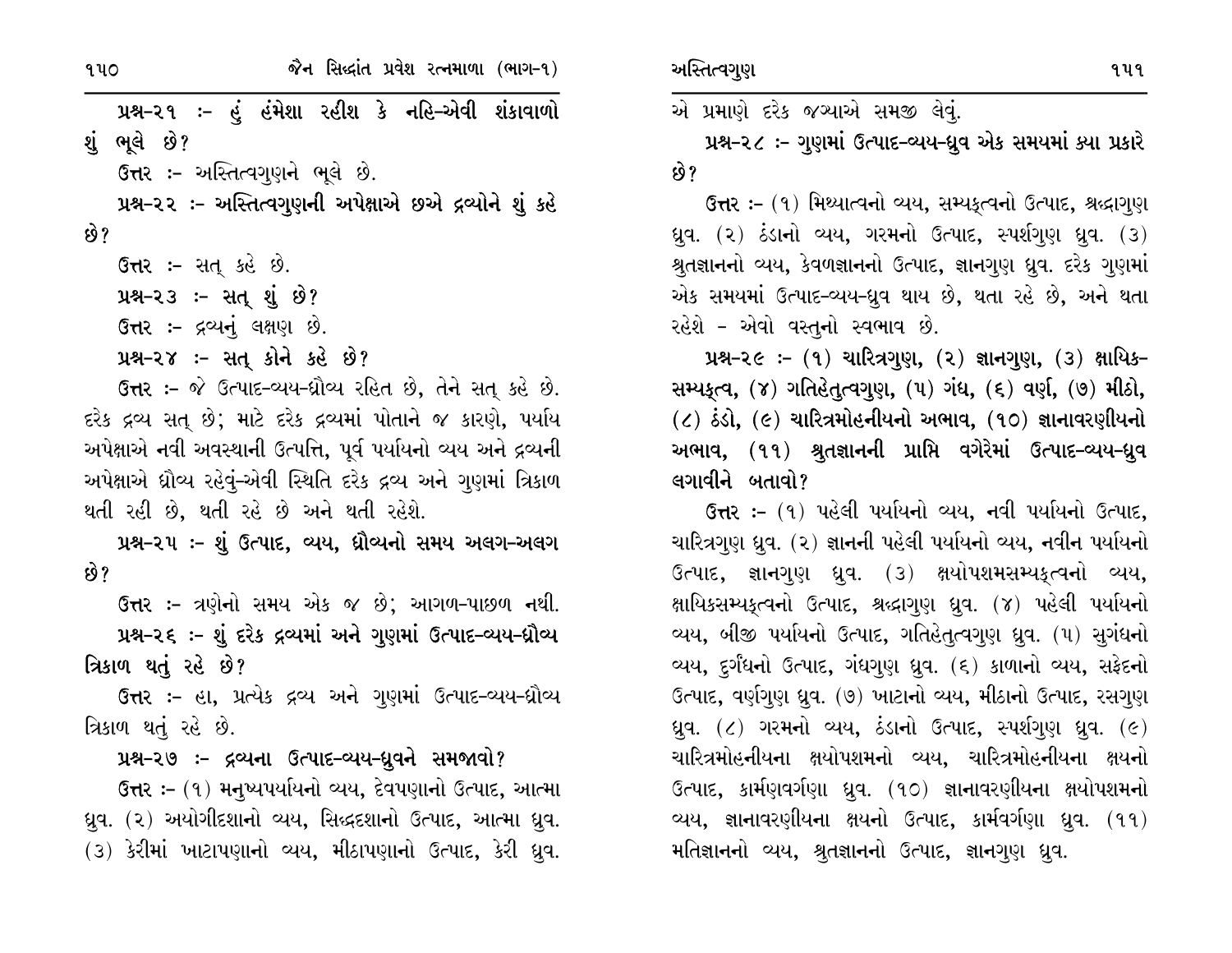જૈન સિલ્દાંત પ્રવેશ રત્નમાળા (ભાગ-૧) ૧૫૨

પ્રશ્ન-૩૦ :- અસ્તિપણું વસ્તુનું ક્યું લક્ષણ સિદ્ધ કરે ક્વે ?

ઉત્તર :- વિશ્વમાં જાતિ અપેક્ષાએ છ દ્રવ્ય છે. દરેક દ્રવ્યમાં અનંત-અનંત ગુણ છે. દરેક ગુણ/શક્તિની સ્વયં સ્વતઃ પ્રતિસમય અવસ્થા બદલાતી રહે છે. શક્તિ કાયમ રહે છે. જેમ 'સત્-દ્રવ્ય-લક્ષણમ'. પોતાની અવસ્થાને પલટતા-પલટતા જ દ્રવ્ય અનાદિ-અનંત કાયમ રહે છે. તેની સિદ્ધિને માટે 'ઉત્પાદ-વ્યય-ઘ્રૌવ્ય-યુક્તં સત્' એટલે કે વસ્તુ દરેક સમયે પોતાની સત્તા કાયમ રાખીને, પૂર્વ અવસ્થાનો વ્યય, નવી અવસ્થાનો ઉત્પાદ કરે છે—એવો નિયમ  $\hat{g}$ 

પ્રશ્ન-૩૧ :- શું અસ્તિત્વગુણથી એમ સિદ્ધ થાય છે કે દરેક દ્રવ્યના ગુણની પર્યાયો ક્રમબલ્દ, ક્રમનિયમિત છે, તેમાં જરા પણ હેરફેર થઈ શકતી નથી?

ઉત્તર :- હા સિદ્ધ થાય છે. (૧) શ્રી મોક્ષમાર્ગપ્રકાશકમાં કહ્યું છે કે 'અનાદિ-નિધન વસ્તુઓ ભિન્ન-ભિન્ન પોત પોતાની મર્યાદામાં પરિણમે છે, કોઈ કોઈની પરિણમાવી પરિણમતી નથી.'—એવો વસ્તુનો સ્વભાવ છે અને બીજાને પરિણમાવવાનો ભાવ મિથ્યાદર્શન છે. (૨) રાવણે સીતાને કહ્યું—જેવો રામને પ્રેમ કરે છે, તેવો મને પ્રેમ કર—એવા ભાવને કારણે તે ત્રીજી નરકે ગયો. માટે જે કોઈપણ દ્રવ્યને પરિણમાવવાનો ભાવ કરે છે, તે નિગોદમાં જવા લાયક છે. પ્રશ્ન-૩૨ :- જે વસ્તુ છે, કાયમ રહીને બદલવાનો તેનો સ્વભાવ છે, ત્યારે આપણે તેને આમ કરી દઈએ, તેમ કરી

દઈએ, એવા માન્યતાઓ કેમ જોવા મળે છે?

ઉત્તર :- (૧) તેને ચારેય ગતિમાં ભટકીને નિગોદમાં જવું ઠીક લાગે છે. (૨) તે જિનેન્દ્રભગવાનની આજ્ઞા બહાર, નિગોને લાયક છે.

પ્રશ્ન-૩૩ :- જ્યારે બધું ક્રમબલ્દ છે, તો અમારૂં કાર્ય શું રહ્યું?

ઉત્તર :- માત્ર જ્ઞાતા-દષ્ટા રહેવું.

પ્રશ્ન-૩૪ :- જો અમાર્ કાર્ય સિદ્ધ ભગવાનની જેમ જ્ઞાતા-દષ્ટા રહ્યું તો અમારામાં અને સિદ્ધ ભગવાનમાં શું અંતર રહ્યું?

ઉત્તર :- કાંઈ પણ અંતર ન રહ્યું; માત્ર અજ્ઞાનીની માન્યતાનું એંતર છે

પ્રશ્ન–૩૫ :- વિશ્વની દરેક વ્યવસ્થા વ્યવસ્થિત જ છે– –એવું શાસ્ત્રોમાં ક્યા બતાવ્યું છે?

ઉત્તર :- શ્રી પ્રવચનસાર, ગાથા-૯૩માં 'પારમેશ્વરી વ્યવસ્થા' કહ્યું છે. વિશ્વની વ્યવસ્થા બધી વ્યવસ્થિત જ છે, તેમાં જરા પણ <u> હેર–કેર નથી થઈ શકતી.</u>

પ્રશ્ન-૩૬ :- નિમિત્તથી ઉપાદાનમાં કાંઈ થાય છે- લોકો એમ કેમ કહે છે?

ઉત્તર :- ચારેય ગતિમાં ફરીને નિગોદમાં જવું સારં લાગે છે; માટે કહે છે.

પ્રશ્ન-૩૭ :- હું મનુષ્ય છું—એ વાક્યમાં અસ્તિત્વગુણને ક્યારે માન્યું અને ક્યારે ન માન્યું?

ઉત્તર :- (૧) સંયોગરૂપ ઔદારિક - તૈજસ-કાર્મણ-ભાષા-મનમાં અનંત પુદ્ગલોના અસ્તિત્વથી, મારા જ્ઞાન-દર્શન ઉપયોગમયી નિજ જીવતત્ત્વના અસ્તિત્વનો કોઈ પણ પ્રકારનો સંબંધ નથી - એવો અનુભવ-જ્ઞાન વર્તે ત્યારે અસ્તિત્વગુણને માન્યું. (૨) જ્ઞાન-દર્શન ઉપયોગમયી નિજ જીવતત્ત્વના એક અસ્તિત્વને ભૂલીને, સંયોગરૂપ અનંત પુદ્ગલોના અસ્તિત્વમાં, એક આત્માના અસ્તિત્વની કલ્પના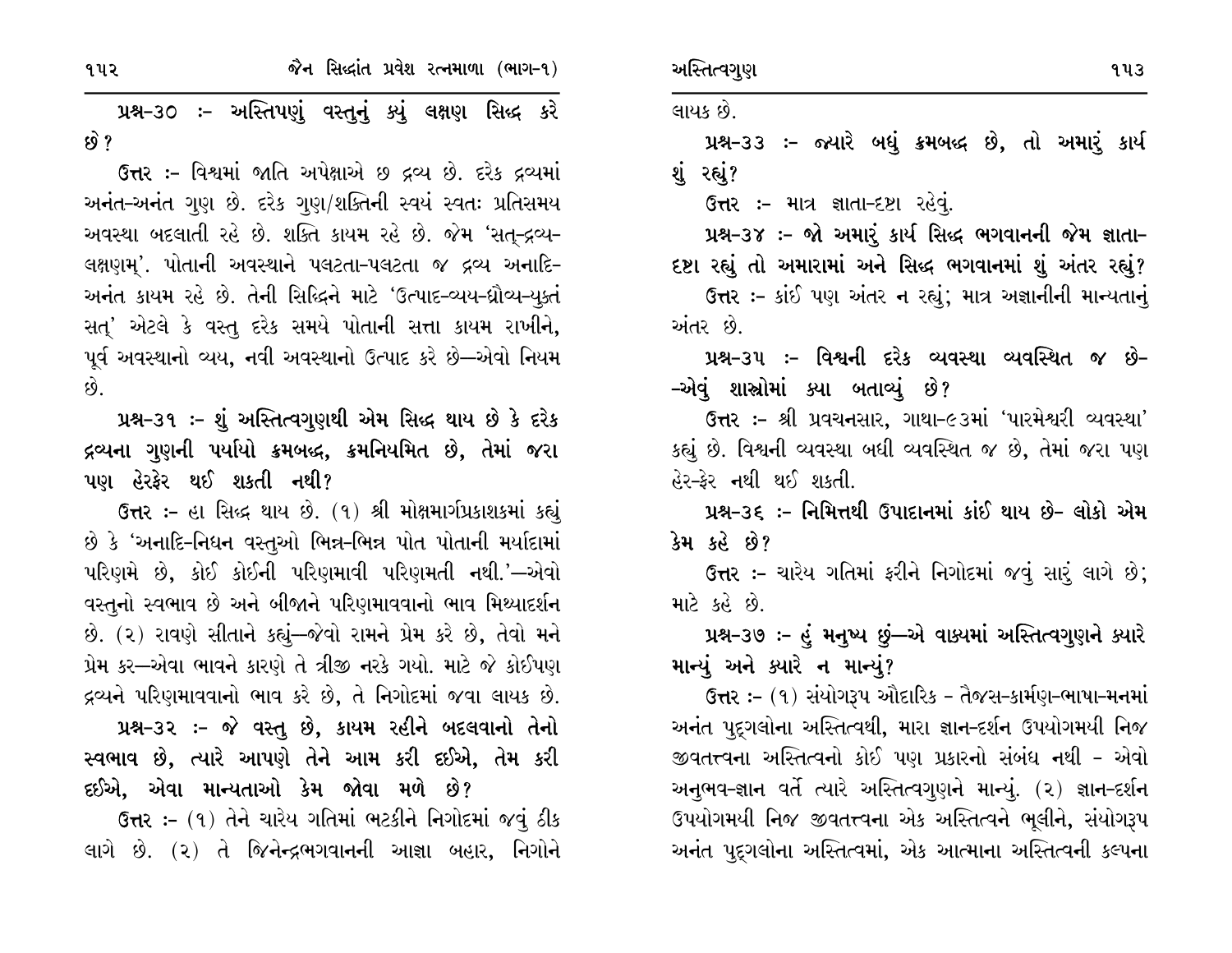$948$ 

કરનારાએ અસ્તિત્વગુણને માન્યો નથી.

પ્રશ્ન-૩૮ :- સંયોગરૂપ અનંત પુદ્ગલોના અસ્તિત્વમાં, એક આત્માનું અસ્તિત્વ, એટલે કે હું મનુષ્ય છું, એમ માનવાનું શું ફળ છે?

ઉત્તર :– ચારેય ગતિમાં ફરીને નિગોદ આ મિથ્યા માન્યતાનું  $\mathfrak{so}$  છે.

પ્રશ્ન-૩૯ :- પુદ્ગલના અસ્તિત્વમાં, એક આત્માના અસ્તિત્વરૂપ નિગોદબુદ્ધિનો અભાવ કેમ થાય? ત્યારે અસ્તિત્વગુણને માન્યો કહેવાય?

ઉત્તર :- સંયોગરૂપ ઔદારિક-તેજસ-કાર્મણ-ભાષા-મનમાં અનંત પૃદૃગલોના અસ્તિત્વથી, મારા જ્ઞાન-દર્શન ઉપયોગમયી નિજ જીવતત્ત્વના અસ્તિત્વને, કોઈપણ પ્રકારે, કોઈપણ અપેક્ષાએ, કર્તા-ભોક્તાનો સંબંધ નથી, કેમકે દરેક અસ્તિત્વના દ્રવ્ય-ક્ષેત્ર-કાળ-ભાવ-અલગ-અલગ છે - એમ જાણીને, જ્ઞાન-દર્શન-ઉપયોગમયી નિજ જીવતત્ત્વના અસ્તિત્વ તરફ દષ્ટિ કરે તો નિગોદબુદ્ધિનો અભાવ થઈને, ઘર્મની પ્રાપ્તિ કરે, ત્યારે અસ્તિત્વગુણને માન્યું; પછી અનુપચરિતઅસદ્ભુતવ્યવહારનયથી હું મનુષ્ય છું - એમ કહી શકાય છે, પરંતુ એમ છે નહિ.

પ્રશ્ન-૪૦ :- (૧) કુંભારે ઘડો બનાવ્યો; (૨) સ્રીએ રોટલી બનાવી; (3) બાઈએ અગ્નિથી પાણી ગરમ કર્યું; (3) મેં પુસ્તક બનાવ્યું; (૪) અધર્મદ્રવ્યએ જીવ પુદૃગલને ઠરાવ્યા; (૫) કેવળજ્ઞાનાવરણીયના અભાવથી કેવળજ્ઞાન થયું; (૬) તેણે ગાળ આપી તો મને ગુસ્સો આવ્યો; (૭) મેં પથારી કરી; (૮) હું સવારે ઉઠ્યો; (૯) મેં પેટી ઉઠાવી; (૧૦) કુંદકુંદ ભગવાને સમયસાર બનાવ્યું — આ વાક્યોમાં અસ્તિત્વગુણ સમજાવો?

ઉત્તર :- કૃપા કરીને પ્રશ્ન-૩૮ થી ૪૦ સુધીનો જાતે અભ્યાસ કરો.

પ્રશ્ન–૪૧ :– અસ્તિત્વગુણની જાતિ કેટલા પ્રકારની છે? ઉત્તર :- છ પ્રકારની છે, કેમકે વિશ્વમાં છ જાતિના જ દ્રવ્યો  $\hat{g}$ .

પ્રશ્ન-૪૨ :- અસ્તિત્વગુણનું ક્ષેત્ર કેટલું મોટું છે અને શું કામ છે?

ઉત્તર :- જેટલું દ્રવ્યનું ક્ષેત્ર, તેટલું જ ગુણનું ક્ષેત્ર છે કારણ કે અસ્તિત્વગુણ, દ્રવ્યના સંપૂર્ણ ભાગોમાં જોવા મળે છે.

પ્રશ્ન-૪૩ :- જીવના અસ્તિત્વગુણનું ક્ષેત્ર કેટલું મોટું છે? ઉત્તર :- અસંખ્યાત પ્રદેશી છે.

પ્રશ્ન-૪૪ :- શું જીવ સિવાય બીજા કોઈપણ દ્રવ્યના અસ્તિત્વગુણનું ક્ષેત્ર અસંખ્યાત પ્રદેશી છે?

ઉત્તર :– ધર્મ, અધર્મદ્રવ્યના અસ્તિત્વગુણનું ક્ષેત્ર પણ અસંખ્યાત પ્રદેશી છે.

પ્રશ્ન-૪૫ :- કાળ અને પરમાણુના અસ્તિત્વગુણનું ક્ષેત્ર કેટલું છે?

ઉત્તર :- એક પ્રદેશી છે.

પ્રશ્ન-૪૬ :- આકાશદ્રવ્યના અસ્તિત્વગુણનું ક્ષેત્ર કેટલું છે? ઉત્તર :- અનંતપ્રદેશી છે.

પ્રશ્ન-૪૭ :- અસ્તિત્વગુણનો કાળ કેટલો છે?

ઉત્તર :- જેટલો દ્રવ્યનો કાળ છે, તેટલો જ અસ્તિત્વગુણનો કાળ છે, એટલે કે અનાદિ-અનંત છે, કેમકે અસ્તિત્વગુણ, દ્રવ્યની સંપૂર્ણ અવસ્થાઓમાં ત્રિકાળ રહે છે.

પ્રશ્ન-૪૮ :- અસ્તિત્વગુણને પહેલા નંબરે કેમ રાખ્યો છે?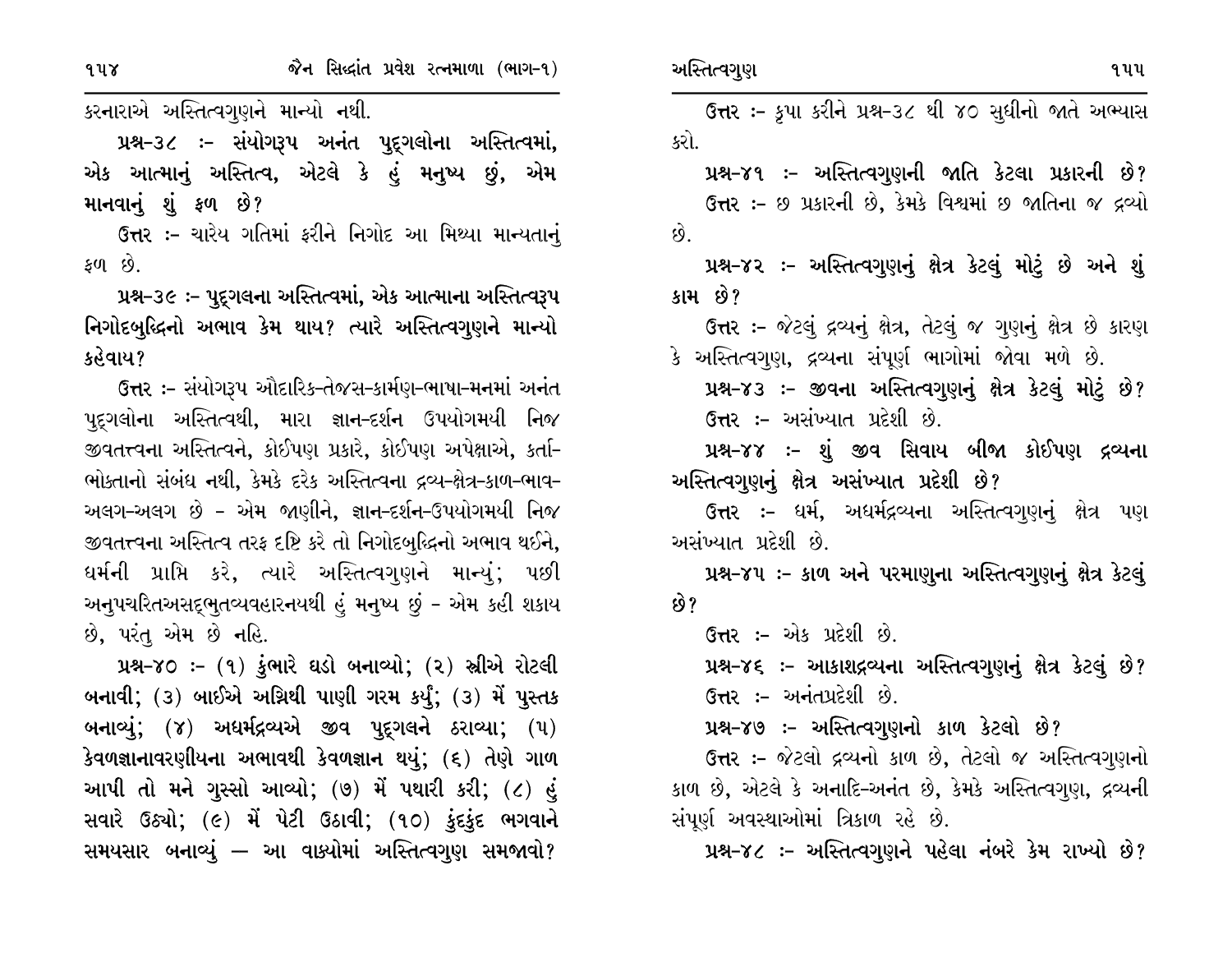૧૫૬

ઉત્તર :- પહેલા વસ્તુમાં 'હયાતીપણું' 'મૌજુદગીપણું' છે-એવો નિર્ણય થવાથી જ અન્ય ધર્મ થઈ શકે છે; માટે અસ્તિત્વગૃણને પહેલા કહ્યો છે.

પ્રશ્ન-૪૯ ઃ- જ્ઞાની, અસ્તિત્વગુણને કેવું જાણે છે અને અજ્ઞાની કેવું જાણે છે?

**ઉત્તર :- મારૂં** અસ્તિત્વ મારા દ્રવ્ય-ગુણ-પર્યાયથી છે; પરથી નથી—એવું જ્ઞાની જાણે છે અને માર્ં અસ્તિત્વપણું પરથી છે— એવં અજ્ઞાની માને છે.

પ્રશ્ન-૫૦ :- એવી કઈ ખોટી માન્યતા છે, જેનાથી સમ્યકત્વ નથી થતું?

**ઉત્તર :-** પોતાના અસ્તિત્વનો સ્વીકાર ન કરતા, પરના અસ્તિત્વને પોતાનું અસ્તિત્વ માનવાને કારણે સમ્યગ્દર્શન નથી થતું.

પ્રશ્ન–૫૧ :– અસ્તિત્વ કેટલા પ્રકારના છે?

 $6\pi$  :- ચાર પ્રકારના છે -  $(9)$  પરદ્રવ્યનું અસ્તિત્વ;  $(2)$ વિકારી-પર્યાયનું અસ્તિત્વ; (૩) અપૂર્ણ-પૂર્ણ, શુદ્ધપર્યાયનું અસ્તિત્વ;  $(8)$  ત્રિકાળી દ્રવ્યનું અસ્તિત્વ.

પ્રશ્ન-૫૨ :- કોના-કોના અસ્તિત્વથી ધર્મની પ્રાપ્તિ થતી નથી અને કોના અસ્તિત્વથી ધર્મની પ્રાપ્તિ થાય છે.

ઉત્તર :- (૧) પરના અસ્તિત્વથી, (૨) વિકાર પર્યાયના અસ્તિત્વથી, (૩) અપૂર્ણ-પૂર્ણ શુદ્ધપર્યાયના અસ્તિત્વના આશ્રયે, ક્યારેય પણ ધર્મની પ્રાપ્તિ નથી થતી. એકમાત્ર પોતાના ત્રિકાળી સ્વભાવના અસ્તિત્વના આશ્રયે જ ધર્મની શરૂઆત, વૃદ્ધિ અને પર્ણતા થાય છે.

પ્રશ્ન-૫૩ :- અસ્તિત્વગુણ જડ છે કે ચેતન અને કેમ? ઉત્તર :- બંને છે; જીવનું ચેતન છે; બાકી દ્રવ્યોનું અસિત્વગુણ જડ $\omega$ .

પ્રશ્ન-૫૪ :- હું અજર-અમર છું - કેવી રીતે જાણ્યું? ઉત્તર:- અસ્તિત્વગુણથી જાણ્યું. પ્રશ્ન-૫૫ :- મારો કદી નાશ નથી થતો, ન કદી ઉત્પન્ન થાવ છું એ કેવી રીતે જાણ્યું? ઉત્તર :- અસ્તિત્વગુણથી જાણ્યું. પ્રશ્ન-૫૬ ઃ- કોઈ ઈશ્વરને સૃષ્ટિનો કર્તા, રક્ષક અને નાશ કરનાર કહે તો ક્યા ગુણને નથી માન્યું? ઉત્તર :- તેણે અસ્તિત્વગુણને નથી માન્યું. પ્રશ્ન-૫૭ :- કોઈ કર્મને સૃષ્ટિનો કર્તા, રક્ષક, નાશક કહે તો તેણે ક્યા ગુણને નથી માન્યો? ઉત્તર :- તેણે અસ્તિત્વગુણને નથી માન્યું. પ્રશ્ન-૫૮ :- અસ્તિત્વગુણ, રૂપી છે કે અરૂપી કેમ? ઉત્તર :- બંને છે; પુદ્ગલનું અસ્તિત્વગુણ રૂપી છે; બાકી દ્રવ્યોનું અસ્તિત્વગુણ અરૂપી છે. પ્રશ્ન-૫૯ :- ક્યા દ્રવ્યોનું અસ્તિત્વગુણ, ગતિ કરે છે? ઉત્તર :- જીવ અને પદ્ગલનું અસ્તિત્વગુણ ગતિ કરે છે. પ્રશ્ન-૬૦ :- ધર્મ, અધર્મ, આકાશ અને કાળદ્રવ્યનું અસ્તિત્વગુણ ગતિ કેમ નથી કરતું?

ઉત્તર :- ધર્માદિ દ્રવ્યમાં ક્રિયાવતીશક્તિ નામનો ગુણ ન હોવાથી તેનું અસ્તિત્વગુણ ગતિ નથી કરતું.

પ્રશ્ન-૬૧ :- અસ્તિત્વગુણને સમજવાથી અન્યમતની કઈ માન્યતાનો અભાવ થઈ જાય છે?

**ઉત્તર:** – (૧) ઈશ્વર, ઉત્પન્ન, રક્ષા, નાશ કરે છે. (૨) કર્મ, ઉત્પન્ન, રક્ષા, નાશ કરે છે-એવી અન્યમતની ખોટી માન્યતાનો નાશ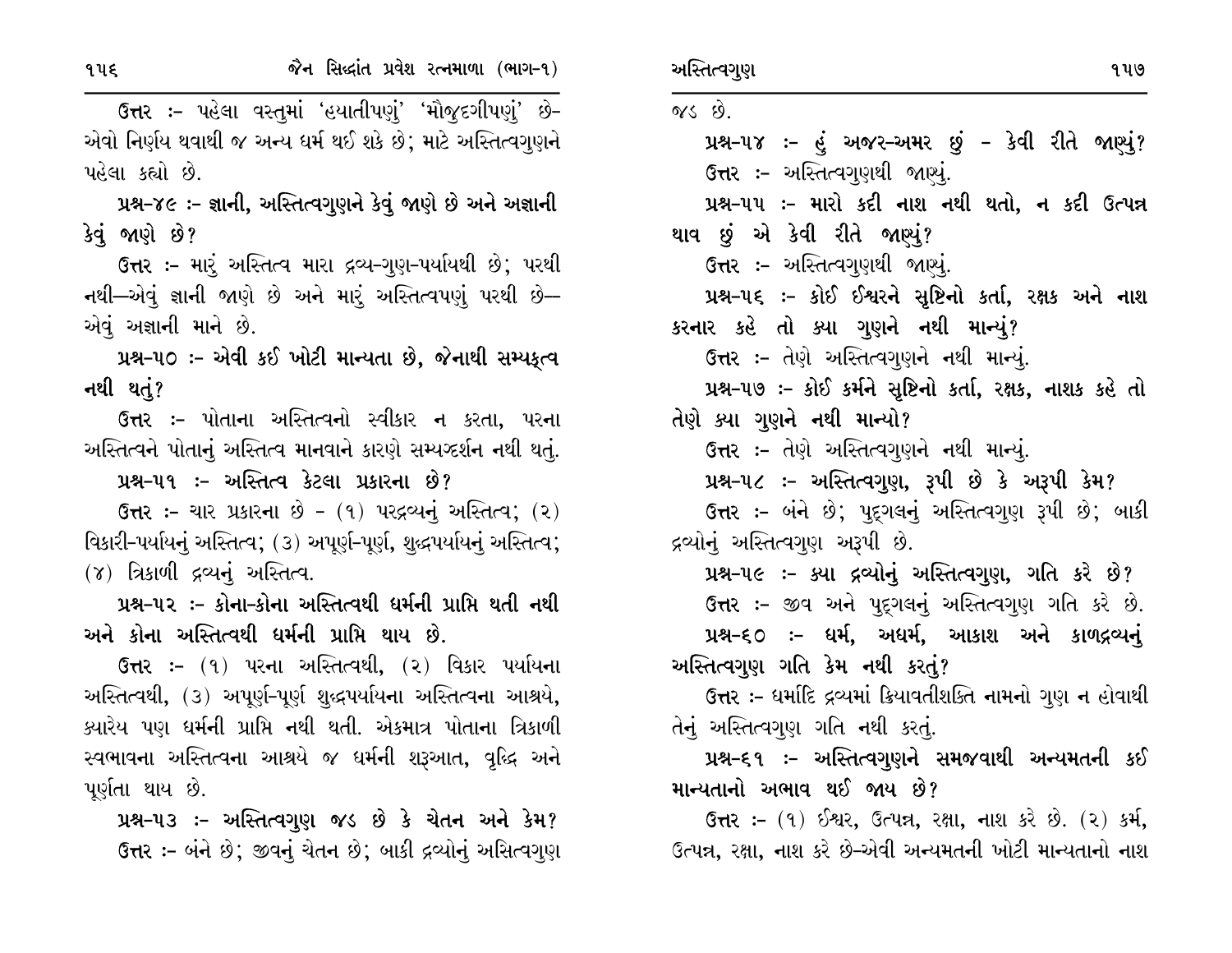થઈ જાય છે.

પ્રશ્ન-૬૨ ઃ- અસ્તિત્વગુણ ક્યા દ્રવ્યમાં નથી? ઉત્તર :- એવું કોઈપણ દ્રવ્ય નથી, જેમાં અસ્તિત્વગુણ જોવા ન મળે, કેમકે અસ્તિત્વગુણ દરેક દ્રવ્યનો સામાન્યગુણ છે.

પ્રશ્ન–૬૩ :– ત્રિકાળ કાયમ કોણ રહે છે?

ઉત્તર :- પ્રત્યેક દ્રવ્ય અને તેના ગુણ, ત્રિકાળ કાયમ રહે  $\hat{g}$ .

પ્રશ્ન-૬૪ :- પ્રત્યેક દ્રવ્ય અને ગુણ, ત્રિકાળ કાયમ ક્યા કારણે રહે છે?

**ઉત્તર :-** અસ્તિત્વગુણને કારણે.

પ્રશ્ન-૬૫ :- આ લોકનો ભય, પરલોકના ભય મટાડવા માટે ક્યા ગણના મર્મને જાણવું જોઈએ?

ઉત્તર :- અસ્તિત્વગુણના મર્મને જાણવું જોઈએ.

પ્રશ્ન-૬૬ :- કોઈ દ્રવ્ય પહેલા ન હોય અને પછી ઉત્પન્ન થાય એવું બની શકે?

ઉત્તર :- બિલકુલ નહિ, કેમકે દરેક દ્રવ્ય, અસ્તિત્વગુણને કારણે અનાદિ-અનંત છે; પહેલા-પછીનો પ્રશ્ન જ ખોટો છે.

પ્રશ્ન-૬૭ :- સંસારમાં કોઈપણ દ્રવ્યનો નાશ નથી થતો અને કદી ઉત્પન્ન નથી થતો-તેની સિદ્ધિ કેટલા પ્રકારે થઈ શકે છે? ઉત્તર :- કરોડો પ્રકારથી થઈ શકે છે. પ્રથમાનુયોગના શાસ્રોમાં

તો પાને-પાને આ વાત લખી છે.

પ્રશ્ન–૬૮ :– અસ્તિત્વની સિદ્ધિના કેટલાક ઉદાહરણ આપી સમજાવો.

ઉત્તર :- (૧) ભગવાન મહાવીરથી, (૨) પાર્શ્વનાથ ભગવાનથી,  $(3)$  જે કર્તા છે, તે ભોક્તા છે,  $(7)$  વ્યંતરોથી,  $(1)$  સર્પથી,  $(5)$  રાગ નીકળી જાય છે, જ્ઞાન રહી જાય છે,  $(9)$  વૃદ્ધપણાથી,

 $(2)$  ચરણાન્ $u$ ોગથી,  $(e)$  કરણાન્ $u$ ોગથી,  $(90)$  દ્રવ્યાન્ $u$ ોગથી અસ્તિત્વની સિદ્ધિ થાય છે.

પ્રશ્ન–૬૯ :– 'ભગવાન મહાવીરથી,' અસ્તિત્વની સિદ્ધિ ક્યા પ્રકારે થાય છે?

ઉત્તર :- જે આદિનાથ ભગવાનના સમયમાં મારિચ હતો, તે કેટલીવાર નિગોદ ગયો; તેણે જ સિંહની પર્યાયમાં સમ્યકત્વ પ્રાપ્ત કર્યું; તે જ જીવે નંદરાજાના ભવમાં તીર્થંકર નામકર્મ બાંધ્યું, તે જીવ જ મહાવીર તીર્થંકર કહેવાયા, તે જ મોક્ષે ગયા. જુઓ આત્મા 'તેનો તે.' રહ્યો, તો અસ્તિત્વની સિદ્ધિ થઈ ગઈ. મિથ્યાદષ્ટિ જીવ પર્યાયદષ્ટિ કરીને પાગલ બને છે; જ્ઞાની સ્વભાવદષ્ટિ કરીને મોક્ષ ચાલ્યો જાય છે.

પ્રશ્ન–૭૦ :– 'પાર્શ્વનાથ ભગવાનથી' અસ્તિત્વની સિદ્ધિ ક્યા પ્રકારે થાય છે?

ઉત્તર :- મરૂભૂતિના ભવમાં કમઠના પત્થર પડવાથી મૃત્યું થયું; તેણે જ હાથીની પર્યાયમાં સમ્યવ્દર્શન પ્રાપ્ત કર્યું અને સર્પના ડંખથી મૃત્યું થયું; તે જ અગ્નિવેગ મુનિ થયા, ત્યાં અજગર ગળી ગયો; ત્યાં વ્રજનાભી ચક્રવર્તી બન્યા; તે જ આનંદ મૂનિ થયા; તે જ આરાધના કરતા-કરતા ત્રેવીસમાં તીર્થંકર પાર્શ્વનાથ થયા. મરૂભુતિથી લઈને સિદ્ધદશા સુધી તે જ આત્મા રહ્યો. જુઓ! તેથી અસ્તિત્વની સિદ્ધિ કહે છે.

પ્રશ્ન-૭૧ :- 'જે કર્તા છે, તે જ ભોક્તા છે.' તેનાથી અસ્તિત્વની સિદ્ધિ કેમ થઈ?

ઉત્તર :- દ્રવ્યદષ્ટિથી જોવામાં આવે તો 'જે કર્તા છે, તે જ ભોગતા છે' જેમ મનુષ્ય પર્યાયમાં જે જીવે શુભભાવ કર્યા, એ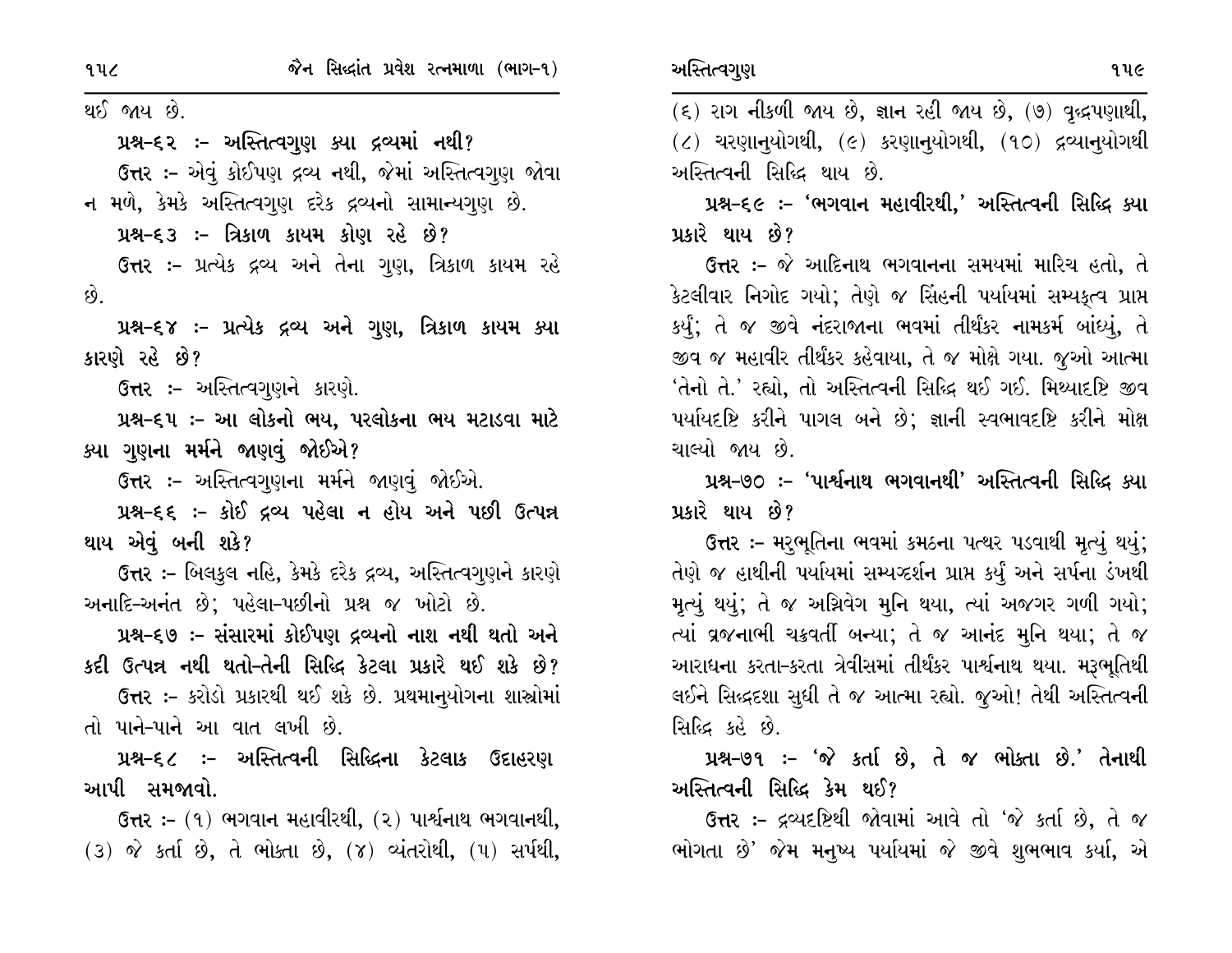જૈન સિલ્દાંત પ્રવેશ રત્નમાળા (ભાગ-૧)

જ જીવદ્રવ્યે દેવાદિની પર્યાયમાં પોતાના કરેલા ફળને ભોગવ્યા. માટે ભુતકાળમાં જે જીવે જેવા ભાવ કર્યા, તે જ જીવ વર્તમાનમાં ભોગવે છે: બીજો નહિ. તેને અસ્તિત્વની સિદ્ધિ થઈ ગઈ. પ્રશ્ન–૭૨ :– 'વ્યંતરોથી' અસ્તિત્વની સિદ્ધિ કેવી રીતે

થાય છે?

**ઉત્તર :-** કોઈ બાઈને વ્યંતર આવતું હતું, તે બોલતી હતી 'હં આની જેઠાણી છું', આ મારો બધો માલ ખાઈ ગઈ, હં તેને નહિ છોડું. તેનાથી સિદ્ધ થયું કે પહેલા જેઠાણીનો જીવ હતો, એ જ વર્તમાનમાં વ્યંતર થઈ. જે જીવ જેઠાણીમાં હતો, તે જ વ્યંતરમાં રહ્યો, એ પ્રકારે વ્યંતરથી અસ્તિત્વની સિદ્ધિ થાય છે. એ પ્રકારે અન્યમાં પણ સમજી લેવું જોઈએ.

પ્રશ્ન–૭૩ :- અસ્તિત્વનો શો અર્થ છે?

ઉત્તર :- અસ્તિ = હોવું. ત્વ = પણું એટલે કે હોવાપણું. પ્રશ્ન-૭૪ :- જે છે, તેનો નાશ નથી થતો અને ઉત્પન્ન નથી થતું એ કેવી રીતે જાણ્યું?

ઉત્તર :- અસ્તિત્વગુણથી જાણ્યું.

પ્રશ્ન-૭૫ :- છએ દ્રવ્યો ભૂતકાળમાં હતા, વર્તમાનમાં છે અને ભવિષ્યમાં રહેશે – એ કેવી રીતે જાણ્યું? ઉત્તર :- અસ્તિત્વગુણથી જાણ્યું.

પ્રશ્ન–૭૬ :– હું છું અને જગત પણ છે; હું મારામાંથી

છું; જગત જગતમાં છે – એ કેવી રીતે જાણ્યું? ઉત્તર :- અસ્તિત્વગુણથી જાણ્યું.

પ્રશ્ન-૭૭ :- મને કોઈ મારી કે જીવાડી નથી શકતું -

તે કેવી રીતે જાણ્યું?

ઉત્તર :- અસ્તિત્વગુણથી જાણ્યું.

પ્રશ્ન-૭૮ :- હું સ્વતંત્ર અનાદિ અનંત પોતાના કારણે છું; મારો કોઈથી નાશ કે ઉત્પત્તિ નથી - એ કેવી રીતે જાણ્યું ?

**ઉત્તર :-** અસ્તિત્વગુણથી જાણ્યું.

પ્રશ્ન-૭૯ :- અસ્તિત્વગુણ અને અસ્તિમાં શું અંતર છે? ઉત્તર :- અસ્તિત્વગુણ દરેક દ્રવ્યનો સામાન્યગુણ છે અને અસ્તિ હોવાપણાને કહે છે.

પ્રશ્ન-૮૦ :- જાતિ અપેક્ષાએ અસ્તિત્વગુણ કેટલા છે?

ઉત્તર :- જાતિ અપેક્ષાએ વિશ્વમાં છ દ્રવ્ય છે; માટે જાતિ અપેક્ષાએ વિશ્વમાં છ અસ્તિત્વગુણ છે.

પ્રશ્ન-૮૧ :- સંખ્યા અપેક્ષાએ અસ્તિત્વગુણ કેટલા છે? ઉત્તર :- જીવના અસ્તિત્વગુણ અનંત; પદગલના અસ્તિત્વગુણ અનંતા અનંત; ધર્મ-અધર્મ-આકાશના અસ્તિત્વગુણ એક-એક; અને કાળદ્રવ્યના અસ્તિત્વગુણ લોકપ્રમાણ અસંખ્યાત છે, કેમકે દરેક દ્રવ્યમાં એક-એક અસ્તિત્વગુણ છે.

પ્રશ્ન-૮૨ :- સંખ્યા અપેક્ષાએ અસંખ્યાત પ્રદેશી અસ્તિત્વગુણ કેટલા છે?

ઉત્તર :- અનંત જીવોના અનંત અસંખ્યાતપ્રદેશી અસ્તિત્વગુણ છે. ઘર્મ-અઘર્મ દ્રવ્યના એક-એક અસંખ્યાત પ્રદેશી અસ્તિત્વગુણ  $\hat{g}$ .

પ્રશ્ન-૮૩ :- જાતિ અપેક્ષાએ કેટલા દ્રવ્યોના અસ્તિત્વગુણ અસંખ્યાત પ્રદેશી છે?

ઉત્તર :- જીવ-ધર્મ-અધર્મ, આ ત્રણે દ્રવ્યોના અસ્તિત્વગુણ અસંખ્યાત પ્રદેશી છે.

પ્રશ્ન-૮૪ :- અનંત પ્રદેશી અસ્તિત્વગુણ કેટલા છે અને શેમાં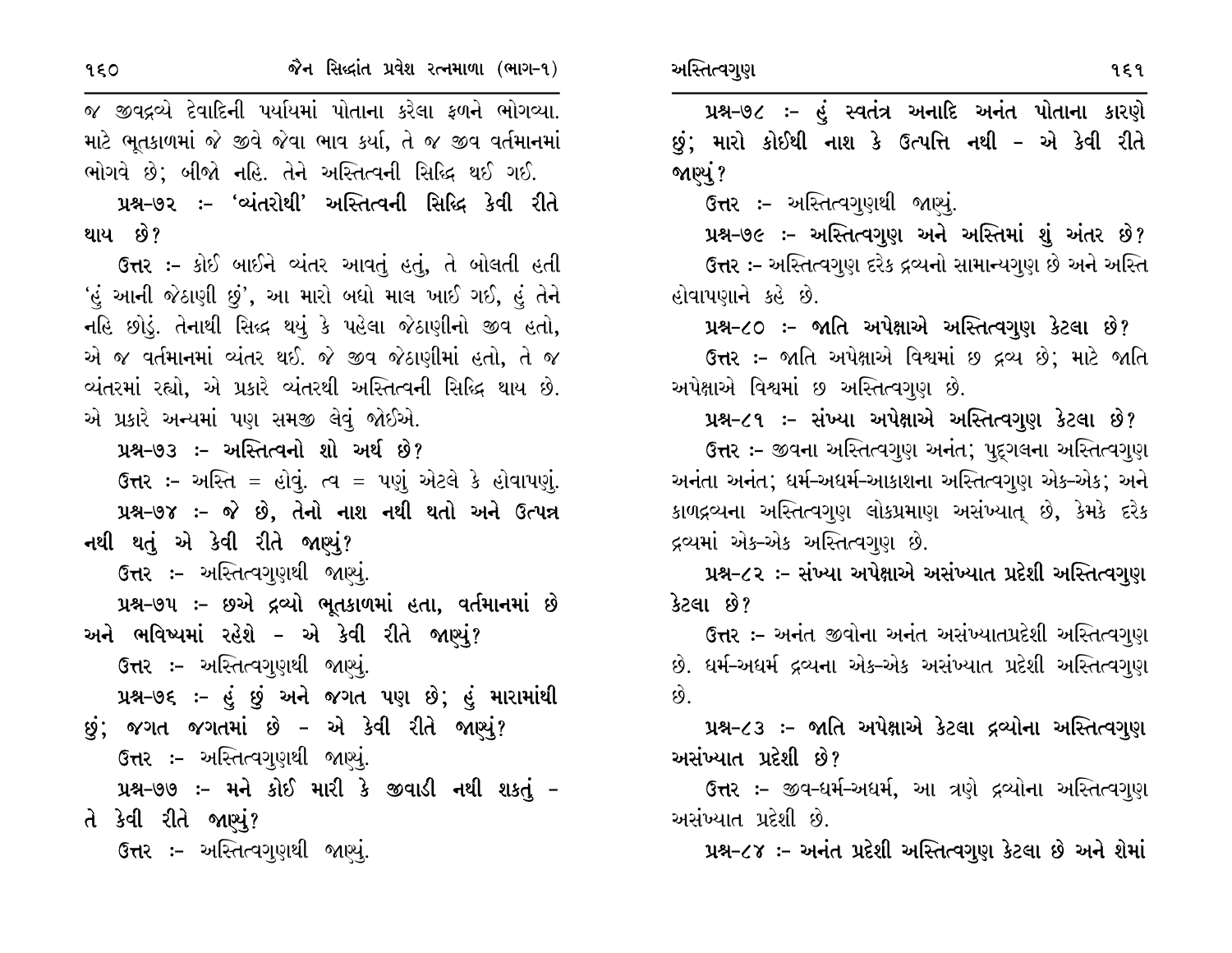$\hat{9}$  ?

છે.

ઉત્તર :- અનંત પ્રદેશી અસ્તિત્વગુણ એક જ છે અને આકાશદ્રવ્યમાં છે.

પ્રશ્ન-૮૫ :- એક પ્રદેશી અસ્તિત્વગુણ, સંખ્યા અપેક્ષાએ કેટલા છે?

ઉત્તર :- પુદૃગલદ્રવ્યના એક પ્રદેશી અસ્તિત્વગુણ, અનંતા અનંત છે અને કાળદ્રવ્યના એક પ્રદેશી અસ્તિત્વગુણ, લોકપ્રમાણ અસંખ્યાત  $\overrightarrow{8}$ .

પ્રશ્ન-૮૬ :- એક જીવમાં કેટલા અસ્તિત્વ ગુણ છે? **ઉત્તર :-** એક જ છે.

પ્રશ્ન-૮૭ :- સંયોગરૂપ ઔદારિક શરીરમાં કેટલા અસ્તિત્વગુણ છે?

ઉત્તર :- સંયોગરૂપ ઔદારિક શરીરમાં જેટલા પરમાણુ છે, તેટલા જ અસ્તિત્વગણ છે.

પ્રશ્ન-૮૮ :- સંયોગરૂપ તૈજસશરીરમાં કેટલા અસ્તિત્વગુણ છે?

ઉત્તર :- સંયોગરૂપ તૈજસશરીરમાં જેટલા પરમાણ છે, તેટલા જ અસ્તિત્વગુણમાં છે.

પ્રશ્ન-૮૯ :- સંયોગરૂપ કાર્મણશરીરમાં કેટલા અસ્તિત્વગુણ છે?

ઉત્તર :- સંયોગરૂપે કાર્મણશરીરમાં જેટલા પરમાણુ છે, તેટલા જ અસ્તિત્વગુણમાં છે.

પ્રશ્ન-૯૦ :- શબ્દમાં કેટલા અસ્તિત્વગુણ છે? ઉત્તર :- શબ્દમાં જેટલા પરમાણુ છે, તેટલા જ અસ્તિત્વગુણ

પ્રશ્ન-૯૧ :- દ્રવ્યમનમાં કેટલા અસ્તિત્વગુણ છે? ઉત્તર :- દ્રવ્યમનમાં જેટલા પરમાણુ છે, તેટલા જ અસ્તિત્વગુણ છે. પ્રશ્ન–૯૨ :- વિશ્વમાં કેટલા અસ્તિત્વગુણ છે? ઉત્તર :- જેટલા વિશ્વમાં દ્રવ્ય છે, તેટલા જ અસ્તિત્વગુણ છે. પ્રશ્ન-૯૩ :- વિશ્વમાં જેટલા દ્રવ્ય છે, તેટલા જ વિશ્વમાં અસ્તિત્વગુણ છે - આ કોને કહ્યું છે? ઉત્તર :- જિન-જિનવર અને જિનવરવૃષભોએ કહ્યું છે. પ્રશ્ન–૯૪ :– જિન–જિનવર જિનવવરવૃષભોના આ કથનથી શું સિદ્ધ થાય છે? ઉત્તર :- અનંત જ્ઞાનીઓનો એક મત છે, એ સિદ્ધ થાય  $\hat{p}$ પ્રશ્ન-૯૫ :- વિશ્વમાં જેટલા દ્રવ્ય છે, તેટલા અસ્તિત્વગુણ છે, તેને જાણીને સમ્પષ્ટષ્ટિ શું જાણે છે અને શું કરે છે? ઉત્તર :- કેવળી સમાન સંપૂર્ણ અસ્તિત્વગુણોનું જ્ઞાન થઈ જાય છે. અને પોતાના અનંત અસ્તિત્વગુણરૂપ અભેદ આત્મામાં સ્થિરતા કરીને ક્ષેણી માંડીને સિદ્ધદશાની પ્રાપ્તિ કરી લે છે. પ્રશ્ન-૯૬ :- વિશ્વમાં જેટલા દ્રવ્ય છે, તેટલા જ અસ્તિત્વગુણ છે, તેને જાણીને સમ્યક્ત્વની સન્મુખ મિથ્યાદષ્ટિ શું કરે છે? ઉત્તર :- અહો! જિન-જિનવર-જિનવવૃષભોએ જેટલા દ્રવ્ય છે, તેટલા જ અસ્તિત્વગણ બતાવ્યા છે. એમ માનસિકજ્ઞાનમાં લેવાથી ગૃહીતમિથ્યાત્વનો અભાવ થઈ જાય છે, સાથે અસ્તિત્વગૃણરૂપ પોતાના અભેદ આત્માનો આશ્રય લઈને જ્ઞાની થઈ જાય છે અને પછી ક્રમથી જ્ઞાનીની સમાન સિદ્ધદશા પ્રાપ્ત કરી લે છે.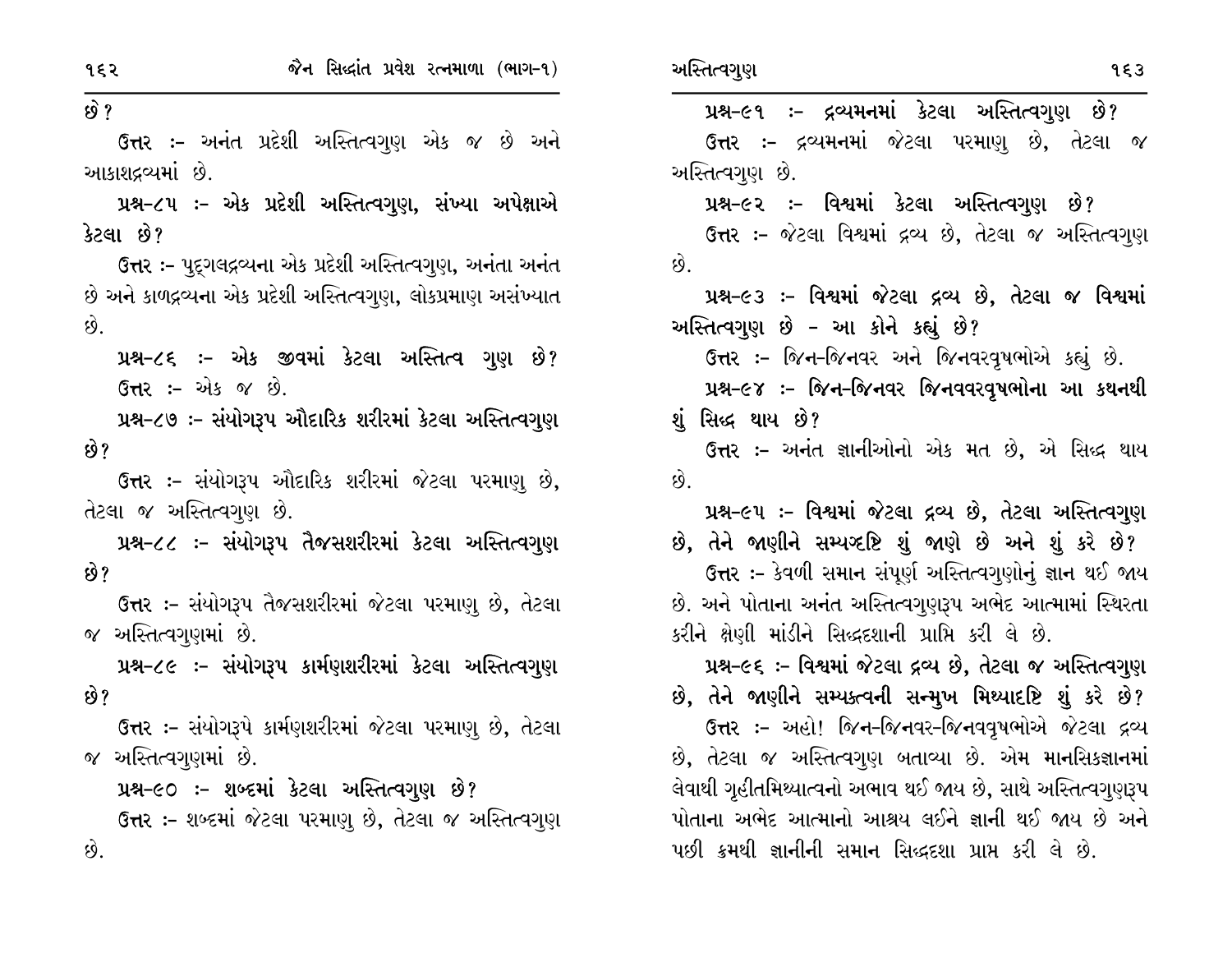958

પ્રશ્ન-૯૭ :- વિશ્વમાં જેટલા દ્રવ્યો છે, તેટલા જ અસ્તિત્વગુણ છે, તેને સાંભળીને અપાત્ર મિથ્યાદષ્ટિ શું કરે છે ?

ઉત્તર :- વિશ્વમાં જેટલા દ્રવ્ય છે, તેટલા જ અસ્તિત્વગુણ છે - એ વાતનો વિરોધ કરીને ગૃહીતમિથ્યાત્વની પુષ્ટિ કરીને નિગોદમાં ચાલ્યો જાય છે.

પ્રશ્ન-૧૦૧ ઃ- સંક્ષિપ્તમાં અસ્તિત્વગુણ શું બતાવે છે? ઉત્તર :- વિશ્વમાં અનંત જીવોના અનંત અસ્તિત્વ છે; પદ્ગલોના અનંતાઅનંત અસ્તિત્વ છે; ધર્મ-અધર્મ-આકાશના એક-એક અસ્તિત્વ છે; કાળદ્રવ્યના લોકપ્રમાણ અસંખ્યાત અસ્તિત્વ છે. એક દ્રવ્યના અસ્તિત્વન, બીજા દ્રવ્યોના અસ્તિત્વ સાથે કોઈપણ પ્રકારનો સંબંધ નથી, કેમકે પ્રત્યેક દ્રવ્યના અસ્તિત્વનું દ્રવ્ય-ક્ષેત્ર-કાળ-ભાવ અલગ-

અલગ છે - એમ થોડામાં અસ્તિત્વગુણ બતાવે છે.

પ્રશ્ન-૧૦૨ :- આ પાઠમાં અસ્તિત્વગુણના ક્યા ક્યા લાભ આવે છે?

ઉત્તર: – (૧) બધા દ્રવ્યો અનાદિ-અનંત છે; (૨) બધા દ્રવ્યો અજર–અમર છે; (૩) સાત પ્રકારના ભયનો અભાવ થઈ જાય  $\hat{B}$ ; (૪) ઈશ્વર ઉત્પન્ન કરે છે; (૫) ઈશ્વર રક્ષા કરે છે; (૬) ઈશ્વર નાશ કરે છે; (૭) કર્મ ઉત્પન્ન કરે છે; (૮) કર્મ, રક્ષા કરે છે; અને (૯) કર્મ, નાશ કરે છે - એવી ખોટી માન્યતાનો અભાવ થઈ જાય છે; (૧૦) હું બીજાને અથવા બીજા મને ઉત્પન્ન કરે છે; (૧૧) હું બીજાની અને બીજા મારી રક્ષા કરે છે; (૧૨) હં બીજાને અથવા બીજા મારો નાશ કરે છે—એવી ખોટી માન્યતાનો અભાવ થાય છે; (૧૩) ઉત્પાદ-વ્યય-ધ્રવની સિદ્ધિ થઈ જાય છે; (૧૪) અસ્તિત્વની સિદ્ધિ ચારેય અનુયોગથી તથા અનેક બીજા

પ્રકારે થઈ જાય છે; (૧૫) જેટલા દ્રવ્ય છે, એટલા જ અસ્તિત્વગુણ છે. આ ૧૫ લાભ અસ્તિત્વગુણના જાણવાથી છે, એવું આ પાઠમાં બતાવ્યં છે.

42-903: - પૂર્વ પ્રશ્નમાં સમાગત લાભોમાં કઈ ચાર વાતો પ્રત્યેક લાભ ઉપર લગાવી જોઈએ?

ઉત્તર :- (૧) જિન-જિનવર અને જિનવવરવૃષભ શું કહે છે? (૨) જિન-જિનવર અને જિનવરવૃષભોના કથનને સાંભળીને જ્ઞાની શું જાણે છે અને શું કરે છે? (૩) જિન-જિનવર અને જિનવરવૃષભોના કથન સાંભળીને સમ્યકૃત્વની સન્મુખ મિથ્યાદષ્ટિ જીવ શું જાણે છે અને શું કરે છે? (૪) જિન-જિનવર અને જિનવરવૃષભોના કથન સાંભળીને અપાત્ર મિથ્યાદષ્ટિ શું જાણે છે અને શું કરે છે?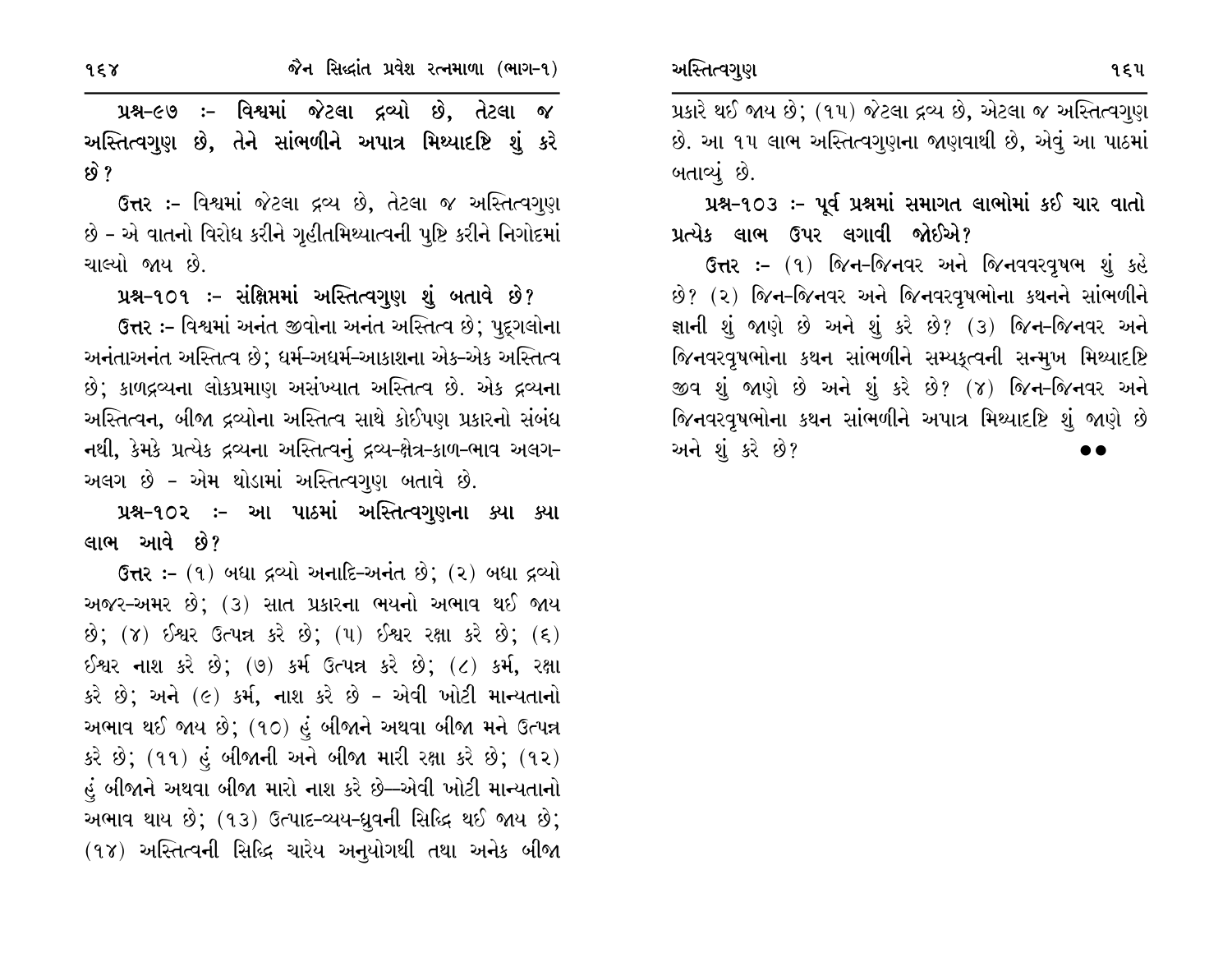# વસ્તૃત્વગુણ

વસ્તૃત્વગુણ કે યોગ સે, હો દ્રવ્ય મેં સ્વ-સ્વ ક્રિયા, સ્વાધીન ગુણ-પર્યાય કા હી, પાન દ્રવ્યો ને કિયા. સામાન્ય ઔર વિશેષતા સે કર રહે નિજ કામ કો, ર્યો માનકર વસ્તૃત્વ કો, પાવો વિમલ શિવધામ કો.

પ્રશ્ન-૧ :- વસ્તુત્વગુણ શું છે?

ઉત્તર :- વસ્તૃત્વગુણ પ્રત્યેક દ્રવ્યનો સામાન્યગુણ છે.

પ્રશ્ન-૨ :- વસ્તુત્વગુણ કોને કહે છે?

ઉત્તર :- જે શક્તિને કારણ, દ્રવ્યમાં અર્થક્રિયાકારિત્વ હોય તેને વસ્તૃત્વગુણ કહે છે.

પ્રશ્ન–૩ :– અર્થક્રિયાકારિત્વનો શો આશય છે?

ઉત્તર :- પ્રયોજનભૂત ક્રિયા.

પ્રશ્ન-૪ :- પ્રયોજનભૂત ક્રિયાનું તાત્પર્ય પણ અમે નથી સમજ્યા?

ઉત્તર :- પ્રયોજનભતક્રિયા એટલે કે પોતપોતાનં કાર્ય.

પ્રશ્ન-૫ ઃ- આપે વસ્તુત્વગુણની પરિભાષામાં અર્થક્રિયા કારિત્વ, પ્રયોજનભૂત ક્રિયા, 'પોતપોતાનું કાર્ય' કહ્યું, પણ વસ્તુત્વગુણનું પ્રયોજન અમારી સમજમાં નથી આવ્યું?

ઉત્તર :- જેમ, અમારા ઘરમાં છ પુરૂષો - સ્ત્રી, દીકરો, દીકરી, બહેન, ફઈ અને ભાઈ છે. એ બધા પોતપોતાના જેવા સંબંધો વસ્તુત્વગુણ

છ દ્રવ્ય છે. દરેક દ્રવ્ય, પોત-પોતાના કાર્યો કરે છે, તેનું નામ અર્થક્રિયાકારિત્વ, પ્રયોજનભતક્રિયા છે.

# પ્રશ્ન-૬ :- આ વાતને જરા વધારે સ્પષ્ટ કરો.

ઉત્તર: – જેમ, (૧) આંખ જોવાનું કાર્ય કરે છે; (૨) નાક, સુંઘવાનું; (3) કાન સાંભળવાનું; (૪) મો ચાખવાનું; (૫) હાથ સ્પર્શનું કાર્ય કરે છે; તે પ્રકારે દરેક દ્રવ્યમાં અનંત અનંત ગુણ છે. તે પોતપોતાના કાર્ય કરે છે. જેમ જીવનો શ્રદ્ધાગણ શ્રદ્ધાનં જ કાર્ય કરશે; જ્ઞાનગુણ જ્ઞાનનું જ કાર્ય કરશે – પુદગલનો સ્પર્શગણ, સ્પર્શનું જ કાર્ય કરશે અને ગંધગુણ, ગંધનું જ કાર્ય કરશે.

પ્રશ્ન-૭ :- (૧) શું પ્રત્યેક દ્રવ્યમાં અનંતગુણ છે, શું દરેક દ્રવ્યનો દરેક ગુણ પોતપોતાના પ્રયોજનભૂત કાર્ય કર્યા જ કરે છે? (૨) શું કોઈપણ ગુણ, એક સમય માટે પણ પ્રયોજનભૂતક્રિયથી રહિત નથી થતું?

ઉત્તર: - (૧) હા; પ્રત્યેક દ્રવ્યમાં અનંતગણ છે અને પ્રત્યેક દ્રવ્યના પ્રત્યેક ગુણ, પોતાના પ્રયોજનભૂત કાર્ય કર્યા જ કરે છે. (૨) કોઈપણ ગણ, એક સમય માટે પણ પ્રયોજનભુતક્રિયાથી રહિત નથી થતા

પ્રશ્ન-૮ ઃ- સિઘ્દ ભગવાનમાં પૂર્ણ ક્ષાયિકપણું પ્રગટ થઈ

ગયું છે, તો શું તેનું પ્રયોજનભૂત કાર્ય પૂરું થઈ ગયું છે?

**ઉત્તર :-** બિલકુલ નહિ, કેમકે અનંતગુણોમાંથી પ્રત્યેક સમયે નિર્મળ ક્ષાયિકપરિણમનરૂપ પ્રયોજનભૂત કાર્ય થતું જ રહે છે.

પ્રશ્ન-૯ :- દ્રવ્યને વસ્તુ કેમ કહે છે?

**ઉત્તર :-** વસ્તૃત્વગુણને કારણે.

પ્રશ્ન-૧૦ :- ગોમ્મટસારમાં વસ્તુ કોને કહે છે?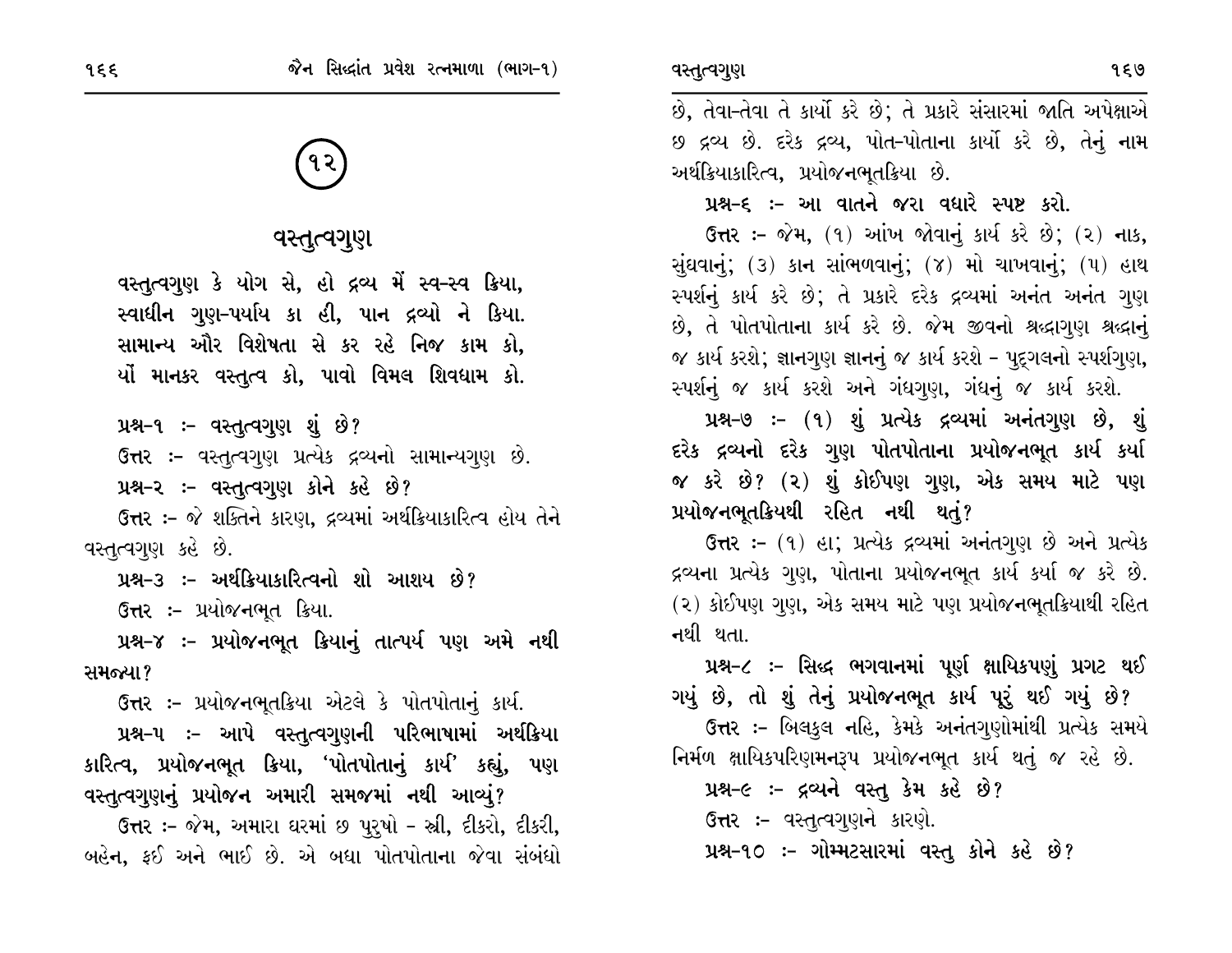956

ઉત્તર: - (૧) જેમાં ગુણ પર્યાય રહેતી હો; (૨) જેમાં સામાન્ય-વિશેષ સ્વભાવ હો તેને વસ્તુ કહે છે. (૩) દરેક દ્રવ્ય પોતપોતાનું પ્રયોજનભૂત કાર્ય કરે છે; માટે દરેક દ્રવ્યને વસ્તુ કહે છે.

પ્રશ્ન-૧૧ :- વસ્તુ શું સૂચવે છે?

ઉત્તર :- દરેક વસ્તુના ગુણ-પર્યાય પોતપોતામાં જ રહે છે; એકના બીજામાં નથી રહેતા.

પ્રશ્ન-૧૨ :- દરેક વસ્તુના ગુણ-પર્યાય પોતામાં જ રહે છે. એકના બીજામાં નથી રહેતા, એનાથી અમને શો લાભ?

ઉત્તર :- મારા ગુણ-પર્યાય મારામાં જ રહે છે; શરીમાં અથવા પરદ્રવ્યોમાં રહેતા નથી – એમ જાણીને પોતાના ગુણોના અભેદરૂપ વસ્તૂ છે, તેનો આશ્રય લે તો ધર્મની પ્રાપ્તિ થાય છે.

 $14-13$  :-  $(1)$  જ્ઞાનગુણ,  $(2)$  ચારિત્રગુણ,  $(3)$ સ્પર્શગુણ, (૪) રસગુણ, (૫) ગતિહેતૃત્વગુણ, (૬) શ્રદ્ધાગુણ,  $(9)$  અસ્તિત્વગુણ,  $(2)$  દર્શનગુણ,  $(2)$  ગંધગુણ,  $(90)$ વર્ણગુણ, (૧૧) ક્રિયાવતીશક્તિ, (૧૨) અવગાહનહેતુત્વ વગેરે ગુણોના પ્રયોજનભૂત કાર્ય ક્યા–ક્યા છે?

ઉત્તર :- (૧) જ્ઞાનગણનું પ્રયોજનભૂત કાર્ય, મતિજ્ઞાન આદિ આઠ પ્રકારનું છે. (૨) ચારિત્રગુણનું પ્રયોજનભૂત કાર્ય શુદ્ધ અને અશુદ્ધ બે પ્રકારનું છે. (૩) સ્પર્શગુણનું પ્રયોજનભૂત કાર્ય, આઠ પ્રકારના છે. (૪) રસગુણનું પ્રયોજનભૂત કાર્ય, પાંચ પ્રકારના છે. (૫) ગતિહેતૃત્વનું પ્રયોજનભૂત કાર્ય, તેનું સમય-સમયનું શુદ્ધ પરિણમન છે. (૬) શ્રદ્ધાગણનું પ્રયોજનભૂત કાર્ય મિથ્યાત્વ અને સમ્યકૃત્વરૂપ છે. (૭) અસ્તિત્વગૃણનું પ્રયોજનભૂત કાર્ય, તેની શુદ્ધપર્યાય છે. (૮) દર્શનગુણનું પ્રયોજનભૂત કાર્ય, ચક્ષદર્શનાદિ ચાર પ્રકારનું છે. (૯) ગંધગુણનું પ્રયોજનભૂત કાર્ય, સુગંધ-દુર્ગંધ બે પ્રકારનું છે. (૧૦) વર્ણગુણનું પ્રયોજનભૂત કાર્ય કાળો-લીલો આદિ પાંચ પ્રકારનું છે. (૧૧) ક્રિયાવતીશક્તિના પ્રયોજનભૂત કાર્ય ગમનરૂપ-સ્થિરરૂપ પરિણમન છે. (૧૨) અવગાહનહેતૃત્વગુણનું કાર્ય શુદ્ધપરિણમન અવગાહનરૂપ છે.

**142-98 :- (१) મતિજ્ઞાન, (२) સમ્ય**ગ્દર્શન, (३) કેવળજ્ઞાન, (૪) ખાટો, (૫) ગરમ, (૬) કાળો, (૭) સુગંધ  $(2)$  ચીકણો,  $(6)$  શુભ,  $(90)$  શુદ્ધ,  $(99)$  કેવળદર્શન, એ પ્રયોજનભૂત કાર્ય ક્યા-ક્યા ગુણોનું છે?

ઉત્તર :- મતિજ્ઞાન, જ્ઞાનગણનું; સમ્યગ્દર્શન, શ્રદ્ધાગણનું; કેવળજ્ઞાન, જ્ઞાનગુણનું; ખાટો, રસગુણનું; ગરમ, સ્પર્શગુણનું; કાળો, વર્ણગુણનું; સુગંધ, ગંધગુણનું; ચીકણો, સ્પર્શગુણનું; શુભ-શુદ્ધ, ચારિત્રગણનું અને કેવળદર્શન, દર્શનગણનું પ્રયોજનભૂત કાર્ય છે.

પ્રશ્ન-૧૫ :- કોઈ દ્રવ્યનું કે ગુણનું પ્રયોજનભૂત કાર્ય કોઈપણ સમયે પૂરું થાય છે કે નહિ?

ઉત્તર :- પ્રયોજનભૂત કાર્યનો મતલબ કદી સમાપ્ત ન થવું, કેમકે કોઈ દ્રવ્ય કે ગુણ નકામા નથી, જે એક સમય પણ પ્રયોજનભૂત કાર્યરહિત હોય.

પ્રશ્ન-૧૬ ઃ- આ ટેબલ રહેલું છે, તેમાં શું પ્રયોજનભૂત કાર્ય થઈ રહ્યું છે?

ઉત્તર :- આ ટેબલ અનંત પુદ્ગલ પરમાણનો સ્કંધ છે. ટેબલમાં એક-એક પરમાણ, પોતપોતાના અનંતગુણો સહિત પોતપોતાની પ્રયોજનભૂત ક્રિયા નરંતર કરી રહી છે.

## પ્રશ્ન-૧૭ :- વસ્તુત્વગુણ શું બતાવે છે?

ઉત્તર :- દરેક ગુણ પોતપોતાના પ્રયોજનભૂત કાર્ય કર્યા જ કરે છે; એક સમયમાત્ર પણ એવો નથી કે જ્યારે તે પોતાના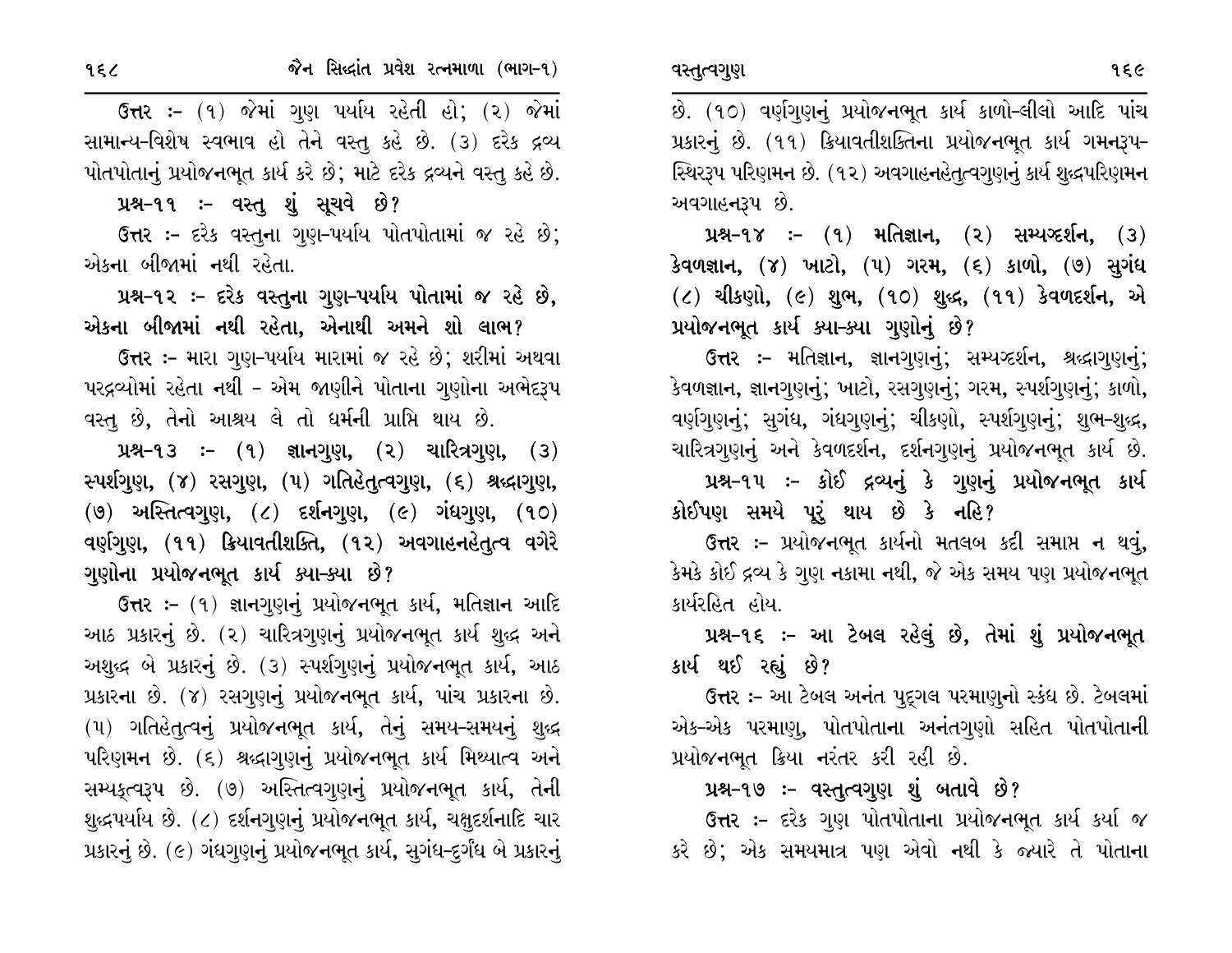પ્રયોજનભૂત કાર્યથી રહિત થઈ જાય.

પ્રશ્ન-૧૮ ઃ- વસ્તૃત્વગુણને જાણવાથી શો લાભ છે? ઉત્તર: - (૧) દરેક દ્રવ્ય પોતપોતાનું પ્રયોજનભૂત કાર્ય કરતું જ રહે છે, ત્યારે મારૂં કાર્ય જ્ઞાતા-દષ્ટાનું છે - એવો અનુભવ, જ્ઞાન થવું. (૨) અનાદિથી પરમાં કરવા-ધરવા અને ભોક્તા-ભોગ્યની ખોટી બુદ્ધિનો અભાવ થઈને, પોતાને જ કરવા-ભોગવવાનો અનુભવ, જ્ઞાન, રમણતા થવી. (૩) મિથ્યાત્વનો અભાવ, સમ્યગ્દર્શનની પ્રાપ્તિ. (૪) પોતામાં અપૂર્વ શાંતિની પ્રાપ્તિ. (૫) મોક્ષ તરફ આગળ વધવું (૬) કેવળીની સમાન જ્ઞાતા-દષ્ટાપણું પ્રગટ કરવું, તે વસ્તૃત્વગુણને જાણવાનો લાભ છે.

પ્રશ્ન-૧૯ :- જેને સમ્યગ્દર્શન નથી, શું તેણે વસ્તૃત્વગુણને નથી જાણ્યું?

ઉત્તર :- નથી જાણ્યું, કેમકે પોતાને જાણ્યા વિના બધું જ અરાચ્ય રૂદન છે.

પ્રશ્ન-૨૦ :- શાસ્રોમાં આવે છે કે આ જીવ અનંતવાર અગ્યાર અંગ નવ પૂર્વનો અભ્યાસી થયો છે અને સમ્યગ્દર્શનને પ્રાપ્ત નથી કર્યું તો શું તેને પણ વસ્તૃત્વગુણના રહસ્યની ખબર નથી? ઉત્તર :- હા, તેને પણ વસ્તુત્વગુણના રહસ્યની ખબર નથી. પ્રશ્ન-૨૧ :- શું દ્રવ્યલિંગી મુનિએ પણ વસ્તુત્વગુણનું રહસ્ય નથી જાણ્યું?

ઉત્તર :- નથી જાણ્યું, કેમકે ફંદફંદ ભગવાને દ્રવ્યલિંગી મુનિને સંસારના નેતા કહ્યા છે અને શ્રી મોક્ષમાર્ગપ્રકાશકમાં દ્રવ્યલિંગી મુનિને મિથ્યાદષ્ટિ, અસંયમી, પાપી કહ્યા છે.

પ્રશ્ન-૨૨ :- ભગવાને કહ્યા અનુસાર વ્રત-સમિતિ વગેરે પાલન કર્યા, શું તેણે પણ વસ્તુત્વગુણના રહસ્યને નથી જાણ્યું?

ઉત્તર :- નથી જાણ્યું, કેમકે વસ્તૃત્વગુણનું રહસ્ય જાણતા જ મોક્ષનો પથિક બની જાય છે. પ્રશ્ન-૨૩ ઃ- શું દ્રવ્યલિંગી મુનિ, મોક્ષના પથિક નથી? ઉત્તર :- તે ચારેય ગતિમાં રખડતો પરિભ્રણ કરે છે; નિગોદનો જ પથિક બને છે, મોક્ષનો પથિક નથી. પ્રશ્ન-૨૪ :- વિશ્વમાં એવી વસ્તુના નામ બતાવો, જે પોતાના પ્રયોજનભૂત કાર્યને નથી કરતી? ઉત્તર:- એવી વસ્ત, વિશ્વમાં છે જ નહિ. પ્રશ્ન-૨૫ :- પોતાના કાર્ય માટે બીજાની મદદ ઇચ્છનારા ક્યા ગુણના મર્મને નથી જાણતા? ઉત્તર :- વસ્તૃત્વગૃણના મર્મને નથી જાણતા. પ્રશ્ન-૨૬ ઃ- મારૂં હિત મારાથી છે, તેણે ક્યા ગુણને માન્યો? ઉત્તર :- વસ્તૃત્વગૃણને માન્યો. પ્રશ્ન-૨૭ :- વસ્તુત્વગુણનું રહસ્ય ન જાણે, તો શું થાય? **ઉત્તર:** – (૧) સમ્યગ્દર્શનની પ્રાપ્તિ કદી પણ નથી થતી. (૨) જ્યારે સમ્યવ્દર્શન નહિ થાય તો પછી મોક્ષનો પ્રશ્ન જ નથી રહેતો. (૩) પરમાં કરવા-ધરવાની માન્યતા કરી-કરીને નિગોદમાં ચાલ્યો જશે. (૪) બીજો મારું ભલું-બૂરું કરે, અથવા હું બીજાનું ભલું-બૂરું કરું-એવી આકળતામાં જ સળગતો રહેશે. (૫) દરેક સમયે દુઃખ વધારતો જશે પ્રશ્ન-૨૮ ઃ- વસ્તુત્વગુણને જાણનારને કોની અપેક્ષા અને કોની ઉપેક્ષા રહે છે?

**ઉત્તર :-** પોતાની **અપેક્ષા** અને પરની **ઉપેક્ષા** રહે છે. પ્રશ્ન-૨૯ :- વસ્તુત્વગુણને નહિ જાણનારને કોની ઉપેક્ષા અને કોની અપેક્ષા રહે છે?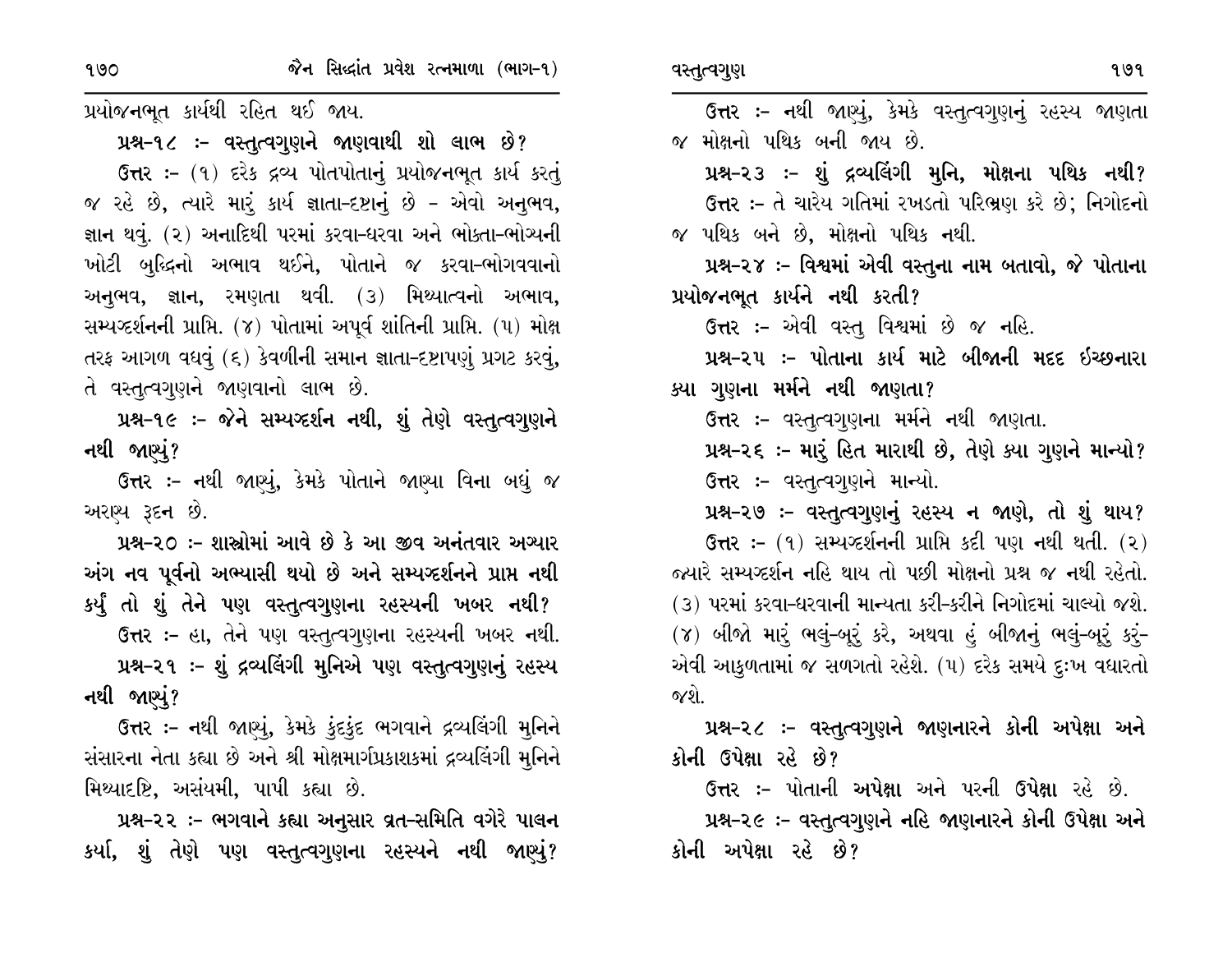ઉત્તર :- પોતાની ઉપેક્ષા અને પરની અપેક્ષા રહે છે. પ્રશ્ન-૩૦ :- વસ્તુત્વગુણ કેટલા છે? ઉત્તર :- જેટલા દ્રવ્ય છે તેટલા જ વસ્તુત્વગુણ છે, કેમકે દરેક દ્રવ્યમાં એક-એક વસ્તુત્વગુણ જોવા મળે છે.

પ્રશ્ન-૩૧ :- વસ્તુત્વગુણ જડ છે કે ચેતન?

ઉત્તર :- બંને છે; જીવનું વસ્તૃત્વ ગુણ ચેતન છે; બાકીના દ્રવ્યોનું જડ છે.

પ્રશ્ન-૩૨ ઃ- વસ્તુત્વગુણનું ક્ષેત્ર કેટલું મોટું છે?

ઉત્તર :- જેટલું દ્રવ્યનું ક્ષેત્ર છે, તેટલું જ ક્ષેત્ર વસ્તુત્વગુણનું છે, કેમકે વસ્તુત્વગુણ, દ્રવ્યના સંપૂર્ણ ભાગમાં હોય છે.

પ્રશ્ન-૩૩ :- વસ્તુત્વગુણનો કાળ કેટલો છે?

ઉત્તર :- જેટલો દ્રવ્યનો કાળ છે, તેટલો જ વસ્તૃત્વગુણનો કાળ છે, કેમકે વસ્તુત્વગુણ, દ્રવ્યની સંપૂર્ણ અવસ્થામાં ત્રિકાળ રહે છે એટલે કે વસ્તુત્વગુણનો કાળ, અનાદિ-અનંત છે.

પ્રશ્ન-૩૪ :- જીવનું શું પ્રયોજન છે?

ઉત્તર :- દુઃખ ન હોય, સુખ હોય એ જ પ્રયોજન છે. પ્રશ્ન-૩૫ :- અસ્તિત્વ અને વસ્તુત્વગુણમાં શું અંતર છે? ઉત્તર: - (१) અસ્તિત્વગુણ અનાદિ-અનંત કાયમપણાને સૂચવે છે; (૨) વસ્તૃત્વગણ, પ્રયોજનભૂત કાર્યને સૂચવે છે.

પ્રશ્ન-૩૬ :- અસ્તિત્વગુણ અને વસ્તુત્વગુણને જાણવાથી શો લાભ છે?

ઉત્તર :- દરેક દ્રવ્ય કાયમ રહેતું થકું પોતપોતાનું પ્રયોજનભૂત કાર્યને કરતું જ રહે છે; મારૂં પ્રયોજનભૂતકાર્ય જ્ઞાતા-દષ્ટા છે -એવો અનુભવ કરે, તો અસ્તિત્વગુણ, વસ્તુત્વગુણને જાણવાનો લાભ છે.

પ્રશ્ન-૩૭ :- પ્રયોજનભૂત કાર્યો કેટલા છે?

ઉત્તર :- જાતિ અપેક્ષાએ છ છે.

પ્રશ્ન-૩૮ :- સંખ્યા અપેક્ષાએ પ્રયોજનભૂત કાર્ય કેટલા છે ?

ઉત્તર :- જેટલા બધા દ્રવ્યના ગુણો છે, તેટલા જ એક સમયમાં પ્રયોજનભૂત કાર્ય છે.

પ્રશ્ન-૩૯ :- અસ્તિત્વગુણ મોટો કે વસ્તૃત્વગુણ મોટો? ઉત્તર :- બંને સમાન છે, કારણ કે દરેક ગણ, દ્રવ્યના સરખા હોય છે.

પ્રશ્ન-૪૦ ઃ- શું અનાદિ-અનંતપણું વસ્તુત્વગુણ સિદ્ધ કરે છે?

ઉત્તર :- બિલકુલ નહિ. કારણ કે અનાદિ-અનંતપણું તો અસ્તિત્વગુણ સિદ્ધ કરે છે; વસ્તુત્વગુણ નહિ.

પ્રશ્ન-૪૧ :- શું પ્રયોજનભુત ક્રિયાને અસ્તિત્વગુણ સિદ્ધ કરે છે?

ઉત્તર :- બિલકુલ નહિ. કારણ કે પ્રયોજનભૂત ક્રિયાને વસ્તૃત્વગુણ સિદ્ધ કરે છે; અસ્તિત્વગુણને નહિ.

પ્રશ્ન-૪૨ :- એવા દ્રવ્યના નામ જણાવો, જેમાં અસ્તિત્વગુણ તો હોય પણ સાથે વસ્તુત્વગુણ ન હોય.

ઉત્તર :- એવું કોઈ પણ દ્રવ્ય નથી, કારણ કે વસ્તૃત્વગુણ દરેક દ્રવ્યનો સામાન્યગુણ છે.

પ્રશ્ન–૪૩ :- મોક્ષની પ્રાપ્તિ કેમ થાય?

ઉત્તર :- દરેક દ્રવ્ય અને ગુણમાં પોતપોતાની પ્રયોજનભૂત ક્રિયા થતી રહી છે, થતી રહે છે અને ભવિષ્યમાં થતી રહેશે-–એવું જાણે–માને તો ધર્મની પ્રાપ્તિ થઈને ક્રમથી મોક્ષની પ્રાપ્તિ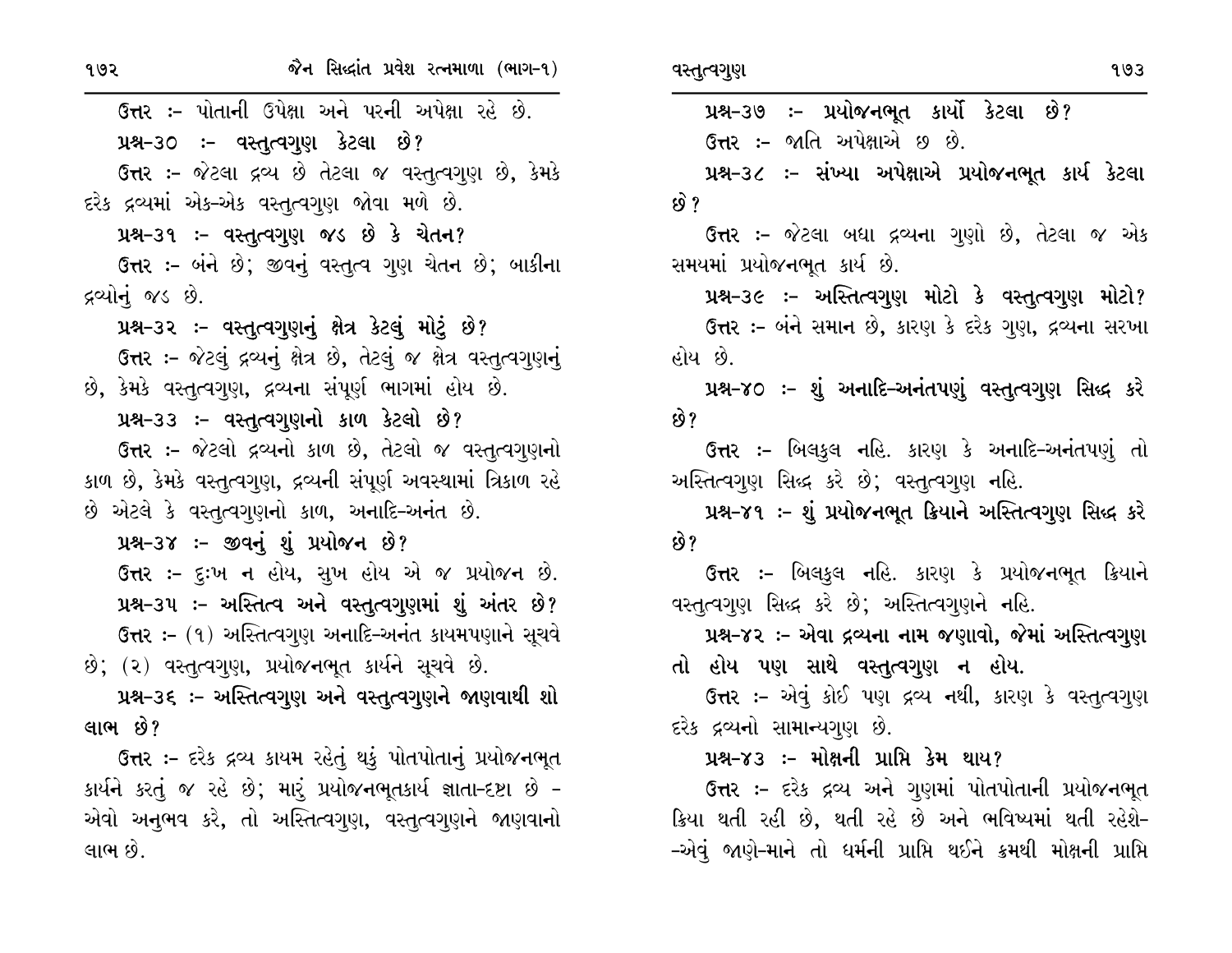થાય છે.

પ્રશ્ન-૪૪ :- વસ્તુત્વગુણ અને વસ્તુમાં શું અંતર છે? ઉત્તર :- વસ્તૃત્વગુણ દરેક દ્રવ્યનો સામાન્યગુણ છે અને વસ્ત્ દ્રવ્યને કહે છે.

પ્રશ્ન-૪૫ ઃ- વિશ્વમાં જાતિ અપેક્ષાએ વસ્તુત્વગુણ કેટલા <u>છે ?</u>

ઉત્તર :- વિશ્વમાં જાતિ અપેક્ષાએ છ દ્રવ્ય છે; માટે વિશ્વમાં જાતિ અપેક્ષાએ છ વસ્તૃત્વગુણ છે.

પ્રશ્ન–૪૬ ઃ– વિશ્વમાં સંખ્યા અપેક્ષાએ વસ્તૃત્વગુણ કેટલા છે?

ઉત્તર :- જીવના વસ્તુત્વગુણ અનંત; પુદ્ગલના વસ્તુત્વગુણ અનંતાઅનંત; ધર્મ-અધર્મ-આકાશના વસ્તુત્વગુણ એક-એક; અને કાળદ્રવ્યના વસ્તૃત્વગુણ લોકપ્રમાણ અસંખ્યાત છે.

પ્રશ્ન-૪૭ :- અસંખ્યાત પ્રદેશી વસ્તુત્વગુણ કેટલા છે? ઉત્તર :- જીવના અસંખ્યાત પ્રદેશી વસ્તૃત્વગુણ અનંત છે અને ઘર્મ-અઘર્મદ્રવ્યના અસંખ્યાત પ્રદેશી વસ્તૃત્વગુણ એક-એક છે.

પ્રશ્ન-૪૮ :- વિશ્વમાં જાતિ અપેક્ષાએ કેટલા દ્રવ્યોના વસ્તૃત્વગુણ અસંખ્યાત પ્રદેશી છે?

ઉત્તર :- જીવ-ધર્મ-અધર્મ, આ ત્રણ દ્રવ્યોના વસ્તુત્વગુણ અસંખ્યાત પ્રદેશી છે.

પ્રશ્ન-૪૯ :- અનંત પ્રદેશી વસ્તુત્વગુણ કેટલા છે અને ક્યા દ્રવ્યના છે?

ઉત્તર :- અનંત પ્રદેશી વસ્તૃત્વગુણ એક જ છે અને તે આકાશ દ્રવ્યના છે.

પ્રશ્ન–૫૦ ઃ– વિશ્વમાં સંખ્યા અપેક્ષાએ એક પ્રદેશી

## વસ્તુત્વગુણ કેટલા છે?

ઉત્તર :- જેટલા પુદ્ગલ અને કાળદ્રવ્ય છે, તેટલા જ વિશ્વમાં એક પ્રદેશી વસ્તૃત્વગુણ છે, એટલે કે પુદૃગલદ્ગવ્યના અનંતાઅનંત વસ્તૃત્વગુણ છે અને કાળદ્રવ્યના લોકપ્રમાણ અસંખ્યાત વસ્તૃત્વગુણ, એક પ્રદેશી છે.

પ્રશ્ન–૫૧ :- ક્યા દ્રવ્યોના વસ્તુત્વગુણ ગતિ કરે છે? ઉત્તર :- જીવ અને પુદ્ગલદ્રવ્યના વસ્તુત્વગુણ ગતિ કરે છે. પ્રશ્ન-૫૨ :- ક્યા દ્રવ્યોના વસ્તુત્વગુણ ગતિ નથી કરતા?

ઉત્તર :- ઘર્મ-અઘર્મ-આકાશ અને કાળ આ ચાર દ્રવ્યોના વસ્તુત્વગુણ ગતિ નથી કરતા.

પ્રશ્ન-૫૩ :- એક જીવમાં વસ્તુત્વગુણ કેટલા છે?

**ઉત્તર :-** એક જ છે.

પ્રશ્ન-૫૪ :- સંયોગરૂપ ઔદારિક, તૈજસ, કાર્મણશરીરમાં વસ્તુત્વગુણ કેટલા છે?

ઉત્તર :- સંયોગરૂપ ઔદારિક, તૈજસ અને કાર્મણશરીરમાં જેટલા પરમાણુ છે તેટલા જ વસ્તુત્વગુણ છે.

પ્રશ્ન-૫૫ :- શબ્દમાં વસ્તુત્વગુણ કેટલા છે? ઉત્તર :- શબ્દમાં જેટલા પરમાણુ છે, તેટલા જ વસ્તુત્વગુણ છે. પ્રશ્ન–૫૬ ઃ– દ્રવ્યમનમાં વસ્તુત્વગુણ કેટલા છે? ઉત્તર :- દ્રવ્યમનમાં જેટલા પરમાણુ છે, તેટલા જ વસ્તૃત્વગુણ છે.

પ્રશ્ન-૫૭ :- પ્રત્યેક દ્રવ્ય શેમાં રહે છે? ઉત્તર :- પોતપોતાના ગુણ-પર્યાયમાં જ રહે છે. પ્રશ્ન-૫૮ ઃ- સામાન્ય-વિશેષ ક્યા-ક્યા અર્થોમાં પ્રયુક્ત થાય છે?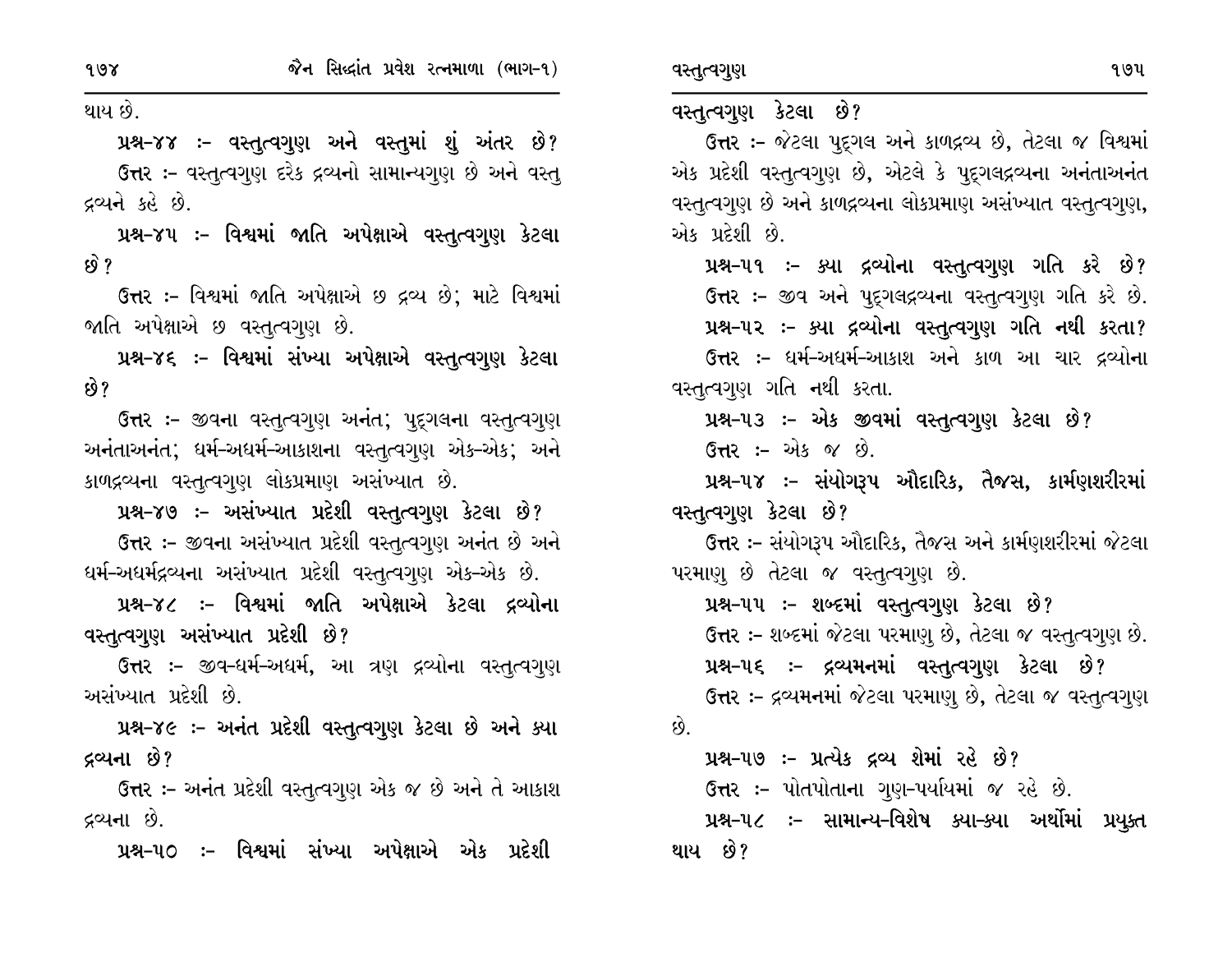ઉત્તર :- ચારેય ગતિમાં ફરીને નિગોદ, એ ખોટી માન્યાતનું  $\mathcal{S}$  or  $\mathcal{S}$ .

પ્રશ્ન–૬૨ ઃ– સંયોગરૂપ પુદ્ગલોની પ્રયોજનભૂત ક્રિયાને આત્માની પ્રયોજનભૂતક્રિયા માનવારૂપ નિગોદબુદ્ધિનો અભાવ કેમ થાય, ત્યારે વસ્તુત્વગુણને માન્યું કહેવામાં આવે?

ઉત્તર :- સંયોગરૂપ ઔદારિક-તૈજસ-કાર્મણ-ભાષા-મનરૂપ અનંતપુદગલોની પ્રયોજનભુત ક્રિયા મારા જ્ઞાન-દર્શન ઉપયોગમયી જાનવારૂપ પ્રયોજનભૂતક્રિયાની સાથે કોઈપણ પ્રકારનો સંબંધ નથી. કારણ કે દરેક દ્રવ્યની પ્રયોજનભૂતક્રિયાનું દ્રવ્ય-ક્ષેત્ર-કાળ-ભાવ અલગ-અલગ છે. એમ જાણીને જ્ઞાન-દર્શન ઉપયોગમયી નિજવસ્ત્ તરફ દષ્ટિ કરે તો નિગોદબુદ્ધિનો અભાવ થઈને ધર્મની પ્રાપ્તિ થાય છે ત્યારે વસ્તૃત્વગુણને માન્યું, ત્યારે અનુપચરિત અસદ્દભુતવ્યવહાર-નયથી હું મનુષ્ય છું - એમ કહી શકાય છે, પરંતુ એમ છે નહિ. પ્રશ્ન-૬૩ :- (૧) જીવ શબ્દ બોલે છે; (૨) હં વહેલી

સવારે ઊઠું છું; (3) હું દાતણ કરું છું; (૪) હું ચા પીઉં છું; (૫) બાઈએ હલવો બનાવ્યો; (૬) સુથારે ખુરશી બનાવી; (૭)  $\dot{\mathfrak{g}}$  ગોરો છું; (૮) હું જવાન છું; (૯) હું માતા છું; (૧૦) હું પૂજારી છું; (૧૧) હું દુકાન ચલાવું છું; (૧૨) હું ડોક્ટર છું; (૧૩) હું હીરાનો વ્યાપારી છું, આ વાક્યોમાં વસ્તુત્વગુણને સ્પષ્ટ સમજાવો?

ઉત્તર :- ઉપરના વાક્યો ઉપર પૂર્વના પ્રશ્નોત્તર અનુસાર જાતે અભ્યાસ કરો.

પ્રશ્ન–૬૪ :– જેટલા દ્રવ્ય છે, તેટલા જ વસ્તુત્વગુણ

ઉત્તર :- (૧) દર્શનગુણને સામાન્ય અને જ્ઞાનગુણને વિશેષ કહે છે. (૨) જ્યારે દ્રવ્યને સામાન્ય કહીએ તો ગુણને વિશેષ કહે છે. (3) જ્યારે ગુણને સામાન્ય કહીએ તો પર્યાયને વિશેષ કહે છે. (૪) જે દરેક દ્રવ્યોમાં રહે છે, તેને સામાન્યગુણ કહે છે અને જે પોતપોતના દ્રવ્યમાં રહે છે, બીજા દ્રવ્યોમાં નથી રહેતા તેને વિશેષગણ કહે છે. (૫) આત્મામાં દ્રવ્ય-ગણ કે જે સામાન્ય પારિણામિકભાવ છે, તેને સામાન્ય કહે છે અને તેની કારણશુદ્ધપર્યાય છે, જે વિશેષ પારિણામિક છે, તેને વિશેષ કહે છે. (૬) ટુંકમાં બોલવાના અર્થને સામાન્ય કહે છે અને વિસ્તારપૂર્વક અર્થના કથન કરવાને વિશેષ કહે છે.

પ્રશ્ન-૫૯ :- વસ્તુત્વગુણ કેટલા છે?

ઉત્તર :- જેટલા દ્રવ્ય છે, તેટલા જ વિશ્વમાં વસ્તુત્વગુણ છે. પ્રશ્ન-૬૦ :- હું મનુષ્ય છું—આ વાક્યમાં (૧) વસ્તુત્વગુણને

ક્યારે માન્યું, (૨) અને ક્યારે નથી માન્યું?

ઉત્તર :- (૧) સંયોગરૂપ ઔદારિક-તૈજસ-કાર્મણ-ભાષા-મનમાં અનંત પુદ્ગલ વસ્તુઓ અસ્તિત્વગુણને કારણે પોતપોતાના અસ્તિત્વને કાયમ રાખતા થકા; વસ્તુત્વગુણને કારણે પોતપોતાનું પ્રયોજનભૂત કાર્ય કરે છે. મારો નિજ આત્મા પણ અસ્તિત્વગુણને કારણે કાયમ રહેતો થકો; વસ્તુત્વગુણને કારણે પોતાને જાણવારૂપ પ્રયોજનભૂત કાર્ય કરે છે. મને જાણવારૂપ પ્રયોજનભૂતક્રિયાના, સંયોગરૂપ પદ્દગલોની પ્રયોજનભૂત ક્રિયા સાથે કોઈપણ પ્રકારનો સંબંધ નથી. એવું અનુભવ-જ્ઞાન વર્તે તો વસ્તુત્વગુણને માન્યું. (૨) જ્ઞાન-દર્શન ઉપયોગમયી નિજવસ્તુને જાણવારૂપ પ્રયોજનભુતક્રિયાને ભૂલીને, સંયોગરૂપ પૂદ્ગલોની પ્રયોજનભૂતક્રિયાને આત્માની પ્રયોજનભૂત ક્રિયા માનનારાએ વસ્તૃત્વગુણને નથી માન્યો.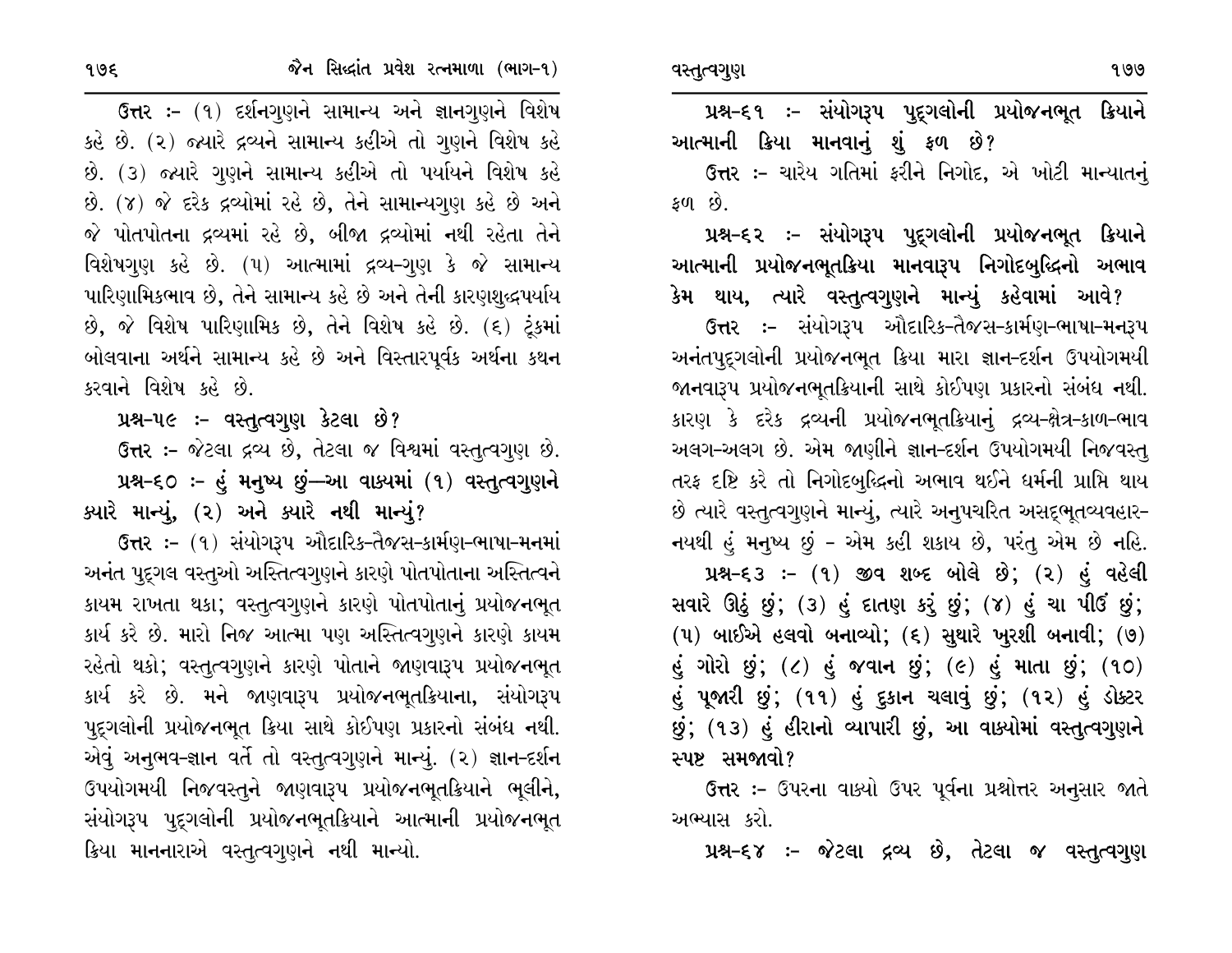જૈન સિલ્દાંત પ્રવેશ રત્નમાળા (ભાગ-૧)

છે–એ વાક્યમાંથી ચાર વાતો કઈ કઈ કાઢવી જોઈએ? ઉત્તર: - (૧) જિન-જિનવર અને જિનવરવૃષભ શું કહે છે? (૨) જિન-જિનવર-જિનવરવષભોના કથનને સાંભળીને જ્ઞાની શં જાણે છે અને શું કરે છે? (૩) પાત્ર મિથ્યાદષ્ટિ ભવ્ય જીવ, શું જાણે છે અને શું કરે છે? (૪) અપાત્ર મિથ્યાદષ્ટિ જીવ શું જાણે છે અને શું કરે છે?

પ્રશ્ન-૬૫ :- જેટલા દ્રવ્ય છે, તેટલા જ વસ્તુત્વગુણ છે, એમ કોણે કહ્યું?

ઉત્તર :- જિન-જિનવર-જિનવવૃષભોએ કહ્યું.

પ્રશ્ન–૬૬ :- જિન–જિનવર–જિનવરવૃષભોના આ કથનો સાંભળીને જ્ઞાની શું જાણે છે અને શું કરે છે?

ઉત્તર :- જેમ કેવળી વિશ્વના દરેક વસ્તૃત્વગુણને જાણે છે; તેમ જ જ્ઞાની જાણે છે. જ્ઞાની, વસ્તૃત્વગૃણરૂપ અભેદ આત્મામાં સ્થિરતા કરીને, શ્રેણી માંડીને સિદ્ધદશાને પ્રાપ્ત કરે છે.

પ્રશ્ન-૬૭ :- જેટલા દ્રવ્ય છે, તેટલા જ વસ્તુત્વગુણ છે – એમ સાંભળીને પાત્ર મિથ્યાદષ્ટિ શું કરે છે?

ઉત્તર :- અહો! અહો! જિન-જિનવર-જિનવરવૃષભોનું કથન મહાન હિતકારી છે - એમ જાણીને પાત્ર મિથ્યાદષ્ટિ પણ જ્ઞાની બનીને જ્ઞાનીની જેમ ક્રમથી સિદ્ધદશાને પ્રાપ્ત કરી લે છે.

પ્રશ્ન-૬૮ :- જેટલા દ્રવ્ય છે, તેટલા જ વસ્તુત્વગુણ છે – એ સાંભળીને અજ્ઞાની અપાત્ર શું કરે છે?

ઉત્તર :- તેનો વિરોધ કરીને, નિગોદમાં ચાલ્યો જાય છે. પ્રશ્ન-૬૯ :- થોડામાં વસ્તુત્વગુણ શું જણાવે છે? ઉત્તર :- વિશ્વમાં જીવ અનંત, પદુગલ અનંતાઅનંત, ધર્મ-અઘર્મ, આકાશ એક-એક અને કાળદ્રવ્ય લોકપ્રમાણ અસંખ્યાત છે.

પ્રત્યેક વસ્તુ કાયમ રહેતી થકી, પોતપોતાની પ્રયોજનભૂતક્રિયા કરતી રહે છે. એક વસ્તુની પ્રયોજનભૂતક્રિયાને બીજી વસ્તુઓની પ્રયોજનભૂતક્રિયા સાથે, કોઈપણ પ્રકારનો સંબંધ નથી, કારણ કે દરેક દ્રવ્યની પ્રયોજનભૂતક્રિયાના પરસ્પર દ્રવ્ય-ક્ષેત્ર-કાળ-ભાવમાં જુદાં-જૂદાં છે-એમ થોડામાં વસ્તુત્વગુણ કહે છે.

પ્રશ્ન-૭૦ :- વસ્તુત્વગુણના ક્યા ક્યા લાભ આ પાઠમાં આવ્યા ક્વે ?

ઉત્તર: - (૧) પ્રત્યેક દ્રવ્ય પોતપોતાનું પ્રયોજનભૂત કાર્ય કરતું જ રહે છે. (૨) દરેક દ્રવ્યના દરેક ગુણ પોતપોતાનું પ્રયોજનભુ કાર્ય કરતું જ રહે છે, કારણ કે કોઈ દ્રવ્ય કે ગણ નકામું નથી; (3) દરેક વસ્તુ પોતપોતાના ગુણપર્યાયમાં જ રહે છે; (૪) દરેક વસ્તુ સામાન્ય-વિશેષરૂપ પ્રવર્તે છે; (૫) પરમાં કર્તા-કર્મ અને ભોક્તા-ભોગ્યની મિથ્યા માન્યતાનો અભાવ થઈ જાય છે;  $( \xi )$ ક્રમબદ્ધ અને ક્રમનિયમિતપર્યાયની સિદ્ધિ થઈ જાય છે; (૭) નિમિત્તથી ઉપાદાનમાં કાંઈ થાય છે-એવી ખોટી માન્યતાનો અભાવ થઈને સ્વતંત્રતાની જાણ થાય છે; (૮) મિથ્યાત્વનો અભાવ થઈને, સમ્યકત્વની પ્રાપ્તિ થઈ જાય છે; (૯) કેવળીની સમાન જ્ઞાતા-દષ્ટાપણું પ્રગટ થઈ જાય છે; (૧૦) દરેક વસ્તુ સામાન્ય-વિશેષરૂપ છે એમ જાણીને પોતાના સામાન્ય સ્વભાવ તરફ દષ્ટિ કરે તો વસ્તુમાં બહિરાત્મપણાનો અભાવ થઈને અંતરાત્મા બનીને ક્રમથી નિર્વાણની પ્રાપ્તિ થાય છે; (૧૧) બીજી વસ્તુઓના સામાન્ય-વિશેષ ઉપર દષ્ટિ કરે તો ચારેય ગતિમાં ભટકીને નિગોદને પ્રાપ્ત કરે છે; (૧૨) જેટલી વસ્તુઓ છે, તેટલા જ સામાન્ય-વિશેષ છે કારણ કે દરેક વસ્તુ, સામાન્ય-વિશેષરૂપ છે; (૧૩) જેટલી વસ્તુઓ છે, તેટલા જ વસ્તુત્વગુણ છે.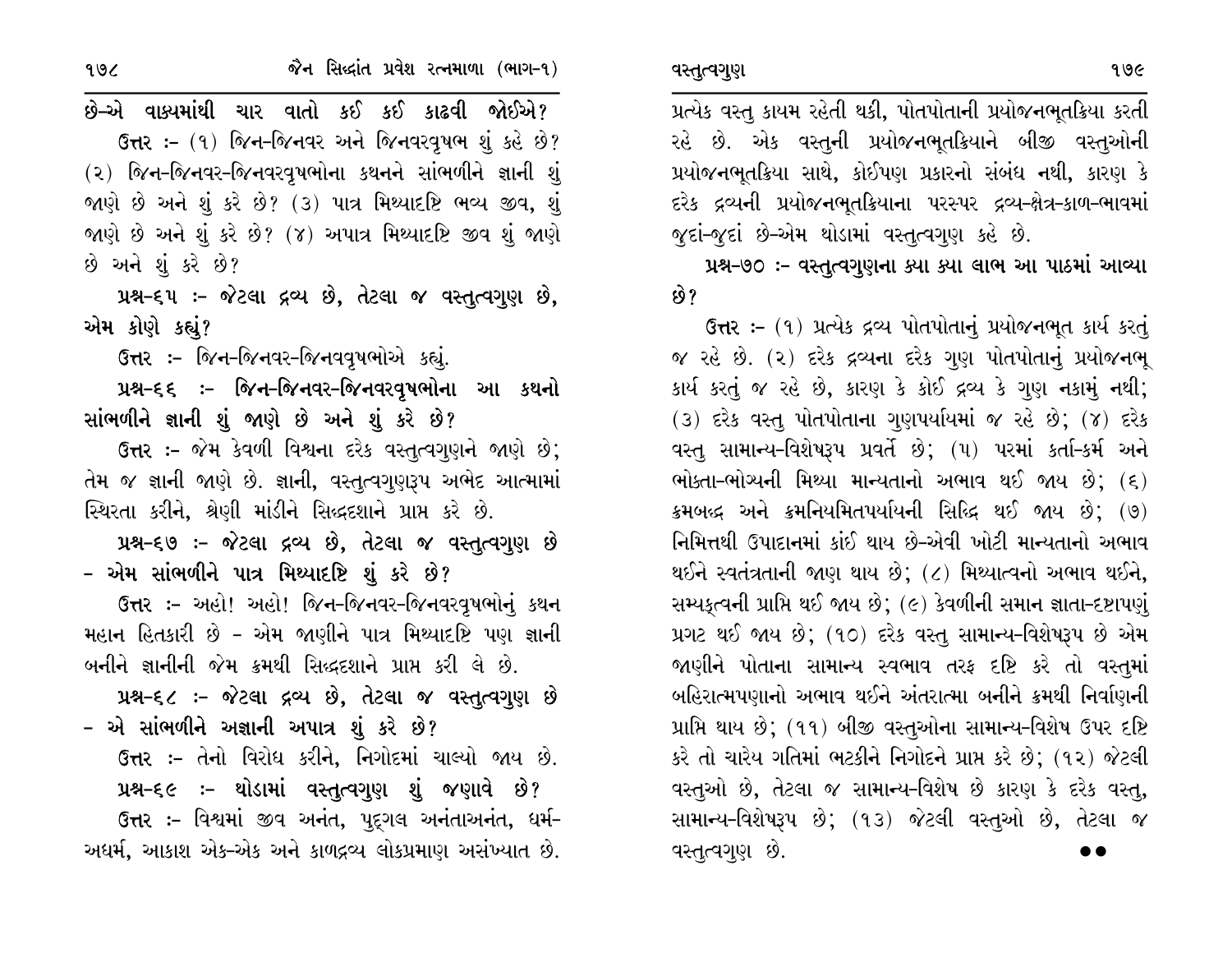# દ્રવ્યત્વગુણ

દ્રવ્યત્વગુણ ઇસ વસ્તુ કો, જગ મેં પલટતા હૈ સદા, લેકિન કભી ભી દ્રવ્ય તો, તજતા ન લક્ષણ સંપદા; સ્વદ્રવ્ય મેં મોક્ષાર્થી હો, સ્વાધીન સુખ લો સર્વદા, હો નાશ જિસસે આજ તક કી, દુઃખદાયી ભવ કથા.

પ્રશ્ન-૧ :- દ્રવ્યત્વગુણ શું છે? ઉત્તર :- દ્રવ્યત્વગુણ, દરેક દ્રવ્યનો સામાન્યગુણ છે. પ્રશ્ન-૨ :- દ્રવ્યત્વગુણ કોને કહે છે? ઉત્તર :- જે શક્તિને કારણે, દ્રવ્યની અવસ્થા નિરંતર બદલાતી રહે છે તેને દ્રવ્યત્વગુણ કહે છે.

પ્રશ્ન-૩ :- દ્રવ્યત્વગુણ શું સૂચવે છે?

ઉત્તર :- નિરંતર પરિણમનને સૂચવે છે.

પ્રશ્ન-૪ :- 'નિરંતર પરિણમન'નું શું તાત્પર્ય છે?

ઉત્તર :- એક સમયમાત્ર પણ પર્યાય રોકાતી નથી, એટલે કે દરેક સમયે નવું-નવું કાર્ય થવું, એમ બતાવે છે.

પ્રશ્ન-૫ ઃ- જ્યારે બધા દ્રવ્યોમાં નિરંતર પર્યાય થતી રહે છે, કોઈને એક સમય પણ રોકાવાનો અવકાશ નથી, એવું વસ્તુસ્વરૂપ છે, ત્યારે જીવોને પરનું કરી દઉં કે પરને ભોગવું એવી બુદ્ધિ કેમ જોવા મળે છે?

ઉત્તર :- દ્રવ્યત્વગુણનો મર્મ ન જાણવાને કારણે પરમાં કરવાની અને ભોગવવાની બુદ્ધિ અજ્ઞાનીઓમાં જોવા મળે છે, જે નિગોદનું કારણ છે.

પ્રશ્ન-૬ :- વસ્તુત્વગુણ અને દ્રવ્યત્વગુણમાં શું અંતર છે? ઉત્તર: – (૧) વસ્તુત્વગુણ, દ્રવ્ય-ગુણમાં પ્રયોજનભૂતક્રિયાને બતાવે છે. (૨) દ્રવ્યત્વગુણ, એ પ્રયોજનભૂતક્રિયાને 'નિરંતર બદલવાની વાતને' બતાવે છે.

પ્રશ્ન-૭ :- અસ્તિત્વ, વસ્તુત્વ અને દ્રવ્યત્વગુણનું શું રહસ્ય છે?

**ઉત્તર:-** (૧) દરેક દ્રવ્ય અનાદિ-અનંત કાયમ રહે છે; (૨) કાયમ રહેતું થકું પોતપોતાની પ્રયોજનભૂત ક્રિયા કર્યા જ કરે છે; અને (૩) તે ક્રિયા નિરંતર બદલાતી રહે છે - એવો દ્રવ્યનો સ્વભાવ છે. એ વાતને જાણે, ત્યારે દષ્ટિ સ્વભાવ ઉપર આવે છે અને પરને બદલું, પરને કાયમ રાખું, કોઈના કાર્યને કરું, કોઈના કાર્યને બદલું – વગેરે ખોટી બુદ્ધિનો અભાવ થઈને જ્ઞાતા-દષ્ટાસ્વભાવ પર્યાયમાં પ્રગટે છે.

પ્રશ્ન-૮ :- વસ્તુને દ્રવ્ય કેમ કહે છે?

ઉત્તર :- દ્રવ્યત્વગુણને કારણે.

પ્રશ્ન-૯ :- શું દરેક ગુણ, કાયમ રહેતું થકું પોતપોતાના પ્રયોજનભૂત કાર્યને કરતું એવું નિરંતર બદલતું રહે છે?

ઉત્તર :- હા, એવો જ વસ્તુનો સ્વભાવ છે. તે 'પરમેશ્વરી વ્યવસ્થા' છે.

પ્રશ્ન-૧૦ :- દરેક દ્રવ્ય-ગુણમાં નિરંતર નવી-નવી પર્યાયો થાય છે, તેને દ્રવ્યત્વગુણ કરે છે કે કાળદ્રવ્ય કરે છે? ઉત્તર :- દરેક દ્રવ્ય-ગુણમાં નિરંતર નવી-નવી પર્યાયે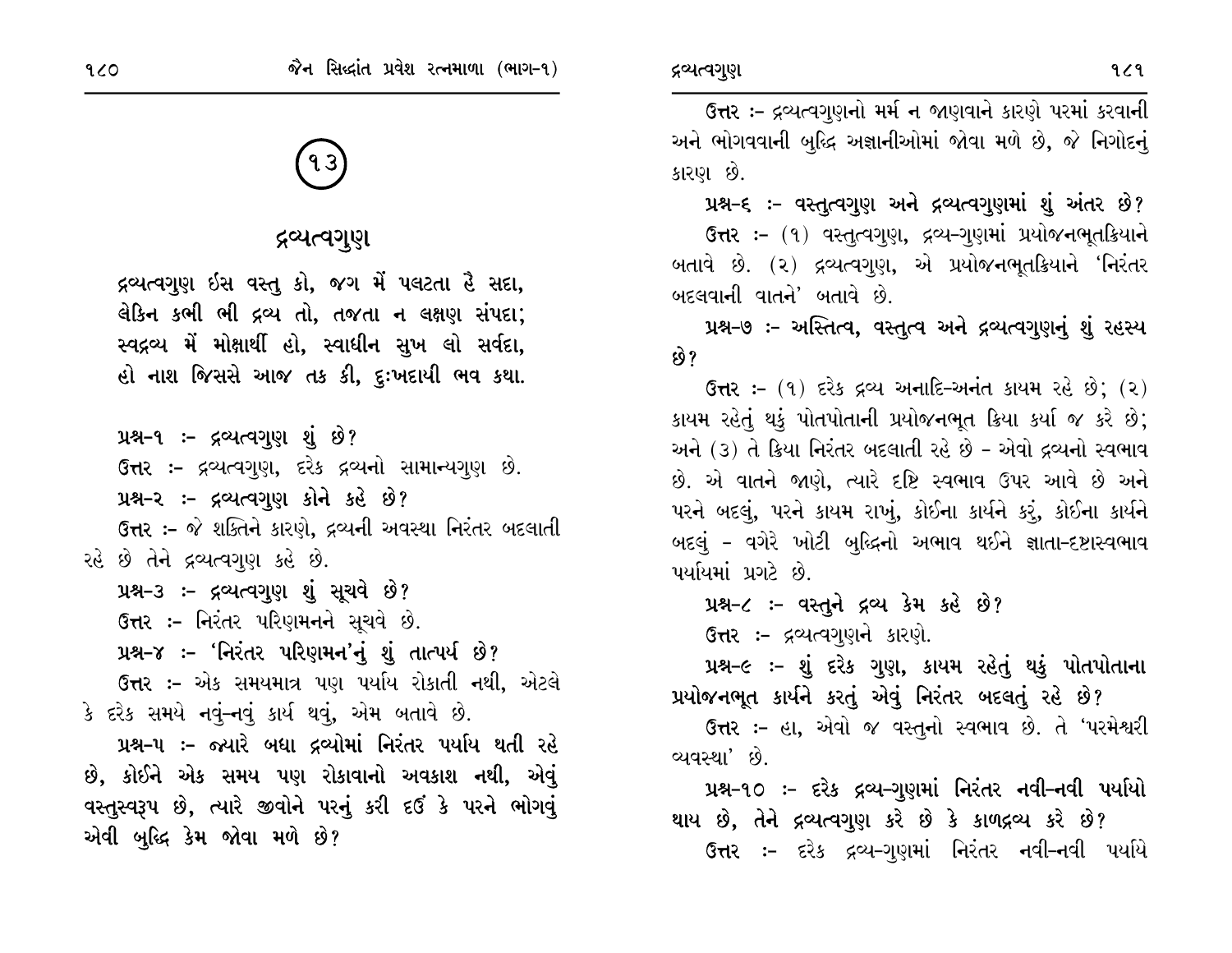પોતપોતાની યોગ્યતાથી થાય છે. તેમાં અંતરંગ નિમિત્તકારણ દ્રવ્યત્વગુણ છે અને બહારનું નિમિત્તકારણ કાળદ્રવ્ય છે.

પ્રશ્ન-૧૧ :- દ્રવ્ય અને દ્રવ્યત્વગુણમાં શું અંતર છે? ઉત્તર :- દ્રવ્ય તો અનંતગુણોનો અભેદ પિંડ છે અને દ્રવ્યત્વગુણ દરેક દ્રવ્યનો સામાન્યગુણ છે.

પ્રશ્ન-૧૨ :- દ્રવ્યત્વગુણને સામાન્યગુણ કેમ કહ્યો?

ઉત્તર :- દરેક દ્રવ્યોમાં જોવા મળે છે; માટે સામાન્યગુણ કહ્યો.

પ્રશ્ન-૧૩ ઃ- જીવમાં અજ્ઞાનદશા સદાય એક જેવી નથી રહેતી. તેનું શું કારણ?

ઉત્તર :- દ્રવ્યત્વગુણને કારણે નિરંતર પરિણમન થવું એ જ તેનું કારણ છે.

પ્રશ્ન-૧૪ :- દ્રવ્યત્વગુણથી શું-શું સમજવું જોઈએ?

ઉત્તર :- (૧) સર્વ દ્રવ્યોની અવસ્થાઓનું નિરંતર પરિવર્તન તેનું તેના કારણે, તેમાં જ થાય છે; બીજું કોઈ પરદ્રવ્ય કે નિમિત્ત કાંઈ કરી શકતું નથી; (૨) જીવની કોઈપણ પર્યાય, બીજા જીવોથી, અજીવોથી, કર્મથી, શરીરાદિથી નથી બદલતી; (૩) બીજા જીવોની, અજીવોની, કર્મ, શરીર વગેરેની પર્યાયો પણ મારાથી નથી બદલતી; (૪) જીવમાં અજ્ઞાનદશા સદાય એક જેવી નથી રહેતી; (૫) પહેલા ઓછું જ્ઞાન હતું, પછી વધારે જ્ઞાન થયું, તે તે સમયની યોચ્યતાથી થયું છે; (૬) જ્ઞાનનો વિકાસ, જ્ઞાનગુણથી જ થાય છે; કોઈ શાસ્રથી, ગુરૂથી, દિવ્યધ્વનિથી, કર્મથી, શુભભાવથી કે અન્યગુણોથી નથી થતું; (७) જે પર્યાય થઈ, તેનું તેના ગુણની પૂર્વ અને ઉત્તરપર્યાય સાથે પણ સંબંધ નથી.

પ્રશ્ન-૧૫ :- શ્રુતજ્ઞાન બદલીને કેવળજ્ઞાન થયું, તેનું કારણ

કોણ છે?

નથી જાણતા?

ક્યા ગણને બતાવે છે?

ક્યા ગુણને બતાવે છે?

ઉત્તર:- દ્રવ્યત્વગુણ જ કારણ છે. પ્રશ્ન-૧૬ :- દ્રવ્યને સદાય કુટસ્થ માનનારા ક્યા ગુણના મર્મને ઉત્તર :- દ્રવ્યત્વગુણના મર્મને નથી જાણતા. પ્રશ્ન-૧૭ :- મિથ્યાત્વનો અભાવ થઈને, સમ્પકૃત્વની પ્રાપ્તિ ઉત્તર:- દ્રવ્યત્વગુણને બતાવે છે. પ્રશ્ન-૧૮ :- સંસારનો અભાવ થઈને સિદ્ધદશાની પ્રાપ્તિત

ઉત્તર :- દ્રવ્યત્વગુણને બતાવે છે.

પ્રશ્ન-૧૯ :- પાત્ર જીવ, દ્રવ્યત્વગુણથી શું જાણે છે?

ઉત્તર :- સંસારનો અભાવ અને મુક્તિ પોતાના હાથમાં છે; કોઈ બીજાના કારણે સંસાર કે મોક્ષ નથી.

પ્રશ્ન–૨૦ ઃ– દરેક ગુણની પર્યાય કેમ બદલાય છે? ઉત્તર :- પોતપોતાની યોગ્યતાથી બદલાય છે; તેમાં અંતરંગ નિમિત્ત દ્રવ્યત્વગુણ છે.

પ્રશ્ન–૨૧ ઃ– દૃઃખનો અભાવ અને સુખ પ્રાપ્ત કરવા માટે ક્યા ગુણના મર્મને જાણવું જોઈએ?

ઉત્તર :- દ્રવ્યત્વગુણના મર્મને જાણવું જોઈએ.

પ્રશ્ન-૨૨ :- મારે સમ્યગ્દર્શન પ્રાપ્ત કરવું છે, તેના માટે પરની સેવા કરું, સમ્મેદશિખર જાવું, માળા જપું, કોઈ પાઠ કરું કે વ્રત ઉપવાસ આદિ કરું તો પ્રાપ્ત થાય?

ઉત્તર :- જેમ નાનું બાળક છે તેને 'અ આ ઈ ઈ' વાંચવું છે; તે તેના માટે ઉપવાસ કરે, દાન કરે, જાત્રા કરે તો એ કાર્યોથી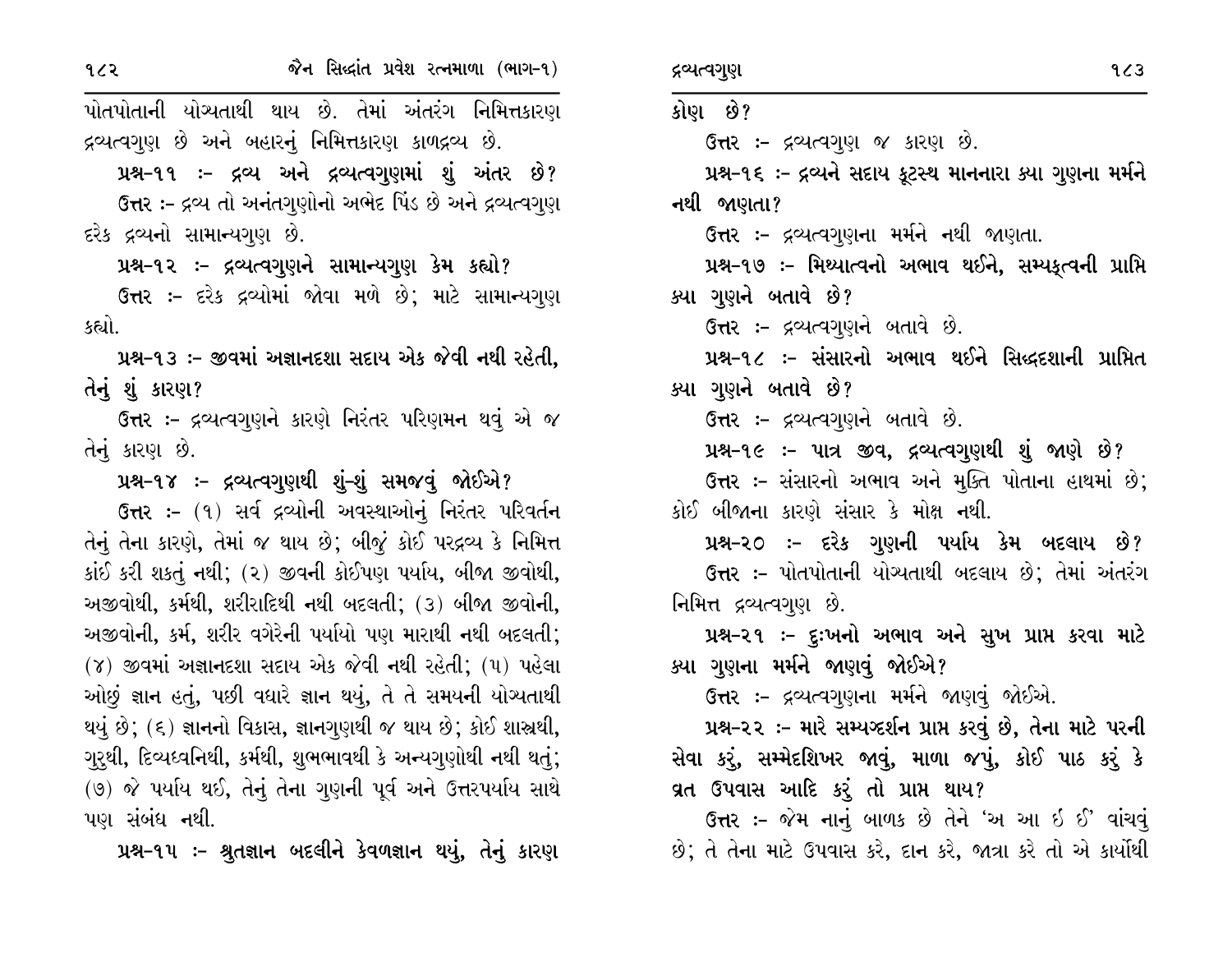કાયમ રાખીને; વસ્તુત્વગુણને કારણે પોત પોતાની પ્રયોજનભૂત ક્રિયા કરતા થકા; દ્રવ્યત્વગુણને કારણે નિરંતર બદલાતા રહે છે. મારો આત્મા પણ અસિત્વગુણને કારણે કાયમ રહેતો થકો; વસ્તૃત્વગુણને કારણે પોતાની જાણવારૂપ પ્રયોજનભુત ક્રિયા કરીને; દ્રવ્યત્વગુણને કારણે જાણવારૂપ નવું-નવું કાર્ય નિરંતર કરતું રહે છે. સંયોગરૂપે અનંત પુદ્ગલદ્ગવ્યો નિરંતર બદલવાની ક્રિયાનો મારા આત્માની જાણવારૂપ ક્રિયાથી કોઈપણ પ્રકારે સંબંધ નથી - એવું અનુભવ-જ્ઞાન વર્તે તો દ્રવ્યત્વગુણને માન્યું (૨) જ્ઞાન-દર્શન ઉપયોગમયી નિજ જીવદ્રવ્યને નિરંતર જાણવારૂપ કાર્યને ભૂલીને, સંયોગરૂપ અનંત પદુગલદ્રવ્યોની નિરંતર બદલવાની ક્રિયાને, આત્માની ક્રિયા માનનારે દ્રવ્યગુણને નથી માન્યું.

પ્રશ્ન-૨૭ :- સંયોગરૂપ પુદ્દગલોના નિરંતર બદલવારૂપ કાર્યને આત્માનું કાર્ય માનવાનું શું ફળ છે?

ઉત્તર :- ચારેય ગતિમાં ફરીને નિગોદ, આ ખોટી માન્યતાનું  $\mathcal{S}(\mathbf{0}, \mathbf{0})$ 

પ્રશ્ન–૨૮ :– પુદુગલોની નિરંતર બદલવાની ક્રિયાને આત્માની ક્રિયા માનવારૂપ નિગોદબુદ્ધિનો અભાવ કેમ થાય, ત્યારે દ્રવ્યત્વગુણને માન્યું કહેવાય?

ઉત્તર :- સંયોગરૂપ ઔદારિક-તૈજસ-કાર્મણ-ભાષા-મનરૂપ પૂદ્ગલોની નિરંતર બદલવારૂપ ક્રિયાને, મારા જ્ઞાન-દર્શન ઉફયોગમયી નિજદ્રવ્યને નિરંતર જાણવારૂપ કાર્યને કોઈ પણ પ્રકારે કોઈ પણ અપેક્ષાએ, કર્તા-ભોક્તાનો સંબંધ નથી, કેમકે દરેક દ્રવ્યની નિરંતર બદલવાની ક્રિયાના દ્રવ્ય-ક્ષેત્ર-કાળ-ભાવ અલગ-અલગ છે.

 $14-2e$  :- (9) મેં હોશિયારી ન રાખી તો દૂધ ફાટી ગયું;  $(2)$  મારી બિમારી દવા ખાવાથી ઠીક થઈ ગઈ;  $(3)$  કુંભારે

તે 'અ આ' વાંચી નહિ શકે, પણ તે 'અ આ'નો પોતે અભ્યાસ કરે તો 'અ આ' લખી-વાંચી શકશે; તેમ સમ્યવ્દર્શન પ્રાપ્ત કરવા માટે સેવા કરે, સમ્મેદશિખર જાય, માળા જપે, તો તેનાથી સમ્યગ્દર્શન પમાતું નથી, એકમાત્ર પોતાના અંતગુણોનો અભેદ પિંડ ભગવાનનો આશ્રય લે તો દ્રવ્યત્વગુણને કારણે મિથ્યાત્વનો અભાવ થઈને સમ્યવ્દર્શનની પ્રાપ્તિ થાય છે.

જૈન સિલ્દાંત પ્રવેશ રત્નમાળા (ભાગ-૧)

પ્રશ્ન-૨૩ :- એક ગુણમાં કેટલી પર્યાયો હોય છે?

ઉત્તર:- ત્રણ કાળના જેટલા સમય છે તેટલી-તેટલી પર્યાય દરેક ગણમાં હોય છે.

પ્રશ્ન–૨૪ ઃ– મારા જીવનમાં દ્રવ્યગુણને સમજવાથી બીજા કોઈ લાભ છે?

ઉત્તર :- ભગવાનની આજ્ઞા અનુસાર દ્રવ્યત્વગુણને સમજે તો લૌકિકમાં પણ અશાંતિ નહિ આવે અને પોતાનો અનુભવ કરે તો મોક્ષરૂપી લક્ષ્મીનો નાથ બની જાય.

પ્રશ્ન-૨૫ ઃ- દ્રવ્યત્વગુણને જાણવાથી લૌકિકમાં શાંતિ કઈ રીતે આવે?

ઉત્તર: –  $(9)$  પચાસ લાખનું નૂકસાન કે લાભ થયો;  $(2)$ દીકરો મરી ગયો કે જન્મ્યો; (3) મકાન બન્યું કે પડી ગયું; (૪) શરીરમાં બિમારી આવી કે શરીર ઠીક થયું; તે બધું દ્રવ્યત્વગુણને કારણે પર્યાય પલટીને થયું છે; તેમાં બીજાનો હસ્તક્ષેપ નથી-એમ જાણે તો તરત શાંતિ થાય.

પ્રશ્ન–૨૬ :– હું મનુષ્ય છું—આ વાક્યમાં દ્રવ્યત્વગુણને ક્યારે માન્યું અને ક્યારે ન માન્યું?

ઉત્તર :- (૧) સંયોગરૂપ ઔદારિક-તૈજસ-કાર્મણ-ભાષા-મનમાં અનંત પુદ્ગલદ્રવ્ય, અસ્તિત્વગુણને કારણે પોતપોતાનું અસ્તિત્વ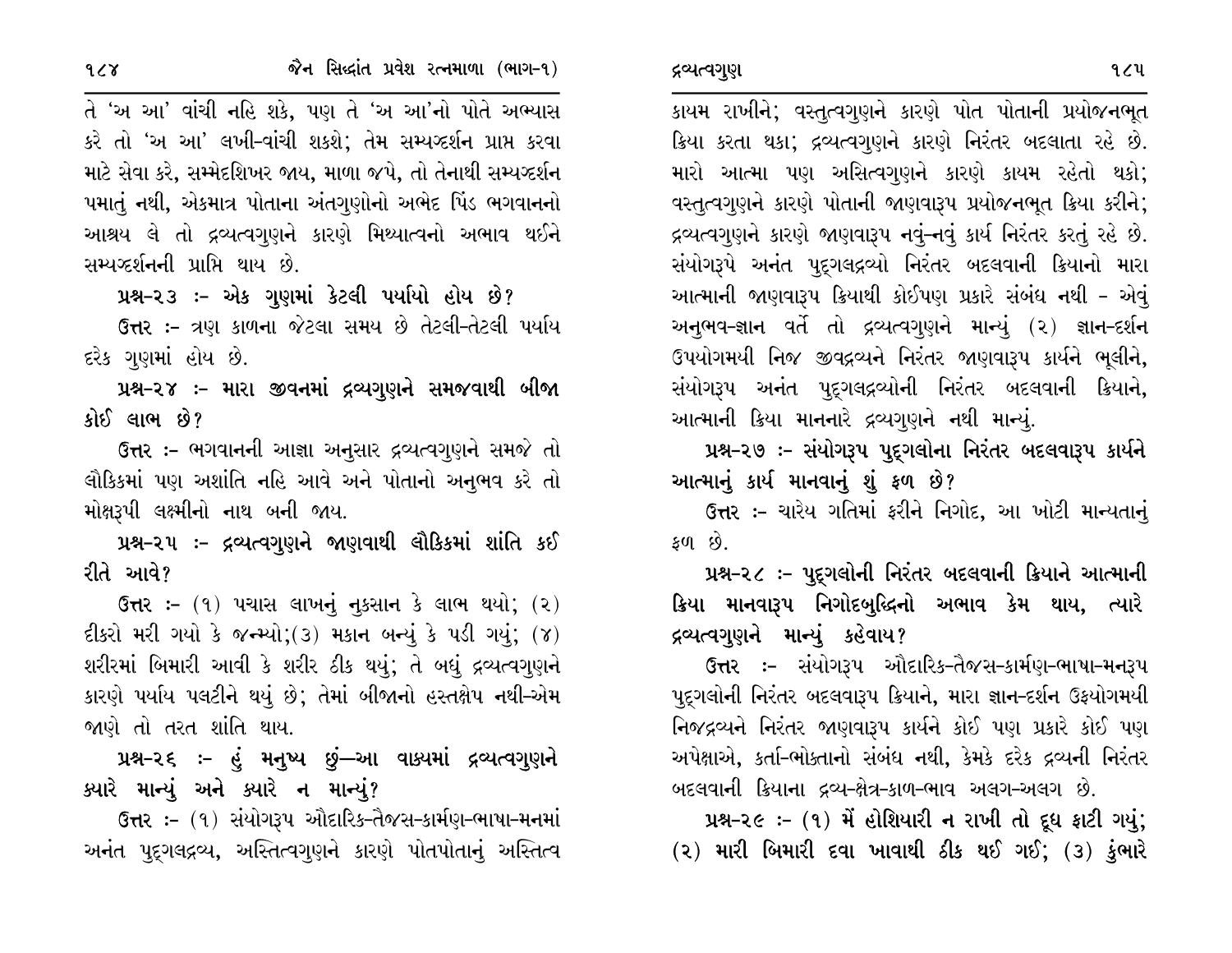જૈન સિલ્દાંત પ્રવેશ રત્નમાળા (ભાગ-૧)

ઘડો બનાવ્યો; (૪) તેણે ગાળ આપી તો મને ગુસ્સો આવ્યો; (૫) મેં મકાન બનાવ્યું; (૬) મારી અસાવધાનીથી ગ્લાસ તૂટી ગયો; (૭) મેં કબાટ બનાવ્યો; (૮) મેં પૂસ્તક બનાવ્યું; (૯) જ્ઞાનાવરણીયકર્મના ક્ષયથી કેવળજ્ઞાન થયું;  $(90)$  દર્શન-મોહનીયના ક્ષયથી ક્ષાયિકસમ્યકૃત્વ થયું;  $(99)$ આંખથી જ્ઞાન થયું; (૧૨) હું ઊભો થયો – આ વાક્યોમાં દ્રવ્યત્વગુણને સ્પષ્ટ કરો.

ઉત્તર :- આ દરેક વાક્યો ઉપર પહેલાનો પ્રશ્ન.... સુધી જાતે અભ્યાસ કરો.

પ્રશ્ન-30 :- દ્રવ્યત્વગુણને જાણનારને કેવા-કેવા પ્રશ્નો ઉપજતા નથી?

**ઉત્તર :-** (૧) એમ કેમ થયું, (૨) તેનાથી આ, (૩) એમ હોય, એમ ન હોય- વગેરે પ્રશ્નો ઉપજતા નથી, કેમકે દ્રવ્યત્વગુણને કારણે પર્યાય બદલાય છે ત્યારે 'આમ કેમ' વગેરે પ્રશ્નોના અવકાશ નથી

પ્રશ્ન-૩૧ ઃ- દ્રવ્યત્વગુણને જાણવાથી કઈ-કઈ વાતનો નિર્ણય થવો જોઈએ?

ઉત્તર :- (૧) દરેક દ્રવ્ય-ગુણની અવસ્થા નિરંતર સ્વયં બદલાય છે; (૨) એક દ્રવ્યના ગુણની પર્યાય, બીજા દ્રવ્યના ગુણની પર્યાયને બદલી શકતી નથી; (૩) જીવની પર્યાય, અજીવોથી બદલાતી નથી જાતે જ બદલાય છે; (૪) અજીવોની પર્યાય, જીવોથી નથી બદલાતી; સ્વયં બદલાય છે; (૫) અજ્ઞાનદશાનો અભાવ એક સમયમાં થઈ શકે છે; (૬) સંસાર એક સમયનો છે; (૭) મોક્ષ પણ એક સમયનો છે.

પ્રશ્ન-૩૨ :- શું કેરીનું ખાટાથી મીઠા થવું એ .. થી થયું

# $69$  ?

ઉત્તર :- બિલકુલ નહિ, દ્રવ્યત્વગુણને કારણે ખાટાથી મીઠી થઈ છે.. ને કારણે નહિ.

પ્રશ્ન-૩૩ :- શું કેવળજ્ઞાન, કેવળદર્શન, સિદ્ધદશા, સંસારદશા બધી એક એક સમયની પર્યાય છે?

**ઉત્તર :-** હા, બધી એક-એક સમયની પર્યાય છે. ખરેખર એક–એક સમયની પર્યાય, તે એક–એક સમયનો ભવ છે. સુક્ષ્મઋજુસૂત્રનયની અપેક્ષાએ ચારે ગતિ પણ એક-એક સમયની છે, કેમકે 'જેવી મતિ, તેવી ગતિ' થઈ જાય છે.

પ્રશ્ન-3૪ :- જો દ્રવ્યત્વગુણને ન માને તો શું નૂક્સાન થાય? ઉત્તર :- (૧) દ્રવ્ય, ગુણના કૂટસ્થપણાનો પ્રસંગ ઊભો થાય;

(૨) સંસાર અને મોક્ષનો પ્રશ્ન જ ન રહે.

પ્રશ્ન-૩૫ :- સંસાર અને મોક્ષ એક-એક સમયના છે. એમ જાણવાથી શો લાભ છે?

ઉત્તર :- હે આત્મા! તું અનાદિ-અનંત ભગવાન છો; તેનો આશ્રય લે, તો એક સમયમાં સંસારનો અભાવ થઈને, મોક્ષની પ્રાપ્તિ કરી શકે છે.

પ્રશ્ન–૩૬ ઃ- હું મોટો પાપી છું, મારું પાપ જન્મો–જન્મ સુધી દુઃખ દેશે-શું એ વાત ઠીક છે?

ઉત્તર :- બિલકુલ ખોટી વાત છે, કેમકે દ્રવ્યત્વગુણને કારણે, પર્યાય બદલાઈ ગઈ, ત્યારે દૃઃખનો પ્રશ્ન જ નથી ઉઠતો.

પ્રશ્ન-૩૭ :- વસ્તુત્વગુણ પછી દ્રવ્યત્વગુણ બતાવવાનું રહસ્ય શં છે?

ઉત્તર :- દરેક વસ્તુ પોતપોતાનું પ્રયોજનભૂત કાર્ય કરે છે-એમ વસ્તૃત્વગુણમાં બતાવ્યું. દ્રવ્યત્વગુણ બતાવવા પાછળનું રહસ્ય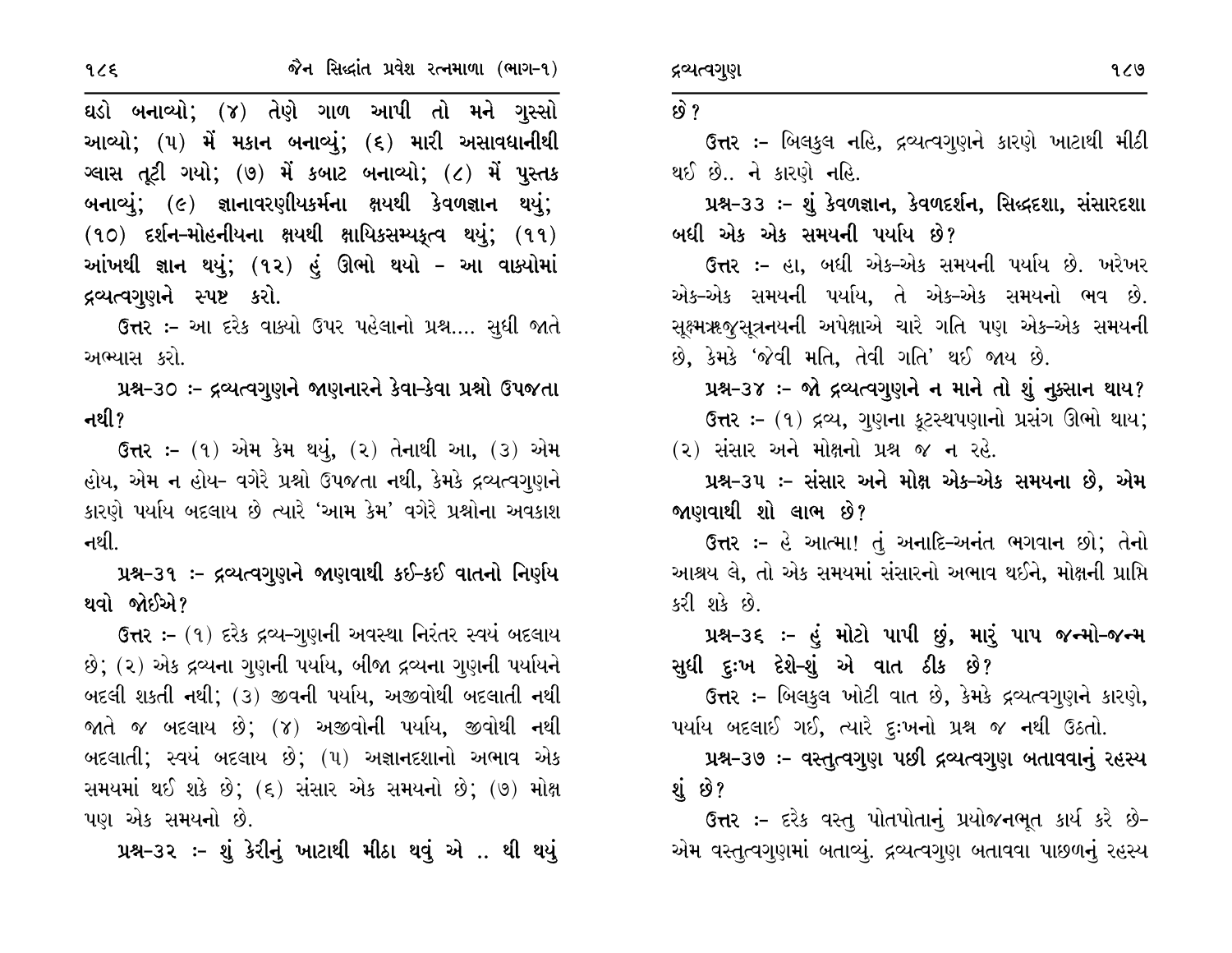| 329                                                   | જૈન સિદ્ધાંત પ્રવેશ રત્નમાળા (ભાગ-૧)                           | १८૯<br>દ્રવ્યત્વગુણ                                          |
|-------------------------------------------------------|----------------------------------------------------------------|--------------------------------------------------------------|
| એ છે કે તે પ્રયોજનભૂતકાર્ય 'નિરંતર બદલતું' જ રહે છે.  |                                                                | પ્રશ્ન-૪૫ :- વસ્તુ જગતમાં પલટાય છે, પરંતુ વસ્તુનો            |
|                                                       | પ્રશ્ન-૩૮ :- દ્રવ્યત્વગુણનું કાર્ય ક્યારે પૂરું થશે?           | નાશ નથી થતો, ત્યારે અમે શું કરીએ?                            |
|                                                       | ઉત્તર :- નિરંતર પરિણમન થવું એ જ દ્રવ્યત્વગુણનું કાર્ય          | ઉત્તર :- પોતાના દ્રવ્યમાં દષ્ટિ કરે તો સમસ્ત દુઃખનો અભાવ     |
|                                                       | છે, પછી કાર્ય પૂરું થવાનો પ્રશ્ન જ નથી રહેતો.                  | થઈને સમ્યગ્દર્શનાદિ પૂર્વક મોક્ષનો ભાગી બનશે.                |
|                                                       | પ્રશ્ન-૩૯ :- જીવની પર્યાય, અજીવથી બદલાય છે - કોઈ               | પ્રશ્ન-૪૬ ઃ- વિશ્વમાં જાતિ અપેક્ષાએ કેટલા દ્રવ્યત્વગુણ છે?   |
| એમ માને તો ક્યો દોષ આવે છે?                           |                                                                | ઉત્તર :- વિશ્વમાં જાતિ અપેક્ષાએ છ દ્રવ્ય છે; માટે વિશ્વમાં   |
|                                                       | ઉત્તર :– તેણે જીવના દ્રવ્યત્વગુણને નથી માન્યું અને જીવને       | જાતિ અપેક્ષાએ છ દ્રવ્યત્વગુણ છે.                             |
| પરિણમનરહિત માન્યું.                                   |                                                                | પ્રશ્ન-૪૭ ઃ- વિશ્વમાં સંખ્યા અપેક્ષાએ કેટલા દ્રવ્યત્વગુણ છે? |
|                                                       | પ્રશ્ન–૪૦ ઃ– દ્રવ્યત્વગુણ ત્રિકાળ ક્યા કારણથી રહે છે?          | ઉત્તર :- જીવના દ્રવ્યત્વગુણ અનંત; પુદ્ગલના દ્રવ્યત્વગુણ      |
|                                                       | ઉત્તર :- અસ્તિત્વગુણને કારણે.                                  | અનંતાઅનંત; ધર્મ-અધર્મ-આકાશના દ્રવ્યત્વગુણ એક-એક; અને         |
|                                                       | પ્રશ્ન-૪૧ :- દ્રવ્યત્વગુણ પોતાનું પ્રયોજનભૂત કાર્ય ક્યા કારણે  | કાળદ્રવ્યના દ્રવ્યત્વગુણ લોકપ્રમાણ અસંખ્યાત છે.              |
| કરે છે?                                               |                                                                | પ્રશ્ન-૪૮ :- દ્રવ્યત્વગુણ જડ છે કે ચેતન?                     |
|                                                       | <b>ઉત્તર :-</b> વસ્તુત્વગુણને કારણે.                           | ઉત્તર :- જીવનું ચેતન છે; બાકી દ્રવ્યોનું જડ છે.              |
|                                                       | પ્રશ્ન–૪૨ :– દ્રવ્યત્વગુણ નિરંતર ક્યા કારણે બદલાય છે?          | પ્રશ્ન-૪૯ :- સંખ્યા અપેક્ષાએ અસંખ્યાત પ્રદેશી દ્રવ્યત્વગુણ   |
|                                                       | ઉત્તર :- સ્વયં દ્રવ્યત્વગુણને કારણે.                           | કેટલા છે?                                                    |
|                                                       | પ્રશ્ન-૪૩ :- અસ્તિત્વ, વસ્તુત્વ અને દ્રવ્યત્વગુણનો શો મર્મ     | ઉત્તર :- જીવના અસંખ્યાત પ્રદેશી દ્રવ્યત્વગુણ અનંત છે અને     |
| છે?                                                   |                                                                | ઘર્મ-અઘર્મદ્રવ્યના અસંખ્યાત પ્રદેશી દ્રવ્યત્વગુણ એક-એક છે.   |
|                                                       | <b>ઉત્તર ઃ-</b> દરેક વસ્તુ કાયમ રહેતી થકી પોતપોતાના પ્રયોજનભૂત | પ્રશ્ન–૫૦ ઃ– જાતિ અપેક્ષાએ કેટલા દ્રવ્યોના અસંખ્યાત પ્રદેશી  |
|                                                       | કાર્યને કરતી નિરંતર બદલાય છે – એવો દ્રવ્યનો સ્વભાવ છે. એમ      | દ્રવ્યત્વગુણ છે?                                             |
| જાણે-માને તો સંસારનો અભાવ અને મોક્ષ પ્રાપ્ત થાય છે, એ |                                                                | <b>ઉત્તર :-</b> જીવ-ધર્મ-અધર્મ આ ત્રણ દ્રવ્યોના દ્રવ્યત્વગુણ |
| ત્રણે ગુણોનું તાત્પર્ય છે.                            |                                                                | અસંખ્યાત પ્રદેશી છે.                                         |
| પ્રશ્ન–૪૪ :– મોક્ષાર્થીએ શું જાણવું જોઇએ?             |                                                                | પ્રશ્ન–૫૧ ઃ– અનંત પ્રદેશી દ્રવ્યત્વગુણ કેટલા છે અને કોના     |
|                                                       | ઉત્તર :- અસ્તિત્વ, વસ્તુત્વ, દ્રવ્યત્વગુણનો મર્મ જાણવું        | છે?                                                          |

જોઈએ, કેમકે તેનો મર્મ જાણવાથી સંપૂર્ણ દુઃખનો અભાવ થઈ

જાય છે.

**ઉત્તર :-** અનંત પ્રદેશી દ્રવ્યત્વગુણ એક જ છે અને તે આકાશદ્રવ્યનું છે.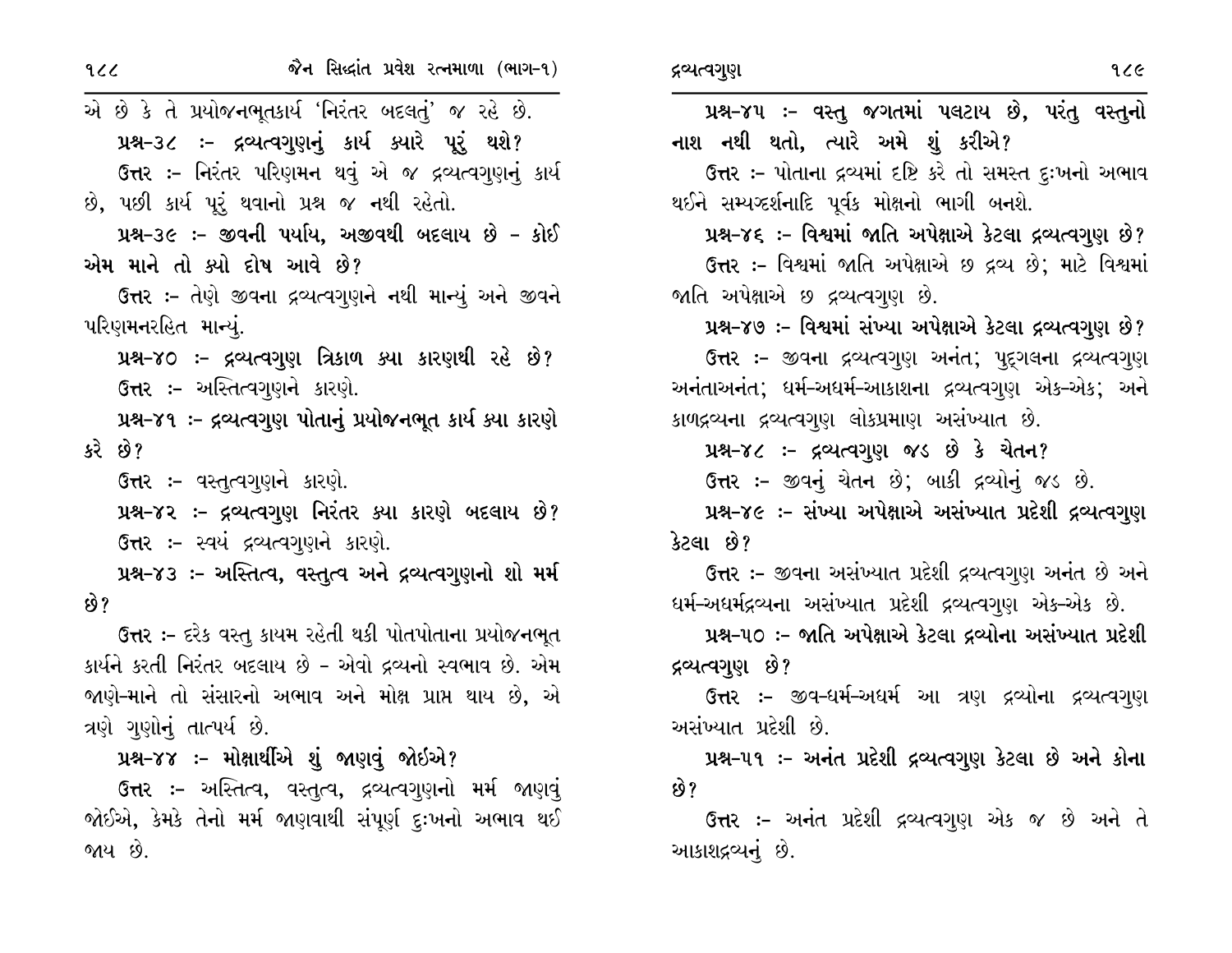પ્રશ્ન–૫૨ ઃ– સંખ્યા અપેક્ષાએ એકપ્રદેશી દ્રવ્યત્વગુણ કેટલા છે?

ઉત્તર :- પદ્ગલના એક પ્રદેશી દ્રવ્યત્વગુણ અનંતાઅનંત છે અને કાળદ્રવ્યના એક પ્રદેશી દ્રવ્યત્વગુણ લોકપ્રમાણ અસંખ્યાત છે.

પ્રશ્ન-૫૩ ઃ- જાતિ અપેક્ષાએ એક પ્રદેશી દ્રવ્યત્વગુણ કેટલા છે?

ઉત્તર :- પુદૃગલ અને કાળદ્રવ્ય આ બે દ્રવ્યોના દ્રવ્યત્વગુણ એક પ્રદેશી છે.

પ્રશ્ન-૫૪ :- ક્યા દ્રવ્યોના દ્રવ્યત્વગુણ, ગતિ કરે છે? ઉત્તર :- જીવ અને પુદ્ગલદ્રવ્યના દ્રવ્યત્વગુણ ગતિ કરે છે. પ્રશ્ન-૫૫ :- ક્યા દ્રવ્યોના દ્રવ્યત્વગુણ ગતિ નથી કરતા? ઉત્તર :- ધર્મ-અધર્મ-આકાશ અને કાળ આ ચાર દ્રવ્યોના દ્રવ્યત્વગુણ ગતિ નથી કરતા.

પ્રશ્ન-૫૬ ઃ- દ્રવ્યત્વગુણનું ક્ષેત્ર કેટલું મોટું છે?

ઉત્તર :- જેટલું મોટું દ્રવ્યનું ક્ષેત્ર છે, તેટલું જ મોટું દ્રવ્યત્વગુણનું ક્ષેત્ર છે.

પ્રશ્ન-૫૭ :- દ્રવ્યત્વગુણનો કાળ કેટલો છે?

ઉત્તર :- જેટલો દ્રવ્યનો કાળ છે, તેટલો જ દ્રવ્યત્વગુણનો કાળ છે, એટલે કે અનાદિ-અનંત છે.

પ્રશ્ન-૫૮ :- એક જીવના દ્રવ્યત્વગુણ કેટલા છે?

**ઉત્તર :-** એક જ છે.

પ્રશ્ન-૫૯ :- સંયોગરૂપ, ઔદારિક, તૈજસ, કાર્મશરીરમાં દ્રવ્યત્વગુણ કેટલા છે?

ઉત્તર :- સંયોગરૂપ ઔદારિક, તૈજસ, કાર્મણશરીરમાં જેટલા પરમાણ છે, તેટલા જ દ્રવ્યત્વગુણ છે.

પ્રશ્ન-૬૦ ઃ- શબ્દમાં દ્રવ્યત્વગુણ કેટલા છે? ઉત્તર :- શબ્દમાં જેટલા પરમાણું છે, તેટલા જ દ્રવ્યત્વગુણ  $\hat{Q}$ પ્રશ્ન-૬૧ ઃ- દ્રવ્યમનમાં દ્રવ્યત્વગુણ કેટલા છે? ઉત્તર :- દ્રવ્યમનમાં જેટલા પરમાણુ છે, તેટલા જ દ્રવ્યત્વગુણ  $\hat{8}$ . પ્રશ્ન–૬૨ :– પર્યાયમાં વિકાસ–ન્યૂનતાનું શું કારણ છે? ઉત્તર :- નિરંતર પરિણમન જ કારણ છે. પ્રશ્ન–૬૩ ઃ– નિરંતર પરિણમન શું બતાવે છે? ઉત્તર :- સદાય નવી-નવી પર્યાયનું થવું બતાવે છે. પ્રશ્ન-૬૪ :- વિશ્વમાં જેટલા દ્રવ્ય છે, તેટલા જ દ્રવ્યત્વગુણ છે, એમ કોણે કહ્યું? ઉત્તર :- જિન-જિનવર જિનવવૃષભોએ કહ્યું છે. પ્રશ્ન–૬૫ :- આ કથનને સાંભળીને જ્ઞાની શું જાણે છે અને શંકરે છે? ઉત્તર :- કેવળીની સમાન વિશ્વમાં જેટલા દ્રવ્યત્વગુણ છે તેને જાણે છે અને દ્રવ્યત્વગુણરૂપ અભેદ આત્મામાં વિશેષ સ્થિરતા કરીને, શ્રેણી માંડીને સિદ્ધદશાને પ્રાપ્ત કરે છે.

પ્રશ્ન-૬૬ :- જેટલા દ્રવ્ય છે, તેટલા જ દ્રવ્યત્વગુણ છે - એ સાંભળીને સમ્યકૃત્વની સન્મુખ મિથ્યાદષ્ટિ શું જાણે છે અને શું કરે છે?

ઉત્તર :- અહો! અહો! જિનવચન અપૂર્વ છે! એમ જાણીને, પોતાના દ્રવ્યત્વગૃણરૂપ અભેદ આત્માનો આશ્રય લઈને, જ્ઞાની થઈ, જ્ઞાનીની સમાન સિદ્ધદશાને પ્રાપ્ત કરી લે છે.

પ્રશ્ન-૬૭ :- જેટલા દ્રવ્ય છે, તેટલા જ દ્રવ્યત્વગુણ છે,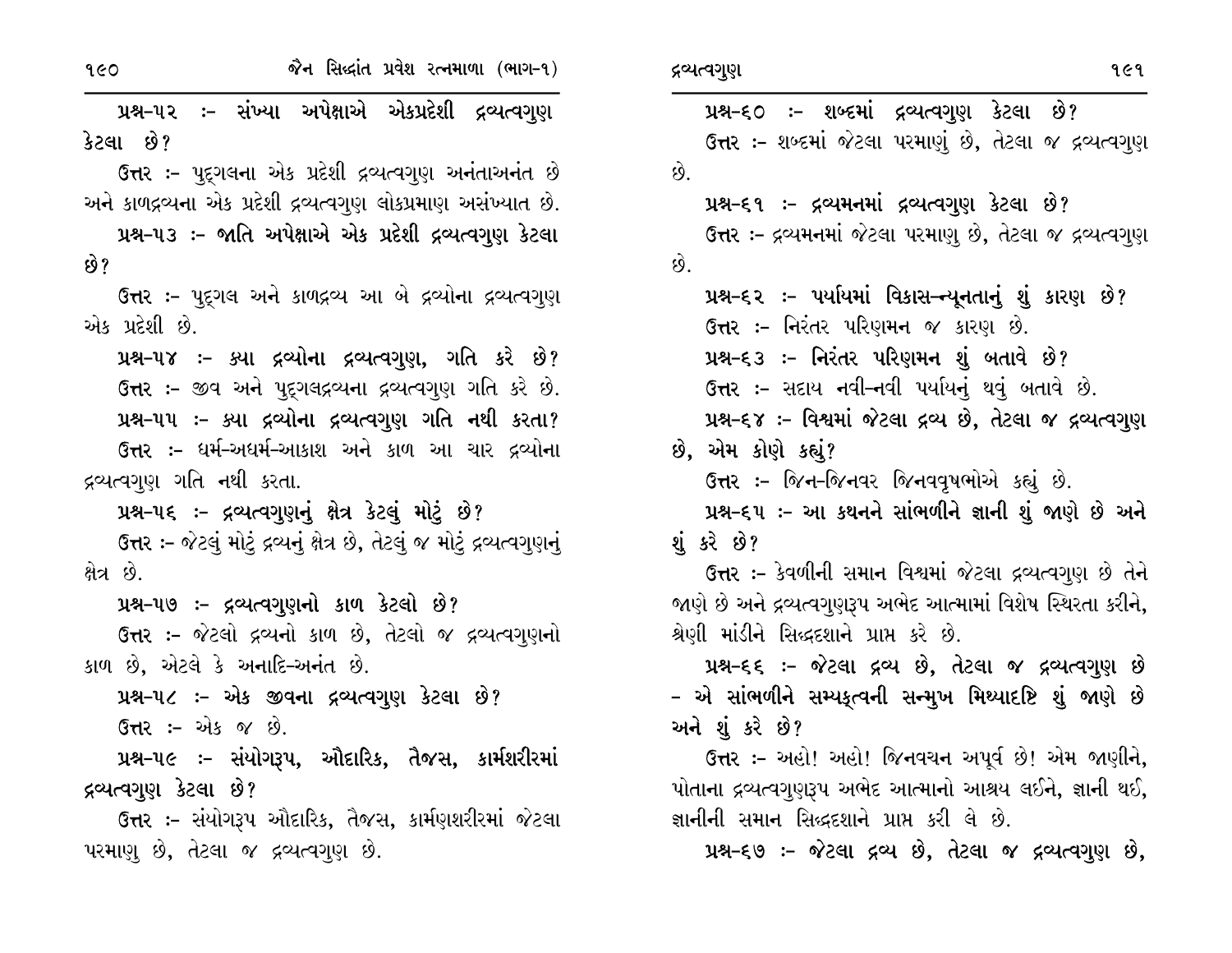१૯२

તેને સાંભળીને અપાત્ર મિથ્યાદષ્ટિ શું જાણે છે અને શું કરે ક્વે ?

**ઉત્તર :-** જિનવચનનો વિરોધ કરીને, ચારેય ગતિમાં ફરીને નિગોદમાં ચાલ્યો જાય છે.

પ્રશ્ન-૬૮ :- જેટલા દ્રવ્ય છે, તેટલા જ દ્રવ્યત્વગુણ છે, તેમ જિન–જિનવર–જિનવવૃષભોના કથનને જાણવા–માનવાથી શું લાભ છે?

**ઉત્તર:-** (૧) જિનેન્દ્રભગવાનની આજ્ઞા જણાય છે; (૨) જ્ઞાની પોતાના દ્રવ્યત્વગુણરૂપ અભેદ આત્માનો આશ્રય લઈને નિર્વાણને પામે છે; (3) પાત્ર મિથ્યાદષ્ટિ, દ્રવ્યત્વગુણના રહસ્યને જાણીને, જ્ઞાની બનીને, જ્ઞાનીની જેમ નિર્વાણને પામે છે; (૪) અજ્ઞાની, દ્રવ્યત્વગુણનો નિષેધ કરીને ચાર ગતિમાં ફરીને નિગોદમાં ચાલ્યો જાય છે.

પ્રશ્ન-૬૮ :- ટૂંકમાં દ્રવ્યત્વગુણ શું કહેવા માગે છે?

ઉત્તર :- વિશ્વમાં જીવ અનંત, પદુગલ અનંતા અનંત, ધર્મ-અદ્યર્મ-આકાશ એક-એક અને કાળદ્રવ્ય લોકપ્રમાણ અસંખ્યાત છે. દરેક દ્રવ્ય, કાયમ રહેતું થકું પોતપોતાની પ્રયોજનભૂત ક્રિયાને કરતું નિરંતર બદલાતું જ રહે છે; એક દ્રવ્યની નિરંતર બદલાવાની ક્રિયાને, બીજા દ્રવ્યોની નિરંતર બદલાવાની ક્રિયા સાથે કોઈપણ પ્રકારે, કોઈપણ અપેક્ષાએ કર્તા-ભોક્તાનો સંબંધ નથી. કેમકે દરેક દ્રવ્યની નિરંતર બદલાવાની ક્રિયાના દ્રવ્ય-ક્ષેત્ર-કાળ-ભાવ જુદા જુદાં છે -એમ થોડામાં દ્રવ્યત્વગુણ બતાવે છે.

પ્રશ્ન-૭૦ :- દ્રવ્યત્વગુણના ક્યા ક્યા લાભ આ પાઠમાં બતાવ્યા છે?

**ઉત્તર :-** (૧) દરેક દ્રવ્યોની અવસ્થાનું 'નિરંતર પરિણમન'

તેનું તેમાં જ, તેનાથી થાય છે; (૨) દરેક દ્રવ્યના દરેક ગુણમાં પણ 'નિરંતર પરિણમન' તે ગુણની યોગ્યતાને કારણે જ થાય છે; (૩) મારી પર્યાય, કોઈ બીજા જીવોથી કે અજીવોથી થઈ જાય એમ છે નહિ; (૪) બીજા જીવોની કે અજીવોની કોઈ પણ પર્યાય મારાથી થા એમ પણ નથી; (૫) પર્યાયમાં જે વિકાસ–ન્યુનતા થાય છે – તે 'નિરંતર પરિણમનને કારણે' છે; તેમાં બીજાનો જરા પણ હસ્તક્ષેપ નથી; (૬) સંસાર એક સમયનો છે; (૭) મોક્ષ પણ એક સમયનો છે; (૮) નિમિત્ત-નૈમિત્તિક સંબંધ પણ એક સમયનો છે; (૯) ઉપાદાન અને નિમિત્તનો સંબંધ પણ એક સમયનો છે; (૧૦) દ્રવ્યને સર્વથા કૂટસ્થ માનનારા જૂઠા છે; (૧૧) 'નિરંતર પરિણમન' સદા નવી-નવી પર્યાયને બતાવે છે; (૧૨) જે કાર્ય થયું તેનું ભૂત અને ભવિષ્યની પર્યાય સાથે કોઈ સંબંધ નથી; (૧૩) જેટલા દ્રવ્ય છે, તેટલા જ દ્રવ્યત્વગુણ છે.

પ્રશ્ન-૭૧ :- 'ઉત્પાદ-વ્યયયુત વસ્તુ હૈ, ફિર ભી સદા ધ્રુવતા ઘરે' આ કથનનું અનાદિથી જિનવરવૃષભ, જિનવર અને જિને શું આધ્યાત્મિક રહસ્ય બતાવ્યું છે?

ઉત્તર :- 'દરેક દ્રવ્ય એક સમયમાં પોતાના ઉત્પાદ-વ્યય-ધ્રુવરૂપ ત્રિ સ્વભાવને સ્પર્શે છે; તે જ સમયે નિમિત્ત હોવા છતાં દ્રવ્ય તેને સ્પર્શતું નથી. સમ્યગ્દર્શન થયું - ત્યાં આત્મા તે સમ્યગ્દર્શનના ઉત્પાદને, મિથ્યાત્વના વ્યયને અને શ્રદ્ધારૂપ પોતાની ધ્રુવતાને સ્પર્શે છે, પરંતુ સમ્યકૃત્વના નિમિત્તભૂત એવા દેવ, ગુરૂ કે શાસ્રને સ્પર્શતા નથી; એ તો ભિન્ન સ્વભાવી પદાર્થ છે. સમ્યગ્દર્શનની ઉત્પત્તિ, મિથ્યાત્વનો વ્યય તથા શ્રદ્ધાપણાની અખંડતારૂપ ધ્રુવતા, આ ત્રણેનો આત્મામાં જ સમાવેશ થાય છે, પરંતુ એ સિવાય જે બાહ્ય નિમિત્ત છે, તેનો સમાવેશ આત્મામાં નથી થતો. દરેક સમયે ઉત્પાદ-વ્યય-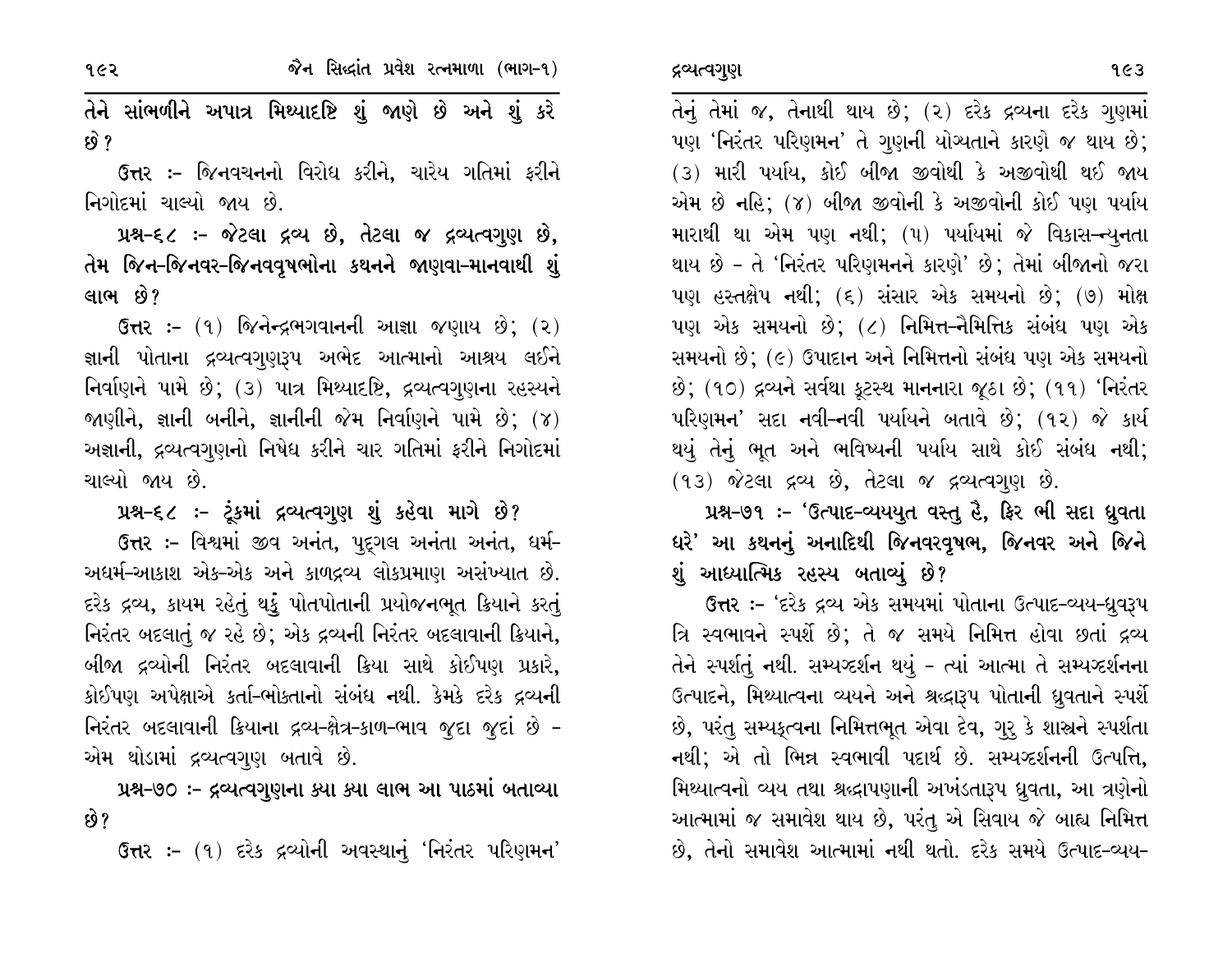$968$ 

ધ્રુવરૂપ દ્રવ્યનો પોતાનો સ્વભાવ છે અને તે સ્વભાવના જ દરેક દ્રવ્યને સ્પર્શે છે; એટલે કે સ્વભાવરૂપે જ વર્તે છે, પરંતુ પરદ્રવ્યને કારણે કોઈના ઉત્પાદ-વ્યય-ધ્રુવ નથી. પરદ્રવ્ય પણ તેના પોતાના જ ઉત્પાદ-વ્યય-ધ્રુવસ્વભાવમાં અનાદિ-અનંત વર્તે છે અને આ આત્મા પણ પોતાના ઉત્પાદ-વ્યય-ધ્રુવસ્વભાવમાં જ અનાદિ-અનંત વર્તે છે. - એમ સમજનારા જ્ઞાનીને પોતાના આત્મામાં ઉત્પાદ-વ્યય-ધ્રુવ સિવાય બાહ્યમાં કોઈ પણ કાર્યને કિંચિતમાત્ર પોતાનું માનતા નથી; માટે ધ્રુવસ્વરૂપ પોતાનો જે આત્મા છે, તેના આશ્રયે નિર્મળતાનો જ ઉત્પાદ થાય છે, મલિનતા વ્યય થાય છે અને ધ્રુવનું અવલંબન બન્યું રહે છે તેનું નામ ધર્મ છે.'

પ્રશ્ન-૭૨ :- શું અજીવદ્રવ્યોમાં પણ, પ્રત્યેક અજીવદ્રવ્ય પોતાના ત્રિ–સ્વભાવને જ સ્પર્શે છે?

ઉત્તર :- હા, અજીવદ્રવ્ય પણ પોતાના ઉત્પાદ-વ્યય-ધ્રુવરૂપ ત્રિ-સ્વભાવને સ્પર્શે છે; પરનો સ્પર્શ નથી કરતો. જેમ કે, માટીના પિંડમાંથી ઘડો થયો; ત્યાં પિંડ અવસ્થાના વ્યયને, ઘટ અવસ્થાના ઉત્પાદને અને માટીપણાની ધ્રુવતાને તે માટી સ્પર્શે છે, પરંતુ તે કુંભાર, ચાકડો, દોરી કે અન્ય કોઈપણ પરદ્રવ્યને સ્પર્શતું નથી અને કુંભાર પણ હાથની હલન—ચલનની પોતાના અવસ્થામાં જે ઉત્પાદ થયો, તે ઉત્પાદને સ્પર્શ કરે છે પણ પોતાથી બાહ્યરૂપ ઘડાને તે સ્પર્શતો નથી.

પ્રશ્ન-૭૩ :- સર્વજ્ઞદેવનું વીતરાગી ભેદજ્ઞાન શું છે? ઉત્તર :- જગતમાં છ દ્રવ્યો એક જ ક્ષેત્રમાં વિદ્યમાન હોવા છતાં પણ, કોઈ દ્રવ્ય બીજા દ્રવ્યના સ્વભાવને સ્પર્શતો નથી. પોતપોતાના ઉત્પાદ-વ્યય-ધ્રુવરૂપ સ્વભાવમાં જ દરેક દ્રવ્ય વર્તે છે; માટે તે પોતાના સ્વભાવને જ સ્પર્શે છે. જુઓ! આ સર્વજ્ઞદેવ

કથિત વીતરાગી ભેદજ્ઞાન!

દ્રવ્યત્વગુણ

પ્રશ્ન-૭૪ :- સર્વજ્ઞદેવ કથિત વીતરાગી ભેદજ્ઞાનને જાણવા-માનવાથી શું સ્પષ્ટ થાય છે?

ઉત્તર :- તેમાં નિમિત્ત-ઉપાદાનનું સ્પષ્ટીકરણ પણ આવી જાય છે. ઉપાદાન અને નિમિત્ત, તે બંને પદાર્થ એક સાથે પ્રવર્તમાન હોવા છતાં ઉપાદાનરૂપ પદાર્થ, પોતાના ઉત્પાદ-વ્યય-ધ્રુવરૂપ સ્વભાવને જ સ્પર્શે છે; નિમિત્તને જરા પણ સ્પર્શતો નથી અને નિમિત્તભૂત પદાર્થ પણ તેના પોતાના ઉત્પાદ-વ્યય-ધ્રુવતારૂપ સ્વભાવને જ સ્પર્શે છે; ઉપાદાનને જરા પણ સ્પર્શતો નથી. ઉપાદાન અને નિમિત્ત બંને જુદા-જુદા પોતપોતાના સ્વભાવમાં જ વર્તે છે, પરિણમન કરે છે.

પ્રશ્ન-૭૫ :- સર્વજ્ઞ ભગવાનના સર્વ ઉપદેશનો સાર શું છે? ઉત્તર :- અહો! પદાર્થોનો આ ઉત્પાદ-વ્યય-ધ્રુવસ્વભાવ બરાબર ઓળખી લે તો ભેદજ્ઞાન થઈને સ્વદ્રવ્યના આશ્રયે જ નિર્મળપર્યાયનો ઉત્પાદ અને મલિનતાનો વ્યય થાય, તેનું નામ ધર્મ છે અને તે સર્વજ્ઞ ભગવાનના સર્વ ઉપદેશનો સાર છે.

પ્રશ્ન-૭૬ :- ભગવાને ટૂંકમાં શું વસ્તુસ્વરૂપને બતાવ્યું છે ?

ઉત્તર :- જીવ અનંત, પુદ્ગલ અનંતાઅનંત, ધર્મ-અધર્મ-આકાશ એક-એક, કાળ લોકપ્રમાણ અસંખ્યાત છે; દરેક દ્રવ્યમાં અનંત-અનંત ગુણ છે; દરેક ગુણ કાયમ રહેતો થકો એક જ સમયમાં પૂર્વ પર્યાયનો વ્યય અને નવીન પર્યાયનો ઉત્પાદ થતો રહ્યો છે, થતો રહે છે અને થતો રહેશે - તે વસ્તુનું સ્વરૂપ ભગવાને બતાવ્યું  $\hat{g}$ .

પ્રશ્ન-૭૭ :- જેવું વસ્તુસ્વરૂપ ભગવાને બતાવ્યું છે, જો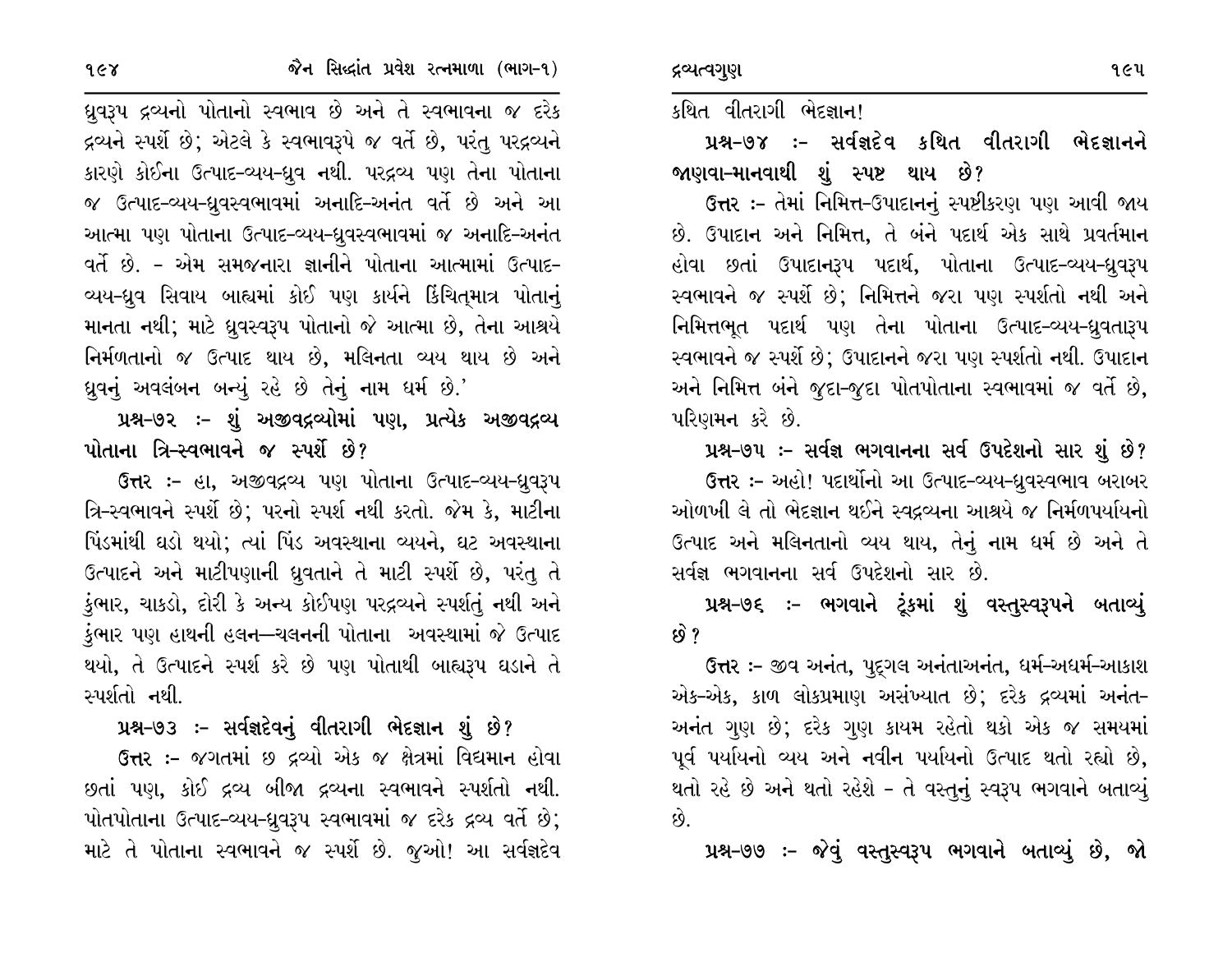જૈન સિલ્દાંત પ્રવેશ રત્નમાળા (ભાગ-૧)

१૯६

એમ માને તો તેનું ફળ શું છે?

ઉત્તર :- (૧) પર પદાર્થોમાં કર્તા-કર્મ, ભોક્તા-ભોગ્યની બુદ્ધિ સમાપ્ત થઈ જશે; (૨) સમ્યગ્દર્શન પામીને ક્રમથી મૂક્તિસુંદરીનો નાથ બની જશે.

પ્રશ્ન-૭૮ :- ભગવાને આવું વસ્તુસ્વરૂપ ક્યા શાસ્રોમાં બતાવ્યું છે?

ઉત્તર :- ચારેય અનુયોગોના શાસ્ત્રોમાં બતાવ્યું છે. (૧) શ્રી પ્રવચનસાર ગાથા-૯૩માં તેને 'પારમેશ્વરી વ્યવસ્થા' કહી છે. (૨) શ્રી તત્ત્વાર્થસૂત્રમાં 'સત્ દ્રવ્ય લક્ષણમ્; ઉત્પાદ-વ્યય-ઘ્રૌવ્યયૂક્ત સત્'ના નામથી વસ્તુસ્વરૂપ સમજાવ્યું છે.

પ્રશ્ન-૭૯ :- આવી વિશ્વ વ્યવસ્થાને જાણવાથી શું થાય છે? ઉત્તર :- સંપૂર્ણ દુઃખોનો અભાવ થઈને, પૂર્ણ સુખની પ્રાપ્તિ થાય છે - એવું આચાર્યકલ્પ પંડિત ટોડરમલજીએ શ્રી મોક્ષમાર્ગપ્રકાશક પૂષ્ઠ-૫૨માં કહ્યું છે.

# પ્રમેયત્વગુણ

સબ દ્રવ્ય–ગુણ, પ્રમેય સે બનતે વિષય હૈં જ્ઞાન કે, રુકતા ન સમ્યગ્જ્ઞાન પર સે, જાનિયોં યોં ધ્યાન સે; આત્મા અરૂપી જ્ઞેય નિજ, યહ જ્ઞાન ઉસકો જાનતા, હૈ સ્વ-પર સત્તા વિશ્વ મેં, સુદષ્ટિ ઉનકો જાનતા.

### પ્રશ્ન-૧ :- પ્રમેયત્વગુણ શું છે?

પ્રમેયત્વગુણ

**ઉત્તર :-** પ્રમેયત્વગુણ, દરેક દ્રવ્યમાં જોવા મળતો સામાન્યગુણ  $\hat{\omega}$ .

### પ્રશ્ન-૨ :- પ્રમેયત્વગુણ કોને કહે છે?

ઉત્તર :- જે શક્તિને કારણે, દ્રવ્ય 'કોઈ ને કોઈ જ્ઞાન'નો વિષય હોય તેને પ્રમેયત્વગુણ કહે છે.

પ્રશ્ન-3 :- 'કોઈ ને કોઈ જ્ઞાન'થી શું તાત્પર્ય છે?

ઉત્તર :- મતિ, શ્રુત, અવધિ, મનઃપર્યય અને કેવળજ્ઞાન આ પાંચમાંથી કોઈપણ એક જ્ઞાન એ એનું તાત્પર્ય છે.

પ્રશ્ન-૪ :- જગતમાં કોઈ એવો પદાર્થ છે કે જેમાં પ્રમેયત્વગુણ ન હોય?

ઉત્તર :- જગતમાં કોઈ એવો પદાર્થ નથી કે જેમાં પ્રમેયત્વગુણ ન હોય, કેમકે પ્રમેયત્વગુણ દરેક દ્રવ્યનો સામાન્યગુણ છે.

પ્રશ્ન–૫ :– પ્રમેયત્વનો મતલબ શું છે?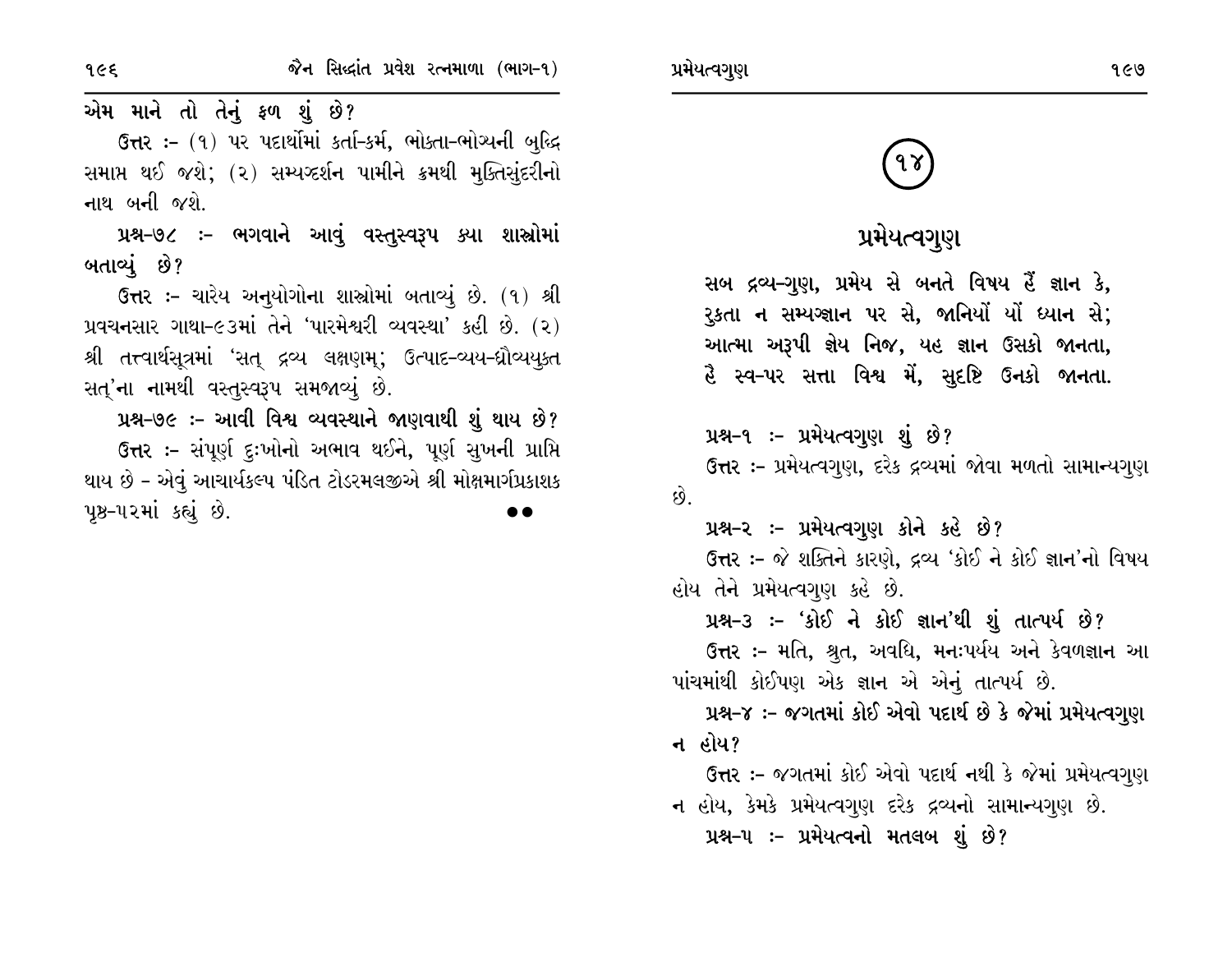**ઉત્તર: –** જ્ઞાન થવા યોગ્ય, જ્ઞાન થવાયોગ્ય જ્ઞેય, knowable જાણ્યું.

પ્રશ્ન-૬ :- પ્રમેયત્વનો વ્યુત્પત્તિ અર્થ શો છે?

ઉત્તર:-  $y = 2i$ ટલે કે વિશેષરૂપથી, મેય = એટલે કે જ્ઞાનમાં આવવા યોગ્ય. ત્વ = એટલે કે પણું. વિશેષરૂપથી જ્ઞાનમાં આવવા યોચ્યપણં.

પ્રશ્ન-૭ :- રૂપી પદાર્થ જણાય છે અને અરૂપી પદાર્થ જણાતા નથી - શું એ વાત ઠીક છે?

ઉત્તર :- બિલકુલ જૂઠી છે, કેમકે દરેક દ્રવ્યમાં પ્રમેયત્વગુણ છે; તે કારણે દરેક પદાર્થ કોઈને કોઈ જ્ઞાનનો વિષય હોય છે; માટે રૂપી અને અરૂપી બંને પદાર્થ ચોક્કસ જ્ઞાનમાં જણાય છે. પ્રશ્ન-૮ :- જ્ઞાન કરવાની અને જણાવું આ બંને શક્તિઓ એક સાથે શેમાં હોય છે?

ઉત્તર :- એકમાત્ર જીવદ્ગવ્યમાં જ છે.

પ્રશ્ન-૯ :- શું પુદ્ગલ, ધર્મ, અધર્મ, આકાશ અને કાળમાં પણ આ બંને શક્તિઓ છે?

ઉત્તર :- નથી. પદુગલ, ધર્મ, અધર્મ, આકાશ અને કાળમાં માત્ર જ્ઞેયપણાની શક્તિત છે; જ્ઞાન કરવાની નથી.

પ્રશ્ન-૧૦ :- અમે એવું કાર્ય કરીએ કે કોઈને ખબર ન પડે-એમ કહેનાર શું ભૂલે છે અને કોને નથી માનતો?

ઉત્તર :- (૧) પ્રમેયત્વગુણને ભૂલે છે; (૨) અરિહંત-સિદ્ધને જ માનતો નથી, કારણ કે સંસારમાં એવું કોઈ પણ કાર્ય નથી કે જે અરિહંત અને સિદ્ધ ન જાણતા હોય; (૩) અવધિજ્ઞાની, મનઃપર્યયજ્ઞાનીને નથી માનતો; (૪) છદ્મસ્થ ભાવશ્રુતજ્ઞાનીને પણ નથી માનતો.

પ્રશ્ન-૧૨ ઃ- પ્રમેયત્વગુણને જાણવાથી બધા પાપોથી કેવી રીતે છુટાય છે?

ઉત્તર :- જે જીવ પાપ કરે છે, તે એમ જાણીને કરે છે કે કોઈ દેખતું નથી. પણ જો તેને એમ ખબર પડે કે અરિહંત-સિદ્ધ ભગવાન બધું જાણે છે, તો તે પાપ ન કરે.

પ્રશ્ન-૧૩ ઃ- પ્રમેયત્વગુણના રહસ્યને જાણનારા બધા પાપોથી કેવી રીતે છૂટી જાય છે, દષ્ટાંત આપીને સમજાવો?

ઉત્તર :- એક પુરૂષે ૫૦ ભેંસો ખરીદી, તેણે ભેંસનું દૂધ કાઢીને જમા કરીને ઘી બનાવીને વેચવાનું કામ શરૂ કર્યું. ઘીનો ભાવ બજારમાં ૨૦૦ રૂપિયા કિલો, તે ૧૫૦ રૂપિયે કિલો વેચતો હતો. બજારમાં લોકો જાણે છે કે ભેળસેળવાળું ઘી હોય છે, પણ તેણે તો ભેંસ પણ રાખી છે અને ૫૦ રૂપિયા કિલો ઓછું વેચે છે, તો તેનું ઘી રોજ સવારે જ વેચાઈ જાય છે અને તે જલ્દી જ માલદાર બની જાય છે. એક દિવસ તેના ખાસ સંબંધી આવ્યા - અરે ભાઈ! તું તો એક કિલો ઘી, ૫૦ રૂપિયા ઓછામાં વેચે છે, તો તું આટલો જલ્દી માલદાર કેમ થઈ ગયો? તેણે કહ્યું -જૂઓ, મને બધા લોકો ઇમાનદાર સમજે છે. હું રોજ એક ડબ્બો ચોખ્ખા ઘીમાં પાંચ ડબ્બા નકલી ઘી ભેળવીને રાતે રાખી દઉં  $\mathfrak{g},$  તે સવારે જ વેચાઈ જાય છે, એ વાતને કોઈ નથી જાણતું; તે રીતે હું જલ્દી માલદાર થઈ ગયો છું. તેણે કહ્યું, ભાઈ! તું તો જૈન છો, અરિહંત ભગવાન તો આ વાતને જાણે છે અને અવધિજ્ઞાની, મનઃપર્યયજ્ઞાની પણ બતાવે છે, ત્યારે તું એમ કેમ કહે છે કે આ વાત કોઈ નથી જાણતું? તે દિવસથી તેણે તે બેઈમાનીનું

 $962$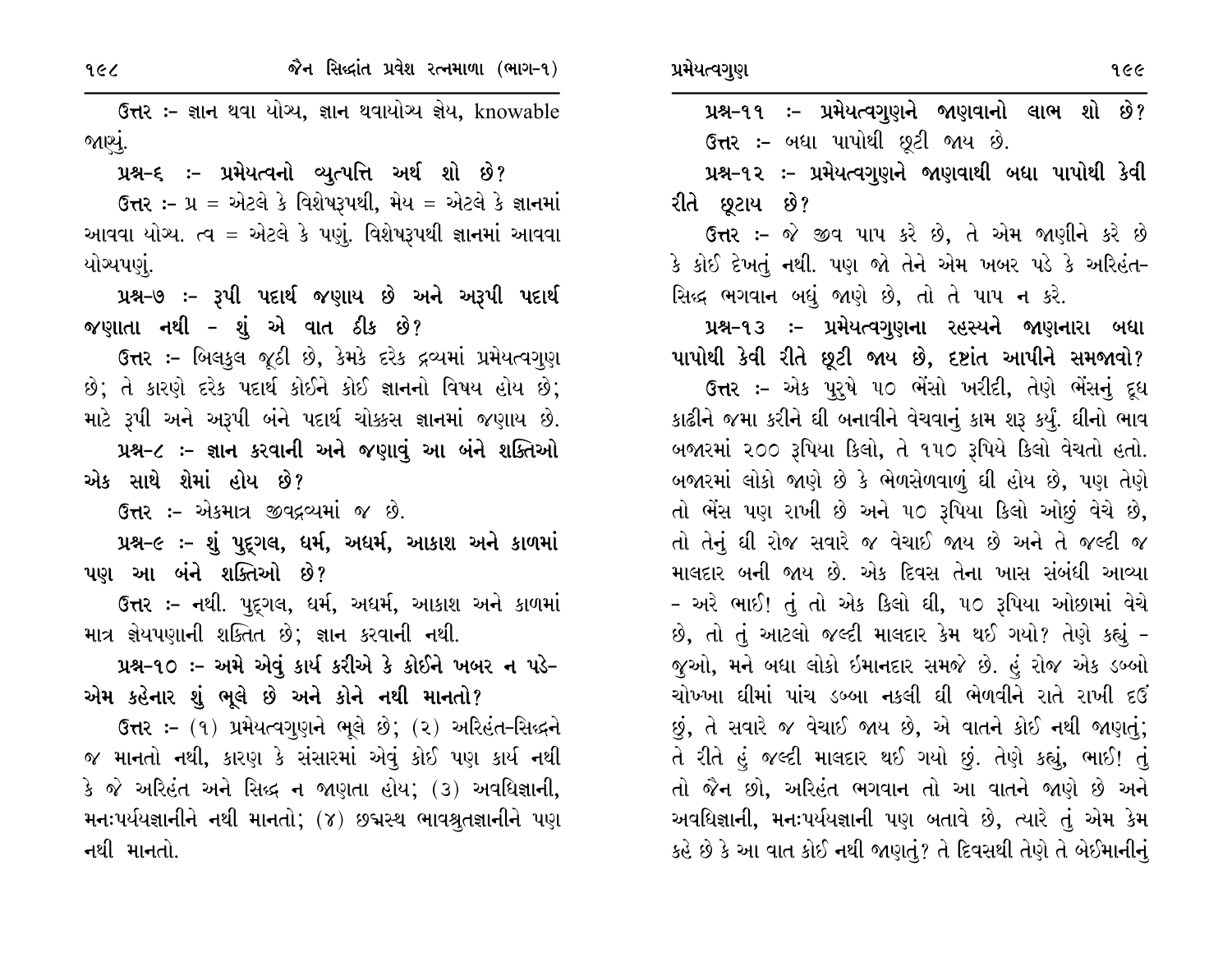પ્રમેયત્વગુણને ક્યારે માન્યો, (૨) અને ક્યારે ન માન્યું? ઉત્તર :- (૧) હું રોટલી ખાવ છું - આ વાક્યમાં રોટલી ખાવાનું કાર્ય આહારવર્ગણાનું છે; મારા જ્ઞાયક ભગવાનનું નથી. હું જ્ઞાયક છું અને રોટલી વ્યવહારથી મારા જ્ઞાનનું જ્ઞેય છે - એમ માનનારાએ પ્રમેયત્વગુણને માન્યું. અને (૨) પોતાના જ્ઞાયક ભગવાનને ભૂલીને, રોટલી ખાવાનું કાર્ય આત્માનું માને તેણે પ્રમેયત્વગુણને નથી માન્યો.

# પ્રશ્ન-૧૬ :- હું મનુષ્ય છું - આ વાક્યમાં (૧) પ્રમેયત્વગુણને ક્યારે માન્યો અને (૨) ક્યારે નથી માન્યો?

ઉત્તર :- (૧) સંયોગરૂપ ઔદારિક-તૈજસ-કાર્મણ-ભાષા-મનમાં અનંત પુદ્ગલ પરમાણુ કાયમ રહેતા થકા, પોતપોતાની પ્રયોજનભૂત ક્રિયા કરતા નિરંતર બદલતા રહે છે. એ બધું વ્યવહારનયથી જ્ઞાનના જ્ઞેય છે અને હું આત્મા જ્ઞાયક છું - એવો અનુભવ-જ્ઞાન થાય, તો પ્રમેયત્વગુણને માન્યો. (૨) હું આત્મા જ્ઞાયક છું. સંયોગરૂપ-ઔદારિક-તૈજસ-કાર્મણ-ભાષા-મનમાં અનંત પદ્ગલ, પરમાણ્ વ્યવહારનયથી જ્ઞાનનું જ્ઞેય છે; એ વાતને ભૂલીને ઔદારિક-તૈજસ-કાર્મણ-ભાષા-મનના અનંત પુદ્ગલોનો કર્તા-ભોક્તા આત્માને માને તેણે પ્રમેયત્વગણને નથી માન્યો.

# પ્રશ્ન–૧૭ :– સંયોગરૂપ શરીરમાં વ્યવહારથી જ્ઞેયબુદ્ધિને

છોડીને, હું મનુષ્ય છું - એવી માન્યતાનું શું ફળ છે? ઉત્તર :- ચારેય ગતિમાં ફરીને નિગોદમાં જવું એવી માન્યતાનું ફળ છે.

પ્રશ્ન-૧૮ :- સંયોગરૂપ ઔદારિક વગેરે શરીરમાં - હું મનુષ્ય છું – એવી નિગોદબુદ્ધિનો અભાવ કેવી રીતે થાય, ત્યારે પ્રમેયત્વગુણને માન્યો એમ કહેવાય?

કાર્ય છોડી દીધું, કેમકે તેણે પ્રમેયત્વગુણના રહસ્યને જાણ્યું. પ્રશ્ન-૧૪ :- (૧) હું જુગાર રમું છું, કોઈ જાણતું નથી; (2) હું ટેક્સની ચોરી કરું છું, કોઈ નથી જાણતું; (3) હું સીગરેટ પીવ છું, કોઈને શું ખબર; (૪) હું દારૂ પીઉ છું, પણ કોઈને ખબર નથી; (૫) હું હિંસા, ચોરી કરું છું પણ કોઈને ખબર નથી પડતી; (૬) હું નકલ કરું છું, કોઈને ખબર નથી; (૭) હું વેપારમાં બધાને મૂર્ખ બનાવું છું, કોઈ જાણતું નથી; (૮) હું એવો ઠગું છું કે બધા દંગ રહી જાય છે; (૯) મેં ચુંટણીમાં બધા વોટ મારી પેટીમાં નાખ્યો, કોઈએ જોયું જ નહિ; આ વાક્યોમાં (અ) પ્રમેયત્વગુણને ક્યારે માન્યું અને પ્રમેયત્વગુણને માનનારાએ કોનો–કોનો આદર કર્યો, ત્યારે માન્યું. (આ) અને પ્રમેયત્વગુણને ક્યારે ન માન્યું તથા પ્રમેયત્વગુણને માનનારાએ કોનો-કોનો નિરાદર કર્યો, ત્યારે ન માન્યો, સમજાવો?

ઉત્તર :- (અ) હું જુગાર રમું છું, કોઈ નથી જાણતું - આ વાક્યમાં જે જીવ એવું જાણે-માને કે જુગાર રમવાનું કાર્ય આહારવર્ગણાનું છે, મારા જીવનું નથી. હું તો જ્ઞાયક ભગવાન છું અને જ્ઞાનપર્યાય, વ્યવહારથી જ્ઞાનનું જ્ઞેય છે; તેણે પ્રમેયત્વગુણને માન્યું અને પ્રમેયત્વગુણને માનનારાએ પંચપરમેષ્ઠીનો આદર કર્યો - ત્યારે માન્યું. (આ) હું જુગાર રમું છું, કોઈ નથી જાણતું -આ વાક્યમાં ભગવાનને ભૂલીને, જુગાર રમવાના કાર્યને આત્માનું કાર્ય માને, તેણે પ્રમેયત્વગુણને નથી માન્યું અને પ્રમેયત્વગુણને ન માનનારે પંચ પરમેષ્ઠીનો અનાદર કર્યો, ત્યારે નથી માન્યું. એ પ્રમાણે આઠેય પ્રશ્નો સમજી લેવા.

પ્રશ્ન-૧૫ :- હું રોટલી ખાવ છું - આ વાક્યમાં (૧)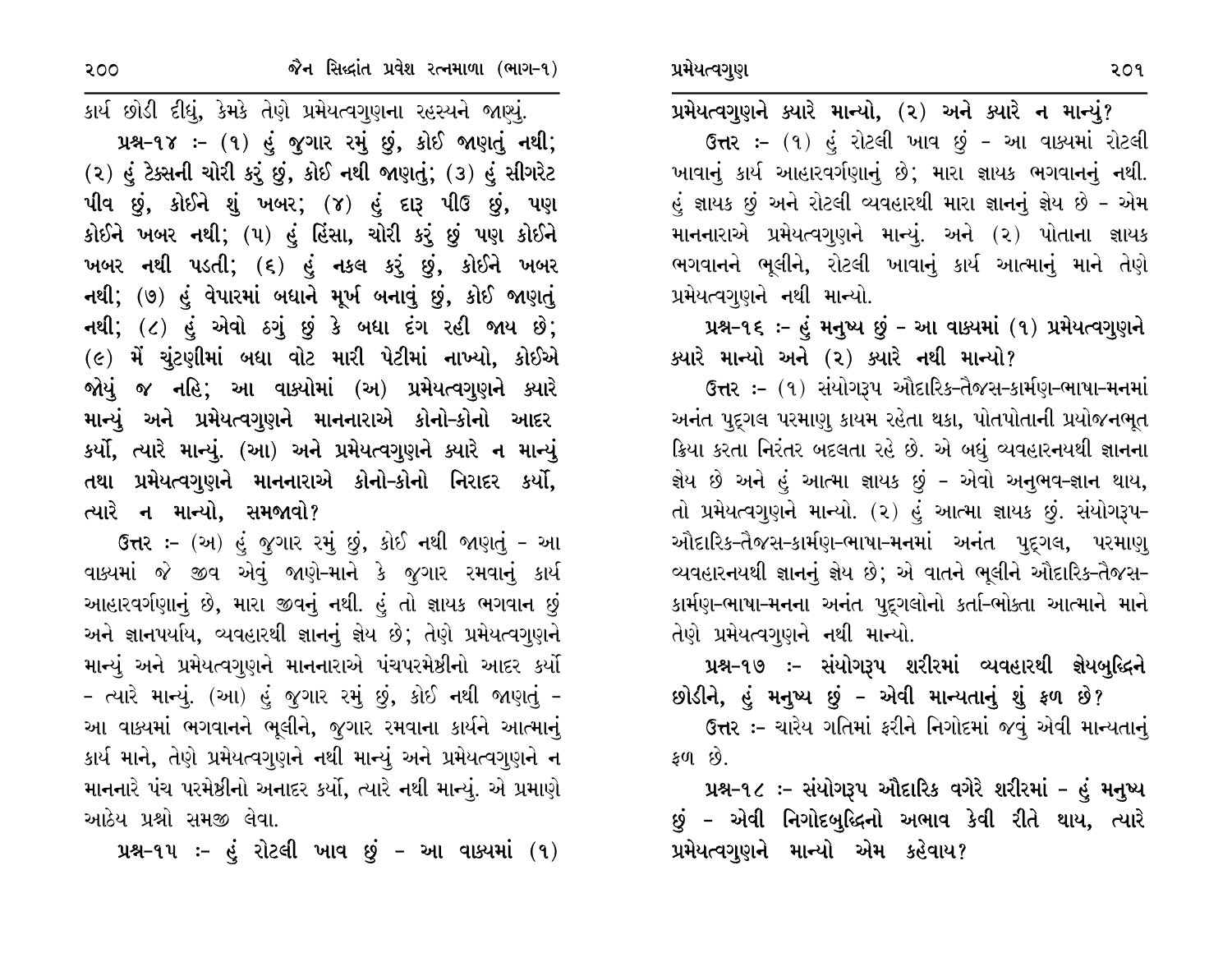૨૦૨

ઉત્તર :– સંયોગરૂપ ઔદારિક-તૈજસ-કાર્મણ-ભાષા-મનમાં જેટલા પરમાણુ છે, તે બધા વ્યવહારનયથી જ્ઞાનનું જ્ઞેય છે; હું તો માત્ર જ્ઞાયક છું - એમ માને-જાણે તો નિગોદબુદ્ધિનો અભાવ થઈને, ધર્મની પ્રાપ્તિ થાય છે, ત્યારે પ્રમેયત્વગુણને માન્યો; ત્યારબાદ અનુપચરિતઅસદ્ભૂતવ્યવહારનયથી હું મનુષ્ય છું - એમ કહી શકાય, પરંત એમ નથી.

પ્રશ્ન-૧૯ :- હું દેવ છું; હું નારકી છું; હું તિર્યંચ છું; હું યુવાન છું; હું સ્રી છું; હું રથ બનાવું છું; હું શરીરની સેવા કરું છું; અરિહંત ભગવાને ચાર ઘાતિકર્મનો અભાવ કર્યો; આ વાક્યમાં પ્રમેયત્વગુણને સ્પષ્ટ કરો?

ઉત્તર :- આ દરેક વાક્યોનું પૂર્વ ૧૪ થી ૧૮ પ્રશ્નોત્તર અનુસાર જાતે અભ્યાસ કરો.

પ્રશ્ન-૨૦ :- દિગંબરધર્મી કોણ છે અને તેનું કાર્ય શું છે? ઉત્તર :- જ્ઞાની, દિગંબરધર્મી છે અને તેનું કાર્ય જ્ઞાતા-દષ્ટા રહેવું તે છે.

પ્રશ્ન-૨૧ :- જે સાત વ્યસનોનું સેવન કરે છે, હિંસા આદિ પાપ કરે છે, તે પોતાને દિગંબરધર્મી કહે છે, તો શું એ ઠીક છે?

ઉત્તર :- તે બધા દિગંબરધર્મી નથી અને ચાર ગતિમાં ભટકતા એવા નિગોદગામી છે. ચારેય ગતિના ભક્ત છે; પંચમગતિના ભક્ત નથી.

પ્રશ્ન-૨૨ :- વિશ્વના સંપૂર્ણ પદાર્થોની સાથે આત્માને કેવો સંબંધ છે?

ઉત્તર :- એકમાત્ર જ્ઞેય-જ્ઞાયકસંબંધ છે; બીજો કોઈપણ પ્રકારનો સંબંધ નથી.

પ્રશ્ન-૨૩ :- કોઈ સંસારના પદાર્થોની સાથે કર્તા-ભોક્તાનો સંબંધ માને તો શેનો પાત્ર થાય છે?

ઉત્તર :- જેમ, માતાનો પુત્રની સાથે જેવો સંબંધ છે, તેવો જ માને તો ઠીક છે, જો તેનાથી ઊંઘો માને તો નિંદાને પાત્ર થાય છે; તેમ જ સંસારના પદાર્થો સાથે જ્ઞેય-જ્ઞાયકસંબંધ છે. તેના બદલે કર્તા-ભોક્તાનો સંબંધ માને તો જિનવાણીમાતાની સાથે અનર્થ કરે છે અને તે નિગોદરૂપ સંસારને લાયક બને છે.

પ્રશ્ન–૨૪ :– જ્ઞેય–જ્ઞાયકસંબંધ કોણે માન્યો, કોણે નથી માન્યો?

**ઉત્તર :-** જ્ઞાનીએ માન્યો; અજ્ઞાનીએ નથી માન્યો.

પ્રશ્ન-૨૫ :- પ્રમેયત્વગુણ, રૂપી છે કે અરૂપી?

ઉત્તર :- બંને છે; પુદ્ગલનો પ્રમેયત્વગુણ રૂપી છે, બાકીના દ્રવ્યોના અરૂપી છે, કેમકે પ્રમેયત્વગુણ દરેક દ્રવ્યનો સામાન્યગુણ  $\hat{g}$ .

પ્રશ્ન-૨૬ :- પ્રમેયત્વગુણ, જડ છે કે ચેતન?

ઉત્તર :- બંને છે; જીવનો પ્રમેયત્વગુણ ચેતન છે, બાકીના જડ છે, કેમકે પ્રમેયત્વગુણ દરેક દ્રવ્યનો સામાન્યગુણ છે. પ્રશ્ન-૨૭ :- પ્રમેયત્વગુણનું ક્ષેત્ર કેટલું મોટું છે અને કેમ? ઉત્તર :- જેટલું દ્રવ્યનું ક્ષેત્ર છે, તેટલું મોટું ક્ષેત્ર પ્રમેયત્વગુણનું છે. કારણ કે પ્રમેયત્વગુણ, દ્રવ્યના સંપૂર્ણ ભાગોમાં જોવા મળે

 $\hat{8}$ .

પ્રશ્ન-૨૮ :- પ્રમેયત્વગુણનો કાળ કેટલો છે?

ઉત્તર:- જેટલો દ્રવ્યનો કાળ છે, તેટલો જ પ્રમેયત્વગુણનો કાળ છે, કેમકે પ્રમેયત્વગુણ, દ્રવ્યની સંપૂર્ણ અવસ્થાઓમાં ત્રિકાળ રહે છે.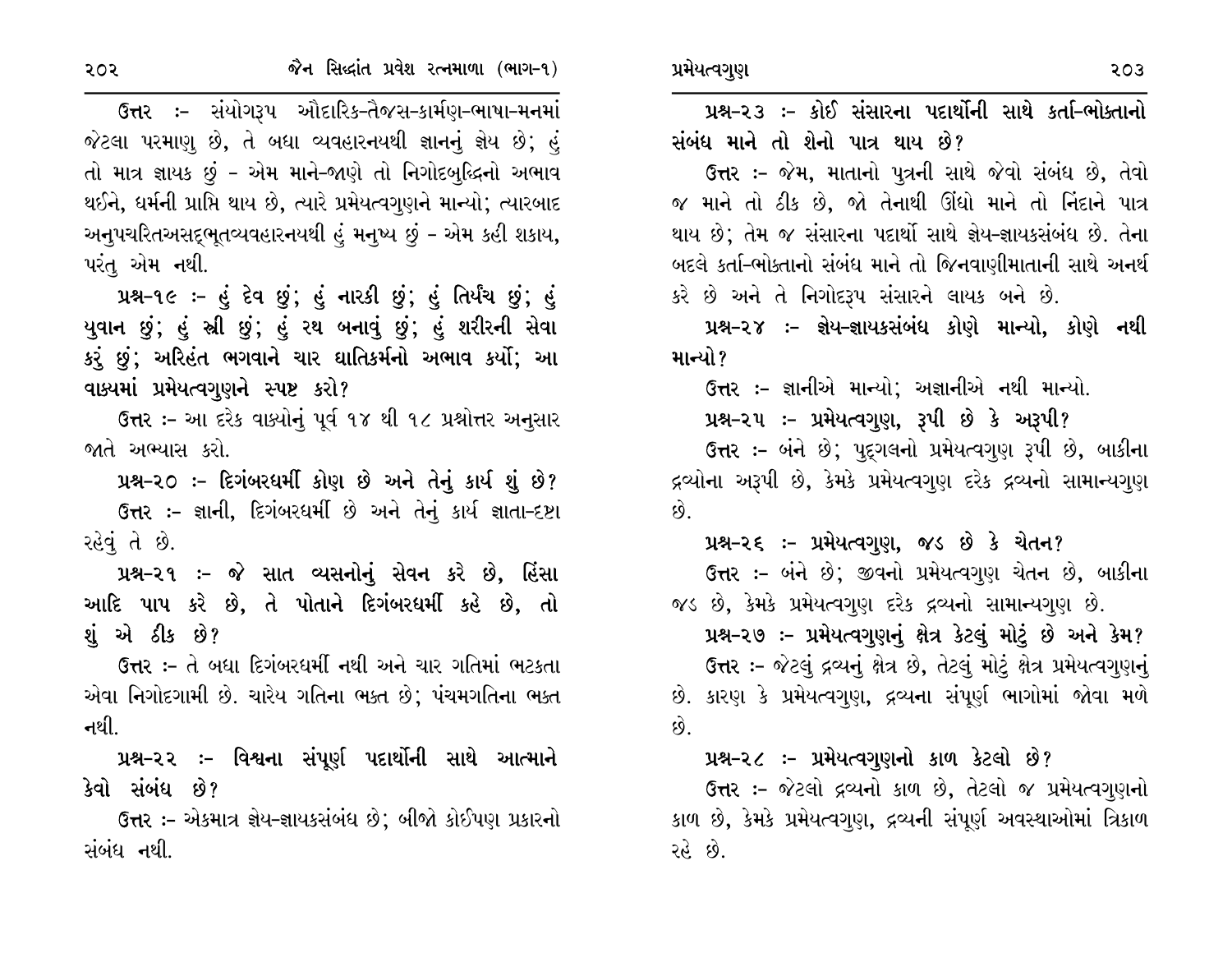પ્રમેયત્વગુણ

પ્રશ્ન-૨૯ :- શું પુદ્ગલપરમાણુ પણ જ્ઞાનનું જ્ઞેય થઈ શકે છે?

ઉત્તર :- હા; તે પણ જ્ઞાનનું જ્ઞેય છે કેમકે તેમાં પણ પ્રમેયત્વગુણ છે, પરમાણ, અવધિજ્ઞાની, મનઃપર્યયજ્ઞાની તથા કેવળજ્ઞાનીના જ્ઞાનનું જ્ઞેય છે.

પ્રશ્ન-૩૦ :- શું બધા દ્રવ્યોના ગુણોની ભૂત-ભવિષ્ય-વર્તમાનની બધી પર્યાયો જ્ઞાનનું જ્ઞેય થઈ શકે છે?

ઉત્તર :- હા, તે બધી કેવળજ્ઞાનીના કેવળજ્ઞાનની પર્યાયમાં એક સમયમાં એક સાથે જ્ઞેય (જણાય) થાય છે.

પ્રશ્ન–૩૧ :– બધા દ્રવ્યોની ભૂત–ભવિષ્ય–વર્તમાન પર્યાયો કેવળજ્ઞાની એક સાથે એક સમયમાં જાણે છે, તે ક્યાં આવ્યું? ઉત્તર :- સંપૂર્ણ જિનાગમોમાં આવ્યું છે. જેમકે (૧) શ્રી પ્રવચનસાર ગાથા-3૭, 3૮, ૨૧, ૪૭ તથા ૨૦૦માં; (૨) શ્રી તત્ત્વાર્થસૂત્ર, અઘ્યાય પહેલો, સૂત્ર ૨૯મું; (૩) શ્રી રત્નકરંડશ્રાવકાચાર, પહેલો શ્લોક; (૪) શ્રી છ ઢાળાની ચોથી ઢાળમાં આવ્યું છે કે 'સકલ દ્રવ્ય કે ગુણ અનંત પર્યાય અનંતા. જાને એકૈ કાલ પ્રગ**ટ** કેવલિ ભગવંતા' (૫) શ્રી ધવલા પસ્તક ૧૩ પુ. ૩૪૬ થી ૩૫૩માં આવ્યું છે.

પ્રશ્ન–૩૨ :– કેટલાય વિદ્વાનો દિગંબરધર્મી કહેવાતા હોવા છતાં પણ એમ કેમ કહે છે કે - (૧) કેવળીભગવાન ભૂત અને વર્તમાન પર્યાયને જ જાણે છે અને ભવિષ્યની પર્યાયને તે થાય ત્યારે જાણે છે: (૨) સર્વજ્ઞભગવાન અપેક્ષિત ધર્મોને નથી જાણતા: (3) કેવળી ભગવાન, ભૂત-ભવિષ્ય પર્યાયોને સામાન્યરૂપે જાણે છે; પણ વિશેષરૂપથી નથી જાણતા; (૪) કેવળી ભગવાન, ભવિષ્યની પર્યાયને સમગ્રપણે જાણે છે; ભિન્ન-ભિન્નરૂપથી નથી

જાણતા;  $(1)$  જ્ઞાન, માત્ર જ્ઞાનને જ જાણે છે;  $(5)$  સર્વજ્ઞના જ્ઞાનમાં પદાર્થ ઝળકે છે, પરંતુ ભૂત-ભવિષ્યની પર્યાયમાં સ્પષ્ટરૂપથી ઝળકતી નથી વગેરે..

ઉત્તર :- તેમનું એવ કહેવું બિલકુલ જૂઠું છે; (૧) શાસ્ત્ર, ભાવલિંગી મુનિઓએ બનાવ્યા છે, તેમાં ભુત અને ભવિષ્યની પર્યાયોનો સ્પષ્ટ ઉલ્રેખ છે. જ્યારે અવધિજ્ઞાની, મનઃપર્યયજ્ઞાની તો ભૂત-ભવિષ્યની પર્યાયોને જાણે, કેવળી ન જાણે- જુઓ! કેટલો અનર્થ છે. (૨) ભરતજીએ ભૂત-ભવિષ્ય-વર્તમાન ચોવીસીની સ્થાપના કરી, તે ક્યાંથી આવી? (૩) મારીચ ચોવીસમાં તીર્થંકર થશે; દ્વારકામાં બાર વર્ષ પછી આગ લાગશે - આ વાત ક્યાંથી આવી; (૪) કરણાનુયોગમાં, જીવ એવા ભાવ કરે છે, ત્યારે આવા-આવા કર્મનું નિમિત્ત-નૈમિત્તિકસંબંધ થશે, એ ક્યાંથી આવ્યું; (૫) ચરણાનયોગમાં જીવે આવા વ્રતનો ભાવ કર્યો છે, તેના ફળમાં દેવ થયો, એ ક્યાંથી આવ્યું; (૬) પ્રથમાનયોગ તો ભુત-ભવિષ્ય-વર્તમાન બધાને દેખાડે છે - તે તેનું જીવતું-જાગતું પ્રમાણ છે; (૭) શ્રી સમયસાર, ગાથા ૩૦૮ થી ૩૧૧ સુધી સ્પષ્ટ આવ્યું છે; ખરેખર આજકાલ ભગવાનની આજ્ઞા ન માનનારા વિદ્વાનોમાં સર્વજ્ઞના વિષયમાં ઊંઘી ઘારણા છે; માટે તેને વર્તમાનમાં સાચા જ્ઞાનીઓનો સમાગમ કરીને પોતાની ભુલ ટાળવી જોઈએ. આ પ્રશ્નમાં છ વાતો આવી યાદ રાખે છે તેમાં તેમણે સર્વજ્ઞને અલ્પજ્ઞ માન્યા અને તે તેની ચારેય ગતિમાં ભટકવાની વાત છે.

પ્રશ્ન–૩૩ :– જ્યારે જ્ઞાનમાં અનાદિ અને અનંત પર્યાય એક સાથે આવી જાય છે, ત્યારે તો તેનો આદિ અને અંત પણ આવી ગયો?

ઉત્તર :- નથી આવ્યો. અનાદિ કહેવાથી આદિ નથી અને અનંત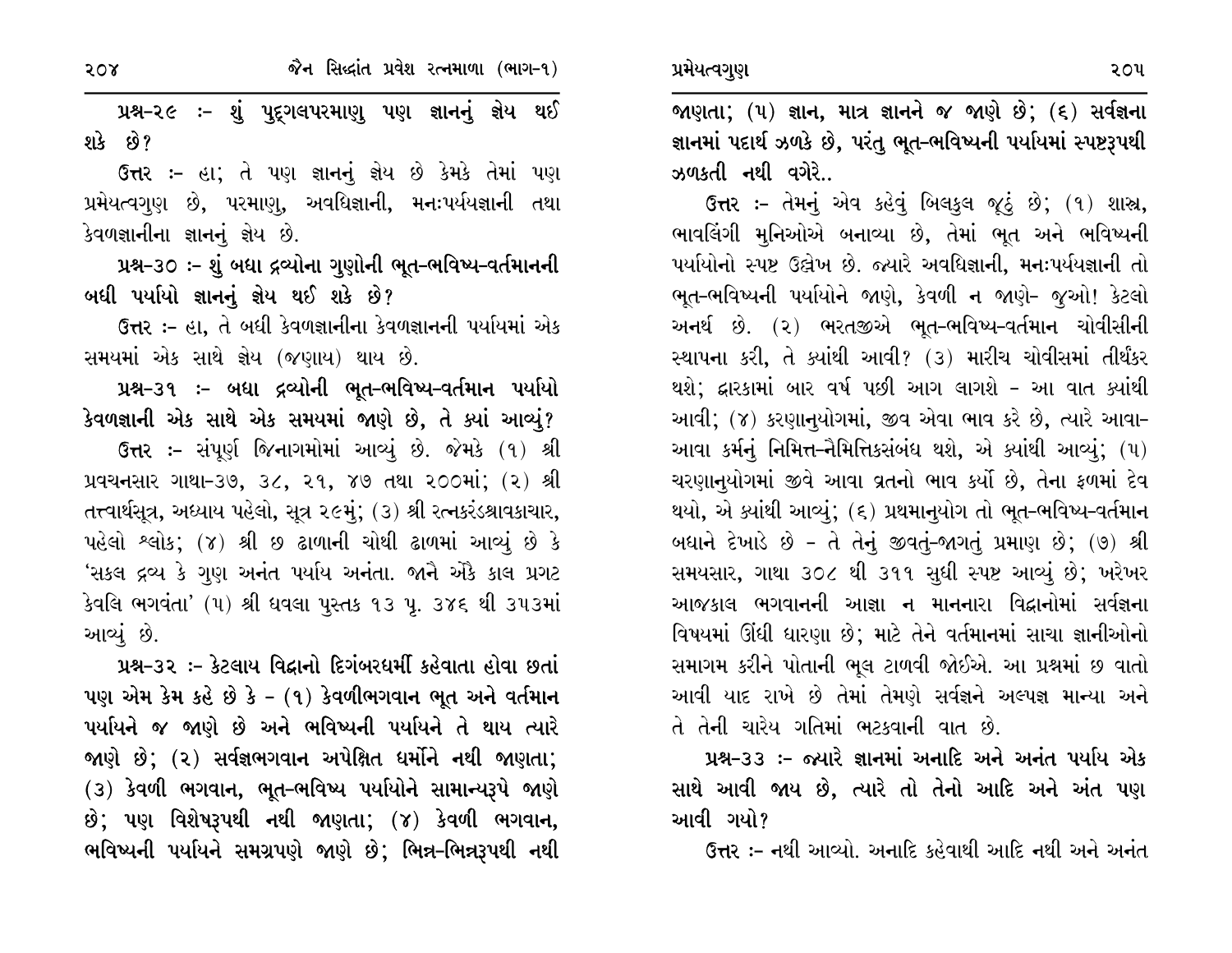કહેવાથી અંત નથી.

પ્રશ્ન–૩૪ ઃ– અનાદિ કહેવાથી આદિ કેમ નથી અને અનંત કહેવાથી અંત કેમ નથી?

ઉત્તર :- કેવળજ્ઞાની, અનાદિને અનાદિરૂપથી અને અનંતને અનંતરૂપથી જાણે છે.

પ્રશ્ન-૩૫ :- જેમાં જ્ઞાનગુણ હોય, તેમાં પ્રમેયત્વગુણ હોય કે નહિ અને કેમ?

ઉત્તર :- ચોક્કસ હોય, કેમકે પ્રમેયત્વગુણ સામાન્યગુણ છે. પ્રશ્ન-૩૬ ઃ- જ્ઞાની, સુખી કેમ છે; અજ્ઞાની, દુઃખી કેમ છે?

ઉત્તર :– જ્ઞાની સંસારના પદાર્થોની સાથે જ્ઞેય-જ્ઞાયકસંબંધ માને છે; માટે સુખી છે અને અજ્ઞાની, પરપદાર્થોમાં કર્તા-કર્મ, ભોક્તા-ભોચ્યસંબંધ માને છે; માટે દૃઃખી છે.

પ્રશ્ન-૩૭ :- સાતમી નરકમાં સમ્પષ્ટષ્ટિ જીવ, સુખી છે, શું તેમણે જ્ઞેય–જ્ઞાયક સંબંધ માન્યો?

ઉત્તર :- હા, તેમણે જ્ઞેય-જ્ઞાયકસંબંધ માન્યો છે, ત્યારે તો સુખી છે.

પ્રશ્ન-૩૮ :- અમને તો પદાર્થોની સાથે કર્તા-કર્મ, ભોક્તા-ભોગ્ય સંબંધ જ જણાય છે: જ્ઞેય-જ્ઞાયકસંબંધ નહિ, તેનું શું કારણ છે?

ઉત્તર :- (૧) અજ્ઞાનીને કમળો થઈ ગયો છે; માટે તેને ઊંઘું જણાય છે. (૨) જેમ રેલમાં વૃક્ષો ચાલતા દેખાય છે; તેમ અજ્ઞાનીને પરદ્રવ્યોની સાથે કર્તા-કર્મ-ભોક્તા-ભોગ્ય સંબંધ દેખાય છે. ખરેખર તો રેલ ચાલે છે; વૃક્ષો ચાલતા નથી; તે પ્રમાણે ખરેખર તો વ્યવહારનયથી જ્ઞેય–જ્ઞાયકસંબંધ છે; કર્તા–કર્મસંબંધ નથી.  $(3)$ 

'બચ્ચાના ઇંડા' પ્રમાણે આત્માએ કર્યું, એમ માને છે. બચ્ચાના ઇંડાનું દષ્ટાંત નીચે પ્રમાણે છે :-

એકવાર એક દરબારી સુંદર બકરીના બચ્ચાને ખરીદવા બહાર ગયો. દરબારી એ પહેલા કોઈ દિવસ મહેલની બહાર નહોતો નીકળ્યો; માટે તેને દુનિયાનો કોઈ અનુભવ નહોતો. તે બકરીના બચ્ચા ખરીદવા એક ગામથી બીજે ગામ જતો હતો, રસ્તામાં તેને કેટલાક ઠગ મળ્યા. વાતચીતમાં તે ઠગે જાણી લીધું કે દરબારી બિલકુલ અનુભવહિન છે અને બચ્ચા ખરીદવા બહાર આવ્યો છે. તે ઠગોએ દરબારને ઠગવાનો નિશ્ચય કર્યો અને કાશીકળ લઈને એક ઝાડ ઉપર ટીંગાડી દીધું. તે ઝાડની બાજૂની જાડીમાં બે સસલાના બચ્ચા છુપાઈને બેઠા હતા. તે ઠગોએ દરબારીને કહ્યું - અમારી પાસે બકરીના ઇંડા છે, તેમાંથી બે સુંદર બચ્ચા નીકળશે. દરબારી સાથે સોદો કરીને બે હજાર રૂપિયા લઈ લીધા. પછી તે ઝાડમાં છુપાવેલા બન્ને કાશીફળોને નીચે પાડી દીધા. નીચે પડતાં જ તે ફટી ગયા અને જોરથી ઘડાકો થયો. એ ઘડાકાનો અવાજ સાંભળીને સસલાના બચ્ચા જાડીમાંથી નીકળીને ભાગ્યા. ત્યારે તે ઠગોએ તાળી પાડીને હસ્યા અનો બોલ્યા મહારાજ! મહારાજ! ઇંડા તો ફટી ગયા. એ તમારા બંને બચ્ચાઓ ભાગ્યા જાય છે, પકડો, પકડો. દરબારી તેને ખરેખર બકરીના બચ્ચા સમજીને તેને પકડવા દોડે છે, પણ તે સસલા કોઈ જાડીમાં છુપાઈ જાય; માટે હાથ ન આવ્યા. દરબાર મન મારીને ઘરે આવતો રહ્યો. ઘરે આવીને અંતઃપુરના લોકોએ પૂછયું કે મહારાજ! બચ્ચાનું શું થયું? ત્યારે દરબારીએ ઇંડા ખરીદવાની બધી વાર્તા કહી સંભળાવી અને કહેવા લાગ્યો કે કેટલા સુંદર બકરીના બચ્ચા, ઇંડામાંથી નીકળીને દોડવા લાગ્યા. અંતઃપુરના લોકોએ કહ્યું મહારાજ! આપ મૂર્ખ બન્યા છો - કોઈ દિવસ બકરીના ઇંડા હોય છે, દરબારીએ

 $205$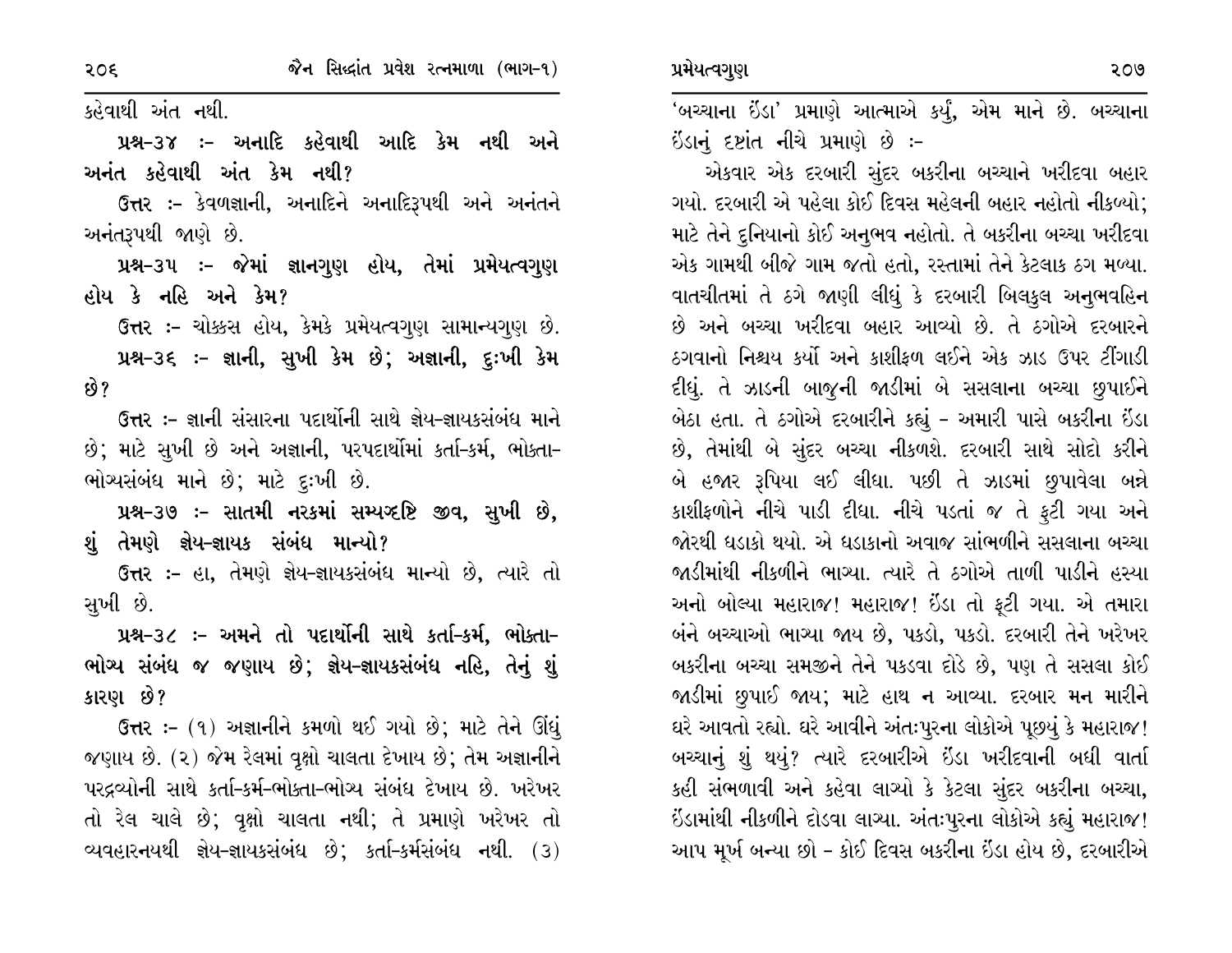| . J | પ્રનવત્પનપુરા<br>२०७                                                  |
|-----|-----------------------------------------------------------------------|
| તા  | મિથ્યાદષ્ટિ જીવ, પરમાં કર્તા-કર્મની વાતો કરવાના કારણે, ગાંડા જ        |
| ગે  | છે.                                                                   |
| ય   | પ્રશ્ન-૩૯ :- હું બધું કેવી રીતે જાણી શકું છું - એવી                   |
| યી  | માન્યતાવાળા શું ભૂલે છે?                                              |
| ન   | ઉત્તર:- પ્રમેયત્વગુણને ભૂલે છે.                                       |
| Y   | પ્રશ્ન-૪૦ :- હું શરીરનું, બાળ-બચ્ચાનું કાંઈ કરી શકું છું              |
|     | – એમ માનનારા શું ભૂલે છે?                                             |
| નાં | ઉત્તર :- પ્રમેયત્વગુણને ભૂલે છે, કેમકે શરીર અને બાળકોની               |
| 41  | સાશે લેશ-લાયકપાગાનો સંબંધ છે <sup>.</sup> માને છે કે કર્તા-કર્મપાગાનો |

 $\sum_{n=1}^{\infty}$ 

સાથ જ્ઞય-જ્ઞાયકપણાનાં સબધ છે; માને છે કે કર્તા-કર્મપણાનો. પ્રશ્ન–૪૧ :– હું પરનો કર્તા–ભોક્તા છું – એવી માન્યતાવાળો કોણ અને તેણે ક્યા ગુણને નથી માન્યા? ઉત્તર: - (૧) જિનમતની બહાર દિકિયાવાદી છે. (૨) પરની સાથે જ્ઞેય-જ્ઞાયકસંબંધ છે; માન્યો છે કર્તા-ભોક્તાનો સંબંધ, તો તેણે પ્રમેયત્વગુણને નથી માન્યો.

પ્રશ્ન-૪૨ :- શું આત્માનો અને દ્રવ્યકર્મનો કર્તા-કર્મ સંબંધ છે?

**ઉત્તર :-** બિલકુલ નહિ, માત્ર જ્ઞેય-જ્ઞાયકસંબંધ છે; અથવા નિમિત્ત-નૈમિત્તિકસંબંધ છે, જે બંનેની સ્વતંત્રતાનું જ્ઞાન કરાવે છે.

પ્રશ્ન-૪૩ :- શાસ્રોમાં કથન આવે છે કે (૧) કર્મ, જીવને રખડાવે છે; (૨) જ્ઞાનાવરણીયના અભાવથી કેવળજ્ઞાન થાય છે; (૩) દર્શનમોહનીયના સદ્દભાવથી મિથ્યાત્વ રહે છે અને અભાવથી ક્ષાયિકસમ્યકૃત્વ થાય છે – શું એ વાક્ય ખોટું છે?

ઉત્તર :- આ વ્યવહારકથન છે; તેનો અર્થ 'એમ છે નહિ, નિમિત્તાદિની અપેક્ષાએ કથન કર્યું છે.' – એમ જાણવું જોઈએ. કેમકે વ્યવહારનય કોઈને કોઈમાં મેળવીને નિરૂપણ કરે, તેના શ્રદ્ધાનથી

કહ્યું - અરે ભાઈ! મેં પોતાની આંખે જોયું. અરે! જ્યારે બચ્ચાન ઇંડા હોય જ નહિ તો તમે ક્યાંથી જોયું હોય? તે જ પ્રમાણ અજ્ઞાની જીવ કહે છે કે 'આત્મા પરદ્રવ્યના કાર્યને કરતો દેખા છે.' અરે ભાઈ! જ્યારે આત્મા પરદ્રવ્યનું કાંઈ કરી જ શકતો નથ તો તે જોયું ક્યાંથી? જૂઠી દષ્ટિથી અજ્ઞાનીને જડની ક્રિયા, ચેત કરતો જણાય છે. આત્માએ આ ક્રિયા કરી એ તો જોવામાં જ નથી આવતું.

આ જૂઓ, હાથમાં લાકડી છે. એ આમ ઊંચી થઈ, તેમ આત્માએ શું કર્યું? આત્માએ એમ જાણ્યું તો ખરૂં કે લાકડીપ હેલા નીચે હતી તે હવે ઊંચી થઈ, પણ આત્મા લાકડીને ઊંચી કરવામાં સમર્થ નથી. અજ્ઞાની માને છે - મેં લાકડીને ઊંચી કરી છે તે વિપરીત માન્યતા છે. માટે યાદ રાખો - (૧) એક આત્મા, બીજા આત્માનું કાંઈ કરી શકતો નથી; (૨) એક આત્મા, જડનું કાંઈ કરી શકતો નથી; (૩) એક પદ્ગલ, બીજા પદ્ગલનું કાંઈ કરી શકતો નથી; (૪) એક પુદ્ગલ, આત્માનું કાંઈ કરી શકતો નથી - એમ માનવું સમ્યગ્જ્ઞાન છે; તેનાથી ઊલટું માને તે મહાન પાપ મિથ્યાત્વનું છે. કેમકે આત્માની સાથે પરપદાર્થોને જ્ઞેય-જ્ઞાયક સંબંધ છે પણ કર્તા-કર્મપણું માની લીધું છે.

પ્રશ્ન–૩૭ :– જ્ઞેય–જ્ઞાયકસંબંધ કોણે માન્યો?

ઉત્તર :- જેણે પોતાના આશ્રયે સમ્યવ્દર્શન આદિ પ્રગટ કર્યું, તેણે જાણ્યું અને માન્યું.

પ્રશ્ન–૩૮ :– સંસારમાં મોટા ભાગે માણસો, પરમાં કર્તા– કર્મ, ભોક્તા-ભોગ્યની જ વાતો કરે છે - શું એ બધા ગાંડા છે ?

ઉત્તર :- ખરેખર તો નિગોદથી લઈને ચારેય ગતિના બધા

२०८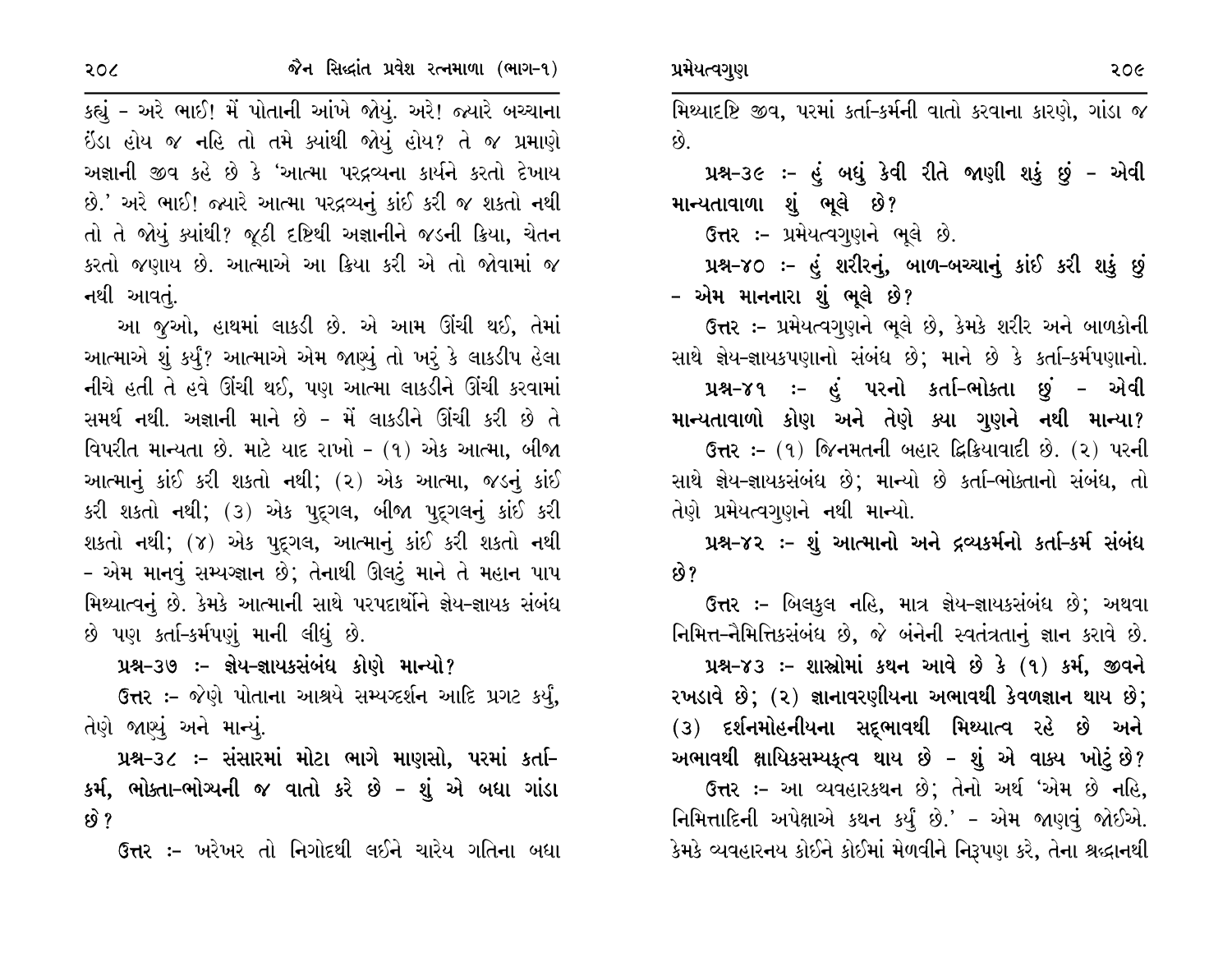પ્રમેયત્વગુણ

પ્રશ્ન-૪૭ :- સંસારમાં જીવ દુઃખી કેમ છે? ઉત્તર :- ભગવાનની આજ્ઞા નહિ માનવાથી દુઃખી છે, કેમકે ખરેખર તો અનાદિકાળથી આ જીવ આજ સુધી ભગવાનની આજ્ઞા અનુસાર ચાલ્યો જ નથી. આ જીવે પોતાની પ્રવૃત્તિ અનુસાર ભગવાનની આજ્ઞાનું પાલન અનંતવાર કર્યું, પણ ભગવાનની આજ્ઞા અનુસાર આજ્ઞાનું પાલન એક સમય પણ નથી કર્યું; માટે જીવ સંસારમાં દૃઃખી છે.

પ્રશ્ન–૪૮ :– પ્રમેયત્વપણું શેમાં–શેમાં છે? ઉત્તર :- દરેક દ્રવ્ય-ગુણ અને પર્યાયમાં પ્રમેયત્વપણું છે.

### પ્રશ્ન-૪૯ :- પ્રમેય (જ્ઞેય) શું-શું છે?

ઉત્તર :- (૧) છ દ્રવ્ય, તેના ગુણ અને પર્યાય, જ્ઞેય છે. (૨) વિકારીભાવ અને અપૂર્ણ-પૂર્ણ શુદ્ધપર્યાયો બધા જ્ઞેય છે. શ્રી સમયસાર કળશ ૫૦માં કહ્યું છે કે જ્ઞાની તો પોતાની અને પરની પરિણતિને જાણતા થકા પ્રવર્તે છે.

# પ્રશ્ન–૫૦ :– અમને ભગવાનથી અને શુભભાવોથી લાભ છે એવી માન્યતાવાળા ક્યા ગુણને નથી માનતા?

ઉત્તર :- તે પ્રમેયત્વગુણને નથી માનતા, કેમકે ભગવાન અને શુભભાવ, જ્ઞાનનું જ્ઞેય છે; અને માને લાભ તો પ્રમેયત્વગુણને નથી માનતો

### પ્રશ્ન–૫૧ :– જ્ઞાની શું જાણે છે?

ઉત્તર :- હું આત્મા જ્ઞાયક અને લોકાલોક વ્યવહારથી જ્ઞેય છે. હં જ્ઞાયક-જ્ઞાયક છું - એમ જ્ઞાની જાણે-માને છે.

પ્રશ્ન-૫૨ :- વિશ્વમાં જાતિ અપેક્ષાએ પ્રમેયત્વગુણ કેટલા છે?

ઉત્તર :- વિશ્વમાં જાતિ અપેક્ષાએ છ દ્રવ્ય છે; માટે વિશ્વમાં જાતિ અપેક્ષાએ છ પ્રમેયત્વગુણ છે.

૨૧૧

મિથ્યાત્વ થાય છે; માટે વ્યવહારના કથનને સાચું કથન માનવાનો ત્યાગ કરવો જોઈએ.

પ્રશ્ન-૪૪ :- દીકરો કહેવું ન માને, સ્રી પોતાના મુજબ ન ચાલે - એ સ્થિતિમાં શું માને તો ક્રોધ ન આવે અને ક્યારે ક્યા ગુણને માન્યો ક્યારે ન માન્યો?

ઉત્તર :- દીકરો કહેવું ન માને, સ્રી પોતાના મુજબ ન ચાલે, તે આપણા જ્ઞાનનું જ્ઞેય છે - એમ માને તો ગુસ્સો નહિ આવે, ત્યારે પ્રમેયત્વગુણને માન્યો અને તેને કારણે ગુસ્સો આવ્યો (એવું માને) તો તેણે પ્રમેયત્વગુણને નથી માન્યો.

પ્રશ્ન-૪૫ :- પ્રમેયત્વગુણનો મર્મ સમજવા માટે કોના આદર્શોને સામે રાખવા?

ઉત્તર :- (૧) સિદ્ધભગવાનને અને મંદિરમાં અરિહંતભગવાનને પોતાના આદર્શ માને તો પ્રમેયત્વગૃણનો મર્મ સમજાય છે. જેમ મંદિરમાં કોઈ ચોરી કરે, કોઈનું બરું વિચારે તો ભગવાન અરિહંત કહે છે - જાણો અને દેખો, કારણ કે તે તમારા જ્ઞાનનું જ્ઞેય છે. સાક્ષાતુ સમવસરણમાં અનેક જીવ હોય છે, પર્યાયમાં અપ્રગટ વિરોધ પણ હોય છે, તો શું ભગવાન નથી જાણતા? જાણે તો છે. તેને ક્રોધ કેમ નથી આવતો? તેને તે જ્ઞેય જાણે છે. આપણે પણ બધાને જ્ઞેય માનીએ તો ભગવાનની આજ્ઞા માની અને પ્રમેયત્વગુણને માન્યો (કહેવાય).

પ્રશ્ન-૪૬ :- દેવ-ગુરુ-શાસ્ત્ર શું કહે છે?

ઉત્તર :– તારો સંસારના પદાર્થોની સાથે માત્ર જ્ઞેય-જ્ઞાયકસંબંધ છે; કર્તા-કર્મ, ભોક્તા-ભોગ્યસંબંધ નથી. કહ્યું પણ છે કે :- સકલ જ્ઞેય-જ્ઞાયક તદપિ, નિજાનંદ રસલીન; સો જીનેન્દ્ર જયવંત નિત, અરિ રસ રહસ વિહીન.

२१०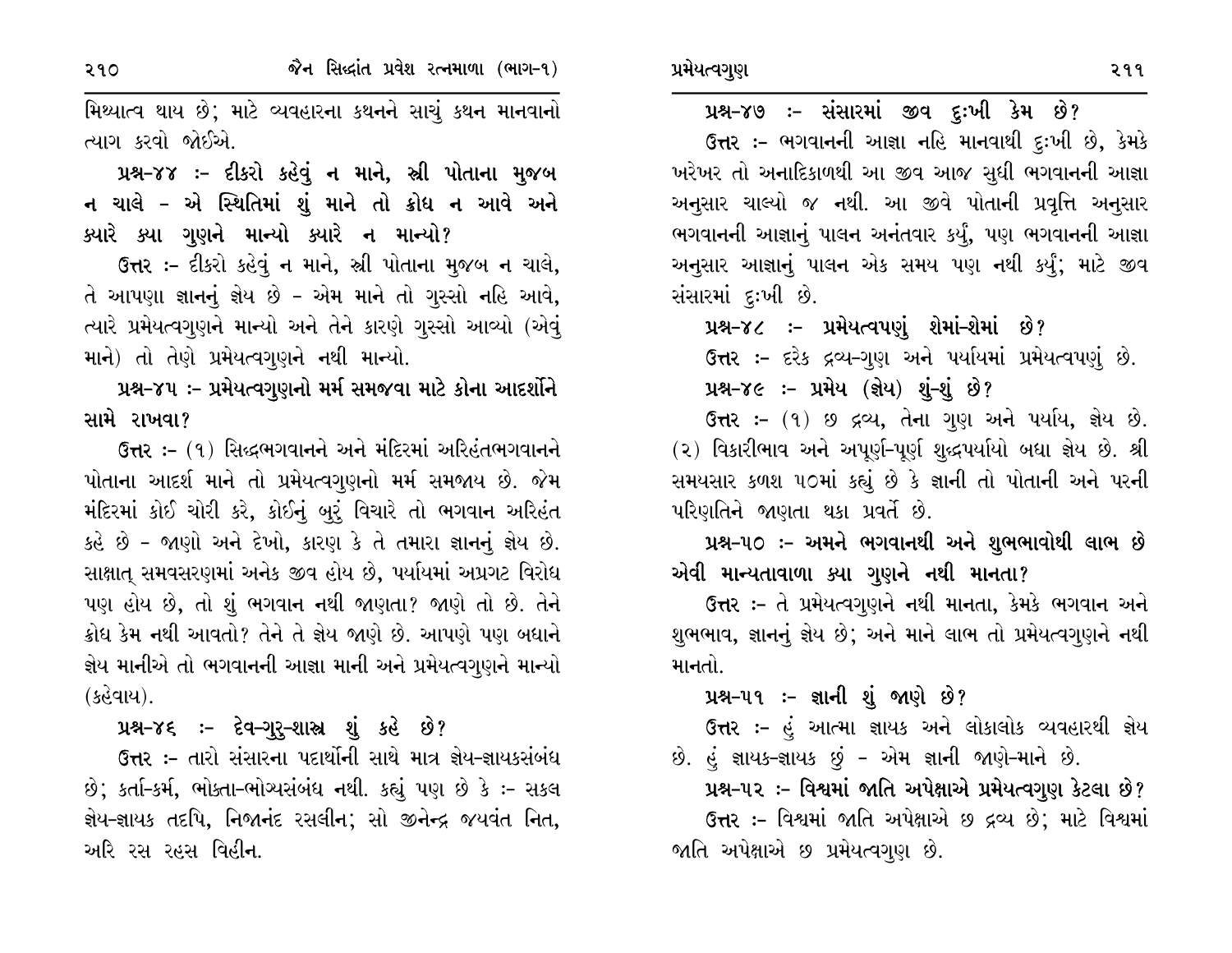| જૈન સિદ્ધાંત પ્રવેશ રત્નમાળા (ભાગ-૧)<br>૨૧૨                       | પ્રમેયત્વગુણ<br>२१३                                           |
|-------------------------------------------------------------------|---------------------------------------------------------------|
| પ્રશ્ન–૫૩ ઃ– વિશ્વમાં સંખ્યા અપેક્ષાએ પ્રમેયત્વગુણ કેટલા          | પ્રશ્ન-૫૯ :- ક્યા દ્રવ્યોના પ્રમેયત્વગુણ, ગતિ કરે છે?         |
| છે?                                                               | ઉત્તર :- જીવ-પુદ્ગલના પ્રમેયત્વગુણ ગતિ કરે છે.                |
| ઉત્તર :- વિશ્વમાં સંખ્યા અપેક્ષાએ જીવોના અનંત; પુદ્ગલોના          | પ્રશ્ન-૬૦ :- ક્યા દ્રવ્યોના પ્રમેયત્વગુણ, ગતિ નથી કરતા?       |
| અનંતા અનંત, ધર્મ-અધર્મ-આકાશના એક-એક અને કાળદ્રવ્યના               | ઉત્તર :- ધર્મ-અધર્મ-આકાશ અને કાળ - આ ચાર દ્રવ્યોના            |
| લોકપ્રમાણ અસંખ્યાત પ્રમેયત્વગુણ છે.                               | પ્રમેયત્વગુણ ગતિ નથી કરતા.                                    |
| પ્રશ્ન-૫૪ :- સંખ્યા અપેક્ષાએ અસંખ્યાત પ્રદેશી પ્રમેયત્વગુણ        | પ્રશ્ન–૬૧ :- એક જીવમાં પ્રમેયત્વગુણ કેટલા છે?                 |
| કેટલા છે?                                                         | ઉત્તર :- એક જીવમાં એક જ પ્રમેયત્વગુણ છે.                      |
| <b>ઉત્તર :-</b> જીવોના અનંત અસંખ્યાત પ્રદેશી પ્રમેયત્વગુણ છે      | પ્રશ્ન–૬૨ :– સંયોગરૂપ ઔદારિક, તૈજસ, કાર્મણશરીરમાં             |
| અને  ધર્મ-અધર્મદ્રવ્યના એક-એક અસંખ્યાત પ્રદેશી પ્રમેયત્વગુણ છે.   | પ્રમેયત્વ–ગુણ કેટલા છે?                                       |
| પ્રશ્ન–૫૫ :– જાતિ અપેક્ષાએ ક્યા દ્રવ્યોના પ્રમેયત્વગુણ            | <b>ઉત્તર :-</b> સંયોગરૂપ ઔદારિક તૈજસ, કાર્મણશરીરમાં જેટલા     |
| અસંખ્યાત પ્રદેશી છે?                                              | પરમાણુ છે, તેટલા જ પ્રમેયત્વગુણ છે.                           |
| <b>ઉત્તર :-</b> જીવ-ધર્મ-અધર્મ, આ ત્રણ દ્રવ્યોના પ્રમેયત્વગુણ     | પ્રશ્ન-૬૩ :- શબ્દમાં પ્રમેયત્વગુણ કેટલા છે?                   |
| અસંખ્યાત પ્રદેશી છે.                                              | ઉત્તર :- શબ્દમાં જેટલા પરમાણુ છે, તેટલા જ પ્રમેયત્વગુણ છે.    |
| પ્રશ્ન–૫૬ ઃ– અનંત પ્રદેશી પ્રમેયત્વગુણ કેટલા અને ક્યા             | પ્રશ્ન–૬૪ ઃ– દ્રવ્યમનમાં પ્રમેયત્વગુણ કેટલા છે?               |
| દ્રવ્યના છે?                                                      | ઉત્તર :- દ્રવ્યમનમાં જેટલા પરમાણુ છે, તેટલા જ પ્રમેયત્વગુણ    |
| ઉત્તર :- અનંત પ્રદેશી પ્રમેયત્વગુણ એક જ છે અને તે                 | છે.                                                           |
| આકાશદ્રવ્યના છે.                                                  | પ્રશ્ન-દ્દપ :- વિશ્વમાં જેટલા દ્રવ્ય છે, તેટલા જ પ્રમેયત્વગુણ |
| પ્રશ્ન–૫૭ :– સંખ્યા અપેક્ષાએ એક પ્રદેશી પ્રમેયત્વગુણ કેટલા        | છે - એમ કોણે કહ્યું છે?                                       |
| છે?                                                               | ઉત્તર :- જિન-જિનવર-જિનવરવૃષભોએ કહ્યું છે.                     |
| <b>ઉત્તર :-</b> પુદ્દગલદ્રવ્યના એક પ્રદેશી પ્રમેયત્વગુણ અનંતાઅનંત | પ્રશ્ન–૬૬ ઃ– જિન–જિનવર–જિનવરવૃષભોના આ કથનથી શું               |
| છે અને કાળદ્રવ્યના એક પ્રદેશી પ્રમેયત્વગુણ લોકપ્રમાણ અસંખ્યાત છે. | સિદ્ધ થાય છે?                                                 |
| પ્રશ્ન–૫૮ ઃ– જાતિ અપેક્ષાએ કેટલા દ્રવ્યોના પ્રમેયત્વગુણ           | <b>ઉત્તર :-</b> અનંત જ્ઞાનીઓનો એક જ મત છે.                    |
| એક પ્રદેશી છે?                                                    | પ્રશ્ન-૬૭ :- જેટલા દ્રવ્ય છે, તેટલા જ પ્રમેયત્વગુણ            |
| <b>ઉત્તર :-</b> જાતિ અપેક્ષાએ પુદ્ગલ અને કાળદ્રવ્યના પ્રમેયત્વગુણ | છે – એમ સાંભળી જ્ઞાની શું જાણે છે અને શું કરે છે?             |
| એક પ્રદેશી છે.                                                    | ઉત્તર :- જેટલા પ્રમેયત્વગુણ છે, તેમનું કેવળી સમાન સાચું       |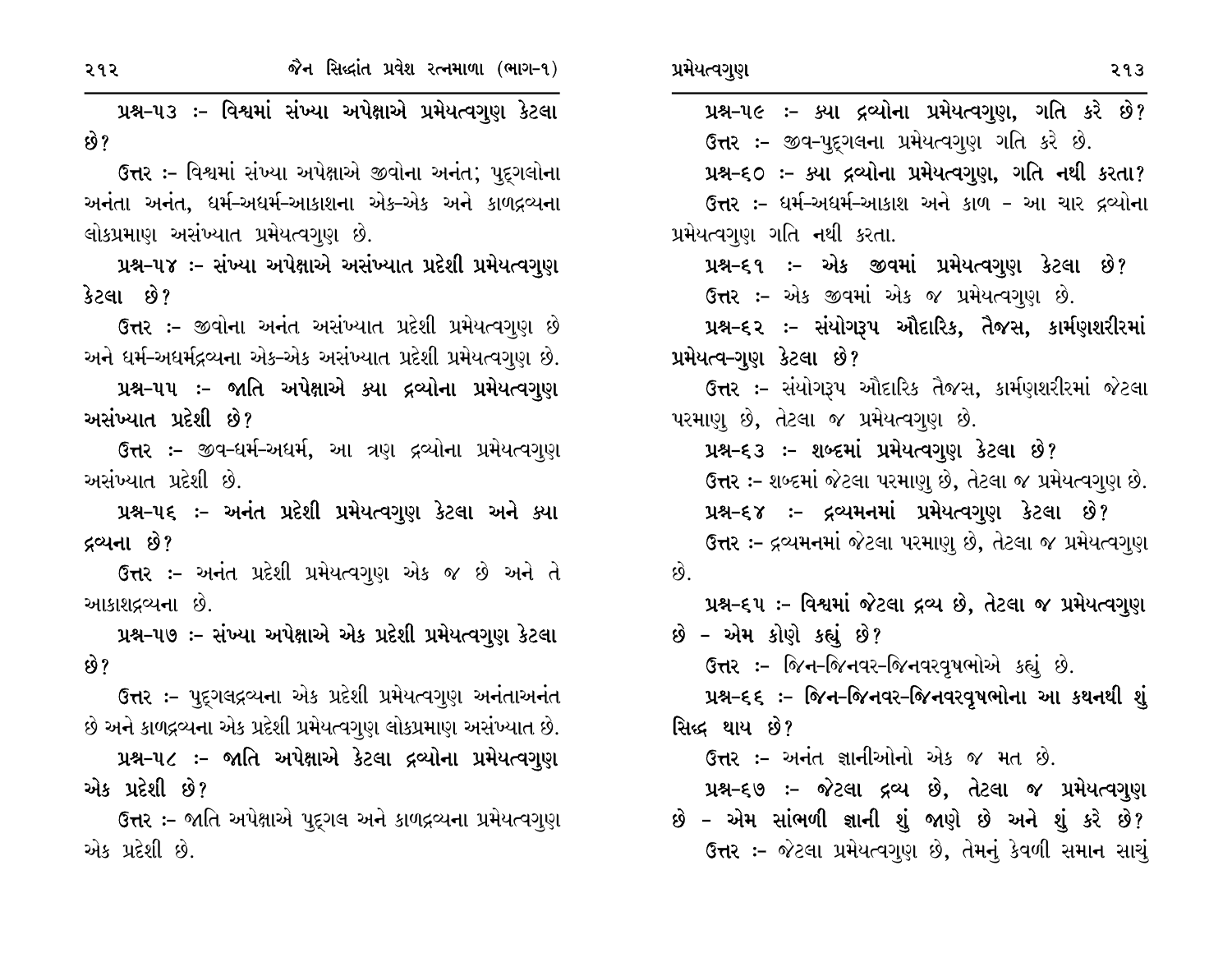ઉત્તર: - (૧) અનાદિથી પરપદાર્થોમાં, શુભાશુભભાવોમાં કર્તા-કર્મ, ભોક્તા-ભોગ્યની મિથ્યાદષ્ટિનો અભાવ થઈ જાય છે; (૨) ૫ર૫દાર્થોમાં, શુભાશુભભાવોમાં જ્ઞેય-જ્ઞાયકસંબંધ સ્થપાય છે; (3) સંસારમાં જેટલા પદાર્થ છે, તે માત્ર જ્ઞેય છે અને મારો આત્મા જ્ઞાયક છું - એ જણાય જાય છે; (૪) પરપદાર્થ અને શુભાશુભભાવ જે જ્ઞેય છે, તે વ્યવહારથી છે; ખરેખર તો મારો આત્મા, જ્ઞાયક અને જ્ઞાનપર્યાય જ્ઞેય છે; (૫) વાસ્તવમાં મારો આત્મા, જ્ઞાયક અને જ્ઞાનપર્યાય, જ્ઞેય એવા ભેદથી પણ કોઈ સિદ્ધિ નથી - બસ હું જ્ઞાયક, હું જ્ઞાયક... હું જ્ઞાયક છું – એ જણાય જાય છે;  $( \epsilon )$ પ્રમેયત્વગૃણને માનવાથી લૌકિકમાં પણ બધા પાપો અને સાત વ્યસનો છૂટી જાય છે; (૭) પ્રમેયત્વગુણનું રહસ્ય જાણતા જ ચોથા ગુણસ્તાનથી લઈને સિદ્ધદશા સુધી શું કરે છે તે ખબર પડે છે; (૮) નિગોદથી લઈને ચારેય ગતિના મિથ્યાદષ્ટિ જીવ, સંસારમાં કેમ ગાંડા છે – તે પણ પ્રમેયત્વગુણના રહસ્યને જાણવાથી જણાય છે; (૯) પરપદાર્થોમાં તથા શુભાશુભભાવોમાં સ્વ-સ્વામીસંબંધનો અભાવ થઈ જાય છે; (૧૦) શરીરમાં રોગ થાય; આંધળો થઈ જાય; હાથ કપાઈ જાય; બ્લડ પ્રેશર થઈ જાય; ટી.બી. થઈ જાય; તોપણ પ્રમેયત્વગુણનું રહસ્ય જાણવાથી શાંતિ મળે છે; (૧૧) ધન ચોરાઈ જાય; કારખાનું ફેલ થઈ જાય; દેશ ઉપર બોમ્બ પડવા લાગે; કોઈ ગાળ દે કે વખાણ કરે; દીકરો ભાગી જાય; સ્રી કહ્યું ન કરે; સ્રી મરી જાય; નોટ સળગી જાય; લચ્ન થઈ જાય; બાળક ન હોય; તોપણ પ્રમેયત્વગણનું રહસ્ય જાણવાથી આકુળતાનો અભાવ થઈ જાય છે; (૧૨) પ્રમેયત્વગુણનું રહસ્ય જાણવાથી ચોથા ગુણસ્થાનવાળાનો સિદ્ધની સાથે સંબંધ થઈ જાય છે; (૧૩) જેટલા દ્રવ્ય છે, તેટલા જ પ્રમેયત્વગુણ છે - એમ જણાય જાય છે.

જ્ઞાન થઈ જાય છે. પોતાના પ્રમેયત્વગુણરૂપ અભેદ જ્ઞાયકનો પૂર્ણ આશ્રય લઈને, શ્રેણી માંડીને, નિર્વાણને પ્રાપ્ત કરી લે છે. પ્રશ્ન-૬૮ :- જેટલા દ્રવ્ય છે, તેટલા જ પ્રમેયત્વગુણ છે - એમ સાંભળીને સમ્પક્ત્વની સન્મુખ મિથ્યાદષ્ટિ શું જાણે છે અને શું કરે છે?

ઉત્તર :- અહો! જિનવચન મહાન ઉપકારી છે - એમ જાણીને જ્ઞાની બનીને, જ્ઞાનીની જેમ ક્રમથી નિર્વાણને પામે છે.

પ્રશ્ન-૬૯ :- જેટલા દ્રવ્ય છે, તેટલા જ પ્રમેયત્વગુણ છે – આ સાંભળી અપાત્ર મિથ્યાદષ્ટિ શું જાણે છે અને શંકરે છે?

ઉત્તર :- જિનવાણીનો નિષેધ કરીને, ચારેય ગતિમાં રખડીને નિગોદમાં ચાલ્યો જાય છે.

પ્રશ્ન-૭૦ :- પ્રમેયત્વગુણ કેવા સંબંધનું જ્ઞાન કરાવે છે? **ઉત્તર :-** હે આત્મા! તારે વિશ્વના પદાર્થોની સાથે માત્ર વ્યવહારથી જ્ઞેય-જ્ઞાયકસંબંધ છે - એવું જ્ઞાન કરાવે છે.

પ્રશ્ન-૭૧ :- ટૂંકામાં પ્રમેયત્વગુણ શું જણાવે છે?

ઉત્તર :- વિશ્વમાં જીવ અનંત; પદગલ અનંતા અનંત; ધર્મ-અદ્યર્મ-આકાશ એક-એક; કાળદ્રવ્ય લોકપ્રમાણ અસંખ્યાત છે. બધા દ્રવ્યો અનાદિકાળથી કાયમ રહેતા થકા પોતપોતાની પ્રયોજનભુત ક્રિયાને કરતા નિરંતર બદલતા રહે છે. તે બધા વ્યવહારથી જ્ઞેય છે અને આત્મા જ્ઞાયક છે; ખરેખર આત્મા, જ્ઞાયક અને જ્ઞાનપર્યાય જ્ઞેય છે; ખરેખરમાં તો તું જ્ઞાયક…. તું જ્ઞાયક - બસ! થોડામાં પ્રમેયત્વગુણ આ કહે છે.

પ્રશ્ન–૭૨ :– પ્રમેયત્વગુણને જાણવાથી ક્યા–ક્યા લાભ આ પ્રકરણમાં કહ્યા છે?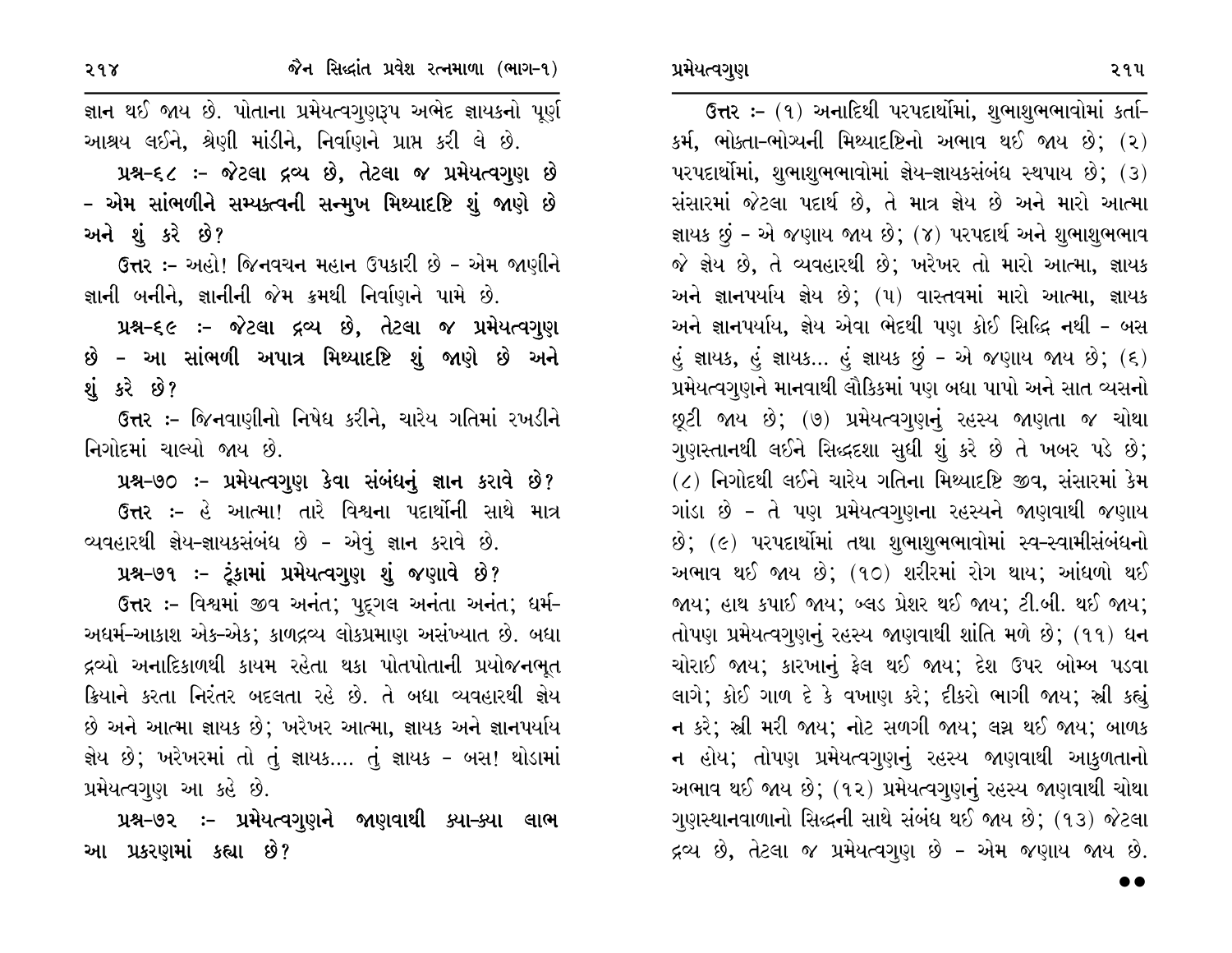ક્ષેત્રરૂપ, પુદ્ગલ આદિ બીજા દ્રવ્યોના ક્ષેત્રરૂપ; આંખ–નાક-શરીરના ક્ષેત્રરૂપ; સમ્મેદશિખર, ગિરનાર વગેરે ક્ષેત્રરૂપ કદી પણ થતું નથી. (3) મારા જીવના ગુણોની પર્યાયો પોતપોતારૂપે થાય છે; પરદ્રવ્યના ગુણની પર્યાયરૂપ નથી થતી. મારા એક ગુણની પર્યાય બીજા ગુણોની પર્યાયોરૂપ નથી થતી. જે ગુણની પર્યાય છે, તે પર્યાય આગળ-પાછળ નથી થતી. (૪) મારા જીવદ્રવ્યમાં અનંતગુણ છે, તે જેરૂપે છે, સદાકાળ તે રૂપે જ રહે છે; ક્યારે છુટા પડીને જૂદા-જૂદાં નથી થતા.

પ્રશ્ન-૩ :- આ તો તમે તમારા જીવદ્રવ્યમાં અગરુલઘુત્વગુણના કારણે દ્રવ્ય, ક્ષેત્ર, કાળ, ભાવની વાત કરી, હવે દરેક દ્રવ્યના વિષયમાં શું મર્યાદા છે, જરા સ્પષ્ટરૂપે સમજાવો ?

ઉત્તર :- વિશ્વમાં જીવ અનંત, જીવથી અનંતગુણા અધિક પુદગલદ્રવ્ય છે, ધર્મ-અધર્મ-આકાશ એક-એક અને લોકપ્રમાણ અસંખ્યાત કાળદ્રવ્ય છે. તેમાં એક દ્રવ્યનો બીજા દ્રવ્ય સાથે કોઈપણ પ્રકારનો સંબંધ નથી. એક દ્રવ્ય, બીજા દ્રવ્યની અપેક્ષાએ અદ્રવ્ય, અક્ષેત્ર, અકાળ અને અભાવરૂપ છે. જેમ એક પદુગલપરમાણુ છે, તેનો બીજા પુદ્ગલોથી, જીવોથી, અન્ય દ્રવ્યોની સાથે કોઈ સંબંધ નથી, કેમકે 'અનાદિનિધન વસ્તુઓ ભિન્ન-ભિન્ન પોતપોતાની મર્યાદામાં પરિણમે છે, કોઈ કોઈની પરિણમાવી પરિણમતી નથી.'

પ્રશ્ન-૪ :- છ દ્રવ્યોના ગુણ-પર્યાયોની મર્યાદાની સ્વતંત્રતા જાણવાથી શં–શં લાભ છે?

ઉત્તર :- (૧) દરેક દ્રવ્ય પોતાના સ્વચતૃષ્ટયથી છે, પરચતૃષ્ટયથી નથી. તેથી પોતાનું હિત અને અહિત પોતાથી થાય છે - તેમ યથાર્થ જ્ઞાન થઈ જાય છે. (૨) મને સંસારમાં કોઈપણ દ્રવ્યકર્મ,

# અગુરુલઘુત્વગુણ

યહ ગુણ અગુરુલઘુ ભી સદા, રખતા મહત્તા હૈ મહા, ગુણ-દ્રવ્ય કો પરરૂપ યહ, હોને ન દેતા હૈ અહા; નિજ ગુણ-પર્યય સર્વ હી, રહતે સતત નિજ ભાવ મેં, કર્તાન હર્તા અન્ય કોઈ, યોં લખો સ્વ-સ્વભાવ મેં.

પ્રશ્ન-૧ :- અગુરૂલઘુત્વગુણ કોને કહે છે?

ઉત્તર :- જે શક્તિને કારણે, દ્રવ્યનું દ્રવ્યત્વપણું રહે એટલે

 $\mathbf{\hat{z}}$ 

 $(9)$  એક દ્રવ્ય, બીજા દ્રવ્યરૂપ ન થાય;

(૨) એક ગુણ બીજા ગુણરૂપ ન થાય;

(3) દ્રવ્યમાં વિદ્યમાન અનંતગુણ વિખેરાઈને અલગ-અલગ ન થઈ જાય, તે શક્તિને અગુરૂલઘુત્વગુણ કહે છે.

પ્રશ્ન-૨ :- પોતાના જીવદ્રવ્યમાં અગુરૂલઘુત્વગુણને કારણે તેના દ્રવ્ય-ક્ષેત્ર-કાળ-ભાવની મર્યાદા શું છે?

ઉત્તર :- (૧) અનંતગુણોનો પિંડ મારા જીવદ્રવ્યનું સ્વદ્રવ્યપણું સ્થાયી રહે છે. તે ક્યારેય બીજા અનંત જીવરૂપ; અનંતા અનંત પદુગલરૂપ; ધર્મ, અધર્મ, અકાશ અને કાળરૂપ; દ્રવ્યકર્મરૂપ; આંખ-નાક-શરીરરૂપ; મન વાણીરૂપ નથી થતું.

(૨) મારા જીવદ્રવ્યના અસંખ્યાત પ્રદેશી સ્વક્ષેત્ર, દ્રવ્યકર્મના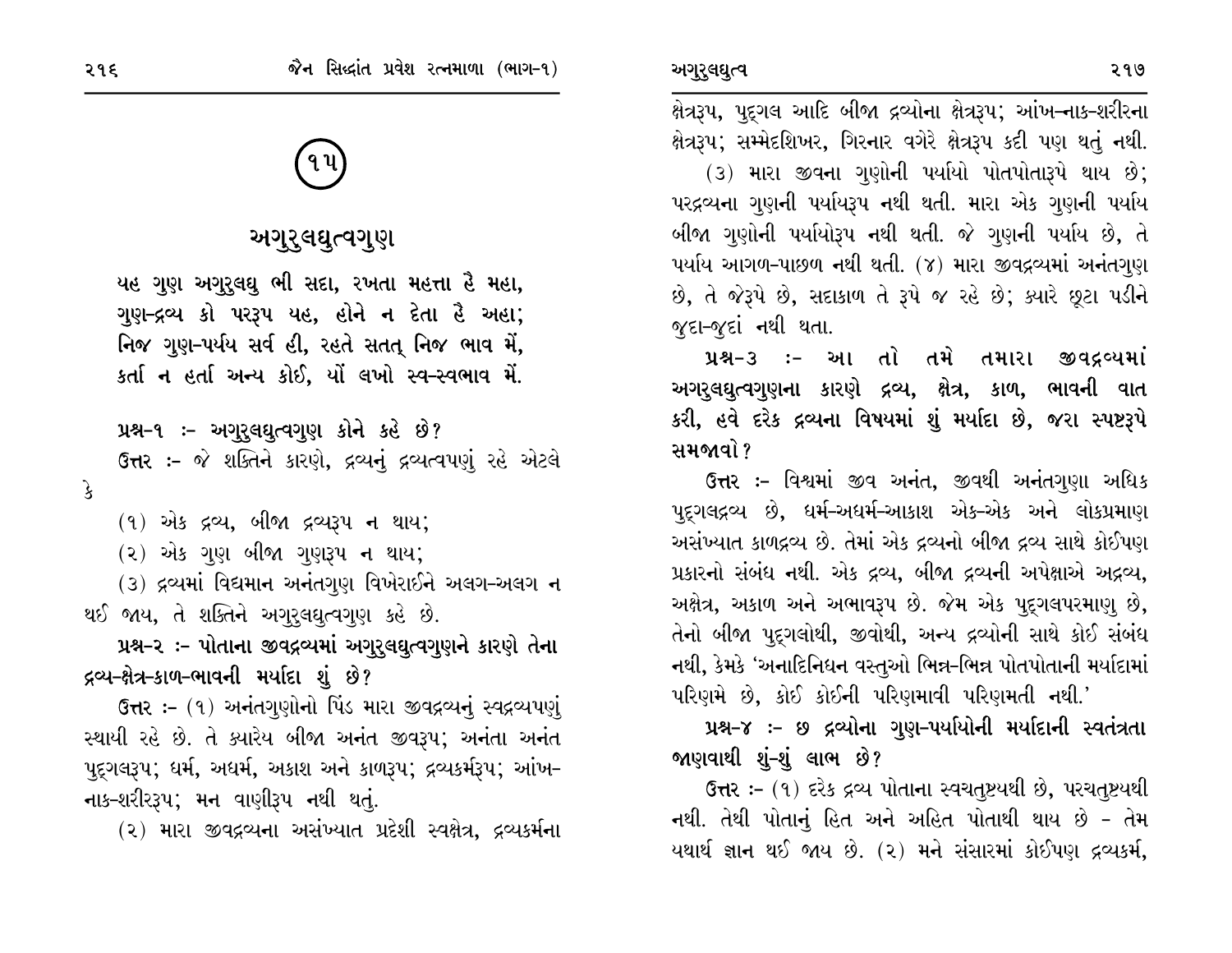### કાર્ય કેમ નથી કરતું?

ઉત્તર :- દરેક ગુણ નિત્ય પરિણમનસ્વભાવી હોવાથી દરેક સમયે પોતાની નવી-નવી પર્યાય ઉત્પન્ન કરે છે. તેથી એક દ્રવ્યના આશ્રિત ગુણોમાં પણ સ્વતંત્રતા હોવાથી એક ગુણનું, બીજા ગુણની સાથે કર્તા–કર્મસંબંધ નથી.

પ્રશ્ન-૧૦ :- એક દ્રવ્યનો બીજા દ્રવ્યની સાથે સંબંધ નથી પણ અંદર અનંતગુણોથી પણ સંબંધ નથી, એ વાતને સ્પષ્ટ કરો.

ઉત્તર :- (૧) જૈમ, કોઈ જીવને સમ્યગ્દર્શન થઈ ગયું તો ત્યાં અત્યારે ચારિત્ર, જ્ઞાન, દર્શન, વીર્યગણની પર્યાયોમાં ખામી છે; (૨) ચારિત્રગુણ, પર્યાયમાં પૂર્ણ થયું તો જ્ઞાન, દર્શન, વીર્યગુણની પર્યાય અપૂર્ણ છે; (૩) જ્ઞાન, દર્શન, વીર્યગુણની પર્યાયો પૂર્ણ થઈ ગઈ, તો યોગગણની પર્યાય વિકારી છે; (૪) યોગગણ, પર્યાયમાં શુદ્ધ થઈ ગયો તો ક્રિયાવતી શક્તિ વગેરે ગુણોની પર્યાયોમાં અશુદ્ધિ છે. તે પ્રકારે પદ્ગલમાં સ્પર્શ, રસ, ગંધ, વર્ણ છે; કેરી ખાટી હોય, ઉપરથી પીળી હોય, અને મીઠી હોય, ઉપરથી લીલી હોય; માટે એક ગુણનો બીજા ગુણની સાથે સંબંધ નથી. જ્યારે એક જ દ્રવ્યમાં જણાતા ગુણોમાં એકબીજાને કર્તા-કર્મસંબંધ નથી, તો હું પરનું કરું, એમ કેમ હોઈ શકે? એમ જાણીને, પોતાના સ્વભાવનો આશ્રય લેવો તે પાત્ર જીવનું કર્તવ્ય છે.

પ્રશ્ન-૧૧ :- (૧) ગુરૂથી જ્ઞાન પ્રાપ્ત થયું; (૨) હં ચક્ષ્માથી પુસ્તક વાંચીને જ્ઞાન કરૂં છું; (૩) બ્રાહ્મી તેલના પ્રયોગથી જ્ઞાન વધે છે; (૪) દૂધમાં દહીં મેળવવાથી દહીં જામે છે; (૫) શાસ્રથી જ્ઞાન થાય છે –વગેરે વાક્યમાં ક્યા ગુણને નથી માન્યા અને ક્યારે માન્યા, સ્પષ્ટ કરો?

જૈન સિલ્દાંત પ્રવેશ રત્નમાળા (ભાગ-૧)

પ્રશ્ન-૫ ઃ- શું દ્રવ્યકર્મને અનુસારે જીવોનું કાર્ય થાય છે? ઉત્તર :- બિલકુલ નહિ, કેમકે આવી ઊલટી માન્યતાવાળા બે દ્રવ્યોની સ્વતંત્રતાને નથી જાણતા અને દ્રવ્યમાં અગુરૂલઘુત્વગુણને નથી માનતા.

પ્રશ્ન-૬ :- છ દ્રવ્યોના ગુણ-પર્યાયોની મર્યાદાની સ્વતંત્રતા ક્યા ગુણથી છે?

ઉત્તર:- અગુરૂલઘૂત્વગુણથી છે.

પ્રશ્ન-૭ :- અગુરૂલઘુત્વગુણથી શું-શું જણાય છે?

ઉત્તર :- (૧) એક દ્રવ્યનો બીજા દ્રવ્યની સાથે કોઈપણ પ્રકારનો સંબંધ નથી કેમકે દરેક દ્રવ્યના દ્રવ્ય-ક્ષેત્ર-કાળ-ભાવ જૂદાં-જૂદાં છે. (૨) એક દ્રવ્યમાં અનંત-અનંત ગુણ છે; તે અનંતગુણોને એકબીજા સાથે પણ સંબંધ નથી કેમકે દરેક ગુણના ભાવ જુદાં-જુદાં છે. (3) એક દ્રવ્યમાં અનંત-અનંત ગુણ છે, તે વીખેરાઈને જુદાં-જુદાં નથી થતા કેમકે તે ગુણોના દ્રવ્ય-ક્ષેત્ર-કાળ એક જ છે; (૪) એક ગુણની પર્યાયનો, તે ગુણની ભૂત-ભવિષ્યની પર્યાયો સાથે પણ સંબંધ નથી; આ પ્રમાણે અગુરુલઘુત્વગુણથી સ્વતંત્રતા જણાય છે.

પ્રશ્ન-૮ :- શું એક દ્રવ્યમાં રહેનારા અનંતગુણ પરસ્પર એકબીજાનું કાર્ય કરે છે?

ઉત્તર :- બિલકુલ નહિ, કેમકે અગુરૂલઘુત્વગુણને કારણે એક ગુણ, બીજા ગુણરૂપ નથી થતાં; માટે એક ગુણનું કાર્યક્ષેત્ર બીજા ગણમાં નથી આવતું.

પ્રશ્ન-૯ :- એક દ્રવ્યના આશ્રયે એક ગુણ, બીજા ગુણમાં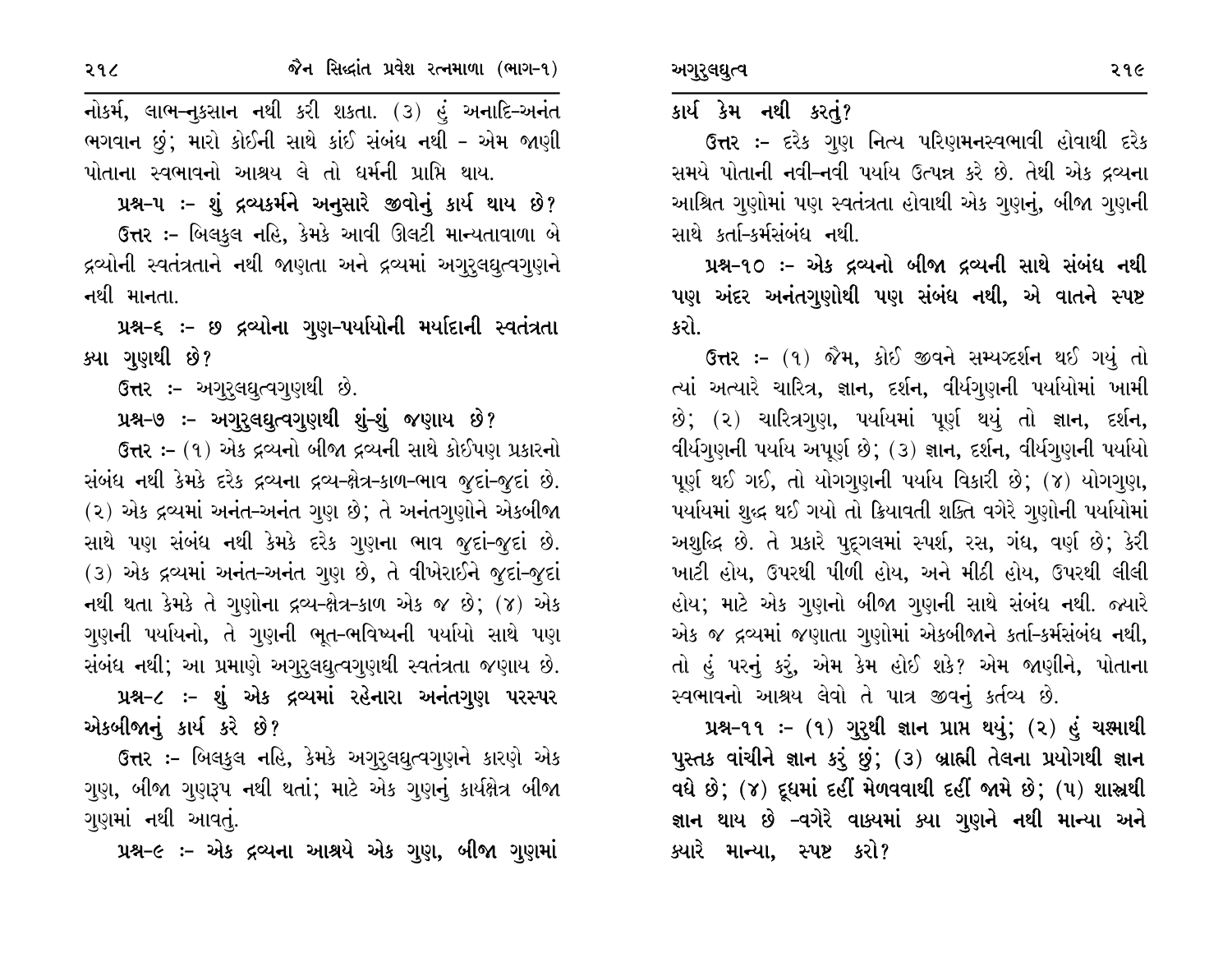જૈન સિલ્દાંત પ્રવેશ રત્નમાળા (ભાગ-૧)

ઉત્તર :- (૧) 'ગુરુથી જ્ઞાનની પ્રાપ્તિ થઈ' - આ વાક્યમાં ગુરુ અને શિષ્યની આત્માનો એક દ્રવ્યથી, બીજા દ્રવ્યનો સંબંધ નથી. જો ગુરૂથી જ્ઞાન માને તો અગુરૂલઘુત્વગુણને નથી માન્યું અને જ્ઞાનની પ્રાપ્તિ, પોતાના જ્ઞાનગુણમાંથી થઈ છે; ગુરુથી નહિ, ત્યારે અગુરુલઘુત્વગુણને માન્યું. (૨) હું ચશ્માથી પુસ્તક વાંચીને જ્ઞાન કરું છું - તો અગુરુલઘુત્વગુણને નથી માન્યું અને જ્ઞાન, જ્ઞાનગુણથી થાય છે; ચશ્માથી કે પુસ્તકથી નહિ, ત્યારે અગુરૂલઘુત્વગુણને માન્યું.  $(3)$  બ્રાહ્મી તેલથી જ્ઞાન વધે છે - અગુરૂલઘૃત્વગૃણને નથી માન્યું અને જ્ઞાન, જ્ઞાનગુણથી વધે છે, તેલથી નહિ, ત્યારે અગુરૂલઘૃત્વગુણને માન્યું. (૪) દૂધમાં દહીં મેળવવાથી દહીં જામે છે - અગુરુલઘુત્વગુણને નથી માન્યું અને દૂધ પોતાની યોગ્યતાથી જામ્યું છે; દહીંથી નહિ, ત્યારે અગુરૂલઘુત્વગુણને માન્યું. (૫) શાસ્રથી જ્ઞાન થાય છે – અગુરૂલઘુત્વગુણને નથી માન્યું અને જ્ઞાન, જ્ઞાનથી થાય છે; શાસ્રથી નહિ, ત્યારે અગુરૂલઘુત્વગુણને માન્યું.

પ્રશ્ન-૧૨ :- જીવ, પુદ્દગલમાં કરે છે - એમ માને તો કોને-કોને નથી માનતા?

ઉત્તર: - (૧) જીવ અને પદ્ગલના દ્રવ્ય-ક્ષેત્ર-કાળ-ભાવ પૃથક્-પૃથક છે. જ્યારે દ્રવ્યમાં રહેનારા અનંતગુણ એકબીજામાં કાંઈ નથી કરતા, ત્યારે જુદાં-જુદાં દ્રવ્ય એક-બીજા ગુણનું કાર્ય કરે, એ વાત જ મિથ્યા છે. (૨) જીવ, પુદ્ગલમાં કાંઈ કરે છે - એવી માન્યતાવાળાને અગુરુલઘુત્વગુણને નથી માન્યું. (3) જીવ અને પદુગલ પોતપોતાના અસ્તિત્વમાં રહેતા, પોતાના પ્રયોજનભૂત કાર્ય કરતા થકા નિરંતર બદલતા રહે છે, જીવ પદ્ગલમાં કરે છે - એવી માન્યતાવાળા બંને (જીવ-પુદ્ગલના) અસ્તિત્વ, વસ્તૃત્વ, દ્રવ્યત્વગુણને નથી માનતા.

પ્રશ્ન-૧૩ :- એક દ્રવ્યમાં અનંત-અનંતગુણ છે; તેના દ્રવ્ય-ક્ષેત્ર–કાળ એક જ છે, ત્યારે એક ગુણ, બીજા ગુણનું કાર્ય કેમ નથી કરી શકતું?

ઉત્તર :- દરેક ગુણના ભાવમાં અંતર હોવાથી એક ગુણ, બીજા ગુણનું કાંઈ પણ કાર્ય કરી શકતું નથી.

પ્રશ્ન-૧૪ :- દ્રવ્યમાં વિદ્યમાન અનંતગુણ છુટા પડીને અલગ-અલગ કેમ નથી થતાં?

ઉત્તર :- દરેક દ્રવ્યના ગુણોના દ્રવ્ય-ક્ષેત્ર-કાળ એક જ હોવાથી તે દ્રવ્યથી છુટા પડીને અલગ-અલગ નથી થતાં.

પ્રશ્ન-૧૫ :- હું મનુષ્ય છું - એ વાક્યમાં (૧) અગુરુલઘુત્વગુણને ક્યારે માન્યું, અને (૨) ક્યારે નથી માન્યું?

ઉત્તર :- (૧) સંયોગરૂપ ઔદારિક-તૈજસ-કાર્મણ-ભાષા-મનમાં જેટલા પુદ્ગલ પરમાણુ છે, તે બધા મારા આત્માથી જુદાં છે, કેમકે એ બધાના મનેમારા નિજ આત્માના દ્રવ્ય-ક્ષેત્ર-કાળ-ભાવ જુદા-જુદાં છે - એવો અનુભવ- જ્ઞાન વર્તે તો અગુરૂલઘુત્વગુણને માન્યું. (૨) સંયોગરૂપ પુદ્ગલ પરમાણુઓમાં જ આત્મપણાની બુદ્ધિ થવી, એટલે કે હું મનુષ્ય છું, તો અગુરુલઘુત્વગુણને નથી માન્યું.

પ્રશ્ન-૧૬ :- સંયોગરૂપ પુદ્દગલોમાં જ પોતાપણાની, એટલે

કે હું મનુષ્ય છું – એવી બુદ્ધિનું શું ફળ છે? ઉત્તર :- ચારેય ગતિમાં ભટકીને નિગોદ આ ખોટી બુદ્ધિનું  $\mathfrak{so}$   $\mathfrak{b}$ .

પ્રશ્ન-૧૭ :- સંયોગરૂપ પુદ્દગલોમાં - હું મનુષ્ય છું - એવી નિગોદબુદ્ધિનો અભાવ કેમ થાય, ત્યારે અગુરૂલઘુત્વગુણને માન્યું કહેવાય?

ઉત્તર :- સંયોગરૂપ ઔદારિક-તૈજસ-કાર્મણ-ભાષા-મનમાં અનંત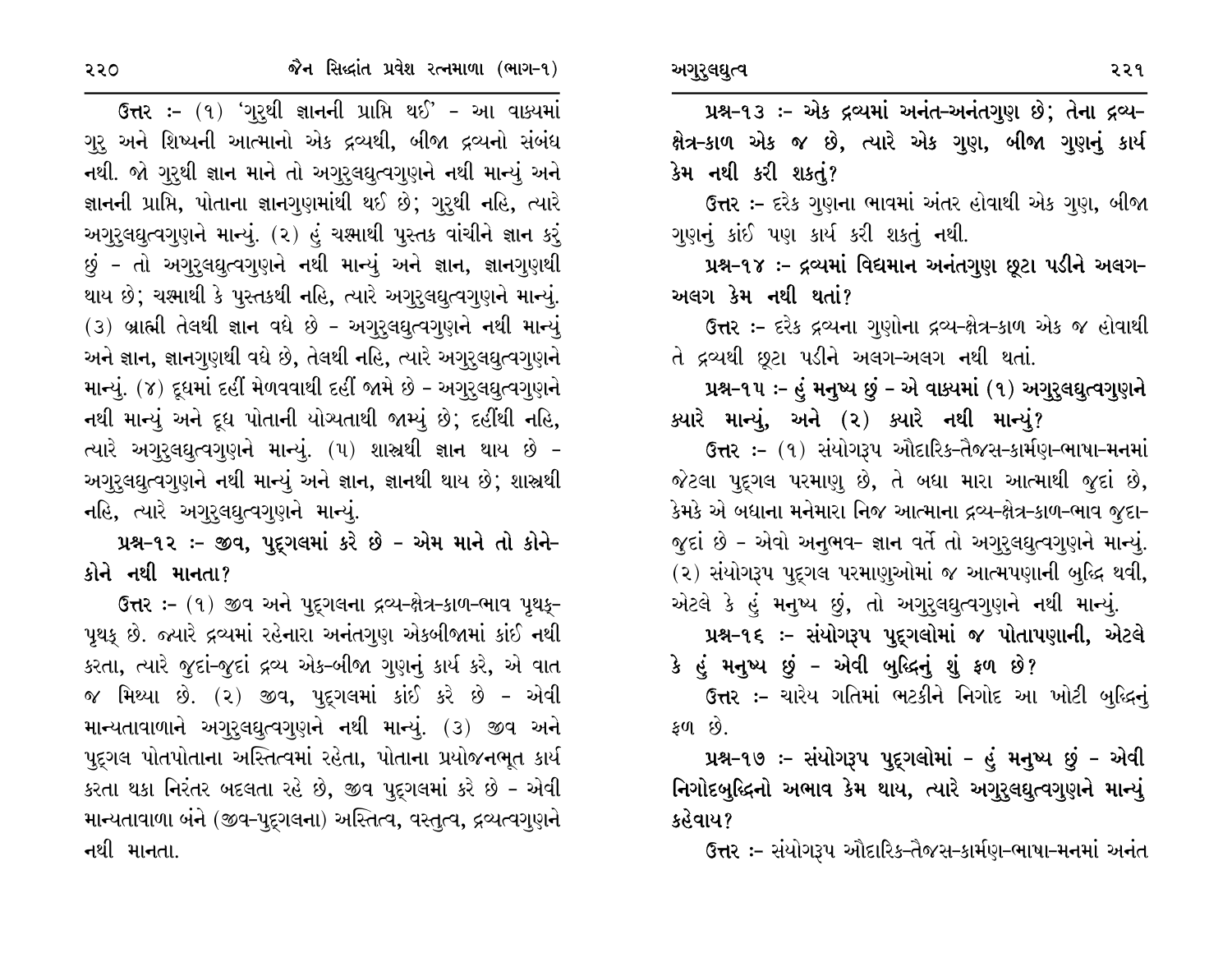દ્રવ્ય-ક્ષેત્ર-કાળ-ભાવ પૃથક્-પૃથક્ છે, ત્યારે ભગવાન બીજા જીવોનું કલ્યાણ કરે તો ભગવાનના સ્વચતુષ્ટયના અભાવનો પ્રસંગ ઉપસ્થિત થાય છે. (૨) ભગવાન મહાવીરસ્વામીએ બીજા જીવોનું કલ્યાણ કર્યું - એવી માન્યતાવાળાએ અગુરુલઘુત્વગુણ, તે નથી માન્યો. (3) ભગવાન મહાવીસ્વામી કાયમ રહેતા એવા, પોતાની જાણવારૂપ પ્રયોજનભૂતક્રિયા કરતા; નિરંતર જાણવારૂપ કાર્ય કરે છે અને બીજા જીવ પણ કાયમ રહેતા થકા; પોતપોતાની જાણવારૂપ ક્રિયા કરતા એવા; નિરંતર જાણવારૂપ કાર્ય કરે છે. ભગવાન મહાવીરસ્વામી તથા બીજા જીવોના કાર્ય પોતપોતાના અસ્તિત્વ-વસ્તૃત્વ-દ્રવ્યત્વગુણથી થાય છે. પણ મહાવીરસ્વામીએ બીજા જીવોનું ભલું કર્યું – એવી મિથ્યા માન્યતાવાળાએ ભગવાન મહાવીરસ્વામીની સાથે, બીજા જીવોના અસ્તિત્વ, વસ્તૃત્વ, દ્રવ્યત્વગુણને નથી માન્યા.

(૧) ભગવાન મહાવીરસ્વામીના તથા બીજા જીવોના દ્રવ્ય-ક્ષેત્ર-કાળ-ભાવ જુદાં-જુદાં છે, ત્યારે બંનેની સત્તા ભિન્ન-ભિન્ન માની. (૨) ભગવાન મહાવીરસ્વામીએ બીજા જીવોનું કલ્યાણ કર્યું જ નથી – એવી માન્યતાવાળાને અગુરૂલઘુત્વગુણને માન્યા. (૩) ભગવાન મહાવીરસ્વામી તથા બીજા જીવો પોતપોતાનામાં કાયમ રહેતા એવા. પોતપોતાની પ્રયોજનભૂતક્રિયા કરતા થકા પોતપોતાથી નિરંતર બદલતા રહે છે – એવી માન્યતાવાળાએ ભગવાન મહાવીરસ્વામી તથા બીજા જીવોના અસ્તિત્વ, વસ્તુત્વ, દ્રવ્યત્વગુણને માન્યા.

પ્રશ્ન-૨૦ :- (૧) શાંતિનાથ ભગવાન બીજા જીવોને શાંતિ આપે છે; (૨) પાર્શ્વનાથ ભગવાન બીજા જીવોના સંકટ દૂર કરે છે; (3) મહાવીર ભગવાન જીવોને ધન આપે છે; (૪) એક પરમાણ, બીજા પરમાણમાં કંઈક કરે છે;  $(4)$  નિમિત્તથી ઉપાદાનમાં કાર્ય થાય છે;  $(5)$  દિવ્યધ્વનિ

પુદ્ગલ પરમાણુ છે; આ પરમાણુઓમાં એકબીજામાં એક જાતિ હોવા છતાં પણ કોઈ પ્રકારનો કર્તા-ભોક્તાનો સંબંધ નથી, ત્યારે પછી જ્ઞાન-દર્શન ઉપયોગમયી મારા નિજ આત્માની સાથે તેનો સંબંધ કેવી રીતે હોઈ શકે? ક્યારેય નથી હોઈ શકતો. દરેક દ્રવ્યના દ્રવ્ય-ક્ષેત્ર-કાળ-ભાવ જુદા-જુદાં છે - એમ જાણીને, જ્ઞાન-દર્શન ઉપયોગમયી નિજ જીવતત્ત્વનો આશ્રય લે તો નિગોદબુદ્ધિનો અભાવ થઈને ધર્મની પ્રાપ્તિ થાય, ત્યારે અગુરૂલઘુત્વગુણને માન્યો. ત્યાર બાદ અનુપચરિતઅસદ્ભૂતવ્યવહારનયથી હું મનુષ્ય છું - એમ કહી શકાય, પણ એમ છે નહિ.

પ્રશ્ન-૧૮ :- આદિનાથ ભગવાને બીજા જીવોનું કલ્યાણ કર્યું; હું બીજાનું ભલું કરી શકું છું; દિવ્યધ્વનિથી જ્ઞાન પ્રાપ્ત થાય છે; નેમિનાથ ભગવાને રાજુલનું ભલું કર્યું; ધર્મદ્રવ્યે જીવને ચલાવ્યો; દર્શનમોહનીયના ઉપશમથી ઔપશમિકસમ્યફત્વની પ્રાપ્તિ થઈ; અંતરાયકર્મના ક્ષયથી ક્ષાયિકવીર્ય પ્રગટચં; આંખથી જ્ઞાન થાય છે; નિમિત્તથી ઉપાદાનમાં કાર્ય થાય છે; એક પરમાણુ બીજા પરમાણુનું કાંઈ કરે છે. આ વાક્યો ઉપર અગુરૂલઘૂત્વગૃણને સ્પષ્ટ કરો.

ઉત્તર :- આ બધા વાક્યોમાં પહેલા ૧૪ થી ૧૮ પ્રશ્નોત્તર અનુસાર જાતે અભ્યાસ કરો.

પ્રશ્ન-૧૯ :- ભગવાન મહાવીર સ્વામીએ બીજા જીવોનું કલ્યાણ કર્યું – એમ માનવાથી (૧) ક્યા-ક્યા દોષ આવે છે; અને (૨) ક્યા-ક્યા સામાન્યગુણોને નથી માન્યા? (૩) શું માનવાથી કોઈ દોષ નથી આવતા; અને (૪) શું માનવાથી ક્યા– ક્યા સામાન્યગુણોને માન્યા?

ઉત્તર :- (૧) ભગવાન મહાવીરસ્વામી તથા બીજા જીવોના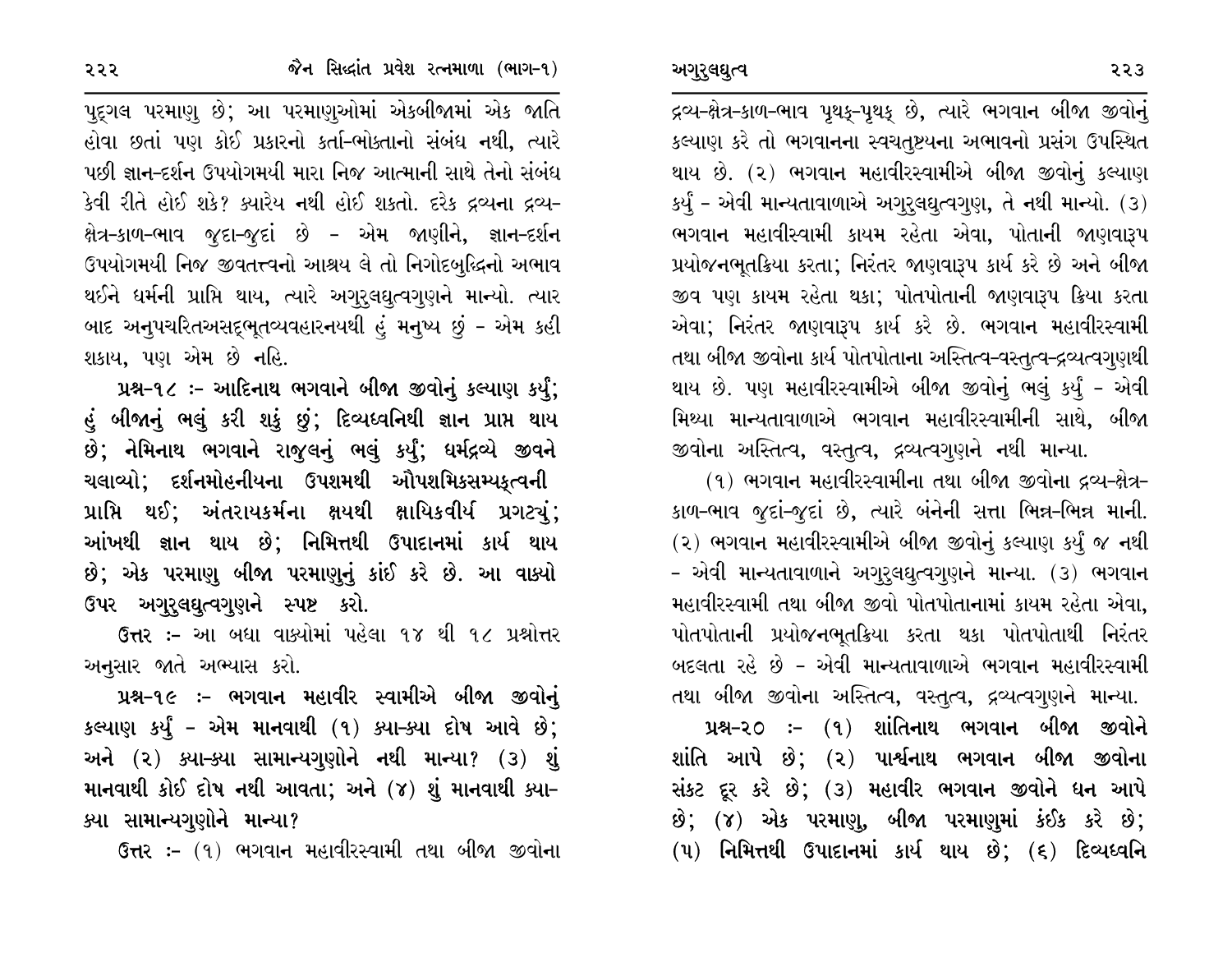સાંભળવાથી સમ્પગ્નાન પ્રાપ્ત થાય છે.

એવી માન્યતામાં ક્યા–ક્યા દોષ આવે છે અને ક્યા– ક્યા સામાન્યગુણોને નથી માન્યા?

કેવી માન્યતામાં કોઈ દોષ નથી આવતો અને શું માનવાથી સામાન્યગુણોને માન્યા?

ઉત્તર :- - આ દરેક પ્રશ્નનો પૂર્વ પ્રશ્નોત્તર અનુસાર જાતે અભ્યાસ કરો.

પ્રશ્ન-૨૧ :- શ્રદ્ધાન પૂર્ણ થવાથી ચારિત્ર પૂર્ણ થઈ જવું જોઈએ – એવી માન્યતાવાળા શું ભૂલે છે?

ઉત્તર :- અગુરૂલઘુત્વગુણના બીજા નંબરને ભૂલે છે અને શ્રદ્ધાન પૂર્ણ થતાં જ ચારિત્ર પૂર્ણ થઈ જવું જોઈએ તેણે શ્રાવકદશા અને મુનિદશા, શ્રેણીને પણ ઉડાવી દીધી.

પ્રશ્ન-૨૨ :- જ્યારે જિનેન્દ્ર ભગવાને દ્રવ્ય-ગુણ-પર્યાયની આટલી સ્વતંત્રતા બતાવી છે, ત્યારે આ અજ્ઞાની જીવ કેમ વિશ્વાસ નથી કરતા?

ઉત્તર :- ચારેય ગતિમાં ફરીને નિગોદમાં જાવું ઠીક લાગે છે, માટે વિશ્વાસ નથી કરતો.

પ્રશ્ન-૨૩ :- એક ગુણ, બીજા ગુણનું કાંઈ નથી કરતો તો અસ્તિત્વગુણ કાયમ રાખે છે; વસ્તુત્વગુણ બધાનું પ્રયોજનભૂત કાર્ય કરે છે અને દ્રવ્યત્વગુણ નિરંતર બદલતું રહે છે – એમ કેમ કહેવામાં આવે છે?

ઉત્તર :- આ વ્યવહારકથન છે. એક ગુણની વર્તમાન પર્યાય થવામાં, બીજા ગુણની વર્તમાન પર્યાય નિમિત્ત કહેવાય છે.

પ્રશ્ન–૨૪ :– એક ગુણની પર્યાયનો બીજા ગુણની પર્યાય સાથે કેવો સંબંધ છે?

અગુરુલઘુત્વ

ઉત્તર :- નિમિત્ત-નૈમિત્તિકસંબંધ છે; કર્તા-કર્મસંબંધ નથી. પ્રશ્ન-૨૫ :- નિમિત્ત-નૈમિત્તિકસંબંધ તો બે દ્રવ્યોની સ્વતંત્ર પર્યાયની વચ્ચે તમે કહ્યો, હવે એકબીજામાં એક ગુણની પર્યાયને બીજા ગુણની પર્યાય સાથે પણ નિમિત્ત-નૈમિત્તિકસંબંધ છે – એમ આપ કહો છો? બંનેમાં સત્ય શું છે?

**ઉત્તર :-** બંને સત્ય જ છે.

પ્રશ્ન-૨૬ :- શું જ્ઞાનગુણન અસ્તિત્વગુણથી કાયમ છે?

ઉત્તર :- જ્ઞાનગુણ પોતાથી કાયમ છે; અસ્તિત્વગુણ તેમાં નિમિત્ત છે.

પ્રશ્ન-૨૭ :- શું જ્ઞાનગુણ, વસ્તુત્વગુણથી પોતાનું પ્રયોજનભૂત કાર્ય કરે છે?

ઉત્તર :- જ્ઞાનગણ પોતાનું પ્રયોજનભૂત કાર્ય પોતાથી કરે છે; વસ્તૃત્વગુણ તેમાં નિમિત્ત છે.

પ્રશ્ન-૨૮ :- શું જ્ઞાનગુણ, દ્રવ્યત્વગૃણને કારણે નિરંતર બદલતો રહે છે?

ઉત્તર :- જ્ઞાનગણ સ્વયં પોતાથી બદલાય છે; તેમાં દ્રવ્યત્વગણ નિમિત્ત છે.

પ્રશ્ન-૨૯ :- (૧) શું શ્રદ્ધાગુણ, અસ્તિત્વગુણથી કાયમ છે?

(૨) શું શ્રઘ્દાગુણનું પ્રયોજનભૂત કાર્ય વસ્તુત્વગુણથી છે?

 $(3)$  શું શ્રદ્ધાગુણ, નિરંતર દ્રવ્યત્વગુણથી બદલાય છે? (૪) શું શુભભાવથી ચારિત્રની શુદ્ધિ થાય છે? (૫) શું બધા ગુણો, પ્રમેયત્વગુણને કારણે જ્ઞેય છે?

ઉત્તર :- (૧) શ્રદ્ધાગુણ પોતાથી કાયમ છે, અસ્તિત્વગુણ નિમિત્ત છે; તે પ્રકારે બીજા ચાર પ્રશ્નોના ઉત્તર સમજવા.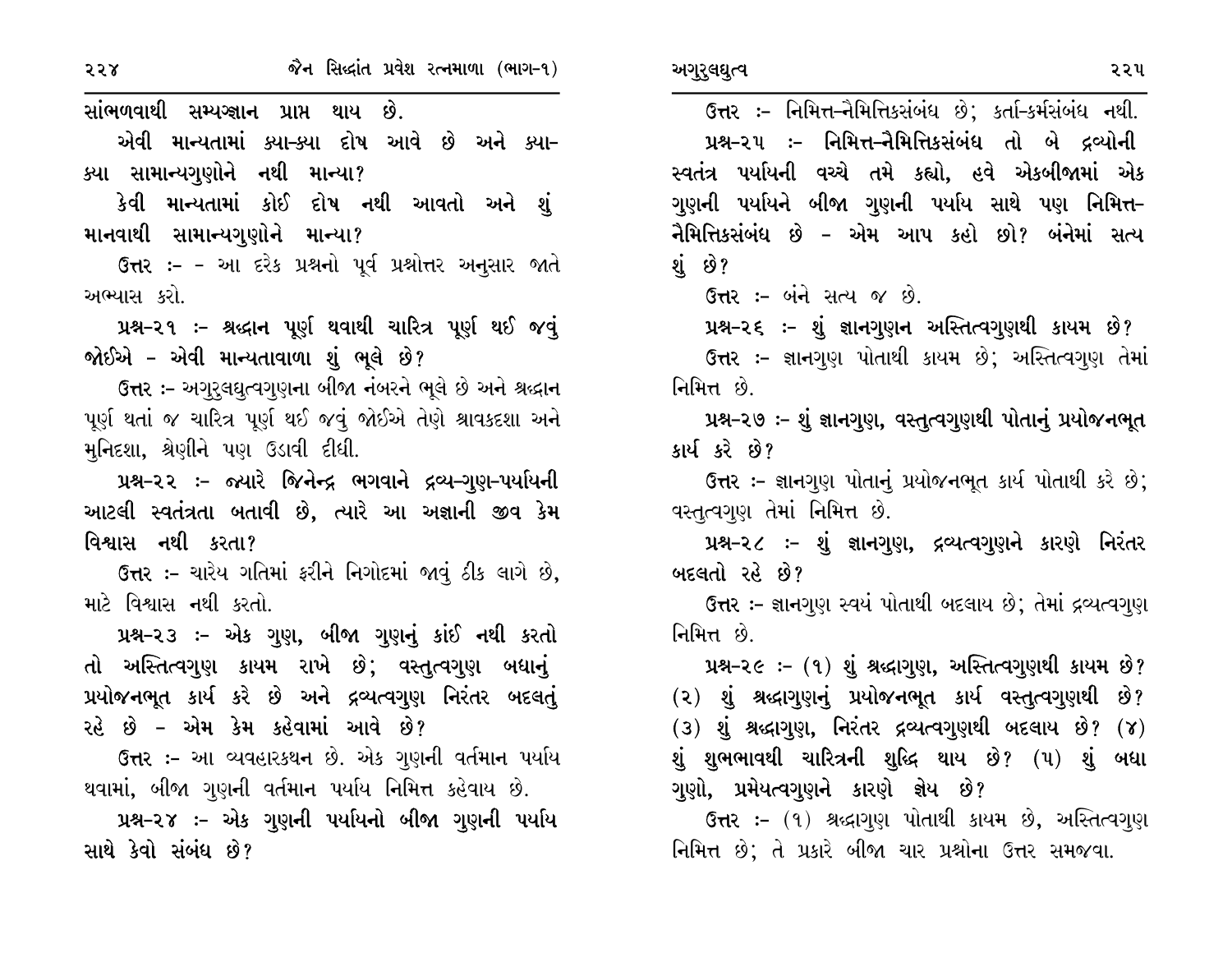પ્રશ્ન-૩૦ :- અગુરૂલઘુત્વગુણનું ક્ષેત્ર કેટલું મોટું છે અને શા માટે?

ઉત્તર :- જેટલું મોટું દ્રવ્યનું ક્ષેત્ર છે તેટલું મોટું ક્ષેત્ર અગુરૂલઘુત્વગુણનું છે. કેમકે અગુરૂલઘુત્વગુણ દ્રવ્યના સંપૂર્ણ ભાગોમાં હોય છે.

પ્રશ્ન–૩૧ ઃ– અગુરૂલઘુત્વગુણનો કાળ કેટલો છે અને કેમ છે?

**ઉત્તર :-** જેટલો કાળ દ્રવ્યનો છે. તેટલો જ કાળ અગુરૂલઘુત્વગુણનો છે, કારણ કે અગુરૂલઘુત્વગુણ દ્રવ્યની સંપૂર્ણ અવસ્થાઓમાં ત્રિકાળ જોવા મળે છે.

પ્રશ્ન-૩૨ :- એક પરમાણુના અગુરુલઘુત્વગુણનું ક્ષેત્ર કેટલું છે?

ઉત્તર :- એક પ્રદેશી છે.

રરદ

પ્રશ્ન-૩૩ :- આકાશના અગુરૂલઘુત્વગુણનું ક્ષેત્ર કેટલું મોટું છે?

ઉત્તર :- અનંત પ્રદેશી છે.

પ્રશ્ન-૩૪ :- શું ધર્માદિ દ્રવ્યોમાં પણ અઘુરૂલઘુત્વગુણ છે? ઉત્તર :- હા છે, કેમકે ધર્માદિ પણ દ્રવ્ય છે. અગુરુલઘુત્વગુણ, દરેક દ્રવ્યનો સામાન્યગુણ છે; માટે ધર્માદિ દ્રવ્યોમાં પણ અગુરૂલઘુત્વગુણ છે.

પ્રશ્ન-૩૫ :- સંસારદશામાં ગુણ ઓછા હોય અને સિદ્ધદશા થવાથી વધારે થઈ જાય, શું એવું હોય છે?

ઉત્તર :- ક્યારેય નહિ, કારણ કે દ્રવ્યમાં અગુરૂલઘૃત્વગુણ હોવાથી ગણોની સંખ્યા અને શક્તિ ઓછી-વધારે નથી થતી અને ગણ, સર્વ અવસ્થાઓમાં જેટલા છે, તેટલા જ રહે છે.

પ્રશ્ન–૩૬ :– અગુરૂલઘુત્વગુણ શું બતાવે છે?

ઉત્તર :- દ્રવ્ય-ગુણ-પર્યાયની સ્વતંત્રતા બતાવે છે.

પ્રશ્ન-૩૭ :- વિશ્વમાં જાતિ અપેક્ષાએ અગુરૂલઘૃત્વગુણ કેટલા છે?

ઉત્તર :- વિશ્વમાં જાતિ અપેક્ષાએ છ દ્રવ્ય છે: માટે જાતિ અપેક્ષાએ છ અગુરૂલઘુત્વગુણ છે.

પ્રશ્ન-૩૮ :- વિશ્વમાં સંખ્યા અપેક્ષાએ અગુરૂલઘૂત્વગુણ કેટલા છે?

ઉત્તર :- જીવોના અગુરૂલઘુત્વગુણ અનંત, પુદુગલોના અનંતા અનંત; ધર્મ-અધર્મ-આકાશના એક-એક અને કાળદ્રવ્યના લોકપ્રમાણ અસંખ્યાત છે.

પ્રશ્ન-૩૯ :- અગુરુલઘુત્વગુણ, જડ છે કે ચેતન છે? ઉત્તર :- જીવનો અગુરૂલઘુત્વગુણ ચેતન છે, બાકી દ્રવ્યોનો  $\alpha s$   $\beta$ .

પ્રશ્ન-૪૦ :- સંખ્યા અપેક્ષાએ અસંખ્યાતપ્રદેશી અગુરૂલઘૂત્વગુણ કેટલા છે?

ઉત્તર :- જીવોના અસંખ્યાતપ્રદેશી અગુરૂલઘુત્વગુણ અનંત છે અને ધર્મ-અધર્મદ્રવ્યના અસંખ્યાત પ્રદેશી અગરલઘત્વગણ, એક-એક  $\hat{\omega}$ 

પ્રશ્ન-૪૧ :- જાતિ અપેક્ષાએ કેટલા દ્રવ્યોના અગુરૂલઘૂત્વગુણ અસંખ્યાતપ્રદેશી છે?

ઉત્તર :- જીવ-ધર્મ-અધર્મ, આ ત્રણે દ્રવ્યોના અગુરૂલઘૃત્વગુણ અસંખ્યાત પ્રદેશી છે.

પ્રશ્ન–૪૨ ઃ– અનંત પ્રદેશી અગુરૂલઘુત્વગુણ કેટલા છે અને ક્યા દ્રવ્યનો છે?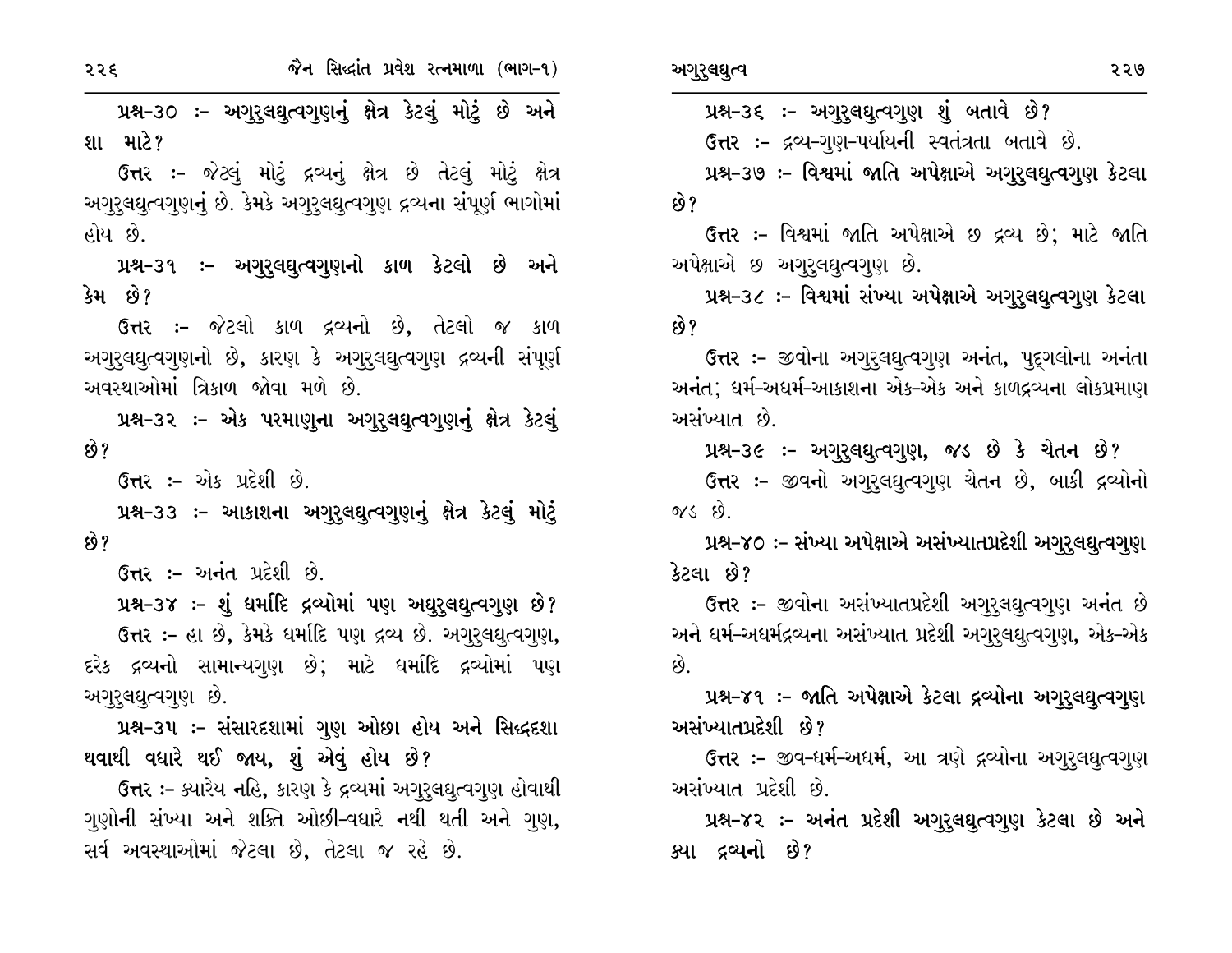૨૨૮

ઉત્તર :- અનંત પ્રદેશી અગુરુલઘુત્વગુણ એક જ છે અને આકાશ દ્રવ્યનો છે.

પ્રશ્ન–૪૩ :– સંખ્યા અપેક્ષાએ એક પ્રદેશી અગુરૂલઘુત્વગુણ કેટલા છે?

ઉત્તર :- પુદ્ગલદ્રવ્યના એક પ્રદેશી અગુરુલઘુત્વગુણ, અનંતાઅનંત છે અને કાળદ્રવ્યના એક પ્રદેશી અગુરૂલઘૃત્વગુણ, લોકપ્રમાણ અસંખ્યાત છે.

પ્રશ્ન-૪૪ :- જાતિ અપેક્ષાએ કેટલા દ્રવ્યોના અગુરૂલઘુત્વગુણ એક પ્રદેશી છે?

**ઉત્તર :-** પદ્ગલ અને કાળદ્રવ્યના અગુરૂલઘુત્વગુણ એક પ્રદેશી છે.

પ્રશ્ન-૪૫ :- ક્યા દ્રવ્યોના અગુરૂલઘુત્વગુણ ગતિ કરે છે? ઉત્તર :- જીવ અને પદ્ગલદ્રવ્યના અગુરૂલઘુત્વગુણ ગતિ કરે  $\hat{g}$ .

પ્રશ્ન-૪૬ ઃ- ક્યા દ્રવ્યોના અગુરૂલઘૂત્વગુણ ગતિ નથી કરતા? ઉત્તર :- ધર્મ-અધર્મ-આકાશ અને કાળ, આ ચાર દ્રવ્યોના અગુરૂલઘુત્વગુણ ગતિ કરતા નથી.

પ્રશ્ન-૪૭ :- એક આત્મામાં અગુરૂલઘૂત્વગુણ કેટલા છે? ઉત્તર :- એક આત્મામાં એક જ અગુરૂલઘુત્વગુણ છે.

પ્રશ્ન-૪૮ :- સંયોગરૂપ ઔદારિક, તૈજસ, કાર્મણશરીરમાં અગુરૂલઘુત્વગુણ કેટલા છે?

ઉત્તર :- સંયોગરૂપ ઔદારિક, તૈજસ, કાર્મણશરીરમાં જેટલા પરમાણુ છે તેટલા જ અગુરૂલઘુત્વગુણ છે.

પ્રશ્ન-૪૯ :- શબ્દમાં અગુરૂલઘુત્વગુણ કેટલા છે?

ઉત્તર :- શબ્દમાં જેટલા પરમાણુ છે, તેટલા જ અગુરૂલઘૂત્વગુણ

 $\hat{Q}$ 

પ્રશ્ન-૫૦ :- દ્રવ્યમનમાં અગુરૂલઘૂત્વગુણ કેટલા છે?

ઉત્તર :- દ્રવ્યમનમાં જેટલા પરમાણુ છે, તેટલા જ અગુરૂલઘુત્વગુણ છે.

પ્રશ્ન-૫૧ ઃ- વિશ્વમાં અગુરૂલઘુત્વગુણ કેટલા છે?

ઉત્તર :- જેટલા વિશ્વમાં દ્રવ્ય છે, તેટલા જ સામાન્ય અગુરૂલઘુત્વગુણ છે.

પ્રશ્ન-૫૨ :- વિશ્વમાં જેટલા દ્રવ્ય, તેટલા જ સામાન્ય અગુરૂલઘુત્વગુણ છે. – આ કોણે કહ્યું?

ઉત્તર :- જિન-જિનવર-જિનવરવૃષભોએ કહ્યું.

પ્રશ્ન-૫૩ :- જિન-જિનવર-જિનવરવૃષભોના આ કથનથી શું સિલ્દ થાય છે?

ઉત્તર :- અનંત જ્ઞાનીઓનો એક મત છે.

પ્રશ્ન-૫૪ :- આ વાતને સાંભળીને જ્ઞાની શું જાણે છે અને શંકરે છે?

**ઉત્તર :-** કેવળીની સમાન વિશ્વના અગુરૂલઘુત્વગુણોને જાણે છે અને અગુરૂલઘુત્વગુણરૂપ અભેદ આત્મામાં વિશેષ એકાગ્રતા કરીને શ્રેણી માંડી નિર્વાણને પામે છે.

પ્રશ્ન–૫૫ :– અનંત જ્ઞાનીઓની આવી વાત સાંભળીને, સમ્પક્ત્વની સન્મુખ મિથ્યાદષ્ટિ શું જાણે છે અને શું કરે છે?

ઉત્તર :- અહો! જિનવચન મહાન ઉપકારી છે! - એમ જાણીને અગુરુલઘુત્વગુણરૂપ નિજ આત્માનો આશ્રય કરીને, જ્ઞાની થઈને, જ્ઞાનીની જેમ નિર્વાણને પામે છે.

પ્રશ્ન–૫૬ ઃ– અનંતજ્ઞાનીઓની આ વાત સાંભળીને, અપાત્ર મિથ્યાદષ્ટિ શું જાણે છે અને શું કરે છે?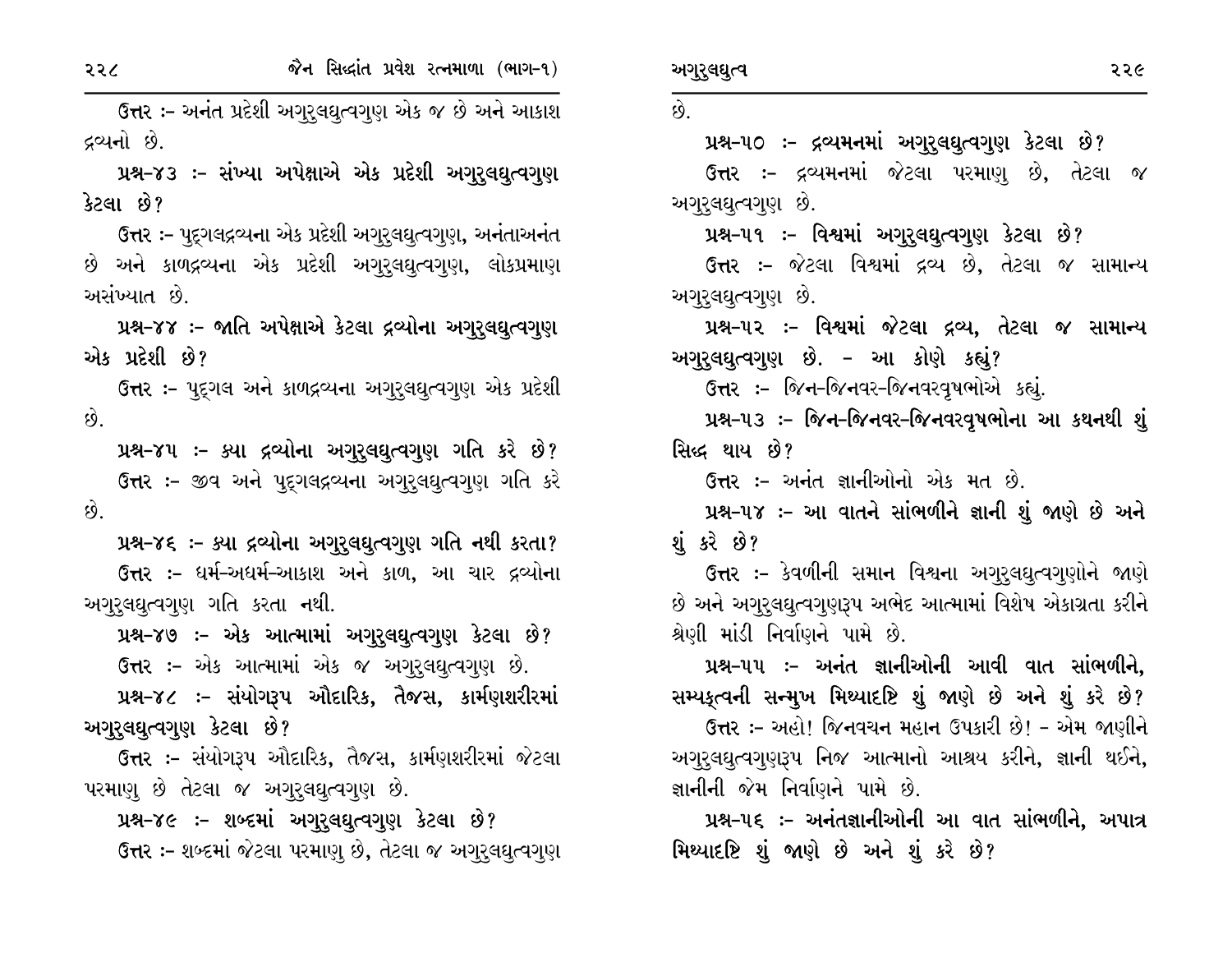જૈન સિલ્દાંત પ્રવેશ રત્નમાળા (ભાગ-૧)

230

ઉત્તર :- જિનેન્દ્રની વાણીનો નિષેધ કરી નિગોદમાં ચાલ્યો જશે.

પ્રશ્ન-૫૭ :- ટૂંકમાં, સામાન્ય અગુરૂલઘુત્વગુણ શું બતાવે છે?

ઉત્તર: - (૧) વિશ્વમાં જીવ અનંત, પદગલ અનંતા અનંત, ઘર્મ-અઘર્મ-આકાશ એક-એક, કાળદ્રવ્ય લોકપ્રમાણ અસંખ્યાત છે. તેમની વચ્ચે કોઈ પ્રકારનો કર્તા-ભોક્તા સંબંધ નથી, કેમકે દરેક દ્રવ્ય-ક્ષેત્ર-કાળ-ભાવથી જુદાં-જુદાં છે. (૨) દરેક દ્રવ્યમાં અનંત-અનંતગુણ છે; દરેક ગુણના ભાવ જુદાં-જુદાં છે. (3) દરેક દ્રવ્યમાં જેટલા ગુણ છે, તે બધા સદાય એમ ને એમ રહે છે; કોઈપણ અવસ્થામાં જુદાપણું નથી હોતું કારણ કે દ્રવ્યના ગુણોના દ્રવ્ય-ક્ષેત્ર-કાળ એક જ છે - એમ અગુરૂલઘૂત્વગુણ બતાવે છે.

પ્રશ્ન-૫૮ :- અગુરૂલઘૂત્વને જાણવાથી ક્યા-ક્યા લાભ આ પાઠમાં બતાવ્યા છે?

ઉત્તર :- (૧) એક દ્રવ્યનો, બીજા દ્રવ્યો સાથે કોઈ પણ પ્રકારનો સંબંધ નથી, કેમકે દરેક દ્રવ્યના દ્રવ્ય-ક્ષેત્ર-કાળ-ભાવ જુદાં-જુદાં છે. (૨) એક દ્રવ્યમાં અનંતગુણ છે; એક ગુણનો, બીજા ગણોની સાથે સંબંધ નથી, કેમકે દરેક ગણના ભાવ જુદા-જુદાં છે. (3) દ્રવ્યના અનંતગણો વીખેરાઈને અલગ-અલગ નથી થતાં, કેમકે દ્રવ્ય અને ગુણના દ્રવ્ય-ક્ષેત્ર-કાળ એક જ છે. (૪) દરેક દ્રવ્યમાં ગણ સંખ્યા અપેક્ષાએ સમાન છે, એ જણાય છે. (૫) એક ગણની પર્યાયનું, બીજા ગુણોની પર્યાય સાથે સંબંધ નથી, કેમકે દરેક ગુણની પર્યાયનું કાર્ય જુદું-જુદું છે. (૬) એક ગુણની વર્તમાન પર્યાયનું, ભૂતની પર્યાય સાથે સંબંધ નથી, કેમકે દરેક પર્યાયના ભાવ પૃથકુ– પૃથક્ છે તથા વર્તમાન પર્યાયનું ભૂતની પર્યાયમાં પ્રાગભાવ છે. (૭) એક ગુણની વર્તમાન પર્યાયનો, ભવિષ્યની પર્યાય સાથે સંબંધ

નથી, કેમકે દરેક પર્યાયના ભાવ જુદાં-જુદાં છે તથા વર્તમાન પર્યાયનો ભવિષ્યની પર્યાયમાં પ્રધ્વંસાભાવ છે. (૮) જેટલા દ્રવ્ય છે, તેટલી જ સામાન્ય અગુરૂલઘુત્વગુણ છે.

પ્રશ્ન-૫૯ :- અગુરૂલઘુત્વગુણનું રહસ્ય જાણવા માટે પાંચ બોલ ક્યા–ક્યા છે?

**ઉત્તર :-** (૧) અનાદિકાળથી આજ સુધી કોઈ પણ દ્રવ્યે મારૂં ભલું-બૂરું કર્યું જ નથી. (૨) અનાદિકાળથી આજ સુધી મેં પણ કોઈ પરદ્રવ્યનું ભલુ-બુરું કર્યું જ નથી. (3) અનાદિ કાળથી આજ સુધી નુકસાનીનો જ ઘંઘો કર્યો છે; જો નુકસાન ન કર્યું હોત તો સંસાર પરિભ્રમણ મટી ગયું હોત, જે થયું નહિ. (૪) તે નુકસાની, માત્ર એક સમયની પર્યાયમાં જ છે; દ્રવ્ય-ગુણમાં નથી. (૫) પર્યાયની નૂકસાની કાઢવી હોય અને પર્યાયમાં શાંતિ લાવવી હોય તો એકમાત્ર પોતાના અનંતગુણોના અભેદ પિંડ જ્ઞાયકસ્વભાવનો આશ્રય કર.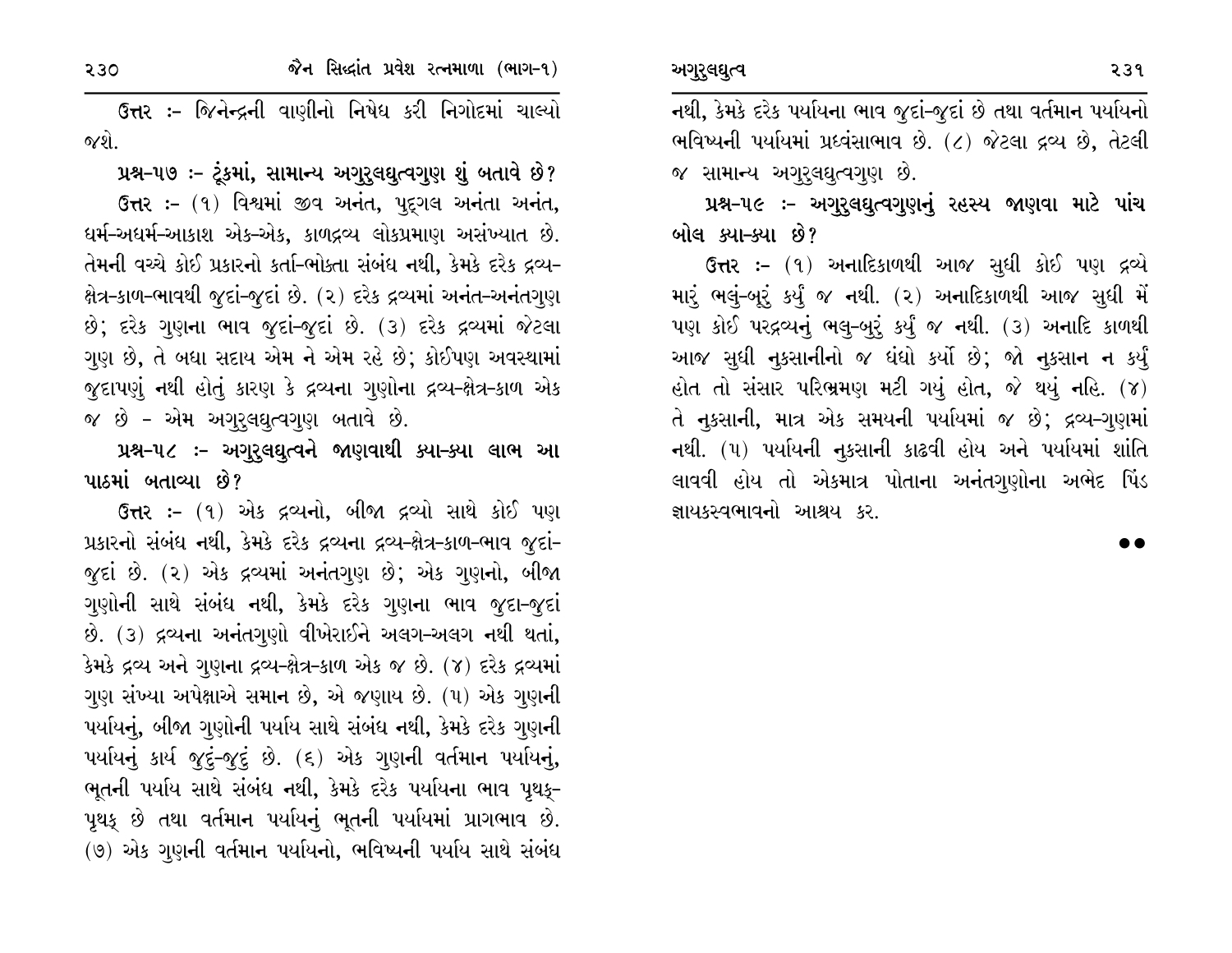# પ્રદેશત્વગુણ

પ્રદેશત્વગુણ કી શક્તિ સે, આકાર દ્રવ્ય ધરા કરે, નિજ ક્ષેત્ર મેં વ્યાપક રહેં, આકાર ભી પલટા કરે; આકાર હૈં સબ કે અલગ, હો લીન અપને જ્ઞાન મેં, જાનોં ઇન્હેં સામાન્યગુણ, રકખો સદા શ્રઘ્દાન મેં.

પ્રશ્ન-૧ :- પ્રદેશત્વગુણ કોને કહે છે?

**ઉત્તર :-** જે શક્તિને કારણે, દ્રવ્યનો કોઈને કોઈ આકાર ચોક્કસ રહે છે, તે શક્તિને પ્રદેશત્વગુણ કહે છે.

પ્રશ્ન-૨ :- પ્રદેશત્વગુણ શું છે?

ઉત્તર :- દરેક દ્રવ્યનો સામાન્યગુણ છે.

પ્રશ્ન-૩ :- સિદ્ધ ભગવાન નિરાકાર છે કે સાકાર?

ઉત્તર :- સિદ્ધ ભગવાન બંને છે કેમકે પુદ્ગલ જેવા આકારે નથી, એ અપેક્ષાએ સિદ્ધ ભગવાન નિરાકાર છે અને પ્રદેશત્વગુણને કારણે તેનો આકાર છે; માટે સાકાર છે.

પ્રશ્ન-૪ :- દરેક આત્મા સાકાર-નિરાકાર ક્યા પ્રકારથી છે? ઉત્તર :- પ્રદેશત્વગુણને કારણે દરેક આત્માનો અરૂપી આકાર છે; માટે સાકાર છે અને આત્મા પુદ્ગલ જેવો રૂપી આકાર નથી; માટે નિરાકાર છે.

પ્રશ્ન-૫ ઃ- શું દ્રવ્ય-ગુણ-પર્યાય ત્રણેનો આકાર ભિન્ન-ભિન્ન

### અથવા નાનો–મોટો છે?

ઉત્તર :- ના; દ્રવ્યનો આકાર જ ગુણ-પર્યાયનો આકાર છે; ત્રણેનું ક્ષેત્ર એક છે; માટે દ્રવ્ય-ગુણ અને પર્યાયનો આકાર એક સમાન છે; નાનો-મોટો નથી.

પ્રશ્ન-૬ :- દ્રવ્ય-ગુણ અનાદિ-અનંત છે; પર્યાય એક સમયની છે તો તેમાં કોનો આકાર મોટો છે?

ઉત્તર :- બંનેનો, એટલે કે દ્રવ્ય-ગુણનો અને પર્યાયનો આકાર એક જેવો છે.

પ્રશ્ન-૭ :- અમુક વસ્તુઓનો આકાર લાંબા કાળ સુધી એક સમાન જ જોવા મળે છે. તો તેને પરિવર્તિત થતાં કેટલો સમય લાગે છે?

**ઉત્તર :-** પ્રતિ સમય આકાર નિરંતર બદલતા રહે છે, પણ સ્થુળદષ્ટિએ તેનો આકાર લાંબાકાળ સુધી એક જેવો દેખાય છે.

પ્રશ્ન-૮ :- સોનામાંથી મુગટ બન્યો, તો તેમાં ક્યો ગુણ કારણ છે?

**ઉત્તર :-** આકાર બદલ્યો, તેમાં પ્રદેશત્વગુણ કારણ છે અને જૂની અવસ્થા બદલાણી તેમાં દ્રવ્યત્વગુણ કારણ છે.

પ્રશ્ન-૯ ઃ- પ્રદેશત્વગુણનું શુદ્ધ પરિણમન અનાદિ-અનંત ક્યા દ્રવ્યમાં હોય છે?

ઉત્તર :- ધર્મ, અધર્મ, આકાશ અને કાળદ્રવ્યમાં પ્રદેશત્વગુણનું અનાદિ–અનંત શુદ્ધ પરિણમન થાય છે.

પ્રશ્ન-૧૦ :- પ્રદેશત્વગૃણના પરિણમનને શું કહે છે?

ઉત્તર :- વ્યંજનપર્યાય કહે છે.

પ્રશ્ન-૧૧ :- પ્રદેશત્વગુણનું સાદિ-અનંત શુદ્ધ પરિણમન ક્યા દ્રવ્યમાં, ક્યા સમયે થાય છે?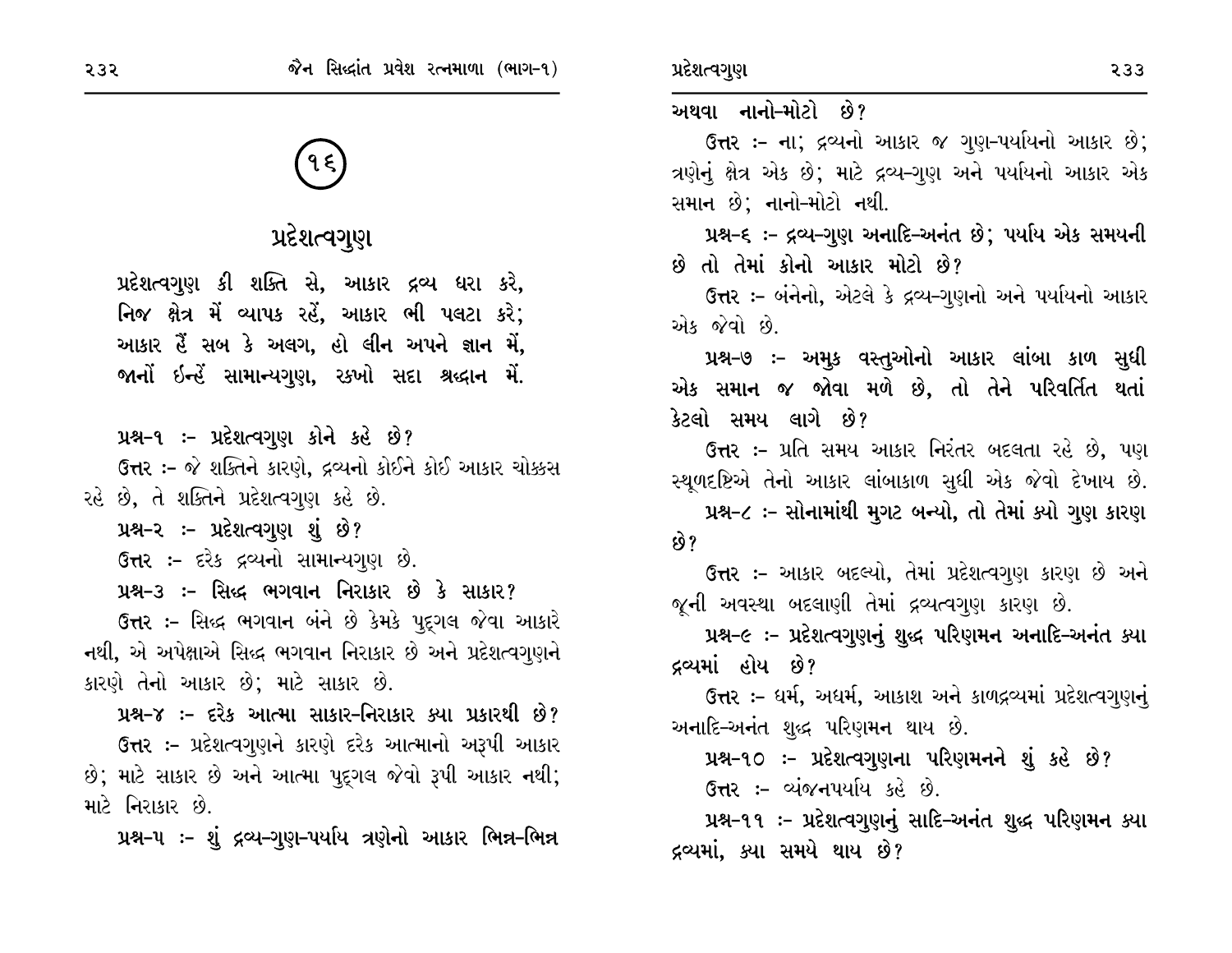ઉત્તર :- જીવદ્રવ્યમાં, ચૌદમાં ગુણસ્થાન પછી સિદ્ધદશામાં પ્રદેશત્વગુણનું સાદિ-અનંત શુદ્ધ પરિણમન થાય છે.

પ્રશ્ન-૧૨ :- પ્રદેશત્વગુણનું સાદિ-સાંત શુદ્ધ પરિણમન ક્યા દ્રવ્યમાં, ક્યારે અને ક્યા સમયે થાય છે?

ઉત્તર :- પરમાણમાં થાય છે. પરમાણુ ફરીને સ્કંધ અને સ્કંધથી છૂટીને પરમાણુ થવાથી તેના પ્રદેશત્વગુણનું શુદ્ધ પરિણમન સાદિ-સાંત છે.

પ્રશ્ન-૧૩ :- અર્હંતદશામાં પ્રદેશત્વગુણનું પરિણમન કેવું છે? ઉત્તર :- વિભાવરૂપ પરિણમન છે.

પ્રશ્ન-૧૪ :- જીવદ્રવ્યમાં પ્રદેશત્વગુણનું વિભાવરૂપ પરિણમન ક્યારથી અને ક્યાં સુધી છે?

ઉત્તર :- જીવદ્રવ્યમાં નિગોદથી લઈને ચૌદમા ગુણસ્થાન સુધી પ્રદેશત્વગૃણનું પરિણમન, વિભાવરૂપ જ રહે છે.

પ્રશ્ન-૧૫ :- દરેક દ્રવ્યમાં વ્યંજનપર્યાય કેટલી હોય છે? **ઉત્તર :-** એક જ હોય છે.

પ્રશ્ન-૧૬ ઃ- શું સિદ્ધદશામાં પ્રદેશત્વગુણને કારણે બધાનો આકાર એક જેવો હોય છે?

ઉત્તર :- નહિ, કેમકે સિદ્ધદશામાં બધાનો આકાર નાનો-મોટો, અલગ–અલગ હોય છે.

પ્રશ્ન-૧૭ :- શું પરમાણુના પ્રદેશત્વગુણનો આકાર એક જેવો છે?

ઉત્તર :- બધા પરમાણુનો આકાર એક જેવો છે.

પ્રશ્ન-૧૮ ઃ- પ્રદેશત્વગુણનું ક્ષેત્ર કેટલું મોટું છે? એને શા માટે?

ઉત્તર: - જેટલું દ્રવ્યનું ક્ષેત્ર છે, તેટલું જ ક્ષેત્ર પ્રદેશત્વગુણનું

છે, કેમકે પ્રદેશત્વગુણ, દ્રવ્યના સંપૂર્ણ ભાગોમાં રહે છે. પ્રશ્ન-૧૯ :- પ્રદેશત્વગુણનો કાળ કેટલો છે અને શા માટે? ઉત્તર:- જેટલો દ્રવ્યનો કાળ છે તેટલો જ કાળ પ્રદેશત્વગુણનો છે, કેમકે પ્રદેશત્વગુણ, દ્રવ્યની સંપૂર્ણ અવસ્થાઓમાં ત્રિકાલ રહે  $\hat{g}$ .

## પ્રશ્ન-૨૦ :- હું મનુષ્ય છું - આ વાક્યમાં (૧) પ્રદેશત્વગુણને ક્યારે માન્યો, અને (૨) ક્યારે નથી માન્યો?

ઉત્તર: - (૧) સંયોગરૂપ ઔદારિક-તૈજસ-કાર્મણ-ભાષા-મનમાં પદુગલોના એક–એક પ્રદેશી અનંત આકારોથી મારા ચૈતન્ય અરૂપી અસંખ્યાત પ્રદેશી એક આકારનો, કોઈ પણ અપેક્ષાએ, કોઈ પણ પ્રકારનો સંબંધ નથી – એવો અનુભવ-જ્ઞાન વર્તે તો પ્રદેશત્વગુણને માન્યો. (૨) ચૈતન્ય અરૂપી અસંખ્યાત પ્રદેશી એક નિજ આકારને ભૂલીને, સંયોગરૂપ ઔદારિક-તૈજસ-કાર્મણ-ભાષા-મનના પદ્ગલોના અનંત એક પ્રદેશી આકારોમાં હં મનુષ્ય છું - એવી માન્યતાવાળાએ પ્રદેશત્વગુણને નથી માન્યો.

પ્રશ્ન–૨૧ ઃ– પુદ્ગલોના એક પ્રદેશી અનંત આકારોમાં, ચૈતન્ય અરૂપી અસંખ્યાત પ્રદેશી નિજ આત્માની કલ્પનાનું શું ફળ છે? ઉત્તર :- ચારેય ગતિમાં ફરીને નિગોદ આ ખોટી માન્યતાનં  $\mathcal{S}$   $\mathcal{S}$   $\mathcal{S}$   $\mathcal{S}$   $\mathcal{S}$   $\mathcal{S}$   $\mathcal{S}$   $\mathcal{S}$   $\mathcal{S}$   $\mathcal{S}$   $\mathcal{S}$   $\mathcal{S}$   $\mathcal{S}$   $\mathcal{S}$   $\mathcal{S}$   $\mathcal{S}$   $\mathcal{S}$   $\mathcal{S}$   $\mathcal{S}$   $\mathcal{S}$   $\mathcal{S}$   $\mathcal{S}$   $\mathcal{S}$   $\mathcal{S}$   $\mathcal{$ 

# પ્રશ્ન-૨૨ :- પુદ્ગલોના આકારોમાં આત્મપણાની નિગોદબુદ્ધિનો

અભાવ કેમ થાય, ત્યારે પ્રદેશત્વગુણને માન્યો કહેવાય? ઉત્તર :- સંયોગરૂપ ઔદારિક-તૈજસ-કાર્મણ-ભાષા-મનના એક પ્રદેશી અનંત આકારોના, મારા ચૈતન્ય અરૂપી અસંખ્યાત પ્રદેશી એક આકારથી કોઈ પણ પ્રકારે સંબંધ નથી, કેમકે દરેક આકારના દ્રવ્ય-ક્ષેત્ર-કાળ-ભાવ જુદાં-જુદાં છે. એમ જાણીને નિજ ચૈતન્ય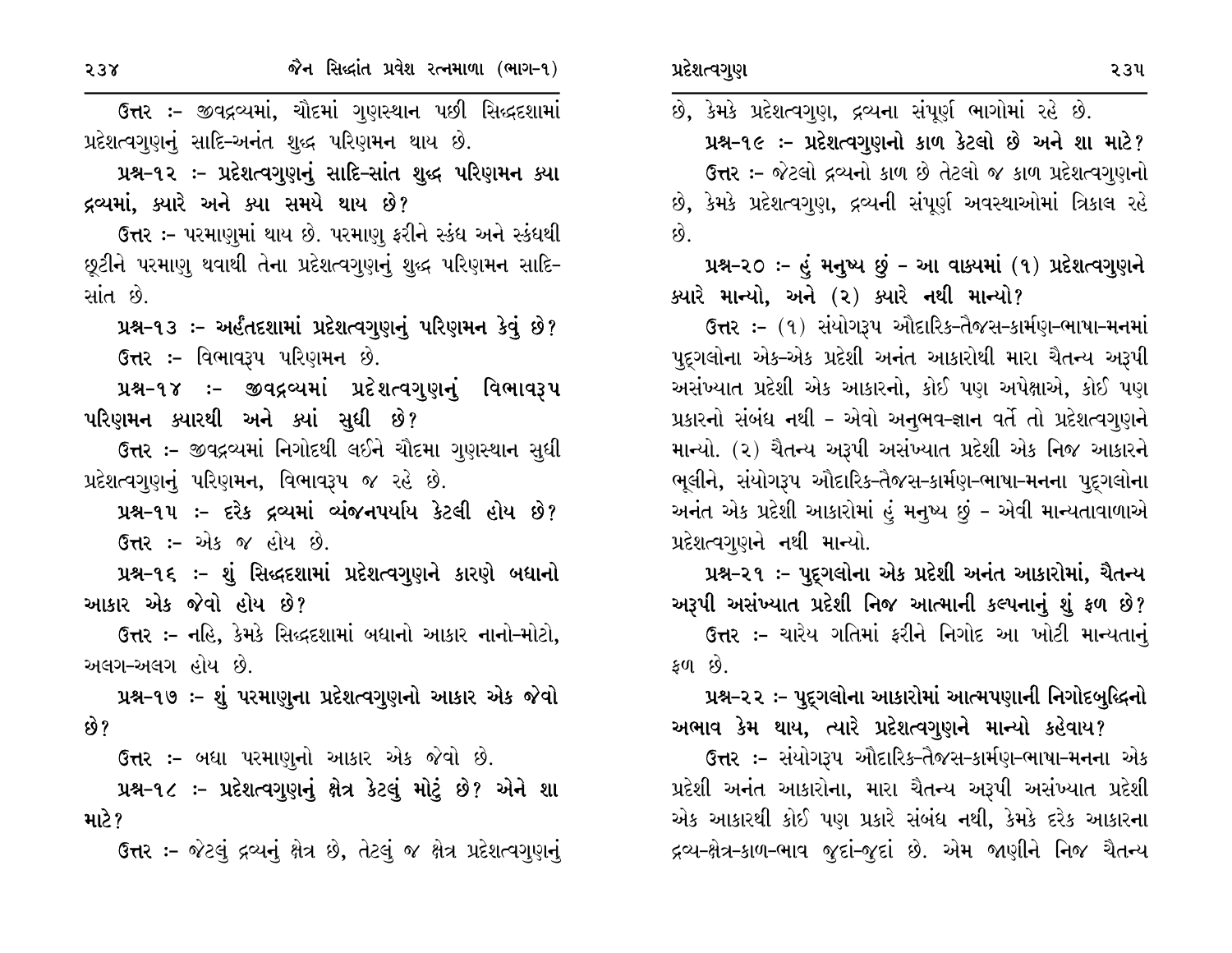ઉત્તર :- બંને છે; આત્માનો પ્રદેશત્વગુણ ચેતન છે; બાકી અરૂપી અસંખ્યાત પ્રદેશી એક આકારરૂપ સ્વભાવનો આશ્રય લે તો નિગોદબુદ્ધિનો અભાવ થઈને ધર્મની પ્રાપ્તિ થાય, ત્યારે પ્રદેશત્વગુણને દ્રવ્યોનો જડ છે. માન્યો કહેવાય; ત્યાર પછી અનુપચરિતઅસદ્ભૂતવ્યવહારનયથી હં પ્રશ્ન-૨૯ :- પ્રદેશત્વગુણના પર્યાયવાચી શબ્દો ક્યા-ક્યા છે? મનુષ્ય છું એમ કહી શકાયે, પણ તેમ છે નહિ. ઉત્તર :- આકાર, ક્ષેત્ર, કિલ્રાબંદી - બધા પ્રદેશત્વગુણના પ્રશ્ન-૨૩ ઃ- કુંભારે ઘડો બનાવ્યો; હં ટેબલ બનાવું પર્યાયવાચી શબ્દ છે. છું; હું મકાન બનાવું છું; મેં પુસ્તક બનાવ્યું; મહાવીર પ્રશ્ન-૩૦ :- લાકડીના ટુકડામાં કેટલાય પરમાણુઓ છે -સ્વામીએ કર્મોનો નાશ કર્યો; સિદ્ધ ભગવાને આઠ કર્મોનો શું તે એકબીજામાં ઘસી ગયા છે? નાશ કર્યો; મેં રોટલી બનાવી; સમ્યગ્દષ્ટિ જીવે દર્શનમોહનીય ઉત્તર :- બિલકુલ નહિ; પંચાસ્તિકાય ગાથા-૮૧માં કહ્યું છે કર્મને લક્ષે કર્યું; હું જોરશોરથી બોલું છું; હું કાળો છું – કે લાકડીના ટ્રકડામાં એક-એક પરમાણુ જુદાં-જૂદાં પોતપોતાના ગુણ-આ વાક્યોમાં પ્રદેશત્વગુણને સ્પષ્ટ સમજાવો? પર્યાયમાં વર્તી રહ્યા છે - એમ જ્ઞાની જાણે છે. ઉત્તર :- આ વાક્યોમાં પૂર્વે પ્રશ્નોત્તર અનુસાર જાતે અભ્યાસ પ્રશ્ન-૩૧ :- નિમિત્ત, ઉપાદાનમાં ઘુસીને કામ કરે છે - એવી માન્યતાવાળાએ ક્યા ગુણને નથી માન્યો? કરો. ઉત્તર :- પ્રદેશત્વગુણને નથી માન્યો. પ્રશ્ન-૨૪ ઃ- પ્રદેશત્વગુણને છોડીને, બાકી ગુણોના પરિણમનને શું કહે છે? પ્રશ્ન-૩૨ :- શાસ્રોમાં આવે છે કે જ્યાં એક સિદ્ધ બિરાજમાન છે, ત્યાં અનંત સિદ્ધ બિરાજમાન છે, શું સિદ્ધજીવ ઉત્તર :- અર્થપર્યાય કહે છે. એકબીજામાં ભળી ગયા છે? પ્રશ્ન–૨૫ ઃ– પ્રદેશત્વગુણ શું સુચવે છે? ઉત્તર :- પ્રત્યેક દ્રવ્યના આકારને સૂચવે છે. ઉત્તર :- બિલકુલ નહિ; દરેક સિદ્ધજીવ પોતપોતાના અસંખ્યા-પ્રશ્ન-૨૬ :- આ ટેબલ છે - શું તેનો એક જ આકાર પ્રદેશી આકારમાં રહે છે; એક-બીજામાં ભળતા નથી. કોઈ કહે, છે ? ભળી જાય છે તો તેણે પ્રદેશત્વગુણને નથી માન્યો. પ્રશ્ન–૩૩ :– મહાવીર ભગવાનનો આકાર સાત હાથનો. **ઉત્તર :- ના;** ટેબલમાં જેટલા પરમાણ છે, તેટલા આકાર છે. આદિનાથ ભગવાનનો પાંચસૌ ધનુષનો – એમ કેમ? પ્રશ્ન-૨૭ :- પ્રદેશત્વગુણ, રૂપી છે કે અરૂપી? ઉત્તર :- પ્રદેશત્વગુણને કારણે છે. ઉત્તર :- પદ્ગલનો પ્રદેશત્વગુણ રૂપી છે; બાકી દ્રવ્યોનો અરૂપી પ્રશ્ન-૩૪ :- જે સ્થાનમાં ધર્મદ્રવ્ય છે, તે સ્થાનમાં અધર્મદ્રવ્ય છે – શું બંને એકબીજામાં ભળી ગયા છે?  $\hat{g}$ ઉત્તર :- બિલકુલ નહિ, કેમકે બંને પોતપોતાના અસંખ્યાત પ્રશ્ન-૨૮ :- પ્રદેશત્વગુણ જડ છે કે ચેતન?

પ્રદેશત્વગુણ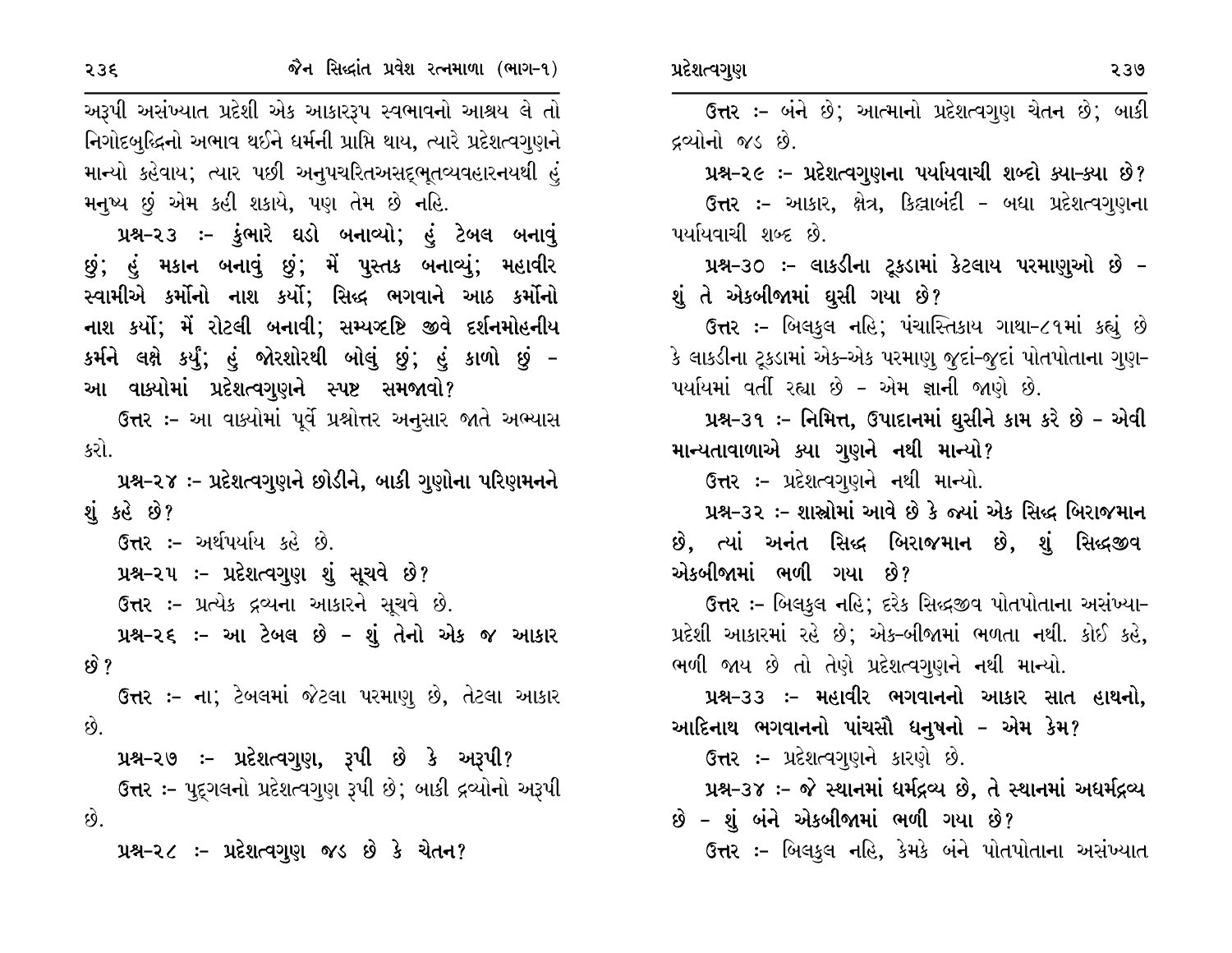પ્રદેશી આકારમાં, પોતપોતાના દ્રવ્ય-ક્ષેત્ર, કાળ, ભાવમાં રહે છે. કોઈ કહે- ભળી ગયા છે તો પ્રદેશત્વગુણને માનતા નથી. પ્રશ્ન-૩૫ :- ક્યા ક્યા દ્રવ્યનો આકાર હોતો નથી?

ઉત્તર :- એવું કોઈ પણ દ્રવ્ય નથી કે જેનો આકાર ન હોય, કેમકે પ્રદેશત્વગુણ દરેક દ્રવ્યનો સામાન્યગુણ છે.

પ્રશ્ન–૩૬ :– પરમાણુ અને કાળદ્રવ્યના પ્રદેશત્વગુણનો આકાર કેટલો મોટો છે?

ઉત્તર :- દરેક પરમાણ અને કાળદ્રવ્યનો આકાર એક-એક પ્રદેશી  $\hat{g}$ .

પ્રશ્ન-૩૭ :- દ્રવ્યોનો આકાર, રૂપી છે કે અરૂપી છે? **ઉત્તર :-** પુદ્દગલનો આકાર રૂપી છે; બાકી દ્રવ્યોનો આકાર અરૂપી છે.

પ્રશ્ન-૩૮ :- આકારની અપેક્ષાએ સૌથી મોટું દ્રવ્ય ક્યું છે? **ઉત્તર :-** આકાશદ્રવ્ય છે.

પ્રશ્ન-૩૯ :- આકારની અપેક્ષાએ સમાન દ્રવ્યો ક્યા-ક્યા છે?

ઉત્તર :- ધર્મ-અધર્મ, જીવદ્રવ્ય તે બધાના અસંખ્યાત પ્રદેશી આકાર છે.

પ્રશ્ન-૪૦ :- જીવનો આકાર તો નાનો-મોટો થાય છે, તે <u>ધર્મ–અધર્મદ્રવ્યના આકાર સમાન કેવી રીતે છે?</u>

ઉત્તર :- આકાર તો એક જેવો જ છે, પરંતુ જીવદ્રવ્યમાં સંકોચ-વિસ્તારની શક્તિ છે; તેથી સંકોચ-વિસ્તાર હોવા છતાં પણ જીવ સદાય અસંખ્યાત પ્રદેશી આકારવાળો જ હોય છે.

પ્રશ્ન-૪૧ :- પ્રદેશત્વગુણ અને દ્રવ્યત્વગુણમાં શું અંતર છે? ઉત્તર :- પ્રદેશત્વગુણ આકારને બતાવે છે અને દ્રવ્યત્વગુણ નિરંતર પરિણમનને બતાવે છે.

પ્રશ્ન-૪૨ :- વિશ્વામાં આકાર કેટલા છે? **ઉત્તર :-** જેટલા દ્રવ્યો છે તેટલા આકાર છે. પ્રશ્ન-૪૩ :- જીવનો આકાર મોટો હોય તો લાભ અને નાનો હોય તો નુકસાન શું એમ હોય છે? ઉત્તર :- બિલકુલ નહિ; આકાર, સુખ-દૃઃખનું કારણ નથી. પ્રશ્ન-૪૪ :- જીવનો પ્રદેશત્વગુણ શુદ્ધ થઈ જાય અને ગુણમાં અશુદ્ધતા રહે શું એવું બની શકે છે?

ઉત્તર :- બિલકુલ નથી બનતું, કેમકે સિદ્ધદશામાં પ્રદેશત્વગુણ શુદ્ધ હોય છે અને તેની સાથે જ બધા ગુણોના પરિણમન શુદ્ધ થઈ જાય છે.

પ્રશ્ન-૪૫ :- પ્રદેશત્વગુણને જાણવાથી શો લાભ છે? ઉત્તર :- નિજ, ચૈતન્ય અરૂપી પોતાના અસંખ્યાત પ્રદેશોમાં એકત્વબુદ્ધિ કરીને લીન થવું, તે પ્રદેશત્વગુણને જાણવાનો લાભ  $\hat{g}$ .

### પ્રશ્ન–૪૬ ઃ– પ્રદેશત્વગુણ શું જણાવે છે?

**ઉત્તર :-** કોઈપણ વસ્તુ પોતાના સ્વક્ષેત્ર/આકાર વિના નથી હોતી અને આકાર નાનો હોય કે મોટો હોય તે હાનિ-લાભનું કારણ નથી, તેમજ દરેક દ્રવ્યનો સ્વ-અવગાહનરૂપ પોતાનો સ્વતંત્ર આકાર ચોક્કસ હોય છે. એકના આકાર સાથે બીજાના આકારને સંબંધ નથી - એમ જાણી પોતાના અસંખ્યાત પ્રદેશી એક નિજ આકાર તરફ દષ્ટિ કરીને ભગવાન બને - તે પ્રદેશત્વગુણ કહે છે.

પ્રશ્ન-૪૭ :- વિશ્વમાં જાતિ અપેક્ષાએ પ્રદેશત્વગુણ કેટલા છે?

ઉત્તર :- વિશ્વમાં જાતિ અપેક્ષાએ છ દ્રવ્ય છે; માટે વિશ્વમાં જાતિ અપેક્ષાએ છ પ્રદેશત્વગુણ છે.

પ્રશ્ન-૪૮ :- વિશ્વમાં સંખ્યા અપેક્ષાએ પ્રદેશત્વગુણ કેટલા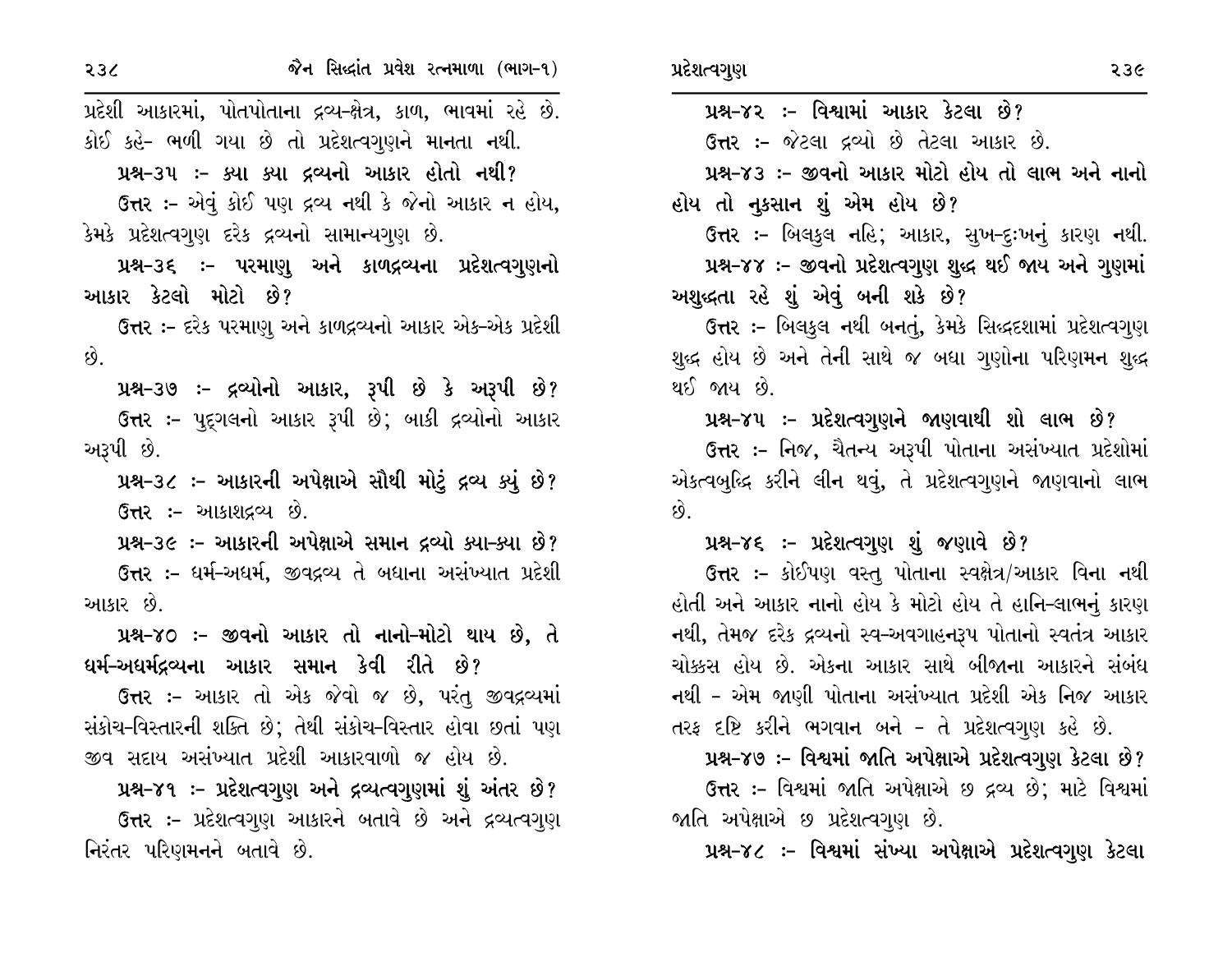२४१ ઉત્તર :- જીવ-પુદ્ગલના પ્રદેશત્વગુણ ગતિ કરે છે. ઉત્તર :- જીવોના અનંત; પુદ્ગલોના અનંતાઅનંત; ધર્મ-અધર્મ પ્રશ્ન-૫૫ :- ક્યા દ્રવ્યોના પ્રદેશત્વગુણ, ગતિ કરતા નથી? દ્રવ્યના એક-એક; આકાશ દ્રવ્યના એક અને કાળદ્રવ્યના પ્રદેશત્વગણ ઉત્તર :- ધર્મ-અધર્મ-આકાશ અને કાળ, આ ચાર દ્રવ્યોના લોકપ્રમાણ અસંખ્યાત છે. પ્રદેશત્વગુણ ગતિ કરતા નથી. પ્રશ્ન-૪૯ :- સંખ્યા અપેક્ષાએ અસંખ્યાત પ્રદેશી પ્રદેશત્વગુણ પ્રશ્ન-૫૬ :- એક જીવમાં પ્રદેશત્વગુણ કેટલા છે? ઉત્તર :- એક જીવમાં એક જ પ્રદેશત્વગુણ છે. ઉત્તર :- જીવોના અનંત છે અને ધર્મ-અધર્મદ્રવ્યના અસંખ્યાત પ્રશ્ન-૫૭ :- સંયોગરૂપ ઔદારિક, તેજસ, કાર્મણશરીરમાં પ્રદેશી પ્રદેશત્વગુણ એક-એક છે. પ્રદેશત્વગુણ કેટલા છે? પ્રશ્ન-૫૦ ઃ- જાતિ અપેક્ષાએ કેટલા દ્રવ્યોના પ્રદેશત્વગુણ ઉત્તર :- સંયોગરૂપ ઔદારિક, તૈજસ, કાર્મણશરીરમાં જેટલા પરમાણ છે, તેટલા જ પ્રદેશત્વગુણ છે. પ્રશ્ન-૫૮ :- શબ્દમાં પ્રદેશત્વગુણ કેટલા છે? ઉત્તર :- જીવ-ધર્મ-અધર્મ આ ત્રણ દ્રવ્યોના પ્રદેશત્વગુણ ઉત્તર :- શબ્દમાં જેટલા પરમાણુ છે, તેટલા જ પ્રદેશત્વગુણ પ્રશ્ન-૫૧ ઃ- અનંત પ્રદેશી પ્રદેશત્વગુણ કેટલા અને કોના  $\hat{g}$ પ્રશ્ન-૫૯ :- દ્રવ્યમનમાં પ્રદેશત્વગુણ કેટલા છે? ઉત્તર :- દ્રવ્યમનમાં જેટલા પરમાણુ છે, તેટલા જ પ્રદેશત્વગુણ **ઉત્તર :-** અનંત પ્રદેશી પ્રદેશત્વગુણ એક જ છે અને તે  $\hat{8}$ . પ્રશ્ન-૫૨ ઃ- સંખ્યા અપેક્ષાએ એક પ્રદેશી પ્રદેશત્વગુણ કેટલા પ્રશ્ન-૬૦ :- જેટલા દ્રવ્ય છે, તેટલા જ પ્રદેશત્વગુણ કેમ છે? ઉત્તર :- દરેક દ્રવ્યમાં એક-એક જ પ્રદેશત્વગુણ હોય છે; **ઉત્તર :-** પદુગલના એક પ્રદેશી પ્રદેશત્વગુણ અનંતાઅનંત છે માટે જેટલા દ્રવ્ય છે, તેટલા જ પ્રદેશત્વગુણ હોય છે. અને કાળદ્રવ્યના એક પ્રદેશી પ્રદેશત્વગુણ લોકપ્રમાણ અસંખ્યાત છે. પ્રશ્ન-૫૩ :- જાતિ અપેક્ષાએ ક્યા દ્રવ્યોના પ્રદેશત્વગુણ એક પ્રશ્ન-૬૧ ઃ- જેટલા દ્રવ્ય છે, તેટલા જ પ્રદેશત્વગુણ છે, એ કોણે કહ્યું? ઉત્તર :- પદ્ગલ અને કાળદ્રવ્ય, આ બે દ્રવ્યોના પ્રદેશત્વગુણ ઉત્તર :- જિન-જિનવર-જિનવરવૃષભોએ કહ્યું. પ્રશ્ન–૬૨ ઃ– તેનાથી શું સિદ્ધ થાય છે? ઉત્તર :- અનંત જ્ઞાનીઓનો એક જ મત હોય છે તે સિદ્ધ પ્રશ્ન-૫૪ ઃ- ક્યા દ્રવ્યોના પ્રદેશત્વગુણષ ગતિ કરે છે?

280

 $69.2$ 

કેટલા છે?

છે?

છે?

પ્રદેશી છે?

એક પ્રદેશી છે.

અસંખ્યાત પ્રદેશી છે?

અસંખ્યાત પ્રદેશી છે.

આકાશદ્રવ્યના છે.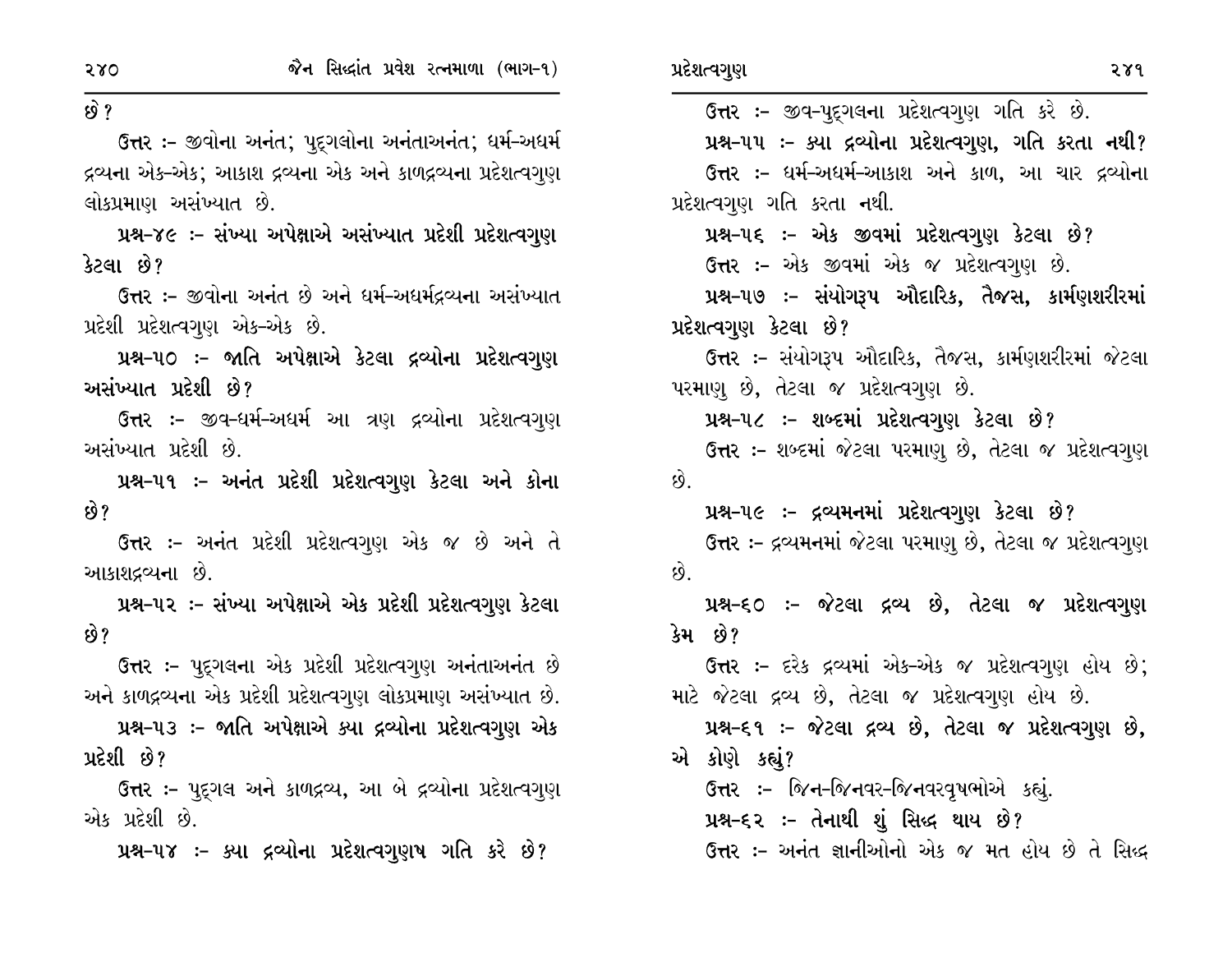થાય છે.

પ્રશ્ન–૬૩ :– અનંત જ્ઞાનીઓએ આ કથન સાંભળીને, જ્ઞાની શું જાણે છે અને શું કરે છે?

ઉત્તર :- કેવળીની સમાન વિશ્વના પ્રદેશત્વગુણોને જાણી લે છે તથા ચૈતન્ય અરૂપી અસંખ્યાત પ્રદેશી એક આકારરૂપ સ્વભાવમાં વિશેષ લીનતા કરીને, શ્રેણી માંડીને, નિર્વાણની પ્રાપ્તિ કરે છે.

પ્રશ્ન–૬૪ :– આ કથન સાંભળીને સમ્યકૃત્વની સન્મુખ મિથ્યાદષ્ટિ જીવ શું જાણે છે અને શું કરે છે?

ઉત્તર :- અહો! જિનવચન મહાન ઉપકારી છે! અને પોતાના ચૈતન્ય અરૂપી અસંખ્યાત પ્રદેશી એક આકાર તરફ દષ્ટિ કરીને જ્ઞાની બની જ્ઞાનીની જેમ નિર્વાણને પામે છે.

પ્રશ્ન-૬૫ ઃ- આ કથન સાંભળીને અપાત્ર મિથ્યાદષ્ટિ શું જાણે છે અને શું કરે છે?

ઉત્તર :- જિનેન્દ્ર વાણીનો નિષેધ કરીને, ચારેય ગતિઓમાં રખડતો નિગોદમાં ચાલ્યો જાય છે.

પ્રશ્ન-૬૬ :- જેટલા દ્રવ્ય છે, તેટલા જ પ્રદેશત્વગુણ છે – આ વાક્યમાંથી ચાર વાતો કઈ–કઈ કાઢવી જોઈએ?

ઉત્તર: - (૧) જીન-જિનવર-જિનવરવૃષભ શું કહે છે? (૨) જિન-જિનવર-જિનવરવૃષભોના કથનને સાંભળીને જ્ઞાની શું જાણે છે અને શું કરે છે? (૩) સમ્પકુત્વની સન્મુખ મિથ્યાદષ્ટિ ભવ્યજીવ શું જાણે છે અને શું કરે છે? (૪) મિથ્યાદષ્ટિ અપાત્ર જીવ, શું જાણે છે અને શું કરે છે?

પ્રશ્ન-૧ ઃ- ટૂંકામાં પ્રદેશત્વગુણ શું જણાવે છે?

**ઉત્તર :-** વિશ્વમાં જીવોના અસંખ્યાત પ્રદેશી અનંત આકાર છે. પુદ્ગલોમાં એક-એક પ્રદેશી અનંતાઅનંત આકાર છે. ધર્મ- અદ્યર્મદ્રવ્યના અસંખ્યાત પ્રદેશી એક-એક આકાર છે. આકાશદ્રવ્યના અનંત પ્રદેશી એક પ્રકાર છે અને કાળદ્રવ્યના એક પ્રદેશી લોકપ્રમાણ અસંખ્યાત આકાર છે. દરેક દ્રવ્યના આકારના દ્રવ્ય-ક્ષેત્ર-કાળ-ભાવ જુદાં-જુદાં છે - એમ જાણીને પોતાના ચૈતન્ય અરૂપી અસંખ્યાત પ્રદેશી એક નિજ આકારમાં લીન થવું તે પ્રદેશત્વગુણ જણાવે છે.

પ્રદેશત્વગુણ

પ્રશ્ન-૬૮ :- આ પાઠમાં પ્રદેશત્વગુણને જાણવાથી ક્યા ક્યા લાભ કહ્યા છે?

ઉત્તર :- (૧) કોઈપણ વસ્તુ આકાર વિનાની નથી હોતી;  $(2)$  નાના-મોટા આકાર, સુખ-દૃઃખનું કારણ નથી;  $(3)$  નિમિત્ત, ઉપાદાનમાં નથી ઘૂસી શકતું, કેમકે બંનેના આકાર જુદાં-જુદાં છે; (૪) સમાનજાતીય દ્રવ્યપર્યાયમાં એક વસ્તુનો આકાર, બીજી વસ્તુઓમાં ઘૂસી શકતું નથી, કેમકે બંનેના સ્વચતુષ્ટયો ભિન્ન-ભિન્ન છે; (૫) સિદ્ધ ભગવાન સાકાર-નિરાકાર બંને છે; તેવી રીતે દરેક આત્મા, સાકાર-નિરાકાર બંને છે – એ જણાય છે; (૬) નિજ ચૈતન્ય અરૂપી અસંખ્યાત પ્રદેશી એક આકારનો આશ્રય લે તો ધર્મની શરૂઆત થઈને ક્રમથી નિર્વાણને પામે છે; (૭) પરદ્રવ્યોના આકારનો આશ્રય માને તો ચારેય ગતિમાં ફરીને નિગોદને પામે છે: (૮) જેટલા દ્રવ્યો છે; તેટલા જ પ્રદેશત્વગુણ છે.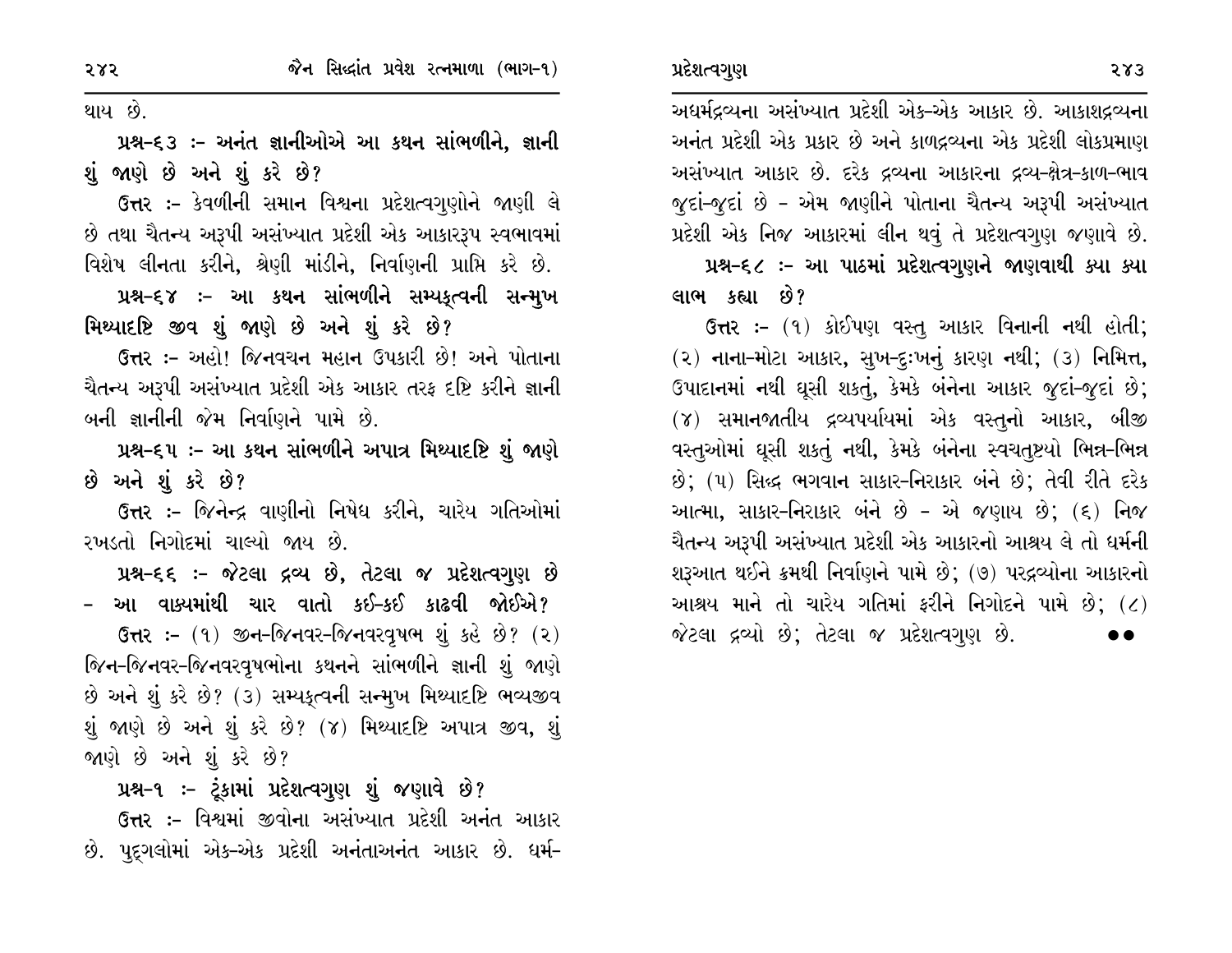૫ર્યાય : સ્વરૂપ, ભેદ તથા લાભ

પ્રશ્ન-૧ :- પર્યાય કોને કહે છે? ઉત્તર :- ગુણોના વિશેષ કાર્યને પર્યાય કહે છે. પ્રશ્ન-૨ :- (૧) પર્યાયનું સાચું જ્ઞાન થાય તો શું થાય? (૨) પર્યાયનું જ્ઞાન કોને કહે છે અને કોને નથી? ઉત્તર :- (૧) પરથી મારી પર્યાય આવે છે - એવી મિથ્યાબુદ્ધિનો અભાવ થઈને સમ્યકૃત્વની પ્રાપ્તિ થાય છે. (૨) પર્યાયનું સાચું જ્ઞાન સમ્પષ્ટષ્ટિઓને જ હોય છે; મિથ્યાદષ્ટિને નથી હોતું. પ્રશ્ન-૩ :- પર્યાયના કેટલા ભેદ છે? ઉત્તર :- બે ભેદ છે - વ્યંજનપર્યાય અને અર્થપર્યાય. પ્રશ્ન–૪ :– વ્યંજનપર્યાય કોને કહે છે? ઉત્તર :- દ્રવ્યના પ્રદેશત્વગુણના કાર્યને વ્યંજનપર્યાય કહે છે. પ્રશ્ન-૫ :- અર્થપર્યાય કોને કહે છે? **ઉત્તર :-** પ્રદેશત્વગુણ સિવાય શેષ ગુણોના કાર્યોને અર્થપર્યાય  $30<sup>2</sup>$ પ્રશ્ન-૬ :- વ્યંજનપર્યાયના કેટલા ભેદ છે?

ઉત્તર :- બે ભેદ છે - સ્વભાવવ્યંજનપર્યાય અને વિભાવ વ્યંજનપર્યાય.

પ્રશ્ન–૭ :– સ્વભાવવ્યંજનપર્યાય કોને કહે છે?

ઉત્તર :- પરદ્રવ્યના સંબંધરહિત દ્રવ્યનો જે આકાર હોય. તેને સ્વભાવવ્યંજનપર્યાય કહે છે: જેમ કે સિદ્ધ ભગવાનનો આકાર અને પરમાણનો આકાર.

પ્રશ્ન-૮ :- વિભાવવ્યંજનપર્યાય કોને કહે છે?

**ઉત્તર :-** પરનિમિત્તના સંબંધસહિત દ્રવ્યનો જે આકાર હોય તેને વિભાવવ્યંજનપર્યાય કહે છે; જેમ કે જીવના નર-નારકાદિ પર્યાય.

પ્રશ્ન–૯ :– અર્થપર્યાયના કેટલા ભેદ છે?

ઉત્તર :- બે ભેદ છે - સ્વભાવઅર્થપર્યાય અને વિભાવઅર્થપર્યાય.

પ્રશ્ન-૧૦ :- સ્વભાવઅર્થપર્યાય કોને કહે છે?

ઉત્તર :- પરનિમિત્તના સંબંધરહિત જે અર્થપર્યાય હોય છે. તેને સ્વભાવઅર્થપર્યાય કહે છે; જેમ કે-જીવનું કેવળજ્ઞાન, ક્ષાયિક સમ્યઝ્ર્શન વગેરે

પ્રશ્ન-૧૧ :- વિભાવઅર્થપર્યાય કોને કહે છે?

ઉત્તર :- પરનિમિત્તના સંબંધસહિત જે અર્થપર્યાય હોય છે. તેને વિભાવઅર્થપર્યાય કહે છે - જેમ કે જીવમાં રાગ-દ્વેષાદિક. પ્રશ્ન-૧૨ :- જીવ અને પુદ્ગલમાં કઈ પર્યાયો હોઈ શકે? ઉત્તર :- ચારેય પ્રકારની પર્યાયો, જીવ અને પુદ્ગલમાં હોઈ શકે છે. (૧) સ્વભાવઅર્થપર્યાયો, (૨) વિભાવઅર્થપર્યાયો, (૩) સ્વભાવવ્યંજનપર્યાય (૪) વિભાવવ્યંજનપર્યાયો.

પ્રશ્ન-૧૩ :- ધર્મ, અધર્મ, આકાશ અને કાળદ્રવ્યોમાં કઈ પર્યાયો હોય છે?

ઉત્તર :- આ ચાર દ્રવ્યોમાં માત્ર સ્વભાવઅર્થપર્યાય અને સ્વભાવવ્યંજનપર્યાયો જ હોય છે; વિભાવપર્યાયો કદી નથી હોતી. પ્રશ્ન-૧૪ :- નિગોદથી લઈને ચારેય ગતિઓના મિથ્યાદષ્ટિ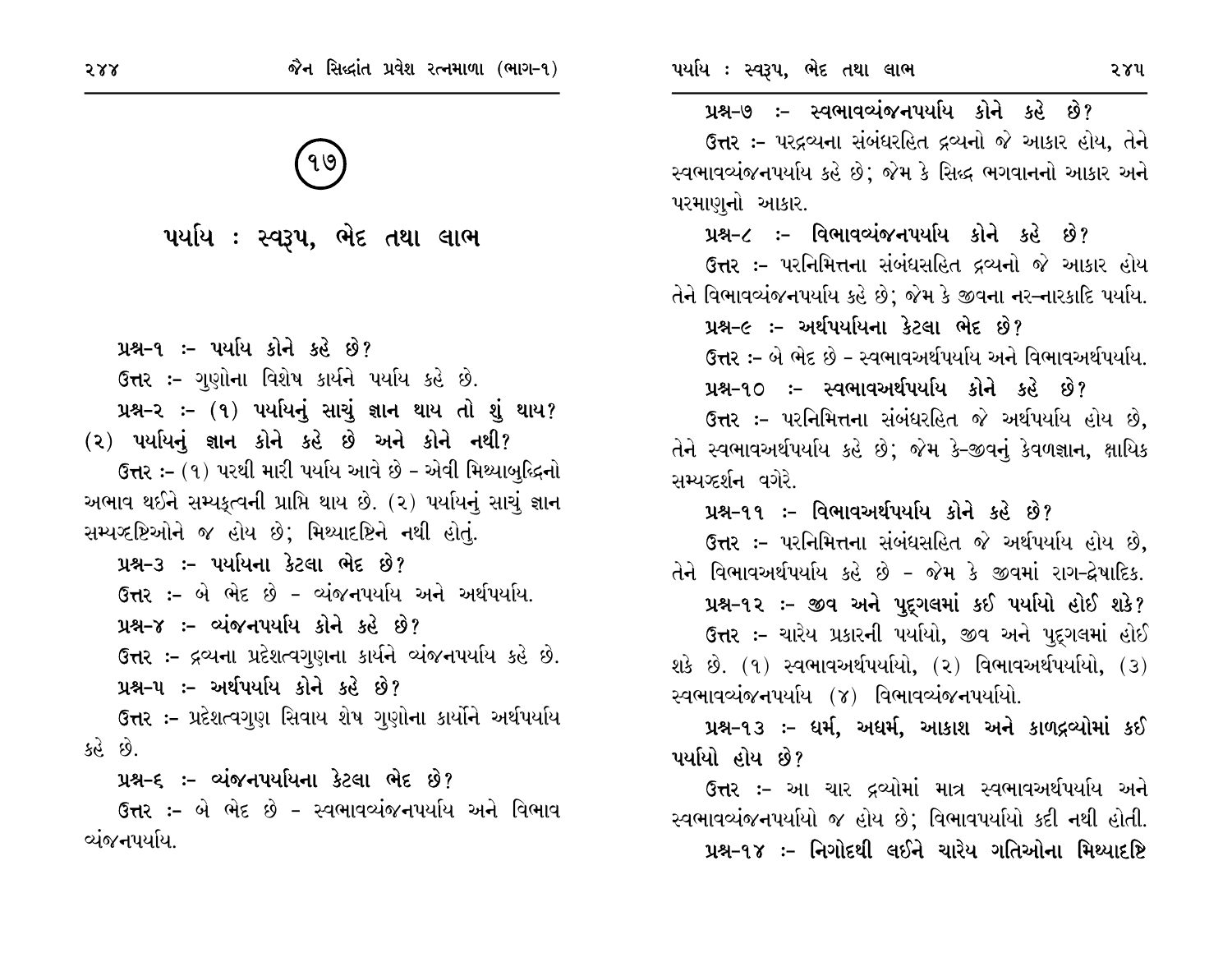જીવોમાં કઈ પર્યાયો હોય છે?

ઉત્તર :- વિભાવઅર્થપર્યાયો અને વિભાવવ્યંજનપર્યાયો જ હોય છે: સ્વભાવપર્યાયો નથી હોતી.

પ્રશ્ન-૧૫ :- સિદ્ધ ભગવાનમાં કઈ-કઈ પર્યાયો હોય  $59^{\circ}$  ?

ઉત્તર :- સ્વભાવવ્યંજનપર્યાય અને વિભાવવ્યંજનપર્યાયો *જ* હોય છે.

પ્રશ્ન-૧૬ ઃ- ચોથા ગુણસ્થથી ચૌદમા ગુણસ્થાન સુધી કઈ-કઈ પર્યાયો હોય છે?

ઉત્તર :- વિભાવવ્યંજપર્યાય, સ્વભાવઅર્થપર્યાય અને વિભાવઅર્થયર્યાય; આ ત્રણ પ્રકારની પર્યાયો હોય છે.

પ્રશ્ન-૧૭ :- ચોથાથી ચૌદમા ગુણસ્થાન સુધી ત્રણેય પર્યાયો એક જેવી હોય છે કે કાંઈ અંતર છે?

ઉત્તર :- ચોથા ગુણસ્થાનથી ચૌદમાં ગુણસ્થાન સુધી જેટલી શુદ્ધિ છે, તે સ્વભાવઅર્થપર્યાય છે અને જે અશુદ્ધિ છે, તે વિભાવઅર્થપર્યાય છે. પ્રદેશત્વગૃણની વિભાવવ્યંજનપર્યાય જ છે.

પ્રશ્ન-૧૮ :- સંસારદશામાં ચોથાથી ચૌદમાં ગુણસ્થાન સુધી અર્થપર્યાયની શુદ્ધિ અને અશુદ્ધિને સ્પષ્ટ સમજાવો.

ઉત્તર:- (૧) ચોથા ગુણસ્થાનમાં શ્રદ્ધાગુણની સ્વભાવઅર્થપર્યાય પૂર્ણ પ્રગટે છે; ચારિત્રમાં એક દેશ સ્વભાવઅર્થપર્યાય પ્રગટે છે પણ પૂર્ણ સ્વભાવઅર્થપર્યાય પ્રગટતી નથી. (૨) બારમા ગુણસ્થાનમાં ચારિત્રગણની પૂર્ણ સ્વભાવઅર્થપર્યાય પ્રગટે છે, પણ જ્ઞાન-દર્શન, વીર્ય વગેરે ગુણોમાં ક્ષયોપશમરૂપ એકદેશ સ્વભાવઅર્થપર્યાયો પ્રગટે છે, પૂર્ણ સ્વભાવઅર્થપર્યાયો પ્રગટ નથી. (૩) તેરમા ગુણસ્થાને જ્ઞાન-દર્શન, વીર્યની પૂર્ણ સ્વભાવઅર્થપર્યાયો પ્રગટે છે; યોગગુણ

વગેરેમાં સ્વભાવઅર્થપર્યાયો પ્રગટ નથી (૪) ચૌદમાં ગુણસ્થાનમાં યોગગણની પૂર્ણ સ્વભાવઅર્થપર્યાય પ્રગટી જાય છે, પણ અત્યારે વૈભાવિકગણ, ક્રિયાવતીશક્તિ, અવ્યાબાધ, અવગાહનત્વ, અગુરૂલઘૃત્વ, સુક્ષ્મત્વ વગેરે ગુણોની સ્વભાવઅર્થપર્યાયો પ્રગટ નથી. (૫) ચૌદમાં ગુણસ્થાનના અનંતમાં વૈભાવિકગુણ, ક્રિયાવતીશક્તિ, અવ્યાબાધ, અવગાહનત્વ, અગુરુલઘુત્વ, સૂક્ષ્મત્વ વગેરે ગુણોની પરિપૂર્ણ સ્વભાવઅર્થપર્યાયો પ્રગટ થઈ જાય છે.

પ્રશ્ન-૧૯ :- શાસ્રોમાં આવે છે કે મિથ્યાદષ્ટિને પણ અસ્તિત્વાદિ ગુણોની શુદ્ધ પર્યાયો હોય છે, ત્યારે આપે મિથ્યાદષ્ટિને સ્વભાવપર્યાયો કેમ ન બતાવી?

ઉત્તર :- જેમ કે કોઈના ઘરમાં ખજાનો દાટેલો પડ્યો હોય. પણ તેને ખબર ન હોય તો એમ કહેવાય કે તેની પાસે ખજાનો નથી; તે પ્રમાણે મિથ્યાદષ્ટિને અસ્તિત્વ આદિ ગુણોની શુદ્ધપર્યાયો હોવા છતાં પણ તેને પોતાને પોતાની ખબર ન હોવાથી સ્વભાવઅર્થપર્યાય કહેવામાં નથી આવતી.

પ્રશ્ન-૨૦ :- પરમાણુમાં કઈ-કઈ પર્યાયો હોય છે? ઉત્તર :- સ્વભાવવ્યંજનપર્યાય અને સ્વભાવઅર્થપર્યાયો જ હોય  $\hat{g}$ 

પ્રશ્ન-૨૧ :- સ્કંઘમાં કઈ-કઈ પર્યાયો હોય છે? ઉત્તર :- વિભાવ્યંજનપર્યાયો અને વિભાવઅર્થપર્યાયો હોય છે.

પ્રશ્ન–૨૨ ઃ– જેમ કે આત્મામાં ચોથા ગુણસ્થાનથી ચૌદમાં ગુણસ્થાન સુધી સ્વભાવઅર્થપર્યાયો અને વિભાવઅર્થપર્યાયો હોય છે; તે પ્રકારે સ્કંધમાં પણ આ પ્રકારે હોય છે કે નહિ?

ઉત્તર :- નથી હોતી. સ્કંધોમાં ચાહે બન્ને પરમાણુનો સ્કંધ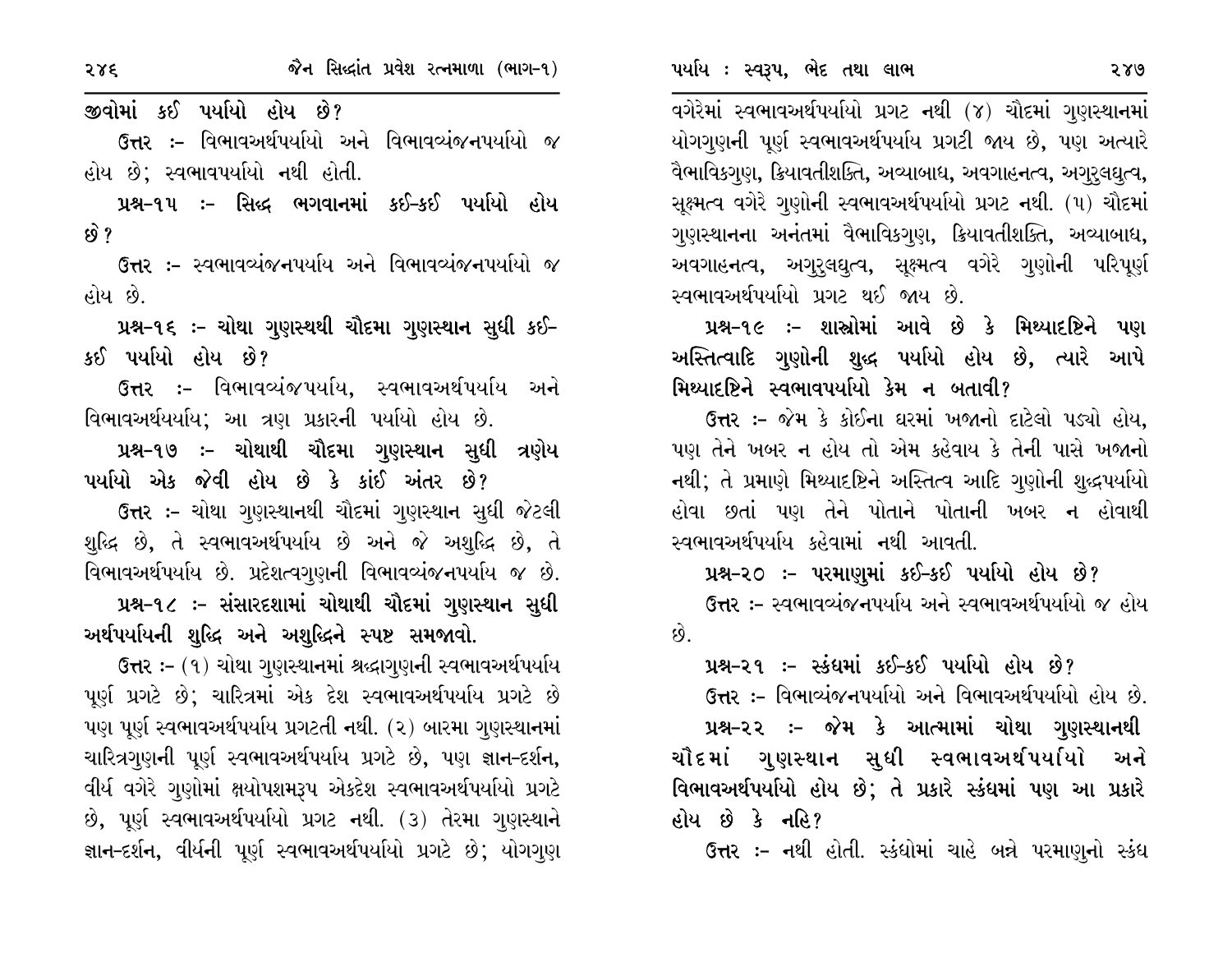286

હોય કે કરોડો પરમાણુઓનો સ્કંધ હોય, તેમાં બે વિભાવપર્યાયો જ હોય છે; સ્વભાવપર્યાયો નથી હોતી.

પ્રશ્ન-૨૩ :- દ્રવ્યલિંગી મુનિને કઈ પર્યાયો હોય છે? ઉત્તર :- વિભાવવ્યંજનપર્યાય અને વિભાવઅર્થપર્યાયો જ હોય  $\hat{g}$ .

પ્રશ્ન-૨૪ :- એક દ્રવ્યમાં વ્યંજનપર્યાય કેટલી હોય છે? ઉત્તર :- એક દ્રવ્યમાં એક જ વ્યંજનપર્યાય હોય છે, કેમકે દરેક દ્રવ્યમાં એક-એક જ પ્રદેશત્વગુણ હોય છે અને પ્રેદશત્વગુણના પરિણમનને વ્યંજનપર્યાય કહે છે.

પ્રશ્ન-૨૫ :- એક દ્રવ્યમાં અર્થપર્યાયો કેટલી હોય છે? ઉત્તર :- એક દ્રવ્યમાં અર્થપર્યાયો અનંત હોય છે, કેમકે પ્રદેશત્વગુણને છોડીને બાકી ગુણોના પરિણમનની અર્થપર્યાય કહે  $\hat{S}$ 

પ્રશ્ન-૨૬ :- એક આત્મામાં વ્યંજનપર્યાય કેટલી છે? ઉત્તર :- એક જ છે કેમકે એક આત્મામાં એક પ્રદેશત્વગુણ છે અને પ્રદેશત્વગુણના પરિણમનને વ્યંજનપર્યાય કહે છે.

પ્રશ્ન-૨૭ :- એક આત્મામાં અર્થપર્યાયો કેટલી છે? ઉત્તર :- એક આત્મામાં અનંત ગુણ છે. તેમાં એક પ્રદેશત્વગુણને છોડીને બાકી જેટલા ગુણ છે, તેટલી અર્થપર્યાયો એક આત્મામાં હોય છે કેમકે પ્રદેશત્વગુણને છોડીને બાકી ગુણોના પરિણમનને અર્થપર્યાય કહે છે.

પ્રશ્ન-૨૮ :- એકક્ષેત્રાવગાહી ઔદારિકશરીરમાં વ્યંજનપર્યાયો કેટલી છે?

ઉત્તર :- જેટલા પરમાણુ છે, તેટલી જ વ્યંજનપર્યાયો છે કેમકે એક પરમાણુમાં એક વ્યંજનપર્યાય હોય છે.

પ્રશ્ન-૨૯ :- જીવદ્રવ્યમાં વિભાવવ્યંજનપર્યાય ક્યાં સુધી હોય ક્વે ?

**ઉત્તર :-** પહેલાથી લઈને ચૌદમાં ગુણસ્થાન સુધી વિભાવવ્યંજનપર્યાય હોય છે, એટલે કે માત્ર સિદ્ધભગવાનને છોડીને અન્ય બધા જીવોમાં વિભાવવ્યંજનપર્યાય હોય છે; સ્વભાવવ્યંજનપર્યાય નથી હોતી.

પ્રશ્ન-૩૦ :- ચારેય પ્રકારની પર્યાયો ક્યા દ્રવ્યમાં સંભવ છે?

ઉત્તર :- જીવ અને પદ્ગલમાં જ સંભવ છે; અન્ય ચાર દ્રવ્યોમાં નથી.

પ્રશ્ન-૩૧ :- ધર્મ, અધર્મ, અકાશ અને કાળમાં કઈ-કઈ પર્યાયો હોય છે?

ઉત્તર :- સ્વભાવવ્યંજનપર્યાય અને સ્વભાવઅર્થપર્યાયો જ અનાદિ-અનંત થતી રહે છે; તેમાં કદી વિભાવદશા થતી જ નથી.

પ્રશ્ન–૩૨ :– તારા આત્મામાં વ્યંજનપર્યાય કેટલી અને અર્થપર્યાય કેટલી છે?

ઉત્તર :- મારા આત્મામાં વ્યંજનપર્યાય એક અને અર્થપર્યાયો અનેક છે

પ્રશ્ન–૩૩ :– પુસ્તકમાં અર્થપર્યાય કેટલી અને વ્યંજનપર્યાય કેટલી છે?

**ઉત્તર :-** પુસ્તકમાં જેટલા પરમાણુ છે, તેટલી વ્યંજનપર્યાયો છે અને એક-એક પરમણમાં અનેક-અનેક અર્થપર્યાયો છે.

પ્રશ્ન-૩૪ :- સાદિ-અનંત સ્વભાવવ્યંજનપર્યાય ક્યા દ્રવ્યમાં હોય છે?

ઉત્તર :- જીવમાં સિદ્ધદશામાં સાદિ-અનંત સ્વભાવવ્યંજનપર્યાય હોય છે.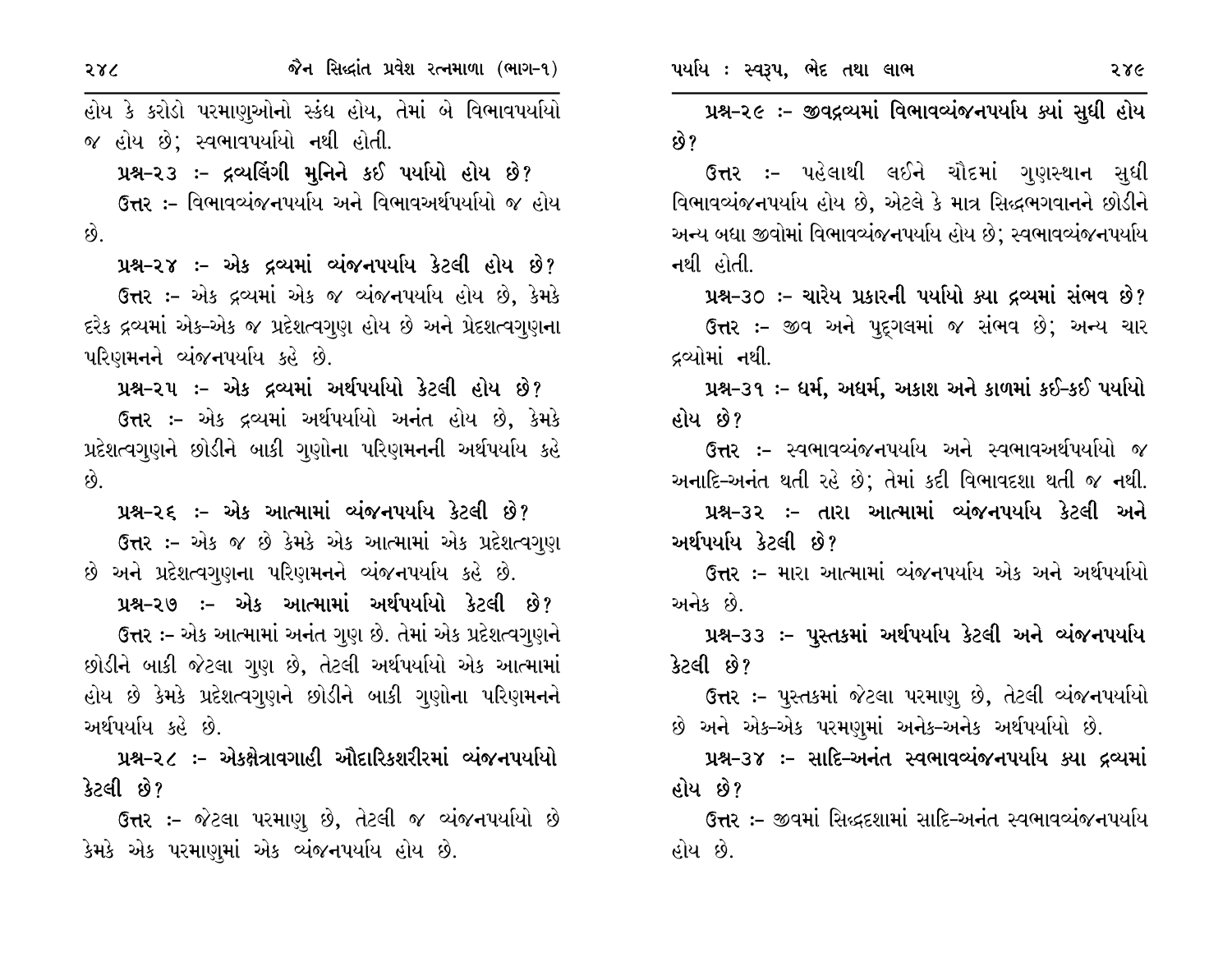૨૫૦

જૈન સિલ્દાંત પ્રવેશ રત્નમાળા (ભાગ-૧)

પ્રશ્ન-૩૫ :- સ્વભાવવ્યંજનપર્યાયમાં અંતર અને સ્વભાવઅર્થપર્યાયમાં સમાનતા – શું એવું કદી હોય છે? ઉત્તર :- સિદ્ધદશામાં કોઈનો આકાર સાત હાથનો, કોઈનો પાંચસો ધનુષનો હોવાથી સ્વભાવવ્યંજનપર્યાયમાં અંતર હોય છે અને સ્વભાવઅર્થપર્યાયમાં સમાનતા હોય છે.

પ્રશ્ન-૩૬ :- સ્વભાવવ્યંજનપર્યાયમાં સમાનતા અને સ્વભાવઅર્થપર્યાયમાં અંતર હોય – શું એવું ક્યારે કોઈ દ્રવ્યમાં હોય છે?

ઉત્તર :- પરમાણુમાં બધા આકાર એક પ્રદેશી હોવાથી સ્વભાવવ્યંજનપર્યાયમાં સમાનતા છે અને સ્વભાવઅર્થપર્યાયોમાં અંતર છે.

પ્રશ્ન-૩૭ :- પહેલા અર્થપર્યાય શુદ્ધ થાય, પછી વ્યંજનપર્યાય શુદ્ધ થાય - એવું ક્યા દ્રવ્યોમાં થાય છે? ઉત્તર :- કોઈ-કોઈ ગુણની અર્થપર્યાય પહેલા શુદ્ધ થાય છે, પણ જ્યારે જીવદ્રવ્યના બધા ગુણોની અર્થપર્યાયો પરિપૂર્ણ શુદ્ધ થઈ જાય તે સમયે વ્યંજનપર્યાય પણ શુદ્ધ થઈ જાય છે.

પ્રશ્ન-૩૮ :- સ્વભાવવ્યંજનપર્યાય અને સ્વભાવઅર્થપર્યાયો ક્યા દ્રવ્યમાં એક સાથે હોય છે?

ઉત્તર :- પદ્ગલ પરમાણમાં એક સાથે હોય છે.

પ્રશ્ન-૩૯ :- સાદિ-સાંત સ્વભાવવ્યંજનપર્યાય શેમાં હોઈ શકે છે?

ઉત્તર :- પદ્ગલ પરમાણમાં હોઈ શકે છે.

પ્રશ્ન-૪૦ :- અનાદિ-અનંત સ્વભાવવ્યંજનપર્યાય શેમાં હોય છે?

ઉત્તર :- ઘર્મ. અઘર્મ. આકાશ અને કાળમાં અનાદિઅનંત બંને

સ્વભાવપર્યાયો હોય છે. પ્રશ્ન-૪૧ :- કેવળજ્ઞાન શું છે? ઉત્તર :- જીવદ્રવ્યના જ્ઞાનગુણની સ્વભાવઅર્થપર્યાય છે. પ્રશ્ન-૪૨ :- મિથ્યાત્વ શું છે? ઉત્તર :- જીવદ્રવ્યના શ્રદ્ધાગુણની વિભાવઅર્થપર્યાય છે. પ્રશ્ન-૪૩ :- યથાખ્યાતચારિત્ર શું છે? ઉત્તર :- જીવદ્રવ્યના ચારિત્રગુણની સ્વભાવઅર્થપર્યાય છે. પ્રશ્ન–૪૪ :– કંપન શું છે? ઉત્તર :- જીવદ્રવ્યના યોગગણની વિભાવઅર્થપર્યાય છે. પ્રશ્ન–૪૫ :- મનઃપર્યયજ્ઞાન શું છે? ઉત્તર:- જીવદ્ગવ્યના જ્ઞાનગુણની એકદેશ સ્વભાવઅર્થપર્યાય છે. પ્રશ્ન-૪૬ :- ખાંડમાં મીઠાપણું શું છે? ઉત્તર :- પુદ્ગલદ્રવ્યના રસગુણની વિભાવઅર્થપર્યાય છે. પ્રશ્ન-૪૭ :- ભગવાનની પ્રતિમા શું છે? ઉત્તર :- આહારવર્ગણાના પ્રદેશત્વગૃણની વિભાવવ્યંજનપર્યાય છે. પ્રશ્ન-૪૮ :- ગોળ લીંબૂ શું છે? ઉત્તર :- આહારવર્ગણાની પ્રદેશત્વગૃણની વિભાવવ્યંજનપર્યાય  $63$ પ્રશ્ન–૪૯ :– ખાટું લીંબૂ શું છે? ઉત્તર :- આહારવર્ગણાના રસગુણની વિભાવઅર્થપર્યાય છે.

પ્રશ્ન-૫૦ ઃ- અંધાર્ શું છે? ઉત્તર :- આહારવર્ગણાના વર્ણગુણની વિભાવઅર્થપર્યાય છે. પ્રશ્ન–૫૧ :- પ્રકાશ શું છે?

ઉત્તર :- આહારવર્ગણાના વર્ણગણની વિભાવઅર્થપર્યાય છે.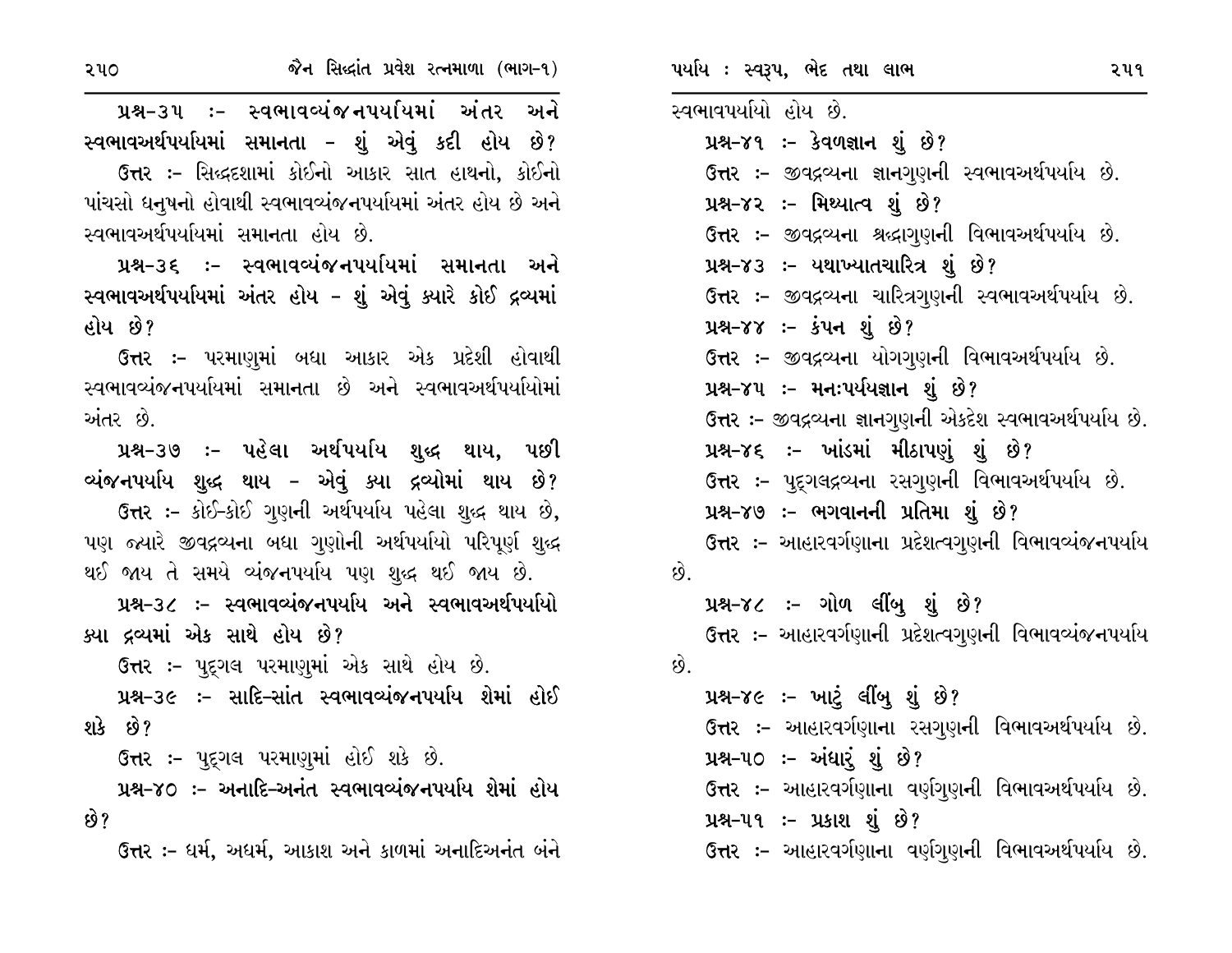પ્રશ્ન–૫૨ ઃ– બરફ શું છે? ઉત્તર :- આહારવર્ગણાની સ્પર્શગણની વિભાવઅર્થ પર્યાય છે. પ્રશ્ન-૫૩ :- વાદળોનો રંગ બદલાવો તે શું છે? ઉત્તર :- આહારવર્ગણાની વર્ણગણની જૂદી-જૂદી રંગરૂપ વિભાવઅર્થપર્યાય છે. પ્રશ્ન-૫૪ :- સમ્યગ્જ્ઞાન શું છે? ઉત્તર :- આત્માના જ્ઞાનગુણની સ્વભાવઅર્થપર્યાય છે. પ્રશ્ન-૫૫ :- ઔપશમિકસમ્પક્ત્વ શું છે? ઉત્તર :- આત્માના શ્રદ્ધાગુણની સ્વભાવઅર્થપર્યાય છે. પ્રશ્ન-૫૬ :- સિદ્ધદશા શું છે? ઉત્તર :– આત્માના સંપૂર્ણ ગુણોની સ્વભાવઅર્થપર્યાય અને સ્વભાવવ્યંજનપર્યાય છે. પ્રશ્ન-૫૭ :- પૂજાનો ભાવ શું છે? ઉત્તર :- આત્માના ચારિત્રગુણની વિભાવઅર્થપર્યાય છે. પ્રશ્ન-૫૮ :- પૂજામાં સામગ્રી ચઢાવવાની ક્રિયા શું છે? ઉત્તર:- આહારવર્ગણાની ક્રિયાવતીશક્તિની વિભાવઅર્થપર્યાયો  $\hat{g}$ . પ્રશ્ન-૫૯ :- કેવળદર્શન શું છે? ઉત્તર :- જીવદ્રવ્યના દર્શનગણની સ્વભાવઅર્થપર્યાય છે.  $14-50 - 50$  i  $20$ **ઉત્તર :-** પુદ્દગલદ્રવ્યના ગંધગુણની વિભાવઅર્થપર્યાય છે. પ્રશ્ન-૬૧ :- સુગંધ શું છે? ઉત્તર :- પુદ્ગલદ્રદવ્યના ગંધગુણની વિભાવઅર્થપર્યાય છે. પ્રશ્ન–૬૨ :- ગોળ રસગુલ્રા શું છે? ઉત્તર: – આહારવર્ગણાની પ્રદેશત્વગૃણની વિભાવવ્યંજનપર્યાય ૫ર્યાય: સ્વરૂપ, ભેદ તથા લાભ ૨૫૩  $\hat{Q}$ . પ્રશ્ન-૬૩ :- મીઠા રસગુલ્રા શું છે? ઉત્તર :- આહારવર્ગણાના રસગુણની વિભાવઅર્થપર્યાય છે. પ્રશ્ન-૬૪ :- ભાવશ્રુતજ્ઞાન શું છે? ઉત્તર:- જીવદ્રવ્યના જ્ઞાનગુણની એકદેશ સ્વભાવઅર્થપર્યાય છે. પ્રશ્ન–દ્દપ :– તાવ શું છે? ઉત્તર :- આહારવર્ગણાની સ્પર્શગુણની ઉષ્ણરૂપ વિભાવઅર્થપર્યાય  $\mathfrak{G}$ પ્રશ્ન–દદ :– વજન શું છે? ઉત્તર :- આહાવર્ગણાની સ્પર્શગણની વિભાવઅર્થપર્યાય છે. પ્રશ્ન–૬૭ :- શુભાશુભભાવ શું છે? ઉત્તર :- જીવદ્રવ્યના ચારિત્રગુણની વિભાવઅર્થપર્યાય છે. પ્રશ્ન-૬૮ :- દેશચારિત્ર શું છે? ઉત્તર :- જીવદ્રવ્યના ચારિત્રગુણની એકદેશ સ્વભાવઅર્થપર્યાય  $\hat{g}$ . પ્રશ્ન–૬૯ ઃ– અનંતાનુબંધીકષાયના અબાવરૂપ સ્વરૂપાચરણચારિત્ર શં છે? ઉત્તર :– જીવદ્રવ્યના ચારિત્રગુણની એકદેશ સ્વભાવઅર્થપર્યાય  $63$ પ્રશ્ન–૭૦ ઃ– રોટલી શું છે? ઉત્તર :– આહારવર્ગણાના પ્રદેશત્વગુણની વિભાવવ્યંજનપર્યાય  $\hat{\mathfrak{p}}$ પ્રશ્ન–૭૧ ઃ– વેલણ શું છે?

ઉત્તર :- આહારવર્ગણાના પ્રદેશત્વગુણની વિભાવવ્યંજનપર્યાય છે.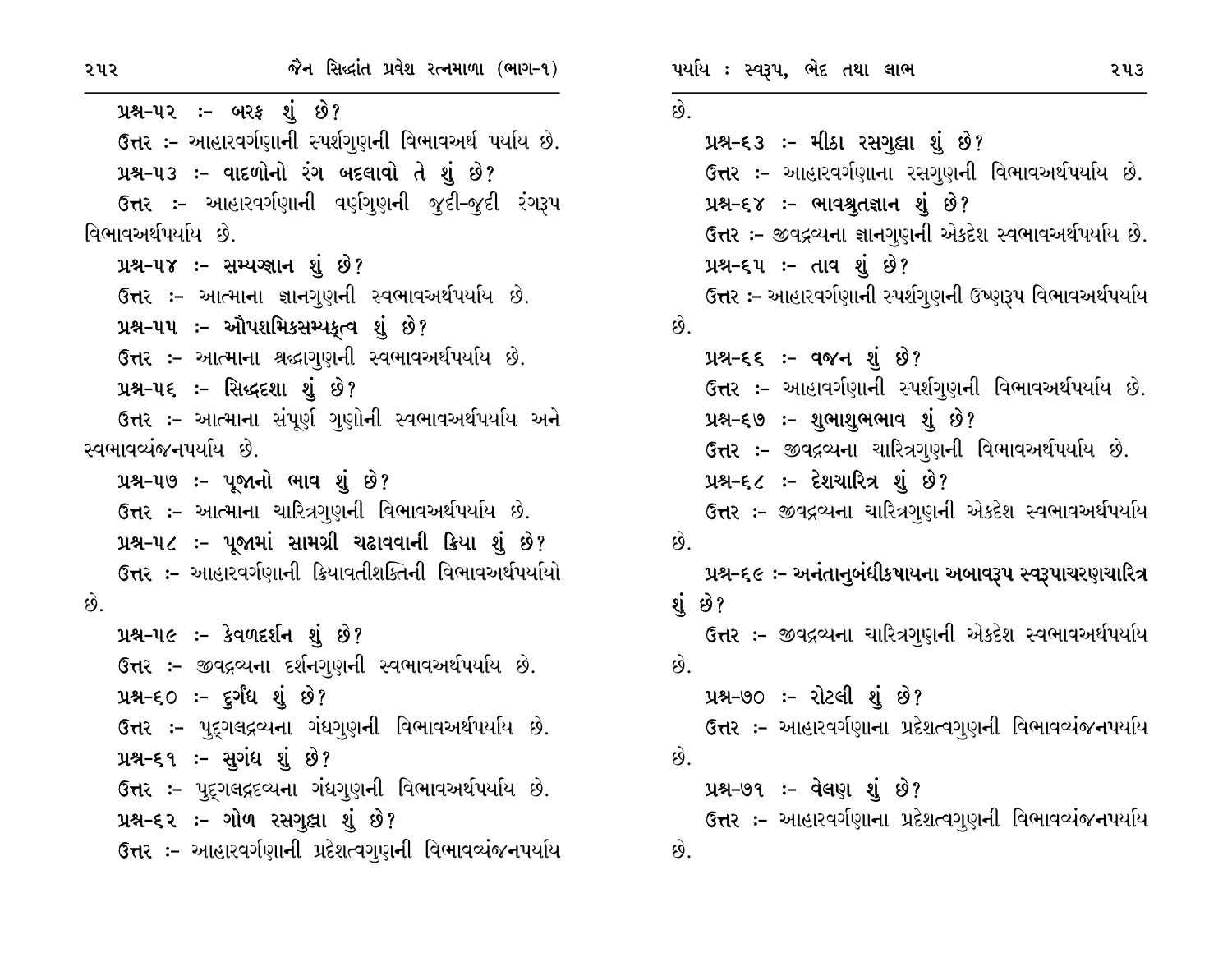પ્રશ્ન-૭૨ :- કડવું શું છે? ઉત્તર :- પદુગલદ્રવ્યના રસગણની વિભાવઅર્થપર્યાય છે. પ્રશ્ન-૭૩ :- ઘડો શું છે? ઉત્તર :- આહારવર્ગણાના પ્રદેશત્વગૃણની વિભાવવ્યંજનપર્યાય  $\hat{g}$ .

```
પ્રશ્ન–૭૪ :– ચક્ષ્મા શું છે?
```
ઉત્તર :- આહાવર્ગણાના પ્રદેશત્વગુણની વિભાવવ્યંજનપર્યાય છે. પ્રશ્ન-૭૫ :- હું સવારે ઉઠ્યો - આ વાક્યમાં પર્યાયને ક્યારે માની અને ક્યારે ન માની?

**ઉત્તર :-** શરીર, આહારવર્ગણાની ક્રિયાવતીશક્તિથી ઉઠ્યો; મારા (આત્માથી) નથી ઉઠ્યો, ત્યારે પર્યાયને માની અને શરીરને ઉઠવારૂપ ક્રિયાવતીશક્તિના કાર્યને આત્માનું કાર્ય માને તો પર્યાયને નથી માની.

પ્રશ્ન-૭૬ :- શરીરના ઉઠવારૂપ પુદ્ગલના કાર્યોને આત્માનું કાર્યને માને તો તેનું ફળ શું છે?

ઉત્તર :- ચારેય ગતિમાં ફરીને નિગોદ એ ખોટી માન્યતાનું  $50^{\circ}$  છે.

પ્રશ્ન–૭૭ :– શરીરને ઉઠવારૂપ આત્માનું કાર્ય માનવારૂપ નિગોદબુદ્ધિનો અભાવ કેવી રીતે થાય?

ઉત્તર :- શરીરને ઉઠવારૂપ કાર્યમાં પ્રત્યેક પરમાણુ પોતપોતાની ક્રિયાવતીશક્તિની તે સમયની પર્યાયની યોગ્યતાથી જ ઉઠ્યો છે મારાથી (આત્માથી) નહિ – એમ જાણીને જ્ઞાન–દર્શન ઉપયોગમયી નિજ આત્માનો આશ્રય લે, તો નિગોદબુદ્ધિનો અભાવ થઈને ધર્મની પ્રાપ્તિ થાય છે. ત્યારે અનુપચરિતઅસદ્ભૂતવ્યવહાનયથી 'હં સવારે ઉઠ્યો' એમ કહી શકાય છે પણ એમ છે નહિ.

પ્રશ્ન-૭૮ :- સવારે ઉઠવું - તે સમયની પર્યાયની

યોગ્યતાથી થઈ, તેને જાણવા-માનવાથી ધર્મની પ્રાપ્તિ કેવી રીતે થઈ?

ઉત્તર :- જેમ સવારે ઉઠવું - તે સમયની પર્યાયની યોગ્યતાથી થયું છે, તેવી રીતે વિશ્વમાં જેટલા પણ કાર્ય છે, તે બધી તે સમયની પર્યાયની યોગ્યતાથી થયા છે, થાય છે અને થતા રહેશે - તેમ માનતા જ ધર્મની પ્રાપ્તિ થાય છે.

પ્રશ્ન-૭૯ :- દર્શનમોહનીયકર્મના ક્ષયથી ક્ષાયિકસમ્પકૃત્વ થયું – તેમાં ગુણોના કાર્યને પર્યાય કહે છે, તે ક્યારે માન્યું અને ક્યારે નહિ માન્યું?

ઉત્તર :- (૧) શ્રદ્ધાગુણમાંથી ક્ષાયિકસમ્યક્ત્વ થયું, તો ગુણોના કાર્યને પર્યાય કહે છે, માન્યું. (૨) દર્શનમોહનીયના ક્ષયથી ક્ષાયિકસમ્યકૃત્વ થયું, તો 'ગુણોના કાર્યને પર્યાય કહે છે' નથી માન્યું. પ્રશ્ન-૮૦ :- ક્ષાયિકસમ્યક્ત્વ થવાથી દર્શનમોહનીયનો ક્ષય

થયો – તેમાં ગુણોના કાર્યને પર્યાય કહે છે, તેને ક્યારે માન્યું અને ક્યારે ન માન્યું કહેવાય?

ઉત્તર :- કાર્મણવર્ગણામાંથી દર્શનમોહનીયનો ક્ષય થયો તો 'ગણોના કાર્યને પર્યાય કહે છે' માન્યું. (૨) ક્ષાયિકસમ્યકૃત્વ થવાથી દર્શનમોહનીયનો ક્ષય થયો તો 'ગુણોના કાર્યને પર્યાય કહે છે' નથી માન્યું.

પ્રશ્ન–૮૧ ઃ– કેવળજ્ઞાનાવરણીયકર્મના અભાવે કેવળજ્ઞાની પ્રાપ્તિ થઈ – તેમાં ગુણોના કાર્યને પર્યાય કહે છે, ક્યારે માન્યું અને ક્યારે નથી માન્યું?

ઉત્તર :- (૧) આત્માના જ્ઞાનગુણમાંથી કેવળજ્ઞાનની પ્રાપ્તિ થઈ તો 'ગણોના કાર્યને પર્યાય કહે છે' માન્યું. (૨) કેવળજ્ઞાનાવરણીયકર્મના અભાવથી કેવળજ્ઞાન થયું તો 'ગણોના કાર્યને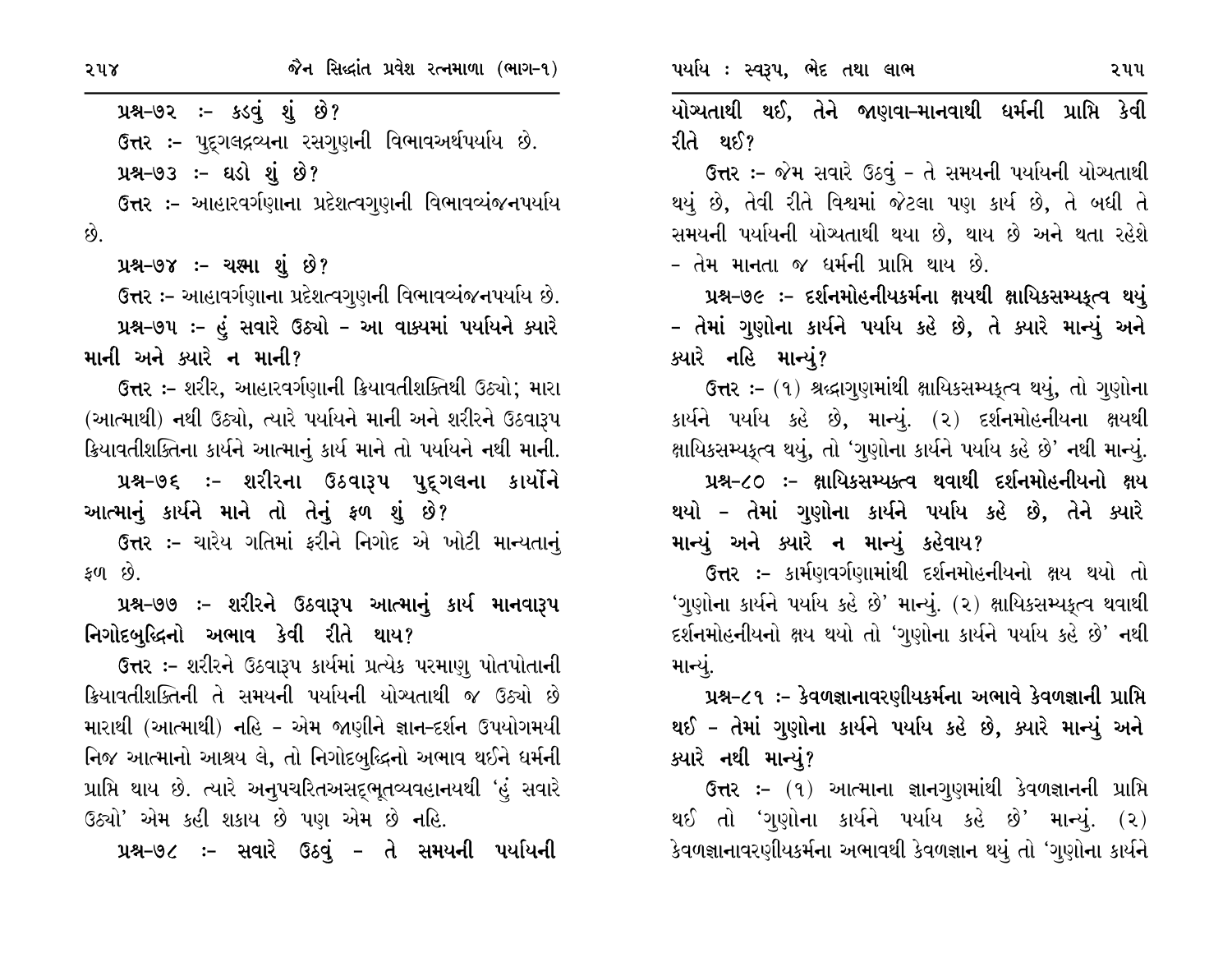પર્યાય કહે છે' એમ ન માન્યું.

પ્રશ્ન–૮૨ :- કેવળજ્ઞાન પ્રાપ્ત થવાથી કેવળજ્ઞાનાવરણીયકર્મનો અભાવ થયો તેમાં 'ગુણોના કાર્યને પર્યાય કહે છે' ક્યારે માન્યું અને ક્યારે નથી માન્યું?

ઉત્તર :- (૧) કાર્મણવર્ગણામાંથી કેવળજ્ઞાનાવરણીયકર્મનો અભાવ થયો, તો 'ગુણોના કાર્યને પર્યાય કહે છે.' માન્યું. (૨) કેવળજ્ઞાન પ્રાપ્ત થવાથી કેવળજ્ઞાનાવરણીયકર્મનો અભાવ થયો, તો 'ગુણોના કાર્યને પર્યાય કહે છે' - નથી માન્યું.

પ્રશ્ન-૮૩ :- આંખથી જ્ઞાન થાય છે - પર્યાયને ક્યારે માની અને ક્યારે નથી માની?

ઉત્તર :- આત્માના જ્ઞાનગુણમાંથી જ્ઞાન આવ્યું - તો પર્યાયને માની અને આંખથી જ્ઞાન થયું - તો પર્યાયને નથી માની.

પ્રશ્ન-૮૪ :- ગુરુથી જ્ઞાન થાય છે - તેમાં ગુણોના કાર્યને

પર્યાય કહે છે, ક્યારે માની અને ક્યારે નથી માની? ઉત્તર :- જ્ઞાન, આત્માના ગુણમાંથી આવ્યું, તો પર્યાયને માની અને ગુરૂથી જ્ઞાન થયું તો પર્યાયને નથી માની.

પ્રશ્ન-૮૫: - કેવળજ્ઞાનને કારણે દિવ્યધ્વનિ થાય છે, તેમાં પર્યાયને ક્યારે માની અને ક્યારે નથી માની?

ઉત્તર :- ભાષાવર્ગણાથી દિવ્યધ્વનિ થાય છે - તો પર્યાયને માની અને કેવળજ્ઞાનને કારણે દિવ્યધ્વનિ થાય છે - તો પર્યાયને નથી માની.

પ્રશ્ન-૮૬ :- દિવ્યધ્વનિ થવાથી કેવળજ્ઞાન થાય છે - તેમાં પર્યાયને ક્યારે માની અને ક્યારે નથી માની?

ઉત્તર :- કેવળજ્ઞાન, આત્માના જ્ઞાનગણમાંથી થાય છે - તો પર્યાયને માની અને દિવ્યધ્વનિ થવાથી કેવળજ્ઞાન થાય છે - તો પર્યાયને નથી માની.

પ્રશ્ન-૮૭ :- ચારિત્રમોહનીય દ્રવ્યકર્મના ક્ષયથી યથાખ્યાતચારિત્ર થાય છે – તેમાં પર્યાયને ક્યારે માની અને ક્યારે નથી માની?

**ઉત્તર :-** યથાખ્યાતચારિત્ર, આત્માના ચારિત્રગુણમાંથી આવે છે - તો પર્યાયને માની અને ચારિત્રમોહનીય દ્રવ્યકર્મના ક્ષયથી યથાખ્યાતચારિત્ર થાય છે – તો પર્યાયને નથી માની.

પ્રશ્ન-૮૮ :- યથાખ્યાતચારિત્ર થવાથી ચારિત્રમોહનીય દ્રવ્યકર્મનો ક્ષય થયો – તેમાં પર્યાયને ક્યારે માની અને ક્યારે નથી માની? ઉત્તર :- કાર્મણવર્ગણામાંથી ચારિત્રમોહનીય દ્રવ્યકર્મનો ક્ષય થયો – તો પર્યાયને માની અને યથાખ્યાતચારિત્ર થવાને કારણે ચારિત્રમોહનીય દ્રવ્યકર્મનો ક્ષય થયો - તો પર્યાયને નથી માની. પ્રશ્ન-૮૯ :- બાળકોથી સુખ મળે છે - તેમાં પર્યાયને ક્યારે માની અને ક્યારે નથી માની?

ઉત્તર :- સુખ, આત્માના સુખગુણમાંથી આવે છે, તો પર્યાયને માની અને બાળકોથી સુખ મળે છે - તો પર્યાયને નથી માની. પ્રશ્ન-૯૦ :- કેવળી, શ્રુતકેવળીની નજીક હોવાથી ક્ષાયિકસમ્યકૃત્વ પ્રાપ્ત થાય છે - તેમાં પર્યાયને ક્યારે માની અને ક્યારે નથી માની?

**ઉત્તર :-** ક્ષાયિકસમ્યકૃત્વ, આત્માના શ્રદ્ધાગુણમાંથી આવે છે – તો પર્યાયને માની અને કેવળી-શ્રુતકેવળીની નજીક હોવાથી ક્ષાયિકસમ્યકત્વ પ્રાપ્ત થાય છે તો પર્યાયને નથી માની.

પ્રશ્ન–૯૧ :– કુંભારે ઘડો બનાવ્યો – તેમાં પર્યાયને ક્યારે માની અને ક્યારે નથી માની?

**ઉત્તર :-** ઘડો માટીથી બન્યો તો પર્યાયને માની; અને કુંભારે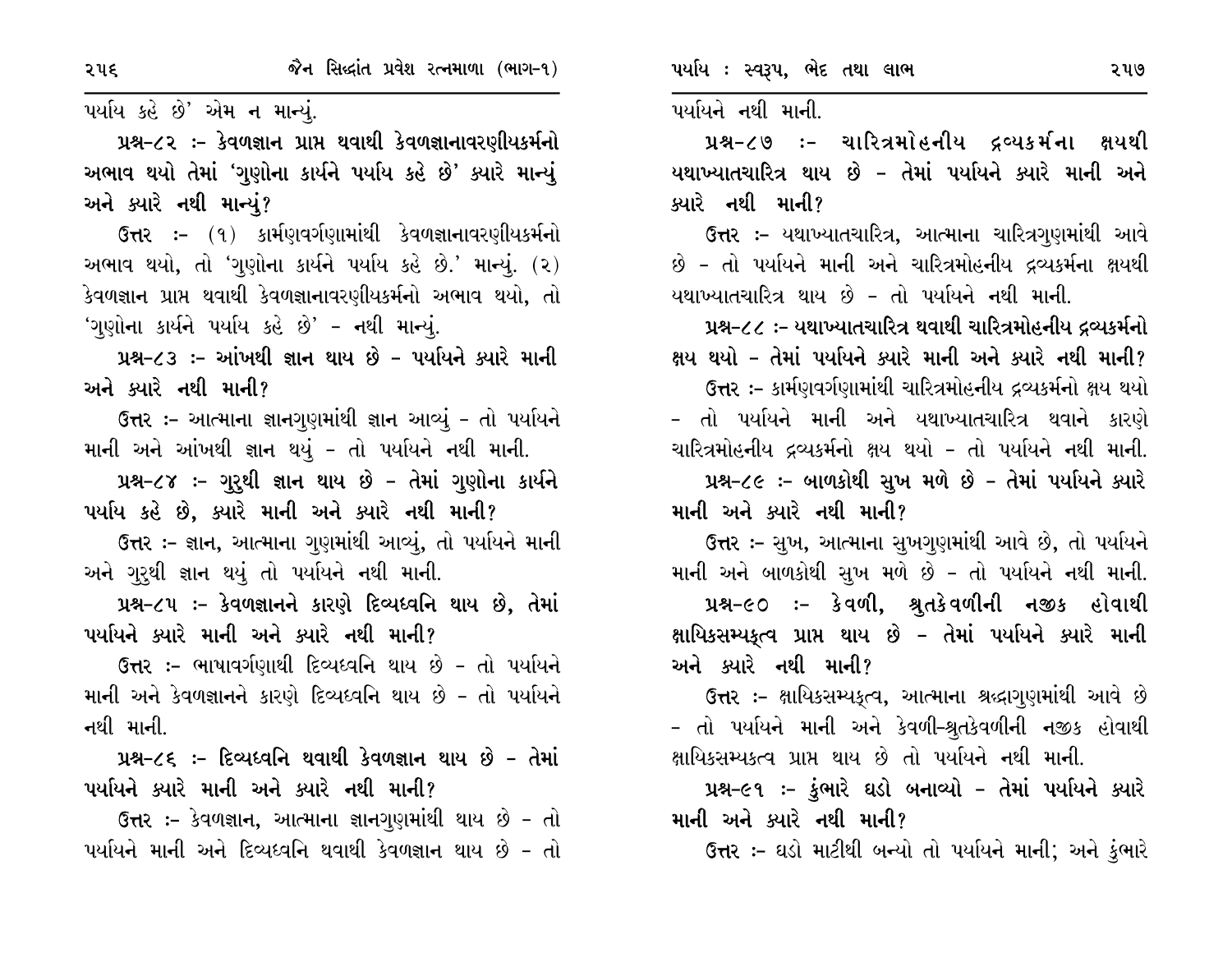પ્રશ્ન–૯૭ :- હું જોર–શોરથી બોલું છું, તેમાં 'ગુણોના કાર્યને પર્યાય કહે છે' ક્યારે માન્યું અને ક્યારે નથી માન્યું? ઉત્તર :- ભાષાવર્ગણાથી શબ્દ આવ્યા - તો પર્યાયને માની અને મારાથી શબ્દો આવ્યા - તો પર્યાયને નથી માની.

પ્રશ્ન–૯૮ :– ઉપરના વાક્યોમાં ત્રિકાળી ઉપાદાનથી કાર્ય

થયું; પરથી નહિ – એમ જાણવાથી શો લાભ થયો? ઉત્તર :- અજ્ઞાની જીવ અનાદિથી એક-એક સમય કરીને પરથી તથા નિમિત્તથી કાર્ય થયું - એવી માન્યતાથી નિમિત્ત મેળવવામાં પાગલ બને છે. જ્યારે તેને ખબર પડી કે ત્રિકાળીમાંથી કાર્ય થાય છે; પરથી નથી થતું તો પરમાંથી કર્તા-ભોક્તાબુદ્ધિનો અભાવ થઈને ઘર્મની પ્રાપ્તિ થઈ જાય છે.

પ્રશ્ન-૯૯ :- ઉપર મુજબનું પર્યાયનું સાચું જ્ઞાન કોને થાય છે અને કોને નથી થતું?

ઉત્તર :- પર્યાયનું સાચું જ્ઞાન, ચોથા ગુણસ્થાનથી લઈને સિદ્ધદશા સુધીના જીવોને થાય છે; મિથ્યાદષ્ટિઓને પર્યાયનું સાચું જ્ઞાન નથી થતું.

પ્રશ્ન-૧૦૦ :- દ્રવ્યલિંગી મુનિએ અચ્યાર અંગ અને નવપૂર્વનું

જ્ઞાન કર્યું – તો શું તેને પર્યાયનું સાચું જ્ઞાન નથી થયું?

ઉત્તર :- દ્રવ્યલિંગીનું અગ્યાર અંગ નવપૂર્વનું જે જ્ઞાન છે, તે મિથ્યજ્ઞાન છે, તે જ્ઞાન નથી; માટે દ્રવ્યલિંગી મુનિને પર્યાયનું સાચું જ્ઞાન નથી, કેમકે સમ્યગ્દર્શન થયા વિના પર્યાયનું સાચું જ્ઞાન ન હોઈ શકે.

પ્રશ્ન-૧૦૧ :- પોતાનું જ્ઞાન થયા વિના શાસ્ત્રનું જ્ઞાન, મિથ્યાજ્ઞાન છે, કાર્યકારી નથી - એવું ક્યાંય યોગસારમાં આવ્યું છે?

ઘડો બનાવ્યો તો પર્યાયને નથી માની.

પ્રશ્ન–૯૨ :– ઘડો બનવાથી કુંભારને રાગ થયો – તેમાં પર્યાયને ક્યારે માની અને ક્યારે નથી માની?

ઉત્તર :- રાગ, ચારિત્રગણમાંથી આવ્યો - તો પર્યાયને માની અને ઘડો બનવાથી રાગ થયો – તો પર્યાયને નથી માની.

પ્રશ્ન-૯૩ :- શ્રી કુંદકુંદ ભગવાને સમયસાર બનાવ્યું, તેમાં 'ગુણોના કાર્યને પર્યાય કહે છે' ક્યારે માન્યું અને ક્યારે નથી માન્યું?

ઉત્તર :- (૧) સમયસારશાસ્ત્ર, આહારવર્ગણાથી બન્યું તો પર્યાયને માની; (૨) શ્રી કુંદકુંદભગવાને સમયસારશાસ્ર બનાવ્યું તો પર્યાયને નથી માની.

પ્રશ્ન–૯૪ ઃ– સીમંધર ભગવાનથી ફંદફંદ ભગવાનને વિશેષ જ્ઞાન પ્રાપ્ત થયું, તેમાં પર્યાયને ક્યારે માની અને ક્યારે નથી માની?

ઉત્તર :- (૧) કુંદકુંદભગવાનને પોતાના જ્ઞાનગણમાંથી વિશેષ જ્ઞાન પ્રાપ્ત થયું - તો પર્યાયને માની; (૨) સીમંઘરભગવાનથી ફુંદફુંદ ભગવાનને વિશેષ જ્ઞાન પ્રાપ્ત થયું - તો પર્યાયને નથી માની. પ્રશ્ન–૯૫ :- હું રૂપિયા કમાણો, તેમાં 'ગુણના કાર્યને પર્યાય

કહે છે' ક્યારે માન્યું અને ક્યારે નથી માન્યું?

ઉત્તર: – (૧) કબાટમાં રૂપિયા આહારવર્ગણાની ક્રિયાવતીશક્તિથી આવ્યા - તો પર્યાયને માની; (૨) મારા કમાવાથી આવ્યા - તો પર્યાયને નથી માની.

પ્રશ્ન–૯૬ ઃ– મેં મકાન બનાવ્યું, તેમાં ગુણના કાર્યને પર્યાય કહે છે, ક્યારે માન્યું અને ક્યારે નથી માન્યું?

ઉત્તર :- (૧) આહારવર્ગણાથી મકાન બન્યું - તો પર્યાયને માની. (૨) મેં મકાન બનાવ્યું - તો પર્યાયને નથી માની.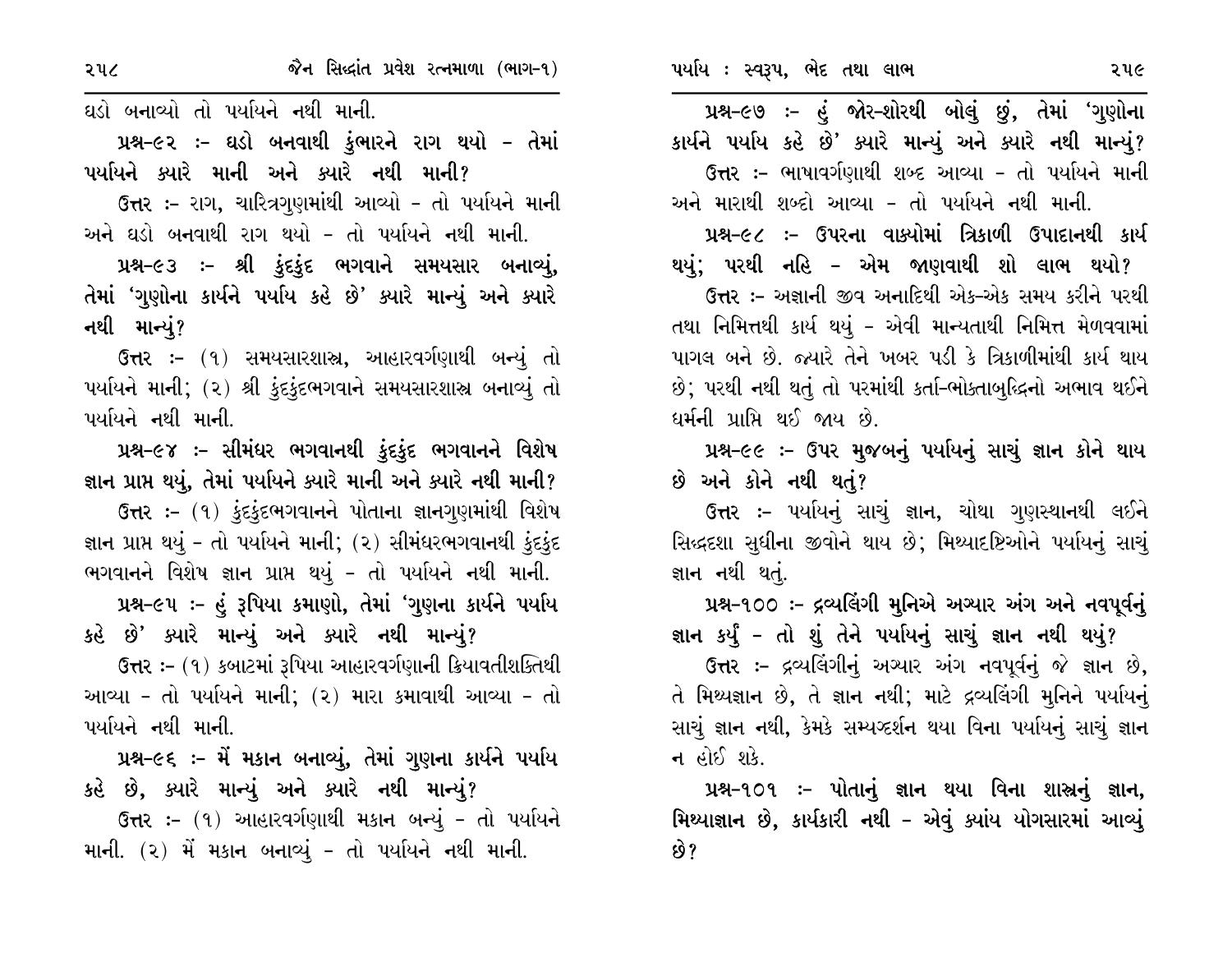| ર૬૦            | જૈન સિલ્દાંત પ્રવેશ રત્નમાળા (ભાગ-૧)                           | ૫ર્યાય : સ્વરૂપ, ભેદ તથા લાભ                                     | २६१ |  |
|----------------|----------------------------------------------------------------|------------------------------------------------------------------|-----|--|
|                | ઉત્તર :- શ્રી યોગસાર, ગાથા-૫૩માં આવ્યું છે કે 'શાસ્ર           | પ્રશ્ન-૧૦૯ :- દેશ વ્યતિરેક કોને કહે છે?                          |     |  |
|                | પાઠી ભી મૂર્ખ હે જો નિજતત્તવ અજાન. યહી કારણ જગ જીવ             | ઉત્તર :- ગુણ-પર્યાયના પિંડના ભેદને 'દેશ વ્યતિરેક' કહે છે.        |     |  |
|                | યે, પાવે નહિ નિર્વાણ.' એ જ વાત સમયસાર, ગાથા-૨૭૪ તથા            | પ્રશ્ન-૧૧૦ :- ક્ષેત્ર વ્યતિરેક કોને કહે છે?                      |     |  |
| ૩૧૭માં કહી છે. |                                                                | ઉત્તર :– એક-એક પ્રદેશ/ ક્ષેત્રના ભિન્નપણાના ભેદને 'ક્ષેત્ર       |     |  |
|                | પ્રશ્ન-૧૦૨ :- પર્યાયની બીજી વ્યાખ્યા શું છે?                   | વ્યતિરેક' કહે છે.                                                |     |  |
|                | <b>ઉત્તર :-</b> પરિ = બધા પ્રકારથી. આય = લાભ, એટલે કે          | પ્રશ્ન-૧૧૧ :- કાળ વ્યતિરેક કોને કહે છે?                          |     |  |
|                | પોતામાં જ દરેક પ્રકારનો લાભ માનવો તેને પર્યાય કહે છે.          | <b>ઉત્તર :-</b> પર્યાયના ભિન્નત્વના ભેદને 'કાળ વ્યતિરેક' કહે છે. |     |  |
|                | પ્રશ્ન-૧૦૩ :- પરિણમન કોને કહે છે?                              | પ્રશ્ન-૧૧૨ :- ભાવ વ્યતિરેક કોને કહે છે?                          |     |  |
|                | ઉત્તર :- પરિ = સર્વ પ્રકારથી. ણમન = જુકી જવું એટલે             | ઉત્તર :- ગુણના ભિન્નત્વના ભેદને 'ભાવ વ્યતિરેક' કહે છે.           |     |  |
|                | કે સમસ્ત પ્રકારે પોતામાં જુકવું તેને પરિણમન કહે છે.            | પ્રશ્ન-૧૧૩ :- ક્રમવર્તી કોને કહે છે?                             |     |  |
|                | પ્રશ્ન-૧૦૪ :- અવસ્થા કોને કહે છે?                              | ઉત્તર :- એક, પછી બીજી, પછી ત્રીજી, પછી ચોથી, પછી                 |     |  |
|                | <b>ઉત્તર :-</b> અવ = નિશ્ચય. સ્થા = સ્થિતિ કરવી, એટલે કે       | પાંચમી આ પ્રકારે પ્રવાહક્રમથી જે વર્તન કરે, તેને ક્રમવર્તી કહે   |     |  |
|                | પોતામાં જ નિશ્ચયથી સ્થિતિ કરવી, રોકાવું તેને અવસ્થા કહે છે.    | છે.                                                              |     |  |
|                | પ્રશ્ન-૧૦૫ :- અખંડ દ્રવ્યમાં અંશ કલ્પના કરે તેને શું કહે       | પ્રશ્ન-૧૧૪ :- પર્યાયને ઉત્પાદ-વ્યય કેમ કહે છે?                   |     |  |
| છે?            |                                                                | ઉત્તર :- પર્યાય સદા ઉત્પન્ન થાય છે અને વિનષ્ટ થાય છે;            |     |  |
|                | ઉત્તર :- પર્યાય કહે છે.                                        | માટે પર્યાયને ઉત્પાદ-વ્યય કહે છે. કોઈપણ પર્યાય, ગુણની જેમ        |     |  |
|                | પ્રશ્ન-૧૦૬ :- પર્યાયના પર્યાયવાચી શબ્દો ક્યા-ક્યા છે?          | સદાય નથી રહેતી.                                                  |     |  |
|                | ઉત્તર :- અંશ, ભાગ, પ્રકાર, ભેદ, છેદ, ઉત્પાદ-વ્યય, ક્રમવર્તી;   | પ્રશ્ન-૧૧૫: - ઉત્પાદ કોને કહે છે?                                |     |  |
|                | વ્યતિરેકી, અનિત્ય, વિશેષ, અનવસ્થિત વગેરે પર્યાયના નામાંતર      | ઉત્તર :- દ્રવ્યમાં નવી પર્યાયની ઉત્પત્તિને ઉત્પાદ કહે છે.        |     |  |
| છે.            |                                                                | પ્રશ્ન-૧૧૬ :- વ્યય કોને કહે છે?                                  |     |  |
|                | પ્રશ્ન-૧૦૭ :- 'વ્યતિરેકી' કોને કહે છે?                         | ઉત્તર :- પૂર્વ પર્યાયના નાશને વ્યય કહે છે.                       |     |  |
|                | <b>ઉત્તર :- ભિ</b> ન્ન-ભિન્નને વ્યતિરેકી કહે છે.               | પ્રશ્ન-૧૧૭ :- ઘ્રૌવ્ય કોન કહે છે?                                |     |  |
|                | પ્રશ્ન-૧૦૮ ઃ- વ્યતિરેક કેટલા પ્રકારના છે?                      | ઉત્તર :- ઉત્પાદ અને વ્યયમાં દ્રવ્યની સદશ્યતારૂપ સ્થાયી           |     |  |
|                | <b>ઉત્તર :-</b> ચાર પ્રકારના છે. (૧) દેશ વ્યતિરેક, (૨) ક્ષેત્ર | રહેવાને ધ્રૌવ્ય કહે છે.                                          |     |  |
|                | વ્યતિરેક, (૩) કાળ વ્યતિરેક, (૪) ભાવ વ્યતિરેક.                  | પ્રશ્ન-૧૧૮ :- નિયમસારમાં પર્યાય કોને કહી છે?                     |     |  |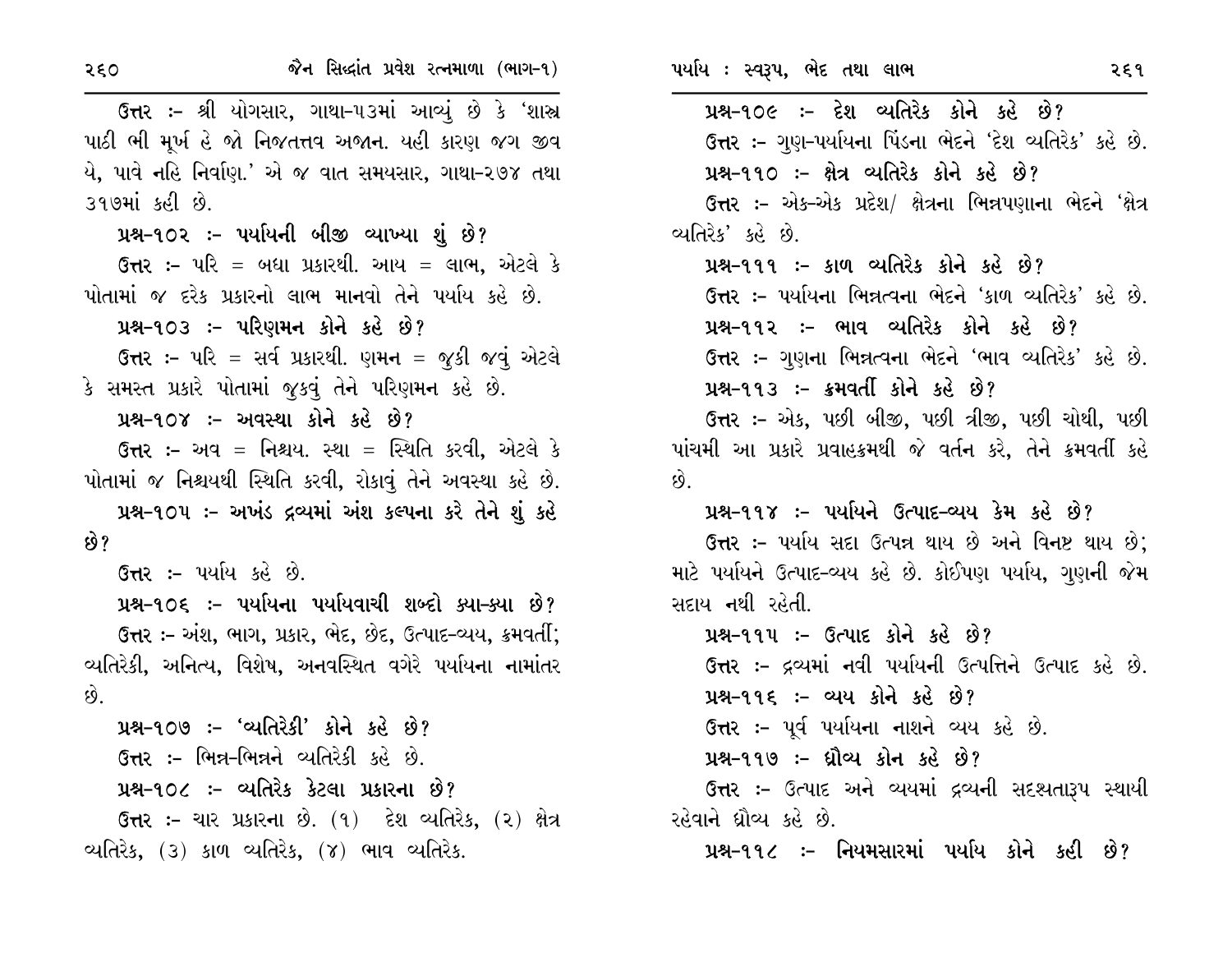ઉત્તર :- પરિ સમતાન્ત ભેદમેતિ ગચ્છતીતિ પર્યાય, એટલે કે જે સર્વ પ્રકારે ભેદને પામે તે પર્યાય છે. (ગાથા-૧૪) પ્રશ્ન-૧૧૯ :- ૫ર્યાય તો અનિત્ય છે. ત્યારે ૫ર્યાય સત છે કે અસત? ઉત્તર :- પર્યાય, એક સમય પર્યંત સત્ છે અને દ્રવ્ય-ગુણ, ત્રિકાળ સતુ છે; માટે દ્રવ્ય-ગુણ અને પર્યાય ત્રણે સતુ છે. પ્રશ્ન-૧૨૦ :- ગુણ, અંશ છે કે અંશી? ઉત્તર: - (૧) દ્રવ્યની અપેક્ષાએ ગણ, તે દ્રવ્યનો અંશ છે; (૨) પર્યાયની અપેક્ષાએ ગુણ, અંશી છે. પ્રશ્ન-૧૨૧ :- પર્યાય કોનો અંશ છે? ઉત્તર :- (૧) પર્યાય, ગુણનો એક સમય પર્યંતનો અંશ છે. (૨) પર્યાય, દ્રવ્યનો પણ એક સમય પર્યંતનો અંશ છે. પ્રશ્ન-૧૨૨ :– અંશ–અંશીને સંક્ષેપમાં સમજાવો? ઉત્તર :- (૧) જ્યારે દ્રવ્યને અંશી કહ્યો તો ગુણને અંશ કહ્યો; (૨) જ્યારે ગુણને અંશી કહ્યો તો પર્યાયને અંશ કહ્યો. પ્રશ્ન-૧૨૩ :- પાંચ અજીવદ્રવ્ય છે, તે જાણતા નથી તો તે (અજીવ) કોઈના આધાર વિના કેવી રીતે વ્યવસ્થિત રહી શકે છે? ઉત્તર :- (१) પાંચ અજીવદ્રવ્ય, અસ્તિત્વ આદિ સામાન્યગુણ

અને પોતપોતાના વિશેષગુણસહિત છે. (૨) પાંચેય અજીવદ્રવ્યોમાં સતૃપણાનું લક્ષણ હોવાથી ઉત્પાદવ્યયધ્રુવયુક્ત છે. તેને કોઈ પ્રકારે પરની આવશ્યકતા નથી, કેમકે અનાદિ-નિધન વસ્તુઓ ભિન્ન-ભિન્ન પોતાની મર્યાદામાં સ્વયં પરિણમે છે, કોઈની પરિણમાવી પરિણમતી નથી, કેમકે પોતે કાયમ રહીને બદલવું એ દરેક વસ્તુનો સ્વભાવ છે.

પ્રશ્ન-૧૨૪ :- પર્યાય કોનાથી થાય છે? ઉત્તર :- દ્રવ્ય અને ગુણોથી પર્યાય થાય છે. પ્રશ્ન-૧૨૫ :- દ્રવ્ય અને ગુણોથી પર્યાય થાય છે, એ અપેક્ષાએ પર્યાયના કેટલા ભેદ છે? ઉત્તર :- બે ભેદ છે, દ્રવ્યપર્યાય અને ગુણપર્યાય. પ્રશ્ન-૧૨૬ :- દ્રવ્યપર્યાય કોને કહે છે? ઉત્તર :- અનેક દ્રવ્યોમાં એકપણાનું જ્ઞાન થવું, દ્રવ્યપર્યાય છે. પ્રશ્ન-૧૨૭ :- દ્રવ્યપર્યાયના કેટલા ભેદ છે? ઉત્તર :- બે ભેદ છે. સમાનજાતીયદ્રવ્યપર્યાય. અસમાનજાતીય દ્રવ્યપર્યાય.

પ્રશ્ન-૧૨૮ :- સમાનજાતીયદ્રવ્યપર્યાય કોને કહે છે? ઉત્તર :- એક જાતિના અનેક દ્રવ્યોમાં એકપણાનું જ્ઞાન

સમાનજાતીયદ્રવ્યપર્યાય છે.

પ્રશ્ન–૧૨૯ :– સમાનજાતીયદ્રવ્યપર્યાયના કેટલાક નામ બતાવો?

ઉત્તર :- પથારી, ચાદર, રોટલી, હલવો, મેજ, પુસ્તક વગેરે તેમાં અનેક પદ્ગલોમાં એકપણાનું જ્ઞાન થાય છે, તે સમાનજાતીય દ્રવ્યપર્યાયના ઉદાહરણ છે.

પ્રશ્ન-૧૩૦ :- સમાનજાતીયદ્રવ્યપર્યાયમાં ચાર વાતો કઈ કઈ આવી?

ઉત્તર :- (૧) એક જાતિ હોવી જોઈએ. (૨) અનેક દ્રવ્ય હોવા જોઈએ. (૩) અનેક દ્રવ્યોમાં એકપણાનું કથન હોવું જોઈએ. (૪) જેવું-જેવું વસ્તુસ્વરૂપ છે, તેવું-તેવું જ જ્ઞાનમાં આવવું જોઈએ. પ્રશ્ન-૧૩૧ :- મારી પથારી બંધ છે - આ વાક્યમાં સમાનજાતીય દ્રવ્યપર્યાયની ચાર વાતો લગાવીને સમજાવો? ઉત્તર :- પથારીબંધ - સમાનજાતીયદ્રવ્યપર્યાય છે - પથારી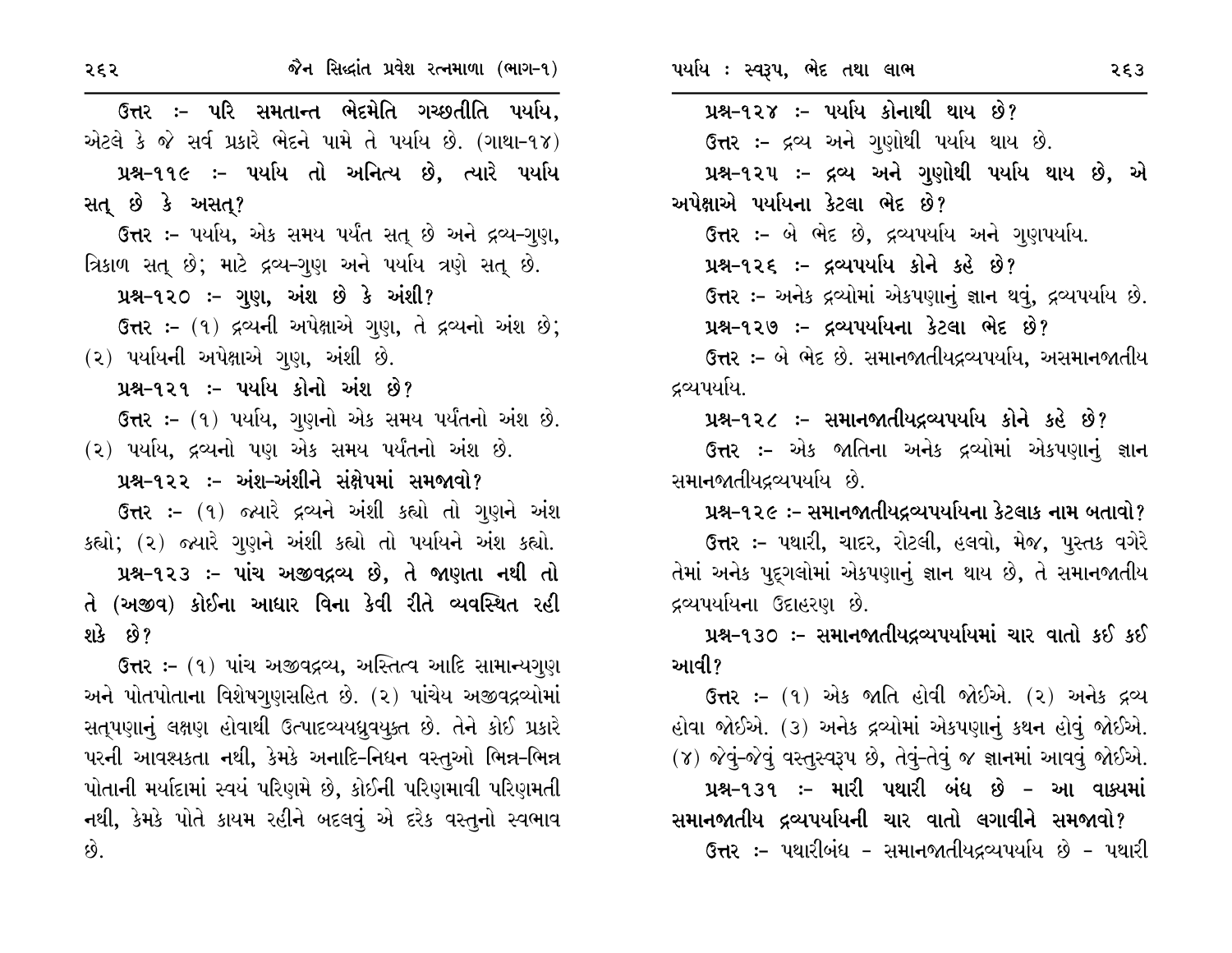આત્મા, દ્રવ્યકર્મ અને શરીરના સંબંધને અસમાનજાતીય દ્રવ્યપર્યાય કહે છે. ચારેય ગતિના જીવ, અસમાનજાતીયદ્રવ્યપર્યાયમાં આવે છે.

પ્રશ્ન–૧૩૪ ઃ– અસમાનજાતીયદ્રવ્યપર્યાયમાં ચાર વાતો કઈ-કઈ હોય છે?

ઉત્તર :- (૧) અનેક જાતિ હોવી જોઈએ. (૨) અનેક દ્રવ્યો હોવા જોઈએ (૩) અનેક દ્રવ્યોમાં એકપણાનું કથન હોવું જોઈએ. (૪) જેવું-જેવું વસ્તુસ્વરૂપ છે, તેવું-તેવું જ જ્ઞાનમાં આવવું જોઈએ. પ્રશ્ન-૧૩૫ :- હું કૈલાશચંદ્ર છું - આ વાક્યમાં અસમાનજાતીયદ્રવ્યપર્યાયની ચાર વાતો લગાવીને સમજાવો? ઉત્તર :- કૈલાશચંદ્ર, અસમાનજાતીયદ્રવ્યપર્યાય છે. કૈલાશચંદ્રમાં  $(9)$  જીવ-પુદ્ગલ એ અનેક જાતિ થઈ.  $(2)$  જીવ-પુદ્ગલ તે અનેક દ્રવ્ય થયા. (3) જીવ-પુદ્ગલ અનેક દ્રવ્યોમાં 'હું કૈલાશચંદ્ર છું' એમ કથન કરવામાં આવે છે. (૪) (અ) હું એક જ્ઞાન-દર્શન ઉપયોગમયી જ્ઞાયક જીવતત્ત્વ છું; સંયોગરૂપ ઔદારિક-તૈજસ-કાર્મણશરીર, ભાષા, મનરૂપ અનેક પરમાણું એ અજીવતત્ત્વ છે. (આ) કૈલાશચંદ્ર અજીવતત્ત્વમાં ઔદારિક, તૈજસ, કાર્મણશરીર, ભાષા, મનના દરેક પરમાણુઓ વચ્ચે અત્યંત અભાવ છે અને દરેક પરમાણુની વર્તમાન પર્યાયમાં અન્યોન્યાભાવછે. (ઇ) ઔદારિક વગેરે શરીરોના દરેક પરમાણુમાં અનંત-અનંત ગુણ છે. દરેક પરમાણ્ પોતપોતાની એક-એક વ્યંજનપર્યાય અને અનંત-અનંત અર્થપર્યાયો સહિત સંયોગરૂપ રહે છે. (ઈ) જ્યારે ઔદારિક વગેરે શરીરોના પરમાણુઓમાં એક પદ્ગલ જાતિ હોવા છતાં પણ એકબીજામાં કર્તા-ભોક્તા વગેરેનો કોઈ સંબંધ નથી. ત્યારે મારા ચેતન જ્ઞાન-દર્શન ઉપયોગમયી જીવતત્ત્વની સાથે, કૈલાશચંદ્ર અજીવતત્ત્વનો સંબંધ કેમ

બંધમાં (૧) પુદ્ગલ એક જાતિના દ્રવ્ય છે. (૨) અનેક પરમાણ્ છે. (3) મારી પથારી બંધ છે - એવું કથન કરવામાં આવે છે. (૪) (અ) પથારીબંધમાં આહારવર્ગણાના અનેક પરમાણુ છે. એક –એક પરમાણમાં બીજા પરમાણુઓનો અત્યંત અભાવ છે. (આ) પથારી બંધ-સ્કંધપર્યાયરૂપમાં દરેક પરમાણુની વર્તમાન પર્યાયનો, બીજા પરમાણુઓની વર્તમાન પર્યાયમાં અન્યાન્યોભાવ છે. (ઇ) બિસ્તરબંધના પ્રત્યેક પરમાણમાં અનંત-અનંતગણ છે. દરેક પરમાણ પોતપોતાની એક-એક વ્યંજનપર્યાય અને અનંત-અનંત અર્થપર્યાયોસહિત બિરાજે છે. (ઈ) જ્યારે પથારીબંધમાં પરમાણુઓની એક પદગલ જાતિ હોવા છતાં પણ એકબીજામાં કોઈ કર્તા-ભોક્તા સંબંધ નથી. ત્યારે મારા ચેતન જીવત્વની સાથે તેનો સંબંધ કેવી રીતે હોઈ શકે? ક્યારે ન હોઈ શકે. એવં શ્રદ્ધાન-જ્ઞાન વર્તે તો ઉપચરિતઅસદ્દભૂતવ્યવહારનયથી મારું પથારી બંધ છે - એવા કથનને સમાનજાતીયદ્રવ્યપર્યાય કહી શકાય છે, પણ તેમ છે નહિ.

પ્રશ્ન-૧૩૨ :- અસમાનજાતીયદ્રવ્યપર્યાય કોને કહે છે?

ઉત્તર :- અનેક જાતિના અનેક દ્રવ્યોમાં જેનાથી એકપણાનું જ્ઞાન હોય, તે અસમાનજાતીયદ્રવ્યપર્યાય છે; જેમ કે મનુષ્ય, દેવ વગેરે.

પ્રશ્ન–૧૩૩ ઃ– અસમાનજાતીયદ્રવ્યપર્યાયોના કેટલાક નામ જ ણાવો ?

 $G$ ત્તર: – (૧) અરિહંત ભગવાન (૨) દેવ (૩) મનુષ્ય (૪) તિર્યંચ (૫) નારકી, (૬) કૂતરો (૭) ઉંદર (૮)કીડી (૯) પૃથ્વીકાય  $(90)$  જળકાય  $(99)$  સ્ત્રી,  $(92)$  દીકરો; તેને અસમાનજાતીયદ્રવ્યપર્યાયો કહે છે, કેમકે તેમાં અનેક જાતિના અનેક દ્રવ્યોમાં એકપણાનું જ્ઞાન થાય છે.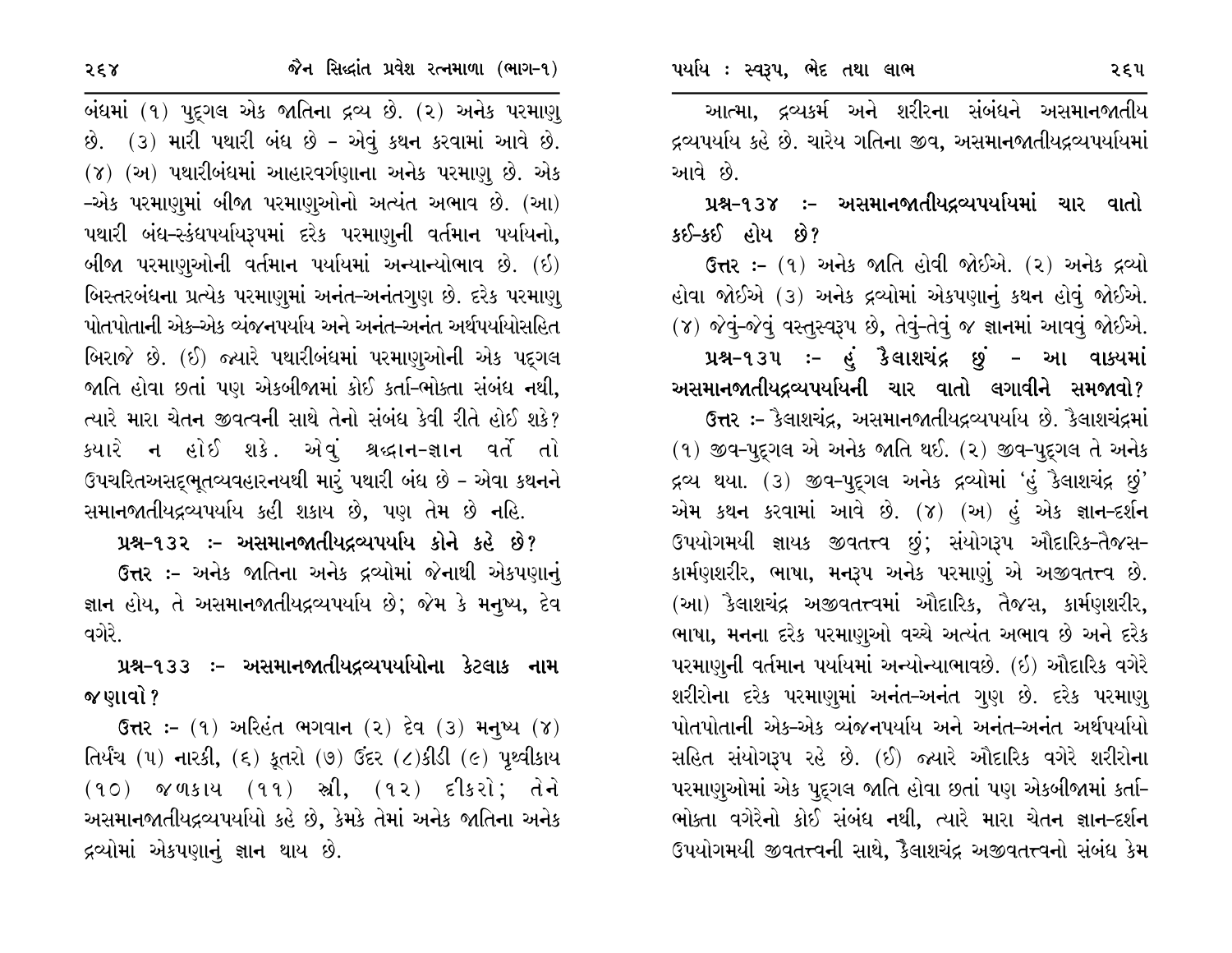ઉત્તર :- અજ્ઞાની (૧) ભિન્ન-ભિન્ન દ્રવ્યોને એક માને છે.  $(2)$  બંનેના મળવાથી પર્યાય થઈ છે – એમ માને છે.  $(3)$  એક– એક દ્રવ્યનું સાચું જ્ઞાન ન હોવાથી; એટલે કે પોતાનું જ્ઞાન ન હોવાથી દ્રવ્યલિંગી વગેરે બધા મિથ્યાદષ્ટિઓને સમાનજાતીય અને અસમાનજાતીયદ્રવ્યપર્યાયનું સાચું જ્ઞાન નથી હોતું.

પ્રશ્ન-૧૩૯ :- શાસ્ર અનુસાર દ્રવ્યલિંગી કહે કે એક-એક દ્રવ્ય અલગ-અલગ છે અને દરેક દ્રવ્ય, એક વ્યંજનપર્યાય અને અનંત અર્થપર્યાયોસહિત બિરાજે છે તો તેનું જ્ઞાન સાચું હશે કે નહિ?

ઉત્તર :- પોતાના આત્માનું જ્ઞાન ન હોવાથી, શાસ્ર અનુસારે કહેવા છતાં પણ મિથ્યાદષ્ટિઓનું બધું જ્ઞાન મિથ્યાજ્ઞાન અને બધા ચારિત્ર મિથ્યાચારિત્ર છે.

પ્રશ્ન-૧૪૦ :- પોતાનું જ્ઞાન થયા વિના, મિથ્યાદષ્ટિનું બધું જ્ઞાન મિથ્યા છે – એમ ક્યાં આવ્યું છે?

ઉત્તર :– ભગવાન ઉમાસ્વામીએ તત્ત્વાર્થસ્¢ના પહેલા અઘ્યાયના ૩૨માં સૂત્રમાં કહ્યું છે કે 'સદ્ સતોર વિશેષાદ્યદચ્છોપલબ્ધેર્ન્મત્તવત્' એટલે કે (૧) સત્ = વિદ્યમાન વસ્તુ. (૨) અસત્ = અવિદ્યમાન વસ્તુ (૩) અવિશેષાત્ = તે બંનેનો સાચો વિવેક ન હોવાથી (યદચ્છ) વિપર્યાય, ઉપલબ્ધે = પોતાની મનમાની ઇચ્છા અનુસાર કલ્પનાઓ કરવાથી તે જ્ઞાન મિથ્યાજ્ઞાન છે. (૪) 'ઉન્મત્ત્વતુ' દારૂ પીધેલાની જેમ મિથ્યાદષ્ટિને કારણવિપરીતતા, સ્વરૂપવિપરીતતા અને ભેદાભેદ વિપરીતતા ત્રણે વર્તે છે; માટે મિથ્યાદષ્ટિનું બધું જ્ઞાન જૂઠું છે.

પ્રશ્ન-૧૪૧ :- મિથ્યાદષ્ટિનું બધું જ્ઞાન જૂઠું છે, તો તેણે સાચા જ્ઞાન માટે શું કરવું જોઈએ?

કેવી રીતે હોઈ શકે? ક્યારેય ન હોઈ શકે. એમ જાણવા-માનવાથી આસ્રવ-બંધતત્ત્વના અભાવની શરૂઆત થઈ જાય છે અને તરત સંવર-નિર્જરાને પ્રાપ્ત કરે છે; ત્યારે અનુપચરિતઅસદ્ભુતવ્યવહારનયથી 'હં કૈલાશચંદ્ર છું' - એવા કથનને અસમાનજાતીયદ્રવ્યપર્યાય કહી શકાય છે પણ એમ છે નહિ.

પ્રશ્ન-૧૩૬ ઃ- સમાનજાતીય-અસમાનજાતીયદ્રવ્યપર્યાયનું સાચું જ્ઞાન કોને હોય છે અને કોને નહિ?

ઉત્તર :- જ્ઞાનીઓને જ હોય છે; અજ્ઞાનીઓને હોતું નથી.

ઃ− સમાનજાતીયદ્રવ્યપર્યાય นม- 939 અને અસમાનજાતીયદ્રવ્યપર્યાયનું સાચું જ્ઞાન, જ્ઞાનીઓને જ કેમ હોય છે?

ઉત્તર :- (૧) સમાનજાતીયદ્રવ્યપર્યાયમાં જ્ઞાની જાણે છે કે એક-એક પરમાણુ, પોતપોતાની એક વ્યંજનપર્યાય અને અન્ય ગણોની અર્થપર્યાયોસહિત બિરાજે છે. એક પરમાણનો બીજા પરમાણુ સાથે સંબંધ નથી પણ લોકવ્યવહારમાં 'બિસ્તરબંધ આદિ' બોલવામાં આવે છે.

<u>(૨) અસમાનજાતીયદ્રવ્યપર્યાયમાં જ્ઞાની જાણે છે કે આત્મા</u> એક છે અને ઔદારિક, તૈજસ તથા કાર્મણશરીર વગેરેમાં જેટલા પરમાણુ છે, તે બધા દરેક અલગ-અલગ એક વ્યંજનપર્યાય અને અનંત અર્થપર્યાયોસહિત બિરાજે છે. તે દરેક દ્રવ્યને જુદું-જુદું જાણે છે, તેમજ લોકવ્યવહારમાં 'મનુષ્ય-દેવ' વગેરે બોલવામાં આવે છે; માટે જ્ઞાનીઓને સમાનજાતીય, અસમાનજાતીય દ્રવ્ય-પર્યાયનું જ્ઞાન સાચં હોય છે.

પ્રશ્ન-૧૩૮ :- અજ્ઞાનીને સમાનજાતીયદ્રવ્યપર્યાય અને અસમાનજાતીયદ્રવ્યપર્યાયનું સાચું જ્ઞાન કેમ નથી હોતું?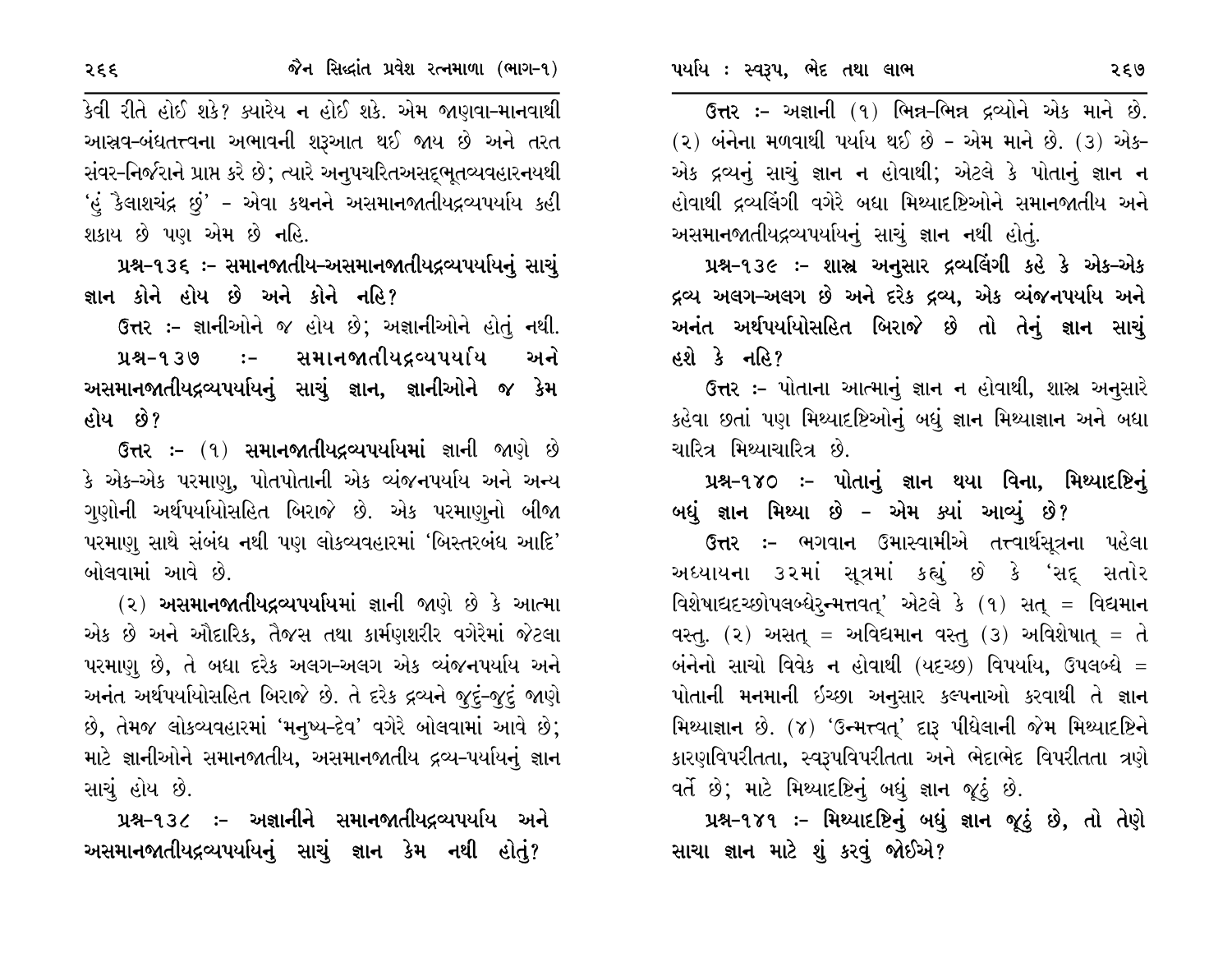આત્માનો આશ્રય લે તો મૂર્ખતા તે જ સમયે દૂર થઈ જાય છે. (૨) ઔદારિકશરીર, તૈજસશરીર, કાર્મણશરીર, ભાષા અને મનમાં એક-એક પરમાણ, પોતાની એક-એક વ્યંજનપર્યાય અને અનંત અર્થપર્યાયોસહિત બિરાજે છે. આત્માને આ બધાથી નિશ્ચય– વ્યવહારથી કોઈ સંબંધ નથી. (૩) જે એમ જાણે છે અને પોતાના આત્માનો અનુભવ હોય તો તેનું કથન 'મનુષ્ય' અસમાનજાતીયદ્રવ્યપર્યાય છે - કહેવાશે.

પ્રશ્ન-૧૪૬ :- શ્રી ભાવપાહુડ, ગાથા-૧૧૪ના ભાવાર્થમાં અસમાનજાતીયદ્રવ્યપર્યાયના વિષયમાં શું કહ્યું છે?

ઉત્તર :- સ્રી આદિ પદાર્થ ઉપરથી ભેદજ્ઞાનીનો વિચાર-તેનું ઉદાહરણ આ પ્રકારે છે કે જ્યારે સ્રી આદિ ઇન્દ્રિયગોચર હોય (દેખાતી હોય), ત્યારે તેના વિષયમાં તત્ત્વ વિચાર કરવો કે આ સ્રી છે, તે શું છે? જીવ નામના તત્ત્વની (અસમાનજાતીય) એક પર્યાય છે. તેનું શરીર છે તે તો પુદગલતત્ત્વની પર્યાય છે. તે હાવભાવ ચેષ્ટા કરે છે તે એ જીવનો વિકાર થયો, તે આસ્રવતત્ત્વ છે અને બાહ્ય ચેષ્ટા પુદુગલની છે. એ વિકારથી તે સ્રીના આત્માને કર્મનું બંધ થાય છે. તે વિકાર તેને ન હોય તો 'આસ્રવબંધ' તેને નથી થતો. કદાચિત હં પણ તેને જોઈને વિકારરૂપ પરિણમન કરં તો મને પણ 'આસ્રવબંધ' થાય; માટે મારે વિકારરૂપ ન થવું તે 'સંવરતત્ત્વ' છે. થઈ શકે તો કોઈ ઉપદેશ દઈને તેનો વિકાર દૂર કરૂં (એવો વિકલ્પ રાગ છે) તે રાગ પણ કરવા યોગ્ય નથી – સ્વસન્મુખ જ્ઞાતાપણામાં ઘૈર્ય રાખવું યોગ્ય છે. આ પ્રકારે તત્ત્વની ભાવનાથી પોતાના ભાવ અશુદ્ધ નથી થતા. માટે જે દષ્ટિગોચર પદાર્થ (સમાનજાતીય-અસમાનજાતીય) છે, તેમાં આ પ્રકારની ભાવના કરવી, તે તત્ત્વની ભાવનાનો ઉપદેશ છે.

ઉત્તર :- સાચા ધર્મની એ પરિપાટી છે કે પહેલા જીવ સમ્પકુત્વ પ્રગટ કરે છે, પછી વ્રતરૂપ શુભભાવ હોય છે અને સમ્યકૃત્વ સ્વ-પરનું શ્રદ્ધાન હોવાથી થાય છે; સ્વ-પરનું શ્રદ્ધાન, દ્રવ્યાનુયોગનો અભ્યાસ કરવાથી થાય છે; માટે પહેલા જીવે દ્રવ્યાનુયોગ અનુસાર શ્રદ્ધા કરીને સમ્યવ્દષ્ટિ થવું જોઈએ, ત્યારે મિથ્યાદષ્ટિનું બધું જ્ઞાન જે મિથ્યાત્વ અવસ્થામાં જૂઠું હતું; તે સમ્પકૃત્વ થવાથી બધું જ્ઞાન સાચું થઈ જાય છે.

પ્રશ્ન-૧૪૨ :- પથારી કઈ કઈ અપેક્ષાએ શું-શું છે? ઉત્તર: – (૧) સમાનજાતીયદ્રવ્યપર્યાય છે. (૨) પહેલા જીવ સાથે સંબંધ હોવાથી અસમાનજાતીયદ્રવ્યપર્યાય છે. (૩) આકારની અપેક્ષાએ વિચારવામાં આવે તો વિભાવવ્યંજનપર્યાય છે. (૪) રંગની અપેક્ષાએ વિચાર કરીએ તો વિભાવઅર્થપર્યાય છે.

પ્રશ્ન-૧૪૩ ઃ- પથારી, સમાનજાતીયદ્રવ્યપર્યાય ક્યારે કહેવામાં આવે છે?

**ઉત્તર :- 'પથારી'માં આહારવર્ગણાના જેટલા પરમાણ છે,** તે બધા પરમાણ, એક-એક વ્યંજનપર્યાય અને અનંત અર્થપર્યાયોસહિત બિરાજે છે; તેની સાથે મારો કોઈ પ્રકારનો સંબંધ નથી; હું તો જ્ઞાયક ભગવાન છું - એવું જેને પોતાનું જ્ઞાન છે, તે જીવ 'બિસ્તરા'ને સમાનજાતીયદ્રવ્યપર્યાય કહી શકે છે, કેમકે તેને ભેદવિજ્ઞાન છે.

પ્રશ્ન-૧૪૪ :- મનુષ્ય શું છે?

ઉ<del>ત્ત</del>ર :– અસમાનજાતીયદ્રવ્યપર્યાય છે.

પ્રશ્ન-૧૪૫ :- મનુષ્ય અસમાનજાતીયદ્રવ્યપર્યાય ક્યારે કહી શકાય છે કોણ કહી શકે છે?

ઉત્તર: – (૧) 'મનુષ્ય' – આત્મા, જ્ઞાયકસ્વભાવી છે. પર્યાયમાં મૂર્ખતા છે અને મૂર્ખતા એક સમયની છે. તે પોતાના જ્ઞાયકસ્વભાવી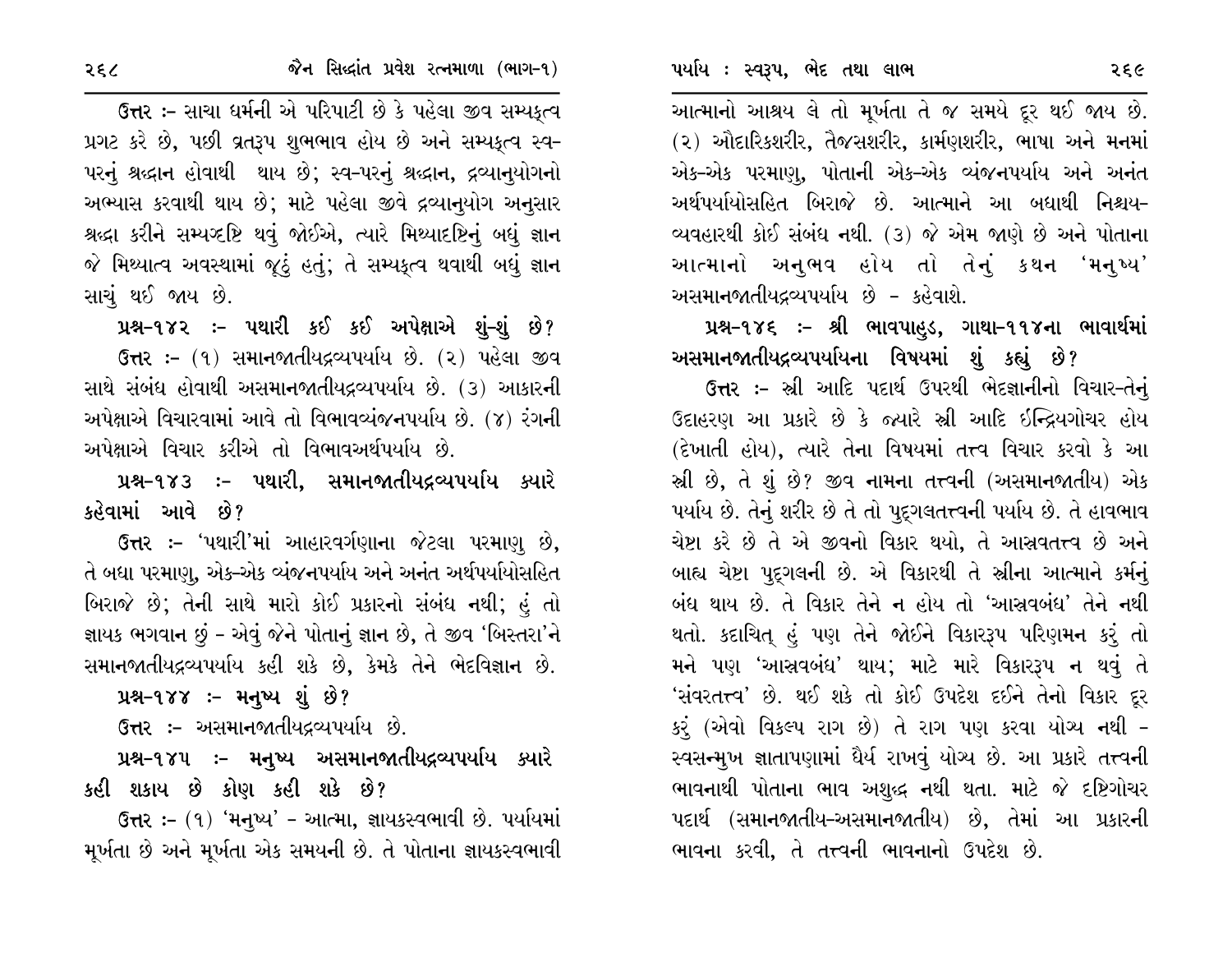છે. સ્વ-પરનું ભેદવિજ્ઞાન કરવા માટે જીવના આ સ્વરૂપ અસ્તિત્વને પદ-પદ ઉપર લક્ષમાં લેવા યોગ્ય છે. તથા તે જણાતા ચેતન દ્રવ્ય-ગુણ પર્યાય અને ચેતન ધ્રુવ-ઉત્પાદ-વ્યય જેનો સ્વભાવ છે - એવો હં - (ભગવાન આત્મા) આ પુદગલથી ભિન્ન રહ્યો અને આ અચેતન દ્રવ્ય-ગુણ-પર્યાય અને અચેતન ધ્રૌવ્ય-ઉત્પાદ-વ્યય જેનો સ્વભાવ છે - એવા પૃદ્ગલ, મારા ભગવાન આત્માથી ભિન્ન રહ્યા; માટે મને પર પ્રત્યે મોહ નથી. તે સ્વ-પરનો ભેદ છે.

પ્રશ્ન-૧૪૯ :- આ લીંબુનું ઝાડ છે - આ વાક્યમાં કઈ-કઈ અપેક્ષાએ કઈ-કઈ પર્યાય ઘટિત થઈ શકે છે અને ક્યારે?

ઉત્તર :- (૧) લીંબુંનું ઝાડ - અસમાનજાતીયદ્રવ્યપર્યાય છે, ક્યારે? જ્યારે એમ જાણે કે લીંબુના ઝાડમાં એક જ્ઞાન-દર્શન ઉપયોગમયી જીવતત્ત્વ છે; જીવના સંયોગરૂપ ઔદ્યારિક-તૈજસ-કાર્મણશરીરરૂપ અનંત પુદૃગલ પરમાણુઓ તે અજીવતત્ત્વ છે. તે પોતાને ભુલીને આ અનંત પુદગલ પરમાણુઓમાં એકત્વબુદ્ધિથી પાગલ છે - તે આસ્રવ બંધતત્ત્વ છે - એમ જાણનાર જ્ઞાની લીંબીના ઝાડને અસમાનજાતીયદ્રવ્યપર્યાય કહી શકે છે.

(૨) ઝાડથી તૂટેલા લીંબુ - સમાનજાતીયદ્રવ્યપર્યાય છે. ક્યારે? જ્યારે એમ જાણે (અ) લીંબુમાં આહારવર્ગણાના અનેક પરમાણ્ છે. એક-એક પરમાણુનો બીજા પરમાણુઓમાં અત્યંતાભાવ છે અને લીંબુના સ્કંઘરૂપ પર્યાયમાં દરેક પરમાણુની વર્તમાન પર્યાયનો બીજા પરમાણુઓની વર્તમાન પર્યાયમાં અન્યોન્યભાવ છે. (આ) દરેક પરમાણુમાં અનંત-અનંતગુણ છે. દરેક પરમાણું પોતપોતાની એક-એક વિભાવવ્યંજનપર્યાય અને અનંત વિભાવઅર્થપર્યાયોસહિત બિરાજે છે. (ઇ) જ્યારે પરમાણુઓની એક પદ્ગલ જાતિ હોવા છતાં પણ, એકબીજામાં કોઈપણ પ્રકારનો કર્તા-ભોક્તા સંબંધ નથી,

:- શ્રી પ્રવચનસાર, ગાથા-૯૪માં પ્રશ્ન-૧૪૭ અસમાનજાતીય દ્રવ્યપર્યાયના વિષયમાં ભગવાન ફંદફંદસ્વામીએ શું કહ્યું છે?

ઉત્તર :- જે અજ્ઞાની સંસારી જીવ, મનુષ્ય આદિ અસમાનજાતીયપર્યાયોમાં લવલીન છે, તે પરસમયમાં રાગયુક્ત છે - એમ ભગવાન જિનેન્દ્રદેવે કહ્યું છે.

આ ગાથાની ટીકામાં કહ્યું છે કે — 'હું મનુષ્ય છું; શરીરાદિની બધી ક્રિયાઓ હું કરું છું; સ્રી-પુત્ર ધન આદિ ગ્રહણ-ત્યાગનો હું સ્વામું છું' વગેરે માનવું તે મનુષ્યવ્યવહાર (મનુષ્યરૂપ પ્રવૃત્તિ) છે. જે મનુષ્ય આદિ અસમાનજાતીયદ્રવ્યપર્યાયો-સમાનજાતીયદ્રવ્યપર્યાયોમાં લીન છે; તે એકાંતમિથ્યાદષ્ટિવાળા લોકો, મનુષ્યવ્યવહારનો આશ્રય કરે છે. માટે રાગી-દ્રેષી થાય છે. તેને નપુંસક કહ્યા છે.

પ્રશ્ન-૧૪૮ :- શ્રી પ્રવચનસાર, ગાથા-૧૫૪માં ભગવાન કુંદકુંદસ્વામીએ અસમાનજાતીય અને સમાનજાતીયદ્રવ્યપર્યાયના વિષયમાં શું કહ્યું છે?

ઉત્તર :- જે પુરૂષ, પહેલા કહેલાં દ્રવ્યના સ્વરૂપઅસ્તિત્વથી સંયુક્ત અને દ્રવ્ય-ગુણ-પર્યાય અથવા ઉત્પાદ-વ્યય-ધ્રુવ એવા ત્રણ પ્રકારે કહેલા દ્રવ્યના નિજ લક્ષણના ભેદસહિત જાણે છે, તે ભેદજ્ઞાની, પોતાથી ભિન્ન અચેતનદ્રવ્યોમાં મોહને પામતો નથી. આ જ ગાથાની ટીકામાં કહ્યું છે કે -

મનુષ્ય-દેવ વગેરે અનેક દ્રવ્યાત્મક અસમાનજાતીયદ્રવ્યપર્યાયોમાં પણ જીવનું સ્વરૂપ-અસ્તિત્વ અને દરેક પરમાણુના સ્વરૂપ-અસ્તિત્વ સર્વથા ભિન્ન-ભિન્ન છે. સુક્ષ્મ રીતે જોવામાં આવે તો ત્યાં જીવ અને પુદ્ગલનું સ્વરૂપઅસ્તિત્વ એટલે કે પોતપોતાના દ્રવ્ય-ગુણ-પર્યાય અને ધ્રુવ-ઉત્પાદ-વ્યય સ્પષ્ટરીતે ભિન્ન-ભિન્ન જાણવામાં આવે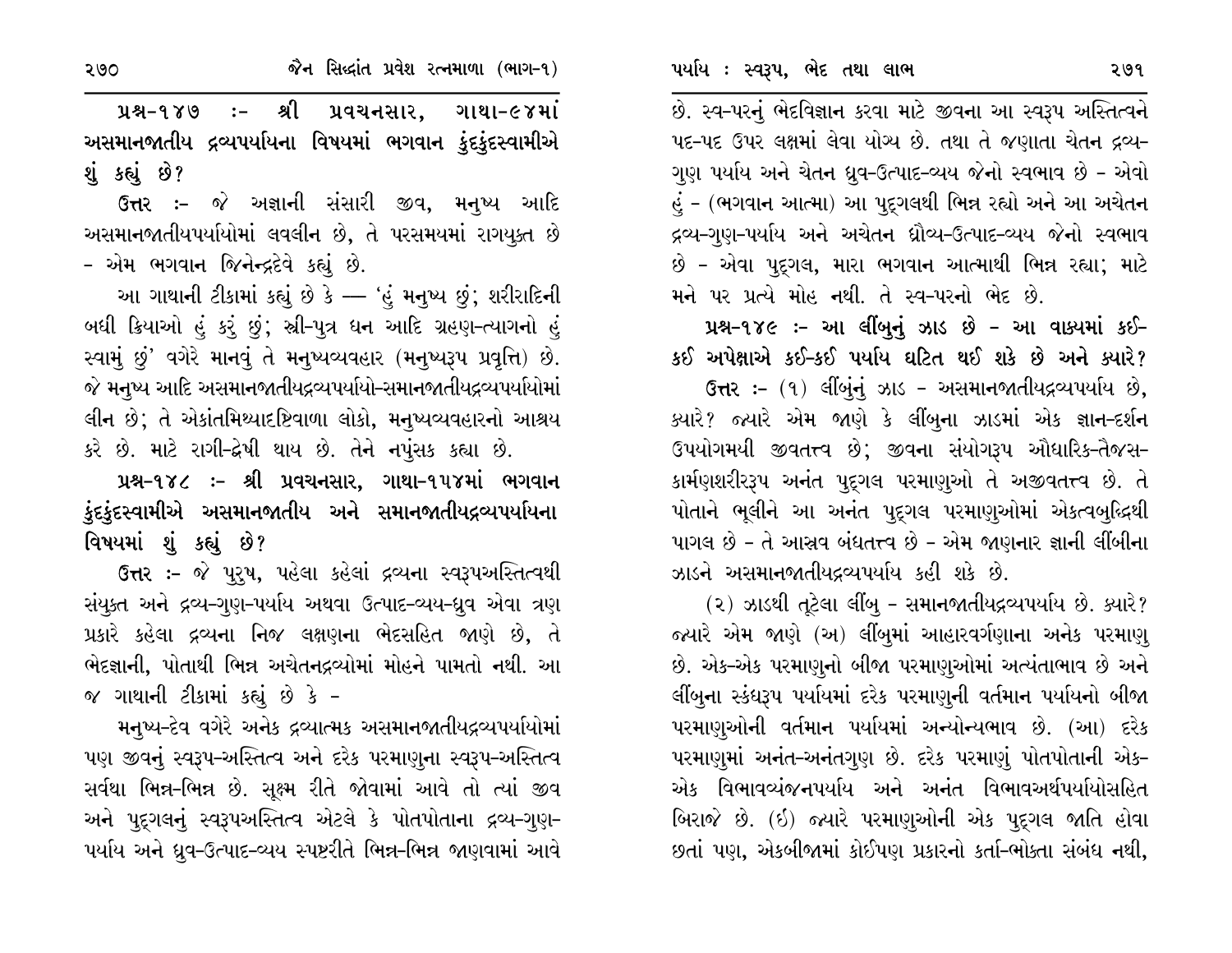**14-142 :- (1) સમ્પક્**ચારિત્ર, (૨) તૈજસશરીર, (૩) સિલ્દ્રશા, (૪) કંપન શું છે? (૫) વીર્યની પૂર્ણતા, (૬) યથાખ્યાતચારિત્ર, (૭) પાંચ ઇન્દ્રિયના ભોગનો ભાવ, (૮) ફલમાં સુગંધ, (૯) તાવ, (૧૦) ઉધરસનો અવાજ, (૧૧) આઠેય કર્મનો ઉદય શું છે? તેના કર્તા કોણ છે અને કોણ નથી? (૧૨) મોહનીયકર્મનો ઉપશમ શું છે? (૧૩) મતિજ્ઞાન શું છે?

ઉત્તર :- ઉપરના બધા પ્રશ્નનો ઉત્તર પૂર્વ પ્રશ્ન અનુસાર સમજવો. પ્રશ્ન-૧૫૩ :- દ્રવ્યસંગ્રમાં પુદૃગલની પર્યાય કોને કહી છે? ઉત્તર :- શ્રી દ્રવ્યસંગ્રહ, ગાથા ૧૬માં (૧) શબ્દ, (૨) બંધ, (3) સૂક્ષ્મ, (૪) સ્થૂળ, (૫) સંસ્થાન (આકાર), (૬) ભેદ (ખંડ), (૭) તમ (અંધકાર), (૮) છાયા, (૯) ઉદ્યોત, (૧૦) આતાપ વગેરેને પદુગલની પર્યાયો કહી છે અને તે બધી સમાનજાતીયદ્રવ્યપર્યાયો છે અને જેમાં જીવનો એકક્ષેત્રાવગાહીસંબંધ છે, તે

અસમાનજાતીયદ્રવ્યપર્યાયો છે.

## પ્રશ્ન-૧૫૪ ઃ- જ્ઞાનગુણની પર્યાયો કેટલી અને કઈ-કઈ છે ?

ઉત્તર :– જ્ઞાનગુણની આઠ પર્યાયો છે. મતિજ્ઞાન, શ્રુતજ્ઞાન, અવધિજ્ઞાન, મનઃપર્યયજ્ઞાન, કેવળજ્ઞાન–આ પાંચ સમ્યક્પર્યાયો છે. કુમતિ, કુશ્રુત, કુઅવધિ એ ત્રણ મિથ્યાપર્યાય છે.

પ્રશ્ન-૧૫૫ :- આ જ્ઞાનગુણની આઠ પર્યાયોને જાણવાથી જ્ઞાની-અજ્ઞાનીને શું-શું લાભ કે નુકસાન છે?

ઉત્તર: – (૧) જેમાં ત્રિકાળ જ્ઞાનગણ છે, એવા અભેદ આત્માનો

ત્યારે મારા ચેતન જીવતત્ત્વની સાથે લીંબુનો સંબંધ કઈ રીતે હોઈ શકે? ક્યારેય ન હોઈ શકે. એવું જ્ઞાન વર્તે તો જ્ઞાનીના કથને લીંબુ ઝાડથી તૂટતા સમાનજાતીયદ્રવ્યપર્યાય છે - એમ કહેવામાં આવે  $\hat{g}$ 

(૩) ગોળ લીંબ, આકારની અપેક્ષાએ વિભાવવ્યંજનપર્યાય કહેવાય છે. ક્યારે? જ્યારે એમ જાણે – ગોળ લીંબુમાં જેટલા પરમાણ્ છે, તેટલા એક-એક પ્રદેશી વિભાવવ્યંજનરૂપ અનંત રૂપી આકાર છે. અનંત રૂપી આકારોથી મારે કોઈપણ અપેક્ષાએ, કોઈપણ પ્રકારે કર્તા-ભોક્તાનો સંબંધ નથી - એમ જાણી નિજ ચૈતન્ય અરૂપી અસંખ્યાતપ્રદેશી, એક આકારરૂપ સ્વભાવનો આશ્રય લઈને ધર્મ પ્રાપ્ત કરે, ત્યારે ગોળ લીંબુને વિભાવવ્યંજનપર્યાય કહી શકાય છે.

(૪) ખાટા લીંબુ – રસની અપેક્ષાએ વિભાવઅર્થપર્યાય છે. ક્યારે? જ્યારે એમ જાણે કે લીંબુમાં જેટલા પરમાણુ છે. તેટલા જ ખાટારૂપ રસ વિભાવઅર્થપર્યાયો છે. લીંબુના ખાટારસની પર્યાયોથી મારે કોઈ સંબંધ નથી – એમ જાણતા નિજ અરસસ્વભાવી જ્ઞાયક જીવતત્ત્વનો આશ્રય લઈને ધર્મને પ્રાપ્ત કરે ત્યારે ખાટા લીંબુને તે વિભાવઅર્થપર્યાય છે એમ કહેવામાં આવે છે.

પ્રશ્ન-૧૫૦ :- 'ઔપશામિકસમ્પકૃત્વ' શું છે? તેનો કર્તા કોણ છે અને કોણ નથી?

ઉત્તર :- (૧) ઔપશમિકસમ્પકૃત્વ, જીવદ્રવ્યના શ્રદ્ધાગુણની સ્વભાવઅર્થપર્યાય છે. (૨) તેનો કર્તા, જીવનો શ્રદ્ધાગુણ છે. (૩) દર્શનમોહનીયનો ઉપશમ, તેનો કર્તા નથી.

પ્રશ્ન-૧૫૧ :- 'સમ્યગ્જ્ઞાન' શું છે? તેનો કર્તા કોણ છે અને કોણ નથી?

ઉત્તર :- (૧) સમ્યગ્જ્ઞાન, જીવદ્રવ્યના જ્ઞાનગુણની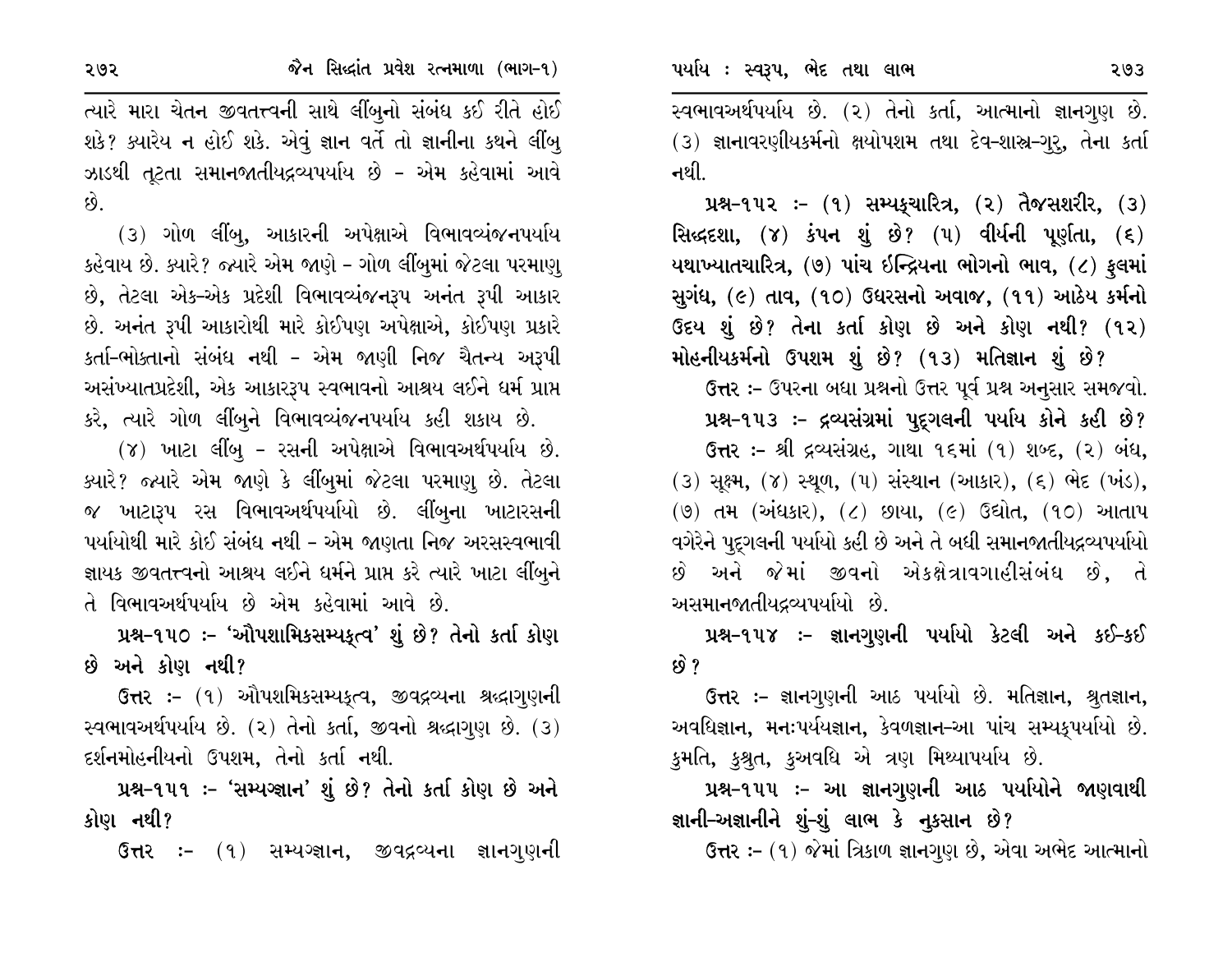આશ્રય લઈને મિથ્યાપર્યાયોનો અભાવ કરીને, સમ્યકુપર્યાયોને ઉત્પન્ન કરવી, તે પહેલો તેને જાણવાનો લાભ પાત્ર જીવોને થાય છે. (૨) જ્ઞાની પોતાના અભેદ જ્ઞાનસ્વરૂનો આશ્રય વધારીને, કેવળજ્ઞાન પ્રાપ્ત કરે છે. (૩) મિથ્યાદષ્ટિ, જ્ઞાનની આઠ પર્યાયોને જાણીને, શાસ્રાભિનિવેશ કરે છે, જે અનંત સંસારનું કારણ છે.

પ્રશ્ન-૧૫૬ :- દર્શનગુણની પર્યાયો કેટલી છે અને કઈ- $380$   $83$ ?

**ઉત્તર :-** ચાર છે - ચક્ષુદર્શન, અચક્ષુદર્શન, અવધિદર્શન, કેવળદર્શન.

પ્રશ્ન-૧૫૭ :- દર્શનગુણની આ પર્યાયોને જાણીને પાત્ર જીવ શું કરે છે; જ્ઞાની શું કરે છે અને અજ્ઞાની શું કરે છે ?

ઉત્તર :- પાત્ર જીવ આ ચાર પર્યાયોથી લક્ષ હટાવીને પોતાના દર્શનરૂપ અભેદસ્વભાવની દષ્ટિ કરીને સાચું ક્ષયોપશમ પ્રાપ્ત કરે છે.  $(9)$  જ્ઞાની, નિજ અભેદ દર્શનસ્વભાવનો પૂર્ણ આશ્રય લઈને, પર્યાયમાં કેવળદર્શન પ્રાપ્ત કરે છે. (૨) અજ્ઞાની આ ચાર પર્યાયોને જાણીને શાસ્રાભિનિવેશમાં પાગલ બન્યો રહે છે.

પ્રશ્ન-૧૫૮ :- ચારિત્રગુણનું પરિણમન કેટલા પ્રકારે છે? ઉત્તર :- શુદ્ધ અને અશુદ્ધ બે પ્રકારે છે; તથા અશુદ્ધના શુભ અન અશુભ બે પ્રકાર છે.

પ્રશ્ન-૧૫૯ ઃ- ચારિત્રગુણના પરિણમનને જાણવાથી શું લાભ છે?

ઉત્તર :- પર્યાયમાં અશુદ્ધપરિણમન છે; સ્વભાવમાં શુદ્ધ અને અશુદ્ધનો ભેદ નથી – એમ જાણીને, અભેદસ્વભાવનો આશ્રય લઈને અશુદ્ધપરિણમનનો અભાવ અને શુદ્ધપરિણમનની પ્રાપ્તિ તેને

જાણવાનો લાભ છે.

 $14 - 150 - - 212$  i  $8$ ?

ઉત્તર :- પુદ્ગલદ્રવ્યનો વિશેષગુણ છે.

પ્રશ્ન-૧૬૧ :- સ્પર્શગુણની કેટલી પર્યાયો છે?

ઉત્તર :- હલકી-ભારે, ઠંડી-ગરમ, સુકી-ચીકણી, કઠણ-નરમ -એ આઠ પર્યાયો છે.

પ્રશ્ન-૧૬૨ :- સ્પર્શગુણની આઠ પર્યાયોને જાણવાથી શો લાભ થાય છે?

ઉત્તર :- આ આઠેય પર્યાયો પદ્ગલના સ્પર્શગુણની છે. અનાદિથી અજ્ઞાની પોતાને હલકો-ભારે∶ મને ગર્મી-સર્દીનો તાવ વગેરે મિથ્યામાન્યતાથી પાગલ થઈ રહ્યો હતો. ત્યારે સદ્ગુરુએ કહ્યું તું તો અસ્પર્શસ્વભાવી ભગવાન આત્મા છો; હલકો-ભારે વગેરે પદુગલના સ્પર્શગણની પર્યાય છે - એમ જાણીને, અસ્પર્શસ્વભાવી ભગવાન આત્માનો આશ્રય લે, તો સ્પર્શની આઠ પર્યાયો સાથે સંબંધ નથી, તે અનુભવ થવો તે આઠ પર્યાયોને જાણવાનો લાભ છે.

```
પ્રશ્ન-૧૬૩ :- રસ શું છે?
   ઉત્તર :- પૃદ્ગલદ્રવ્યનો વિશેષગણ છે.
   પ્રશ્ન-૧૬૪ :- રસગુણની કેટલી પર્યાય છે?
   ઉત્તર :- પાંચ છે - ખાટી, મીઠી, કડવી, તૂરી અને તીખી
   પ્રશ્ન-૧૬૫ ઃ- રસગુણની પાંચ પર્યાયને જાણવાથી શો લાભ
છે?
```
ઉત્તર :- અજ્ઞાની જીવ અનાદિથી ખાટા-મીઠાને પોતાનો સ્વાદ માની રહ્યો હતો. સદ્ગુર્એ કહ્યું - તું તો અરસસ્વભાવી ભગવાન આત્મા છો અને ખાટો-મીઠો વગેરે પુદ્દગલના રસગુણની પર્યાયો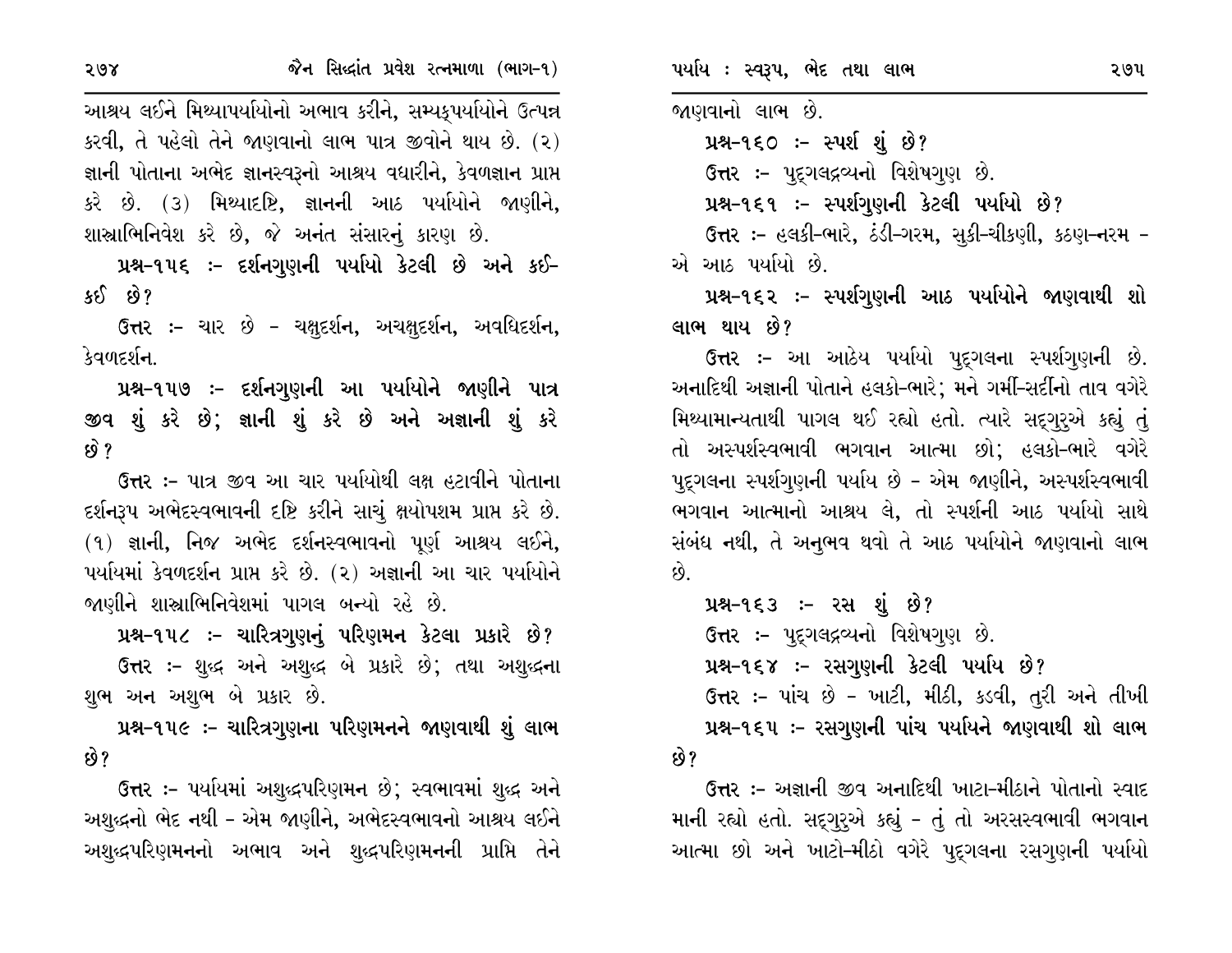२७६

છે, તારે તેનાથી સર્વથા સંબંધ નથી. એમ જાણીને અરસસ્વભાવી ભગવાન આત્મા તરફ દષ્ટિ કરે તો રસની પાંચ પર્યાયોને જાણી કહેવાશે.

પ્રશ્ન-૧૬૬ :- ગંધ શું છે? ઉત્તર :- પદ્ગલદ્રવ્યનો વિશેષગણ છે. પ્રશ્ન-૧૬૭ :- ગંધગુણની કેટલી પર્યાયો છે? ઉત્તર :- બે છે - સુગંધ અને દુર્ગંધ. પ્રશ્ન-૧૬૮ :- ગંધગુણની બે પર્યાયોને જાણવાથી શું લાભ છે?

ઉત્તર :- હું અગંધસ્વભાવી ભગવાન આત્મા છું, સુગંધ-દુર્ગંધ, પદ્ગલના ગંધગણની પર્યાય છે. એમ જાણીને અગંધસ્વભાવી ભગવાન આત્માનો આશ્રય લે તો ધર્મની શરૂઆત થઈને પછી ક્રમથી વૃદ્ધિ થઈને નિર્વાણનો પાત્ર બને છે.

પ્રશ્ન-૧૬૯ :- વર્ણ શું છે? ઉત્તર :- પદ્ગલદ્રવ્યનો વિશેષગણ છે. પ્રશ્ન-૧૭૦ :- વર્ણગુણની કેટલી પર્યાય છે? ઉત્તર :- પાંચ છે - કાળી, પીળી, લીલી, લાલ, સફેદ. પ્રશ્ન-૧૭૧ ઃ- વર્ણગુણની પાંચ પર્યાયોને જાણવાથી શા લાભ છે?

ઉત્તર :- હું અવર્ણસ્વભાવી ભગવાન આત્મા છું. કાળો-પીળો વગેરે પુદુગલના વર્ણગુણની પર્યાયો છે; તેની સાથે મારે કાંઈ સંબંધ નથી. એમ જાણીને પોતાના અવર્ણસ્વભાવનો આશ્રય લે તો વર્ણગણની પર્યાયોથી ભેદજ્ઞાન થયું એમ કહેવામાં આવશે, ત્યારે જ મૂક્તિનો માર્ગ શરૂ થાશે.

પ્રશ્ન-૧૭૨ :- શબ્દ શું છે?

ઉત્તર :- ભાષાવર્ગણાનું કાર્ય છે અને સમાનજાતીયદ્રવ્યપર્યાય

છે; જીવના સંયોગની અપેક્ષાએ વિચારવામાં આવે તો અસમાનજાતીયદ્રવ્યપર્યાય છે.

પ્રશ્ન-૧૭૩ :- શબ્દ કેટલા પ્રકારના છે?

ઉત્તર :- સાત પ્રકારના છે. ષડજ, ઋષભ, ગંધાર, મધ્યમ, પંચમ, થૈવત અને નિષાદ.

પ્રશ્ન-૧૭૪ :- સાત પ્રકારના શબ્દને જાણવાનો શો લાભ છે?

**ઉત્તર :-** સાત પ્રકારના શબ્દોથી મારે કોઈ સંબંધ નથી. હું અશબ્દસ્વભાવી ભગવાન આત્મા છું. એમ જાણીને, પોતાનો આશ્રય લે તો શાંતિ પ્રાપ્ત થાય અને કર્ણ ઇન્દ્રિયના વિષયોની એકત્વબુદ્ધિનો અભાવ થાય.

પ્રશ્ન-૧૭૫ :- સમયસારની ૪૯મી ગાથામાં જીવનું સ્વરૂપ કેવું બતાવ્યું છે?

 $G<sub>π</sub>$  :-

<u>'જીવ ચેતના ગુણ, શબ્દ–રસ–રૂપ–ગંધ–વ્યક્તિ વિહીન હૈ,</u> નિર્દિષ્ટ નહીં સંસ્થાન ઉસકા, ગ્રહણ હૈ નહિ લિંગ સે.' એટલે કે હે ભવ્ય! તુ જીવને રસરહિત, રૂપરહિત, ગંધરહિત, ઇન્દ્રિયગોચર નથી, શબ્દરહિત છે - એમ જાણ. તે ચેતનાગુણ દ્વારા દષ્ટિમાં આવે છે, કોઈ પર ચિહ્નોથી, કોઈ આકારથી દષ્ટિમાં નથી આવી શકતું.

પ્રશ્ન-૧૭૬ :- ગાથા-૪૯માં જીવને સ્પર્શાદિથી રહિત કેમ કહ્યો છે?

ઉત્તર :- સ્પર્શ-રસાદિની ૨૭ પર્યાયોમાં જીવ ગાંડો છે, તેનાથી દષ્ટિ હટાવીને પોતાના સ્વભાવ ઉપર દષ્ટિ આપે; માટે કહ્યું છે.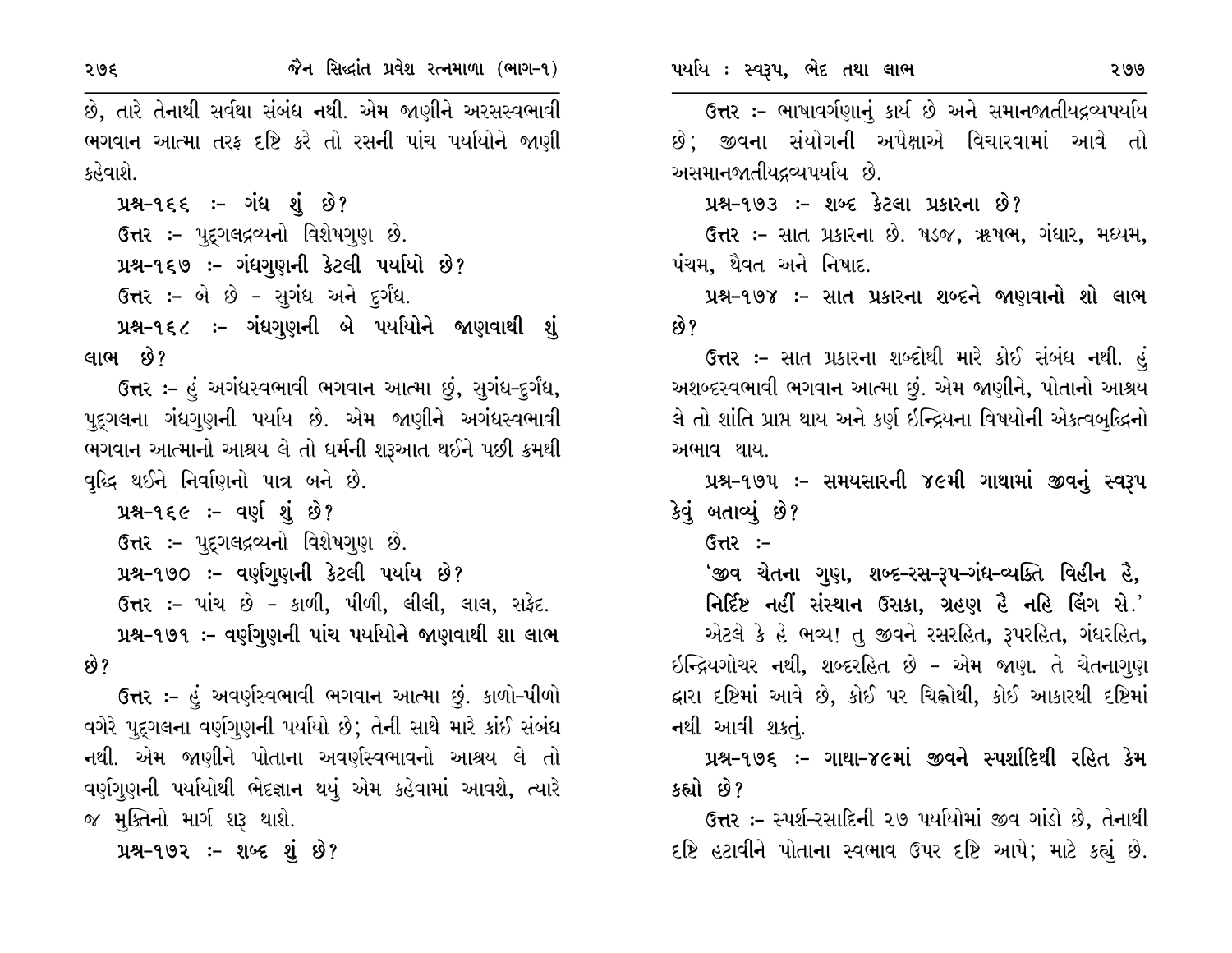ચલાવું છું અને શરીર મને ચલાવે છે. (૨) ગુરુગમ વિના, શાસ્ર વાંચે તો કહે કે ધર્મદ્રવ્ય, જીવ-પુદ્ગલને ચલાવે છે અને અધર્મદ્રવ્ય રોકે છે. (૩) સાચા સદ્ગુરૂનો સમાગમ થયો તો જાણ્યું કે આત્મામાં અને દરેક પરમાણમાં ક્રિયાવતીશક્તિગણ છે. તે બંને પોતપોતાની યોગ્યતાથી ચાલે છે અને રોકાય છે; ધર્મ-અધર્મ તો નિમિત્તમાત્ર છે - એમ જાણીને, પોતાના તરફ દષ્ટિ કરે તો ક્રિયાવતીશક્તિને જાણી.

પ્રશ્ન-૧૮૨ :- વૈભાવિકશક્તિ કોને કહે છે?

ઉત્તર :- આ એક વિશેષ ભાવવાળો ગુણ છે. જે ગુણને કારણે પરદ્રવ્યના સંબંધપૂર્વક પોતે પોતાની યોગ્યતાથી અશુદ્ધપર્યાય થાય છે.

પ્રશ્ન-૧૮૩ :- વૈભાવિકશક્તિ કેટલા દ્રવ્યોમાં છે? ઉત્તર :- જીવ અને પદ્ગલ બે દ્રવ્યોમાં જ છે. પ્રશ્ન-૧૮૪ :- વૈભાવિકશક્તિની શુદ્ધપર્યાય ક્યારે પ્રગટે છે? ઉત્તર :- સિદ્ધદશામાં આ ગુણની શુદ્ધ-સ્વાભાવિકદશા પ્રગટે  $\hat{8}$ .

પ્રશ્ન-૧૮૫ :- દરેક ગુણમાં કેટલી પર્યાયો હોય છે? ઉત્તર :- ત્રણ કાળના જેટલા સમય છે. તેટલી-તેટલી જ પર્યાય દરેક ગણમાં હોય છે.

પ્રશ્ન-૧૮૬ ઃ- એક ગુણમાં એક પર્યાયનો વ્યય, એક પર્યાયનો ઉત્પાદ અને પોતે ધ્રુવ, આ ત્રણેમાં કેટલો સમય લાગે છે?

ઉત્તર :- મિથ્યાત્વનો અભાવ, સમ્યક્ત્વની ઉત્પત્તિ અને શ્રદ્ધાગુણ ઘુવ, આ એક સમયમાં જ થાય છે. એવું જ દરેક ગુણમાં અનાદિ-અનંત થાય છે. આ વસ્તુનો સ્વભાવ છે.

પ્રશ્ન-૧૮૭ :- ઉત્પાદ-વ્યય-ધ્રુવનો એક જ સમય છે

પ્રશ્ન-૧૭૭ :- ગાથા-૪૯ની ટીકામાં સ્પર્શ-રસ વગેરેના કેટલા-કેટલા બોલ આપ્યા છે અને તેમાં શું-શું સમજાવ્યું  $\hat{8}$  ?

ઉત્તર :- રસ, રૂપ, ગંધ, સ્પર્શ અને શબ્દ - દરેકના છ-છ બોલથી તેનો નિષેધ કરીને, આત્માને અરસ, અરૂપ, અગંધ, અસ્પર્શ, અશબ્દ બતાવ્યો છે, કેમકે અજ્ઞાની, પુદૃગલની આ ૨૭ પર્યાયોમાં ગાંડો છે. તેનું ગાંડપણું મટે અને શાંતિ પ્રાપ્ત કરે તે સમજાવ્યું છે.

પ્રશ્ન–૧૭૮ :– ગાથા–૪૯ની ટીકામાં છ–છ બોલોથી અલગ કર્યા છે, તેનું એક ઉદાહરણ બતાવો જેથી બધું સમજાય જાય

**ઉત્તર:-** (૧) પુદ્દગલદ્રવ્યથી અલગ કર્યા છે. (૨) પુદ્દગલદ્રવ્યના ગુણથી અલગ કર્યા છે. (૩) પુદ્ગલદ્રવ્યની પર્યાય, દ્રવ્યેન્દ્રિયના આલંબનથી અલગ કર્યા છે. (૪) ક્ષયોપશમરૂપ જ્ઞાનથી અલગ કરી છે. (૫) અખંડપણે બધાને સર્વથા જાણવાનો સ્વભાવ હોવાથી માત્ર રસને જાણે, તેનાથી અલગ કર્યા છે. (૬) રસસંબંધી જ્ઞાન થવા છતાં પણ, રસરૂપ નથી થતો. તે પ્રકારે આત્માને તે બધાથી જુદો બતાવી ચેતનાગુણ દ્વારા જ અનુભવમાં આવે છે - એમ બતાવ્યું છે. માટે હે આત્મા! તું 'એક ટંકોત્કીર્ણ પરમાર્થસ્વસ્વરૂપનો આશ્રય લે તો શાંતિ પ્રગટે.'

પ્રશ્ન-૧૭૯ :- ક્રિયાવતીશક્તિ શું છે?

ઉત્તર :- જીવ અને પુદ્ગલદ્દ્રવ્યનો વિશેષગુણ છે. પ્રશ્ન-૧૮૦: - ક્રિયાવતીશક્તિનું પરિણન કેટલા પ્રકારનું છે? ઉત્તર :- બે પ્રકારનું છે - ગમનરૂપ અને સ્થિરરૂપ. પ્રશ્ન-૧૮૧ :- ક્રિયાવતીશક્તિને જાણવાથી શો લાભ છે? ઉત્તર :- (૧) અજ્ઞાની અનાદિથી એમ માને છે કે હું શરીરને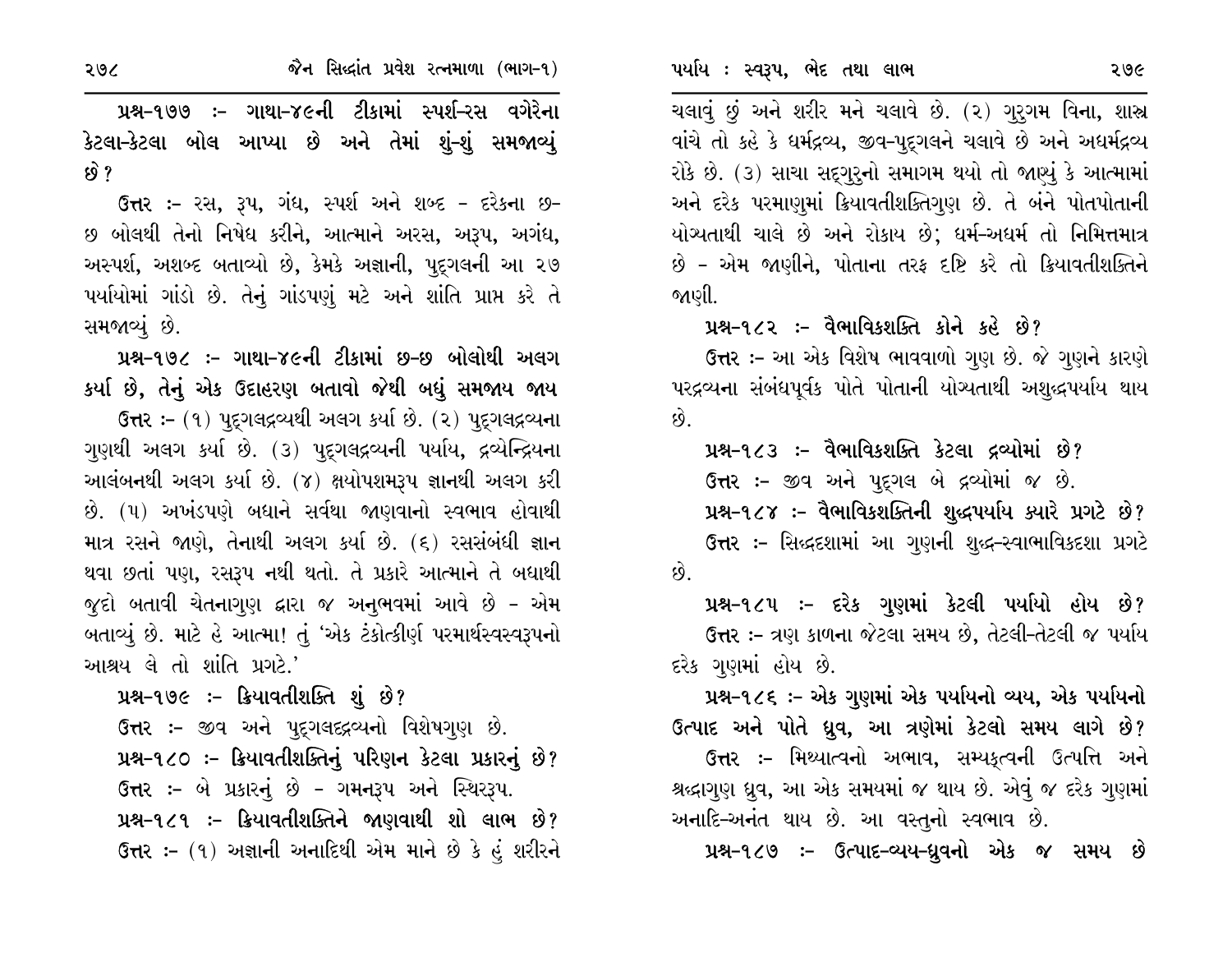જૈન સિદ્ધાંત પ્રવેશ રત્નમાળા (ભાગ-૧) २८० કે અલગ–અલગ સમય છે? ઉત્તર :- ત્રણે એક જ સમયમાં એક સાથે વર્તે છે. પ્રશ્ન-૧૮૮ :- અજ્ઞાન દૂર થઈને, સાચું જ્ઞાન થવામાં કેટલો કાળ લાગે છે? ઉત્તર :- એક જ સમય લાગે છે. મિથ્યાજ્ઞાનનો વ્યય, સમ્યગ્જ્ઞાનનો ઉત્પાદ અને જ્ઞાનગુણ, ધ્રુવ છે. પ્રશ્ન-૧૮૯ :- અનાદિ-અનંત કોણ છે? **ઉત્તર :-** દરેક દ્રવ્ય અને તેમના ગણ અનાદિ-અનંત હોય  $\hat{Q}$ . પ્રશ્ન-૧૯૦ :- દરેક દ્રવ્ય અને ગુણ અનાદિ-અનંત છે, તેને જાણવાથી શું નૂકસાન અને શો લાભ થાય છે? ઉત્તર :- (૧) પરદ્રવ્ય અને તેના ગણ અનાદિ-અનંત છે, તેનો આશ્રય માને તો ચારેય ગતિમાં કરીને નિગોદને પામે છે. (૨) પોતાનું દ્રવ્ય અને ગુણ અનાદિ-અનંત છે, તેનો આશ્રય લે તો મોક્ષની પ્રાપ્તિ થાય છે. પ્રશ્ન-૧૯૧ :- સાદિ-અનંત કોણ છે? ઉત્તર :- ક્ષાયિકપર્યાય સાદિ-અનંત છે. પ્રશ્ન-૧૯૨ :- પર્યાય તો કોઈપણ હોય, એક સમયમાત્રની હોય છે, તો પછી તમે ક્ષાયિકપર્યાયને 'સાદિ-અનંત' કેમ કહી? ઉત્તર :- તે બદલવા છતાં જેવી છે તેવી જ રહે છે; તેને તે નહિ. 'જેવી છે તેવી' એટલે કે શુદ્ધ-શુદ્ધ રહેવાથી સાદિ-અનંત કહી છે. પ્રશ્ન-૧૯૩ ઃ- ક્ષાયિકપર્યાય, સાદિ-અનંત છે, તેને જાણવાથી શો લાભ છે? ઉત્તર :- પોતાના દ્રવ્ય-ગુણ અભેદ અનાદિ-અનંત સ્વભાવનો પર્યાય : સ્વરૂપ, ભેદ તથા લાભ २८१ આશ્રય લઈને ક્ષાયિકપર્યાય પ્રગટ કરવાયોગ્ય છે - એમ જાણીને, ક્ષાયિકપર્યાય પ્રગટ કરે, તે લાભ છે. પ્રશ્ન-૧૯૪ ઃ- અનાદિ-સાંત શું છે? ઉત્તર :- જે જીવ, અનાદિ-અનંત પોતાના સ્વભાવનો આશ્રય લે છે, તે જીવનો સંસાર જે અનાદિથી છે, તેને સાંત કરી દે છે; માટે સંસારપર્યાયને અનાદિ-સાંત કહે છે. પ્રશ્ન-૧૯૫: – સાદિ-સાંત શું છે? ઉત્તર :- મોક્ષમાર્ગ, એટલે કે સાધકદશા છે. પ્રશ્ન-૧૯૬ :- મોક્ષમાર્ગ, સાદિ-સાંત છે - તેને જાણવાથી શો લાભ થાય છે? **ઉત્તર :-** (૧) જ્ઞાની જીવ, સાધકદશાનો અભાવ કરીને સાધ્યદશા, જે સાદિ-અનંત છે, તેને પ્રગટ કરે છે. (૨) અજ્ઞાની પાત્ર જીવ, પોતાના સ્વભાવનો આશ્રય લઈને સાદિ-સાંત મોક્ષમાર્ગ પ્રગટ કરે, તે જાણવાનો લાભ છે. પ્રશ્ન-૧૯૭ ઃ- સમયસારના કર્તા કોણ છે અને કોણ નથી? **ઉત્તર :-** સમયસારના કર્તા શબ્દોની અપેક્ષાએ ભાષાવર્ગણા અને પુસ્તકની અપેક્ષાએ આહારવર્ગણા છે. શ્રી ફંદફંદભગવાન, અમૃતચંદ્રાચાર્ય ભગવાન અને બીજી વર્ગણાઓ નથી. પ્રશ્ન-૧૯૮ :- રોટલીનો કર્તા કોણ છે અને કોણ નથી? ઉત્તર :- રોટલીનો કર્તા આહારવર્ગણા છે. બાઈ, પાટલી, વેલણ

કે બીજી કોઈ વર્ગણાઓ નથી.

પ્રશ્ન-૧૯૯ :- શબ્દનો કર્તા કોણ છે અને કોણ નથી? ઉત્તર :- શબ્દનો કર્તા ભાષાવર્ગણા છે: જીવ અને બીજી વર્ગણાઓ નથી.

પ્રશ્ન–૨૦૦ ઃ– મનના કર્તા કોણ છે અને કોણ નથી?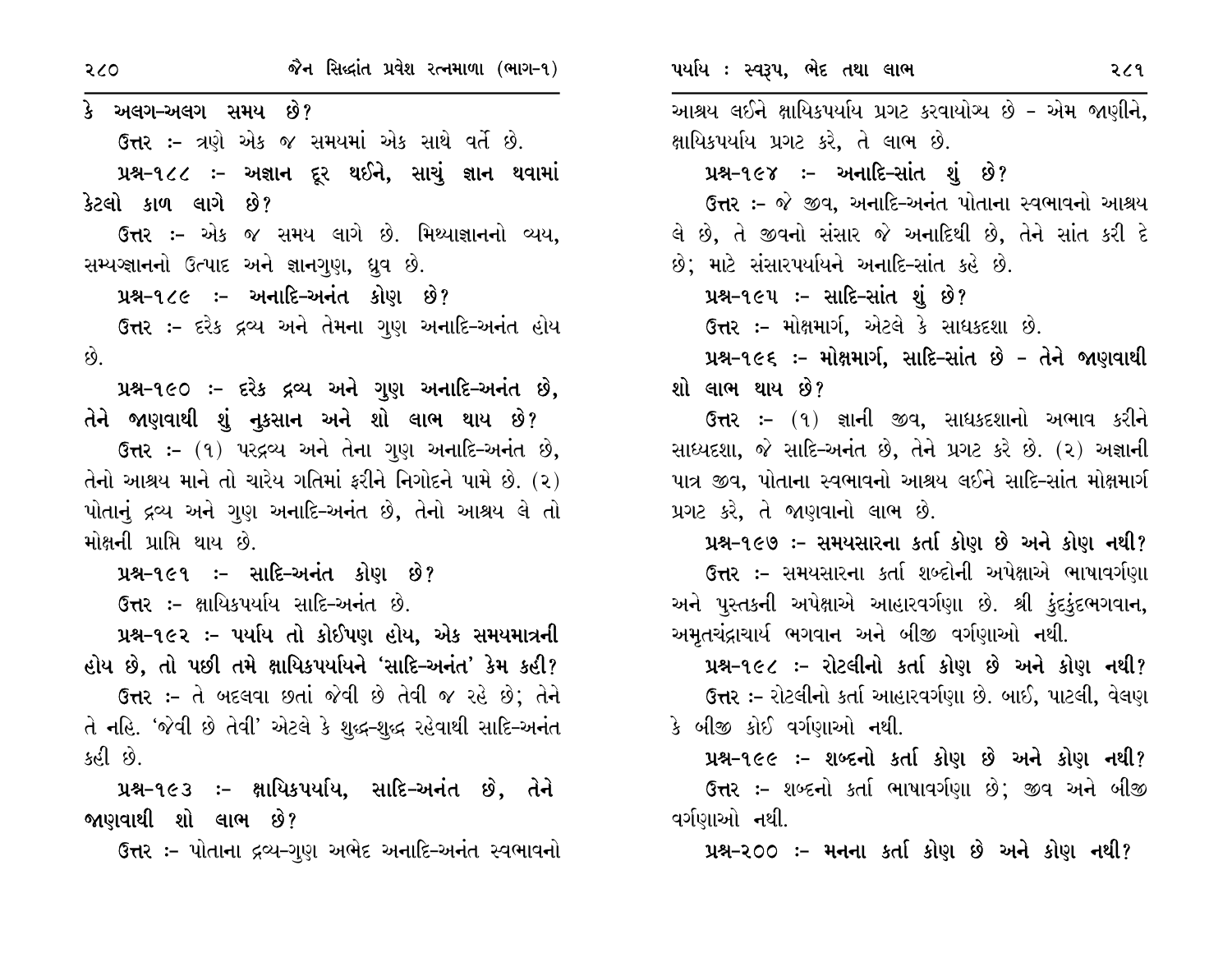પર્યાય : સ્વરૂપ, ભેદ તથા લાભ

(૫) પર્યાયને ક્યારે નથી માની, વગેરે પ્રશ્નોના ઉત્તર આપો? **ઉત્તર :-** (૧) આહારકશરીર, મુનિની અપેક્ષાએ વિચારીએ તો અસમાનજાતીયદ્રવ્યપર્યાય છે અને શરીરની અપેક્ષાએ વિચારીએ તો સમાનજાતીયદ્રવ્યપર્યાય છે. (૨) તેના કર્તા આહારવર્ગણા છે.  $(3)$   $*$ ક્દિધારી મુનિ અને બીજી વર્ગણાઓ તેના કર્તા નથી.  $(8)$ આહારકશરીરનો કર્તા, આહારવર્ગણા છે, ત્યારે પર્યાયને માની અને (૫) આહારકશરીરના કર્તા મુનિને માને કે બીજી વર્ગણાઓને માને તો પર્યાયને નથી માની. તે પ્રમાણે બાકીના પ્રશ્નોમાં જાતે સમજવું. પ્રશ્ન-૨૦૫:- (૧) મતિજ્ઞાન, (૨) શ્રુતજ્ઞાન, (૩) ચક્ષદર્શન,  $(8)$  અવગ્રહ,  $(4)$  ધ્વનિ,  $(5)$  છાયા,  $(9)$  મિથ્યાદર્શન,  $(2)$ મિથ્યાજ્ઞાન, (૯) મિથ્યાચારિત્ર, (૧૦) ક્રોધ, (૧૧) લોભ, (૧૨) દયા, (૧૩) દાનનો ભાવ વગેરેના (અ) કર્તા કોણ છે? (આ) કર્તા કોણ નથી? (ઇ) તે શું છે? (ઈ) પર્યાયને ક્યારે માની?  $(3)$  અને પર્યાયને ક્યારે નથી માની?

ઉત્તર: - (અ) મતિજ્ઞાનનો કર્તા આત્માનો જ્ઞાનગુણ છે, (આ) અને બીજો કોઈ ગણ, કર્મ કે વિકાર નથી, (ઇ) તે પર્યાય છે,  $(5)$  જ્ઞાનગણમાંથી આવી ત્યારે તે પર્યાયને માની,  $(3)$  ક્યાંક બીજેથી આવી - એમ માને તો પર્યાયને નથી માની. એ પ્રમાણે બધા પ્રશ્નોના ઉત્તર જાતે આપો.

#### પ્રશ્ન-૨૦૬ :- દ્રવ્યની પર્યાય કેટલી મોટી છે?

ઉત્તર :- જેટલું મોટું દ્રવ્ય તેટલી જ મોટી તેની પર્યાય છે. જેમ કે આત્મા અસંખ્યાત પ્રદેશી છે. તેવી રીતે અસંખ્યાતપ્રદેશી તેના ગુણ અને પર્યાયો છે.

### પ્રશ્ન-૨૦૭ :- દરેક પર્યાયની સ્થિતિ કેટલી છે?

**ઉત્તર :-** કોઈપણ પર્યાય હોય, તેની સ્થિતિ એક સમયમાત્ર

ઉત્તર :- મનના કર્તા મનોવર્ગણા છે; જીવ અને બીજી વર્ગણાઓ નથી.

પ્રશ્ન-૨૦૧ ઃ- કબાટનો કર્તા કોણ છે અને કોણ નથી. ઉત્તર :- કબાટનો કર્તા, આહારવર્ગણા છે. સુથાર, સાધનો કે બીજી વર્ગણાઓ નથી.

 $14-202$  :-  $(9)$  સમ્યગ્દર્શન,  $(2)$  સમ્યગ્જ્ઞાન,  $(3)$ સમ્પક્ષ્યારિત્ર, (૪) કેવલજ્ઞાન, (૫) કેવળદર્શન, (૬) પલંગ, (૭) મીઠી કેરી  $(2)$  તૈજસશરીર,  $(6)$  કાર્મણશરીર,  $(90)$ જ્ઞાનાવરણીયકર્મનો ક્ષયોપશમ, (૧૧) દિવ્યધ્વનિ, (૧૨) રસગુલ્રા, (૧૩) દાનનો ભાવ વગેરેના (અ) કર્તા કોણ છે? (આ) કર્તા કોણ નથી? (ઈ) તે શું છે? (ઈ) પર્યાયને ક્યારે માની?  $(3)$  અને પર્યાયને ક્યારે નથી માની?

ઉત્તર: – (અ) સમ્યગ્દર્શનનો કર્તા, આત્માનો શ્રદ્ધાગુણ છે, (આ) અને કોઈ બીજો ગુણ, કર્મ કે વિકાર નથી, (ઇ) તે પર્યાય  $\hat{B}$ ,  $(\hat{b})$  શ્રદ્ધાગુણમાંથી આવી ત્યારે પર્યાયને માની  $(3)$  ક્યાંક બીજેથી આવી – એમ માને તો પર્યાયને નથી માની. તે પ્રમાણે બીજા પ્રશ્નો ઉપર જાતે લગાવો.

#### પ્રશ્ન-૨૦૩ ઃ- સમાનજાતીદ્રવ્યપર્યાયોના નામ શાસ્રોમાં ક્યાં આવ્યા અને તેના અમૂક નામો જણાવો?

ઉત્તર :- દ્રવ્યસંગ્રહના અજીવ અધિકારમાં તથા તત્ત્વાર્થસૂત્રમાં આવ્યા છે. શબ્દ, બંધ, સ્થૂળ, સંસ્થાન, તમ, છાયા આતાપ, ઉદ્યોત વગેરે છે.

પ્રશ્ન-૨૦૪ :- આહારકશરીર; તૈજસશરીર; કાર્મણશરીર; વૈક્રિયકશરીર; ઔદારિકશરીર, (૧) તે શું છે, (૨) તેના કર્તા કોણ છે? (3) તેના કર્તા કોણ નથી, (૪) પર્યાયને ક્યારે માની,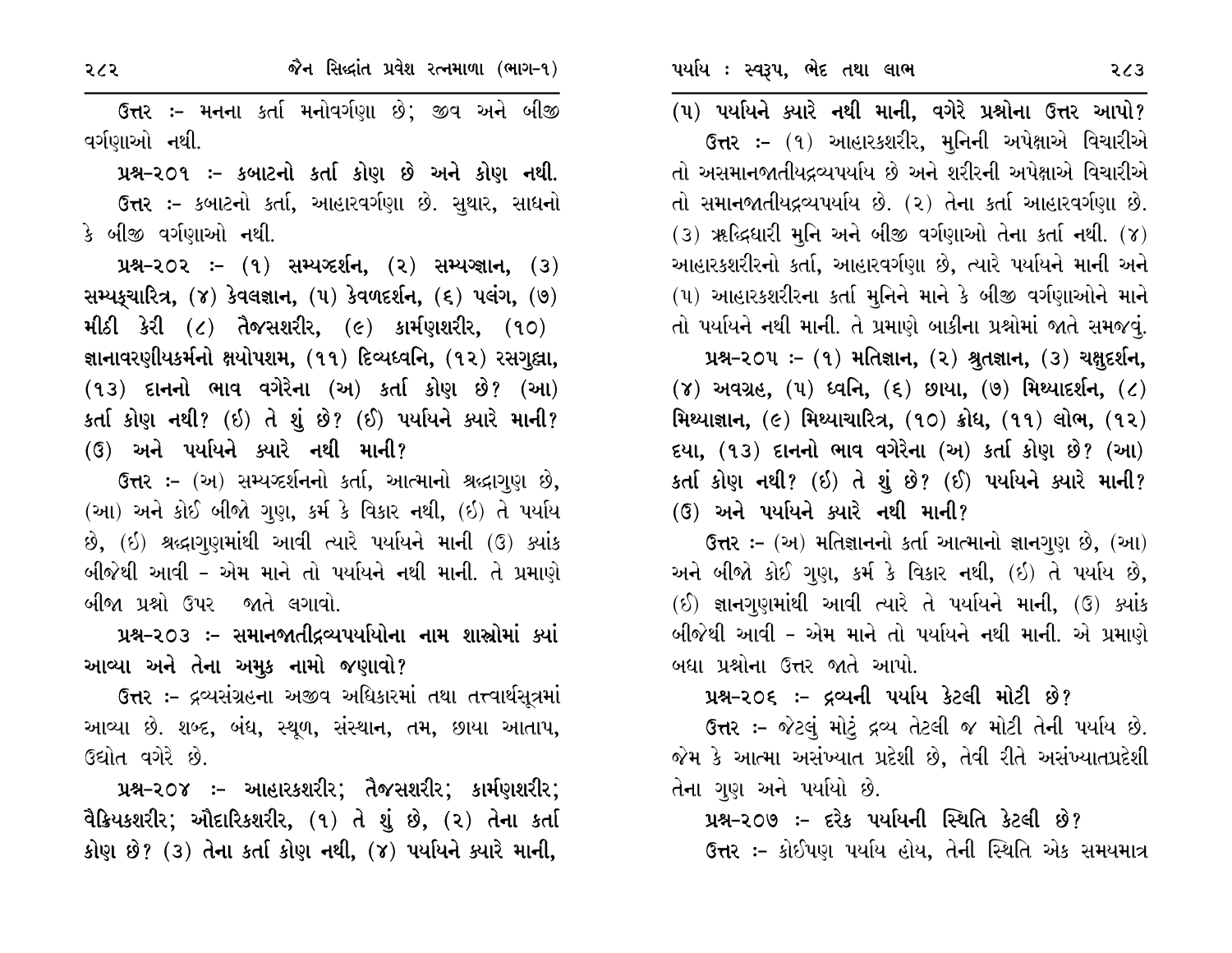જ હોય છે.

 $14 - 20$  :-  $(9)$  સાકરમાં મીઠાપણું,  $(2)$  બરફ,  $(3)$ અંધાર, (૪) અજવાળું, (૫) સમવસરણ, (૬) વાદળોમાં  $30$  બદલવા,  $(9)$  મેઘગર્જના,  $(2)$  શાહી,  $(6)$  અરીસાનું પ્રતિબિંબ; તે શું-શું છે?

ઉત્તર :- (૧) સાકર = પુદ્ગલદ્રવ્યના રસગુણની વિભાવઅર્થપર્યાયો છે. (૨) બરફ = પૂદ્ગલદ્રવ્યના સ્પર્શગણની શીતળ વિભાવઅર્થપર્યાય છે. (૩) અંધાર્, = પુદ્ગલના વર્ણગુણની વિભાવઅર્થપર્યાય છે. (૪) અજવાળું = પુદ્ગલના વર્ણગુણની વિભાવઅર્થપર્યાય છે. (૫) સમવસરણ = પદુગલના પ્રદેશ ગુણની વિભાવવ્યંજનપર્યાય છે. (૬) વાદળોના રંગ = પદ્ગલના વર્ણગણની વિભાવ–અર્થપર્યાય છે. (૭) મેઘગર્જના = ભાષાવર્ગણાની શબ્દરૂપ સમાનજાતીયદવ્યપર્યાય છે.

પ્રશ્ન-૨૦૯ :- શું દ્રવ્ય-ગુણ-પર્યાય ત્રણે સત્ છે? ઉત્તર :- હાં, ત્રણે સત્ છે; દ્રવ્ય-ગણ ત્રિકાળ સત્ છે અને પર્યાય એક સમયનું સતુ છે.

પ્રશ્ન-૨૧૦ :- વર્તમાનમાં અજ્ઞાન દૂર થઈને સાચું જ્ઞાન થવામાં કેટલો સમય લાગે છે?

ઉત્તર :- એક સમય લાગે છે.

પ્રશ્ન–૨૧૧ :- દ્રવ્યના ભૂતકાળની પર્યાયોની સંખ્યા વધારે છે કે ભવિષ્યકાળની પર્યાયોની સંખ્યા વધારે છે?

ઉત્તર :- દ્રવ્યની ભૂતકાળની પર્યાયો અનંત છે અને ભવિષ્યની પર્યાયો તેનાથી પણ અનંતગણી વધારે છે.

પ્રશ્ન–૨૧૨ :- જ્ઞાનગુણ અને દર્શનગુણની પર્યાયોના નામ જણાવો?

પર્યાય : સ્વરૂપ, ભેદ તથા લાભ

ઉત્તર :- (૧) મતિ, શ્રુત, અવધિ, મનઃપર્યય, કેવળજ્ઞાન, કુમતિ, કુશ્રુત, કુઅવધિ, એ જ્ઞાનગુણની આઠ પર્યાયો છે. (૨) ચક્ષુ, અચક્ષુ, અવધિ, કેવળદર્શન - તે દર્શનગુણની ચાર પર્યાયો  $\hat{g}$ 

પ્રશ્ન-૨૧૩ :- ગુણપર્યાય કોને કહે છે?

**ઉત્તર :-** ગુણ દ્વારા પર્યાયમાં અનેકપણાની પ્રતિપત્તિ તે ગણપર્યાય છે.

પ્રશ્ન-૨૧૪ :- ગુણપર્યાયના કેટલા ભેદ છે?

 $6\pi$ ર: – બે ભેદ છે –  $(9)$  સ્વભાવપર્યાય અને  $(2)$ વિભાવપર્યાય

પ્રશ્ન-૨૧૫ :- સ્વભાવપર્યાય કોને કહે છે?

ઉત્તર :- ગુણની જે શુદ્ધપર્યાય હોય છે, તેને સ્વભાવપર્યાય કહે છે - જેમ કે કેવળજ્ઞાન, કેવળદર્શન, ક્ષાયિકસમ્પકૃત્વ વગેરે.

#### પ્રશ્ન-૨૧૬ :- દ્રવ્યપર્યાય કોને કહે છે?

ઉત્તર :- અનેક દ્રવ્યાત્મક એકતાની પ્રતિપત્તિને કારણભુત દ્રવ્યપર્યાય છે, એટલે કે અનેક દ્રવ્યમાં જેનાથી એકપણાનું જ્ઞાન થાય તે દ્રવ્યપર્યાય છે.

પ્રશ્ન-૨૧૭ :- ઉત્પાદ-વ્યય-ધ્રુવ જાણવા માટે, શ્રી પ્રવચનસારની કઈ-કઈ ગાથાનું વિશેષરૂપથી રહસ્ય જાણવું જોઈએ?

ઉત્તર :- શ્રી પ્રવચનસાર, ગાથા ૯૯, ૧૦૦ તથા ૧૦૧નું રહસ્ય જાણવું જોઈએ.

પ્રશ્ન-૨૧૮ :- શ્રી પ્રવચનસારની ૯૯મી ગાથાનું શું રહસ્ય છે – ટૂંકમાં જણાવો?

**ઉત્તર :-** બધા દ્રવ્યો સત્ છે. ઉત્પાદ-વ્યય-ધ્રુવસહિત પરિણામ દરેક દ્રવ્યનો સ્વભાવ છે. એવા સ્વભાવમાં નિરંતર વર્તતો હોવાથી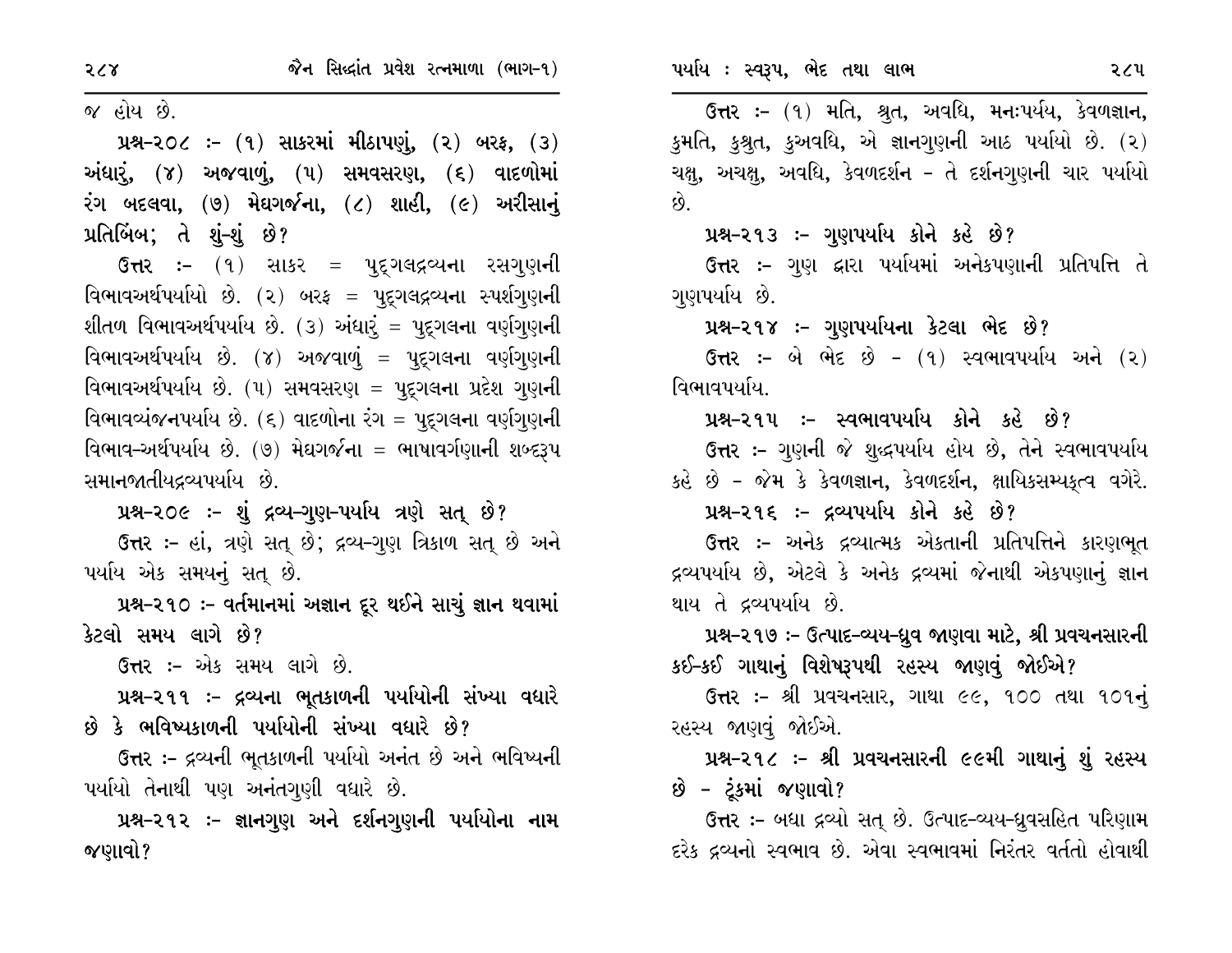#### ધ્રુવ લગાવીને તેમાં થતાં લાભ જણાવો?

ઉત્તર :- રોટલીનો ઉત્પાદ, ગોરણાનો વ્યય, આહાવર્ગણા ધ્રુવ છે - તો બાઈએ રોટલી બનાવી, તે બુદ્ધિ ઊડી ગઈ છે. તે પ્રમાણે વિશ્વમાં દરેક કાર્ય એમ જ થયા છે, થઈ રહ્યા છે અને થતા રહેશે - એવું માનતા જ દષ્ટિ સ્વભાવ ઉપર જાય તો ધર્મની પ્રાપ્તિ થવી, તેને જાણવાનો લાભ છે.

પ્રશ્ન-૨૨૨ :- ફુંભારે ઘડો બનાવ્યો - તેમાં ઉત્પાદ-વ્યય અને ધ્રુવ લગાવીને તેનાથી થતા લાભ જણાવો?

ઉત્તર :- ઘડાનો ઉત્પાદ, પિંડનો વ્યય, આહારવર્ગણાનો સ્કંધ માટી ધ્રુવ છે; કુંભાર, ચાકડો, ખીલ્રી, ડંડાથી દષ્ટિ હટી ગઈ છે.

પ્રશ્ન-૨૨૩ :- કેવળજ્ઞાનાવરણીયના અભાવથી કેવળજ્ઞાન થયું,

તેમાં ઉત્પાદ-વ્યય-ધ્રુવ લગાવીને થતાં લાભો જણાવો?

ઉત્તર :- કેવળજ્ઞાનનો ઉત્પાદ, ભાવશ્રુતજ્ઞાનનો વ્યય, આત્માનો જ્ઞાનગુણ ધ્રુવ છે; કેવળજ્ઞાનાવરણીયના અભાવથી કેવળજ્ઞાન થયું, તે દષ્ટિ છૂટી ગઈ.

પ્રશ્ન-૨૨૪ :- મને આંખથી જ્ઞાન થયું, તેમાં ઉત્પાદ-વ્યય-ધ્રુવ લગાવી અને તેનાથી શા લાભ છે?

ઉત્તર :- મિથ્યાત્વનો ઉત્પાદ, મિથ્યાત્વરૂપ પહેલી પર્યાયનો વ્યય, આત્માનો શ્રદ્ધાગુણ ધ્રુવ છે. દર્શનમોહનીયના ઉદયથી થયું, તે બુદ્ધિ ઊડી ઘઈ.

પ્રશ્ન-૨૨૫ :- મને આંખથી જ્ઞાન થયું, તેમાં ઉત્પાદ-વ્યય-ધ્રુવ લગાવો અને તેના શા લાભ છે?

ઉત્તર :- જ્ઞાનપર્યાયનો ઉત્પાદ, પૂર્વની જ્ઞાનપર્યાયનો વ્યય; આત્માનો જ્ઞાનગણ ધ્રુવ છે; આંખથી જ્ઞાન થયું - તે બુદ્ધિ ઊડી ગઈ.

દ્રવ્ય પણ ઉત્પાદ-વ્યય-ધ્રુવવાળો છે. એવું ગાથામાં સિદ્ધ કર્યું છે. ટીકામાં પાંચ વાત કરી છે. (૧) દ્રવ્યમાં અભેદરૂપથી અનાદિ-અનંત પ્રવાહની એકતા કહી અને પ્રવાહક્રમના સુક્ષ્મ અંશ, તે પરિણામ છે, તે કહ્યું છે. (૨) પ્રવાહક્રમમાં પ્રવર્તતા પરિણામના પરસ્પર વ્યતિરેક કહ્યા છે. (૩) સંપૂર્ણરૂપથી દ્રવ્યના ત્રિકાળી પરિણામોને ઉત્પાદ-વ્યય-ધ્રુવરૂપ સિદ્ધ કર્યા. દષ્ટાંતમાં દ્રવ્યના બધા પ્રદેશોને ક્ષેત્ર અપેક્ષાએ, ઉત્પાદ-વ્યય-ધ્રુવ બતાવ્યા. (૪) એક જ પરિણામમાં ઉથ્પાદ-વ્યય-દ્યવપણું કહ્યું. દષ્ટાંતમાં એક-એક પ્રદેશમાં ક્ષેત્ર અપેક્ષાએ પ્રવાહમાં દ્રવ્ય સદા વર્તે છે, તે વસ્તુનો સ્વભાવ છે - તે સિદ્ધ કર્યું છે.

પ્રશ્ન-૨૧૯ :- શ્રી પ્રવચનસારની ૧૦૦મી ગાથામાં શું જણાવ્યું છે?

ઉત્તર :- ઉત્પાદ-વ્યય-ધ્રુવ એકબીજા વિના હોતા નથી, પણ એક જ સાથે ત્રણે હોય છે; જેમ કે આત્મામાં સમ્યકૃત્વનો ઉત્પાદ; મિથ્યાત્વના વ્યય વિના નથી થતો; મિથ્યાત્વનો નાશ, સમ્યકુત્વના ઉત્પાદ વિના નથી થતો; અને સમ્યકુત્વનો ઉત્પાદ તથા મિથ્યાત્વનો વ્યય તે બંને આત્માની ધ્રુવતા વિના નથી થતા. એ પ્રમાણે દરેક વસ્તુમાં અને તેના ગુણમાં ઉત્પાદ-વ્યય-ઘ્રુવ ત્રણે એક સાથે જ હોય છે, તેમ જણાવ્યું છે.

પ્રશ્ન-૨૨૦ ઃ- શ્રી પ્રવચનસાર, ગાથા ૧૦૧માં શું જણાવ્યું ?

**ઉત્તર:-** (૧) ઉત્પાદ-વ્યય-ધ્રુવ કોના છે? પર્યાયના છે. (૨) પર્યાય શેમાં હોય છે? દ્રવ્યમાં હોય છે; એ પ્રમાણે બધાને એક દ્રવ્યમાં જ બતાવ્યા છે, બહાર નહિ.

પ્રશ્ન-૨૨૧ :- બાઈએ રોટલી બનાવી - તેમાં ઉત્પાદ-વ્યય-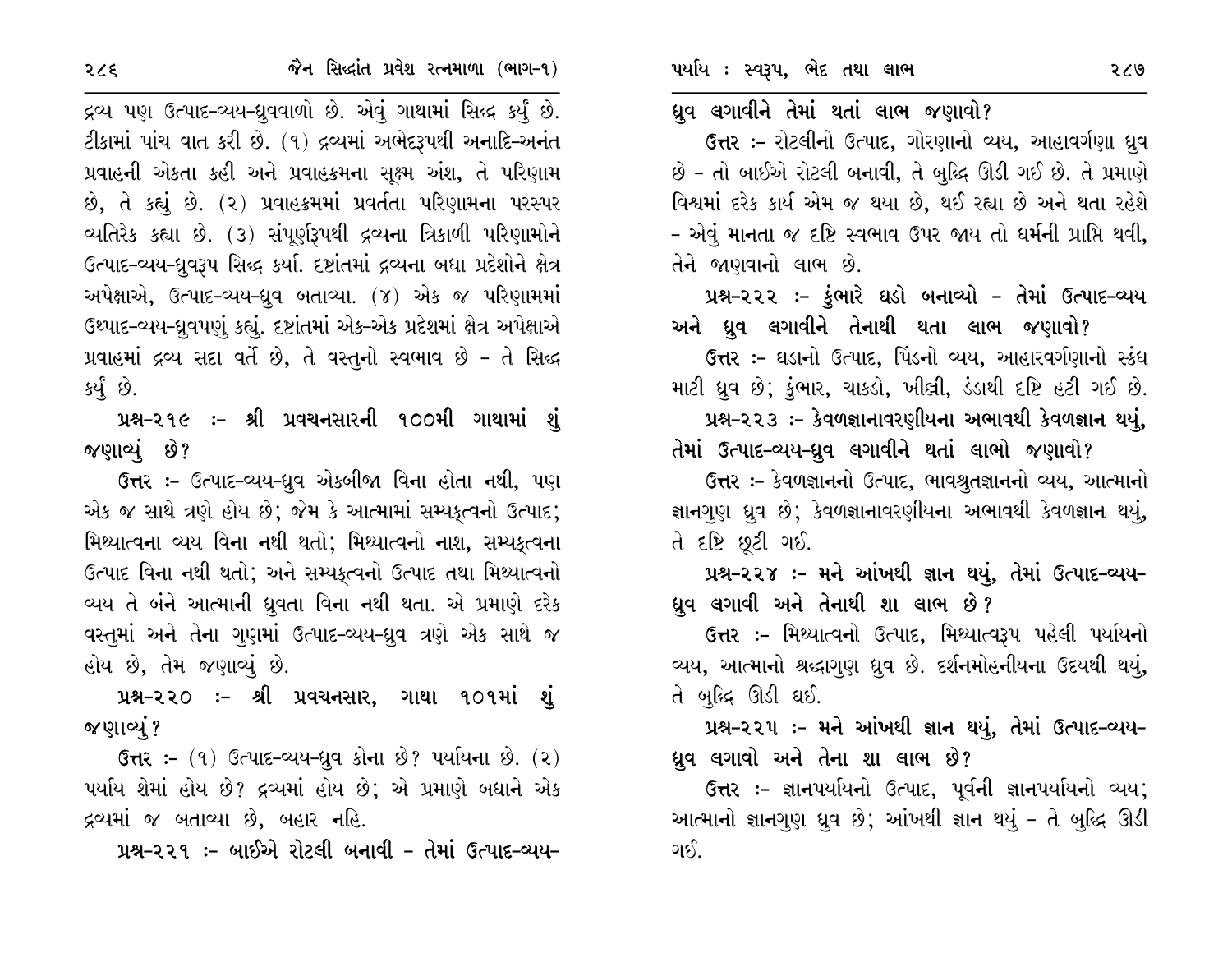પ્રશ્ન–૨૨૬ :– દર્શનમોહનીયના ઉદયથી મિથ્યાત્વ થાય છે, તેમાં ઉત્પાદ-વ્યય-ઘુવ લગાવો અને શું લાભ થયો? ઉત્તર :- મિથ્યાત્વનો ઉત્પાદ; મિથ્યાત્વરૂપ પૂર્વ પર્યાયનો વ્યય;

આત્માનો શ્રદ્ધાગણ ધ્રુવ છે; દર્શનમોહનીયના ઉદયથી મિથ્યાત્વ થયું, તે બુદ્ધિ ઊડી ગઈ.

પ્રશ્ન-૨૨૭ :- કર્મ, સંસાર-પરિભ્રમણ કરાવે છે, તેમાં ઉત્પાદ-વ્યય-ધ્રુવ લગાવો અને શું લાભ થયો?

ઉત્તર :- સંસાર-પરિભ્રમણનો ઉત્પાદ, પૂર્વની પર્યાયનો વ્યય; આત્મા ઘ્રુવ છે; કર્મ સંસાર-પરિભ્રમણ કરાવે છે, તેવી બુદ્ધિ ઊડી ીરા⊂

પ્રશ્ન-૨૨૮ :- ભગવાનની વાણી સાંભળીને સમ્પક્ત્વ થયું, તેમાં ઉત્પાદ-વ્યય-ધ્રુવ લગાવો અને શું લાભ થયો?

ઉત્તર:- સમ્યકૃત્વનો ઉત્પાદ; મિથ્યાત્વનો વ્યય; આત્માનો શ્રદ્ધાગુણ ધ્રુવ છે; ભગવાનની વાણી સાંભળીને સમ્પકૃત્વ થયું, તે બુદ્ધિ ઊડી ગઈ.

પ્રશ્ન-૨૨૯ :- મેં રોટલી ખાધી, તેમાં ઉત્પાદ-વ્યય-ધ્રુવ લગાવો અને શું લાભ થયો?

ઉત્તર :- રોટલી ખાધી એ ઉત્પાદ; પહેલી પર્યાયનો વ્યય; આહારવર્ગણાના સ્કંધ ધ્રવ છે; જીવે રોટલી ખાધી - એવી બુદ્ધિ ઊડી ગઈ.

પ્રશ્ન-૨૩૦ :- ધર્મદ્રવ્યે મને ચલાવ્યો, તેમાં ઉત્પાદ-વ્યય-ધ્રુવ લગાવો અને શું લાભ થયો?

ઉત્તર :- મારા ચાલવાનો ઉત્પાદ; સ્થિરરૂપ પર્યાયનો વ્યય; આત્માની ક્રિયાવતીશક્તિગુણ ધ્રુવ છે; ધર્મદ્રવ્ય તથા શરીરે મને ચલાવ્યું તે બુદ્ધિ ઊડી ગઈ.

પ્રશ્ન-૨૩૧ ઃ- નિમિત્ત-નૈમિત્તિકની ચર્ચા સાંભળીને સમ્પગ્જ્ઞાન થયું, તેમાં ઉત્પાદ-વ્યય-ધ્રુવ લગાવો અને શું લાભ થયો ?

ઉત્તર :- સમ્યગ્જ્ઞાનનો ઉત્પાદ; મિથ્યાજ્ઞાનનો વ્યય; આત્માનો જ્ઞાનગુણ ધ્રુવ છે; સાંભળતા જ્ઞાન થયું, તે બુદ્ધિ ઊડી ગઈ.

પ્રશ્ન-૨૩૨ :- મેં પાણી ગરમ કર્યું, તેમાં ઉત્પાદ-વ્યય-ઘુવ લગાવો અને શું લાભ થયો?

ઉત્તર :- ગરમનો ઉત્પાદ; ઠંડાનો વ્યય; આહારવર્ગણારૂપ પાણી ઘુવ છે; જીવ અને આગે પાણી ગરમ કર્યું - એવી બુદ્ધિ ઊડી ાર્ક\

પ્રશ્ન-૨૩૩ :- શ્રી ફંદફંદભગવાને સમયસારશાસ્ર બનાવ્યું, તેમાં ઉત્પાદ-વ્યય-ધ્રુવ લગાવો અને શું લાભ થયો?

ઉત્તર :- સમયસારશાસ્રનો ઉત્પાદ; પૂર્વ પર્યાયનો વ્યય; આહારવર્ગણારૂપ પત્ર ધ્રુવ છે; શ્રી કુંદકુંદભગવાને બનાવ્યું - તેવી બુદ્ધિ ઊડી ગઈ.

પ્રશ્ન-૨૩૪ :- મેં પુસ્તક ઉઠાવ્યું, તેમાં ઉત્પાદ-વ્યય-ધ્રુવ લગાવો અને શું લાભ થયો?

ઉત્તર :- પુસ્તક ઉઠાવવાનો ઉત્પાદ; સ્થિરરૂપ પર્યાયનો વ્યય; આહારવર્ગણારૂપ કાગળની ક્રિયાશક્તિગુણ ધ્રુવ છે; જીવે પુસ્તક ઉઠાવ્યું - તેવી બુદ્ધિ ઊડી ગઈ.

પ્રશ્ન-૨૩૫ :- અધર્મદ્રવ્યે મને રોક્યો, તેમાં ઉત્પાદ-વ્યય-ધ્રુવ લગાવો અને શું લાભ થયો?

ઉત્તર :- મારૂં રોકાવું તે ઉત્પાદ; ચાલવાની પર્યાયનો વ્યય; જીવની ક્રિયાવતીશક્તિ ધ્રુવ છે; અધર્મદ્રવ્ય અને શરીરે મને રોક્યો - એવી બુદ્ધિ ઊડી ગઈ.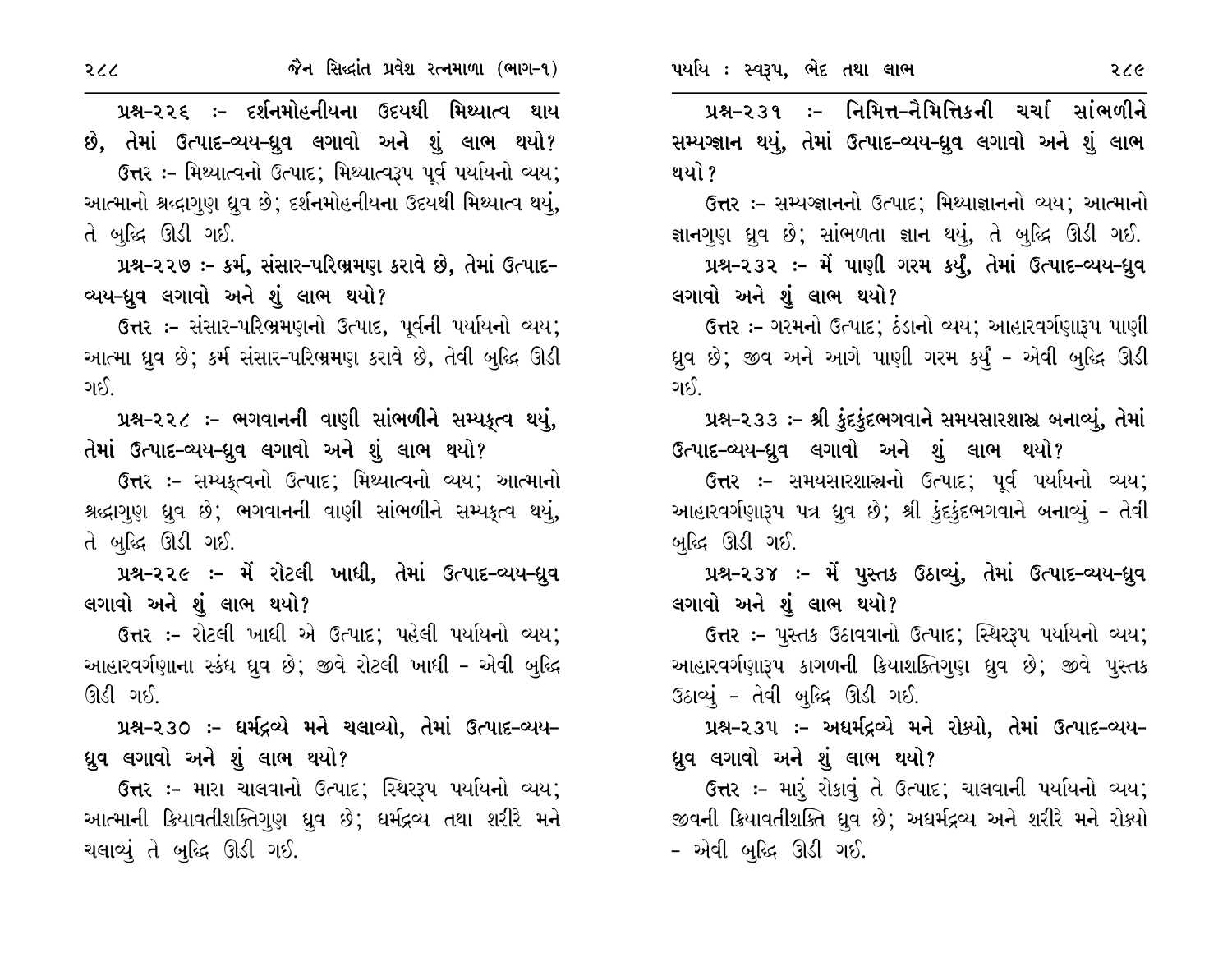જૈન સિલ્દાંત પ્રવેશ રત્નમાળા (ભાગ-૧)

પ્રશ્ન-૨૩૬ :- સુથારે ૨થ બનાવ્યો, તેમાં ઉત્પાદ-વ્યય-ધ્રુવ લગાવો અને લાભ જણાવો?

ઉત્તર :- ૨થ બનવાનો ઉત્પાદ: ૫ર્વ પર્યાયનો વ્યય: આહારવર્ગણારૂપ લાકડી ધ્રુવ છે; સુથારે રથ બનાવ્યો, તે બુદ્ધિ ઊડી ગઈ.

પ્રશ્ન–૨૩૭ :– અંતરાયકર્મના ક્ષયોપશમથી વીર્યમાં ક્ષયોપશમ ઉત્પન્ન થયું, તેમાં ઉત્પાદ-વ્યય-ધ્રુવ લગાવો અને લાભ જણાવો?

ઉત્તર :- ક્ષયોપશમનો ઉત્પાદ; પહેલી પર્યાયનો વ્યય; આત્માનો વીર્યગુણ ધ્રુવ છે; અંતરાયકર્મના ક્ષયોપશમથી દષ્ટિ હટી ગઈ.

પ્રશ્ન–૨૩૮ :– પર્યાયને ક્યારે જાણી?

ઉત્તર :- પોતાના સ્વભાવનો આશ્રય લીધો, તો પર્યાયને જાણી.

ચાર અભાવ : સ્વરૂપ તથા પરિજ્ઞાનથી લાભ

પ્રશ્ન-૧ :- અભાવ કોને કહે છે? ઉત્તર :- એક પદાર્થનું બીજા પદાર્થમાં અસ્તિત્વ ન હોવાને અભાવ કહે છે.

પ્રશ્ન-૨ :- અભાવ, અભાવરૂપ છે કે સદ્દભાવરૂપ છે? ઉત્તર :- અભાવ, સદ્ભાવરૂપ છે કેમકે તેની સત્તા છે. પ્રશ્ન-૩ :- અભાવના કેટલા ભેદ છે? ઉત્તર: – ચાર ભેદ છે. (૧) પ્રાગભાવ, (૨) પ્રધ્વંસાભાવ,

 $(3)$  અન્યોન્યાભાવ, અને  $(8)$  અત્યંતાભાવ.

પ્રશ્ન-૪ :- પ્રાગભાવ કોને કહે છે?

ઉત્તર :- એક દ્રવ્યની વર્તમાન પર્યાયનો, તે જ દ્રવ્યની પૂર્વ પર્યાયમાં અભાવ, તે પ્રાગભાવ છે. (વર્તમાન, ભુતકાળમાં નહોતું)

પ્રશ્ન–૫ :– પ્રધ્વંસાભાવ કોને કહે છે?

ઉત્તર :- એક દ્રવ્યની વર્તમાન પર્યાયનો, તે જ દ્રવ્યની ભવિષ્યની પર્યાયમાં અભાવ તે પ્રઘ્વંસભાવ છે. (વર્તમાન, ભવિષ્યકાળમાં નહિ હોય.)

પ્રાગભાવ-પ્રધ્વંસાભાવનું સ્પષ્ટિકરણ :-

પ્રશ્ન–૬ :– અવાયમાં પ્રાગભાવ–પ્રધ્વંસાભાવ ક્યા પ્રકારે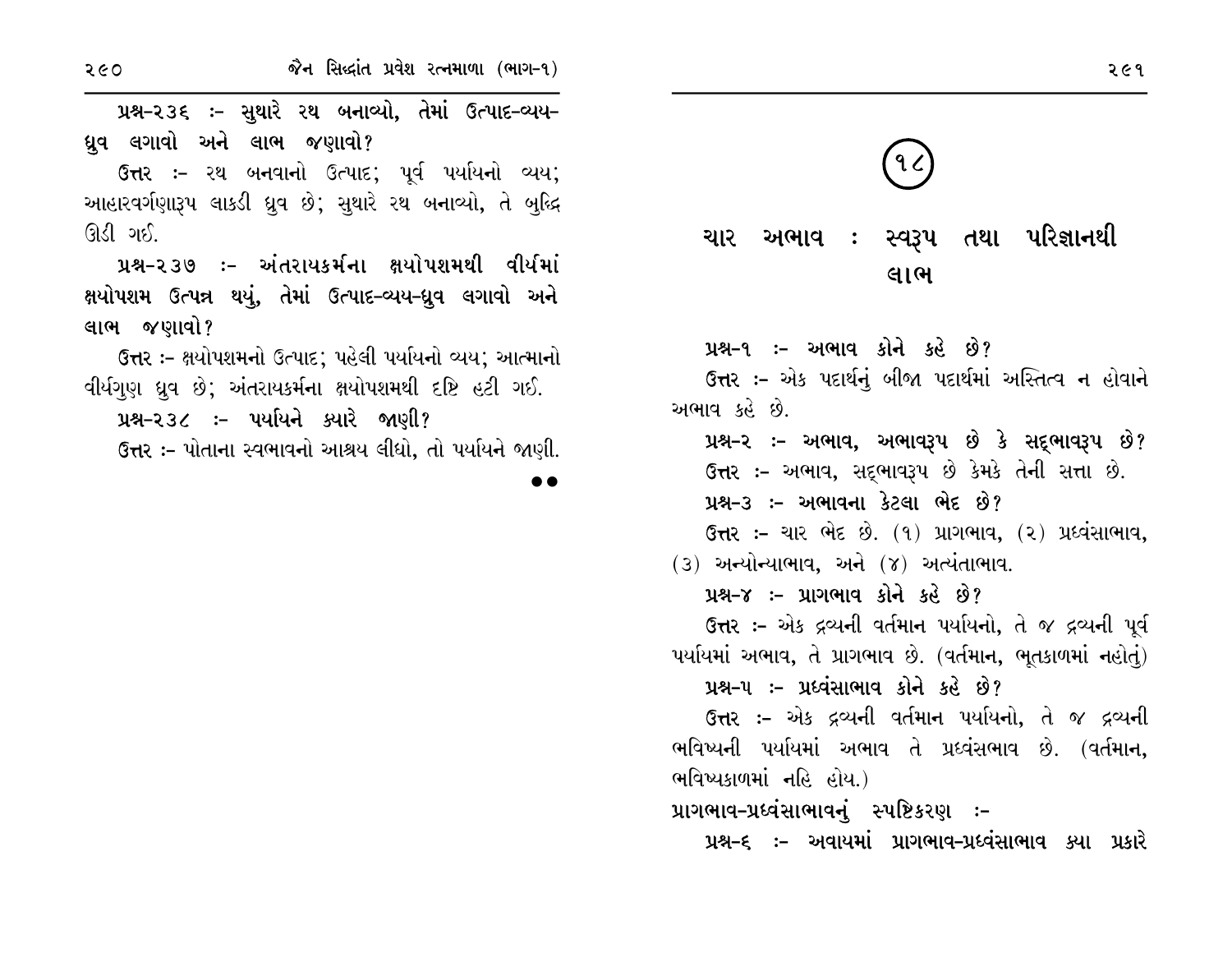$69$   $?$ 

ઉત્તર :- અવાયનો અહામાં અભાવ, પ્રાગભાવ છે અને અવાયનો ધારણામાં અભાવ, પ્રધ્વંસાભાવ છે.

પ્રશ્ન–૭ :– ક્ષાયોપશમિકસમ્યકૃત્વમાં પ્રાગભાવ–પ્રધ્વંસાભાવ ક્યા પ્રકારે છે?

ઉત્તર :- ક્ષાયોપશમિકસમ્યકુત્વનો, ઔપશમિકસમ્યકુત્વમાં અભાવ પ્રાગભાવ છે અને ક્ષાયોપશમિકસમ્યકત્વનો, ક્ષાયિકસમ્યકત્વમાં અભાવ. પ્રદવંસાભાવ છે.

પ્રશ્ન-૮ :- લાડમાં પ્રાગભાવ-પ્રધ્વંસાભાવ ક્યા પ્રકારે  $\mathcal{B}$  ?

ઉત્તર :- લાડુમાં, પૂર્વની પર્યાયનો અભાવ, પ્રાગભાવ છે અને લાડુનો ભવિષ્યની પર્યાયમાં અભાવ તે પ્રધ્વંસાભાવ છે.

પ્રશ્ન-૯ :- ભાવશ્રુતજ્ઞાનમાં પ્રાગભાવ-પ્રધ્વંસાભાવનો અભાવ ક્યા પ્રકારે છે?

ઉત્તર:- ભાવશ્રુતજ્ઞાનનો મતિજ્ઞાનમાં અભાવ પ્રાગભાવ છે અને ભાવશ્રુતજ્ઞાનનો કેવળજ્ઞાનમાં અભાવ, પ્રધ્વંસાભાવ છે.

પ્રશ્ન-૧૦ :– કેવળજ્ઞાનમાં પ્રાગભાવ-પ્રદવંસાભાવ ક્યા પ્રકારે છે?

ઉત્તર :- કેવળજ્ઞાનનો ભાવશ્રુતજ્ઞાનમાં અભાવ, પ્રાગભાવ છે અને કેવળજ્ઞાનનો ભવિષ્યના કેવળજ્ઞાનમાં અભાવ, પ્રધ્વંસાભાવ છે.

પ્રશ્ન-૧૧ :- દહીમાં પ્રાગભાવ-પ્રધ્વંસભાવ ક્યા પ્રકારે છે? ઉત્તર :- દહીંનો દૂધમાં અભાવ, પ્રાગભાવ છે અને દહીનો

છાશમાં અભાવ. પ્રઘ્વંસાભાવ છે. પ્રશ્ન-૧૨ ઃ- રોટલીમાં પ્રાગભાવ-પ્રધ્વંસાભાવ ક્યા પ્રકારે છે ?

ઉત્તર :- રોટલીનો ગોરણામાં અભાવ પ્રાગભાવ છે અને રોટલીનો વમનમાં અભાવ, પ્રધ્વંસાભાવ છે.

પ્રશ્ન-૧૩ ઃ- સિદ્ધદશામાં પ્રાગભાવ-પ્રધ્વંસાભાવ ક્યા પ્રકારે છે?

ઉત્તર :- સિદ્ધદશાનો સંસારદશામાં અભાવ, પ્રાગભાવ છે અને સિદ્ધદશાનો ભવિષ્યની સિદ્ધદશામાં અભાવ, પ્રધ્વંસાભાવ છે.

પ્રશ્ન-૧૪ :- શબ્દમાં પ્રાગભાવ-પ્રદવંસાભાવ ક્યા પ્રકારે <u>છે ?</u>

ઉત્તર :- શબ્દનો પૂર્વની પર્યાયમાં અભાવ, પ્રાગભાવ છે અને શબ્દનો ભવિષ્યની પર્યાયમાં અભાવ, પ્રધ્વંસાભાવ છે.

પ્રશ્ન-૧૫ :- ઔપશમિકસમ્યકૃત્વમાં પ્રાગભાવ-પ્રધ્વંસાભાવ ક્યા પ્રકારે છે?

ઉત્તર :- ઔપશમિકસમ્યકુત્વનો, મિથ્યાત્વમાં અભાવ, પ્રાગભાવ છે અને ઔપશમિકસમ્પકત્વનો, ક્ષાયોપશમિકસમ્પકત્વમાં અભાવ, પ્રદવંસાભાવ છે

પ્રશ્ન–૧૬ ઃ– જ્ઞાનાવરણીયકર્મના ક્ષયોપશમમાં પ્રાગભાવ– પ્રધ્વંસભાવ ક્યા પ્રકારે છે?

ઉત્તર :– જ્ઞાનાવરણીયકર્મના ક્ષયોપશમનો જ્ઞાનાવરણીયકર્મના ઉદયમાં અભાવ, પ્રાગભાવ છે અને જ્ઞાનાવરણીયકર્મના ક્ષયોપશમનો કેવળજ્ઞાનાવરણીયકર્મના ક્ષયમાં અભાવ, પ્રધ્વંસાભાવ છે.

પ્રશ્ન-૧૭ :- દર્શનમોહનીયના ઉપશમમાં પ્રાગભાવ-પ્રધ્વંસભાવ ક્યા પ્રકારે છે?

ઉત્તર :- દર્શનમોહનીયના ઉપશમનો દર્શનમોહનીયના ઉદયમાં અભાવ. પ્રાગભાવ છે અને દર્શનમોહનીયના ઉપશના દર્શનમોહનીયના ક્ષોયપશમમાં અભાવ, પ્રધ્વંસાભાવ છે.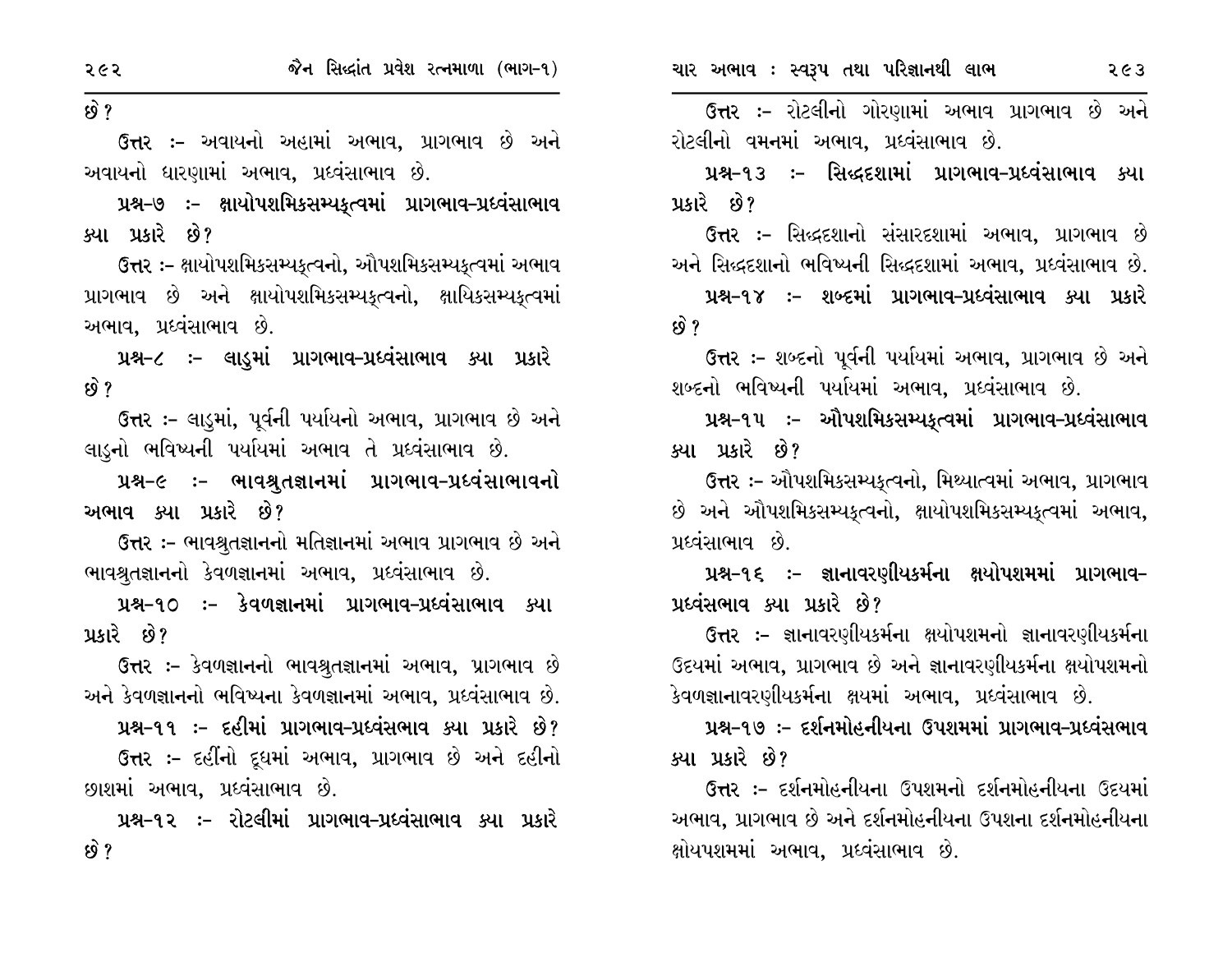બાઈ સાથે અત્યંત અભાવ છે, પણ શું હાથ, પાટલી, વેલણ, લોઢીએ રોટલી બનાવી? ના! કેમકે હાથ, પાટલી, વેલણ, રોટલી - એ બધી પુદ્ગલદ્રવ્યની વર્તમાન અવસ્થાઓ છે; તેમાં અન્યોન્યાભાવ છે.

પ્રશ્ન–૨૪ :– છાપરાને દિવાલનો આધાર છે – તેમાં અન્યોન્યાભાવને ક્યારે નથી માન્યો અને ક્યારે માન્યો? ઉત્તર :- છાપર અને દિવાલ બંને જૂદી-જૂદી પુદગલની વર્તમાન

અવસ્તાઓ છે; તેમાં અભાવ, તે અન્યોન્યાભાવ છે. છાપરાને દિવાલનો આધાર છે – એમ માને તો અન્યોન્યાભાવને નથી માન્યો અને બંને જૂદી-જૂદી વર્તમાન પર્યાયો છે, બંને વચ્ચે સંબંધ નથી – તો અન્યોન્યાભાવને માન્યો છે.

પ્રશ્ન–૨૫ ઃ– તૈજસશરીર અને કાર્મણશરીરમાં ક્યો અભાવ છે?

ઉત્તર :- તે બંને પુદ્ગલોની વર્તમાન પર્યાયોમાં અન્યોન્યાભાવ  $\hat{g}$ .

પ્રશ્ન-૨૬ :- ઘડો, ચાકડો, ડંડોમાં ક્યો અભાવ છે? ઉત્તર :- આ ત્રણે પુદુગલની વર્તમાન પર્યાયોમાં અન્યોન્યાભાવ  $\hat{\mathcal{B}}$ .

પ્રશ્ન-૨૭ :- પુસ્તક-હાથ-પેનમાં ક્યો અભાવ છે? ઉત્તર :- આ ત્રણે પુદ્ગલની વર્તમાન પર્યાયોમાં અન્યોન્યાભાવ છે.

પ્રશ્ન-૨૮ :- હાથ-સ્ટ્લ-ઓજારમાં ક્યો અભાવ છે? ઉત્તર :- આ ત્રણે પુદ્ગલની વર્તમાન પર્યાયોમાં અન્યોન્યાભાવ છે.

પ્રશ્ન-૧૮ ઃ- રસગુલ્રામાં પ્રાગભાવ-પ્રધ્વંસાભાવ ક્યા પ્રકારે છે?

ઉત્તર :- રસગુલ્રાનો, રસગુલ્રાની પૂર્વ પર્યાયમાં અભાવ, પ્રાગભાવ છે અને રસગુલ્રાનો ભવિષ્યની પર્યાયમાં અભાવ, પ્રદવંસાભાવ છે.

પ્રશ્ન-૧૯ :- અપૂર્વકરણમાં પ્રાગભાવ-પ્રધ્વંસાભાવ ક્યા પ્રકારે છે?

ઉત્તર :- અપર્વકરણનો, અદ્ય:કરણમાં અભાવ, પ્રાગભાવ છે અને અપૂર્વકરણનો અનિવૃત્તિકરણમાં અભાવ, પ્રઘ્વંસભાવ છે.

પ્રશ્ન-૨૦ :- અંતરાત્મામાં પ્રાગભાવ-પ્રધ્વંસભાવ ક્યા પ્રકારે છે?

ઉત્તર :- અંતરાત્માનો, બહિરાત્મામાં અભાવ, પ્રાગભાવ છે અને અંતરાત્માનો પરમાત્માપણામાં અભાવ, પ્રધ્વંસાભાવ છે.

અન્યોન્યાભાવનું સ્પષ્ટીકરણ ઃ—

પ્રશ્ન–૨૧ :– અન્યોન્યાભાવ કોને કહે છે?

ઉત્તર :- એક પદુગલદ્ગવ્યની વર્તમાન પર્યાયનો, બીજા પદુગલના દ્રવ્યની વર્તમાન પર્યાયમાં અભાવ, તે અન્યોન્યાભાવ છે.

પ્રશ્ન-૨૨ :- એક પુદ્ગલની વર્તમાન પર્યાયનો, બીજા પુદ્ગલની વર્તમાન પર્યાયમાં અભાવ, તે અન્યોન્યાભાવ છે, તેને સ્પષ્ટ સમજાવો?

ઉત્તર :- જેમ કે દૂધ, દહી અને મઢો એ ત્રણે વર્તમાન વસ્તુઓ કહેવાય છે; તે ત્રણે પુદુગલ દ્રવ્યની અલગ-અલગ વર્તમાન પર્યાયો છે; તેમાં અભાવ, અન્યોન્યાભાવ છે.

પ્રશ્ન-૨૩ :- અન્યોન્યાભાવને દષ્ટાંત આપીને સમજાવો? ઉત્તર :- જેમ કે બાઈએ રોટલી બનાવી, તો રોટલીનો તો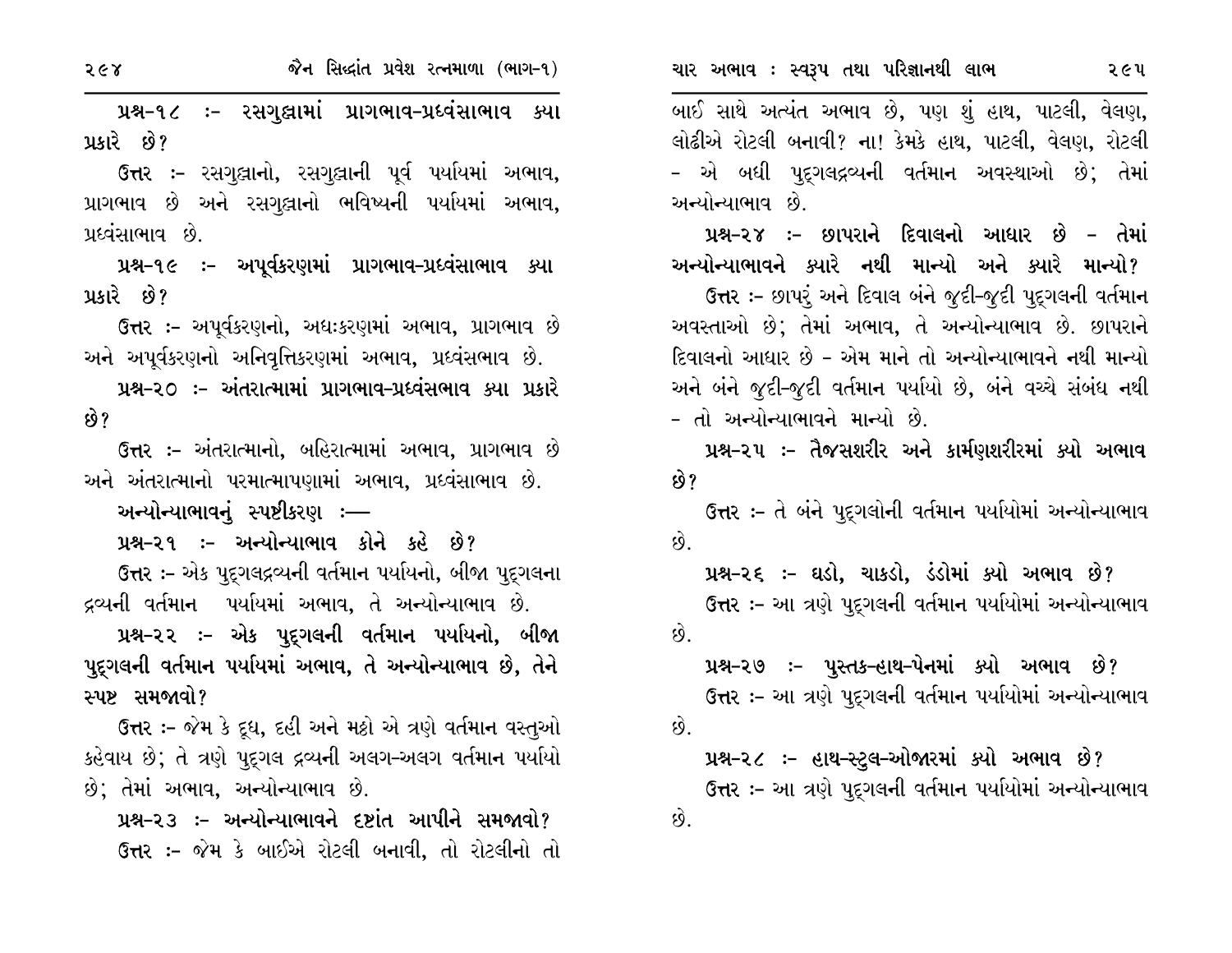| २૯६                             | જૈન સિલ્દાંત પ્રવેશ રત્નમાળા (ભાગ-૧)                     | ચાર અભાવ : સ્વરૂપ તથા પરિજ્ઞાનથી લાભ<br>२૯७                     |
|---------------------------------|----------------------------------------------------------|-----------------------------------------------------------------|
| અત્યન્તાભાવનું સ્પષ્ટીકરણ ઃ—    |                                                          | પ્રશ્ન-૩૯ :- જીવ-ધર્મ-અધર્મ-આકાશ અને કાળમાં ક્યો                |
|                                 | પ્રશ્ન-૨૯ :- અત્યંતાભાવ કોને કહે છે?                     | અભાવ નથી લાગતો?                                                 |
|                                 | ઉત્તર :- એક દ્રવ્યનો બીજા દ્રવ્યમાં (ત્રિકાળ) અભાવ, તે   | ઉત્તર :- અન્યોન્યાભાવ નથી લાગતો, કેમકે અન્યોન્યાભાવ,            |
| અત્યંતાભાવ છે.                  |                                                          | માત્ર પુદ્ગલની વર્તમાન પર્યાયોમાં જ પરસ્પર લાગે છે.             |
|                                 | પ્રશ્ન-૩૦ :- ડુંભાર અને ઘડામાં ક્યો અભાવ છે?             | પ્રશ્ન–૪૦ ઃ– આ ચાર અભાવોમાંથી પર્યાયસૂચક ક્યા–ક્યા              |
|                                 | ઉત્તર :- કુંભાર અને ઘડામાં અત્યંતાભાવ છે.                | અભાવ છે?                                                        |
|                                 | પ્રશ્ન–૩૧ :– બાઈ અને રોટલીમાં ક્યો અભાવ છે?              | <b>ઉત્તર :-</b> પ્રાગભાવ, પ્રધ્વંસાભાવ, અન્યોન્યાભાવ પર્યાયસૂચક |
|                                 | ઉત્તર :- અત્યંતાભાવ છે.                                  | છે.                                                             |
|                                 | પ્રશ્ન-૩૨ :- બે પરમાણુઓમાં ક્યો અભાવ છે                  | પ્રશ્ન–૪૧ ઃ– આ ચાર અભાવોમાંથી દ્રવ્યસૂચક ક્યા–ક્યા              |
|                                 | ઉત્તર :- અત્યંતાભાવ છે.                                  | અભાવ છે?                                                        |
|                                 | પ્રશ્ન-૩૩ :- અધ્યાપક અને પુસ્તકમાં ક્યો અભાવ છે?         | <b>ઉત્તર :- માત્ર અત્યંતાભાવ જ દ્રવ્યસૂચક છે.</b>               |
|                                 | ઉત્તર :- અત્યંતાભાવ છે.                                  | પ્રશ્ન-૪૨ :- પ્રાગભાવ કેટલા દ્રવ્યોમાં લાગુ પડે છે?             |
|                                 | પ્રશ્ન–૩૪ :– ભગવાન અને દિવ્યધ્વનિમાં ક્યો અભાવ છે?       | ઉત્તર :- છએ દ્રવ્યો-ગુણોની વર્તમાન પર્યાયના ભૂતની               |
|                                 | ઉત્તર :- અત્યંતાભાવ છે.                                  | પર્યાયોમાં લાગુ પડે છે.                                         |
|                                 | પ્રશ્ન-૩૫ :- ગુરુ અને ગુરુના શબ્દમાં ક્યો અભાવ છે?       | પ્રશ્ન-૪૩ :- પ્રધ્વંસભાવ કેટલા દ્રવ્યોમાં લાગુ પડે છે?          |
|                                 | ઉત્તર :- અત્યંતાભાવ છે.                                  | ઉત્તર :- છએ દ્રવ્યો-ગુણોની વર્તમાન પર્યાયના, ભવિષ્યની           |
| કોનો અભાવ કોનામાં….             |                                                          | પર્યાયમાં લાગુ પડે છે.                                          |
|                                 | પ્રશ્ન-૩૬ :- અન્યોન્યાભાવ કેટલા દ્રવ્યોમાં લાગુ પડે છે?  | પ્રશ્ન–૪૪ :– જો પ્રાગભાવ ન માને તો શું થાય?                     |
|                                 | ઉત્તર :- પરસ્પર પુદ્ગલદ્રવ્યોની વર્તમાન પર્યાયમાં જ લાગુ | ઉત્તર :- કાર્ય, અનાદિનું સિદ્ધ થશે.                             |
| પડે છે, જુદા દ્રવ્યોમાં નહિ.    |                                                          | પ્રશ્ન–૪૫ :– જો પ્રધ્વંસાભાવ ન માને તો શું થાય?                 |
|                                 | પ્રશ્ન-૩૭ :- અત્યંતાભાવ કેટલા દ્રવ્યોમાં લાગે છે?        | <b>ઉત્તર :-</b> કાર્ય, અનંતકાળ સુધી રહેશે.                      |
|                                 | ઉત્તર :- છએ દ્રવ્યોમાં લાગે છે.                          | પ્રશ્ન–૪૬ :– જો અન્યોન્યાભાવ ન માને તો શું થાય?                 |
|                                 | પ્રશ્ન-૩૮ :- ચારેય અભાવ ક્યા-ક્યા દ્રવ્યમાં લાગી શકે છે? | ઉત્તર :- એક પુદ્ગલદ્રવ્યની વર્તમાન પર્યાયનો બીજા પુદ્ગલની       |
|                                 | <b>ઉત્તર :-</b> પુદ્ગલમાં ચારેયનો અભાવ લાગી શકે છે; બાકી | વર્તમાન પર્યાયમાં અભાવ છે, તે નહિ રહે, એટલે કે બધા પુદ્દગલોની   |
| દ્રવ્યોમાં ત્રણનો અભાવ લાગે છે. |                                                          | પર્યાયો મળીને એક થઈ જવાનો પ્રસંગ ઉપસ્થિત થશે.                   |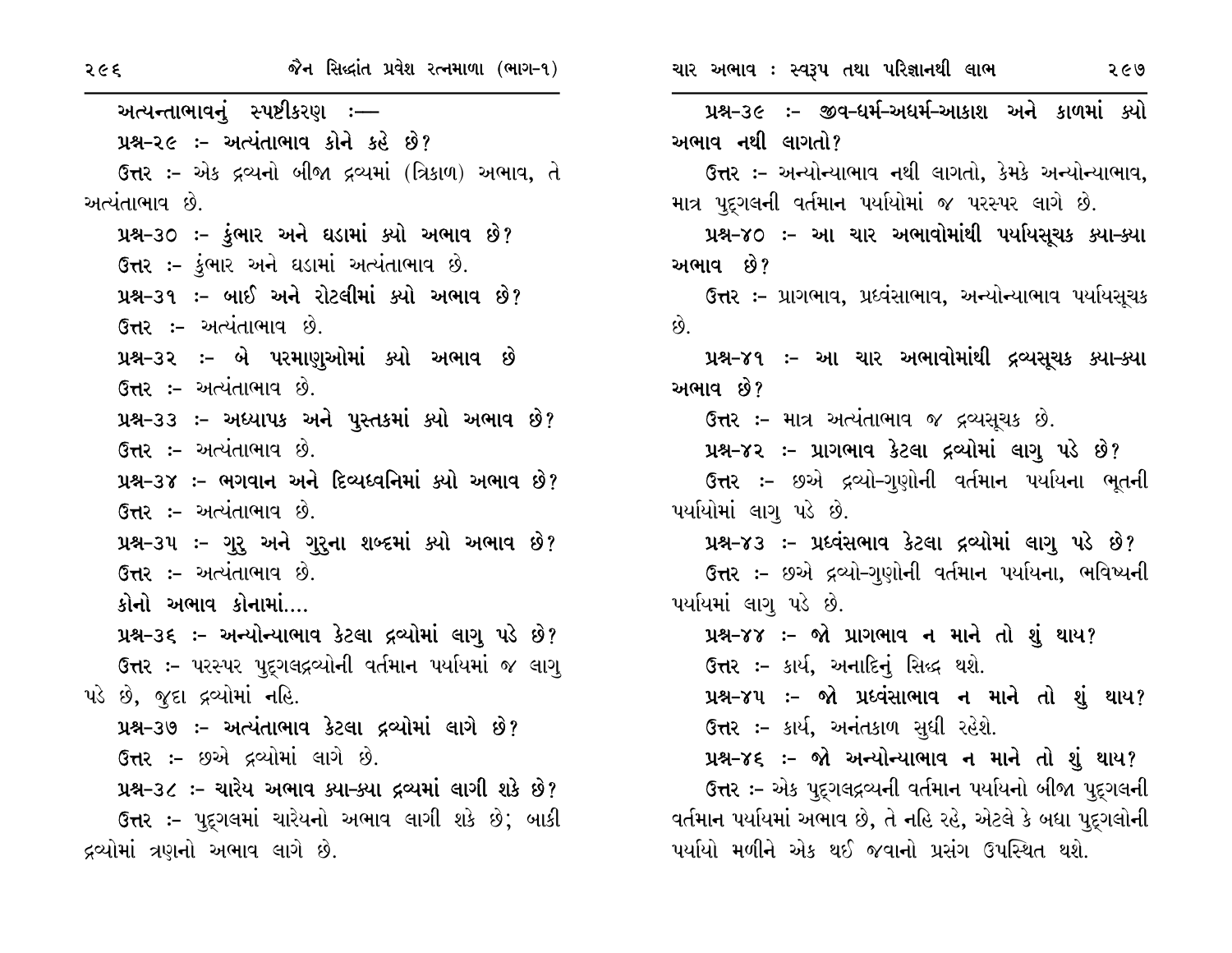પ્રશ્ન-૪૭ :- અત્યંતાભાવ ન માને તો શું થાય?

**ઉત્તર :-** દરેક પદાર્થની ભિન્નતા નહિ રહે. જગતના બધા દ્રવ્ય પદાર્થ એકરૂપ થવાનો પ્રસંગ ઉપસ્થિત થશે.

ચાર અભાવ : પરિજ્ઞાનનો લાભ

પ્રશ્ન-૪૮ ઃ- પ્રાગભાવથી ધર્મસંબંધી શું લાભ છે?

ઉત્તર :- અનાદિકાળથી જીવ અજ્ઞાન, મિથ્યાત્વ અને રાગાદિ નવા–નવા દોષ કરતો આવ્યો છે; તેણે ઘર્મ કદી નથી કર્યો, તોપણ વર્તમાનમાં નવા પુરુષાર્થથી ઘર્મ કરી શકે છે. કેમકે વર્તમાન પર્યાયનો પૂર્વ પર્યાયમાં અભાવ વર્તે છે. પ્રાગભાવ સમજવાથી 'હં પાપી છું, મેં ઘણા પાપ કર્યા છે, હું કઈ રીતે તરી શકીશ' વગેરે હીનભાવના નીકળી જાય છે.

પ્રશ્ન-૪૯ :- આત્મા, અનાદિથી કેવળજ્ઞાનપર્યાયમય છે  $d$ મ માનનારા ક્યા અભાવને નથી માનતા?

ઉત્તર :- પ્રાગભાવને નથી માનતા, કેમકે કેવળજ્ઞાનમાં જ્ઞાનગુણની પર્યાય છે; તેથી કેવળજ્ઞાન થયા પહેલાની મતિજ્ઞાનાદિ પર્યાયોમાં કેવળજ્ઞાનનો અભાવ છે.

પ્રશ્ન-૫૦ ઃ– 'આત્મા, અનાદિથી સમ્યગ્દર્શનપર્યાયમય છે'  $d$ મ માનનારા ક્યા અભાવને નથી માનતા?

ઉત્તર :- પ્રાગભાવને નથી માનતા, કેમકે સમ્યગ્દર્શન, શ્રદ્ધાગુણની પર્યાય છે; તેથી સમ્યગ્દર્શન થયા પહેલાની મિથ્યાત્વાદિ પર્યાયોમાં સમ્યવ્દર્શનનો અભાવ છે.

પ્રશ્ન–૫૧ ઃ– આત્મા, અનાદિથી યથાખ્યાતચારિત્રમય છે –  $\overline{d}$ મ માનનારા ક્યા અભાવને નથી માનતા?

ઉત્તર :- પ્રાગભાવને નથી માનતા. કેમકે યથાખ્યાતચારિત્ર. ચારિત્રગણની પર્યાય છે; તેથી યથાખ્યાતચારિત્ર થયા પહેલાંની સકલચારિત્ર વગેરે પર્યાયોમાં યથાખ્યાતચારિત્રનો અભાવ છે. પ્રશ્ન–૫૨ :– 'આત્મા અનાદિથી કેવળદર્શનપર્યાયમય છે'–તેમ માનનારા ક્યા અભાવને નથી માનતા?

ઉત્તર :- પ્રાગભાવને નથી માનતા કેમકે કેવળદર્શન, દર્શનગુણની પર્યાય છે; તેથી કેવળદર્શન થયા પહેલાની અચક્ષદર્શનાદિ પર્યાયોમાં કેવળદર્શનનો અભાવ છે.

પ્રશ્ન–૫૩ ઃ– આત્મા, અનાદિથી સમ્યગ્જ્ઞાનપર્યાયમય છે –  $\hat{d}$ મ માનનારા ક્યા અભાવને નથી માનતા?

ઉત્તર :- પ્રાગભાવને નથી માનતા કેમકે સમ્યગ્જ્ઞાન, જ્ઞાનગુણની પર્યાય છે; તેથી સમ્યગ્જ્ઞાન થયા પહેલાં મિથ્યાજ્ઞાનાદિ પર્યાયોમાં સમ્યગ્જ્ઞાનનો અભાવ છે.

પ્રશ્ન–૫૪ ઃ– પ્રઘ્વંસાભાવથી ઘર્મસંબંધી શું લાભ છે? ઉત્તર :- વર્તમાન અવસ્થામાં ધર્મ નથી કર્યો, તોપણ જીવ નવીન પુરુષાર્થથી અદ્યર્મદશાનો તરત અભાવ કરીને, પોતામાં સત્ય ઘર્મ પ્રગટ કરી શકે છે. વર્તમાનમાં કેટલી પણ હીનદશા હોય, ભવિષ્યમાં ઉત્તમથી ઉત્તમદશા પ્રગટ થઈ શકે છે કેમકે વર્તમાન ્પર્યાયનો ભવિષ્યની પર્યાયમાં અભાવ છે. પ્રદવંસભાવના પરિજ્ઞાનથી વર્તમાન પામરતા જોઈને, ભવિષ્ય પ્રતિ નિરાશ ન થઈને સ્વસન્મુખ થવાનો પુરૂષાર્થ પ્રગટ કરવાનો ઉત્સાહ જાગૃત થાય છે. કોઈ કહે મેં તો બહુ પાપ કર્યા છે, આગળ પાપનો ઉદય આવ્યો તો શું થશે? ભગવાન કહે છે કે ભાઈ! વર્તમાન પર્યાયનો ભવિષ્યની પર્યાયમાં અભાવ છે; તુ સ્વભાવનો આશ્રય લઈને તરત ધર્મ કર! મોડું નહિ કર.

પ્રશ્ન–૫૫ :– 'આ વર્તમાન રાગ, મને આ જીવન હેરાનન કરશે' – તેમ માનનારાએ ક્યા અભાવને નથી માન્યો?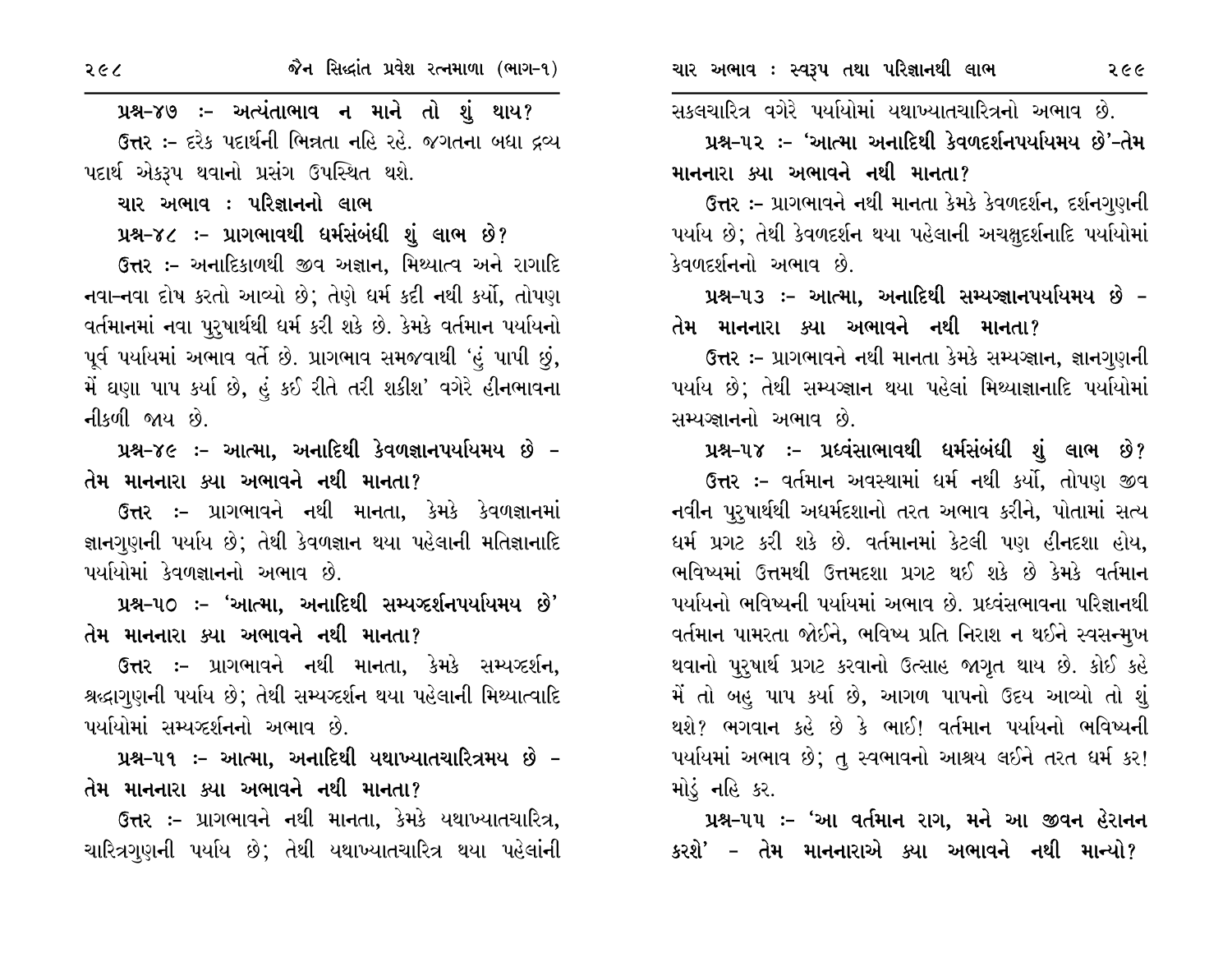પ્રશ્ન–૬૦ ઃ– અત્યાંતાભાવ સમજવાથી ધર્મસંબંધી શં લાભ છે?

ઉત્તર :- દરેક દ્રવ્યનો, બીજા દ્રવ્યમાં ત્રિકાળ અભાવ છે; માટે એક દ્રવ્ય, અન્ય દ્રવ્યનું કાંઈ કરી શકતું નથી - એમ સમજવાથી 'બીજા મારૂં બુરૂ-ભલું કરી દેશે'-તેવી પરમાં પોતાપણાની ભાવના સમાપ્ત થઈ જાય છે.

પ્રશ્ન–૬૧ ઃ– સૌથી પહેલા ક્યા અભાવને જાણવો જોઈએ ?

ઉત્તર :- જોકે ચારેય અભાવ જાણવા જોઈએ. મુખ્યપણે પહેલા અત્યંતાભાવને પછી અન્યોન્યાભાવને અને પછી બાકી બે અભાવોને સમજીને સ્વસન્મુખ થવું જોઈએ.

પ્રશ્ન-૬૨ :- ચાર અભાવોને સમજવાથી અમાર્ કલ્યાણ કેવી રીતે થાય? સરળ શબ્દોમાં સમજાવો?

ઉત્તર :- (૧) હું જ્ઞાયકસ્વભાવી આત્મા, અનંતગણનો પિંડ છું. મારા નિજ જ્ઞાયકસ્વભાવી ભગવાનથી જુદો, બીજા અનંત જીવ, અનંતાઅનંત પુદ્ગલ, ધર્મ, અધર્મ, આકાશ એક-એક અને લોકપ્રમાણ અસંખ્યાત કાળદ્રવ્ય છે, તેનાથી મારે કોઈપણ પ્રકારનો સંબંધ નથી; માટે દષ્ટિ હટાવો—અત્યંત ભિન્ન પરપદાર્થો—શરીર, મન, વાણીથી.

(૨) જ્યારે એક પદુગલની વર્તમાન પર્યાય, બીજા પદુગલની વર્તમાન પર્યાયોનું કાંઈ કરી શકતી નથી તો આઠ કર્મ, મને દુઃખ-સુખ દેશે - એવી બુદ્ધિનો અભાવ થઈ જવો જોઈએ, તો દષ્ટિ હટાવો દ્રવ્યકર્મોથી.

(3) હવે વિચારો! પરથી અને દ્રવ્યકર્મથી તો સંબંધ જ નથી રહ્યો. હવે પોતાના આત્મા તરફ જૂઓ – તારી જે વર્તમાન પર્યાય

ઉત્તર :– પ્રદવંસાભાવને નથી માન્યો કેમકે વર્તમાન રાગનો ભવિષ્યની ચારિત્રગણની પર્યાયમાં અભાવ છે; તેથી વર્તમાન રાગ, ભવિષ્યના સુખ-દૃઃખનું કારણ ન હોઈ શકે.

પ્રશ્ન-૫૬ ઃ- 'આ વર્તમાન પાપ, મને આ જીવન હેરાન કરશે' – તેમ માનનારાએ ક્યા અભાવને નથી માન્યો? ઉત્તર :- પ્રધ્વંસાભાવને નથી માન્યો કેમકે વર્તમાન પાપનો ભવિષ્યની પર્યાયમાં અભાવ છે; તેથી વર્તમાન પાપ, ભવિષ્યની હેરાનગતિનું કારણ ન હોઈ શકે.

પ્રશ્ન–૫૭ :– 'આ વર્તમાન અજ્ઞાનદશાનો કદી અભાવ નહિ થાય' – તેમ માનનારાએ ક્યા અભાવને નથી માન્યો? ઉત્તર :- પ્રદવંસાભાવને નથી માન્યો કેમકે વર્તમાન અજ્ઞાનદશાનો ભવિષ્યની પર્યાયમાં અભાવ છે; તેથી વર્તમાન અજ્ઞાનદશા, ભવિષ્યની જ્ઞાન-અજ્ઞાનનું કારણ ન હોઈ શકે.

પ્રશ્ન-૫૮ :- 'આ વર્તમાન મિથ્યાત્વભાવ, મને હંમેશા સંસાર પરિભ્રમણ કરાવશે' – તેમ માનનારાએ ક્યા અભાવને નથી માન્યો ?

ઉત્તર :- પ્રદવંસાભાવને નથી માન્યો કેમકે વર્તમાન મિથ્યાત્વભાવનો, ભવિષ્યની પર્યાયમાં અભાવ છે; તેથી વર્તમાન મિથ્યાત્વભાવ, ભવિષ્યના સમ્યકૃત્વ-મિથ્યાત્વનું કારણ ન હોઈ શકે.

પ્રશ્ન-૫૯ :- અન્યોન્યાભાવ સમજવાથી ધર્મસંબંધી શો લાભ છે?

ઉત્તર :- એક પદ્ગલની વર્તમાન પર્યાય, બીજા પદ્ગલદ્રવ્યની વર્તમાન પર્યાયમાં કાંઈ નથી કરી શકતી. જ્યારે પુદૃગલની અવસ્થા, સજાતિમાં કાંઈ નથી કરી શકતી તો પદ્ગલ જીવને કાંઈપણ લાભ-હાનિ કેમ કરી શકે? એટલે કે કાંઈ કરી શકતી નથી.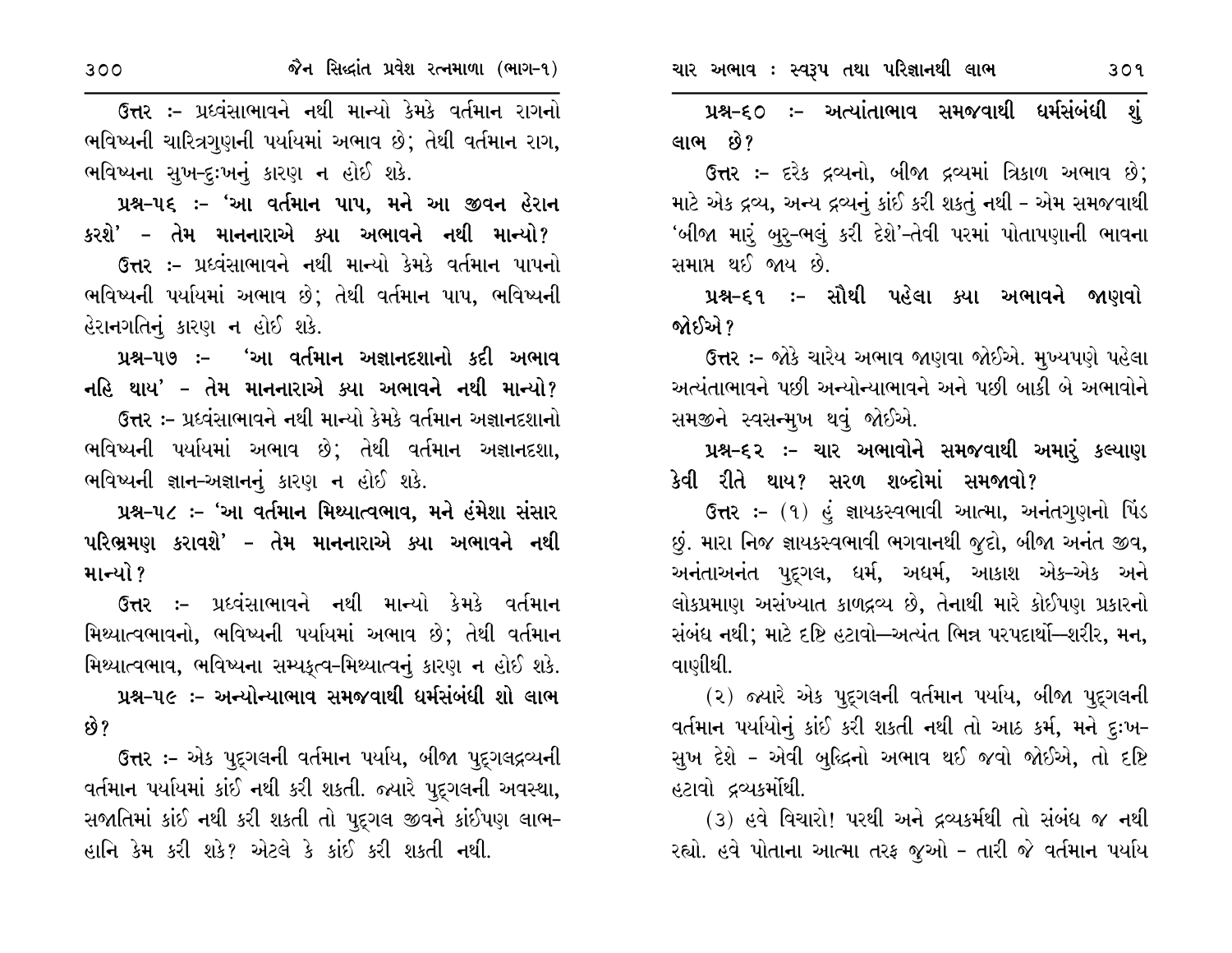ઉત્તર :- સંયોગરૂપ ઔદારિક-તૈજસ-કાર્મણ-ભાષા-મનમાં જેટલા પરમાણુ છે, તે બધા ક્રિયાવતીશક્તિની તે સમયની પર્યાયની યોગ્યતાથી ઉઠ્યા છે. મારા જ્ઞાન-દર્શન ઉપયોગમયી નિજ જીવતત્ત્વનો સંયોગરૂપ શરીરના ઉઠવાથી કોઈપણ પ્રકારે, કોઈપણ અપેક્ષાએ કર્તા-ભોક્તા સંબંધ નથી, કેમકે શરીરના ઉઠવાના અને મારા જ્ઞાન-દર્શન ઉપયોગમયી નિજ જીવતત્ત્વના, દ્રવ્ય-ક્ષેત્ર-કાળ-ભાવ જુદાં-જુદાં છે - એમ જાણીને નિજ જીવતત્ત્વ તરફ દષ્ટિ કરે તો નિગોદબુદ્ધિનો અભાવ થઈને ધર્મની પ્રાપ્ત થાય છે; ત્યારે અત્યંતાભાવને માન્યો. પછી અનુપચરિતઅસદ્દભુતવ્યવહારનયથી 'હં સવારે ઉઠ્યો' – એમ કહી શકાય.

# પ્રશ્ન-૬૬ :- કોઈ ચતુર કહે - સંયોગરૂપ શરીરના ઉઠવાને આત્માથી સંબંધ નથી, કેમકે આત્માનો સંયોગરૂપ શરીરોમાં અત્યાંતાભાવ છે, પણ દ્રવ્યકર્મને કારણે તો શરીર ઉઠ્યું ને?

ઉત્તર :- બિલકુલ નહિ, કેમકે સંયોગરૂપ ઔદારિક-તૈજસ-કાર્મણ-ભાષા-મનમાં જેટલા પરમાણુ છે, તે બધા પરમાણુઓની સ્કંધરૂપ અવસ્થામાં, એક પરમાણુની વર્તમાન પર્યાયનો, બીજા પરમાણુઓની વર્તમાન પર્યાયમાં અન્યોન્યાભાવ છે; માટે દ્રવ્યકર્મને કારણે શરીર ઉઠ્યું - એવી માન્યતાવાળાએ અન્યોન્યાભાવને નથી માન્યો.

## પ્રશ્ન–૬૭ ઃ– સંયોગરૂપ શરીરના ઉઠવાના કાર્યમાં અન્યોન્યાભાવને માન્યો ક્યારે કહેવાય?

ઉત્તર :- જ્યારે સંયોગરૂપ ઔદારિક-તૈજસ-કાર્મણ-ભાષા-મનમાં અનંત પુદ્ગલોની સ્કંધ અવસ્થામાં, એક પરમાણની વર્તમાન પર્યાયનો, બીજા પરમાણુઓની વર્તમાન પર્યાયોમાં કોઈપણ પ્રકારનો સંબંધ નથી. કેમકે પદ્ગલોની વર્તમાન પરસ્પર અવસ્થાઓમાં અન્યોન્યાભાવ છે, ત્યારે જીવની સાથે સંયોગરૂપ શરીરને ઉઠવાનો

છે, તેનો ભૂતકાળની પર્યાયથી કોઈ સંબંધ નથી કેમકે જો તે છે જ નહિ - તો દષ્ટિ ઉઠાવ પાછળની પર્યાયોથી.

(૪) ભવિષ્યની પર્યાય હજી આવી નથી. હવે તું તારી વર્તમાન જ્ઞાનની પર્યાયને ક્યાં લઈ જઈશ? પર, દ્રવ્યકર્મ, ભૂત અને ભવિષ્યની પર્યાયોથી તો સંબંધ રહ્યો નથી - તો એકમાત્ર જે પોતાનો જ્ઞાયક ભાવ છે, તેના પર દષ્ટિ દે તો સમ્યગ્દર્શનાદિની પ્રાપ્તિ થઈને ક્રમથી મોક્ષની પ્રાપ્તિ થાય છે.

ચાર અભાવ : પ્રયોગાત્મક પ્રશ્નોત્તર :-

પ્રશ્ન-૬૩ :- હું સવારે ઉઠ્યો, અત્યંતાભાવને ક્યારા માન્યો અને ક્યારે નથી માન્યો?

ઉત્તર :- (૧) સંયોગરૂપ ઔદારિક-તૈજસ-કાર્મણ-ભાષા-મનમાં અનંત પુદ્ગલ પરમાણ છે; તેની ક્રિયાવતીશક્તિની તે સમયની પર્યાયની યોગ્યતાથી શરીર ઉઠ્યું. ઔદારિક આદિ શરીરના ઉઠવાનો મારા જ્ઞાન-દર્શન-ઉપયોગમયી નિજ જીવતત્ત્વથી કોઈપણ પ્રકારનો સંબંધ નથી - તેવો અનુભવ-જ્ઞાન વર્તે તો અત્યાંતાભાવને માન્યો; અને (૨) સંયોગરૂપ ઔદારિક-તૈજસ-કાર્મણ-ભાષા-મનરૂપ અનંત પદુગલોના ઉઠવાથી હું (આત્મા) ઉઠ્યો - એવી માન્યતાવાળાએ અત્યાંતાભાવને નથી માન્યો

પ્રશ્ન–૬૪ :– સંયોગરૂપ અનંત પુદ્ગલોના ઉઠવાને 'હું (આત્મા) સવારે ઉઠ્યો' – તે માન્યતાનું શું ફળ છે? ઉત્તર :- ચારેય ગતિમાં ફરીને નિગોદ, આ માન્યતાનું ફળ  $\hat{g}$ .

પ્રશ્ન–૬૫ :– સંયોગરૂપ શરીરના ઉઠવાને, હું (આત્મા) સવારે ઉઠ્યો - આ માન્યતારૂપ નિગોદબુદ્ધિનો અભાવ કેમ થાય, ત્યારે અત્યંતાભાવને માન્યો કહેવાય?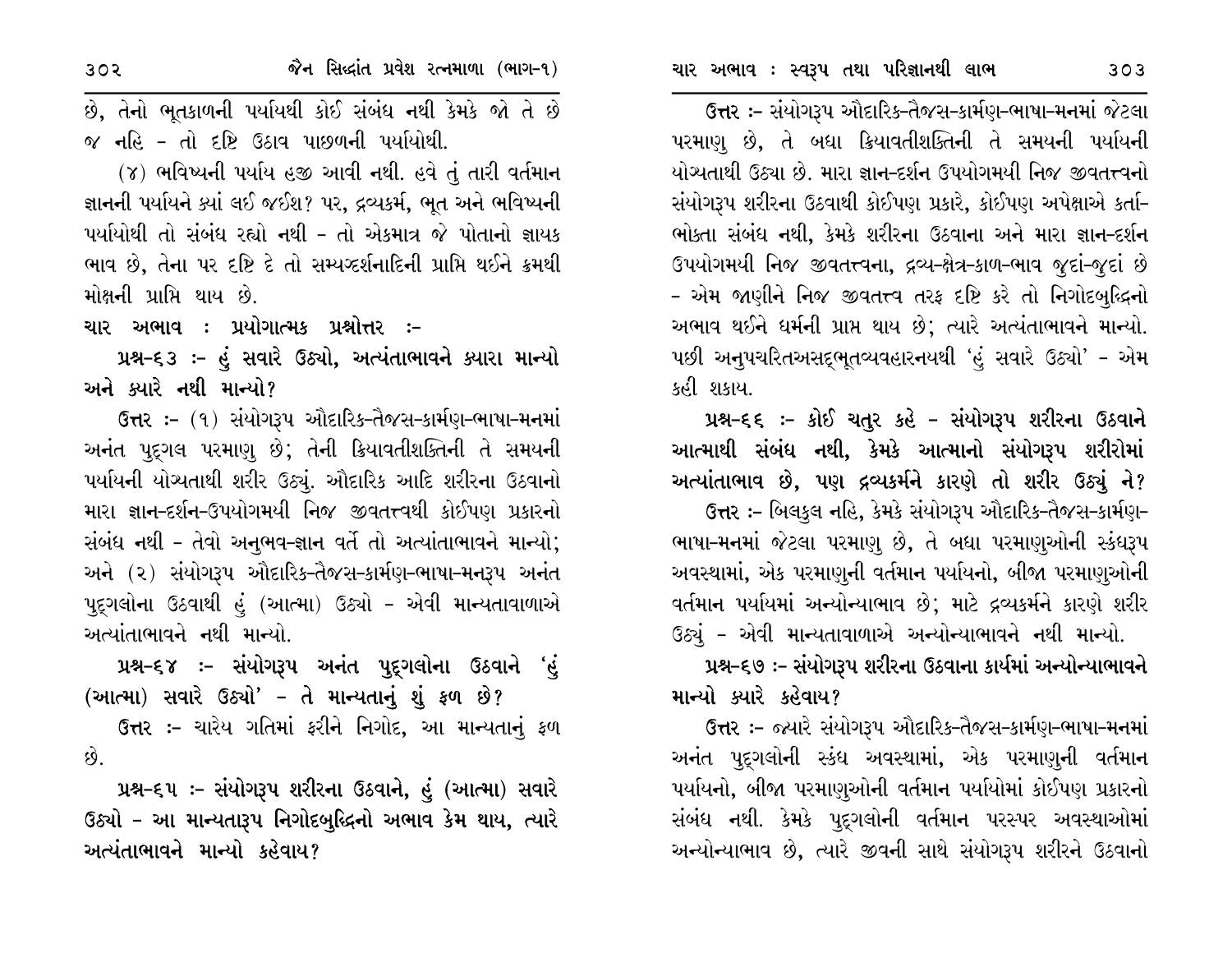ચાર અભાવ : સ્વરૂપ તથા પરિજ્ઞાનથી લાભ

સંબંધ કેવી રીતે હોઈ શકે? ક્યારેય ન હોઈ શકે. એમ જાણે-માને તો અન્યોન્યાભાવને માન્યો.

પ્રશ્ન–૬૮ :– શરીરના ઉઠવાને આત્માથી અન્યંતાભાવ છે અને સંયોગરૂપ સ્કંધોમાં એક પુદ્ગલની વર્તમાન પર્યાયનો બીજા પૂદૃગલોની વર્તમાન પર્યાયોમાં અન્યોન્યાભાવ છે – તો સંયોગરૂપ ઔદારિક શરીર કેમ ઉઠ્યું?

ઉત્તર :- સંયોગરૂપ ઔદારિકશરીરમાં ઉઠવારૂપ અવસ્થાનું સાચું કારણ તે સમયે પર્યાયની યોગ્યતાથી છે કેમકે સંયોગરૂપ ઔદારિકશરીરની ઉઠવારૂપ વર્તમાન પર્યાયનું ભૂતની સૂવારૂપ પર્યાયોમાં પ્રાગભાવ છે અને સંયોગરૂપ ઔદારિકશરીરના ઉઠવારૂપ વર્તમાન પર્યાયનો ભવિષ્યની પર્યાયમાં પ્રધ્વંસાભાવ છે. માટે એમ સિદ્ધ થાય છે કે સંયોગરૂપ ઔદારિકશરીરના ઉઠવારૂપ પર્યાયનું સાચું કારણ તે સમય પર્યાયની યોચ્યતા જ છે

પ્રશ્ન-૬૯ :- સંયોગરૂપ ઔદારિકશરીરના ઉઠવારૂપ અવસ્થાનું સાચું કારણ તે સમય પર્યાયની યોગ્યતા જ કેમ છે; પરદ્રવ્ય, ભૂત-ભવિષ્યની પર્યાય કેમ નહિ?

ઉત્તર :- એટલા માટે કે (૧) કાર્યનું સાચું કારણ પરદ્રવ્ય તો હોય જ ન શકે, કેમકે પ્રત્યેક દ્રવ્યના દ્રવ્ય-ક્ષેત્ર-કાળ-ભાવ જુદા-જુદા છે અને એક દ્રવ્યનો બીજા દ્રવ્યોમાં અત્યંતાભાવ છે. (૨) શરીરના ઉઠવારૂપ તે સમય પર્યાયની યોચ્યતાનું પૂર્વ પર્યાય પણ કારણ ન હોઈ શકે કેમકે વર્તમાન પર્યાયનો ભૂતની પર્યાયોમાં પ્રાગભાવ છે. (3) શરીરના ઉઠવારૂપ તે સમય પર્યાયની યોગ્યતાનું ભવિષ્યની પર્યાય પણ કારણ ન હોઈ શકે, કેમકે વર્તમાન પર્યાયનો ભવિષ્યની પર્યાયમાં પ્રદવંસાભાવ છે

પ્રશ્ન-૭૦ :- શરીરના ઉઠવારૂપ કાર્યનું સાચું કારણ તે સમયે

પર્યાયની યોગ્યતા જ છે, તેને માનવા-જાણવાથી શું સિદ્ધ થયું?

ઉત્તર :- જેમ સંયોગરૂપ ઔદારિકશરીરનું ઉઠવાનું કાર્ય, તે સમયની પર્યાયની યોચ્યતાથી જ થયું છે; તેવી જ રીતે વિશ્વમાં જેટલા પણ કાર્ય છે, તે બધા તે સમય પર્યાયની યોચ્યતાથી થતા રહ્યા છે, થઈ રહ્યા છે અને થતાં રહેશે - તે સિદ્ધ થયું.

પ્રશ્ન–૭૧ :– વિશ્વના દરેક કાર્યો તે સમય પર્યાયની યોગ્યતાથી જ થતા રહ્યા છે, થઈ રહ્યા છે અને થતા રહેશે – તેને માનવા–જાણવાથી શો લાભ થયો, ત્યારે ચારેય અભાવને માન્યા કહેવાય?

ઉત્તર :- એમ માનતા જ પરમાં કરૂં-કરૂંની ખોટી બુદ્ધિનો અભાવ થઈ જાય છે; ધર્મની પ્રાપ્તિ કરીને, ક્રમથી નિર્વાણને પામે છે - આ ચારેય અભાવને જાણવાનો લાભ છે.

પ્રશ્ન-૭૨ :- કુંભારે ઘડો બનાવ્યો - આ વાક્યમાં ચાર અભાવ ક્યા પ્રકારે છે?

ઉત્તર :- (૧) ઘડાનો હાથ, ડંડો, ખીલી, ચાકડો, દોરીમાં અભાવ, અન્યોન્યાભાવ છે; (૨) ઘડાની ભૂતકાળની પિંડ પર્યાયમાં અભાવ પ્રાગભાવ છે; (3) ઘડાનો ભવિષ્યની પર્યાયમાં અભાવ, પ્રધ્વંસભાવ છે અને કુંભાર તથા ઘડામાં અત્યંતાભાવ છે.

પ્રશ્ન-૭૩ :- ફુંભારે ઘડો બનાવ્યો - આ વાક્યમાં કઈ માન્યતાવાળાએ ચાર અભાવને નથી માન્યા?

ઉત્તર :- (૧) કુંભારે ઘડો બનાવ્યો - એવી માન્યતાવાળાએ અત્યંતાભાવને નથી માન્યો. (૨) કુંભારની આત્માથી તો ઘડો નથી બન્યો. પણ હાથ, ચાકડો, દોરીએ તો ઘડો બનાવ્યો - એવી માન્યતાવાળાએ અન્યોન્યાભાવને નથી માન્યો. (૩) ઘડો બન્યો –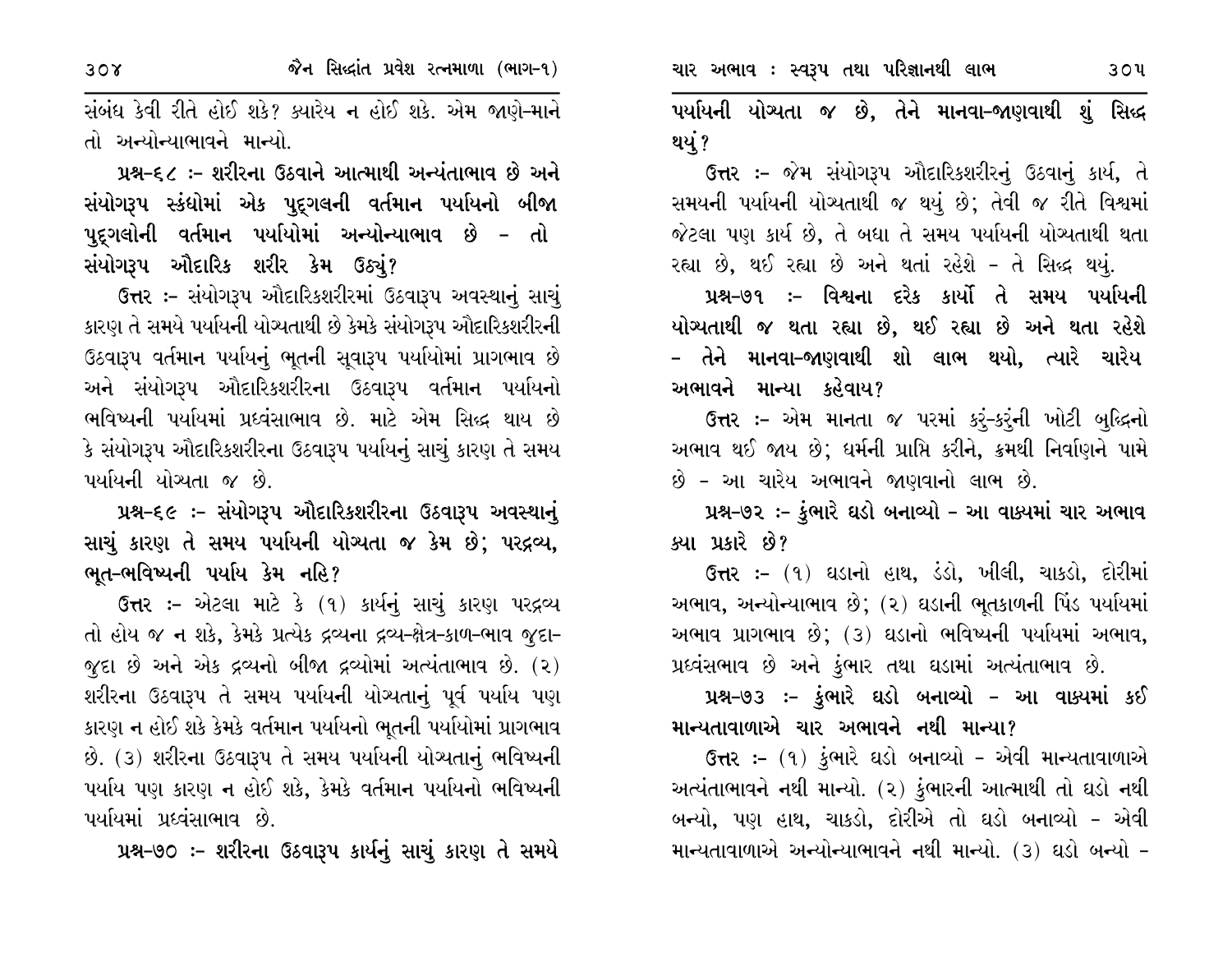આ ચાર અભાવોનો કોઈ સંબંધ નથી. (૨) દ્રવ્યની વર્તમાન પર્યાયનો, ભૂતકાળની પર્યાયોમાં પ્રાગભાવ છે અને વર્તમાન પર્યાયનો ભવિષ્યકાળની પર્યાયોમાં પ્રદવંસાભાવ છે. (3) દ્રવ્યનો ગુણની સાથે, નિત્યતાદાત્મ્યસંબંધ હોવાથી, એક દ્રવ્યના ગુણનો, બીજા દ્રવ્યના ગુણની સાથે અત્યંતાભાવ છે. (૪) હવે જે વર્તમાનમાં પદુગલસ્કંધ છે; અજ્ઞાની તે સ્કંધને જ દ્રવ્ય માને છે. અજ્ઞાનીને મિથ્યાબુદ્ધિ હટાવવા માટે, દરેક સ્કંધમાં પણ દરેક પરમાણુની વર્તમાન પર્યાયનો, બીજા પરમાણુઓની વર્તમાન પર્યોયમાં અન્યોન્યાભાવ છે. - એમ કહેવું ચાર અભાવનું તાત્પર્ય છે. (૫) એક દ્રવ્યના ગુણોનો એકબીજામાં અન્યોન્યાભાવ માનવો તે જિનમતની બહાર છે.

પ્રશ્ન–૭૭ :– અન્યોન્યાભાવની શું આવશ્યકતા છે? ઉત્તર :- જેમ, સોનીએ ઘરેણા બનાવ્યા તો સોનીનો ઘરેણામાં તો અત્યંતાભાવ થઈ ગયો. તેના બદલે કોઈ કહે કે સોનીએ તો નથી બનાવ્યા પણ હાથ-હથોડા વગેરેથી બન્યા તો તેને કહે છે કે ભાઈ! પુદ્ગલોની વર્તમાન પર્યાયોનો પરસ્પર અબાવ છે – એમ અન્યોન્યાભાવ જણાવે છે. જ્યારે એક પદગલની વર્તમાન પર્યાય, બીજા પુદ્દગલોની વર્તમાન પર્યાયમાં કાંઈ નથી કરી શકતી તો તું તો વિજાતીય છે, એ બતાવવા માટે અન્યોન્યાભાવને બતાવવાની આવશ્યકતા છે.

પ્રશ્ન-૭૮ :- જીવ, બીજાનું તો ન કરે પણ પુદ્દગલ તો પૂદ્ગલનું કરે છે?

ઉત્તર :- બિલકુલ નહિ; એવી માન્યતાવાળાએ અન્યોન્યાભાવને નથી માન્યો

પ્રશ્ન-૭૯ :- જીવથી તો ભાષા નથી નીકળી, પણ હોઠથી

તેમાં ભૂતકાળની પિંડ પર્યાયે કાંઈક તો કર્યું - એવી માન્યતાવાળાએ પ્રાગભાવને નથી માન્યો. (૪) ઘડો બન્યો - તેમાં ભવિષ્યની પર્યાયનો પણ કંઈક સંબંધ છે - એવી માન્યતાવાળાએ પ્રધ્વંસાભાવને નથી માન્યો.

પ્રશ્ન-૭૪ :- ફુંભારે ઘડો બનાવ્યો – આ વાક્યમાં ચાર અભાવને ક્યારે માન્યા?

ઉત્તર :- ઘડો, તે સમયની પર્યાયની યોગ્યતાથી જ બન્યો છે; ઘડો બનવામાં કુંભાર, ચાક, દોરી વગેરે તથા ભૂતકાળની પર્યાય અને ભવિષ્યની પર્યાયોનો પણ સંબંધ નથી – એમ માનનારાએ ચાર અભાવને માન્યા

પ્રશ્ન–૭૫ :- કુંભારે ઘડો બનાવ્યો – આ વાક્યમાં ચાર અભાવને માનવાથી શં-શં લાભ થાય છે?

ઉત્તર :- (૧) સંસારના પાંચ કારણોનો તથા પંચ પરાવર્તનનો અભાવ થઈ જાય છે; (૨) પંચ પરમેષ્ઠીઓ તેની ગણતરી થવા લાગે છે; (૩) પંચમ પારિણામિકભાવનું મહત્ત્વ આવી જાય છે; (૪) ચારેય ગતિના અભાવરૂપ મોક્ષની પ્રાપ્તિ થઈ જાય છે; અને (૫) આઠેય કર્મોનો અભાવ થઈ જાય છે.

ચાર અભાવ : ભ્રાંતિઓનું નિરાકરણ :-

પ્રશ્ન-૭૬ :- કોઈ ચતુર કહે છે કે દ્રવ્યમાં દ્રવ્ય-ગુણ-પર્યાય ત્રણ વાત હોય છે; પર્યાયમાં પ્રાગભાવ-પ્રધ્વંસાભાવ આવી ગયો; દ્રવ્યમાં અત્યંતાભાવ આવી ગયો; એક દ્રવ્યના ગુણમાં એકબીજાનો અન્યોન્યાભાવ આવી ગયો; – શું તેમનું એમ કહેવું ઠીક છે?

ઉત્તર :- બિલકુલ ઠીક નથી, કેમકે (૧) દરેક દ્રવ્યમાં દ્રવ્ય-ગુણ-પર્યાય હોય છે. એક દ્રવ્યના ગુણ અને તેની વર્તમાન પર્યાયોમાં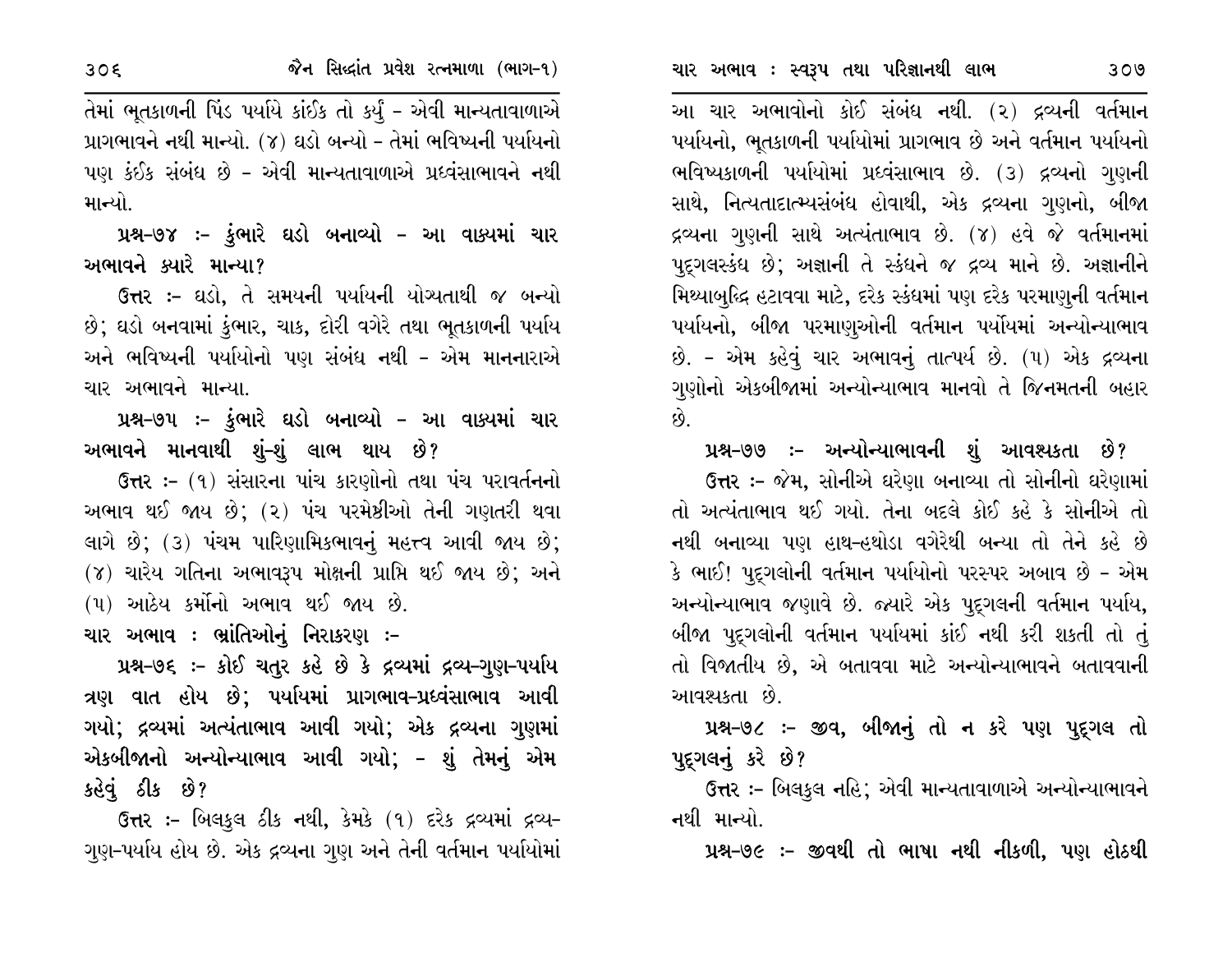| 30 <sub>6</sub>                                         | જૈન સિલ્દાંત પ્રવેશ રત્નમાળા (ભાગ-૧)                        | ચાર અભાવ : સ્વરૂપ તથા પરિજ્ઞાનથી લાભ<br>30 <sub>c</sub>    |  |  |
|---------------------------------------------------------|-------------------------------------------------------------|------------------------------------------------------------|--|--|
| તો નીકળે છે ને?                                         |                                                             | ન માનવાથી બધા દ્રવ્ય ત્રિકાળ એકરૂપ થઈ જવાથી કોઈપણ દ્રવ્યનો |  |  |
| ઉત્તર :- બિલકુલ નહિ; એવી માન્યતાવાળાએ અન્યોન્યાભાવને    |                                                             | વ્યપદેશ (કથન) પણ નહિ બની શકે.                              |  |  |
|                                                         | નથી માન્યો, કેમકે હોઠ, આહારવર્ગણાના અને ભાષા, ભાષા          | પ્રશ્ન–૮૨ :– સાતાવેદનીયકર્મથી પૈસા આવે છે – ક્યા           |  |  |
| વર્ગણાના સ્કંધ છે.                                      |                                                             | અભાવને નથી માન્યો?                                         |  |  |
|                                                         | પ્રશ્ન-૮૦ :- ચાર અભાવોનું સ્વરૂપ ક્યા શાસ્રમાં આવે          | ઉત્તર :- અન્યોન્યાભાવને નથી માન્યો.                        |  |  |
| <u>છે ?</u>                                             |                                                             | પ્રશ્ન–૮૩ ઃ– નામકર્મથી શરીરની રચના થાય છે – તેવી           |  |  |
|                                                         | ઉત્તર :- બધા શાસ્રોમાં છે પણ વિશેષરૂપથી 'આત્મમીંમાસા'માં    | માન્યતાવાળાએ ક્યા અભાવને નથી માન્યો?                       |  |  |
| આચાર્ય સમંતભદ્રસ્વામીએ શ્લોક-૯, ૧૦, ૧૧માં જણાવ્યું છે - |                                                             | <b>ઉત્તર :-</b> અન્યોન્યાભાવને નથી માન્યો.                 |  |  |
| જે આ પ્રકારે છે.                                        |                                                             | પ્રશ્ન-૮૪ :- આત્માએ તો પેટી નથી ઉપાડી, પણ હાથે             |  |  |
|                                                         | भावैकान्तै पदार्थानाम भावानाम पन्हवात।                      | તો ઉપાડી છે તેવી માન્યતાવાળાએ ક્યા અભાવને નથી              |  |  |
|                                                         | सर्वात्मकमनाद्यन्तम स्वरूपमता वकम्।।९।।                     | માન્યો ?                                                   |  |  |
|                                                         | અર્થઃ- હે ભગવાન! પદાર્થોને સર્વથા સદ્ભાવ જ માનવાથી,         | ઉત્તર :– અન્યોન્યાભાવને નથી માન્યો.                        |  |  |
| અભાવોનો અભાવ (લોપ) માનવો પડશે. આ પ્રકારે અભાવોને        |                                                             | પ્રશ્ન–૮૫ :- હું રોટલી ખાવ છું – તેવી માન્યતાવાળાને        |  |  |
| નહિ માનવાથી, બધા પદાર્થો સર્વાત્મક થઈ જશે. બધા અનાદિ    |                                                             | ક્યો અભાવને નથી માન્યો?                                    |  |  |
|                                                         | તેમ જ અનંત થઈ જશે; કોઈનું કોઈ પૃથક્ સ્વરૂપ જ નહિ રહે,       | ઉત્તર :- અત્યંતાભાવને નથી માન્યો.                          |  |  |
| જે તમને સ્વીકાર નથી.                                    |                                                             | પ્રશ્ન-૮૬ ઃ- શરીરથી રોટલી ખાવ છું - તેવી                   |  |  |
|                                                         | कार्य द्रव्यमनादि स्यात् प्रागभावस्य निन्हवे।               | માન્યતાવાળાએ ક્યા અભાવને નથી માન્યો?                       |  |  |
|                                                         | प्रध्वंसस्य च धर्मस्य पच्यवेऽनन्तां व्रजेत्।।१०।।           | ઉત્તર :- અત્યંતાભાવને નથી માન્યો.                          |  |  |
|                                                         | અર્થઃ- પ્રાગભાવનો અભાવ માનવાથી, સમસ્ત કાર્ય (પર્યાયો)       | પ્રશ્ન-૮૭ :- હું ઉઠ્યો - ક્યા અભાવને ભૂલ્યો છે?            |  |  |
|                                                         | અનાદિ થઈ જશે. તે પ્રકારે પ્રધ્વંસાભાવ નહિ માનવાથી બધા કાર્ય | ઉત્તર :- અત્યંતાભાવને ભૂલ્યો છે.                           |  |  |
| (પર્યાયો) અનંત થઈ જશે.                                  |                                                             | પ્રશ્ન-૮૮ :- શરીરે ઝભો પહેર્યો- ક્યા અભાવને ભૂલ્યો         |  |  |
|                                                         | सर्वात्मकं तदेकं स्यादन्यायोह व्यतिक्रमे।                   | છે ?                                                       |  |  |
|                                                         | अन्यत्र समवाये न व्यपदिश्यते सर्वथा।।११।।                   | ઉત્તર :- અન્યોન્યાભાવને ભૂલ્યો છે.                         |  |  |
|                                                         | અર્થ :– જો અન્યોન્યાભાવને નહિ માને તો દશ્યમાન દરેક          | પ્રશ્ન-૮૯ :- મારું મકાન છે - ક્યા અભાવને ભૂલ્યો છે?        |  |  |
|                                                         | પદાર્થ (પુદ્ગલ) વર્તમાનમાં એકરૂપ થઈ જશે અને અત્યંતાભાવ      | ઉત્તર :- અત્યંતાભાવને ભૂલ્યો છે.                           |  |  |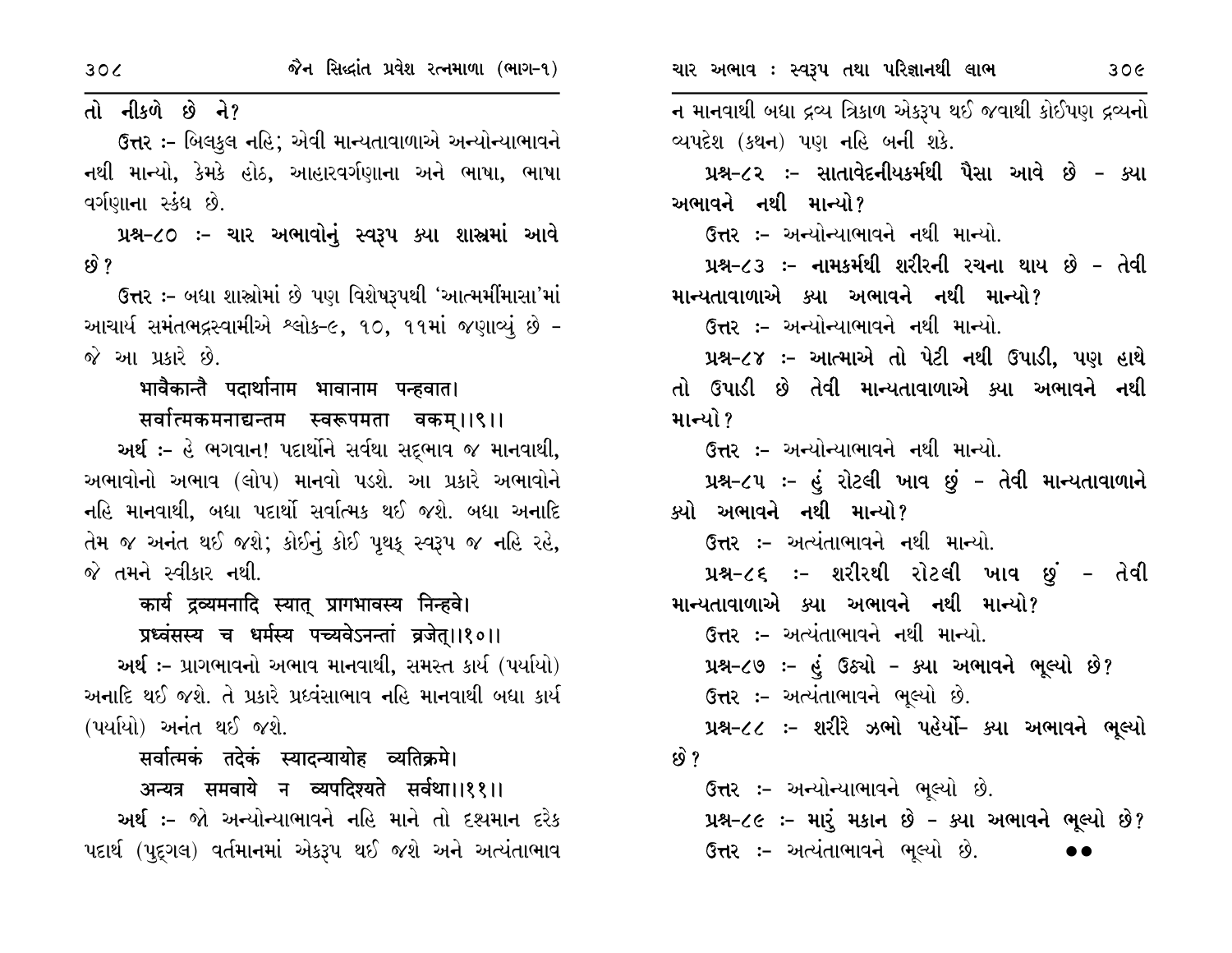લાડવામાં જડ રૂપી એક પ્રદેશી અનંત પુદ્ગલદ્રવ્ય પોતપોતાના વસ્તૃત્વગુણને કારણે પોતપોતાની પ્રયોજનભૂત ક્રિયા કરી રહ્યા છે. એકનો બીજાની પ્રયોજનભુત ક્રિયા સાથે સર્વથા સંબંધ નથી – એમ જાને-માને તો વસ્તુત્વગુણને માન્યો, અને (૨) મારા નિજ આત્માની દેખવા-જાણવારૂપ પ્રયોજનભૂત ક્રિયાને ભૂલીને લાડુ આદિ પદ્ગલોની પ્રયોજનભૂતક્રિયામાં - મેં લાડવો ખાધો, તો વસ્તૃત્વગુણને નથી માન્યો.

#### પ્રશ્ન-૩ :- દ્રવ્યત્વગુણને ક્યારે માન્યો અને ક્યારે નથી માન્યો?

ઉત્તર :- (૧) એક બાજૂ મારો ચૈતન્ય અરૂપી નિજ ભગવાન આત્મા, દ્રવ્યત્વગુણને કારણે, દેખવા-જાણવારૂપ નિરંતર નવા-નવા કાર્ય કરી રહ્યો છે. બીજી તરફ ઔદારિક આદિ શરીર, મન, વાણી અને લાડુમાં જડ રૂપી એક-એક પ્રદેશી અનંત પુદગલદ્રવ્ય પોતપોતાના દ્રવ્યત્વગુણને કારણે, નિરંતર નવું-નવું પરિણમન કરી રહ્યા છે. એક બીજાના નિરંતર નવા–નવા પરિણમનથી એકબીજાનો સર્વથા સંબંધ નથી – એમ જાણે–માને તો દ્રવ્યત્વગુણને માન્યો, અને (૨) નિજ આત્માને દેખવા-જાણવારૂપ નિરંતર નવા-નવા પરિણમનને ભૂલીને, ઔદારિક આદિ શરીર, મન, વાણી અને લાડવાના નિરંતર નવા<del>-</del> નવા પરિણમનમાં-મેં લાડવો ખાધો, તો દ્રવ્યત્વગુણને નથી માન્યો.

# પ્રશ્ન-૪ :- પ્રમેયત્વગુણને ક્યારે માન્યો અને ક્યારે નથી માન્યો ?

ઉત્તર :- (૧) ઔદારિક આદિ શરીર, મન, વાણી અને લાડ્માં જડ રૂપી એક પ્રદેશી અનંત પદ્ગલદ્રવ્ય, પ્રમેયત્વગુણને કારણે વ્યવહારથી જ્ઞેય અને મારો નિજ આત્મા જ્ઞાયક; જ્ઞાનપર્યાય જ્ઞેય અને મારો નિજ આત્મા જ્ઞાયક પણ એવા ભેદથી પણ કોઈ સિદ્ધિ નથી; પરમાર્થથી હું જ્ઞાયક, જ્ઞાયક – એમ જાણે–માને તો

# १૯

# અભ્યાસ : છ સામાન્યગુણ, ચાર અભાવનું સંક્ષિપ્ત સ્પષ્ટીકરણ

## પ્રશ્ન-૧ ઃ- મેં લાડવો ખાધો, આ વાક્યમાં અસ્તિત્વગુણને ક્યારે માન્યો અને ક્યારે નથી માન્યો?

ઉત્તર :- (૧) ત્રાજવાના એક પલ્રામાં નિજ ચૈતન્ય અરૂપી આત્મા પોતાના અસ્તિત્વગુણથી અસ્તિત્વરૂપ છે. ત્રાજવાના બીજા પલ્રામાં ઔદારિક આદિ શરીર, મન, વાણી અને લાડવામાં જડ, રૂપી, એક પ્રદેશી અનંત પુદ્ગલદ્રવ્ય, પોતપોતાના અસ્તિત્વગુણથી અસ્તિત્વરૂપ છે. મારા ચૈતન્ય અરૂપી આત્માના એક અસ્તિત્વના, ઔદારિક આદિ જડ રૂપી પુદ્ગલોના અસ્તિત્વોથી સર્વથા સંબંધ નથી – એમ જાણે-માને તો અસ્તિત્વગુણને માન્યો અને (૨) નિજ ચૈનત્ય અરૂપી આત્માના એક અસ્તિત્વને ભૂલીને, લાડવા આદિ જડ રૂપી પુદગલોના અનંત અસ્તિત્વોમાં - મેં લાડવો ખાધો, તો અસ્તિત્વગુણને નથી માન્યો.

પ્રશ્ન-૨ ઃ- વસ્તુત્વગુણને ક્યારે માન્યો અને ક્યારે નથી માન્યો?

ઉત્તર :- (૧) એક બાજુ મારો ચૈતન્ય અરૂપી આત્મા વસ્તૃત્વગુણને કારણે દેખવા-જાણવારૂપ પોતાની પ્રયોજનભૂત ક્રિયા કરી રહ્યો છે. બીજી તરફ ઔદારિક વગેરે શરીર, મન, વાણી અને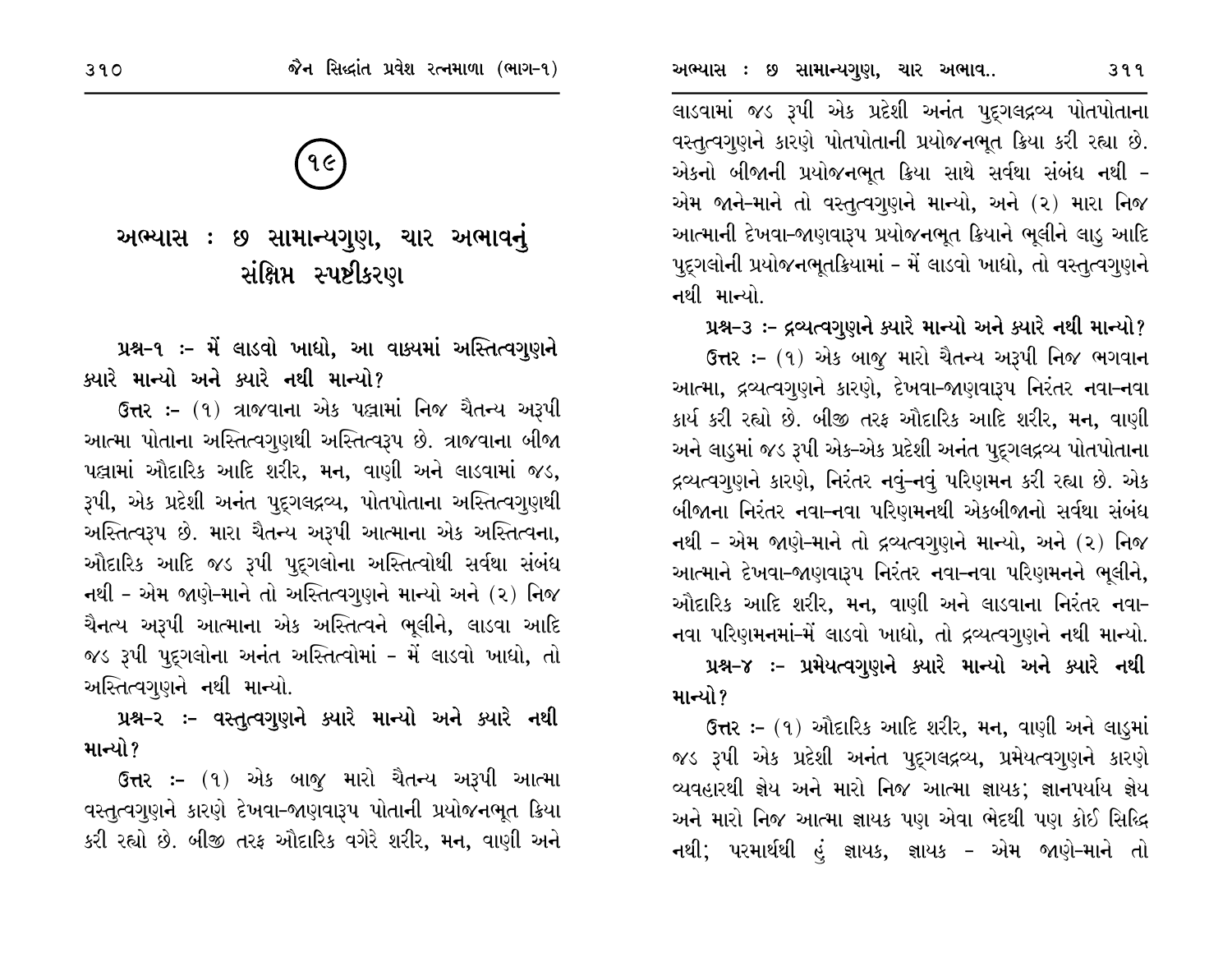આત્માનો ઔદારિક આદિ શરીર, મન, વાણી અને લાડુ આદિના પરમાણુઓથી અત્યંતાભાવ છે - એમ જાણે-માને તો અત્યંતાભાવને માન્યો અને (૨) નિજ ચૈતન્ય અરૂપી આત્માને ભૂલીને ઔદારિક આદિ શરીર, મન, વાણી અને લાડુના અનંત પુદગલદ્રવ્યોમાં, મેં લાડવો ખાધો - એમ જાણે-માને તો અત્યંતાભાવને નથી માન્યો. પ્રશ્ન-૮ :- અન્યોન્યાભાવને ક્યારે માન્યો અને ક્યારે નથી માન્યો?

ઉત્તર :- (૧) ઔદારિક આદિ શરીર, મન, વાણી અને લાડવાના સ્કંઘોની વર્તમાન પર્યાયનો એકબીજાની પરસ્પર વર્તમાન પર્યાયોમાં એકબીજામાં જે અભાવ છે, તે અન્યોન્યાભાવ છે. જ્યારે એક જાતિ હોવા છતાં પુદ્ગલની વર્તમાન પર્યાયોમાં કોઈ સંબંધ નથી, ત્યારે મારા નિજ આત્માની સાથે સંબંધ કેવી રીતે હોઈ શકે? ક્યારેય ન હોઈ શકે - એમ જાને-માને તો અન્યોન્યાભાવને માન્યો અને (૨) ઔદારિક આદિ શરીર, મન, વાણી અને લાડવા આદિના પરસ્પર વર્તમાન પર્યાયોમાં જે અન્યોન્યાભાવ છે, તેને ન માનીને, મેં લાડવો ખાદ્યો – એવી માન્યતાવાળાએ અન્યોન્યાભાવને નથી માન્યો

#### પ્રશ્ન–૯ :– પ્રાગભાવને ક્યારે માન્યો અને ક્યારે નથી માન્યો?

ઉત્તર :- (૧) લાડુની વર્તમાન પર્યાયનો, લાડુની ભૂતકાળની પર્યાયની સાથે પણ સંબંધ નથી તો મારા આત્માની સાથે સંબંધ કેવી રીતે હોઈ શકે? ક્યારેય ન હોઈ શકે - એમ જાણે-માને તો પ્રાગભાવને માન્યો, અને (૨) લાડુની વર્તમાન પર્યાય, ભૂતકાળની પર્યાય વિના કેમ હોઈ શકે?ક ક્યારેય ન હોઈ શકે, ત્યારે મેં લાડ્ ખાદ્યો – એવી માન્યતાવાળાએ પ્રાગભાવને નથી માન્યો.

પ્રશ્ન-૧૦ :- પ્રધ્વંસાભાવને ક્યારે માન્યો અને ક્યારે

392

પ્રમેયત્વગુણને માન્યો, અને (૨) નિજ આત્મા, જ્ઞાયક-જ્ઞેય સંબંધને ભૂલીને, મેં લાડવો ખાધો તો પ્રમેયત્વગુણને નથી માન્યો. પ્રશ્ન-૫ :- અગુરુલઘુત્વગુણને ક્યારે માન્યો અને ક્યારે

નથી માન્યો?

ઉત્તર :- (૧) મારા ચૈતન્ય અરૂપી નિજ ભગવાન આત્માનો તથા ઔદારિક આદિ શરીર, મન, વાણી અને લાડવાના જડરૂપી અનંત પુદ્ગલદ્રવ્યોથી અગુરૂલઘુત્વગુણને કારણે સર્વથા સંબંધ નથી. કેમકે દરેક દ્રવ્યના દ્રવ્ય-ક્ષેત્ર-કાળ સર્વથા ભિન્ન-ભિન્ન છે - એમ જાણે-માને તો અગુરૂલઘુત્વગુણને માન્યો, અને (૨) નિજ જ્ઞાયક ભગવાન આત્માના સ્વચત્રષ્ટયને ભૂલીને, ઔદારિક આદિ શરીર, મન, વાણી અને લાડુ આદિના અનંત પુદુગલદ્ગવ્યોના અનંત ચતુષ્ટયોમાં - મેં લાડવો ખાધો, તો અગુરુલઘુત્વને નથી માન્યું.

પ્રશ્ન-૬ :- પ્રદેશત્વગૃણને ક્યારે માન્યો અને ક્યારે નથી માન્યો ?

**ઉત્તર :-** (૧) મારા ચૈતન્ય અરૂપી અસંખ્યાત પ્રદેશ એક આકારનો, ઔદારિક આદિ શરીર, મન, વાણી અને લાડવાના જડ રૂપી એક પ્રદેશી પુદુગલના અનંત આકારો સાથે સર્વથા સંબંધ નથી - એમ જાણે - માને તો પ્રદેશત્વગૃણને માન્યો, અને (૨) નિજ ચૈતન્ય અરૂપી અસંખ્યાત પ્રદેશી એક આકારને ભૂલીને, ઔદારિક આદિ શરીર, મન, વાણી અને લાડવાના જડરૂપી એક પ્રદેશી પૂદ્ગલના અનંત આકારોમાં - મેં લાડવો ખાધો, તો પ્રદેશત્વગુણને નથી માન્યો.

પ્રશ્ન-૭ :- મેં લાડવો ખાઘો - આ વાક્યમાં અત્યંતાભાવને ક્યારે માન્યો અને ક્યારે નથી માન્યો? **ઉત્તર :-** (૧) મારા ચૈતન્ય અરૂપી નિજ જ્ઞાયક ભગવાન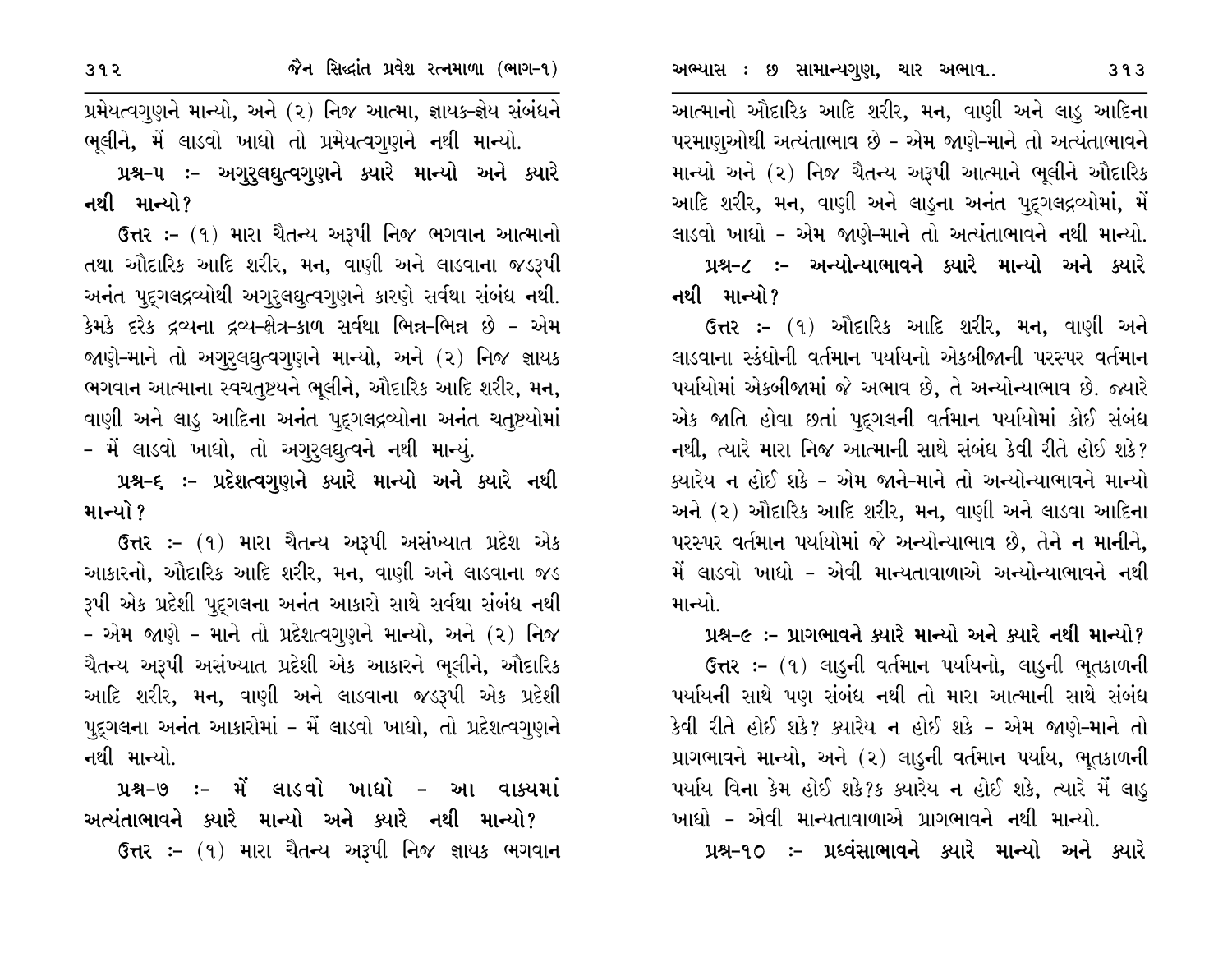નથી માન્યો?

ઉત્તર: – (૧) લાડૂની વર્તમાન પર્યાયનો, લાડૂની ભવિષ્યની પર્યાય સાથે સંબંધ નથી તો મારા ચેતનની સાથે ક્યાંથી સંબંધ હોઈ શકે? ક્યારેય ન હોય – એવી માન્યતાવાળાએ પ્રદવંસાભાવને માન્યો, અને (૨) લાડુની વર્તમાન પર્યાયનો, લાડુની ભવિષ્યની પર્યાય સાથે પણ સંબંધ છે, ત્યારે તો મેં લાડુ ખાધો - આવી માન્યતાવાળાએ પ્રદવંસાભાવને નથી માન્યો.

પ્રશ્ન-૧૧ :- મેં લાડવો ખાદ્યો – આ વાક્યમાં ચારેય અભાવોને સમજવાથી વીતરાગતા કઈ રીતે નીકળે છે? સ્પષ્ટ સમજાવો ?

ઉત્તર :- (૧) લાડુનો મારા ચૈતન્ય આત્માથી અત્યંતાભાવ છે. (૨) લાડૂનો સ્કંધ અને ઔદારિક આદિ શરીર, મન, વાણીમાં અન્યોન્યાભાવ છે. (3) લાડૂની વર્તમાન પર્યાયનો, ભૂતની પર્યાયમાં પ્રાગભાવ છે. (૪) લાડુની વર્તમાન પર્યાયનો, ભવિષ્યની પર્યાયમાં પ્રઘ્વંસાભાવ છે. જેમ લાડૂને ખાવા તે સમય યોગ્યતાથી તે થયું છે; એ પ્રકારે વિશ્વમાં જેટલા પણ કાર્ય છે, તે બધા તે સમય પર્યાયની યોગ્યતાથી થઈ ચુક્યા છે, થઈ રહ્યા છે અને ભવિષ્યમાં પણ થતા રહેશે - એમ જાણતા-માનતા જ પરમાં કર્તા-ભોકતાની બુદ્ધિનો અભાવ થઈને, વીતરાગની પ્રાપ્તિ થઈ જાય છે, પછી ક્રમથી મોક્ષરૂપી લક્ષ્મીનો નાથ બની જાય છે.

પ્રશ્ન-૧૨ :- મોક્ષરૂપી લક્ષ્મીનો નાથ કોના આશ્રયે બને છે? ઉત્તર :- એકમાત્ર નિજ ચેતન ભગવાનને આશ્રયથી જ મોક્ષરૂપી લક્ષ્મીનો નાથ બનાય છે.

જય મહાવીર – જય મહાવીર



સંયુક્ત પ્રશ્નોત્તર : વિશ્વ; છ દ્રવ્ય; સામાન્યગુણ; ચાર અભાવ  $\boldsymbol{8}$ 

પ્રશ્ન-૧ ઃ- દ્રવ્ય-ગુણ-પર્યાય, કઈ અપેક્ષાએ સમાન છે અને કઈ અપેક્ષાએ સમાન નથી? ઉત્તર :– ક્ષેત્રથી સમાન છે અને ભાવથી સમાન નથી. પ્રશ્ન-૨ ઃ– દ્રવ્ય–ગુણ–પર્યાયમાં કાળ અપેક્ષાએ સમાન કોણ છે અને કોણ નથી?

ઉત્તર :- કાળ અપેક્ષાએ દ્રવ્ય-ગણ-સમાન છે અને પર્યાય, એક સમયની હોવાથી સમાન નથી.

પ્રશ્ન-૩ :- દ્રવ્ય-ગુણ-પર્યાયોમાં સંખ્યા અપેક્ષાએ સમાન કોણ છે?

ઉત્તર :- ગુણ અને પર્યાય, સંખ્યામાં સમાન છે. પ્રશ્ન-૪ :- ગુણોના સમૂહને દ્રવ્ય કહે છે, તેમાં 'લક્ષણ' શું છે અને 'લક્ષ' શું છે?

ઉત્તર :- 'ગુણોનો સમૂહ', લક્ષણ છે અને 'દ્રવ્ય' લક્ષ છે. પ્રશ્ન-૫ ઃ- દ્રવ્યમાં નિરંતર પર્યાય હોવાનું શું કારણ  $59^{\circ}$ 

ઉત્તર :- 'દ્રવ્ય'માં પર્યાય હોવાનું કારણ દ્રવ્યત્વગુણ છે. પ્રશ્ન-૬ :- તું આત્માને કઈ રીતે જાણે છો?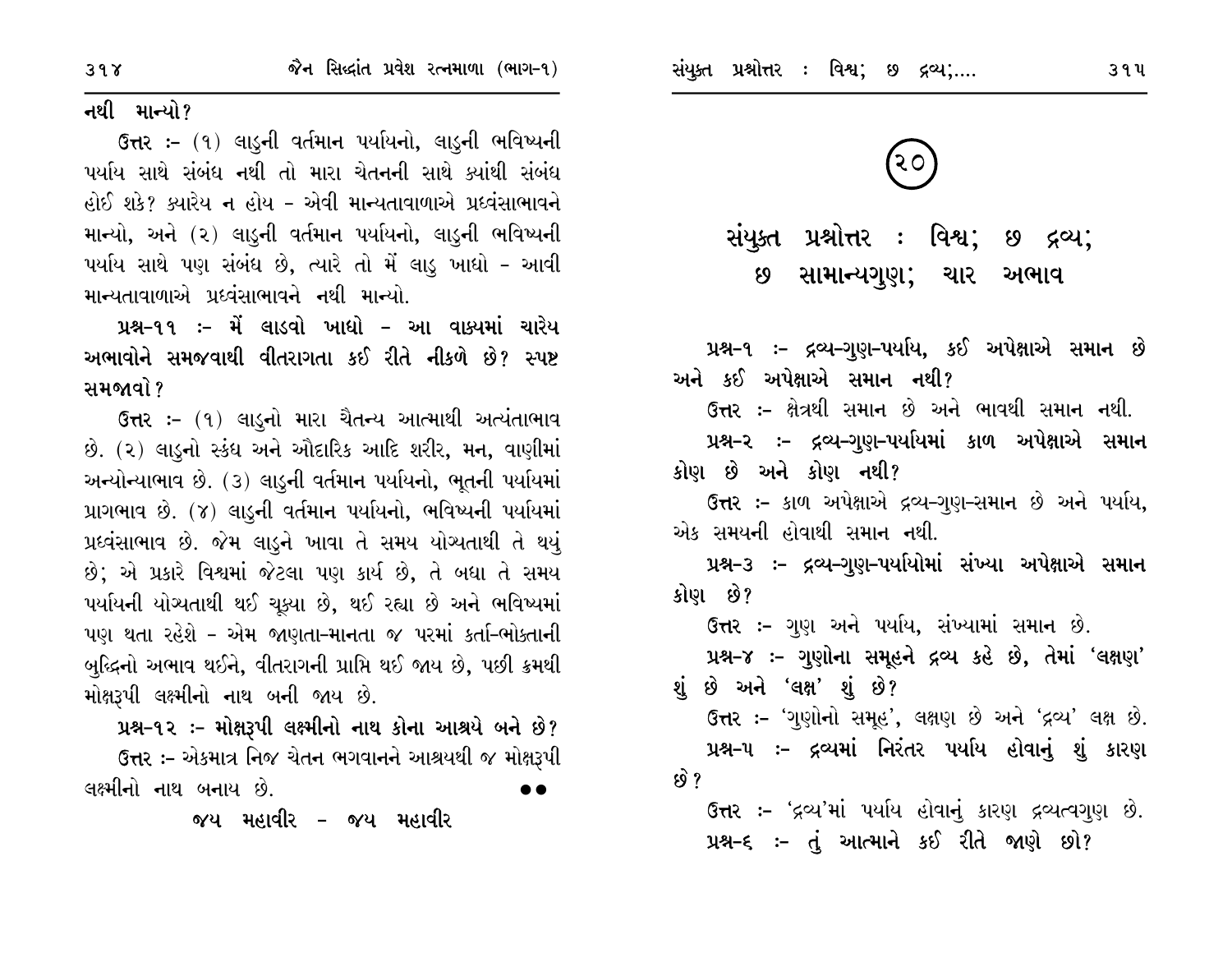**ઉત્તર :-** પ્રમેયત્વગુણને કારણે જાણું છું. પ્રશ્ન-૭ :- જ્ઞાનનું લક્ષણ શું છે? ઉત્તર :- સ્વ-પરપ્રકાશક, જ્ઞાનનું લક્ષણ છે. પ્રશ્ન-૮ :- સંખ્યા અપેક્ષાએ ક્યા-ક્યા દ્રવ્ય સમાન છે? ઉત્તર :- ધર્મ, અધર્મ; આકાશ, ત્રણે એક-એક છે. પ્રશ્ન-૯ :- ક્ષેત્ર અપેક્ષાએ ક્યા-ક્યા દ્રવ્ય સમાન છે? ઉત્તર :- ધર્મ, અધર્મ અને જીવ ક્ષેત્ર અપેક્ષાએ અસંખ્યાત પ્રદેશી હોવાથી સમાન છે. (૨) કાળાણુ અને પરમાણુ, ક્ષેત્ર અપેક્ષાએ એક પ્રદેશી હોવાથી સમાન છે. પ્રશ્ન-૧૦ :- નિશ્ચયથી અસ્તિકાય કોણ-કોણ છે? ઉત્તર :- જીવ, ધર્મ, અધર્મ અને આકાશ નિશ્ચયથી અસ્તિકાય  $\hat{g}$ . પ્રશ્ન-૧૧ ઃ- વ્યવહારથી અસ્તિકાય કોણ છે? ઉત્તર :- પદગલસ્કંધ વ્યવહારથી અસ્તિકાય છે. પ્રશ્ન-૧૨ :- લોકાકાશ, અલોકાકાશ, આ આકાશના ભેદ નિશ્ચયથી છે કે વ્યવહારથી છે? ઉત્તર :- વ્યવહારથી છે. પ્રશ્ન-૧૩ :- અત્યાર સુધી તમે જે પાઠ વાંચ્યા, તેમાં એવા ગુણોના નામ જણાવો જે જીવ-પુદ્દગલોમાં હોય, બાકી દ્રવ્યોમાં ન હોય? ઉ<del>ત્ત</del>ર :- ક્રિયાવતીશક્તિ અને વૈભાવિકશક્તિ. પ્રશ્ન-૧૪ :- જ્ઞાનીને રાગમાં કેવી બુદ્ધિ હોય છે? **ઉત્તર :-** હેયબુદ્ધિ હોય છે. પ્રશ્ન-૧૫ ઃ- અજ્ઞાનીને શુભભાવોમાં કેવી બુદ્ધિ હોય છે ?

સંયુક્ત પ્રશ્નોત્તર : વિશ્વ; છ દ્રવ્ય;...

ઉત્તર :- ઉપાદેયબુદ્ધિ હોય છે. પ્રશ્ન-૧૬ :- જ્ઞાની, રાગને શું જાણે છે? ઉત્તર :- જ્ઞાની, રાગને તપેદિકની બિમારી જાણે છે. પ્રશ્ન-૧૭ :- ક્રિયાવતીશક્તિને જાણવાનો શો લાભ છે? ઉત્તર :- (૧) ઘરમાંથી રૂપિયા, સોના-ચાંદી ડાકુ લઈ ગયા, તો જ્ઞાની જાણે છે કે તે પોતાની ક્રિયાવતીશક્તિને કારણે ગયા; ડાકુઓને કારણે નહિ, (૨) મારા આત્મામાં રોકાવું અને ગમન કરવું એ શરીરને કારણે કે ઘર્મ-અઘર્મદ્રવ્યને કારણે નથી થતું; માત્ર ક્રિયાવતીશક્તિને કારણે થાય છે - એમ જાણવાથી આકળતા મટે  $\hat{g}$ . પ્રશ્ન-૧૮ :- શું જીવ શરીરને આગળ-પાછળ કરે છે? ઉત્તર :- બિલકુલ નહિ, ક્રિયાવતીશક્તિને કારણે થાય છે. પ્રશ્ન-૧૯ :- જીવ કેમ નથી બોલતો? ઉત્તર :- જીવ અને શબ્દમાં અત્યંતાભાવ છે. પ્રશ્ન-૨૦ :- મોઢાથી તો શબ્દો નીકળે છે ને? ઉત્તર :- બિલકુલ નહિ, કેમકે શબ્દો અને મોઢામાં અન્યોન્યાભાવ  $\overrightarrow{9}$ . <u>પ્રશ્ન-૨૧ ઃ- શું દેવ પોતાના શરીરને નાનું-મોટું કરી શકે</u> છે? **ઉત્તર :-** બિલકુલ નહિ, કેમકે દેવનો આત્મા અને શરીરમાં અત્યંતાભાવ છે. પ્રશ્ન-૨૨ :- જીવના બે ભેદ ક્યા-ક્યા છે? ઉત્તર :- સંસારી અને સિદ્ધ. પ્રશ્ન-૨૩ :- સંસારીના બે ભેદ ક્યા-ક્યા છે?

ઉત્તર :- છ**વ્રસ્થ અને સર્વજ્ઞ.**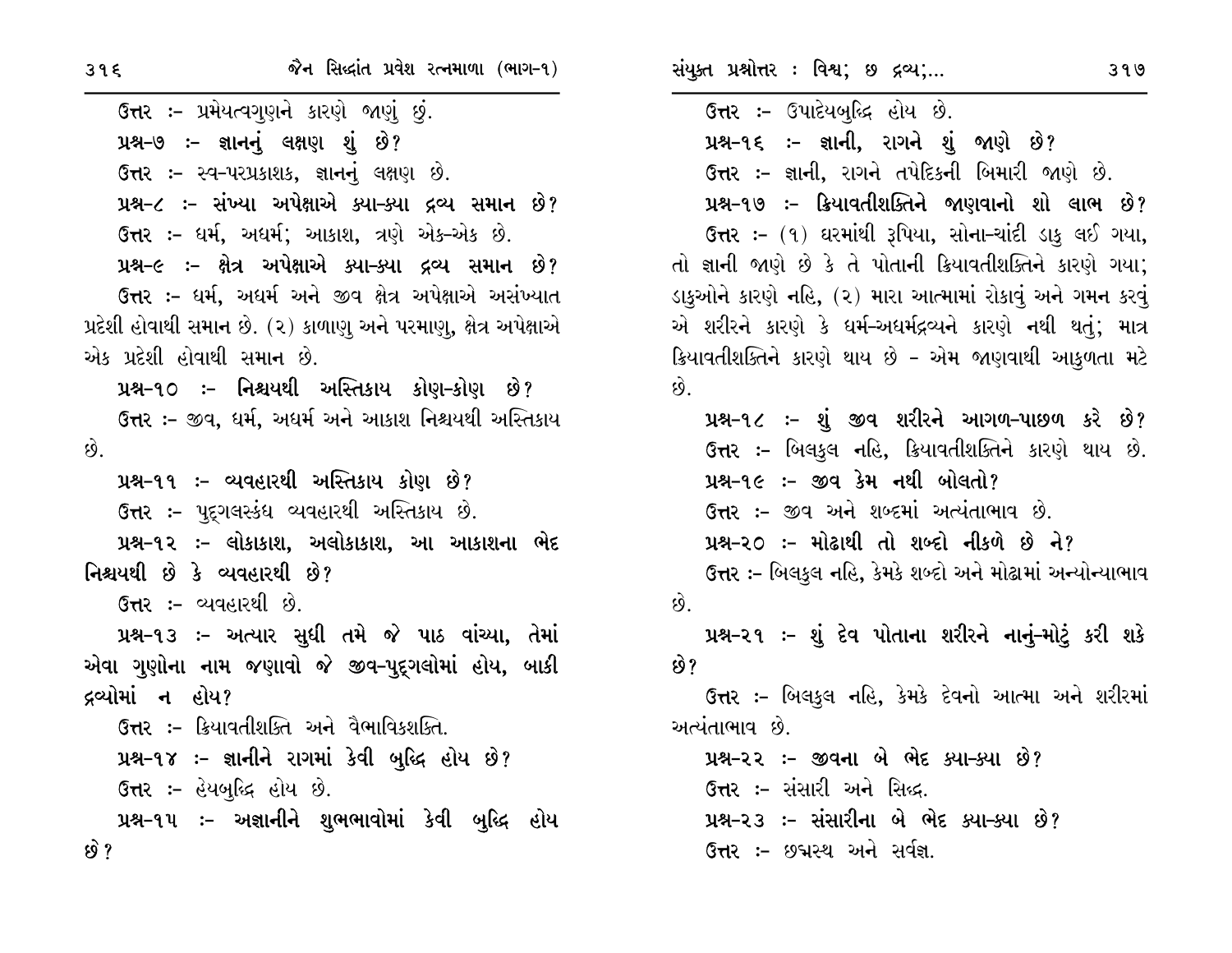$39<sup>2</sup>$ 

પ્રશ્ન-૨૪ :- છદ્મસ્થના બે ભેદ ક્યા-ક્યા છે? ઉત્તર :- સાધક અને બાધક. પ્રશ્ન-૨૫ :- બાધકના બે ભેદ ક્યા-ક્યા છે? ઉત્તર :- ભવ્ય અને અભવ્ય. પ્રશ્ન-૨૬ :- ભવ્યના બે ભેદ ક્યા-ક્યા છે? ઉત્તર :- મોક્ષ પ્રાપ્ત કરનાર અને મોક્ષ પ્રાપ્ત ન કરનારો. પ્રશ્ન-૨૭ :- પરમાણુની બે જાતિઓના નામ શું છે? ઉત્તર: – (૧) કારણપરમાણ, (૨) કાર્યપરમાણ. પ્રશ્ન-૨૮ :- કારણપરમાણુ કોને કહે છે? ઉત્તર :- સ્કંધોથી જોડાવાની શક્તિવાળા પરમાણુને કારણપરમાણ્ કહે છે. પ્રશ્ન-૨૯ :- કાર્યપરમાણૂ કોને કહે છે? ઉત્તર :- સ્કંઘોમાં અલગ થનારા પરમાણુને કાર્યપરમાણુ કહે  $\hat{g}$ પ્રશ્ન–૩૦ ઃ– શરીર અને જીવમાં તથા શરીર અને વસ્રમાં ક્યો અભાવ છે? ઉત્તર :- શરીર અને જીવમાં અત્યંતાભાવ છે તથા શરીર અને વસ્રમાં અન્યોન્યાભાવ છે. પ્રશ્ન-૩૧ :- જીવ અને ચૈતન્યમાં ક્યો અભાવ છે? ઉત્તર :- કોઈપણ અભાવ નથી. પ્રશ્ન-૩૨ :- શું પવન ધજાને હલાવે છે? ઉત્તર ઃ- બિલકુલ નહિ. કેમકે પવન અને ધજામાં અન્યોન્યાભાવ  $\hat{\omega}$ . પ્રશ્ન-33 :- ધજા કોનાથી હલે છે? **ઉત્તર :-** પોતાની ક્રિયાવતીશક્તિથી હલે છે. પવનથી નહિ. સંયુક્ત પ્રશ્નોત્તર : વિશ્વ; છ દ્રવ્ય;... પ્રશ્ન-3૪ :- સાદિ-અનંત એક ક્ષેત્રમાં રહેનારા કોણ છે? **ઉત્તર :- સિદ્ધ ભગવાન છે.** પ્રશ્ન-૩૫ :- પર્યાયની અપેક્ષાએ દ્રવ્યને શું કહે છે? ઉત્તર :- પર્યાયી અથવા પર્યાયવાન કહે છે. પ્રશ્ન-૩૬ ઃ- ચૈતન્યગુણ, સામાન્ય છે કે વિશેષ? ઉત્તર :- છ દ્રવ્યોમાંથી માત્ર જીવદ્રવ્યમાં છે, બીજા કોઈ દ્રવ્યોમાં નથી, આ અપેક્ષાએ વિશેષ છે; અને બધા જીવદ્રવ્યોમાં છે, એ અપેક્ષાએ સામાન્ય છે. પ્રશ્ન-૩૭ :- જ્ઞાનગુણ અને સુખગુણની સંખ્યા જણાવો? ઉત્તર :- જેટલા જીવદ્રવ્ય છે, તેટલા જ જ્ઞાનગુણ અને સુખગુણ  $\vartheta$ . પ્રશ્ન-૩૮ :- પોતાને કૂટસ્થ માનનારા ક્યા ગુણના મર્મને નથી જાણતા? ઉત્તર :- દ્રવ્યત્વગુણના મર્મને નથી જાણતા. પ્રશ્ન-૩૯ :- પોતાને પર અને શરીરાદિને કરનારો માને તો તે શું ભુલ્યો છે? ઉત્તર :- અગુરૂલઘુત્વગુણ અને અત્યંતાભાવને ભૂલ્યો છે. પ્રશ્ન-૪૦ :- જ્ઞાનાવરણીયકર્મે જ્ઞાનને દબાવ્યું - શું એ ઠીક છે? ઉત્તર :- ખોટું છે કેમકે બંનેમાં અત્યંતાભાવ છે. પ્રશ્ન–૪૧ :– ક્રિયાવતીશક્તિના ગમન અને સ્થિતિના નિમિત્તમાં શું અંતર છે? ઉત્તર :- ગતિમાં નિમિત્ત ધર્મદ્રવ્ય છે અને સ્થિતિમાં નિમિત્ત અધર્મદ્રવ્ય છે. પ્રશ્ન-૪૨ :- સિદ્ધભગવાનને કોનું નિમિત્ત છૂટી ગયું અને

 $39C$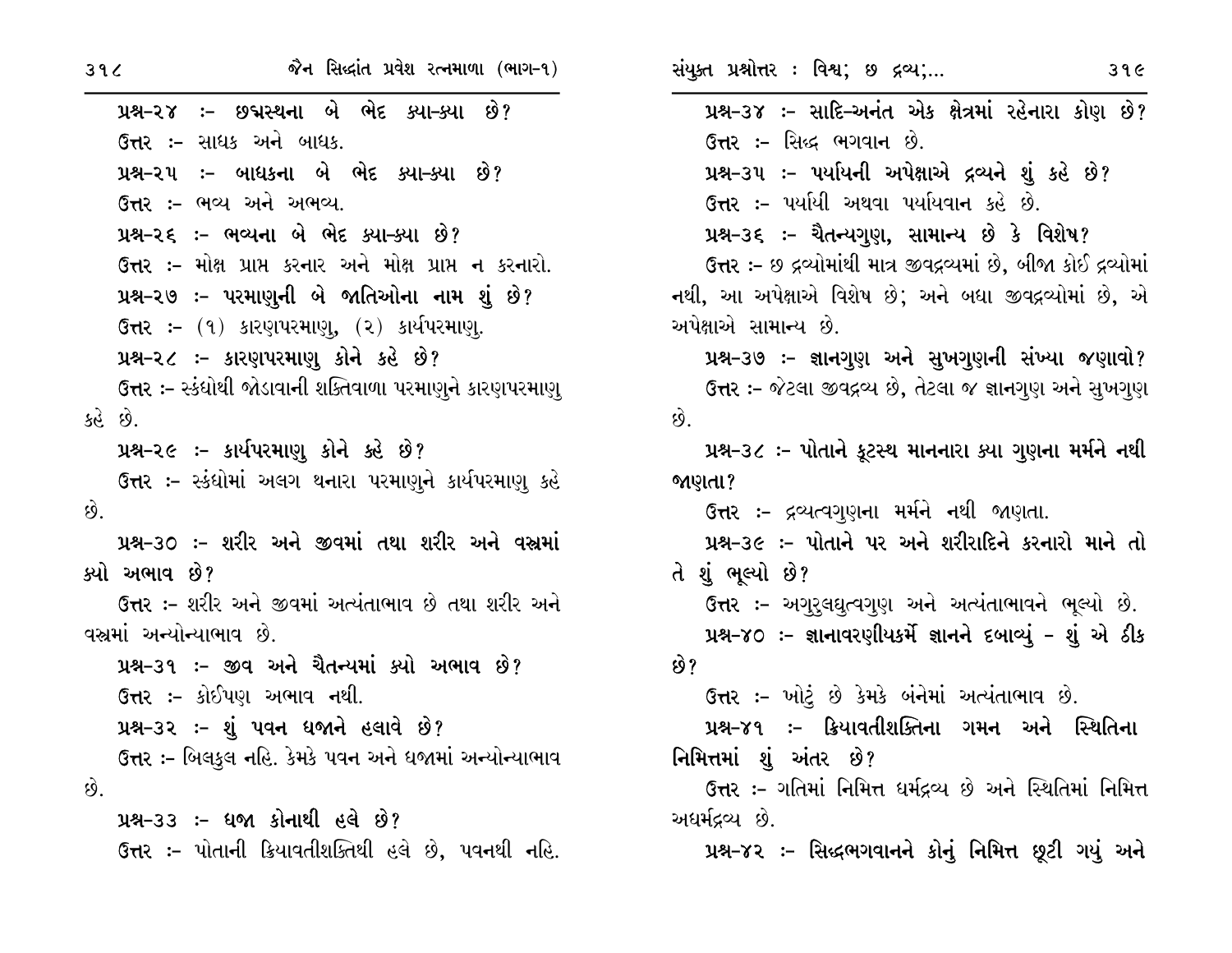320

કોનું સાદિ-અનંત નિમિત્ત થયું? ઉત્તર :- ધર્મદ્રવ્યનું નિમિત્ત છુટી ગયું અને સાદિ-અનંત અધર્મ દ્રવ્યનું નિમિત્ત થયું. પ્રશ્ન-૪૩ :- આઠ ભેદવાળું ક્યું શરીર છે?

ઉત્તર :- કાર્મણશરીર છે.

પ્રશ્ન-૪૪ :- પાંચેય શરીરનો કર્તા કોણ છે અને કોણ નથી? ઉત્તર :- પાંચેય શરીરનો કર્તા પૂદ્ગલદ્રવ્ય છે; જીવ નથી. પ્રશ્ન-૪૫ :- અવિનાભાવસંબંધ કોને કહે છે? તેના અમૂક ઉદાહરણો આપો?

ઉત્તર :- (૧) એક પદાર્થની સાથે બીજાનું હોવું, અવિનાભાવ સંબંધ છે. જેમ કે :- (૧) જ્યાં કાર્મણશરીર હોય છે, ત્યાં તૈજસ શરીર હોય જ છે. (૨) જ્યાં મતિજ્ઞાન હોય છે, ત્યાં શ્રુતજ્ઞાન હોય જ છે. (3) જ્યાં રંગ હોય છે ત્યાં સ્પર્શ-રસ-ગંધ હોય જ છે. (૪) જ્યાં જ્યાં જ્ઞાન હોય છે, ત્યાં ત્યાં સુખ હોય જ છે.

પ્રશ્ન-૪૬ :- તું કઈ અપેક્ષાએ એક છો? ઉત્તર :- હું મારા જીવદ્રવ્યની અપેક્ષાએ એક છું. **122-89 :- તું કઈ અપેક્ષાએ અસંખ્ય છો?** ઉત્તર :- હું મારા પ્રદેશોની અપેક્ષાએ અસંખ્ય છું. પ્રશ્ન-૪૮ :- તું કઈ અપેક્ષાએ અનંત છો? ઉત્તર :- હં મારા ગુણોની અપેક્ષાએ અનંત છું. પ્રશ્ન-૪૯ :- સમ્યગ્દર્શન અને ચક્ષદર્શનમાં શો ભેદ છે? ઉત્તર :- બંને જુદાં-જુદાં ગુણની પર્યાયો છે; માટે ગુણભેદ છે.

પ્રશ્ન-૫૦ :- સમ્યગ્દર્શન અને ચક્ષદર્શન બંને કોને હોય છે?

સંયુક્ત પ્રશ્નોત્તર: વિશ્વ; છ દ્રવ્ય;...

ઉત્તર :- સાધકજીવને હોય છે. પ્રશ્ન-૫૧ :- ચક્ષુદર્શન હોય અને સમ્યગ્દર્શન ન હોય-શં એમ બને છે? ઉત્તર :- મિથ્યાદષ્ટિને ચક્ષુદર્શન હોય જ છે, સમ્યગ્દર્શન નથી હોતું. ચક્ષદર્શન ત્રણ ઇન્દ્રિયવાળા જીવોને પણ નથી હોતું. પ્રશ્ન-૫૨ :- સમ્યગ્દર્શન હોય અને ચક્ષદર્શન ન હોય - શું એવું બની શકે છે? ઉત્તર :- હાં, હોઈ શકે છે; દેવ (અરિહંત-સિદ્ધ)ને સમ્યવ્દર્શન હોય છે અને ચક્ષદર્શન નથી હોતું, કેમકે તેમને કેવળદર્શન હોય  $\hat{g}$ . પ્રશ્ન-૫૩ ઃ- જ્ઞાન અને મતિજ્ઞાનમાં શું અંતર છે? ઉત્તર :- જ્ઞાન, ગુણ છે અને મતિજ્ઞાન, જ્ઞાનગુણની પર્યાય  $\hat{p}$ પ્રશ્ન-૫૪ :- શું તું અહીં રેલથી આવ્યો છો? ઉત્તર :- હું મારી ક્રિયાવતીશક્તિથી આવ્યો છું; રેલ, શરીર અને ધર્મદ્રવ્યને કારણે નથી આવ્યો. પ્રશ્ન-૫૫ :- સ્કંધ હોવાનું સાચું કારણ શું છે? ઉત્તર :- તે સમયની પર્યાયની યોગ્યતા. પરમાણુની ભીની-સૂકી અવસ્થા, સ્કંધ બનવામાં કારણ (નિમિત્ત) છે. પ્રશ્ન-૫૬ ઃ- મેં કુવામાંથી પાણી ખેંચ્યું - શું તે સત્ય છે? **ઉત્તર :-** બિલકુલ ખોટું છે, પાણી પોતાની ક્રિયાવતીશક્તિથી ઉપર આવ્યું છે. પ્રશ્ન–૫૭ ઃ– આહારવર્ગણા, તૈજસવર્ગણા, ભાષાવર્ગણા, મનોવર્ગણા અને કાર્મણવર્ગણાના ક્રમનું શું કારણ છે?

ઉત્તર :- (૧) જીવને પહેલાં તો પોતાના સંયોગરૂપ શરીરનું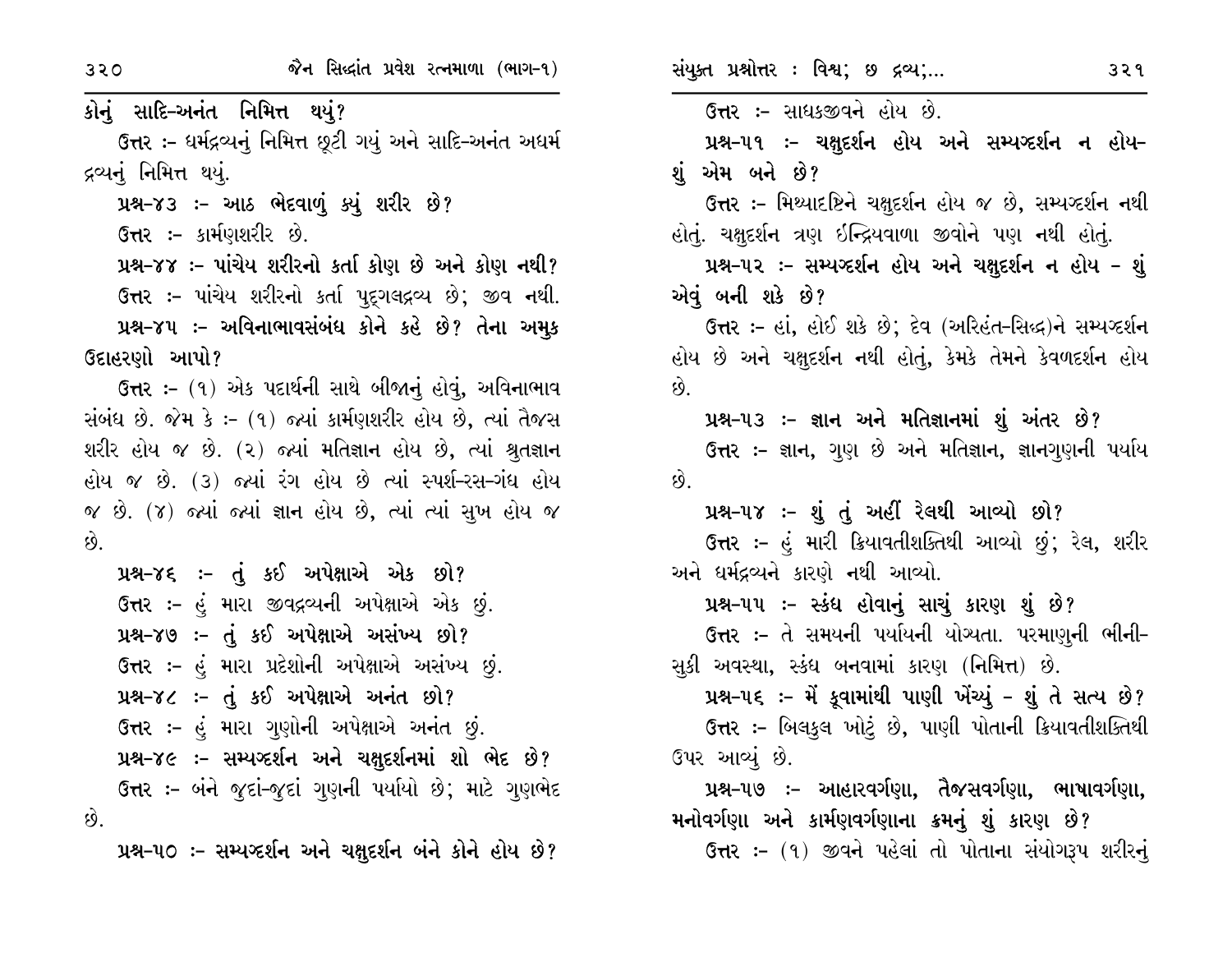જ્ઞાન થાય છે; તેથી પહેલા આહારવર્ગણા લીધી છે. (૨) તે પછી શરીરના તેજની ખબર પડે છે; તેથી બીજા નંબર ઉપર તૈજસવર્ગણા લીધી છે. (૩) પછી બે, ત્રણ ઇન્દ્રિયો અને ભાષા પ્રગટે છે; તેથી ત્રીજા નંબર ઉપર ભાષાવર્ગણા લીધી છે. (૪) મન માત્ર સંજ્ઞી જીવોને જ હોય છે; તેથી ચોથા નંબર ઉપર મનોવર્ગણા લીધી છે. (૫) કાર્મણશરીરના સુક્ષ્મપણાના કારણે, પાંચમાં નંબર ઉપર કાર્મણવર્ગણાને લીધી છે.

પ્રશ્ન–૫૮ ઃ– ધારણાના પ્રધ્વંસાભાવમાં શું આવશે? ઉત્તર :- શ્રુતજ્ઞાન આવશે.

પ્રશ્ન-૫૯ :- જીવ અને પુદ્ગલની એકબીજામાં મેળવણી કરો.

ઉત્તર :- (૧) સંખ્યામાં જીવ, અનંત અને પુદ્ગલ, જીવથી અનંતગણા અધિક છે. (૨) ક્ષેત્રમાં જીવ, અસંખ્યાતપ્રદેશી અને પદુગલ, એકપ્રદેશી છે. (૩) જીવ, અમૂર્ત છે અને પદુગલ મૂર્ત છે. (૪) જીવ, ચેતન છે અને પદુગલ જડ છે. (૫) જીવની ક્રિયાવતી શક્તિ તથા વૈભાવિકશક્તિ ચેતન છે અને પુદ્ગલની ક્રિયાવતીશક્તિ તથા વૈભાવિકશક્તિ અચેતન છે.

પ્રશ્ન-૬૦ :- ધ્રુવ રહેતું થકું નિરંતર બદલાય છે - ક્યો ગણ જાણવામાં આવે છે? ઉત્તર :- અસ્તિત્વ, દ્રવ્યત્વગુણ જાણવામાં આવે છે. પ્રશ્ન–૬૧ ઃ– સીમંઘર ભગવાનની મુદ્રા અતિ ભવ્ય છે – ક્યા ગુણની ખબર પડે છે?

ઉત્તર :- પ્રદેશત્વગુણની ખબર પડે છે.

પ્રશ્ન-૬૨ :- સિદ્ધભગવાનને કેટલા અભાવ લાગે છે? ઉત્તર :- અન્યોન્યાભાવને છોડીને ત્રણે લાગે છે.

પ્રશ્ન-૬૩ :- કર્મોદયને કારણે રાગ થયો, તો ક્યા

સંયુક્ત પ્રશ્નોત્તર : વિશ્વ; છ દ્રવ્ય;...

અભાવને ભૂલ્યો છે? ઉત્તર :- અત્યંતાભાવને ભુલ્યો છે. પ્રશ્ન-૬૪ :- દ્રવ્યલિંગમાં ભાવલિંગ પ્રગટે છે તો ક્યા અભાવને ભૂલ્યો? ઉત્તર :- અત્યંતાભાવને ભુલે છે. પ્રશ્ન–૬૫ :- મુનિરાજ બહારમાં પાંચ સમિતિ, ત્રણ ગુપ્તિને પાળે છે તો ક્યા અભાવને ભૂલે છે? ઉત્તર :- અત્યંતાભાવને ભૂલે છે. પ્રશ્ન-૬૬ :- બે દ્રવ્યોનો કર્તા એક છે તો ક્યા અભાવને ભૂલે છે? ઉત્તર :- અત્યંતાભાવને ભૂલે છે. પ્રશ્ન–૬૭ :- ક્રમબદ્ધપર્યાયને ન માનનારા ક્યા અભાવને ભૂલે છે? **ઉત્તર :-** પ્રાગભાવ અને પ્રધ્વંસાભાવને ભૂલે છે. પ્રશ્ન-૬૮ :- પહેલા હતું, અત્યારે નથી, તેનાથી ક્યો અભાવ જ્ઞાનમાં આવે છે? ઉત્તર :- પ્રાગભાવ જ્ઞાનમાં આવે છે. પ્રશ્ન-૬૯ :- ઘાતિકર્મ અને અઘાતિકર્મમાં ક્યો અભાવ છે? ઉત્તર :- અન્યોન્યાભાવ છે. પ્રશ્ન-૭૦ :- દંડ, ચક્રથી ઘડો બન્યો - તો ક્યા અભાવને ભલ્યો? **ઉત્તર :-** અન્યોન્યાભાવને ભૂલે છે. પ્રશ્ન–૭૧ ઃ– ભગવાનના જિનબિંબના દર્શન કરવાથી સમ્પગ્દર્શનાદિ પ્રગટે છે - શું એ વાત ઠીક છે? ઉત્તર :- તે વ્યવહારકથન છે; વ્યવહારકથનને સાચું માનનારાએ

 $323$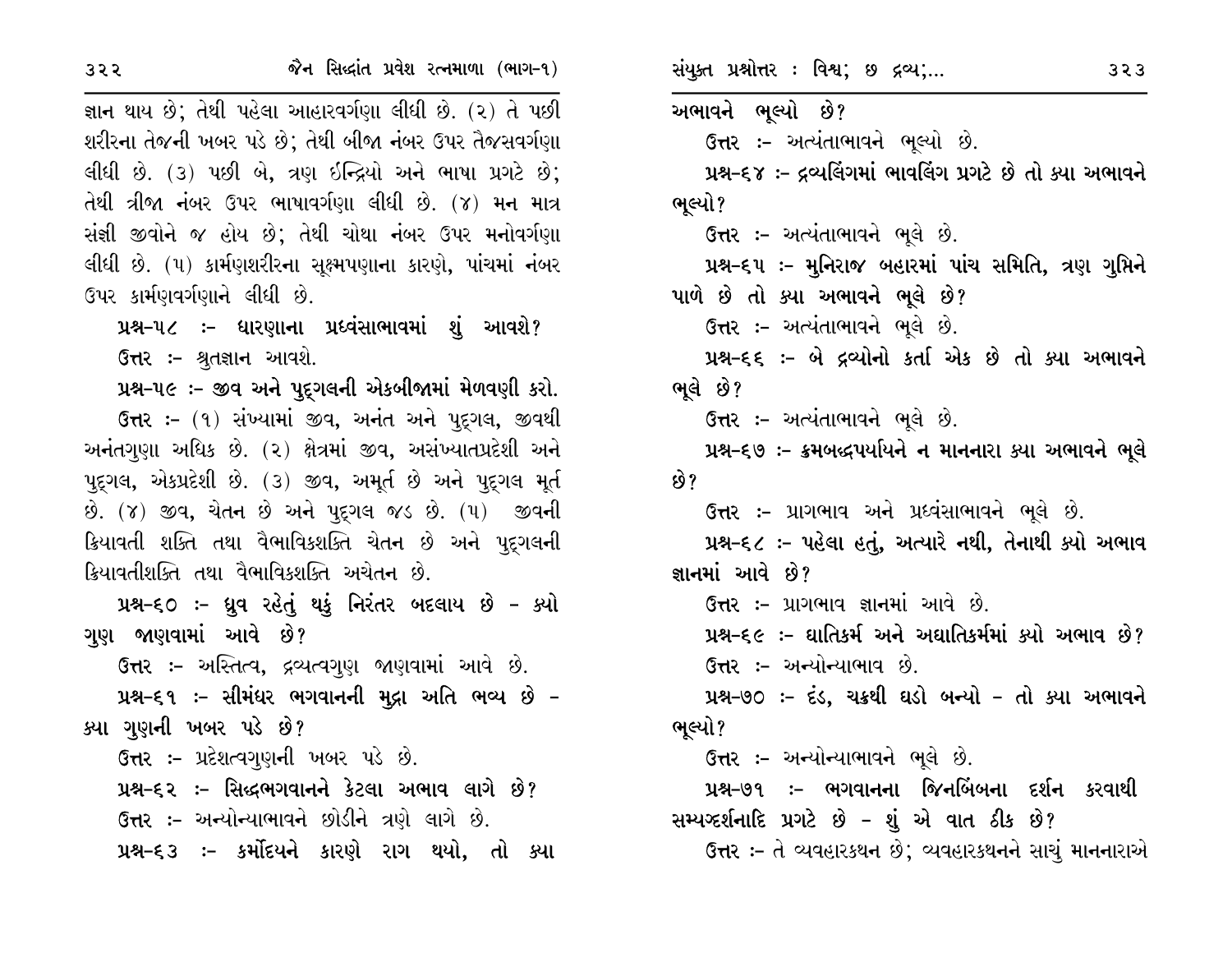| 358                 | જૈન સિલ્દાંત પ્રવેશ રત્નમાળા (ભાગ-૧)                              | સંયુક્ત પ્રશ્નોત્તર : વિશ્વ; છ દ્રવ્ય;                        | 324 |
|---------------------|-------------------------------------------------------------------|---------------------------------------------------------------|-----|
|                     | અગુરૂલઘુત્વગુણ અને અત્યંતાભાવને નથી માન્યા.                       | ઉત્તર :- ધર્મ, અધર્મ, આકાશ અને કાળદ્રવ્ય છે.                  |     |
|                     | પ્રશ્ન–૭૨ :– દ્રવ્યત્વગુણને કારણે જ્ઞાનમાં શું થાય છે?            | પ્રશ્ન-૮૦ :- છ દ્રવ્યોના સમૂહને વિશ્વ કહે છે - તે             |     |
|                     | ઉત્તર :- જ્ઞાનગુણમાં નિરંતર સમયે-સમયે નવા-નવા પરિણમન              | બધાનો એક ક્ષેત્રમાં રહેતા ક્યો અભાવ છે?                       |     |
|                     | થાય છે; તેમાં દ્રવ્યત્વગુણ નિમિત્ત છે.                            | <b>ઉત્તર :-</b> અત્યંતાભાવ છે.                                |     |
|                     | પ્રશ્ન–૭૩ :– અગુરુલઘુત્વગુણને કારણે, જ્ઞાનમાં શું થાય             | પ્રશ્ન−૮૧ ઃ- ચક્ષુદર્શનના દ્રવ્ય–ગુણ–પર્યાય ક્યા છે?          |     |
| $\mathcal{G}$ ?     |                                                                   | ઉત્તર :- ચક્ષુદર્શન પોતે અર્થપર્યાય છે; આત્મા, દ્રવ્ય છે અને  |     |
|                     | ઉત્તર :- જ્ઞાનગુણ, વર્ણાદિ પુદ્ગલના ગુણોમાં નથી જાતો              | દર્શન, ગુણ છે.                                                |     |
|                     | અને જ્ઞાન–ગુણ, શ્રદ્ધા, ચારિત્ર વગેરે બીજા ગુણોરૂપ નથી થતું.      | પ્રશ્ન-૮૨ ઃ- શું એક દ્રવ્યના અસ્તિત્વગુણ અને વસ્તુત્વગુણના    |     |
|                     | પ્રશ્ન–૭૪ :– અનંત ગુણોનો દ્રવ્યની સાથે કેવો સંબંધ છે?             | દ્રવ્ય–ક્ષેત્ર–કાળ–ભાવ એક જ છે?                               |     |
|                     | ઉત્તર :- નિત્યતાદાત્મ્ય સંબંધ છે.                                 | ઉત્તર :- દ્રવ્ય-ક્ષેત્ર-કાળ એક જ છે પણ બંનેના ભાવમાં અંતર     |     |
|                     | પ્રશ્ન–૭૫ ઃ– શુભાશુભવિકારીભાવો અને ગુણભેદનો આત્માની               | છે.                                                           |     |
| સાથે કેવો સંબંધ છે? |                                                                   | પ્રશ્ન-૮૩ :- કચરાને બહાર ફેંકી દીધો - તે નકામો છે,            |     |
|                     | <b>ઉત્તર :-</b> અનિત્યતાદાત્મ્ય સંબંધ છે.                         | ક્યા ગુણને નથી માન્યો?                                        |     |
|                     | પ્રશ્ન–૭૬ :– જાતિ અપેક્ષાએ છ દ્રવ્ય કઈ–કઈ અપેક્ષાએ                | <b>ઉત્તર ઃ-</b> વસ્તુત્વગુણને કારણે કચરો પણ પોતાની પ્રયોજનભૂત |     |
| સમાન નથી?           |                                                                   | ક્રિયા કરી જ રહ્યો છે; નકામો નથી.                             |     |
|                     | <b>ઉત્તર ઃ-</b> (૧) વિશેષગુણોની અપેક્ષાએ; (૨) ક્ષેત્રની અપેક્ષાએ; | પ્રશ્ન−૮૪ ઃ- હું ચુપચાપ આ કાર્ય કરું, કોઈને ખબર ન             |     |
|                     | (3) સંખ્યા અપેક્ષાએ સમાન નથી.                                     | પડે – એવી માન્યતાવાળાએ ક્યા સામાન્યગુણને નથી માન્યો?          |     |
|                     | પ્રશ્ન–૭૭ :– વિશ્વના ક્યા દ્રવ્યોમાં સંકોચ–વિસ્તાર થાય છે?        | ઉત્તર :- પ્રમેયત્વગુણને નથી માન્યો.                           |     |
|                     | ઉત્તર :- માત્ર જીવદ્રવ્યમાં જ સંકોચ-વિસ્તાર થાય છે.               | પ્રશ્ન-૮૫ ઃ- અગુરુલઘુત્વગુણને કારણે, એક ગુણ, બીજા             |     |
|                     | પ્રશ્ન–૭૮ :– હું પલંગ ઉપર સૂઈ ગયો – મારામાં અને સૂવામાં           | ગુણરૂપ નથી થતાં – તે એક દ્રવ્યના ગુણની વાત છે કે જુદા–        |     |
|                     | ક્યો અભાવ છે તથા પલંગ અને સૂવામાં ક્યો અભાવ છે?                   | જુદા દ્રવ્યોના ગુણોની વાત છે?                                 |     |
|                     | ઉત્તર :- મારા સૂવામાં અત્યંતાભાવ છે અને પલંગ અને સૂવામાં          | ઉત્તર :- એક જ દ્રવ્યના ગુણની વાત છે.                          |     |
| અન્યોન્યાભાવ છે.    |                                                                   | પ્રશ્ન-૮૬ ઃ- મોક્ષ થવાથી 'તેજમાં તેજ મળી જાય છે' તે           |     |
|                     | પ્રશ્ન–૭૯ :– અનાદિ–અનંત સ્થિર એક ક્ષેત્રમાં રહેનારા ક્યા–         | પ્રમાણે બધા જીવ એક થઈ જાય છે – એવી માન્યતાવાળાએ               |     |
| ક્યા દ્રવ્ય છે?     |                                                                   | ક્યા સામાન્યગુણ અને ક્યા અભાવને નથી માન્યો?                   |     |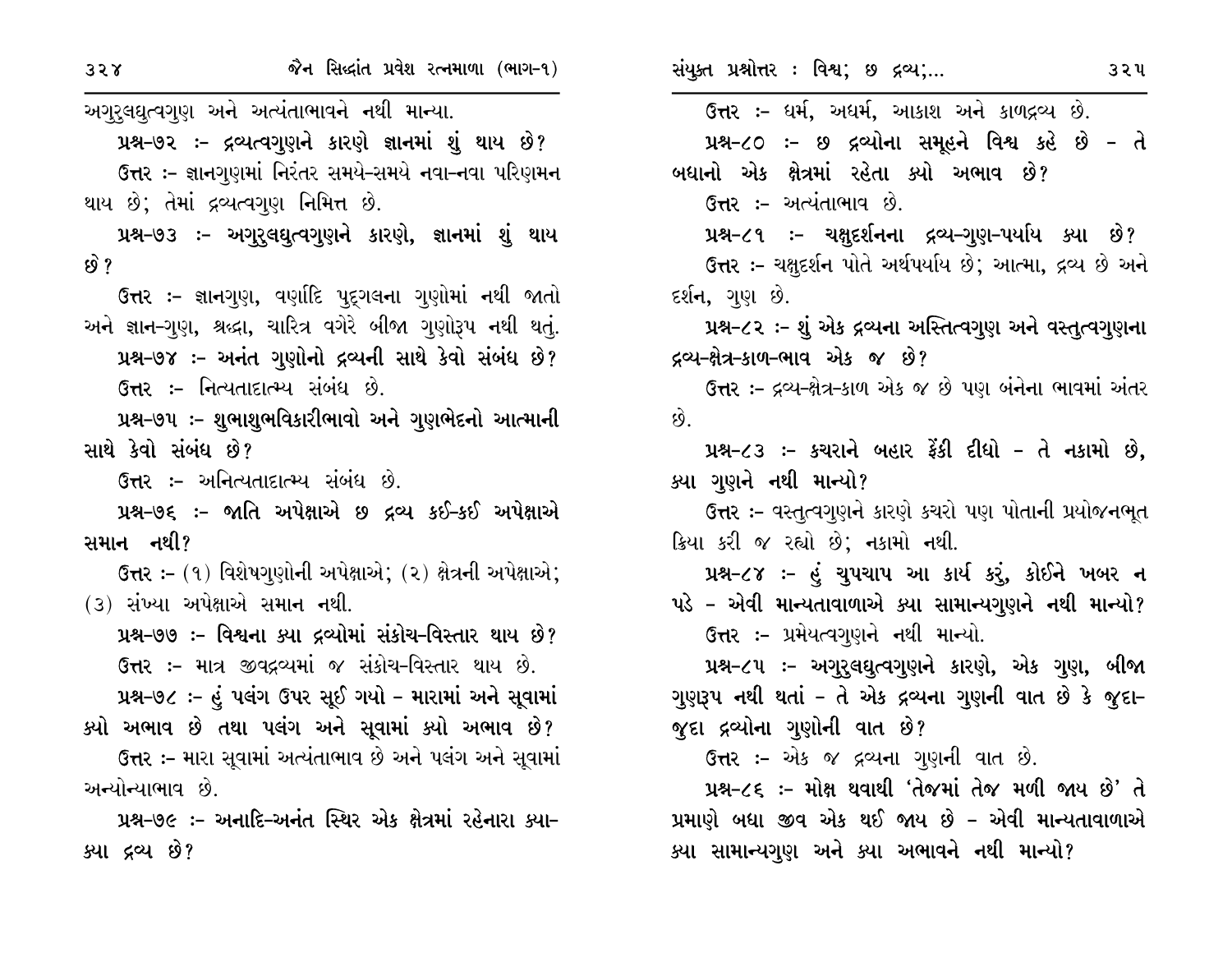જૈન સિલ્દાંત પ્રવેશ રત્નમાળા (ભાગ-૧)

ઉત્તર :- સામાન્યગુણોમાં અગુરુલઘુત્વગુણને અને અભાવોમાંથી અત્યંતાભાવને નથી માન્યો. પ્રશ્ન-૮૭ :- જ્ઞેય-જ્ઞાયકસંબંધ ક્યા સામાન્યગુણને જણાવે છે? ઉત્તર:- પ્રમેયત્વગુણને જણાવે છે. પ્રશ્ન-૮૮ :- ક્યું દ્રવ્ય અક્રિય છે? **ઉત્તર :-** કોઈપણ દ્રવ્ય અક્રિય નથી, કેમકે દરેક દ્રવ્યમાં વસ્તૃત્વગુણને કારણે અર્થક્રિયાકારિત્વ થતું જ રહે છે. પ્રશ્ન-૮૯ :- શું એક રૂપિયાનો એક જ આકાર હોય છે? ઉત્તર :- એક આકાર નથી; એક રૂપિયામાં જેટલા પરમાણ્ છે, તેટલા જ આકાર એક રૂપિયામાં છે. પ્રશ્ન-૯૦ :- ઘઉંનો લોટ, ઘંટીમાં થયો કે બાઈથી થયો? ઉત્તર :- બંનેમાંથી કોઈપણથી નથી થયો, કેમકે બાઈ અને લોટનો અત્યંતાભાવ છે તથા ઘઉં અને ઘંટીમાં અન્યોન્યાભાવ છે. દ્રવ્યત્વગુણને કારણે, પર્યાય બદલાઈ ગઈ. પ્રશ્ન-૯૧ :- કાળદ્રવ્યની શું ઓળખાણ છે? **ઉત્તર :-** પરિણમનહેતૃત્વ વગેરે. પ્રશ્ન-૯૨ :- કેરી લીલી હતી. પીળી થઈ. તો દ્રવ્ય-ગણ–પર્યાયમાંથી શું બદલાયું? ઉત્તર :- માત્ર વર્ણગુણની પર્યાય બદલાણી. પ્રશ્ન-૯૩ :- વિશ્વમાં ક્યા-ક્યા દ્રવ્યના ટ્કડા થઈ શકે છે? ઉત્તર :- વિશ્વમાં કોઈપણ દ્રવ્યના ટ્રકડા નથી થઈ શકતા. પ્રશ્ન-૯૪ :- એક ક્ષેત્રમાં એક જાતિના બે દ્રવ્ય ક્યારે ન આવે – એવા દ્રવ્યનું નામ શું છે? **ઉત્તર :-** કાળદ્રવ્ય છે. પ્રશ્ન-૯૫ :- પોતાનો જ વિશેષગુણ પોતાને નિમિત્ત ન બને, સંયુક્ત પ્રશ્નોત્તર : વિશ્વ; છ દ્રવ્ય;... એવા દ્રવ્યો ક્યા-ક્યા છે? ઉત્તર :- ધર્મ અને અધર્મદ્રવ્ય છે. પ્રશ્ન-૯૬ :- ઘડીયાળનો કાંટો કોણ ફેરવે છે? ઉત્તર :- પોતાની ક્રિયાવતીશક્તિને કારણે ફરે છે. પ્રશ્ન-૯૭ :- ઘડીયાળનો કાંટો નિશ્ચયકાળ છે કે વ્યવહારકાળ છે? ઉત્તર :- બેય નથી. કેમકે ઘડિયાળનો કાંટો તો પદુગલનો <u>us</u> 8. પ્રશ્ન-૯૮ :- દુ:ખી કરવાનો ભાવ અને સુખી કરવાનો ભાવ શું છે અને શું નથી? **ઉત્તર :-** દુ:ખી-સુખી કરવાનો ભાવ, ચારિત્રગુણની વિભાવઅર્થપર્યાય છે; સ્વભાવઅર્થપર્યાય નથી. પ્રશ્ન-૯૯ :- પ્રકાશ થયો - તેમાં ઉત્પાદ-વ્યય-ધ્રુવ લગાવો? ઉત્તર :- અંધકારનો અભાવ, પ્રકાશનો ઉત્પાદ અને વર્ણગણ કાયમ. 42-900: - ભગવાને સિદ્ધપદ મેળવ્યું - તેમાં ઉત્પાદ-વ્યય-ધ્રુવ લગાવો? ઉત્તર :- ચૌદમા ગુણસ્થાનનો વ્યય, સિદ્ધપદનો ઉત્પાદ અને આત્મા કાયમ. પ્રશ્ન-૧૦૧ :- ઘી ઓગળ્યું - તેમાં ઉત્પાદ-વ્યય-ધ્રુવ લગાવો? ઉત્તર :– જામેલી અવસ્થાનો વ્યય, ઓગાળેલા ઘીનો ઉત્પાદ અને ઘી કાયમ. પ્રશ્ન-૧૦૨ :- ઠંડુ પાણી - તેમાં ઉત્પાદ-વ્યય-દ્યુવ લગાવો? ઉત્તર :- ઉષ્ણતાનો વ્યય, ઠંડાનો ઉત્પાદ અને સ્પર્શગુણ કાયમ. 42-903: - ઠંડી પડી - તેમાં ઉત્પાદ-વ્યય-ધ્રુવ લગાવો?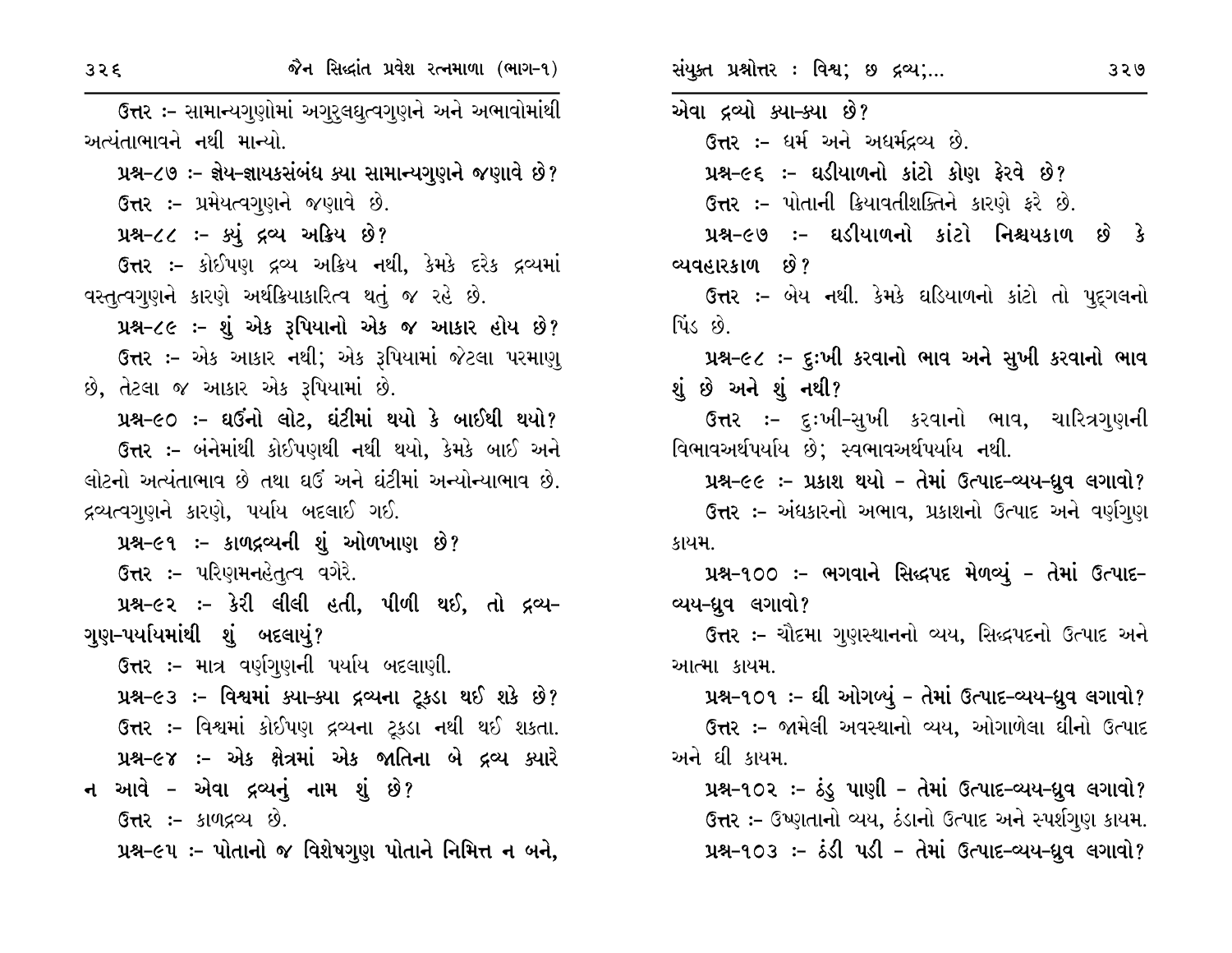ઉત્તર :- ગરમીનો વ્યય, ઠંડીનો ઉત્પાદ અને આહારવર્ગણારૂપ સ્પર્શગણ કાયમ.

પ્રશ્ન-૧૦૪ ઃ- ઔપશમિકસમ્યકૃત્વ પ્રગટ્યું - તેમાં ઉત્પાદ-વ્યય-ધ્રુવ લગાવો?

ઉત્તર :- મિથ્યાત્વદશાનો વ્યય, ઔપશમિકસમ્યકત્વનો ઉત્પાદ અને આત્માનો શ્રદ્ધાગુણ ધ્રુવ.

પ્રશ્ન-૧૦૫ :- મિથ્યાદર્શન શું છે?

ઉત્તર :- મિથ્યાદર્શન, જીવદ્રવ્યના શ્રદ્ધાગણની વિભાવઅર્થપર્યાય  $\hat{g}$ .

પ્રશ્ન–૧૦૬ ઃ– પુરુષાકાર શું છે?

ઉત્તર :- શરીરસહિત અવસ્થામાં જીવદ્રવ્યના પ્રદેશત્વગુણની વિભાવઅર્થપર્યાય છે તથા સિદ્ધદશામાં જીવદ્રવ્યના પ્રદેશત્વગુણની સ્વભાવઅર્થ પર્યાય છે.

પ્રશ્ન-૧૦૭ :- મેઘગર્જના શું છે? ઉત્તર :- ભાષાવર્ગણાનું પરિણમન છે. પ્રશ્ન-૧૦૮ :- પરિણમનહેતૃત્વ શું છે? ઉત્તર :- કાળદ્રવ્યનો વિશેષગુણ છે. પ્રશ્ન-૧૦૯ :- અવગાહનહેતૃત્વ શું છે? ઉત્તર :- આકાશદ્રવ્યનો વિશેષગણ છે. પ્રશ્ન-૧૧૦ :- કેવળજ્ઞાન શું છે? ઉત્તર :- જીવદ્રવ્યના જ્ઞાનગુણની સ્વભાવઅર્થપર્યાય છે. પ્રશ્ન-૧૧૧ :- રૂપિયા શું છે? ઉત્તર :- સ્કંધના પ્રદેશત્વગુણની વિભાવવ્યંજનપર્યાય છે. પ્રશ્ન-૧૧૨ :- શુભભાવ શું છે? ઉત્તર :- જીવદ્રવ્યના ચારિત્રગણની વિભાવઅર્થપર્યાય છે.

પ્રશ્ન-૧૧૩ :- ગંધ શું છે? ઉત્તર :- પદ્ગલદ્રવ્યનો વિશેષગુણ છે. પ્રશ્ન-૧૧૪ :- શ્રઘ્દા શું છે? ઉત્તર:- પુદગલદ્રવ્યનો વિશેષગુણ છે. પ્રશ્ન-૧૧૫ ઃ- સામાન્યગુણ પહેલા કે વિશેષગુણ પહેલા? ઉત્તર :- બંને સાથે-સાથે છે; આગળ-પાછળ નથી એટલે કે અનાદિ અનંત છે. પ્રશ્ન-૧૧૬ :- શું અસ્તિત્વગુણ જાણવાયોચ્ય છે? ઉત્તર :- હા, પ્રમેયત્વગુણને કારણે અસ્તિત્વગુણ જાણવાયોચ્ય  $\hat{\omega}$ પ્રશ્ન-૧૧૭ :- પ્રયોજનભુતકાર્ય કોનામાં થાય છે અને કોનામાં નથી થતં? ઉત્તર:- પ્રયોજનભૂતકાર્ય, પર્યાયમાં જ થાય છે અને દ્રવ્ય-ગણમાં નથી થતું. પ્રશ્ન-૧૧૮ :- અગુરૂલઘૂત્વ શું બતાવે છે? ઉત્તર :- દરેક દ્રવ્ય, જેમનું તેમ રહે છે; નાનું-મોટું ન થાય તે અગુરૂલઘુત્વગુણ બતાવે છે. પ્રશ્ન-૧૧૯ :- વિશ્વના ત્રણ ભેદ ક્યા-ક્યા હોઈ શકે છે? ઉત્તર: - (૧) દ્રવ્ય-ગુણ-પર્યાય; (૨) ઉત્પાદ-વ્યય-ધ્રુવ. પ્રશ્ન-૧૨૦ :- ગતિહેતૃત્વ અને સ્થિતિહેતૃત્વમાં ક્યો અભાવ છે? ઉત્તર :- અત્યંતાભાવ છે. પ્રશ્ન-૧૨૧ ઃ- સુતરમાં પ્રાગભાવ અને પ્રધ્વંસાભાવ જ ણાવો ? ઉત્તર :- સૂતરનો પૂણીમાં અભાવ તે પ્રાગભાવ છે અને સૂતરનો

 $32c$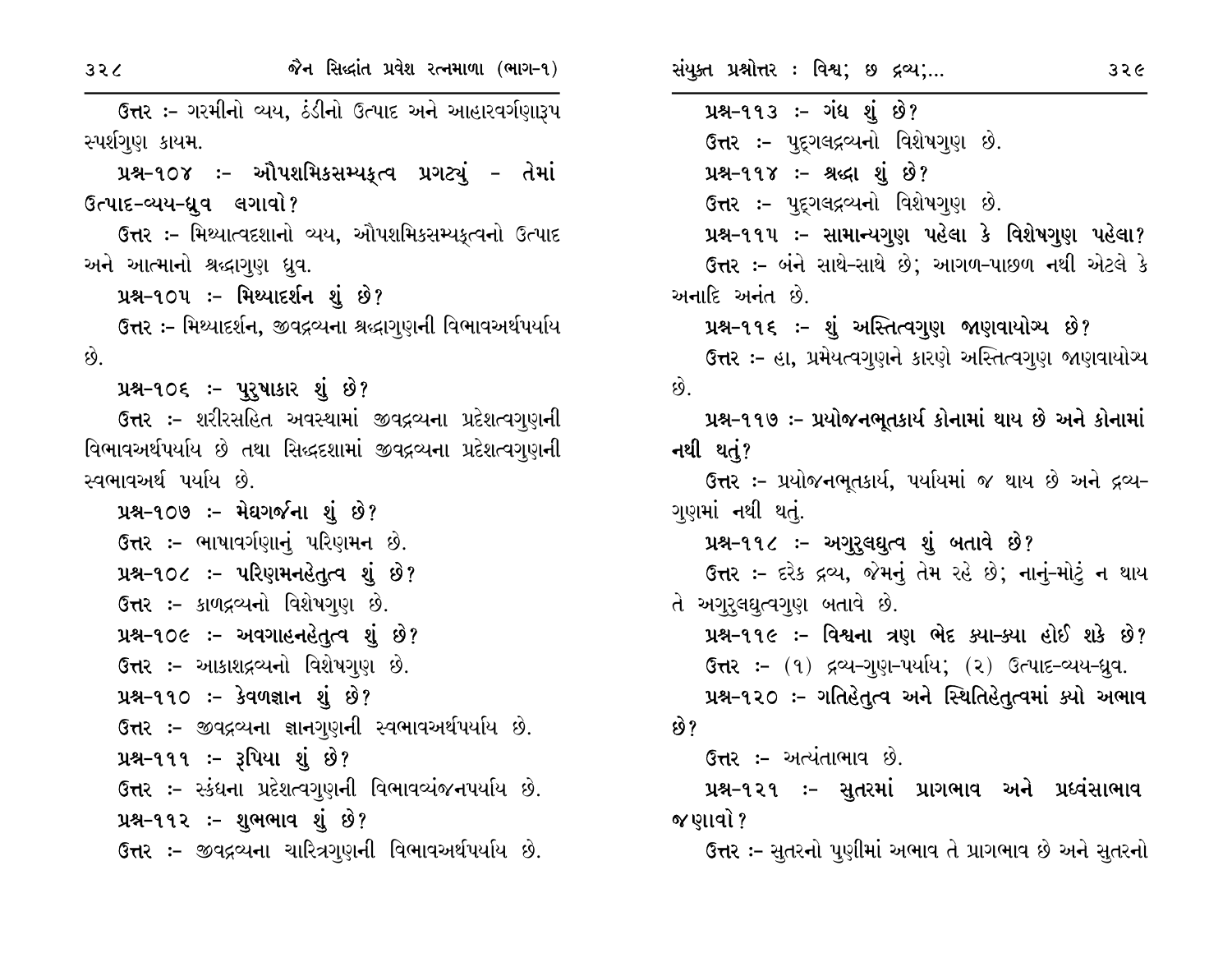કપડામાં અભાવ તે પ્રદવંસાભાવ છે. પ્રશ્ન-૧૨૨ :- એક સિદ્ધને બીજા સિદ્ધની અપેક્ષા છે -એમ કોઈ માને તો તેણે ક્યા સામાન્યગુણને નથી માન્યો? ઉત્તર :- અગુરૂલઘુત્વગુણને નથી માન્યો. પ્રશ્ન-૧૨૩ :- હં પોતામાં વસૂ છું - ક્યા સામાન્યગુણને માન્યો ? ઉત્તર :- વસ્તુત્વગુણને માન્યું. પ્રશ્ન-૧૨૪ :- સમ્યગ્દર્શન થતા તરત જ વીતરાગતા થવી જોઈએ – એવા માન્યતાવાળા ક્યા સામાન્યગુણના મર્મને નથી જાણતા? **ઉત્તર :-** અગુરૂલઘુત્વગુણના મર્મને નથી જાણતા. પ્રશ્ન-૧૨૫ :- પ્રાગભાવ અને પ્રધ્વંસાભાવને ન માને તો ક્યો સામાન્યગુણ ઊડી જાય છે? ઉત્તર :- દ્રવ્યત્વગુણ ઊડી જાય છે. પ્રશ્ન-૧૨૬ :- અત્યંતાભાવને ન માને તો ક્યો સામાન્યગુણ ઊડી જાય છે? ઉત્તર :- અગુરૂલઘુત્વગુણ ઊડી જાય છે. પ્રશ્ન-૧૨૭ :- ચારેય અભાવો રૂપી છે કે અરૂપી છે? ઉત્તર :- પુદગલદ્રવ્યના રૂપી છે અને બાકી પાંચ દ્રવ્યોના અરૂપી  $\hat{g}$ . પ્રશ્ન-૧૨૮ :- જીવ શું છે અને જીવના લક્ષણ શું છે? ઉત્તર :- જીવ દ્રવ્ય છે અને ચૈતન્ય, જીવનું લક્ષણ છે. પ્રશ્ન-૧૨૯ :- શરીર શું છે અને શરીર કોની પર્યાય છે? ઉત્તર :- શરીર, પર્યાય છે અને અનંત પદુગલોની વિભાવવ્યંજનપર્યાય તથા વિભાવઅર્થપર્યાયોરૂપ સ્કંધ છે.

સંયુક્ત પ્રશ્નોત્તર : વિશ્વ; છ દ્રવ્ય;...  $339$ પ્રશ્ન-૧૩૦ :- તાવ ક્યા દ્રવ્ય-ગુણની અવસ્થા છે? ઉત્તર :- તાવ પુદ્ગલદ્રવ્યના સ્પર્શગુણની વિભાવઅર્થપર્યાય છે. પ્રશ્ન-૧૩૧ :- સિદ્ધદશા શું છે? ઉત્તર :- સિદ્ધદશા, આત્માના સંપૂર્ણ ગુણોની સ્વભાવઅર્થપર્યાય અને પ્રદેશત્વગુણની સ્વભાવવ્યંજનપર્યાય છે. પ્રશ્ન-૧૩૨ :- દયા શું છે? ઉત્તર :- જીવદ્રવ્યના ચારિત્રગુણની વિભાવઅર્થપર્યાય છે. પ્રશ્ન-૧૩૩ :- ધર્મ શું છે? ઉત્તર: - (૧) ધર્મ નામનું એક દ્રવ્ય છે. (૨) સમ્યગ્દર્શનાદિ શુદ્ધભાવોને ધર્મ કહે છે. (3) વસ્તુના સ્વભાવને પણ ધર્મ કહે પ્રશ્ન-૧૩૪ :- સ્પર્શ શું છે? ઉત્તર :- પૃદૃગલદ્ગવ્યનો વિશેષગુણ છે. પ્રશ્ન-૧૩૫ :- સ્થિતિહેતુત્વ અને ગતિહેતુત્વ શું છે? ઉત્તર :- સ્થિતિહેતૃત્વ, અદ્યર્મદ્રવ્યનો અને ગતિહેતૃત્વ, ધર્મદ્રવ્યનો વિશેષગુણ છે. પ્રશ્ન-૧૩૬ :- પૂણ્ય-પાપભાવ શું છે? ઉત્તર :- જીવદ્રવ્યના ચારિત્રગુણની વિભાવઅર્થપર્યાય છે. પ્રશ્ન-૧૩૭ :- લૌકિક સુખ-દુઃખ શું છે? ઉત્તર :- લૌકિક સુખ-દુઃખ જીવદ્રવ્યના સુખગ્ણની વિભાવઅર્થપર્યાય છે. પ્રશ્ન-૧૩૮ :- ક્રિયાવતીશક્તિ શું છે? ઉત્તર :- જીવ અને પદ્ગલદ્રવ્યના વિશેષગુણ છે. પ્રશ્ન-૧૩૯ :- ઉપવાસ શું છે?

છે.

ઉત્તર :- (૧) ઉપવાસનો ભાવ જીવદ્રવ્યના ચારિત્રગુણની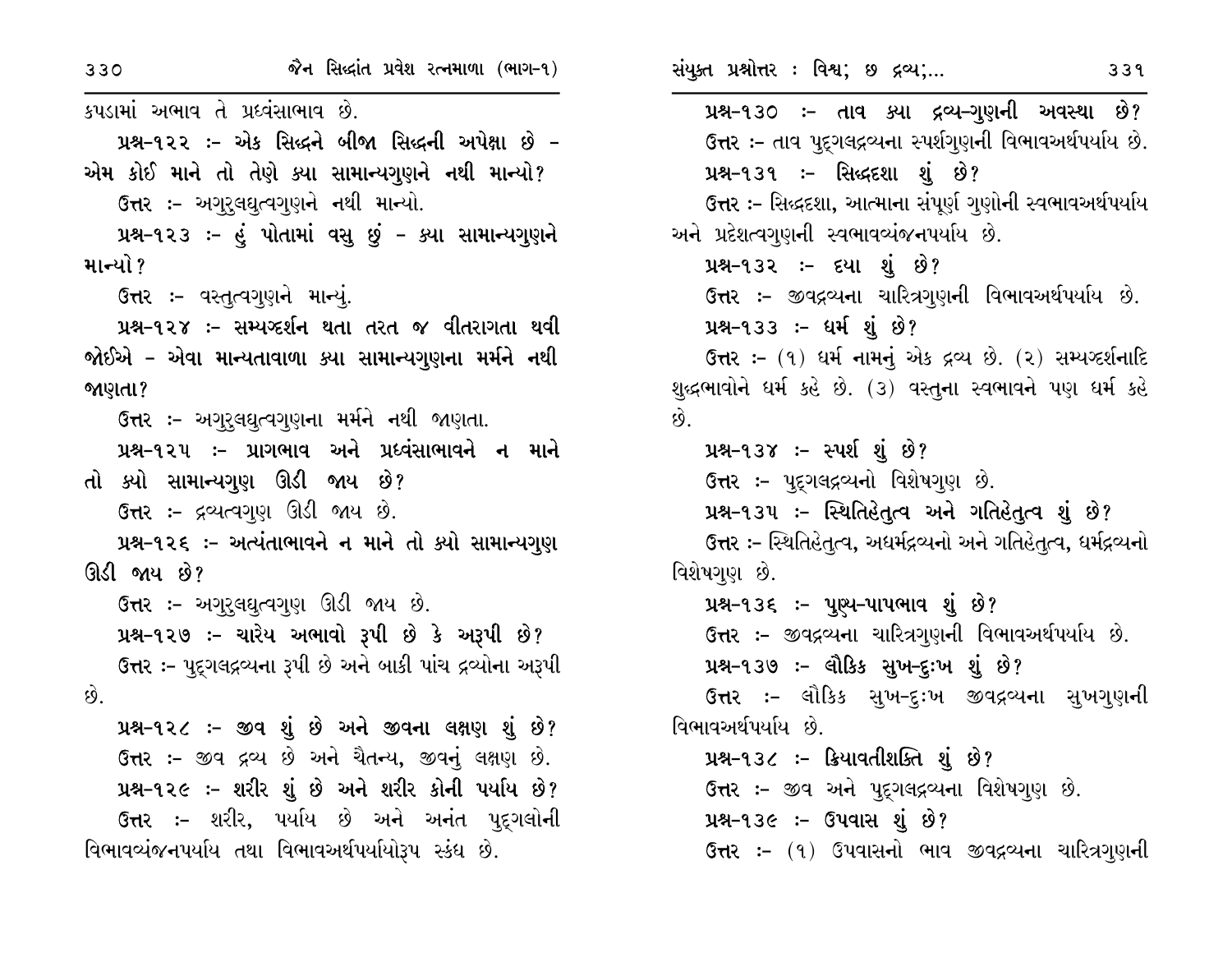વિભાવઅર્થપર્યાય છે. (૨) ઉપ = સમીપ, વાસ = રહેવું, એટલે કે આત્માની સમીપમાં રહેવું, તે સાચો ઉપવાસ છે. તે જીવદ્રવ્યના ચારિત્રગુણની સ્વભાવઅર્થપર્યાય છે.

પ્રશ્ન-૧૪૦ :- ભક્તિ-પૂજાનો ભાવ શું છે? ઉત્તર :- જીવદ્રવ્યના ચારિત્રગણની વિભાવઅર્થપર્યાય છે. પ્રશ્ન-૧૪૧ :- નાચવું શું છે? ઉત્તર :- અસમાનજાતીયદ્રવ્યપર્યાય છે. પ્રશ્ન-૧૪૨ :- પૂજાની સામગ્રી શું છે? ઉત્તર :- આહારવર્ગણાની સ્કંધરૂપ પર્યાય છે.

 $14 - 983$  :- દાન શું છે?

ઉત્તર :- (૧) રૂપિયા-પૈસા વગેરે દેવું, પુદ્ગલદ્રવ્યની વિભાવઅર્થ પર્યાયો અને વિભાવવ્યંજનપર્યાયો છે અને પૈસાનું ક્ષેત્રથી ક્ષેત્રાંતર થવું, પદુગલોની ક્રિયાવતીશક્તિની અર્થપર્યાય છે. (૨) દાનનો ભાવ, ચારિત્રગણની વિભાવઅર્થપર્યાય છે. (૩) સાચું દાન, વીર્યગણની સ્વભાવઅર્થપર્યાય છે.

પ્રશ્ન-૧૪૪ :- કર્મ શબ્દ ક્યા-ક્યા અર્થમાં પ્રયુક્ત થાય છે? ઉત્તર :- કર્મ શબ્દ પાંચ અર્થમાં પ્રયુક્ત થાય છે. (૧) દ્રવ્યકર્મ (૨) નો કર્મ (3) ભાવકર્મ (૪) કર્મકારક (૫) કર્મ એટલે કે કાર્ય.

પ્રશ્ન-૧૪૫ :- ભાવકર્મ શું છે?

ઉત્તર :- જીવદ્રવ્યની ચારિત્રગુણની વિભાવઅર્થપર્યાય છે.

પ્રશ્ન-૧૪૬ :- જ્ઞાનનો અર્થ શું છે?

ઉત્તર:- (૧) જ્ઞાન એટલે કે આત્મા (૨) જ્ઞાન એટલે કે આત્માનો જ્ઞાનગણ (3) જ્ઞાનીના જ્ઞાનને સમ્યગ્જ્ઞાન કહે છે અને અજ્ઞાનીના જ્ઞાનને મિથ્યાજ્ઞાન કહે છે.

પ્રશ્ન–૧૪૭ :– કેવળદર્શન શું છે?

સંયુક્ત પ્રશ્નોત્તર : વિશ્વ; છ દ્રવ્ય;...

333

ઉત્તર :- કેવળદર્શન, જીવદ્રવ્યના દર્શનગુણની સ્વભાવઅર્થપર્યાય  $\hat{g}$ .

પ્રશ્ન-૧૪૮ :- મોક્ષ કોને કહે છે? ઉત્તર :- આત્માની સંપૂર્ણ શુદ્ધિને મોક્ષ કહે છે.

પ્રશ્ન-૧૪૯: - સંસાર શું છે?

ઉત્તર :- પરદ્રવ્યમાં પોતાપણાનો ભાવ, આ 'હું' તેનું નામ સંસાર છે.

પ્રશ્ન-૧૫૦ ઃ- ચારિત્ર શું છે?

ઉત્તર :- (૧) જીવદ્રવ્યનો વિશેષગુણ છે, (૨) મોહ-ક્ષોભરહિત આત્મા પરિણામ ચારિત્ર છે.

#### પ્રશ્ન–૧૫૧ ઃ– શ્રાવકપણું શું છે?

**ઉત્તર ઃ-** શ્રાવકપણું જીવદ્રવ્યના ચારિત્રગુણની એકદેશ સ્વભાવઅર્થપર્યાય છે.

#### પ્રશ્ન–૧૫૨ ઃ– મુનિપણું શું છે?

ઉત્તર :- મુનિપણું, જીવદ્રવ્યના ચારિત્રગુણની સકલચારિત્ર સ્વભાવઅર્થપર્યાય છે.

#### પ્રશ્ન-૧૫૩ :- દોડવું-બેસવું શું છે?

ઉત્તર :- દોડવું-બેસવું પુદ્ગલદ્રવ્યની ક્રિયાવતીશક્તિગુણની વિભાવઅર્થપર્યાયો છે.

## પ્રશ્ન-૧૫૪ :- સમ્પકૃત્વ-મિથ્યાત્વ શું છે?

ઉત્તર :- (૧) સમ્યક્¢વ, જીવદ્રવ્યના શ્રદ્ધાગુણની સ્વભાવઅર્થપર્યાય છે. (૨) મિથ્યાત્વ, જીવદ્રવ્યના શ્રદ્ધાગુણની વિભાવઅર્થપર્યાય છે.

પ્રશ્ન–૧૫૫ઃ– રસ શું છે? ઉત્તર :- પદ્ગલદ્રવ્યનો વિશેષગણ છે.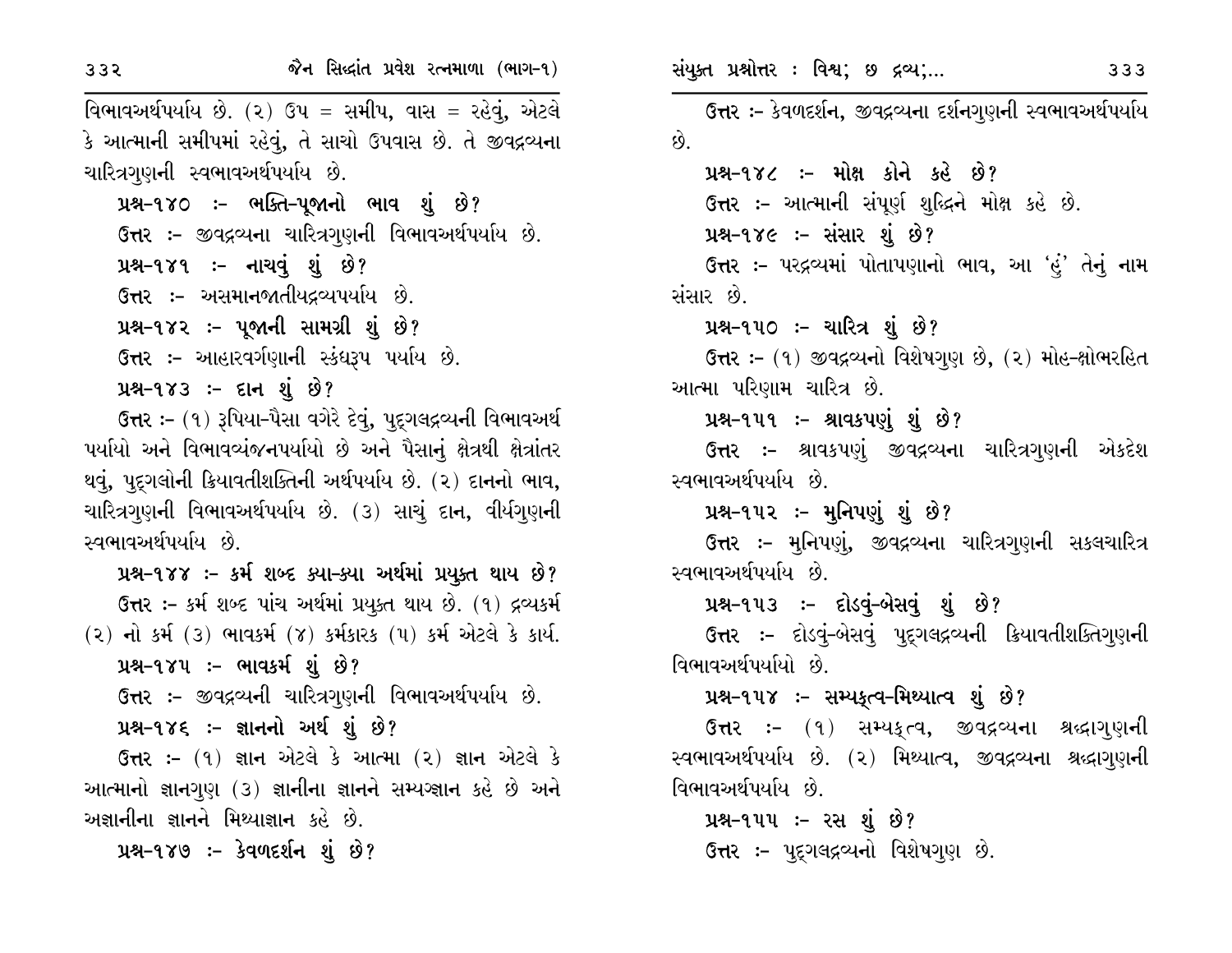પ્રશ્ન-૧૫૬ ઃ- ખાટું-મીઠું શું છે? ઉત્તર :- પૂદ્ગલદ્રવ્યના રસગુણની વિભાવઅર્થપર્યાયો છે. પ્રશ્ન-૧૫૭ :- જૈન કોને કહે છે? ઉત્તર :- નિજ શુદ્ધાત્મદ્રવ્યના આશ્રયે મોહ-રાગ-દ્વેષને જીતનારી નિર્મળ પરિણતિ જેણે પ્રગટ કરી તેને જૈન કહે છે. પ્રશ્ન-૧૫૮ :- સાચા જૈન કેટલા પ્રકારના છે? ઉત્તર :- ત્રણ પ્રકારના છે. (૧) ઉત્તમ જૈન - અરિહંત સિદ્ધ: (૨) મધ્મય જૈન - સાતમા ગુણસ્થાનથી લઈને બારમા ગુણસ્થાન સુધીના જીવ; (૩) જઘન્ય જૈન - ચોથા, પાંચમા, છઠ્ઠા ગુણસ્થાનવાળા જીવ. પ્રશ્ન-૧૫૯ :- કષાય કોને કહે છે? ઉત્તર :- જે ભાવથી સંસારનો લાભ થાય તેને કષાય કહે  $\hat{p}$ પ્રશ્ન-૧૬૦ :- આહારકશરીર કોનું કાર્ય છે? ઉત્તર :- આહારવર્ગણાનું કાર્ય છે. પ્રશ્ન–૧૬૧ :- મેજ–ખુરશી–ઘડિયાળ શું છે? ઉત્તર :- સમાનજાતીયદ્રવ્યપર્યાય છે. પ્રશ્ન-૧૬૨ :- સુગંધ-દુર્ગંધ શું છે? ઉત્તર :- પદુગલદ્રવ્યના ગંધગણની વિભાવઅર્થપર્યાયો છે. પ્રશ્ન-૧૬૩ :- ભગવાનની વાણી સાંભળીને સમ્યગ્જ્ઞાન થયું – એવી માન્યતાવાળા ક્યા અભાવને ભૂલે છે? ઉત્તર :- અત્યંતાભાવને ભૂલે છે. પ્રશ્ન-૧૬૪ :- સાતાવેદનીયના ઉદયથી પૈસા આવે છે - એવી

માન્યતાવાળા ક્યા અભાવને ભૂલે છે? ઉત્તર :- અન્યોન્યાભાવને ભૂલે છે. સંયુક્ત પ્રશ્નોત્તર: વિશ્વ; છ દ્રવ્ય;...

 $33<sup>u</sup>$ 

પ્રશ્ન-૧૬૫ :- મિથ્યાત્વના સ્વભાવથી સમ્પકૃત્વ થવાની માન્યતાવાળાએ ક્યા અભાવને નથી માન્યો? ઉત્તર :- પ્રાગભાવને નથી માન્યો. પ્રશ્ન-૧૬૬ :- પેટી, આત્માએ તો નથી ઉઠાવી, પણ હાથે તો ઉઠાવી છે - ક્યા અભાવને ભૂલ્યો છે? ઉત્તર :- અન્યોન્યભાવને ભૂલ્યો છે. પ્રશ્ન-૧૬૭ :- હું રોટલી ખાવ છું - ક્યા અભાવને નથી માન્યો? ઉત્તર :- અત્યંતાભાવને નથી માન્યો. પ્રશ્ન-૧૬૮ :- શરીર તો રોટલી ખાય છે - ક્યા અભાવને નથી માન્યો? ઉત્તર :- અન્યોન્યાભાવને નથી માન્યો. પ્રશ્ન-૧૬૯ :- એક જીવની સત્તા કેટલી છે? ઉત્તર :- અસ્તિત્વાદિ અનંત સામાન્યગુણ; જ્ઞાન-દર્શનાદિ અનંત વિશેષગણ; એક વ્યંજનપર્યાય અને અનંત અર્થપર્યાયો, તે એક જીવની સત્તા છે. એ પ્રકારે દરેક જીવની સત્તા છે - એમ જાણવું. પ્રશ્ન-૧૭૦ :- દરેક પૂદ્ગલની સત્તા કેટલી છે? ઉત્તર :- અસ્તિત્વાદિ અનંત સામાન્યગુણ; સ્પર્શ-રસ-ગંધ-

વર્ણાદિ અનંત વિશેષગુણ; એક વ્યંજનપર્યાય અને અનંત અર્થપર્યાયો એક પરમાણુની સત્તા છે; તે પ્રમાણે દરેક પરમાણુની સત્તા એટલી  $\vartheta$ .

<u>પ્રશ્ન-૧૭૧ :- ધર્માસ્તિકાયની સત્તા કેટલી છે?</u>

ઉત્તર :- અસ્તિત્વાદિ અનંત સામાન્યગુણ; ગતિ હેતુત્વાદિ અનંત વિશેષગણ, એક સ્વભાવવ્યંજનપર્યાય અને અનંત સ્વભાવઅર્થપર્યાયો, તે ધર્માસ્તિકાયની સત્તા છે.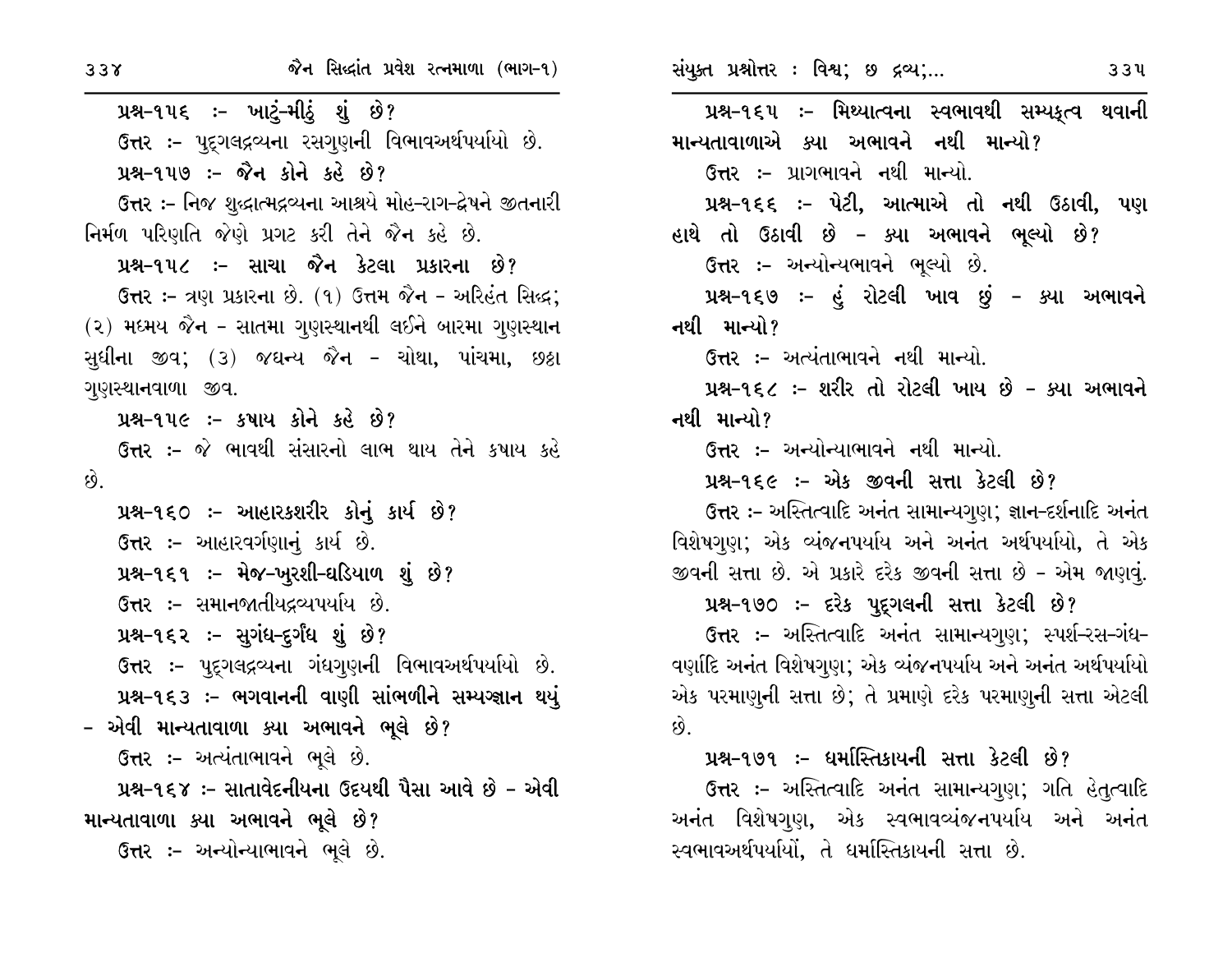પ્રશ્ન-૧૭૨ :- અધર્માસ્તિકાયની સત્તા કેટલી છે? ઉત્તર :- અસ્તિત્વાદિ અનંત સામાન્યગુણ, સ્થિતિહેતૃત્વાદિ અનંત વિશેષગણ: એક સ્વભાવવ્યંજનપર્યાય અને અનંત સ્વભાવઅર્થપર્યાયો. તે અદ્યમસ્તિકાયની સત્તા છે.

# પ્રશ્ન-૧૭૩ :- આકાશદ્રવ્યની સત્તા કેટલી છે?

ઉત્તર :- અસ્તિત્વાદિ અનંત સામાન્યગુણ; અવગાહનહેતૃત્વાદિ અનંત વિશેષગુણ; એક સ્વભાવવ્યંજનપર્યાય અને અનંત સ્વભાવ અર્થપર્યાયો, તે આકાશદ્રવ્યની સત્તા છે.

#### પ્રશ્ન-૧૭૪ :- કાળદ્રવ્યની સત્તા કેટલી છે?

ઉત્તર :- અસ્તિત્વાદિ અનંત સામાન્યગુણ; પરિણમનહેતૃત્વાદિ અનંત વિશેષગુણ; એક સ્વભાવવ્યંજનપર્યાય અને અનંત સ્વભાવઅર્થપર્યાયો, તે એક કાળદ્રવ્યની સત્તા છે.

પ્રશ્ન-૧૭૫: - (૧) દ્રવ્યનું નામ, (૨) દ્રવ્યનું લક્ષણ, (3) દ્રવ્યની સંખ્યા (૪) દ્રવ્યના પ્રદેશ સંખ્યા (૫) દ્રવ્ય, કાય અપેક્ષા,  $(5)$  દ્રવ્યમાં ભેદ,  $(9)$  દ્રવ્યના સામાન્યગુણ  $(2)$ દ્રવ્યના વિશેષગુણ (૯) દ્રવ્યની પર્યા. આ નવના આધારે જીવ-પુદ્ગલ, ધર્મ-અધર્મ-આકાશ અને કાળને સમજાવો?

ઉત્તર :- જીવદ્રવ્ય – (૧) જીવ, (૨) જ્ઞાન-દર્શન ઉપયોગમયી, (3) અનંત, (૪) અસંખ્યાત પ્રદેશી, (૫) અસ્તિકાય,  $(5)$  સંસારીમૂક્ત,  $(9)$  અસ્તિત્વાદિ સામાન્યગુણ,  $(2)$  જ્ઞાન-દર્શન-ચારિત્ર–ક્રિયાવતીશક્તિ–વૈભાવિકશક્તિ વગેરે વિશેષગુણ, (૯) એક વ્યંજનપર્યાય અને અનંત અર્થપર્યાયસભિત છે.

 $\mathbf{u}$ દુગલદ્ગવ્ય — (૧) પદુગલ, (૨) સ્પર્શ-રસ-ગંધ-વર્ણ, (૩) અનંતાઅનંત, (૪) એક પ્રદેશી, (૫) અસ્તિ છે; કાય નથી. વ્યવહારના સ્કંધની અપેક્ષાએ અસ્તિકાય, (૬) પરમાણ-સ્કંધ, (૭)

અસ્તિત્વાદિ સામાન્યગુણ (૮) સ્પર્શ-રસ-ગંધ-વર્ણ-ક્રિયાવતીશક્તિ, વૈભાવિકશક્તિ વગેરે વિશેષગુણ, (૯) એક વ્યંજનપર્યાય અને અનંત અર્થપર્યાયો છે.

 $445\alpha$  – (9)  $44, (2)$  or  $26\alpha$  (3)  $\alpha$ , (8) અસંખ્યાત પ્રદેશી, (૫) અસ્તિકાય, (૬) જીવ અને પુદ્ગલના ગમનમાં નિમિત્ત, (૭) અસ્તિત્વાદિ સામાન્યગુણ; (૮) ગતિહેતુત્વાદિ વિશેષગણ, (૯) એક સ્વભાવવ્યંજનપર્યાય અને અનંત સ્વભાવઅર્થપર્યાયો છે

**અધર્મદ્રવ્ય —** (૧) અધર્મ, (૨) સ્થિતિહેત્¢ત્વાદિ, (૩) એક,  $(8)$  અસંખ્યાત પ્રદેશી,  $(4)$  અસ્તિકાય,  $(5)$  જીવ અને પુદ્ગલના સ્થિર થવામાં નિમિત્ત (૭) અસ્તિત્વાદિ સામાન્યગુણ, (૮) સ્થિતિહેતૃત્વાદિ વિશેષગુણ, (૯) એક સ્વભાવવ્યંજનપર્યાય અને અનંત સ્વભાવઅર્થપર્યાયો છે

**કાળદ્રવ્ય ––** (૧) કાળ, (૨) પરિણમનહેતૃત્વાદિ, (૩) લોકપ્રમાણ અસંખ્યાત, (૪) એક પ્રદેશી, (૫) અસ્તિ છે; કાય નથી, (૬) લોકાકાશના એક-એક પ્રદેશ પર સ્થિત છે અને પ્રત્યેક દ્રવ્યના પરિણમનમાં નિમિત્ત, (૭) અસ્તિત્વાદિ સામાન્યગુણ,  $($ ૮) પરિણમનહેતૃત્વાદિ વિશેષગુણ, (૯) એક સ્વભાવવ્યંજનપર્યાય અને અનંત સ્વભાવઅર્થપર્યાયો છે.

#### સમ્યગ્દર્શનથી કર્મનો ક્ષય

જે જીવ, મિથ્યાત્વને છોડીને સમ્યકૃત્વને ધ્યાવે છે, તે સમ્પગ્દષ્ટિ થાય છે, અને સમ્પકૃત્વરૂપ પરિણમનથી તે જીવ આ દ્રષ્ટ આઠકર્મોનો ક્ષય કરે છે. (શ્રી મોક્ષપાહુડ - ૮૭)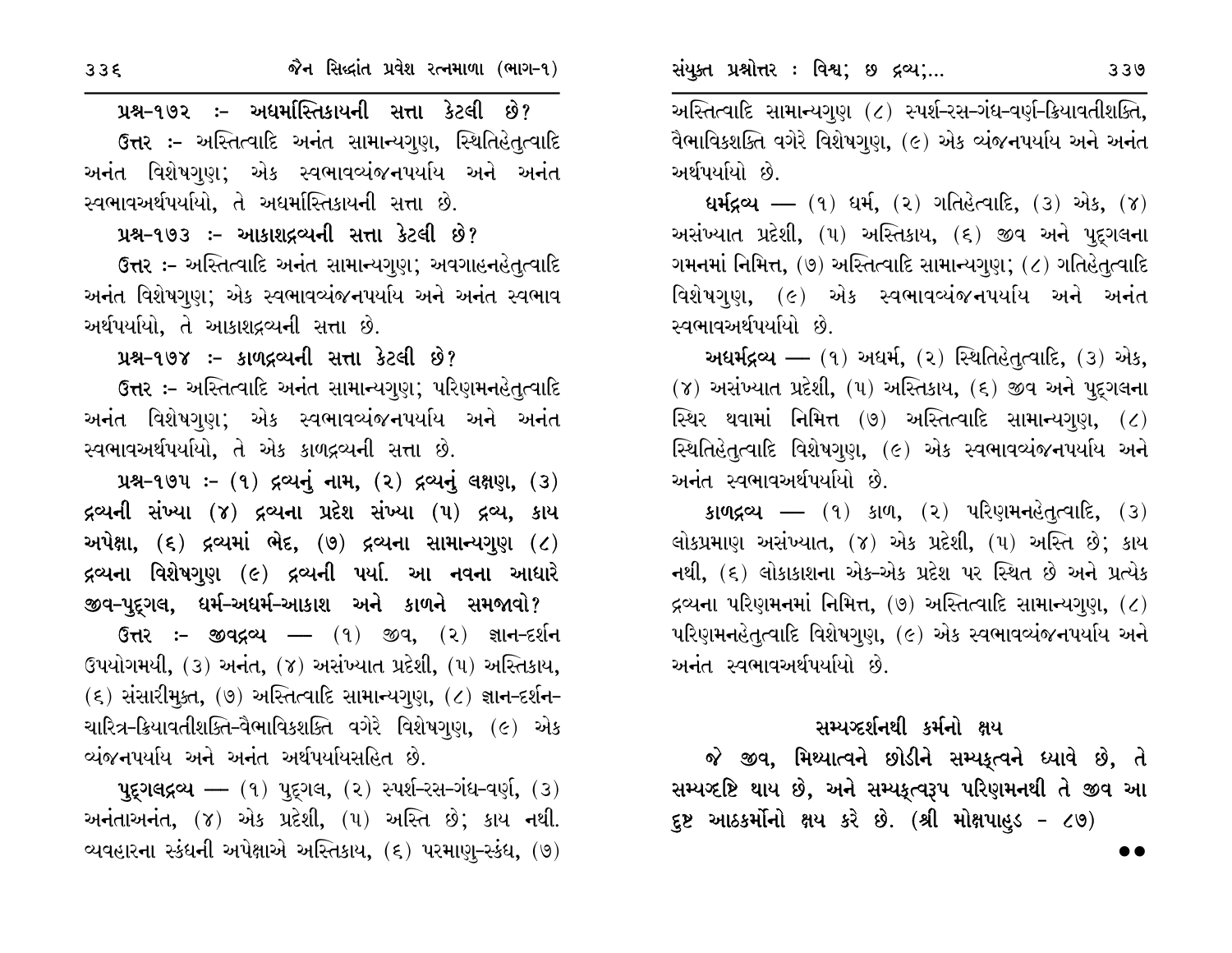આત્મહિતના આઠ સૂત્ર

પ્રશ્ન-૧ :- જે જીવને પોતાનું કલ્યાણ કરવું હોય તેણે શું-શું જાણવું જરૂરી છે?

**ઉત્તર :-** જે જીવને મિથ્યાત્વનો અભાવ કરીને, સમ્યવ્દર્શન પ્રાપ્ત કરવું હોય અને મોક્ષ પ્રાપ્ત કરવો હોય તેણે સાચું કારણ-કાર્યનું જ્ઞાન કરવા માટે આઠ વાતોનો નિર્ણય કરવો જોઈએ.

પ્રશ્ન-૨ :- જેનાથી સમ્યગ્દર્શન થઈને મોક્ષની પ્રાપ્તિ થાય એવા સાચા કારણ-કાર્યનું જ્ઞાન કરવા માટે આઠ વાતો કઈ- $380.69?$ 

ઉત્તર :- (૧) બંધ કોને કહે છે? (૨) જીવ અને પદુગલના નિશ્ચય અને વ્યવહારના બંધનું જ્ઞાન; (૩) ઇન્દ્રિયજ્ઞાનની મર્યાદા શું છે? (૪) વિકારી અને અવિકારી પર્યાયોની સ્વતંત્રતાનું જ્ઞાન; (૫) વિકારીપર્યાયને પરાશ્રિત કેમ કહી? (૬) જ્યારે વિકારી પર્યાય સ્વતંત્ર છે, તો શાસ્રોમાં સ્વ-પર પ્રત્યયોને કેમ કહેવામાં આવે છે? (૭) દરેક સ્કંધમાં દરેક પરમાણુ પોતપોતાનું સ્વતંત્ર કાર્ય કરે છે, તેની સ્વતંત્રતાનું જ્ઞાન; (૮) અર્થપર્યાય અને વ્યંજનપર્યાયના વિષયોમાં મિથ્યામાન્યતા શું-શું છે. તે પ્રમાણે સાચા કારણ-કાર્ય આદિનું જ્ઞાન થવાથી મિથ્યાત્વનો અભાવ અને સમ્યવ્દર્શનની પ્રાપ્તિ

થઈને, સાથે જ કેવળજ્ઞાનમાં જેવો વસ્તુનો સ્વભાવ છે, તેવું જ દષ્ટિમાં આવી જાય છે.

પ્રશ્ન-3 :- બંધ કોને કહે છે?

ઉત્તર :- જે સંબંધવિશેષથી અનેક વસ્તુઓમાં એકપણાનું જ્ઞાન થાય છે તે સંબંધવિશેષને બંધ કહે છે.

#### પ્રશ્ન-૪ :- બંધની વ્યાખ્યા સ્પષ્ટ સમજાવો?

ઉત્તર :- (૧) સંબંધવિશેષ હોવો જોઈએ, (૨) અનેક વસ્તુઓ હોવી જોઈએ; (૩) અનેક વસ્તુઓમાં એકપણાનું કથન હોવું જોઈએ; (૪) જ્ઞાનમાં દરેક વસ્તુની સ્વતંત્રતા આવવી જોઈએ; જેમકે હલવો કહ્યું તો, (૧) હલવો, સંબંધવિશેષ છે. (૨) હલવામાં અનેક પરમાણ્ છે, તે અનેક વસ્તુઓ થઈ. (3) કથનમાં આવ્યું કે આ હલવો છે. (૪) હલવામાં જેટલા પરમાણુ છે, તે જુદાં-જુદાં છે; એકનો બીજા સાથે સંબંધ નથી. તેથી દરેક વસ્તુની સ્વતંત્રતા જ્ઞાનમાં આવવી જોઈએ, ત્યારે બંધનું સાચું જ્ઞાન કહી શકાય છે.

પ્રશ્ન-૫ :- દૂધ અને કાંકરા, સંબંધવિશેષ છે કે નહિ?

ઉત્તર :- (૧) દૂધ અને કાંકરાને સંબંધવિશેષ ન કહી શકીએ, કારણ કે બંને જુદાં-જુદાં જ્ઞાનમાં જણાય છે. (૨) દૂધ અને પાણીને સંબંધવિશેષ કહેવાશે, કેમકે દૂધ અને પાણી અનેક ચીજોમાં એકપણાનું જ્ઞાન કરાવે છે; માટે તેને સંબંધ વિશેષ કહે છે.

પ્રશ્ન–૬ ઃ– દૂધ અને પાણીના મેળને સંબંધવિશેષ ક્યારે કહેવાશે ?

ઉત્તર :- દૂધ અને પાણીમાં દરેક પરમાણુ પોતપોતાની ગુણ પર્યાયસહિત વર્તી રહ્યા છે; એકનો બીજામાં અભાવ છે તથા એક પરમાણુની વર્તમાન પર્યાયનો બીજા પરમાણુઓની વર્તમાન પર્યાયોમાં અન્યોન્યાભાવ છે - એવું જેને જ્ઞાન વર્તે છે, તે દૂધ અને પાણીના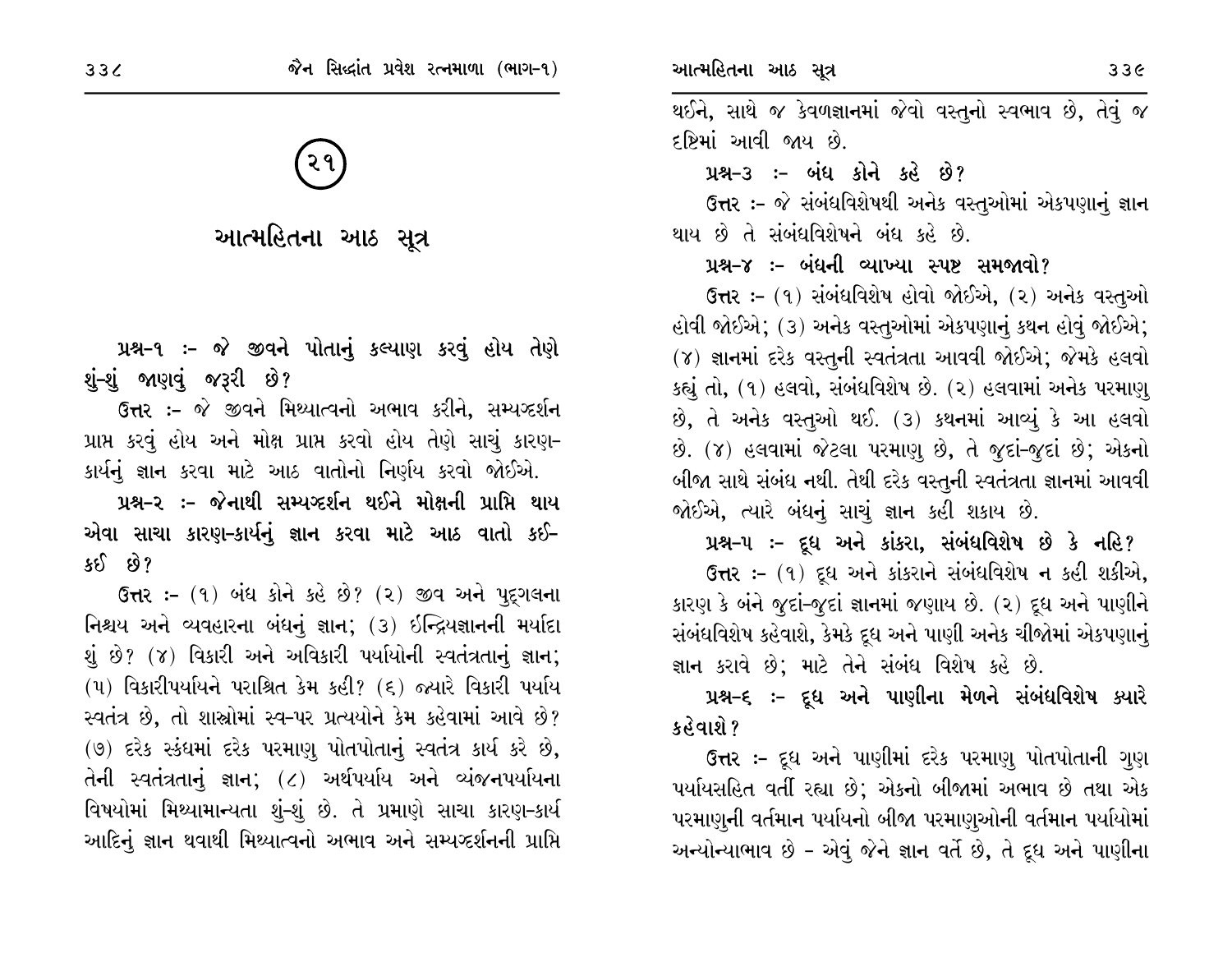ઉત્તર: - (૧) 'રાગી-જીવ' - તે સંબંધવિશેષ છે. (૨) એક આત્મા છે, બીજો રાગ-દ્વેષ છે, આ બે વસ્તુઓ થઈ. (૩) આત્મા અને રાગ-દ્વેષમાં એકપણાનું કથન હોય છે, તથા (૪) જ્ઞાની બંનેનું સ્વરૂપ અલગ-અલગ જાણે છે, કેમકે રાગ-દ્વેષાદિનું સ્વરૂપ, બંધસ્વરૂપ અને આત્માનું સ્વરૂપ અબંધસ્વરૂપ ચૈતન્યસ્વભાવી છે. માટે આત્મા અને રાગ-દ્વેષાદિ બંધની પરિભાષા ઘટે છે.

પ્રશ્ન-૧૩ ઃ- જીવના નિશ્ચયબંધને જાણવાથી જ્ઞાનીઓને શો લાભ છે?

ઉત્તર :- જ્ઞાની તો ચોથે ગુણસ્થાનથી બંનેને અલગ-અલગ જાણે છે અને પોતાના ચૈતન્યસ્વભાવી આત્મામાં સ્થિરતા કરીને મોક્ષને પામે છે.

પ્રશ્ન-૧૪ ઃ- જીવના નિશ્ચયબંધને જાણવાથી અજ્ઞાની પાત્ર જીવોને શું લાભ છે?

ઉત્તર :– અજ્ઞાની અનાદિથી એક-એક સમય કરીને રાગ<del>-</del> દ્રેષાદિરૂપ જ પોતાને જાણે હતો. જ્યારે તેણે ગુરૂથી સાંભળ્યું કે રાગ-દ્રેષાદિક, બંધસ્વરૂપ જુદાં છે અને ભગવાન આત્મા અબંધસ્વભાવી જુદો છે તો પોતાની પ્રજ્ઞારૂપી છીણીને પોતાના આત્માની સન્મુખ કરીને ધર્મની પ્રાપ્તિ કરે છે અને પછી તે પણ જ્ઞાનીની જેમ મોક્ષને પામે છે, આ જીવને નિશ્ચયબંધને જાણવાનો લાભ છે.

#### પ્રશ્ન-૧૫ :- જીવનો વ્યવહારબંધ શું છે?

ઉત્તર :- જીવ અને દ્રવ્યકર્મ-નોકર્મના સંબંધને જીવનો વ્યવહારબંધ કહેવામાં આવે છે.

પ્રશ્ન-૧૬ ઃ- જીવ અને દ્રવ્યકર્મ–નોકર્મમાં બંધની પરિભાષા શંઘટે છે?

**ઉત્તર :-** જીવ એક પદાર્થ છે; દ્રવ્યકર્મ-નોકર્મ બીજા પદાર્થ

મેળને સંબંધવિશેષ કહી શકાય; બીજાને નહિ.

પ્રશ્ન-૭ :- છ દ્રવ્યોના સમૂહને વિશ્વ કહે છે - તે સંબંધવિશેષ છે કે નહિ?

ઉત્તર :- બિલકુલ નહિ, કેમકે છ દ્રવ્યોના સમૂહમાં સંબંધવિશેષ નથી, કારણ કે અનેક ચીજો તો છે પણ એકપણાનું જ્ઞાન નથી થતું; માટે છ દ્રવ્યોના સમૂહરૂપ વિશ્વમાં સંબંધવિશેષ નથી.

પ્રશ્ન-૮ ઃ- સંબંધવિશેષ જેને કહી શકાય છે તેના અમુક નામ જણાવો?

ઉત્તર :- રોટલી, મેજ, પાથરણું ફોટો, ડબ્બો, લાલટેન, પુસ્તક, ઘડિયાળ વગેરે અનેક ચીજો છે પરંતુ એક કહેવામાં આવે છે અને જ્ઞાની જાણે છે કે દરેક રોટલી આદિમાં પરમાણુઓનું સ્વરૂપ અલગ-અલગ છે; માટે તે સંબંધવિશેષના નામથી કહેવાય છે.

પ્રશ્ન-૯ :- બંધનું સાચું જ્ઞાન કોને હોય છે અને કોને નથી હોતું?

**ઉત્તર :-** એકમાત્ર જ્ઞાનીઓને જ હોય છે; દ્રવ્યલિંગિ મુનિ વગેરે અજ્ઞાનીઓને નથી હોતું.

પ્રશ્ન-૧૦ :- જેનાથી સમ્યગ્દર્શન થાય પછી ક્રમથી મોક્ષ થાય. એવા આઠ બોલમાંથી બીજા બોલનું નામ શું છે?

ઉત્તર :- 'જીવ અને પુદ્ગલના નિશ્ચય-વ્યવહારના બંધનું જ્ઞાન' એ બીજા બોલનું નામ છે.

પ્રશ્ન-૧૧ :- જીવમાં નિશ્ચયબંધ શું છે?

ઉત્તર :- આત્મામાં રાગ-દ્વેષાદિનો બંધ થવો તે જીવનો નિશ્ચયબંધ છે.

પ્રશ્ન-૧૨ ઃ- આત્મા અને રાગ-દ્વેષાદિમાં બંધની પરિભાષા શું ઘટે?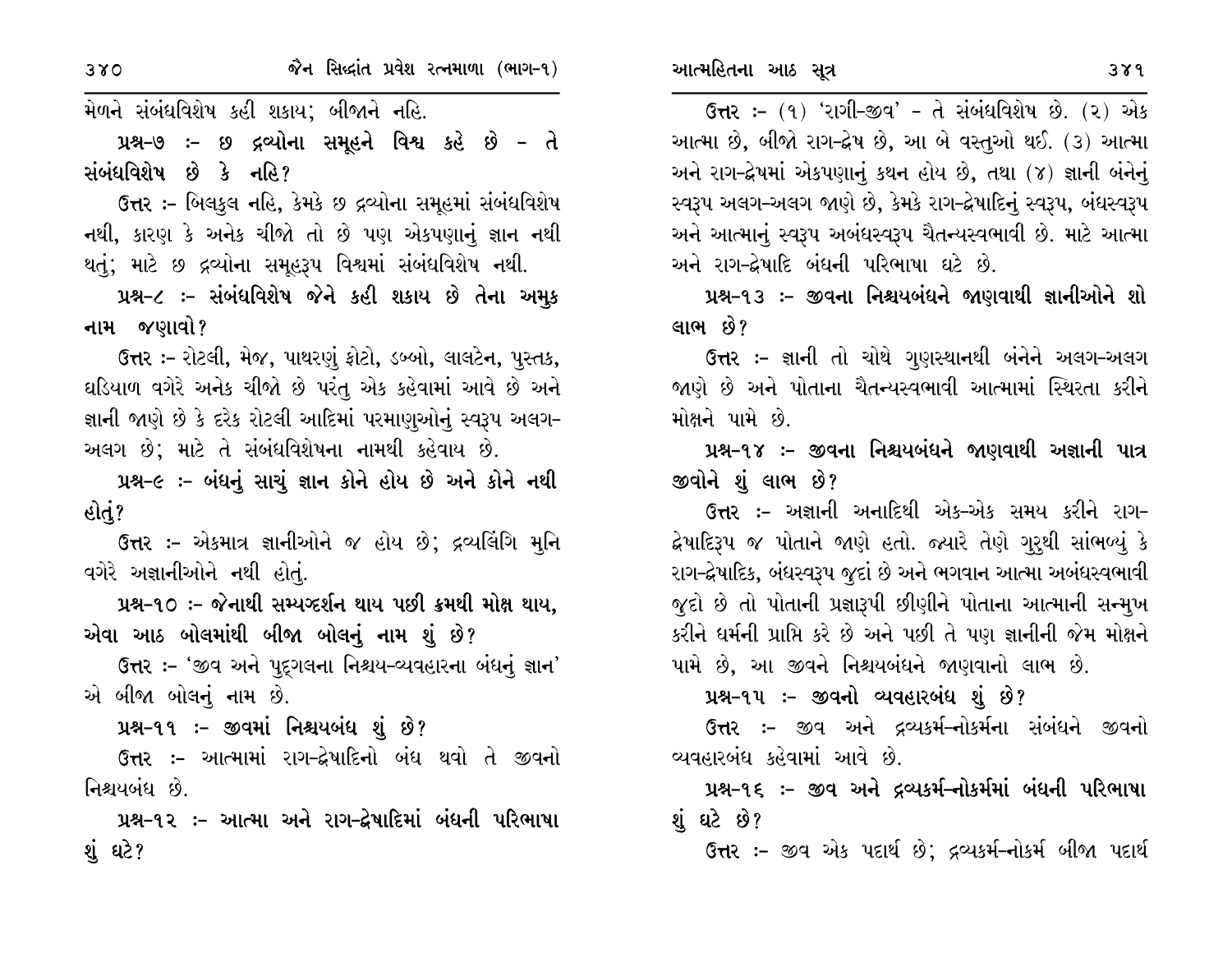છે. સ્થૂળરૂપે એક કહેવામાં આવે છે પણ જ્ઞાની તેને જુદાં-જુદાં જાણે છે; માટે બંધની પરિભાષા ઘટે છે.

પ્રશ્ન-૧૭ :- જીવથી દ્રવ્યકર્મ-નોકર્મ તો બિલકુલ જુદાં છે. આપે આ સંબંધવિશેષને બંધની પરિભાષામાં કેમ જોડી દીધું?

ઉત્તર :- સ્થૂળરૂપે આત્મા અને દ્રવ્યકર્મ-નોકર્મરૂપ શરીર અલગ જોવામાં નથી આવતા. એક દેખાય છે; માટે બંધની પરિભાષા દ્યારે દંબે.

પ્રશ્ન-૧૮ :- જીવના વ્યવહારબંધને જાણવાથી શો લાભ  $\mathcal{B}$  ?

ઉત્તર :- જીવની પર્યાયમાં રાગ-દ્વેષાદિ થાય છે, તેમાં દ્રવ્યકર્મ-નોકર્મ નિમિત્ત હોય છે. ભગવાન અબંધસ્વભાવીમાં નિમિત્તપણું નથી. માટે પાત્ર જીવ અબંધસ્વભાવીની દષ્ટિ કરીને ક્રમથી લીનતા કરીને સિદ્ધદશાને પામે છે, જેનાથી દ્રવ્યકર્મ-નોકર્મનો સંબંધ ક્યારેય નથી હોતો; આ વ્યવહારબંધને જાણવાનો લાભ છે.

પ્રશ્ન-૧૯ :- જીવ અને દ્રવ્યકર્મના વ્યવહારબંધને જરા સ્પષ્ટ કરો?

ઉત્તર :- શાસ્રોમાં યોગના કંપનથી પ્રકૃતિ અને પ્રદેશનો તથા કષાયથી સ્થિતિ અને અનુભાગનો બંધ કહેવામાં આવે છે.

પ્રશ્ન-૨૦ :- યોગના કંપનથી પ્રકૃતિ અને પ્રદેશનો બંધ થાય છે – તેમાં શું જાણવું જોઈએ?

ઉત્તર :- જીવમાં યોગરૂપ કંપન થયું, તે પોતાના ઉપાદાનથી થયું અને પ્રકૃતિ-પ્રદેશબંધ પોતાના ઉપાદાનથી આવ્યા. યોગગુણનું કંપન, નિમિત્ત છે તો પ્રકૃતિ-પ્રદેશ, નૈમિત્તિક છે અને યોગગણનું કંપન, નૈમિત્તિક છે, તો પ્રદેશ-પ્રકૃતિ, નિમિત્ત છે - એવું સહજ જ નિમિત્ત–નૈમિત્તિકસંબંધ છે; એકબીજાને કારણે કોઈ નથી.

# પ્રશ્ન-૨૧ ઃ- પાત્રજીવ શું જાણે છે?

ઉત્તર :- (અ) યોગગણમાં કંપન થયું; માટે પ્રદેશ-પ્રકૃતિ બંધ થયો - એમ નથી. (આ) પ્રકૃતિ-પ્રદેશ થયો, તો જીવમાં કંપન થયું - એમ નથી, કેમકે બંને સ્વતંત્ર છે.

# પ્રશ્ન–૨૨ :- અજ્ઞાની શું માને છે?

ઉત્તર :- યોગગુણમાં કંપન થવાથી પ્રકૃતિ-પ્રદેશબંધ થાય છે અને પ્રકૃતિ-પ્રદેશબંધ હોવાથી કંપન્ન થાય છે - અજ્ઞાની એમ માને છે. તે બુદ્ધિ, નિગોદનું કારણ છે.

# પ્રશ્ન-૨૩ ઃ- મિથ્યાત્વ-રાગ-દ્વેષ આદિથી સ્થિતિ અને અનુભાગ થાય છે, તેમાં શું જાણવું જોઈએ?

ઉત્તર :- (અ) જીવમાં મિથ્યાત્વ-રાગ-દ્વેષાદિ ભાવ જીવની વિભાવઅર્થપર્યાયો છે. તે જીવના અશુદ્ધ ઉપાદાનથી છે અને કર્મની સ્થિતિ અને અનુભાગબંધ પોતાના ઉપાદાનથી છે. (આ) જીવના શ્રદ્ધાગુણમાં વિભાવરૂપ પરિણમન પોતાના ઉપાદાનથી છે અને દર્શનમોહનીયનો ઉદય, પોતાના ઉપાદાનથી છે. (ઇ) જીવના ચારિત્રગણમાં વિભાવરૂપ પરિણમન, જીવના અશુદ્ધઉપાદાનથી છે અને ચારિત્ર મોહનીયનો ઉદય, પોતાના ઉપાદાનથી છે. (ઈ) શ્રદ્ધાગુણના વિભાવ પરિણમનમાં અને દર્શનમોહનીયના ઉદયમાં નિમિત્ત નૈમિત્તિકસંબંધ છે; એકબીજાને કારણે નથી. (ઉ) ચારિત્રગણના વિભાવરૂપ પરિણમનમાં અને ચારિત્રમોહનીયના ઉદયમાં નિમિત્ત-નૈમિત્તિક સંબંધ છે; એકબીજાને કારણે નહિ.

# પ્રશ્ન-૨૪ :- કેવી બુદ્ધિ છોડવી જોઈએ?

ઉત્તર :- જીવના કષાયભાવોથી અનુભાગ-સ્થિતિનો બંધ થયો અને જીવના યોગગુણના કંપનથી પ્રકૃતિ-પ્રદેશબંધ થયો - આ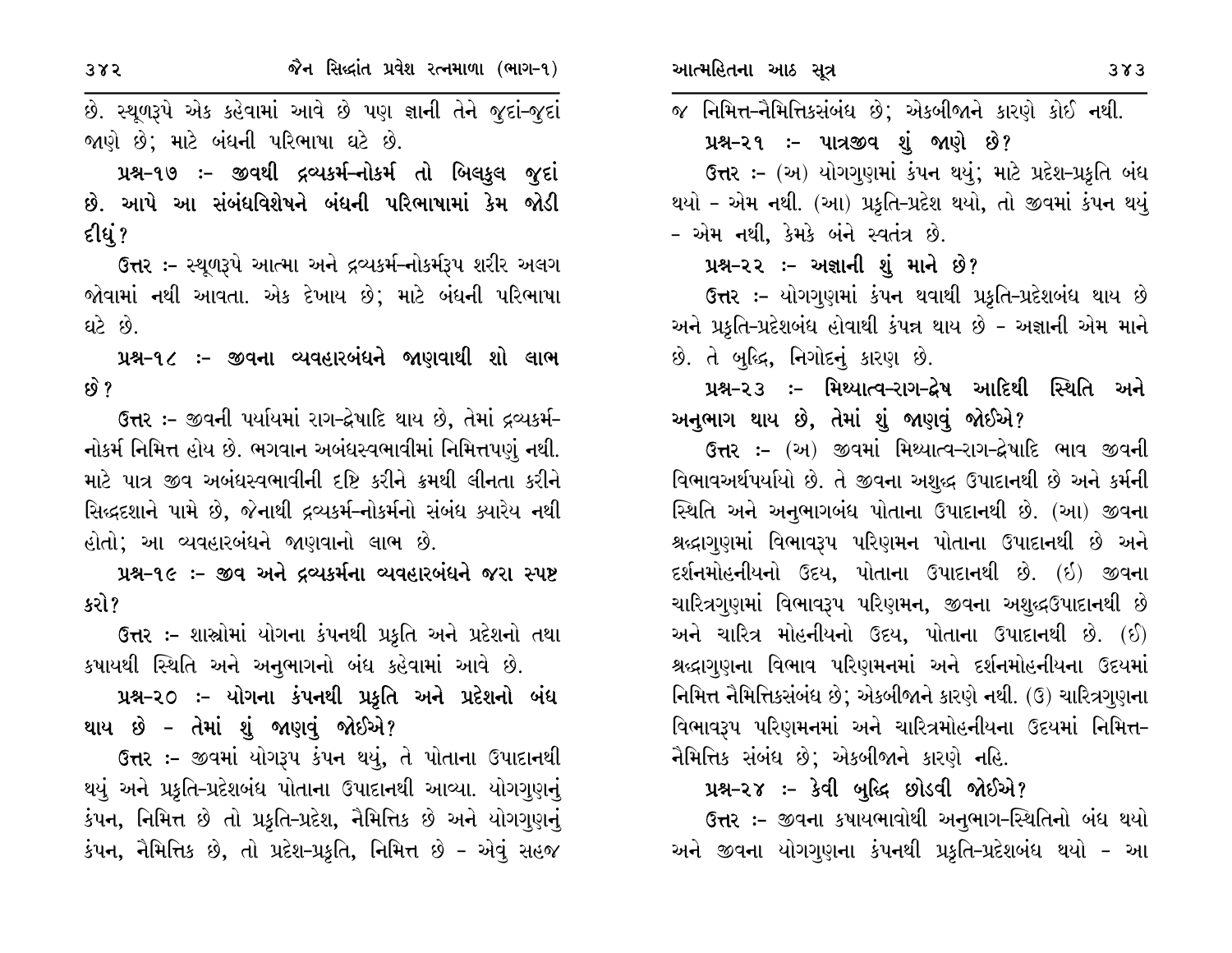અનાદિકાળની ખોટી માન્યતા છોડવી જોઈએ અને બંને સ્વતંત્ર પોતપોતાને કારણે છે, એમ જાણી, પોતાના અબંધસ્વભાવી ભગવાન આત્માનો આશ્રય લેવો, પાત્ર જીવનું કર્તવ્ય છે.

પ્રશ્ન-૨૫ :- અનુભાગ અને સ્થિતિબંધ શું બતાવે છે? ઉત્તર :- જીવે કષાયભાવ કર્યો - તે બતાવે છે; કરાવતો નથી.

પ્રશ્ન-૨૬ :- પ્રકૃતિ અને પ્રદેશબંધ શું બતાવે છે? ઉત્તર:- યોગગણમાં કંપન છે તે બતાવે છે, કરાવતું નથી. પ્રશ્ન-૨૭ :- દ્રવ્યકર્મ અને નોકર્મ શું બતાવે છે?

ઉત્તર :- જીવની મૂર્ખતા બતાવે છે, કરાવતું નથી. જેમ આપણી ડોક વાંકી હોય તો અરીસામાં એમ બતાવે છે કે ડોક વાંકી છે, પણ અરીસો ડોકને વાંકી કરાવતો નથી; તેમ દ્રવ્યકર્મ, નોકર્મ એમ બતાવે છે કે અત્યારે સિદ્ધદશા નથી, સંસારદશા છે પણ દ્રવ્યકર્મ-નોકર્મ, સંસારદશા કરાવતું નથી.

પ્રશ્ન-૨૮ ઃ- પુદ્ગલનો નિશ્ચયબંધ શું છે?

ઉત્તર :- એક પરમાણુમાં વિશિષ્ટ પ્રકારની પર્યાય હોય છે, તે પુદ્ગલના નિશ્ચયબંધ છે.

પ્રશ્ન-૨૯ ઃ- પુદ્ગલ પરમાણુનો નિશ્ચયબંધ સ્પષ્ટ સમજાવો ?

**ઉત્તર :-** પદ્દગલના સ્પર્શગણની ભીની કે સુકી પર્યાયમાં બે અંશ છે; ચાર અંશ છે; છ અંક છે; તે સ્પર્શગુણની ભીની, સૂકી પર્યાયમાં બે વધારે અંશનું હોવું તે પરમાણુનો નિશ્ચયબંધ છે.

પ્રશ્ન-૩૦ :- પુદ્ગલનો વ્યવહારબંધ શું છે?

ઉત્તર :- (૧) ઔદારિકશરીર, (૨) કાર્મણશરીર, (૩) તૈજસશરીર, તે બધા પદ્ગલના વ્યવહારબંધ છે.

પ્રશ્ન-૩૧ :- પરમાણુમાં નિશ્ચયબંધની પરિભાષા કઈ રીતે ઘટે છે?

ઉત્તર :- પરમાણુમાં ભીના અને સુકામાં બે અંશ, ચાર અંશ એ જુદી વસ્તુ છે. કહેવામાં એક આવે છે. જ્ઞાની અલગ-અલગ જાણે છે; તે પ્રમાણે બંધની પરિભાષા ઘટે છે. ચાર અંશ વગેરેને પણ વસ્તુ કહેવામાં આવે છે.

પ્રશ્ન–૩૨ ઃ– ઔદારિક, કાર્મણ, તૈજસશરીરમાં બંધની પરિભાષા કેમ ઘટે?

ઉત્તર :- ઔદારિક વગેરે શરીર, અનેક પદુગલોના સ્કંધ છે, તે અનેક છે. કહેવામાં એક આવે છે. જ્ઞાની દરેક પરમાણુને અલગ-અલગ જાણે છે; માટે બંધની પરિભાષા ઘટે છે.

પ્રશ્ન-૩૩ :- આત્મા, બંધ અને મોક્ષમાં એકલો છે -એવું કોઈ શાસ્ત્રનું કથન છે?

ઉત્તર :- શ્રી પ્રવચનસારના પરિશિષ્ટમાં ૪૫માં નયમાં કહ્યું છે કે 'નિશ્ચયનયે આત્મા એકલો જ બદ્ધ અને મૂક્ત થાય છે.' જેમ બંધ અને મોક્ષને યોગ્ય ભીની કે સુકારૂપે પરિણમતા એવા એકલા પરમાણુ જ બદ્ધ અને મૂક્ત થાય છે, તે પ્રકારે' - વિચારો - તેમાં જણાવ્યું કે આત્મા પોતાની જાતે બંધાય છે અને પોતાની જાતે મૂક્ત થાય છે. તે નિશ્ચયનયનું કથન છે. પરમાણુ પણ પોતાની સ્પર્શગુણની સ્નિગ્ધ અને રૂક્ષત્વને કારણે બેથી વધારે અંશ હોવાથી બંધાય છે અને બેથી ઓછા હોવાથી છૂટે છે.

પ્રશ્ન-૩૪ :- જીવ અને પુદ્ગલના વ્યવહારનયના વિષયમાં કોઈ શાસ્ત્રનો આધાર જણાવો?

ઉત્તર :- શ્રી પ્રવચનસારના પરિશિષ્ટમાં ૪૪માં નયમાં કહ્યું છે કે 'વ્યવહારનયથી આત્મા બંધ અને મોક્ષમાં પુદ્ગલની સાથે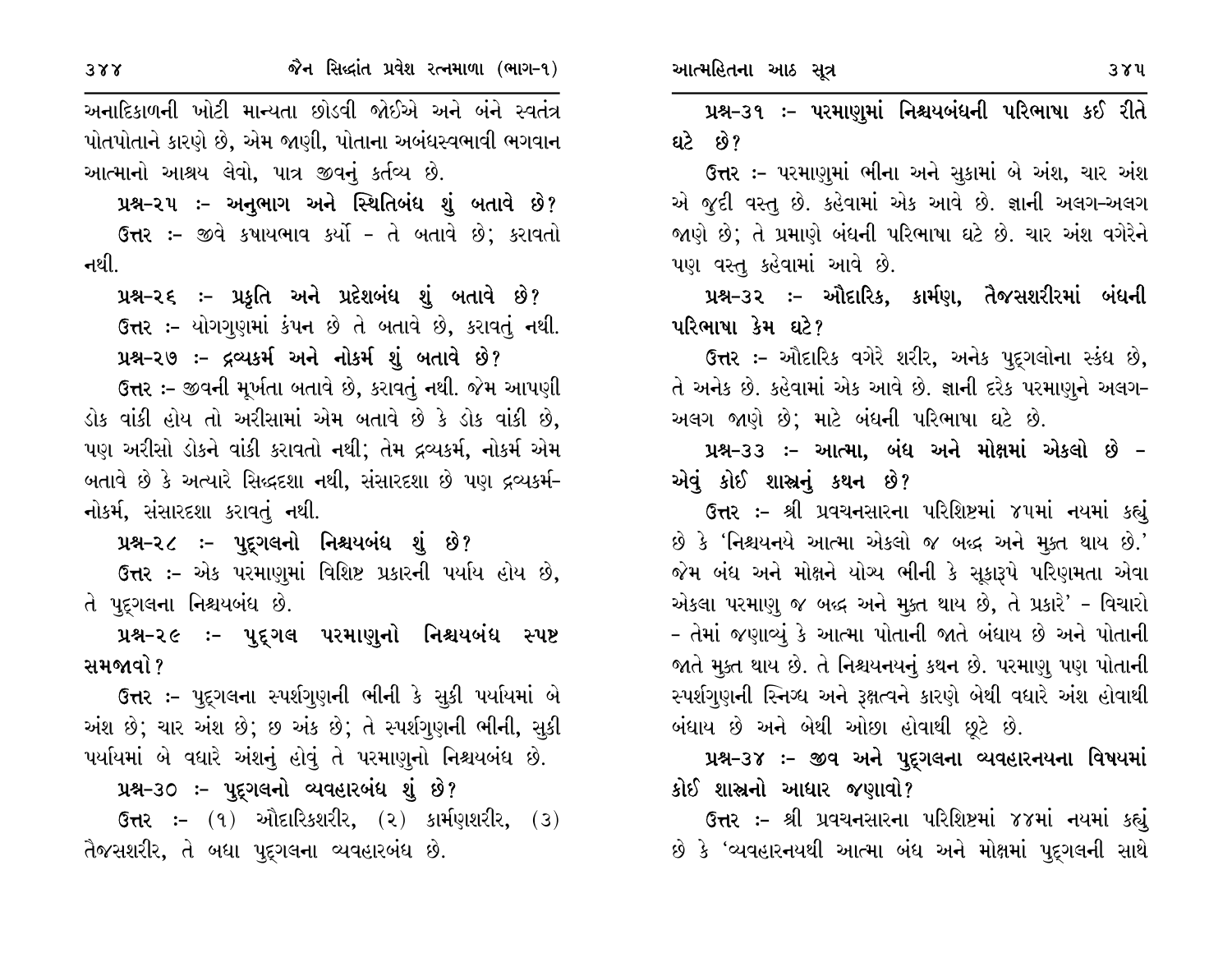છે. તે બંને સ્વતંત્રરૂપે પોતપોતાના ઉપાદાનથી છે; એકબીજાને કારણે નથી. (૨) આત્મા અને કર્મની સાથે બંધ હોય છે, તે જ્ઞાન કરાવવા માટે સાચી વાત છે. (3) આત્મા, કર્મથી બંધાય છે, તે શ્રદ્ધા છોડવાની છે. (૪) મારામાં જે રાગ-દ્વેષ થાય છે, તે નિશ્ચયબંધ છે. જ્યાં સુધી જીવ પોતાના અબંધસ્વભાવી ભગવાન આત્માનો અને રાગ-દ્વેષ મારા-તેમાં પૂરી મૂર્ખતા એક સમયની છે - એમ નહિ જાણે ત્યાં સુધી બીજાના દોષો કોઢતો રહેશે અને સંસાર પરિભ્રમણ મટશે નહિ.

પ્રશ્ન-૩૮ :- સંસારના અભાવ માટે શું કરવું?

ઉત્તર :- હું અનાદિ-અનંત ચૈતન્યસ્વભાવી ભગવાન છું; મારી એક સમયની પર્યાયમાં મૂર્ખતા મારા અપરાધથી છે - તેમ જાણીને પોતાની જ્ઞાનની પર્યાયને પોતાની સન્મુખ કરે, તો મિથ્યાત્વનો અભાવ થઈને સમ્યકૃત્વાદિ પ્રાપ્ત થઈને ક્રમથી મોક્ષનો પથિક બને છે. તે બીજા બોલનો સાર છે.

પ્રશ્ન–૩૯ :– આત્મહિતકારી ત્રીજો બોલ ક્યો છે? ઉત્તર :- 'ઇન્દ્રિયજ્ઞાનની મર્યાદા શું છે' તે ત્રીજો બોલ છે. પ્રશ્ન-૪૦:- શું ઇન્દ્રિયોથી જ્ઞાન નથી થતું? ઉત્તર :- ક્યારેય નથી થતું કેમકે જ્ઞાન તો જ્ઞાનગુણમાંથી આવે છે; ઇન્દ્રિયોમાંથી નહિ.

પ્રશ્ન-૪૧ :- શું ઇન્દ્રિયજ્ઞાનથી તાત્ત્વિક નિર્ણય નથી થતો? ઉત્તર :- ક્યારેય નથી થતો. માટે ઇન્દ્રિયસુખની જેમ ઇન્દ્રિયજ્ઞાન પણ તચ્છ છે. અતીન્દ્રિયસુખ અને અતીન્દ્રિયજ્ઞાન જ ઉપાદેય છે; માટે અતીન્દ્રિયજ્ઞાનથી જ તાત્ત્વિક નિર્ણય થાય છે.

પ્રશ્ન-૪૨ ઃ- તાત્ત્વિક નિર્ણયમાં ઇન્દ્રિયો, નિમિત્ત નથી, તો કોણ નિમિત્ત છે?

દ્નૈતને પામે છે જેમ કે પરમાણુના બંધમાં, તે પરમાણુ અન્ય પરમાણુની સાથે સંયોગને પામવારૂપ દ્વૈતને પામે છે અને પરમાણુના મોક્ષમાં તે પરમાણુ અન્ય પરમાણુમાં અલગ હોવાથી દ્વૈતને પામે છે, તે પ્રકારે' - એમ વ્યવહારનયથી જીવ અને પુદગલને માટે કથન કર્યું છે.

પ્રશ્ન–૩૫ :– જીવબંધ, પુદ્ગલબંધ અને ઉભયબંધના વિષયમાં ક્યાંય બીજે સ્પષ્ટ કહ્યું છે તો જણાવો?

ઉત્તર :- શ્રી પ્રવચનસાર, ગાથા-૧૭૭માં તથા ટીકામાં લખ્યું છે કે (૧) 'કર્મોનું જે ભીની-સૂકારૂપ સ્પર્શ વિશેષો સાથે એકત્વપરિણામ છે, તે કેવળ પદ્ગલબંધ છે. (૨) જીવના ઔપાધિક મોહ–રાગ–દ્રેષરૂપ પર્યાયોની સાથે જે એકત્વપરિણામ છે, તે કેવળ જીવબંધ છે. (૩) જીવ તથા કર્મ પદુગલોની સાથે પરસ્પર પરિણામના નિમિત્તમાત્રથી જે વિશિષ્ટરૂપે પરસ્પર અવગાહ છે, તે ઉભયબંધ છે, એટલે કે જીવ અને કર્મ પૂદ્ગલ એકબીજાના પરિણામમાં નિમિત્તમાત્ર હોય છે, એવો જે (વિશિષ્ટપ્રકારનો ખાસ પ્રકારનો) તેમનો એક ક્ષેત્રાવગાહસંબંધ છે, તો તે પુદ્ગલ-જીવાત્મકબંધ છે.'

પ્રશ્ન-૩૬ :- જ્યારે એક પરમાણુનો, બીજા પરમાણુથી નિશ્ચય બંધ નથી, તો જીવની સાથે પુદ્ગલનો સંબંધ કેમ હોઈ શકે?

**ઉત્તર :-** ક્યારે ન હોઈ શકે. કેમકે પુદ્દગલ એક જાતિના હોવા છતાં પણ તેમાં નિશ્ચયબંધ નથી તો પછી જીવનો પુદ્ગલોની સાથે બંધ કેમ હોય શકે? ક્યારેય ન હોઈ શકે.

પ્રશ્ન-૩૭ :- જીવ અને પુદ્દગલના બંધના વિષયમાં કઈ વાત યાદ રાખવી જોઈએ?

ઉત્તર :- (૧) જીવ અને પુદ્ગલના બંધને વ્યવહારબંધ કહ્યો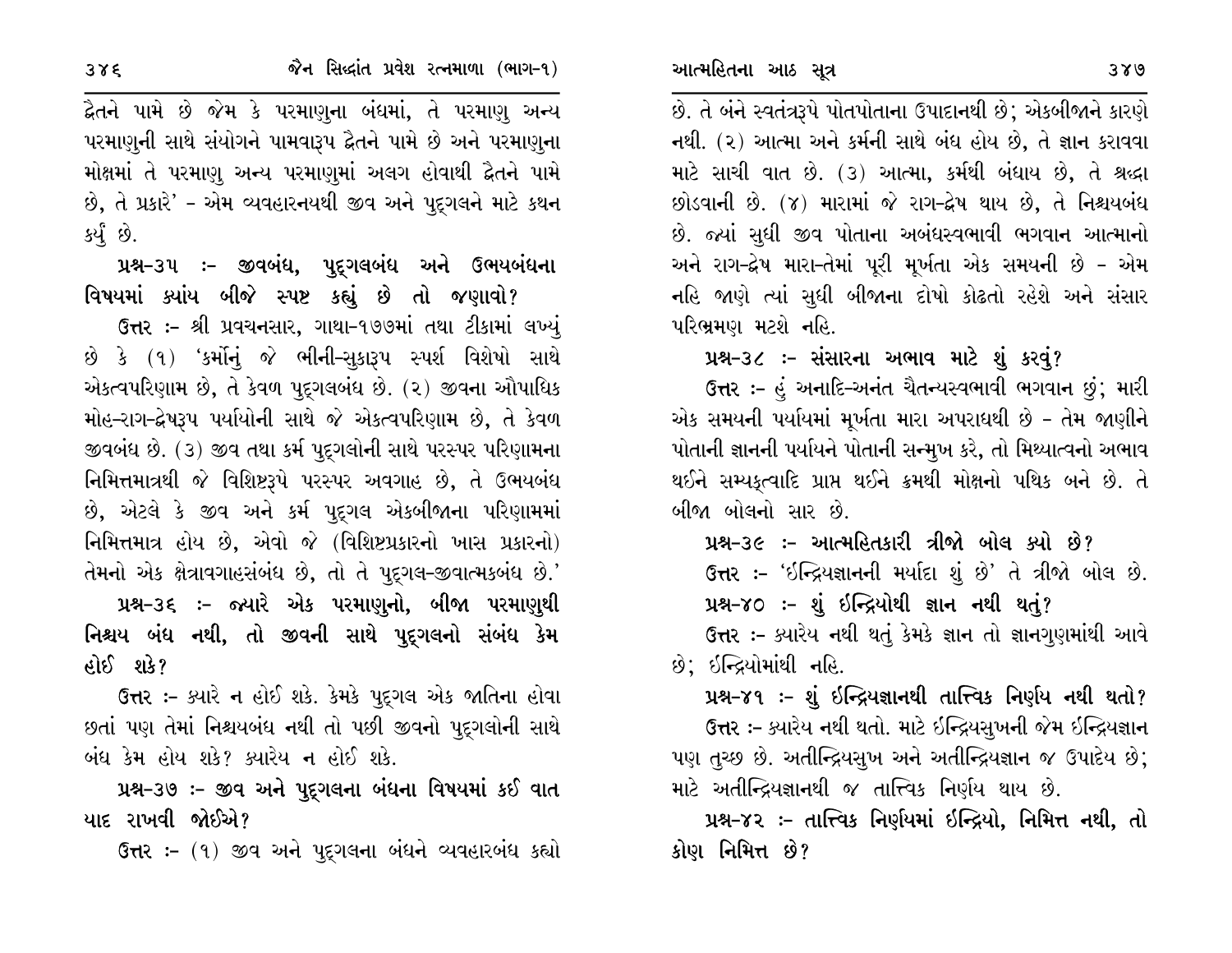ઉત્તર :- આગમ નિમિત્ત છે. જો પોતાના આત્માનો આશ્રય લઈને પોતાનો નિર્ણય કરે તો ઉપચારથી આગમને નિમિત્ત કહેવામાં આવે છે: ઇન્દ્રિયોને નહિ.

પ્રશ્ન-૪૩ :- ઇન્દ્રિયજ્ઞાન દુઃખરૂપ અને હેય છે, એવું ક્યાં લખ્યું છે?

ઉત્તર :- શ્રી પ્રવચનસાર, ગાથા-૫૫ની ટીકામાં લખ્યું છે કે 'આત્મા, પદાર્થને સ્વયં જાણવા માટે અસમર્થ હોવાથી ઉપાત્ત (ઇન્દ્રિય, મન વગેરે ઉપાત્ત પદાર્થો છે) અને અનુપાત્ત (પ્રકાશ વગેરે અનુપાત્ત પરપદાર્થ છે.) પરપદાર્થરૂપ સામગ્રીને ખોજવાની વ્યગ્રતાથી અત્યંત ચંચળ-તરલ-અસ્થિર વર્તતો એવો, અનંત શક્તિથી ચ્યુત હોવાથી અત્યંત વિકલ્પ વર્તતો (ભયપામેલો) મહામોહ-મલ્નના જીવિત હોવાથી, પરપરિણતિને (પરને પરિણમિત કરવાના) અભિપ્રાય કરવાથી પર પણ ડગલે ને પગલે (પર્યાય, પર્યાયમાં) ઠગતી પરમાર્થરૂપ અજ્ઞાનમાં ગણાવા યોગ્ય છે; માટે તે હેય છે.'

પ્રશ્ન-૪૪ :- આત્મહિત માટે ચોથો બોલ ક્યો છે? ઉત્તર :- વિકારી અને અવિકારી પર્યાયોની સ્વતંત્રતાનું જ્ઞાન. પ્રશ્ન–૪૫ ઃ– વિકારી, અવિકારી પર્યાયોની સ્વતંત્રતાના જ્ઞાનથી શું તાત્પર્ય છે?

ઉત્તર :- વિકારીપર્યાય અને અવિકારીપર્યાય, ચાહે તો જીવની હોય કે અજીવની હોય, તે પોતપોતાનામાં સ્વતંત્રરૂપથી હોય છે. તેનો કર્તા, દ્રવ્ય પોતે જ છે; બીજો અન્ય કોઈ કર્તા નથી.

પ્રશ્ન-૪૬ :- શું જીવ-પુદૃગલની વિકારીપર્યાયો સ્વતંત્ર છે?

ઉત્તર :- હા, બંનેની સ્વતંત્ર છે. જો જીવ એમ જાણે કે વિકાર મારી ભૂલથી થયો છે તો તે ભૂલરહિત સ્વભાવનો આશ્રય લઈને, ભૂલનો અભાવ કરી શકે છે; અને એમ જાણે કે ભૂલ બીજાએ

કરાવી છે તો ક્યારે દૂર નથી કરી શકતો. માટે જીવ, વિકાર કરવામાં પણ સ્વતંત્ર છે અને અભાવ કરવામાં પણ સ્વતંત્ર છે.

પ્રશ્ન-૪૭ :- વિકારી, અવિકારીપર્યાય સ્વતંત્ર છે –એવું શાસ્ત્રોમાં ક્યાં આવ્યું છે?

ઉત્તર :- શ્રી સમયસાર, જયસેનાચાર્યકૃત, સૂરતથી પ્રકાશિત ગાથા-૧૦૨, પૃષ્ઠ ૯૮માં લખ્યું છે કે '... જે શુભ અને અશુભભાવ કરે છે, તે ભાવનો સ્વતંત્રરૂપથી સ્પષ્ટપણે કર્તા હોય છે અને તે આત્માનો તે શુભ-અશુભપરિણામ, ભાવકર્મ હોય છે, કેમકે તે ભાવ, આત્મા દ્વારા કરવામાં આવ્યો છે.'

શ્રી પ્રવચનસાર, જ્ઞેય અધિકાર શ્રી જયસેનાચાર્ય કૃત ટીકા, ગાથા-૧૨૨માં લખ્યું છે કે 'જે ક્રિયા, જીવે સ્વતંત્ર રીતે શુદ્ધ કે અશુદ્ધ ઉપાદાનકારણરૂપે પ્રાપ્ત કરી છે, તે ક્રિયા જીવનું કર્મ છે, તે સંમત છે. અહીં કર્મ શબ્દથી જીવથી અભિન્ન ચૈતન્યકર્મ લેવું જોઈએ. તેને જ ભાવકર્મ કે નિશ્ચયકર્મ પણ કહે છે...' એ પ્રમાણે પદુગલ પણ જીવની સમાન નિશ્ચયથી પોતાના પરિણામોનો જ કર્તા છે.

#### પ્રશ્ન–૪૮ :- કેવી શ્રઘ્દા કરવી જોઈએ?

ઉત્તર :- દરેક જીવ અને પુદ્ગલની પર્યાય, વિકારી હોય કે અવિકારી હોય, તે સ્વતંત્રરૂપથી થાય છે - એવી શ્રદ્ધા કરવી જોઈએ.

# પ્રશ્ન-૪૯ :- કેવી શ્રદ્ધા છોડવી જોઈએ?

ઉત્તર :- જીવ અને પુદ્ગલની પર્યાય, એકબીજાથી થાય છે - તેવી મિથ્યા શ્રદ્ધા છોડવી જોઈએ.

પ્રશ્ન-૫૦ :- જીવમાં વિકારી પર્યાયો સ્વતંત્ર હોય છે. તેને જાણવાથી શા લાભ છે?

**ઉત્તર :-** (૧) વિકારી પર્યાયો, અશુદ્ધ નિશ્ચયનયનો વિષય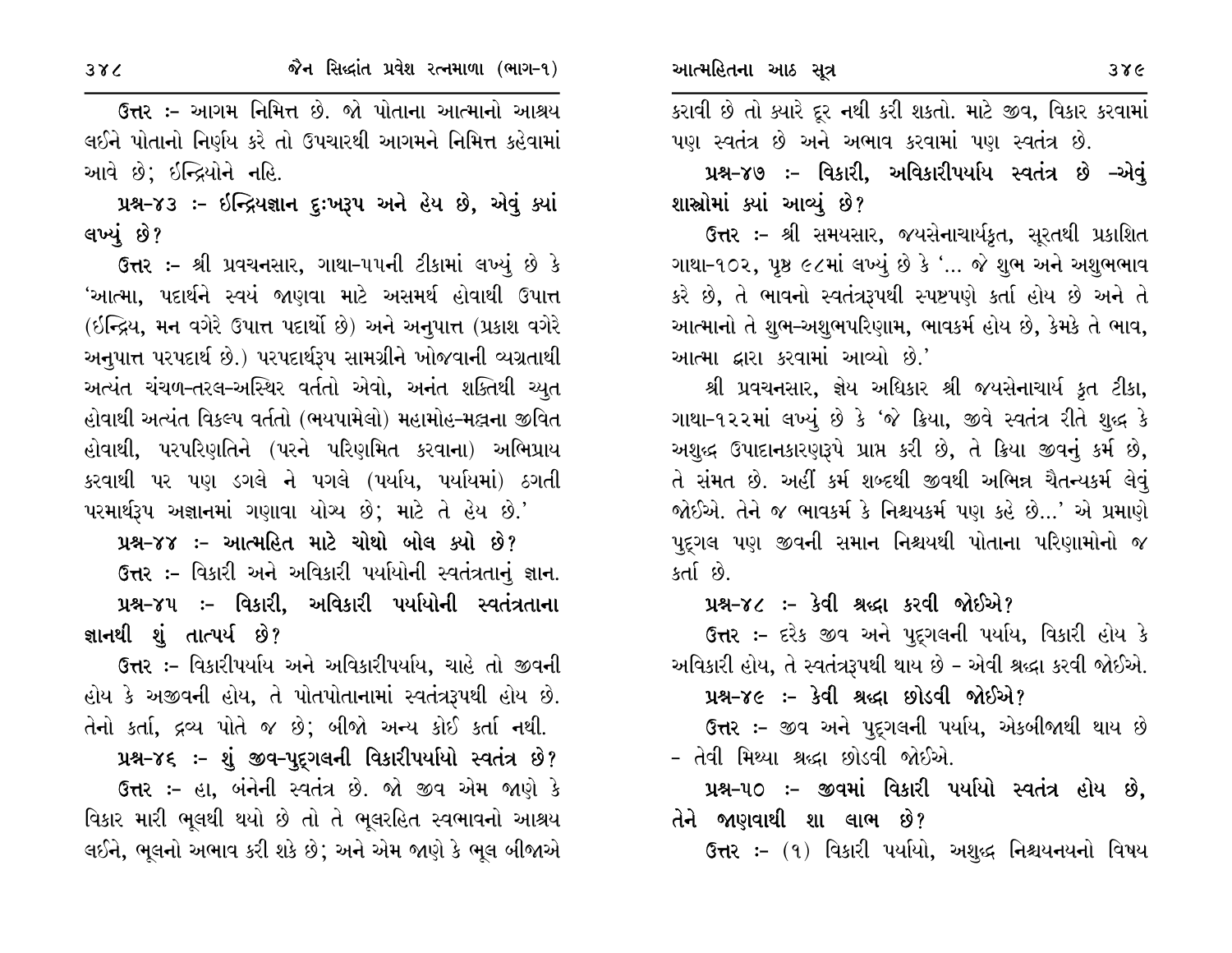છે, તો શુદ્ધનિશ્ચયનયનો (તેના વિષયભૂત ત્રિકાળી સ્વભાવનો) આશ્રય લઈને અભાવ કરી શકે છે. (૨) વિકારી પર્યાયો, પર્યાયાર્થિકનયનો વિષય છે. તો દ્રવ્યાર્થિકનય(ના વિષયભત ત્રિકાળી સ્વભાવ)નો આશ્રય લઈને, અભાવ કરી શકે છે. (૩) વિકારી પર્યાયો, પરાશ્રિત વ્યવહાર છે, તો સ્વ આશ્રિતો નિશ્ચયનો આશ્રય લઈને તેનો અભાવ કરી શકે છે. (૪) વિકારીપર્યાયો, ઔદયિકભાવ છે, તો પારિણામિકભાવનો આશ્રય લઈને, તેનો અભાવ કરી શકે છે.  $(4)$  વિકારી પર્યાય, અશુદ્ધપારિણામિકભાવ છે તો પરમશુદ્ધપારિણામિકભાવનો આશ્રય લઈને તેનો અભાવ કરી શકે છે; માટે વિકારી પર્યાયો સ્વતંત્ર છે.

પ્રશ્ન–૫૧ ઃ– આત્મહિતકારી પાંચમો બોલ શું છે? ઉત્તર :- 'વિકારીપર્યાયને પરાશ્રિત કેમ કહી' તે પાંચમો બોલ  $\hat{g}$ 

પ્રશ્ન–૫૨ :– જ્યારે વિકારી પર્યાયો સ્વતંત્ર છે તો શાસ્રોમાં વિકારીપર્યાયોને પરાશ્રિત કેમ કહી છે?

ઉત્તર :- વિકારીપર્યાય સ્વતંત્ર હોવા છતાં પણ વિકારમાં પરનું નિમિત્ત હોય છે; માટે વિકારીપર્યાયોને પરાશ્રિત કહી છે. પરાશ્રિત કહેતા 'પરથી થઈ છે' - તેવો અર્થ નથી.

પ્રશ્ન-૫૩ ઃ- વિકારીપર્યાયને પરાશ્રિત ક્યા શાસ્રમાં કહી છે?

ઉત્તર :- શ્રી પરમાત્મપ્રકાશ, ગાથા-૧૭૪માં લખ્યું છે કે 'આ પ્રત્યક્ષભૂત સ્વસંવેદનજ્ઞાનકર પ્રત્યક્ષ જે આત્મા, તે જ શુદ્ધ નિશ્ચયકર અનંત ચતૃષ્ટય રૂપ, ક્ષુધાદિ અઢાર દોષરહિત નિર્દોષ પરમાત્મા છે તથા તે વ્યવહારનયકર અનાદિ કર્મબંધના વિશેષથી પરાધીન થતો એવો બીજાને જાપ કરે છે.'

શ્રી સમયસારમાં કહ્યું છે કે :-

<u>'ઇસસે કરો નહિ રાગ વા, સંસર્ગ, ઉભય કુશીલ કા,</u> ઇસ કશીલ કે સંસર્ગ સે હૈ, નાશ તુજ સ્વાતંત્ર્યકા.'

માટે આ બંને કશીલો સાથે રાગ ન કરો, અથવા સંસર્ગ પણ ન કરો, કેમકે કશીલની સાથે સંસર્ગ અને રાગ કરવાથી સ્વાધીનતાનો નાશ થાય છે.

પ્રશ્ન-૫૪ :- કઈ શ્રદ્ધા કરવી અને કઈ શ્રદ્ધા છોડવી જોઈએ?

ઉત્તર: - (૧) પરના આશ્રયે સ્વાધીનતા નષ્ટ થાય છે. તેણે પોતાનો આશ્રય છોડ્યો છે. તો પરની સાથે સંબંધ જોડ્યો છે. તેમ કહેવામાં આવે છે. ખરેખર તેમ નથી, એવી શ્રદ્ધા કરવી જોઈએ. (૨) પરના આશ્રયે કાંઈ પણ થાય છે - તેવી ખોટી માન્યતા છોડવાની છે, કેમકે જિનેન્દ્રભગવાન તેનાથી સંમત નથી.

પ્રશ્ન–૫૫ :- જિનેન્દ્ર ભગવાન કોનાથી સંમત છે? ઉત્તર :- બે દ્રવ્યની ક્રિયાઓને એક દ્રવ્ય કરે છે. તેનાથી સંમત નથી

પ્રશ્ન-૫૬ :- આત્મહિતકારી છઠ્ઠો બોલ ક્યો છે?

ઉત્તર :- 'જ્યારે વિકારીપર્યાયો સ્વતંત્ર છે, તો શાસ્રોમાં સ્વ-પર પ્રત્યયોને કેમ કહ્યા છે' તે છઠ્ઠો બોલ છે.

પ્રશ્ન-૫૭ :- વિકારીપર્યાયો સ્વતંત્ર છે તો સ્વ-૫ર પ્રત્યય કેમ કહ્યા છે?

ઉત્તર :- ઉપાદાન અને નિમિત્તનું જ્ઞાન કરાવવા માટે સ્વ-પર પ્રત્યય કહ્યા છે કેમકે જ્યાં ઉપાદાન હોય છે, ત્યાં નિમિત્ત હોય છે - એવો વસ્તુનો સ્વભાવ છે.

પ્રશ્ન–૫૮ :– સ્વ–૫ર પ્રત્યયથી શું તાત્પર્ય છે?

ઉત્તર :- જ્યાં બે કારણ કહેવામાં આવે, ત્યાં સ્વ-પર પ્રત્યય કહેવામાં આવે છે. જેમ કે જીવ-પદુગલ ચાલે તો ધર્મદ્રવ્યને નિમિત્ત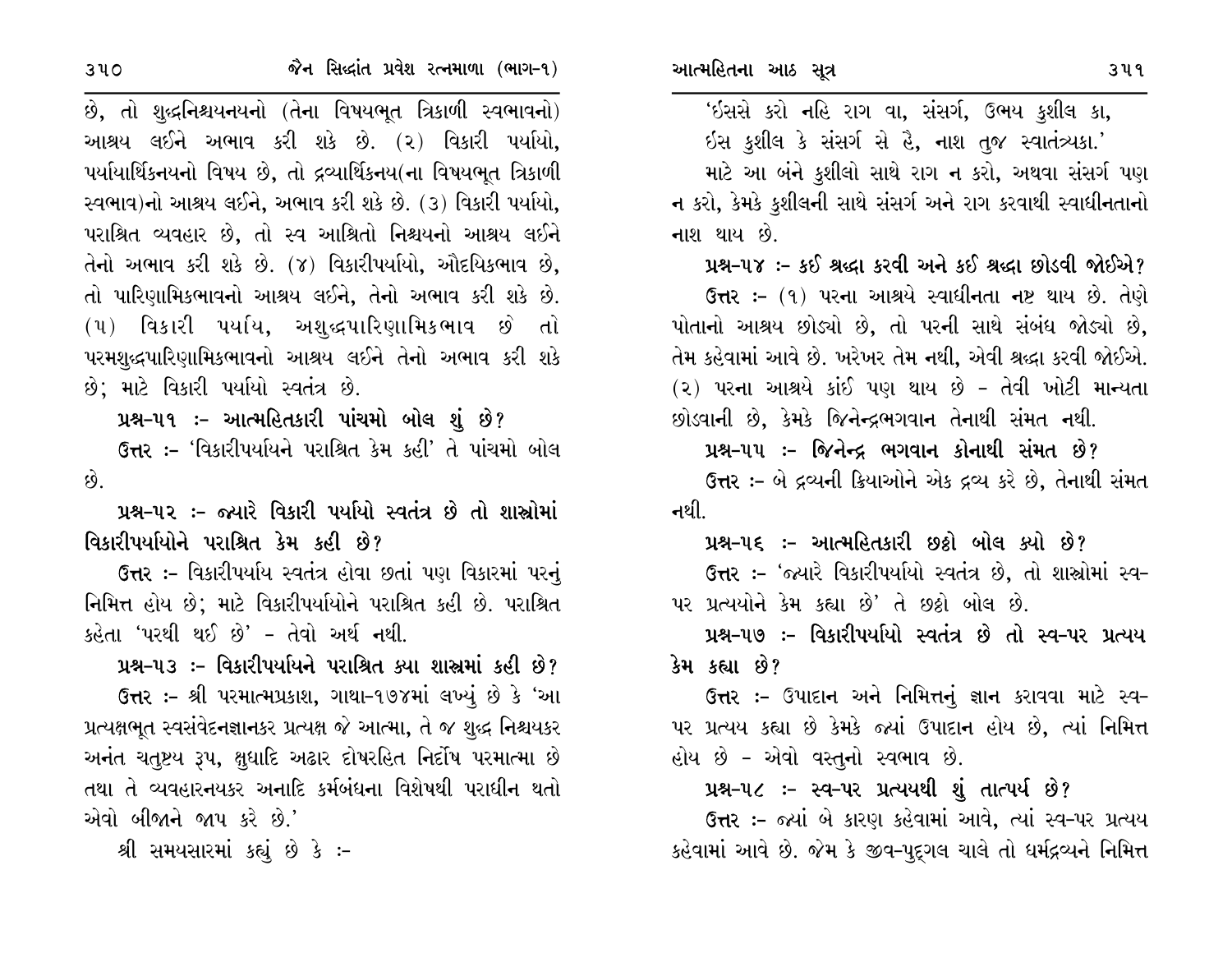કહેવાય છે. જીવ-પુદ્ગલમાં ક્રિયાવતીશક્તિનું ગમનરૂપ પરિણમન સ્વ અને ધર્મદ્રવ્યના ગતિહેતુત્વનું પરિણમન, પર; એ પ્રમાણે સ્વ-પર પ્રત્યય કહેવામાં આવે છે.

પ્રશ્ન-૫૯ :- સ્વ-૫ર પ્રત્યય માટે કોઈ શાસ્ર આધાર આપો? ઉત્તર :- શ્રી પ્રવચનસાર, જયસેનાચાર્ય કૃત ટીકા ગાથા-૯માં લીધું છે કે 'જેમ સ્ફટિકમણિ વિશેષ નિર્મળ છે, પણ .. ફલ આદિ લાલ, કાળા, સફેદ ઉપાધિવશથી લાલ-સફેદ વર્ણરૂપ હોય છે.' તેમાં કહ્યું છે સ્ફટિક નિર્મળ હોવા છતાં પણ, લાલ-કાળું સ્વતંત્ર પરિણમનથી થયું છે; પરથી નહિ પરંતુ નિમિત્ત પર હોય છે; તે પ્રમાણે આત્મા સ્વભાવથી શુદ્ધ હોવા છતાં તેની પર્યાયમાં વિકાર છે અને કર્મ નિમિત્ત છે પણ વિકાર, કર્મને કારણે નથી. (તેના માટે વિશેષરૂપથી શ્રી પ્રવચનસાર, ગાથા-૧૨૬ની ટીકા જૂઓ.)

પ્રશ્ન-૬૦ :- વ્યવહારમાં પરની વાત કેમ કહી છે?

ઉત્તર :- પરનો આશ્રય કહેવામાં આવે છે, તે વ્યવહારકથન છે. પર કરાવે છે - એવી અનાદિની ખોટી માન્યતા છોડીને. પોતાનો આશ્રય લઈને, સમ્યગ્દર્શન આદિને પામીને, ક્રમથી નિર્વાણ થાય, તે તેને જાણવાથી લાભ થાય છે.

પ્રશ્ન-૬૧ :- શ્રી પંચાસ્તિકાય, ગાથા-૬૨માં શું જણાવ્યું છે?

ઉત્તર :- દરેક દ્રવ્યોની દરેક પર્યાયોમાં છ કારક એક સાથે વર્તે છે; માટે આત્મા અને પુદ્ગલ, શુદ્ધદશામાં કે અશુદ્ધદશામાં સ્વયં છએ કારકરૂપ પરિણમન કરે છે; બીજા નિમિત્ત કારકોની અપેક્ષા નથી રાખતા.

# પ્રશ્ન–૬૨ ઃ– આ છઠ્ઠો વિભાગ કેમ કર્યો?

ઉત્તર :- અજ્ઞાની. અનાદિથી એક-એક સમય કરીને પરની સાથે સાચો સંબંધ માને છે. તે જૂઠી માન્યતાને છોડાવા માટે અને રાગનો પણ આશ્રય છોડાવીને પોતાના ત્રિકાળી આત્માનો આશ્રય

લઈને ઘર્મની પ્રાપ્તિ કરે, માટે છઠ્ઠો વિભાગ કર્યો છે. પ્રશ્ન-૬૩ :- આત્મહિતકારી સાતમો બોલ ક્યો છે? ઉત્તર :- 'પ્રત્યેક સ્કંધમાં પ્રત્યેક પરમાણુ પોતપોતાનું સ્વતંત્ર કાર્ય કરે છે.' તેનું જ્ઞાન કરાવવા માટે સાતમો બોલ છે.

પ્રશ્ન-૬૪ :- પુદગલના કેટલા ભેદ છે?

ઉત્તર :- પરમાણુ અને સ્કંધ, આ બે ભેદ છે.

પ્રશ્ન-૬૫ :- સ્કંધ કેટલા પરમાણુને કહે છે?

ઉત્તર :- બેથી લઈને અનંતાઅનંત પરમાણુઓ સુધી બધા સ્કંધ કહેવાય છે.

# પ્રશ્ન-૬૬ :- શું સ્કંધ સ્વતંત્ર દ્રવ્ય નથી?

ઉત્તર :- ના નથી; પરમાણ જ સ્વતંત્ર દ્રવ્ય છે.

 $(9)$  શ્રી નિયમસાર, ગાથા-૨૦માં લખ્યું છે કે 'પરમાણ, તે સ્વભાવપૂદ્ગલ છે અને સ્કંધ, તે વિભાવપૂદ્ગલ છે.' (૨) ગાથા-૨૧ થી ૨૪માં લખ્યું છે કે આ વિભાવપુદ્ગલનું સ્વરૂપ કથન છે. (3) ગાથા-૨૯ની ટીકામાં લખ્યું છે કે શુદ્ધ નિશ્ચયનયથી સ્વભાવ શુદ્ધ પર્યાયાત્મક પરમાણુને જ 'પુદ્દગલદ્રવ્ય' એવું નામ હોય છે; અન્ય સ્કંધ પુદ્ગલોને વ્યવહારનયથી વિભાવ પર્યાયાત્મક પુદ્ગલપણું ઉપચાર દ્વારા સિદ્ધ થાય છે. આ પ્રમાણે પરમાણને નિશ્ચયદ્રવ્ય કહ્યું છે અને સ્કંધને વ્યવહારથી પુદ્ગલ કહ્યો છે.

(૪) શ્રી પંચાસ્તિકાય, ગાથા-૭૬માં 'બાદર અને સુક્ષ્મરૂપથી પરિણત સ્કંઘોને 'પદ્ગલ' એવો વ્યવહાર છે.' (૫) ગાથા-૮૧માં લખ્યું છે કે 'સર્વત્ર પરમાણુમાં રસ-વર્ણ-સ્કંધ-સ્પર્શ સહભાવી ગુણ હોય છે અને તે ગણ તેમાં ક્રમવતી નિજ પર્યાયોસહિત વર્તે છે. … અને સ્નિગ્ધ-રૂક્ષત્વને કારણે બંધ હોવાથી અનેક પરમાણુઓની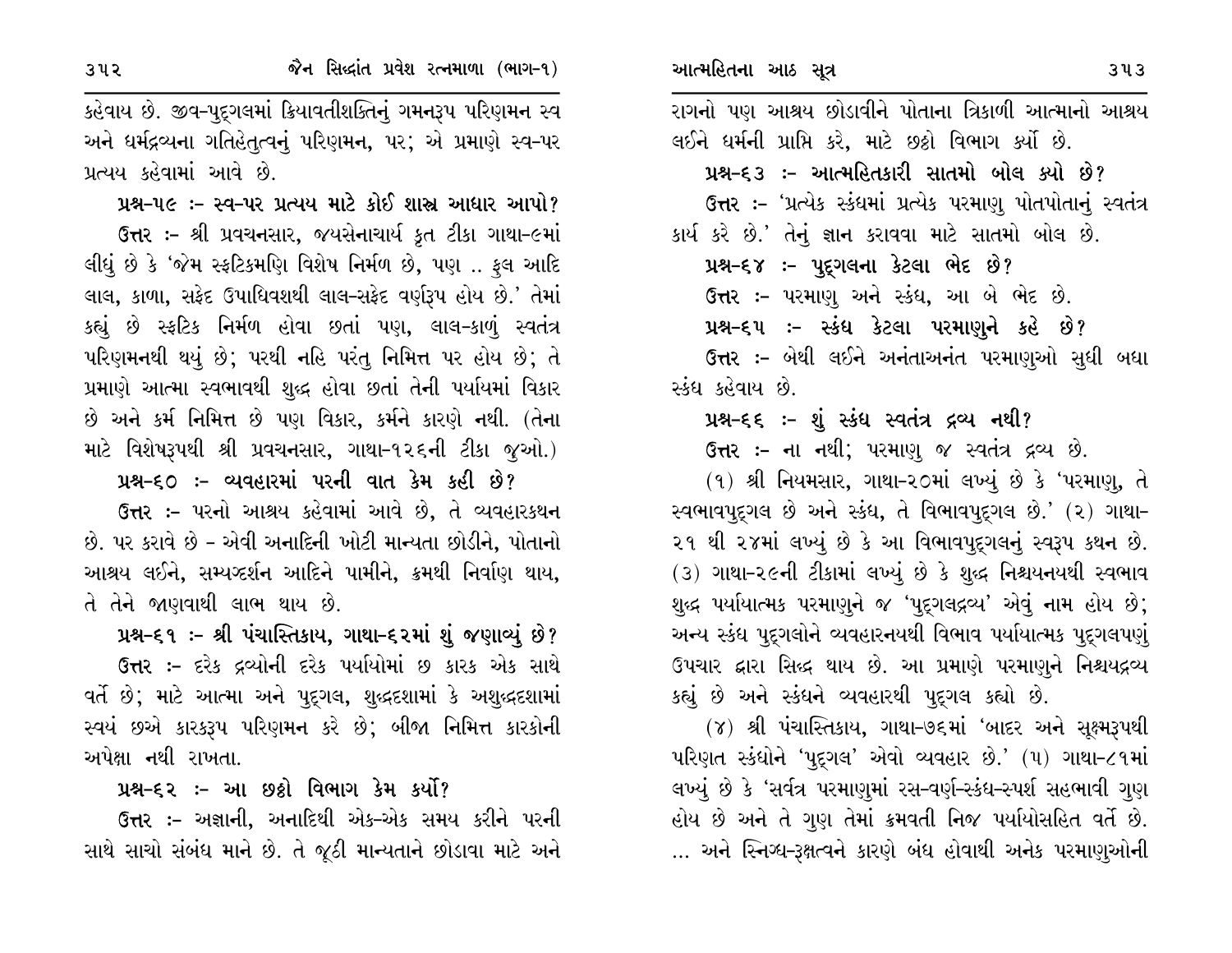એકત્વ પરિણતિરૂપ સ્કંધની અંદર રહ્યો હોય, તેમજ સ્વભાવને ન છોડતો એવો સંખ્યાને પ્રાપ્ત હોવાથી (એટલે કે પરિપૂર્ણ એકની જેમ જૂદો ગણતરીમાં આવતો હોવાથી) એકલું દ્રવ્ય જ છે.'

તેમાં કહ્યું છે કે સ્કંઘમાં પણ દરેક પરમાણુ સ્વયં પરિપૂર્ણ છે, સ્વતંત્ર છે. પરની સહાયતાથી રહિત અને પોતાનાથી જ પોતાના ગણ–પર્યાયોમાં સ્થિત છે.

પ્રશ્ન-૬૭ :- સ્કંધ, સ્વતંત્ર દ્રવ્ય છે. તેના માટે શ્રી સમયસારમાં ક્યાંય કાંઈ કહ્યું છે?

ઉત્તર :- શ્રી સમયસાર, ગાથા-૨૭માં લખ્યું છે કે 'જેમ આ લોકમાં સોનું અને ચાંદિને ગાળીને એક કરી દેવાથી એક પિંડનો વ્યવહાર હોય છે; તે પ્રમાણે આત્મા અને શરીરના પરસ્પર એક ક્ષેત્રમાં રહેવાની અવસ્થા હોવાથી એકપણાનો વ્યવહાર હોય છે. આમ તો વ્યવહારથી જ આત્મા અને શરીરનું એકપણું છે પણ નિશ્ચયથી જોવામાં આવે તો જેમ પીળાપણું આદિ અને સફેદ વગેરે જેનો સ્વભાવ છે એવા સોના અને ચાંદીમાં અત્યંત ભિન્નતા હોવાથી, તેમાં એક પદાર્થપણાની અસિદ્ધિ છે. માટે અનેકત્વ જ છે.' વ્યવહારનય. જીવ અને શરીરને એક કહે છે પણ નિશ્ચયનયથી એક પદાર્થપણું નથી.

પ્રશ્ન–૬૮ :– શું દરેક સ્કંઘમાં દરેક પરમાણુ અલગ–અલગ છે?

ઉત્તર :- સ્કંઘમાં જેટલા પરમાણ છે, તેમાં દરેક પરમાણ્ પૂર્ણરૂપે પોતાનું જ કાર્ય કરે છે, બીજાનું બિલકુલ કરતો નથી -તેવું જ કેવળીના જ્ઞાનમાં આવ્યું છે અને અવું જ જ્ઞાની જાણે  $\hat{g}$ 

પ્રશ્ન-૬૯ :- આત્મહિતકારી આઠમો બોલ ક્યો છે?

ઉત્તર :– 'અર્થપર્યાય અને વ્યંજનપર્યાયના વિષયમાં મિથ્યા માન્યતા શું છે?' તે આઠમો બોલ છે.

પ્રશ્ન-૭૦ :- પર્યાય કેટલા સમયની છે?

ઉત્તર :- વ્યંજનપર્યાય હોય કે અર્થપર્યાય હોય, ચાહે તે સ્વભાવરૂપ હોય કે વિભાવરૂપ હોય; બધી એક-એક સમયની જ હોય છે, વધારે સમયની કોઈ પણ પર્યાય નથી હોતી.

પ્રશ્ન–૭૧ ઃ– શ્રી પંચાસ્તિકાય, જયસેનાચાર્ય કૃત ટીકા, ગાથા– ૧૬માં લખ્યું છે કે 'અર્થપર્યાયો અત્યંત સૂક્ષ્મ, ક્ષણ-ક્ષણમાં થઈને નાશ પામનારી છે, જે વચન ગોચર નથી; વ્યંજનપર્યાય, જે લાંબો સમય રહે છે અને સ્થૂળ હોય છે, અલ્પજ્ઞાનીને પણ જણાય છે, તે વ્યંજનપર્યાયો છે'; તેથી વ્યંજનપર્યાય એક સમયની હોય છે, તે વાત મિથ્યા સાબિત થઈ?

ઉત્તર :- અરે ભાઈ! વ્યંજનપર્યાય પણ એક જ સમયની હોય છે પણ સમય-સમયની થઈને, તેવી ને તેવી હોવાથી લાંબા સમય સુધી રહે છે - સ્થૂળ હોય છે - અલ્પજ્ઞાનીને પણ જણાય છે, તેમ કહેવામાં આવે છે; ખરેખર એમ છે નહિ.

પ્રશ્ન-૭૨ :- શાસ્રોમાં દર્શનમોહનીયકર્મની સિત્તેર ક્રોડાક્રોડીની સ્થિતિ કહી, ત્યાં એક–એક સમયની પર્યાય ક્યાં રહી?

ઉત્તર :- શાસ્રોમાં જે દર્શનમોહનીયની સિત્તેર ક્રોડાક્રોડી સાગરની સ્થિતિ કહી છે, તેનો આશય એ છે કે તે સ્કંધ ક્યાં સુધી રહેશે, એટલે કે એક-એક સમય બદલીને સિત્તેર ક્રોડાક્રોડી સાગર સુધી રહેશે.

પ્રશ્ન-૭૩ :- એક-એક સમયનો એક-એક ભવ છે, એમ શાસ્ત્રોમાં ક્યાં કહ્યું છે?

ઉત્તર :- શ્રી ભાવપાહડ, ગાથા-૩૨ની ટીકામાં લખ્યું છે કે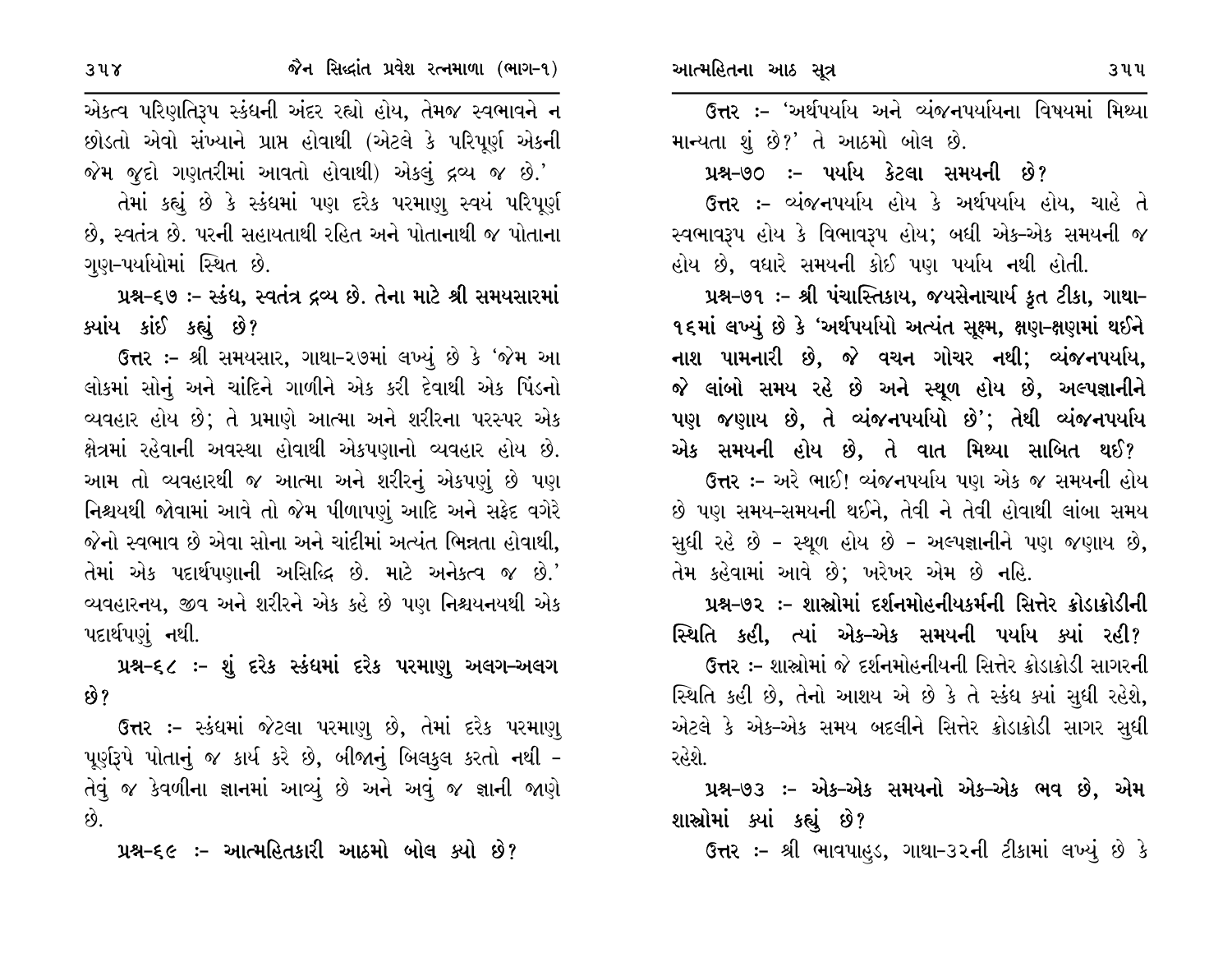પ્રશ્ન–૭૭ :- જીવના વિકારીભાવોના વિષયમાં અને દ્રવ્યકર્મ ઉદય આદિ વિષયમાં શું જાણવું જોઈએ?

ઉત્તર :- જીવમાં એક-એક સમયમાં જે વિકારીભાવ થાય છે. તેવા-તેવા પોતાની યોગ્યતાથી પુદગલોમાં પણ સમયે-સમયે પરિણમન થાય છે. જેમ કે જીવમાં ક્ષયોપશમભાવ થયો તો દ્રવ્યકર્મમાં પણ ક્ષયોપશમભાવ, એક સમયપર્યંત સ્વતંત્ર હોય છે.

પ્રશ્ન-૭૮ :- જ્યારે જીવમાં ભાવકર્મ થયો, ત્યારે દ્રવ્યકર્મ હોય છે - એવું ક્યાંય લખ્યું છે?

ઉત્તર: – (૧) આત્માવલોકનમાં લખ્યું છે કે 'ભાવવેદનીય, ભાવઆયુ, ભાવગોત્ર, તેની સામે દ્રવ્યવેદનીય, દ્રવ્યઆયુ, દ્રવ્યનામ, દ્રવ્યગોત્ર હોય છે.'

(૨) શ્રી પ્રવચનસાર, ગાથા-૧૬ની ટીકાના અંતમાં લખ્યું છે કે 'દ્રવ્ય તથા ભાવ ઘાતિકર્મોનો નાશ કરીને, સ્વયમેવ આવિર્ભૂત થયો.'

પ્રશ્ન-૭૯ :- જ્યારે જીવમાં ભાવકર્મ થયું, ત્યારે દ્રવ્યકર્મ સ્વયં પોતાની યોગ્યતાથી થાય છે – તેનાથી અમને શો લાભ?

ઉત્તર :- (૧) એક દ્રવ્યનો બીજા દ્રવ્યની સાથે કોઈપણ પ્રકારનો સંબંધ નથી. (૨) દરેક દ્રવ્યમાં અનંત-અનંત ગુણ છે; દરેક ગુણમાં દરેક સમયે એક પર્યાયનો વ્યય અને બીજી પર્યાયની ઉત્પત્તિ; ગુણ તેવોને તેવો રહે છે. તેમ દરેક દ્રવ્યના, દરેક ગુણમાં, અનાદિથી થયું છે, વર્તમાનમાં થાય છે અને ભવિષ્યમાં પણ થતું રહેશે. તેવી બધા દ્રવ્યોમાં દ્રવ્ય-ગુણ-પર્યાયસ્વરૂપ પારમેશ્વરી વ્યવસ્થા છે; તેને તીર્થંકરદેવ આદિ કોઈપણ હેર-ફેર કરી શકતું નથી. તેમ જાણીને પોતાના ત્રિકાળી ભગવાનની દષ્ટિ કરીને સમ્યવ્દર્શનાદિની પ્રાપ્તિ કરીને. ક્રમથી મોક્ષનો પથિક બનવું તે દરેક પાત્ર જીવનું પરમ કર્તવ્ય છે.

'જો આયુ કા ઉદય સમય-સમય કરી ઘટે હૈ, સો સમય-સમય કા મરણ હૈ, યે આવિચિકા મરણ હૈ.'

તેમાં કહ્યું છે કે જીવ, સમય-સમયમાં મરે છે. કેમકે પર્યાય એક-એક સમયની હોય છે. ખરેખર તો એક-એક સમયનો એક-એક ભવ છે, કેમકે સૂક્ષ્મૠતુસૂત્રનયની અપેક્ષાએ ગતિ ક્યાં સુધી ચાલશે, તે વાત ભાવપાહડમાં બતાવી છે. માટે 'જેવી મતિ, તેવી ગતિ' થાય છે અને 'જેવી ગતિ, તેવી મતિ' થાય છે.

પ્રશ્ન-૭૪ :- 'જેવી મતિ-તેવી ગતિ'નું શું તાત્પર્ય છે?

ઉત્તર :- જીવ જે સમયે જેવો ભાવ કરે છે, તે સમયે તે તે જ છે, તે તાત્પર્ય છે. જેમ કે મનુષ્યભવ હોવાથી ઘરમાં વધારે લોકો છે ત્યાં આંખ લાલ-પીળી ન કરે અને જરા ફંફાડો ન કરે તો લોકો બગડી જાય, એમ જાણીને જે જીવ ફંફાડો કરે છે, તે તે સમયે સાપ જ છે.

પ્રશ્ન-૭૫ :- 'જેવી ગતિ, તેવી મતિ'થી શું તાત્પર્ય છે? ઉત્તર :- જેમ - કોઈ જીવ સાપ બની ગયો, તો ત્યાં તે એક-એક સમય કરીને ફંફાડો જ કરતો રહેશે, એટલે કે એવું ને એવું કરતા રહેવાની અપેક્ષાએ 'જેવી ગતિ, તેવી મતિ' કહેવામાં આવે છે પણ બધી જગ્યાએ પર્યાય એક સમયની હોય છે - તેમ જાણવું.

પ્રશ્ન-૭૬ :- શબ્દ તો સ્કંધોની પર્યાય છે, તેમાં એક સમયની વાત ક્યા પ્રકારે છે?

ઉત્તર :- જ્યાં સુધી પરમાણુ રહે છે, ત્યાં સુધી તેનું શબ્દરૂપ પરિણમન નથી. સ્કંઘરૂપ પર્યાયમાં પોતાની યોગ્યતાથી શબ્દરૂપ પર્યાય હોય છે. શબ્દરૂપ સ્કંધમાં એક-એક પરમણૂ અલગ-અલગ સ્વતંત્ર પરિણમન કરી રહી છે.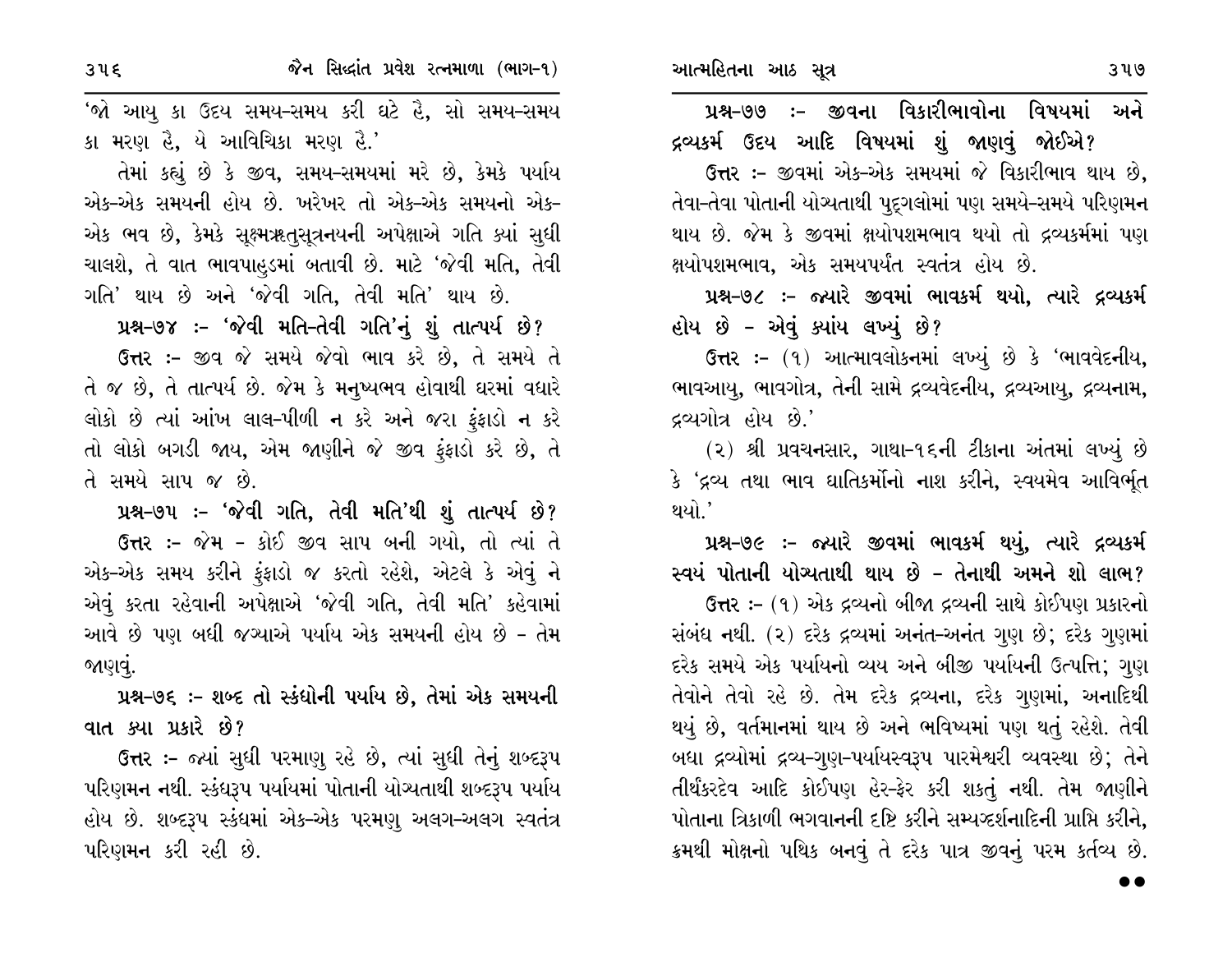# વસ્તુસ્વરૂપ સમજવા

| પાંચ બોલ                | નવ પદાર્થ              | કાળ            | પાંચ ભાવ                                                                 | સુખદાયક<br>દુઃખદાયક | હેય, જ્ઞેય<br>ઉપાદેય                              |
|-------------------------|------------------------|----------------|--------------------------------------------------------------------------|---------------------|---------------------------------------------------|
| ૧. સંયોગ                | અજીવતત્ત્વ             | અનાદિ−<br>અનંત | $\mathbf X$                                                              | $\mathbf X$         | જ્ઞેય                                             |
| ર. સંયોગી<br>ભાવ        | આસ્રવ-બંધ<br>પૂણ્ય-પાપ | અનાદિ<br>સાંત  | ઔદયિક<br>ભાવ                                                             | <b>દુઃખદાયક</b>     | હેય                                               |
| ૩. સ્વભાવ<br>ત્રિકાળી   | જીવતત્ત્વ              | અનાદિ–<br>અનંત | પારિણામિક<br>ભાવ                                                         | પરમ<br>સુખદાયક      | પરમ<br>ઉપાદેય<br>(આશ્રય<br>કરવા<br>યોચ્ય)         |
| ૪. સ્વભાવ<br>ના<br>સાધન | સંવર-<br>નિર્જરા       | સાદિસાંત       | ઔપશમિક,<br>ધર્મના<br>ક્ષાયોપશમિક<br>શ્રદ્ધા-ચારિત્ર<br>ના ક્ષાયિક<br>ભાવ | એક્દેશ<br>સુખદાયક   | એક્દેશ<br>ઉપાદેય<br>$S$ Ick $)$<br>કરવા<br>યોચ્ય) |
| સિદ્ધત્વ<br>પ.          | મોક્ષ                  | સાદિ-<br>અનંત  | પૂર્ણ ક્ષાયિક<br>ભાવ                                                     | પૂર્ણ<br>સુખદાયક    | પૂર્ણ<br>ઉપાદેય<br>$S$ Ick $)$<br>કરવા<br>યોચ્ય)  |

# સમજાવાનું માનચિત્ર

| ઉત્તમ<br>ક્ષમા              | ઈર્યાસમિતિ વચન–            | ગુપ્તિ                         | ક્ષુધા-<br>પરિષહજય                  | નમસ્કાર                 | સંયોગની<br>પૃથકૃતા<br>વગેરે<br>ત્રણ બોલ |
|-----------------------------|----------------------------|--------------------------------|-------------------------------------|-------------------------|-----------------------------------------|
| ०४८<br>ઉત્તમક્ષમા           | ०४८<br>ઈર્યાસમિતિ          | જડ વચન<br>-ગુપ્તિ              | ०४८<br>ક્ષુઘાપરિષહ<br>-જય           | ०४८<br>નમસ્કાર          | સંયોગની<br>પૃથક્તા                      |
| દ્રવ્ય<br>ઉત્તમક્ષમા        | દ્રવ્ય<br>ઈર્યા<br>-સમિતિ  | દ્રવ્ય<br>વચન<br>-ગુપ્તિ       | દ્રવ્ય<br>ક્ષુઘાપરિષહ<br>-જય        | દ્રવ્ય<br>નમસ્કાર       | વિભાવ<br>ની<br>વિપરીતતા                 |
| શક્તિરૂપ<br>ઉત્તમક્ષમા      | શક્તિરૂપ<br>ઈર્યાસમિતિ     | શક્તિરૂપ<br>વચન<br>-ગુપ્તિ     | શક્તિરૂપ<br>ક્ષુઘાપરિષહ<br>-જય      | શક્તિરૂપ<br>નમસ્કાર     | પરમ<br>સ્વભાવની<br>સામર્થ્યતા           |
| એક્દેશ<br>ભાવ<br>ઉત્તમક્ષમા | એકદેશ<br>ભાવ<br>ઈર્યાસમિતિ | એકદેશ<br>ભાવ<br>વચન<br>-ગુપ્તિ | એક્દેશ<br>ભાવ<br>ક્ષુઘાપરિષહ<br>-જય | એકદેશ<br>ભાવ<br>નમસ્કાર | એક્દેશ<br>સ્વભાવ<br>ની<br>સામર્થ્યતા    |
| પૂર્ણ ભાવ<br>ઉત્તમક્ષમા     | પૂર્ણ ભાવ<br>ઈર્યાસમિતિ    | પૂર્ણ ભાવ<br>વચનગુપ્તિ         | પૂર્ણ ભાવ<br>ક્ષુઘાપરિષહ<br>-જય     | પૂર્ણ ભાવ <br>નમસ્કાર   | પૂર્ણ<br>સ્વભાવ<br>ની<br>સામર્થ્યતા     |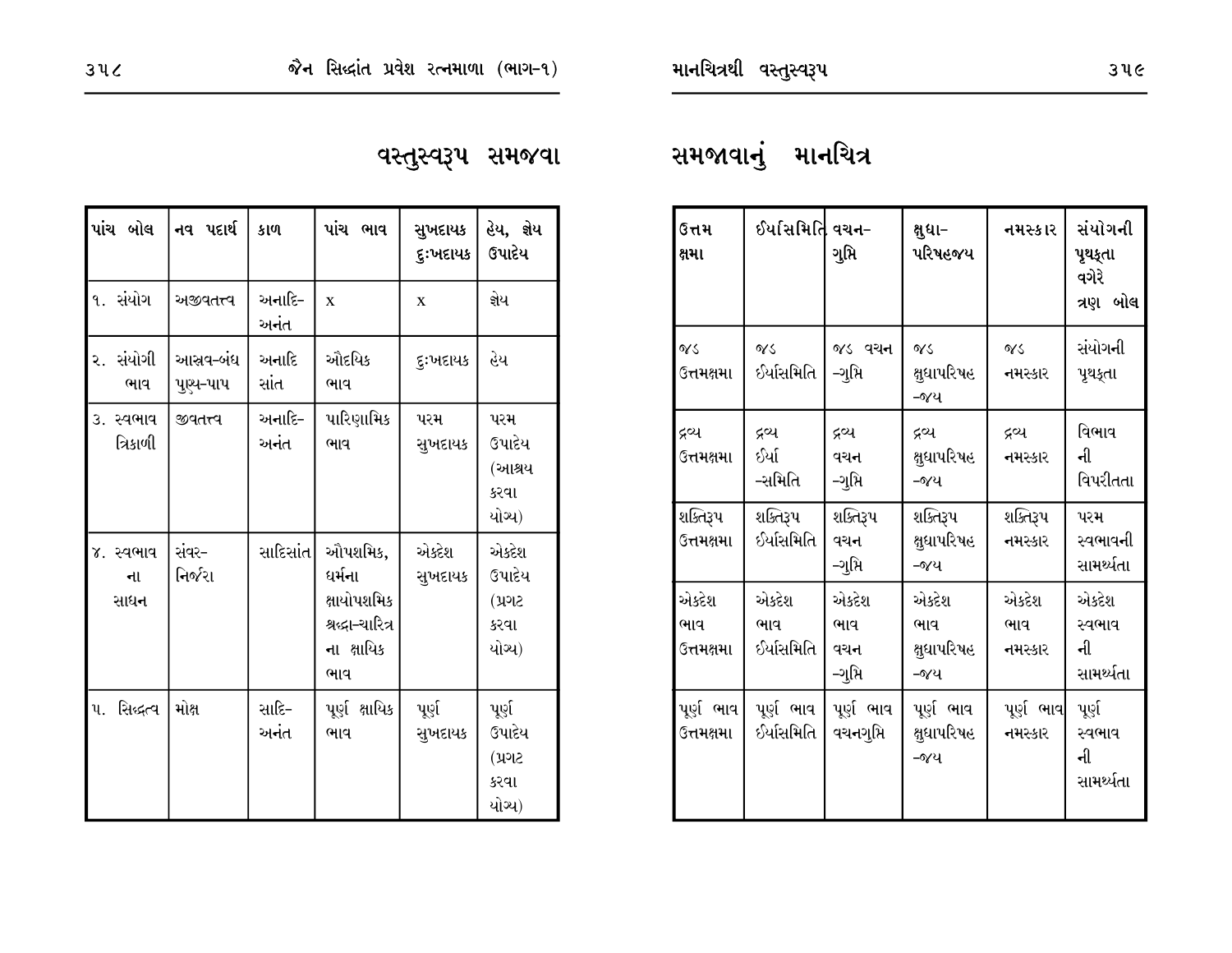માનચિત્રથી વસ્તુસ્વરૂપ સમજવા–સમજાવવાનો સરળ ઉપાય

પ્રશ્ન-૧ ઃ- સંયોગ વગેરે પાંચ બોલની ઓળખાણ કઈ રીતે કરવી જોઈએ?

ઉત્તર :- (૧) સંયોગ — પોતાના આત્માને છોડીને વિશ્વના અનંત જીવ, અનંતાઅનંત પુદ્ગલ, ધર્મ-અધર્મ-આકાશ એક-એક અને લોકપ્રમાણ અસંખ્યાત કાળદ્રવ્ય; (૨) **સંયોગીભાવ —** શુભાશુભ વિકારીભાવ; (3) સ્વભાવ ત્રિકાળી – જ્ઞાન-દર્શનાદિ અનંત ગુણોનો અભેદ પિંડ નિજ આત્મા; (૪) **સ્વભાવના સાધન —** એકદેશ પ્રગટ વીતરાગદશા;  $(4)$  સિદ્ધત્વ — પરિપૂર્ણ પ્રગટ ક્ષાયિકદશા.

પ્રશ્ન-૨ :- સંયોગ આદિ પાંચ બોલ શું બતાવે છે? ઉત્તર :– પોતાના ત્રિકાળી જ્ઞાયકસ્વભાવનો આશ્રય લેવાથી સ્વભાવના સાધની પ્રાપ્તિ થાય છે અને સ્વભાવ ત્રિકાળીનો પૂર્ણ આશ્રય લેવાથી સિદ્ધત્વની પ્રાપ્તિ થાય છે. જ્ઞાનીને પોતપોતાની ભૂમિકા અનુસાર જે વીતરાગ-સર્વજ્ઞ વગેરે પ્રત્યે બહુમાનનો રાગ આવે છે, તે સંયોગીભાવ છે. સંયોગીભાવ અને સંયોગનો નિમિત્ત-નૈમિત્તિક સંબંધ છે. જે જ્ઞાનીઓને વ્યવહારનયથી જ્ઞાનનં જ્ઞેય છે. અજ્ઞાનીને તે રહસ્યની ખબર નથી, તે સંયોગોથી સંબંધ માનીને સંયોગીભાવોની પુષ્ટિ કરતો ચારેય ગતિમાં રખડતો નિગોદમાં ચાલ્યો

જાય છે.

પ્રશ્ન-૩ ઃ- નવ પદાર્થોની ઓળખાણ કેવી રીતે કરવી જોઈએ ?

ઉત્તર: - (૧) જેમાં મારા જ્ઞાન-દર્શન હોય, તે જીવતત્ત્વ  $\dot{\vartheta}$ . (૨) જેમાં મારા જ્ઞાન-દર્શન નથી તે અજીવતત્ત્વ છે. (3) શુભાશુભવિકારી ભાવોનું ઉત્પન્ન થવું તે આસ્રવતત્ત્વ છે. (૪) શુભાશુભ વિકારીભાવોમાં અટકવું બંધતત્ત્વ છે. (૫) દયા-દાનાદિનો ભાવ, પુષ્યતત્ત્વ છે. (૬) હિંસાદિ ભાવ પાપતત્ત્વ છે. (૭) શુદ્ધિનું uગટવું, સંવરતત્ત્વ છે.  $(z)$  શુદ્ધિની વૃદ્ધિ, નિર્જરાતત્ત્વ છે.  $(e)$ પરિપૂર્ણ શુદ્ધદશાનું પ્રગટવું, મોક્ષતત્ત્વ છે.

પ્રશ્ન–૪ :– નવ પદાર્થોને સંયોગ આદિ પાંચ બોલમાં લગાવો ?

ઉત્તર: - (૧) જીવ, સ્વભાવ ત્રિકાળી; (૨) અજીવ, સંયોગ; (૩) આસ્રવ-બંધ, પા્ચ-પાપ, સંયોગીભાવ; (૪) સંવર-નિર્જરા, સ્વભાવના સાધન; અને (૫) મોક્ષ, સિદ્ધત્વ.

# પ્રશ્ન-૫ :- નવ પદાર્થો શું બતાવે છે?

ઉત્તર :- પોતાના જીવતત્ત્વનો આશ્રય લેવાથી સંવર-નિર્જરા તત્ત્વને પમાય છે અને પોતાના જીવતત્ત્વનો પૂર્ણ આશ્રય લેવાથી મોક્ષતત્ત્વને પમાય છે. જ્ઞાનીને પોતપોતાની ભૂમિકા અનુસાર જે વીતરાગ-સર્વજ્ઞ આદિ પ્રત્યે બહુમાનનો રાગ આવે છે, પણ તે આસ્રવ-બંધતત્ત્વ અને અજીવતત્ત્વનો નિમિત્ત-નૈમિત્તિક સંબંધ છે: જે જ્ઞાનીઓને વ્યવહારનયથી જ્ઞાનનું જ્ઞેય છે. અજ્ઞાની આ રહસ્યને નથી જાણતો, તે અજીવતત્ત્વથી પોતાનો સંબંધ માનીને આસ્રવ-બંધતત્ત્વની પૃષ્ટી કરતો ચાર ગતિમાં ફરીને નિગોદમાં ચાલ્યો જાય છે; માટે પાત્ર જીવોને નવ પદાર્થોનું સાચું સ્વરૂપ જાણીને, પોતાનું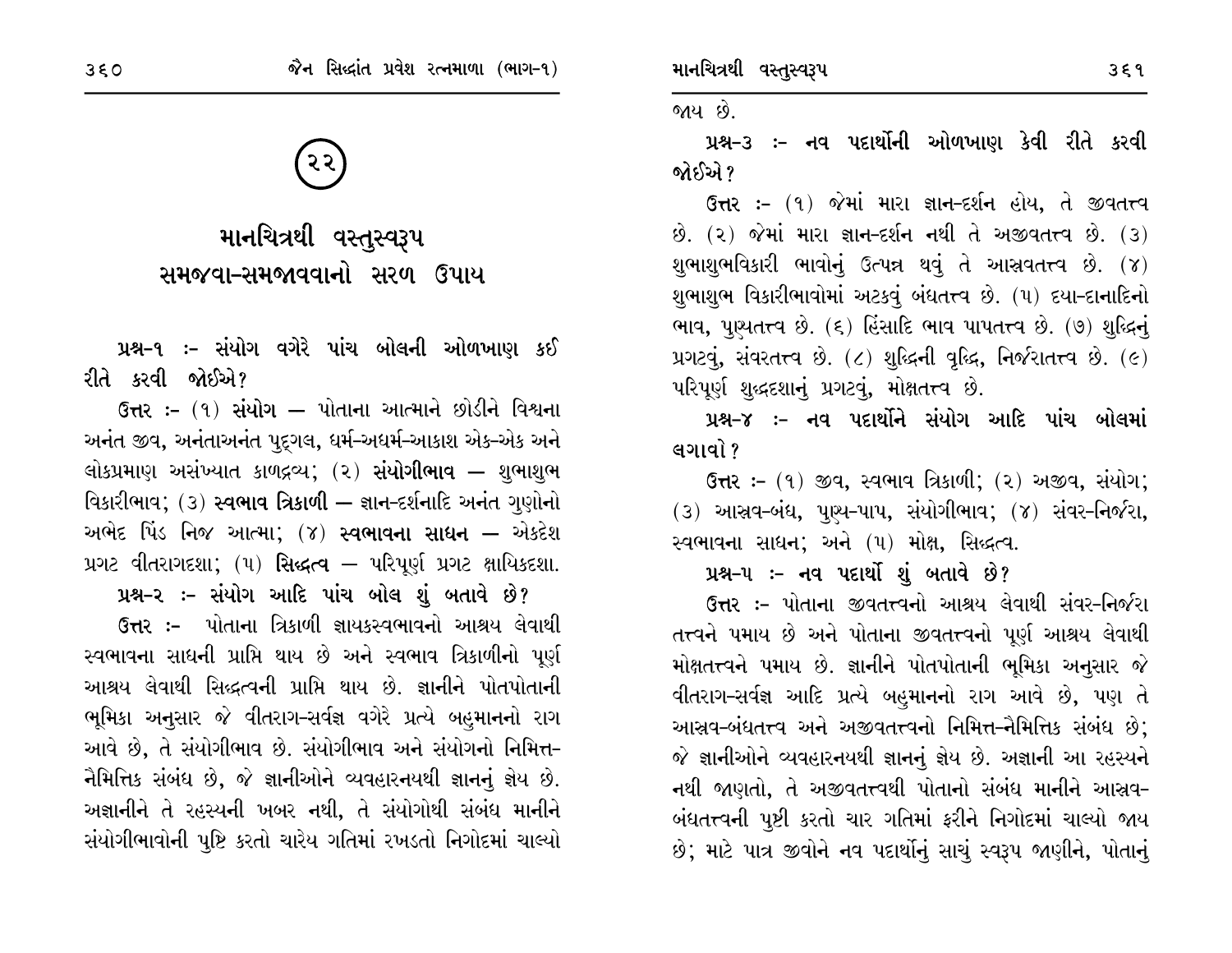પ્રશ્ન–૯ :– પાંચ ભાવની ઓળખાણ કેવી રીતે થાય?  $6\pi$ ર:- (૧) ઔપશમિકભાવ – ધર્મની શરૂઆતવાળા ભાવ; (૨) ક્ષાયિકભાવ - પરિપૂર્ણ શુદ્ધતા; (૩) ધર્મનો ક્ષાયોપશમિકભાવ - સાધકદશા; (૪) ઔદયિકભાવ — સંયોગીભાવ (૫) પારિણામિકભાવ - અનાદિ-અનંત એકરૂપ રહેનારો ત્રિકાળી સ્વભાવ.

પ્રશ્ન-૧૦ :– પાંચ ભાવોને સંયોગ આદિ પાંચ બોલમાં લગાવો ?

**ઉત્તર :-** ચાર્ટમાં જોઈને સ્વયં લગાવો.

પ્રશ્ન-૧૧ :- પાંચ ભાવ શું જણાવે છે?

ઉત્તર :- પારિણામિકભાવનો આશ્રય લેવાથી, પ્રથમ ઔપશમિકભાવને પ્રાપ્ત થઈને, ધર્મનો ક્ષયોપશમભાવ પ્રગટે છે; અને પારિણામિકભાવનો પૂર્ણ આશ્રય લેવાથી પૂર્ણ ક્ષાયિકભાવ પ્રગટે છે. જ્ઞાનીને પોતાની ભૂમિકા અનુસાર જે વીતરાગ સર્વજ્ઞ આદિ પ્રત્યે બહમાનનો રાગ આવે છે, તે ઔદયિકભાવ છે, જે જ્ઞાનીઓને વ્યવહારનયથી જ્ઞાનનું જ્ઞેય છે. અજ્ઞાની આ પાંચ ભાવોના રહસ્યને નથી જાણતો. તે પાંચ ભાવોના નામ, લક્ષણ વગેરે શીખી લે છે; તેનાથી પોતાની મહિમા માને છે, તે કારણે ચારેય ગતિમાં ફરીને નિગોદમાં ચાલ્યો જાય છે. માટે પાત્ર જીવોએ જ્ઞાનીના સમાગમમાં રહીને પાંચ ભાવનું રહસ્ય જાણી પોતાનું કલ્યાણ કરી લેવું જોઈએ.

#### પ્રશ્ન-૧૨ :- સુખદાયક-દૃઃખદાયકની ઓળખાણ કેમ થાય?

ઉત્તર: – (૧) પોતાનો આત્મા સદા પરમ સુખદાયક; (૨) એકદેશ વીતરાગતા, એકદેશ પ્રગટ કરવાયોચ્પ સુખદાયક; (૩) પરિપૂર્ણ ક્ષાયિકદશા, પૂર્ણ પ્રગટ કરવાયોચ્ય પૂર્ણ સુખદાયક; (૪) શુભાશુભ વિકારીભાવ, દુઃખદાયક; (૫) સંયોગ, ન સુખદાયક અને ન દુઃખદાયક, માત્ર જ્ઞાનનું જ્ઞેય છે.

કલ્યાણ કરી લેવું જોઈએ.

પ્રશ્ન–૬ :– ચાર કાળની ઓળખાણ કેમ થાય?

ઉત્તર :- (૧) અનાદિ અનંત – જેનો ત્રણ કાળ, ત્રણ લોકમાં ક્યારે અભાવ ન થાય, તેવા જાતિ અપેક્ષાએ છ દ્રવ્ય અને ગુણ છે; (૨) **અનાદિ સાંત —** રાગ-દ્રેષનો ભાવ, અનાદિથી ચાલ્યો આવે છે તેનું ઉત્પન્ન ન થવું; (3) **સાદિ-સાંત —** સ્વભાવનો આશ્રય લઈને એકદેશ વીતરાગતા પ્રગટે છે અને મોક્ષ થતાં સમાપ્ત થઈ જાય છે. (૪) **સાદિ-અનંત —** ક્ષાયિકદશા પ્રગટ થવાથી તેનો અભાવ કદી નથી થતો.

પ્રશ્ન–૭ :– આ ચારેય કાળને પાંચ સંયોગ આદિ બોલમાં લગાવો?

ઉત્તર :- ચાર્ટમાં જોઈને જાતે લગાવો.

પ્રશ્ન-૮ :- ચાર કાળ શું બતાવે છે?

ઉત્તર :- પાત્ર જીવ, જ્ઞાન-દર્શનરૂપ પોતાનો સ્વભાવ જે અનાદિ-અનંત છે તેનો આશ્રય લે છે તો સાદિ-સાંત દશા પ્રાપ્ત થાય છે અને પોતાના અનાદિ-અનંત સ્વભાવનો પૂર્ણ આશ્રય લે છે તો સાદિ-અનંત દશા પ્રાપ્ત થાય છે. જ્ઞાનીને પોતાની ભુમિકા અનુસાર જે વીતરાગ-સર્વજ્ઞ આદિ પ્રત્યે બહમાનનો રાગ આવે છે, તે અનાદિ-સાંત છે. શરીર, મન-વાણી જે પરદ્રવ્ય છે, તે અનાદિ-અનંત છે. અનાદિ-સાંત અસ્થિરતાનો રાગ અને પરદ્રવ્ય જે અનાદિ-અનંત છે. તેનો નિમિત્ત-નૈમિત્તિક સંબંધ છે, જે જ્ઞાનીઓને વ્યવહારનયથી જ્ઞાનનું જ્ઞેય છે. અજ્ઞાની તે રહસ્યને નથી જાણતો. તે અનાદિ-અનંત જે પરવસ્તુઓ છે તેમાં પાગલ બને છે. એ પ્રકારે તે અનાદિ-અનંત ઘાચીના બળદની જેમ ચારેય ગતિઓમાં ફરતો રહે છે. માટે પાત્ર જીવોએ ચાર કાળનું રહસ્ય જાણવું જોઈએ.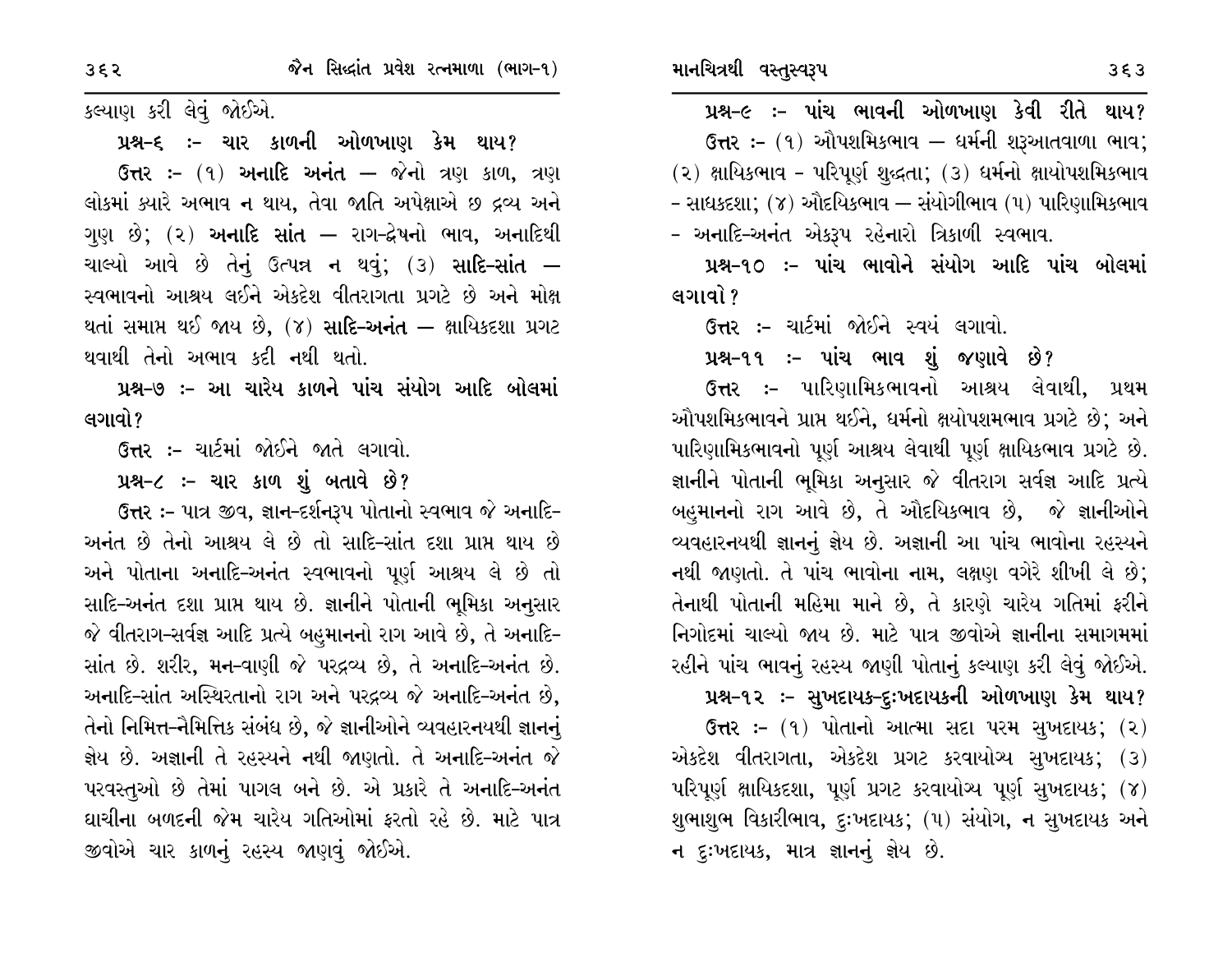પ્રશ્ન-૧૩ ઃ- સુખદાયક-દુઃખદાયકને સંયોગ આદિ પાંચ બોલોમાં લગાવો?

ઉત્તર :- ચાર્ટમાં જોઈને જાતે લગાવો.

પ્રશ્ન-૧૪ :- સુખદાયક-દુઃખદાયકમાં શું રહસ્ય છે?

ઉત્તર :- પરમ સુખદાયક પોતાના આત્મા તરફ દષ્ટિ કરવાથી એકદેશ સુખદાયકપણું પ્રગટે છે અને પરમ સુખદાયક પોતાના આત્માનો પૂર્ણ આશ્રય લેવાથી પૂર્ણ સુખદાયકપણું પ્રગટે છે. જ્ઞાનીને પોતપોતાની ભૂમિકા અનુસાર જે વીતરાગ-સર્વજ્ઞદેવ વગેરે પ્રત્યે બહુમાનનો રાગ આવે છે, તે દુઃખદાયક છે. દુઃખદાયક ભાવનો અને નિમિત્તરૂપ પરવસ્તુનો નિમિત્ત–નૈમિત્તિક સંબંધ છે, જે જ્ઞાનિઓને વ્યવહારનયથી જ્ઞાનનું જ્ઞેય છે. અજ્ઞાની તે રહસ્યને નથી જાણતો, તે સંયોગોને જ સુખદાયક-દુઃખદાયક માનીને, તેમાં પાગલ બને છે. આ કારણે ચાર ગતિમાં ફરતો રહે છે. પાત્ર જીવોએ સુખદાયક-દૃઃખદાયકનું રહસ્ય જાણીને પોતાનું કલ્યાણ તરત કરી લેવું જોઈએ.

પ્રશ્ન–૧૫ ઃ– દેવ–ગુરૂ–ધર્મની ઓળખાણ શું છે?

ઉત્તર: - (૧) દેવ-પરિપૂર્ણ ક્ષાયિક શુદ્ધિ; (૨) ગુરૂ-એકદેશ વીતરાગતા; (3) ધર્મ-સદા એકરૂપ રહેનારો સ્વભાવ.

પ્રશ્ન-૧૬ ઃ- દેવ–ગુરૂ–ધર્મને સંયોગાદિમાં લગાવો?

ઉત્તર :- ચાર્ટમાં જોઈને જાતે લગાવો.

પ્રશ્ન-૧૭ :- દેવ-ગુરૂ-ધર્મ શું બતાવે છે?

ઉત્તર :- ધર્મરૂપ ત્રિકાળ પોતાનો આત્મા છે. તેનો આશ્રય લેવાથી ગુરૂપણાની પ્રાપ્તિ થાય છે, અને ધર્મરૂપ ત્રિકાળી સ્વભાવનો પૂર્ણ આશ્રય લેવાથી દેવપણું પ્રાપ્ત થાય છે. જ્ઞાનીને પોતાની ભૂમિકા અનુસાર જે વીતરાગી દેવ–ગુરૂ પ્રત્યે બહુમાનનો રાગ આવે છે,

તે વ્યવહાર ગુરૂપણું છે. શરીરની ક્રિયા - માથુ નમાવવું, હાથ જોડવા, સાક્ષાત્ દેવ-ગુરુનું હોવું વગેરે જડની ક્રિયા છે. વ્યવહાર ગુરુપણાનો અને શરીરની ક્રિયા — સાચા દેવ-ગુરૂ વગેરેની ઉપસ્થિતિનો નિમિત્ત-નૈમિત્તિક સંબંધ છે, તે જ્ઞાનીઓનો વ્યવહારથી જ્ઞાનનું જ્ઞેય છે. અજ્ઞાની તે રહસ્યને નથી જાણતા, તે બહારની ક્રિયા જોઈને તેમાં જ ધર્મ માનવા લાગે છે, તેનું ફળ ચારેય ગતિમાં ફરીને નિગોદ છે.

પ્રશ્ન-૧૮ ઃ- હેય-જ્ઞેય-ઉપાદેયની શું ઓળખાણ છે?

ઉત્તર :- (૧) હેય--છોડવા યોગ્ય; (૨) જ્ઞેય--જાણવાયોગ્ય; (3) પરમ ઉપાદેય—પોતાનો આત્મા; (૪) એકદેશ ઉપાદેય—એકદેશ વીતરાગતા; (૫) પૂર્ણ ઉપાદેય—સંપૂર્ણ જ્ઞાયિકદશા.

પ્રશ્ન-૧૯ :- હેય-જ્ઞેય-ઉપાદેયને સંયોગાદિમાં લગાવો? ઉત્તર :- ચાર્ટમાં જોઈને જાતે લગાવો.

પ્રશ્ન-૨૦ :- હેય-જ્ઞેય-ઉપાદેયમાં શું રહસ્ય છે?

ઉત્તર :- પરમ ઉપાદેયનો આશ્રય કરીને. એકદેશ ઉપાદેયની પ્રાપ્તિ થાય છે અને પરમ ઉપાદેયનો પૂર્ણ આશ્રય કરવાથી, પૂર્ણ ઉપાદેયની પ્રાપ્તિ થાય છે. જ્ઞાનીને પોતપોતાની ભુમિકા અનુસાર જે વીતરાગ સર્વજ્ઞ વગેરે પ્રત્યે બહુમાનનો રાગ આવે છે, તે હેય છે અને શરીર આદિની ક્રિયા-સર્વજ્ઞદેવ-ગુરૂનું હોવું જ્ઞેય છે. હેય અને જ્ઞેયનો નિમિત્ત-નૈમિત્તિક સંબંધ છે, તે જ્ઞાનીઓને વ્યવહારનયથી જ્ઞાનનું જ્ઞેય છે. અજ્ઞાની તે રહસ્યને નથી જાણતો. તે ભગવાન દેવ-ગુર, શરીરની ક્રિયા, શુભભાવોને જ ઉપાદેય માની લે છે, જેનું ફળ પંચ પરાવર્તનત કરવું છે. તેથી પાત્ર-જીવોએ હેય-જ્ઞેય-ઉપાદેયનું રહસ્ય જાણીને, પોતાનું હિત તરત કરી લેવું જોઈએ.

પ્રશ્ન-૨૧ :- ઉત્તમક્ષમાની ઓળખાણ શું છે?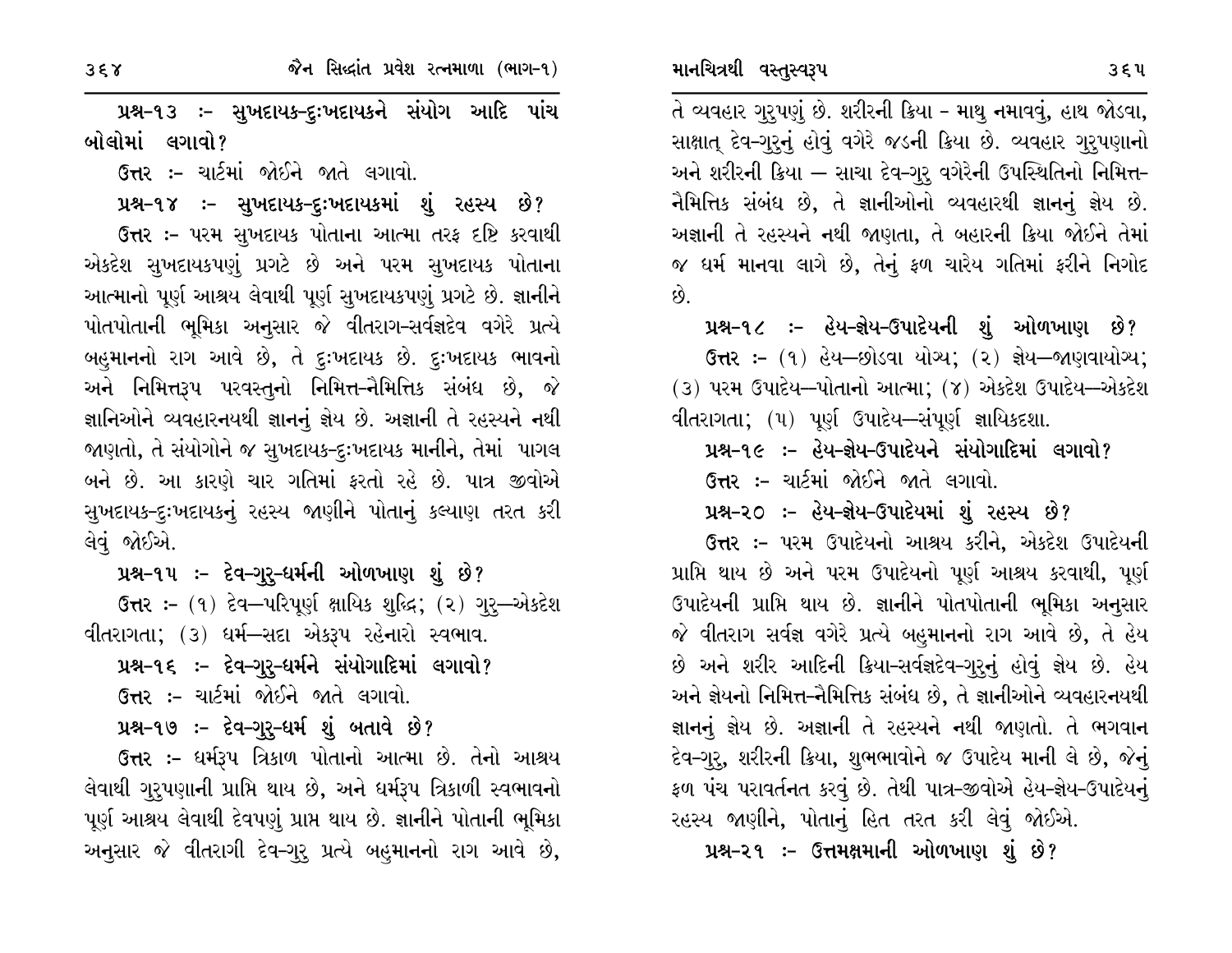ઉત્તર :- (૧) શક્તિરૂપ ઉત્તમક્ષમા – ત્રિાકળી પોતાનો આત્મા; (२) એકદેશ ઉત્તમક્ષમા - એકદેશ વીતરાગદશા; (૩) પૂર્ણ ઉત્તમક્ષમા – પરિપર્ણ ક્ષાયિકદશા: (૪) દ્રવ્ય ઉત્તમક્ષમા – જ્ઞાનીઓની ભમિકા અનુસાર ક્ષમાસંબંધી રાગ; (૫) જડ ઉત્તમક્ષમા - હાથ જોડવા-બોલવા વગેરેની ક્રિયા.

પ્રશ્ન–૨૨ :– ઉત્તમક્ષમાને સંયોગ આદિમાં લગાવો?

ઉત્તર :- ચાર્ટમાં જોઈને જાતે લગાવો.

પ્રશ્ન-૨૩ ઃ- ઉત્તમક્ષમા દશા શું બતાવે છે?

ઉત્તર :- શક્તિરૂપ ઉત્તમક્ષમાનો આશ્રય લેવાથી, એકદેશ ઉત્તમક્ષમાની પ્રાપ્તિ થાય છે અને શક્તિરૂપ ઉત્તમક્ષમાનો પરિપૂર્ણ આશ્રય લઈને, પૂર્ણ ક્ષાયિકરૂપ ઉત્તમક્ષમાની પ્રાપ્તિ થાય છે. જ્ઞાનીને પોત પોતાની ભૂમિકા અનુસાર જે ક્ષમા સંબંધી વિકલ્પ આવે છે, તે દ્રવ્ય ઉત્તમક્ષમા છે. ક્ષમા સંબંધી બોલવા આદિની ક્રિયા થાય છે તે જડ ઉત્તમક્ષમા છે. દ્રવ્ય ઉત્તમક્ષમા અને જડ ઉત્તમક્ષમાનો નિમિત્ત-નૈમિત્તિક સંબંધ છે; તે જ્ઞાનીઓને વ્યવહારનયથી જ્ઞાનનું જ્ઞેય છે. અજ્ઞાની તે રહસ્યને નથી જાણતો, તે જડ ઉત્તમક્ષમા આદિને જ ઉત્તમક્ષમા માનીને ચારેય ગતિમાં કરે છે. માટે પાત્ર જીવોએ ઉત્તમક્ષમાનું સ્વરૂપ સમજીને પોતાનું કલ્યાણ કરી લેવું જોઈએ. આ પ્રકારે અન્ય ધર્મો પર લેવું જોઈએ.

## પ્રશ્ન–૨૪ :- ઈર્ધાસમિતિની ઓળખાણ શું છે?

**ઉત્તર :-** (૧) શક્તિરૂપ ઈર્યાસમિતિ — ત્રિકાળી પોતાનો આત્મા; (૨) એકદેશ ભાવ ઈર્યાસમિતિ - એકદેશ વીતરાગતા; (૩) પૂર્ણ ભાવ ઈર્યાસમિતિ –પરિપૂર્ણ શુદ્ધદશા; (૪) દ્રવ્ય ઈર્યાસમિતિ -— પોતાના ગુરૂ પાસે જવાનો ભાવ કે યાત્રાનો ભાવ; (૫) જડ ઇર્યાસમિતિ – ચાર હાથ જમીન જોઈને ચાલવાની શરીરની ક્રિયા.

પ્રશ્ન-૨૫ ઃ- ઇર્યાસમિતિને સંયોગાદિમાં લગાવો? ઉત્તર :- ચાર્ટમાં જોઈને જાતે લગાવો.

પ્રશ્ન-૨૬ :- ઇર્યાસમિતિ શું બતાવે છે?

ઉત્તર :- શક્તિરૂપ ઇર્યાસમિતિનો આશ્રય લેવાથી, એકદેશભાવ ઇર્યાસમિતિની પ્રાપ્તિ થાય છે અને શક્તિરૂપ ઇર્યાસમિતિનો પૂર્ણ આશ્રય લેવાથી, પૂર્ણ ઇર્યાસમિતિની પ્રાપ્તિ થાય છે. જ્ઞાનીને પોત પોતાની ભુમિકા અનુસાર યાત્રાદિનો વિકલ્પ, દ્રવ્ય ઇર્યાસમિતિ છે. ચાલવા આદિની ક્રિયા, જડ ઇર્યાસમિતિ છે. દ્રવ્ય ઇર્યાસમિતિ અને જડ ઇર્યાસમિતિનો નિમિત્ત–નૈમિત્તિક સંબંધ છે, જે જ્ઞાનીઓને વ્યવહારનયથી જ્ઞાનનું જ્ઞેય છે. અજ્ઞાની આ રહસ્યને નથી જાણતો; તે ચાર હાથ જમીન જોઈને ચાલવાની ક્રિયા જ ઇર્યાસમિતિ છે – એમ માનીને તેમાં પાગલ બને છે; તેના ફળમાં મિથ્યાત્વાદિ પાંચ કારણોની પૂષ્ટી કરે છે, જે અનંત સંસારનું કારણ છે.

#### પ્રશ્ન-૨૭ :- વચનગુપ્તિની ઓળખાણ શું છે?

ઉત્તર :- (૧) શક્તિરૂપ વચનગૃપ્તિ – ત્રિકાળી પોતાનો આત્મા;  $(2)$  એકદેશભાવ વચનગૃપ્તિ – એકદેશ વીતરાગતા;  $(3)$  પૂર્ણ ભાવ વચનગૃપ્તિ – પરિપૂર્ણ ક્ષાયિકદશા; (૪) દ્રવ્ય વચનગૃપ્તિ – વચન ન બોલવાનો વિકલ્પ;  $(4)$  જડ વચનગૃપ્તિ – ન બોલવાની ક્રિયા.

# પ્રશ્ન-૨૮ :- વચનગુપ્તિને સંયોગાદિમાં લગાવો?

ઉત્તર :- ચાર્ટમાં જોઈને જાતે લગાવો.

#### પ્રશ્ન–૨૯ ઃ– વચનગૃપ્તિ શું બતાવે છે?

ઉત્તર :- શક્તિરૂપ વચનગૃપ્તિનો આશ્રય લેવાથી, એકદેશ ભાવ વચનગુપ્તિની પ્રાપ્તિ થાય છે અને શક્તિરૂપ વચનગુપ્તિનો પરિપૂર્ણ આશ્રય લેવાથી, પૂર્ણ ભાવ વચનગૃપ્તિ પ્રાપ્ત થાય છે. જ્ઞાનીને પોતપોતાની ભૂમિકા અનુસાર વચન ન બોલવાનો વિકલ્પ આવે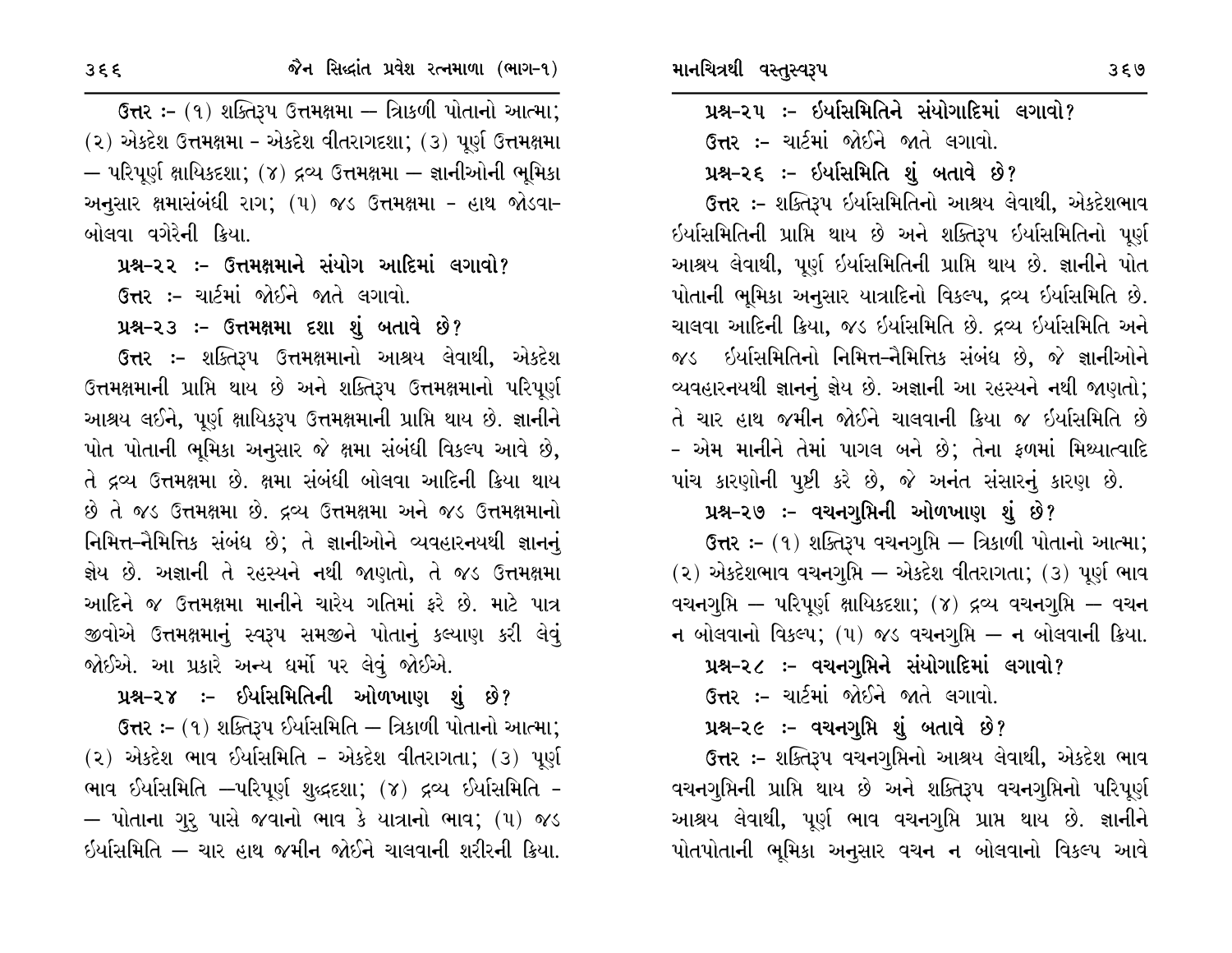$6\pi$  :- (9) શક્તિરૂપ નમસ્કાર – ત્રિકાળી સ્વભાવ; (2) એકદેશ ભાવનમસ્કાર — એકદેશ વીતરાગતા; (૩) પૂર્ણ ભાવનમસ્કાર  $-$  પૂર્ણ ક્ષાયિકદશા; (૪) દ્રવ્યનમસ્કાર – વીતરાગસર્વજ્ઞ પ્રતિ રાગ; (૫) જડ નમસ્કાર – શરીરની ક્રિયા.

પ્રશ્ન-૩૪ :- નમસ્કારને સંયોગાદિમાં લગાવો?

ઉત્તર :- ચાર્ટ જોઈને જાતે લગાવો.

પ્રશ્ન–૩૫ ઃ– નમસ્કાર શું બતાવે છે?

ઉત્તર :- (૧) શક્તિરૂપ નમસ્કારનો આશ્રય લેવાથી, એકદેશ ભાવ નમસ્કારની પ્રાપ્તિ થાય છે અને શક્તિરૂપ નમસ્કારનો પૂર્ણ આશ્રય લેવાથી, પૂર્ણ ભાવનમસ્કારની પ્રાપ્તિ થાય છે. જ્ઞાનીને પોતપોતાની ભૂમિકા અનુસાર જે વીતરાગ-સર્વજ્ઞ વગેરે પ્રત્યે બહમાનનો રાગ આવે છે, તે દ્રવ્યનમસ્કાર છે. શરીર વગેરેની ક્રિયા, જડ નમસ્કાર છે. દ્રવ્યનમસ્કારનો અને જડ નમસ્કારનો નિમિત્ત-નૈમિત્તિક સંબંધ છે, જે જ્ઞાનીઓને વ્યવહારનયથી જ્ઞાનનું જ્ઞેય છે. અજ્ઞાની આ રહસ્યને નથી જાણતો, તે બહારના નમસ્કાર આદિને સાચા નમસ્કાર માની લે છે; તે કારણે ચારેય ગતિનો પાત્ર થાય છે. પંચમગતિનો પાત્ર નથી બનતો.

## પ્રશ્ન–૩૬ :– સંયોગની પૃથકતા વગેરેની ઓળખાણ શું છે?

ઉત્તર :- (૧) પરમ સ્વભાવની સામર્થ્યતા; (૨) એકદેશ સ્વભાવની સામર્થ્યતા - એકદેશ વીતરાગતા; (૩) પૂર્ણ સ્વભાવનું સામર્થ્ય – પૂર્ણ શુદ્ધદશા; (૪) વિભાવની વિપરીત - શુભાશુભ વિકારીભાવ; (૫) સંયોગની પુથકતા — સંયોગ આદિ પરદ્રવ્ય. પ્રશ્ન-૩૭ :- સંયોગની પુથકતા આદિને સંયોગાદિમાં લગાવો? ઉત્તર :- ચાર્ટમાં જોઈને જાતે લગાવો.

છે, તે દ્રવ્ય વચનગૃપ્તિ છે. વચન બોલવાની ક્રિયા, જડ વચનગુપ્તિ છે. દ્રવ્ય વચનગુપ્તિ અને જડ વચનગુપ્તિનો નિમિત્ત-નૈમિત્તિક સંબંધ છે, જે જ્ઞાનીઓને વ્યવહારનયથી જ્ઞાનનું જ્ઞેય છે. અજ્ઞાની આ રહસ્યને નથી જાણતો; તે કારણે જડ વચનગુપ્તિને જ સત્યાર્થ માનીને સંસાર વધારે છે.

પ્રશ્ન-30: - ક્ષુધાપરિષહજયની ઓળખાણ શું છે?

 $6\pi$  :- (9) શક્તિરૂપ ક્ષુધા પરિષહજય – ત્રિકાળી આત્મા;  $(2)$  એકદેશભાવ ક્ષુધાપરિષહજય – એકદેશ વીતરાગતા;  $(3)$  પૂર્ણ ભાવ ક્ષુધાપરિષહજય - પૂર્ણ ક્ષાયિકદશા; (૪) દ્રવ્ય ક્ષુધાપરિષહજય — આહાર ન લેવાનો વિકલ્પ;  $(4)$  જડ ક્ષુધાપરિષહજય — શરીર સાથે આહારનો યોગ ન હોવો.

પ્રશ્ન-૩૧ :- ક્ષુધાપરિષહજયને સંયોગાદિમાં લગાવો?

ઉત્તર :- ચાર્ટમાં જોઈને જાતે લગાવો.

પ્રશ્ન-૩૨ :- ક્ષુધાપરિષહજય શું બતાવે છે?

ઉત્તર :- શક્તિરૂપ ક્ષુધાપરિષહજયનો આશ્રય લેવાથી, એકદેશ ક્ષુધાપરિષહજયની પ્રાપ્તિ થાય છે અને શક્તિરૂપ ક્ષુધાપરિષહજયનો પૂર્ણ આશ્રય લેવાથી, પૂર્ણ ક્ષુધાપરિષહજયની પ્રાપ્તિ થાય છે. જ્ઞાનીને પોતપોતાની ભૂમિકા અનુસાર ક્ષુઘા સંબંધી વિકલ્પ આવે છે, તે વિકલ્પ દ્રવ્ય ક્ષુધાપરિષહજય છે. આહાર વગેરેનો યોગ ન થવો, જડ ક્ષુધાપરિષહજય છે. દ્રવ્ય ક્ષુધાપરિષહજય અને જડ ક્ષુઘાપરિષહજયનો નિમિત્ત-નૈમિત્તિકસંબંધ છે, જે જ્ઞાનીઓને વ્યવહારનયથી જ્ઞાનનું જ્ઞેય છે. અજ્ઞાની આ રહસ્યને નથી જાણતો, તે આહાર ન લેવાને ક્ષુઘાપરિષહજય માની લે છે, તેનાથી જ ધર્મ માને છે, જે સંસારનું કારણ છે. માટે પાત્ર જીવે ક્ષુધાપરિષહજયનું સાચું સ્વરૂપ સમજી લેવું જોઈએ.

 $35<sub>c</sub>$